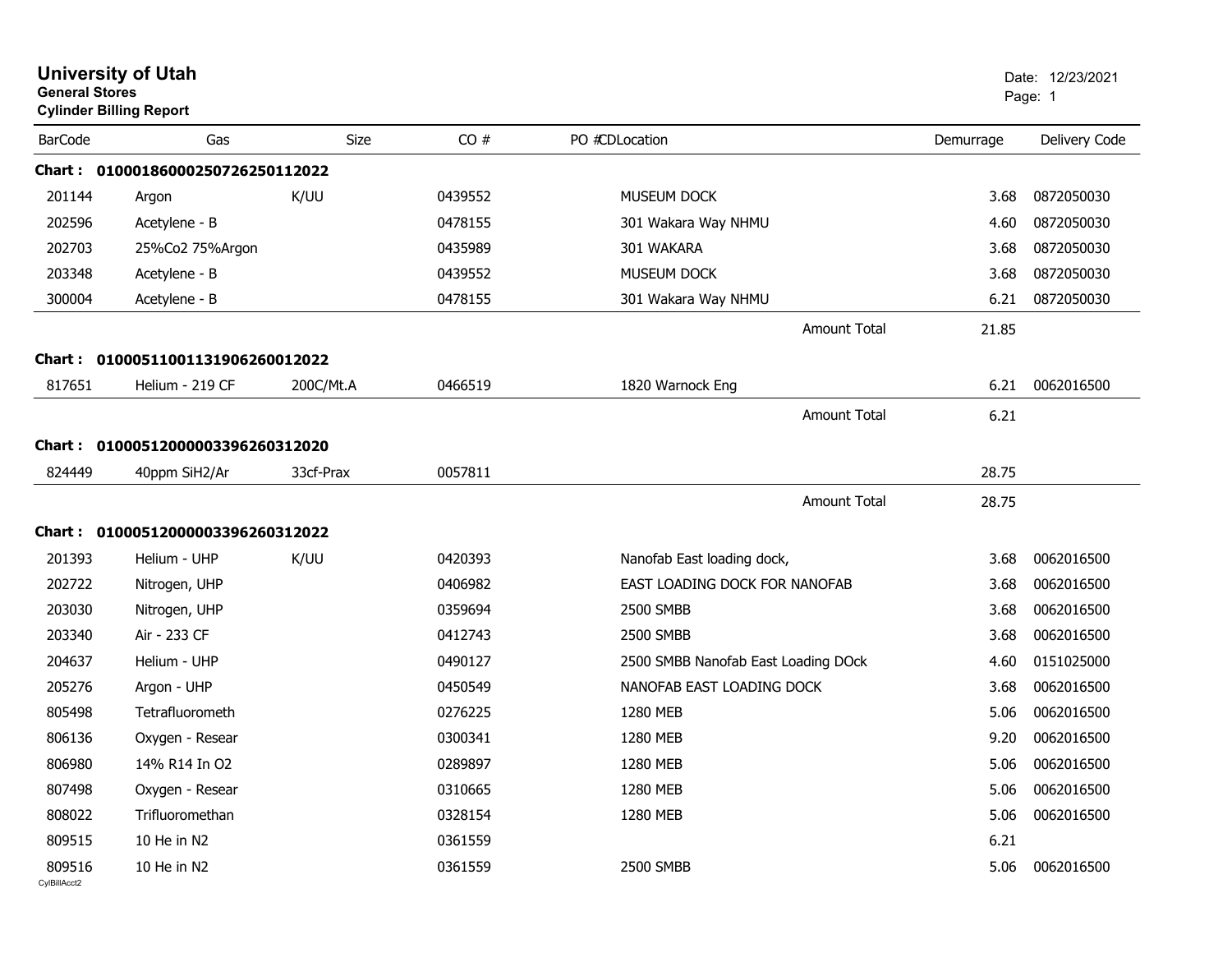|                        | <b>University of Utah</b><br><b>General Stores</b><br><b>Cylinder Billing Report</b> |      |         |                               | Date: 12/23/2021<br>Page: 2 |                  |  |
|------------------------|--------------------------------------------------------------------------------------|------|---------|-------------------------------|-----------------------------|------------------|--|
| <b>BarCode</b>         | Gas                                                                                  | Size | CO#     | PO #CDLocation                | Demurrage                   | Delivery Code    |  |
| 809517                 | 10 He in N2                                                                          |      | 0361559 | 2500 SMBB                     | 5.06                        | 0062016500       |  |
| 809521                 | 10 He in N2                                                                          |      | 0359703 | 2500 SMBB                     | 5.06                        | 0062016500       |  |
| 809859                 | 2.85%H2/Argon                                                                        |      | 0373036 | 1280 MEB                      | 5.06                        | 0064012800       |  |
| 810114                 | Ammonia Elect                                                                        |      | 0359145 | 2500 SMBB                     | 20.47                       | 0062016500       |  |
| 810523                 | 10 He in N2                                                                          |      | 0390109 | BLDG 151 DOCK                 | 5.06                        | 0151025000       |  |
| 810524                 | 10 He in N2                                                                          |      | 0390109 | BLDG 151 DOCK                 | 5.06                        | 0151025000       |  |
| 810739                 | 10 He in N2                                                                          |      | 0391599 | 2500 SMBB                     | 5.06                        | 0151025000       |  |
| 810740                 | 10 He in N2                                                                          |      | 0391599 | 2500 SMBB                     | 5.06                        | 0151025000       |  |
| 810842                 | 10 He in N2                                                                          |      | 0394489 | 2500 SMBB                     | 5.06                        | 0151025000       |  |
| 810844                 | 10 He in N2                                                                          |      | 0394489 | 2500 SMBB                     | 5.06                        | 0151025000       |  |
| 810862                 | Ammonia Elect                                                                        |      | 0403415 | 2500 SMBB                     | 12.65                       | 0151025000       |  |
| 810864                 | Dichlorosilane                                                                       |      | 0406266 | 2500 SMBB                     | 20.47                       | 0151025000       |  |
| 811054                 | Res. Nitrogen                                                                        |      | 0401849 | EAST LOADING DOCK             | 5.06                        | 0151025000       |  |
| 811164                 | 2.85%H2/Argon                                                                        |      | 0402031 | NANOFAB LADING DOCK SMBB      | 5.06                        | 0151025000       |  |
| 813311                 | Silane                                                                               |      | 0424695 | 2500 SMBB - CLEAN ROOM        | 58.65                       | 0151025000       |  |
| 813435                 | 10 He in N2                                                                          |      | 0427208 | NANOFAB EAST LAB LOADING DOCK | 5.29                        | 0151025000       |  |
| 813564                 | Silane                                                                               |      | 0427615 | 2500 SMBB - CLEAN ROOM        | 25.30                       | 0151025000       |  |
| 813565                 | 6% Ph3 iin Sih4                                                                      |      | 0427615 | 2500 SMBB - CLEAN ROOM        | 25.30                       | 0151025000       |  |
| 814574                 | Dichlorosilane                                                                       |      | 0431156 | 2500 SMBB                     | 7.70                        | 0151025000       |  |
| 817966                 | P2H4/Silane                                                                          |      | 0455975 | FAB LAB SMBB                  | 6.67                        | 0151025000       |  |
| 818023                 | Oxygen, UHP,                                                                         |      | 0462437 | NANOFAB EAST LOADINGDOCK      | 6.21                        | 0062016500       |  |
| 818491                 | Sulfer Hexafluo                                                                      |      | 0464667 | FAB LAB SMBB                  | 6.21                        | 0151025000       |  |
| 818691                 | C <sub>4F8</sub>                                                                     |      | 0464666 | <b>FAB LAB SMBB</b>           | 6.21                        | 0151025000       |  |
| 819245                 | <b>Chlorine Elect</b>                                                                |      | 0468246 | EAST LOADING DOCK SMBB        |                             | 28.75 0151025000 |  |
| 819315                 | BCL3                                                                                 |      | 0470553 | EAST LOADING DOCK SMBB        | 6.21                        | 0151025000       |  |
| 819922                 | ISP Helium                                                                           |      | 0475237 | NANOFAB EAST LOADING DOCK     | 6.21                        | 0151025000       |  |
| 820665                 | 40ppm SiH2/Ar                                                                        |      | 0478686 | 2500 SMBB                     | 28.75                       | 0151025000       |  |
| 821179<br>CvIBillAcct2 | Oxygen, UHP,                                                                         |      | 0488734 | 2500 SMBB                     |                             | 6.21 0151025000  |  |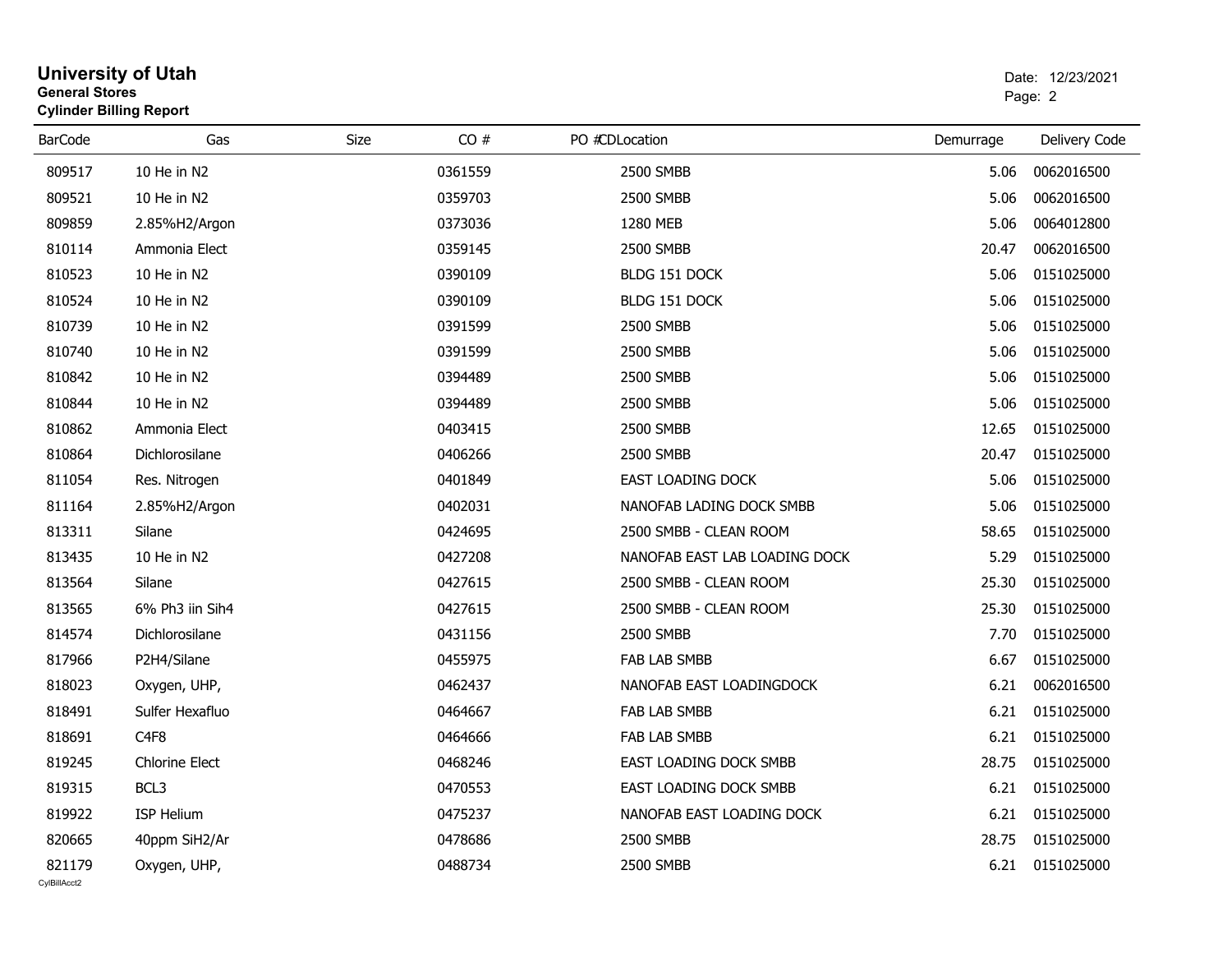| <b>General Stores</b><br><b>Cylinder Billing Report</b> |                                   |                  |         |                                      | Page: 3   |               |  |
|---------------------------------------------------------|-----------------------------------|------------------|---------|--------------------------------------|-----------|---------------|--|
| <b>BarCode</b>                                          | Gas                               | Size             | CO#     | PO #CDLocation                       | Demurrage | Delivery Code |  |
| 821181                                                  | Oxygen, UHP,                      |                  | 0502866 | 2500 SMBB                            | 6.21      | 0151025000    |  |
| 821182                                                  | Oxygen, UHP,                      |                  | 0502866 | 2500 SMBB                            | 6.21      | 0151025000    |  |
| 821873                                                  | Argon - UHP                       |                  | 0488734 | 2500 SMBB                            | 6.21      | 0151025000    |  |
| 822136                                                  | <b>BIP Nitrogen</b>               |                  | 0490287 | 2500 SMBB Nanofab East Loading DOck  | 6.21      | 0151025000    |  |
| 822274                                                  | Oxygen, UHP,                      |                  | 0502866 | 2500 SMBB                            | 6.21      | 0151025000    |  |
| 822292                                                  | C <sub>4F8</sub>                  |                  | 0490505 | 2500 SMBB (NANOFAB LAB)              | 6.21      | 0151025000    |  |
| 822453                                                  | <b>BIP Argon</b>                  |                  | 0493071 | 2500 SMBB Nanofab East Loading Dock  | 6.21      | 0151025000    |  |
| 822812                                                  | <b>BIP Argon</b>                  |                  | 0497512 | 2500 SMBB                            | 6.21      | 0151025000    |  |
| 822815                                                  | <b>BIP Argon</b>                  |                  | 0497512 | 2500 SMBB                            | 6.21      | 0151025000    |  |
| 823198                                                  | Oxygen, UHP,                      |                  | 0502866 | 2500 SMBB                            | 6.21      | 0151025000    |  |
| 823716                                                  | Oxygen, UHP,                      |                  | 0509108 | SMBB- Nanofab East loading dock      | 6.21      | 0062016500    |  |
| 823717                                                  | Oxygen, UHP,                      |                  | 0509108 | SMBB- Nanofab East loading dock      | 6.21      | 0062016500    |  |
| 823718                                                  | Oxygen, UHP,                      |                  | 0509108 | SMBB- Nanofab East loading dock      | 6.21      | 0062016500    |  |
| 823721                                                  | Oxygen, UHP,                      |                  | 0509108 | SMBB- Nanofab East loading dock      | 6.21      | 0062016500    |  |
| 823939                                                  | <b>BIP Argon</b>                  |                  | 0506201 | 2500 SMBB- Nanofab East loading dock | 6.21      | 0062016500    |  |
| 823940                                                  | <b>BIP Argon</b>                  |                  | 0506201 | 2500 SMBB- Nanofab East loading dock | 6.21      | 0062016500    |  |
| 824228                                                  | <b>BIP Argon</b>                  |                  | 0507914 | 2500 SMBB                            | 6.21      | 0062016500    |  |
| 824229                                                  | <b>BIP Argon</b>                  |                  | 0507914 | 2500 SMBB                            | 6.21      | 0062016500    |  |
| 824606                                                  | 2.85%H2/Argon                     |                  | 0509114 | NANOFAB DOCK 2500 SMBB               | 6.21      | 0151025000    |  |
| 824679                                                  | <b>BIP Argon</b>                  |                  | 0511309 | 2500 SMBB                            | 6.21      | 0151025000    |  |
| 824680                                                  | <b>BIP Argon</b>                  |                  | 0511309 | 2500 SMBB                            | 6.21      | 0151025000    |  |
| 824681                                                  | <b>BIP Argon</b>                  |                  | 0511309 | 2500 SMBB                            | 6.21      | 0151025000    |  |
| 824682                                                  | <b>BIP Argon</b>                  |                  | 0511309 | 2500 SMBB                            | 6.21      | 0151025000    |  |
| 824992                                                  | 40ppm SiH2/Ar                     |                  | 0512026 | 2500 SMBB                            | 17.50     | 0151025000    |  |
|                                                         |                                   |                  |         | Amount Total                         | 556.96    |               |  |
| 203621                                                  | Chart: 01000512000003396260412022 |                  | 0512521 |                                      |           | 0062016500    |  |
|                                                         | N2, Liquid, 265                   | <b>265 LTR/U</b> |         | 2500 SMBB Nanofab East Loading Dock  | 60.06     |               |  |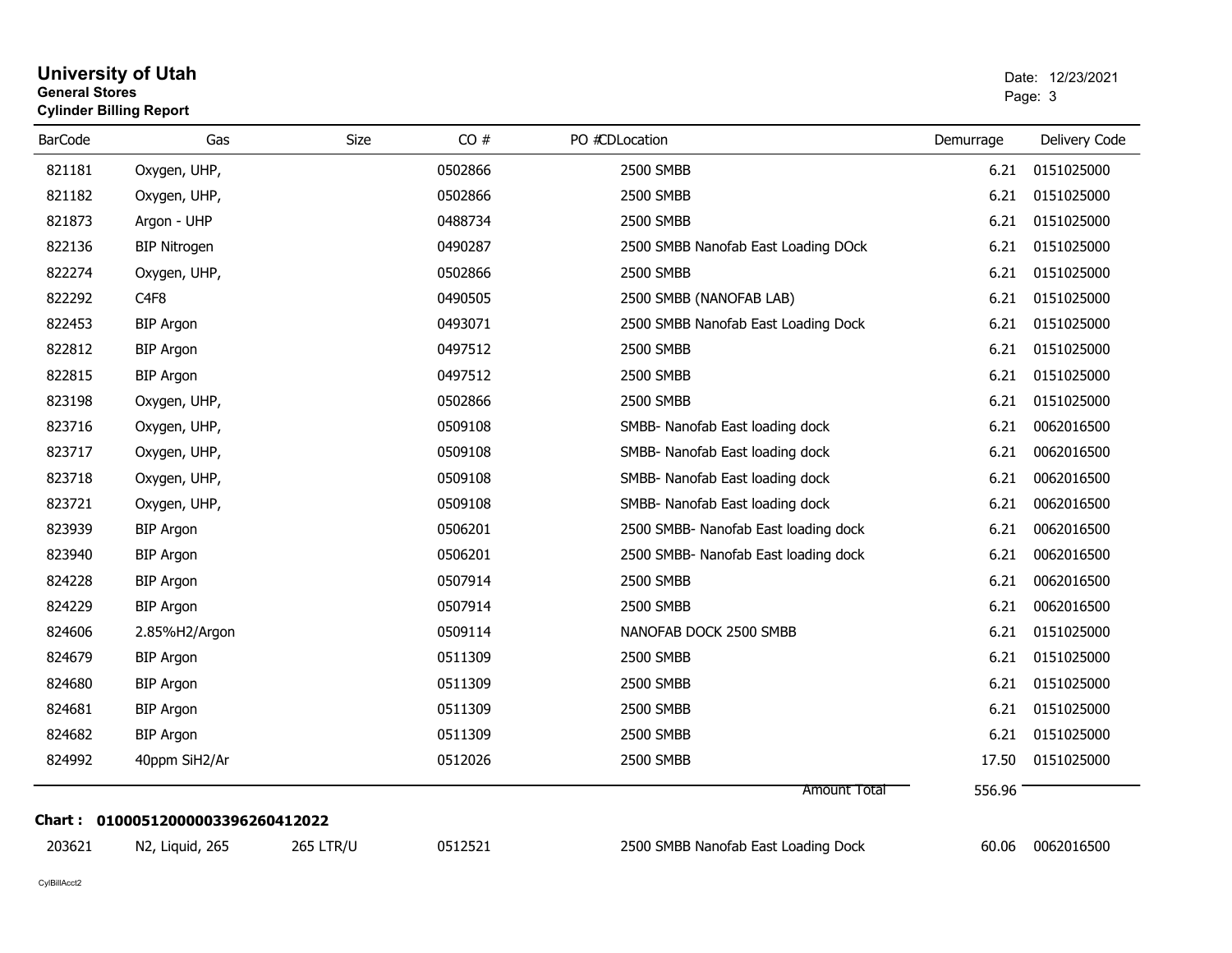| <b>BarCode</b> | Gas                               | <b>Size</b> | CO#     | PO #CDLocation        |                     | Demurrage | Delivery Code |
|----------------|-----------------------------------|-------------|---------|-----------------------|---------------------|-----------|---------------|
| 203676         | N2, Liquid, 265                   |             | 0511502 | 2500 SMBB             |                     | 16.38     | 0062016500    |
|                |                                   |             |         |                       | <b>Amount Total</b> | 76.44     |               |
|                | Chart: 01000512000003396530012022 |             |         |                       |                     |           |               |
| 808305         | N2O-Electronic                    | Lgw/disPr   | 0336838 | 1280 MEB              |                     | 12.19     | 0062016500    |
|                |                                   |             |         |                       | <b>Amount Total</b> | 12.19     |               |
|                | Chart: 01000512000172526260312022 |             |         |                       |                     |           |               |
| 200019         | Argon - UHP                       | K/UU        | 0505423 | 2500 SMBB Surface Lab |                     | 4.60      | 0062016500    |
| 202289         | Argon - UHP                       |             | 0502919 | 2500 SMBB Nanofab Lab |                     | 4.60      | 0151025000    |
| 202294         | Argon - UHP                       |             | 0502919 | 2500 SMBB Nanofab Lab |                     | 4.60      | 0151025000    |
| 804276         | Helium. UHP                       |             | 0242085 | 1280 MEB              |                     | 5.06      | 0372002140    |
| 804418         | Argon - UHP                       |             | 0245179 | 1280 MEB              |                     | 5.06      | 0372002140    |
| 812567         | Argon - UHP                       |             | 0420365 | 2500 SMBB             |                     | 5.29      | 0151025000    |
| 813349         | 20% O2 in N2                      |             | 0425633 | 2500 SMBB             |                     | 5.52      | 0151025000    |
| 813350         | 5% H2 in Argon                    |             | 0426576 | 2500 SMBB             |                     | 5.52      | 0151025000    |
|                |                                   |             |         |                       | <b>Amount Total</b> | 40.25     |               |
|                | Chart: 01000531001310746260112022 |             |         |                       |                     |           |               |
| 200806         | Argon                             | K/UU        | 0404622 | 2565 MEB              |                     | 3.68      | 0570005060    |
| 201148         | Argon                             |             | 0336467 | 2565 MEB              |                     | 3.68      | 0062027500    |
| 203176         | Acetylene - MC                    |             | 0297857 | 2405 MEB              |                     | 3.68      | 0570001080    |
| 203595         | Oxygen - 20 CF                    |             | 0298452 | 2405 MEB              |                     | 3.68      | 0570001080    |
| 808373         | Nitrogen 40 CF                    |             | 0336467 | 2565 MEB              |                     | 5.06      | 0062027500    |
|                |                                   |             |         |                       | <b>Amount Total</b> | 19.78     |               |
|                | Chart: 01000532500060516260012022 |             |         |                       |                     |           |               |
| 115344         | Oxygen, USP                       | 200C/Mt.A   | 0089952 | 1571 MEB              |                     | 5.06      | 0064024800    |
| 115347         | Oxygen, USP                       |             | 0089952 | 1571 MEB              |                     | 5.06      | 0064024800    |
| 115348         | Oxygen, USP                       |             | 0089952 | 1571 MEB              |                     | 5.06      | 0064024800    |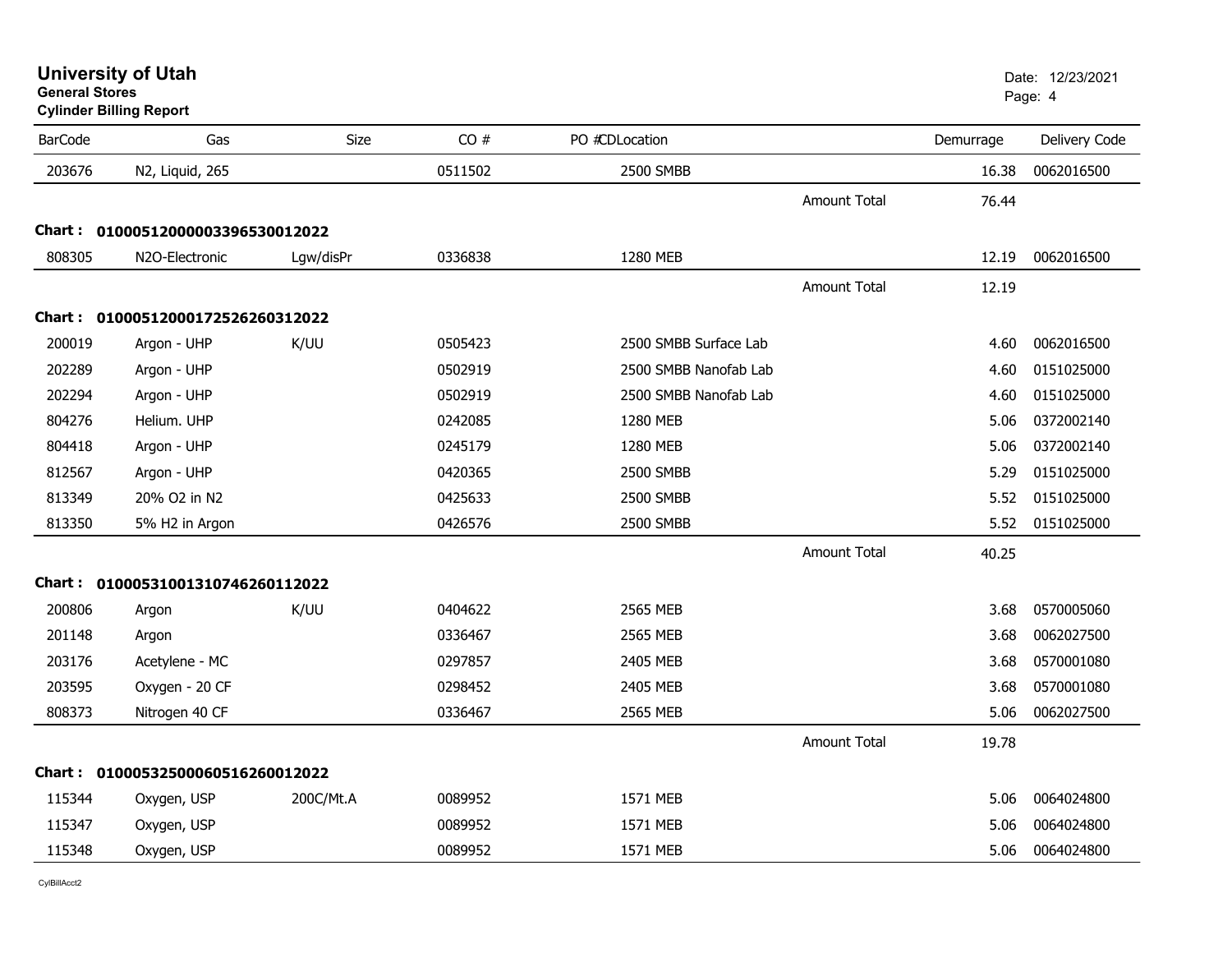| <b>General Stores</b> | <b>Cylinder Billing Report</b>      |             |         |                               |                     |           | Page: 5       |
|-----------------------|-------------------------------------|-------------|---------|-------------------------------|---------------------|-----------|---------------|
| <b>BarCode</b>        | Gas                                 | <b>Size</b> | CO#     | PO #CDLocation                |                     | Demurrage | Delivery Code |
|                       |                                     |             |         |                               | <b>Amount Total</b> | 15.18     |               |
|                       | Chart: 01000532500194566260012022   |             |         |                               |                     |           |               |
| 814012                | Nitrogen, UHP                       | 200C/Mt.A   | 0432239 | <b>540 BPRB</b>               |                     | 5.29      | 0151031000    |
|                       |                                     |             |         |                               | <b>Amount Total</b> | 5.29      |               |
|                       | Chart: 01000532500194596260012022   |             |         |                               |                     |           |               |
| 201136                | Oxygen, USP                         | K/UU        | 0450403 | 4800J SMBB                    |                     | 3.68      | 0151031000    |
|                       |                                     |             |         |                               | <b>Amount Total</b> | 3.68      |               |
|                       | Chart: 01000532500261646260012022   |             |         |                               |                     |           |               |
| 201383                | CO2 - 50 Lb.                        | K/UU        | 0493546 | 4348 SMBB                     |                     | 4.60      | 0151031000    |
| 201537                | CO2 - 50 Lb.                        |             | 0493546 | 4348 SMBB                     |                     | 4.60      | 0151031000    |
|                       |                                     |             |         |                               | <b>Amount Total</b> | 9.20      |               |
|                       | Chart: 01000532500263166260012022   |             |         |                               |                     |           |               |
| 200403                | CO2 - 50 Lb.                        | K/UU        | 0508283 | <b>OUTSIDE ROOM 5371 SMBB</b> |                     | 4.60      | 0151031000    |
| 200735                | CO2 - 50 Lb.                        |             | 0513423 | 5371 SMBB                     |                     | 1.60      | 0151031000    |
| 201147                | Argon                               |             | 0478466 | 5371 SMBB                     |                     | 4.60      | 0151031000    |
| 202622                | Argon                               |             | 0478466 | 5371 SMBB                     |                     | 4.60      | 0151031000    |
| 203687                | CO2 - 50 Lb.                        |             | 0505551 | 5371 SMBB                     |                     | 4.60      | 0151031000    |
| 821987                | 5%H2, in N2                         |             | 0502151 | 5340 SMBB                     |                     | 6.21      | 0151031000    |
| 823304                | 5%H2, in N2                         |             | 0502151 | 5340 SMBB                     |                     | 6.21      | 0151031000    |
|                       |                                     |             |         |                               | <b>Amount Total</b> | 32.42     |               |
|                       | Chart: 0100053500054505022626002022 |             |         |                               |                     |           |               |
| 200191                | Oxygen, USP                         | K/UU        | 0510678 | 532 BPRB                      |                     | 4.60      | 0151031000    |
| 202951                | Oxygen, USP                         |             | 0510678 | 532 BPRB                      |                     | 4.60      | 0151031000    |
| 205839                | Oxygen, USP                         |             | 0510678 | 532 BPRB                      |                     | 4.60      | 0151031000    |
|                       |                                     |             |         |                               | <b>Amount Total</b> | 13.80     |               |

**University of Utah** Date: 12/23/2021

### **Chart : 0100053500055900708626002022**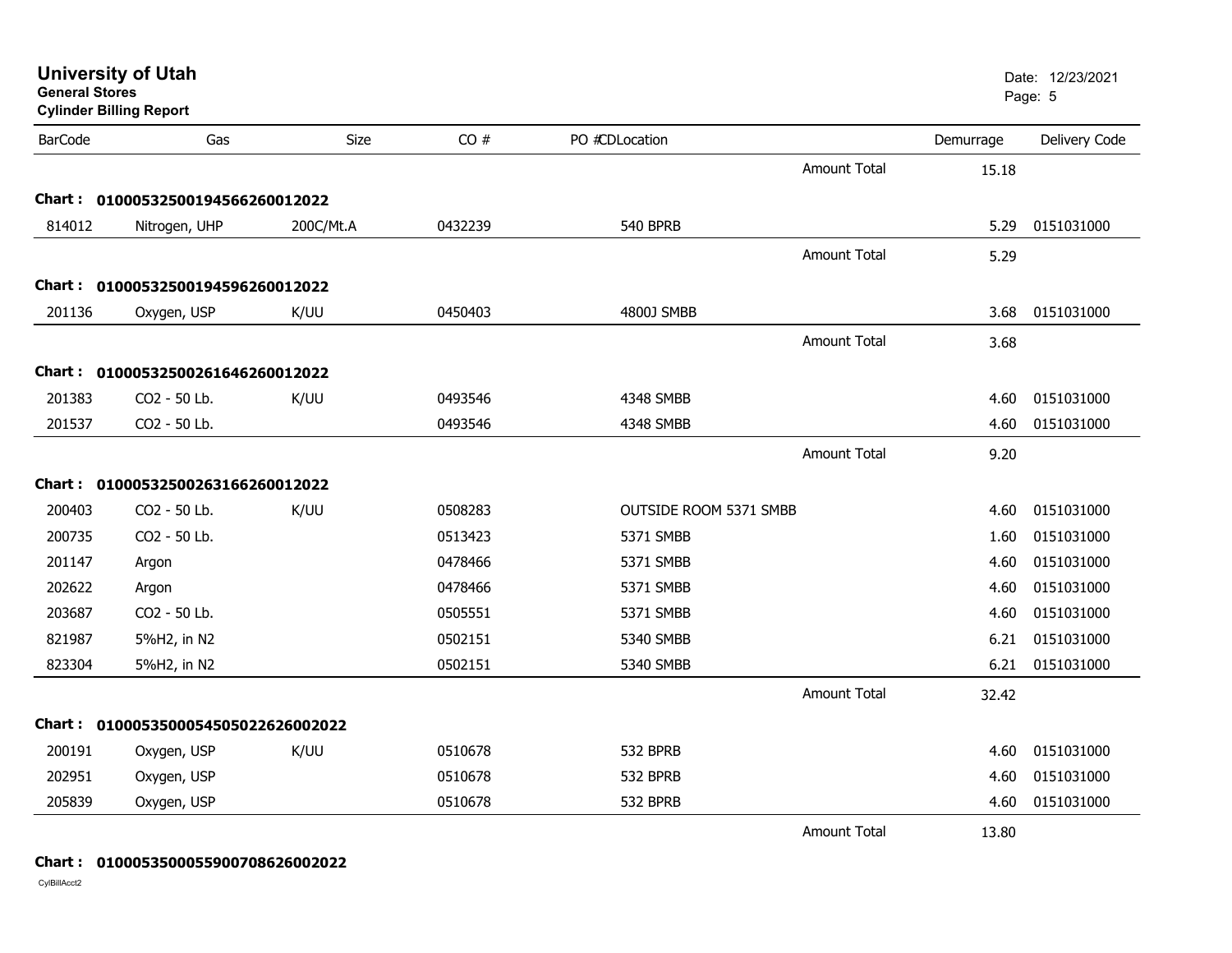| General Stores | <b>Cylinder Billing Report</b>      |      |         |                                       |           | Page: 6       |
|----------------|-------------------------------------|------|---------|---------------------------------------|-----------|---------------|
| <b>BarCode</b> | Gas                                 | Size | CO#     | PO #CDLocation                        | Demurrage | Delivery Code |
| 202460         | CO2 - 50 Lb.                        | K/UU | 0472094 | 108 BPRB Attn: Monika Sima            | 4.60      | 0151031000    |
| 822228         | Nitrogen 230 CF                     |      | 0492538 | 518 BPRB Attn: Monika Sima            | 6.21      | 0151031000    |
|                |                                     |      |         | <b>Amount Total</b>                   | 10.81     |               |
|                | Chart: 0100053500058502495626002022 |      |         |                                       |           |               |
| 202315         | Air - E                             | E/UU | 0389273 | 532 BPRB                              | 3.68      | 0570005320    |
| 202397         | Oxygen, USP - E                     |      | 0475909 | 532 BPRB Attn: William THomas         | 4.60      | 0151031000    |
| 202416         | Oxygen, USP - E                     |      | 0475909 | 532 BPRB Attn: William THomas         | 4.60      | 0151031000    |
| 823911         | Oxygen, USP                         |      | 0504933 | <b>540 BPRB</b>                       | 6.21      | 0151031000    |
|                |                                     |      |         | Amount Total                          | 19.09     |               |
|                | Chart: 0100053500058502671626002022 |      |         |                                       |           |               |
| 202755         | Hydrogen                            | K/UU | 0491492 | 5340 SMBB                             | 4.60      | 0064024800    |
|                |                                     |      |         | <b>Amount Total</b>                   | 4.60      |               |
|                | Chart: 0100053500059304755626002022 |      |         |                                       |           |               |
| 200132         | CO2 - 50 Lb.                        | K/UU | 0492667 | 4833 SMBB                             | 4.60      | 0151031000    |
| 200825         | 95% O2, 5% CO2                      |      | 0476245 | 4800 SMBB Lab 4800 attn: Holly Holman | 4.60      | 0151031000    |
| 203482         | CO2 - 50 Lb.                        |      | 0492699 | 4800 SMBB Attn: Holly Holman          | 4.60      | 0151031000    |
|                |                                     |      |         | Amount Total                          | 13.80     |               |
|                | Chart: 0100053500059312810626002022 |      |         |                                       |           |               |
| 201727         | CO2 - 50 Lb.                        | K/UU | 0504407 | 4344 SMBB                             | 4.60      | 0570005060    |
| 203479         | CO2 - 50 Lb.                        |      | 0509367 | 4344 SMBB                             | 4.60      | 0570005060    |
| 203487         | CO2 - 50 Lb.                        |      | 0504407 | 4344 SMBB                             | 4.60      | 0570005060    |
| 203497         | CO2 - 50 Lb.                        |      | 0509367 | 4344 SMBB                             | 4.60      | 0570005060    |
| 203647         | Argon                               |      | 0418817 | 4350 SMBB                             | 3.68      | 0570005060    |
| 205529         | CO2 - 50 Lb.                        |      | 0405938 | 4340 SMBB                             | 3.68      | 0570005060    |
| 205624         | Oxygen, USP                         |      | 0467029 | 2124 SMBB                             | 4.60      | 0151031000    |
| 821718         | CO2 - 50 Lb.                        |      | 0485767 | 4344 SMBB                             | 6.21      | 0570005060    |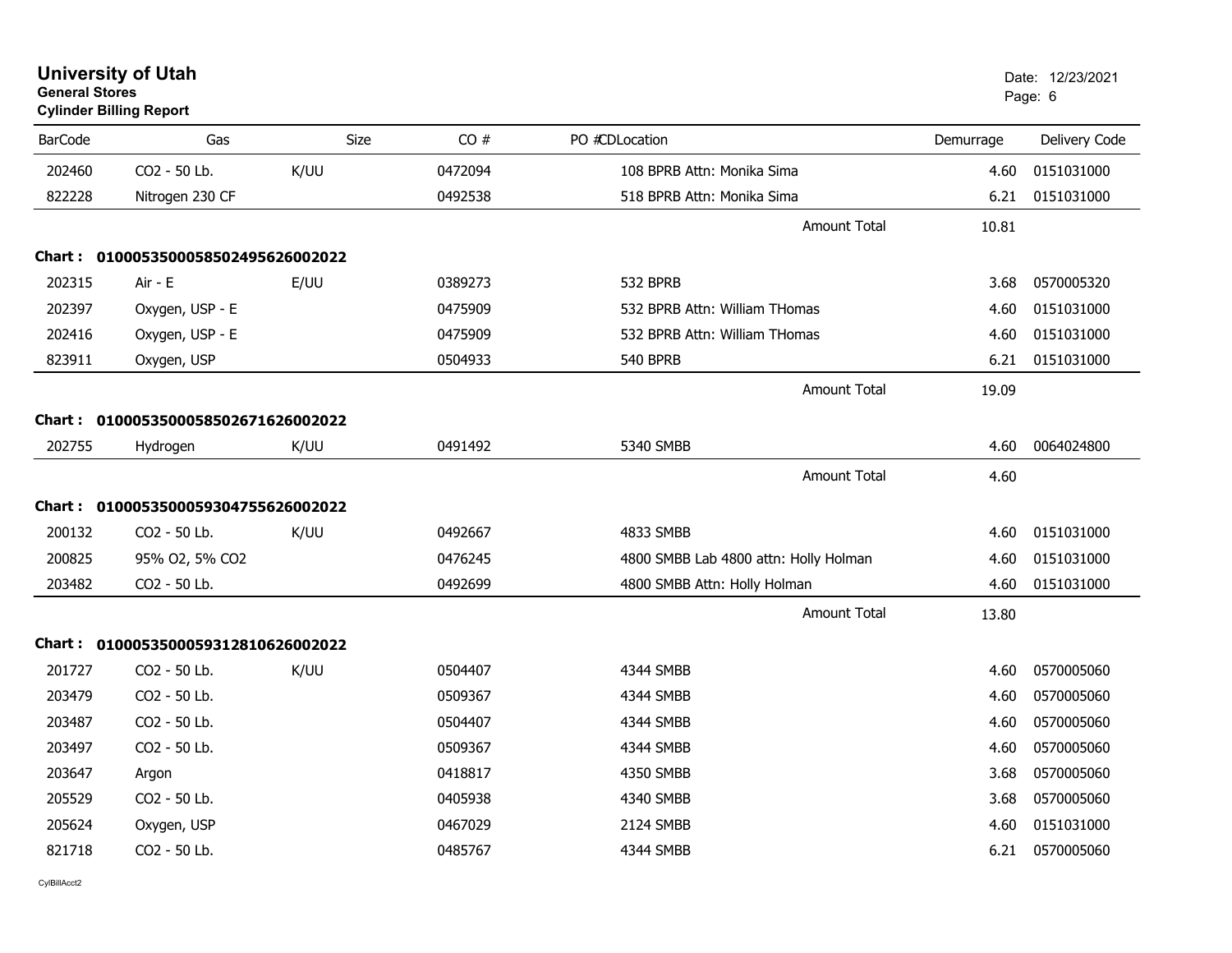| <b>University of Utah</b> |  |
|---------------------------|--|
| <b>General Stores</b>     |  |

| <b>BarCode</b> | Gas                                 | <b>Size</b> | CO#     | PO #CDLocation                | Demurrage                    | Delivery Code |
|----------------|-------------------------------------|-------------|---------|-------------------------------|------------------------------|---------------|
| 821719         | CO2 - 50 Lb.                        |             | 0485767 | 4344 SMBB                     | 6.21                         | 0570005060    |
|                |                                     |             |         |                               | <b>Amount Total</b><br>42.78 |               |
|                | Chart: 0100053500059315160626002022 |             |         |                               |                              |               |
| 202855         | Helium - 110 CF                     | 125 CF/UU   | 0499759 | 4340 SMBB                     | 4.60                         | 0151031000    |
|                |                                     |             |         |                               | <b>Amount Total</b><br>4.60  |               |
| Chart :        | 0100053500059316190626002022        |             |         |                               |                              |               |
| 200043         | CO2 - 50 Lb.                        | K/UU        | 0474130 | 5332 SMBB Attn: Josh Stover   | 4.60                         | 0151031000    |
| 202196         | CO2 - 50 Lb.                        |             | 0507345 | 5332 SMBB Attn: Matthew Trone | 4.60                         | 0151031000    |
|                |                                     |             |         |                               | <b>Amount Total</b><br>9.20  |               |
|                | Chart: 0100053500059316600626002022 |             |         |                               |                              |               |
| 200020         | Nitrogen, UHP                       | K/UU        | 0512927 | 238 BPRB                      | 3.40                         | 0570002050    |
| 200309         |                                     |             | 0512927 | 238 BPRB                      | 3.40                         | 0570002050    |
|                | Nitrogen, UHP                       |             |         |                               |                              |               |
| 200636         | CO2 - 50 Lb.                        |             | 0501713 | 220 BPRB                      | 4.60                         | 0570002050    |
| 201522         | CO2 - 50 Lb.                        |             | 0495782 | 225 BPRB                      | 4.60                         | 0570002050    |
| 201591         | Nitrogen, UHP                       |             | 0445565 | BPRB LAB 234                  | 0.96                         | 0570002050    |
| 201744         | Oxygen, USP                         |             | 0373606 | <b>BPRB #225</b>              | 3.68                         | 0570002050    |
| 202140         | Hydrogen                            |             | 0181225 | 205 BPRB                      | 3.68                         | 0570002050    |
| 202649         | Nitrogen, UHP                       |             | 0512927 | 238 BPRB                      | 3.40                         | 0570002050    |
| 203489         | CO2 - 50 Lb.                        |             | 0501713 | 220 BPRB                      | 4.60                         | 0570002050    |
| 203710         | CO2 - 50 Lb.                        |             | 0506939 | 230 BPRB                      | 4.60                         | 0570002050    |
| 203909         | Nitrogen 230 CF                     |             | 0300766 | 238 BPRB                      | 3.68                         | 0570002050    |
| 204494         | Oxygen, USP                         |             | 0488240 | 238 BPRB                      | 4.60                         | 0570002050    |
| 204676         | Nitrogen, UHP                       |             | 0326566 | 259 BPRB                      | 0.96                         | 0570002050    |
| 204731         | CO2 - 50 Lb.                        |             | 0506939 | 230 BPRB                      | 4.60                         | 0570002050    |
| 205271         | Nitrogen, UHP                       |             | 0462882 | 238 BPRB                      | 3.68                         | 0570002050    |
| 205543         | Nitrogen, UHP                       |             | 0512927 | 238 BPRB                      | 3.40                         | 0570002050    |
| 821454         | Oxygen, USP                         |             | 0483209 | 238 BPRB                      | 6.21                         | 0570002050    |
| CvIBillAcct2   |                                     |             |         |                               |                              |               |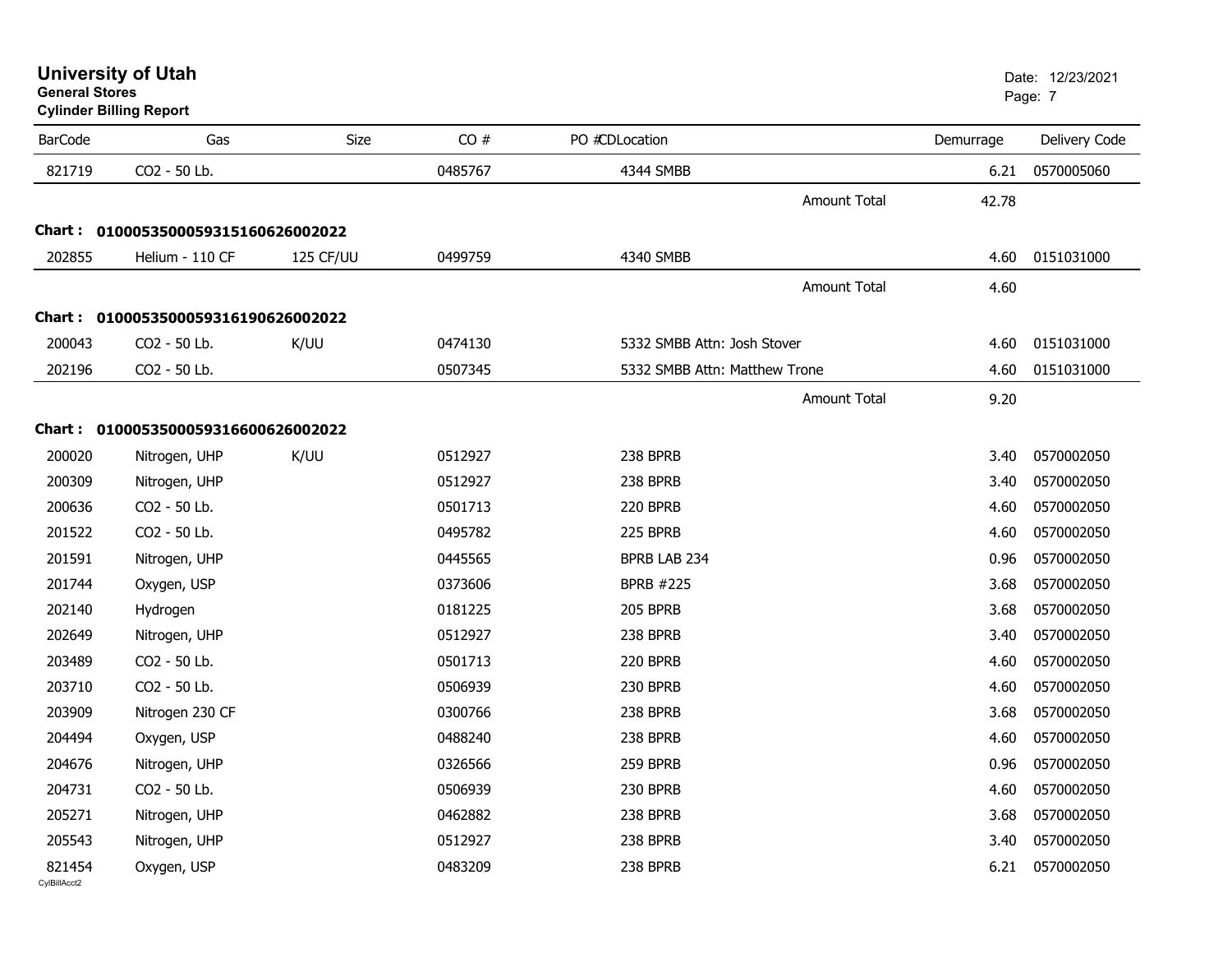| <b>General Stores</b> | <b>University of Utah</b><br><b>Cylinder Billing Report</b> |             |         |                                 |           | Date: 12/23/2021<br>Page: 8 |
|-----------------------|-------------------------------------------------------------|-------------|---------|---------------------------------|-----------|-----------------------------|
| <b>BarCode</b>        | Gas                                                         | <b>Size</b> | CO#     | PO #CDLocation                  | Demurrage | Delivery Code               |
| 823294                | <b>UHP N2/300</b>                                           |             | 0501713 | 220 BPRB                        | 6.21      | 0570002050                  |
| 823409                | <b>UHP N2/300</b>                                           |             | 0501713 | 220 BPRB                        | 1.62      | 0570002050                  |
| 824096                | Nitrogen, UHP                                               |             | 0506939 | 230 BPRB                        | 6.21      | 0570002050                  |
| 824097                | Nitrogen, UHP                                               |             | 0506939 | 230 BPRB                        | 1.62      | 0570002050                  |
| 824174                | Nitrogen, UHP                                               |             | 0507224 | 230 BPRB                        | 6.21      | 0570002050                  |
|                       |                                                             |             |         | <b>Amount Total</b>             | 85.92     |                             |
| <b>Chart :</b>        | 0100053500059700260626002022                                |             |         |                                 |           |                             |
| 200351                | CO2 - 50 Lb.                                                | K/UU        | 0504113 | 5375 SMBB Tara Deans            | 4.60      | 0151031000                  |
| 200546                | Nitrogen 230 CF                                             |             | 0500883 | 3100 SMBB                       | 4.60      | 0151031000                  |
| 201192                | CO2 - 50 Lb.                                                |             | 0512630 | 5375 SMBB, Attn: Tara Deans Lab | 4.60      | 0151031000                  |
| 202779                | CO2 - 50 Lb.                                                |             | 0512630 | 5375 SMBB, Attn: Tara Deans Lab | 4.60      | 0151031000                  |
| 203804                | CO <sub>2</sub> - 50 Lb.                                    |             | 0497333 | 5375 SMBB                       | 4.60      | 0151031000                  |
| 823496                | CO2 - 50 Lb.                                                |             | 0500883 | 3100 SMBB                       | 6.21      | 0151031000                  |
| 824530                | CO2 - 50 Lb.                                                |             | 0510748 | 5375 SMBB                       | 6.21      | 0151031000                  |
| 824532                | CO2 - 50 Lb.                                                |             | 0510748 | 5375 SMBB                       | 6.21      | 0151031000                  |
|                       |                                                             |             |         | Amount Total                    | 41.63     |                             |
|                       | Chart: 01000536000020066260012022                           |             |         |                                 |           |                             |
| 200585                | Nitrogen 230 CF                                             | K/UU        | 0322932 | <b>116 BPRB</b>                 | 3.68      | 0570001080                  |
| 201742                | Argon                                                       |             | 0257426 | <b>116 BPRB</b>                 | 3.68      | 0570001080                  |
| 203965                | Oxygen, USP                                                 |             | 0303532 | <b>116 BPRB</b>                 | 3.68      | 0570001080                  |
| 205553                | Nitrogen NF                                                 |             | 0473225 | 506H BPRB                       | 4.60      | 0151031000                  |
| 816899                | Nitrogen NF                                                 |             | 0453663 | 116 BPRB                        | 6.21      | 0151031000                  |
|                       |                                                             |             |         | <b>Amount Total</b>             | 21.85     |                             |
| Chart :               | 01000551001054206260012022                                  |             |         |                                 |           |                             |
| 203313                | CO2 - 50 Lb.                                                | K/UU        | 0472595 | RM 3520 BLDG 64                 | 4.60      | 0064032900                  |
|                       |                                                             |             |         | <b>Amount Total</b>             | 4.60      |                             |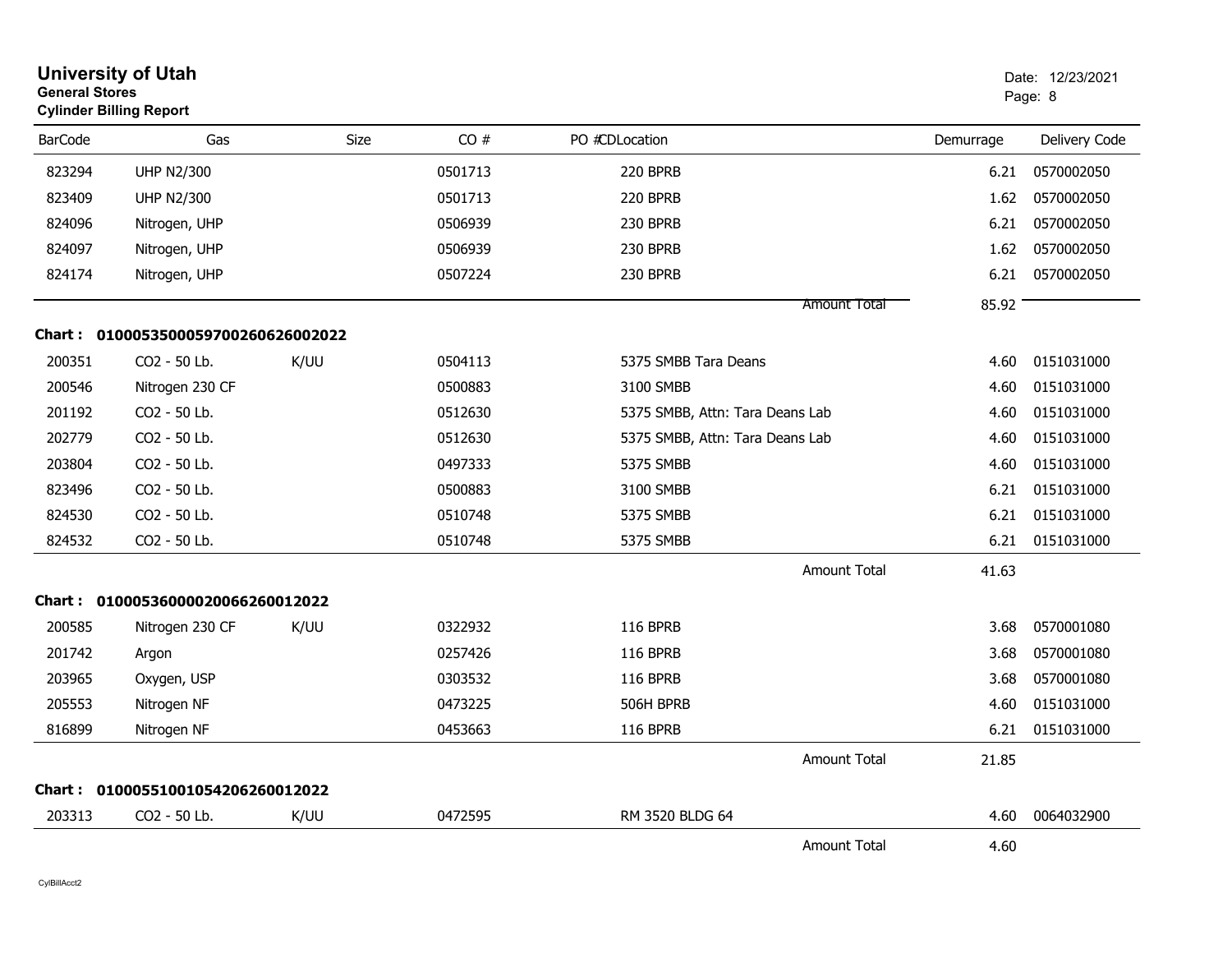|                | <b>University of Utah</b><br><b>General Stores</b><br><b>Cylinder Billing Report</b> |      |         |                               |                     |           | Date: 12/23/2021<br>Page: 9 |  |
|----------------|--------------------------------------------------------------------------------------|------|---------|-------------------------------|---------------------|-----------|-----------------------------|--|
| <b>BarCode</b> | Gas                                                                                  | Size | CO#     | PO #CDLocation                |                     | Demurrage | Delivery Code               |  |
|                | Chart: 01000551001312926260012022                                                    |      |         |                               |                     |           |                             |  |
| 201333         | Argon                                                                                | K/UU | 0472595 | RM 3520 BLDG 64               |                     | 4.60      | 0064032900                  |  |
| 201438         | Nitrogen 230 CF                                                                      |      | 0501333 | 3520 MEB                      |                     | 4.60      | 0064032900                  |  |
| 202736         | CO2 - Siphon                                                                         |      | 0496711 | 3520 MEB                      |                     | 4.60      | 0064032900                  |  |
| 202866         | Argon - UHP                                                                          |      | 0435653 | 3520 MEB                      |                     | 3.68      | 0064032900                  |  |
| 203174         | Air - 233 CF                                                                         |      | 0463584 | 3520 MEB                      |                     | 3.68      | 0064032900                  |  |
| 203934         | Hydrogen - UHP                                                                       |      | 0339962 | 3520 MEB                      |                     | 3.68      | 0064032900                  |  |
| 203994         | CO2 - Siphon                                                                         |      | 0513144 | 3520 MEB                      |                     | 2.80      | 0064032900                  |  |
| 204547         | Nitrogen 230 CF                                                                      |      | 0512334 | 3520 MEB                      |                     | 4.60      | 0064032900                  |  |
| 205680         | CO <sub>2</sub> - 50 Lb.                                                             |      | 0457387 | 3520 MEB                      |                     | 3.68      | 0064032900                  |  |
| 205873         | CO2 - 50 Lb.                                                                         |      | 0510977 | 3520 MEB                      |                     | 4.60      | 0064032900                  |  |
| 812853         | H2, Co, Co2/Argon                                                                    |      | 0420777 | 3520 MEB                      |                     | 5.52      | 0064032900                  |  |
| 814428         | 4% H2 In Argon                                                                       |      | 0434849 | 3250 MEB                      |                     | 5.29      | 0064032900                  |  |
| 820064         | Carbon Monoxide                                                                      |      | 0475724 | 3520 MEB                      |                     | 5.52      | 0064032900                  |  |
| 822766         | Argon - UHP                                                                          |      | 0496711 | 3520 MEB                      |                     | 6.21      | 0064032900                  |  |
| 822788         | Hydrogen - HY80                                                                      |      | 0495746 | 3520 MEB                      |                     | 6.21      | 0064032900                  |  |
|                |                                                                                      |      |         |                               | <b>Amount Total</b> | 69.27     |                             |  |
|                | Chart: 01000552000244676260012022                                                    |      |         |                               |                     |           |                             |  |
| 201196         | Air - 233 CF                                                                         | K/UU | 0471948 | 2516 MEB                      |                     | 4.60      | 0064032900                  |  |
| 805010         | 4000ppmSO2/N2                                                                        |      | 0266081 | 870 S 500 W                   |                     | 5.06      | 0064032900                  |  |
| 807156         | CH4, N2, H2, CO                                                                      |      | 0306174 | 566 WEST 900 SOUTH            |                     | 5.06      | 0064032900                  |  |
| 807841         | No/N02 in Co2                                                                        |      | 0322891 | 810 SOUTH 500 WEST            |                     | 5.06      | 0064032900                  |  |
| 807846         | 8%CO18%CO2BALN2                                                                      |      | 0323444 | 870 SOUTH 500 WEST            |                     | 5.06      | 0064032900                  |  |
| 808534         | 300ppm No2/N2                                                                        |      | 0340834 | 870 SO 500 W                  |                     | 5.06      | 0064032900                  |  |
| 810344         | 18%Co21800CoN2                                                                       |      | 0382745 | 670 S 500 WEST                |                     | 5.06      | 0064032900                  |  |
| 810869         | NO2/NO In N2                                                                         |      | 0407692 | 870 SO 500 WEST               |                     | 5.06      | 0064032900                  |  |
| 811002         | Tri Mix                                                                              |      | 0398389 | 870 SO 300 W (FRONT BUILDING) |                     | 5.06      | 0064032900                  |  |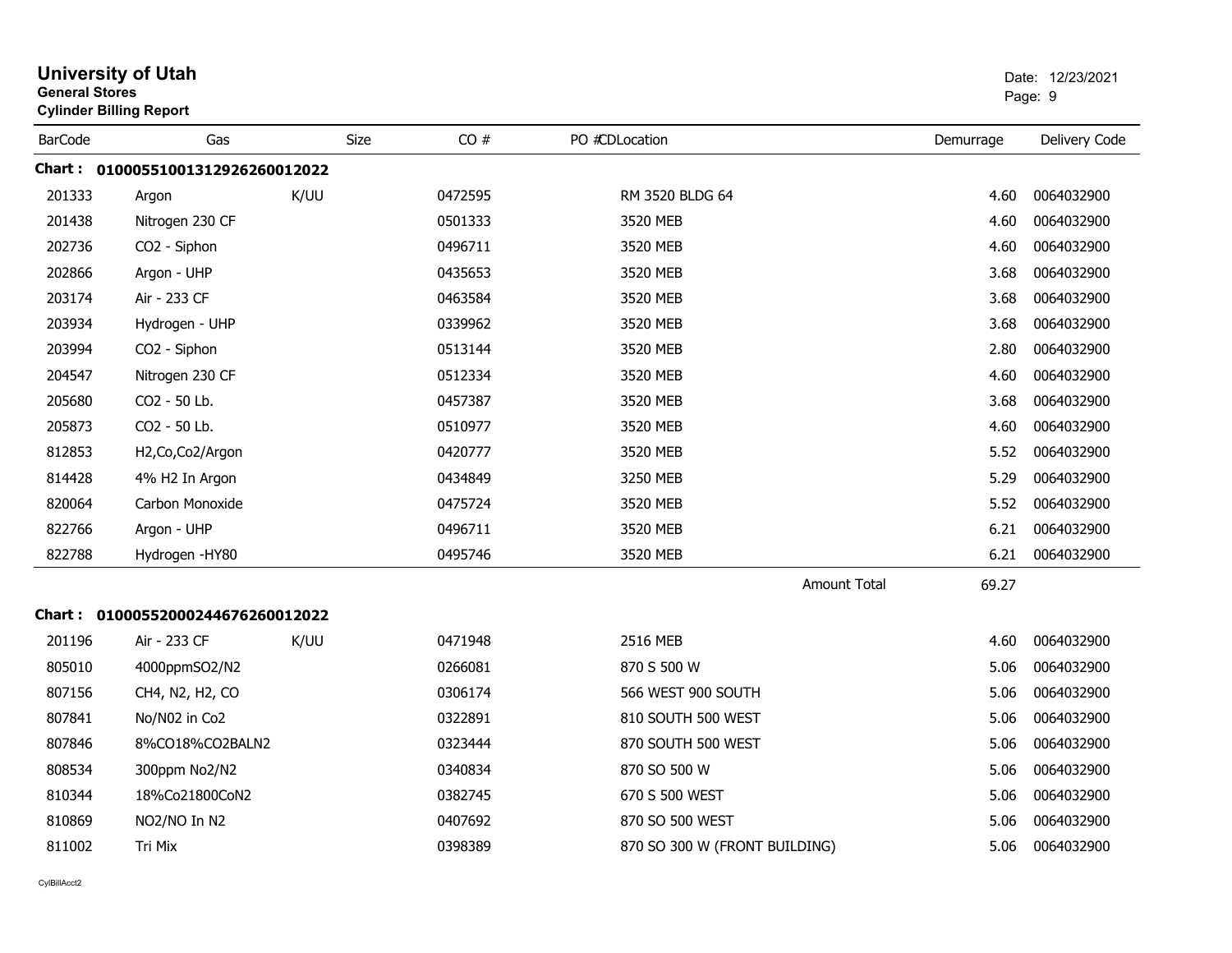| <b>University of Utah</b><br><b>General Stores</b><br>Page: 10<br><b>Cylinder Billing Report</b> |                                   |             |         |                  |              | Date: 12/23/2021 |               |
|--------------------------------------------------------------------------------------------------|-----------------------------------|-------------|---------|------------------|--------------|------------------|---------------|
| <b>BarCode</b>                                                                                   | Gas                               | <b>Size</b> | CO#     | PO #CDLocation   |              | Demurrage        | Delivery Code |
| 811876                                                                                           | 18%Co21800CoN2                    |             | 0415637 | 870 SO 500 W     |              | 5.52             | 0064032900    |
| 812322                                                                                           | 150ppm So2/N2                     |             | 0416991 | 870 SO 500 W     |              | 6.67             | 0062016500    |
| 813780                                                                                           | 9.5% Co In N2                     |             | 0430065 | 850 SO 500 WEST  |              | 5.29             | 0064032900    |
| 813781                                                                                           | 10% N2 In Co2                     |             | 0430065 | 850 SO 500 WEST  |              | 5.29             | 0064032900    |
| 813808                                                                                           | 4.5% So2 In N2                    |             | 0430065 | 850 SO 500 WEST  |              | 5.29             | 0064032900    |
| 813886                                                                                           | 9% Ch4 In N2                      |             | 0431076 | 850 SO 500 WEST  |              | 5.29             | 0064032900    |
| 815391                                                                                           | Argon                             |             | 0442962 | 870 SO 500 WEST  |              | 5.29             | 0064032900    |
|                                                                                                  |                                   |             |         |                  | Amount Total | 83.72            |               |
|                                                                                                  | Chart: 01000552500062396260012022 |             |         |                  |              |                  |               |
| 200790                                                                                           | Acetylene, CF                     | Acty-CF/U   | 0468659 | 850 SO 500 WEST  |              | 4.60             | 0064032900    |
| 200967                                                                                           | Oxygen, USP                       |             | 0468659 | 850 SO 500 WEST  |              | 4.60             | 0064032900    |
| 203466                                                                                           | Oxygen, USP                       |             | 0468659 | 850 SO 500 WEST  |              | 4.60             | 0064032900    |
| 821101                                                                                           | 25%Co2 75%Argon                   |             | 0481593 | 566 W 900 SO     |              | 6.21             | 0064032900    |
|                                                                                                  |                                   |             |         |                  | Amount Total | 20.01            |               |
|                                                                                                  | Chart: 01000552500099796260012022 |             |         |                  |              |                  |               |
| 200185                                                                                           | Oxygen, USP                       | K/UU        | 0505746 | 2505A MEB        |              | 4.60             | 0064032900    |
| 200746                                                                                           | Helium - UHP                      |             | 0311589 | 207 EMRL         |              | 3.68             | 0064032900    |
| 200914                                                                                           | Nitrogen 230 CF                   |             | 0509906 | 2505B MEB        |              | 1.40             | 0064032900    |
| 200948                                                                                           | Nitrogen 230 CF                   |             | 0511788 | 2505B MEB        |              | 4.60             | 0064032900    |
| 200958                                                                                           | Oxygen, USP                       |             | 0508423 | 2505B MEB        |              | 4.60             | 0064032900    |
| 201027                                                                                           | Helium - 219 CF                   |             | 0510606 | 2505B MEB        |              | 1.40             | 0064032900    |
| 201310                                                                                           | CO2 - 50 Lb.                      |             | 0470204 | 2505 MEB         |              | 4.60             | 0064032900    |
| 201369                                                                                           | Nitrogen 230 CF                   |             | 0513113 | <b>2505A MEB</b> |              | 2.80             | 0064032900    |
| 201509                                                                                           | Helium - UHP                      |             | 0431326 | 2505 MEB         |              | 3.68             | 0064032900    |
| 201524                                                                                           | Hydrogen                          |             | 0504922 | 2505B MEB        |              | 4.60             | 0064032900    |
| 201726                                                                                           | CO2 - 50 Lb.                      |             | 0506270 | 2505 MEB         |              | 4.60             | 0064032900    |
| 202068                                                                                           | Nitrogen 230 CF                   |             | 0479146 | 2505 MEB         |              | 4.60             | 0064032900    |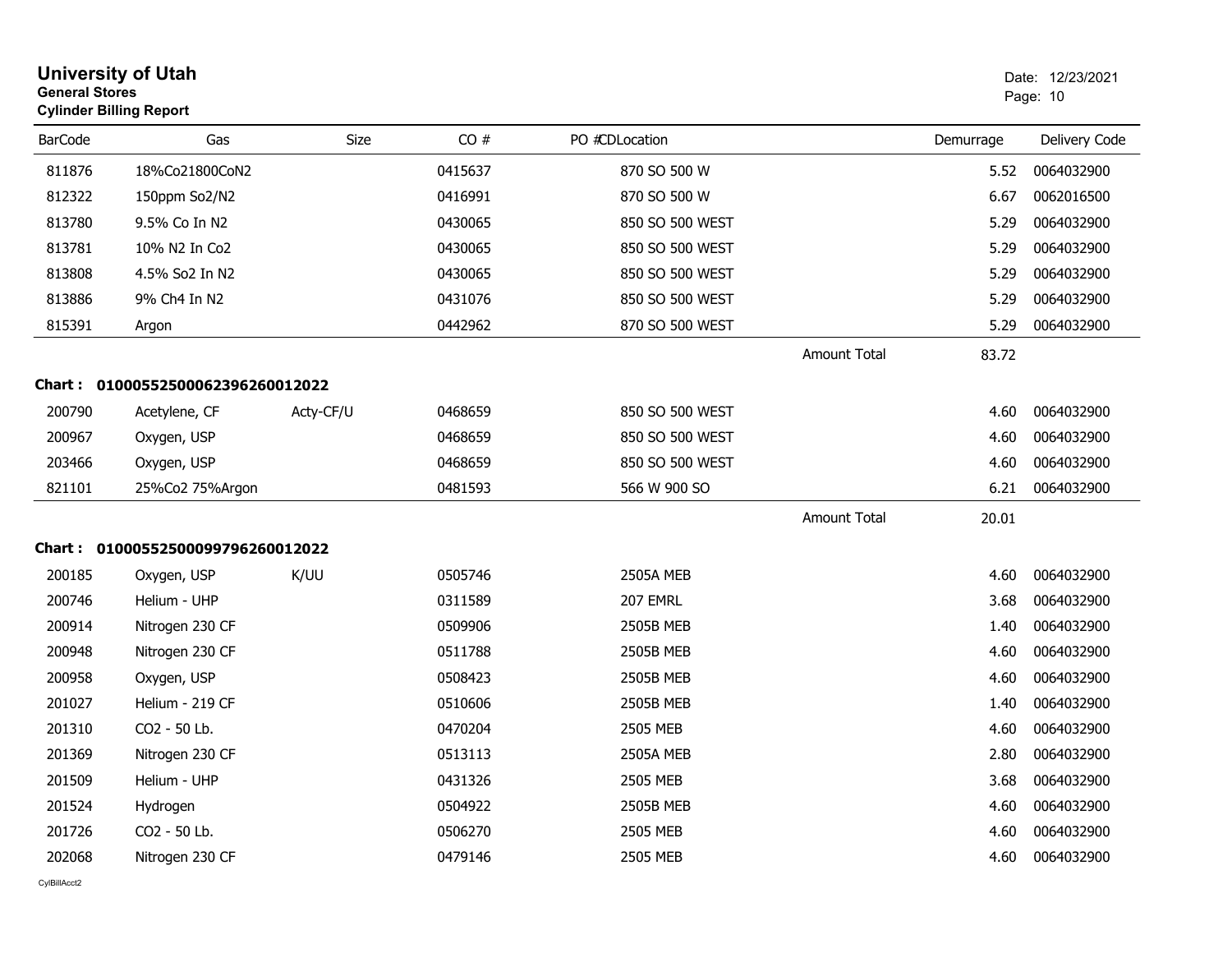| <b>General Stores</b> | <b>University of Utah</b><br><b>Cylinder Billing Report</b> |           |         |                  |                     |           | Date: 12/23/2021<br>Page: 11 |
|-----------------------|-------------------------------------------------------------|-----------|---------|------------------|---------------------|-----------|------------------------------|
| <b>BarCode</b>        | Gas                                                         | Size      | CO#     | PO #CDLocation   |                     | Demurrage | Delivery Code                |
| 202204                | Helium - 219 CF                                             |           | 0511788 | 2505B MEB        |                     | 4.60      | 0064032900                   |
| 202341                | Argon - UHP                                                 |           | 0460425 | 2505 MEB         |                     | 3.68      | 0064032900                   |
| 202360                | Nitrogen, UHP                                               |           | 0503410 | 2516 MEB         |                     | 4.60      | 0064032900                   |
| 202369                | Helium - UHP                                                |           | 0505315 | 2505 MEB         |                     | 4.60      | 0064032900                   |
| 202593                | Oxygen, USP                                                 |           | 0504179 | 3290 MEB         |                     | 4.60      | 0064032900                   |
| 202969                | Helium - 219 CF                                             |           | 0512997 | 2505B MEB        |                     | 3.20      | 0064032900                   |
| 203484                | CO2 - 50 Lb.                                                |           | 0450937 | 2505 MEB         |                     | 3.68      | 0064032900                   |
| 204552                | Nitrogen 230 CF                                             |           | 0513113 | <b>2505A MEB</b> |                     | 2.80      | 0064032900                   |
| 205396                | Nitrogen 230 CF                                             |           | 0510936 | <b>2505B MEB</b> |                     | 4.60      | 0064032900                   |
| 810298                | Carbon Monoxide                                             |           | 0384618 | 2505 MEB         |                     | 5.06      | 0064032900                   |
| 811146                | 15% Co2 in N2                                               |           | 0399297 | 2505 MEB         |                     | 5.06      | 0064032900                   |
| 815408                | 5% H2 95% N2                                                |           | 0443029 | 2505 MEB         |                     | 5.29      | 0064032900                   |
| 815608                | CH4, Co, Co2/HE                                             |           | 0443883 | 2505 MEB         |                     | 5.06      | 0064032900                   |
| 824461                | Nitrogen 230 CF                                             |           | 0509986 | 2505A MEB        |                     | 2.43      | 0064032900                   |
|                       |                                                             |           |         |                  | <b>Amount Total</b> | 104.42    |                              |
|                       | Chart: 01000552500190686260012022                           |           |         |                  |                     |           |                              |
| 815452                | Methane C.P. GR                                             | 300/MTAIR | 0443430 | 1444 MCE         |                     | 5.29      | 0064032900                   |
| 819307                | BD Co2 Syphon                                               |           | 0470126 | 1444 MCE         |                     | 6.21      | 0064032900                   |
|                       |                                                             |           |         |                  | <b>Amount Total</b> | 11.50     |                              |
|                       | Chart: 01000552500195346430012022                           |           |         |                  |                     |           |                              |
| 200225                | Argon                                                       | K/UU      | 0447616 | 3215 MEB         |                     | 3.68      | 0064032900                   |
| 200931                | Argon                                                       |           | 0447616 | 3215 MEB         |                     | 3.68      | 0064032900                   |
|                       |                                                             |           |         |                  | <b>Amount Total</b> | 7.36      |                              |
|                       | Chart: 01000552500261926260012022                           |           |         |                  |                     |           |                              |
| 200240                | Argon                                                       | K/UU      | 0431523 | 1321 MEB         |                     | 3.68      | 0064032900                   |
| 200709                | Nitrogen 230 CF                                             |           | 0500195 | 1321 MEB         |                     | 4.60      | 0064032900                   |
|                       |                                                             |           |         |                  |                     |           |                              |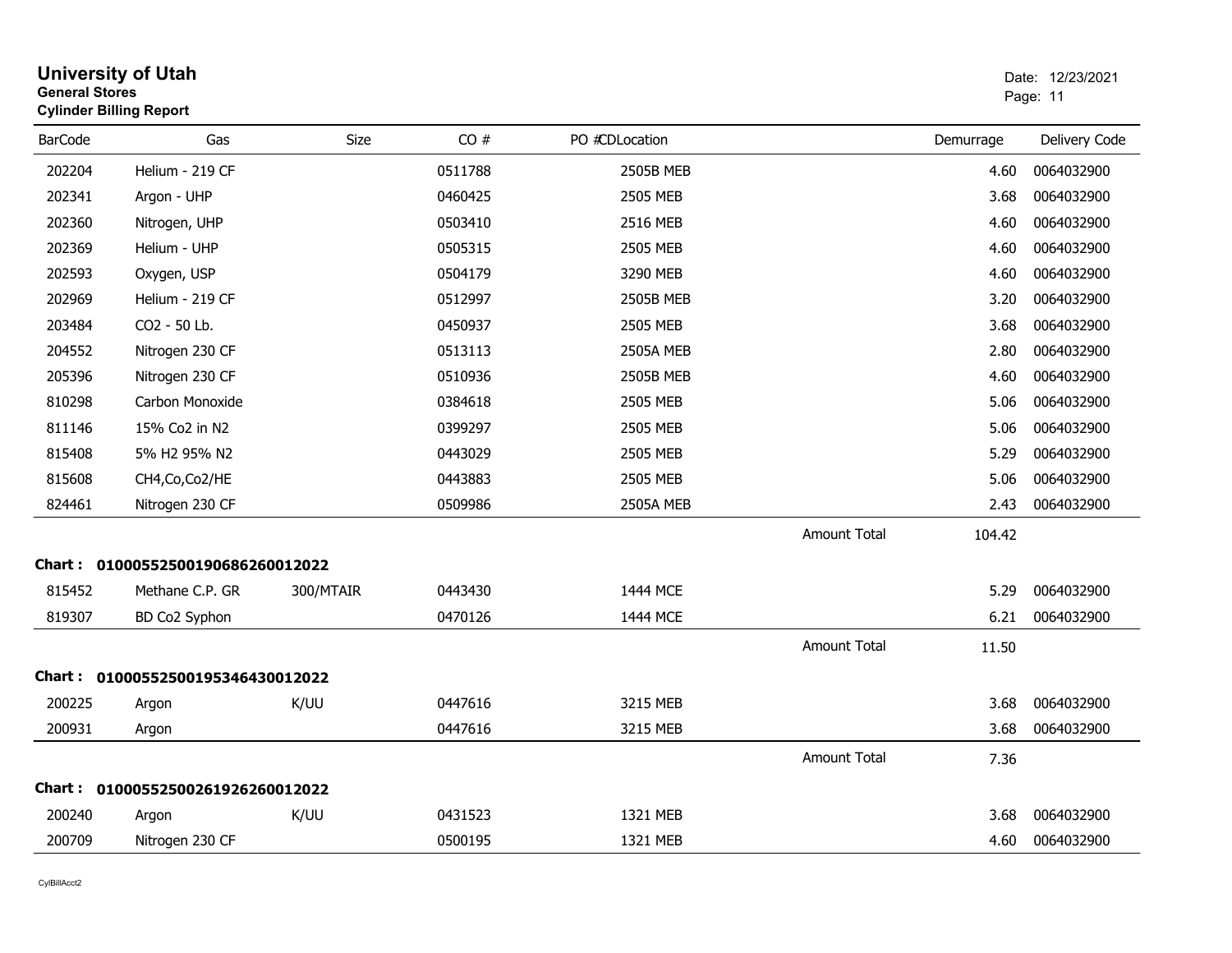| <b>BarCode</b> | Gas                               | Size      | CO#     | PO #CDLocation |                     | Demurrage | Delivery Code |
|----------------|-----------------------------------|-----------|---------|----------------|---------------------|-----------|---------------|
|                |                                   |           |         |                | <b>Amount Total</b> | 8.28      |               |
|                | Chart: 01000552500261926430012022 |           |         |                |                     |           |               |
| 812468         | CO2 - Siphon                      | $50#$ djb | 0419972 | 1321 MEB       |                     | 7.59      | 0064032900    |
|                |                                   |           |         |                | Amount Total        | 7.59      |               |
|                | Chart: 01000552500262176260012022 |           |         |                |                     |           |               |
| 205656         | CO2 - 50 Lb.                      | K/UU      | 0486820 | 5534 SMBB      |                     | 4.60      | 0064032900    |
| 817925         | Helium - D                        |           | 0461220 | 5534 SMBB      |                     | 5.52      | 0064032900    |
| 819364         | CO2 - 50 Lb.                      |           | 0481096 | 5534 SMBB      |                     | 6.21      | 0064032900    |
| 820995         | CO2 - 50 Lb.                      |           | 0481096 | 5534 SMBB      |                     | 6.21      | 0064032900    |
|                |                                   |           |         |                | Amount Total        | 22.54     |               |
|                | Chart: 01000552500262416260012022 |           |         |                |                     |           |               |
| 200410         | Hydrogen - UHP                    | K/UU      | 0497642 | 2528 MEB       |                     | 4.60      | 0064032900    |
| 200453         | Helium - 219 CF                   |           | 0493992 | 3290 MEB       |                     | 4.60      | 0064032900    |
| 203363         | Helium - UHP                      |           | 0511641 | 2528 MEB       |                     | 4.60      | 0064032900    |
| 205779         | Oxygen - 20 CF                    |           | 0477346 | 2528 MEB       |                     | 4.60      | 0064032900    |
| 815382         | Methane, UHP                      |           | 0441774 | 2528 MEB       |                     | 5.29      | 0064032900    |
| 816241         | Carbon Monoxide                   |           | 0448727 | 2528 MEB       |                     | 5.29      | 0064032900    |
| 821325         | Nitrogen, UHP                     |           | 0482529 | 2528 MEB       |                     | 6.21      | 0064032900    |
|                |                                   |           |         |                | Amount Total        | 35.19     |               |
|                | Chart: 01000552500264556260012022 |           |         |                |                     |           |               |
| 200115         | Helium - UHP                      | K/UU      | 0500045 | <b>208 WBB</b> |                     | 4.60      | 0064032900    |
| 821917         | Food Grade Co2                    |           | 0500043 | 2432 MCE       |                     | 6.21      | 0064032900    |
| 823291         | Co2 Food Grade                    |           | 0501949 | 2327 MCE       |                     | 6.21      | 0064032900    |
| 823739         | Food Grade Co2                    |           | 0503539 | 2444 MCE       |                     | 6.21      | 0064032900    |
| 823740         | Food Grade Co2                    |           | 0503539 | 2444 MCE       |                     | 6.21      | 0064032900    |
|                |                                   |           |         |                | <b>Amount Total</b> | 29.44     |               |

## **General Stores**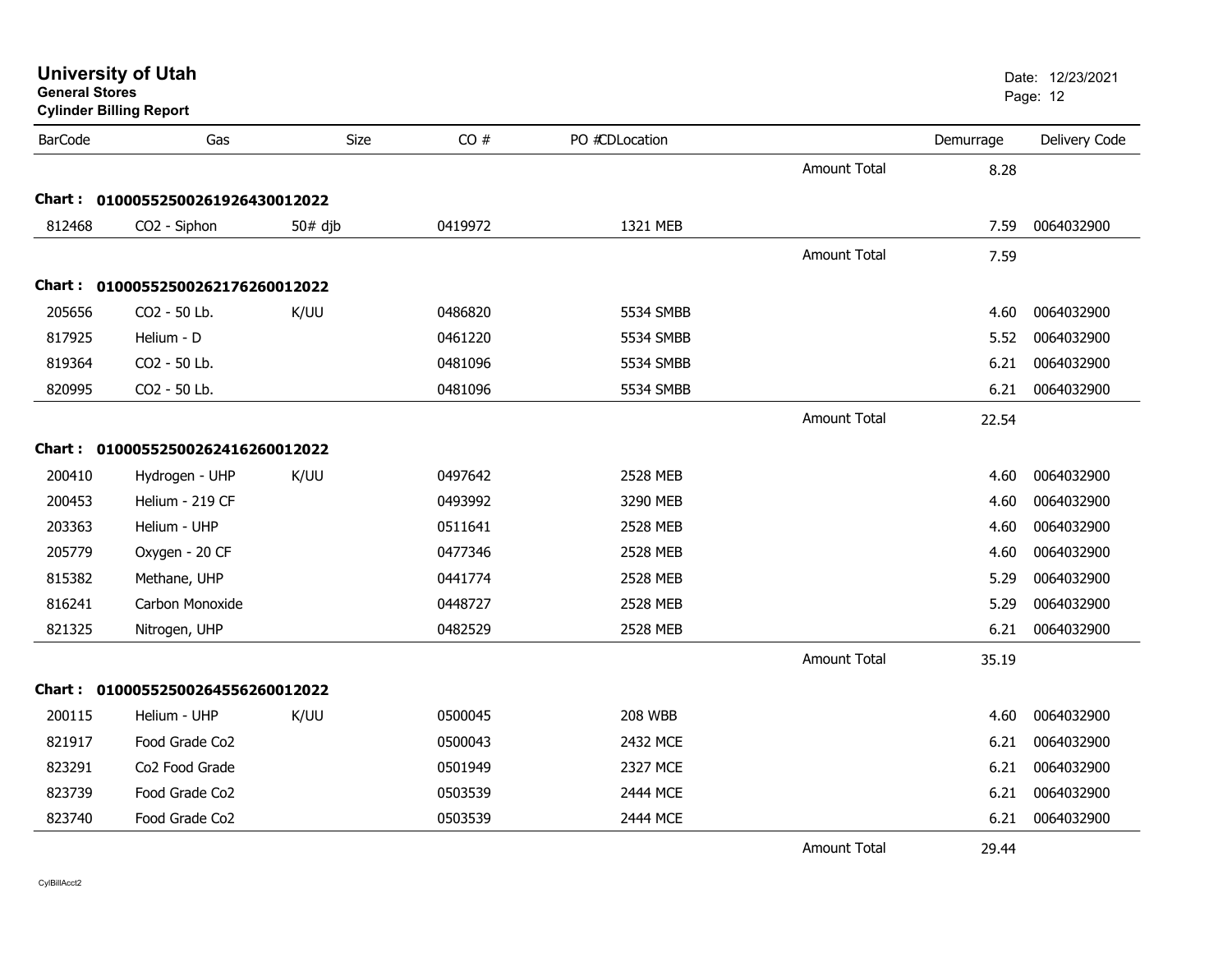| <b>General Stores</b>  | <b>University of Utah</b><br><b>Cylinder Billing Report</b> |             |         |                |                     |           | Date: 12/23/2021<br>Page: 13 |
|------------------------|-------------------------------------------------------------|-------------|---------|----------------|---------------------|-----------|------------------------------|
| <b>BarCode</b>         | Gas                                                         | <b>Size</b> | CO#     | PO #CDLocation |                     | Demurrage | Delivery Code                |
|                        | Chart: 01000552500264716260012022                           |             |         |                |                     |           |                              |
| 820429                 | Nitrogen, UHP                                               | 200C/Mt.A   | 0478636 | 1374 MEB       |                     | 6.21      | 0064032900                   |
|                        |                                                             |             |         |                | Amount Total        | 6.21      |                              |
|                        | Chart: 01000552500268436260012022                           |             |         |                |                     |           |                              |
| 200556                 | Argon - UHP                                                 | K/UU        | 0510812 | 2126 MCE       |                     | 4.60      | 0064032900                   |
| 200836                 | CO2 - 50 Lb.                                                |             | 0509761 | 2126 MCE       |                     | 4.60      | 0064032900                   |
| 201108                 | 5% H2 In Argon                                              |             | 0508073 | 2126 MCE       |                     | 4.60      | 0064032900                   |
| 201596                 | Nitrogen, UHP                                               |             | 0512622 | 2126 MCE       |                     | 4.60      | 0064032900                   |
| 202286                 | Argon - UHP                                                 |             | 0512622 | 2126 MCE       |                     | 4.60      | 0064032900                   |
| 202871                 | Argon - UHP                                                 |             | 0512622 | 2126 MCE       |                     | 4.60      | 0064032900                   |
| 823993                 | 5% H2 In Argon                                              |             | 0506722 | 2126 MCE       |                     | 6.21      | 0064032900                   |
| 824082                 | Argon - UHP                                                 |             | 0511649 | 2126 MCE       |                     | 6.21      | 0064032900                   |
| 824112                 | Nitrogen 230 CF                                             |             | 0507310 | 2126 MCE       |                     | 6.21      | 0064032900                   |
| 824113                 | Nitrogen 230 CF                                             |             | 0507310 | 2126 MCE       |                     | 6.21      | 0064032900                   |
| 824545                 | Hydrogen - HY80                                             |             | 0510401 | 2126 MCE       |                     | 6.21      | 0064032900                   |
| 824678                 | CO, 80CF                                                    |             | 0510825 | 2126 MCE       |                     | 6.21      | 0064032900                   |
| 824737                 | Nitrogen, UHP                                               |             | 0511655 | 2126 MCE       |                     | 6.21      | 0064032900                   |
|                        |                                                             |             |         |                | <b>Amount Total</b> | 71.07     |                              |
|                        | Chart: 0100055500050503686626002022                         |             |         |                |                     |           |                              |
| 200979                 | Nitrogen 230 CF                                             | K/UU        | 0483772 | 1127 MCE       |                     | 4.60      | 0064032900                   |
| 203079                 | Nitrogen 230 CF                                             |             | 0503184 | 1127 MCE       |                     | 4.60      | 0064032900                   |
|                        |                                                             |             |         |                | <b>Amount Total</b> | 9.20      |                              |
|                        | Chart: 0100055500050503946626002022                         |             |         |                |                     |           |                              |
| 202370                 | Helium - UHP                                                | K/UU        | 0502139 | 2124 MCE       |                     | 4.60      | 0064032900                   |
| 202867                 | Argon - UHP                                                 |             | 0509655 | 2505B MEB      |                     | 2.00      | 0064032900                   |
| 203870                 | Air - 233 CF                                                |             | 0508856 | 2505B MEB      |                     | 4.60      | 0064032900                   |
| 205278<br>CvIBillAcct2 | Argon - UHP                                                 |             | 0513350 | 2505B MEB      |                     | 2.60      | 0064032900                   |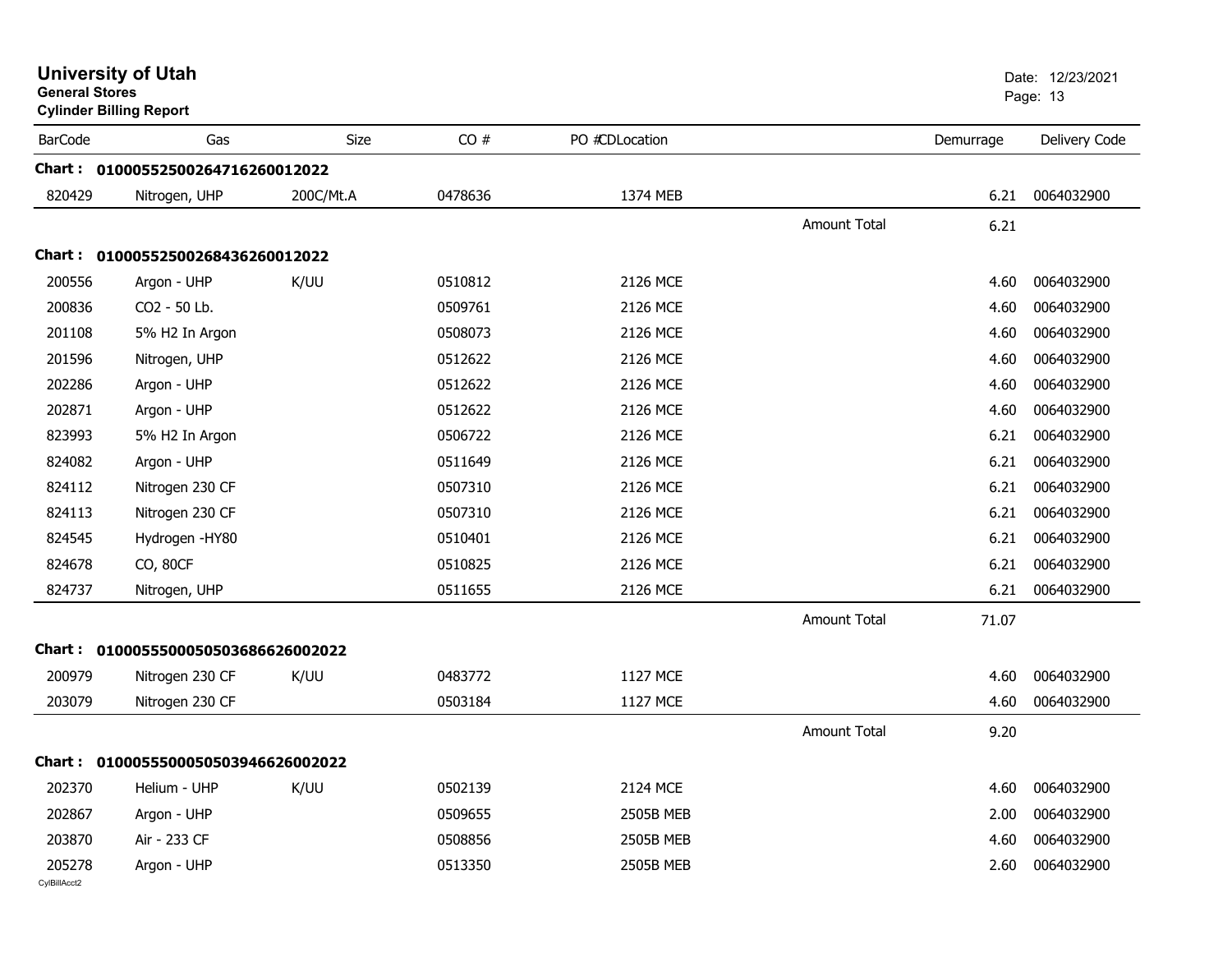| General Stores | <b>Cylinder Billing Report</b>      |      |         |                |                     |           | Page: 14      |
|----------------|-------------------------------------|------|---------|----------------|---------------------|-----------|---------------|
| <b>BarCode</b> | Gas                                 | Size | CO#     | PO #CDLocation |                     | Demurrage | Delivery Code |
| 824250         | 11 Part Mix                         |      | 0506948 | 2505B MEB      |                     | 6.21      | 0064032900    |
|                |                                     |      |         |                | <b>Amount Total</b> | 20.01     |               |
|                | Chart: 0100055500054503929626002022 |      |         |                |                     |           |               |
| 200378         | Nitrogen, UHP                       | K/UU | 0510897 | 201 WBB        |                     | 4.60      | 0064032900    |
| 200579         | Hydrogen - UHP                      |      | 0513509 | 3520E MEB      |                     | 1.20      | 0064032900    |
| 200718         | Nitrogen, UHP                       |      | 0512223 | 3520E MEB      |                     | 4.60      | 0064032900    |
| 201167         | Nitrogen, UHP                       |      | 0511484 | 3520E MEB      |                     | 4.60      | 0064032900    |
| 201460         | Helium - UHP                        |      | 0507748 | 201 WBB        |                     | 4.60      | 0064032900    |
| 201495         | Zero Air                            |      | 0513509 | 3520E MEB      |                     | 1.20      | 0064032900    |
| 202988         | Oxygen, USP - E                     |      | 0481634 | 201 WBB        |                     | 4.60      | 0064032900    |
| 203025         | Nitrogen, UHP                       |      | 0506325 | 201 WBB        |                     | 4.60      | 0064032900    |
| 203209         | Nitrogen, 23 CF                     |      | 0497628 | 2444 MCE       |                     | 4.60      | 0064032900    |
| 203216         | Helium - UHP                        |      | 0505769 | 3520E MEB      |                     | 4.60      | 0064032900    |
| 203942         | Helium - UHP                        |      | 0512223 | 3520E MEB      |                     | 4.60      | 0064032900    |
| 203988         | Nitrogen, UHP                       |      | 0510897 | 201 WBB        |                     | 4.60      | 0064032900    |
| 204708         | Nitrogen, UHP                       |      | 0512346 | 3520E MEB      |                     | 4.60      | 0064032900    |
| 205272         | Nitrogen, UHP                       |      | 0509347 | 3520E MEB      |                     | 1.80      | 0064032900    |
| 205825         | Oxygen, USP                         |      | 0510897 | 201 WBB        |                     | 4.60      | 0064032900    |
|                |                                     |      |         |                | <b>Amount Total</b> | 59.40     |               |
|                | Chart: 0100055500054504587626002022 |      |         |                |                     |           |               |
| 203027         | Nitrogen, UHP                       | K/UU | 0508065 | 2528 MEB       |                     | 4.60      | 0064032900    |
|                |                                     |      |         |                | <b>Amount Total</b> | 4.60      |               |
|                | Chart: 0100055500054902768626002022 |      |         |                |                     |           |               |
| 201843         | CO2 - 50 Lb.                        | K/UU | 0509819 | 566 W 900 S    |                     | 4.60      | 0064032900    |
| 202874         | Argon - UHP                         |      | 0509819 | 566 W 900 S    |                     | 4.60      | 0064032900    |
|                |                                     |      |         |                | <b>Amount Total</b> | 9.20      |               |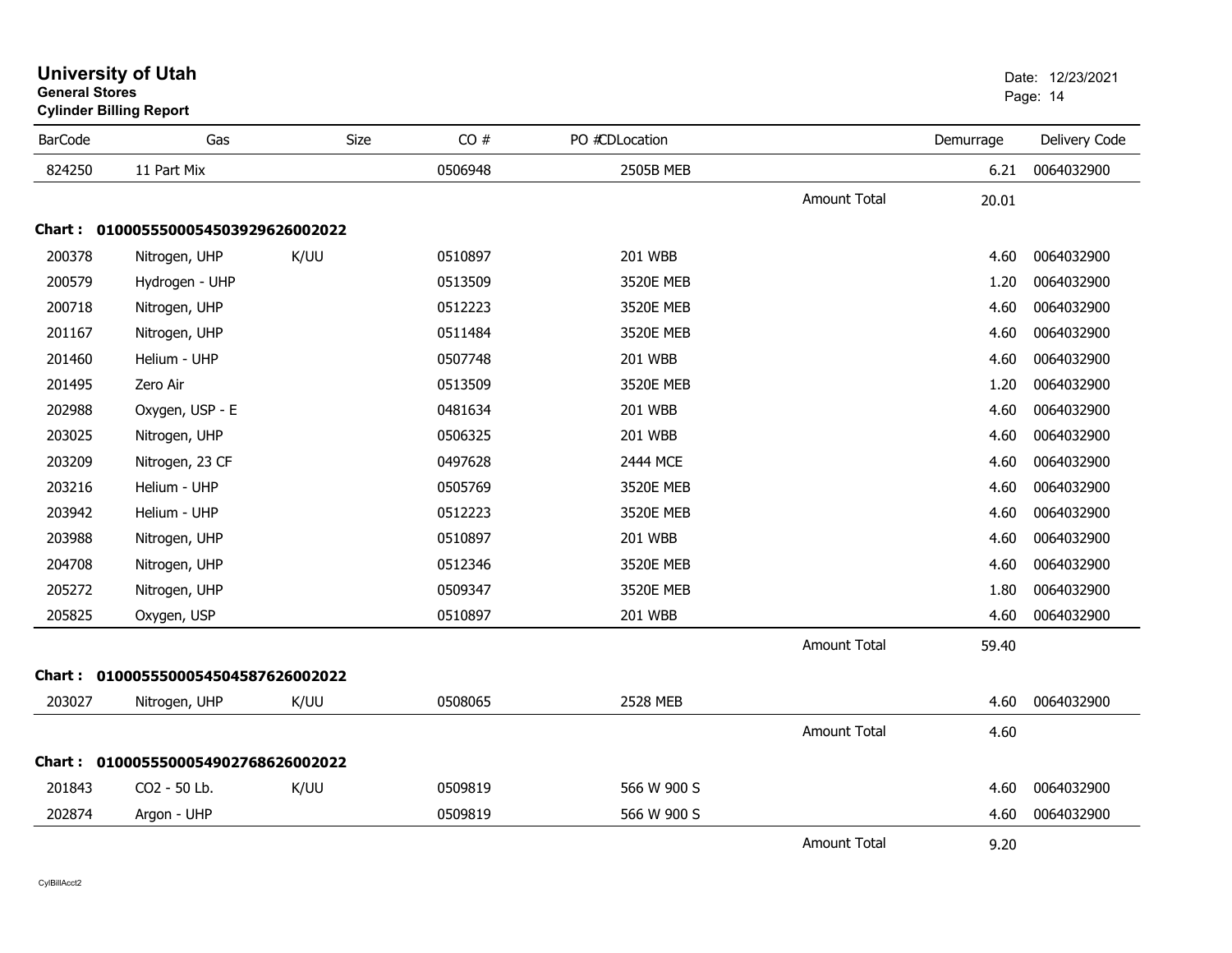| <b>General Stores</b>  | <b>University of Utah</b><br><b>Cylinder Billing Report</b> |        |         |                       |                     |           | Date: 12/23/2021<br>Page: 15 |
|------------------------|-------------------------------------------------------------|--------|---------|-----------------------|---------------------|-----------|------------------------------|
| <b>BarCode</b>         | Gas                                                         | Size   | CO#     | PO #CDLocation        |                     | Demurrage | Delivery Code                |
| Chart :                | 0100055500055800901626002022                                |        |         |                       |                     |           |                              |
| 200231                 | Nitrogen 230 CF                                             | K/UU   | 0493993 | 2327 MCE              |                     | 4.60      | 0019003800                   |
| 200504                 | Nitrogen 230 CF                                             |        | 0509647 | 1432 MEB              |                     | 4.00      | 0064032900                   |
| 200672                 | Nitrogen 230 CF                                             |        | 0473473 | 1126 MCE              |                     | 4.60      | 0064032900                   |
| 200985                 | Nitrogen 230 CF                                             |        | 0481806 | 1444 MCE              |                     | 4.60      | 0064032900                   |
| 201996                 | Nitrogen 230 CF                                             |        | 0513541 | 1432 MCE              |                     | 0.60      | 0064032900                   |
| 205380                 | Nitrogen NF                                                 |        | 0486407 | 1432 MCE              |                     | 4.60      | 0064032900                   |
| 205484                 | Nitrogen 230 CF                                             |        | 0502152 | 2327 MCE              |                     | 4.60      | 0019003800                   |
| 205557                 | Nitrogen NF                                                 |        | 0486407 | 1432 MCE              |                     | 4.60      | 0064032900                   |
|                        |                                                             |        |         |                       | <b>Amount Total</b> | 32.20     |                              |
| Chart:                 | 0100055500055800902626002022                                |        |         |                       |                     |           |                              |
| 200587                 | Nitrogen 230 CF                                             | K/UU   | 0474803 | 1127 MCE              |                     | 4.60      | 0064032900                   |
|                        |                                                             |        |         |                       | <b>Amount Total</b> | 4.60      |                              |
| Chart :                | 0100055500055800907626002022                                |        |         |                       |                     |           |                              |
| 201898                 | Oxygen - 20 CF                                              | 20#/UU | 0470269 | <b>208 WBB</b>        |                     | 4.60      | 0064032900                   |
| 201951                 | Oxygen - 20 CF                                              |        | 0496933 | 3215 MEB              |                     | 4.60      | 0064032900                   |
| 820714                 | 10% H2 Bal. N2                                              |        | 0479360 | 2444 MCE              |                     | 6.21      | 0064032900                   |
| 822180                 | Oxygen, USP                                                 |        | 0491197 | 2444 MCE - Bonan Wang |                     | 6.21      | 0064032900                   |
|                        |                                                             |        |         |                       | <b>Amount Total</b> | 21.62     |                              |
| <b>Chart :</b>         | 0100055500055801003626002022                                |        |         |                       |                     |           |                              |
| 200461                 | Nitrogen 230 CF                                             | K/UU   | 0506194 | 2124 MCE              |                     | 4.60      | 0064032900                   |
| 200851                 | Nitrogen 230 CF                                             |        | 0504249 | <b>2505A MEB</b>      |                     | 4.60      | 0064032900                   |
| 201274                 | Nitrogen 230 CF                                             |        | 0506194 | 2124 MCE              |                     | 4.60      | 0064032900                   |
| 201623                 | Hydrogen - UHP                                              |        | 0504249 | <b>2505A MEB</b>      |                     | 4.60      | 0064032900                   |
| 201736                 | Hydrogen                                                    |        | 0512636 | 1335 MCE              |                     | 4.60      | 0064032900                   |
| 824460                 | Nitrogen 230 CF                                             |        | 0509952 | 2505 MEB              |                     | 6.21      | 0064032900                   |
| 824864<br>CylBillAcct2 | Nitrogen 230 CF                                             |        | 0512636 | 1335 MCE              |                     | 6.21      | 0064032900                   |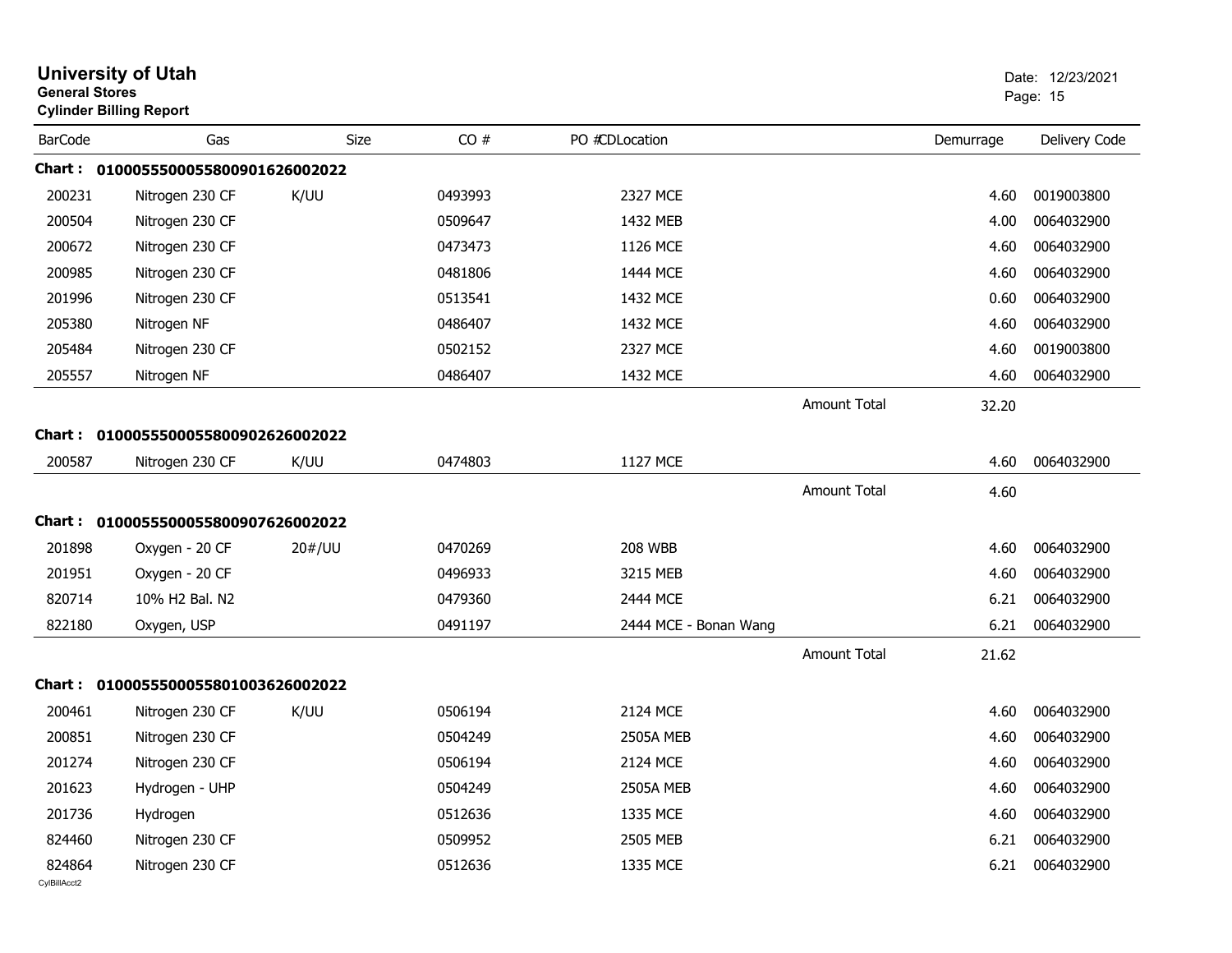| General Stores  | <b>Cylinder Billing Report</b>      |      |         |                  |                     |           | Page: 16      |
|-----------------|-------------------------------------|------|---------|------------------|---------------------|-----------|---------------|
| <b>BarCode</b>  | Gas                                 | Size | CO#     | PO #CDLocation   |                     | Demurrage | Delivery Code |
|                 |                                     |      |         |                  | <b>Amount Total</b> | 35.42     |               |
|                 | Chart: 0100055500055801060626002022 |      |         |                  |                     |           |               |
| 200586          | Nitrogen 230 CF                     | K/UU | 0510915 | <b>2505A MEB</b> |                     | 4.60      | 0064032900    |
| 200619          | Air - 233 CF                        |      | 0511787 | 2505 MEB         |                     | 4.60      | 0064032900    |
| 201413          | Oxygen, USP                         |      | 0510915 | 2505A MEB        |                     | 4.60      | 0064032900    |
| 202272          | Oxygen, USP                         |      | 0508739 | <b>2505A MEB</b> |                     | 4.60      | 0064032900    |
| 202727          | Nitrogen 230 CF                     |      | 0510915 | <b>2505A MEB</b> |                     | 1.40      | 0064032900    |
| 824866          | Nitrogen 230 CF                     |      | 0512614 | <b>2505A MEB</b> |                     | 1.89      | 0064032900    |
|                 |                                     |      |         |                  | <b>Amount Total</b> | 21.69     |               |
|                 | Chart: 0100055500055900682626002022 |      |         |                  |                     |           |               |
| 200974          | 95% Air, 5% CO2                     | K/UU | 0476445 | 3290 MEB         |                     | 4.60      | 0064032900    |
| 205644          | CO2 - 50 Lb.                        |      | 0508312 | 5534 SMBB        |                     | 4.60      | 0064032900    |
| 822933          | CO2 - 50 Lb.                        |      | 0497169 | 5800 SMBB        |                     | 6.21      | 0064032900    |
| 822934          | CO2 - 50 Lb.                        |      | 0497169 | <b>5800 SMBB</b> |                     | 6.21      | 0064032900    |
|                 |                                     |      |         |                  | <b>Amount Total</b> | 21.62     |               |
|                 | Chart: 0100055500058502254626002022 |      |         |                  |                     |           |               |
| 201642          | Nitrogen, UHP                       | K/UU | 0489580 | 2505 MEB         |                     | 4.60      | 0064032900    |
| 818119          | 27%CO2/N2                           |      | 0463135 | 2505 MEB         |                     | 6.21      | 0064032900    |
| 820528          | 27% O2 in Co2                       |      | 0478169 | 2505 MEB         |                     | 6.21      | 0064032900    |
|                 |                                     |      |         |                  | <b>Amount Total</b> | 17.02     |               |
|                 | Chart: 0100055500058502864626002022 |      |         |                  |                     |           |               |
| 200399          | Nitrogen 230 CF                     | K/UU | 0493420 | 1282 MEB         |                     | 4.60      | 0064032900    |
| 201324          | Zero Air                            |      | 0511172 | 1438 MCE         |                     | 4.60      | 0064032900    |
|                 |                                     |      |         |                  | <b>Amount Total</b> | 9.20      |               |
|                 | Chart: 0100055500058502950626002022 |      |         |                  |                     |           |               |
| 201820          | Helium - 219 CF                     | K/UU | 0499887 | 3290 MEB         |                     | 4.60      | 0064032900    |
| $0.40311A - 40$ |                                     |      |         |                  |                     |           |               |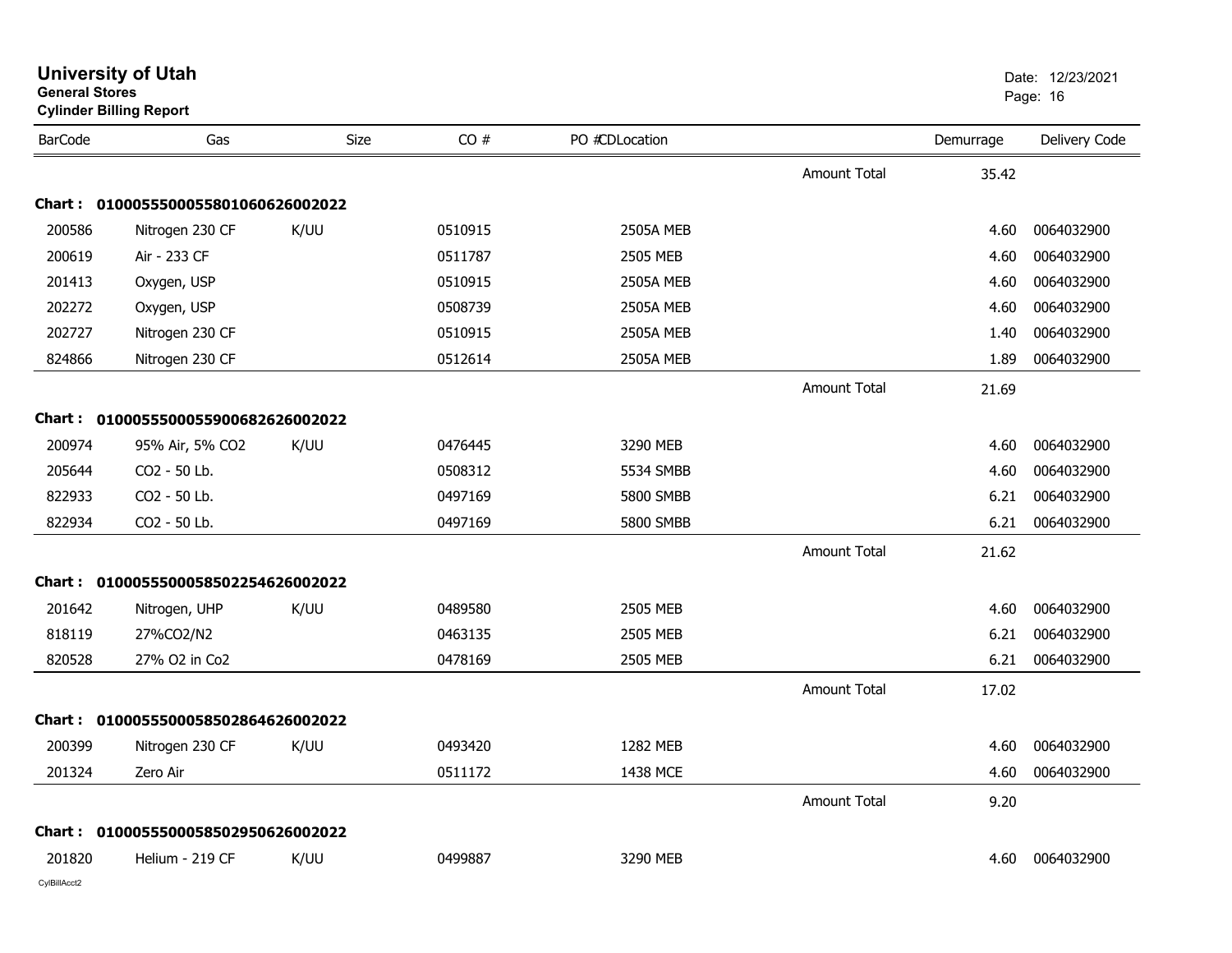| <b>BarCode</b> | Gas                                 | Size | CO#     | PO #CDLocation     |                     | Demurrage | Delivery Code |
|----------------|-------------------------------------|------|---------|--------------------|---------------------|-----------|---------------|
| 202851         | 95% N2, 5% CO2                      |      | 0505549 | 1282 MEB           |                     | 4.60      | 0064032900    |
|                |                                     |      |         |                    | <b>Amount Total</b> | 9.20      |               |
|                | Chart: 0100055500059203601626002022 |      |         |                    |                     |           |               |
| 200343         | Nitrogen 230 CF                     | K/UU | 0506040 | 2509 MEB           |                     | 1.80      | 0064032900    |
| 200778         | Nitrogen 230 CF                     |      | 0511721 | 2509 MEB           |                     | 4.60      | 0064032900    |
| 818653         | Ethylene                            |      | 0465270 | 2509 MEB           |                     | 6.21      | 0064032900    |
| 821723         | CO2 - 50 Lb.                        |      | 0486182 | 2509 MEB           |                     | 6.21      | 0064032900    |
| 824109         | Nitrogen 230 CF                     |      | 0507789 | 2509 MEB           |                     | 1.89      | 0064032900    |
|                |                                     |      |         |                    | <b>Amount Total</b> | 20.71     |               |
|                | Chart: 01000556000295096260012022   |      |         |                    |                     |           |               |
| 201917         | Nitrogen 230 CF                     | K/UU | 0415219 | BLDG 61 Room 1335  |                     | 3.68      | 0064032900    |
|                |                                     |      |         |                    | <b>Amount Total</b> | 3.68      |               |
|                | Chart: 01000556000297856260012022   |      |         |                    |                     |           |               |
| 200380         | Nitrogen 230 CF                     | K/UU | 0463723 | 870 SO 500 WEST    |                     | 3.68      | 0064032900    |
|                |                                     |      |         |                    | <b>Amount Total</b> | 3.68      |               |
|                | Chart: 01000581001310686260512022   |      |         |                    |                     |           |               |
| 200550         | Zero Air                            | K/UU | 0493458 | 100 HEDCO HIGH BAY |                     | 4.60      | 0056001040    |
|                |                                     |      |         |                    | <b>Amount Total</b> | 4.60      |               |
|                |                                     |      |         |                    |                     |           |               |
|                | Chart: 01000582500194146260012022   |      |         |                    |                     |           |               |
| 202761         | Hydrogen                            | K/UU | 0457555 | 2071 MCE           |                     | 3.68      | 0057001010    |
|                |                                     |      |         |                    | <b>Amount Total</b> | 3.68      |               |
|                | Chart: 01000582500194196260012022   |      |         |                    |                     |           |               |
| 200707         | Argon                               | K/UU | 0472953 | 100 HEDCO          |                     | 4.60      | 0056001040    |
|                |                                     |      |         |                    | <b>Amount Total</b> | 4.60      |               |

**University of Utah** Date: 12/23/2021

end and the state of the state of the state of the state of the state of the state of the Page: 17  $\,$ 

## **Chart : 01000582500265186260012022**

CylBillAcct2

**General Stores**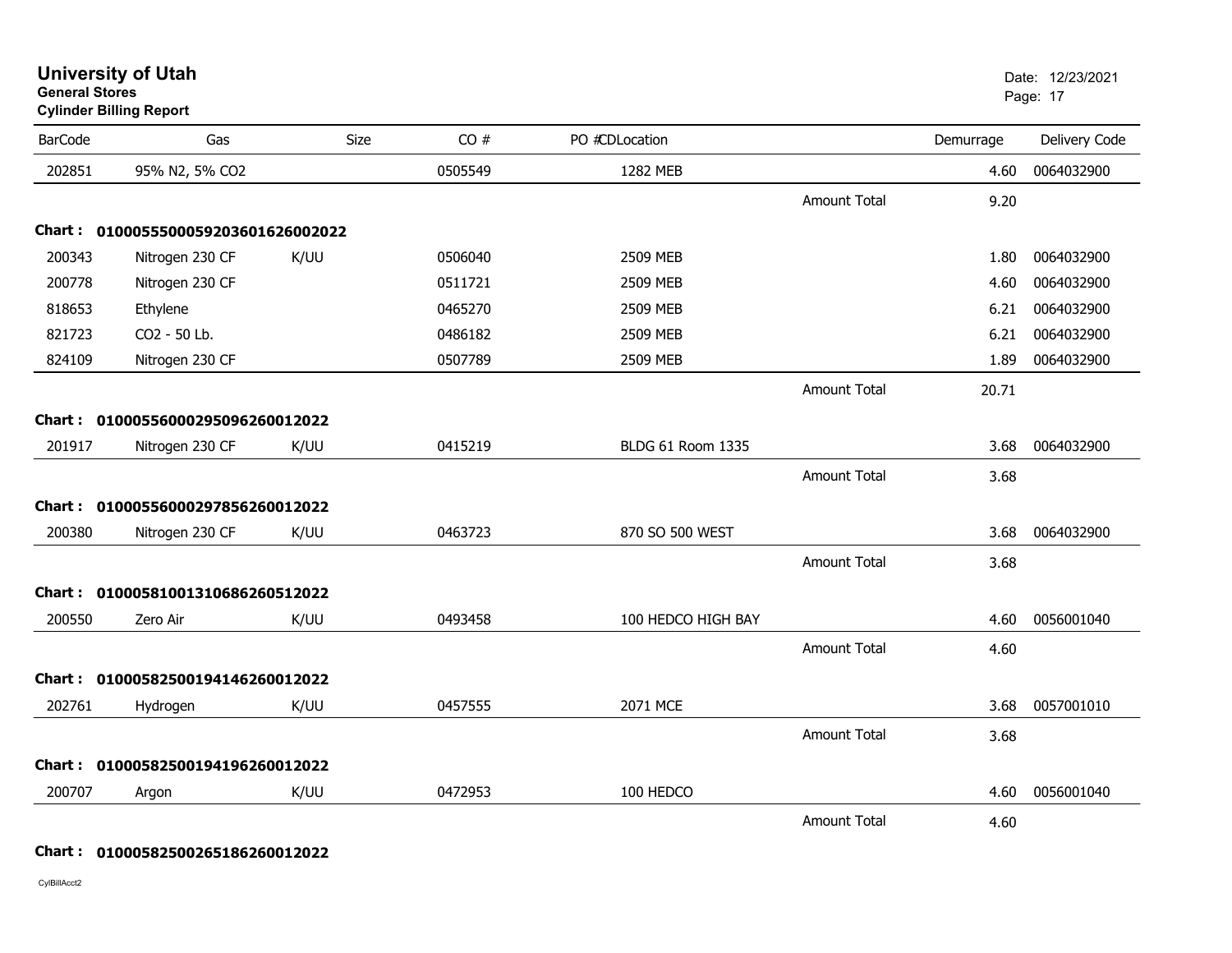| <b>University of Utah</b><br><b>General Stores</b><br><b>Cylinder Billing Report</b> |                                     |           |         |                             |                     |           | Date: 12/23/2021<br>Page: 18 |
|--------------------------------------------------------------------------------------|-------------------------------------|-----------|---------|-----------------------------|---------------------|-----------|------------------------------|
| <b>BarCode</b>                                                                       | Gas                                 | Size      | CO#     | PO #CDLocation              |                     | Demurrage | Delivery Code                |
| 200183                                                                               | Nitrogen 230 CF                     | K/UU      | 0470274 | 1490 B MEB                  |                     | 4.60      | 0061020000                   |
| 202316                                                                               | Air - E                             |           | 0488737 | MCE Reactor Lab             |                     | 4.60      | 0061020000                   |
| 203331                                                                               | Air - 233 CF                        |           | 0498425 | <b>MEB Reactor Area Lab</b> |                     | 4.60      | 0061020000                   |
|                                                                                      |                                     |           |         |                             | <b>Amount Total</b> | 13.80     |                              |
|                                                                                      | Chart: 01000582500267876260012022   |           |         |                             |                     |           |                              |
| 201586                                                                               | Oxygen - 125 CF                     | K/UU      | 0498807 | <b>2027 MCE</b>             |                     | 4.60      | 0061020000                   |
| 823769                                                                               | 5%CO2,95%N2 Med                     |           | 0510345 | 2027 MCE                    |                     | 6.21      | 0061020000                   |
| 824107                                                                               | Nitrogen 230 CF                     |           | 0507594 | <b>2027 MCE</b>             |                     | 6.21      | 0061020000                   |
|                                                                                      |                                     |           |         |                             | <b>Amount Total</b> | 17.02     |                              |
|                                                                                      | Chart: 0100058500050503644626002022 |           |         |                             |                     |           |                              |
| 204324                                                                               | 25%Co2 75%Argon                     | K/UU      | 0495870 | 100 Hedco- High Bay         |                     | 4.60      | 0061020000                   |
| 205780                                                                               | Acetylene, CF                       |           | 0497854 | 100 HEDCO                   |                     | 4.60      | 0061020000                   |
| 822839                                                                               | Oxygen, USP                         |           | 0497854 | 100 HEDCO                   |                     | 6.21      | 0061020000                   |
|                                                                                      |                                     |           |         |                             | <b>Amount Total</b> | 15.41     |                              |
| Chart :                                                                              | 0100058500053500188626002022        |           |         |                             |                     |           |                              |
| 823634                                                                               | 25%Co2 75%Argon                     | 200C/Mt.A | 0503392 | 100 HEDCO                   |                     | 6.21      | 0061020000                   |
|                                                                                      |                                     |           |         |                             | <b>Amount Total</b> | 6.21      |                              |
| Chart :                                                                              | 0100058500054000266626002022        |           |         |                             |                     |           |                              |
| 200945                                                                               | Nitrogen 230 CF                     | K/UU      | 0466356 | 2071 MCE                    |                     | 4.60      | 0057001010                   |
| 202852                                                                               | 95% N2, 5% CO2                      |           | 0474862 | 2071 MCE                    |                     | 4.60      | 0057001010                   |
| 203361                                                                               | Helium - UHP                        |           | 0455375 | 2065 MCE                    |                     | 3.68      | 0057001010                   |
| 205406                                                                               | Nitrogen, 23 CF                     |           | 0470598 | 2071 MCE                    |                     | 4.60      | 0057001010                   |
| 205787                                                                               | Acetylene - MC                      |           | 0441265 | 2071 MCE                    |                     | 3.68      | 0061020000                   |
| 819299                                                                               | Oxygen, UHP,                        |           | 0478725 | 2065 MCE                    |                     | 6.21      | 0057001010                   |
| 819755                                                                               | <b>UHP Ethylene</b>                 |           | 0472264 | 2065 MCE                    |                     | 6.21      | 0057001010                   |
|                                                                                      |                                     |           |         |                             | <b>Amount Total</b> | 33.58     |                              |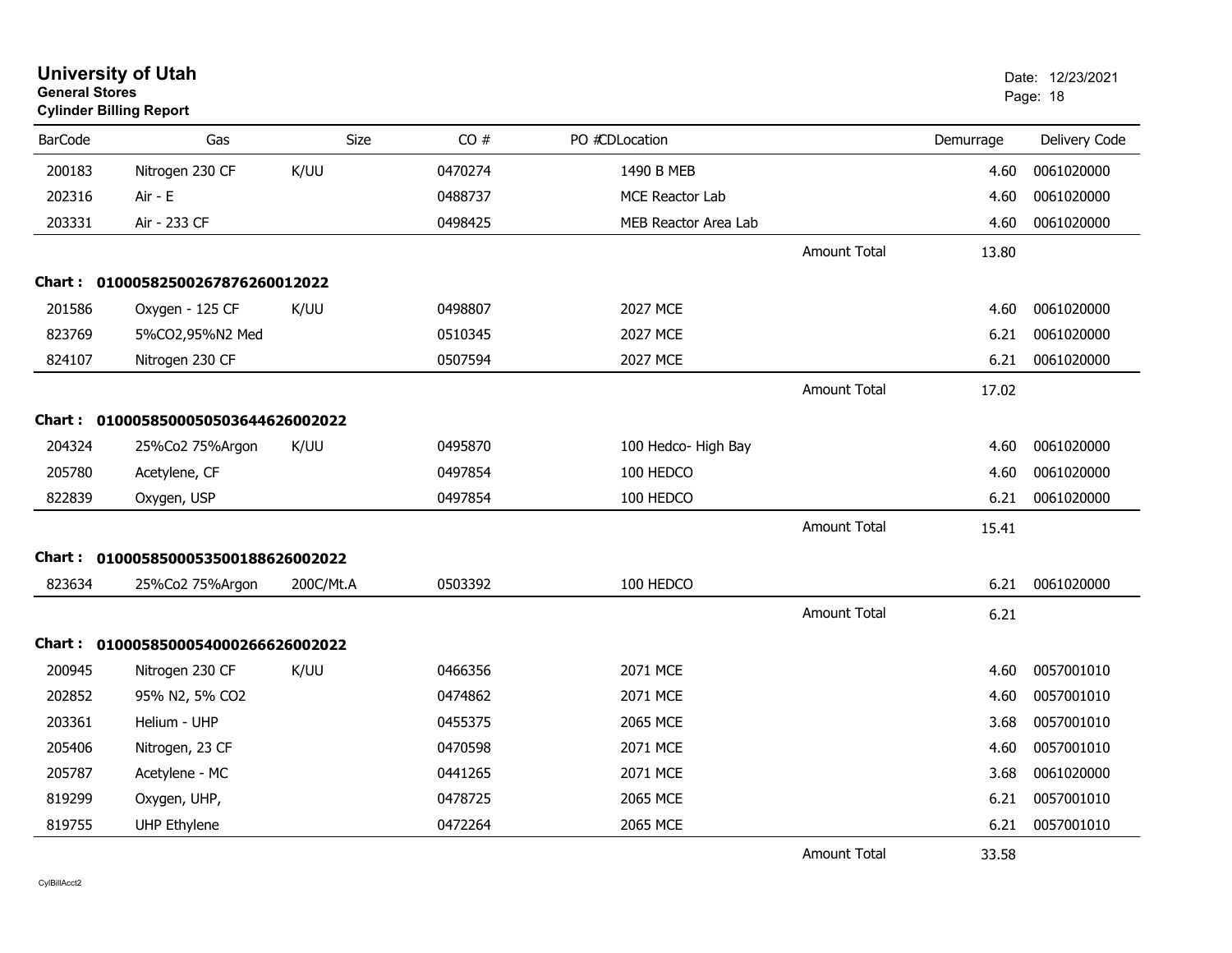|                | <b>University of Utah</b><br><b>General Stores</b><br><b>Cylinder Billing Report</b> |           |         |                |                     | Date: 12/23/2021<br>Page: 19 |               |
|----------------|--------------------------------------------------------------------------------------|-----------|---------|----------------|---------------------|------------------------------|---------------|
| <b>BarCode</b> | Gas                                                                                  | Size      | CO#     | PO #CDLocation |                     | Demurrage                    | Delivery Code |
|                | Chart: 0100058500054503803626002022                                                  |           |         |                |                     |                              |               |
| 202777         | 25%Co2 75%Argon                                                                      | K/UU      | 0344681 | 100 HEDCO      |                     | 3.68                         | 0061020000    |
| 203912         | Argon                                                                                |           | 0438133 | 100 HEDCO      |                     | 3.68                         | 0061020000    |
|                |                                                                                      |           |         |                | <b>Amount Total</b> | 7.36                         |               |
|                | Chart: 0100058500054504167626002022                                                  |           |         |                |                     |                              |               |
| 202946         | CO2 - Inst. Gra                                                                      | K/UU      | 0474177 | 100 HEDCO      |                     | 4.60                         | 0061020000    |
|                |                                                                                      |           |         |                | <b>Amount Total</b> | 4.60                         |               |
|                | Chart: 0100058500058502321626002022                                                  |           |         |                |                     |                              |               |
| 813106         | CO2 - Inst. Gra                                                                      | 50#/Mt.Ai | 0431221 | 100 HEDCO      |                     | 5.06                         | 0061020000    |
|                |                                                                                      |           |         |                | <b>Amount Total</b> | 5.06                         |               |
|                |                                                                                      |           |         |                |                     |                              |               |
|                | Chart: 0100058500058502658626002022                                                  |           |         |                |                     |                              |               |
| 200235         | Nitrogen 230 CF                                                                      | K/UU      | 0511784 | 2725 MCE       |                     | 1.40                         | 0057001010    |
| 200281         | Air - 233 CF                                                                         |           | 0512901 | 2065 MCE       |                     | 3.40                         | 0057001010    |
| 200330         | Nitrogen 230 CF                                                                      |           | 0512534 | 2725 MCE       |                     | 4.60                         | 0057001010    |
| 200332         | Nitrogen 230 CF                                                                      |           | 0511784 | 2725 MCE       |                     | 4.60                         | 0057001010    |
| 200386         | Nitrogen 230 CF                                                                      |           | 0512534 | 2725 MCE       |                     | 2.00                         | 0057001010    |
| 200548         | Nitrogen 230 CF                                                                      |           | 0512534 | 2725 MCE       |                     | 4.40                         | 0057001010    |
| 200591         | Nitrogen 230 CF                                                                      |           | 0513747 | 2725 MCE       |                     | 0.20                         | 0057001010    |
| 200615         | Zero Air                                                                             |           | 0506792 | 2065 MCE       |                     | 4.60                         | 0057001010    |
| 200626         | Nitrogen 230 CF                                                                      |           | 0509936 | 2725 MCE       |                     | 2.00                         | 0057001010    |
| 200669         | Nitrogen 230 CF                                                                      |           | 0511784 | 2725 MCE       |                     | 4.60                         | 0057001010    |
| 200708         | Nitrogen 230 CF                                                                      |           | 0512534 | 2725 MCE       |                     | 4.60                         | 0057001010    |
| 200797         | Nitrogen 230 CF                                                                      |           | 0509012 | 2725 MCE       |                     | 4.60                         | 0057001010    |
| 200815         | Nitrogen 230 CF                                                                      |           | 0512534 | 2725 MCE       |                     | 2.00                         | 0057001010    |
| 200815         | Nitrogen 230 CF                                                                      |           | 0513747 | 2725 MCE       |                     | 0.20                         | 0057001010    |
| 201329         | Nitrogen 230 CF                                                                      |           | 0509936 | 2725 MCE       |                     | 2.00                         | 0057001010    |
| 201471         | Nitrogen 230 CF                                                                      |           | 0513747 | 2725 MCE       |                     | 0.20                         | 0057001010    |
| CvIBillAcct2   |                                                                                      |           |         |                |                     |                              |               |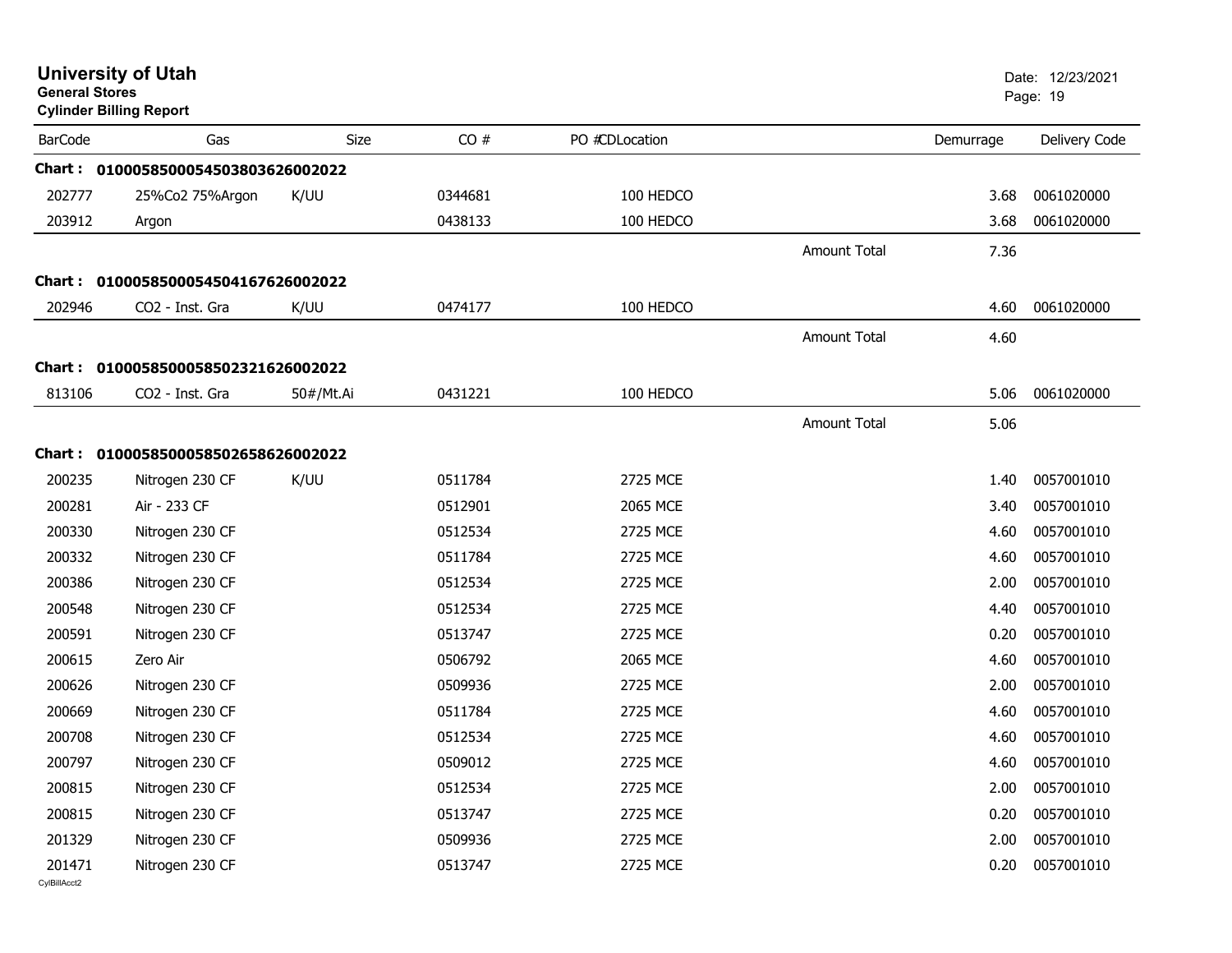| <b>General Stores</b> | <b>University of Utah</b><br><b>Cylinder Billing Report</b> | Date: 12/23/2021<br>Page: 20 |         |                |           |               |
|-----------------------|-------------------------------------------------------------|------------------------------|---------|----------------|-----------|---------------|
| <b>BarCode</b>        | Gas                                                         | Size                         | CO#     | PO #CDLocation | Demurrage | Delivery Code |
| 201571                | Nitrogen 230 CF                                             |                              | 0510753 | 2725 MCE       | 1.40      | 0057001010    |
| 201862                | Nitrogen 230 CF                                             |                              | 0511784 | 2725 MCE       | 2.00      | 0057001010    |
| 201945                | Nitrogen 230 CF                                             |                              | 0509936 | 2725 MCE       | 4.40      | 0057001010    |
| 201996                | Nitrogen 230 CF                                             |                              | 0511784 | 2725 MCE       | 2.00      | 0057001010    |
| 202069                | Nitrogen 230 CF                                             |                              | 0512534 | 2725 MCE       | 4.60      | 0057001010    |
| 202269                | Nitrogen 230 CF                                             |                              | 0511784 | 2725 MCE       | 4.60      | 0057001010    |
| 202476                | 95% N2, 5% CO2                                              |                              | 0510753 | 2725 MCE       | 4.60      | 0057001010    |
| 202495                | Nitrogen 230 CF                                             |                              | 0511784 | 2725 MCE       | 4.60      | 0057001010    |
| 202509                | CO2 - 50 Lb.                                                |                              | 0493952 | 2071 MCE       | 4.60      | 0057001010    |
| 202853                | 95% N2, 5% CO2                                              |                              | 0503086 | 2725 MCE       | 4.60      | 0057001010    |
| 203464                | Nitrogen 230 CF                                             |                              | 0512534 | 2725 MCE       | 4.60      | 0057001010    |
| 203848                | Nitrogen 230 CF                                             |                              | 0513747 | 2725 MCE       | 0.20      | 0057001010    |
| 205634                | Nitrogen 230 CF                                             |                              | 0511784 | 2725 MCE       | 4.40      | 0057001010    |
| 822966                | CO2 - 50 Lb.                                                |                              | 0497128 | 2071 MCE       | 6.21      | 0057001010    |
| 823175                | 5% Co2 In CH4                                               |                              | 0497538 | 2071 MCE       | 6.21      | 0057001010    |
| 823403                | Methane C.P. GR                                             |                              | 0499811 | 2071 MCE       | 6.21      | 0057001010    |
| 824951                | Nitrogen 230 CF                                             |                              | 0513351 | 2725 MCE       | 3.51      | 0057001010    |
| 824952                | Nitrogen 230 CF                                             |                              | 0513351 | 2725 MCE       | 3.24      | 0057001010    |
| 824953                | Nitrogen 230 CF                                             |                              | 0513351 | 2725 MCE       | 3.51      | 0057001010    |
| 824954                | Nitrogen 230 CF                                             |                              | 0513351 | 2725 MCE       | 3.51      | 0057001010    |
| 824955                | Nitrogen 230 CF                                             |                              | 0513351 | 2725 MCE       | 3.51      | 0057001010    |
| 824956                | Nitrogen 230 CF                                             |                              | 0513351 | 2725 MCE       | 3.51      | 0057001010    |
| 824957                | Nitrogen 230 CF                                             |                              | 0513351 | 2725 MCE       | 3.51      | 0057001010    |
| 824958                | Nitrogen 230 CF                                             |                              | 0513351 | 2725 MCE       | 3.51      | 0057001010    |
| 824972                | 2% O2 In N2                                                 |                              | 0512440 | 2725 MCE       | 4.32      | 0057001010    |
| 824973                | 2% O2 In N2                                                 |                              | 0512440 | 2725 MCE       | 4.32      | 0057001010    |
| 824974                | 2% O2 In N2                                                 |                              | 0512440 | 2725 MCE       | 4.32      | 0057001010    |
| 825012                | Nitrogen 230 CF                                             |                              | 0513747 | 2725 MCE       | 0.27      | 0057001010    |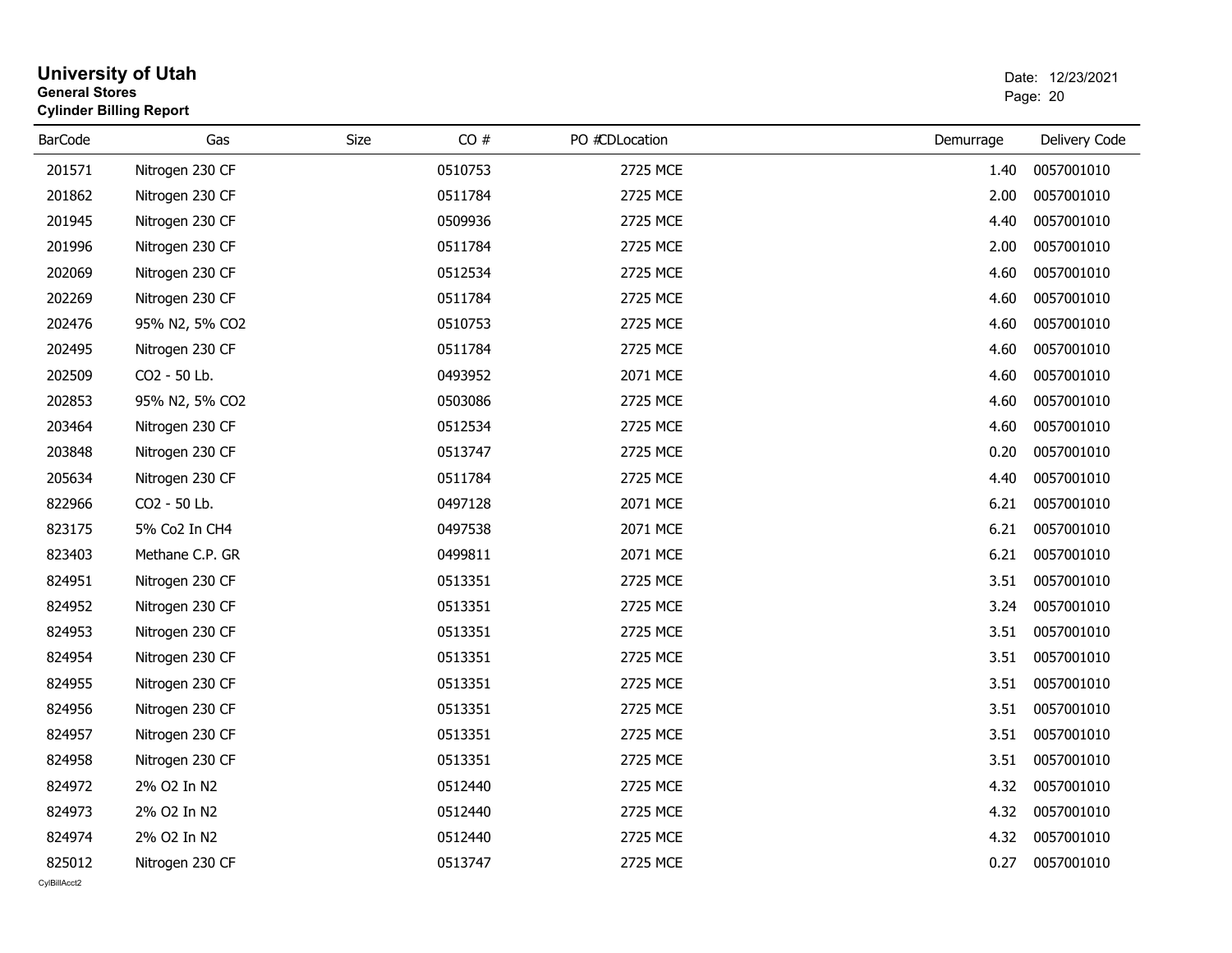| <b>General Stores</b> | <b>University of Utah</b><br><b>Cylinder Billing Report</b> |      |         |                |                     |           | Date: 12/23/2021<br>Page: 21 |
|-----------------------|-------------------------------------------------------------|------|---------|----------------|---------------------|-----------|------------------------------|
| <b>BarCode</b>        | Gas                                                         | Size | CO#     | PO #CDLocation |                     | Demurrage | Delivery Code                |
| 825013                | Nitrogen 230 CF                                             |      | 0513747 | 2725 MCE       |                     | 0.27      | 0057001010                   |
| 825015                | Nitrogen 230 CF                                             |      | 0513747 | 2725 MCE       |                     | 0.27      | 0057001010                   |
| 825016                | Nitrogen 230 CF                                             |      | 0513747 | 2725 MCE       |                     | 0.27      | 0057001010                   |
| 825021                | Nitrogen 230 CF                                             |      | 0513747 | 2725 MCE       |                     | 0.27      | 0057001010                   |
|                       |                                                             |      |         |                | Amount Total        | 152.75    |                              |
|                       | Chart: 0100058500058502784626002022                         |      |         |                |                     |           |                              |
| 200287                | Hydrogen                                                    | K/UU | 0463239 | 2071 MCE       |                     | 3.68      | 0061020000                   |
| 200323                | Oxygen, USP                                                 |      | 0437215 | 2065 MCE       |                     | 3.68      | 0061020000                   |
| 200693                | CO2 - 50 Lb.                                                |      | 0427463 | 1228 MEB       |                     | 3.68      | 0061020000                   |
| 203299                | CO2 - 50 Lb.                                                |      | 0439732 | 2071 MCE       |                     | 3.68      | 0061020000                   |
| 204589                | CO2 - 50 Lb.                                                |      | 0439732 | 2071 MCE       |                     | 3.68      | 0061020000                   |
| 516589                | 5% Co2 In CH4                                               |      | 0450712 | 2071 MCE       |                     | 5.29      | 0061020000                   |
|                       |                                                             |      |         |                | <b>Amount Total</b> | 23.69     |                              |
|                       | Chart: 0100059500054501772626002022                         |      |         |                |                     |           |                              |
| 200623                | Nitrogen 230 CF                                             | K/UU | 0507939 | 1424 MCE       |                     | 4.60      | 0856003000                   |
| 201187                | CO2 - 50 Lb.                                                |      | 0507526 | 1424 MCE       |                     | 4.60      | 0856003000                   |
| 202662                | Nitrogen 115 CF                                             |      | 0490377 | 1424 MCE       |                     | 4.60      | 0056001000                   |
| 202792                | Ultra P-10                                                  |      | 0419770 | 1424 MCE       |                     | 3.68      | 0056001000                   |
| 203215                | Helium - UHP                                                |      | 0440415 | 1444 MCE       |                     | 3.68      | 0064032900                   |
| 205373                | CO2 - 50 Lb.                                                |      | 0424284 | 1027 MCE       |                     | 3.68      | 0856003000                   |
| 205535                | CO2 - 50 Lb.                                                |      | 0424284 | 1027 MCE       |                     | 3.68      | 0856003000                   |
| 809042                | BD Co2 Syphon                                               |      | 0352097 | 1027 MCE       |                     | 7.82      | 0056001000                   |
| 815503                | 50ppm Ch4/Air                                               |      | 0443514 | <b>100 CME</b> |                     | 5.29      | 0056001000                   |
| 815540                | 100ppm Ch4/Air                                              |      | 0443640 | <b>100 CME</b> |                     | 5.29      | 0056001000                   |
| 815542                | 50ppm Co2/Air                                               |      | 0443514 | <b>100 CME</b> |                     | 5.29      | 0056001000                   |
| 815543                | 1500ppm Co2/Air                                             |      | 0443514 | <b>100 CME</b> |                     | 5.29      | 0056001000                   |
| 815544                | 3000ppm Co2/Air                                             |      | 0443514 | <b>100 CME</b> |                     | 5.29      | 0056001000                   |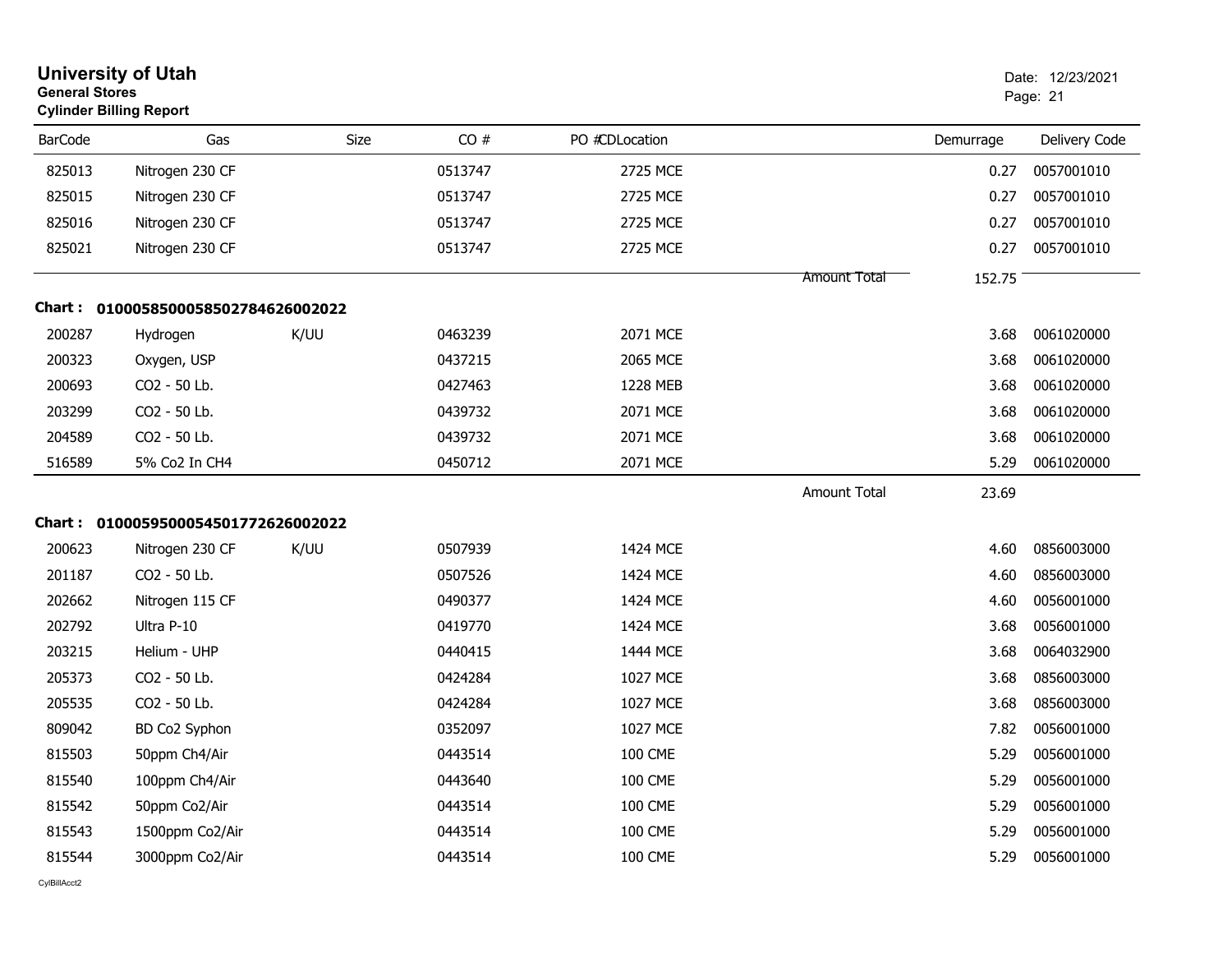| <b>General Stores</b> | <b>University of Utah</b><br><b>Cylinder Billing Report</b> |           |         |                       |                     |           | Date: 12/23/2021<br>Page: 22 |
|-----------------------|-------------------------------------------------------------|-----------|---------|-----------------------|---------------------|-----------|------------------------------|
| <b>BarCode</b>        | Gas                                                         | Size      | CO#     | PO #CDLocation        |                     | Demurrage | Delivery Code                |
| 815573                | 5ppm Ch4/Air                                                |           | 0443773 | <b>100 CME</b>        |                     | 5.29      | 0056001000                   |
| 816896                | Co2 10#                                                     |           | 0453670 | <b>100 CME</b>        |                     | 5.52      | 0056001000                   |
| 821784                | CO2 - Siphon                                                |           | 0490377 | 1424 MCE              |                     | 6.21      | 0056001000                   |
| 823860                | Co2 10#                                                     |           | 0506032 | 2000 MCE              |                     | 6.21      | 0056001000                   |
| 823861                | Co2 10#                                                     |           | 0506032 | 2000 MCE              |                     | 6.21      | 0056001000                   |
| 824110                | Nitrogen 230 CF                                             |           | 0507939 | 1424 MCE              |                     | 6.21      | 0856003000                   |
| 824111                | Nitrogen 230 CF                                             |           | 0507939 | 1424 MCE              |                     | 6.21      | 0856003000                   |
|                       |                                                             |           |         |                       | <b>Amount Total</b> | 104.65    |                              |
| Chart :               | 0100059500055800974626002022                                |           |         |                       |                     |           |                              |
| 825024                | Nitrogen 230 CF                                             | 200C/Mt.A | 0513660 | 1444 MCE              |                     | 0.54      | 0856003000                   |
|                       |                                                             |           |         |                       | <b>Amount Total</b> | 0.54      |                              |
| <b>Chart :</b>        | 01000596000110546260012022                                  |           |         |                       |                     |           |                              |
| 205379                | Nitrogen 230 CF                                             | K/UU      | 0453367 | 423 WAKARA RM 120     |                     | 3.68      | 61001                        |
| 816880                | HP Nitrogen                                                 |           | 0453412 | 423 WAKARA #120       |                     | 6.21      | 61001                        |
|                       |                                                             |           |         |                       |                     |           |                              |
|                       |                                                             |           |         |                       | <b>Amount Total</b> | 9.89      |                              |
|                       | Chart: 01000596000110586260012022                           |           |         |                       |                     |           |                              |
| 203049                | Oxygen, USP                                                 | K/UU      | 0496304 | 423 Wakara Way RM 150 |                     | 4.60      | 61001                        |
| 823007                | Argon                                                       |           | 0496304 | 423 Wakara Way RM 150 |                     | 6.21      | 61001                        |
|                       |                                                             |           |         |                       | <b>Amount Total</b> | 10.81     |                              |
|                       | Chart: 01000596000116836260012022                           |           |         |                       |                     |           |                              |
| 200245                | Nitrogen 230 CF                                             | K/UU      | 0427832 | 430 Wakara Room 150   |                     | 3.68      | 61001                        |
| 200481                | Hydrogen - UHP                                              |           | 0306073 | #150 - 423 WAKARA     |                     | 3.68      | 61001                        |
| 201612                | Helium - UHP                                                |           | 0474794 | 423 Wakara Way RM 300 |                     | 4.60      | 0856003000                   |
| 201938                | Hydrogen - UHP                                              |           | 0462675 | 423 WAKARA WAY RM 150 |                     | 3.68      | 0856003000                   |
| 205507                | Nitrogen 230 CF                                             |           | 0320947 | 423 WAKARA #150       |                     | 3.68      | 61001                        |
| 814109                | Hydrogen - UHP                                              |           | 0432987 | 423 WAKARA WAY #150   |                     | 5.29      | 61001                        |
|                       |                                                             |           |         |                       |                     |           |                              |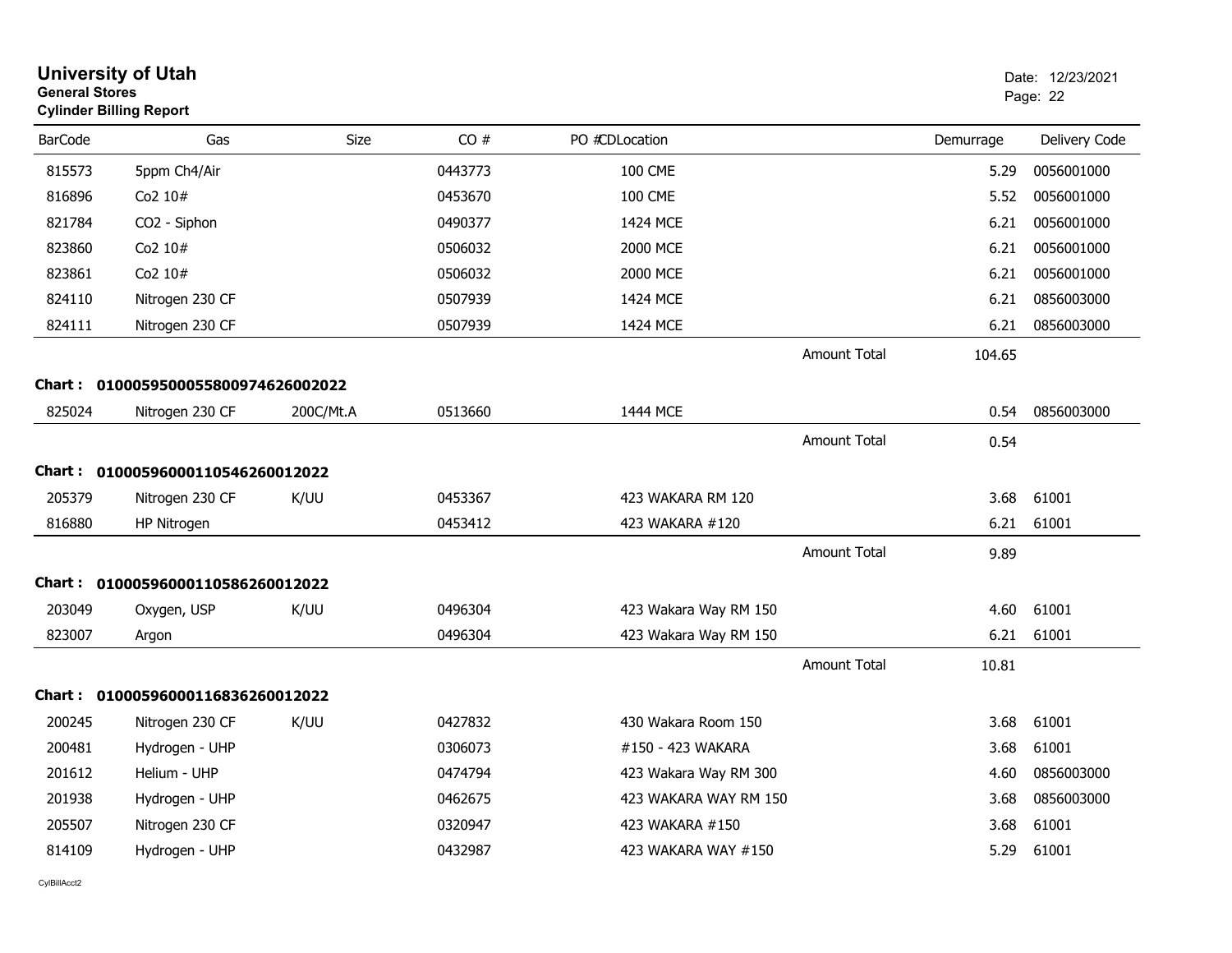| <b>University of Utah</b> |  |
|---------------------------|--|
| <b>General Stores</b>     |  |

| <b>BarCode</b> | Gas                                 | Size             | CO#     | PO #CDLocation            | Demurrage | Delivery Code |
|----------------|-------------------------------------|------------------|---------|---------------------------|-----------|---------------|
| 815060         | Hydrogen - UHP                      |                  | 0439992 | 423 WAKARA WAY SUITE #150 | 7.59      | 61001         |
|                |                                     |                  |         | <b>Amount Total</b>       | 32.20     |               |
|                | Chart: 01000596000163106260012022   |                  |         |                           |           |               |
| 201841         | Nitrogen 230 CF                     | K/UU             | 0390979 | 423 Wakara #150           | 3.68      | 61001         |
|                |                                     |                  |         | <b>Amount Total</b>       | 3.68      |               |
|                | Chart: 01000596000232206260012022   |                  |         |                           |           |               |
| 808400         | Methane C.P. GR                     | 200C/Mt.A        | 0369545 | 423 Warkara Way Room 120  | 5.06      | 61001         |
|                |                                     |                  |         | <b>Amount Total</b>       | 5.06      |               |
|                | Chart: 01000601001132366260012022   |                  |         |                           |           |               |
| 201542         | N2, Liquid LX45                     | <b>180 LTR/U</b> | 0512034 | 1206 MEB                  | 36.80     | 0056001040    |
| 202421         | Helium - 219 CF                     |                  | 0482905 | 1206 MEB                  | 4.60      | 0056001040    |
| 202784         | Nitrogen 230 CF                     |                  | 0461312 | 1206 MEB                  | 3.68      | 0056001040    |
| 203782         | N2, Liquid LX45                     |                  | 0512776 | 1206 MEB                  | 25.60     | 0056001040    |
| 205590         | N2, Liquid LX45                     |                  | 0513210 | 1206 MEB                  | 3.20      | 0056001040    |
| 819657         | Nitrogen, UHP                       |                  | 0472722 | 1206 MEB                  | 6.21      | 0056001040    |
|                |                                     |                  |         | <b>Amount Total</b>       | 80.09     |               |
|                | Chart: 0100060500055801040626002022 |                  |         |                           |           |               |
| 200116         | Helium - UHP                        | K/UU             | 0506603 | 2470 MCE                  | 4.60      | 0061020000    |
| 202711         | Air - E                             |                  | 0509907 | 2470 MCE                  | 4.60      | 0064012050    |
| 203016         | N2, Liquid LX45                     |                  | 0508436 | 2470 MCE                  | 36.80     | 0061020000    |
|                |                                     |                  |         | <b>Amount Total</b>       | 46.00     |               |
| Chart :        | 0100060500055801040643002022        |                  |         |                           |           |               |
| 824905         | Nitrogen, UHP                       | 200C/Mt.A        | 0513044 | <b>1555E MEB</b>          | 4.05      | 0064012050    |
|                |                                     |                  |         | <b>Amount Total</b>       | 4.05      |               |

## **Chart : 01000652000003356260012022**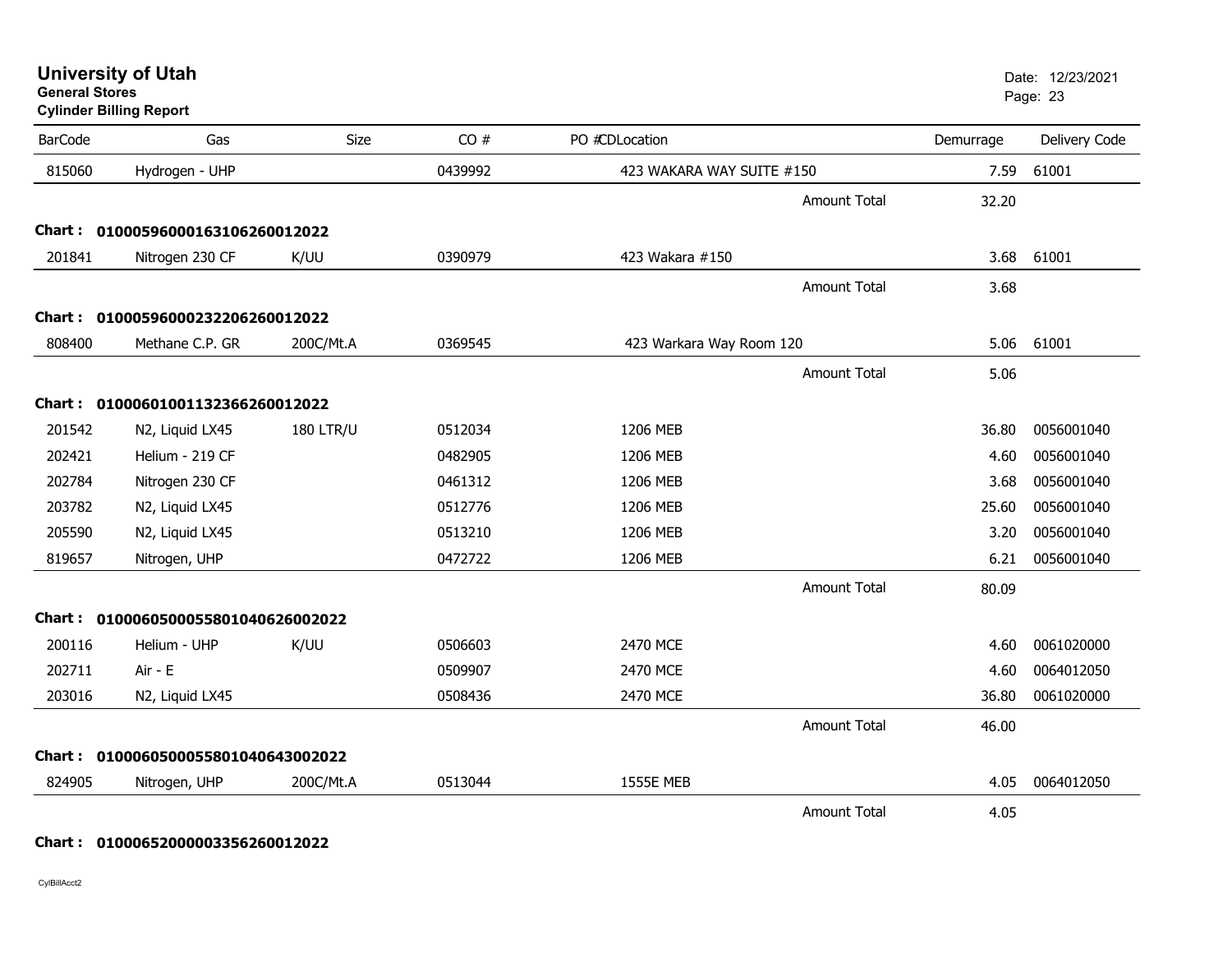| <b>University of Utah</b>      | Date: 12 |
|--------------------------------|----------|
| <b>General Stores</b>          | Page: 24 |
| <b>Cylinder Billing Report</b> |          |

| <b>BarCode</b> | Gas                               | Size             | CO#     |           | PO #CDLocation                  |                     | Demurrage | Delivery Code |
|----------------|-----------------------------------|------------------|---------|-----------|---------------------------------|---------------------|-----------|---------------|
| 201870         | N2, Liquid LX45                   | <b>180 LTR/U</b> | 0512215 |           | 1325 MCE                        |                     | 3.20      | 0056003040    |
|                |                                   |                  |         |           |                                 | <b>Amount Total</b> | 3.20      |               |
|                | Chart: 01000652000304356260012022 |                  |         |           |                                 |                     |           |               |
| 200713         | Nitrogen, UHP                     | K/UU             | 0392146 |           | 2120 SMBB                       |                     | 3.68      | 0064032800    |
| 802746         | Silicon Tetrach                   |                  |         | 000110410 | 122 SOUTH CENTRAL DR ROOM 00304 |                     | 4.60      | 0056003040    |
| 809583         | Oxygen, UHP,                      |                  | 0375328 |           | 2120A Sorenson BLDG (# 151)     |                     | 5.06      | 0151037000    |
| 809892         | 2% H2 In Argon                    |                  | 0375441 |           | 212A SMBB                       |                     | 5.06      | 0064023550    |
| 823019         | Oxygen, UHP,                      |                  | 0502126 |           | 2120 SMBB                       |                     | 6.21      | 0064021100    |
|                |                                   |                  |         |           |                                 | <b>Amount Total</b> | 24.61     |               |
|                | Chart: 01000652500194026260012022 |                  |         |           |                                 |                     |           |               |
| 200961         | Argon - UHP                       | K/UU             | 0413102 |           | 1374 MEB                        |                     | 3.68      | 0064021100    |
|                |                                   |                  |         |           |                                 | <b>Amount Total</b> | 3.68      |               |
|                | Chart: 01000652500194126260012022 |                  |         |           |                                 |                     |           |               |
| 203814         | Nitrogen 230 CF                   | K/UU             | 0411152 |           | 3800 SMBB                       |                     | 3.68      | 0064021100    |
| 203940         | Helium - 219 CF                   |                  | 0440562 |           | 3800 SMBB                       |                     | 3.68      | 0064021100    |
| 205495         | Nitrogen 230 CF                   |                  | 0411152 |           | 3800 SMBB                       |                     | 3.68      | 0064021100    |
| 805539         | Acetylene, Atom                   |                  | 0290852 |           | 1280 MEB                        |                     | 5.29      | 0062016500    |
| 805813         | Silane/Helium                     |                  | 0292941 |           | <b>1555C MEB</b>                |                     | 8.74      | 0064032800    |
| 805859         | NF3                               |                  | 0295351 |           | <b>1555C MEB</b>                |                     | 13.80     | 0064032800    |
|                |                                   |                  |         |           |                                 | <b>Amount Total</b> | 38.87     |               |
|                | Chart: 01000652500195916260012022 |                  |         |           |                                 |                     |           |               |
| 201856         | Nitrogen 230 CF                   | K/UU             | 0476711 |           | 1283 MEB                        |                     | 4.60      | 0064021100    |
|                |                                   |                  |         |           |                                 | <b>Amount Total</b> | 4.60      |               |
|                | Chart: 01000652500261056260012022 |                  |         |           |                                 |                     |           |               |
| 202868         | Argon - UHP                       | K/UU             | 0463715 |           | 1483 MEB                        |                     | 3.68      | 0064021100    |
|                |                                   |                  |         |           |                                 | <b>Amount Total</b> | 3.68      |               |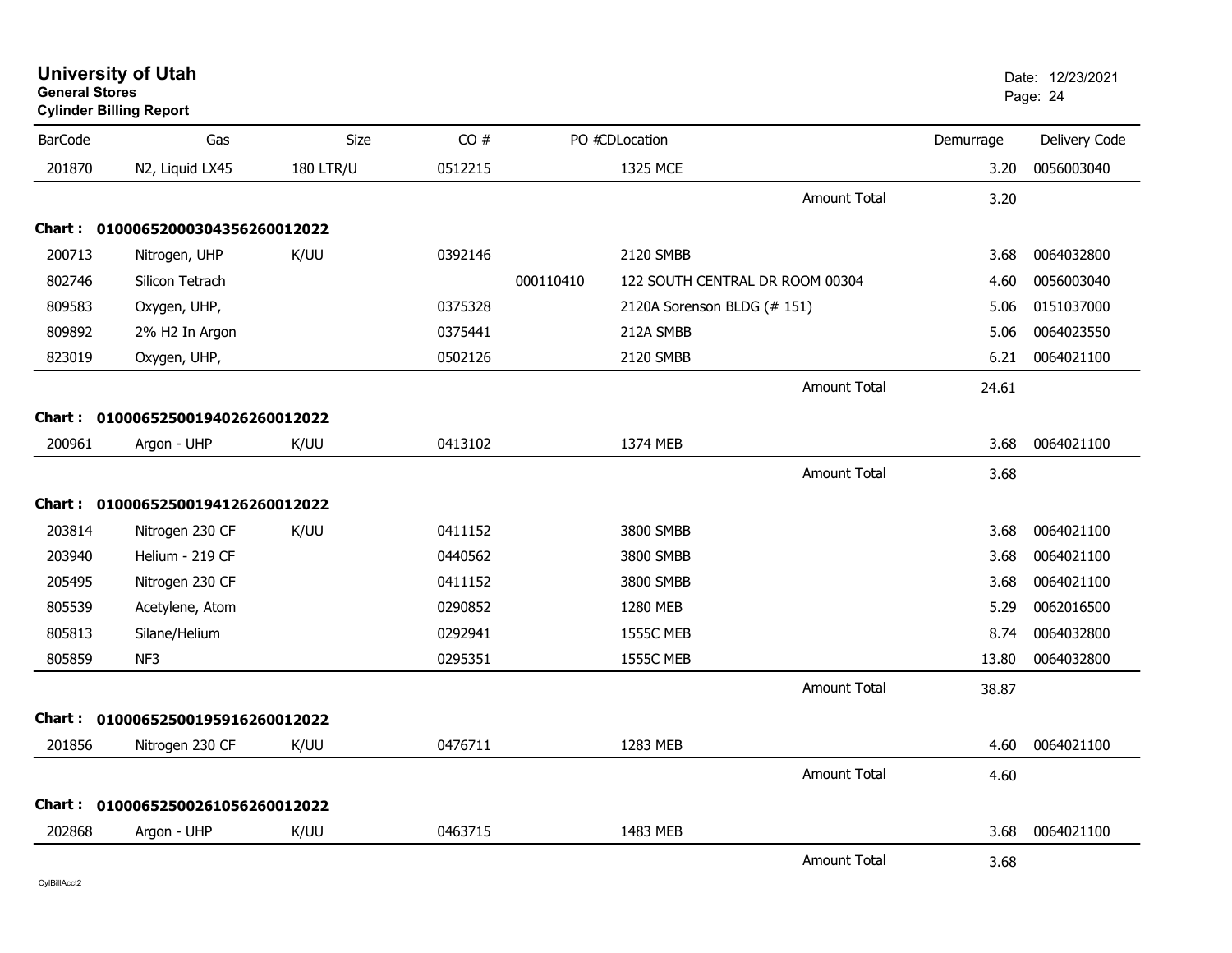| <b>General Stores</b>  | <b>University of Utah</b><br><b>Cylinder Billing Report</b> |           |         |                           |                     |           | Date: 12/23/2021<br>Page: 25 |
|------------------------|-------------------------------------------------------------|-----------|---------|---------------------------|---------------------|-----------|------------------------------|
| <b>BarCode</b>         | Gas                                                         | Size      | CO#     | PO #CDLocation            |                     | Demurrage | Delivery Code                |
|                        | Chart: 01000652500263556260012022                           |           |         |                           |                     |           |                              |
| 200968                 | Nitrogen 115 CF                                             | 125 CF/UU | 0510152 | 1283 MEB                  |                     | 4.60      | 0064021100                   |
| 201337                 | Nitrogen 230 CF                                             |           | 0511547 | 1283 MEB                  |                     | 4.60      | 0064021100                   |
| 201434                 | Nitrogen 230 CF                                             |           | 0511547 | 1283 MEB                  |                     | 4.60      | 0064021100                   |
| 202918                 | Nitrogen 230 CF                                             |           | 0511547 | 1283 MEB                  |                     | 4.60      | 0064021100                   |
| 205399                 | Nitrogen 230 CF                                             |           | 0511547 | 1283 MEB                  |                     | 4.60      | 0064021100                   |
|                        |                                                             |           |         |                           | <b>Amount Total</b> | 23.00     |                              |
|                        | Chart: 0100065500054503658626002022                         |           |         |                           |                     |           |                              |
| 822911                 | Nitrogen, UHP                                               | 200C/Mt.A | 0497185 | 2120 SMBB                 |                     | 6.21      | 0064021100                   |
|                        |                                                             |           |         |                           | <b>Amount Total</b> | 6.21      |                              |
|                        | Chart: 0100065500054504138626002022                         |           |         |                           |                     |           |                              |
|                        |                                                             |           |         | 2120 SMBB                 |                     |           |                              |
| 824088                 | Nitrogen, UHP                                               | 200C/Mt.A | 0506776 |                           |                     | 6.21      | 0064021100                   |
|                        |                                                             |           |         |                           | <b>Amount Total</b> | 6.21      |                              |
|                        | Chart: 0100065500055700327626002022                         |           |         |                           |                     |           |                              |
| 200758                 | Air - 233 CF                                                | K/UU      | 0509526 | 2120 SMBB                 |                     | 4.60      | 0064021100                   |
| 200963                 | Zero Air                                                    |           | 0512572 | 2120 SMBB                 |                     | 4.60      | 0064021100                   |
| 202276                 | Helium - UHP                                                |           | 0509064 | 2120 SMBB                 |                     | 4.60      | 0064021100                   |
| 202742                 | Helium - UHP                                                |           | 0489008 | 5800 SMBB -               |                     | 4.60      | 0064021100                   |
| 202934                 | Hydrogen - UHP                                              |           | 0509064 | 2120 SMBB                 |                     | 4.60      | 0064021100                   |
| 203869                 | Zero Air                                                    |           | 0512572 | 2120 SMBB                 |                     | 4.60      | 0064021100                   |
| 205919                 | Zero Air                                                    |           | 0512219 | 2120 SMBB- Clara Chevreau |                     | 4.60      | 0064021100                   |
| 822526                 | 10ppm NH3/Air                                               |           | 0492283 | <b>5800 SMBB</b>          |                     | 6.21      | 0064021100                   |
| 824345                 | Zero Air                                                    |           | 0509064 | 2120 SMBB                 |                     | 5.94      | 0064021100                   |
| 824346                 | Zero Air                                                    |           | 0509064 | 2120 SMBB                 |                     | 6.21      | 0064021100                   |
| 824444                 | Nitrogen                                                    |           | 0509333 | 2120 SMBB                 |                     | 6.21      | 0064021100                   |
| 824539                 | 10ppm NH3/Air                                               |           | 0509534 | 2120 SMBB                 |                     | 6.21      | 0064021100                   |
| 824966<br>CylBillAcct2 | Zero Air                                                    |           | 0513743 | 2120 SMBB                 |                     | 0.27      | 0064021100                   |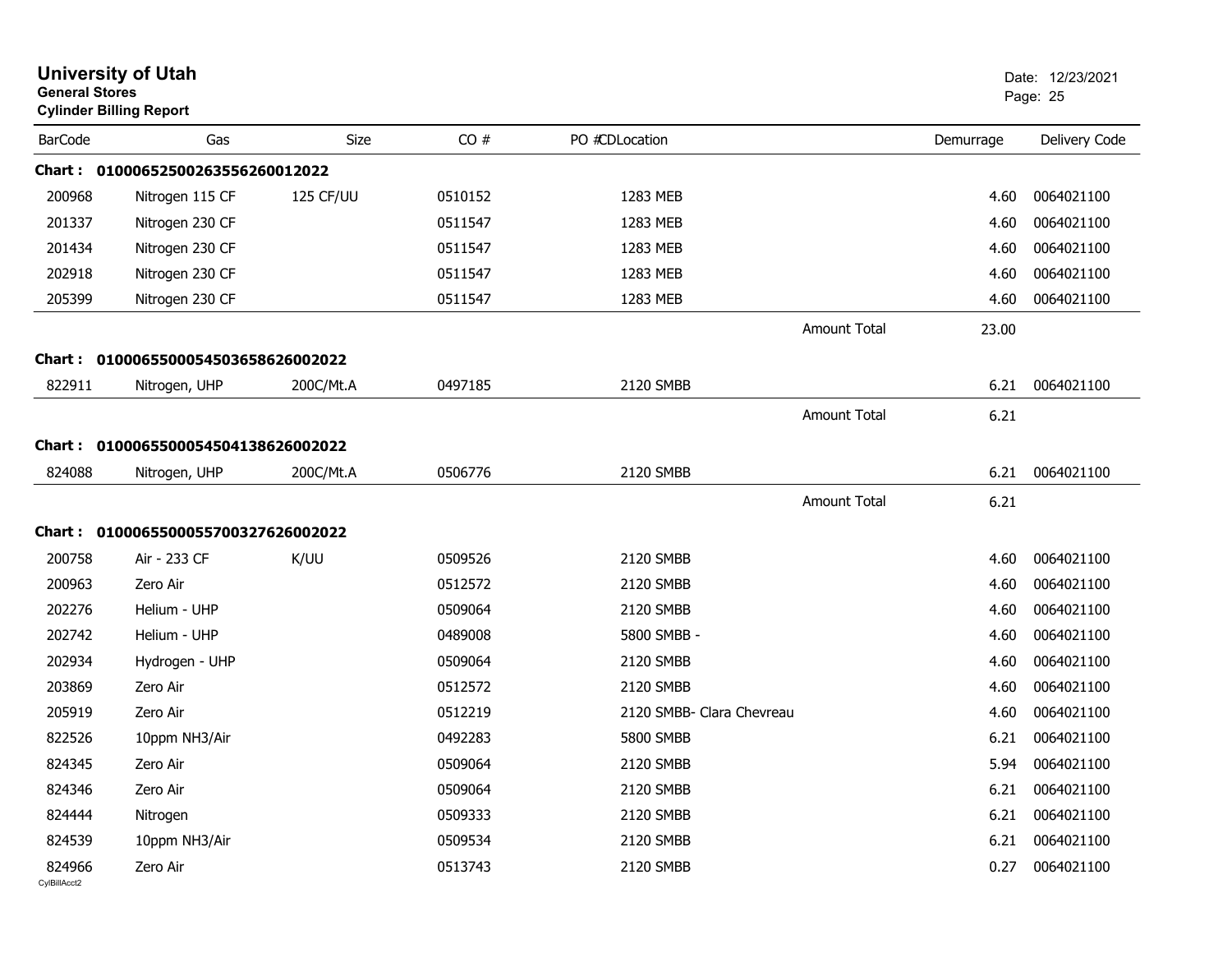| General Stores | <b>Cylinder Billing Report</b> |      |         |                |                     |           | Page: 26      |  |
|----------------|--------------------------------|------|---------|----------------|---------------------|-----------|---------------|--|
| <b>BarCode</b> | Gas                            | Size | CO#     | PO #CDLocation |                     | Demurrage | Delivery Code |  |
|                |                                |      |         |                | Amount Total        | 63.25     |               |  |
| <b>Chart :</b> | 0100065500055800941626002022   |      |         |                |                     |           |               |  |
| 200040         | CO2 - 50 Lb.                   | K/UU | 0477174 | 3806 SMBB      |                     | 4.60      | 0064021100    |  |
| 200064         | CO2 - 50 Lb.                   |      | 0508812 | 3806 SMBB      |                     | 4.60      | 0064021100    |  |
| 200802         | CO2 - 50 Lb.                   |      | 0508389 | 3806 SMBB      |                     | 4.60      | 0064021100    |  |
| 201223         | CO2 - 50 Lb.                   |      | 0508812 | 3806 SMBB      |                     | 4.60      | 0064021100    |  |
| 201394         | Helium - UHP                   |      | 0510940 | 2116 SMBB      |                     | 4.60      | 0064021100    |  |
| 201606         | Hydrogen - UHP                 |      | 0464012 | 2116 SMBB      |                     | 3.68      | 0064023550    |  |
| 201768         | Nitrogen, UHP                  |      | 0396196 | 2116 SMBB      |                     | 3.68      | 0064032800    |  |
| 203217         | Helium - UHP                   |      | 0510940 | 2116 SMBB      |                     | 4.60      | 0064021100    |  |
| 203300         | CO2 - 50 Lb.                   |      | 0508389 | 3806 SMBB      |                     | 4.60      | 0064021100    |  |
| 203358         | Helium - UHP                   |      | 0509994 | 2116 SMBB      |                     | 4.60      | 0064021100    |  |
| 203365         | Helium - UHP                   |      | 0509994 | 2116 SMBB      |                     | 4.60      | 0064021100    |  |
| 809156         | Methane C.P. GR                |      | 0358209 | 3806 SMBB      |                     | 5.06      | 0064023550    |  |
| 810596         | CO2 - Inst. Gra                |      | 0394932 | 2116 SMBB      |                     | 5.06      | 0064032800    |  |
| 814654         | Zero Air                       |      | 0437854 | 2116 SMBB      |                     | 5.29      | 0064023550    |  |
| 815578         | Nitrogen, UHP                  |      | 0444585 | 2116 SMBB      |                     | 5.29      | 0064023550    |  |
| 817934         | Zero Air                       |      | 0464012 | 2116 SMBB      |                     | 6.21      | 0064023550    |  |
| 823601         | Nitrogen, UHP                  |      | 0502408 | 3806 SMBB      |                     | 6.21      | 0064021100    |  |
| 823651         | Nitrogen, UHP                  |      | 0504057 | 3806 SMBB      |                     | 6.21      | 0064021100    |  |
| 824502         | Nitrogen, UHP                  |      | 0510041 | 2116 SMBB      |                     | 6.21      | 0064021100    |  |
| 824503         | Nitrogen, UHP                  |      | 0510041 | 2116 SMBB      |                     | 6.21      | 0064021100    |  |
| 824504         | Nitrogen, UHP                  |      | 0510041 | 2116 SMBB      |                     | 6.21      | 0064021100    |  |
|                |                                |      |         |                | <b>Amount Total</b> | 106.72    |               |  |
| <b>Chart :</b> | 0100065500055800989626002022   |      |         |                |                     |           |               |  |
| 200714         | Nitrogen 230 CF                | K/UU | 0513272 | 1483 MEB       |                     | 2.80      | 0064021100    |  |
| 200924         | Nitrogen 230 CF                |      | 0513272 | 1483 MEB       |                     | 2.60      | 0064021100    |  |
|                |                                |      |         |                |                     |           |               |  |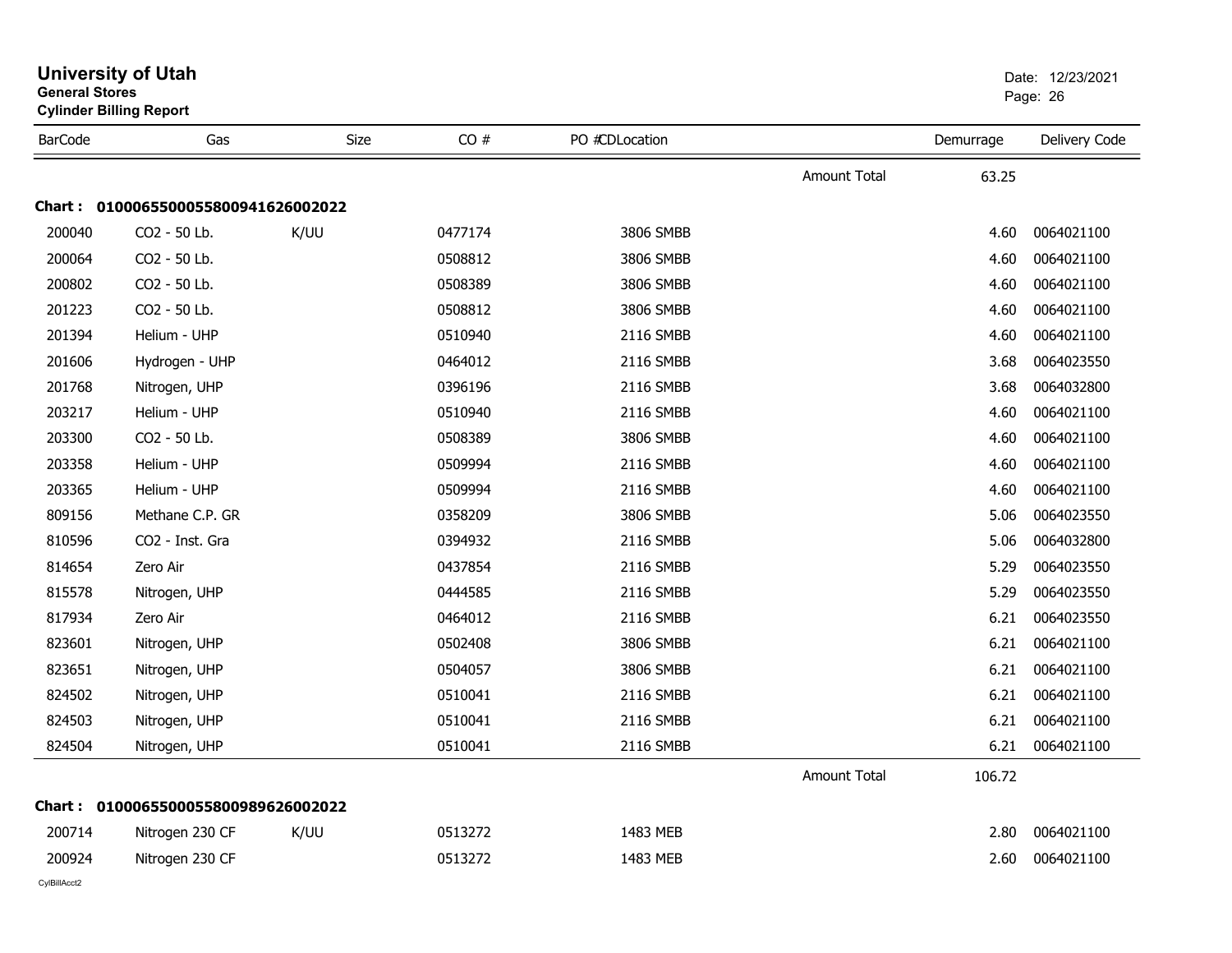| <b>General Stores</b> | <b>University of Utah</b><br><b>Cylinder Billing Report</b> |                  |         |                                   |                     |           | Date: 12/23/2021<br>Page: 27 |
|-----------------------|-------------------------------------------------------------|------------------|---------|-----------------------------------|---------------------|-----------|------------------------------|
| <b>BarCode</b>        | Gas                                                         | Size             | CO#     | PO #CDLocation                    |                     | Demurrage | Delivery Code                |
| 201055                | Nitrogen 230 CF                                             |                  | 0511131 | 1483 MEB                          |                     | 1.80      | 0064021100                   |
| 201693                | Nitrogen 230 CF                                             |                  | 0513752 | 1483 MEB                          |                     | 0.20      | 0064021100                   |
| 824858                | Nitrogen 230 CF                                             |                  | 0512613 | 1483 MEB                          |                     | 5.67      | 0064021100                   |
| 824860                | Nitrogen 230 CF                                             |                  | 0512613 | 1483 MEB                          |                     | 2.43      | 0064021100                   |
| 825025                | Nitrogen 230 CF                                             |                  | 0513591 | 1483 MEB                          |                     | 0.54      | 0064021100                   |
|                       |                                                             |                  |         |                                   | Amount Total        | 16.04     |                              |
| Chart :               | 0100065500055900739626002022                                |                  |         |                                   |                     |           |                              |
| 205708                | N2, Liquid LX45                                             | <b>180 LTR/U</b> | 0510808 | 1445 MEB                          |                     | 36.80     | 0064021100                   |
| 812086                | 5%H2, in N2                                                 |                  | 0418283 | 1483 MEB                          |                     | 5.06      | 0062016500                   |
| 824571                | Oxygen, UHP,                                                |                  | 0511653 | 1445 MEB                          |                     | 6.21      | 0064021100                   |
|                       |                                                             |                  |         |                                   | Amount Total        | 48.07     |                              |
| Chart :               | 01000656000295176260012022                                  |                  |         |                                   |                     |           |                              |
| 202614                | Argon                                                       | K/UU             | 0483606 | 2120 SMBB- Advanced Packaging Lab |                     | 4.60      | 0064021100                   |
|                       |                                                             |                  |         |                                   | Amount Total        | 4.60      |                              |
| Chart :               | 01000671001312946260012022                                  |                  |         |                                   |                     |           |                              |
| 201584                | Argon - 125 CF                                              | 125 CF/UU        | 0449771 | 1283 MEB                          |                     | 3.68      | 0064021100                   |
| 201749                | Oxygen, USP                                                 |                  | 0473597 | HEDCO Rm 148 Outside door         |                     | 4.60      | 0056003040                   |
|                       |                                                             |                  |         |                                   | <b>Amount Total</b> | 8.28      |                              |
| Chart :               | 01000672000003556260012022                                  |                  |         |                                   |                     |           |                              |
| 200030                | Nitrogen, UHP                                               | K/UU             | 0511528 | 1325 MCE                          |                     | 2.80      | 0056003040                   |
| 200580                | Nitrogen, UHP                                               |                  | 0511528 | 1325 MCE                          |                     | 3.40      | 0056003040                   |
| 201213                | Helium - UHP                                                |                  | 0473145 | 1325 MCE                          |                     | 4.60      | 05215c1240                   |
| 201540                | N2, Liquid LX45                                             |                  | 0511525 | 1325 MCE                          |                     | 22.40     | 0056003040                   |
| 201564                | Argon - UHP                                                 |                  | 0483639 | 1325 MCE                          |                     | 4.60      | 0056003040                   |
| 201995                | Air - 233 CF                                                |                  | 0509160 | 1325 MCE                          |                     | 4.60      | 0056003040                   |
| 202053                | Helium - UHP                                                |                  | 0506100 | 1325 MCE                          |                     | 4.60      | 0056003040                   |
|                       |                                                             |                  |         |                                   |                     |           |                              |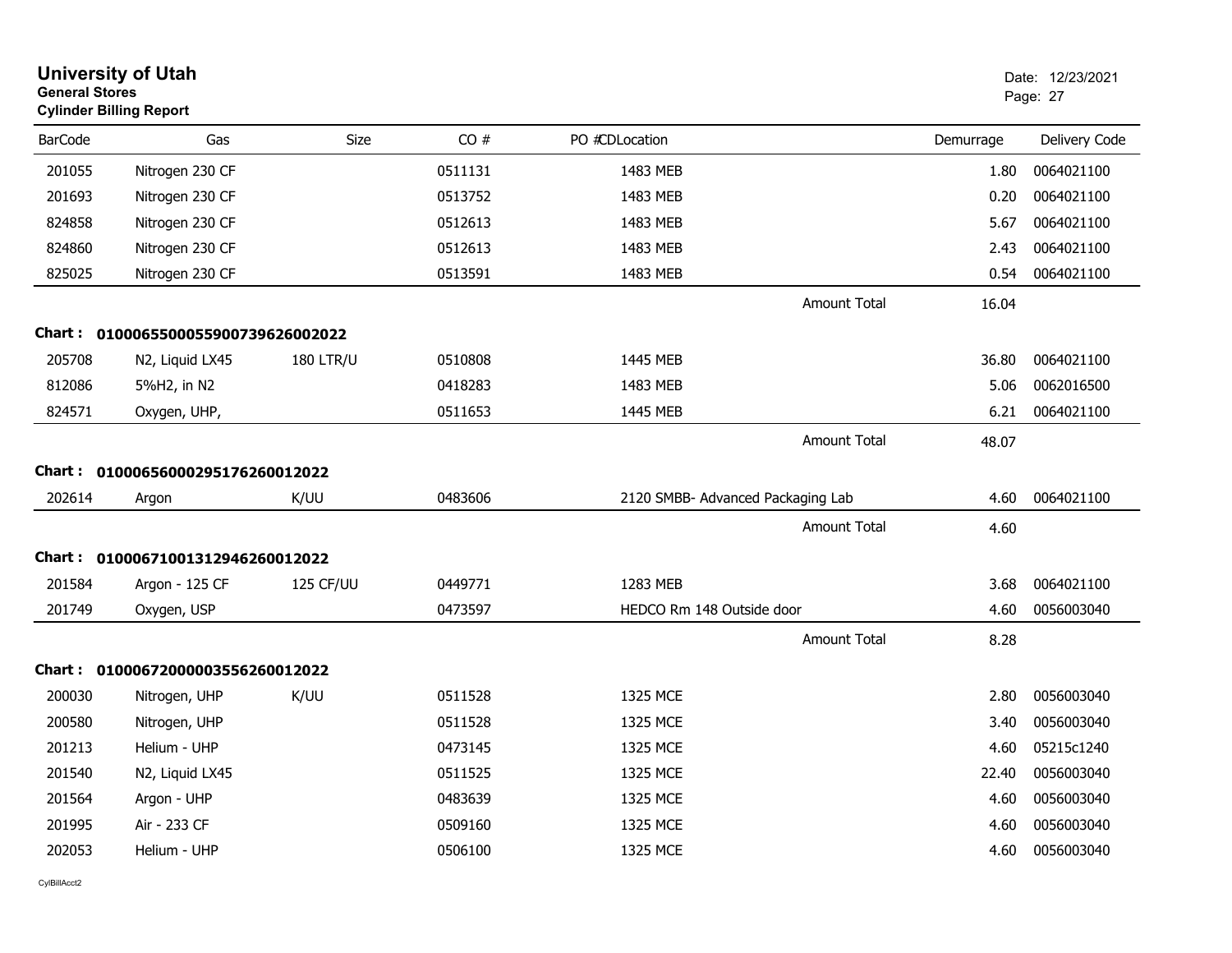| <b>General Stores</b>  | <b>University of Utah</b><br><b>Cylinder Billing Report</b> |           |         |                |                     |           | Date: 12/23/2021<br>Page: 28 |
|------------------------|-------------------------------------------------------------|-----------|---------|----------------|---------------------|-----------|------------------------------|
| <b>BarCode</b>         | Gas                                                         | Size      | CO#     | PO #CDLocation |                     | Demurrage | Delivery Code                |
| 202816                 | Air - 233 CF                                                |           | 0513556 | 1325 MCE       |                     | 1.20      | 0056003040                   |
| 202906                 | N2, Liquid LX45                                             |           | 0513403 | 1325 MCE       |                     | 14.40     | 0056003040                   |
| 203779                 | N2, Liquid LX45                                             |           | 0512702 | 1325 MCE       |                     | 19.20     | 0056003040                   |
| 204403                 | N2, Liquid LX45                                             |           | 0513403 | 1325 MCE       |                     | 14.40     | 0056003040                   |
| 204673                 | Nitrogen, UHP                                               |           | 0507796 | 1325 MCE       |                     | 4.60      | 0056003040                   |
| 205508                 | Nitrogen, UHP                                               |           | 0473145 | 1325 MCE       |                     | 4.60      | 05215c1240                   |
| 822794                 | 5% H2 95% N2                                                |           | 0496430 | 1041 MCE       |                     | 6.21      | 0056003040                   |
| 825028                 | CO2 - 50 Lb.                                                |           | 0513556 | 1325 MCE       |                     | 0.81      | 0056003040                   |
|                        |                                                             |           |         |                | <b>Amount Total</b> | 112.42    |                              |
|                        | Chart: 01000672500098056260012022                           |           |         |                |                     |           |                              |
| 201345                 | Oxygen, USP                                                 | K/UU      | 0368117 | 2125 MCE       |                     | 3.68      | 0056003040                   |
|                        |                                                             |           |         |                | <b>Amount Total</b> | 3.68      |                              |
|                        | Chart: 01000672500196236260012022                           |           |         |                |                     |           |                              |
| 824270                 | Argon                                                       | 300/MTAIR | 0508526 | 2085 MCE       |                     | 6.21      | 0056003040                   |
| 824338                 | Argon                                                       |           | 0511779 | 2085 MCE       |                     | 6.21      | 0056003040                   |
| 824339                 | Argon                                                       |           | 0511779 | 2085 MCE       |                     | 6.21      | 0056003040                   |
| 824340                 | Argon                                                       |           | 0511779 | 2085 MCE       |                     | 6.21      | 0056003040                   |
|                        |                                                             |           |         |                | <b>Amount Total</b> | 24.84     |                              |
|                        | Chart: 01000672500198356260012022                           |           |         |                |                     |           |                              |
| 200279                 | Argon                                                       | K/UU      | 0510629 | 206 HEDCO      |                     | 4.60      | 0056003040                   |
| 200690                 | Argon                                                       |           | 0424989 | 140 Hedco      |                     | 3.68      | 0056003040                   |
| 201245                 | Argon                                                       |           | 0513031 | 216 HEDCO      |                     | 3.20      | 0056003040                   |
| 202110                 | Argon                                                       |           | 0510628 | 216 HEDCO      |                     | 0.40      | 0056003040                   |
| 202610                 | Argon                                                       |           | 0513029 | 206 HEDCO      |                     | 3.20      | 0056003040                   |
| 202619                 | Argon                                                       |           | 0510760 | 206 HEDCO      |                     | 0.40      | 0056003040                   |
| 202706                 | Oxygen, USP                                                 |           | 0508811 | 206 HEDCO      |                     | 4.60      | 0056003040                   |
| 202771<br>CylBillAcct2 | Argon                                                       |           | 0513031 | 216 HEDCO      |                     | 3.20      | 0056003040                   |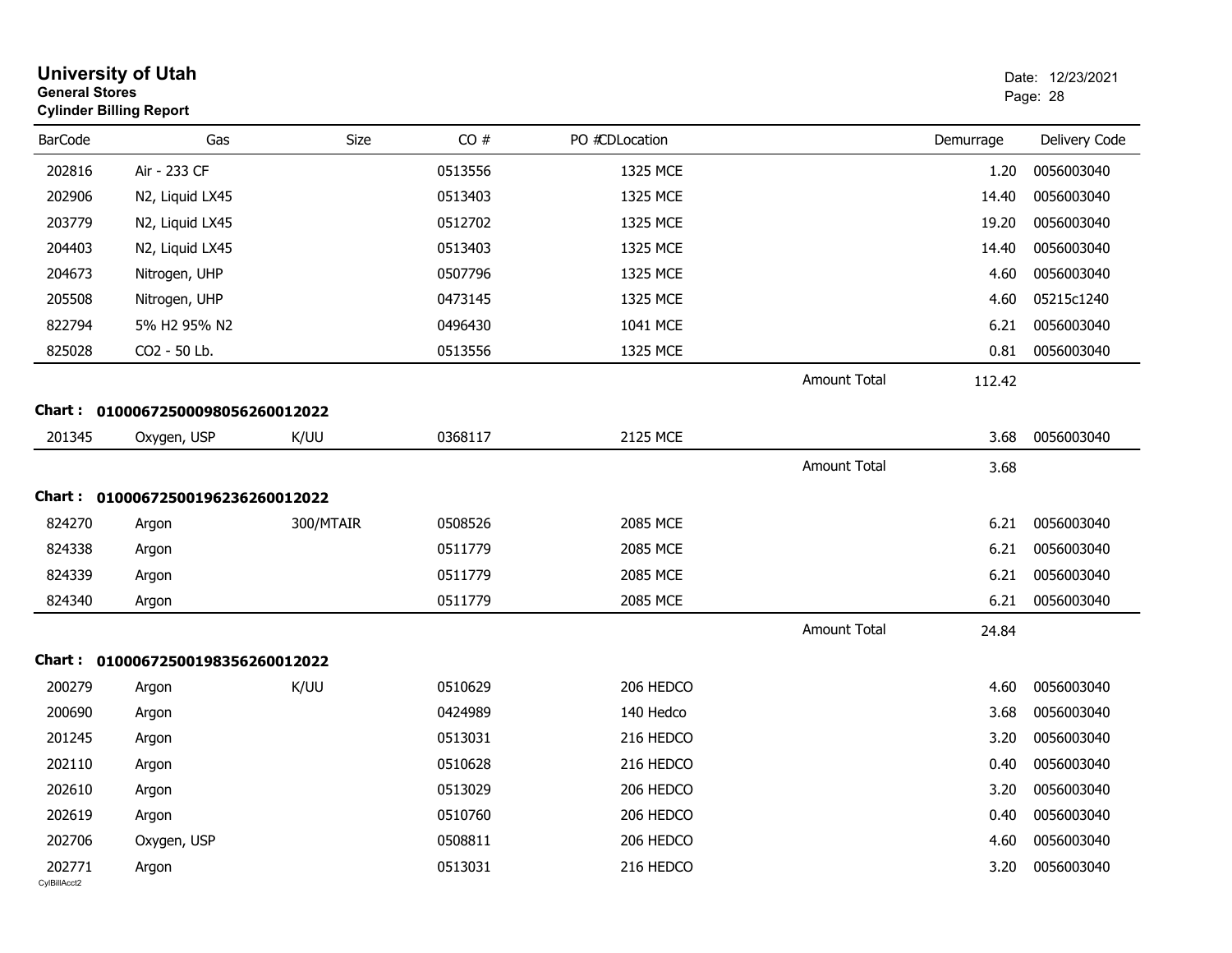| <b>General Stores</b> | <b>University of Utah</b><br><b>Cylinder Billing Report</b> |             |         |                       |                     |           | Date: 12/23/2021<br>Page: 29 |
|-----------------------|-------------------------------------------------------------|-------------|---------|-----------------------|---------------------|-----------|------------------------------|
| <b>BarCode</b>        | Gas                                                         | <b>Size</b> | CO#     | PO #CDLocation        |                     | Demurrage | Delivery Code                |
| 203785                | Helium - 219 CF                                             |             | 0426353 | 2724 MCE              |                     | 3.68      | 0056003040                   |
| 810129                | H2 SULFIDE                                                  |             | 0390392 | 216 HEDCO             |                     | 5.52      | 0056003040                   |
| 824249                | 10%H2 in Argon                                              |             | 0508284 | 212 HEDCO             |                     | 6.21      | 0056003040                   |
|                       |                                                             |             |         |                       | Amount Total        | 38.69     |                              |
| Chart :               | 01000672500198356530012022                                  |             |         |                       |                     |           |                              |
| 201163                | Argon                                                       | K/UU        | 0500785 | <b>HEDCO</b> building |                     | 4.60      | 0056003040                   |
|                       |                                                             |             |         |                       | <b>Amount Total</b> | 4.60      |                              |
| Chart :               | 01000672500267936250012022                                  |             |         |                       |                     |           |                              |
| 201376                | Nitrogen 230 CF                                             | K/UU        | 0496023 | 2325 MCE              |                     | 4.60      | 0056003040                   |
|                       |                                                             |             |         |                       | <b>Amount Total</b> | 4.60      |                              |
| Chart :               | 01000672500269266260012022                                  |             |         |                       |                     |           |                              |
| 200641                | Argon                                                       | K/UU        | 0511115 | 2727 MCE              |                     | 4.60      | 0056003040                   |
| 203261                | Argon                                                       |             | 0506739 | 2727 MCE              |                     | 0.40      | 0056003040                   |
| 203902                | Argon                                                       |             | 0512729 | <b>2727 MCE</b>       |                     | 4.20      | 0056003040                   |
| 822642                | 5% H2 In Argon                                              |             | 0500479 | <b>2727 MCE</b>       |                     | 6.21      | 0056003040                   |
|                       |                                                             |             |         |                       | <b>Amount Total</b> | 15.41     |                              |
|                       | Chart: 0100067500051006301626002022                         |             |         |                       |                     |           |                              |
| 200659                | Argon                                                       | K/UU        | 0509989 | 206 HEDCO             |                     | 0.40      | 0056003040                   |
| 824185                | Hydrogen                                                    |             | 0509989 | 206 HEDCO             |                     | 6.21      | 0056003040                   |
|                       |                                                             |             |         |                       | Amount Total        | 6.61      |                              |
|                       | Chart: 0100067500051900437626002022                         |             |         |                       |                     |           |                              |
| 200404                | Air - 233 CF                                                | K/UU        | 0416951 | 2125 MCE              |                     | 3.68      | 0056003040                   |
| 202613                | Argon                                                       |             | 0441069 | <b>2125 MCE</b>       |                     | 3.68      | 0056003040                   |
| 203026                | Nitrogen, UHP                                               |             | 0424677 | 2125 MCE              |                     | 3.68      | 0056003040                   |
| 812182                | F2 Laser Mix                                                |             | 0415795 | 2125 MCE              |                     | 5.52      | 0056003040                   |
| 815764                | Oxygen, USP                                                 |             | 0445611 |                       |                     | 5.29      |                              |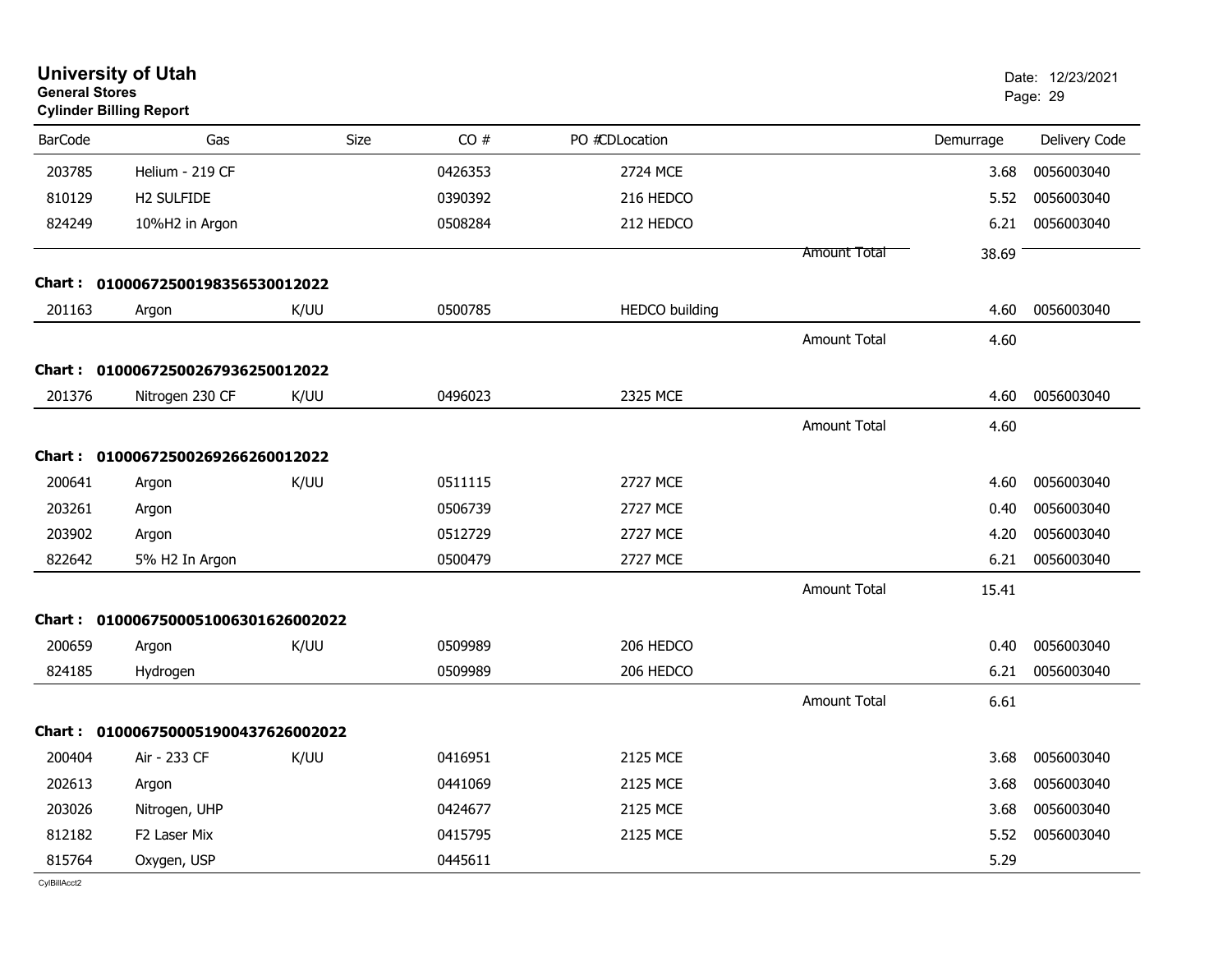| <b>General Stores</b> | <b>University of Utah</b><br><b>Cylinder Billing Report</b> |           |         |                |                     |           | Date: 12/23/2021<br>Page: 30 |
|-----------------------|-------------------------------------------------------------|-----------|---------|----------------|---------------------|-----------|------------------------------|
| <b>BarCode</b>        | Gas                                                         | Size      | CO#     | PO #CDLocation |                     | Demurrage | Delivery Code                |
|                       |                                                             |           |         |                | <b>Amount Total</b> | 21.85     |                              |
| Chart :               | 0100067500055800943626002022                                |           |         |                |                     |           |                              |
| 202108                | Argon                                                       | K/UU      | 0459677 | 5800 SMBB      |                     | 3.68      | 0056003040                   |
| 203020                | Helium - UHP                                                |           | 0457464 | 5340 SMBB      |                     | 3.68      | 0056003040                   |
|                       |                                                             |           |         |                | <b>Amount Total</b> | 7.36      |                              |
|                       | Chart: 0100067500055801028626002022                         |           |         |                |                     |           |                              |
| 821541                | F2 Laser Mix                                                | 200C/Mt.A | 0481254 |                |                     | 6.21      |                              |
|                       |                                                             |           |         |                | <b>Amount Total</b> | 6.21      |                              |
|                       | Chart: 0100067500058502373626002022                         |           |         |                |                     |           |                              |
| 200517                | Argon                                                       | K/UU      | 0477718 | 215 HEDCO      |                     | 4.60      | 0056003040                   |
| 200853                | Argon                                                       |           | 0451071 | 2724 MCE       |                     | 3.68      | 0056003040                   |
| 202336                | Argon                                                       |           | 0449106 | 2724 MCE       |                     | 3.68      | 0056003040                   |
| 203262                | Argon                                                       |           | 0463199 | 140 HEDCO      |                     | 3.68      | 0056003040                   |
| 818748                | 25%Co2 75%Argon                                             |           | 0475275 | 216 HEDCO      |                     | 6.21      | 0056003040                   |
|                       |                                                             |           |         |                | <b>Amount Total</b> | 21.85     |                              |
|                       | Chart: 0100067500058502373643002022                         |           |         |                |                     |           |                              |
| 201891                | Argon                                                       | K/UU      | 0447596 | 215 HEDCO      |                     | 3.68      | 0056003040                   |
|                       |                                                             |           |         |                | <b>Amount Total</b> | 3.68      |                              |
|                       | Chart: 0100067500058502485626002022                         |           |         |                |                     |           |                              |
| 117384                | 500ppmDMZN,N2                                               | #3/US     |         | 85404          |                     | 8.28      | 0056003040                   |
| 200353                | Argon                                                       |           | 0433750 | 215 HEDCO      |                     | 3.68      | 0056003040                   |
| 808793                | 10% H2 Bal. N2                                              |           | 0365133 | 210 HEDCO      |                     | 5.06      | 0056003040                   |
| 810030                | 1% H2 in Argon                                              |           | 0375936 | 208 HEDCO      |                     | 5.06      | 0057002150                   |
| 819516                | 5% H2 In Argon                                              |           | 0478570 | 2085 MCE       |                     | 6.21      | 0056003040                   |
| 821911                | 5% H2 In Argon                                              |           | 0487309 | 2085 MCE       |                     | 6.21      | 0056003040                   |
| 823866                | 4% H2 In N2                                                 |           | 0505202 | 1371 MEB       |                     | 6.21      | 0056003040                   |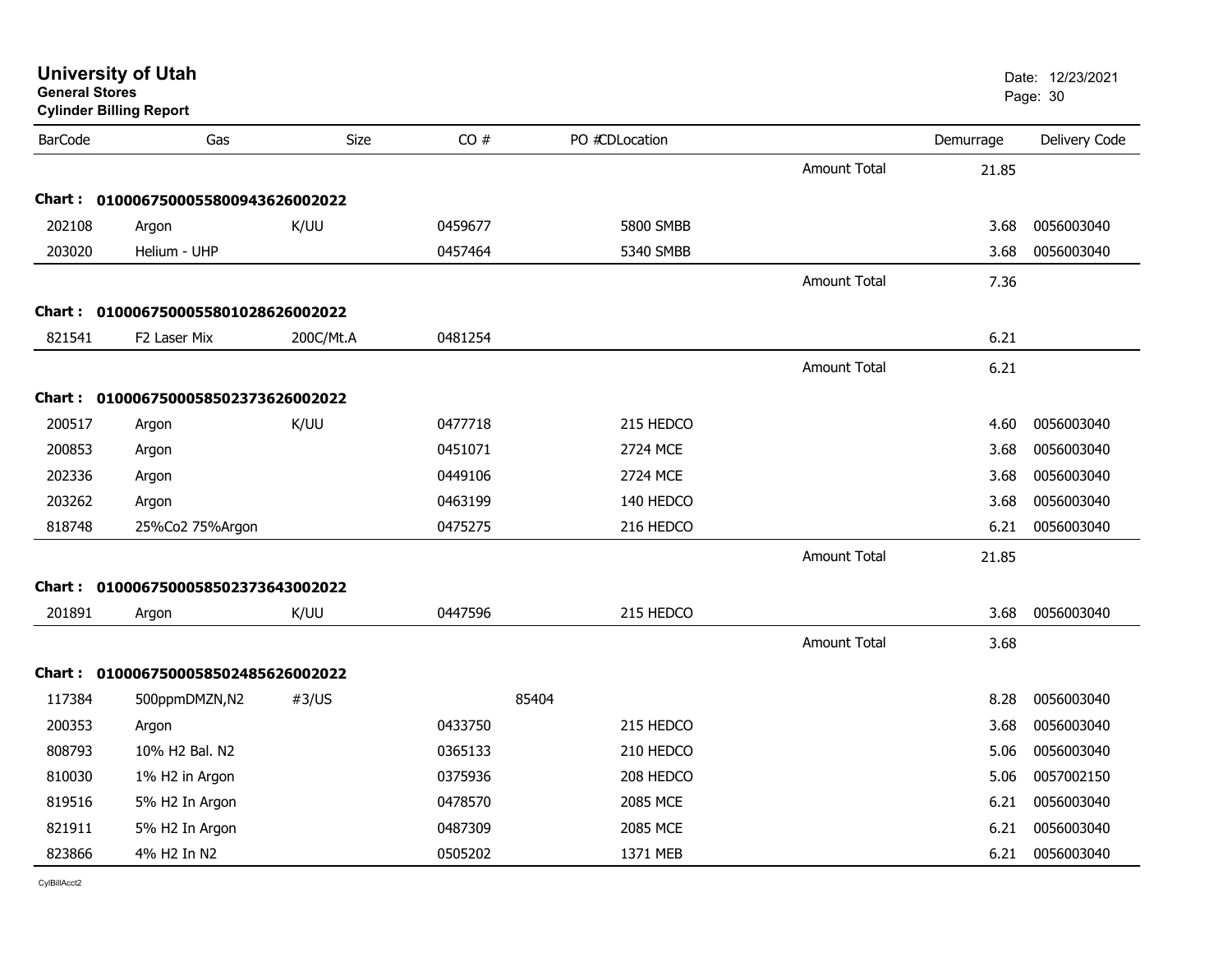| General Stores | <b>Cylinder Billing Report</b>    |                  |         |                                             |                     |           | Page: 31      |
|----------------|-----------------------------------|------------------|---------|---------------------------------------------|---------------------|-----------|---------------|
| <b>BarCode</b> | Gas                               | Size             | CO#     | PO #CDLocation                              |                     | Demurrage | Delivery Code |
|                |                                   |                  |         |                                             | <b>Amount Total</b> | 40.71     |               |
|                | Chart: 01000682500060846260012022 |                  |         |                                             |                     |           |               |
| 205283         | Argon - UHP                       | K/UU             | 0338429 | 1157 MEB                                    |                     | 3.68      | 0064022020    |
| 809604         | Anhydrous Ammon                   |                  | 0370154 | 1157 MEB                                    |                     | 12.19     | 0064021100    |
|                |                                   |                  |         |                                             | <b>Amount Total</b> | 15.87     |               |
|                | Chart: 01000682500260406260012022 |                  |         |                                             |                     |           |               |
| 200346         | Nitrogen, UHP                     | K/UU             | 0510925 | 1351 MEB                                    |                     | 4.60      | 0372015500    |
| 201204         | Hydrogen - PP                     |                  | 0403466 | 1351 MEB                                    |                     | 3.68      | 0372015500    |
| 201424         | Argon                             |                  | 0406956 | 1351 MEB                                    |                     | 3.68      | 0372015500    |
| 203062         | Argon                             |                  | 0403840 | 1351 MEB                                    |                     | 3.68      | 0372015500    |
| 811163         | Methane, UHP                      |                  | 0403541 | 1351 MEB                                    |                     | 5.06      | 0372015500    |
| 811404         | Oxygen, USP                       |                  | 0406956 | 1351 MEB                                    |                     | 5.06      | 0372015500    |
|                |                                   |                  |         |                                             | <b>Amount Total</b> | 25.76     |               |
|                | Chart: 01000682500260836260012022 |                  |         |                                             |                     |           |               |
| 200243         | Nitrogen, UHP                     | K/UU             | 0480004 | 1371 MEB                                    |                     | 4.60      | 0372015500    |
| 200563         | Nitrogen, UHP                     |                  | 0512724 | 1371 MEB                                    |                     | 4.20      | 0372015500    |
| 205277         | Argon - UHP                       |                  | 0508309 | 2505 MEB - Zahra Karimi                     |                     | 0.40      | 0372015500    |
| 820055         | 4% H2 In N2                       |                  | 0475130 | 1371 MEB                                    |                     | 6.21      | 0372015500    |
| 824081         | Argon - UHP                       |                  | 0511707 | 1371 MEB- Warren Lab                        |                     | 6.21      | 0372015500    |
|                |                                   |                  |         |                                             | <b>Amount Total</b> | 21.62     |               |
| Chart :        | 01000682500261916260012022        |                  |         |                                             |                     |           |               |
| 204486         | N2, Liquid GP45                   | <b>180 LTR/U</b> | 0456894 | 2360 Chemistry, Attn: Andrew Robert 801-213 |                     | 31.97     | 0085020200    |
|                |                                   |                  |         |                                             | <b>Amount Total</b> | 31.97     |               |
|                | Chart: 01000682500264676260012022 |                  |         |                                             |                     |           |               |
| 201431         | Nitrogen 230 CF                   | K/UU             | 0510270 | 0121 MEK                                    |                     | 4.60      | 0372015500    |
| 203652         | Nitrogen 230 CF                   |                  | 0510270 | 0121 MEK                                    |                     | 4.60      | 0372015500    |
|                |                                   |                  |         |                                             |                     |           |               |

**University of Utah** Date: 12/23/2021

CylBillAcct2

**General Stores**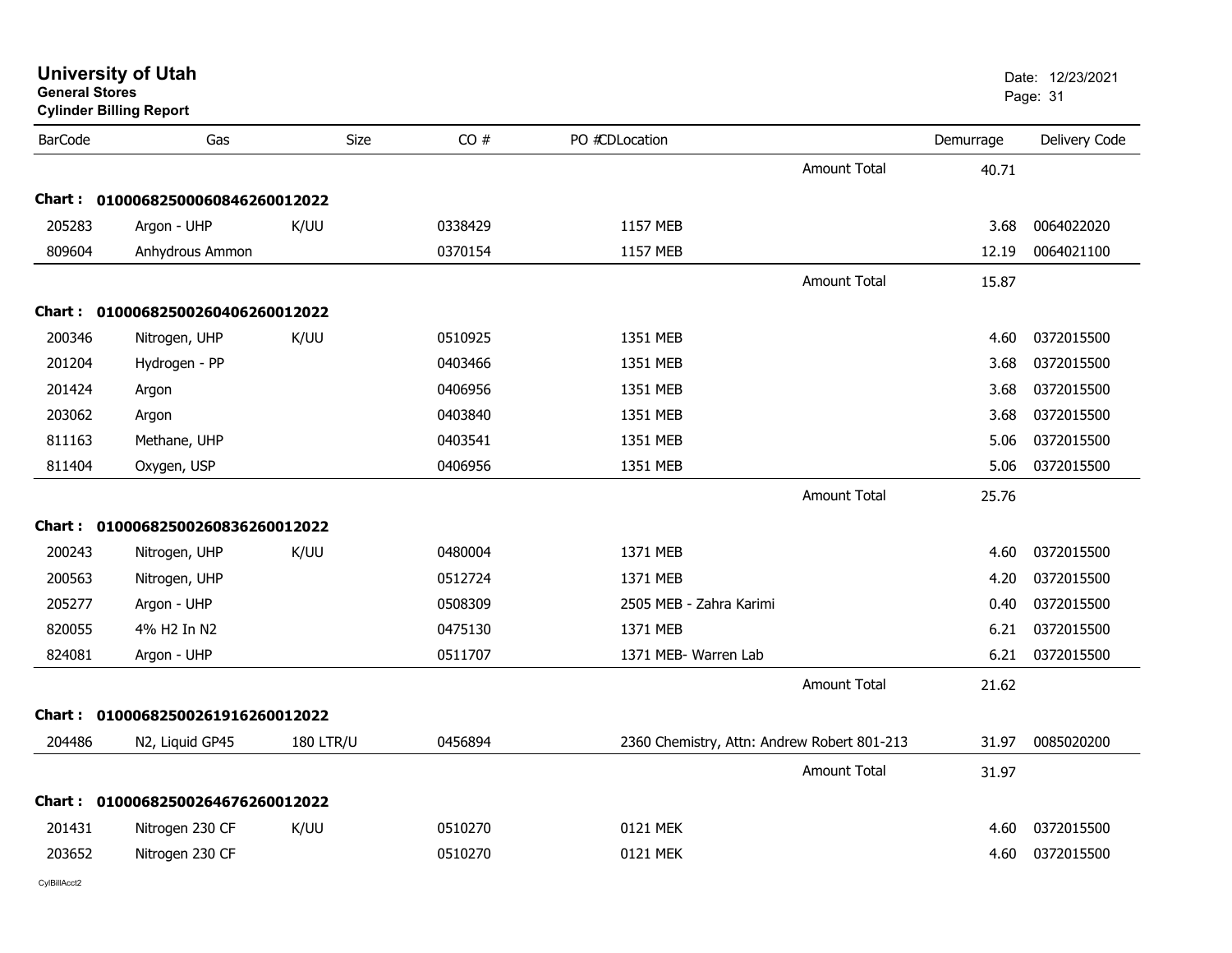| <b>BarCode</b> | Gas                                 | Size      | CO#     | PO #CDLocation                      |                     | Demurrage | Delivery Code   |
|----------------|-------------------------------------|-----------|---------|-------------------------------------|---------------------|-----------|-----------------|
| 821369         | Research CO2                        |           | 0480959 | 0121 MEK                            |                     |           | 6.21 0372015500 |
|                |                                     |           |         |                                     | <b>Amount Total</b> | 15.41     |                 |
|                | Chart: 01000682500266316260012022   |           |         |                                     |                     |           |                 |
| 201063         | CO2 - 50 Lb.                        | K/UU      | 0495467 | 0282 MEK                            |                     | 4.60      | 0372015500      |
| 205682         | CO2 - 50 Lb.                        |           | 0511010 | 0282 MEK - Kanghoon Choi            |                     | 4.60      | 0372015500      |
| 819202         | Oxygen, UHP,                        |           | 0473116 | 1157 MEB                            |                     | 6.21      | 0372015500      |
| 823935         | Nitrogen, UHP                       |           | 0506256 | 1157 MEB                            |                     | 6.21      | 0372015500      |
| 824171         | Nitrogen, UHP                       |           | 0507386 | 1157 MEB - Zack Estlack             |                     | 6.21      | 0372015500      |
| 824173         | Nitrogen, UHP                       |           | 0507386 | 1157 MEB - Zack Estlack             |                     | 6.21      | 0372015500      |
|                |                                     |           |         |                                     | <b>Amount Total</b> | 34.04     |                 |
|                | Chart: 0100068500054503197626002022 |           |         |                                     |                     |           |                 |
| 814922         | Propane                             | 17# - Air | 0439154 | 1550 MEK                            |                     | 5.52      | 0372015500      |
| 814923         | Propane                             |           | 0439154 | 1550 MEK                            |                     | 5.52      | 0372015500      |
| 814924         | Propane                             |           | 0439154 | 1550 MEK                            |                     | 5.52      | 0372015500      |
|                |                                     |           |         |                                     | <b>Amount Total</b> | 16.56     |                 |
|                | Chart: 0100068500054503676626002022 |           |         |                                     |                     |           |                 |
| 818762         | Nitrogen, UHP                       | 200C/Mt.A | 0467130 | 1176 MEB- Jeff Kessler 801-581-4252 |                     | 6.21      | 0372015500      |
|                |                                     |           |         |                                     | <b>Amount Total</b> | 6.21      |                 |
|                | Chart: 0100068500054504829626002022 |           |         |                                     |                     |           |                 |
| 202362         | Nitrogen, UHP                       | K/UU      | 0511646 | 1157 MEB Jay Kim                    |                     | 4.60      | 0372015500      |
|                |                                     |           |         |                                     | <b>Amount Total</b> | 4.60      |                 |
|                | Chart: 0100068500054902973626002022 |           |         |                                     |                     |           |                 |
| 201203         | 5% H2 95% N2                        | K/UU      | 0507158 | 5800 SMBB                           |                     | 4.60      | 0151055270      |
|                |                                     |           |         |                                     |                     |           |                 |
|                |                                     |           |         |                                     | <b>Amount Total</b> | 4.60      |                 |

### **General Stores**entry of the control of the control of the control of the control of the control of the control of the control of the control of the control of the control of the control of the control of the control of the control of the **Cylinder Billing Report**

**Chart : 0100068500055900687626002022**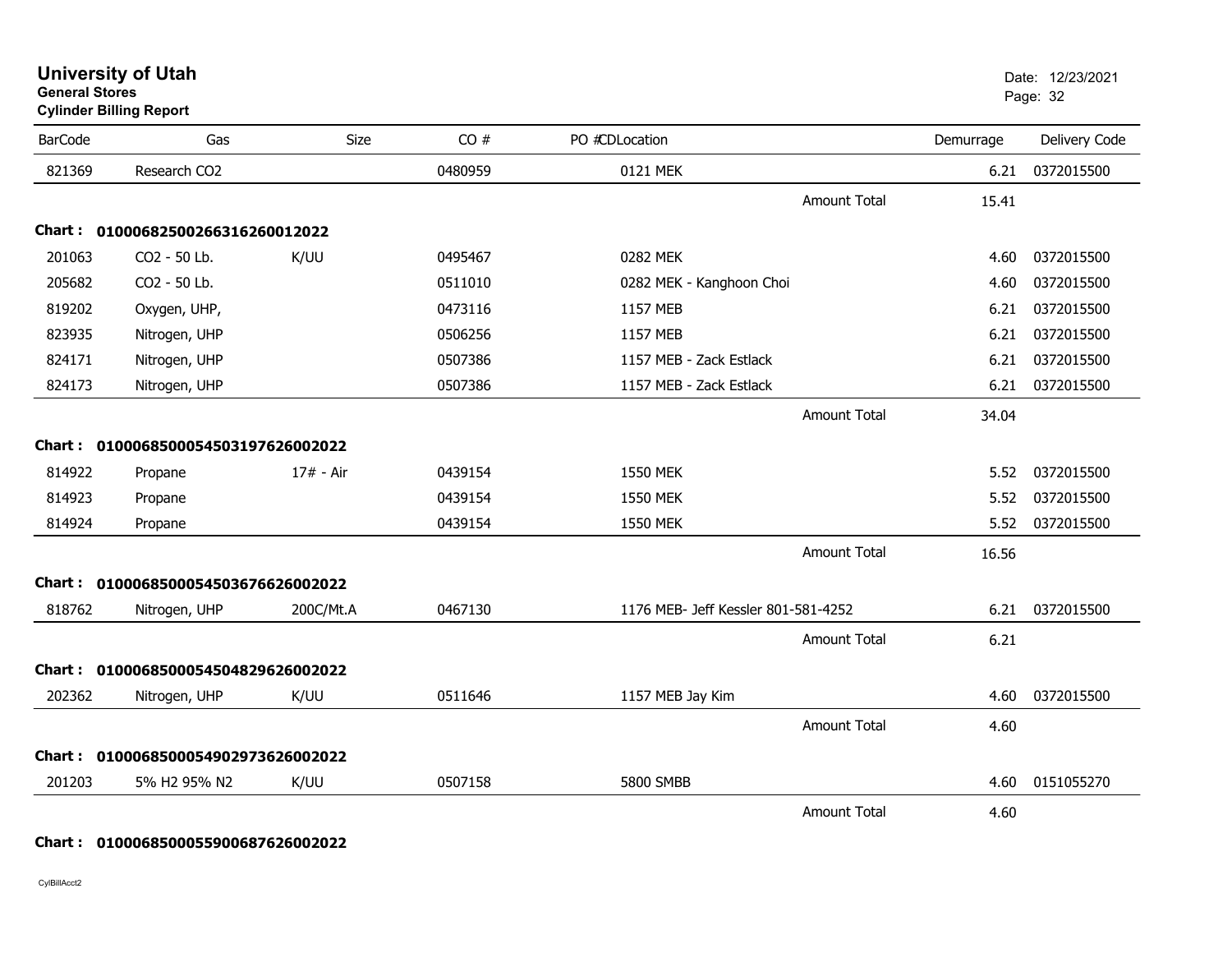| General Stores | <b>Cylinder Billing Report</b>      |      |         |                                        |           | Page: 33      |
|----------------|-------------------------------------|------|---------|----------------------------------------|-----------|---------------|
| <b>BarCode</b> | Gas                                 | Size | CO#     | PO #CDLocation                         | Demurrage | Delivery Code |
| 202810         | Air - 233 CF                        | K/UU | 0485377 | BLDG 60 RM 140 Order is for John Varga | 4.60      | 0372015500    |
| 203333         | Air - 233 CF                        |      | 0485377 | BLDG 60 RM 140 Order is for John Varga | 4.60      | 0372015500    |
|                |                                     |      |         | <b>Amount Total</b>                    | 9.20      |               |
|                | Chart: 0100068500055900699626002022 |      |         |                                        |           |               |
| 200705         | Nitrogen 230 CF                     | K/UU | 0484139 | 0121 MEK                               | 4.60      | 0372015500    |
| 201885         | Nitrogen 230 CF                     |      | 0508622 | 0121 MEK                               | 4.60      | 0372015500    |
| 821009         | Res. Nitrogen                       |      | 0480958 | 0121 MEK                               | 6.21      | 0372015500    |
|                |                                     |      |         | <b>Amount Total</b>                    | 15.41     |               |
|                | Chart: 0100068500058502360626002022 |      |         |                                        |           |               |
| 200921         | Air - 233 CF                        | K/UU | 0499919 | 140 ESB- Mark Minor                    | 4.60      | 0372015500    |
| 202808         | Air - 233 CF                        |      | 0492690 | <b>BLDG 60 RM 140</b>                  | 4.60      | 0372015500    |
| 203899         | Air - 233 CF                        |      | 0476100 | BLDG 60 RM 140                         | 4.60      | 0372015500    |
|                |                                     |      |         | <b>Amount Total</b>                    | 13.80     |               |
|                | Chart: 0100068500058502660626002022 |      |         |                                        |           |               |
| 200820         | Nitrogen, UHP                       | K/UU | 0509888 | 1157 MEB                               | 4.60      | 0372015500    |
| 204715         | CO2 - 50 Lb.                        |      | 0509713 | 1157 MEB                               | 4.60      | 0372015500    |
| 205274         | Nitrogen, UHP                       |      | 0505910 | 1157 MEB- Samuel Hales                 | 2.00      | 0372015500    |
| 205549         | Nitrogen, UHP                       |      | 0505910 | 1157 MEB- Samuel Hales                 | 4.60      | 0372015500    |
| 822735         | Nitrogen, UHP                       |      | 0495346 | 1157 MEB                               | 2.70      | 0372015500    |
| 824494         | Nitrogen, UHP                       |      | 0509713 | 1157 MEB                               | 6.21      | 0372015500    |
| 824987         | Nitrogen, UHP                       |      | 0513349 | 1157 MEB                               | 3.51      | 0372015500    |
| 824988         | Nitrogen, UHP                       |      | 0513349 | 1157 MEB                               | 3.51      | 0372015500    |
| 824990         | Nitrogen, UHP                       |      | 0513349 | 1157 MEB                               | 3.51      | 0372015500    |
|                |                                     |      |         | <b>Amount Total</b>                    | 35.24     |               |
|                | Chart: 0100068500058502667626002022 |      |         |                                        |           |               |
| 202816         | Air - 233 CF                        | K/UU | 0493676 | BLDG 60                                | 4.60      | 0372015500    |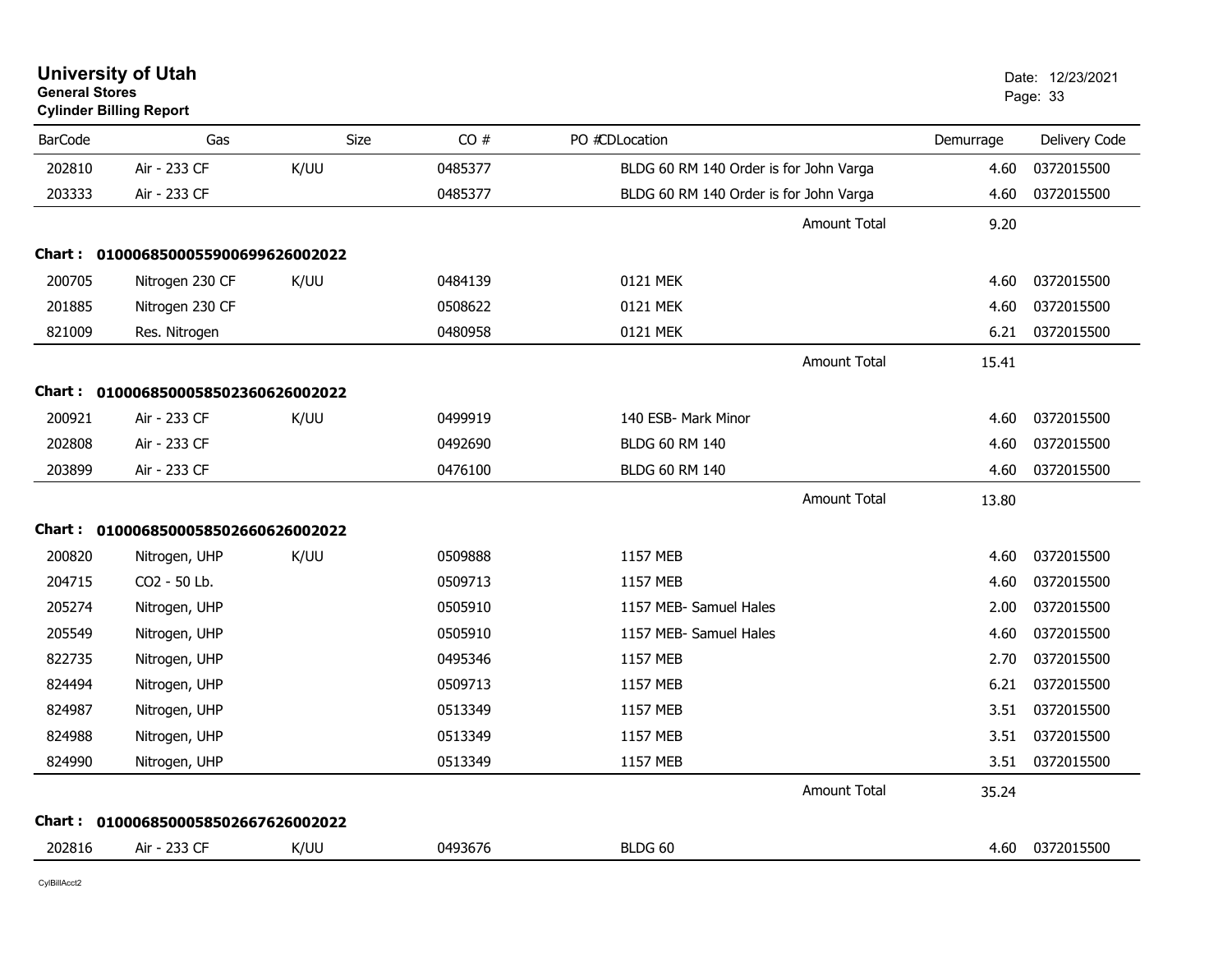| <b>University of Utah</b><br><b>General Stores</b><br><b>Cylinder Billing Report</b> |                                     |             |         | Date: 12/23/2021<br>Page: 34               |                     |           |               |
|--------------------------------------------------------------------------------------|-------------------------------------|-------------|---------|--------------------------------------------|---------------------|-----------|---------------|
| <b>BarCode</b>                                                                       | Gas                                 | <b>Size</b> | CO#     | PO #CDLocation                             |                     | Demurrage | Delivery Code |
|                                                                                      |                                     |             |         |                                            | <b>Amount Total</b> | 4.60      |               |
|                                                                                      | Chart: 0100068500058502963626002022 |             |         |                                            |                     |           |               |
| 202357                                                                               | Nitrogen, UHP                       | K/UU        | 0501334 | 1351 MEB                                   |                     | 4.60      | 0372015500    |
|                                                                                      |                                     |             |         |                                            | <b>Amount Total</b> | 4.60      |               |
|                                                                                      | Chart: 0100068500058503038626002022 |             |         |                                            |                     |           |               |
| 816285                                                                               | Helium - 219 CF                     | 200C/Mt.A   | 0449994 | BLDG 60 ESB                                |                     | 5.29      | 0372015500    |
| <b>HEBER</b>                                                                         | 17 HE/HEBER                         |             | 0512386 | UT-113 & Tate Ln Midway, Utah 84049        |                     | 68.85     | 0372015500    |
|                                                                                      |                                     |             |         |                                            | <b>Amount Total</b> | 74.14     |               |
|                                                                                      | Chart: 0100068500059700330626002022 |             |         |                                            |                     |           |               |
| 200506                                                                               | Nitrogen, UHP                       | K/UU        | 0501254 | 1157 MEB                                   |                     | 2.00      | 0372015500    |
|                                                                                      |                                     |             |         |                                            | <b>Amount Total</b> | 2.00      |               |
|                                                                                      | Chart: 01000686000184046260012022   |             |         |                                            |                     |           |               |
| 200675                                                                               | Air - 233 CF                        | K/UU        | 0506786 | 160 S Central Campus Dr, ESB RM. main door |                     | 4.60      | 0372015500    |
| 200679                                                                               | Air - 233 CF                        |             | 0506786 | 160 S Central Campus Dr, ESB RM. main door |                     | 4.60      | 0372015500    |
| 203169                                                                               | Air - 233 CF                        |             | 0506786 | 160 S Central Campus Dr, ESB RM. main door |                     | 4.60      | 0372015500    |
|                                                                                      |                                     |             |         |                                            | <b>Amount Total</b> | 13.80     |               |
|                                                                                      | Chart: 01000686000321246260012022   |             |         |                                            |                     |           |               |
| 202879                                                                               | Argon                               | K/UU        | 0496703 | 729 Arapeen Dr Loading Dock                |                     | 4.60      | 0372015500    |
|                                                                                      |                                     |             |         |                                            | Amount Total        | 4.60      |               |
|                                                                                      | Chart: 01000722403060036240012022   |             |         |                                            |                     |           |               |
| 200607                                                                               | 25%Co2 75%Argon                     | K/UU        | 0461070 | <b>205 PMT</b>                             |                     | 3.68      | 0066002050    |
| 201046                                                                               | Argon                               |             | 0501355 | PMT                                        |                     | 4.60      | 0066003250    |
| 202169                                                                               | Acetylene, CF                       |             | 0511714 | <b>DOCK</b>                                |                     | 4.60      | 0066003250    |
| 205835                                                                               | Oxygen, USP                         |             | 0502210 | Pioneer Theatre                            |                     | 4.60      | 0066003250    |
| 818424                                                                               | Beer Gas                            |             | 0464653 | <b>DOCK</b>                                |                     | 6.21      | 0066002050    |
| 824707<br>CvIBillAcct2                                                               | 25%Co2 75%Argon                     |             | 0511714 | <b>DOCK</b>                                |                     | 6.21      | 0066003250    |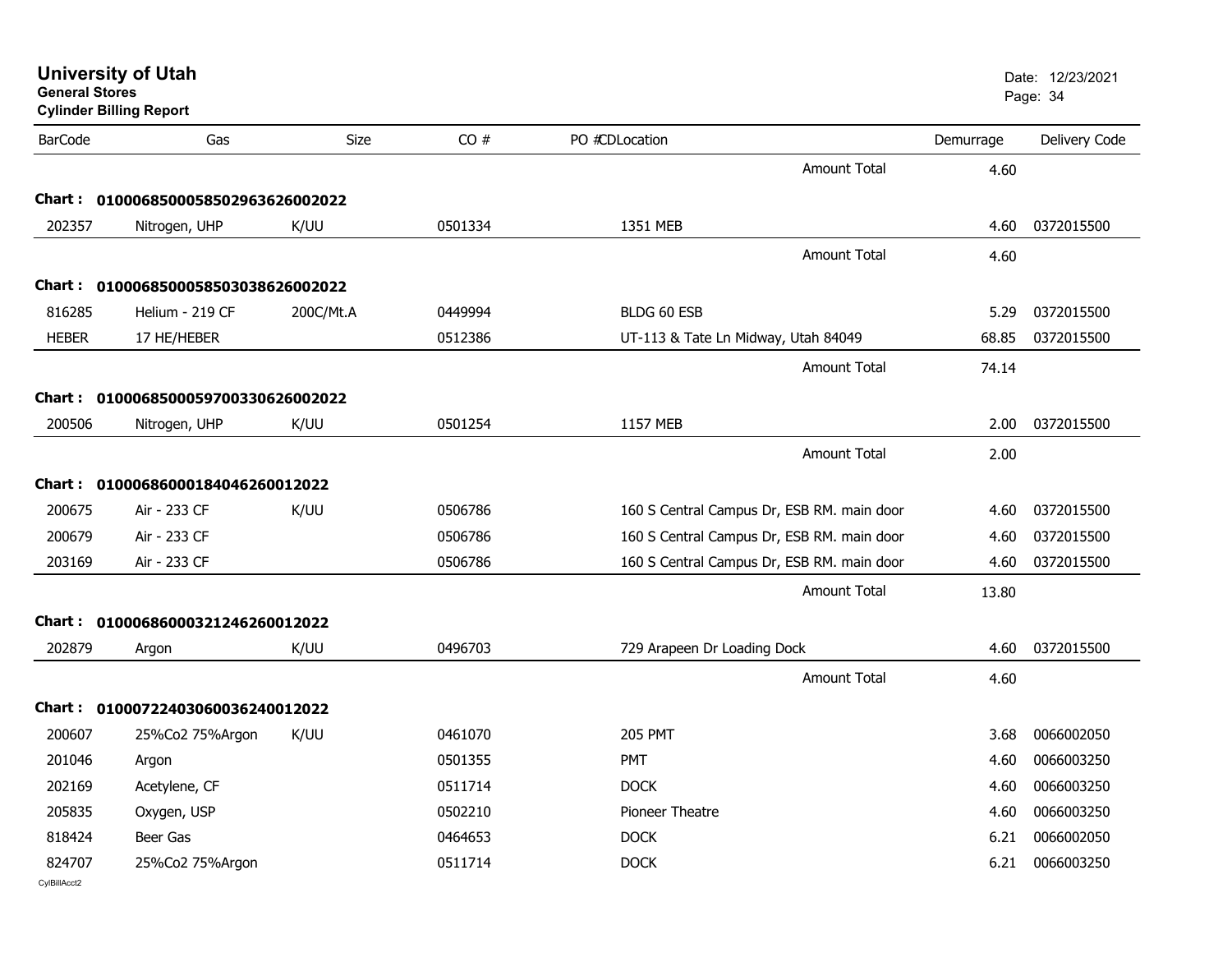| General Stores<br><b>Cylinder Billing Report</b> |                                   |             |         |                             |           | Page: 35      |  |  |
|--------------------------------------------------|-----------------------------------|-------------|---------|-----------------------------|-----------|---------------|--|--|
| <b>BarCode</b>                                   | Gas                               | <b>Size</b> | CO#     | PO #CDLocation              | Demurrage | Delivery Code |  |  |
| 824708                                           | 25%Co2 75%Argon                   |             | 0511714 | <b>DOCK</b>                 | 6.21      | 0066003250    |  |  |
|                                                  |                                   |             |         | <b>Amount Total</b>         | 36.11     |               |  |  |
|                                                  | Chart: 01000722403060036240312022 |             |         |                             |           |               |  |  |
| 202971                                           | CO2 - 20 Lb.                      | 20#/UU      | 0442104 | <b>DOCK AREA</b>            | 3.68      | 0066003250    |  |  |
| 815341                                           | Co2 Liquid-55                     |             | 0442164 | DOCK AREA SOUTH EAST CORNER | 40.25     | 0066002050    |  |  |
|                                                  |                                   |             |         | <b>Amount Total</b>         | 43.93     |               |  |  |
| Chart :                                          | 01000722403060036241012022        |             |         |                             |           |               |  |  |
| 200173                                           | 25%Co2 75%Argon                   | K/UU        | 0479998 | PMT Loading Dock            | 4.60      | 0066002050    |  |  |
|                                                  |                                   |             |         | <b>Amount Total</b>         | 4.60      |               |  |  |
| Chart :                                          | 01000722403060136240012022        |             |         |                             |           |               |  |  |
| 205575                                           | 25%Co2 75%Argon                   | K/UU        | 0511342 | PMT SOUTH DOCK              | 4.60      | 0066003250    |  |  |
| 813004                                           | 25%Co2 75%Argon                   |             | 0424610 | PMT DOCK                    | 5.06      | 0066003250    |  |  |
| 820506                                           | 25%Co2 75%Argon                   |             | 0478315 | <b>DOCK</b>                 | 6.21      | 0066003250    |  |  |
| 824691                                           | 25%Co2 75%Argon                   |             | 0511490 | PMT SOUTH DOCK              | 6.21      | 0066003250    |  |  |
|                                                  |                                   |             |         | <b>Amount Total</b>         | 22.08     |               |  |  |
| Chart :                                          | 01000736000161126240012022        |             |         |                             |           |               |  |  |
| 205969                                           | Acetylene - MC                    | MC/UU       | 0505560 | FINE ARTS MUSEUM DOCK       | 4.60      | 0035001010    |  |  |
|                                                  |                                   |             |         | <b>Amount Total</b>         | 4.60      |               |  |  |
|                                                  | Chart: 01000741001054286241012022 |             |         |                             |           |               |  |  |
| 200371                                           | Acetylene, CF                     | Acty-CF/U   | 0151371 |                             | 3.68      | 0038001610    |  |  |
| 200791                                           | Acetylene, CF                     |             | 0399934 | <b>BLDG 38 DOCK</b>         | 3.68      | 0038001610    |  |  |
| 200792                                           | Acetylene, CF                     |             | 0399934 | <b>BLDG 38 DOCK</b>         | 3.68      | 0038001610    |  |  |
| 200809                                           | Oxygen, USP                       |             | 0424138 | Loading dock BLDG 39        | 3.68      | 0038001610    |  |  |
| 200860                                           | CO2 - 50 Lb.                      |             | 0378204 | Sculpture Bldg Loading Dock | 3.68      | 0038001610    |  |  |
| 200900                                           | CO2 - 50 Lb.                      |             | 0438652 | <b>DOCK</b>                 | 3.68      | 0038001610    |  |  |
| 201119                                           | Oxygen, USP                       |             | 0099154 | AAC                         | 3.68      | 0038001610    |  |  |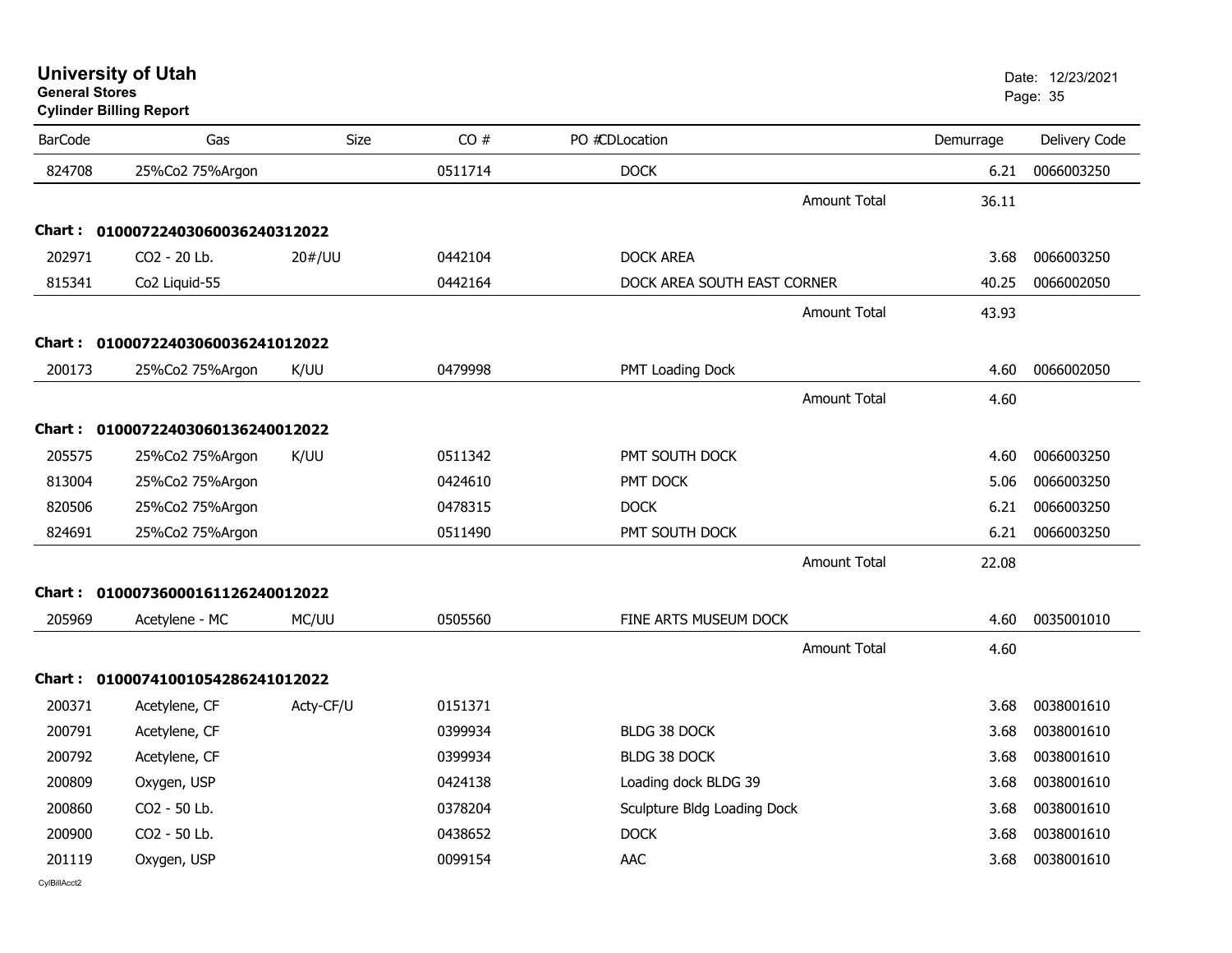| <b>University of Utah</b><br><b>General Stores</b><br><b>Cylinder Billing Report</b> |     |             |     |                | Date: 12<br>Page: 36 |
|--------------------------------------------------------------------------------------|-----|-------------|-----|----------------|----------------------|
| BarCode                                                                              | Gas | <b>Size</b> | CO# | PO #CDLocation | Deli<br>Demurrage    |

| <b>BarCode</b>                    | Gas                               | <b>Size</b> | CO#     |        | PO #CDLocation                             |                     | Demurrage | Delivery Code |
|-----------------------------------|-----------------------------------|-------------|---------|--------|--------------------------------------------|---------------------|-----------|---------------|
| 201851                            | Acetylene, CF                     |             | 0439390 |        | <b>DOCK</b>                                |                     | 3.68      | 0038001610    |
| 201981                            | Oxygen, USP                       |             | 0454174 |        | SCULPT BLDG 39 LOADING DOCK                |                     | 3.68      | 0038001610    |
| 202275                            | Acetylene, CF                     |             | 0439390 |        | <b>DOCK</b>                                |                     | 3.68      | 0038001610    |
| 202339                            | Argon                             |             | 0439558 |        | <b>161 AAC</b>                             |                     | 3.68      | 0038001610    |
| 203787                            | Argon                             |             | 0465297 |        | BLDG 39 Dock (go to BLDG 38-RM 172 for Sic |                     | 4.60      | 0038001610    |
| 203904                            | Oxygen, USP                       |             | 0454174 |        | SCULPT BLDG 39 LOADING DOCK                |                     | 3.68      | 0038001610    |
| 203972                            | Acetylene, CF                     |             | 0439390 |        | <b>DOCK</b>                                |                     | 3.68      | 0038001610    |
| 205491                            | Nitrogen 230 CF                   |             | 0478458 |        | BLDG 39 Loading Dock                       |                     | 4.60      | 0038001610    |
| 205523                            | CO2 - 50 Lb.                      |             | 0465297 |        | BLDG 39 Dock (go to BLDG 38-RM 172 for Sic |                     | 4.60      | 0038001610    |
| 821200                            | 25% CO2, In Arg                   |             | 0481675 |        | ART & ART HISTORY                          |                     | 6.21      | 0038001610    |
| 821201                            | 25% CO2, In Arg                   |             | 0481675 |        | ART & ART HISTORY                          |                     | 6.21      | 0038001610    |
|                                   |                                   |             |         |        |                                            | Amount Total        | 74.06     |               |
|                                   | Chart: 01000741001054286261012022 |             |         |        |                                            |                     |           |               |
| 801746                            | Argon                             | Nova/K      | 0156667 |        |                                            |                     | 5.52      | 0038001610    |
|                                   |                                   |             |         |        |                                            | <b>Amount Total</b> | 5.52      |               |
| Chart: 01000741001135936240012022 |                                   |             |         |        |                                            |                     |           |               |
| 202263                            | Acetylene - B                     | B/UU        | 0508682 |        |                                            |                     | 4.60      | 0038001610    |
| 202556                            | Acetylene - B                     |             | 0508682 |        |                                            |                     | 4.60      | 0038001610    |
| 202598                            | Acetylene - B                     |             | 0508682 |        |                                            |                     | 4.60      | 0038001610    |
| 202966                            | Acetylene - B                     |             | 0508682 |        |                                            |                     | 4.60      | 0038001610    |
| 205776                            | Acetylene - B                     |             | 0508682 |        |                                            |                     | 4.60      | 0038001610    |
|                                   |                                   |             |         |        |                                            | <b>Amount Total</b> | 23.00     |               |
| Chart: 01001022000172826260012022 |                                   |             |         |        |                                            |                     |           |               |
| 201562                            | Helium - UHP                      | K/UU        | 0316184 |        | 484 SUTTON                                 |                     | 3.68      | 0011002090    |
| 807402                            | Helium, Excimer                   |             |         | 142604 | <b>ROOM383</b>                             |                     | 5.75      | 0012003830    |
|                                   |                                   |             |         |        |                                            | <b>Amount Total</b> | 9.43      |               |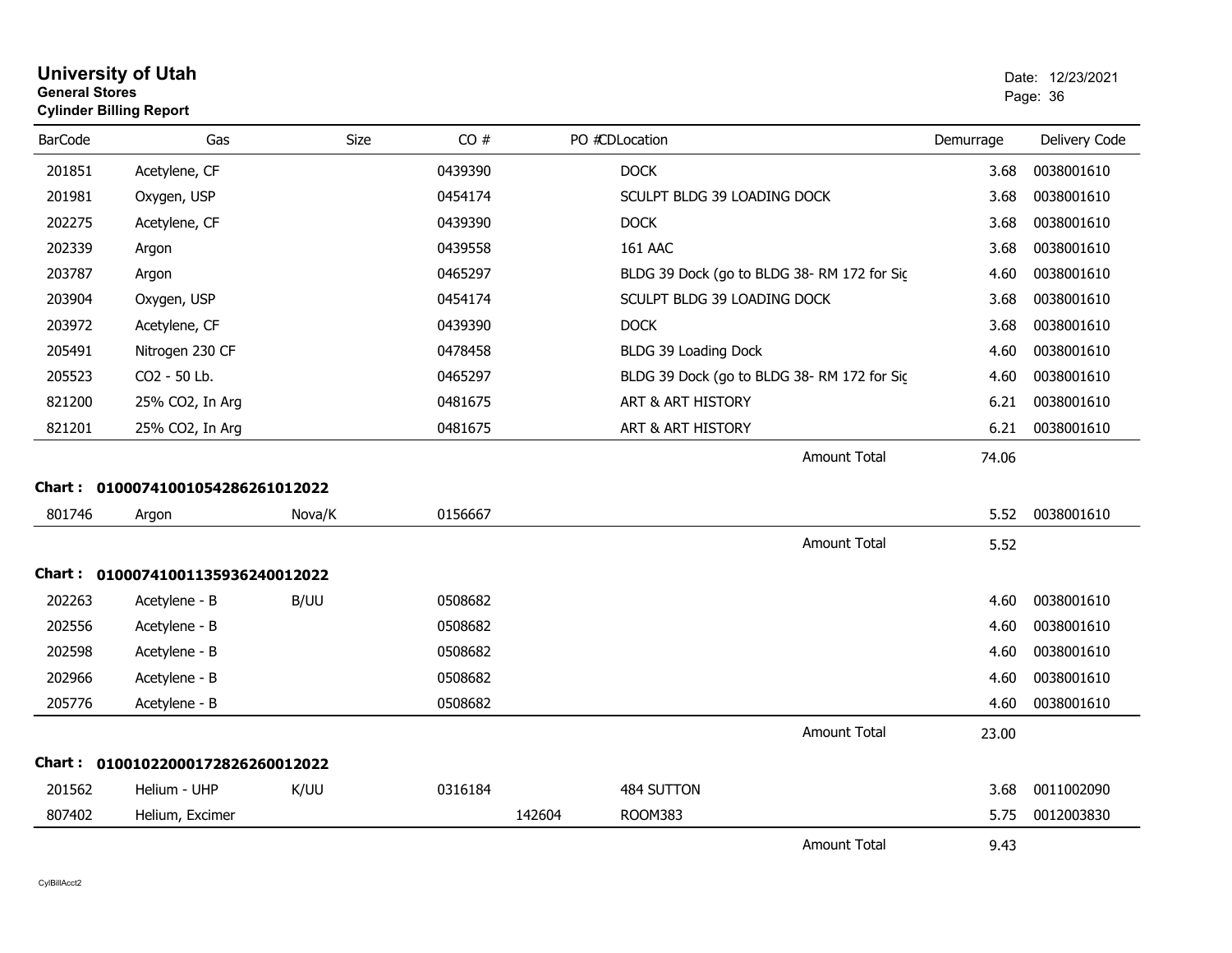| <b>General Stores</b> | <b>University of Utah</b><br><b>Cylinder Billing Report</b> |           |         |                |                     |           | Date: 12/23/2021<br>Page: 37 |
|-----------------------|-------------------------------------------------------------|-----------|---------|----------------|---------------------|-----------|------------------------------|
| <b>BarCode</b>        | Gas                                                         | Size      | CO#     | PO #CDLocation |                     | Demurrage | Delivery Code                |
|                       | Chart: 01001022500199416260012022                           |           |         |                |                     |           |                              |
| 201161                | Argon                                                       | K/UU      | 0413776 | 626 WBB        |                     | 3.68      | 0012002050                   |
|                       |                                                             |           |         |                | <b>Amount Total</b> | 3.68      |                              |
|                       | Chart: 01001022500199426260012022                           |           |         |                |                     |           |                              |
| 817062                | Zero Air                                                    | 200C/Mt.A | 0455885 | 495 FASB       |                     | 6.21      | 0012002050                   |
| 817063                | Zero Air                                                    |           | 0455885 | 495 FASB       |                     | 6.21      | 0012002050                   |
|                       |                                                             |           |         |                | <b>Amount Total</b> | 12.42     |                              |
|                       | Chart: 01001022500262076260012022                           |           |         |                |                     |           |                              |
| 200402                | Oxygen, USP                                                 | K/UU      | 0494524 | <b>208 WBB</b> |                     | 4.60      | 0011004120                   |
|                       |                                                             |           |         |                | Amount Total        | 4.60      |                              |
|                       | Chart: 01001022500262086240012022                           |           |         |                |                     |           |                              |
| 822821                | Oxygen, USP                                                 | 200C/Mt.A | 0496825 | <b>202 WBB</b> |                     | 6.21      | 0012002050                   |
|                       |                                                             |           |         |                | <b>Amount Total</b> | 6.21      |                              |
|                       | Chart: 01001022500262446260012022                           |           |         |                |                     |           |                              |
| 812895                | Propane                                                     | 100/Mt Ai | 0423525 | 202 BLDG 58    |                     | 5.52      | 0011004120                   |
| 817805                | Argon - UHP                                                 |           | 0462913 | 124 WBB        |                     | 6.21      | 0011004120                   |
|                       |                                                             |           |         |                | <b>Amount Total</b> | 11.73     |                              |
|                       | Chart: 01001022500262456260012022                           |           |         |                |                     |           |                              |
| 818389                | Helium - 110 CF                                             | 125CF-MT  | 0464664 | 706 WBB        |                     | 6.21      | 0011008190                   |
|                       |                                                             |           |         |                | <b>Amount Total</b> | 6.21      |                              |
|                       | Chart: 01001022500262576260012022                           |           |         |                |                     |           |                              |
| 204422                | Zero Air                                                    | K/UU      | 0421199 | 148 SUTTON     |                     | 3.68      | 0012003830                   |
| 810763                | Nitrogen 40 CF                                              |           | 0399060 | 148 FASB       |                     | 5.06      | 0012003830                   |
|                       |                                                             |           |         |                | <b>Amount Total</b> | 8.74      |                              |

**Chart : 01001061001310736240212022**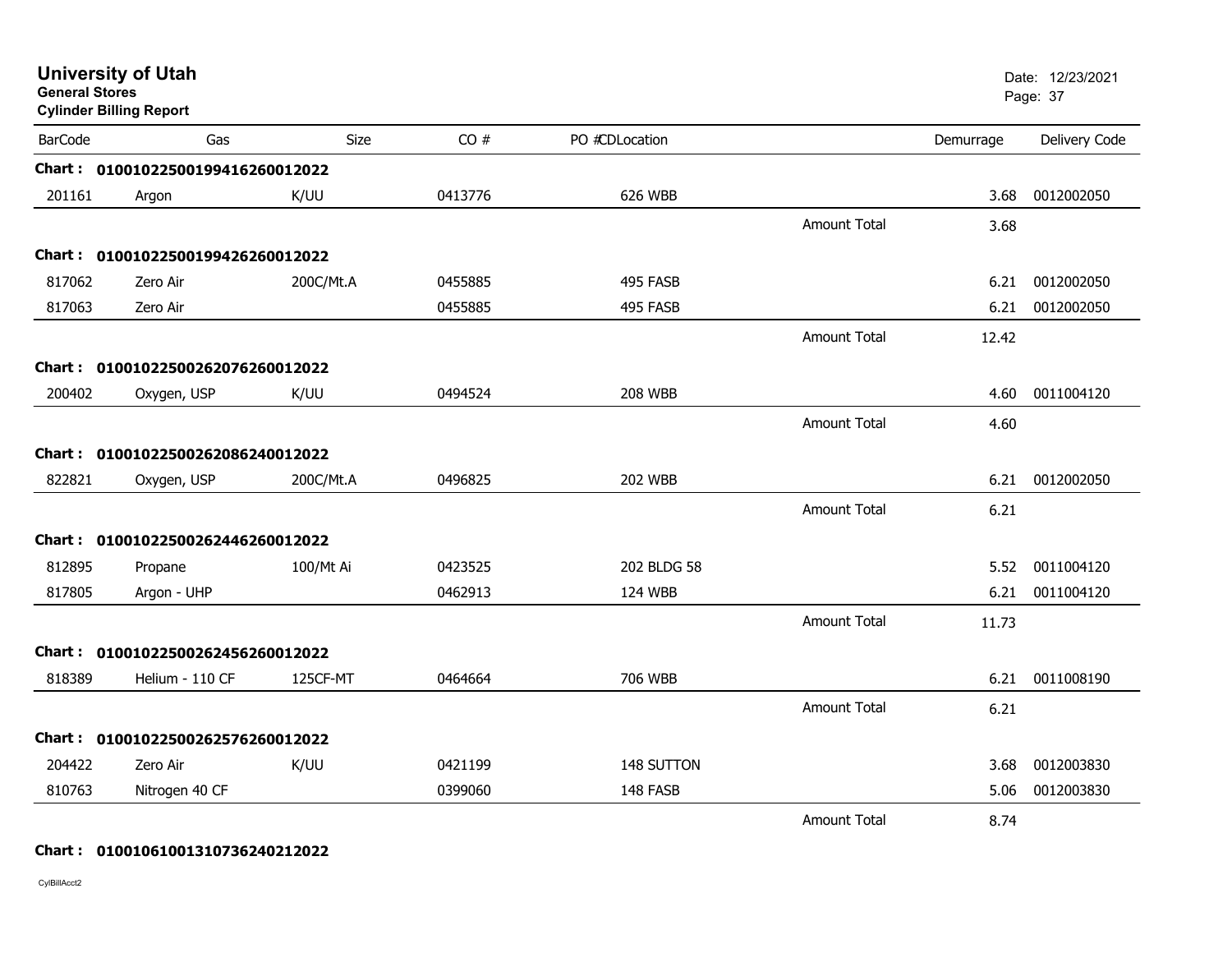| <b>University of Utah</b> |  |
|---------------------------|--|
| <b>General Stores</b>     |  |

| <b>BarCode</b>         | Gas                               | Size      | CO#     | PO #CDLocation  |                     | Demurrage | Delivery Code |
|------------------------|-----------------------------------|-----------|---------|-----------------|---------------------|-----------|---------------|
| 824512                 | CO2 - 50 Lb.                      | 50#/Mt.Ai | 0510044 | 383 FASB        |                     | 6.21      | 0012003830    |
|                        |                                   |           |         |                 | <b>Amount Total</b> | 6.21      |               |
|                        | Chart: 01001062000011816240012022 |           |         |                 |                     |           |               |
| 112915                 | Ultra P-10                        | K/SPECGAS | 0053913 | 516 WBB         |                     | 5.06      | 01110         |
|                        |                                   |           |         |                 | <b>Amount Total</b> | 5.06      |               |
|                        | Chart: 01001062000011816260012022 |           |         |                 |                     |           |               |
| 202790                 | Ultra P-10                        | K/UU      | 0491214 | <b>WBB Dock</b> |                     | 4.60      | 0012003830    |
| 202793                 | Ultra P-10                        |           | 0476741 | 384 FASB        |                     | 4.60      | 0012003830    |
| 202794                 | Ultra P-10                        |           | 0476741 | 384 FASB        |                     | 4.60      | 0012003830    |
|                        |                                   |           |         |                 | <b>Amount Total</b> | 13.80     |               |
|                        | Chart: 01001062000011886260012022 |           |         |                 |                     |           |               |
| 200942                 | Hydrogen                          | K/UU      | 0419099 | 420 Sutton      |                     | 3.68      | 0011007190    |
| 202424                 | N2, Liquid GP45                   |           | 0512368 | <b>WBB Dock</b> |                     | 12.80     | 0012003830    |
| 203046                 | Oxygen, USP                       |           | 0503937 | <b>WBB Dock</b> |                     | 4.60      | 0012003830    |
| 203523                 | N2, Liquid GP45                   |           | 0513763 | WBB-Dock        |                     | 1.60      | 0012003830    |
| 203571                 | N2, Liquid LX45                   |           | 0513081 | WBB-Dock        |                     | $-78.40$  | 0012003830    |
| 204399                 | N2, Liquid GP45                   |           | 0513558 | <b>WBB Dock</b> |                     | 4.80      | 0012003830    |
| 805814                 | Krypton Researc                   |           | 0294846 | 420 SUTTON      |                     | 8.97      | 0011007190    |
| 805815                 | Research Argon                    |           | 0294846 | 420 SUTTON      |                     | 8.97      | 0011007190    |
| 823575                 | <b>UHP N2/300</b>                 |           | 0502623 | <b>WBB Dock</b> |                     | 6.21      | 0012003830    |
| 823776                 | Nitrogen, UHP                     |           | 0509541 | <b>WBB Dock</b> |                     | 6.21      | 0012003830    |
| 824526                 | <b>UHP N2/300</b>                 |           | 0513475 | 418 FASB        |                     | 2.43      | 0012003830    |
| 824527                 | <b>UHP N2/300</b>                 |           | 0513475 | 418 FASB        |                     | 2.43      | 0012003830    |
| 824764                 | Nitrogen, UHP                     |           | 0511839 | <b>WBB Dock</b> |                     | 5.40      | 0012003830    |
| 824765                 | Nitrogen, UHP                     |           | 0511839 | <b>WBB Dock</b> |                     | 5.40      | 0012003830    |
| 824768                 | Nitrogen, UHP                     |           | 0511839 | <b>WBB Dock</b> |                     | 5.40      | 0012003830    |
| 824769<br>CvIBillAcct2 | Nitrogen, UHP                     |           | 0511839 | <b>WBB Dock</b> |                     | 5.40      | 0012003830    |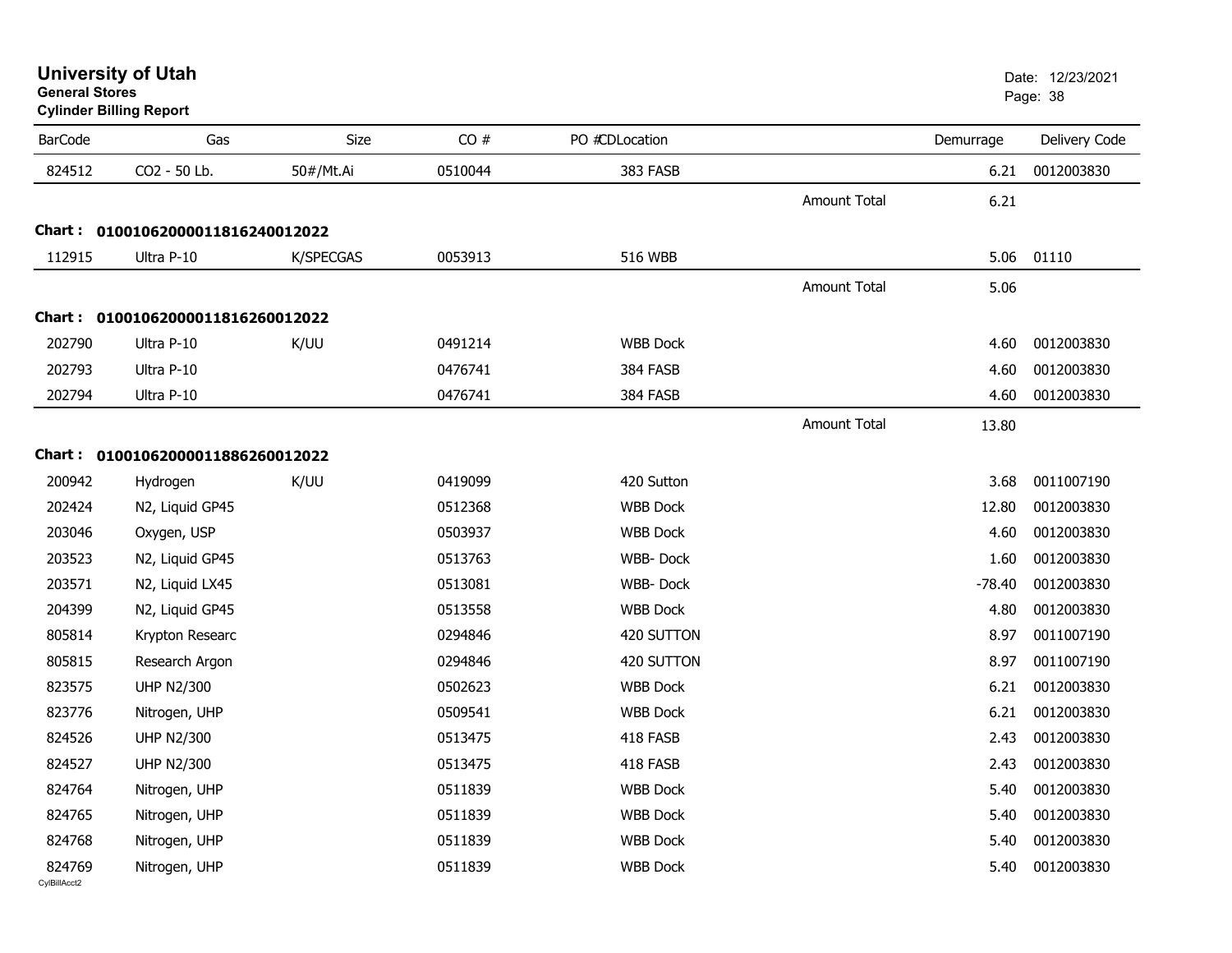| <b>General Stores</b> | <b>University of Utah</b><br><b>Cylinder Billing Report</b> |                                |         |       |                   |                     |           | Date: 12/23/2021<br>Page: 39 |
|-----------------------|-------------------------------------------------------------|--------------------------------|---------|-------|-------------------|---------------------|-----------|------------------------------|
| <b>BarCode</b>        | Gas                                                         | Size                           | CO#     |       | PO #CDLocation    |                     | Demurrage | Delivery Code                |
| 824887                | Nitrogen, UHP                                               |                                | 0513475 |       | 418 FASB          |                     | 2.43      | 0012003830                   |
| 824888                | Nitrogen, UHP                                               |                                | 0513475 |       | 418 FASB          |                     | 2.43      | 0012003830                   |
| 825124                | Nitrogen, UHP                                               |                                | 0513763 |       | WBB-Dock          |                     | 0.27      | 0012003830                   |
| 825127                | Nitrogen, UHP                                               |                                | 0513763 |       | WBB-Dock          |                     | 0.27      | 0012003830                   |
| 825134                | Nitrogen, UHP                                               |                                | 0513763 |       | WBB-Dock          |                     | 0.27      | 0012003830                   |
| 825135                | Nitrogen, UHP                                               |                                | 0513763 |       | WBB-Dock          |                     | 0.27      | 0012003830                   |
|                       |                                                             |                                |         |       |                   | <b>Amount Total</b> | 11.84     |                              |
|                       | Chart: 01001062000011956260012022                           |                                |         |       |                   |                     |           |                              |
| 114708                | CO2 - Siphon                                                | $50\frac{\text{#}}{\text{US}}$ |         | 46632 | 267 EMRL          |                     | 7.82      | 0011007190                   |
| 200089                | CO2 - Inst. Gra                                             |                                | 0325416 |       | 302 BIOLOGY       |                     | 3.68      | 0011007190                   |
| 201453                | Air - 233 CF                                                |                                | 0261534 |       | 302 BIOLOGY       |                     | 3.68      | 0011007190                   |
| 202047                | Argon - UHP                                                 |                                | 0225748 |       | 302 SO BIOLOGY    |                     | 3.68      | 0011007190                   |
| 202551                | CO2 - 50 Lb.                                                |                                | 0433609 |       | 302 SO BIOLOGY    |                     | 3.68      | 0012003830                   |
| 203213                | Helium - UHP                                                |                                | 0482189 |       | 302 So Biology    |                     | 4.60      | 0012003830                   |
| 204674                | Nitrogen, UHP                                               |                                | 0461411 |       | 302 SOUTH BIOLOGY |                     | 3.68      | 0012003830                   |
| 204746                | Helium - UHP                                                |                                | 0483232 |       | 302 So Bio        |                     | 4.60      | 0012003830                   |
| 806059                | 1% Co2/UHP He                                               |                                | 0298412 |       | 302 S BIOLOGY     |                     | 5.06      | 0011007190                   |
| 812675                | Oxygen, UHP,                                                |                                | 0424308 |       | 302 SO BIOLOGY    |                     | 5.06      | 0011007190                   |
| 813407                | Oxygen, UHP,                                                |                                | 0427800 |       | 302 SOUTH BIO     |                     | 5.29      | 0011007190                   |
| 817494                | UHP Helium/300                                              |                                | 0460062 |       | 302 SOUTH BIOLOGY |                     | 6.21      | 0012003830                   |
| 819253                | Nitrogen, UHP                                               |                                | 0469737 |       | 302 So Biology    |                     | 6.21      | 0012003830                   |
|                       |                                                             |                                |         |       |                   | <b>Amount Total</b> | 63.25     |                              |
|                       | Chart: 01001062000172826260012022                           |                                |         |       |                   |                     |           |                              |
| 200195                | Argon                                                       | K/UU                           | 0509285 |       | 484 Sutton        |                     | 4.60      | 0012003830                   |
| 200302                | Argon                                                       |                                | 0509285 |       | 484 Sutton        |                     | 4.60      | 0012003830                   |
| 201506                | Helium - UHP                                                |                                | 0512647 |       | 484 Sutton        |                     | 4.60      | 0012003830                   |
| 201918                | Helium - UHP                                                |                                | 0496735 |       | 484 Sutton BLDG   |                     | 4.60      | 0012003830                   |
| CvIBillAcct2          |                                                             |                                |         |       |                   |                     |           |                              |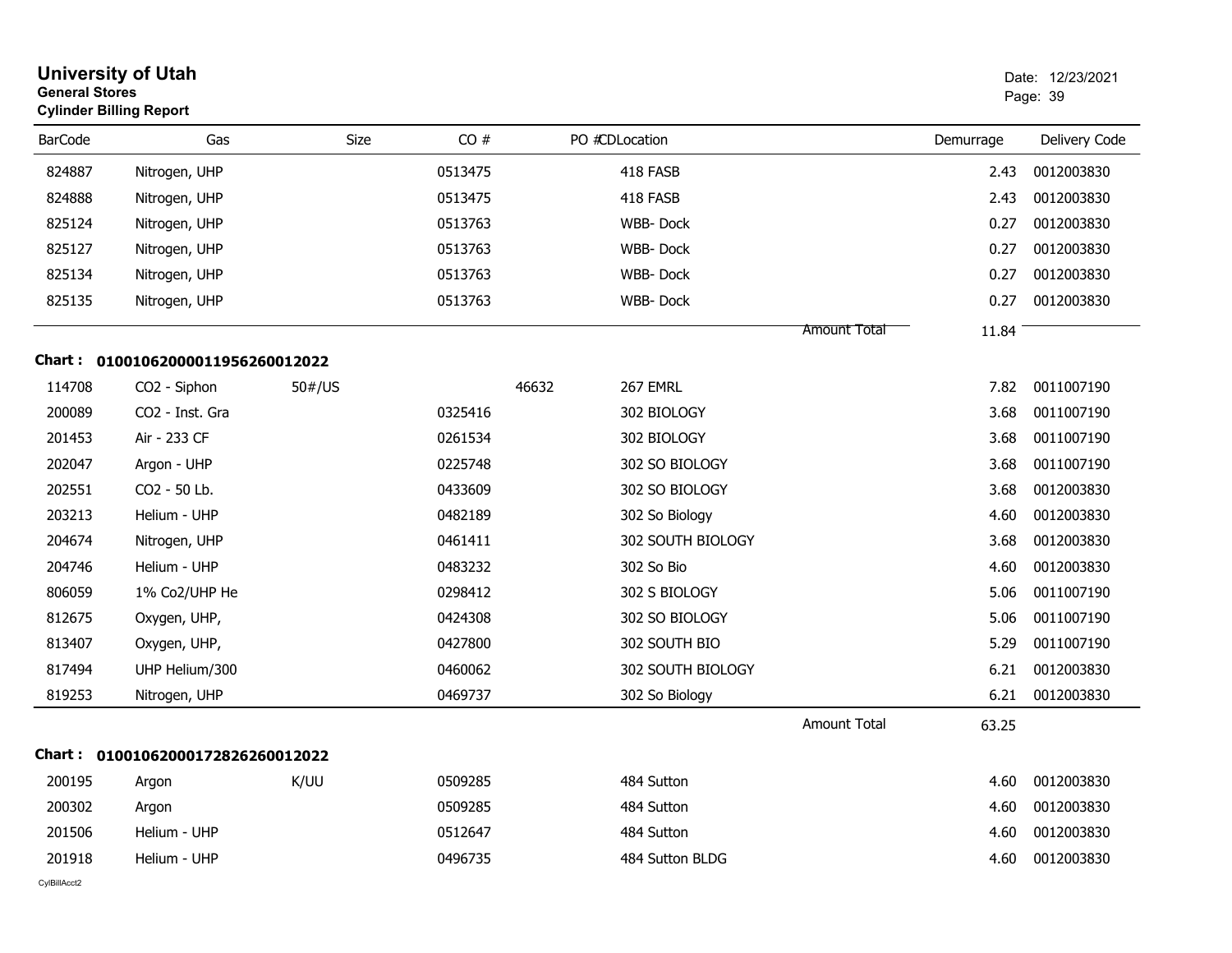| <b>General Stores</b>  | University of Utah<br><b>Cylinder Billing Report</b> |             |         |                 |                     |           | Date: 12/23/2021<br>Page: 40 |
|------------------------|------------------------------------------------------|-------------|---------|-----------------|---------------------|-----------|------------------------------|
| <b>BarCode</b>         | Gas                                                  | <b>Size</b> | CO#     | PO #CDLocation  |                     | Demurrage | Delivery Code                |
| 202374                 | Helium - UHP                                         |             | 0508387 | 482 Sutton BLDG |                     | 1.80      | 0012003830                   |
| 203029                 | Nitrogen, UHP                                        |             | 0512647 | 484 Sutton      |                     | 4.60      | 0012003830                   |
| 203214                 | Helium - UHP                                         |             | 0511189 | 484 FASB        |                     | 4.60      | 0012003830                   |
| 203776                 | Nitrogen, UHP                                        |             | 0512647 | 484 Sutton      |                     | 4.60      | 0012003830                   |
| 203839                 | Nitrogen, UHP                                        |             | 0508387 | 482 Sutton BLDG |                     | 1.80      | 0012003830                   |
| 205541                 | Nitrogen, UHP                                        |             | 0508387 | 482 Sutton BLDG |                     | 0.20      | 0012003830                   |
| 818448                 | 10% Nh3 IN HE                                        |             | 0464182 | 484 SUTTON      |                     | 6.67      | 0012003830                   |
| 818615                 | Oxygen, UHP,                                         |             | 0466536 | 484 Sutton      |                     | 6.21      | 0012003830                   |
| 818971                 | Hydrogen - UHP                                       |             | 0469275 | 484 Sutton Bldg |                     | 6.21      | 0012003830                   |
| 823892                 | Lq Argon                                             |             | 0511244 | 484 SUTTON      |                     | 2.00      | 0012003830                   |
| 824201                 | Lq Argon                                             |             | 0512013 | 484 SUTTON      |                     | 44.00     | 0012003830                   |
| 824801                 | Lq Argon                                             |             | 0511899 | 484 SUTTON      |                     | 28.00     | 0012003830                   |
| 824802                 | Lq Argon                                             |             | 0511899 | 484 SUTTON      |                     | 42.00     | 0012003830                   |
| 824906                 | Lq Argon                                             |             | 0512739 | 484 SUTTON      |                     | 30.00     | 0012003830                   |
| 824996                 | Lq Argon                                             |             | 0512123 | 484 SUTTON      |                     | 18.00     | 0012003830                   |
| 825067                 | Lq Argon                                             |             | 0512967 | 484 SUTTON      |                     | 4.00      | 0012003830                   |
|                        |                                                      |             |         |                 | Amount Total        | 223.09    |                              |
|                        | Chart: 01001062000204206260012022                    |             |         |                 |                     |           |                              |
| 200642                 | Argon                                                | K/UU        | 0482748 | 484 Sutton BLDG |                     | 4.60      | 0012003830                   |
|                        |                                                      |             |         |                 | <b>Amount Total</b> | 4.60      |                              |
|                        | Chart: 01001062000242286260012022                    |             |         |                 |                     |           |                              |
| 823816                 | EXO-ATLAFN-4-14                                      | Messer      | 0503883 | 484 SUTTON      |                     | 25.30     | 0012003830                   |
|                        |                                                      |             |         |                 | <b>Amount Total</b> | 25.30     |                              |
|                        | Chart: 01001062000242546260012022                    |             |         |                 |                     |           |                              |
| 200322                 | Zero Air                                             | K/UU        | 0501156 | 475 Sutton BLDG |                     | 0.40      | 0012003830                   |
| 200322                 | Zero Air                                             | K/UU        | 0513705 | 475 Sutton      |                     | 0.20      | 0012003830                   |
| 200609<br>CylBillAcct2 | Zero Air                                             |             | 0491345 | 475 Sutton Bldg |                     | 0.40      | 0012003830                   |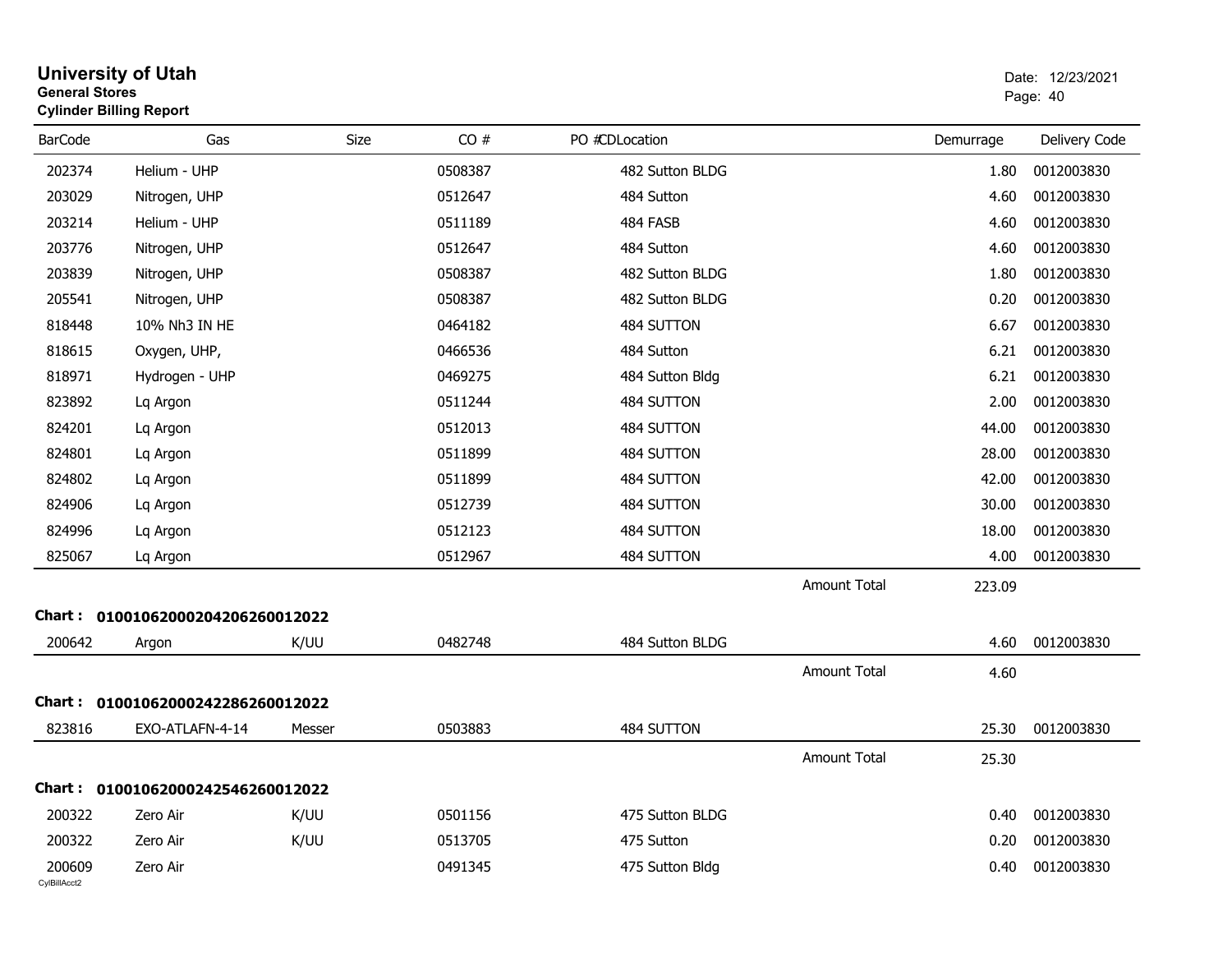| <b>General Stores</b> | <b>University of Utah</b><br><b>Cylinder Billing Report</b> |             |         |                       |                     |           | Date: 12/23/2021<br>Page: 41 |
|-----------------------|-------------------------------------------------------------|-------------|---------|-----------------------|---------------------|-----------|------------------------------|
| <b>BarCode</b>        | Gas                                                         | <b>Size</b> | CO#     | PO #CDLocation        |                     | Demurrage | Delivery Code                |
| 204554                | Zero Air                                                    |             | 0512711 | 475 Sutton            |                     | 4.20      | 0012003830                   |
| 205302                | Oxygen, UHP,                                                |             | 0513705 | 475 Sutton            |                     | 0.20      | 0012003830                   |
| 205362                | CO2 - 50 Lb.                                                |             | 0305968 | 472 SUTTON            |                     | 3.68      | 0012003830                   |
| 818024                | Oxygen, UHP,                                                |             | 0479607 | 475 Sutton            |                     | 5.94      | 0012003830                   |
| 822275                | Oxygen, UHP,                                                |             | 0492577 | 475 FASB              |                     | 6.21      | 0012003830                   |
| 823099                | Nitrogen, UHP                                               |             | 0498245 | <b>WBB Dock</b>       |                     | 6.21      | 0012003830                   |
|                       |                                                             |             |         |                       | <b>Amount Total</b> | 27.44     |                              |
|                       | Chart: 01001062000242546260712022                           |             |         |                       |                     |           |                              |
| 202292                | Argon - UHP                                                 | K/UU        | 0446579 | 475 FASB              |                     | 3.68      | 0012003830                   |
|                       |                                                             |             |         |                       | <b>Amount Total</b> | 3.68      |                              |
|                       | Chart: 01001062000248606260012022                           |             |         |                       |                     |           |                              |
| 200138                | Helium - UHP                                                | K/UU        | 0426044 | 497 SUTTON            |                     | 3.68      | 0011007190                   |
| 202142                | Air - 233 CF                                                |             | 0420725 | 497 SUTTON            |                     | 3.68      | 0011007190                   |
| 203863                | Hydrogen                                                    |             | 0419342 | 497 SUTTON            |                     | 3.68      | 0011007190                   |
| 813117                | Nitrogen, UHP                                               |             | 0426044 | 497 SUTTON            |                     | 5.06      | 0011007190                   |
|                       |                                                             |             |         |                       | Amount Total        | 16.10     |                              |
|                       | Chart: 0100106500058502384626002022                         |             |         |                       |                     |           |                              |
| 811316                | 2% H2 In Argon                                              | 200C/Mt.A   | 0406349 | 283 SUTTON            |                     | 5.06      | 0011007190                   |
|                       |                                                             |             |         |                       | Amount Total        | 5.06      |                              |
|                       | Chart: 0100106500058502976626002022                         |             |         |                       |                     |           |                              |
| 201764                | Argon                                                       | K/UU        | 0430691 | 475 SUTTON            |                     | 3.68      | 0012003830                   |
| 202354                | Nitrogen, UHP                                               |             | 0472008 | 344 FASB              |                     | 4.60      | 0012003830                   |
| 203453                | Argon 42CF                                                  |             | 0426231 | 383 SUTTON ATTN: THEA |                     | 4.14      | 0012002050                   |
| 205544                | Nitrogen, UHP                                               |             | 0462937 | 344 FASB              |                     | 3.68      | 0012003830                   |
| 823532                | Nitrogen, UHP                                               |             | 0501387 | 344 FASB              |                     | 6.21      | 0012003830                   |
|                       |                                                             |             |         |                       | Amount Total        | 22.31     |                              |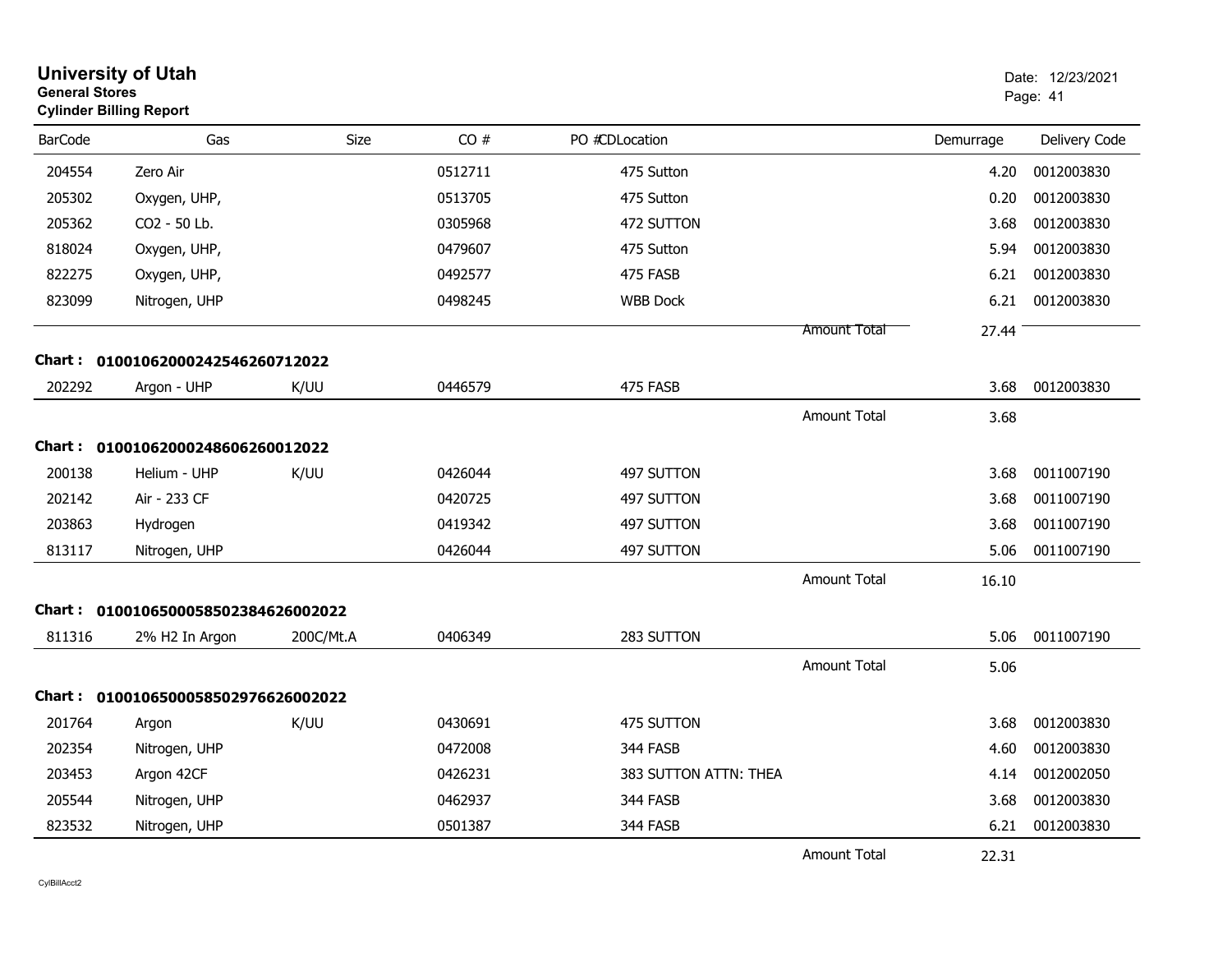| <b>General Stores</b>  | <b>University of Utah</b><br><b>Cylinder Billing Report</b> |      |         |                |                     |           | Date: 12/23/2021<br>Page: 42 |
|------------------------|-------------------------------------------------------------|------|---------|----------------|---------------------|-----------|------------------------------|
| <b>BarCode</b>         | Gas                                                         | Size | CO#     | PO #CDLocation |                     | Demurrage | Delivery Code                |
|                        | Chart: 01001066000321256260012022                           |      |         |                |                     |           |                              |
| 200936                 | Helium - 219 CF                                             | K/UU | 0490817 | 626 WBB        |                     | 4.60      | 0012003830                   |
|                        |                                                             |      |         |                | Amount Total        | 4.60      |                              |
|                        | Chart: 01001082000012406260012022                           |      |         |                |                     |           |                              |
| 200379                 | Nitrogen 230 CF                                             | K/UU | 0512670 | 160 ITL        |                     | 4.60      | 0011004120                   |
| 201170                 | Nitrogen 230 CF                                             |      | 0513612 | 160 MSRL       |                     | 0.60      | 0011004120                   |
| 201423                 | Nitrogen 230 CF                                             |      | 0513612 | 160 MSRL       |                     | 0.60      | 0011004120                   |
| 201664                 | CO2 - 50 Lb.                                                |      | 0513612 | 160 MSRL       |                     | 0.60      | 0011004120                   |
| 824863                 | Nitrogen 230 CF                                             |      | 0512670 | 160 ITL        |                     | 6.21      | 0011004120                   |
|                        |                                                             |      |         |                | Amount Total        | 12.61     |                              |
|                        | Chart: 01001082000205186260012022                           |      |         |                |                     |           |                              |
| 203339                 | Air - 233 CF                                                | K/UU | 0470403 | <b>208 WBB</b> |                     | 4.60      | 0011004120                   |
| 203618                 | N2, Liquid, 265                                             |      | 0510056 | <b>208 WBB</b> |                     | 62.79     | 0011004120                   |
| 203900                 | Argon - UHP                                                 |      | 0505108 | 201 WBB        |                     | 4.60      | 0011004120                   |
| 203980                 | CO2 - 50 Lb.                                                |      | 0503107 | <b>208 WBB</b> |                     | 4.60      | 0011004120                   |
| 822947                 | Argon - UHP                                                 |      | 0498307 | <b>208 WBB</b> |                     | 6.21      | 0011004120                   |
| 823944                 | Argon - UHP                                                 |      | 0506170 | <b>208 WBB</b> |                     | 6.21      | 0011004120                   |
|                        |                                                             |      |         |                | <b>Amount Total</b> | 89.01     |                              |
|                        | Chart: 0100108500050503407626002022                         |      |         |                |                     |           |                              |
| 200194                 | Argon                                                       | K/UU | 0510468 | 307 WBB        |                     | 4.60      | 0011004120                   |
| 200198                 | Argon                                                       |      | 0513535 | 307 WBB        |                     | 0.60      | 0011004120                   |
| 200301                 | Argon                                                       |      | 0511555 | 307 WBB        |                     | 1.80      | 0011004120                   |
| 200301                 | Argon                                                       |      | 0513535 | 307 WBB        |                     | 0.60      | 0011004120                   |
| 200331                 | Argon                                                       |      | 0511555 | 307 WBB        |                     | 4.60      | 0011004120                   |
| 200408                 | Hydrogen                                                    |      | 0508240 | 160 ITL        |                     | 4.60      | 0011004120                   |
| 200420                 | Argon                                                       |      | 0512098 | 621 WBB        |                     | 4.60      | 0011004120                   |
| 200425<br>CylBillAcct2 | Argon                                                       |      | 0506656 | 307 WBB        |                     | 1.80      | 0011004120                   |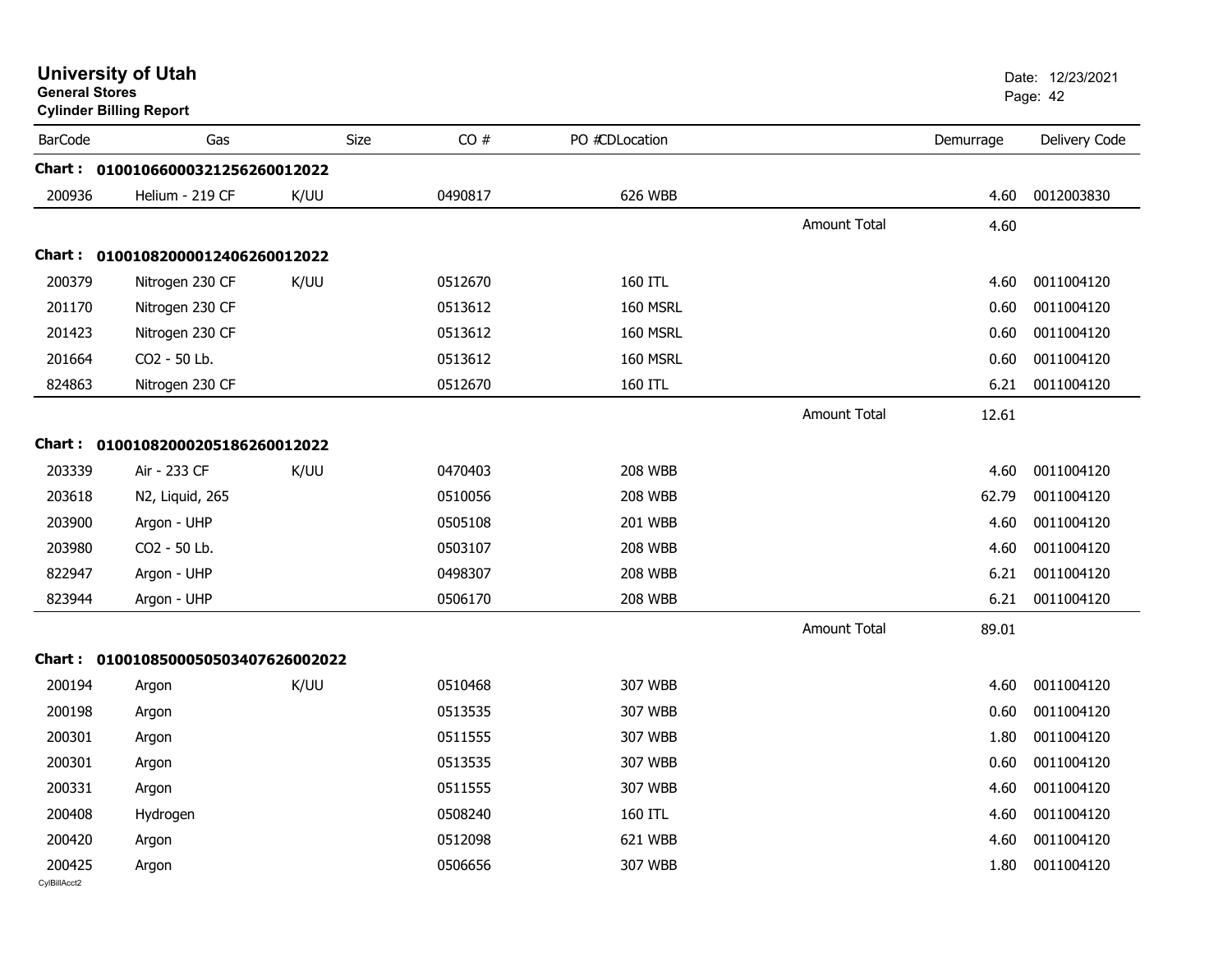| General Stores<br><b>Cylinder Billing Report</b> |      |                                                                                                                                                                                                                                                                                                                         |                                                                                                                                                                                                                                                                                                     | Page: 43      |
|--------------------------------------------------|------|-------------------------------------------------------------------------------------------------------------------------------------------------------------------------------------------------------------------------------------------------------------------------------------------------------------------------|-----------------------------------------------------------------------------------------------------------------------------------------------------------------------------------------------------------------------------------------------------------------------------------------------------|---------------|
| Gas                                              | Size | PO #CDLocation                                                                                                                                                                                                                                                                                                          | Demurrage                                                                                                                                                                                                                                                                                           | Delivery Code |
| Hydrogen - UHP                                   |      |                                                                                                                                                                                                                                                                                                                         | 3.40                                                                                                                                                                                                                                                                                                | 0011004120    |
| Argon                                            |      |                                                                                                                                                                                                                                                                                                                         | 2.80                                                                                                                                                                                                                                                                                                | 0011004120    |
| Argon                                            |      |                                                                                                                                                                                                                                                                                                                         | 1.20                                                                                                                                                                                                                                                                                                | 0011004120    |
| Argon                                            |      |                                                                                                                                                                                                                                                                                                                         | 2.80                                                                                                                                                                                                                                                                                                | 0011004120    |
| Hydrogen                                         |      |                                                                                                                                                                                                                                                                                                                         | 1.20                                                                                                                                                                                                                                                                                                | 0011004120    |
| Argon                                            |      |                                                                                                                                                                                                                                                                                                                         | 2.80                                                                                                                                                                                                                                                                                                | 0011004120    |
| Hydrogen                                         |      |                                                                                                                                                                                                                                                                                                                         | 4.60                                                                                                                                                                                                                                                                                                | 0011004120    |
| Hydrogen                                         |      | 160 ITL                                                                                                                                                                                                                                                                                                                 | 4.60                                                                                                                                                                                                                                                                                                | 0011004120    |
| Hydrogen - UHP                                   |      |                                                                                                                                                                                                                                                                                                                         | 3.40                                                                                                                                                                                                                                                                                                | 0011004120    |
| Argon                                            |      |                                                                                                                                                                                                                                                                                                                         | 4.60                                                                                                                                                                                                                                                                                                | 0011004120    |
| Hydrogen - UHP                                   |      |                                                                                                                                                                                                                                                                                                                         | 4.60                                                                                                                                                                                                                                                                                                | 0011004120    |
| Argon                                            |      |                                                                                                                                                                                                                                                                                                                         | 4.60                                                                                                                                                                                                                                                                                                | 0011004120    |
| Argon                                            |      |                                                                                                                                                                                                                                                                                                                         | 1.20                                                                                                                                                                                                                                                                                                | 0011004120    |
| Argon                                            |      |                                                                                                                                                                                                                                                                                                                         | 4.60                                                                                                                                                                                                                                                                                                | 0011004120    |
| Argon                                            |      |                                                                                                                                                                                                                                                                                                                         | 2.80                                                                                                                                                                                                                                                                                                | 0011004120    |
| Argon                                            |      |                                                                                                                                                                                                                                                                                                                         | 3.40                                                                                                                                                                                                                                                                                                | 0011004120    |
| Argon                                            |      |                                                                                                                                                                                                                                                                                                                         | 4.60                                                                                                                                                                                                                                                                                                | 0011004120    |
| Argon                                            |      |                                                                                                                                                                                                                                                                                                                         | 3.40                                                                                                                                                                                                                                                                                                | 0011004120    |
| 5% H2 In Argon                                   |      |                                                                                                                                                                                                                                                                                                                         | 4.60                                                                                                                                                                                                                                                                                                | 0011004120    |
| Helium - UHP                                     |      |                                                                                                                                                                                                                                                                                                                         | 4.60                                                                                                                                                                                                                                                                                                | 0011004120    |
| Hydrogen - UHP                                   |      |                                                                                                                                                                                                                                                                                                                         | 1.20                                                                                                                                                                                                                                                                                                | 0011004120    |
| Hydrogen                                         |      | 160 ITL                                                                                                                                                                                                                                                                                                                 | 4.60                                                                                                                                                                                                                                                                                                | 0011004120    |
| Argon                                            |      |                                                                                                                                                                                                                                                                                                                         | 3.40                                                                                                                                                                                                                                                                                                | 0011004120    |
| Argon                                            |      |                                                                                                                                                                                                                                                                                                                         | 1.20                                                                                                                                                                                                                                                                                                | 0011004120    |
| Hydrogen - UHP                                   |      |                                                                                                                                                                                                                                                                                                                         | 4.60                                                                                                                                                                                                                                                                                                | 0011004120    |
| Hydrogen - UHP                                   |      |                                                                                                                                                                                                                                                                                                                         | 4.60                                                                                                                                                                                                                                                                                                | 0011004120    |
| Argon                                            |      |                                                                                                                                                                                                                                                                                                                         | 1.80                                                                                                                                                                                                                                                                                                | 0011004120    |
| Argon - UHP                                      |      |                                                                                                                                                                                                                                                                                                                         | 4.60                                                                                                                                                                                                                                                                                                | 0011004120    |
|                                                  |      | CO#<br>0512912<br>0513103<br>0510933<br>0513103<br>0495825<br>0513103<br>0505906<br>0507282<br>0512912<br>0507699<br>0512098<br>0511555<br>0508269<br>0510244<br>0513103<br>0512912<br>0512098<br>0512912<br>0508273<br>0508268<br>0510933<br>0508240<br>0512912<br>0512098<br>0506532<br>0512098<br>0511555<br>0512098 | 621 WBB<br>307 WBB<br>621 WBB<br>307 WBB<br>621 WBB<br>307 WBB<br>621 WBB<br>621 WBB<br><b>404 WBB</b><br>621 WBB<br>307 WBB<br>621 WBB<br>2484 MCE<br>307 WBB<br>621 WBB<br>621 WBB<br>621 WBB<br>307 WBB<br>2484 MCE<br>621 WBB<br>621 WBB<br>621 WBB<br>307 WBB<br>621 WBB<br>307 WBB<br>621 WBB |               |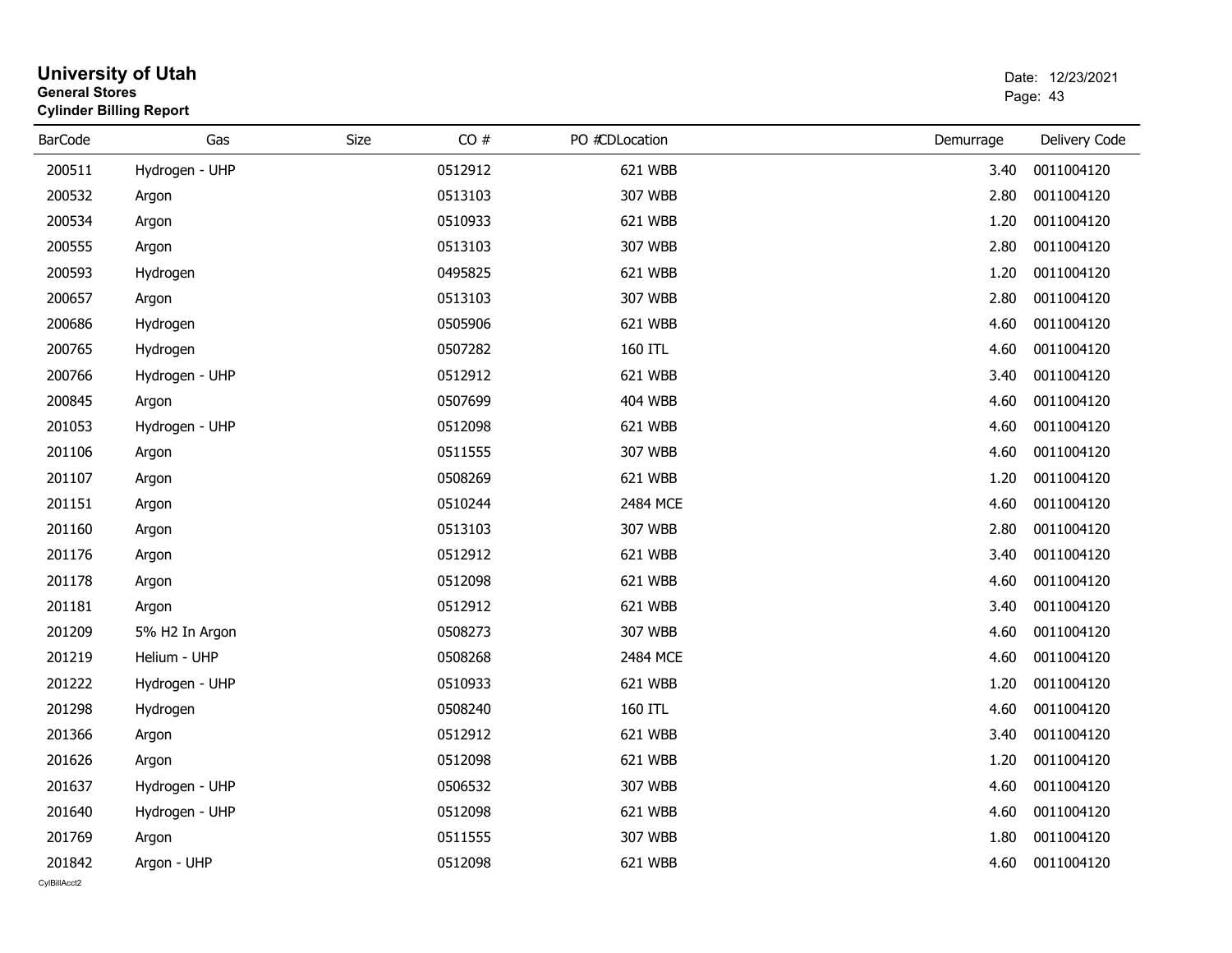| <b>General Stores</b>  | <b>University of Utah</b><br><b>Cylinder Billing Report</b> |      |         |                |           | Date: 12/23/2021<br>Page: 44 |
|------------------------|-------------------------------------------------------------|------|---------|----------------|-----------|------------------------------|
| <b>BarCode</b>         | Gas                                                         | Size | CO#     | PO #CDLocation | Demurrage | Delivery Code                |
| 201939                 | Argon                                                       |      | 0510244 | 2484 MCE       | 4.60      | 0011004120                   |
| 202036                 | Argon                                                       |      | 0507699 | <b>404 WBB</b> | 4.60      | 0011004120                   |
| 202049                 | Hydrogen - UHP                                              |      | 0512098 | 621 WBB        | 1.20      | 0011004120                   |
| 202103                 | Hydrogen                                                    |      | 0508240 | 160 ITL        | 4.60      | 0011004120                   |
| 202107                 | Hydrogen - UHP                                              |      | 0509813 | 307 WBB        | 4.60      | 0011004120                   |
| 202173                 | Argon                                                       |      | 0507282 | 160 ITL        | 4.60      | 0011004120                   |
| 202295                 | Argon - UHP                                                 |      | 0490360 | 307 WBB        | 4.00      | 0011004120                   |
| 202337                 | Argon                                                       |      | 0513535 | 307 WBB        | 0.60      | 0011004120                   |
| 202340                 | Argon                                                       |      | 0507698 | 307 WBB        | 4.60      | 0011004120                   |
| 202367                 | Helium - UHP                                                |      | 0508563 | 621 WBB        | 4.60      | 0011004120                   |
| 202371                 | Helium - UHP                                                |      | 0382765 | 2484 MCE       | 3.68      | 0011004120                   |
| 202377                 | Hydrogen                                                    |      | 0508240 | 160 ITL        | 4.60      | 0011004120                   |
| 202378                 | Hydrogen                                                    |      | 0508240 | 160 ITL        | 4.60      | 0011004120                   |
| 202380                 | Hydrogen - UHP                                              |      | 0510933 | 621 WBB        | 4.60      | 0011004120                   |
| 202382                 | Hydrogen                                                    |      | 0508240 | 160 ITL        | 4.60      | 0011004120                   |
| 202615                 | Argon                                                       |      | 0513103 | 307 WBB        | 2.80      | 0011004120                   |
| 202616                 | Argon                                                       |      | 0512912 | 621 WBB        | 2.80      | 0011004120                   |
| 202750                 | Hydrogen                                                    |      | 0505906 | 621 WBB        | 4.60      | 0011004120                   |
| 202751                 | Hydrogen - UHP                                              |      | 0512912 | 621 WBB        | 3.40      | 0011004120                   |
| 202760                 | Hydrogen                                                    |      | 0512313 | 621 WBB        | 4.60      | 0011004120                   |
| 202878                 | Argon                                                       |      | 0479179 | <b>502 WBB</b> | 4.60      | 0011004120                   |
| 202880                 | Argon                                                       |      | 0512098 | 621 WBB        | 4.00      | 0011004120                   |
| 202881                 | Argon                                                       |      | 0508240 | 160 ITL        | 4.60      | 0011004120                   |
| 202882                 | Argon                                                       |      | 0502881 | 621 WBB        |           | 4.60 0011004120              |
| 202914                 | Nitrogen, UHP                                               |      | 0383090 | <b>404 WBB</b> | 3.68      | 0011004120                   |
| 202915                 | Argon                                                       |      | 0507282 | 160 ITL        | 4.60      | 0011004120                   |
| 202933                 | Hydrogen                                                    |      | 0508563 | 621 WBB        | 4.60      | 0011004120                   |
| 203516<br>CvIBillAcct2 | Air - 233 CF                                                |      | 0503565 | <b>518 WBB</b> | 4.60      | 0011004120                   |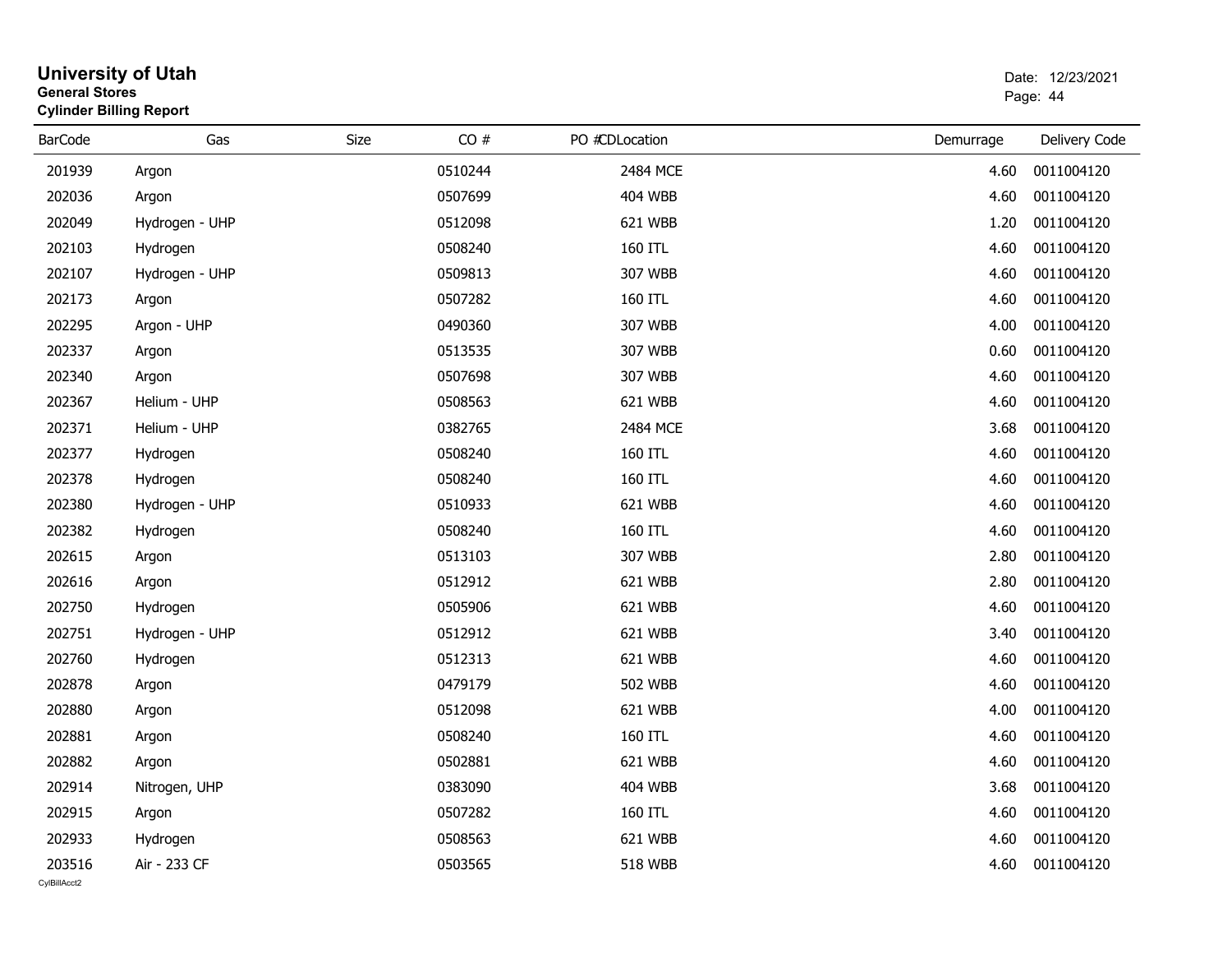| <b>General Stores</b> | <b>University of Utah</b><br><b>Cylinder Billing Report</b> |           |         |                     |                     | Date: 12/23/2021<br>Page: 45 |               |
|-----------------------|-------------------------------------------------------------|-----------|---------|---------------------|---------------------|------------------------------|---------------|
| <b>BarCode</b>        | Gas                                                         | Size      | CO#     | PO #CDLocation      |                     | Demurrage                    | Delivery Code |
| 203755                | Argon                                                       |           | 0505906 | 621 WBB             |                     | 1.20                         | 0011004120    |
| 203755                | Argon                                                       |           | 0513535 | 307 WBB             |                     | 0.60                         | 0011004120    |
| 203826                | Hydrogen - UHP                                              |           | 0509733 | 621 WBB             |                     | 1.20                         | 0011004120    |
| 203837                | Argon                                                       |           | 0511555 | 307 WBB             |                     | 1.80                         | 0011004120    |
| 203861                | Hydrogen - UHP                                              |           | 0512912 | 621 WBB             |                     | 3.40                         | 0011004120    |
| 203890                | Hydrogen - UHP                                              |           | 0502484 | 307 WBB             |                     | 4.60                         | 0011004120    |
| 203975                | Helium - UHP                                                |           | 0444472 | 135 S 1460 E RM 307 |                     | 3.68                         | 0011004120    |
| 203979                | Hydrogen                                                    |           | 0510933 | 621 WBB             |                     | 4.60                         | 0011004120    |
| 203984                | Argon                                                       |           | 0510468 | 307 WBB             |                     | 1.80                         | 0011004120    |
| 204371                | Argon                                                       |           | 0512912 | 621 WBB             |                     | 3.40                         | 0011004120    |
| 205282                | Argon - UHP                                                 |           | 0513535 | 307 WBB             |                     | 0.60                         | 0011004120    |
| 810424                | Helium - UHP                                                |           | 0386621 | 404 WBB             |                     | 5.06                         | 0011004120    |
| 823922                | Argon                                                       |           | 0506068 | 160 ITL             |                     | 6.21                         | 0011004120    |
| 823923                | Argon                                                       |           | 0506105 | 404 WBB             |                     | 6.21                         | 0011004120    |
| 824037                | Nitrogen 230 CF                                             |           | 0506531 | <b>406 WBB</b>      |                     | 6.21                         | 0011004120    |
| 824040                | Nitrogen 230 CF                                             |           | 0506531 | 406 WBB             |                     | 6.21                         | 0011004120    |
| 824184                | Hydrogen                                                    |           | 0507547 | 160 ITL             |                     | 6.21                         | 0011004120    |
| 824570                | Oxygen, UHP,                                                |           | 0510934 | 2484 MCE            |                     | 6.21                         | 0011004120    |
| 829976                | Argon                                                       |           | 0512912 | 621 WBB             |                     | 3.40                         | 0011004120    |
|                       |                                                             |           |         |                     | Amount Total        | 305.16                       |               |
|                       | Chart: 0100108500050503758626002022                         |           |         |                     |                     |                              |               |
| 825125                | Nitrogen, UHP                                               | 200C/Mt.A | 0513704 | 123 WBB             |                     | 0.27                         | 0011004120    |
|                       |                                                             |           |         |                     | <b>Amount Total</b> | 0.27                         |               |
|                       | Chart: 0100108500051900484626002022                         |           |         |                     |                     |                              |               |
| 823796                | 10% H2 Bal. N2                                              | 200C/Mt.A | 0509572 | 213 WBB             |                     | 6.21                         | 0011004120    |
| 823857                | 2% H2 Bal N2                                                |           | 0504906 | 213 WBB             |                     | 6.21                         | 0011004120    |
|                       |                                                             |           |         |                     | Amount Total        | 12.42                        |               |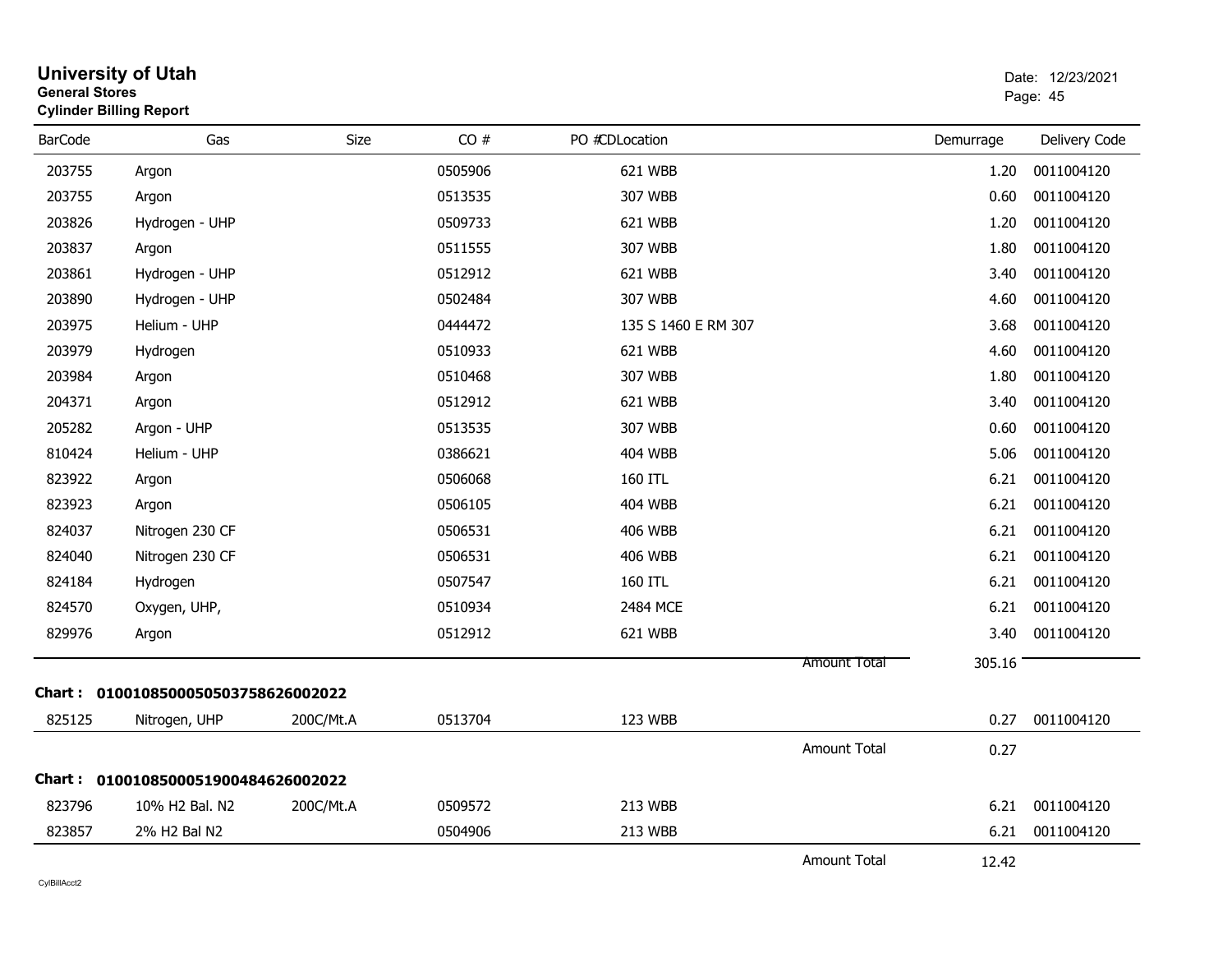| <b>General Stores</b> | <b>University of Utah</b><br><b>Cylinder Billing Report</b> |           |         |                |                     |           | Date: 12/23/2021<br>Page: 46 |
|-----------------------|-------------------------------------------------------------|-----------|---------|----------------|---------------------|-----------|------------------------------|
| <b>BarCode</b>        | Gas                                                         | Size      | CO#     | PO #CDLocation |                     | Demurrage | Delivery Code                |
|                       | Chart: 0100108500051900484626072022                         |           |         |                |                     |           |                              |
| 823926                | Argon                                                       | 200C/Mt.A | 0506598 | 213 WBB        |                     | 6.21      | 0011004120                   |
|                       |                                                             |           |         |                | Amount Total        | 6.21      |                              |
|                       | Chart: 0100108500054504429626002022                         |           |         |                |                     |           |                              |
| 202288                | Argon - UHP                                                 | K/UU      | 0476401 | 628 WBB        |                     | 4.60      | 0011004120                   |
| 203242                | Nitrogen 40 CF                                              |           | 0511338 | 114 WBB        |                     | 4.60      | 0011004120                   |
| 205279                | Argon - UHP                                                 |           | 0389330 | 204 BLDG 58    |                     | 3.68      | 0011004120                   |
| 205821                | Nitrogen 40 CF                                              |           | 0506471 | 114 WBB        |                     | 4.14      | 0011004120                   |
| 825121                | Nitrogen 40 CF                                              |           | 0513564 | 114 WBB        |                     | 0.27      | 0011004120                   |
|                       |                                                             |           |         |                | <b>Amount Total</b> | 17.29     |                              |
|                       | Chart: 0100108500054903086626002022                         |           |         |                |                     |           |                              |
| 202293                | Argon - UHP                                                 | K/UU      | 0506488 | 109 WBB        |                     | 4.60      | 0011004120                   |
|                       |                                                             |           |         |                | Amount Total        | 4.60      |                              |
|                       | Chart: 0100108500054903136626002022                         |           |         |                |                     |           |                              |
| 202608                | Argon                                                       | K/UU      | 0511648 | 2464 MCE       |                     | 1.60      | 0011004120                   |
| 202785                | Argon                                                       |           | 0511648 | 2464 MCE       |                     | 1.60      | 0011004120                   |
| 824625                | Argon                                                       |           | 0511409 | 2464 MCE       |                     | 6.21      | 0011004120                   |
| 824743                | Argon                                                       |           | 0511792 | 2464 MCE       |                     | 6.21      | 0011004120                   |
| 824746                | Argon                                                       |           | 0511792 | 2464 MCE       |                     | 2.16      | 0011004120                   |
| 824747                | Argon                                                       |           | 0511792 | 2464 MCE       |                     | 2.16      | 0011004120                   |
| 825066                | Lq Argon                                                    |           | 0513588 | 2464 MCE       |                     | 6.00      | 0011004120                   |
|                       |                                                             |           |         |                | <b>Amount Total</b> | 25.94     |                              |
|                       | Chart: 0100108500055800894626002022                         |           |         |                |                     |           |                              |
| 200192                | Argon                                                       | K/UU      | 0513067 | <b>407 WBB</b> |                     | 0.20      | 0011004120                   |
| 200198                | Argon                                                       |           | 0513067 | <b>407 WBB</b> |                     | 0.20      | 0011004120                   |
| 200428                | Argon                                                       |           | 0512268 | <b>407 WBB</b> |                     | 4.60      | 0011004120                   |
|                       |                                                             |           |         |                |                     |           |                              |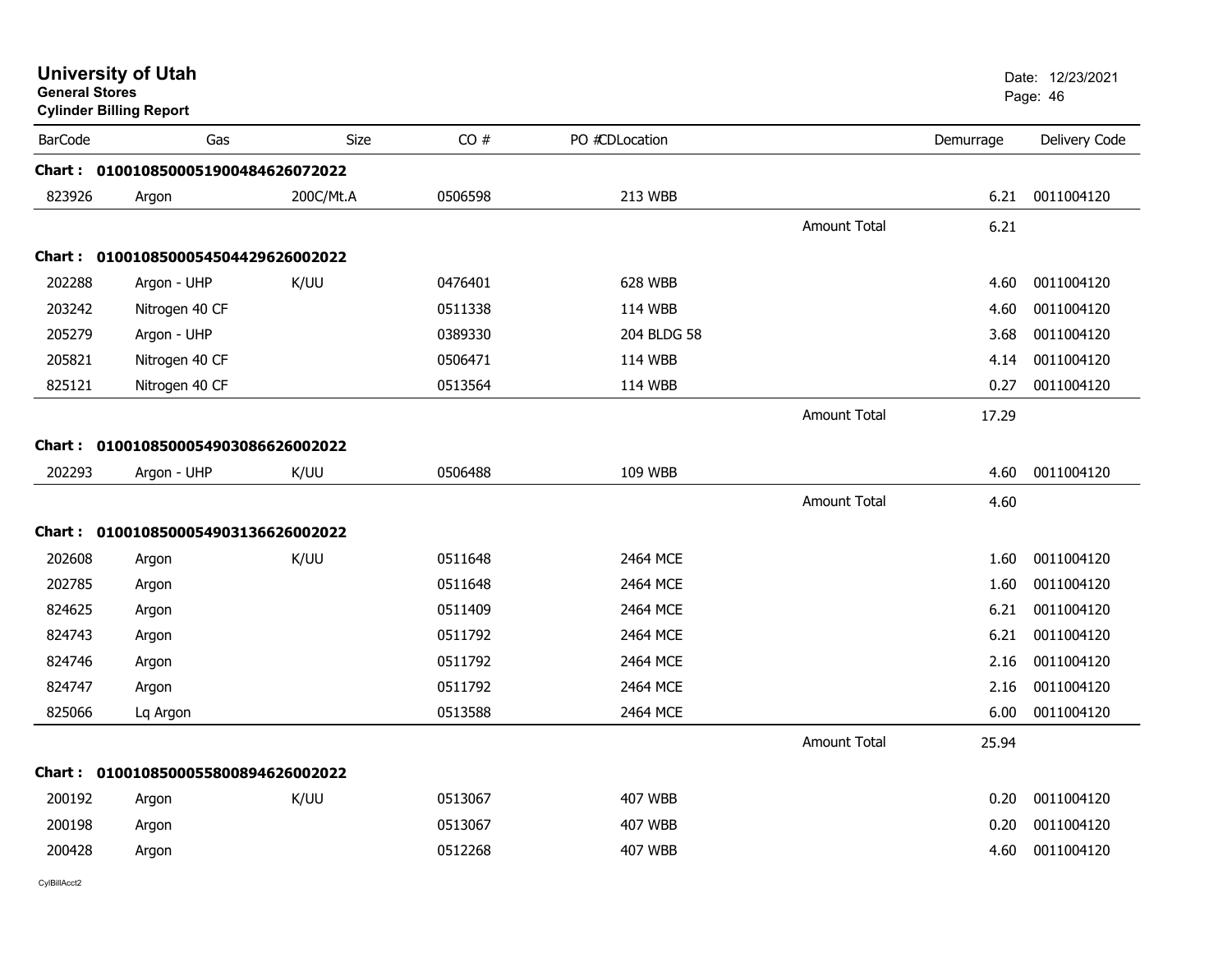| <b>General Stores</b> | <b>University of Utah</b><br><b>Cylinder Billing Report</b> |             |         |                                           |           | Date: 12/23/2021<br>Page: 47 |
|-----------------------|-------------------------------------------------------------|-------------|---------|-------------------------------------------|-----------|------------------------------|
| <b>BarCode</b>        | Gas                                                         | <b>Size</b> | CO#     | PO #CDLocation                            | Demurrage | Delivery Code                |
| 200534                | Argon                                                       |             | 0513563 | <b>407 WBB</b>                            | 0.60      | 0011004120                   |
| 201107                | Argon                                                       |             | 0513563 | 407 WBB                                   | 0.60      | 0011004120                   |
| 201150                | Argon                                                       |             | 0473049 | <b>408 WBB</b>                            | 4.60      | 0011004120                   |
| 201463                | Argon                                                       |             | 0513067 | 407 WBB                                   | 0.20      | 0011004120                   |
| 201464                | Argon                                                       |             | 0512268 | <b>407 WBB</b>                            | 4.60      | 0011004120                   |
| 201555                | Argon                                                       |             | 0510546 | 407 WBB                                   | 4.00      | 0011004120                   |
| 201667                | Argon                                                       |             | 0512268 | 407 WBB                                   | 4.00      | 0011004120                   |
| 202609                | Argon                                                       |             | 0510546 | <b>407 WBB</b>                            | 4.00      | 0011004120                   |
| 202769                | Argon                                                       |             | 0513563 | 407 WBB                                   | 0.60      | 0011004120                   |
|                       |                                                             |             |         | <b>Amount Total</b>                       | 28.20     |                              |
|                       | Chart: 0100108500055800897626002022                         |             |         |                                           |           |                              |
| 202840                | Helium - UHP                                                | K/UU        | 0458436 | 2726 MCE, Attn: Parker Okabe 801-317-6391 | 3.68      | 0011004120                   |
| 203211                | Helium - UHP                                                |             | 0492501 | 2464 MCE                                  | 4.60      | 0011004120                   |
| 205548                | Nitrogen, UHP                                               |             | 0433831 | <b>MCE 2464</b>                           | 3.68      | 0011004120                   |
| 516678                | Hydrogen, UHP                                               |             | 0458436 | 2726 MCE, Attn: Parker Okabe 801-317-6391 | 6.21      | 0011004120                   |
| 810665                | 100ppm O2 in AR                                             |             | 0392932 | 2474 MCE                                  | 5.52      | 0011004120                   |
| 814365                | Oxygen, USP                                                 |             | 0435649 | <b>MCE 2464</b>                           | 5.29      | 0011004120                   |
| 814388                | Chlorine                                                    |             | 0434183 | 2464 MCE                                  | 7.82      | 0011004120                   |
| 815505                | Mix                                                         |             | 0440830 | 2464 MCE                                  | 5.52      | 0011004120                   |
| 815799                | Hydrogen - UHP                                              |             | 0446291 | 2462 MCE                                  | 5.29      | 0011004120                   |
| 815967                | <b>UHP Chlorine</b>                                         |             | 0445580 | 2464 MCE                                  | 12.65     | 0011004120                   |
| 824089                | 5% HCL In Argon                                             |             | 0505482 | 2464 MCE                                  | 6.21      | 0011004120                   |
| 824498                | 100ppm O2/He                                                |             | 0508392 | 2464 MCE                                  | 6.21      | 0011004120                   |
|                       |                                                             |             |         | <b>Amount Total</b>                       | 72.68     |                              |
|                       | Chart: 0100108500055800897643002022                         |             |         |                                           |           |                              |
| 820848                | <b>UHP Chlorine</b>                                         | 33cf-Prax   | 0479487 | 2464 MCE                                  | 28.75     | 0011004120                   |
|                       |                                                             |             |         | <b>Amount Total</b>                       | 28.75     |                              |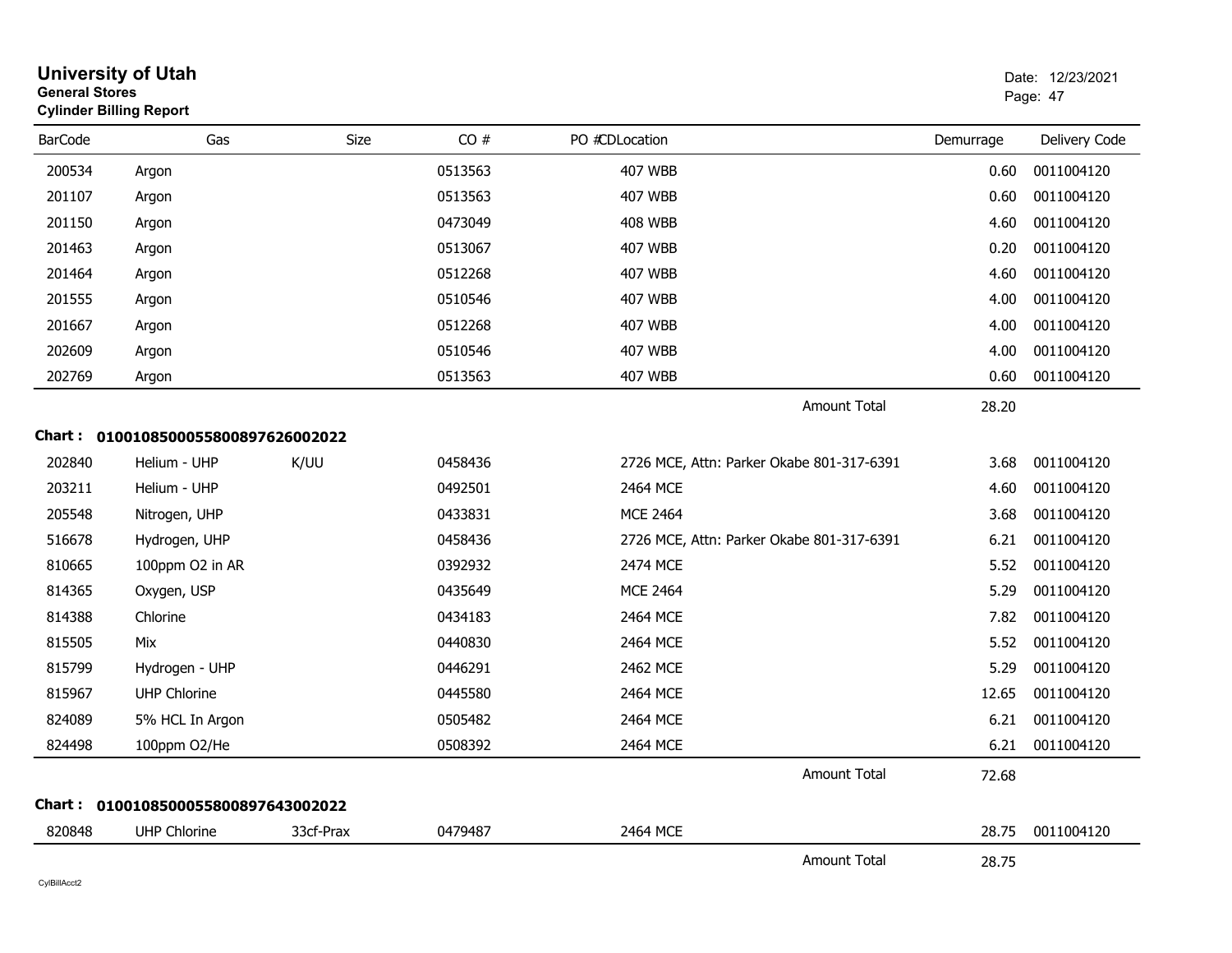| <b>General Stores</b>  | <b>University of Utah</b><br><b>Cylinder Billing Report</b> |      |         |                |                     |           | Date: 12/23/2021<br>Page: 48 |
|------------------------|-------------------------------------------------------------|------|---------|----------------|---------------------|-----------|------------------------------|
| <b>BarCode</b>         | Gas                                                         | Size | CO#     | PO #CDLocation |                     | Demurrage | Delivery Code                |
|                        | Chart: 0100108500055800906626002022                         |      |         |                |                     |           |                              |
| 200751                 | Nitrogen, UHP                                               | K/UU | 0489260 | 123 WBB        |                     | 4.60      | 0011004120                   |
| 821977                 | Nitrogen, UHP                                               |      | 0489359 | 123 WBB        |                     | 6.21      | 0011004120                   |
| 822051                 | CO2 - Inst. Gra                                             |      | 0489359 | 123 WBB        |                     | 6.21      | 0011004120                   |
|                        |                                                             |      |         |                | <b>Amount Total</b> | 17.02     |                              |
| Chart :                | 0100108500055800969626002022                                |      |         |                |                     |           |                              |
| 201929                 | CO <sub>2</sub> - Siphon                                    | K/UU | 0476810 | 310 WBB        |                     | 4.60      | 0012002050                   |
| 202739                 | CO <sub>2</sub> - Siphon                                    |      | 0476810 | 310 WBB        |                     | 4.60      | 0012002050                   |
| 203824                 | Nitrogen 230 CF                                             |      | 0318723 | 110 WBB        |                     | 3.68      | 0011004120                   |
| 203923                 | Nitrogen 230 CF                                             |      | 0482384 | <b>208 WBB</b> |                     | 4.60      | 0011004120                   |
| 205830                 | Oxygen, USP                                                 |      | 0473240 | 310 Sutton     |                     | 4.60      | 0012002050                   |
| 817706                 | 2% H2 Bal N2                                                |      | 0459428 | 503 WBB        |                     | 6.21      | 0011004120                   |
| 819690                 | 2% H2 Bal N2                                                |      | 0472575 | <b>208 WBB</b> |                     | 6.21      | 0011004120                   |
| 820666                 | 2% H2 Bal N2                                                |      | 0478679 | 2511 SMBB      |                     | 6.21      | 0011004120                   |
|                        |                                                             |      |         |                | <b>Amount Total</b> | 40.71     |                              |
| Chart :                | 0100108500055801027626002022                                |      |         |                |                     |           |                              |
| 201207                 | Hydrogen - UHP                                              | K/UU | 0501539 | <b>412 WBB</b> |                     | 4.60      | 0011004120                   |
| 203877                 | Argon                                                       |      | 0500254 | 2464 MCE       |                     | 4.60      | 0011004120                   |
|                        |                                                             |      |         |                | <b>Amount Total</b> | 9.20      |                              |
| Chart :                | 0100108500055801029626002022                                |      |         |                |                     |           |                              |
| 201016                 | Argon                                                       | K/UU | 0512542 | 2464 MCE       |                     | 1.60      | 0011004120                   |
| 202337                 | Argon                                                       |      | 0512542 | 2464 MCE       |                     | 1.60      | 0011004120                   |
| 203074                 | Argon                                                       |      | 0512542 | 2464 MCE       |                     | 1.60      | 0011004120                   |
| 824760                 | Argon                                                       |      | 0512542 | 2464 MCE       |                     | 4.59      | 0011004120                   |
| 824761                 | Argon                                                       |      | 0512542 | 2464 MCE       |                     | 4.59      | 0011004120                   |
| 825137                 | Argon                                                       |      | 0513766 | 2464 MCE       |                     | 0.27      | 0011004120                   |
| 825138<br>CylBillAcct2 | Argon                                                       |      | 0513766 | 2464 MCE       |                     | 0.27      | 0011004120                   |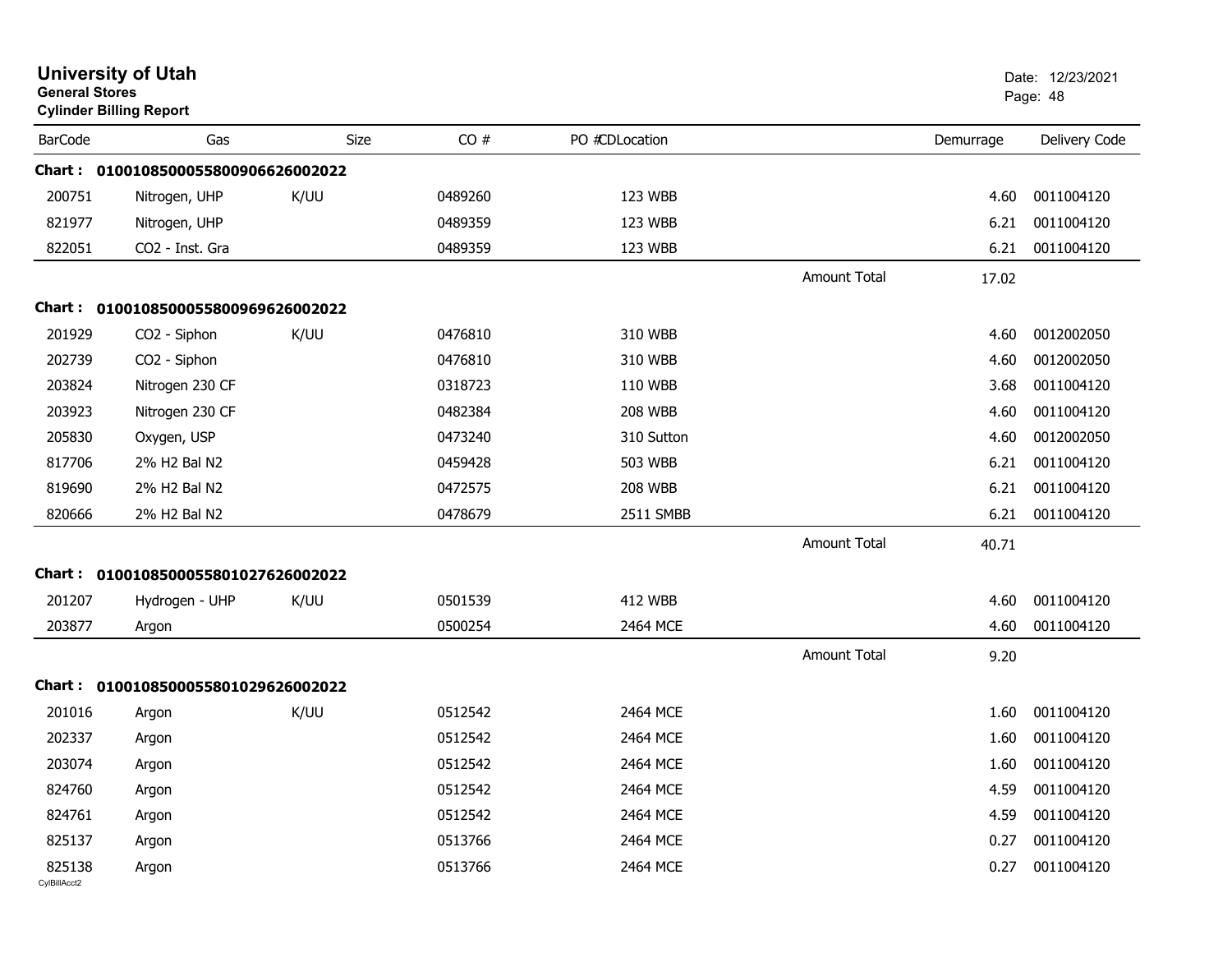| <b>BarCode</b> | Gas                                 | <b>Size</b> | CO#     | PO #CDLocation |                     | Demurrage | Delivery Code |
|----------------|-------------------------------------|-------------|---------|----------------|---------------------|-----------|---------------|
| 825139         | Argon                               |             | 0513766 | 2464 MCE       |                     | 0.27      | 0011004120    |
|                |                                     |             |         |                | <b>Amount Total</b> | 14.79     |               |
|                | Chart: 0100108500055801030626002022 |             |         |                |                     |           |               |
| 516808         | Dry Air, 300                        | 300/MTAIR   | 0452671 | 2464 MCE       |                     | 5.29      | 0011004120    |
| 819024         | 5% H2 In Argon                      |             | 0473844 | 2464 MCE       |                     | 4.59      | 0011004120    |
|                |                                     |             |         |                | <b>Amount Total</b> | 9.88      |               |
|                | Chart: 0100108500055801035626002022 |             |         |                |                     |           |               |
| 200530         | Argon                               | K/UU        | 0512324 | <b>412 WBB</b> |                     | 4.40      | 0011004120    |
| 200627         | Argon                               |             | 0513083 | 2664 MCE       |                     | 3.00      | 0011004120    |
| 200659         | Argon                               |             | 0513549 | 2464 MCE       |                     | 1.20      | 0011004120    |
| 201149         | Argon                               |             | 0513083 | 2664 MCE       |                     | 2.80      | 0011004120    |
| 201154         | Argon                               |             | 0513083 | 2664 MCE       |                     | 3.00      | 0011004120    |
| 201626         | Argon                               |             | 0513549 | 2464 MCE       |                     | 1.20      | 0011004120    |
| 201998         | Argon                               |             | 0513549 | 2464 MCE       |                     | 1.20      | 0011004120    |
| 202619         | Argon                               |             | 0513549 | 2464 MCE       |                     | 1.20      | 0011004120    |
| 202877         | Argon                               |             | 0513083 | 2664 MCE       |                     | 3.00      | 0011004120    |
| 203076         | Argon                               |             | 0513083 | 2664 MCE       |                     | 3.00      | 0011004120    |
| 203261         | Argon                               |             | 0513549 | 2464 MCE       |                     | 1.20      | 0011004120    |
| 204624         | Argon                               |             | 0512324 | <b>412 WBB</b> |                     | 3.40      | 0011004120    |
| 824759         | Argon                               |             | 0513083 | 2664 MCE       |                     | 3.78      | 0011004120    |
| 824787         | 5% H2 In Argon                      |             | 0511837 | 2464 MCE       |                     | 6.21      | 0011004120    |
| 824788         | 5% H2 In Argon                      |             | 0511837 | 2464 MCE       |                     | 6.21      | 0011004120    |
|                |                                     |             |         |                | Amount Total        | 44.80     |               |
|                | Chart: 0100108500055801038626002022 |             |         |                |                     |           |               |
| 824646         | Lq Argon                            | Liq-Airga   | 0511156 | 2726 MCE       |                     | 46.00     | 0011004120    |
|                |                                     |             |         |                | <b>Amount Total</b> | 46.00     |               |

**General StoresCylinder Billing Report**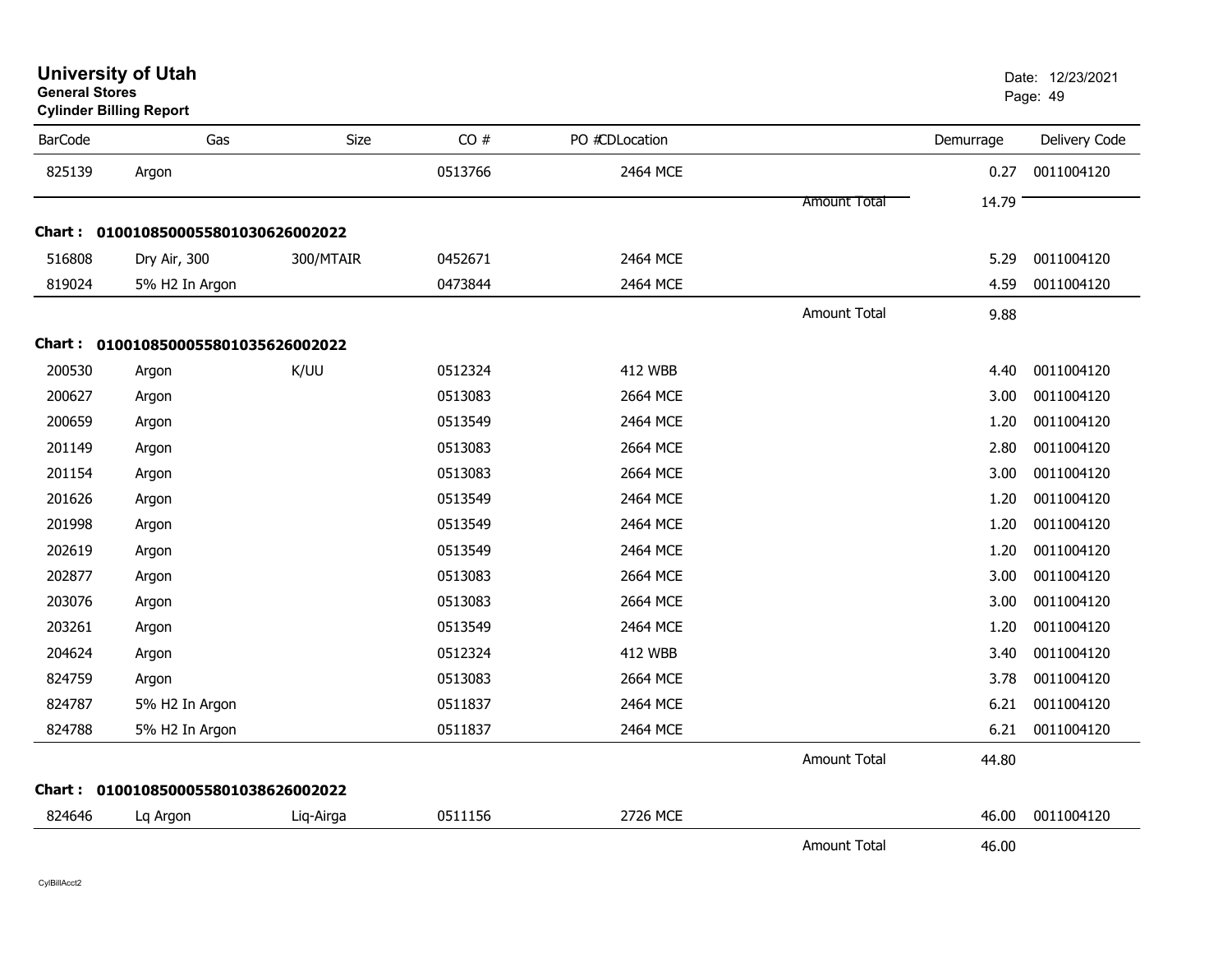| <b>General Stores</b> | <b>University of Utah</b><br><b>Cylinder Billing Report</b> |      |         |                |                     |           | Date: 12/23/2021<br>Page: 50 |
|-----------------------|-------------------------------------------------------------|------|---------|----------------|---------------------|-----------|------------------------------|
| <b>BarCode</b>        | Gas                                                         | Size | CO#     | PO #CDLocation |                     | Demurrage | Delivery Code                |
|                       | Chart: 0100108500055801046626002022                         |      |         |                |                     |           |                              |
| 202062                | Argon                                                       | K/UU | 0511381 | 113 WBB        |                     | 4.60      | 0011004120                   |
|                       |                                                             |      |         |                | <b>Amount Total</b> | 4.60      |                              |
|                       | Chart: 0100108500055801056626002022                         |      |         |                |                     |           |                              |
| 201246                | Argon - UHP                                                 | K/UU | 0511781 | 2464 MCE       |                     | 4.60      | 0011004120                   |
|                       |                                                             |      |         |                | Amount Total        | 4.60      |                              |
|                       | Chart: 01001086000030806260012022                           |      |         |                |                     |           |                              |
| 200624                | Nitrogen 230 CF                                             | K/UU | 0436564 | 155 ITL        |                     | 3.68      | 0011004120                   |
| 202876                | Argon                                                       |      | 0478114 | 109 WBB        |                     | 4.60      | 0011004120                   |
| 203126                | CO2 - Inst. Gra                                             |      | 0330280 | 203 WBB        |                     | 3.68      | 0011004120                   |
|                       |                                                             |      |         |                | Amount Total        | 11.96     |                              |
|                       | Chart: 01001086000030866260012022                           |      |         |                |                     |           |                              |
| 202290                | Argon - UHP                                                 | K/UU | 0423048 | 413 WBB        |                     | 3.68      | 0064021100                   |
| 202611                | Argon - UHP                                                 |      | 0454388 | 413 WBB        |                     | 3.68      | 0011004120                   |
| 801928                | Agron 99.9999%                                              |      | 0160728 | 413 WBB        |                     | 4.60      | 0011004120                   |
| 815444                | Argon - UHP                                                 |      | 0445444 | 413 WBB        |                     | 5.29      | 0011004120                   |
|                       |                                                             |      |         |                | <b>Amount Total</b> | 17.25     |                              |
|                       | Chart: 01001086000030896260012022                           |      |         |                |                     |           |                              |
| 200262                | Nitrogen 230 CF                                             | K/UU | 0498767 | <b>414 WBB</b> |                     | 4.60      | 0011004120                   |
| 200717                | Nitrogen 230 CF                                             |      | 0497624 | 414 WBB        |                     | 4.60      | 0011004120                   |
| 200964                | Nitrogen 230 CF                                             |      | 0497624 | <b>414 WBB</b> |                     | 4.60      | 0011004120                   |
| 200999                | Nitrogen 230 CF                                             |      | 0509868 | 160 ITL        |                     | 4.60      | 0011004120                   |
| 201082                | Nitrogen 230 CF                                             |      | 0498767 | 414 WBB        |                     | 4.60      | 0011004120                   |
| 201781                | Nitrogen 230 CF                                             |      | 0509868 | 160 ITL        |                     | 4.60      | 0011004120                   |
| 203944                | Hydrogen                                                    |      | 0498767 | <b>414 WBB</b> |                     | 4.60      | 0011004120                   |
| 824377                | CO <sub>2</sub> - 50 Lb.                                    |      | 0509107 | 160 ITL        |                     | 6.21      | 0011004120                   |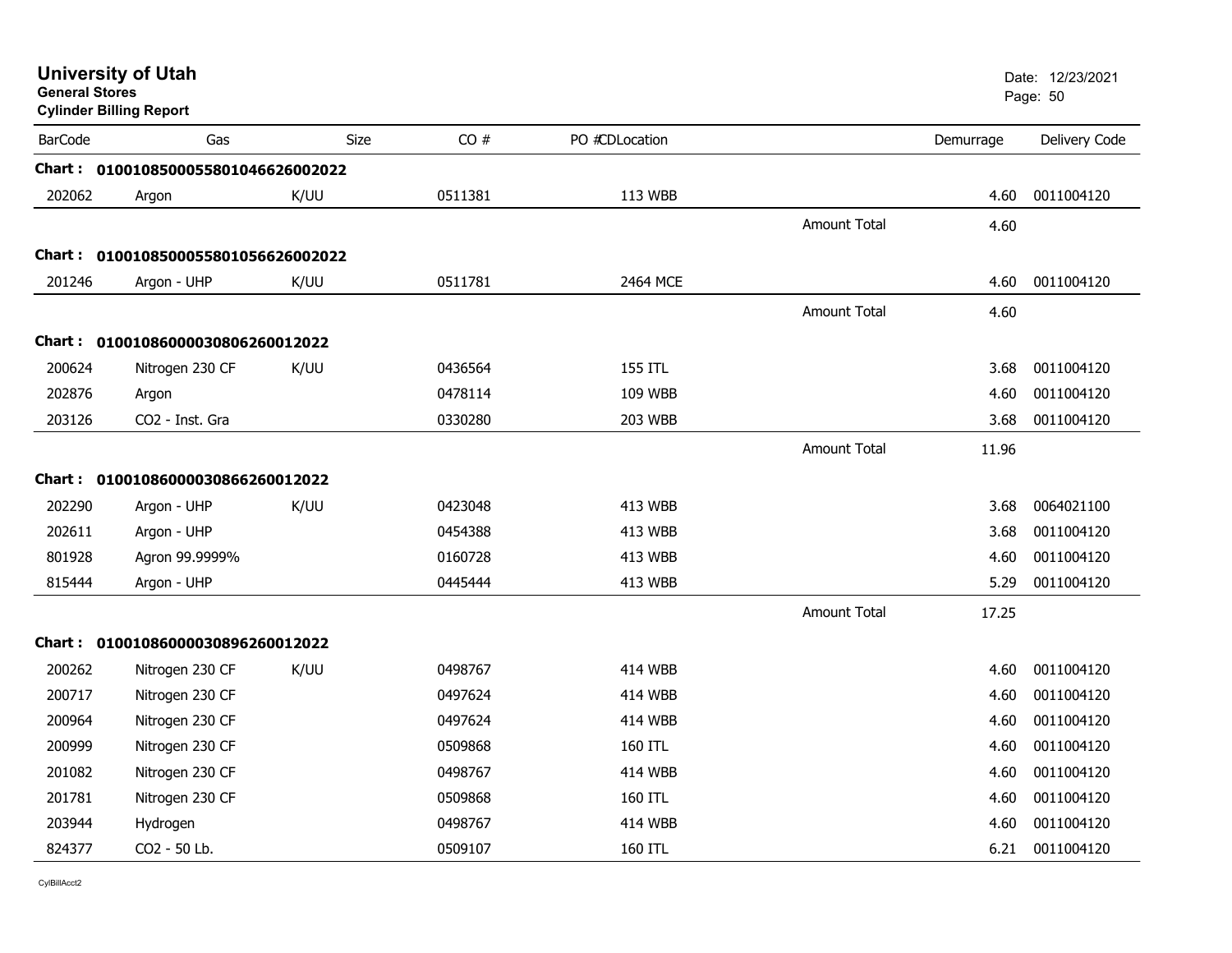| <b>General Stores</b> | <b>Cylinder Billing Report</b>      |             |         |                     |                     |           | Page: 51      |
|-----------------------|-------------------------------------|-------------|---------|---------------------|---------------------|-----------|---------------|
| <b>BarCode</b>        | Gas                                 | <b>Size</b> | CO#     | PO #CDLocation      |                     | Demurrage | Delivery Code |
|                       |                                     |             |         |                     | Amount Total        | 38.41     |               |
| <b>Chart:</b>         | 01001086000259986260012022          |             |         |                     |                     |           |               |
| 203364                | Helium - UHP                        | K/UU        | 0466456 | <b>208 WBB</b>      |                     | 4.60      | 0011004120    |
| 813105                | CO2 - Inst. Gra                     |             | 0430586 | <b>208 WBB</b>      |                     | 5.06      | 0011004120    |
| 818527                | Nitrogen 230 CF                     |             | 0465697 | <b>208 WBB</b>      |                     | 6.21      | 0011004120    |
| 818686                | Oxygen, USP                         |             | 0466628 | <b>208 WBB</b>      |                     | 6.21      | 0011004120    |
|                       |                                     |             |         |                     | <b>Amount Total</b> | 22.08     |               |
|                       | Chart: 01001086000259986430012022   |             |         |                     |                     |           |               |
| 201428                | Oxygen, USP                         | K/UU        | 0425368 | <b>202 WBB</b>      |                     | 3.68      | 0012002050    |
|                       |                                     |             |         |                     | <b>Amount Total</b> | 3.68      |               |
|                       | Chart: 01001092000200016260012022   |             |         |                     |                     |           |               |
| 205284                | Argon - UHP                         | K/UU        | 0344241 | Rm 808 135 S 1460 E |                     | 3.68      | 0011008190    |
| 808496                | Argon - UHP                         |             | 0338988 | <b>808 WBB</b>      |                     | 5.06      | 0011008190    |
| 808498                | Argon - UHP                         |             | 0338988 | <b>808 WBB</b>      |                     | 5.06      | 0011008190    |
| 808717                | Argon - UHP                         |             | 0344241 | Rm 808 135 S 1460 E |                     | 5.06      | 0011008190    |
|                       |                                     |             |         |                     | <b>Amount Total</b> | 18.86     |               |
|                       | Chart: 0100109500054504553626002022 |             |         |                     |                     |           |               |
| 200564                | Nitrogen 230 CF                     | K/UU        | 0491280 | 540 ASB             |                     | 4.60      | 0084002040    |
| 201594                | Nitrogen, UHP                       |             | 0507426 | <b>808 WBB</b>      |                     | 4.60      | 0011008190    |
| 202359                | Nitrogen, UHP                       |             | 0504717 | <b>808 WBB</b>      |                     | 4.60      | 0011008190    |
| 203031                | Nitrogen, UHP                       |             | 0504717 | <b>808 WBB</b>      |                     | 4.60      | 0011008190    |
| 203032                | Nitrogen, UHP                       |             | 0511557 | <b>808 WBB</b>      |                     | 4.60      | 0011008190    |
| 203033                | Nitrogen, UHP                       |             | 0504717 | <b>808 WBB</b>      |                     | 4.60      | 0011008190    |
| 203922                | Nitrogen 230 CF                     |             | 0466917 | 440 ASB             |                     | 4.60      | 0084002040    |
| 205268                | Nitrogen, UHP                       |             | 0502420 | <b>808 WBB</b>      |                     | 4.60      | 0011008190    |
| 205488                | Nitrogen, UHP                       |             | 0511557 | <b>808 WBB</b>      |                     | 4.60      | 0011008190    |
|                       |                                     |             |         |                     |                     |           |               |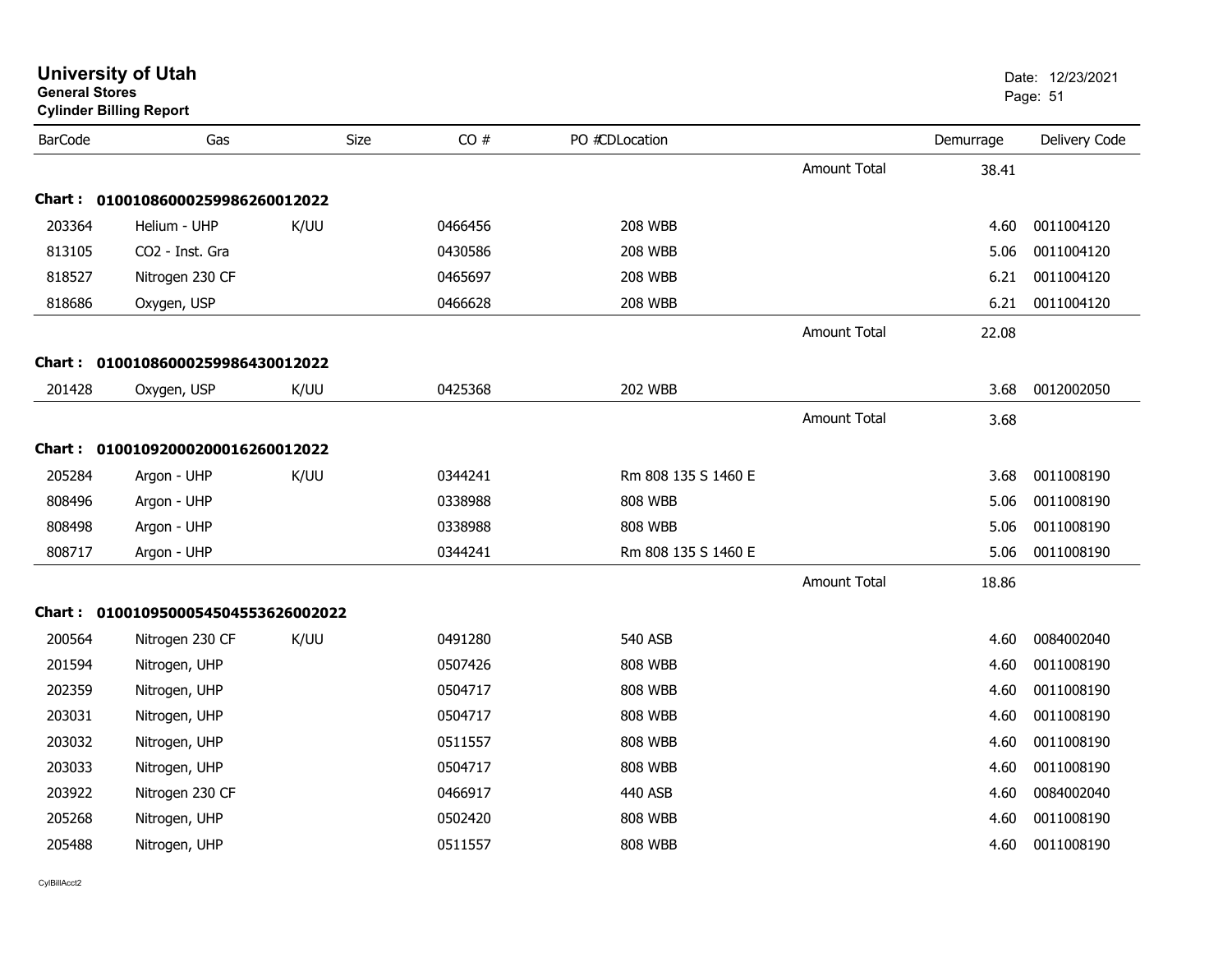| <b>General Stores</b> | <b>University of Utah</b><br><b>Cylinder Billing Report</b> |           |         |                    |                     | Date: 12/23/2021<br>Page: 52 |               |
|-----------------------|-------------------------------------------------------------|-----------|---------|--------------------|---------------------|------------------------------|---------------|
| <b>BarCode</b>        | Gas                                                         | Size      | CO#     | PO #CDLocation     |                     | Demurrage                    | Delivery Code |
| 205496                | Nitrogen, UHP                                               |           | 0511557 | <b>808 WBB</b>     |                     | 4.60                         | 0011008190    |
| 205505                | Nitrogen, UHP                                               |           | 0504717 | <b>808 WBB</b>     |                     | 4.60                         | 0011008190    |
| 824168                | Nitrogen, UHP                                               |           | 0507426 | <b>808 WBB</b>     |                     | 6.21                         | 0011008190    |
| 824169                | Nitrogen, UHP                                               |           | 0507426 | 808 WBB            |                     | 6.21                         | 0011008190    |
| 824170                | Nitrogen, UHP                                               |           | 0507426 | <b>808 WBB</b>     |                     | 6.21                         | 0011008190    |
| 824738                | Nitrogen, UHP                                               |           | 0511716 | <b>808 WBB</b>     |                     | 6.21                         | 0011008190    |
|                       |                                                             |           |         |                    | <b>Amount Total</b> | 75.44                        |               |
|                       | Chart: 0100109500058502847626002022                         |           |         |                    |                     |                              |               |
| 823714                | 1ppm So2 In N2                                              | 33cf-Prax | 0501722 | 812 WBB            |                     | 28.75                        | 0011008190    |
| 823715                | N2, N2o, NO2 Mix                                            |           | 0501722 | 812 WBB            |                     | 28.75                        | 0011008190    |
|                       |                                                             |           |         |                    | <b>Amount Total</b> | 57.50                        |               |
| <b>Chart :</b>        | 01001096000228206260012022                                  |           |         |                    |                     |                              |               |
| 823735                | Helium - 219 CF                                             | 200C/Mt.A | 0504745 | 706 WBB            |                     | 6.21                         | 0011008190    |
|                       |                                                             |           |         |                    | <b>Amount Total</b> | 6.21                         |               |
|                       | Chart: 01001111001054716260012022                           |           |         |                    |                     |                              |               |
| 200258                | Nitrogen 230 CF                                             | K/UU      | 0331407 | BLDG 59 NORTH DOOR |                     | 3.68                         | 0011003130    |
|                       |                                                             |           |         |                    | <b>Amount Total</b> | 3.68                         |               |
|                       | Chart: 01001111001054716430012022                           |           |         |                    |                     |                              |               |
| 201920                | CO2 - 50 Lb.                                                | K/UU      | 0356958 | 109 WBB            |                     | 3.68                         | 0011003130    |
|                       |                                                             |           |         |                    | <b>Amount Total</b> | 3.68                         |               |
|                       | Chart: 01001112000012456244312022                           |           |         |                    |                     |                              |               |
| 201746                | Oxygen, USP                                                 | K/UU      | 0282439 | 313 WBB            |                     | 3.68                         | 0011003130    |
| 203963                | Acetylene - Med                                             |           | 0056778 | BLDG. 59 ROOM 106  |                     | 3.68                         | 0011003130    |
|                       |                                                             |           |         |                    | <b>Amount Total</b> | 7.36                         |               |

### **Chart : 01001116000072176260012022**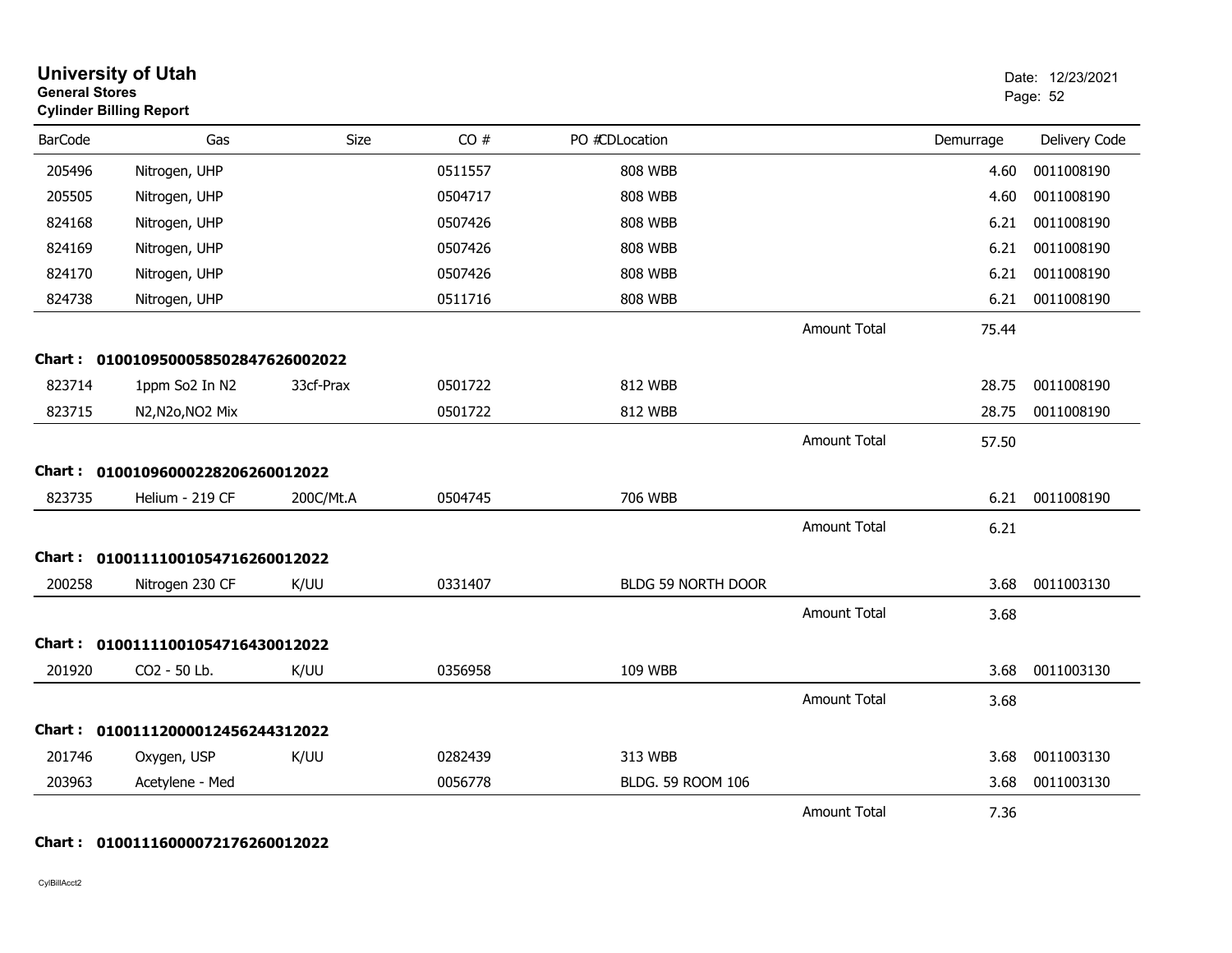|                | <b>Cylinder Billing Report</b>    |           |         |                                |                     |           | ı ayu. Ju     |
|----------------|-----------------------------------|-----------|---------|--------------------------------|---------------------|-----------|---------------|
| <b>BarCode</b> | Gas                               | Size      | CO#     | PO #CDLocation                 |                     | Demurrage | Delivery Code |
| 200261         | Nitrogen 230 CF                   | K/UU      | 0333768 | 101 BLDG 59                    |                     | 3.68      | 0011003130    |
|                |                                   |           |         |                                | <b>Amount Total</b> | 3.68      |               |
|                | Chart: 01001116000233106260012022 |           |         |                                |                     |           |               |
| 200966         | Nitrogen 230 CF                   | K/UU      | 0373120 | <b>BLDG 59</b>                 |                     | 3.68      | 0011003130    |
| 202587         | CO2 - 20 Lb.                      |           | 0388294 | <b>BLDG 59</b>                 |                     | 3.68      | 0011003130    |
| 202592         | CO2 - 20 Lb.                      |           | 0396884 | <b>BLDG 59</b>                 |                     | 3.68      | 0011003130    |
|                |                                   |           |         |                                | Amount Total        | 11.04     |               |
|                | Chart: 01001131001138576260012022 |           |         |                                |                     |           |               |
| 817163         | 10% H2 Bal. N2                    | 200C/Mt.A | 0456619 | CROCKER SCIENCE EAST RECEIVING |                     | 6.21      | 0014002200    |
|                |                                   |           |         |                                | <b>Amount Total</b> | 6.21      |               |
|                | Chart: 01001162000108536260012022 |           |         |                                |                     |           |               |
| 112543         | Oxygen, UHP,                      | T/US      | 0033159 | 131D So. Biol.                 |                     | 7.82      | 0084002010    |
| 112550         | Synthetic O2                      |           | 0039754 | 131D So. Biol.                 |                     | 4.60      | 0084002010    |
| 200247         | Nitrogen, UHP                     |           | 0409683 | 520 ASB                        |                     | 3.68      | 0084002040    |
| 200767         | CO2 - Siphon                      |           | 0204114 | 510 ASB                        |                     | 3.68      | 0084002040    |
| 200837         | CO2 - 50 Lb.                      |           | 0367922 | 522 ASB                        |                     | 3.68      | 0084002040    |
| 200989         | CO2 - 50 Lb.                      |           | 0233378 | 510 ASB                        |                     | 3.68      | 0082005100    |
| 201215         | CO2 - Inst. Gra                   |           | 0505375 | 520 ASB                        |                     | 4.60      | 0084002010    |
| 201607         | Hydrogen - UHP                    |           | 0509821 | <b>520 ASB</b>                 |                     | 4.60      | 0084002040    |
| 201669         | Nitrogen, UHP                     |           | 0512226 | 148 Sutton                     |                     | 4.60      | 0084002040    |
| 201766         | CO2 - Siphon                      |           | 0263027 | 510 ASB                        |                     | 3.68      | 0084002040    |
| 202355         | Nitrogen, UHP                     |           | 0467956 | <b>808 WBB</b>                 |                     | 4.60      | 0084002040    |
| 204639         | Nitrogen, UHP                     |           | 0479919 | <b>808 WBB</b>                 |                     | 4.60      | 0084002040    |
| 204680         | Nitrogen, UHP                     |           | 0405107 | 520 ASB                        |                     | 3.68      | 0084002040    |
| 204712         | CO2 - Siphon                      |           | 0273120 | 510 ASB                        |                     | 3.68      | 0084002040    |
| 205270         | Nitrogen, UHP                     |           | 0471730 | 520 ASB                        |                     | 4.60      | 0084002040    |
| 205501         | Nitrogen, UHP                     |           | 0500590 | <b>520 ASB</b>                 |                     | 4.60      | 0084002010    |

#### **University of Utah** Date: 12/23/2021 **General Stores**s and the contract of the contract of the contract of the contract of the contract of the contract of the contract of the contract of the contract of the contract of the contract of the contract of the contract of the cont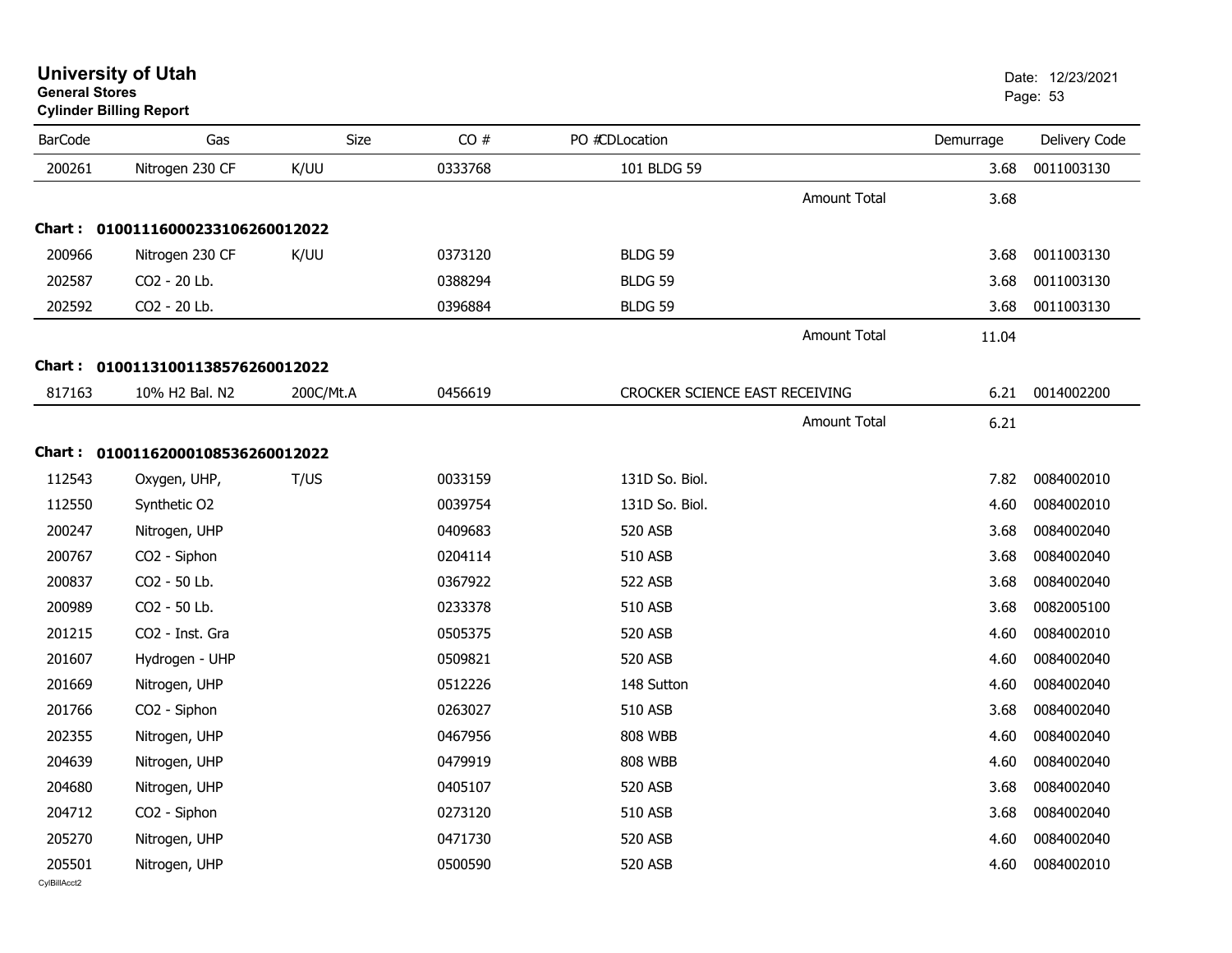| <b>General Stores</b>  | <b>University of Utah</b><br><b>Cylinder Billing Report</b> |             |         |                 |           | Date: 12/23/2021<br>Page: 54 |
|------------------------|-------------------------------------------------------------|-------------|---------|-----------------|-----------|------------------------------|
| <b>BarCode</b>         | Gas                                                         | <b>Size</b> | CO#     | PO #CDLocation  | Demurrage | Delivery Code                |
| 801692                 | CO2 - Inst. Gra                                             |             | 0153712 | 510 SKAGGS BLDG | 4.60      | 0084002010                   |
| 803728                 | Carbon Monoxide                                             |             | 0222598 | 510 ASB         | 4.60      | 0084002040                   |
| 805755                 | 2% O2 In Helium                                             |             | 0294518 | 510 ASB         | 5.06      | 0084002040                   |
| 807144                 | Sulfur Dioxide                                              |             | 0305946 | 510 ASB         | 12.65     | 0084002040                   |
| 809610                 | UHP N2O                                                     |             | 0372666 | 520 ASB         | 12.19     | 0084002040                   |
| 809843                 | 5% H2 In Helium                                             |             | 0372666 | 520 ASB         | 5.06      | 0084002040                   |
| 810412                 | .5% N2O In HE                                               |             | 0387567 | 520 ASB         | 5.06      | 0084002040                   |
| 811621                 | Argon - UHP                                                 |             | 0412764 | 520 ASB         | 5.06      | 0084002040                   |
| 812992                 | Ultra Zero Air                                              |             | 0423665 | 819 WBB         | 5.06      | 0084002040                   |
| 813885                 | 2% O2 In Helium                                             |             | 0430645 | 520 ASB         | 5.29      | 0084002040                   |
| 815897                 | Sulfur Dioxide                                              |             | 0445631 | 520 ASB         | 5.29      | 0084002040                   |
| 817169                 | <b>BIP Helium</b>                                           |             | 0456743 | 510 ASB         | 6.21      | 0084002040                   |
| 818224                 | Nitrogen, UHP                                               |             | 0463957 | <b>808 WBB</b>  | 6.21      | 0084002040                   |
| 818761                 | Nitrogen, UHP                                               |             | 0467282 | <b>808 WBB</b>  | 6.21      | 0084002040                   |
| 818872                 | Zero Air                                                    |             | 0467956 | <b>808 WBB</b>  | 6.21      | 0084002040                   |
| 818874                 | Zero Air                                                    |             | 0467956 | <b>808 WBB</b>  | 6.21      | 0084002040                   |
| 819086                 | .5% Co2 In He                                               |             | 0468667 | 518 ASB         | 6.21      | 0084002040                   |
| 819201                 | Oxygen, UHP,                                                |             | 0473624 | 520 ASB         | 6.21      | 0084002040                   |
| 821947                 | <b>ISP Helium</b>                                           |             | 0487872 | 510 ASB         | 6.21      | 0084002040                   |
| 822765                 | <b>ISP Helium</b>                                           |             | 0495972 | 510 ASB         | 6.21      | 0084002040                   |
| 823398                 | Carbon Monoxide                                             |             | 0499814 | 520 ASB         | 6.21      | 0084002040                   |
| 823720                 | Oxygen, UHP,                                                |             | 0510789 | 520 ASB         | 2.43      | 0084002040                   |
| 824026                 | ISP Helium                                                  |             | 0505987 | 510 ASB         | 6.21      | 0084002040                   |
| 824294                 | <b>ISP Helium</b>                                           |             | 0510833 | 510 ASB         | 2.43      | 0084002040                   |
| 824334                 | ISP Helium                                                  |             | 0509622 | 510 ASB         | 46.00     | 0084002040                   |
| 824493                 | Nitrogen, UHP                                               |             | 0509653 | 148 SUTTON      | 6.21      | 0084002040                   |
| 824501                 | Nitrogen, UHP                                               |             | 0510033 | 520 ASB         | 6.21      | 0084002040                   |
| 824733<br>CvIBillAcct2 | ISP Helium                                                  |             | 0512031 | 510 ASB         | 6.21      | 0084002040                   |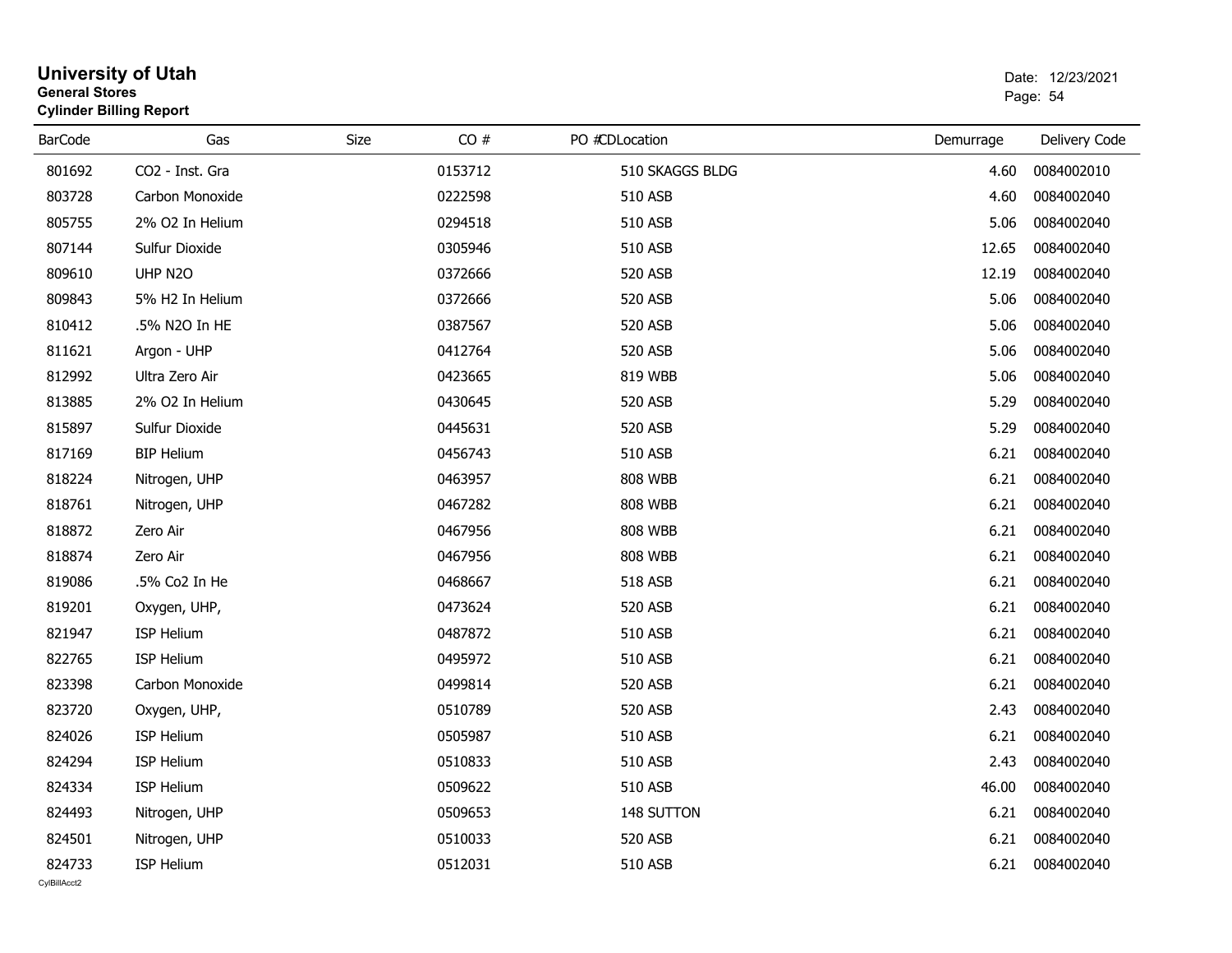| <b>General Stores</b>  | <b>University of Utah</b><br><b>Cylinder Billing Report</b> |      |         |                |                     |           | Date: 12/23/2021<br>Page: 55 |
|------------------------|-------------------------------------------------------------|------|---------|----------------|---------------------|-----------|------------------------------|
| <b>BarCode</b>         | Gas                                                         | Size | CO#     | PO #CDLocation |                     | Demurrage | Delivery Code                |
| 824734                 | ISP Helium                                                  |      | 0511935 | <b>510 ASB</b> |                     | 6.21      | 0084002040                   |
| 824735                 | <b>ISP Helium</b>                                           |      | 0511686 | 510 ASB        |                     | 2.43      | 0084002040                   |
| 824736                 | ISP Helium                                                  |      | 0511084 | <b>510 ASB</b> |                     | 6.21      | 0084002040                   |
| 824763                 | Nitrogen, UHP                                               |      | 0511933 | 148 Sutton     |                     | 6.21      | 0084002040                   |
| 824881                 | <b>ISP Helium</b>                                           |      | 0512143 | <b>510 ASB</b> |                     | 5.40      | 0084002040                   |
| 824882                 | <b>ISP Helium</b>                                           |      | 0512957 | 510 ASB        |                     | 0.81      | 0084002040                   |
| 824883                 | <b>ISP Helium</b>                                           |      | 0512762 | <b>510 ASB</b> |                     | 3.78      | 0084002040                   |
| 825082                 | ISP Helium                                                  |      | 0512986 | 510 ASB        |                     | 0.27      | 0084002040                   |
|                        |                                                             |      |         |                | <b>Amount Total</b> | 309.42    |                              |
|                        | Chart: 01001162500073366260012022                           |      |         |                |                     |           |                              |
| 201449                 | Helium - 219 CF                                             | K/UU | 0430618 | 360 ASB        |                     | 3.68      | 0082003700                   |
| 201498                 | Air - 233 CF                                                |      | 0349792 | 370 ASB        |                     | 3.68      | 0082003700                   |
| 201505                 | Hydrogen                                                    |      | 0397275 | 360 ASB        |                     | 3.68      | 0082003700                   |
|                        |                                                             |      |         |                | <b>Amount Total</b> | 11.04     |                              |
| Chart :                | 01001162500073376260012022                                  |      |         |                |                     |           |                              |
| 201496                 | Air - 233 CF                                                | K/UU | 0478477 | 380 ASB        |                     | 4.60      | 0084002010                   |
|                        |                                                             |      |         |                | <b>Amount Total</b> | 4.60      |                              |
|                        | Chart: 01001162500192286260012022                           |      |         |                |                     |           |                              |
| 200072                 | Nitrogen 230 CF                                             | K/UU | 0444086 | 537 ASB        |                     | 3.68      | 0084002010                   |
| 200327                 | Nitrogen 230 CF                                             |      | 0452084 | 537 ASB        |                     | 3.68      | 0084002010                   |
| 201226                 | Nitrogen 230 CF                                             |      | 0444088 | 557 ASB        |                     | 3.68      | 0084002010                   |
| 201361                 | Nitrogen 230 CF                                             |      | 0429027 | 537 ASB        |                     | 3.68      | 0084002010                   |
| 201362                 | Helium - UHP                                                |      | 0438264 | 537 ASB        |                     | 3.68      | 0084002010                   |
| 201465                 | Nitrogen 230 CF                                             |      | 0452084 | 537 ASB        |                     | 3.68      | 0084002010                   |
| 201721                 | Nitrogen 230 CF                                             |      | 0452084 | 537 ASB        |                     | 3.68      | 0084002010                   |
| 201835                 | Nitrogen 230 CF                                             |      | 0444086 | 537 ASB        |                     | 3.68      | 0084002010                   |
| 202297<br>CvIBillAcct2 | N2, Liquid GP45                                             |      | 0509990 | 557 ASB        |                     | 36.80     | 0084002010                   |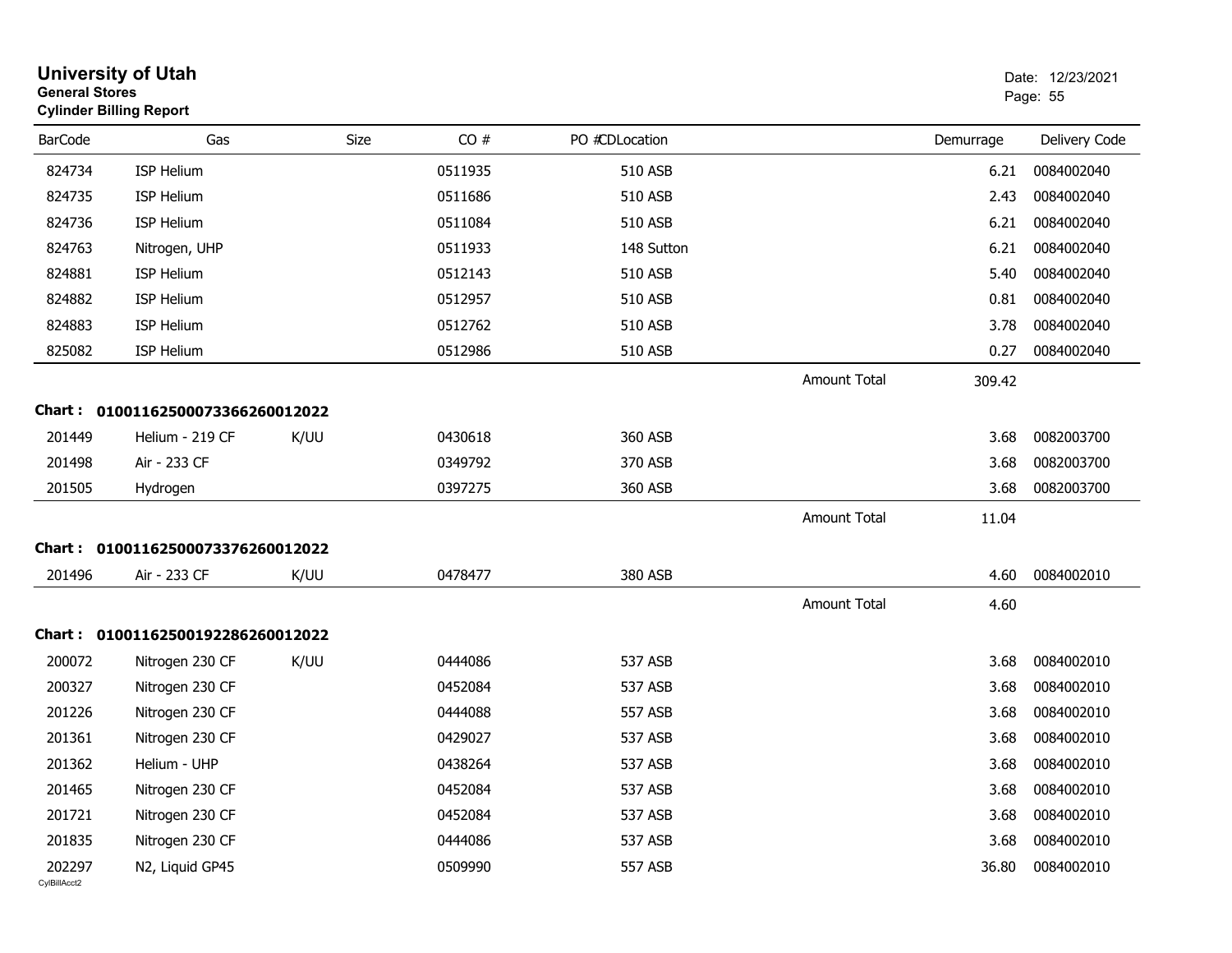| <b>General Stores</b> | <b>University of Utah</b><br><b>Cylinder Billing Report</b> |             |         |                                 |                     |           | Date: 12/23/2021<br>Page: 56 |
|-----------------------|-------------------------------------------------------------|-------------|---------|---------------------------------|---------------------|-----------|------------------------------|
| <b>BarCode</b>        | Gas                                                         | <b>Size</b> | CO#     | PO #CDLocation                  |                     | Demurrage | Delivery Code                |
| 202424                | N2, Liquid GP45                                             |             | 0513515 | 555 ASB                         |                     | 11.20     | 0084002010                   |
| 203941                | Nitrogen 230 CF                                             |             | 0444088 | 557 ASB                         |                     | 3.68      | 0084002010                   |
| 205565                | Argon - UHP                                                 |             | 0337179 | 537 ASB                         |                     | 3.68      | 0084002010                   |
|                       |                                                             |             |         |                                 | Amount Total        | 84.80     |                              |
|                       | Chart: 01001162500196676260012022                           |             |         |                                 |                     |           |                              |
| 811539                | Nitrogen, UHP                                               | 200C/Mt.A   | 0416204 | 510 ASB                         |                     | 5.06      | 0084002010                   |
|                       |                                                             |             |         |                                 | <b>Amount Total</b> | 5.06      |                              |
|                       | Chart: 01001162500197836260012022                           |             |         |                                 |                     |           |                              |
| 200764                | Hydrogen - UHP                                              | K/UU        | 0373211 | Life Sciences 208 (Phadnis Lab) |                     | 3.68      | 0084002010                   |
| 201078                | CO2 - Siphon                                                |             | 0398579 | 210 SO BIOLOGY                  |                     | 3.68      | 0084002010                   |
|                       |                                                             |             |         |                                 | <b>Amount Total</b> | 7.36      |                              |
|                       | Chart: 01001162500260306260012022                           |             |         |                                 |                     |           |                              |
| 824531                | CO2 - 50 Lb.                                                | 50#/Mt.Ai   | 0510250 | 313 ASB                         |                     | 6.21      | 0084002040                   |
| 824533                | CO2 - 50 Lb.                                                |             | 0510250 | 313 ASB                         |                     | 6.21      | 0084002040                   |
| 824537                | CO2 - 50 Lb.                                                |             | 0510250 | 313 ASB                         |                     | 6.21      | 0084002040                   |
|                       |                                                             |             |         |                                 | Amount Total        | 18.63     |                              |
| Chart :               | 01001162500261216260012022                                  |             |         |                                 |                     |           |                              |
| 202763                | CO2 - 50 Lb.                                                | K/UU        | 0477642 | 402E So Biology                 |                     | 4.60      | 0084002010                   |
|                       |                                                             |             |         |                                 | <b>Amount Total</b> | 4.60      |                              |
|                       | Chart: 01001162500310116260012022                           |             |         |                                 |                     |           |                              |
| 201206                | Hydrogen - UHP                                              | K/UU        | 0479340 | <b>475 ASB</b>                  |                     | 4.60      | 0084002010                   |
| 201756                | CO2 - 50 Lb.                                                |             | 0506391 | <b>459 ASB</b>                  |                     | 4.60      | 0084002010                   |
| 202138                | Nitrogen, UHP                                               |             | 0482927 | 460 ASB                         |                     | 4.60      | 0084002010                   |
| 202368                | Helium - UHP                                                |             | 0480933 | 459 ASB                         |                     | 4.60      | 0084002010                   |
| 203702                | CO2 - 50 Lb.                                                |             | 0506391 | 459 ASB                         |                     | 4.60      | 0084002010                   |
| 205522                | CO2 - 50 Lb.                                                |             | 0506390 | <b>460 ASB</b>                  |                     | 4.60      | 0084002010                   |
| CvIBillAcct2          |                                                             |             |         |                                 |                     |           |                              |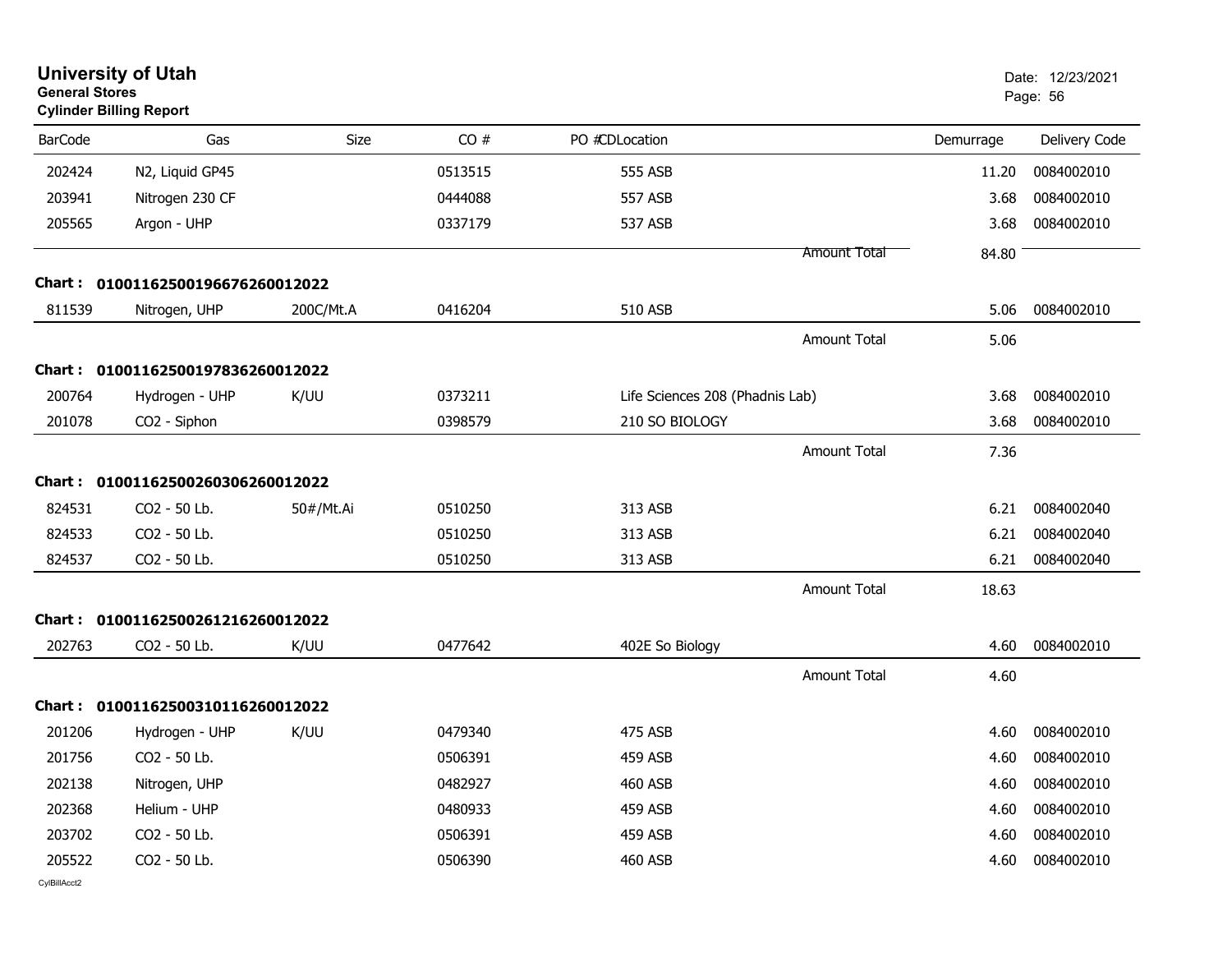| <b>General Stores</b> | <b>University of Utah</b><br><b>Cylinder Billing Report</b> |                  |         |                                             |           | Date: 12/23/2021<br>Page: 57 |
|-----------------------|-------------------------------------------------------------|------------------|---------|---------------------------------------------|-----------|------------------------------|
| <b>BarCode</b>        | Gas                                                         | Size             | CO#     | PO #CDLocation                              | Demurrage | Delivery Code                |
| 820502                | Zero Air                                                    |                  | 0479340 | 475 ASB                                     | 6.21      | 0084002010                   |
| 820563                | Nitrogen, UHP                                               |                  | 0479340 | 475 ASB                                     | 6.21      | 0084002010                   |
| 823785                | CO <sub>2</sub> - 50 Lb.                                    |                  | 0503944 | 462 ASB                                     | 6.21      | 0084002010                   |
|                       |                                                             |                  |         | <b>Amount Total</b>                         | 46.23     |                              |
| Chart :               | 0100116500054503331626002022                                |                  |         |                                             |           |                              |
| 201661                | Nitrogen 230 CF                                             | K/UU             | 0468360 | 342F So Bio- Drews Lab in Glass Washroom ha | 4.60      | 0084002010                   |
|                       |                                                             |                  |         | <b>Amount Total</b>                         | 4.60      |                              |
| Chart :               | 0100116500058502617626002022                                |                  |         |                                             |           |                              |
| 200597                | Nitrogen 230 CF                                             | K/UU             | 0508877 | 205 So Biology                              | 4.60      | 0084002010                   |
| 201330                | Nitrogen 230 CF                                             |                  | 0509051 | 205 So Bio (inside 210 corridor)            | 4.60      | 0084002010                   |
|                       |                                                             |                  |         | <b>Amount Total</b>                         | 9.20      |                              |
| Chart :               | 0100116500058502773626002022                                |                  |         |                                             |           |                              |
| 823937                | Nitrogen, UHP                                               | 200C/Mt.A        | 0506072 | BLDG 394 BIOLOGY GROWTH SITE                | 6.21      | 0084002010                   |
|                       |                                                             |                  |         | <b>Amount Total</b>                         | 6.21      |                              |
|                       | Chart: 0100116500058502779626002022                         |                  |         |                                             |           |                              |
| 201127                | Oxygen, USP                                                 | K/UU             | 0299774 | 201 LIFE SCIENCE                            | 3.68      | 0084002010                   |
| 807166                | 10%02 IN N2                                                 |                  | 0306761 | <b>212 LIFE SCIENCE</b>                     | 5.06      | 0084002010                   |
| 823793                | 5%0210%Co2N2                                                |                  | 0503655 | 204A SO BIOLOGY                             | 6.21      | 0084002010                   |
| 823794                | 5%0210%Co2N2                                                |                  | 0503655 | 204A SO BIOLOGY                             | 6.21      | 0084002010                   |
|                       |                                                             |                  |         | <b>Amount Total</b>                         | 21.16     |                              |
| <b>Chart :</b>        | 0100116500058502789626002022                                |                  |         |                                             |           |                              |
| 205707                | N2, Liquid LX45                                             | <b>180 LTR/U</b> | 0503606 | 440 ASB                                     | 36.80     | 0084002010                   |
|                       |                                                             |                  |         | <b>Amount Total</b>                         | 36.80     |                              |
| Chart :               | 0100116500058502831626002022                                |                  |         |                                             |           |                              |
| 202661                | Nitrogen 115 CF                                             | 125 CF/UU        | 0463141 | 315 SOUTH BIOLOGY                           | 3.68      | 0084002010                   |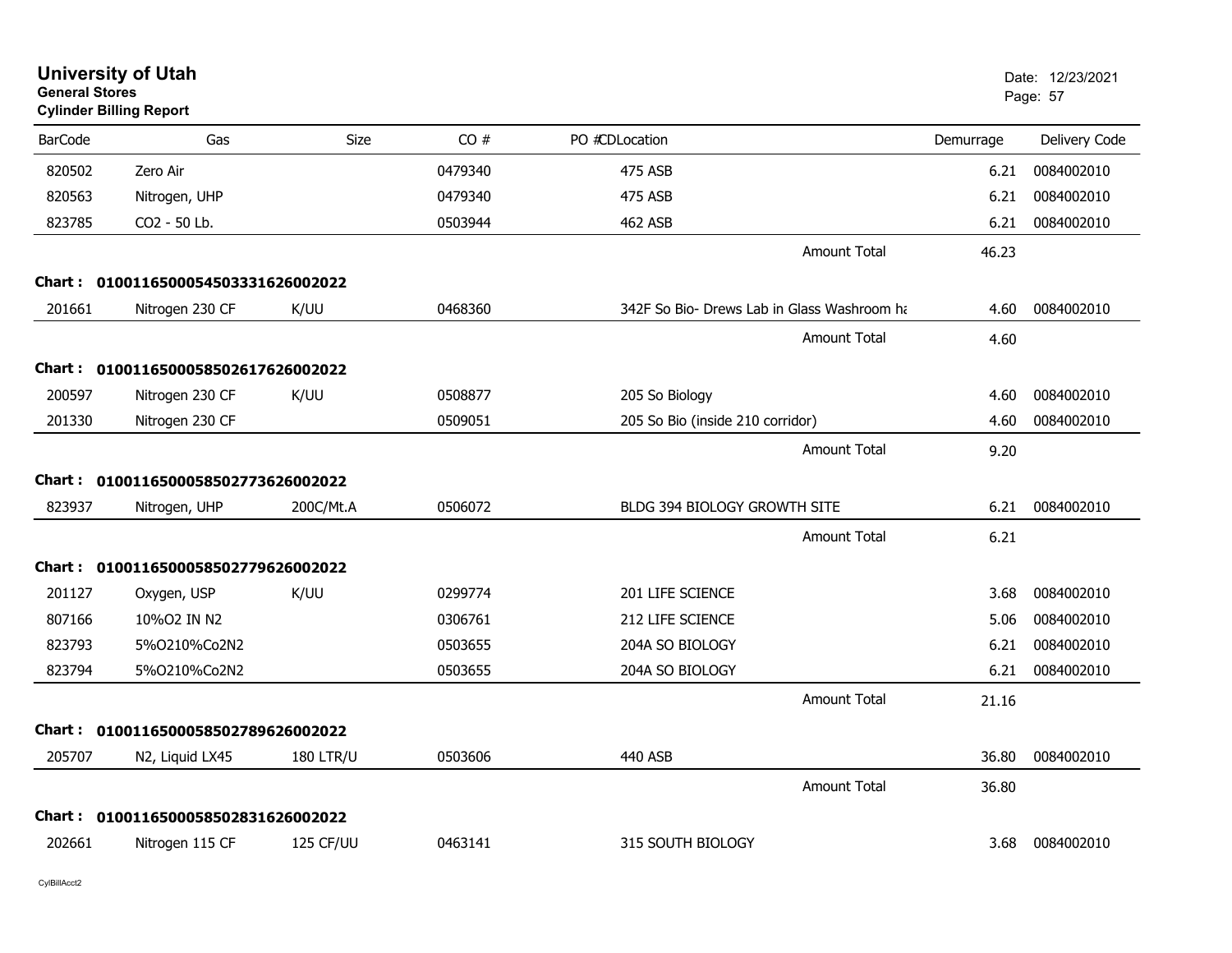|                | <b>University of Utah</b><br><b>General Stores</b><br><b>Cylinder Billing Report</b> |           |         |                   |                     |           | Date: 12/23/2021<br>Page: 58 |
|----------------|--------------------------------------------------------------------------------------|-----------|---------|-------------------|---------------------|-----------|------------------------------|
| <b>BarCode</b> | Gas                                                                                  | Size      | CO#     | PO #CDLocation    |                     | Demurrage | Delivery Code                |
| 202859         | Nitrogen 115 CF                                                                      |           | 0463141 | 315 SOUTH BIOLOGY |                     | 3.68      | 0084002010                   |
| 203238         | Nitrogen 80cf                                                                        |           | 0431794 | 315 SO BIOLOGY    |                     | 3.68      | 0084002040                   |
| 823035         | 1% CO2 in O2                                                                         |           | 0495982 | 315 SO BIOLOGY    |                     | 6.21      | 0084002010                   |
| 823037         | 1% CO2 in O2                                                                         |           | 0495982 | 315 SO BIOLOGY    |                     | 6.21      | 0084002010                   |
| 824975         | 1% CO2 in O2                                                                         |           | 0512413 | 315 SO BIOLOGY    |                     | 4.32      | 0084002010                   |
|                |                                                                                      |           |         |                   | <b>Amount Total</b> | 27.78     |                              |
|                | Chart: 0100116500058502914626002022                                                  |           |         |                   |                     |           |                              |
| 201033         | Nitrogen 230 CF                                                                      | K/UU      | 0480715 | 108 SO BIOLOGY    |                     | 4.60      | 0084002010                   |
| 201134         | Oxygen, USP                                                                          |           | 0474639 | 108 So Bio        |                     | 4.60      | 0084002040                   |
| 201190         | CO2 - 50 Lb.                                                                         |           | 0468254 | 108 So Biology    |                     | 4.60      | 0084002040                   |
| 202807         | Air - 233 CF                                                                         |           | 0470252 | 108 So Biology    |                     | 4.60      | 0084002010                   |
| 203956         | Nitrogen 230 CF                                                                      |           | 0454736 | 108 SOUTH BIO     |                     | 3.68      | 0084002010                   |
| 800625         | CO2 - 20 Lb.                                                                         |           | 0130991 | 122 SO. BIOLOGY   |                     | 5.06      | 0084002040                   |
|                |                                                                                      |           |         |                   | <b>Amount Total</b> | 27.14     |                              |
|                | Chart: 0100116500058502914626032022                                                  |           |         |                   |                     |           |                              |
| 201085         | Nitrogen 230 CF                                                                      | K/UU      | 0484129 | 108 So Bio        |                     | 4.60      | 0084002010                   |
| 201129         | Oxygen, USP                                                                          |           | 0484129 | 108 So Bio        |                     | 4.60      | 0084002010                   |
| 203321         | Oxygen, USP                                                                          |           | 0484129 | 108 So Bio        |                     | 4.60      | 0084002010                   |
| 205823         | Oxygen, USP                                                                          |           | 0484129 | 108 So Bio        |                     | 4.60      | 0084002010                   |
| 821554         | CO2 - 50 Lb.                                                                         |           | 0484129 | 108 So Bio        |                     | 6.21      | 0084002010                   |
|                |                                                                                      |           |         |                   | <b>Amount Total</b> | 24.61     |                              |
|                | Chart: 0100116500058503074626002022                                                  |           |         |                   |                     |           |                              |
| 822633         | 4% CO2 In Air                                                                        | 200C/Mt.A | 0493790 | 360 ASB           |                     | 6.21      | 0082003700                   |
|                |                                                                                      |           |         |                   | Amount Total        | 6.21      |                              |
|                | Chart: 0100116500059312181626002022                                                  |           |         |                   |                     |           |                              |
| 200360         | CO2 - 50 Lb.                                                                         | K/UU      | 0513358 | 210 SO BIOLOGY    |                     | 2.60      | 0084002010                   |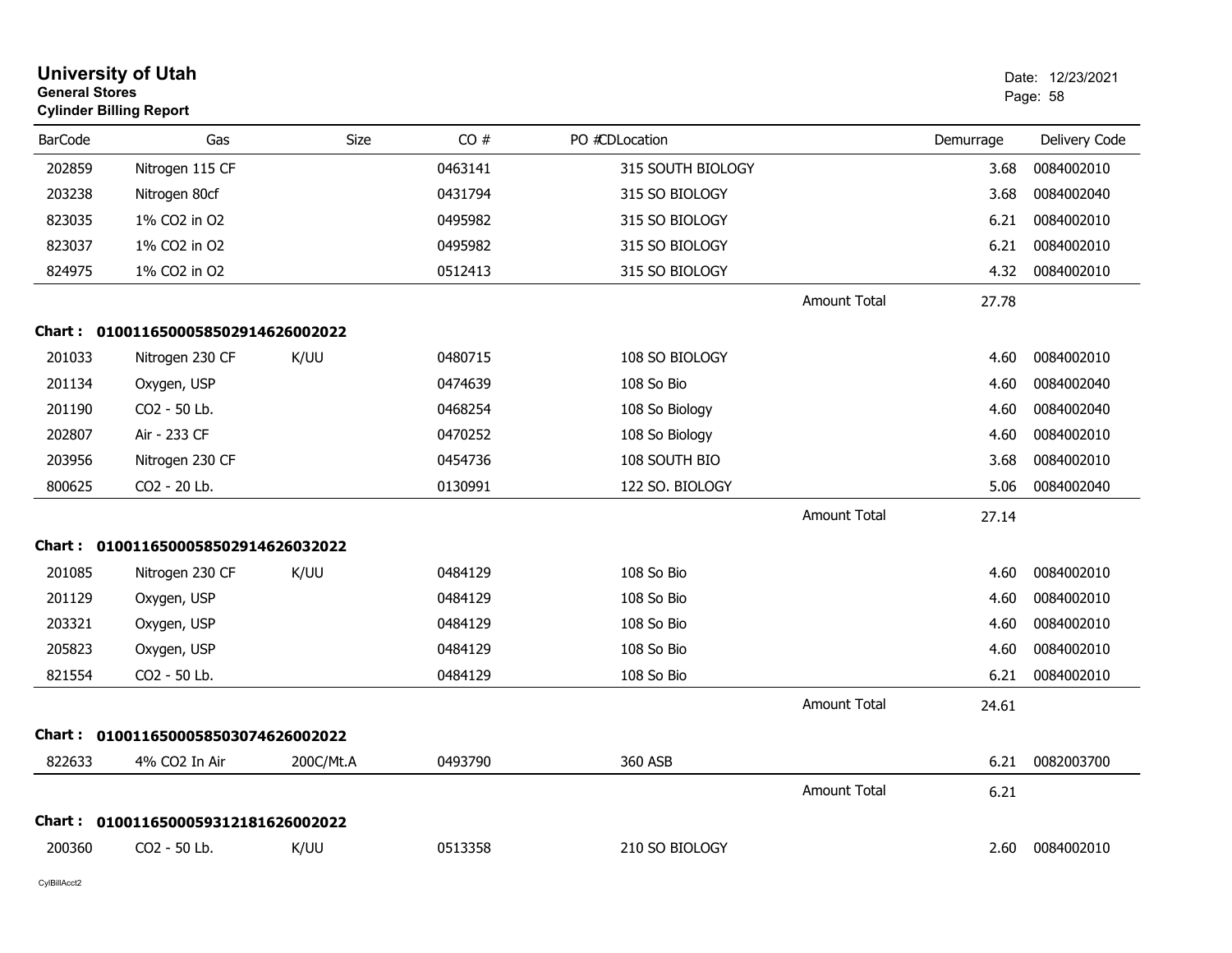| <b>General Stores</b>  | <b>University of Utah</b><br><b>Cylinder Billing Report</b> |         |         |                 |                     |           | Date: 12/23/2021<br>Page: 59 |
|------------------------|-------------------------------------------------------------|---------|---------|-----------------|---------------------|-----------|------------------------------|
| <b>BarCode</b>         | Gas                                                         | Size    | CO#     | PO #CDLocation  |                     | Demurrage | Delivery Code                |
| 200539                 | CO2 - 50 Lb.                                                |         | 0513358 | 210 SO BIOLOGY  |                     | 2.60      | 0084002010                   |
| 203882                 | CO2 - 50 Lb.                                                |         | 0513358 | 210 SO BIOLOGY  |                     | 2.60      | 0084002010                   |
|                        |                                                             |         |         |                 | Amount Total        | 7.80      |                              |
|                        | Chart: 0100116500059314750626002022                         |         |         |                 |                     |           |                              |
| 200383                 | Nitrogen 230 CF                                             | K/UU    | 0512212 | 329 ASB         |                     | 4.60      | 0084002040                   |
| 200526                 | CO2 - 50 Lb.                                                |         | 0512465 | 313 ASB Hallway |                     | 4.60      | 0084002040                   |
| 200603                 | CO2 - 50 Lb.                                                |         | 0506790 | 313 ASB         |                     | 4.60      | 0084002040                   |
| 200733                 | CO2 - 50 Lb.                                                |         | 0512213 | 313 ASB         |                     | 4.60      | 0084002040                   |
| 201086                 | CO2 - 50 Lb.                                                |         | 0512214 | 340 ASB         |                     | 4.60      | 0084002040                   |
| 201197                 | CO2 - 50 Lb.                                                |         | 0512488 | 350 ASB         |                     | 4.60      | 0084002040                   |
| 201228                 | Nitrogen 230 CF                                             |         | 0468234 | 393 ASB         |                     | 4.60      | 0084002040                   |
| 201520                 | CO2 - 50 Lb.                                                |         | 0512213 | 313 ASB         |                     | 4.60      | 0084002040                   |
| 203296                 | CO2 - 50 Lb.                                                |         | 0512213 | 313 ASB         |                     | 4.60      | 0084002040                   |
| 203859                 | CO2 - 50 Lb.                                                |         | 0512488 | 350 ASB         |                     | 4.60      | 0084002040                   |
| 205369                 | CO2 - 50 Lb.                                                |         | 0506790 | 313 ASB         |                     | 4.60      | 0084002040                   |
| 205534                 | CO2 - 50 Lb.                                                |         | 0512465 | 313 ASB Hallway |                     | 4.60      | 0084002040                   |
|                        |                                                             |         |         |                 | <b>Amount Total</b> | 55.20     |                              |
|                        | Chart: 0100116500059315460626002022                         |         |         |                 |                     |           |                              |
| 200251                 | Nitrogen 230 CF                                             | K/UU    | 0502432 | 329 ASB         |                     | 4.60      | 0084002040                   |
| 201325                 | CO2 - 50 Lb.                                                |         | 0504960 | 340 ASB         |                     | 4.60      | 0084002040                   |
| 202707                 | CO2 - 50 Lb.                                                |         | 0492794 | 313 ASB         |                     | 4.60      | 0084002040                   |
| 823632                 | Co2 10#                                                     |         | 0502545 | 313 ASB         |                     | 4.60      | 0084002040                   |
| 823859                 | Co2 10#                                                     |         | 0505160 | 340 ASB         |                     | 6.21      | 0084002040                   |
|                        |                                                             |         |         |                 | <b>Amount Total</b> | 24.61     |                              |
| Chart :                | 0100116500059315470626002022                                |         |         |                 |                     |           |                              |
| 116660                 | Nitrogen, 35CF                                              | 20#/DJB | 95197   | 204 So. Biology |                     | 7.82      | 0084002040                   |
| 201559<br>CvIBillAcct2 | Nitrogen 40 CF                                              |         | 0513465 | 318 SO BIOLOGY  |                     | 1.40      | 0084002040                   |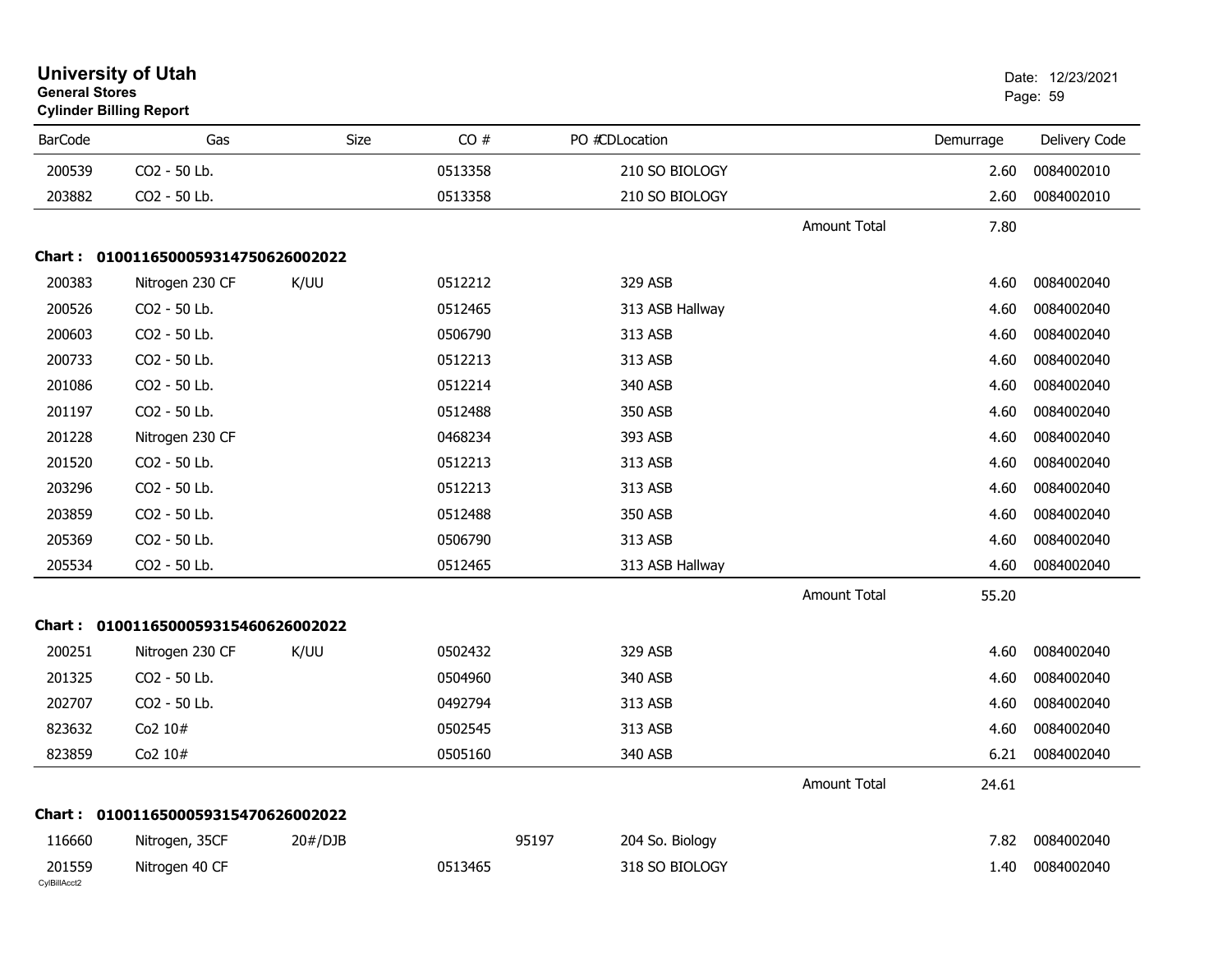| <b>General Stores</b>               | <b>University of Utah</b><br><b>Cylinder Billing Report</b> |                  |         |                      |                     |           | Date: 12/23/2021<br>Page: 60 |  |
|-------------------------------------|-------------------------------------------------------------|------------------|---------|----------------------|---------------------|-----------|------------------------------|--|
| <b>BarCode</b>                      | Gas                                                         | <b>Size</b>      | CO#     | PO #CDLocation       |                     | Demurrage | Delivery Code                |  |
| 202481                              | 95% O2, 5% CO2                                              |                  | 0331497 | 317 SO BIOLOGY       |                     | 3.68      | 0084002040                   |  |
| 821572                              | Nitrogen 40 CF                                              |                  | 0483847 | 318 So Biology       |                     | 6.21      | 0084002010                   |  |
| 822178                              | Nitrogen 40 CF                                              |                  | 0491368 | 318 SO BIOLOGY       |                     | 4.32      | 0084002010                   |  |
| 824701                              | Nitrogen 40 CF                                              |                  | 0512508 | 318 So Biology       |                     | 6.21      | 0084002010                   |  |
|                                     |                                                             |                  |         |                      | <b>Amount Total</b> | 29.64     |                              |  |
|                                     | Chart: 0100116500059316970626002022                         |                  |         |                      |                     |           |                              |  |
| 201728                              | N2, Liquid LX45                                             | <b>180 LTR/U</b> | 0512664 | 430 ASB Bastiani Lab |                     | 36.80     | 0084002010                   |  |
|                                     |                                                             |                  |         |                      | <b>Amount Total</b> | 36.80     |                              |  |
| Chart: 0100116500059317500626002022 |                                                             |                  |         |                      |                     |           |                              |  |
| 200949                              | CO2 - 50 Lb.                                                | K/UU             | 0512703 | 210 SO BIOLOGY       |                     | 4.20      | 0084002010                   |  |
| 201664                              | CO2 - 50 Lb.                                                |                  | 0512388 | 210 SO BIOLOGY       |                     | 2.00      | 0084002010                   |  |
| 203476                              | CO2 - 50 Lb.                                                |                  | 0512703 | 210 SO BIOLOGY       |                     | 4.20      | 0084002010                   |  |
| 203925                              | CO2 - 50 Lb.                                                |                  | 0512388 | 210 SO BIOLOGY       |                     | 2.00      | 0084002010                   |  |
| 205520                              | CO2 - 50 Lb.                                                |                  | 0512703 | 210 SO BIOLOGY       |                     | 4.20      | 0084002010                   |  |
| 205524                              | CO2 - 50 Lb.                                                |                  | 0512388 | 210 SO BIOLOGY       |                     | 2.00      | 0084002010                   |  |
| 812581                              | Nitrogen, 23 CF                                             |                  | 0425548 | 210 SO BIOLOGY       |                     | 5.06      | 0084002010                   |  |
| 824689                              | CO2 - 50 Lb.                                                |                  | 0511713 | 210 SO BIOLOGY       |                     | 0.54      | 0084002010                   |  |
| 824709                              | CO2 - 50 Lb.                                                |                  | 0511713 | 210 SO BIOLOGY       |                     | 0.54      | 0084002010                   |  |
| 824710                              | CO2 - 50 Lb.                                                |                  | 0511713 | 210 SO BIOLOGY       |                     | 0.54      | 0084002010                   |  |
|                                     |                                                             |                  |         |                      | <b>Amount Total</b> | 25.28     |                              |  |
|                                     | Chart: 01001166000298306260012022                           |                  |         |                      |                     |           |                              |  |
| 202162                              | CO2 - 50 Lb.                                                | K/UU             | 0465687 | 593 ASB- Pott's Lab  |                     | 4.60      | 0084002010                   |  |
|                                     |                                                             |                  |         |                      | <b>Amount Total</b> | 4.60      |                              |  |
|                                     | Chart: 01001211001054886260012022                           |                  |         |                      |                     |           |                              |  |
| 824193                              | 5% H2 95% N2                                                | 200C/Mt.A        | 0507590 | Chemistry Stockroom  |                     | 6.21      | 0085020200                   |  |
| 824194                              | 5% H2 95% N2                                                |                  | 0507590 | Chemistry Stockroom  |                     | 6.21      | 0085020200                   |  |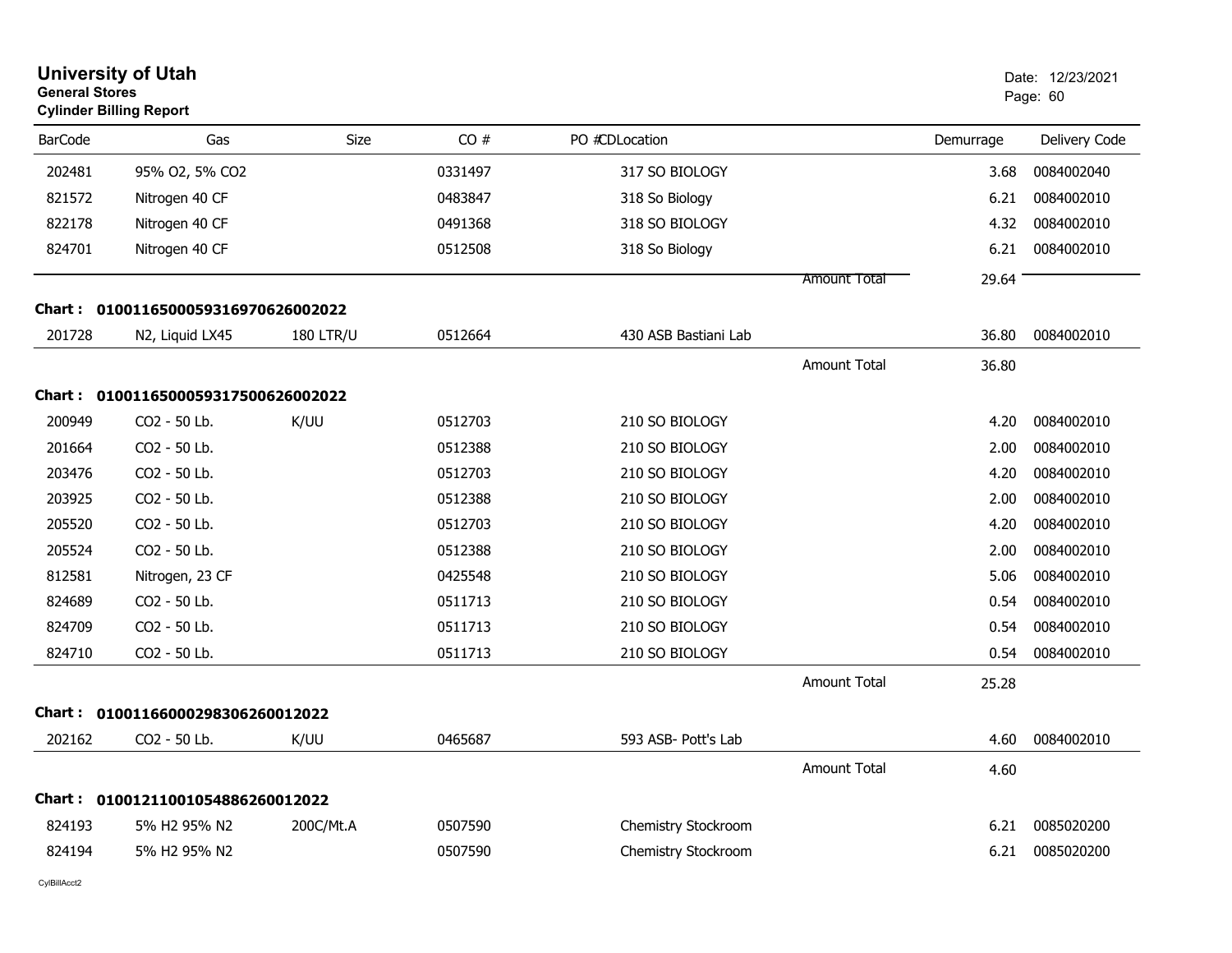| General Stores | <b>Cylinder Billing Report</b>    |                  |         |           |                                     |                     |           | Page: 61      |
|----------------|-----------------------------------|------------------|---------|-----------|-------------------------------------|---------------------|-----------|---------------|
| <b>BarCode</b> | Gas                               | <b>Size</b>      | CO#     |           | PO #CDLocation                      |                     | Demurrage | Delivery Code |
| 824197         | 5% H2 95% N2                      |                  | 0507590 |           | Chemistry Stockroom                 |                     | 6.21      | 0085020200    |
|                |                                   |                  |         |           |                                     | <b>Amount Total</b> | 18.63     |               |
|                | Chart: 01001211001310956260012022 |                  |         |           |                                     |                     |           |               |
| 115712         | 14% O2 In N2                      | 24 CF/SC         |         | 72281     |                                     |                     | 18.63     | 0085020200    |
| 803700         | Anhydrous Ammon                   |                  |         | 000120756 | 315 SOUTH 1400 EAST ROOM 02020 DOCK |                     | 12.19     | 0085020200    |
|                |                                   |                  |         |           |                                     | Amount Total        | 30.82     |               |
|                | Chart: 01001211001310956260312022 |                  |         |           |                                     |                     |           |               |
| 200467         | Hydrogen - UHP                    | K/UU             | 0505730 |           |                                     |                     | 4.60      |               |
|                |                                   |                  |         |           |                                     | <b>Amount Total</b> | 4.60      |               |
|                | Chart: 01001212000013486530012022 |                  |         |           |                                     |                     |           |               |
| 203572         | N2, Liquid GP45                   | <b>180 LTR/U</b> | 0261941 |           | <b>DOCK</b>                         |                     | 31.97     | 0085020200    |
|                |                                   |                  |         |           |                                     | <b>Amount Total</b> | 31.97     |               |
|                | Chart: 01001212000178156260012022 |                  |         |           |                                     |                     |           |               |
| 825049         | Lq Helium-100 L                   | Lq He/Pra        | 0513088 |           | <b>DOCK</b>                         |                     | 70.00     | 0085020200    |
| 825162         | Lq Helium-100 L                   |                  | 0513380 |           | <b>DOCK</b>                         |                     | 14.00     | 0085020200    |
|                |                                   |                  |         |           |                                     | <b>Amount Total</b> | 84.00     |               |
|                | Chart: 01001212000178156260512022 |                  |         |           |                                     |                     |           |               |
| 201100         | N2, Liquid, 160                   | <b>160 LTR/U</b> | 0453738 |           | CROCKER SCIENCE EAST RECEIVING      |                     | 31.97     | 0085020200    |
| 815105         | Oxygen 80cf                       |                  | 0453740 |           | <b>DOCK</b>                         |                     | 5.29      | 0085020200    |
|                |                                   |                  |         |           |                                     | <b>Amount Total</b> | 37.26     |               |
|                | Chart: 01001212000282196200512020 |                  |         |           |                                     |                     |           |               |
| 201013         | Helium - UHP                      | K/UU             | 0402504 |           | <b>DOCK</b>                         |                     | 3.68      | 0085020200    |
|                |                                   |                  |         |           |                                     | <b>Amount Total</b> | 3.68      |               |
|                | Chart: 01001212000282196200512022 |                  |         |           |                                     |                     |           |               |
| 110311         | CO2 - 50 Lb.                      | K/UU             | 0016101 |           |                                     |                     | 3.68      | 0085020200    |
|                |                                   |                  |         |           |                                     |                     |           |               |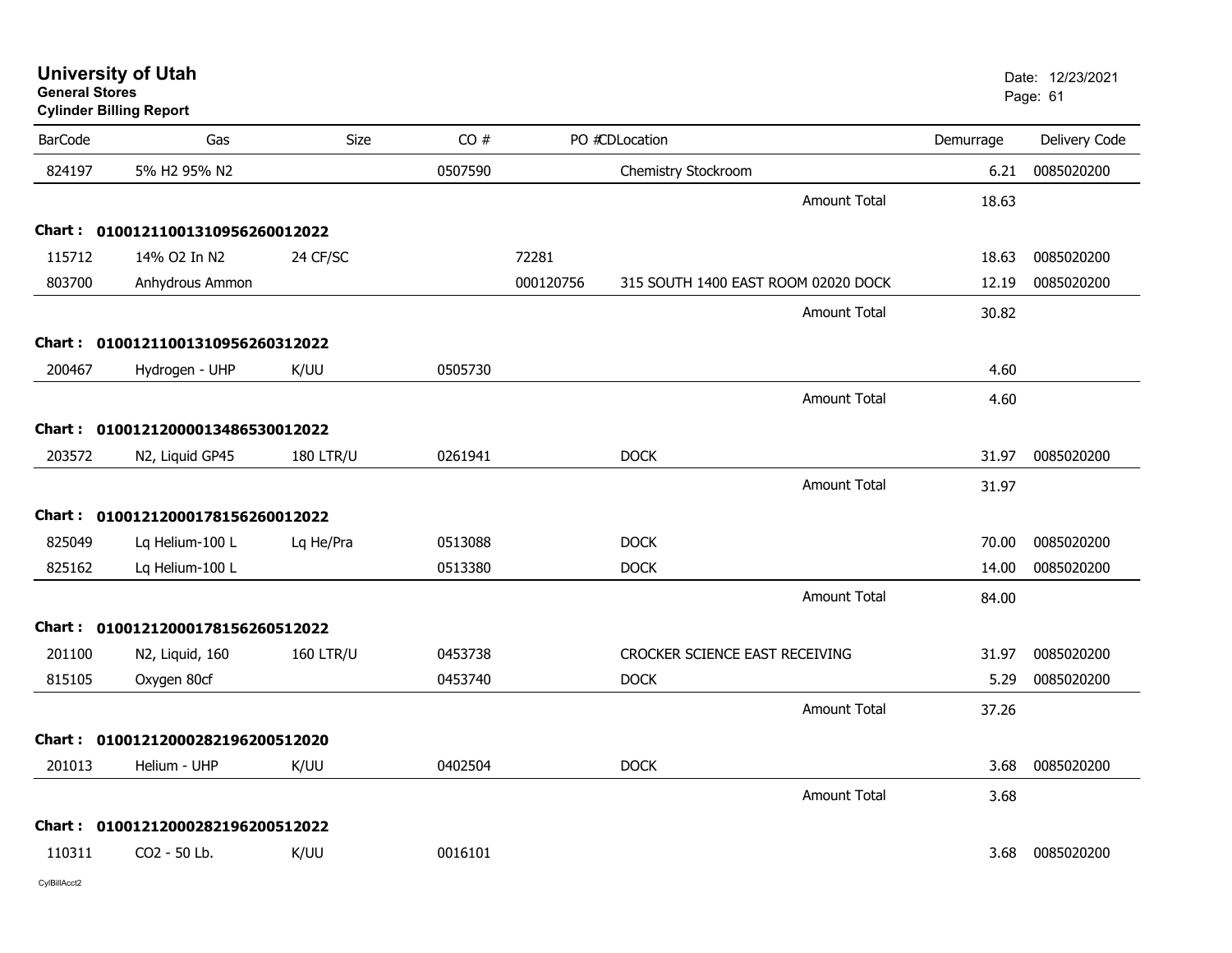| General Stores | <b>Cylinder Billing Report</b> |      | Page: 62 |       |                      |           |               |
|----------------|--------------------------------|------|----------|-------|----------------------|-----------|---------------|
| <b>BarCode</b> | Gas                            | Size | CO#      |       | PO #CDLocation       | Demurrage | Delivery Code |
| 114119         | Mix                            |      |          | 34559 | 3425 HEB             | 12.65     | 0085020200    |
| 114376         | Carbon Monoxide                |      |          | 40473 | 4159 Chem            | 4.60      | 0085020200    |
| 115582         | UHP N2O                        |      |          |       | 2413 Chem            | 7.82      | 0085020200    |
| 115624         | Methane C.P. GR                |      |          | 69541 | 3425 Chem            | 7.82      | 0085020200    |
| 115749         | Nitrous Oxide                  |      | 0113508  |       | 1223 Chem            | 5.52      | 0085020200    |
| 115761         | Carbon Monoxide                |      |          | 31596 | 3423 Chem            | 4.60      | 0085020200    |
| 200018         | Argon - UHP                    |      | 0360320  |       | 315 S 1400 E RM 2020 | 3.68      | 0085020200    |
| 200076         | Hydrogen                       |      | 0340587  |       | <b>DOCK</b>          | 3.68      | 0085020200    |
| 200094         | CO2 - Siphon                   |      | 0505753  |       | 2020 HEB             | 4.60      | 0085020200    |
| 200098         | CO2 - Siphon                   |      | 0494216  |       | 2020 HEB             | 4.60      | 0085020200    |
| 200102         | CO2 - Siphon                   |      | 0510285  |       | 2020 HEB             | 4.60      | 0085020200    |
| 200111         | CO2 - Siphon                   |      | 0509400  |       | <b>DOCK</b>          | 4.60      | 0085020200    |
| 200128         | Helium - UHP                   |      | 0507794  |       | Chemistry Dock       | 4.60      | 0085020200    |
| 200162         | CO2 - Siphon                   |      | 0509400  |       | <b>DOCK</b>          | 4.60      | 0085020200    |
| 200197         | Argon                          |      | 0511176  |       | 2020 HEB Stockroom   | 4.60      | 0085020200    |
| 200232         | Nitrogen 230 CF                |      | 0469116  |       | 2020 HEB             | 4.60      | 0085020200    |
| 200244         | Nitrogen 230 CF                |      | 0455762  |       | 2020 HEB             | 3.68      | 0085020200    |
| 200280         | 5% H2 In Argon                 |      | 0509400  |       | <b>DOCK</b>          | 4.60      | 0085020200    |
| 200288         | Hydrogen - UHP                 |      | 0465356  |       | HEB LOADING DOCK     | 4.60      | 0085020200    |
| 200303         | Argon - UHP                    |      | 0476732  |       | 2020 HEB             | 4.60      | 0085020200    |
| 200306         | Argon                          |      | 0470877  |       | 2020 HEB             | 4.60      | 0085020200    |
| 200329         | Nitrogen 230 CF                |      | 0405744  |       | <b>DOCK</b>          | 3.68      | 0085020200    |
| 200367         | Argon                          |      | 0511176  |       | 2020 HEB Stockroom   | 4.60      | 0085020200    |
| 200385         | Nitrogen 230 CF                |      | 0463533  |       | HEB LOADING DOCK     | 3.68      | 0085020200    |
| 200409         | Hydrogen - UHP                 |      | 0512564  |       | 2020 HEB             | 4.60      | 0085020200    |
| 200425         | Argon                          |      | 0513662  |       | Chemistry Dock       | 0.40      | 0085020200    |
| 200444         | Nitrogen 230 CF                |      | 0416465  |       | <b>DOCK</b>          | 3.68      | 0085020200    |
| 200446         | Nitrogen 230 CF                |      | 0435865  |       | <b>DOCK</b>          | 3.68      | 0085020200    |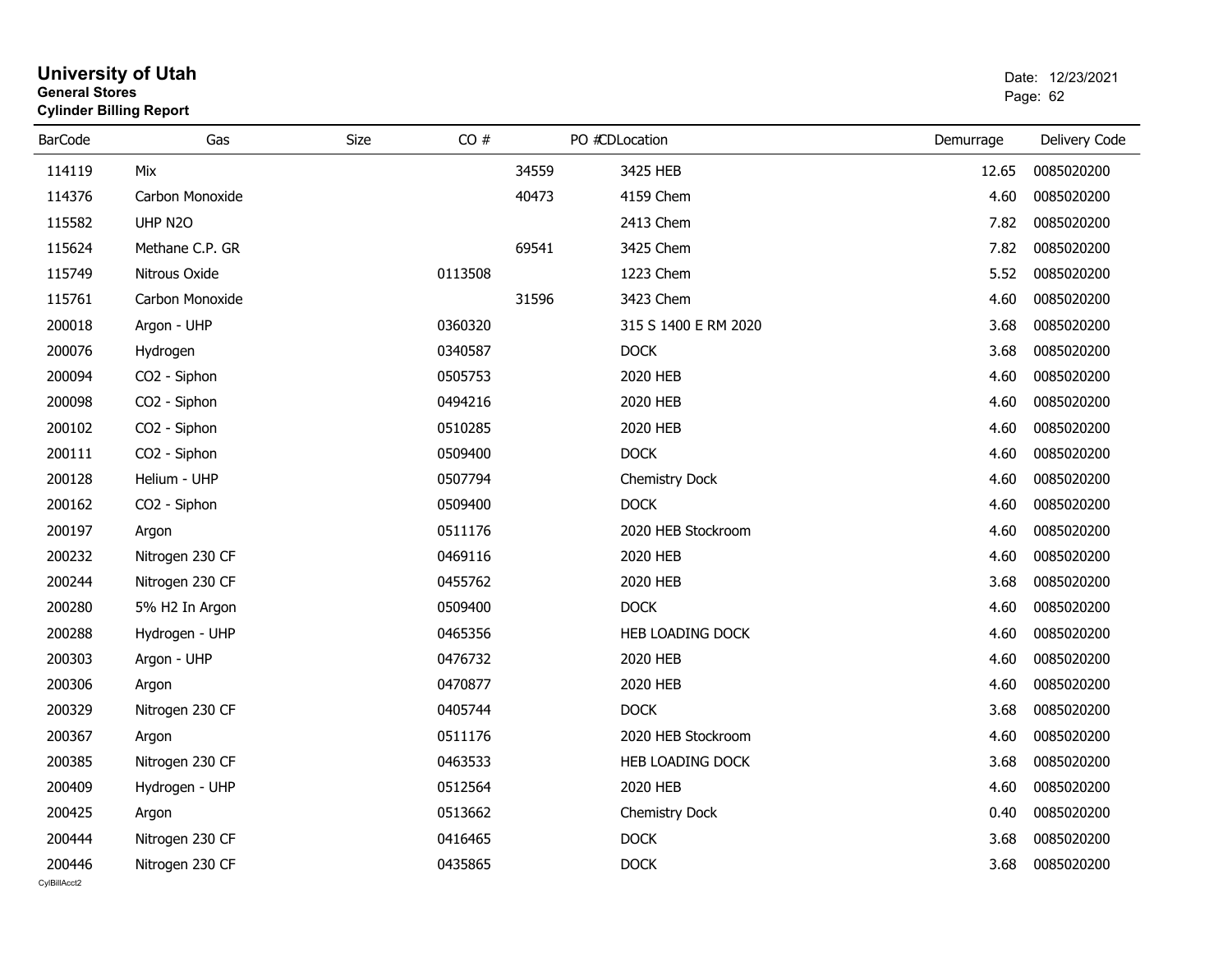#### **University of Utah** Date: 12/23/2021 **General Stores**entry of the control of the control of the control of the control of the control of the control of the control of the control of the control of the control of the control of the control of the control of the control of the **Cylinder Billing Report**

| <b>BarCode</b>         | Gas             | CO#<br>Size | PO #CDLocation      | Demurrage | Delivery Code |
|------------------------|-----------------|-------------|---------------------|-----------|---------------|
| 200519                 | Argon           | 0505087     | Chemistry Dock      | 4.60      | 0085020200    |
| 200540                 | Argon           | 0511176     | 2020 HEB Stockroom  | 4.60      | 0085020200    |
| 200549                 | Argon           | 0510908     | 2020 HEB            | 4.60      | 0085020200    |
| 200552                 | Oxygen, USP     | 0506989     | 2020 HEB            | 4.60      | 0085020200    |
| 200577                 | Nitrogen 230 CF | 0509400     | <b>DOCK</b>         | 4.60      | 0085020200    |
| 200601                 | Nitrogen 230 CF | 0478175     | 2020 HEB            | 4.60      | 0085020200    |
| 200639                 | Oxygen, USP     | 0511418     | 2020 HEB Stockroom  | 4.60      | 0085020200    |
| 200703                 | Argon           | 0505995     | Chemistry Stockroom | 4.00      | 0085020200    |
| 200716                 | Nitrogen 230 CF | 0501760     | 2020 HEB            | 4.60      | 0085020200    |
| 200755                 | Air - 233 CF    | 0380375     | <b>DOCK</b>         | 3.68      | 0085020200    |
| 200793                 | Nitrogen 230 CF | 0511325     | 2020 HEB            | 4.60      | 0085020200    |
| 200794                 | Oxygen, USP     | 0511887     | 2020 HEB            | 4.60      | 0085020200    |
| 200813                 | Nitrogen 230 CF | 0511887     | 2020 HEB            | 4.60      | 0085020200    |
| 200838                 | Nitrogen 230 CF | 0263445     | <b>DOCK</b>         | 3.68      | 0085020200    |
| 200848                 | Oxygen, USP     | 0386231     | <b>DOCK</b>         | 3.68      | 0085020200    |
| 200871                 | Hydrogen - UHP  | 0500715     | Chemistry Stockroom | 4.60      | 0085020200    |
| 200894                 | 5% H2 95% N2    | 0511761     | 2020 HEB            | 4.60      | 0085020200    |
| 200902                 | Argon           | 0364133     | <b>DOCK</b>         | 3.68      | 0085020200    |
| 200928                 | Air - 233 CF    | 0459254     | HEB LOADING DOCK    | 3.68      | 0085020200    |
| 200933                 | Helium - UHP    | 0482815     | 2020 HEB            | 4.00      | 0085020200    |
| 200939                 | Hydrogen - UHP  | 0505096     | 2020 HEB            | 4.60      | 0085020200    |
| 200992                 | Hydrogen        | 0481471     | <b>DOCK</b>         | 4.60      | 0085020200    |
| 200994                 | Acetylene, CF   | 0273625     | <b>DOCK</b>         | 3.68      | 0085020200    |
| 201029                 | Argon           | 0452360     | 2020 HEB            | 3.68      | 0085020200    |
| 201039                 | Argon           | 0507654     | <b>DOCK</b>         | 1.60      | 0085020200    |
| 201039                 | Argon           | 0513662     | Chemistry Dock      | 0.40      | 0085020200    |
| 201070                 | Argon           | 0458487     | 2020 HEB            | 3.68      | 0085020200    |
| 201073<br>CvIBillAcct2 | Oxygen, USP     | 0471359     | 2020 HEB            | 4.60      | 0085020200    |
|                        |                 |             |                     |           |               |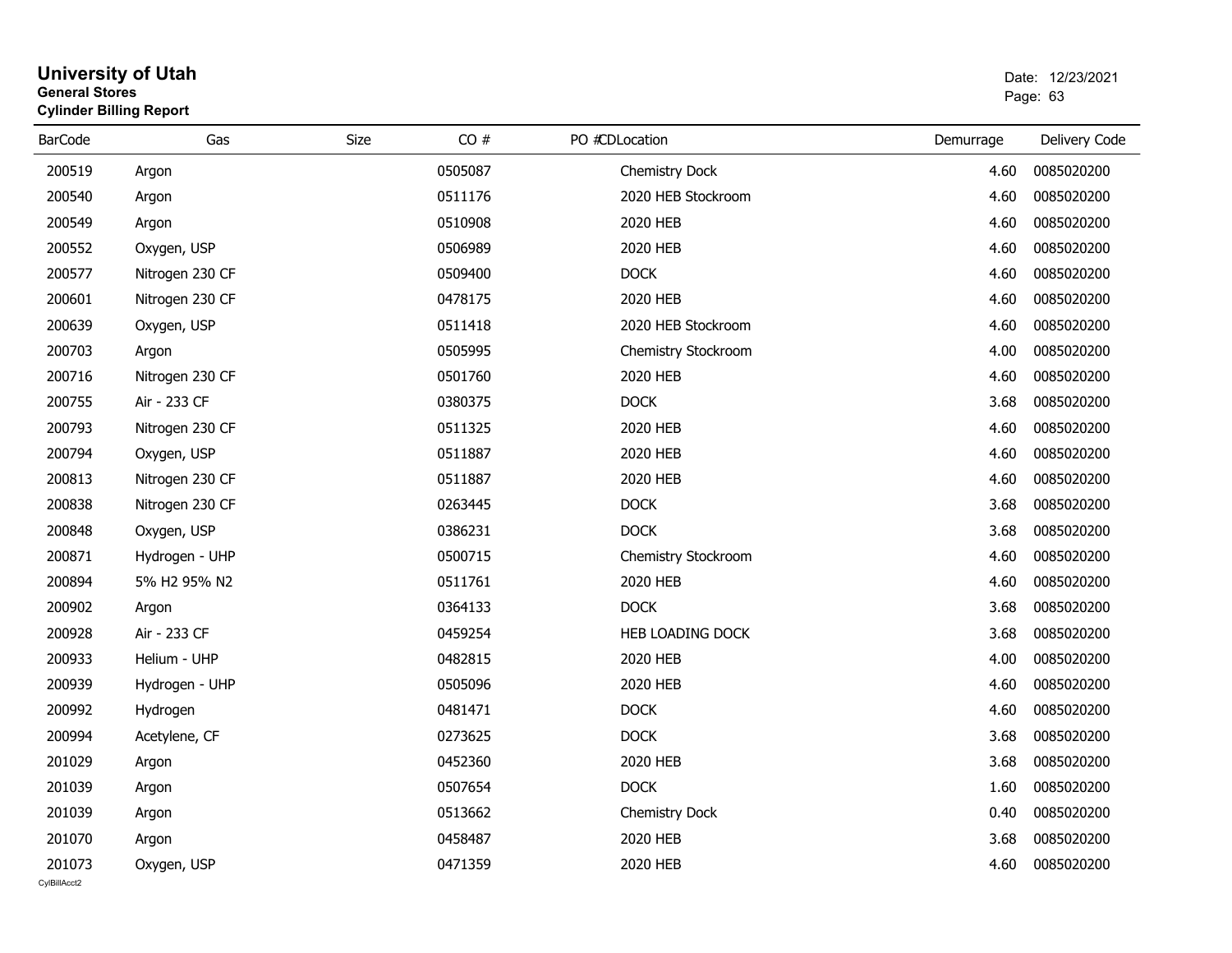| <b>General Stores</b> | <b>Cylinder Billing Report</b> |      | Page: 64 |                         |           |               |
|-----------------------|--------------------------------|------|----------|-------------------------|-----------|---------------|
| <b>BarCode</b>        | Gas                            | Size | CO#      | PO #CDLocation          | Demurrage | Delivery Code |
| 201077                | Nitrogen 230 CF                |      | 0509400  | <b>DOCK</b>             | 1.60      | 0085020200    |
| 201093                | Nitrogen 230 CF                |      | 0471901  | 2020 HEB                | 4.60      | 0085020200    |
| 201114                | Oxygen, USP                    |      | 0300138  | <b>DOCK</b>             | 3.68      | 0085020200    |
| 201118                | Oxygen, USP                    |      | 0362203  | 315 S 1400 E RM 2020    | 3.68      | 0085020200    |
| 201170                | Nitrogen 230 CF                |      | 0511325  | 2020 HEB                | 1.60      | 0085020200    |
| 201177                | Argon                          |      | 0511176  | 2020 HEB Stockroom      | 4.60      | 0085020200    |
| 201205                | Hydrogen - UHP                 |      | 0383665  | <b>DOCK</b>             | 3.68      | 0085020200    |
| 201208                | 5% H2 In Argon                 |      | 0509400  | <b>DOCK</b>             | 4.60      | 0085020200    |
| 201214                | CO <sub>2</sub> - Inst. Gra    |      | 0303814  | <b>DOCK</b>             | 3.68      | 0085020200    |
| 201220                | 5% H2 In Argon                 |      | 0509400  | <b>DOCK</b>             | 4.60      | 0085020200    |
| 201327                | Hydrogen                       |      | 0465575  | <b>DOCK</b>             | 4.60      | 0085020200    |
| 201336                | Nitrogen 230 CF                |      | 0511887  | 2020 HEB                | 4.00      | 0085020200    |
| 201344                | Argon                          |      | 0443453  | 2020 Chem               | 3.68      | 0085020200    |
| 201385                | Nitrogen 230 CF                |      | 0372773  | <b>DOCK</b>             | 3.68      | 0085020200    |
| 201400                | Nitrogen 230 CF                |      | 0511325  | 2020 HEB                | 1.60      | 0085020200    |
| 201420                | Hydrogen - UHP                 |      | 0510854  | 2020 HEB                | 4.60      | 0085020200    |
| 201421                | Argon                          |      | 0513662  | <b>Chemistry Dock</b>   | 0.40      | 0085020200    |
| 201452                | Air - 233 CF                   |      | 0465635  | <b>HEB LOADING DOCK</b> | 4.60      | 0085020200    |
| 201463                | Argon                          |      | 0513662  | Chemistry Dock          | 0.40      | 0085020200    |
| 201503                | Nitrogen 230 CF                |      | 0489424  | 2020 HEB                | 4.60      | 0085020200    |
| 201548                | Air - 233 CF                   |      | 0428912  | <b>DOCK</b>             | 3.68      | 0085020200    |
| 201552                | CO2 - Siphon                   |      | 0509400  | <b>DOCK</b>             | 4.60      | 0085020200    |
| 201576                | Oxygen, USP                    |      | 0500641  | 2020 HEB                | 4.60      | 0085020200    |
| 201598                | Argon                          |      | 0488191  | Chemistry Stockroom     | 4.60      | 0085020200    |
| 201605                | Argon                          |      | 0494216  | 2020 HEB                | 4.60      | 0085020200    |
| 201608                | Argon                          |      | 0511176  | 2020 HEB Stockroom      | 4.60      | 0085020200    |
| 201659                | Nitrogen 230 CF                |      | 0495548  | 2020 HEB                | 4.60      | 0085020200    |
| 201672                | Argon - UHP                    |      | 0510935  | <b>DOCK</b>             | 4.60      | 0085020200    |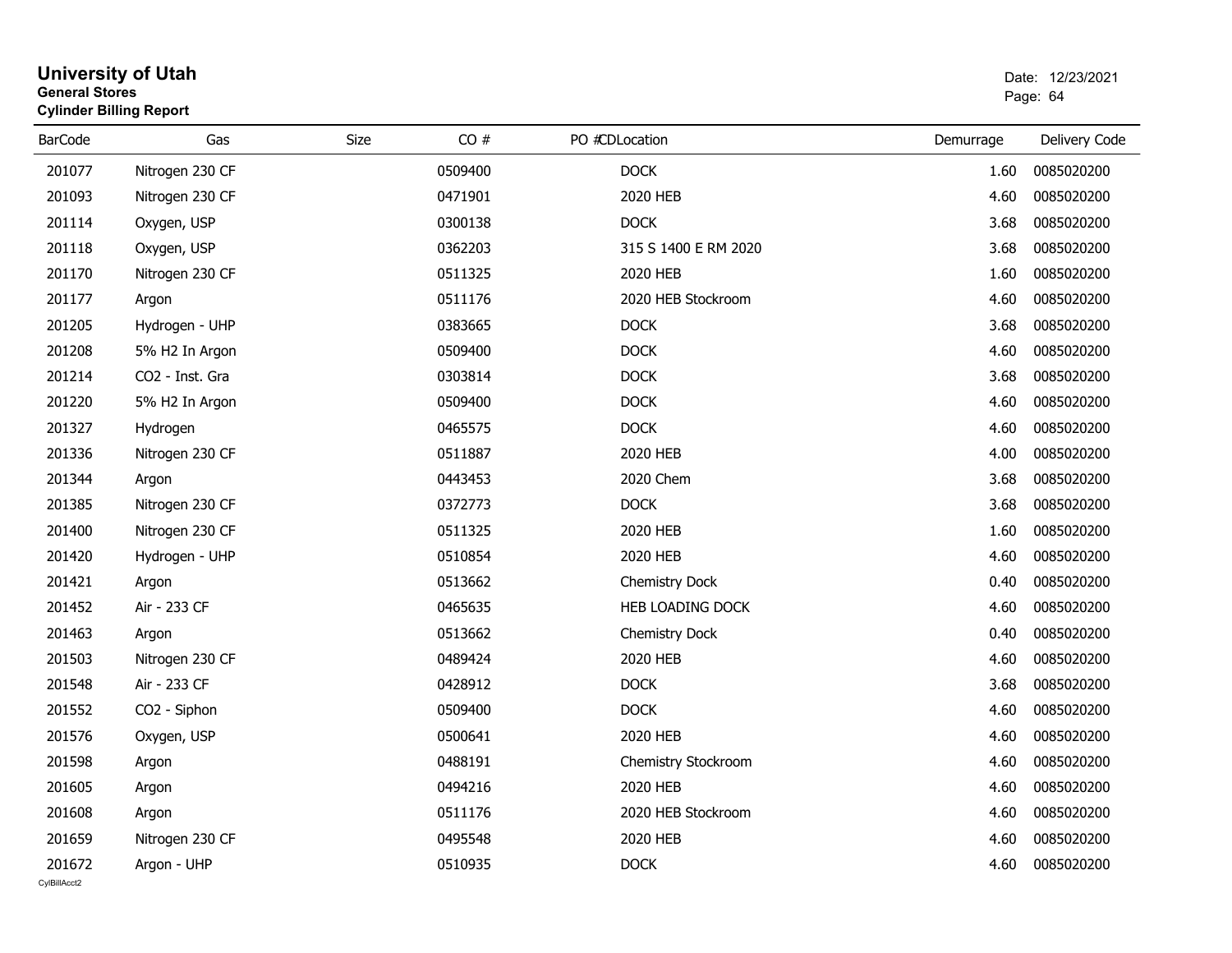| General Stores<br><b>Cylinder Billing Report</b> |                 |      |         |  |                       |           | Page: 65      |  |  |
|--------------------------------------------------|-----------------|------|---------|--|-----------------------|-----------|---------------|--|--|
| <b>BarCode</b>                                   | Gas             | Size | CO#     |  | PO #CDLocation        | Demurrage | Delivery Code |  |  |
| 201706                                           | Air - 233 CF    |      | 0367182 |  | <b>DOCK</b>           | 3.68      | 0085020200    |  |  |
| 201724                                           | Hydrogen        |      | 0506989 |  | 2020 HEB              | 4.00      | 0085020200    |  |  |
| 201725                                           | Hydrogen - UHP  |      | 0508587 |  | 2020 HEB              | 2.00      | 0085020200    |  |  |
| 201761                                           | Nitrogen 230 CF |      | 0335979 |  | <b>DOCK</b>           | 3.68      | 0085020200    |  |  |
| 201769                                           | Argon           |      | 0513662 |  | Chemistry Dock        | 0.40      | 0085020200    |  |  |
| 201772                                           | Nitrogen 230 CF |      | 0495548 |  | 2020 HEB              | 4.60      | 0085020200    |  |  |
| 201836                                           | Nitrogen 230 CF |      | 0431975 |  | <b>DOCK</b>           | 3.68      | 0085020200    |  |  |
| 201848                                           | Oxygen, USP     |      | 0479597 |  | 2020 HEB              | 4.60      | 0085020200    |  |  |
| 201883                                           | 5% H2 95% N2    |      | 0511761 |  | 2020 HEB              | 4.60      | 0085020200    |  |  |
| 201889                                           | Argon           |      | 0496428 |  | 2020 HEB              | 4.60      | 0085020200    |  |  |
| 201921                                           | Argon           |      | 0506989 |  | 2020 HEB              | 4.60      | 0085020200    |  |  |
| 201994                                           | Hydrogen - UHP  |      | 0460886 |  | <b>HEB DOCK</b>       | 3.68      | 0085020200    |  |  |
| 202004                                           | 5% H2 95% N2    |      | 0509429 |  | <b>Chemistry Dock</b> | 4.60      | 0085020200    |  |  |
| 202007                                           | Air - 233 CF    |      | 0469116 |  | 2020 HEB              | 4.60      | 0085020200    |  |  |
| 202054                                           | Hydrogen        |      | 0506989 |  | 2020 HEB              | 4.60      | 0085020200    |  |  |
| 202055                                           | Hydrogen        |      | 0363124 |  | 315 S 1400 E Rm 2020  | 3.68      | 0085020200    |  |  |
| 202061                                           | Argon           |      | 0508670 |  | 2020 HEB              | 4.60      | 0085020200    |  |  |
| 202073                                           | CO2 - Siphon    |      | 0483281 |  | 2020 HEB              | 4.60      | 0085020200    |  |  |
| 202080                                           | Hydrogen        |      | 0506989 |  | 2020 HEB              | 4.60      | 0085020200    |  |  |
| 202105                                           | Argon           |      | 0507654 |  | <b>DOCK</b>           | 4.60      | 0085020200    |  |  |
| 202125                                           | Argon           |      | 0511176 |  | 2020 HEB Stockroom    | 4.60      | 0085020200    |  |  |
| 202128                                           | Hydrogen        |      | 0483281 |  | 2020 HEB              | 4.60      | 0085020200    |  |  |
| 202153                                           | Hydrogen        |      | 0410567 |  | <b>DOCK</b>           | 3.68      | 0085020200    |  |  |
| 202157                                           | Argon           |      | 0510908 |  | 2020 HEB              | 4.00      | 0085020200    |  |  |
| 202174                                           | Argon           |      | 0454562 |  | 2020 HEB              | 3.68      | 0085020200    |  |  |
| 202182                                           | Helium - UHP    |      | 0309367 |  | <b>DOCK</b>           | 3.68      | 0085020200    |  |  |
| 202277                                           | Argon           |      | 0507654 |  | <b>DOCK</b>           | 4.60      | 0085020200    |  |  |
| 202314                                           | Nitrous Oxide-E |      | 0303208 |  | <b>DOCK</b>           | 3.68      | 0085020200    |  |  |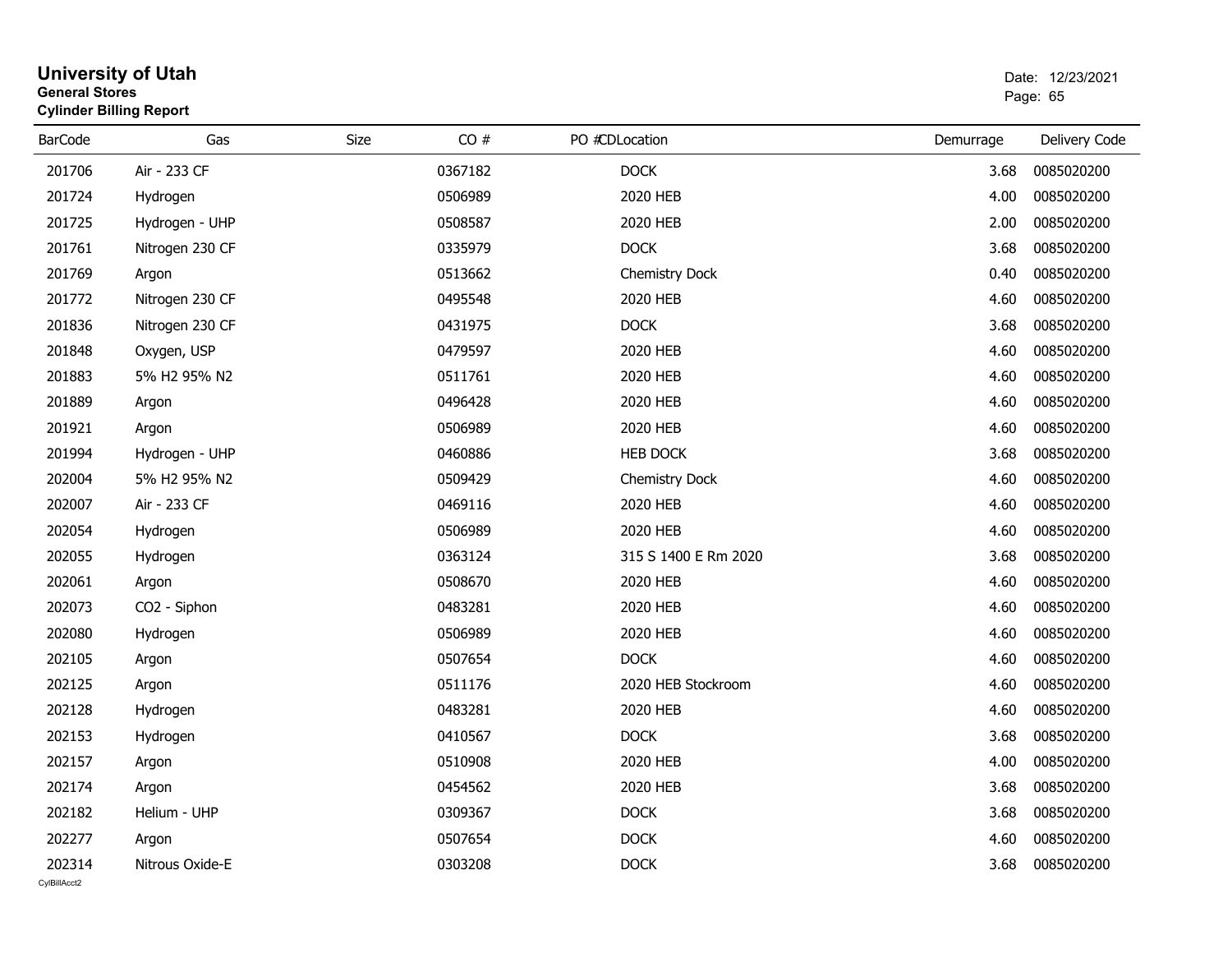#### **University of Utah** Date: 12/23/2021 **General Stores**е в последници по последници по последници по последници по последници по последници по последници по последниц<br>В 1963 године по последници по последници по последници по последници по последници по последници по последни **Cylinder Billing Report**

| <b>BarCode</b>         | Gas             | Size<br>CO# | PO #CDLocation        | Demurrage | Delivery Code |
|------------------------|-----------------|-------------|-----------------------|-----------|---------------|
| 202322                 | Helium - UHP    | 0512205     | Chemistry Dock        | 4.60      | 0085020200    |
| 202381                 | Hydrogen - UHP  | 0481006     | Chemistry Stockroom   | 4.60      | 0085020200    |
| 202388                 | CO2 - Siphon    | 0365453     | 2020 Chem.            | 3.68      | 0085020200    |
| 202602                 | Hydrogen        | 0511887     | 2020 HEB              | 4.60      | 0085020200    |
| 202608                 | Argon           | 0513662     | Chemistry Dock        | 0.40      | 0085020200    |
| 202617                 | Argon           | 0455145     | 2020 HEB              | 3.68      | 0085020200    |
| 202732                 | CO2 - Siphon    | 0510285     | 2020 HEB              | 4.60      | 0085020200    |
| 202733                 | CO2 - Siphon    | 0498032     | 2020 HEB              | 4.60      | 0085020200    |
| 202737                 | CO2 - Siphon    | 0509400     | <b>DOCK</b>           | 4.60      | 0085020200    |
| 202756                 | Hydrogen - UHP  | 0367182     | <b>DOCK</b>           | 3.68      | 0085020200    |
| 202762                 | Hydrogen        | 0358414     | 2020 HEB              | 3.68      | 0085020200    |
| 202768                 | Argon           | 0511176     | 2020 HEB Stockroom    | 4.60      | 0085020200    |
| 202770                 | Argon           | 0352181     | <b>DOCK</b>           | 3.68      | 0085020200    |
| 202772                 | Argon           | 0511176     | 2020 HEB Stockroom    | 4.60      | 0085020200    |
| 202780                 | Nitrogen 230 CF | 0422615     | 2020 HEB              | 3.68      | 0085020200    |
| 202785                 | Argon           | 0513662     | Chemistry Dock        | 0.40      | 0085020200    |
| 202806                 | Air - 233 CF    | 0421624     | <b>DOCK</b>           | 3.68      | 0085020200    |
| 202819                 | Argon           | 0411471     | <b>DOCK</b>           | 3.68      | 0085020200    |
| 202873                 | Argon - UHP     | 0509302     | Chemistry Dock        | 4.60      | 0085020200    |
| 202941                 | Argon           | 0409001     | <b>DOCK</b>           | 3.68      | 0085020200    |
| 203022                 | Helium - UHP    | 0500173     | <b>DOCK</b>           | 4.60      | 0085020200    |
| 203023                 | Helium - UHP    | 0402504     | <b>DOCK</b>           | 3.68      | 0085020200    |
| 203036                 | Oxygen, USP     | 0511887     | 2020 HEB              | 4.60      | 0085020200    |
| 203047                 | Oxygen, USP     | 0511418     | 2020 HEB Stockroom    | 4.60      | 0085020200    |
| 203065                 | Helium - UHP    | 0473607     | 2020 HEB              | 4.60      | 0085020200    |
| 203074                 | Argon           | 0513662     | <b>Chemistry Dock</b> | 0.40      | 0085020200    |
| 203172                 | Nitrogen 230 CF | 0511325     | 2020 HEB              | 4.60      | 0085020200    |
| 203263<br>CvIBillAcct2 | Nitrogen, UHP   | 0504538     | 2020 HEB              | 4.60      | 0085020200    |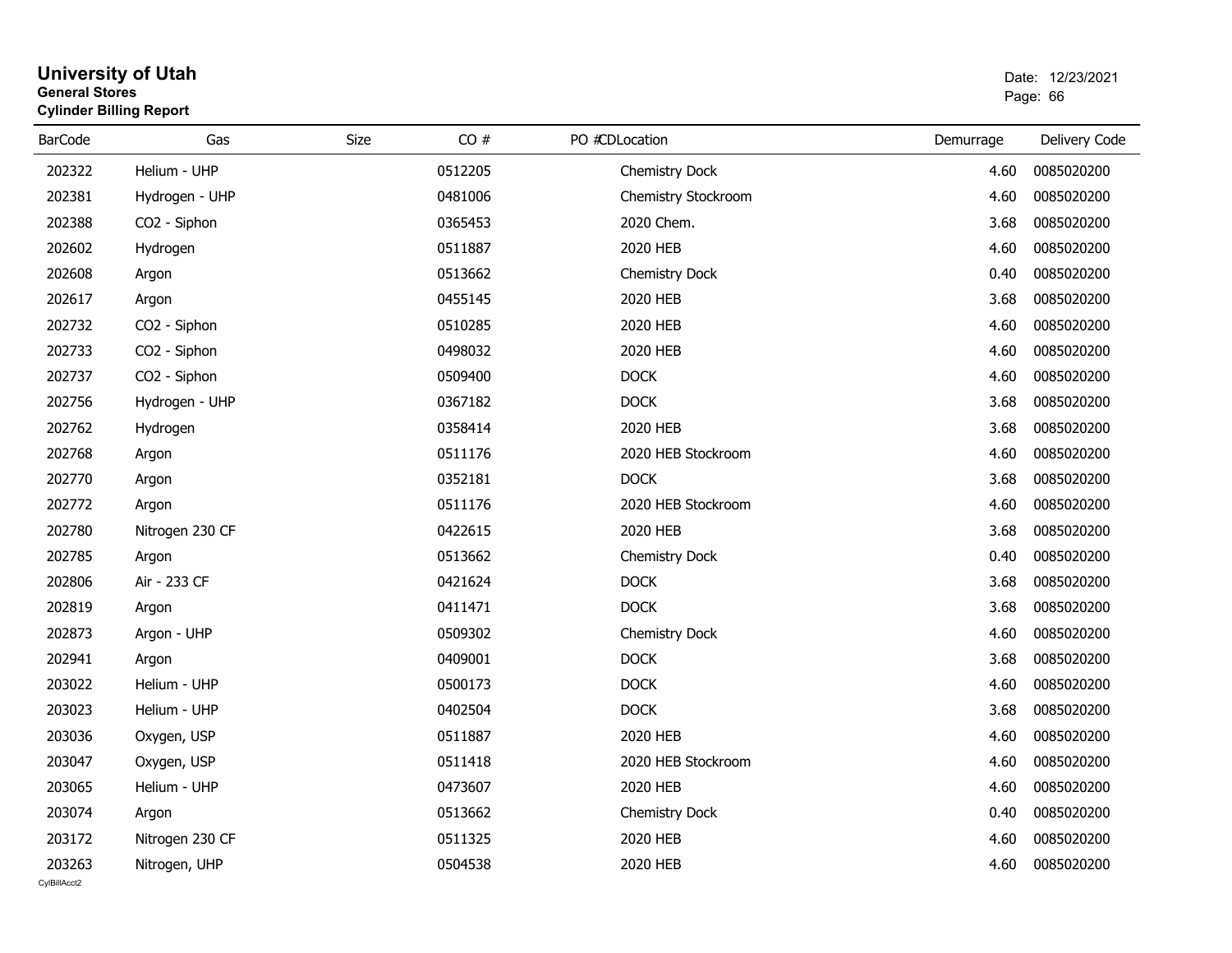| <b>General Stores</b> | <b>Cylinder Billing Report</b> |      | Page: 67 |                               |           |               |
|-----------------------|--------------------------------|------|----------|-------------------------------|-----------|---------------|
| <b>BarCode</b>        | Gas                            | Size | CO#      | PO #CDLocation                | Demurrage | Delivery Code |
| 203324                | Oxygen, USP                    |      | 0479597  | 2020 HEB                      | 4.60      | 0085020200    |
| 203341                | Helium - UHP                   |      | 0492659  | 2020 HEB                      | 4.60      | 0085020200    |
| 203360                | Helium - UHP                   |      | 0501152  | 2020 HEB                      | 4.60      | 0085020200    |
| 203514                | Argon                          |      | 0508670  | 2020 HEB                      | 4.60      | 0085020200    |
| 203686                | Nitrogen 230 CF                |      | 0511325  | 2020 HEB                      | 4.60      | 0085020200    |
| 203734                | Nitrous Oxide-E                |      | 0500562  | 2020 HEB                      | 4.60      | 0085020200    |
| 203812                | Nitrogen 230 CF                |      | 0456515  | Chemistry Dock                | 3.68      | 0085020200    |
| 203840                | Hydrogen                       |      | 0475101  | 2020 HEB                      | 4.60      | 0085020200    |
| 203844                | Nitrogen 230 CF                |      | 0320764  | <b>DOCK</b>                   | 3.68      | 0085020200    |
| 203865                | Nitrogen 230 CF                |      | 0511325  | 2020 HEB                      | 4.60      | 0085020200    |
| 203867                | Argon                          |      | 0507654  | <b>DOCK</b>                   | 4.60      | 0085020200    |
| 203887                | Helium - UHP                   |      | 0453924  | <b>CROCKER SCIENCE RM 031</b> | 3.68      | 0085020200    |
| 203893                | Argon                          |      | 0458956  | 2020 HEB                      | 3.68      | 0085020200    |
| 203894                | Nitrogen 230 CF                |      | 0511325  | 2020 HEB                      | 4.60      | 0085020200    |
| 203897                | Helium - UHP                   |      | 0503994  | 2020 HEB                      | 4.60      | 0085020200    |
| 203901                | Hydrogen                       |      | 0055106  | 3425 Chem                     | 3.68      | 0085020200    |
| 203905                | CO <sub>2</sub> - 50 Lb.       |      | 0001785  | 3539 Chem                     | 3.68      | 0085020200    |
| 203933                | Hydrogen                       |      | 0511887  | 2020 HEB                      | 4.60      | 0085020200    |
| 203957                | Argon                          |      | 0505995  | Chemistry Stockroom           | 4.60      | 0085020200    |
| 203984                | Argon                          |      | 0513662  | <b>Chemistry Dock</b>         | 0.40      | 0085020200    |
| 203989                | Nitrogen 230 CF                |      | 0511325  | 2020 HEB                      | 4.60      | 0085020200    |
| 204471                | Nitrogen, 23 CF                |      | 0478277  | 2020 HEB                      | 4.60      | 0085020200    |
| 204520                | Hydrogen                       |      | 0412623  | <b>DOCK</b>                   | 3.68      | 0085020200    |
| 204536                | Argon                          |      | 0488191  | Chemistry Stockroom           | 4.60      | 0085020200    |
| 204666                | Helium - UHP                   |      | 0339207  |                               | 3.68      | 0085020200    |
| 204675                | Nitrogen, UHP                  |      | 0389460  | <b>DOCK</b>                   | 3.68      | 0085020200    |
| 204745                | Helium - UHP                   |      | 0471901  | 2020 HEB                      | 4.60      | 0085020200    |
| 205280                | Argon - UHP                    |      | 0403688  | <b>DOCK</b>                   | 3.68      | 0085020200    |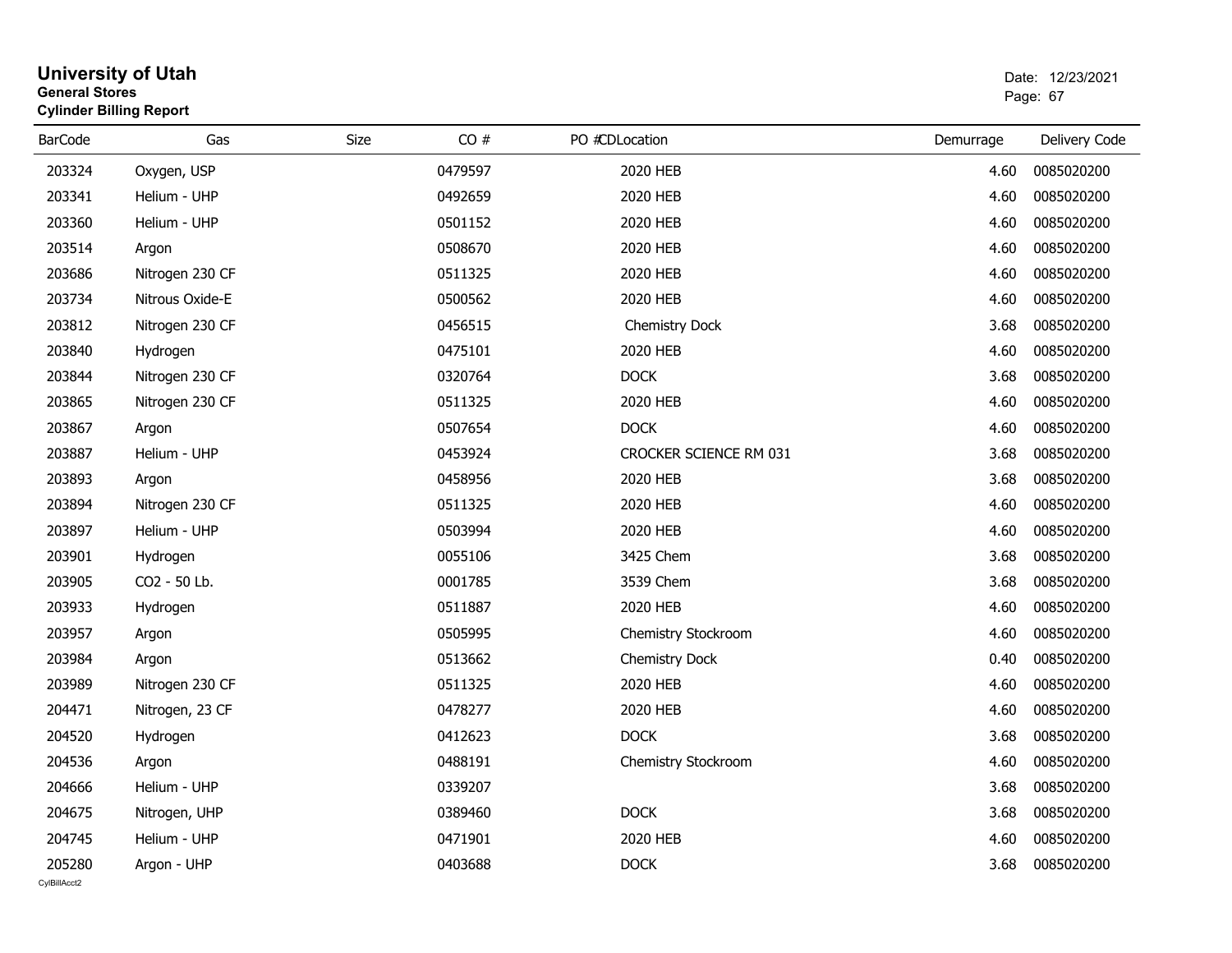#### **University of Utah** Date: 12/23/2021 **General Stores**entry of the control of the control of the control of the control of the control of the control of the control of the control of the control of the control of the control of the control of the control of the control of the **Cylinder Billing Report**

| <b>BarCode</b> | Gas             | Size | CO#     |       | PO #CDLocation                | Demurrage | Delivery Code |
|----------------|-----------------|------|---------|-------|-------------------------------|-----------|---------------|
| 205285         | Argon - UHP     |      | 0458577 |       | 2020 HEB                      | 3.68      | 0085020200    |
| 205299         | Oxygen, USP     |      | 0511418 |       | 2020 HEB Stockroom            | 4.60      | 0085020200    |
| 205397         | Nitrogen 230 CF |      | 0383665 |       | <b>DOCK</b>                   | 3.68      | 0085020200    |
| 205561         | Argon - UHP     |      | 0325519 |       | <b>DOCK</b>                   | 3.68      | 0085020200    |
| 205595         | Oxygen - 20 CF  |      | 0417476 |       | <b>DOCK</b>                   | 3.68      | 0085020200    |
| 205629         | Oxygen, USP     |      | 0511418 |       | 2020 HEB Stockroom            | 4.60      | 0085020200    |
| 205758         | Argon - UHP     |      | 0479105 |       | 2020 HEB Attn: Cameron Cheyne | 4.60      | 0085020200    |
| 205802         | Nitrogen, 23 CF |      | 0478277 |       | 2020 HEB                      | 4.60      | 0085020200    |
| 205829         | Oxygen, USP     |      | 0464676 |       | HEB LOADING DOCK              | 4.60      | 0085020200    |
| 205831         | Oxygen, USP     |      | 0511418 |       | 2020 HEB Stockroom            | 4.00      | 0085020200    |
| 205896         | Oxygen, USP     |      | 0511418 |       | 2020 HEB Stockroom            | 4.00      | 0085020200    |
| 300016         | 5% H2 In Argon  |      | 0505995 |       | Chemistry Stockroom           | 6.21      | 0085020200    |
| 300017         | 5% H2 In Argon  |      | 0505995 |       | Chemistry Stockroom           | 2.16      | 0085020200    |
| 800194         | Mix             |      |         | 14448 | 2020 HEB                      | 12.19     | 0085020200    |
| 800387         | Xenon           |      |         | 17135 | 2020 HEB                      | 12.19     | 0085020200    |
| 801195         | 14% O2 In N2    |      |         | 38454 | 2020 HEB                      | 6.67      | 0085020200    |
| 801224         | 3% Methan Bal H |      |         | 37804 | 2020 Heb                      | 8.28      | 0085020200    |
| 802000         | Carbon Monoxide |      | 0163867 |       | <b>DOCK</b>                   | 5.52      | 0085020200    |
| 803722         | Anhydrous Ammon |      | 0221503 |       | <b>DOCK</b>                   | 4.60      | 0085020200    |
| 803964         | Argon - UHP     |      | 0237693 |       | <b>DOCK</b>                   | 5.52      | 0085020200    |
| 804239         | Acetylene, Atom |      | 0241169 |       |                               | 7.82      |               |
| 804398         | Sulfur Dioxide  |      | 0244920 |       | <b>DOCK</b>                   | 5.06      | 0085020200    |
| 804860         | 10%KR In Helium |      | 0260765 |       | <b>DOCK</b>                   | 12.65     | 0085020200    |
| 805428         | 4%025%Co291%Ar  |      | 0273770 |       | <b>DOCK</b>                   | 5.06      | 0085020200    |
| 806780         | N2O-Electronic  |      | 0284587 |       | <b>DOCK</b>                   | 5.06      | 0085020200    |
| 806903         | 5%Fluorine/He   |      | 0287737 |       | <b>DOCK</b>                   | 13.80     | 0085020200    |
| 806907         | Krypton         |      | 0287737 |       | <b>DOCK</b>                   | 13.80     | 0085020200    |
| 806918         | Research Neon   |      | 0288191 |       | <b>DOCK</b>                   | 13.80     | 0085020200    |
| CvIBillAcct2   |                 |      |         |       |                               |           |               |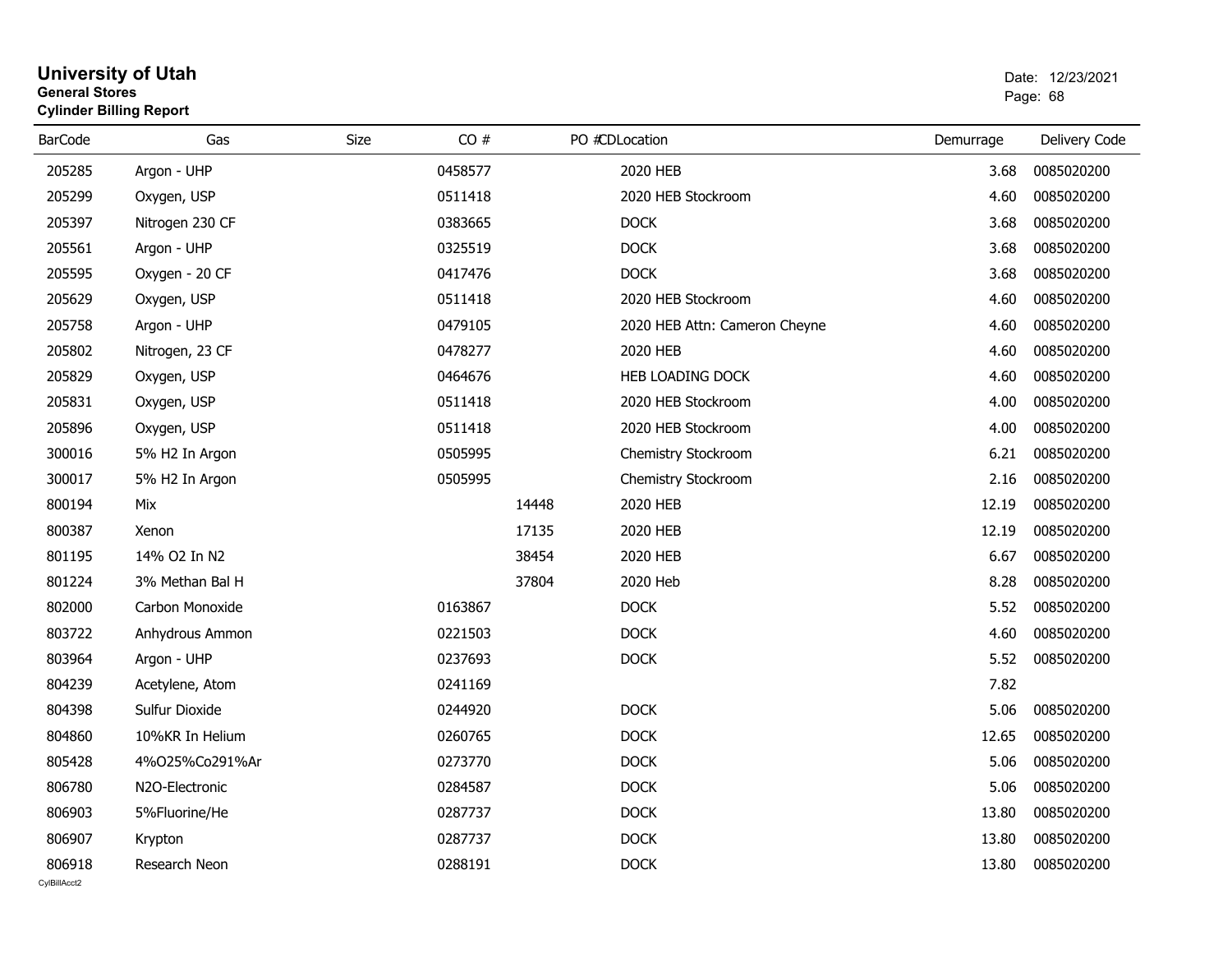| <b>General Stores</b> | <b>University of Utah</b><br><b>Cylinder Billing Report</b> |      | Date: 12/23/2021<br>Page: 69 |                      |           |               |
|-----------------------|-------------------------------------------------------------|------|------------------------------|----------------------|-----------|---------------|
| <b>BarCode</b>        | Gas                                                         | Size | CO#                          | PO #CDLocation       | Demurrage | Delivery Code |
| 807065                | CO2 - Inst. Gra                                             |      | 0303972                      | <b>DOCK</b>          | 5.06      | 0085020200    |
| 807113                | Sulfur Hexafluo                                             |      | 0305907                      | <b>DOCK</b>          | 12.65     | 0085020200    |
| 807617                | Methane, UHP                                                |      | 0315516                      | <b>DOCK</b>          | 12.19     | 0085020200    |
| 807638                | 10% Xenon, He                                               |      | 0317097                      | <b>DOCK</b>          | 12.65     | 0085020200    |
| 807885                | Oxygen, UHP,                                                |      | 0325519                      | <b>DOCK</b>          | 5.06      | 0085020200    |
| 807962                | Sulfur Hexafluo                                             |      | 0326032                      | <b>DOCK</b>          | 12.65     | 0085020200    |
| 808011                | Chlorine                                                    |      | 0326249                      | <b>DOCK</b>          | 12.65     | 0085020200    |
| 808086                | Hydrogen, UHP                                               |      | 0329473                      | <b>DOCK</b>          | 5.52      | 0085020200    |
| 808179                | Silane In HE                                                |      | 0331163                      | <b>DOCK</b>          | 5.06      | 0085020200    |
| 808889                | Nitrogen, UHP                                               |      | 0347714                      | RM 2020 315 S 1400 E | 5.52      | 0085020200    |
| 808961                | Ethylene                                                    |      | 0351010                      | <b>DOCK</b>          | 17.48     | 0085020200    |
| 809722                | Oxygen, USP                                                 |      | 0368601                      | <b>DOCK</b>          | 5.06      | 0085020200    |
| 810093                | 5% H <sub>2</sub> 95% N <sub>2</sub>                        |      | 0390467                      | <b>DOCK</b>          | 5.06      | 0085020200    |
| 810096                | Research Argon                                              |      | 0391324                      | <b>DOCK</b>          | 14.26     | 0085020200    |
| 810748                | Oxygen, USP                                                 |      | 0392951                      | <b>DOCK</b>          | 5.06      | 0085020200    |
| 810956                | Methane, UHP                                                |      | 0398742                      | <b>DOCK</b>          | 5.06      | 0085020200    |
| 811250                | 5ppm O2 in N2                                               |      | 0409701                      | <b>DOCK</b>          | 5.06      | 0085020200    |
| 811334                | Ethylene                                                    |      | 0405230                      | <b>DOCK</b>          | 5.29      | 0085020200    |
| 811538                | Flourine/Neon                                               |      | 0415352                      | <b>DOCK</b>          | 14.26     | 0085020200    |
| 812201                | Res. Helium                                                 |      | 0415252                      | <b>DOCK</b>          | 14.26     | 0085020200    |
| 812428                | Hydrogen                                                    |      | 0419906                      | <b>DOCK</b>          | 5.06      | 0085020200    |
| 813572                | 20%CO2 In N2                                                |      | 0427787                      | <b>DOCK</b>          | 5.29      | 0085020200    |
| 814425                | UHP Helium/300                                              |      | 0435085                      | <b>DOCK</b>          | 4.37      | 0085020200    |
| 814573                | Anhydrous Ammon                                             |      | 0436133                      | <b>DOCK</b>          | 12.19     | 0085020200    |
| 814637                | 2.5% No In N2                                               |      | 0434254                      | <b>DOCK</b>          | 5.06      | 0085020200    |
| 814812                | Carbon Monoxide                                             |      | 0438231                      | <b>DOCK</b>          | 5.52      | 0085020200    |
| 815073                | Hydrogen - UHP                                              |      | 0441366                      | 2020 HEB             | 5.29      | 0085020200    |
| 815372                | Methane C.P. GR                                             |      | 0442789                      | <b>DOCK</b>          | 5.29      | 0085020200    |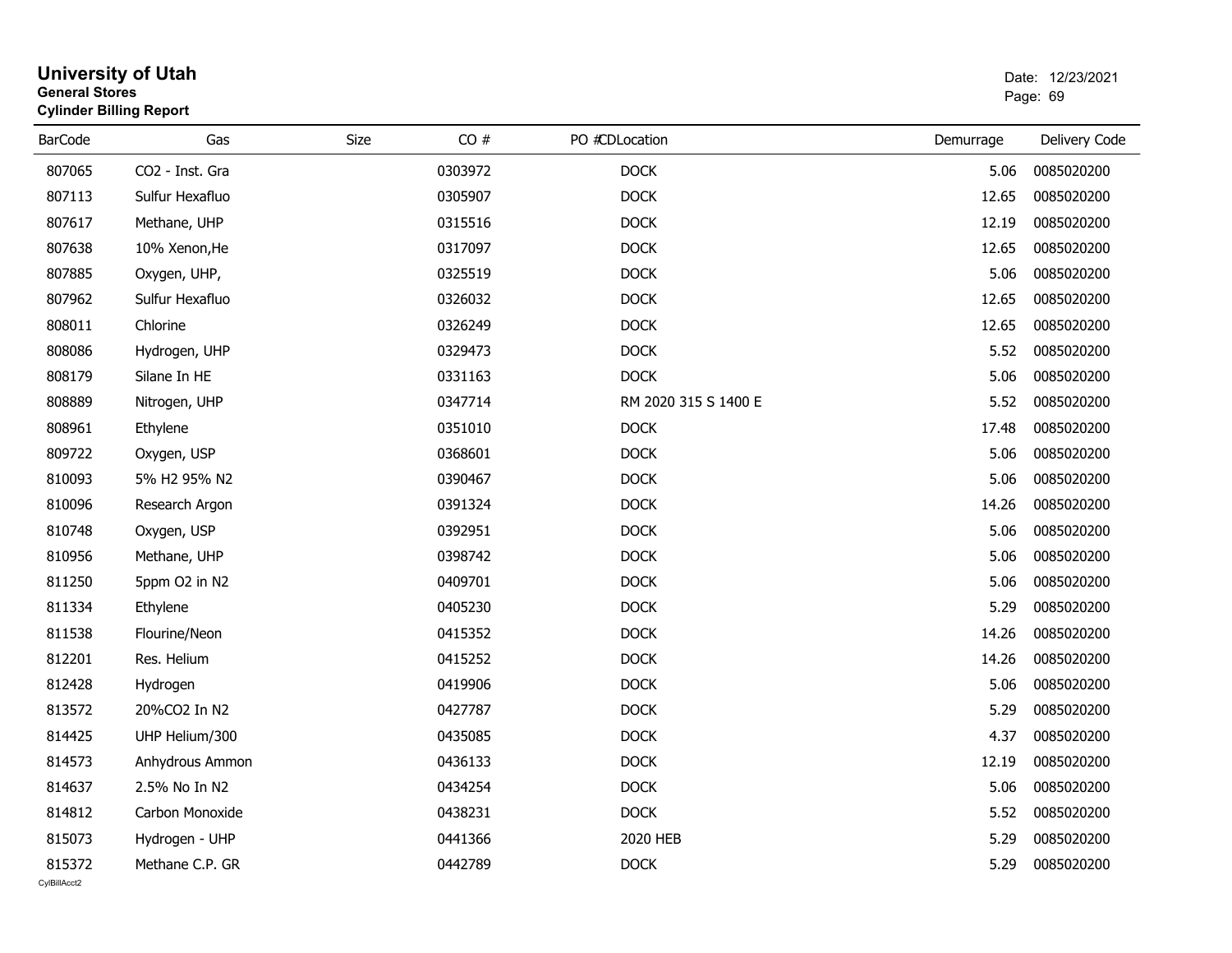| <b>General Stores</b>  | <b>University of Utah</b><br><b>Cylinder Billing Report</b> |      | Date: 12/23/2021<br>Page: 70 |                      |           |               |
|------------------------|-------------------------------------------------------------|------|------------------------------|----------------------|-----------|---------------|
| <b>BarCode</b>         | Gas                                                         | Size | CO#                          | PO #CDLocation       | Demurrage | Delivery Code |
| 815661                 | BD Co2 Syphon                                               |      | 0444499                      | 315 S 1400 E RM 2020 | 5.06      | 0085020200    |
| 815730                 | Bone Dry CO2                                                |      | 0445281                      | 2020 HEB             | 5.06      | 0085020200    |
| 815977                 | Ethylene                                                    |      | 0446651                      | <b>DOCK</b>          | 5.29      | 0085020200    |
| 816123                 | Argon                                                       |      | 0448477                      | 2020 HEB             | 5.29      | 0085020200    |
| 817166                 | UHP Helium/300                                              |      | 0456511                      | Chemistry Dock       | 6.21      | 0085020200    |
| 817327                 | Nitrogen, UHP                                               |      | 0457575                      | 2020 HEB             | 6.21      | 0085020200    |
| 817539                 | Nitrogen, UHP                                               |      | 0459640                      | HEB LOADING DOCK     | 6.21      | 0085020200    |
| 817545                 | Nitrogen, UHP                                               |      | 0458956                      | 2020 HEB             | 5.40      | 0085020200    |
| 817562                 | Carbon Monoxide                                             |      | 0459146                      | 2020 HEB             | 6.21      | 0085020200    |
| 817563                 | Carbon Monoxide                                             |      | 0459146                      | 2020 HEB             | 6.21      | 0085020200    |
| 817608                 | Oxygen, USP                                                 |      | 0459146                      | 2020 HEB             | 6.21      | 0085020200    |
| 817843                 | Anhydrous Ammon                                             |      | 0460444                      | <b>DOCK</b>          | 18.40     | 0085020200    |
| 817899                 | R <sub>14</sub>                                             |      | 0460587                      | <b>DOCK</b>          | 6.21      | 0085020200    |
| 817991                 | Sulfer Hexafluo                                             |      | 0461471                      | <b>DOCK</b>          | 6.21      | 0085020200    |
| 818070                 | BD Co2 Syphon                                               |      | 0462508                      | HEB LOADING DOCK     | 6.21      | 0085020200    |
| 818157                 | Nitrogen 230 CF                                             |      | 0463234                      | HEB LOADING DOCK     | 6.21      | 0085020200    |
| 818394                 | CO, 35CF                                                    |      | 0463434                      | <b>DOCK</b>          | 6.21      | 0085020200    |
| 818766                 | CO2 - Inst. Gra                                             |      | 0469699                      | 2020 HEB             | 6.21      | 0085020200    |
| 818779                 | 5% H2 95% N2                                                |      | 0467567                      | <b>DOCK</b>          | 6.21      | 0085020200    |
| 818970                 | Hydrogen - UHP                                              |      | 0468440                      | 2020 HEB             | 6.21      | 0085020200    |
| 819316                 | 10ppm O2 In N2                                              |      | 0469776                      | <b>DOCK</b>          | 8.05      | 0085020200    |
| 819475                 | CO, 35CF                                                    |      | 0470966                      | <b>DOCK</b>          | 6.21      | 0085020200    |
| 819659                 | Anaerobic Co2                                               |      | 0470711                      | <b>DOCK</b>          | 6.21      | 0085020200    |
| 819917                 | Co2 Ultra Pure                                              |      | 0473074                      | <b>DOCK</b>          | 6.21      | 0085020200    |
| 820490                 | Anaerobic Co2                                               |      | 0477086                      | <b>DOCK</b>          | 6.21      | 0085020200    |
| 820781                 | Oxygen, UHP,                                                |      | 0480785                      | 2020 HEB             | 6.21      | 0085020200    |
| 821288                 | 5% H2 In Argon                                              |      | 0485619                      | <b>DOCK</b>          | 6.21      | 0085020200    |
| 821445<br>CvIBillAcct2 | Oxygen, USP                                                 |      | 0483281                      | 2020 HEB             | 6.21      | 0085020200    |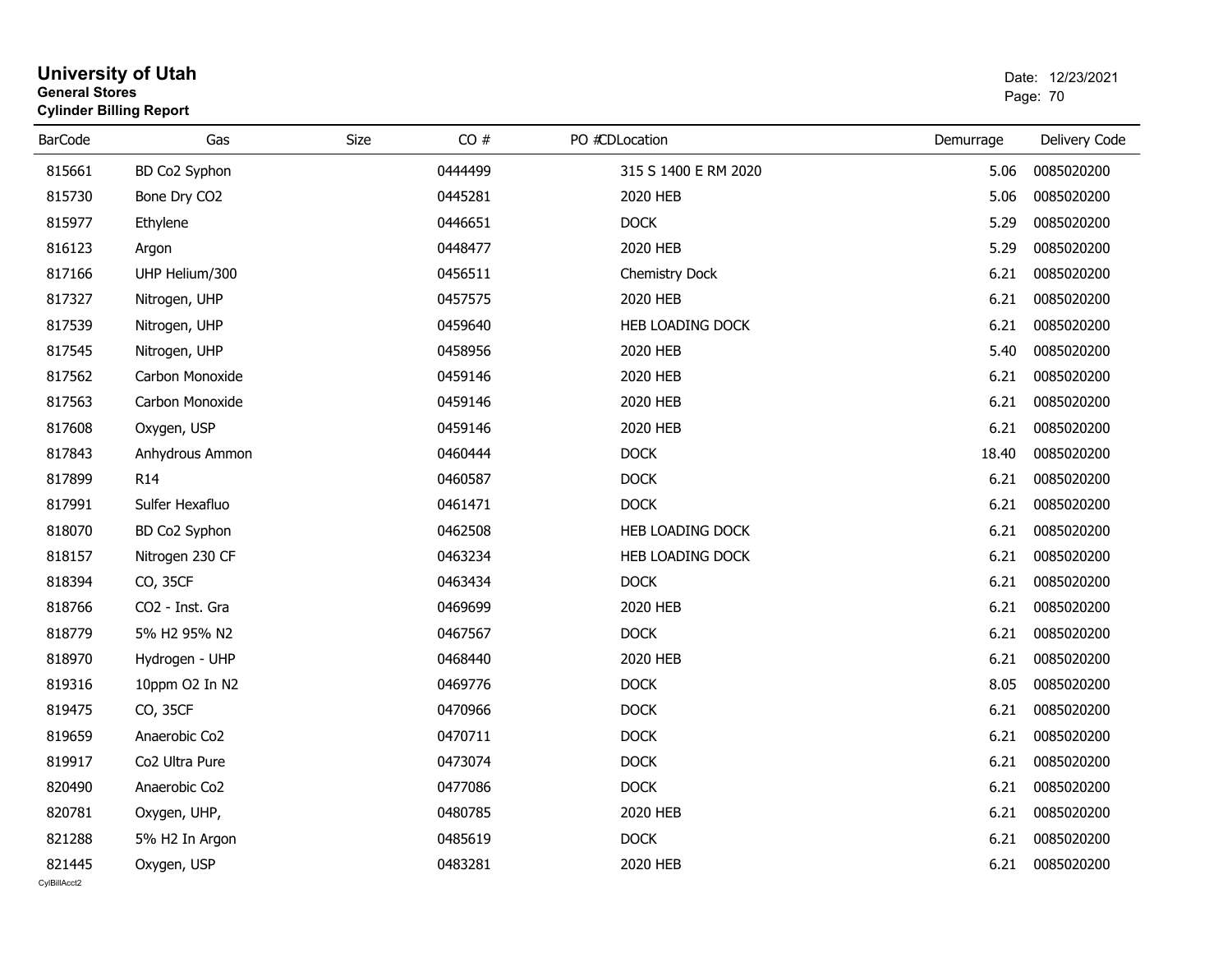| <b>General Stores</b> | <b>Cylinder Billing Report</b> |      | Page: 71 |                     |           |               |
|-----------------------|--------------------------------|------|----------|---------------------|-----------|---------------|
| <b>BarCode</b>        | Gas                            | Size | CO#      | PO #CDLocation      | Demurrage | Delivery Code |
| 821446                | Oxygen, USP                    |      | 0483281  | 2020 HEB            | 6.21      | 0085020200    |
| 821528                | 5% H2 95% N2                   |      | 0483514  | 2020 HEB            | 6.21      | 0085020200    |
| 821779                | CO2 - Siphon                   |      | 0506075  | Chemistry Stockroom | 6.21      | 0085020200    |
| 821780                | CO2 - Siphon                   |      | 0506075  | Chemistry Stockroom | 6.21      | 0085020200    |
| 822019                | 5% H2 95% N2                   |      | 0491788  | 2020 HEB            | 6.21      | 0085020200    |
| 822052                | Carbon Monoxide                |      | 0491808  | 2020 HEB            | 6.21      | 0085020200    |
| 822248                | 10% H2 Bal. N2                 |      | 0491648  | 2020 HEB            | 6.21      | 0085020200    |
| 822249                | 10% H2 Bal. N2                 |      | 0491648  | 2020 HEB            | 6.21      | 0085020200    |
| 822405                | Argon - UHP                    |      | 0492957  | 2020 HEB            | 6.21      | 0085020200    |
| 822406                | Argon - UHP                    |      | 0492957  | 2020 HEB            | 6.21      | 0085020200    |
| 822410                | Nitrogen, UHP                  |      | 0493100  | 2020 HEB            | 6.21      | 0085020200    |
| 822411                | Nitrogen, UHP                  |      | 0493100  | 2020 HEB            | 6.21      | 0085020200    |
| 823107                | Argon,                         |      | 0510123  | <b>DOCK</b>         | 6.21      | 0085020200    |
| 823452                | 5% H2 95% N2                   |      | 0502251  | <b>DOCK</b>         | 2.16      | 0085020200    |
| 823456                | 5% H2 In Argon                 |      | 0500645  | <b>DOCK</b>         | 6.21      | 0085020200    |
| 823514                | Sulfur Hexaflou                |      | 0500351  | <b>DOCK</b>         | 6.21      | 0085020200    |
| 823792                | 10% H2 Bal. N2                 |      | 0505096  | 2020 HEB            | 6.21      | 0085020200    |
| 823795                | 10% H2 Bal. N2                 |      | 0503572  | <b>DOCK</b>         | 6.21      | 0085020200    |
| 823797                | 10% H2 Bal. N2                 |      | 0503572  | <b>DOCK</b>         | 6.21      | 0085020200    |
| 823891                | Argon                          |      | 0505995  | Chemistry Stockroom | 6.21      | 0085020200    |
| 824084                | Argon - UHP                    |      | 0506522  | 2020 HEB            | 6.21      | 0085020200    |
| 824094                | Zero Air                       |      | 0507653  |                     | 6.21      |               |
| 824108                | Nitrogen 230 CF                |      | 0507653  |                     | 6.21      |               |
| 824177                | 5% H2 95% N2                   |      | 0507232  | 2020 HEB            | 6.21      | 0085020200    |
| 824179                | 5% H2 95% N2                   |      | 0507232  | 2020 HEB            | 6.21      | 0085020200    |
| 824203                | 5% H2 95% N2                   |      | 0509956  | 2020 HEB            | 6.21      | 0085020200    |
| 824290                | 5% H2 95% N2                   |      | 0511704  | 2020 HEB            | 6.21      | 0085020200    |
| 824293                | 5% H2 95% N2                   |      | 0510124  | 2020 HEB            | 6.21      | 0085020200    |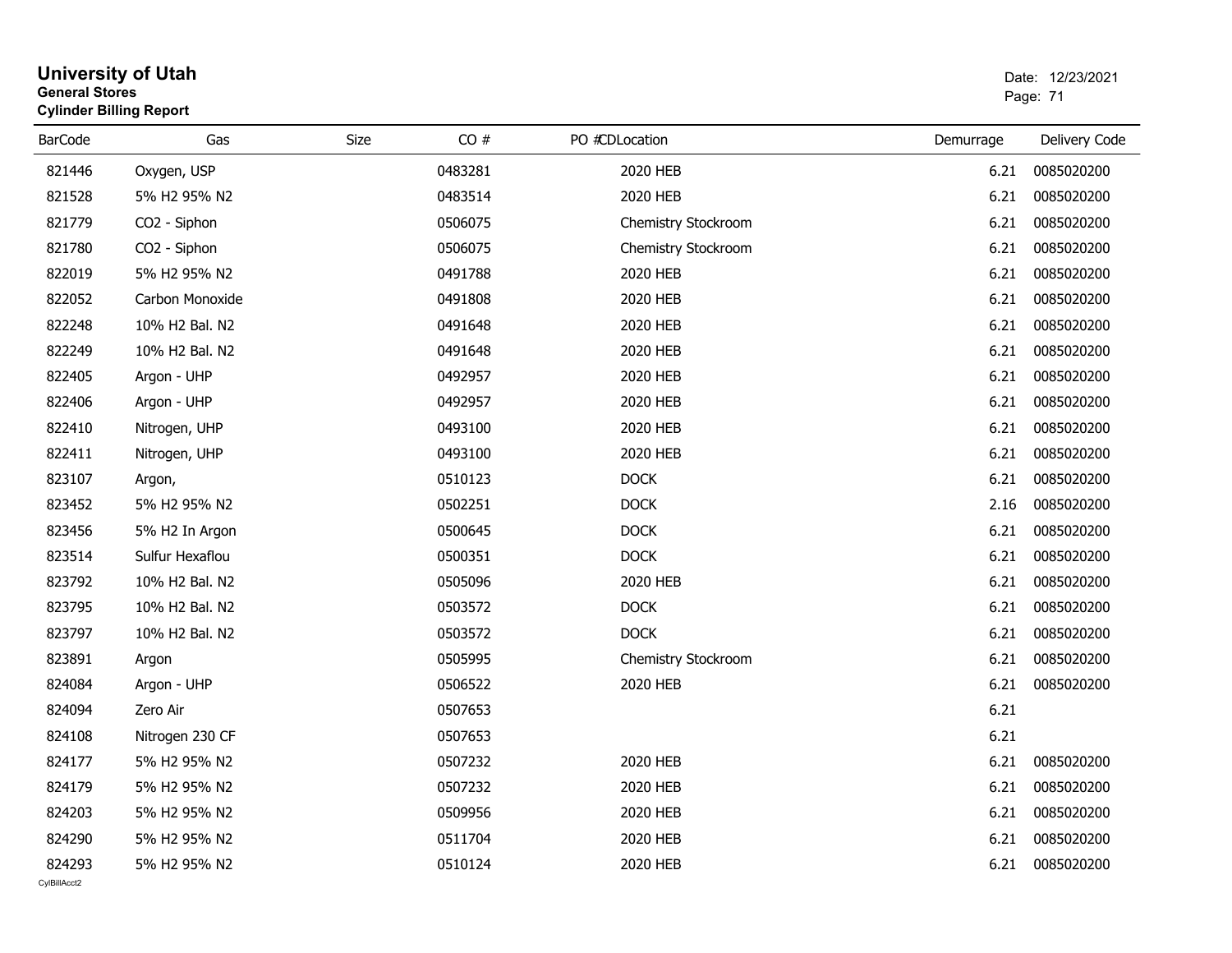| University of Utah<br><b>General Stores</b><br><b>Cylinder Billing Report</b> |                 |      |         |                |           | Date: 12/23/2021<br>Page: 72 |  |
|-------------------------------------------------------------------------------|-----------------|------|---------|----------------|-----------|------------------------------|--|
| <b>BarCode</b>                                                                | Gas             | Size | CO#     | PO #CDLocation | Demurrage | Delivery Code                |  |
| 824299                                                                        | Ethane, Tech    |      | 0510369 | <b>DOCK</b>    | 6.21      | 0085020200                   |  |
| 824367                                                                        | 5% H2 95% N2    |      | 0511677 | 2020 HEB       | 6.21      | 0085020200                   |  |
| 824479                                                                        | 5% H2 95% N2    |      | 0509956 | 2020 HEB       | 6.21      | 0085020200                   |  |
| 824480                                                                        | 5% H2 95% N2    |      | 0509956 | 2020 HEB       | 6.21      | 0085020200                   |  |
| 824481                                                                        | 5% H2 In Argon  |      | 0509627 | <b>DOCK</b>    | 5.67      | 0085020200                   |  |
| 824482                                                                        | 5% H2 In Argon  |      | 0509627 | <b>DOCK</b>    | 6.21      | 0085020200                   |  |
| 824483                                                                        | 5% H2 In Argon  |      | 0511813 | 2020 HEB       | 6.21      | 0085020200                   |  |
| 824484                                                                        | 5% H2 In Argon  |      | 0509627 | <b>DOCK</b>    | 6.21      | 0085020200                   |  |
| 824500                                                                        | Atomic Acetylen |      | 0509746 | <b>DOCK</b>    | 6.21      | 0085020200                   |  |
| 824514                                                                        | Nitrogen, UHP   |      | 0511411 | 2020 HEB       | 5.40      | 0085020200                   |  |
| 824515                                                                        | Nitrogen, UHP   |      | 0511411 | 2020 HEB       | 6.21      | 0085020200                   |  |
| 824574                                                                        | Argon           |      | 0510908 | 2020 HEB       | 6.21      | 0085020200                   |  |
| 824575                                                                        | Argon           |      | 0510908 | 2020 HEB       | 6.21      | 0085020200                   |  |
| 824576                                                                        | Argon           |      | 0510908 | 2020 HEB       | 6.21      | 0085020200                   |  |
| 824577                                                                        | Argon           |      | 0510908 | 2020 HEB       | 6.21      | 0085020200                   |  |
| 824578                                                                        | Argon           |      | 0510908 | 2020 HEB       | 2.16      | 0085020200                   |  |
| 824579                                                                        | Argon           |      | 0510908 | 2020 HEB       | 6.21      | 0085020200                   |  |
| 824755                                                                        | Argon           |      | 0511887 | 2020 HEB       | 6.21      | 0085020200                   |  |
| 824756                                                                        | Argon           |      | 0511887 | 2020 HEB       | 6.21      | 0085020200                   |  |
| 824757                                                                        | Argon           |      | 0511887 | 2020 HEB       | 5.40      | 0085020200                   |  |
| 824758                                                                        | Argon           |      | 0511887 | 2020 HEB       | 6.21      | 0085020200                   |  |
| 824762                                                                        | Argon           |      | 0511887 | 2020 HEB       | 6.21      | 0085020200                   |  |
| 824780                                                                        | Argon           |      | 0511887 | 2020 HEB       | 6.21      | 0085020200                   |  |
| 824781                                                                        | Argon           |      | 0511887 | 2020 HEB       | 6.21      | 0085020200                   |  |
| 824786                                                                        | 5% H2 In Argon  |      | 0512000 | 2020 HEB       | 6.21      | 0085020200                   |  |
| 824789                                                                        | 5% H2 In Argon  |      | 0512225 | 2020 HEB       | 6.21      | 0085020200                   |  |
| 824790                                                                        | 5% H2 In Argon  |      | 0512225 | 2020 HEB       | 6.21      | 0085020200                   |  |
| 824796<br>CvIBillAcct2                                                        | 5% H2 In Argon  |      | 0512225 | 2020 HEB       | 6.21      | 0085020200                   |  |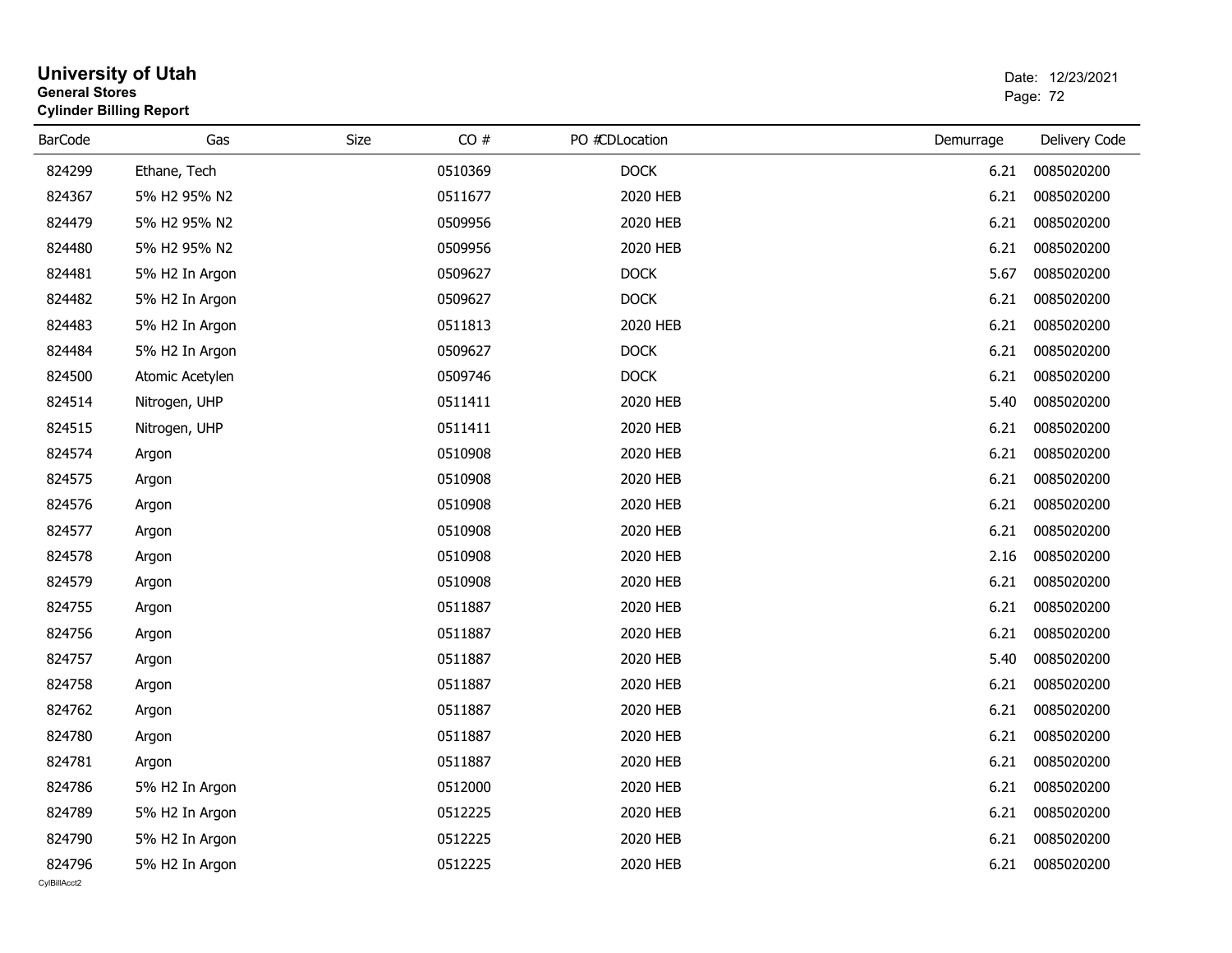| <b>General Stores</b> | <b>University of Utah</b><br><b>Cylinder Billing Report</b> |                  |         |       |                                  |                     |           | Date: 12/23/2021<br>Page: 73 |
|-----------------------|-------------------------------------------------------------|------------------|---------|-------|----------------------------------|---------------------|-----------|------------------------------|
| <b>BarCode</b>        | Gas                                                         | Size             | CO#     |       | PO #CDLocation                   |                     | Demurrage | Delivery Code                |
| 824807                | UHP N2O                                                     |                  | 0510200 |       | <b>DOCK</b>                      |                     | 6.21      | 0085020200                   |
| 824904                | Nitrogen, UHP                                               |                  | 0512994 |       | Chemistry Dock                   |                     | 4.05      | 0085020200                   |
|                       |                                                             |                  |         |       |                                  | <b>Amount Total</b> | 1,634.33  |                              |
|                       | Chart: 01001212000303966260012022                           |                  |         |       |                                  |                     |           |                              |
| 802671                | Deuterium                                                   | 50Ltr Spe        |         | 21652 | Henry Eyring Bldg.               |                     | 4.60      | 0085020200                   |
| 804369                | Neon - UHP                                                  |                  | 0245148 |       | <b>DOCK</b>                      |                     | 12.19     | 0085020200                   |
|                       |                                                             |                  |         |       |                                  | <b>Amount Total</b> | 16.79     |                              |
|                       | Chart: 01001212000304006260012022                           |                  |         |       |                                  |                     |           |                              |
| 115689                | Ethane                                                      | T/US             |         | 71458 | 4159 Chem                        |                     | 7.82      | 0085020200                   |
|                       |                                                             |                  |         |       |                                  | <b>Amount Total</b> | 7.82      |                              |
|                       | Chart: 01001212000304106261012022                           |                  |         |       |                                  |                     |           |                              |
| 205743                | $CO2 - E$                                                   | E/UU             | 0344895 |       | 2724 MCE                         |                     | 3.68      | 0085020200                   |
|                       |                                                             |                  |         |       |                                  | <b>Amount Total</b> | 3.68      |                              |
|                       | Chart: 01001212500091706260012022                           |                  |         |       |                                  |                     |           |                              |
| 112482                | CO2 - 50 Lb.                                                | G/US             |         | 69799 |                                  |                     | 7.82      | 0085020200                   |
|                       |                                                             |                  |         |       |                                  | <b>Amount Total</b> | 7.82      |                              |
|                       | Chart: 01001212500265106260012022                           |                  |         |       |                                  |                     |           |                              |
| 204263                | N2, Liquid GP45                                             | <b>180 LTR/U</b> | 0512598 |       | 220 Crocker Science Ctr          |                     | 36.80     | 0085020200                   |
| 815451                | Methane C.P. GR                                             |                  | 0463841 |       | BLDG 5 CROCKER SCIENCE RECEIVING |                     | 6.21      | 0085020200                   |
|                       |                                                             |                  |         |       |                                  | Amount Total        | 43.01     |                              |
|                       | Chart: 01001212500268256260012022                           |                  |         |       |                                  |                     |           |                              |
| 202743                | Helium - UHP                                                | K/UU             | 0508766 |       | 1449 HEB                         |                     | 4.60      | 0085020200                   |
|                       |                                                             |                  |         |       |                                  | <b>Amount Total</b> | 4.60      |                              |
|                       | Chart: 0100121500055800863626002022                         |                  |         |       |                                  |                     |           |                              |
| 116951                | Acetylene - B                                               | <b>B\US</b>      |         | 08547 | 2020 HEB                         |                     | 7.36      | 0085020200                   |
|                       |                                                             |                  |         |       |                                  |                     |           |                              |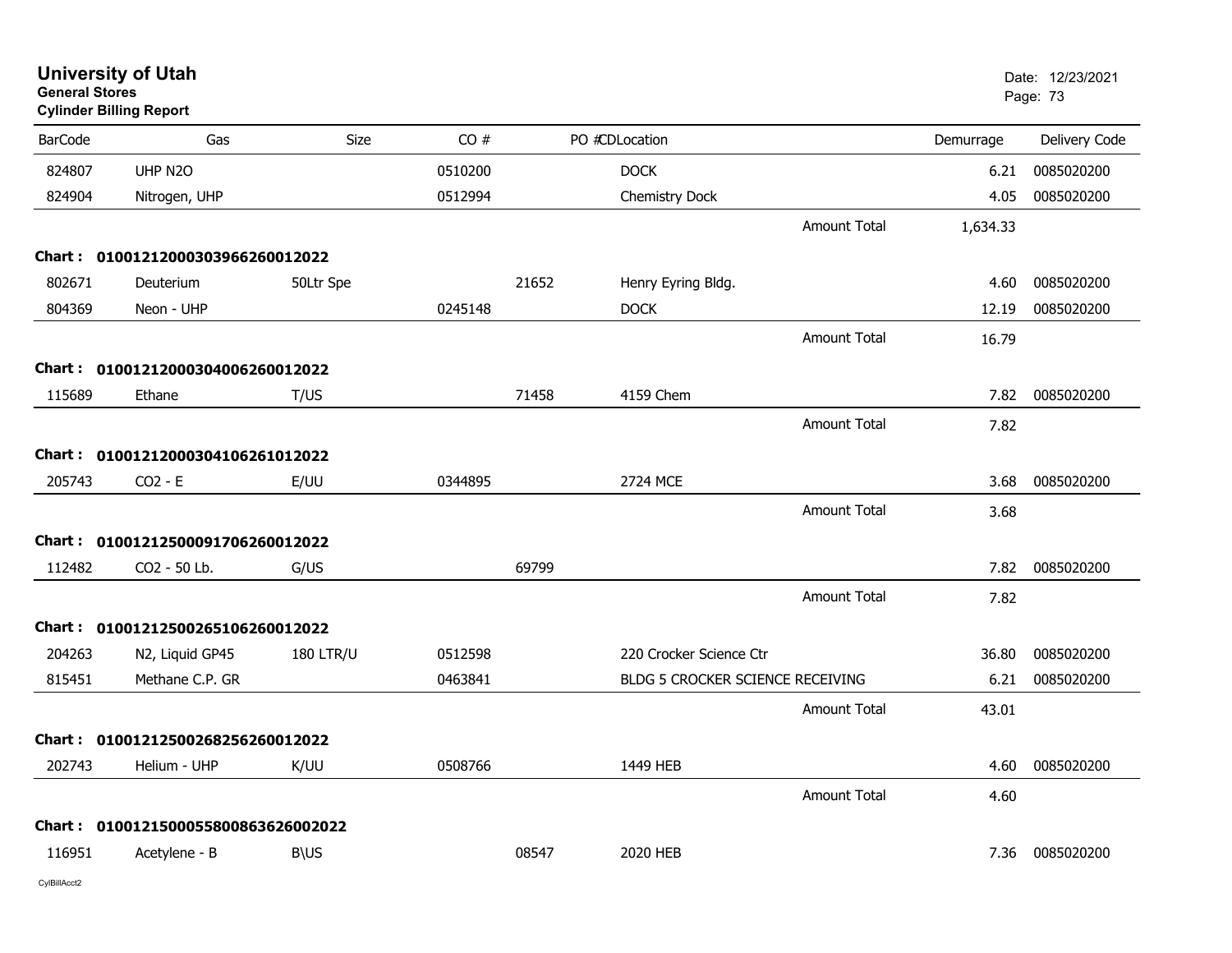| <b>General Stores</b> | <b>University of Utah</b><br><b>Cylinder Billing Report</b> |                  |         |       |                          |                     |           | Date: 12/23/2021<br>Page: 74 |
|-----------------------|-------------------------------------------------------------|------------------|---------|-------|--------------------------|---------------------|-----------|------------------------------|
| <b>BarCode</b>        | Gas                                                         | Size             | CO#     |       | PO #CDLocation           |                     | Demurrage | Delivery Code                |
| 116952                | Anhydrous Ammon                                             |                  |         | 08547 | 2020 HEB                 |                     | 7.36      | 0085020200                   |
| 203235                | Nitrous Oxide-E                                             |                  | 0508001 |       | Chemistry Dock           |                     | 4.60      | 0085020200                   |
| 205715                | Acetylene - B                                               |                  | 0486570 |       | 2020 HEB Stockroom       |                     | 4.60      | 0085020200                   |
| 800967                | Argon - UHP                                                 |                  |         | 32436 | 2020 HEB                 |                     | 5.52      | 0085020200                   |
| 824083                | Argon - UHP                                                 |                  | 0507360 |       | 2020 HEB                 |                     | 6.21      | 0085020200                   |
|                       |                                                             |                  |         |       |                          | <b>Amount Total</b> | 35.65     |                              |
|                       | Chart: 0100121500055800909626002022                         |                  |         |       |                          |                     |           |                              |
| 201759                | Nitrogen, UHP                                               | K/UU             | 0499181 |       | 1432 MCE                 |                     | 4.60      | 0085020200                   |
|                       |                                                             |                  |         |       |                          | <b>Amount Total</b> | 4.60      |                              |
|                       | Chart: 0100121500059315060626002022                         |                  |         |       |                          |                     |           |                              |
| 201643                | N2, Liquid GP45                                             | <b>180 LTR/U</b> | 0511796 |       | 227A Crocker Science Ctr |                     | 11.20     | 0005001010                   |
|                       |                                                             |                  |         |       |                          | <b>Amount Total</b> | 11.20     |                              |
|                       | Chart: 0100121500059315890626002022                         |                  |         |       |                          |                     |           |                              |
| 820147                | 3% CH4/Air                                                  | 200C/Mt.A        | 0475667 |       | <b>DOCK</b>              |                     | 6.21      | 0085020200                   |
|                       |                                                             |                  |         |       |                          | <b>Amount Total</b> | 6.21      |                              |
|                       | Chart: 01001272000013806260012022                           |                  |         |       |                          |                     |           |                              |
| 200118                | Helium - 219 CF                                             | K/UU             | 0317955 |       | 114 JFB/323 JFB          |                     | 3.68      | 0083002010                   |
|                       |                                                             |                  |         |       |                          | <b>Amount Total</b> | 3.68      |                              |
|                       | Chart: 01001272000176536260012022                           |                  |         |       |                          |                     |           |                              |
| 202705                | Nitrogen 230 CF                                             | K/UU             | 0232996 |       | 114 JFB                  |                     | 3.68      | 0083001140                   |
|                       |                                                             |                  |         |       |                          | <b>Amount Total</b> | 3.68      |                              |
|                       | Chart: 01001272500063406260012022                           |                  |         |       |                          |                     |           |                              |
| 112904                | Helium - 219 CF                                             | K/UU             |         | 61828 | B16 JFB                  |                     | 3.68      | 0083001140                   |
| 200781                | Nitrogen 230 CF                                             |                  | 0318448 |       | 114 JFB                  |                     | 3.68      | 0083002010                   |
| 202039                | Acetylene, CF                                               |                  | 0459877 |       | 114 JFB                  |                     | 3.68      | 0083002010                   |
|                       |                                                             |                  |         |       |                          |                     |           |                              |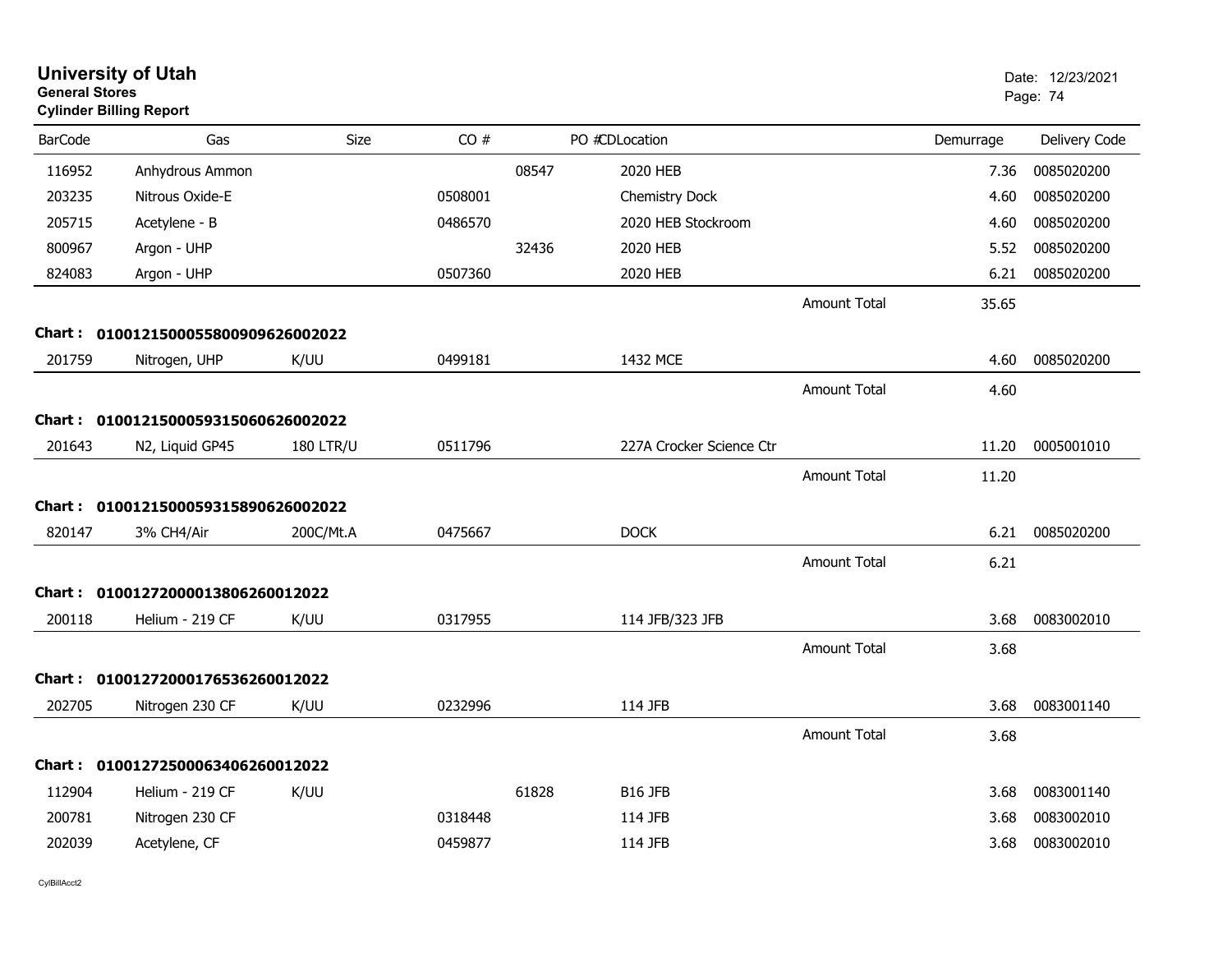| <b>General Stores</b> | <b>University of Utah</b><br><b>Cylinder Billing Report</b> |      |         |                                       |           | Date: 12/23/2021<br>Page: 75 |
|-----------------------|-------------------------------------------------------------|------|---------|---------------------------------------|-----------|------------------------------|
| <b>BarCode</b>        | Gas                                                         | Size | CO#     | PO #CDLocation                        | Demurrage | Delivery Code                |
| 202338                | Argon                                                       |      | 0151275 |                                       | 4.60      |                              |
| 203961                | Argon                                                       |      | 0436755 | 114 JFB, For: Weld Shop               | 3.68      | 0083002010                   |
| 806920                | Methane, UHP                                                |      | 0287195 | $114$ jfb                             | 5.06      | 0083001140                   |
| 816886                | 25%Co2 75%Argon                                             |      | 0457519 | 114 JFB                               | 6.21      | 0083002010                   |
| 821154                | Oxygen, USP                                                 |      | 0481678 | PHYSICS DOCK WELDING SHOP             | 6.21      | 0083002010                   |
|                       |                                                             |      |         | <b>Amount Total</b>                   | 36.80     |                              |
| Chart :               | 01001272500098176260012022                                  |      |         |                                       |           |                              |
| 201146                | Argon                                                       | K/UU | 0295400 | 114 JFB/VARDENY-ELLA 128 INSCC        | 3.68      | 0083002010                   |
|                       |                                                             |      |         | <b>Amount Total</b>                   | 3.68      |                              |
| Chart :               | 01001272500197516260012022                                  |      |         |                                       |           |                              |
| 200919                | Helium - 219 CF                                             | K/UU | 0410189 | 114 JFB                               | 3.68      | 0083002010                   |
| 200984                | Helium - 219 CF                                             |      | 0402926 | 114 JFB                               | 3.68      | 0083002010                   |
| 813073                | Hydrogen - UHP                                              |      | 0425020 | 114 JFB                               | 5.06      | 0083002010                   |
|                       |                                                             |      |         | <b>Amount Total</b>                   | 12.42     |                              |
| Chart :               | 01001272500197876260012022                                  |      |         |                                       |           |                              |
| 202501                | Helium - UHP                                                | K/UU | 0459332 | 114 JFB                               | 3.68      | 0083002010                   |
| 203655                | Helium - UHP                                                |      | 0415232 | 114 JFB                               | 3.68      | 0083002010                   |
| 815297                | Nitrogen, UHP                                               |      | 0442310 | 114 JFB                               | 5.29      | 0083002010                   |
|                       |                                                             |      |         | <b>Amount Total</b>                   | 12.65     |                              |
|                       | 0100127500054504454626002022                                |      |         |                                       |           |                              |
| <b>Chart :</b>        |                                                             |      | 0439229 |                                       |           | 0083002010                   |
| 204669                | Helium - UHP                                                | K/UU |         | 114 JFB                               | 3.68      |                              |
|                       |                                                             |      |         | <b>Amount Total</b>                   | 3.68      |                              |
| Chart :               | 0100127500055800416626002022                                |      |         |                                       |           |                              |
| 200756                | Helium - UHP                                                | K/UU | 0469219 | JFB SP Loading dock Attn: Henna Popli | 4.60      | 0083002010                   |
| 202745                | Helium - 219 CF                                             |      | 0466857 | JFB- SP Loading Dock for Henna Popli  | 4.60      | 0083002010                   |
|                       |                                                             |      |         | <b>Amount Total</b>                   | 9.20      |                              |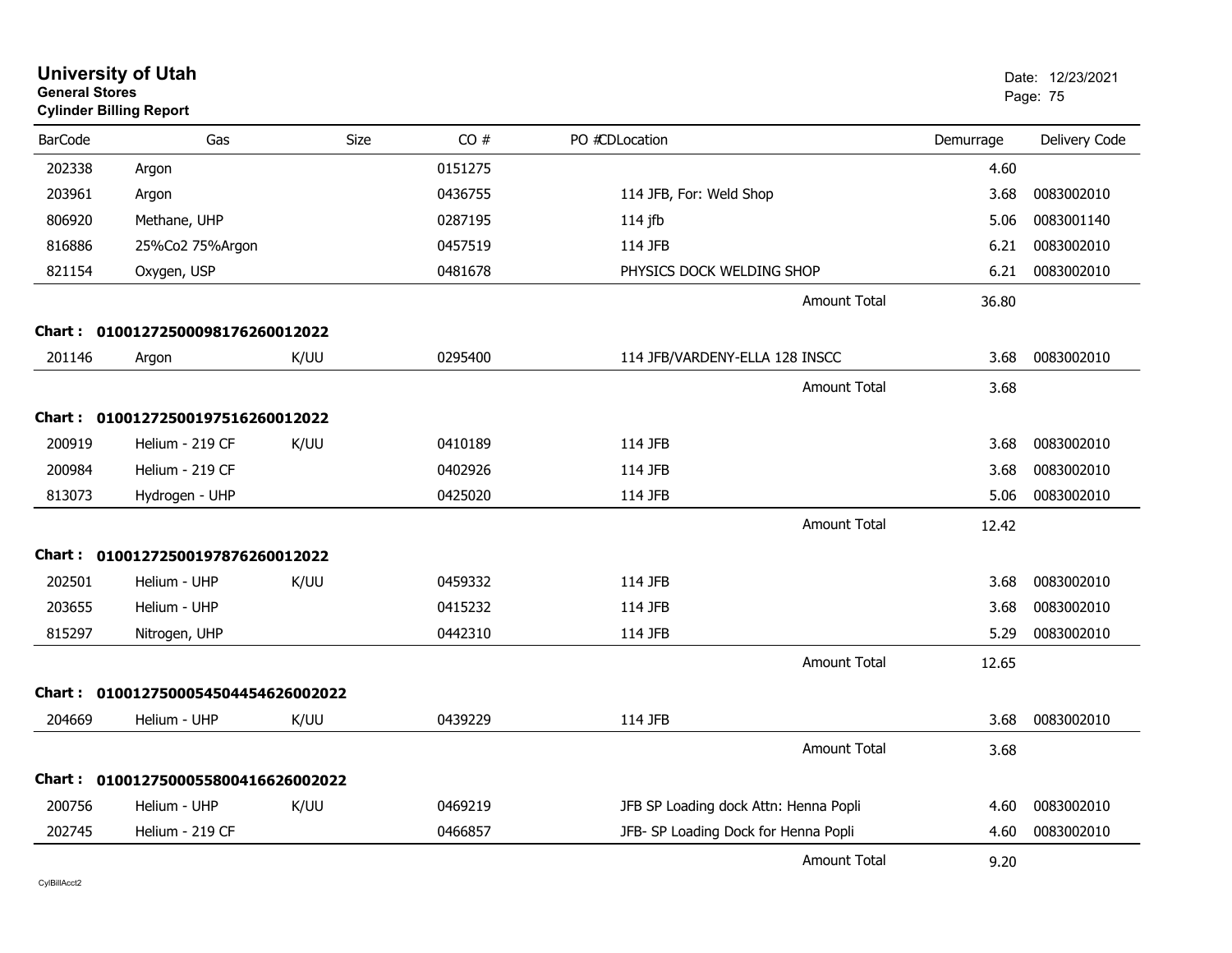| <b>General Stores</b> | <b>University of Utah</b><br><b>Cylinder Billing Report</b> |             |         |                                     |           | Date: 12/23/2021<br>Page: 76 |
|-----------------------|-------------------------------------------------------------|-------------|---------|-------------------------------------|-----------|------------------------------|
| <b>BarCode</b>        | Gas                                                         | <b>Size</b> | CO#     | PO #CDLocation                      | Demurrage | Delivery Code                |
|                       | Chart: 0100127500055800886626002022                         |             |         |                                     |           |                              |
| 815654                | 20PPM O2/N2                                                 | 200C/Mt.A   | 0443432 | 114 JFB                             | 5.29      | 0083002010                   |
|                       |                                                             |             |         | <b>Amount Total</b>                 | 5.29      |                              |
|                       | Chart: 0100127500059314130626002022                         |             |         |                                     |           |                              |
| 200982                | CO2 - 50 Lb.                                                | K/UU        | 0406145 | 204 LIFE SCIENCE                    | 3.68      | 0083002010                   |
|                       |                                                             |             |         | <b>Amount Total</b>                 | 3.68      |                              |
|                       | Chart: 01001372500260546260012022                           |             |         |                                     |           |                              |
| 201109                | Zero Air                                                    | K/UU        | 0455141 | 5340 GARNER COMMONS                 | 3.68      | 0048046250                   |
|                       |                                                             |             |         | <b>Amount Total</b>                 | 3.68      |                              |
| Chart :               | 01001372500263496260012022                                  |             |         |                                     |           |                              |
| 820236                | Zero Air                                                    | 200C/Mt.A   | 0477368 | 5340 GARDNER COMMONS                | 6.21      | 0073002170                   |
|                       |                                                             |             |         | <b>Amount Total</b>                 | 6.21      |                              |
|                       | Chart: 01001411001055376430012022                           |             |         |                                     |           |                              |
| 200104                | CO2 - Siphon                                                | K/UU        | 0398238 | 101 NAVAL SC                        | 3.68      | 0043001010                   |
|                       |                                                             |             |         | Amount Total                        | 3.68      |                              |
|                       |                                                             |             |         |                                     |           |                              |
| 200960                | Chart: 01001581001134446260012022                           | K/UU        | 0380154 | 134 AAC (ARCH SHOP)                 | 3.68      | 0037002350                   |
| 201353                | Argon<br>Acetylene, CF                                      |             | 0419732 | 134 Architecture                    | 3.68      | 0037002350                   |
| 202109                | Argon                                                       |             | 0441478 | BLDG 37 Room 134- Architecture Shop | 3.68      | 0037002350                   |
| 205574                | 25%Co2 75%Argon                                             |             | 0441478 | BLDG 37 Room 134- Architecture Shop | 3.68      | 0037002350                   |
| 205576                | 25%Co2 75%Argon                                             |             | 0380154 | 134 AAC (ARCH SHOP)                 | 3.68      | 0037002350                   |
| 812433                | Oxygen, USP                                                 |             | 0419732 | 134 Architecture                    | 5.06      | 0037002350                   |
| 814910                | 25%Co2 75%Argon                                             |             | 0441478 | BLDG 37 Room 134- Architecture Shop | 5.29      | 0037002350                   |
|                       |                                                             |             |         | <b>Amount Total</b>                 | 28.75     |                              |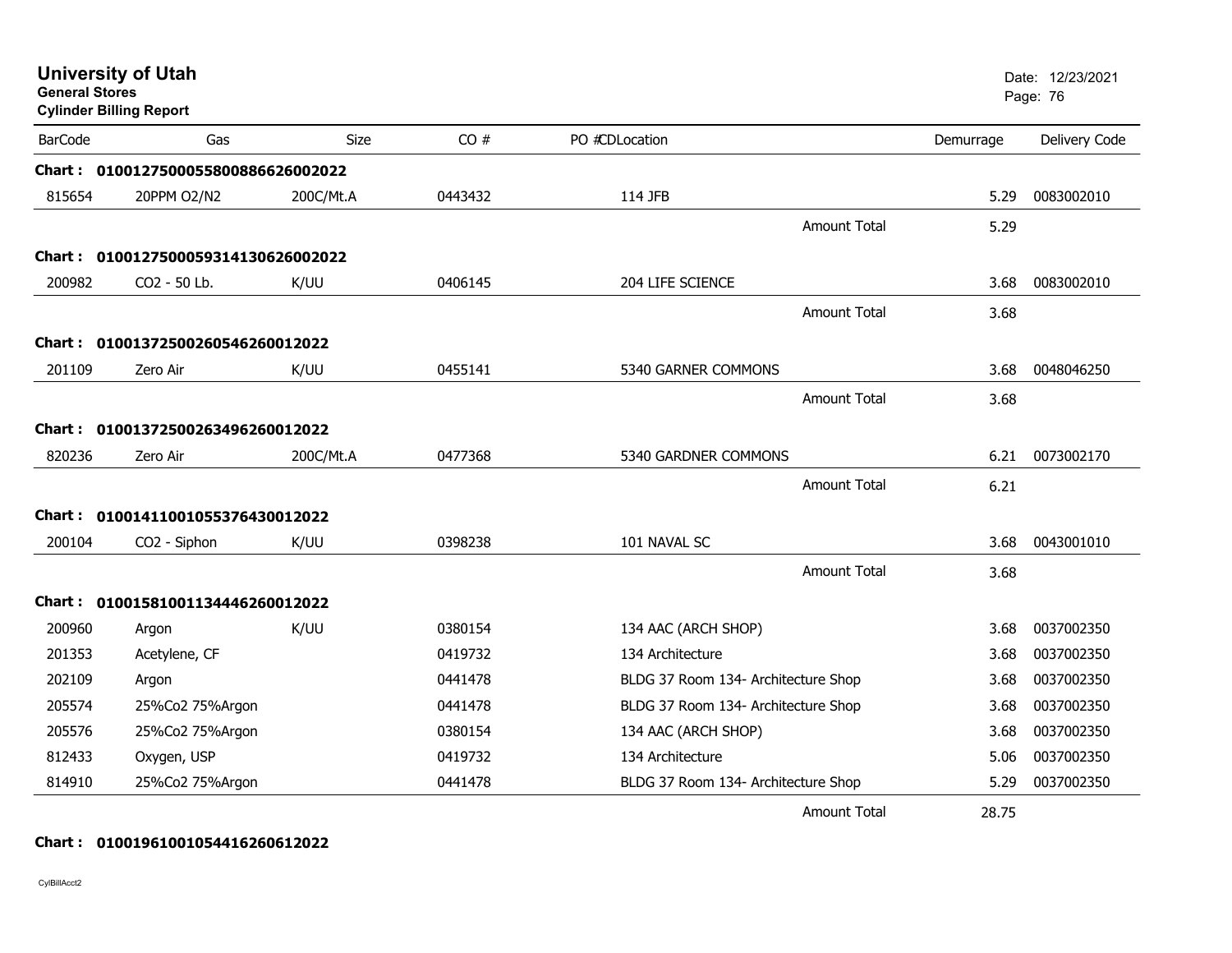**University of Utah** Date: 12/23/2021 **General Stores**

**Cylinder Billing Report**

| <b>BarCode</b> | Gas                               | <b>Size</b> | CO#     | PO #CDLocation                              | Demurrage | Delivery Code |
|----------------|-----------------------------------|-------------|---------|---------------------------------------------|-----------|---------------|
| 810644         | Oxygen, USP - D                   | D-Mt.Air    | 0397197 | 2117 ANNEX                                  | 5.52      | 0105021200    |
|                |                                   |             |         | <b>Amount Total</b>                         | 5.52      |               |
|                | Chart: 01001961001133306240112022 |             |         |                                             |           |               |
| 804564         | 16%024%CO2/N2                     | E/MT. AIR   | 0252116 | 247 HPER-N                                  | 4.83      | 0092002510    |
|                |                                   |             |         | <b>Amount Total</b>                         | 4.83      |               |
| Chart :        | 01001962000200786260012022        |             |         |                                             |           |               |
| 815374         | Oxygen, USP - D                   | D-Mt.Air    | 0442257 | 2068 ANNEX                                  | 5.52      | 0105020560    |
| 817157         | Oxygen, USP - D                   |             | 0456620 | 2142 ANNEX                                  | 5.52      | 0105020560    |
| 821359         | Oxygen, USP - D                   |             | 0482427 | 110E William Stewart BLDG                   | 6.21      | 0006001020    |
| 823353         | Oxygen, USP - D                   |             | 0499246 | 117B William Stewart BLdg                   | 6.21      | 0006001020    |
| 823434         | Oxygen, USP - E                   |             | 0509416 | 110E William Stewart                        | 6.21      | 0006001020    |
| 824422         | Oxygen, USP - E                   |             | 0509416 | 110E William Stewart                        | 6.21      | 0006001020    |
| 824474         | Oxygen, USP - D                   |             | 0509628 | 110E William Stewart                        | 6.21      | 0006001020    |
| 824475         | Oxygen, USP - D                   |             | 0509628 | 110E William Stewart                        | 6.21      | 0006001020    |
| 824476         | Oxygen, USP - D                   |             | 0509628 | 110E William Stewart                        | 6.21      | 0006001020    |
|                |                                   |             |         | <b>Amount Total</b>                         | 54.51     |               |
|                | Chart: 01001962000200786260612022 |             |         |                                             |           |               |
| 810243         | Oxygen, USP - D                   | D-Mt.Air    | 0381625 | 2060 Annex- Go to 2142 Annex to get room ur | 4.37      | 0105021200    |
| 810247         | Oxygen, USP - D                   |             | 0381625 | 2060 Annex- Go to 2142 Annex to get room ur | 4.37      | 0105021200    |
| 824477         | Oxygen, USP - D                   |             | 0509855 | 110E STEWART BLDG                           | 6.21      | 0006001020    |
| 824496         | Oxygen, USP - D                   |             | 0509855 | 110E STEWART BLDG                           | 6.21      | 0006001020    |
| 824497         | Oxygen, USP - D                   |             | 0509855 | 110E STEWART BLDG                           | 6.21      | 0006001020    |
| 824509         | Oxygen, USP - D                   |             | 0510048 | 117B William Stewart BLDG                   | 6.21      | 0006001020    |
| 824510         | Oxygen, USP - D                   |             | 0510048 | 117B William Stewart BLDG                   | 6.21      | 0006001020    |
| 824511         | Oxygen, USP - D                   |             | 0510048 | 117B William Stewart BLDG                   | 6.21      | 0006001020    |

Amount Total

46.00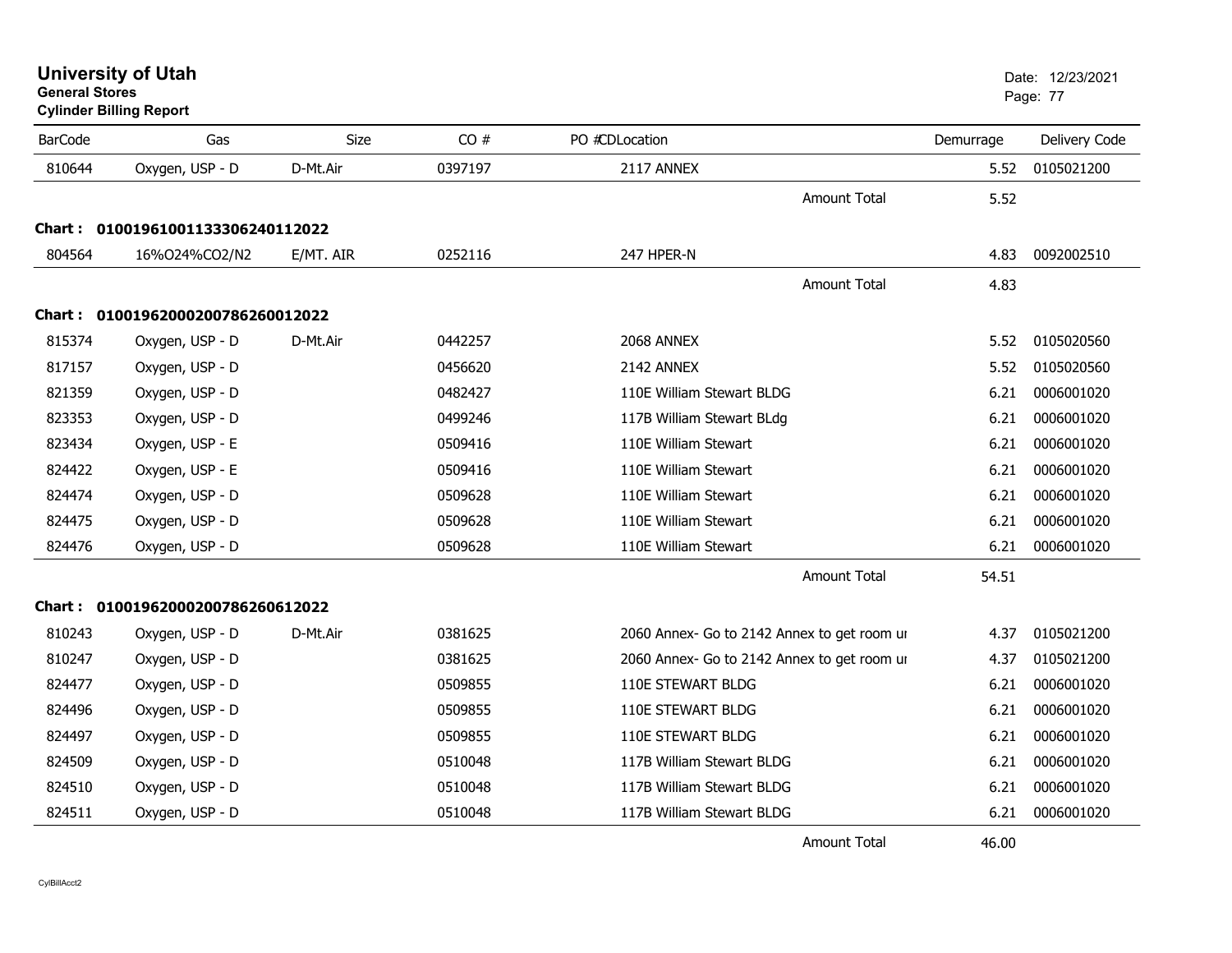| <b>General Stores</b> | <b>University of Utah</b><br><b>Cylinder Billing Report</b> |           |         |                |                                               |           | Date: 12/23/2021<br>Page: 78 |
|-----------------------|-------------------------------------------------------------|-----------|---------|----------------|-----------------------------------------------|-----------|------------------------------|
| <b>BarCode</b>        | Gas                                                         | Size      | CO#     | PO #CDLocation |                                               | Demurrage | Delivery Code                |
|                       | Chart: 01002001001311446260512022                           |           |         |                |                                               |           |                              |
| 201334                | CO2 - 50 Lb.                                                | K/UU      | 0349581 | 230 HPER-N     |                                               | 3.68      | 0092002140                   |
|                       |                                                             |           |         |                | <b>Amount Total</b>                           | 3.68      |                              |
|                       | Chart: 01002002000287856260312022                           |           |         |                |                                               |           |                              |
| 200753                | Nitrogen, UHP                                               | K/UU      | 0505756 | 3450 Eccles    |                                               | 4.60      | 0533034900                   |
| 201936                | 95% O2, 5% CO2                                              |           | 0511110 | 3450 Eccles    |                                               | 4.60      | 0533034900                   |
| 203969                | CO2 - 50 Lb.                                                |           | 0510790 | 3490 Eccles    |                                               | 4.60      | 0533034900                   |
|                       |                                                             |           |         |                | Amount Total                                  | 13.80     |                              |
|                       | Chart: 01002002500261486260312022                           |           |         |                |                                               |           |                              |
| 200682                | 95% O2, 5% CO2                                              | K/UU      | 0391293 | 3450 ECCLES    |                                               | 3.68      | 0533041450                   |
|                       |                                                             |           |         |                | Amount Total                                  | 3.68      |                              |
|                       | Chart: 0100200500056100129643002022                         |           |         |                |                                               |           |                              |
| 201467                | CO2 - 50 Lb.                                                | 50 LB/UU  | 0466430 |                | HPER-N 230- cell culture room (Nutrition Lab) | 4.60      | 0092002000                   |
| 201818                | CO2 - 50 Lb.                                                |           | 0466430 |                | HPER-N 230- cell culture room (Nutrition Lab) | 4.60      | 0092002000                   |
| 202519                | CO2 - 50 Lb.                                                |           | 0466430 |                | HPER-N 230- cell culture room (Nutrition Lab) | 4.60      | 0092002000                   |
|                       |                                                             |           |         |                | <b>Amount Total</b>                           | 13.80     |                              |
|                       | Chart: 0100200500059314480626002022                         |           |         |                |                                               |           |                              |
| 825078                | 1%025%Co2/N2                                                | 200C/Mt.A | 0512559 | 3420 ECCLES    |                                               | 0.81      | 0533021000                   |
|                       |                                                             |           |         |                | <b>Amount Total</b>                           | 0.81      |                              |
|                       | Chart: 0100200500059314480626032022                         |           |         |                |                                               |           |                              |
| 200166                | CO <sub>2</sub> - 50 Lb.                                    | K/UU      | 0512378 | 3490 Eccles    |                                               | 4.60      | 0533034900                   |
| 201490                | CO <sub>2</sub> - 50 Lb.                                    |           | 0512378 | 3490 Eccles    |                                               | 4.60      | 0533034900                   |
| 201501                | CO2 - 50 Lb.                                                |           | 0512378 | 3490 Eccles    |                                               | 4.60      | 0533034900                   |
| 204490                | Co2 Food Grade                                              |           | 0473530 | 3450 Eccles    |                                               | 4.60      | 0533034900                   |
| 819790                | NF Nitrogen                                                 |           | 0473577 | 3450 ECCLES    |                                               | 6.21      | 0533034900                   |
| 824693                | 1%025%Co2/N2                                                |           | 0510799 | 3450 ECCLES    |                                               | 6.21      | 0533034900                   |
|                       |                                                             |           |         |                |                                               |           |                              |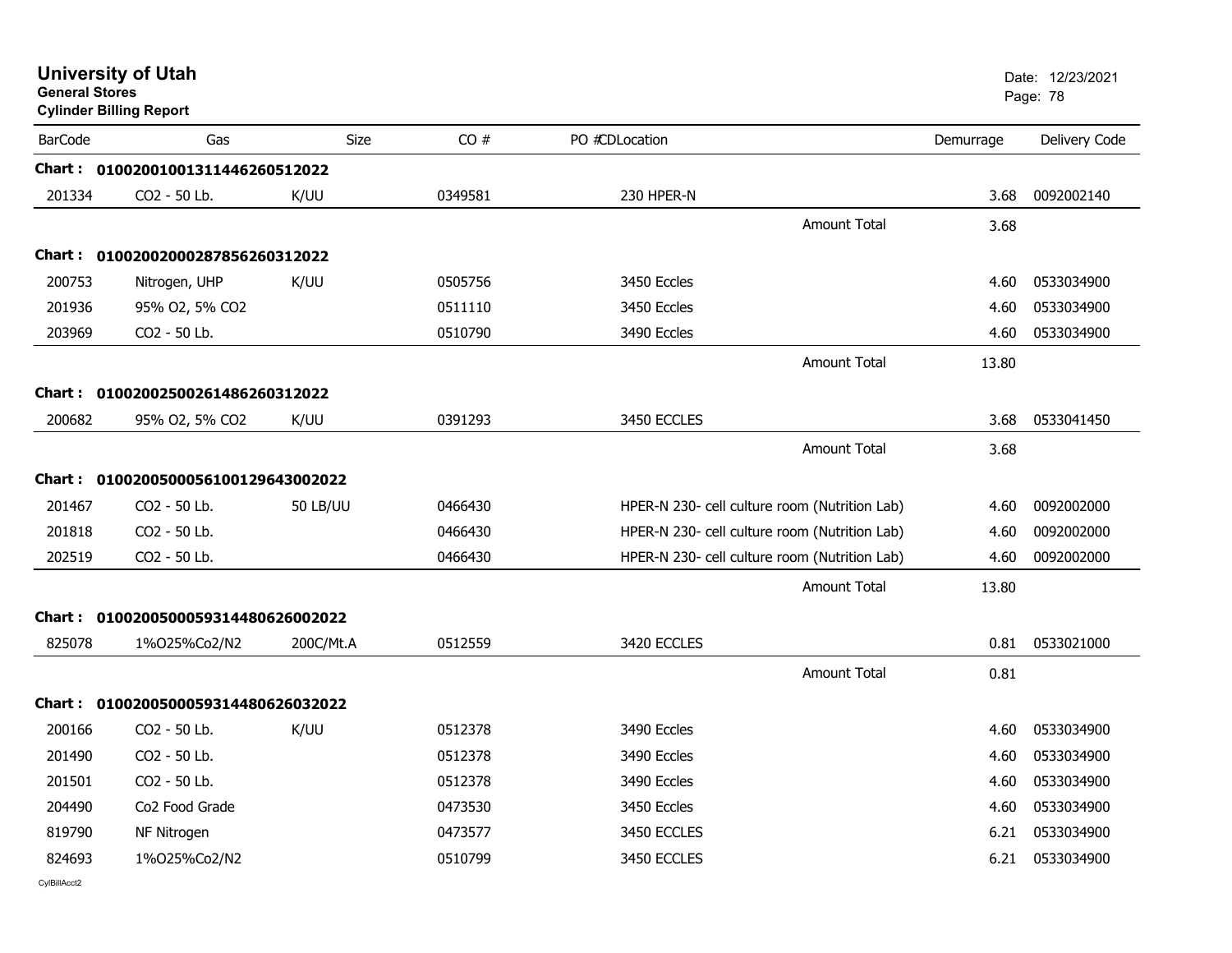| <b>BarCode</b>         | Gas                                 | Size             | CO#     | PO #CDLocation  |                     | Demurrage | Delivery Code |
|------------------------|-------------------------------------|------------------|---------|-----------------|---------------------|-----------|---------------|
| 824694                 | 1%025%Co2/N2                        |                  | 0510799 | 3450 ECCLES     |                     | 5.40      | 0533034900    |
|                        |                                     |                  |         |                 | <b>Amount Total</b> | 36.22     |               |
|                        | Chart: 0100200500059314480643002022 |                  |         |                 |                     |           |               |
| 201101                 | N2, Liquid LX45                     | <b>180 LTR/U</b> | 0513477 | 3475 EIHG       |                     | 12.80     | 0533021000    |
| 201709                 | N2, Liquid LX45                     |                  | 0512913 | 3475 EIHG       |                     | 17.60     | 0533021000    |
| 202425                 | N2, Liquid LX45                     |                  | 0511823 | 3475 EIHG       |                     | 9.60      | 0533034900    |
| 203278                 | N2, Liquid LX45                     |                  | 0513586 | 3475 ECCLES     |                     | 9.60      | 0533021000    |
| 203575                 | N2, Liquid LX45                     |                  | 0511823 | 3475 EIHG       |                     | 24.00     | 0533034900    |
|                        |                                     |                  |         |                 | Amount Total        | 73.60     |               |
|                        | Chart: 0100200500059314890626002022 |                  |         |                 |                     |           |               |
| 200239                 | Nitrogen 230 CF                     | K/UU             | 0511794 | BLDG 585 RM 152 |                     | 4.60      | 0092002000    |
| 200600                 | 95% O2, 5% CO2                      |                  | 0509147 | 3420 EIHG       |                     | 4.60      | 0092002000    |
| 200680                 | 95% O2, 5% CO2                      |                  | 0510305 | 3420 Eccles     |                     | 4.60      | 0092002000    |
| 201091                 | 95% O2, 5% CO2                      |                  | 0512180 | 3420 EIHG       |                     | 4.60      | 0092002000    |
| 201140                 | 95% O2, 5% CO2                      |                  | 0512180 | 3420 EIHG       |                     | 4.60      | 0092002000    |
| 202545                 | Oxygen, USP - E                     |                  | 0508765 | 3420 Eccles     |                     | 4.60      | 0092002000    |
| 202668                 | CO2 - 50 Lb.                        |                  | 0509725 | 3420 EIHG       |                     | 4.60      | 0092002000    |
| 202850                 | 95% N2, 5% CO2                      |                  | 0491804 | 3420 ECCLES     |                     | 4.60      | 0092002000    |
| 203866                 | 95% O2, 5% CO2                      |                  | 0510305 | 3420 Eccles     |                     | 4.60      | 0092002000    |
| 205467                 | Oxygen, USP - E                     |                  | 0508765 | 3420 Eccles     |                     | 4.60      | 0092002000    |
| 205578                 | 95% O2, 5% CO2                      |                  | 0509147 | 3420 EIHG       |                     | 4.60      | 0092002000    |
| 824056                 | Oxygen, USP - E                     |                  | 0506527 | 3420 Eccles     |                     | 6.21      | 0092002000    |
| 824060                 | Oxygen, USP - E                     |                  | 0506527 | 3420 Eccles     |                     | 6.21      | 0092002000    |
|                        |                                     |                  |         |                 | <b>Amount Total</b> | 63.02     |               |
|                        | Chart: 0100200500059315250626002022 |                  |         |                 |                     |           |               |
| 200100                 | CO2 - Siphon                        | K/UU             | 0507379 | 1840 SKAGGS     |                     | 4.60      | 0092002000    |
| 202991<br>CvIBillAcct2 | Oxygen, USP                         |                  | 0503877 | 230 HPER-N      |                     | 4.60      | 0092002000    |

## **University of Utah** Date: 12/23/2021 **General Stores**

## **Cylinder Billing Report**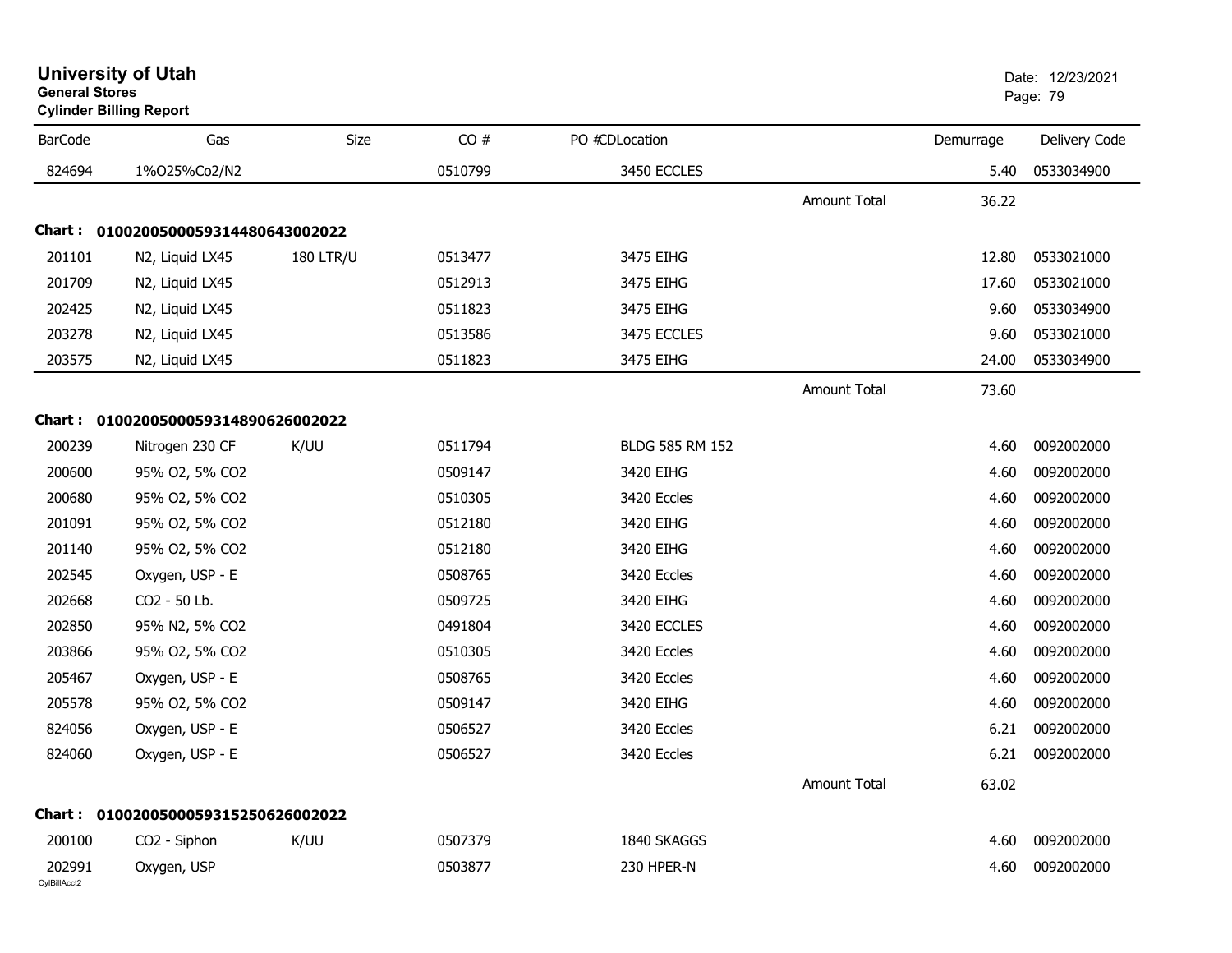|                | <b>University of Utah</b><br><b>General Stores</b><br><b>Cylinder Billing Report</b> |             |         |                | Date: 12/23/2021<br>Page: 80 |           |               |
|----------------|--------------------------------------------------------------------------------------|-------------|---------|----------------|------------------------------|-----------|---------------|
| <b>BarCode</b> | Gas                                                                                  | <b>Size</b> | CO#     | PO #CDLocation |                              | Demurrage | Delivery Code |
| 205456         | Oxygen, USP - E                                                                      |             | 0503272 | 230 HPER-N     |                              | 4.60      | 0092002000    |
| 205465         | Oxygen, USP - E                                                                      |             | 0503877 | 230 HPER-N     |                              | 4.60      | 0092002000    |
| 205733         | Oxygen, USP - E                                                                      |             | 0503877 | 230 HPER-N     |                              | 4.60      | 0092002000    |
|                |                                                                                      |             |         |                | <b>Amount Total</b>          | 23.00     |               |
|                | Chart: 0100200500059315940626032022                                                  |             |         |                |                              |           |               |
| 200333         | CO2 - 50 Lb.                                                                         | K/UU        | 0506755 | 3490 Eccles    |                              | 4.60      | 0533034900    |
| 201692         | CO2 - 50 Lb.                                                                         |             | 0506755 | 3490 Eccles    |                              | 4.60      | 0533034900    |
| 202280         | 95% O2, 5% CO2                                                                       |             | 0479881 | 3490 Eccles    |                              | 4.60      | 0533034900    |
| 202356         | Nitrogen, UHP                                                                        |             | 0509163 | 3450 EIHG      |                              | 4.60      | 0533021000    |
| 204736         | CO <sub>2</sub> - 50 Lb.                                                             |             | 0506755 | 3490 Eccles    |                              | 4.60      | 0533034900    |
| 205649         | CO2 - 50 Lb.                                                                         |             | 0509164 | 3490 EIHG      |                              | 4.60      | 0533034900    |
| 824375         | CO2 - 50 Lb.                                                                         |             | 0509164 | 3490 EIHG      |                              | 6.21      | 0533034900    |
| 824382         | CO2 - 50 Lb.                                                                         |             | 0509164 | 3490 EIHG      |                              | 6.21      | 0533034900    |
|                |                                                                                      |             |         |                | <b>Amount Total</b>          | 40.02     |               |
|                | Chart: 0100200500059316940662002022                                                  |             |         |                |                              |           |               |
| 824176         | 1%025%Co2/N2                                                                         | 200C/Mt.A   | 0506788 | 3420 ECCLES    |                              | 5.40      | 0533021000    |
| 824191         | 7% O2 In N2                                                                          |             | 0506945 | 3420 ECCLES    |                              | 6.21      | 0533021000    |
| 824692         | 7% O2 In N2                                                                          |             | 0510955 | 3400 ECCLES    |                              | 6.21      | 0533021000    |
|                |                                                                                      |             |         |                | <b>Amount Total</b>          | 17.82     |               |
| Chart :        | 0100201500059312730626002022                                                         |             |         |                |                              |           |               |
| 205582         | 95% O2, 5% CO2                                                                       | K/UU        | 0429555 | 3480 EIHG      |                              | 3.68      | 0533034800    |
|                |                                                                                      |             |         |                | <b>Amount Total</b>          | 3.68      |               |
| Chart :        | 0100201500059312730626032022                                                         |             |         |                |                              |           |               |
| 201791         | Oxygen, USP - E                                                                      | E/UU        | 0505863 | 3480 EIHG      |                              | 3.00      | 0533034800    |
| 202637         | Oxygen, USP - E                                                                      |             | 0511311 | 3480 EIHG      |                              | 4.60      | 0533034800    |
| 205466         | Oxygen, USP - E                                                                      |             | 0511311 | 3480 EIHG      |                              | 4.60      | 0533034800    |
|                |                                                                                      |             |         |                |                              |           |               |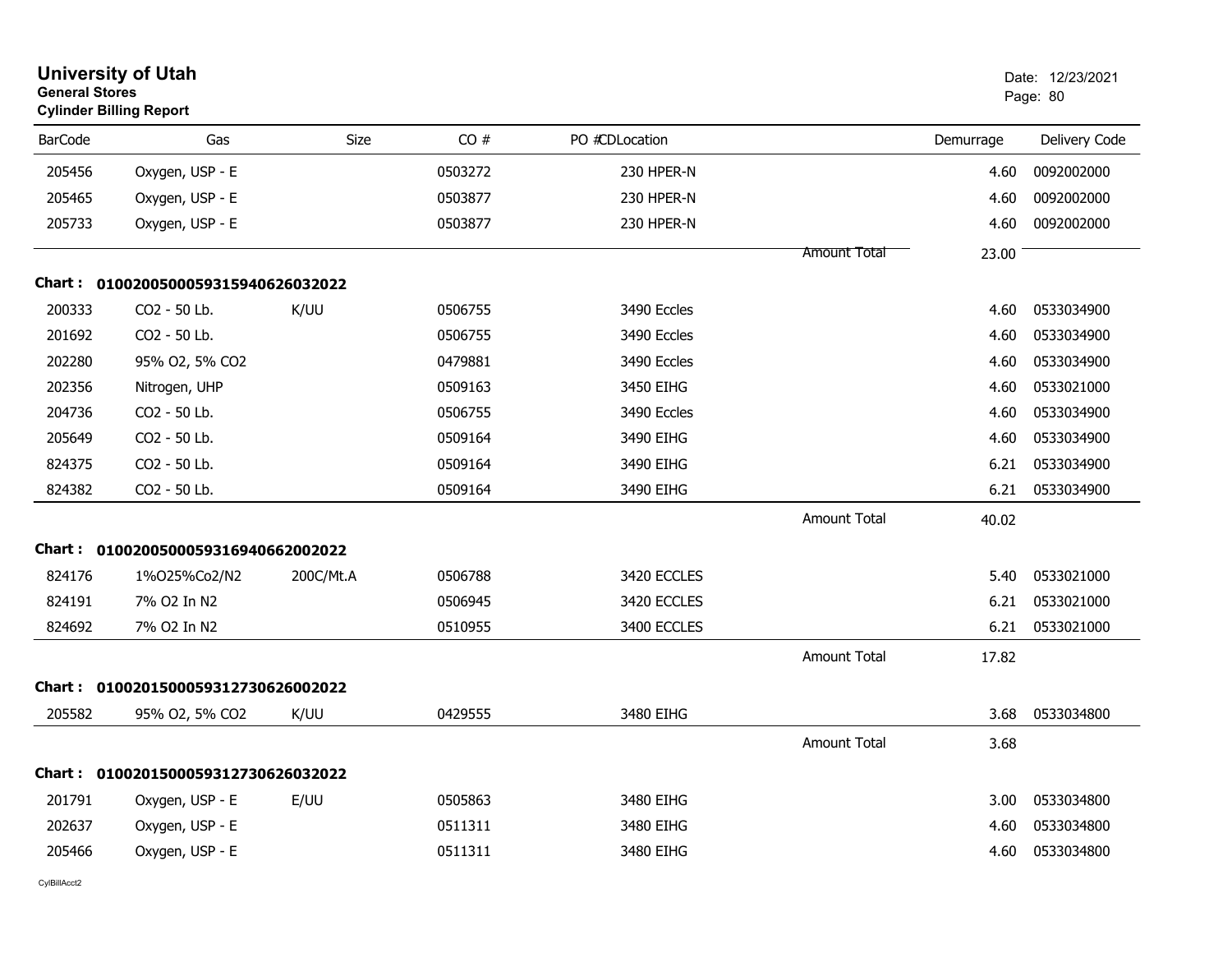|                | <b>University of Utah</b><br><b>General Stores</b><br><b>Cylinder Billing Report</b> |      |         |                                    |           |               |
|----------------|--------------------------------------------------------------------------------------|------|---------|------------------------------------|-----------|---------------|
| <b>BarCode</b> | Gas                                                                                  | Size | CO#     | PO #CDLocation                     | Demurrage | Delivery Code |
| 205731         | Oxygen, USP - E                                                                      |      | 0511311 | 3480 EIHG                          | 3.00      | 0533034800    |
| 205951         | Oxygen, USP - E                                                                      |      | 0511311 | 3480 EIHG                          | 3.00      | 0533034800    |
| 824937         | Oxygen, USP - E                                                                      |      | 0513453 | 3480 EIHG                          | 2.16      | 0533021000    |
| 824945         | Oxygen, USP - E                                                                      |      | 0513453 | 3480 EIHG                          | 1.89      | 0533021000    |
| 824946         | Oxygen, USP - E                                                                      |      | 0513453 | 3480 EIHG                          | 2.16      | 0533021000    |
|                |                                                                                      |      |         | <b>Amount Total</b>                | 24.41     |               |
|                | Chart: 0100201500059314111643002022                                                  |      |         |                                    |           |               |
| 200178         | 95% O2, 5% CO2                                                                       | K/UU | 0507451 | 3440 Eccles                        | 1.60      | 0853000000    |
| 200970         | 95% O2, 5% CO2                                                                       |      | 0513073 | 3440 EIHG                          | 2.60      | 0853000000    |
| 201126         | Oxygen, USP                                                                          |      | 0444952 | 3450 SUITE A ECCLES                | 3.68      | 0853000000    |
| 201521         | 95% O2, 5% CO2                                                                       |      | 0513680 | 3440 EIHG                          | 0.40      | 0853000000    |
| 202653         | Nitrogen 230 CF                                                                      |      | 0507451 | 3440 Eccles                        | 4.60      | 0853000000    |
| 818557         | Oxygen, USP - E                                                                      |      | 0465821 | 3440 EIHG                          | 6.21      | 0533034900    |
|                |                                                                                      |      |         | <b>Amount Total</b>                | 19.09     |               |
|                | Chart: 01002109900120086260012022                                                    |      |         |                                    |           |               |
| 200789         | CO2 - 50 Lb.                                                                         | K/UU | 0474619 | 3752 HCI RS Cairns Lab CHemical RM | 4.60      | 0533051000    |
| 201102         | N2, Liquid LX45                                                                      |      | 0499467 | LL510 HCI                          | 36.80     | 0533051000    |
| 201541         | N2, Liquid LX45                                                                      |      | 0512107 | 3738 HCI RS                        | 3.20      | 0555113760    |
| 201870         | N2, Liquid LX45                                                                      |      | 0513557 | 3738 HCI RS                        | 9.60      | 0555LL3760    |
| 202296         | N2, Liquid LX45                                                                      |      | 0512431 | 3738 HCI                           | 22.40     | 0555113760    |
| 202428         | N2, Liquid LX45                                                                      |      | 0512718 | 3738 HCI RS                        | 24.00     | 0555LL3760    |
| 202430         | N2, Liquid LX45                                                                      |      | 0513422 | 3738 HCI RS                        | 14.40     | 0555LL3760    |
| 203486         | CO2 - 50 Lb.                                                                         |      | 0484939 | 3752 HCI - RS                      | 4.60      | 0533051000    |
| 205485         | Nitrogen NF                                                                          |      | 0510219 | 3755 HCI RS Cairns Lab TC RM       | 4.60      | 0533051000    |
| 205486         | Nitrogen NF                                                                          |      | 0510219 | 3755 HCI RS Cairns Lab TC RM       | 4.60      | 0533051000    |
| 205489         | Nitrogen NF                                                                          |      | 0510219 | 3755 HCI RS Cairns Lab TC RM       | 4.60      | 0533051000    |
| 205556         | Nitrogen NF                                                                          |      | 0510219 | 3755 HCI RS Cairns Lab TC RM       | 4.60      | 0533051000    |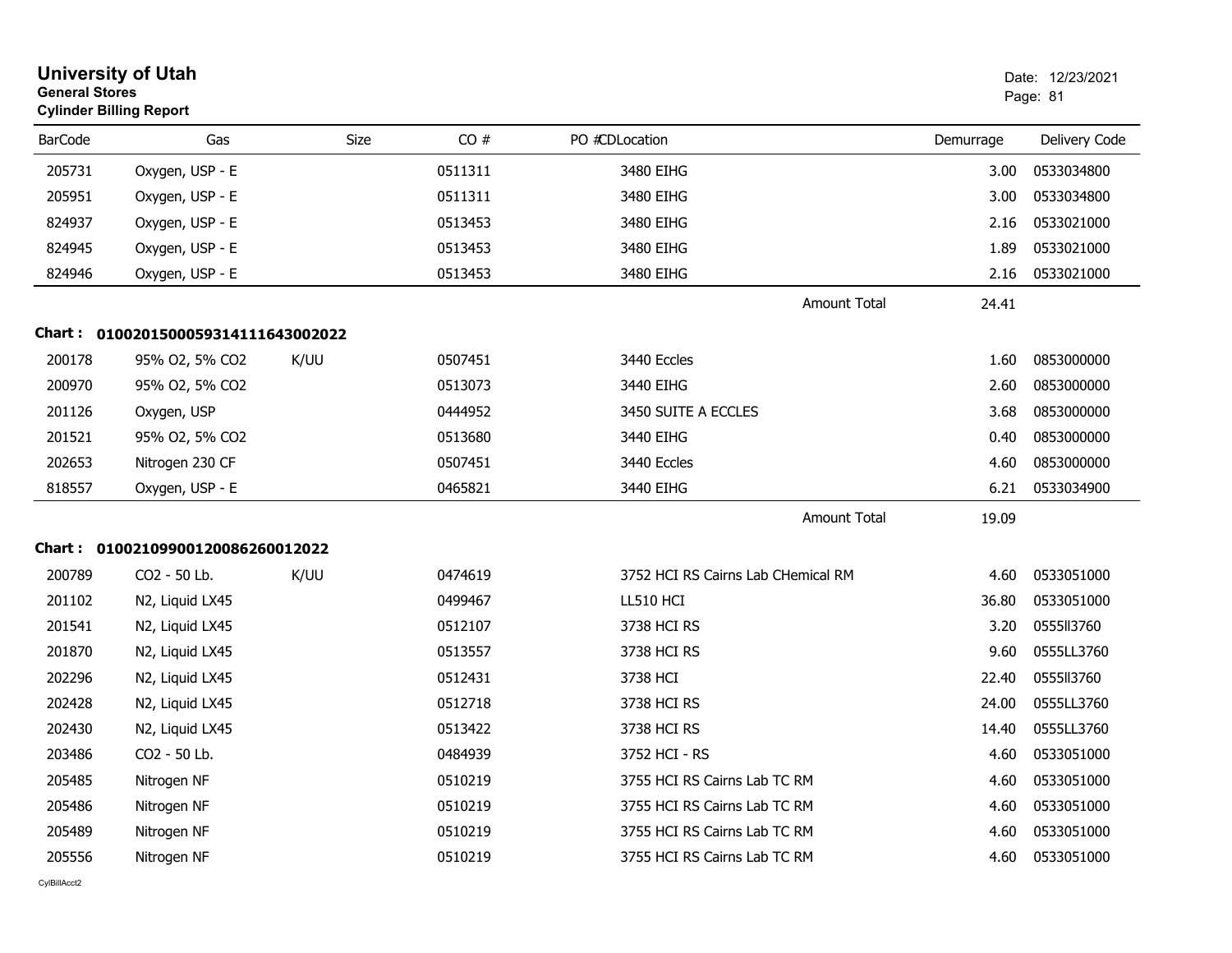| <b>General Stores</b> | <b>University of Utah</b><br><b>Cylinder Billing Report</b> |                  |         |                              |           | Date: 12/23/2021<br>Page: 82 |
|-----------------------|-------------------------------------------------------------|------------------|---------|------------------------------|-----------|------------------------------|
| <b>BarCode</b>        | Gas                                                         | Size             | CO#     | PO #CDLocation               | Demurrage | Delivery Code                |
| 205706                | N2, Liquid LX45                                             |                  | 0513557 | 3738 HCI RS                  | 9.60      | 0555LL3760                   |
| 205928                | Nitrogen NF                                                 |                  | 0510219 | 3755 HCI RS Cairns Lab TC RM | 4.60      | 0533051000                   |
| 813860                | Nitrogen NF                                                 |                  | 0434534 | 3755 HCI PHASE 4- CAIRNS LAB | 5.29      | 0533051000                   |
| 821373                | CO2 - 20 Lb.                                                |                  | 0505032 | 3752 HCI RS                  | 6.21      | 0533051000                   |
| 821377                | CO2 - 20 Lb.                                                |                  | 0505032 | 3752 HCI RS                  | 6.21      | 0533051000                   |
| 823804                | Co <sub>2</sub> Food Grade                                  |                  | 0505032 | 3752 HCI RS                  | 6.21      | 0533051000                   |
| 824370                | Nitrogen NF                                                 |                  | 0509026 | 3755 HCI                     | 6.21      | 0533051000                   |
|                       |                                                             |                  |         | <b>Amount Total</b>          | 182.33    |                              |
|                       | Chart: 01002109900124526260012022                           |                  |         |                              |           |                              |
| 200077                | CO2 - 50 Lb.                                                | K/UU             | 0457960 | SOUTH BIOLOGY 90             | 3.68      | 0533051000                   |
| 200099                | CO2 - Siphon                                                |                  | 0406141 | 413 ASB                      | 3.68      | 0533051000                   |
| 200340                | Nitrogen 230 CF                                             |                  | 0481185 | 420 ASB Jorgensen Lab        | 4.60      | 0533051000                   |
| 201061                | CO2 - Siphon                                                |                  | 0406141 | 413 ASB                      | 3.68      | 0533051000                   |
| 202478                | CO2 - 50 Lb.                                                |                  | 0469313 | 461 ASB Jorgensen Lab        | 4.60      | 0084003010                   |
| 203713                | N2, Liquid LX45                                             |                  | 0512320 | 410 ASB Jorgensen Lab        | 14.40     | 0533051000                   |
| 203714                | N2, Liquid LX45                                             |                  | 0513672 | 410 ASB- Jorgensen Lab       | 1.60      | 0533051000                   |
| 204439                | N2, Liquid LX45                                             |                  | 0513463 | 410 ASB- Jorgensen           | 12.80     | 0533051000                   |
| 205683                | CO2 - 50 Lb.                                                |                  | 0487932 | 461 ASB                      | 4.60      | 0533051000                   |
| 822697                | CO2 - 50 Lb.                                                |                  | 0495131 | 90 So Biology Code: 79793    | 6.21      | 0533051000                   |
|                       |                                                             |                  |         | <b>Amount Total</b>          | 59.85     |                              |
|                       | Chart: 0100210990012452626002022                            |                  |         |                              |           |                              |
| 205587                | N2, Liquid LX45                                             | <b>180 LTR/U</b> | 0513271 | 410 ASB- Jorgensen Lab       | 8.00      | 0533051000                   |
|                       |                                                             |                  |         | <b>Amount Total</b>          | 8.00      |                              |
|                       | Chart: 01002132000307266260012022                           |                  |         |                              |           |                              |
| 202301                | Oxygen, USP                                                 | K/UU             | 0503284 | 585 RM 152                   | 4.60      | 0500000010                   |
| 824307                | Oxygen, USP                                                 |                  | 0508764 | 585 RM 152                   | 6.21      | 0500000010                   |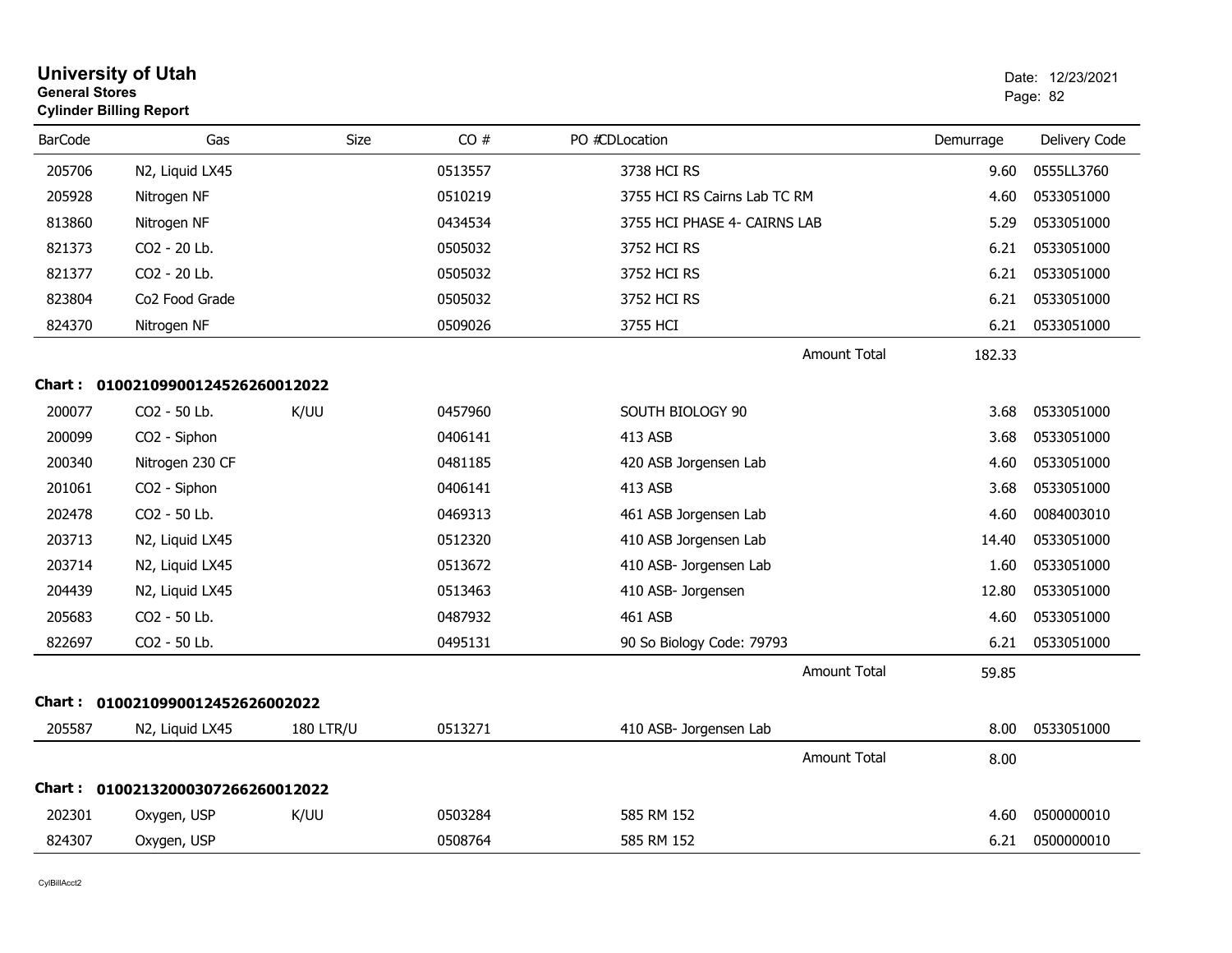| <b>General Stores</b> | <b>University of Utah</b><br><b>Cylinder Billing Report</b> |             |         |                                      |           | Date: 12/23/2021<br>Page: 83 |
|-----------------------|-------------------------------------------------------------|-------------|---------|--------------------------------------|-----------|------------------------------|
| <b>BarCode</b>        | Gas                                                         | <b>Size</b> | CO#     | PO #CDLocation                       | Demurrage | Delivery Code                |
|                       |                                                             |             |         | <b>Amount Total</b>                  | 10.81     |                              |
|                       | Chart: 01002132000340366260012022                           |             |         |                                      |           |                              |
| 201116                | Oxygen, USP                                                 | K/UU        | 0509949 | 003 CVRTI in Tank Farm Basement room | 4.60      | 0500002070                   |
| 201817                | Oxygen, USP                                                 |             | 0509949 | 003 CVRTI in Tank Farm Basement room | 3.40      | 0500002070                   |
| 201861                | Oxygen, USP                                                 |             | 0509949 | 003 CVRTI in Tank Farm Basement room | 4.60      | 0500002070                   |
| 202319                | Air - E                                                     |             | 0505698 | <b>BSMT CVRTI</b>                    | 4.60      | 0500000010                   |
| 203433                | Oxygen, USP - E                                             |             | 0509815 | BASEMENT RM 003 TANK FARM            | 4.60      | 0500002070                   |
| 203883                | Oxygen, USP                                                 |             | 0509949 | 003 CVRTI in Tank Farm Basement room | 4.60      | 0500002070                   |
| 205311                | Oxygen, USP - E                                             |             | 0510626 | 003 CVRTI Tank Farm                  | 4.60      | 0500002070                   |
| 205909                | Oxygen, USP                                                 |             | 0509815 | BASEMENT RM 003 TANK FARM            | 4.60      | 0500002070                   |
| 825008                | Oxygen, USP                                                 |             | 0513657 | <b>CVRTI BSMT</b>                    | 0.54      | 0500002070                   |
| 825009                | Oxygen, USP                                                 |             | 0513657 | <b>CVRTI BSMT</b>                    | 0.54      | 0500002070                   |
|                       |                                                             |             |         | Amount Total                         | 36.68     |                              |
| Chart :               | 01002132500267146260012022                                  |             |         |                                      |           |                              |
| 202645                | CO2 - 50 Lb.                                                | K/UU        | 0485972 | <b>Basement CVRTI</b>                | 4.60      | 0500000010                   |
|                       |                                                             |             |         | Amount Total                         | 4.60      |                              |
| Chart :               | 0100213500051004665626002022                                |             |         |                                      |           |                              |
| 201755                | CO2 - 50 Lb.                                                | K/UU        | 0437651 | <b>BASEMENT</b>                      | 3.68      | 0500000010                   |
|                       |                                                             |             |         | <b>Amount Total</b>                  | 3.68      |                              |
|                       | Chart: 0100213500051004666626002022                         |             |         |                                      |           |                              |
| 201985                | Oxygen, USP                                                 | K/UU        | 0513268 | 160E CVRTI                           | 2.80      | 0500000010                   |
| 824623                | Oxygen, USP                                                 |             | 0511807 | 160E CVRTI                           | 2.43      | 0500000010                   |
|                       |                                                             |             |         | <b>Amount Total</b>                  | 5.23      |                              |
|                       | Chart: 0100213500051004666626062022                         |             |         |                                      |           |                              |
| 201290                | CO <sub>2</sub> - 50 Lb.                                    | K/UU        | 0482862 | <b>CVRTI Basement</b>                | 4.60      | 0500000010                   |
|                       |                                                             |             |         | <b>Amount Total</b>                  | 4.60      |                              |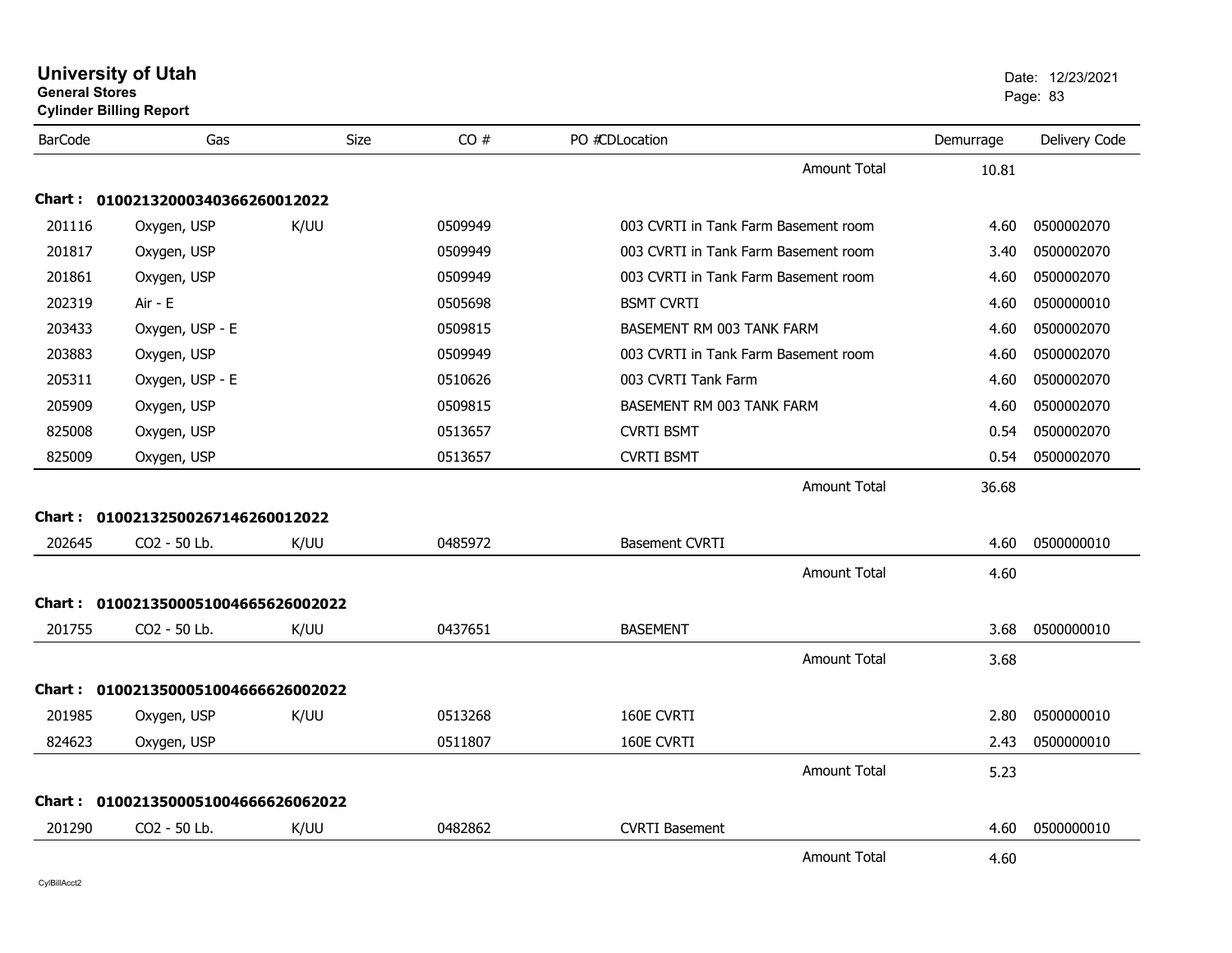| <b>University of Utah</b><br><b>General Stores</b><br><b>Cylinder Billing Report</b> |                                     |             |         |                                      |                     |           | Date: 12/23/2021<br>Page: 84 |  |
|--------------------------------------------------------------------------------------|-------------------------------------|-------------|---------|--------------------------------------|---------------------|-----------|------------------------------|--|
| <b>BarCode</b>                                                                       | Gas                                 | <b>Size</b> | CO#     | PO #CDLocation                       |                     | Demurrage | Delivery Code                |  |
|                                                                                      | Chart: 0100213500051004667626002022 |             |         |                                      |                     |           |                              |  |
| 200613                                                                               | CO2 - 50 Lb.                        | K/UU        | 0509157 | <b>CVRTI BSMT</b>                    |                     | 4.60      | 0500000010                   |  |
| 201011                                                                               | CO2 - 50 Lb.                        |             | 0513277 | RM 101 CVRTI                         |                     | 2.80      | 0500000010                   |  |
| 824387                                                                               | Helium - UHP                        |             | 0509369 | <b>BASEMENT</b>                      |                     | 6.21      | 0500000010                   |  |
| 824517                                                                               | Nitrogen, UHP                       |             | 0511415 | CVRTI BSMT, Attn: Dr. Franklin's Lab |                     | 6.21      | 0500000010                   |  |
| 824989                                                                               | Nitrogen, UHP                       |             | 0513277 | RM 101 CVRTI                         |                     | 3.78      | 0500000010                   |  |
|                                                                                      |                                     |             |         |                                      | <b>Amount Total</b> | 23.60     |                              |  |
|                                                                                      | Chart: 0100213500051004668626062022 |             |         |                                      |                     |           |                              |  |
| 201935                                                                               | Oxygen, USP                         | K/UU        | 0491187 | <b>CVRTI BSMT</b>                    |                     | 4.60      | 0500000010                   |  |
|                                                                                      |                                     |             |         |                                      | <b>Amount Total</b> | 4.60      |                              |  |
|                                                                                      | Chart: 0100213500051004669626002022 |             |         |                                      |                     |           |                              |  |
| 202284                                                                               | Oxygen, USP                         | K/UU        | 0496185 | <b>BSMT CVRTI</b>                    |                     | 4.60      | 0500000010                   |  |
| 202550                                                                               | 95% N2, 5% CO2                      |             | 0512623 | 33 CVRTI                             |                     | 4.60      | 0500002070                   |  |
| 202554                                                                               | 95% N2, 5% CO2                      |             | 0510367 | CVRTI RM 3or 160J                    |                     | 1.80      | 0500002070                   |  |
| 205651                                                                               | CO2 - 50 Lb.                        |             | 0509910 | 207 CVRTI                            |                     | 4.60      | 0500002070                   |  |
| 825155                                                                               | 95% N2, 5% CO2                      |             | 0513452 | 33 CVRTI                             |                     | 0.27      | 0500002070                   |  |
|                                                                                      |                                     |             |         |                                      | <b>Amount Total</b> | 15.87     |                              |  |
|                                                                                      | Chart: 0100213500051004673626062022 |             |         |                                      |                     |           |                              |  |
| 200282                                                                               | CO2 - 50 Lb.                        | K/UU        | 0510019 | <b>BSMT CVRTI</b>                    |                     | 4.60      | 0500000010                   |  |
| 203304                                                                               | CO2 - 50 Lb.                        |             | 0510019 | <b>BSMT CVRTI</b>                    |                     | 4.60      | 0500000010                   |  |
| 823837                                                                               | CO2 - 50 Lb.                        |             | 0504781 | <b>CVRTI BSMT</b>                    |                     | 6.21      | 0500000010                   |  |
|                                                                                      |                                     |             |         |                                      | <b>Amount Total</b> | 15.41     |                              |  |
| Chart :                                                                              | 0100213500059313430626002022        |             |         |                                      |                     |           |                              |  |
| 201803                                                                               | CO2 - 50 Lb.                        | K/UU        | 0426562 | Basement                             |                     | 3.68      | 0500000010                   |  |
|                                                                                      |                                     |             |         |                                      | <b>Amount Total</b> | 3.68      |                              |  |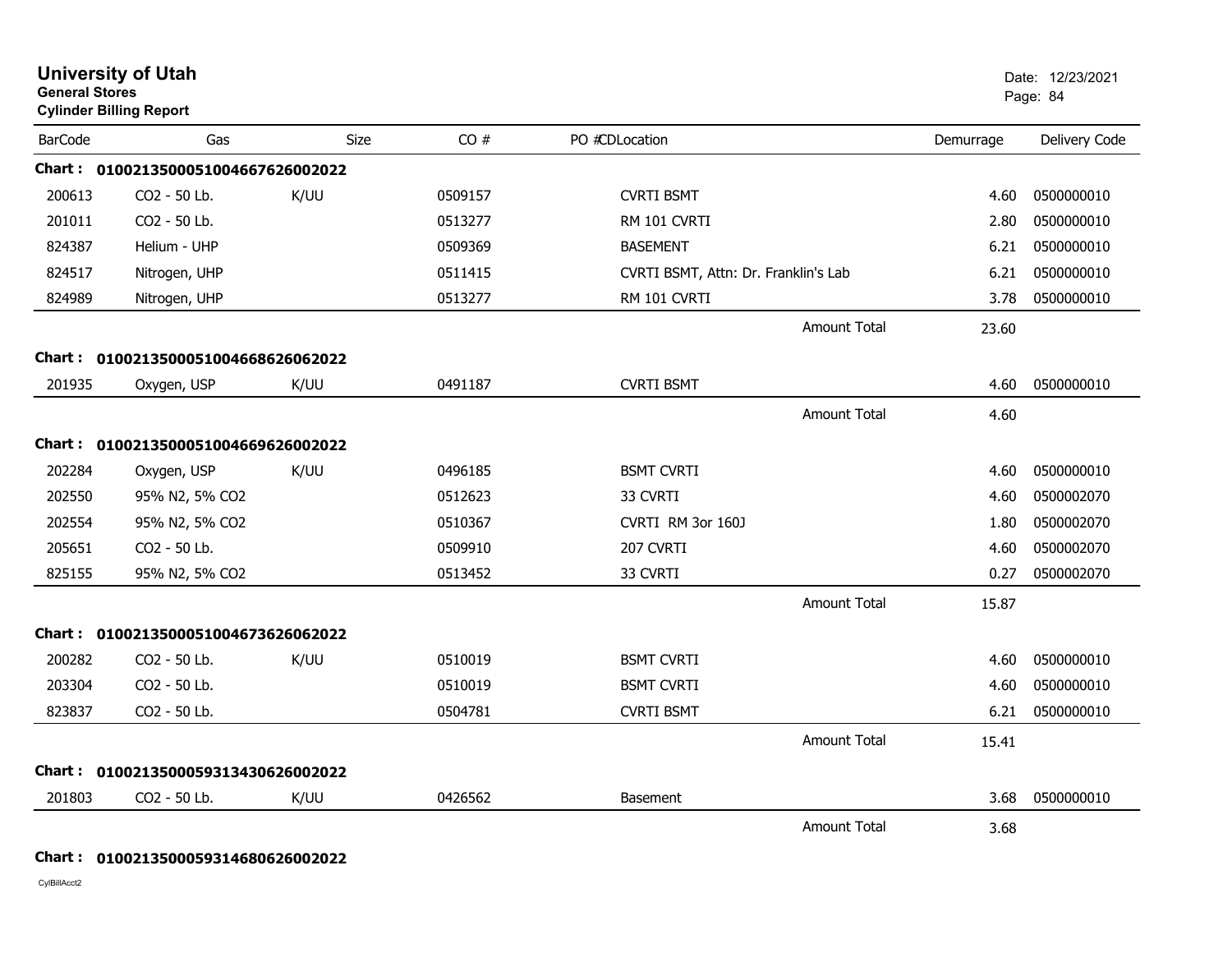| <b>General Stores</b> | <b>University of Utah</b><br><b>Cylinder Billing Report</b> |      |         |                      |                     |           | Date: 12/23/2021<br>Page: 85 |
|-----------------------|-------------------------------------------------------------|------|---------|----------------------|---------------------|-----------|------------------------------|
| <b>BarCode</b>        | Gas                                                         | Size | CO#     | PO #CDLocation       |                     | Demurrage | Delivery Code                |
| 201491                | CO2 - 50 Lb.                                                | K/UU | 0513618 | 207 CVRTI            |                     | 1.20      | 0500002070                   |
| 201676                | CO2 - 50 Lb.                                                |      | 0503868 | <b>CVRTI BSMT</b>    |                     | 4.20      | 0500002070                   |
| 202352                | CO2 - 50 Lb.                                                |      | 0508852 | <b>BSMT CVRTI</b>    |                     | 4.60      | 0500000010                   |
| 203310                | CO2 - 50 Lb.                                                |      | 0513618 | 207 CVRTI            |                     | 1.20      | 0500002070                   |
| 205518                | CO2 - 50 Lb.                                                |      | 0503868 | <b>CVRTI BSMT</b>    |                     | 4.20      | 0500002070                   |
| 824378                | CO2 - 50 Lb.                                                |      | 0508998 | <b>BSMT CVRTI</b>    |                     | 6.21      | 0500000010                   |
|                       |                                                             |      |         |                      | <b>Amount Total</b> | 21.61     |                              |
| Chart :               | 0100213500059316521626002022                                |      |         |                      |                     |           |                              |
| 201186                | CO2 - 50 Lb.                                                | K/UU | 0504586 | 131 CVRTI            |                     | 4.60      | 0500000010                   |
| 205914                | Oxygen, USP                                                 |      | 0504586 | 131 CVRTI            |                     | 4.60      | 0500000010                   |
|                       |                                                             |      |         |                      | <b>Amount Total</b> | 9.20      |                              |
| Chart :               | 01002136000323246260612022                                  |      |         |                      |                     |           |                              |
| 200953                | CO2 - 50 Lb.                                                | K/UU | 0477787 | <b>BASEMENT</b>      |                     | 4.60      | 0500000010                   |
|                       |                                                             |      |         |                      | <b>Amount Total</b> | 4.60      |                              |
|                       | Chart: 01002192000301236260312022                           |      |         |                      |                     |           |                              |
| 200318                | Air - 233 CF                                                | K/UU | 0505685 | 4800E SMBB Heys Lab  |                     | 4.60      | 0482013000                   |
| 200676                | Air - 233 CF                                                |      | 0509558 | 4800E SMBB- Heys Lab |                     | 4.60      | 0482013000                   |
| 200906                | Oxygen, USP                                                 |      | 0510180 | 4800E SMBB Heys Lab  |                     | 4.60      | 0482013000                   |
| 200959                | Oxygen, USP                                                 |      | 0510898 | 4800E SMBB Heys Lab  |                     | 4.60      | 0482013000                   |
| 201720                | Air - 233 CF                                                |      | 0510898 | 4800E SMBB Heys Lab  |                     | 4.60      | 0482013000                   |
| 202804                | Air - 233 CF                                                |      | 0505685 | 4800E SMBB Heys Lab  |                     | 4.60      | 0482013000                   |
| 204711                | Oxygen, USP                                                 |      | 0496312 | 4800E SMBB           |                     | 4.60      | 0482013000                   |
| 824396                | Oxygen, USP                                                 |      | 0512461 | 4800E SMBB Heys Lab  |                     |           | 6.21 0482013000              |
|                       |                                                             |      |         |                      | <b>Amount Total</b> | 38.41     |                              |
| Chart :               | 01002192500199786260012022                                  |      |         |                      |                     |           |                              |
| 200060                | CO2 - 50 Lb.                                                | K/UU | 0511354 | 428 BPRB             |                     |           | 4.60 0482013000              |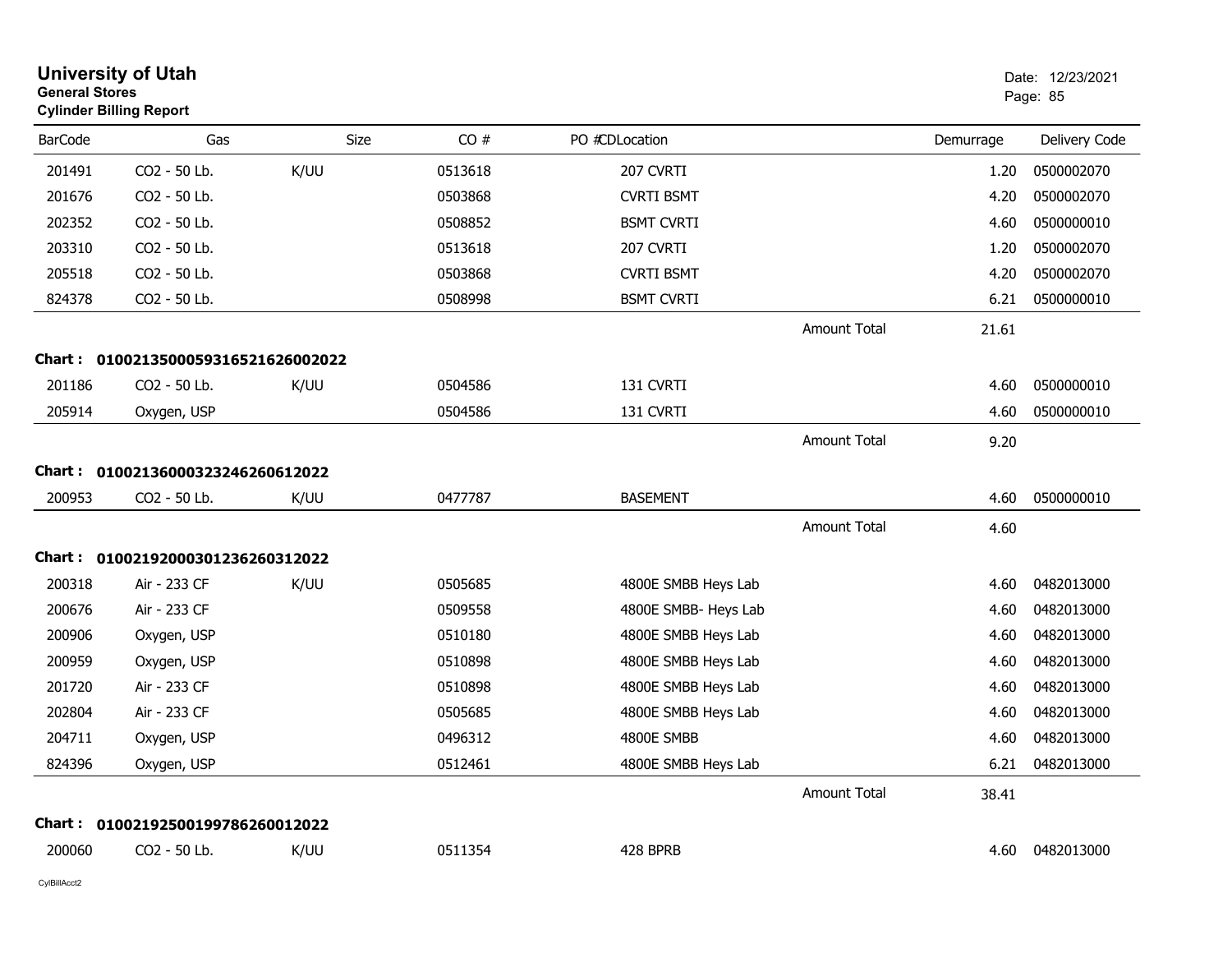| <b>General Stores</b> | <b>University of Utah</b><br><b>Cylinder Billing Report</b> |      |             |                          |                     |           | Date: 12/23/2021<br>Page: 86 |
|-----------------------|-------------------------------------------------------------|------|-------------|--------------------------|---------------------|-----------|------------------------------|
| <b>BarCode</b>        | Gas                                                         |      | CO#<br>Size | PO #CDLocation           |                     | Demurrage | Delivery Code                |
| 200450                | CO2 - 50 Lb.                                                |      | 0511354     | 428 BPRB                 |                     | 4.60      | 0482013000                   |
| 200723                | CO2 - 50 Lb.                                                |      | 0502946     | 428 BPRB                 |                     | 4.60      | 0482013000                   |
| 201185                | CO2 - 50 Lb.                                                |      | 0511354     | 428 BPRB                 |                     | 4.60      | 0482013000                   |
| 201262                | CO2 - 50 Lb.                                                |      | 0502946     | 428 BPRB                 |                     | 4.60      | 0482013000                   |
| 201328                | CO2 - 50 Lb.                                                |      | 0472244     | 428 BPRB                 |                     | 4.60      | 0570003700                   |
| 202479                | 95% O2, 5% CO2                                              |      | 0493616     | 060 BPRB                 |                     | 4.60      | 0482013000                   |
| 203991                | CO2 - 50 Lb.                                                |      | 0478127     | 428 BPRB                 |                     | 4.60      | 0570003700                   |
|                       |                                                             |      |             |                          | <b>Amount Total</b> | 36.80     |                              |
|                       | Chart: 01002192500263706260312022                           |      |             |                          |                     |           |                              |
| 205512                | CO2 - 50 Lb.                                                | K/UU | 0509306     | 418 BPRB                 |                     | 4.20      | 0570003860                   |
|                       |                                                             |      |             |                          | <b>Amount Total</b> | 4.20      |                              |
|                       | Chart: 01002192500268486260312022                           |      |             |                          |                     |           |                              |
| 200521                | CO2 - 50 Lb.                                                | K/UU | 0513678     | 344 BPRB, Attn: Link Lab |                     | 0.40      | 0482013000                   |
| 202465                | CO2 - 50 Lb.                                                |      | 0507319     | 344 BPRB Attn: Link lab  |                     | 4.60      | 0482013000                   |
| 202884                | CO2 - 50 Lb.                                                |      | 0509387     | 344 BPRB- Link Lab       |                     | 4.20      | 0482013000                   |
| 203303                | CO2 - 50 Lb.                                                |      | 0513678     | 344 BPRB, Attn: Link Lab |                     | 0.40      | 0482013000                   |
| 204728                | CO2 - 50 Lb.                                                |      | 0507319     | 344 BPRB Attn: Link lab  |                     | 4.20      | 0482013000                   |
| 205858                | CO2 - 50 Lb.                                                |      | 0510613     | 344 BPRB Link Lab        |                     | 4.60      | 0482013000                   |
|                       |                                                             |      |             |                          | <b>Amount Total</b> | 18.40     |                              |
|                       | Chart: 01002192500269246260312022                           |      |             |                          |                     |           |                              |
| 201038                | 95% O2, 5% CO2                                              | K/UU | 0506590     | 060 BPRB                 |                     | 4.60      | 0482013000                   |
| 201813                | CO2 - 50 Lb.                                                |      | 0502611     | 418 BPRB                 |                     | 4.60      | 0482013000                   |
| 202494                | 95% O2, 5% CO2                                              |      | 0505222     | 060 BPRB                 |                     | 4.60      | 0482013000                   |
| 204543                | CO2 - 50 Lb.                                                |      | 0502611     | 418 BPRB                 |                     | 4.60      | 0482013000                   |
|                       |                                                             |      |             |                          | <b>Amount Total</b> | 18.40     |                              |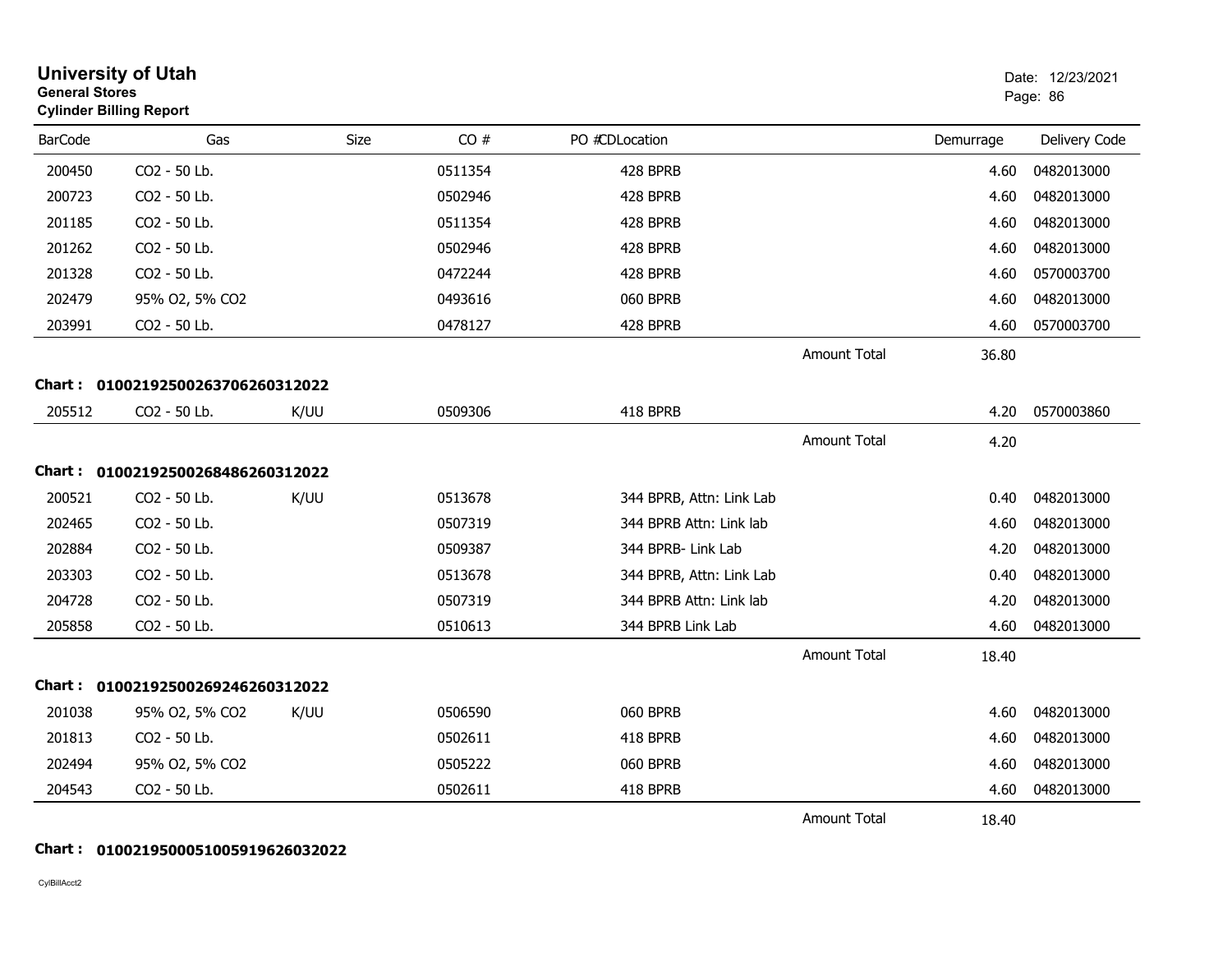| <b>General Stores</b> | <b>University of Utah</b><br><b>Cylinder Billing Report</b> |             |         |                |                     |           | Date: 12/23/2021<br>Page: 87 |
|-----------------------|-------------------------------------------------------------|-------------|---------|----------------|---------------------|-----------|------------------------------|
| <b>BarCode</b>        | Gas                                                         | <b>Size</b> | CO#     | PO #CDLocation |                     | Demurrage | Delivery Code                |
| 200722                | CO2 - 50 Lb.                                                | K/UU        | 0503003 | 4375 SMBB      |                     | 4.60      | 0482013000                   |
| 201054                | CO2 - 50 Lb.                                                |             | 0503003 | 4375 SMBB      |                     | 0.40      | 0482013000                   |
|                       |                                                             |             |         |                | <b>Amount Total</b> | 5.00      |                              |
|                       | Chart: 0100219500051006220626032022                         |             |         |                |                     |           |                              |
| 202529                | Oxygen, USP - E                                             | E/UU        | 0512285 | 070 BPRB       |                     | 4.60      | 0482013000                   |
| 203371                | Oxygen, USP - E                                             |             | 0512285 | 070 BPRB       |                     | 4.60      | 0482013000                   |
| 203382                | Oxygen, USP - E                                             |             | 0512285 | 070 BPRB       |                     | 4.60      | 0482013000                   |
| 203417                | Oxygen, USP - E                                             |             | 0512285 | 070 BPRB       |                     | 4.60      | 0482013000                   |
| 204294                | Oxygen, USP - E                                             |             | 0512285 | 070 BPRB       |                     | 4.60      | 0482013000                   |
| 205328                | Oxygen, USP - E                                             |             | 0512285 | 070 BPRB       |                     | 4.60      | 0482013000                   |
| 824655                | Oxygen, USP - E                                             |             | 0511546 | 070 BPRB       |                     | 6.21      | 0482013000                   |
| 824659                | Oxygen, USP - E                                             |             | 0511546 | 070 BPRB       |                     | 6.21      | 0482013000                   |
| 824660                | Oxygen, USP - E                                             |             | 0511546 | 070 BPRB       |                     | 6.21      | 0482013000                   |
| 824666                | Oxygen, USP - E                                             |             | 0511546 | 070 BPRB       |                     | 6.21      | 0482013000                   |
|                       |                                                             |             |         |                | <b>Amount Total</b> | 52.44     |                              |
|                       | Chart: 0100219500051006226626032022                         |             |         |                |                     |           |                              |
| 824601                | Oxygen, USP - E                                             | E/MT. AIR   | 0511027 | 070 BPRB       |                     | 6.21      | 0482013000                   |
| 824602                | Oxygen, USP - E                                             |             | 0511027 | 070 BPRB       |                     | 6.21      | 0482013000                   |
| 824603                | Oxygen, USP - E                                             |             | 0511027 | 070 BPRB       |                     | 6.21      | 0482013000                   |
|                       |                                                             |             |         |                | <b>Amount Total</b> | 18.63     |                              |
|                       | Chart: 0100219500059300774626032022                         |             |         |                |                     |           |                              |
| 200324                | Nitrogen 230 CF                                             | K/UU        | 0395195 | 328A BPRB      |                     | 3.68      | 0570003200                   |
|                       |                                                             |             |         |                | <b>Amount Total</b> | 3.68      |                              |
|                       | Chart: 0100219500059309832643032022                         |             |         |                |                     |           |                              |
| 201911                | Nitrogen 230 CF                                             | K/UU        | 0509062 | 344 BPRB       |                     | 4.60      | 0482013000                   |
|                       |                                                             |             |         |                | <b>Amount Total</b> | 4.60      |                              |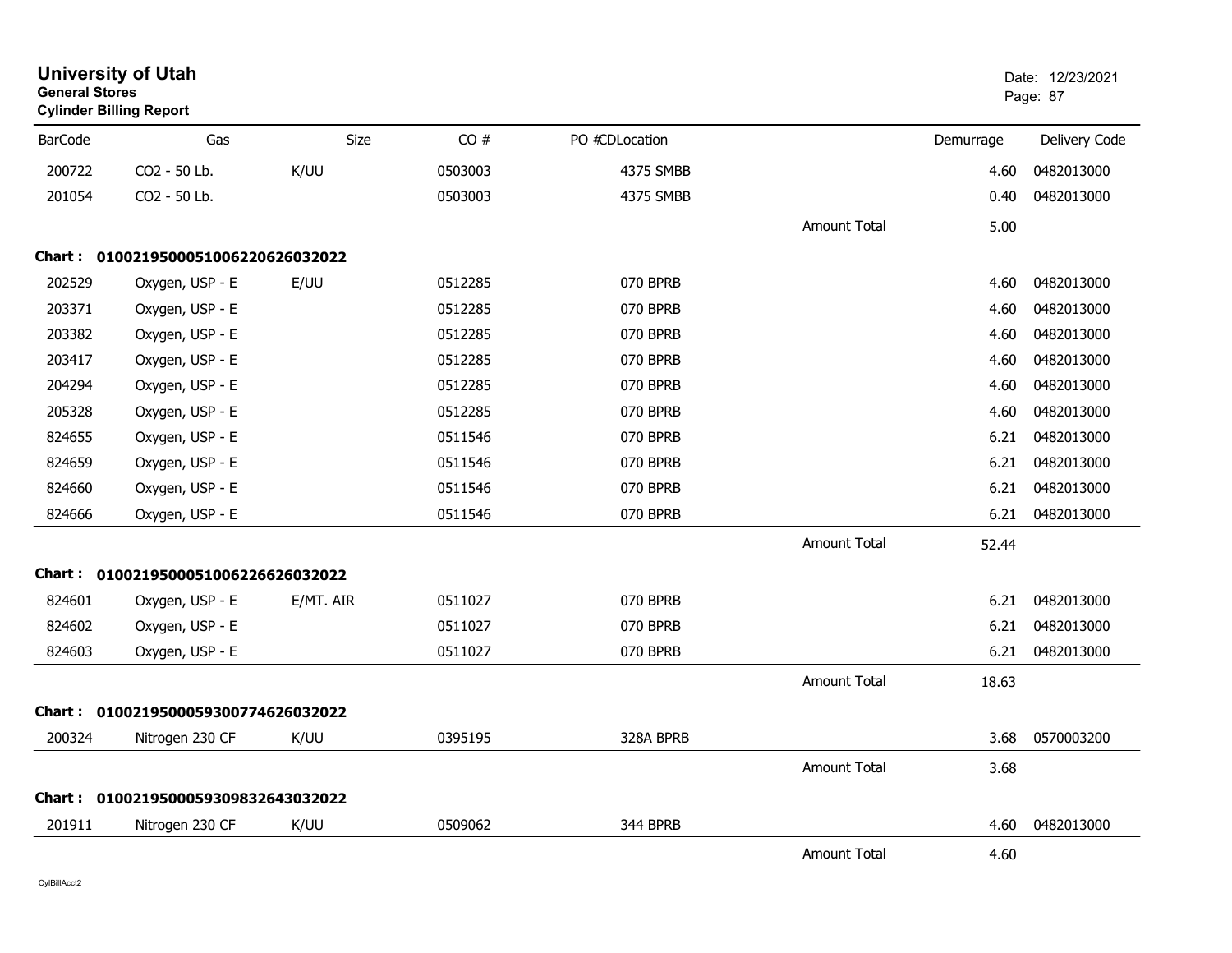| <b>General Stores</b>  | <b>University of Utah</b><br><b>Cylinder Billing Report</b> |      |         |                  |                     |           | Date: 12/23/2021<br>Page: 88 |
|------------------------|-------------------------------------------------------------|------|---------|------------------|---------------------|-----------|------------------------------|
| <b>BarCode</b>         | Gas                                                         | Size | CO#     | PO #CDLocation   |                     | Demurrage | Delivery Code                |
|                        | Chart: 0100219500059313840626002022                         |      |         |                  |                     |           |                              |
| 204496                 | Oxygen, USP                                                 | K/UU | 0455599 | <b>4852 SMBB</b> |                     | 3.68      | 0570003700                   |
|                        |                                                             |      |         |                  | <b>Amount Total</b> | 3.68      |                              |
|                        | Chart: 0100219500059313840626032022                         |      |         |                  |                     |           |                              |
| 200651                 | Oxygen, USP                                                 | K/UU | 0505416 | 4852 SMBB        |                     | 4.60      | 0482013000                   |
| 201135                 | Oxygen, USP                                                 |      | 0505415 | 2124 SMBB        |                     | 4.60      | 0482013000                   |
| 201688                 | CO2 - 50 Lb.                                                |      | 0512726 | 4375 SMBB        |                     | 4.20      | 0482013000                   |
| 201940                 | 95% 02, 5% CO2                                              |      | 0499491 | 4852 SMBB        |                     | 4.60      | 0482013000                   |
| 202030                 | 95% O2, 5% CO2                                              |      | 0497785 | <b>4852 SMBB</b> |                     | 4.60      | 0482013000                   |
|                        |                                                             |      |         |                  | <b>Amount Total</b> | 22.60     |                              |
|                        | Chart: 0100219500059314630626032022                         |      |         |                  |                     |           |                              |
| 200880                 | Air - 233 CF                                                | K/UU | 0388184 | 530 WINTROBE     |                     | 3.68      | 0530005310                   |
| 201417                 | Nitrogen 230 CF                                             |      | 0411638 | 436 BPRB         |                     | 3.68      | 0570003700                   |
|                        |                                                             |      |         |                  | <b>Amount Total</b> | 7.36      |                              |
|                        | Chart: 0100219500059315240626002022                         |      |         |                  |                     |           |                              |
| 200070                 | Air - 233 CF                                                | K/UU | 0436680 | 4820A SMBB       |                     | 3.68      | 0570003200                   |
| 200175                 | Air - 233 CF                                                |      | 0446295 | 4820A SMBB       |                     | 3.68      | 0570003200                   |
| 200321                 | Air - 233 CF                                                |      | 0434576 | 4800 SMBB        |                     | 3.68      | 0570003200                   |
| 200376                 | Air - 233 CF                                                |      | 0503007 | 4810 SMBB        |                     | 4.60      | 0570003200                   |
| 200678                 | Nitrogen 230 CF                                             |      | 0359141 | 4800 SMBB        |                     | 3.68      | 0151032050                   |
| 200771                 | Oxygen, USP                                                 |      | 0498615 | 4810 SMBB        |                     | 3.00      | 0570003200                   |
| 201125                 | Oxygen, USP                                                 |      | 0436547 | 4804 SMBB        |                     | 3.68      | 0570003200                   |
| 201195                 | Air - 233 CF                                                |      | 0479252 | 4810 SMBB        |                     | 4.60      | 0570003200                   |
| 201296                 | Oxygen, USP                                                 |      | 0513450 | 4810 SMBB        |                     | 1.60      | 0570003200                   |
| 201322                 | Air - 233 CF                                                |      | 0480465 | 4804 SMBB        |                     | 4.60      | 0570003200                   |
| 201439                 | Air - 233 CF                                                |      | 0480465 | 4804 SMBB        |                     | 4.60      | 0570003200                   |
| 201575<br>CvIBillAcct2 | Oxygen, USP                                                 |      | 0501800 | 4800 SMBB        |                     | 3.00      | 0570003200                   |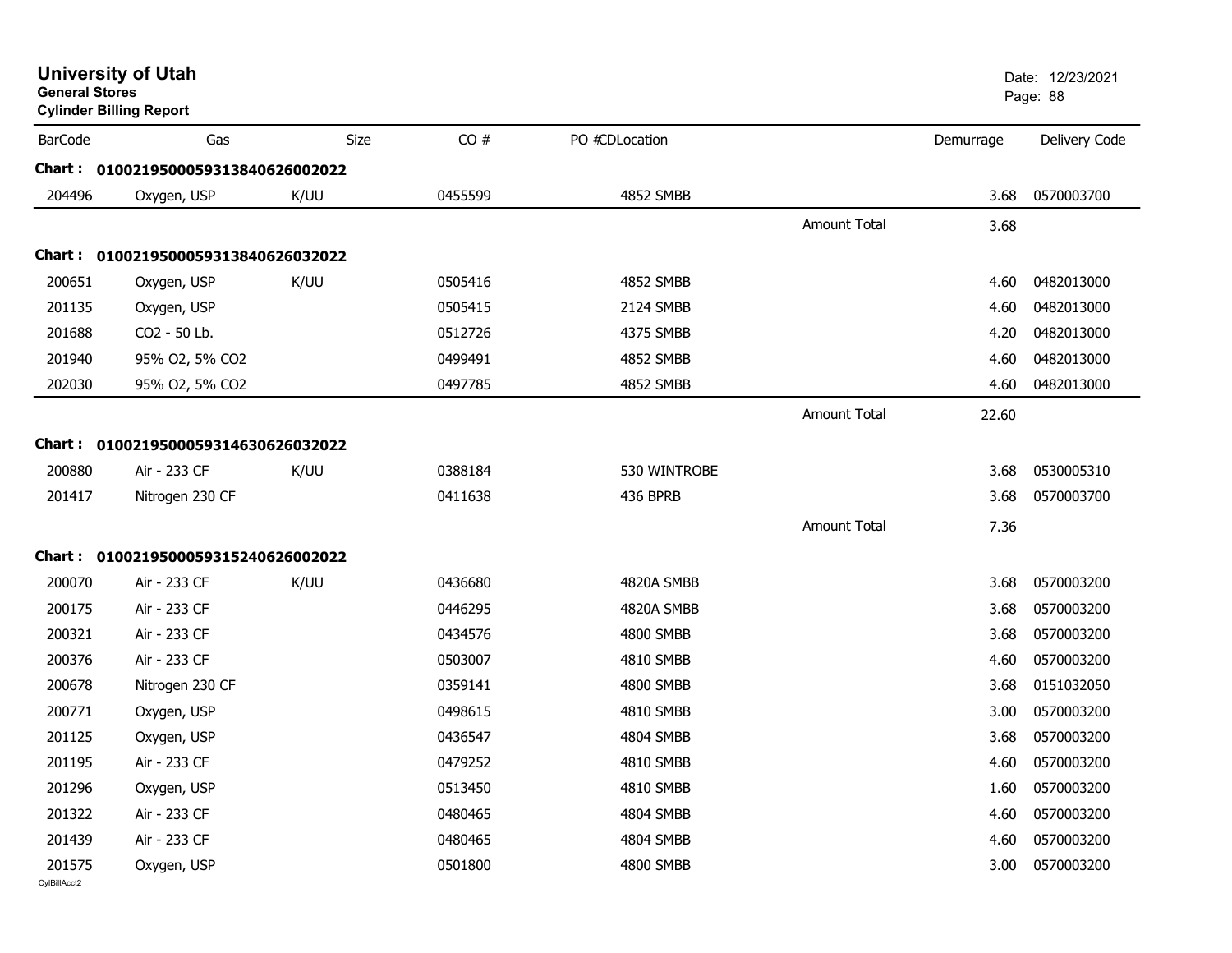| <b>General Stores</b> | <b>University of Utah</b><br><b>Cylinder Billing Report</b> |      |         |                      |                     |           | Date: 12/23/2021<br>Page: 89 |
|-----------------------|-------------------------------------------------------------|------|---------|----------------------|---------------------|-----------|------------------------------|
| <b>BarCode</b>        | Gas                                                         | Size | CO#     | PO #CDLocation       |                     | Demurrage | Delivery Code                |
| 201685                | Oxygen, USP                                                 |      | 0452160 | 4820A SMBB           |                     | 3.68      | 0570003200                   |
| 201925                | 95% O2, 5% CO2                                              |      | 0491813 | 4800 SMBB            |                     | 4.60      | 0570003200                   |
| 202003                | Air - 233 CF                                                |      | 0482209 | 4804 SMBB            |                     | 4.60      | 0570003200                   |
| 202006                | Air - 233 CF                                                |      | 0455258 | 4800 SMBB            |                     | 3.68      | 0570003700                   |
| 202032                | Oxygen, USP                                                 |      | 0488424 | 4800 SMBB            |                     | 4.60      | 0570003200                   |
| 202091                | Oxygen, USP                                                 |      | 0500790 | 4800 SMBB            |                     | 4.60      | 0570003200                   |
| 202210                | Nitrogen 230 CF                                             |      | 0488424 | 4800 SMBB            |                     | 4.60      | 0570003200                   |
| 203337                | Air - 233 CF                                                |      | 0454278 | 4800 SMBB            |                     | 3.68      | 0570003200                   |
| 203338                | Air - 233 CF                                                |      | 0434577 | <b>4804 SMBB</b>     |                     | 3.68      | 0570003200                   |
| 203828                | Oxygen, USP                                                 |      | 0513450 | 4810 SMBB            |                     | 1.60      | 0570003200                   |
| 204515                | Air - 233 CF                                                |      | 0467380 | 4820A SMBB           |                     | 4.60      | 0570003200                   |
| 204687                | Air - 233 CF                                                |      | 0509452 | 4800 SMBB            |                     | 4.60      | 0570003200                   |
| 205617                | Oxygen, USP                                                 |      | 0391426 | 4800 SMBB            |                     | 3.68      | 0151000000                   |
| 205630                | Oxygen, USP                                                 |      | 0429356 | 4800 SMBB            |                     | 3.68      | 0570003200                   |
| 808444                | Nitrogen, 23 CF                                             |      | 0339822 | 4800 SMBB            |                     | 5.06      | 0151000000                   |
| 810266                | Sulfur Hexafluo                                             |      | 0382021 | 4800 SMBB            |                     | 5.52      | 0151048000                   |
| 814799                | Nitrogen, 23 CF                                             |      | 0440555 | 4800 SMBB            |                     | 5.06      | 0570003200                   |
| 822224                | Nitrogen 230 CF                                             |      | 0492582 | 4820A SMBB           |                     | 6.21      | 0570003200                   |
| 824620                | Oxygen, USP                                                 |      | 0511766 | 4800 SMBB            |                     | 6.21      | 0570003200                   |
|                       |                                                             |      |         |                      | <b>Amount Total</b> | 128.34    |                              |
|                       | Chart: 0100219500059316080626032022                         |      |         |                      |                     |           |                              |
| 203387                | Oxygen, USP - E                                             | E/UU | 0491510 | 444 BPRB- Gregg Lab  |                     | 4.60      | 0482013000                   |
|                       |                                                             |      |         |                      | <b>Amount Total</b> | 4.60      |                              |
|                       | Chart: 0100219500059316100626032022                         |      |         |                      |                     |           |                              |
| 200776                | Nitrogen 230 CF                                             | K/UU | 0481041 | 328B BPRB            |                     | 4.60      | 0570003700                   |
| 205348                | Oxygen, USP - E                                             |      | 0507600 | 332 BPRB, South Door |                     | 3.40      | 0482013000                   |
|                       |                                                             |      |         |                      | <b>Amount Total</b> | 8.00      |                              |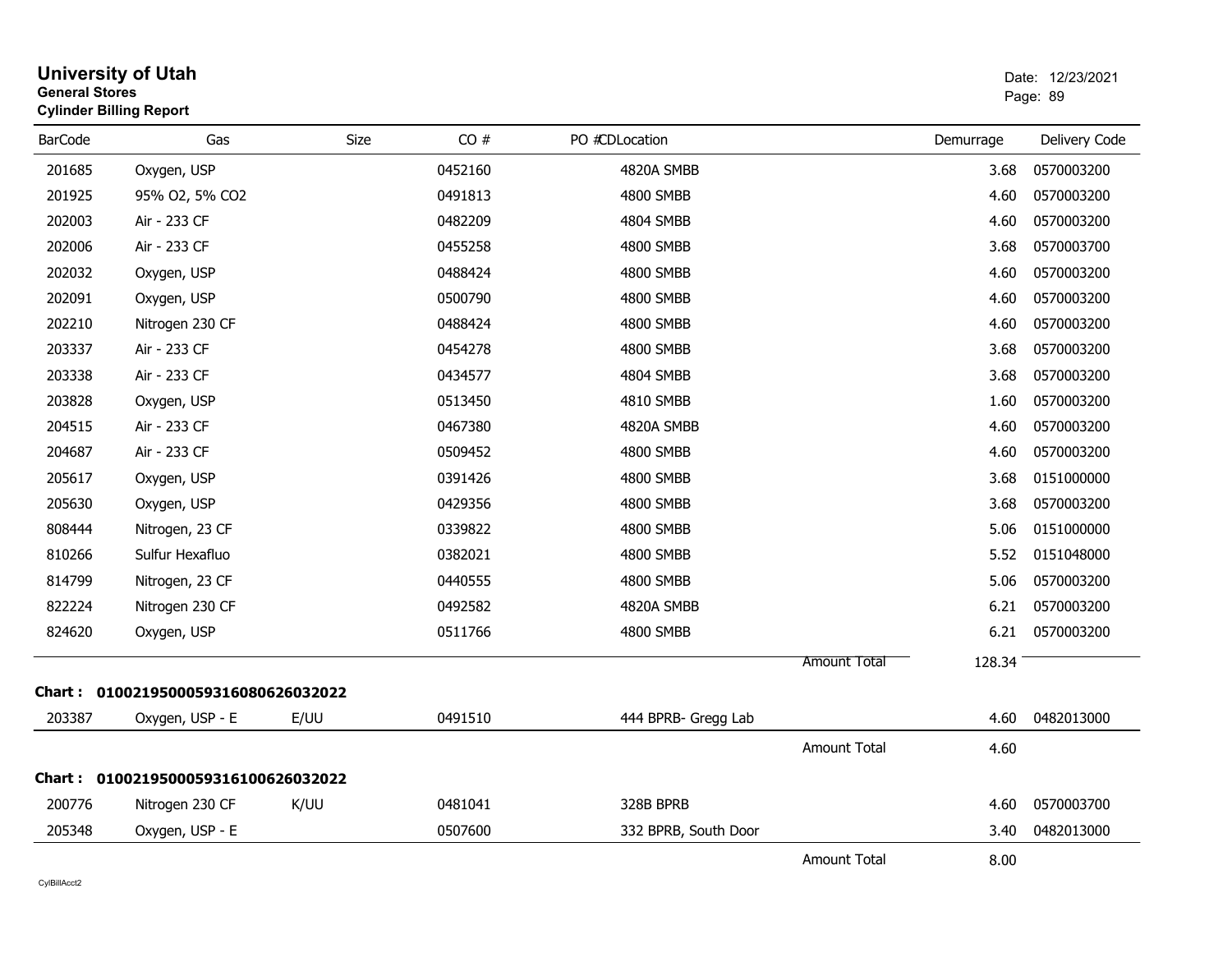|                | <b>University of Utah</b><br><b>General Stores</b><br><b>Cylinder Billing Report</b> |      |         |                     |                     |           | Date: 12/23/2021<br>Page: 90 |
|----------------|--------------------------------------------------------------------------------------|------|---------|---------------------|---------------------|-----------|------------------------------|
| <b>BarCode</b> | Gas                                                                                  | Size | CO#     | PO #CDLocation      |                     | Demurrage | Delivery Code                |
|                | Chart: 0100219500059316100662032022                                                  |      |         |                     |                     |           |                              |
| 205937         | Oxygen, USP - E                                                                      | E/UU | 0510582 | 332 BPRB South door |                     | 4.60      | 0482013000                   |
| 205952         | Oxygen, USP - E                                                                      |      | 0510582 | 332 BPRB South door |                     | 3.40      | 0482013000                   |
| 205958         | Oxygen, USP - E                                                                      |      | 0510582 | 332 BPRB South door |                     | 3.40      | 0482013000                   |
|                |                                                                                      |      |         |                     | Amount Total        | 11.40     |                              |
|                | Chart: 0100219500059316253626032022                                                  |      |         |                     |                     |           |                              |
| 200652         | Oxygen, USP                                                                          | K/UU | 0494801 | 2124 SMBB           |                     | 4.60      | 0482013000                   |
| 201816         | CO2 - 50 Lb.                                                                         |      | 0507424 | 4375 SMBB           |                     | 4.60      | 0482013000                   |
| 202937         | CO2 - 50 Lb.                                                                         |      | 0507424 | 4375 SMBB           |                     | 4.60      | 0482013000                   |
|                |                                                                                      |      |         |                     | <b>Amount Total</b> | 13.80     |                              |
| Chart :        | 0100219500059316430626032022                                                         |      |         |                     |                     |           |                              |
| 200068         | 95% O2, 5% CO2                                                                       | K/UU | 0404739 | <b>060 BPRB</b>     |                     | 3.68      | 0570003700                   |
| 202029         | 95% O2, 5% CO2                                                                       |      | 0503110 | <b>356 BPRB</b>     |                     | 4.60      | 0482013000                   |
| 203170         | Nitrogen 230 CF                                                                      |      | 0508768 | <b>356 BPRB</b>     |                     | 4.60      | 0482013000                   |
| 205317         | Oxygen, USP - E                                                                      |      | 0512712 | <b>356 BPRB</b>     |                     | 4.20      | 0482013000                   |
| 205325         | Oxygen, USP - E                                                                      |      | 0513661 | 0060 in BPRB BSMT   |                     | 0.60      | 0482013000                   |
| 205439         | Oxygen, USP - E                                                                      |      | 0510664 | <b>356 BPRB</b>     |                     | 0.40      | 0482013000                   |
| 205580         | 95% O2, 5% CO2                                                                       |      | 0503110 | <b>356 BPRB</b>     |                     | 4.60      | 0482013000                   |
| 205784         | Oxygen, USP - E                                                                      |      | 0513661 | 0060 in BPRB BSMT   |                     | 0.60      | 0482013000                   |
| 824654         | Oxygen, USP - E                                                                      |      | 0511540 | <b>356 BPRB</b>     |                     | 5.40      | 0482013000                   |
| 824657         | Oxygen, USP - E                                                                      |      | 0511540 | <b>356 BPRB</b>     |                     | 5.40      | 0482013000                   |
|                |                                                                                      |      |         |                     | <b>Amount Total</b> | 34.08     |                              |
| <b>Chart :</b> | 0100219500059317880626032022                                                         |      |         |                     |                     |           |                              |
| 201494         | CO <sub>2</sub> - 50 Lb.                                                             | K/UU | 0510160 | 418 BPRB            |                     | 4.60      | 0570003860                   |
| 825029         | CO2 - 50 Lb.                                                                         |      | 0513655 | 386 BPRB            |                     | 0.54      | 0570003860                   |
|                |                                                                                      |      |         |                     | <b>Amount Total</b> | 5.14      |                              |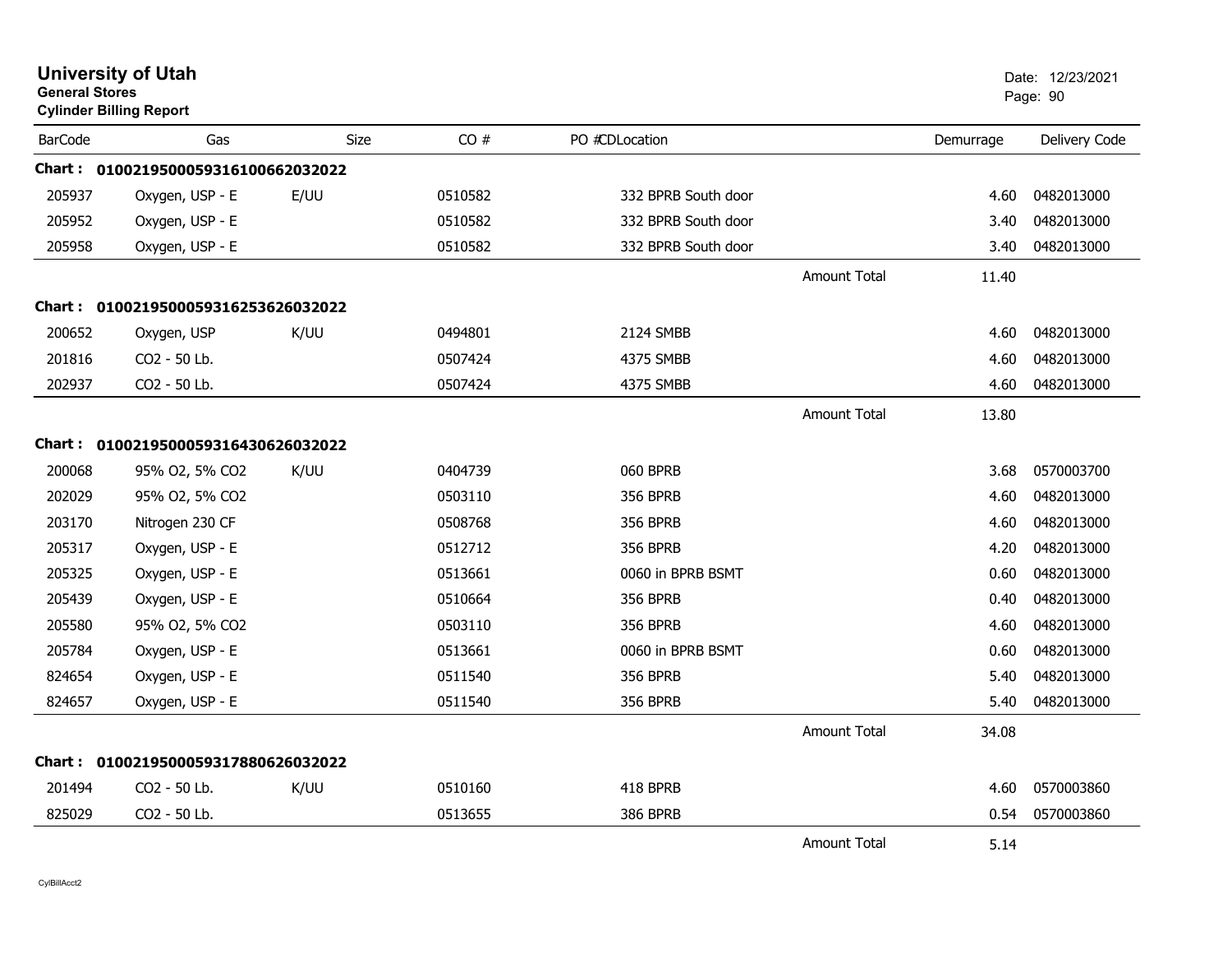| <b>General Stores</b> | <b>University of Utah</b><br><b>Cylinder Billing Report</b> |           |         |                |                     |           | Date: 12/23/2021<br>Page: 91 |
|-----------------------|-------------------------------------------------------------|-----------|---------|----------------|---------------------|-----------|------------------------------|
| <b>BarCode</b>        | Gas                                                         | Size      | CO#     | PO #CDLocation |                     | Demurrage | Delivery Code                |
|                       | Chart: 0100219500059318320662032022                         |           |         |                |                     |           |                              |
| 204556                | Oxygen, USP - E                                             | E/UU      | 0513532 | 332 BPRB       |                     | 1.20      | 0482013000                   |
| 205320                | Oxygen, USP - E                                             |           | 0513532 | 332 BPRB       |                     | 1.20      | 0482013000                   |
| 824928                | Oxygen, USP - E                                             |           | 0513532 | 332 BPRB       |                     | 1.62      | 0482013000                   |
|                       |                                                             |           |         |                | <b>Amount Total</b> | 4.02      |                              |
|                       | Chart: 01002196000223896430312022                           |           |         |                |                     |           |                              |
| 201050                | Nitrogen 230 CF                                             | K/UU      | 0511926 | 344 BPRB       |                     | 4.60      | 0482013000                   |
| 203874                | Nitrogen 230 CF                                             |           | 0512649 | 344 BPRB       |                     | 4.60      | 0482013000                   |
|                       |                                                             |           |         |                | <b>Amount Total</b> | 9.20      |                              |
|                       | Chart: 01002212000178926262512022                           |           |         |                |                     |           |                              |
| 201571                | Nitrogen 230 CF                                             | K/UU      | 0513609 | 132 BPRB       |                     | 1.20      | 0565041000                   |
|                       |                                                             |           |         |                | <b>Amount Total</b> | 1.20      |                              |
|                       | Chart: 01002212000206006260312022                           |           |         |                |                     |           |                              |
| 203691                | CO2 - 50 Lb.                                                | K/UU      | 0503694 | 4570 EEJ       |                     | 4.60      | 0565041000                   |
| 203726                | Oxygen - 20 CF                                              |           | 0427269 | 4100B EEJ      |                     | 3.68      | 0565041000                   |
|                       |                                                             |           |         |                | <b>Amount Total</b> | 8.28      |                              |
|                       | Chart: 01002212000281906260312022                           |           |         |                |                     |           |                              |
| 810894                | Ethane                                                      | SS Praxai | 0410420 | 3200 EEJ       |                     | 12.19     | 0565041000                   |
|                       |                                                             |           |         |                | <b>Amount Total</b> | 12.19     |                              |
|                       | Chart: 01002212000301686260012022                           |           |         |                |                     |           |                              |
| 202093                | Nitrogen 230 CF                                             | K/UU      | 0491803 | 5200 EEJ       |                     | 4.60      | 0565041000                   |
|                       |                                                             |           |         |                | <b>Amount Total</b> | 4.60      |                              |
|                       | Chart: 01002212000307256260312022                           |           |         |                |                     |           |                              |
| 205661                | CO <sub>2</sub> - 50 Lb.                                    | K/UU      | 0512550 | 178B BPRB      |                     | 4.60      | 0565041000                   |
|                       |                                                             |           |         |                | <b>Amount Total</b> | 4.60      |                              |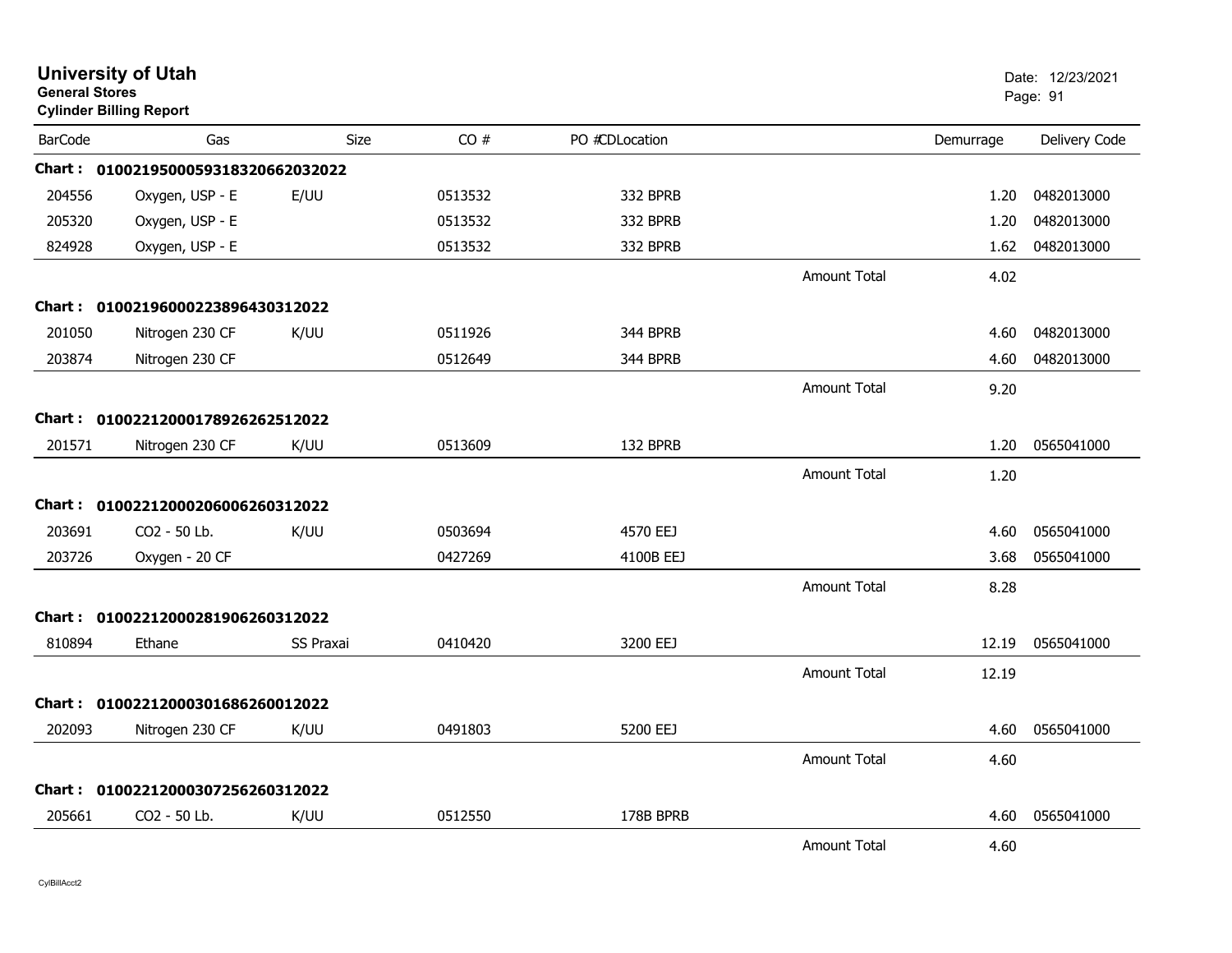| <b>General Stores</b> | <b>University of Utah</b><br><b>Cylinder Billing Report</b> |      |         |                      |                     |           | Date: 12/23/2021<br>Page: 92 |
|-----------------------|-------------------------------------------------------------|------|---------|----------------------|---------------------|-----------|------------------------------|
| <b>BarCode</b>        | Gas                                                         | Size | CO#     | PO #CDLocation       |                     | Demurrage | Delivery Code                |
|                       | Chart: 01002212000307256630312022                           |      |         |                      |                     |           |                              |
| 203845                | CO2 - 50 Lb.                                                | K/UU | 0511221 | 178B BPRB            |                     | 4.60      | 0565041000                   |
|                       |                                                             |      |         |                      | <b>Amount Total</b> | 4.60      |                              |
|                       | Chart: 01002212000308696260312022                           |      |         |                      |                     |           |                              |
| 200473                | CO2 - 50 Lb.                                                | K/UU | 0508256 | 147 BPRB             |                     | 4.60      | 0565041000                   |
| 202462                | CO2 - 50 Lb.                                                |      | 0497611 | 147 BPRB             |                     | 4.60      | 0565041000                   |
|                       |                                                             |      |         |                      | <b>Amount Total</b> | 9.20      |                              |
|                       | Chart: 01002212000308726260312022                           |      |         |                      |                     |           |                              |
| 200692                | CO <sub>2</sub> - 50 Lb.                                    | K/UU | 0502347 | 4202 EEJ             |                     | 4.60      | 0565041000                   |
| 201709                | N2, Liquid LX45                                             |      | 0511921 | 4520 EEJ             |                     | 3.20      | 0565041000                   |
| 201870                | N2, Liquid LX45                                             |      | 0512142 | 4520 EEJ             |                     | 22.40     | 0565041000                   |
| 202345                | CO2 - 50 Lb.                                                |      | 0505645 | 4120 EEJ             |                     | 4.60      | 0565041000                   |
| 202425                | N2, Liquid LX45                                             |      | 0512761 | 4520 EEJ             |                     | 20.80     | 0565041000                   |
| 202431                | N2, Liquid LX45                                             |      | 0512956 | 4520 EEJ             |                     | 11.20     | 0565041000                   |
| 203276                | N2, Liquid LX45                                             |      | 0512985 | 4520 EEJ             |                     | 1.60      | 0565041000                   |
| 203311                | CO2 - 50 Lb.                                                |      | 0502347 | 4202 EEJ             |                     | 4.60      | 0565041000                   |
| 203716                | N2, Liquid LX45                                             |      | 0512030 | 4520 EEJ             |                     | 14.40     | 0565041000                   |
| 205537                | CO2 - 50 Lb.                                                |      | 0503614 | 4202 EEJ             |                     | 1.60      | 0565041000                   |
| 205654                | CO2 - 50 Lb.                                                |      | 0512528 | 4202 EEJ             |                     | 4.60      | 0565041000                   |
| 824965                | CO2 - 50 Lb.                                                |      | 0513074 | 4202 EEJ             |                     | 4.05      | 0565041000                   |
|                       |                                                             |      |         |                      | <b>Amount Total</b> | 97.65     |                              |
|                       | Chart: 01002212500061816260312022                           |      |         |                      |                     |           |                              |
| 200516                | CO2 - 50 Lb.                                                | K/UU | 0497542 | 178A BPRB            |                     | 4.60      | 0570004100                   |
| 200876                | Nitrogen 230 CF                                             |      | 0496031 | 3520A EEJ- Cold Room |                     | 4.60      | 0565041000                   |
| 202486                | CO2 - 50 Lb.                                                |      | 0500127 | 178A BPRB            |                     | 4.60      | 0565041000                   |
|                       |                                                             |      |         |                      | <b>Amount Total</b> | 13.80     |                              |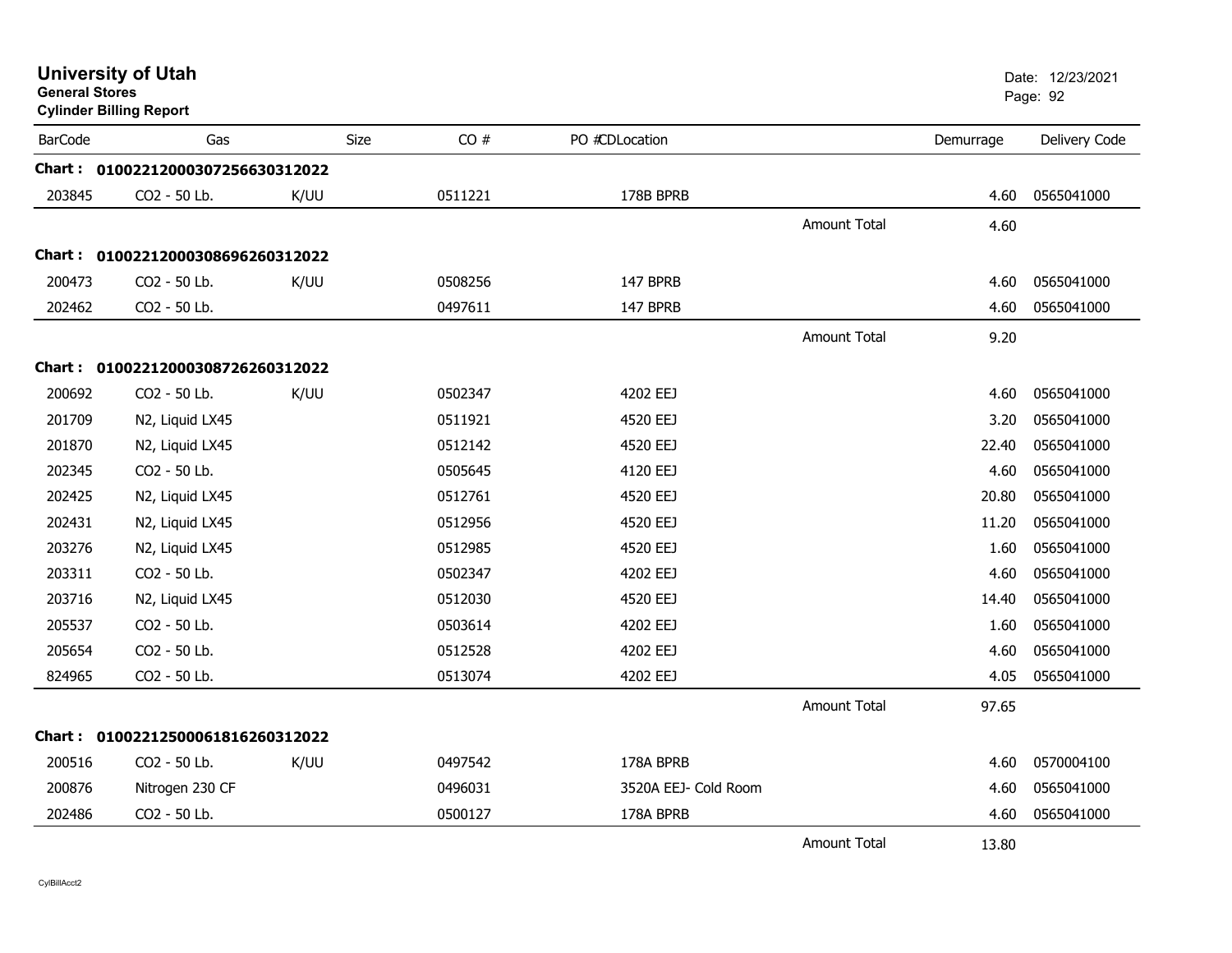| <b>General Stores</b>  | <b>University of Utah</b><br><b>Cylinder Billing Report</b> |      |         |                |                     |           | Date: 12/23/2021<br>Page: 93 |
|------------------------|-------------------------------------------------------------|------|---------|----------------|---------------------|-----------|------------------------------|
| <b>BarCode</b>         | Gas                                                         | Size | CO#     | PO #CDLocation |                     | Demurrage | Delivery Code                |
|                        | Chart: 01002212500062226260212022                           |      |         |                |                     |           |                              |
| 200123                 | Helium - 219 CF                                             | K/UU | 0509284 | 3700 EEJ       |                     | 4.60      | 0565041000                   |
|                        |                                                             |      |         |                | <b>Amount Total</b> | 4.60      |                              |
|                        | Chart: 01002212500062226260312022                           |      |         |                |                     |           |                              |
| 200227                 | Nitrogen 230 CF                                             | K/UU | 0500810 | 3200 EEJ       |                     | 4.60      | 0565041000                   |
| 200384                 | Nitrogen 230 CF                                             |      | 0505669 | 3200 EEJ       |                     | 4.60      | 0565041000                   |
| 201099                 | N2, Liquid LX45                                             |      | 0513694 | 3700 EEJ       |                     | 1.60      | 0565041000                   |
| 201711                 | N2, Liquid LX45                                             |      | 0512341 | 3700 EEJ       |                     | 35.20     | 0565041000                   |
| 202176                 | N2, Liquid LX45                                             |      | 0513694 | 3700 EEJ       |                     | 1.60      | 0565041000                   |
| 202298                 | N2, Liquid LX45                                             |      | 0512720 | 3700 EEJ       |                     | 32.00     | 0565041000                   |
| 202304                 | N2, Liquid LX45                                             |      | 0513298 | 3700 EEJ       |                     | 22.40     | 0565041000                   |
| 202580                 | N2, Liquid LX45                                             |      | 0511682 | 3700 EEJ       |                     | 14.40     | 0565041000                   |
| 202841                 | N2, Liquid LX45                                             |      | 0511746 | 3700 EEJ       |                     | 3.20      | 0565041000                   |
| 202841                 | N2, Liquid LX45                                             |      | 0513694 | 3700 EEJ       |                     | 1.60      | 0565041000                   |
| 203276                 | N2, Liquid LX45                                             |      | 0512526 | 3700 EEJ       |                     | 35.20     | 0565041000                   |
| 823733                 | Helium - 219 CF                                             |      | 0506052 | 3700 EEJ       |                     | 6.21      | 0565041000                   |
|                        |                                                             |      |         |                | <b>Amount Total</b> | 162.61    |                              |
| 201516                 | Chart: 01002212500095546260312022<br>Nitrogen 230 CF        | K/UU | 0272187 | 5800 EEJ       |                     | 3.68      | 0565041000                   |
|                        |                                                             |      |         |                | <b>Amount Total</b> | 3.68      |                              |
|                        | Chart: 01002212500264916260312022                           |      |         |                |                     |           |                              |
| 200002                 | CO2 - 50 Lb.                                                | K/UU | 0508349 | 4570 EEJ       |                     | 4.60      | 0565041000                   |
| 200029                 | CO2 - 50 Lb.                                                |      | 0483607 | 5700 EEJ       |                     | 4.60      | 0565041000                   |
| 200658                 | CO2 - 50 Lb.                                                |      | 0499819 | 5700 EEJ       |                     |           | 4.60 0565041000              |
| 201224                 | CO2 - 50 Lb.                                                |      | 0499825 | 5700 EEJ       |                     |           | 3.40 0565041000              |
| 202114                 | CO2 - 50 Lb.                                                |      | 0506394 | 5700 EEJ       |                     | 4.60      | 0565041000                   |
| 202631<br>CylBillAcct2 | Oxygen, USP - E                                             |      | 0513560 | 1424A CMC      |                     |           | 1.20 0565041000              |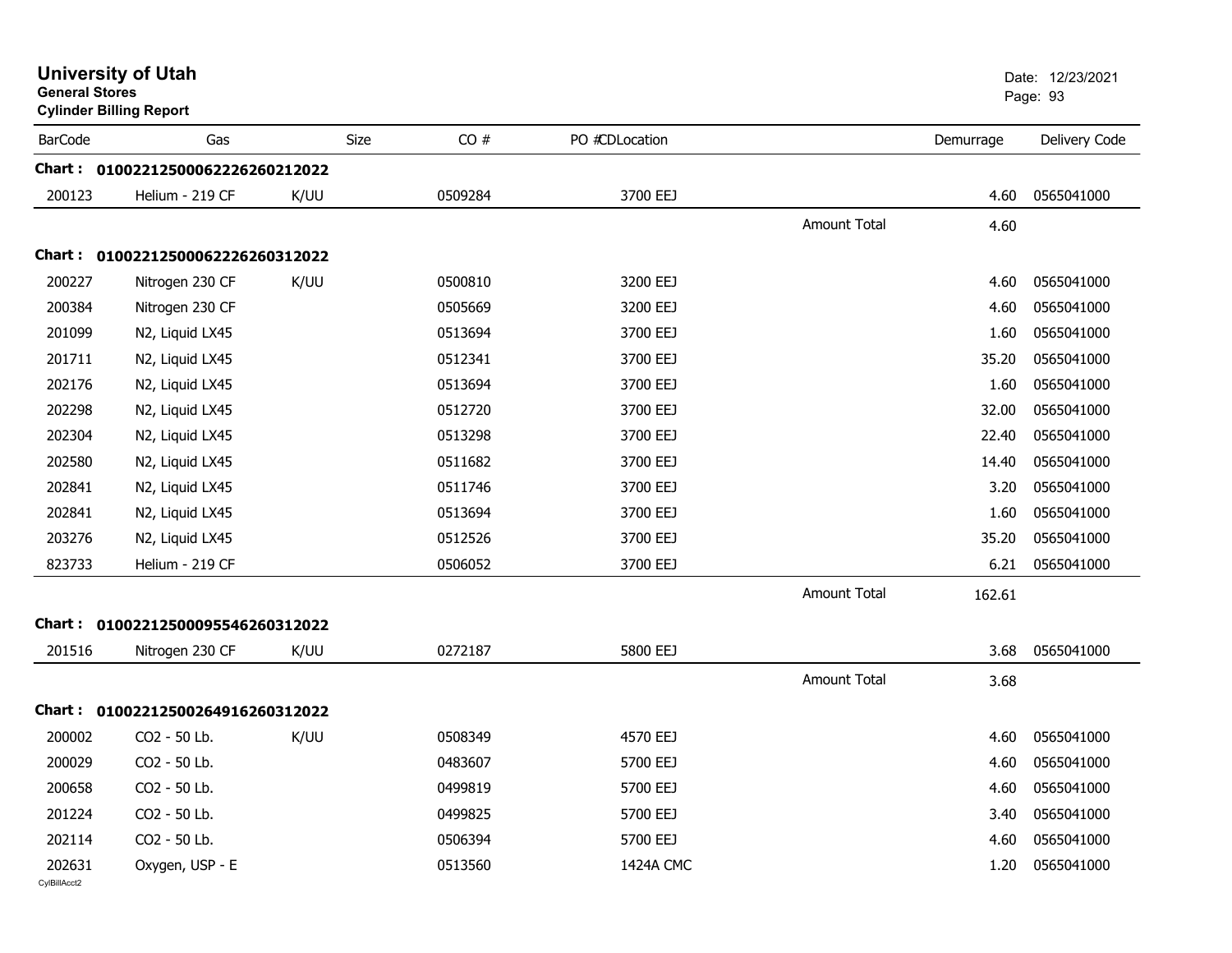| <b>General Stores</b> | <b>University of Utah</b><br><b>Cylinder Billing Report</b> |             |         |                |                     |           | Date: 12/23/2021<br>Page: 94 |
|-----------------------|-------------------------------------------------------------|-------------|---------|----------------|---------------------|-----------|------------------------------|
| <b>BarCode</b>        | Gas                                                         | <b>Size</b> | CO#     | PO #CDLocation |                     | Demurrage | Delivery Code                |
| 203098                | Oxygen, USP - E                                             |             | 0513560 | 1424A CMC      |                     | 1.20      | 0565041000                   |
| 203146                | Oxygen, USP - E                                             |             | 0513560 | 1424A CMC      |                     | 1.20      | 0565041000                   |
| 203369                | Oxygen, USP - E                                             |             | 0513560 | 1424A CMC      |                     | 1.20      | 0565041000                   |
| 205342                | Oxygen, USP - E                                             |             | 0513560 | 1424A CMC      |                     | 1.20      | 0565041000                   |
| 205773                | Oxygen, USP - E                                             |             | 0508338 | 1425A CMC      |                     | 4.60      | 0565041000                   |
| 822324                | Oxygen, USP - E                                             |             | 0502063 | 1425A CMC      |                     | 6.21      | 0565041000                   |
| 824417                | Oxygen, USP - E                                             |             | 0509667 | 1425A CMC      |                     | 6.21      | 0565041000                   |
| 824418                | Oxygen, USP - E                                             |             | 0509667 | 1425A CMC      |                     | 6.21      | 0565041000                   |
| 824421                | Oxygen, USP - E                                             |             | 0509667 | 1425A CMC      |                     | 6.21      | 0565041000                   |
| 824425                | Oxygen, USP - E                                             |             | 0509667 | 1425A CMC      |                     | 6.21      | 0565041000                   |
|                       |                                                             |             |         |                | Amount Total        | 63.45     |                              |
|                       | Chart: 0100221500051004652626032022                         |             |         |                |                     |           |                              |
| 201567                | CO2 - 50 Lb.                                                | K/UU        | 0502632 | 5104 EEJ       |                     | 4.60      | 0565041000                   |
| 201812                | CO2 - 50 Lb.                                                |             | 0499194 | 3120 EEJ       |                     | 4.60      | 0565041000                   |
| 204583                | CO2 - 50 Lb.                                                |             | 0499194 | 3120 EEJ       |                     | 4.60      | 0565041000                   |
| 822862                | CO2 - 50 Lb.                                                |             | 0497399 | 5534 EEJ       |                     | 6.21      | 0565041000                   |
| 822863                | CO2 - 50 Lb.                                                |             | 0497399 | 5534 EEJ       |                     | 6.21      | 0565041000                   |
| 823834                | CO2 - 50 Lb.                                                |             | 0504681 | 3120E EEJ      |                     | 6.21      | 0565041000                   |
|                       |                                                             |             |         |                | <b>Amount Total</b> | 32.43     |                              |
|                       | Chart: 0100221500051006122626032022                         |             |         |                |                     |           |                              |
| 201199                | CO2 - 50 Lb.                                                | K/UU        | 0512257 | 5700 EEJ       |                     | 4.60      | 0565041000                   |
| 201713                | N2, Liquid LX45                                             |             | 0509996 | 5700 EEJ       |                     | 36.80     | 0565041000                   |
| 201717                | CO2 - 50 Lb.                                                |             | 0512257 | 5700 EEJ       |                     | 4.60      | 0565041000                   |
| 202580                | N2, Liquid LX45                                             |             | 0513420 | 5700 EEJ       |                     | 14.40     | 0565041000                   |
| 202789                | CO2 - 50 Lb.                                                |             | 0512257 | 5700 EEJ       |                     | 4.60      | 0565041000                   |
| 203078                | Nitrogen NF                                                 |             | 0512429 | 5700 EEJ       |                     | 4.60      | 0565041000                   |
| 203297                | CO2 - 50 Lb.                                                |             | 0511175 | 5700 EEJ       |                     | 4.60      | 0565041000                   |
|                       |                                                             |             |         |                |                     |           |                              |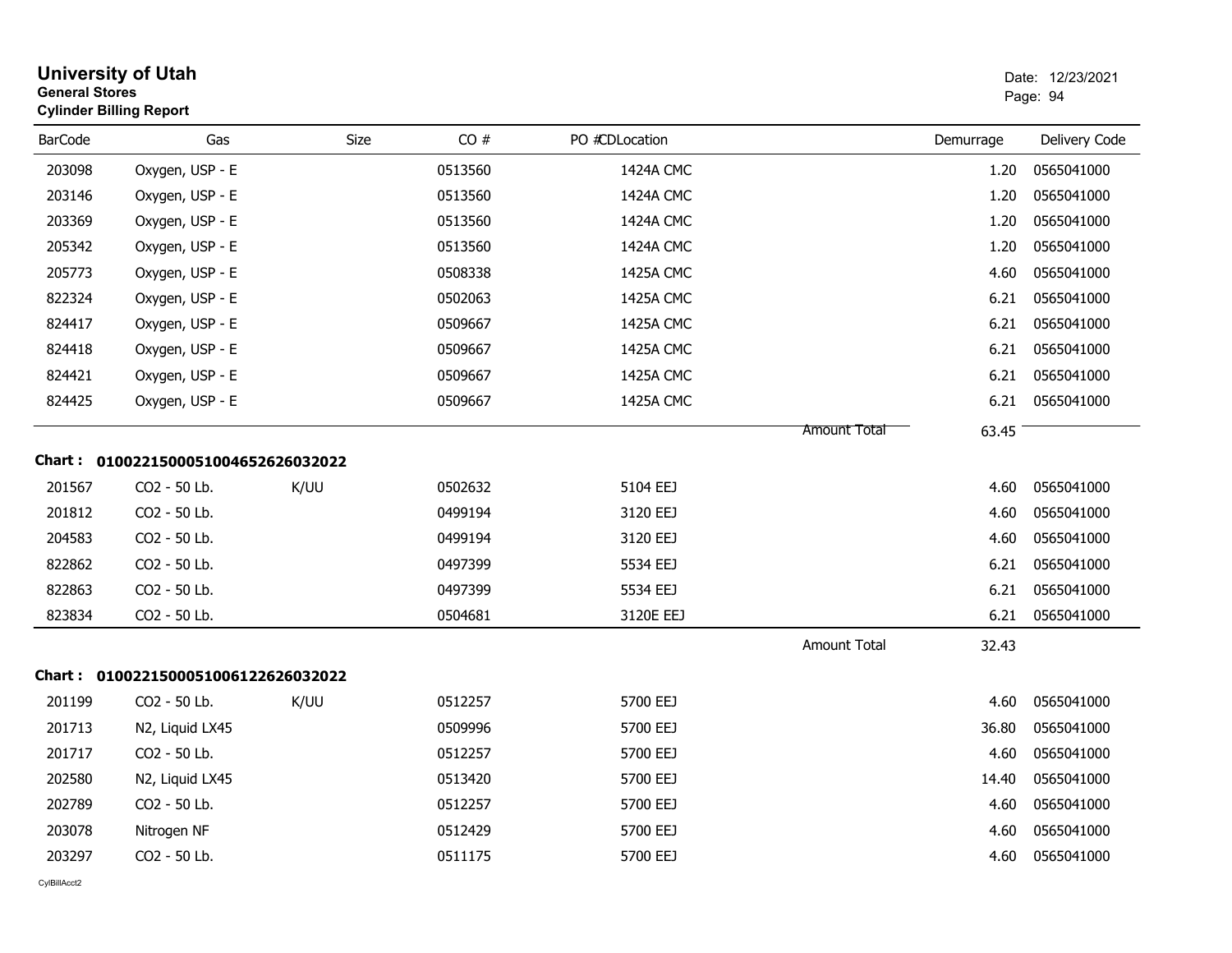| <b>University of Utah</b><br>Date: 12/23/2021<br><b>General Stores</b><br>Page: 95<br><b>Cylinder Billing Report</b> |                                     |      |         |                |                     |           |               |  |
|----------------------------------------------------------------------------------------------------------------------|-------------------------------------|------|---------|----------------|---------------------|-----------|---------------|--|
| <b>BarCode</b>                                                                                                       | Gas                                 | Size | CO#     | PO #CDLocation |                     | Demurrage | Delivery Code |  |
| 203573                                                                                                               | N2, Liquid LX45                     |      | 0508633 | 5700 EEJ       |                     | 22.40     | 0565041000    |  |
| 205554                                                                                                               | Nitrogen NF                         |      | 0512429 | 5700 EEJ       |                     | 4.60      | 0565041000    |  |
| 205760                                                                                                               | Nitrogen NF                         |      | 0512429 | 5700 EEJ       |                     | 4.60      | 0565041000    |  |
| 205767                                                                                                               | Nitrogen NF                         |      | 0512429 | 5700 EEJ       |                     | 4.60      | 0565041000    |  |
| 824641                                                                                                               | CO2 - 50 Lb.                        |      | 0511175 | 5700 EEJ       |                     | 6.21      | 0565041000    |  |
|                                                                                                                      |                                     |      |         |                | <b>Amount Total</b> | 116.61    |               |  |
|                                                                                                                      | Chart: 0100221500055900721626032022 |      |         |                |                     |           |               |  |
| 201183                                                                                                               | CO2 - 50 Lb.                        | K/UU | 0500534 | 5536 EEJ       |                     | 4.60      | 0565041000    |  |
| 202553                                                                                                               | 95% N2, 5% CO2                      |      | 0500561 | 5122 EEJ       |                     | 1.40      | 0565041000    |  |
|                                                                                                                      |                                     |      |         |                | <b>Amount Total</b> | 6.00      |               |  |
|                                                                                                                      | Chart: 0100221500059006645626032022 |      |         |                |                     |           |               |  |
| 200558                                                                                                               | Nitrogen 230 CF                     | K/UU | 0512667 | 129 BPRB       |                     | 4.60      | 0565041000    |  |
| 203674                                                                                                               | N2, Liquid, 265                     |      | 0512667 | 129 BPRB       |                     | 62.79     | 0565041000    |  |
| 203675                                                                                                               | N2, Liquid, 265                     |      | 0513265 | 129 BPRB       |                     | 38.22     | 0565041000    |  |
|                                                                                                                      |                                     |      |         |                | <b>Amount Total</b> | 105.61    |               |  |
|                                                                                                                      | Chart: 0100221500059006645626252022 |      |         |                |                     |           |               |  |
| 200055                                                                                                               | Nitrogen 230 CF                     | K/UU | 0512243 | 129 BPRB       |                     | 4.60      | 0565041000    |  |
| 200589                                                                                                               | Nitrogen 230 CF                     |      | 0512243 | 129 BPRB       |                     | 4.60      | 0565041000    |  |
| 200986                                                                                                               | Nitrogen 230 CF                     |      | 0511419 | 132 BPRB       |                     | 3.40      | 0565041000    |  |
| 201299                                                                                                               | Nitrogen 230 CF                     |      | 0512243 | 129 BPRB       |                     | 4.60      | 0565041000    |  |
| 203620                                                                                                               | N2, Liquid, 265                     |      | 0512243 | 129 BPRB       |                     | 62.79     | 0565041000    |  |
|                                                                                                                      |                                     |      |         |                | <b>Amount Total</b> | 79.99     |               |  |
|                                                                                                                      | Chart: 0100221500059006665626032022 |      |         |                |                     |           |               |  |
| 200559                                                                                                               | Nitrogen 230 CF                     | K/UU | 0510051 | 3700 EEJ       |                     | 4.60      | 0565041000    |  |
| 201544                                                                                                               | N2, Liquid LX45                     |      | 0512675 | 144 BPRB       |                     | 27.20     | 0565041000    |  |
| 202175                                                                                                               | N2, Liquid LX45                     |      | 0513620 | 144 BPRB       |                     | 9.60      | 0565041000    |  |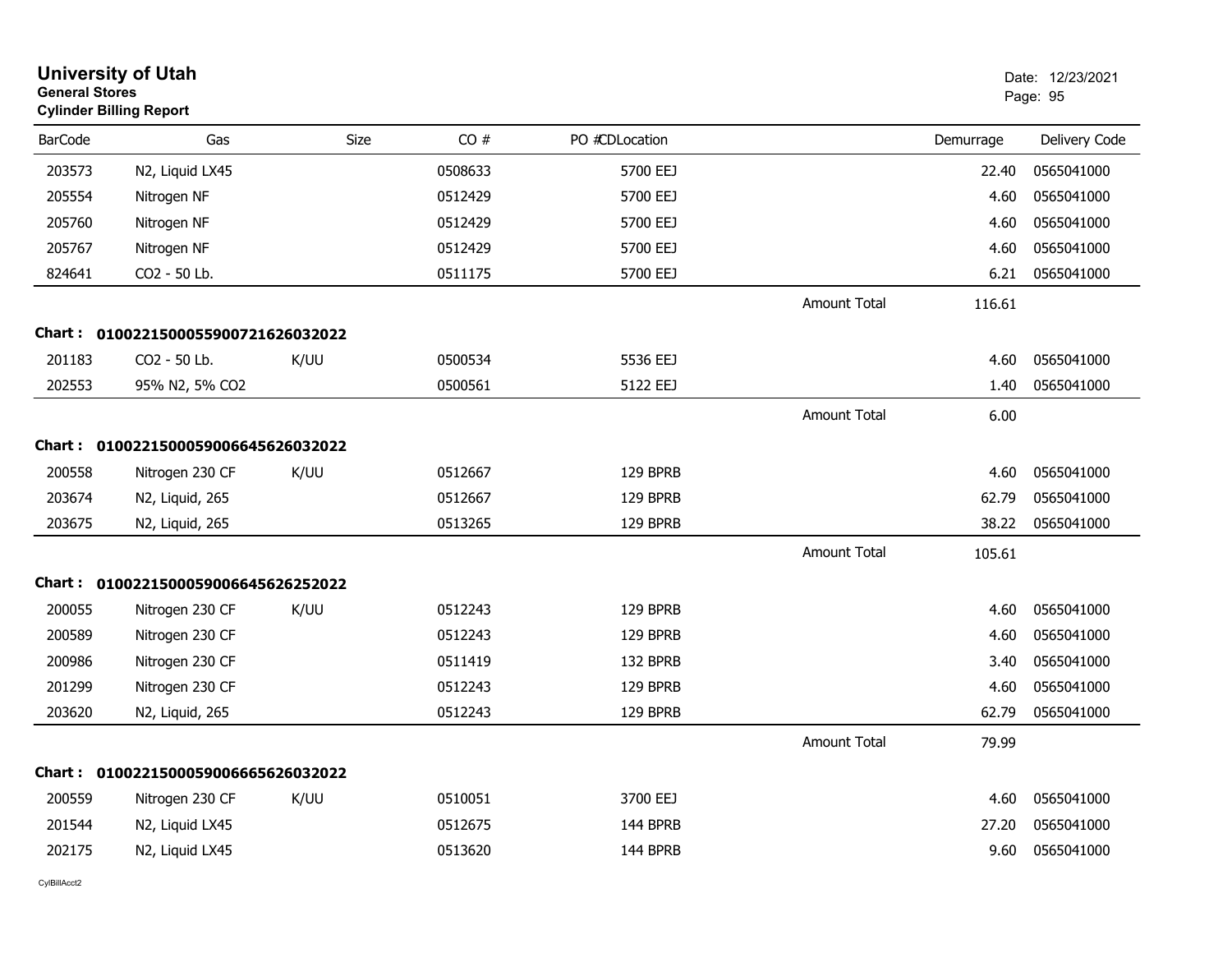| <b>General Stores</b> | <b>University of Utah</b><br><b>Cylinder Billing Report</b> |           |         |                |                     |           | Date: 12/23/2021<br>Page: 96 |
|-----------------------|-------------------------------------------------------------|-----------|---------|----------------|---------------------|-----------|------------------------------|
| <b>BarCode</b>        | Gas                                                         | Size      | CO#     | PO #CDLocation |                     | Demurrage | Delivery Code                |
| 203526                | N2, Liquid LX45                                             |           | 0512430 | 144 BPRB       |                     | 12.80     | 0565041000                   |
| 205774                | N2, Liquid LX45                                             |           | 0513063 | 144 BPRB       |                     | 24.00     | 0565041000                   |
|                       |                                                             |           |         |                | <b>Amount Total</b> | 78.20     |                              |
|                       | Chart: 0100221500059311321626032022                         |           |         |                |                     |           |                              |
| 200605                | Nitrogen 230 CF                                             | K/UU      | 0405725 | 4702A EEJ      |                     | 3.68      | 0565041000                   |
| 200796                | CO2 - 50 Lb.                                                |           | 0512725 | 3120E EEJ      |                     | 4.20      | 0565041000                   |
| 200835                | CO2 - 50 Lb.                                                |           | 0508733 | 5104 EEJ       |                     | 4.60      | 0565041000                   |
| 200855                | CO2 - 50 Lb.                                                |           | 0486800 | 5534 EEJ       |                     | 4.60      | 0565041000                   |
| 200861                | CO2 - 50 Lb.                                                |           | 0506013 | 5104 EEJ       |                     | 4.60      | 0565041000                   |
| 201532                | CO2 - 50 Lb.                                                |           | 0507917 | 4500 EEJ       |                     | 4.60      | 0565041000                   |
| 202035                | Nitrogen 230 CF                                             |           | 0505337 | 3520 EEJ       |                     | 4.60      | 0565041000                   |
| 202552                | CO2 - 50 Lb.                                                |           | 0507917 | 4500 EEJ       |                     | 4.60      | 0565041000                   |
| 203305                | CO2 - 50 Lb.                                                |           | 0508733 | 5104 EEJ       |                     | 4.60      | 0565041000                   |
| 205363                | CO2 - 50 Lb.                                                |           | 0486800 | 5534 EEJ       |                     | 4.60      | 0565041000                   |
| 205365                | CO2 - 50 Lb.                                                |           | 0507399 | 3120E EEJ      |                     | 4.60      | 0565041000                   |
|                       |                                                             |           |         |                | <b>Amount Total</b> | 49.28     |                              |
|                       | Chart: 0100221500059311432626032022                         |           |         |                |                     |           |                              |
| 810479                | Oxygen, USP                                                 | 200C/Mt.A | 0387439 | 3700 EEJ       |                     | 5.06      | 0565041000                   |
| 822390                | Ethane                                                      |           | 0491874 | 3800 EEJ       |                     | 28.75     | 0565041000                   |
|                       |                                                             |           |         |                | <b>Amount Total</b> | 33.81     |                              |
|                       | Chart: 0100221500059314510626032022                         |           |         |                |                     |           |                              |
| 201783                | CO2 - 50 Lb.                                                | K/UU      | 0485177 | 5552 EEJ       |                     | 4.60      | 0565041000                   |
|                       |                                                             |           |         |                | <b>Amount Total</b> | 4.60      |                              |
|                       | Chart: 0100221500059315770626032022                         |           |         |                |                     |           |                              |
| 821552                | CO2 - 50 Lb.                                                | 50#/Mt.Ai | 0484077 | 5104 EEJ       |                     | 6.21      | 0565041000                   |
|                       |                                                             |           |         |                | <b>Amount Total</b> | 6.21      |                              |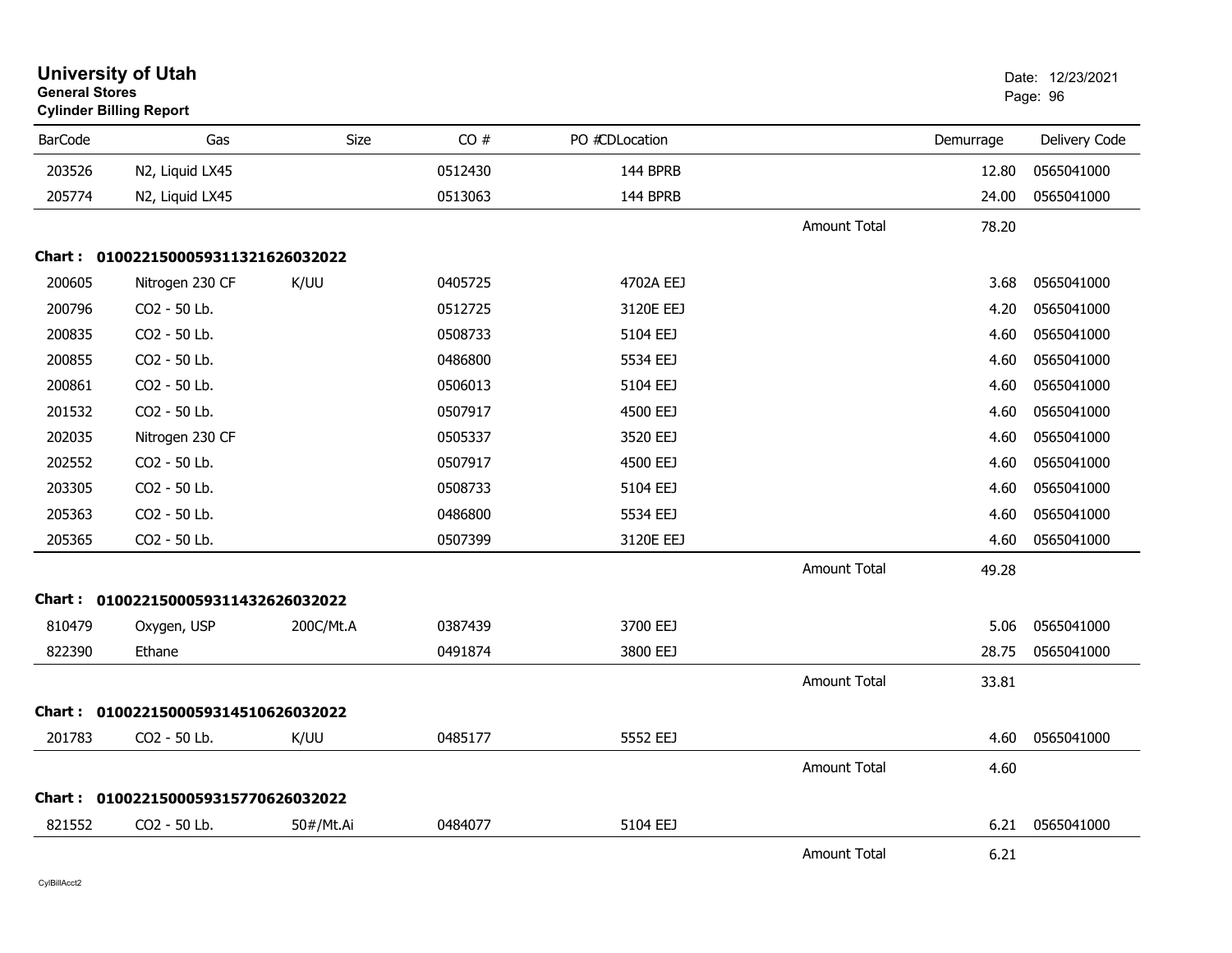| <b>General Stores</b> | <b>University of Utah</b><br><b>Cylinder Billing Report</b> |           |         |                            |                     |           | Date: 12/23/2021<br>Page: 97 |
|-----------------------|-------------------------------------------------------------|-----------|---------|----------------------------|---------------------|-----------|------------------------------|
| <b>BarCode</b>        | Gas                                                         | Size      | CO#     | PO #CDLocation             |                     | Demurrage | Delivery Code                |
|                       | Chart: 0100221500059316030626032022                         |           |         |                            |                     |           |                              |
| 201254                | CO2 - 50 Lb.                                                | K/UU      | 0506891 | 3120E EEJ                  |                     | 4.60      | 0565041000                   |
| 203478                | CO2 - 50 Lb.                                                |           | 0507588 | 3120E EEJ                  |                     | 4.60      | 0565041000                   |
|                       |                                                             |           |         |                            | <b>Amount Total</b> | 9.20      |                              |
|                       | Chart: 0100221500059316050626002022                         |           |         |                            |                     |           |                              |
| 823858                | 5%Co2,5%O2,N2                                               | 200C/Mt.A | 0504777 | 3100 eej                   |                     | 6.21      | 0565041000                   |
|                       |                                                             |           |         |                            | <b>Amount Total</b> | 6.21      |                              |
|                       | Chart: 0100221500059316050626032022                         |           |         |                            |                     |           |                              |
| 200011                | CO2 - 50 Lb.                                                | K/UU      | 0511824 | 3100 EEJ                   |                     | 4.60      | 0565041000                   |
| 205521                | CO2 - 50 Lb.                                                |           | 0509127 | 3100 EEJ                   |                     | 4.60      | 0565041000                   |
| 823509                | 5%CO25%o2 IN N2                                             |           | 0500253 | 3100 EEJ                   |                     | 6.21      | 0565041000                   |
|                       |                                                             |           |         |                            | <b>Amount Total</b> | 15.41     |                              |
|                       | Chart: 0100221500059317091626032022                         |           |         |                            |                     |           |                              |
| 200066                | CO2 - 50 Lb.                                                | K/UU      | 0513142 | 4524 EEJ                   |                     | 2.80      | 0565041000                   |
| 200768                | CO2 - 50 Lb.                                                |           | 0513142 | 4524 EEJ                   |                     | 2.80      | 0565041000                   |
| 201686                | CO2 - 50 Lb.                                                |           | 0511834 | 4524 EEJ                   |                     | 1.80      | 0565041000                   |
| 201957                | CO2 - 50 Lb.                                                |           | 0508548 | 4524 EEJ                   |                     | 4.60      | 0565041000                   |
| 203847                | CO2 - 50 Lb.                                                |           | 0511834 | 4524 EEJ                   |                     | 4.60      | 0565041000                   |
| 823843                | CO2 - 50 Lb.                                                |           | 0504871 | 4524 EEJ                   |                     | 2.43      | 0565041000                   |
|                       |                                                             |           |         |                            | <b>Amount Total</b> | 19.03     |                              |
|                       | Chart: 0100221500059317401626032022                         |           |         |                            |                     |           |                              |
| 200788                | CO2 - 50 Lb.                                                | K/UU      | 0506894 | 5552 EEJ                   |                     | 4.60      | 0565041000                   |
| 201036                | CO2 - 50 Lb.                                                |           | 0497604 | 3120E EEJ                  |                     | 4.60      | 0565041000                   |
| 204519                | CO2 - 50 Lb.                                                |           | 0487055 | 5552 EEJ - Roh-johnson Lab |                     | 3.40      | 0565041000                   |
| 821482                | CO2 - 50 Lb.                                                |           | 0483418 | 5536 EEJ                   |                     | 6.21      | 0565041000                   |
| 823229                | CO2 - 50 Lb.                                                |           | 0498045 | 3120E EEJ                  |                     | 6.21      | 0565041000                   |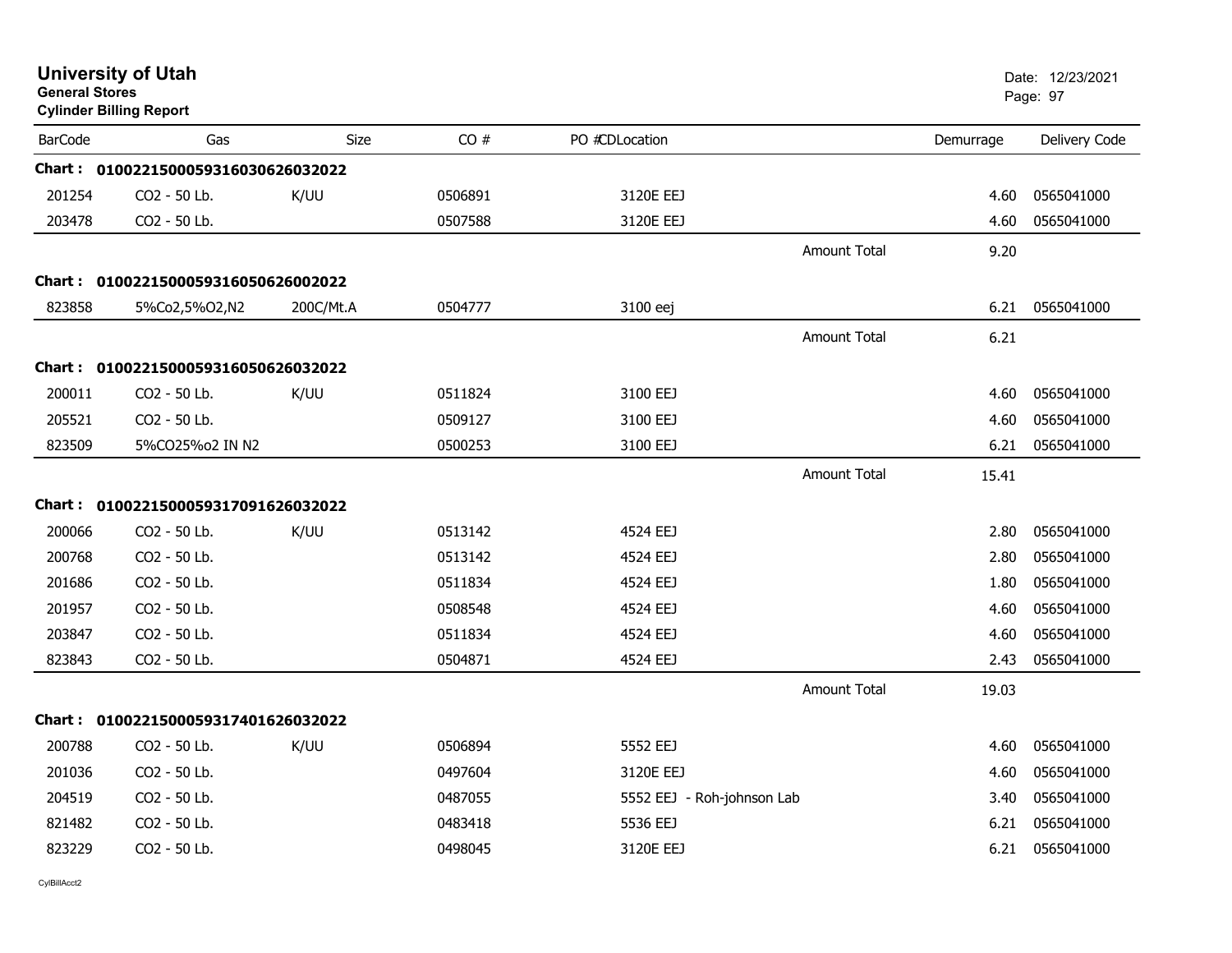| <b>University of Utah</b><br><b>General Stores</b><br><b>Cylinder Billing Report</b> |                                     |             |         |                |                     | Date: 12/23/2021<br>Page: 98 |               |
|--------------------------------------------------------------------------------------|-------------------------------------|-------------|---------|----------------|---------------------|------------------------------|---------------|
| <b>BarCode</b>                                                                       | Gas                                 | <b>Size</b> | CO#     | PO #CDLocation |                     | Demurrage                    | Delivery Code |
| 823255                                                                               | CO2 - 50 Lb.                        |             | 0498045 | 3120E EEJ      |                     | 6.21                         | 0565041000    |
| 825036                                                                               | CO2 - 50 Lb.                        |             | 0513554 | 5552 EEJ       |                     | 1.62                         | 0565041000    |
| 825037                                                                               | CO2 - 50 Lb.                        |             | 0513554 | 5552 EEJ       |                     | 1.62                         | 0565041000    |
|                                                                                      |                                     |             |         |                | <b>Amount Total</b> | 34.47                        |               |
|                                                                                      | Chart: 0100221500059318170626032022 |             |         |                |                     |                              |               |
| 200035                                                                               | CO2 - 50 Lb.                        | K/UU        | 0503875 | 3120B EEJ      |                     | 4.60                         | 0565041000    |
| 200665                                                                               | CO2 - 50 Lb.                        |             | 0503573 | 3120B EEJ      |                     | 0.40                         | 0565041000    |
| 202510                                                                               | CO2 - 50 Lb.                        |             | 0509799 | 178B BPRB      |                     | 4.60                         | 0565041000    |
| 203492                                                                               | CO <sub>2</sub> - 50 Lb.            |             | 0502520 | 178B BPRB      |                     | 4.60                         | 0565041000    |
| 203689                                                                               | CO2 - 50 Lb.                        |             | 0506928 | 178B BPRB      |                     | 4.60                         | 0565041000    |
| 205641                                                                               | CO2 - 50 Lb.                        |             | 0506366 | 178A BPRB      |                     | 4.60                         | 0565041000    |
|                                                                                      |                                     |             |         |                | <b>Amount Total</b> | 23.40                        |               |
|                                                                                      | Chart: 01002216000251006260012022   |             |         |                |                     |                              |               |
| 201285                                                                               | Nitrogen 230 CF                     | K/UU        | 0432090 | 3700 EEJ       |                     | 3.68                         | 0565041000    |
|                                                                                      |                                     |             |         |                | <b>Amount Total</b> | 3.68                         |               |
|                                                                                      | Chart: 01002216000251006260312022   |             |         |                |                     |                              |               |
| 203645                                                                               | Nitrogen 230 CF                     | K/UU        | 0472004 | 3200 EEJ       |                     | 4.60                         | 0565041000    |
|                                                                                      |                                     |             |         |                | <b>Amount Total</b> | 4.60                         |               |
| Chart :                                                                              | 01002219900218806260312022          |             |         |                |                     |                              |               |
| 200787                                                                               | CO2 - 50 Lb.                        | K/UU        | 0502235 | 5552 EEJ       |                     | 4.60                         | 0565041000    |
| 202548                                                                               | Co2 10#                             |             | 0463457 | 5800A EEJ      |                     | 4.14                         | 0565041000    |
|                                                                                      |                                     |             |         |                | Amount Total        | 8.74                         |               |
|                                                                                      | Chart: 01002219900218886260012022   |             |         |                |                     |                              |               |
| 202773                                                                               | Argon                               | K/UU        | 0406460 | 5520 EEJ       |                     | 3.68                         | 0565041000    |
| 204292                                                                               | Nitrogen 115 CF                     |             | 0356862 | 5552 EEJ       |                     | 3.68                         | 0565041000    |
|                                                                                      |                                     |             |         |                | <b>Amount Total</b> | 7.36                         |               |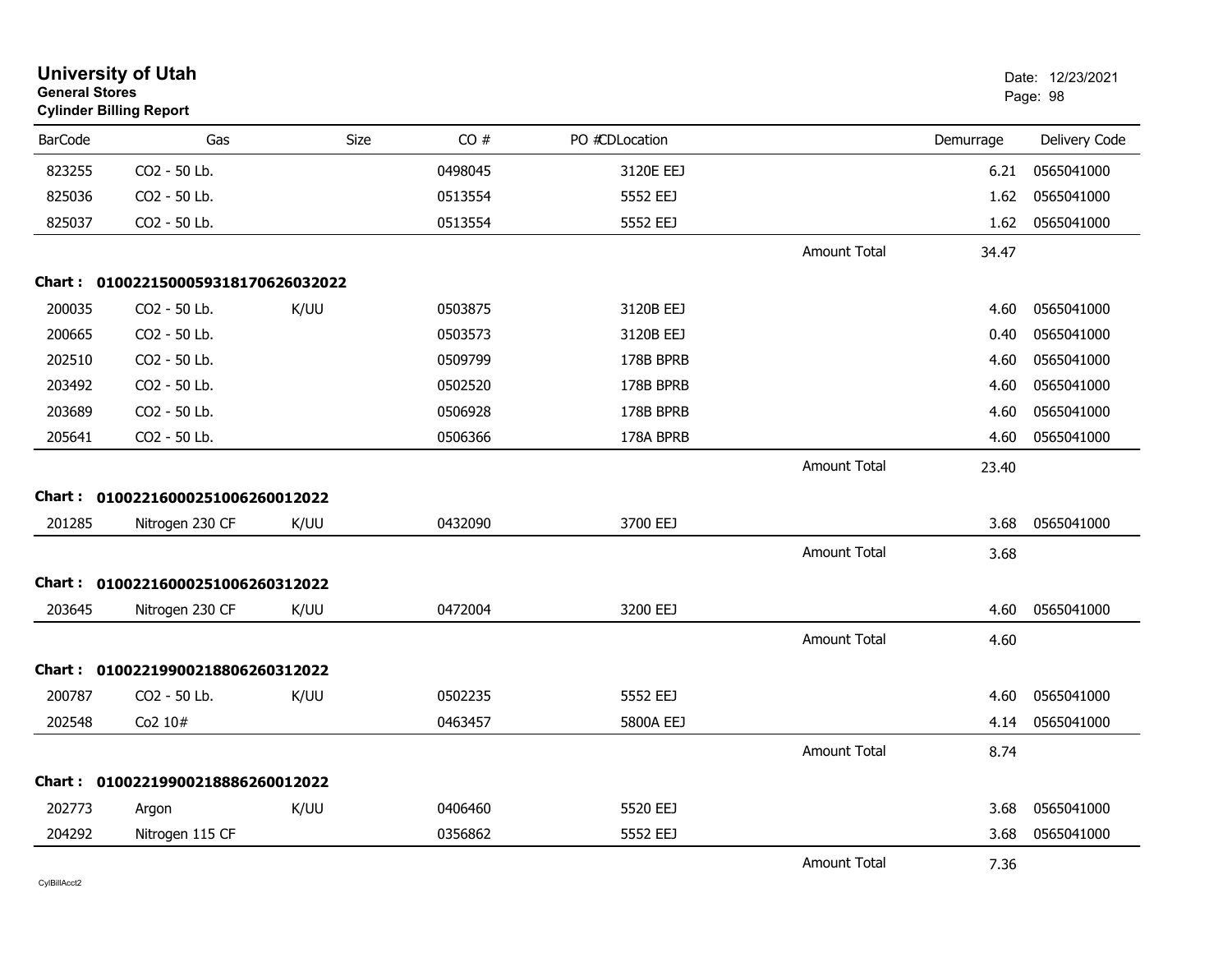| <b>University of Utah</b><br><b>General Stores</b><br><b>Cylinder Billing Report</b> |                                                   |                  |                    |                              |                     |              | Date: 12/23/2021<br>Page: 99 |
|--------------------------------------------------------------------------------------|---------------------------------------------------|------------------|--------------------|------------------------------|---------------------|--------------|------------------------------|
| <b>BarCode</b>                                                                       | Gas                                               | Size             | CO#                | PO #CDLocation               |                     | Demurrage    | Delivery Code                |
|                                                                                      | Chart: 01002222500260876260012022                 |                  |                    |                              |                     |              |                              |
| 200869                                                                               | N2, Liquid LX45                                   | <b>180 LTR/U</b> | 0511666            | 5254 HCI                     |                     | 14.40        | 0555113760                   |
| 204436                                                                               | N2, Liquid LX45                                   |                  | 0512411            | 5254 HCI                     |                     | 20.80        | 0555113760                   |
|                                                                                      |                                                   |                  |                    |                              | <b>Amount Total</b> | 35.20        |                              |
|                                                                                      | Chart: 01002246000233356260312022                 |                  |                    |                              |                     |              |                              |
| 205358                                                                               | CO2 - 50 Lb.                                      | K/UU             | 0453584            | VA BLDG 45 RM GA08           |                     | 3.68         | 05214C1040                   |
| 805572                                                                               | 1%02,5%Co2, N2                                    |                  | 0291485            | <b>VA 45 GA08</b>            |                     | 5.06         | 46085                        |
|                                                                                      |                                                   |                  |                    |                              | <b>Amount Total</b> | 8.74         |                              |
|                                                                                      | Chart: 0100225500051004627626032022               |                  |                    |                              |                     |              |                              |
| 200798                                                                               | CO2 - 50 Lb.                                      | K/UU             | 0494512            | 4B200 SOM                    |                     | 4.60         | 05214B2000                   |
| 200882                                                                               | CO2 - 50 Lb.                                      |                  | 0494512            | 4B200 SOM                    |                     | 4.60         | 05214B2000                   |
| 202505                                                                               | CO2 - 50 Lb.                                      |                  | 0494512            | 4B200 SOM                    |                     | 4.60         | 05214B2000                   |
| 205526                                                                               | CO2 - 50 Lb.                                      |                  | 0456269            | 4B200 SOM                    |                     | 3.68         | 05214B2000                   |
| 205653                                                                               | CO2 - 50 Lb.                                      |                  | 0494512            | 4B200 SOM                    |                     | 4.60         | 05214B2000                   |
|                                                                                      |                                                   |                  |                    |                              | <b>Amount Total</b> | 22.08        |                              |
| Chart :                                                                              | 0100226500059315100626002022                      |                  |                    |                              |                     |              |                              |
| 200000                                                                               | Oxygen, USP                                       | K/UU             | 0459702            | <b>BASEMENT</b>              |                     | 3.68         | 0500000010                   |
|                                                                                      |                                                   |                  |                    |                              | <b>Amount Total</b> | 3.68         |                              |
|                                                                                      | Chart: 01002292000150976260312022                 |                  |                    |                              |                     |              |                              |
| 202471                                                                               | CO2 - 50 Lb.                                      | K/UU             | 0483092            | 331A Wintrobe                |                     | 4.60         | 05214R1180                   |
|                                                                                      |                                                   |                  |                    |                              | <b>Amount Total</b> | 4.60         |                              |
|                                                                                      |                                                   |                  |                    |                              |                     |              |                              |
| 200137                                                                               | Chart: 01002296000295426260312022<br>CO2 - 50 Lb. | K/UU             |                    |                              |                     |              | 05214R1180                   |
| 200665                                                                               | CO2 - 50 Lb.                                      |                  | 0512305<br>0513147 | 631 WINTROBE<br>631 WINTROBE |                     | 4.60<br>2.80 | 05214R1180                   |
| 203422                                                                               | Oxygen, USP - E                                   |                  | 0510896            | 631 WINTROBE                 |                     | 4.60         | 05214R1180                   |
| 205448                                                                               | Oxygen, USP - E                                   |                  | 0507908            | 631 WINTROBE                 |                     | 4.40         | 05214R1180                   |
| CylBillAcct2                                                                         |                                                   |                  |                    |                              |                     |              |                              |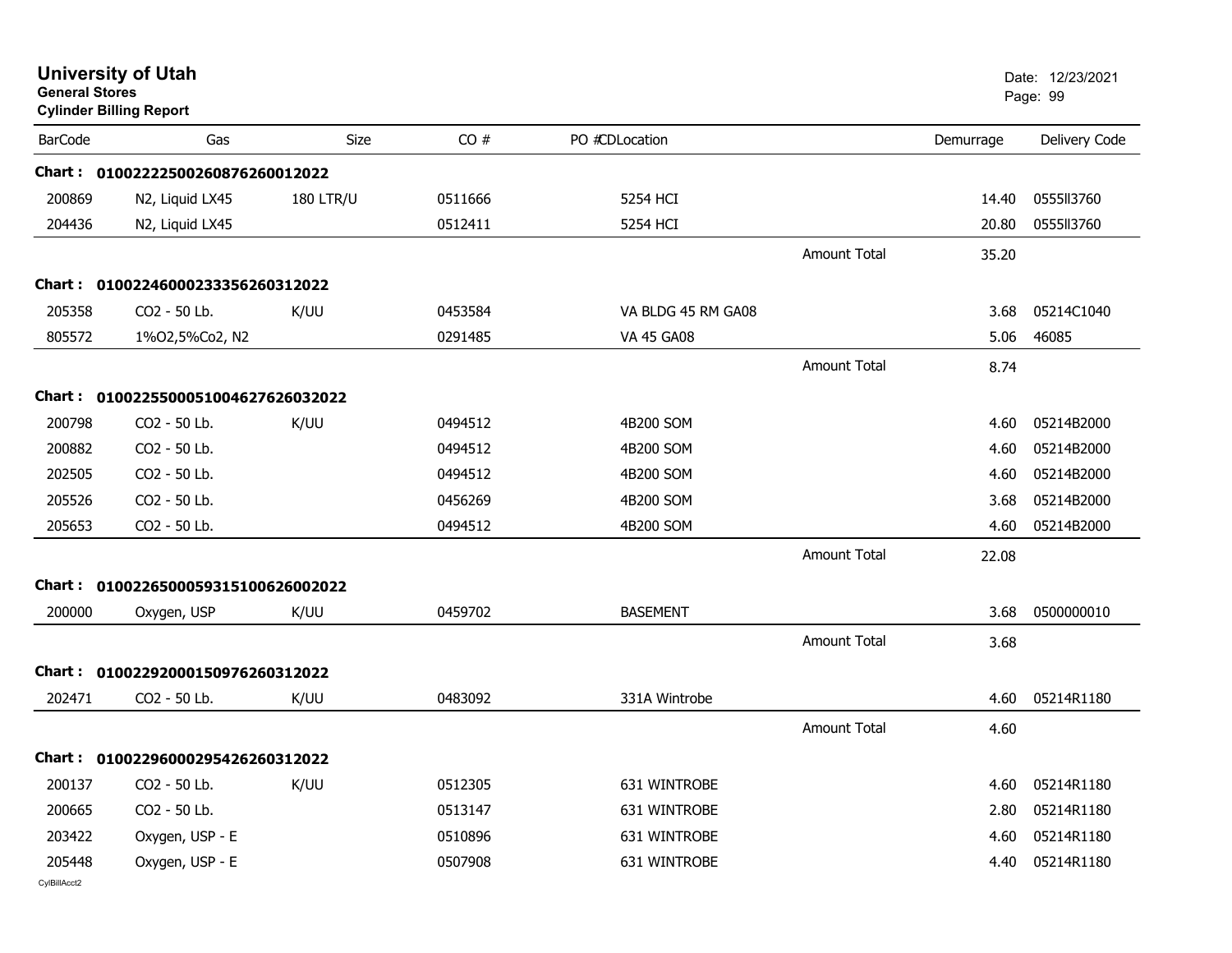| <b>University of Utah</b><br><b>General Stores</b><br><b>Cylinder Billing Report</b> |                                     |      |         | Date: 12/23/2021<br>Page: 100                 |           |               |
|--------------------------------------------------------------------------------------|-------------------------------------|------|---------|-----------------------------------------------|-----------|---------------|
| <b>BarCode</b>                                                                       | Gas                                 | Size | CO#     | PO #CDLocation                                | Demurrage | Delivery Code |
| 824637                                                                               | CO2 - 50 Lb.                        |      | 0511188 | 631 Wintrobe- Beswick Lab                     | 2.43      | 05214R1180    |
| 825093                                                                               | Oxygen, USP - E                     |      | 0513706 | 631 Wintrobe- Beswick Lab                     | 0.27      | 05214R1180    |
|                                                                                      |                                     |      |         | <b>Amount Total</b>                           | 19.10     |               |
|                                                                                      | Chart: 0100234500059313190643002022 |      |         |                                               |           |               |
| 200292                                                                               | Oxygen, USP                         | K/UU | 0511158 | <b>VA2 RM 2D17</b>                            | 4.60      | 0521AB1930    |
| 200344                                                                               | CO <sub>2</sub> - 50 Lb.            |      | 0505289 | <b>VA2 RM 2D17</b>                            | 4.60      | 0521AB1930    |
| 200628                                                                               | CO <sub>2</sub> - 50 Lb.            |      | 0504355 | VA BLDG 2 RM 2D17                             | 4.60      | 0521AB1930    |
| 201006                                                                               | CO2 - 50 Lb.                        |      | 0512656 | <b>VA2 RM 2D17</b>                            | 4.60      | 0521AB1930    |
| 201633                                                                               | Oxygen, USP - E                     |      | 0511504 | VA BLDG 2 RM 2D17                             | 4.60      | 0521AB1930    |
| 202379                                                                               | CO2 - 50 Lb.                        |      | 0423684 | VAMC Bldg 2-2C40                              | 3.68      | 0521AB1930    |
| 202433                                                                               | N2, Liquid LX45                     |      | 0512656 | VA2 RM 2D17                                   | 36.80     | 0521AB1930    |
| 202621                                                                               | CO2 - 50 Lb.                        |      | 0505289 | VA2 RM 2D17                                   | 4.60      | 0521AB1930    |
| 202641                                                                               | Oxygen, USP - E                     |      | 0495088 | VA BLDG 2 RM 2D15                             | 4.60      | 0521AB1930    |
| 203013                                                                               | Oxygen, USP                         |      | 0503598 | VA BLDG 2 RM 2D17                             | 4.40      | 0521AB1930    |
| 203154                                                                               | Oxygen, USP - E                     |      | 0495088 | VA BLDG 2 RM 2D15                             | 4.60      | 0521AB1930    |
| 205455                                                                               | Oxygen, USP - E                     |      | 0511504 | VA BLDG 2 RM 2D17                             | 4.40      | 0521AB1930    |
| 205519                                                                               | CO2 - 50 Lb.                        |      | 0512656 | <b>VA2 RM 2D17</b>                            | 4.40      | 0521AB1930    |
| 205870                                                                               | Oxygen, USP - E                     |      | 0495088 | VA BLDG 2 RM 2D15                             | 4.60      | 0521AB1930    |
| 205895                                                                               | Oxygen, USP                         |      | 0504860 | VA BLDG 2 RM 2D15                             | 4.60      | 0521AB1930    |
| 824014                                                                               | Nitrogen 230 CF                     |      | 0506242 | VA2 RM 2D17                                   | 6.21      | 0521AB1930    |
| 825005                                                                               | Oxygen, USP                         |      | 0513642 | VA2 RM 2D15                                   | 0.27      | 0521AB1930    |
| 825026                                                                               | CO2 - 50 Lb.                        |      | 0513642 | VA2 RM 2D15                                   | 0.27      | 0521AB1930    |
| 825097                                                                               | Oxygen, USP - E                     |      | 0513642 | VA2 RM 2D15                                   | 0.27      | 0521AB1930    |
|                                                                                      |                                     |      |         | Amount Total                                  | 106.70    |               |
|                                                                                      | Chart: 0100234500059313560626002022 |      |         |                                               |           |               |
| 200308                                                                               | CO2 - 50 Lb.                        | K/UU | 0380802 | VA Med Ctr. Bldg 2, ground floor loading dock | 3.68      | 05212c4670    |
| 201701                                                                               | CO2 - 50 Lb.                        |      | 0429057 | VAMC GC15                                     | 3.68      | 05212c4670    |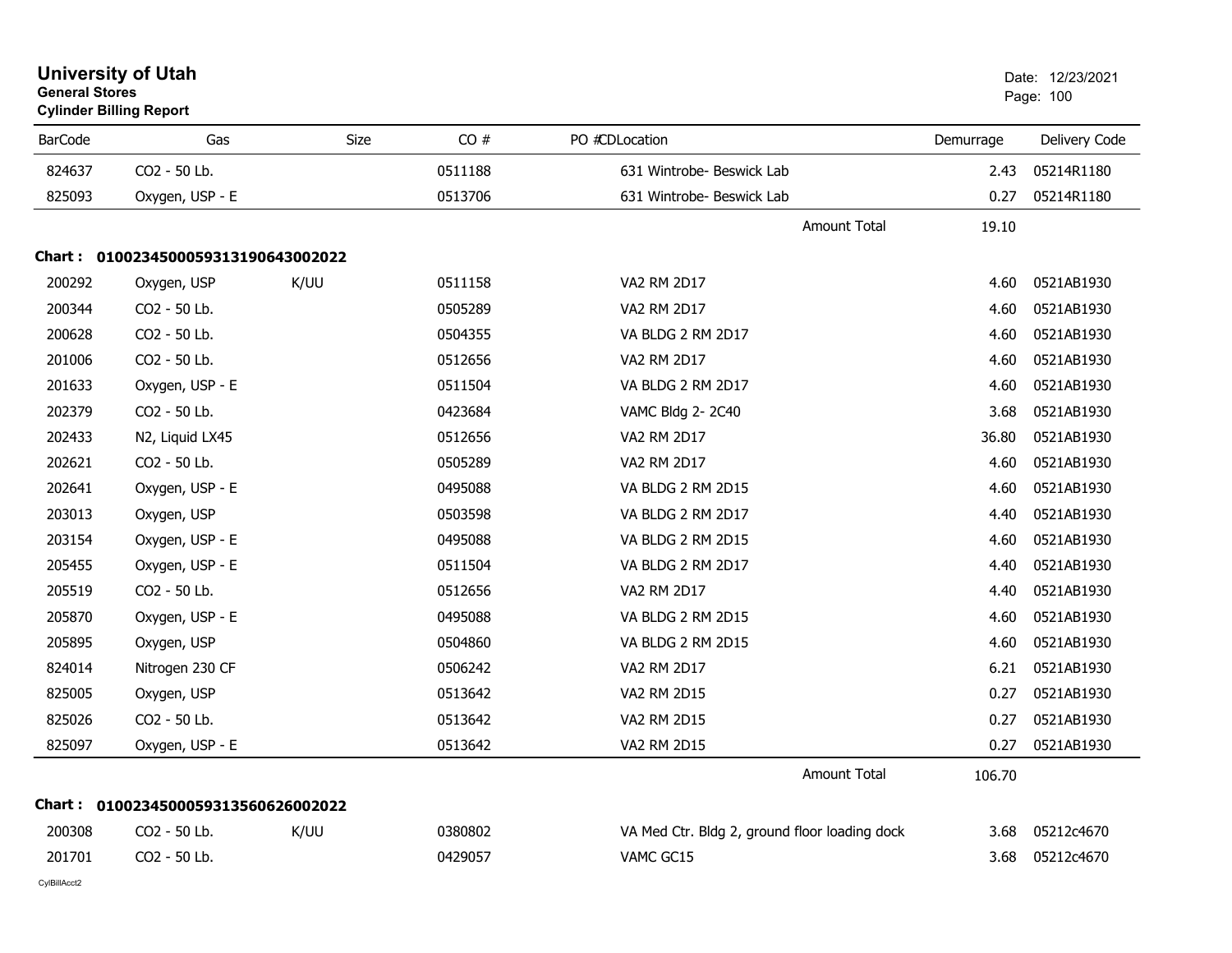| <b>General Stores</b> | <b>University of Utah</b><br><b>Cylinder Billing Report</b> |          |         |                                               |           | Date: 12/23/2021<br>Page: 101 |
|-----------------------|-------------------------------------------------------------|----------|---------|-----------------------------------------------|-----------|-------------------------------|
| <b>BarCode</b>        | Gas                                                         | Size     | CO#     | PO #CDLocation                                | Demurrage | Delivery Code                 |
| 202917                | 95% Air, 5% CO2                                             |          | 0380802 | VA Med Ctr. Bldg 2, ground floor loading dock | 3.68      | 05212c4670                    |
| 203816                | CO2 - 50 Lb.                                                |          | 0380802 | VA Med Ctr. Bldg 2, ground floor loading dock | 3.68      | 05212c4670                    |
|                       |                                                             |          |         | Amount Total                                  | 14.72     |                               |
|                       | Chart: 0100234500059313560626032022                         |          |         |                                               |           |                               |
| 203663                | CO2 - 75 Lb                                                 | 75# - UU | 0494958 | VA BLDG 2 GC15                                | 7.82      | 0521AB1930                    |
|                       |                                                             |          |         | <b>Amount Total</b>                           | 7.82      |                               |
|                       | Chart: 01002352000202056260312022                           |          |         |                                               |           |                               |
| 200911                | CO2 - 50 Lb.                                                | K/UU     | 0508253 | 528 WINTROBE                                  | 4.60      | 05214B3190                    |
| 203707                | CO2 - 50 Lb.                                                |          | 0512248 | 528 WIntrobe                                  | 4.60      | 05214B3190                    |
| 203738                | CO2 - 50 Lb.                                                |          | 0512248 | 528 WIntrobe                                  | 4.60      | 05214B3190                    |
| 823783                | CO2 - 50 Lb.                                                |          | 0503953 | 528 WIntrobe                                  | 6.21      | 05214B3190                    |
| 823784                | CO2 - 50 Lb.                                                |          | 0503953 | 528 WIntrobe                                  | 6.21      | 05214B3190                    |
|                       |                                                             |          |         | <b>Amount Total</b>                           | 26.22     |                               |
|                       | Chart: 0100235500059314810626002022                         |          |         |                                               |           |                               |
| 200907                | CO <sub>2</sub> - 50 Lb.                                    | K/UU     | 0479672 | 517A Wintrobe                                 | 4.60      | 05214B3190                    |
| 202515                | CO2 - 50 Lb.                                                |          | 0486452 | 517A WINTROBE                                 | 4.60      | 05214B3190                    |
| 202639                | Oxygen, USP - E                                             |          | 0494207 | 517 WIntrobe                                  | 4.60      | 05214B3190                    |
| 202895                | CO2 - 50 Lb.                                                |          | 0486452 | 517A WINTROBE                                 | 4.60      | 05214B3190                    |
| 204704                | Oxygen, USP - E                                             |          | 0494207 | 517 WIntrobe                                  | 4.60      | 05214B3190                    |
| 821171                | CO2 - 50 Lb.                                                |          | 0481432 | 517 WINTROBE                                  | 6.21      | 05214B3190                    |
| 821172                | CO2 - 50 Lb.                                                |          | 0481432 | 517 WINTROBE                                  | 6.21      | 05214B3190                    |
|                       |                                                             |          |         | <b>Amount Total</b>                           | 35.42     |                               |
|                       | Chart: 01002372000241266260212022                           |          |         |                                               |           |                               |
| 202419                | Oxygen, USP - E                                             | E/UU     | 0482968 | 1250 East 3900 South Ste 410 East MEdical BL  | 4.60      | 05214R3120                    |
| 205350                | Oxygen, USP - E                                             |          | 0417788 | 1250 E 3900 S #410 ST MARKS (WASATCH KI       | 3.68      | 0535000000                    |
|                       |                                                             |          |         | <b>Amount Total</b>                           | 8.28      |                               |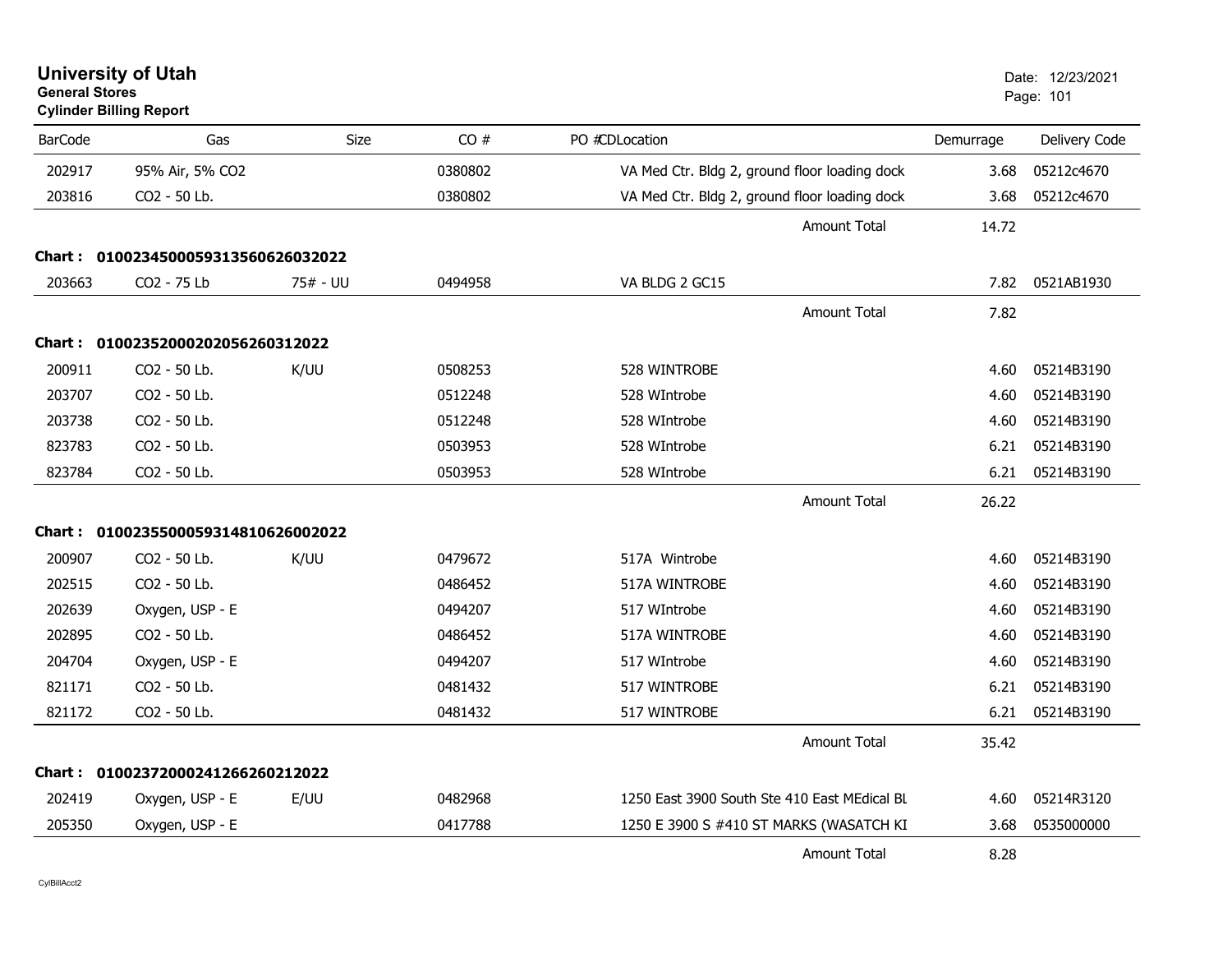| <b>General Stores</b> | <b>Cylinder Billing Report</b>      |             |         |                   |                     |           | Dalt. IZIZJIZUZ I<br>Page: 102 |
|-----------------------|-------------------------------------|-------------|---------|-------------------|---------------------|-----------|--------------------------------|
| <b>BarCode</b>        | Gas                                 | <b>Size</b> | CO#     | PO #CDLocation    |                     | Demurrage | Delivery Code                  |
|                       | Chart: 01002372500194376260012022   |             |         |                   |                     |           |                                |
| 200472                | CO2 - 50 Lb.                        | K/UU        | 0490155 | VA BLDG 2 RM GA17 |                     | 4.60      | 0865040000                     |
|                       |                                     |             |         |                   | <b>Amount Total</b> | 4.60      |                                |
|                       | Chart: 01002372500266666260212022   |             |         |                   |                     |           |                                |
| 200664                | CO2 - 50 Lb.                        | K/UU        | 0510999 | 421 WINTROBE      |                     | 1.80      | 05214R3120                     |
| 201865                | CO2 - 50 Lb.                        |             | 0512826 | 421 WINTROBE      |                     | 2.80      | 05214r3120                     |
| 205366                | CO2 - 50 Lb.                        |             | 0511974 | 421 WINTROBE      |                     | 4.60      | 05214R3120                     |
|                       |                                     |             |         |                   | Amount Total        | 9.20      |                                |
|                       | Chart: 0100237500050503940626032022 |             |         |                   |                     |           |                                |
| 203092                | Oxygen, USP - E                     | E/UU        | 0512256 | 435 Wintrobe      |                     | 4.60      | 0530004350                     |
| 203156                | Oxygen, USP - E                     |             | 0512256 | 435 Wintrobe      |                     | 4.60      | 0530004350                     |
| 203430                | Oxygen, USP - E                     |             | 0512256 | 435 Wintrobe      |                     | 4.60      | 0530004350                     |
| 203509                | Oxygen, USP - E                     |             | 0512256 | 435 Wintrobe      |                     | 4.60      | 0530004350                     |
|                       |                                     |             |         |                   | <b>Amount Total</b> | 18.40     |                                |
|                       | Chart: 0100237500054503884626002022 |             |         |                   |                     |           |                                |
| 203420                | Oxygen, USP - E                     | E/UU        | 0349820 | 4R366 SOM         |                     | 3.68      | 05214R3120                     |
| 203442                | Oxygen, USP - E                     |             | 0349820 | 4R366 SOM         |                     | 3.68      | 05214R3120                     |
|                       |                                     |             |         |                   | <b>Amount Total</b> | 7.36      |                                |
|                       | Chart: 0100237500054503884626032022 |             |         |                   |                     |           |                                |
| 200298                | Oxygen, USP                         | K/UU        | 0513354 | 1520A CMC         |                     | 1.80      | 05214R3120                     |
| 201922                | Oxygen, USP                         |             | 0501128 | 1520A CMC         |                     | 4.60      | 05214R3120                     |
| 202507                | CO2 - 50 Lb.                        |             | 0513652 | 425 WINTROBE      |                     | 0.60      | 05214R3120                     |
| 202521                | CO2 - 50 Lb.                        |             | 0512337 | 425 Wintrobe      |                     | 4.00      | 05214R3120                     |
| 203709                | CO2 - 50 Lb.                        |             | 0512278 | 425 WIntrobe      |                     | 4.60      | 05214R3120                     |
| 203854                | Oxygen, USP                         |             | 0501128 | 1520A CMC         |                     | 2.80      | 05214R3120                     |
| 205533                | CO2 - 50 Lb.                        |             | 0513295 | 425 Wintrobe      |                     | 2.80      | 05214R3120                     |

# **University of Utah** Date: 12/23/2021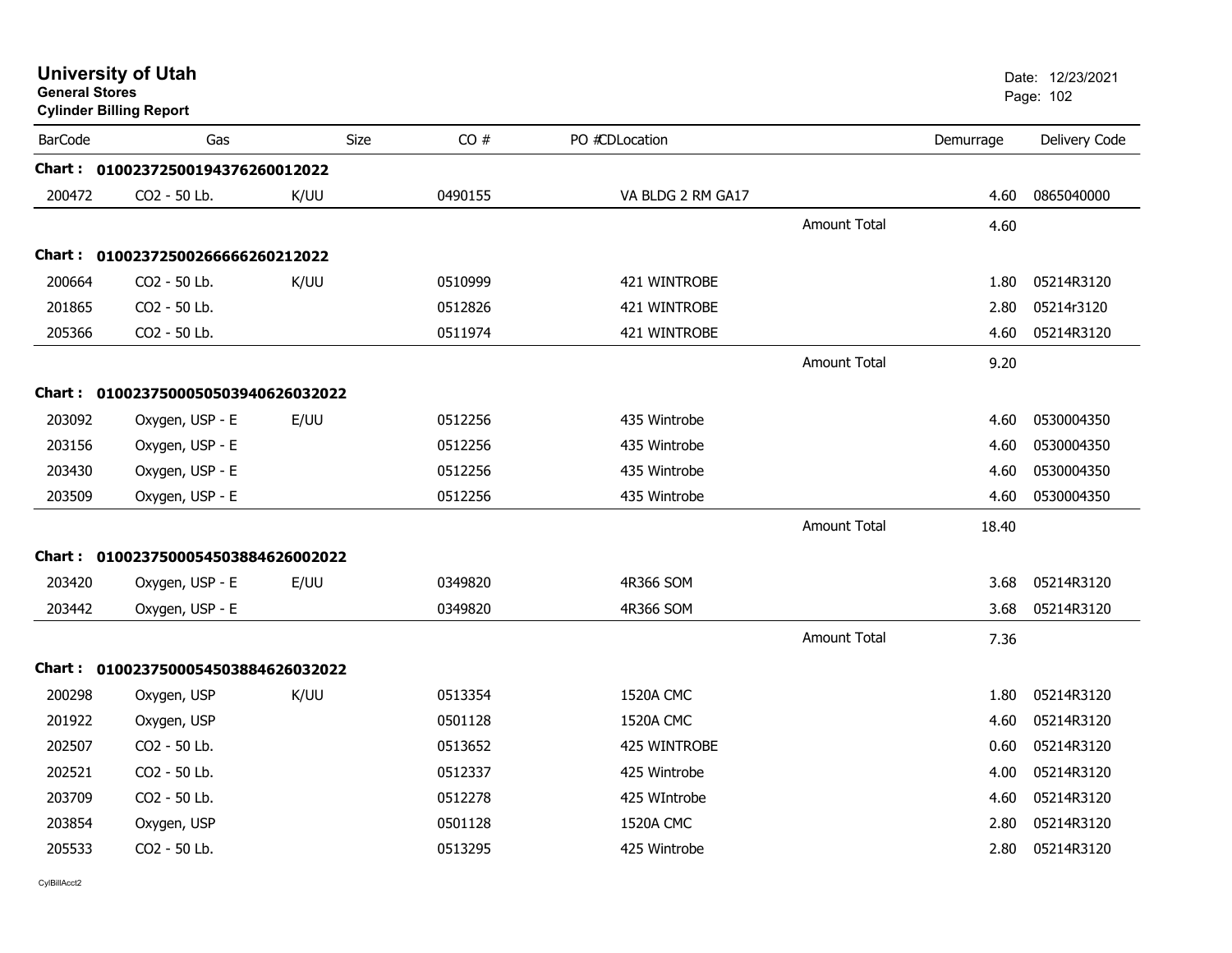| <b>University of Utah</b> |  |
|---------------------------|--|
| <b>General Stores</b>     |  |

## **Cylinder Billing Report**

| <b>BarCode</b> | Gas                                 | Size | CO#     | PO #CDLocation |                     | Demurrage | Delivery Code   |
|----------------|-------------------------------------|------|---------|----------------|---------------------|-----------|-----------------|
| 205663         | CO2 - 50 Lb.                        |      | 0510930 | 425 Wintrobe   |                     | 1.80      | 05214R3120      |
|                |                                     |      |         |                | <b>Amount Total</b> | 23.00     |                 |
|                | Chart: 0100237500054504427626002022 |      |         |                |                     |           |                 |
| 201031         | CO2 - 50 Lb.                        | K/UU | 0475840 | VA2 GA14       |                     | 4.60      | 0865040000      |
| 205581         | 95% O2, 5% CO2                      |      | 0496035 | VA2 RM GA20    |                     | 4.60      | 0865040000      |
| 812637         | <b>USP OX 300</b>                   |      | 0421745 | GA16 VAMC 2    |                     | 5.29      | 0535000000      |
| 820074         | CO2 - 50 Lb.                        |      | 0476101 | VA2 Rm GA04A   |                     | 6.21      | 0535000000      |
|                |                                     |      |         |                | <b>Amount Total</b> | 20.70     |                 |
|                | Chart: 0100237500059314040626002022 |      |         |                |                     |           |                 |
| 205293         | Oxygen, USP                         | K/UU | 0512258 | 409 WIntrobe   |                     | 4.60      | 05214R3120      |
| 824408         | Oxygen, USP                         |      | 0509113 | 409 Wintrobe   |                     | 6.21      | 05214R3120      |
|                |                                     |      |         |                | <b>Amount Total</b> | 10.81     |                 |
|                | Chart: 0100237500059314040626032022 |      |         |                |                     |           |                 |
| 200543         | CO2 - 50 Lb.                        | K/UU | 0470544 | 409 WINTROBE   |                     | 4.60      | 05214r3120      |
| 202517         | CO2 - 50 Lb.                        |      | 0470544 | 409 WINTROBE   |                     | 4.60      | 05214r3120      |
|                |                                     |      |         |                | <b>Amount Total</b> | 9.20      |                 |
|                | Chart: 0100237500059314724626002022 |      |         |                |                     |           |                 |
| 200482         | Oxygen, USP                         | K/UU | 0494830 | 409 Wintrobe   |                     | 4.60      | 05214R3120      |
| 204656         | 95% O2, 5% CO2                      |      | 0476416 | 4R302 SOM      |                     | 4.60      | 05214R3120      |
| 821491         | Oxygen, USP                         |      | 0483526 | 409 WINTOBE    |                     | 6.21      | 05214R3120      |
|                |                                     |      |         |                | <b>Amount Total</b> | 15.41     |                 |
|                |                                     |      |         |                |                     |           |                 |
|                | Chart: 0100237500059316840626032022 |      |         |                |                     |           |                 |
| 203775         | Oxygen, USP                         | K/UU | 0499022 | 435 Wintrobe   |                     | 4.60      | 0530004350      |
| 819956         | CO2 - 50 Lb.                        |      | 0474941 | 435 Wintrobe   |                     | 6.21      | 0530004350      |
| 822936         | CO2 - 50 Lb.                        |      | 0497160 | 435 WIntrobe   |                     | 6.21      | 0530004350      |
| 823469         | Oxygen, USP                         |      | 0501054 | 435 Wintrobe   |                     |           | 6.21 0530004350 |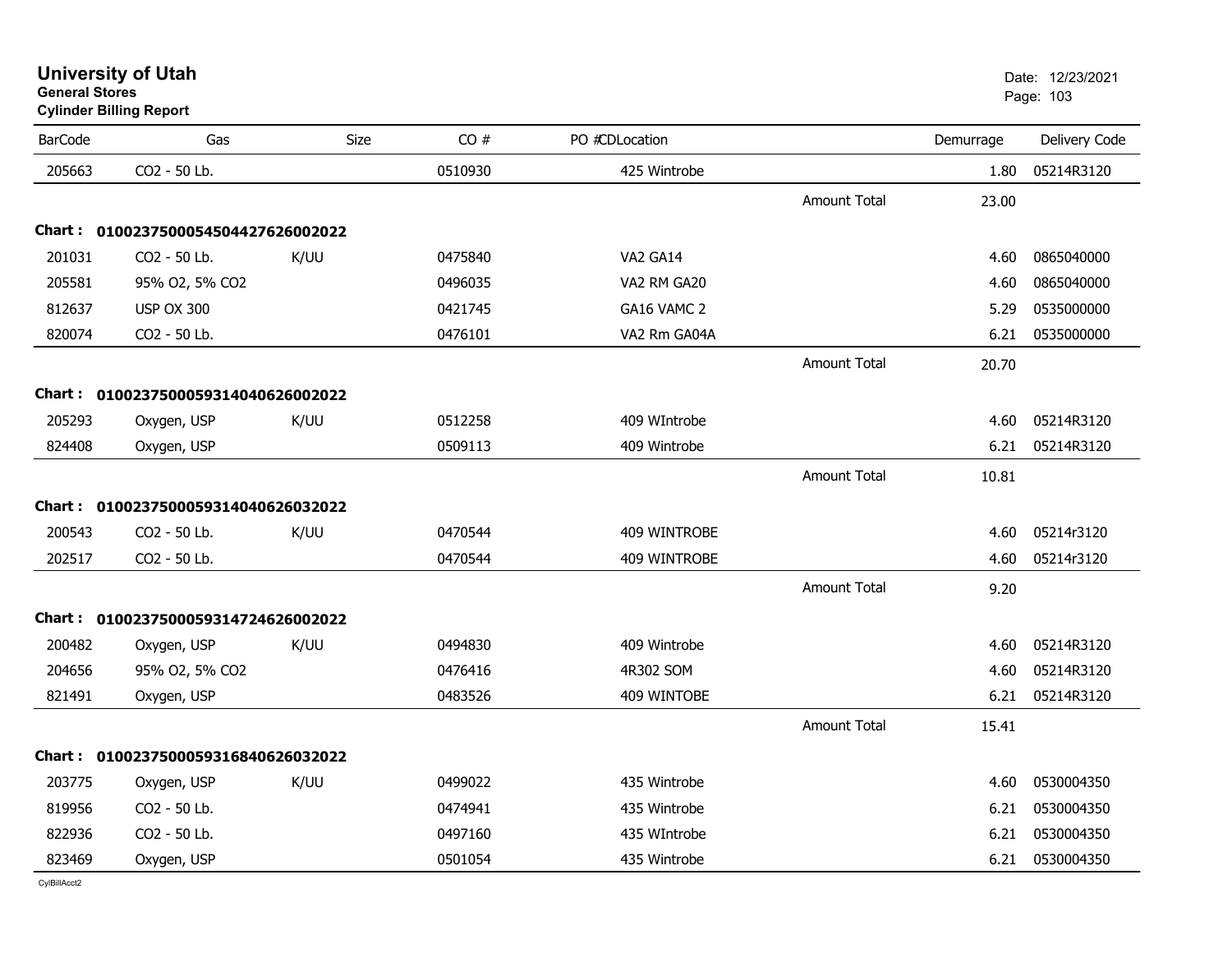|                | <b>University of Utah</b><br><b>General Stores</b><br><b>Cylinder Billing Report</b> |             |         | Date: 12/23/2021<br>Page: 104 |                     |           |               |
|----------------|--------------------------------------------------------------------------------------|-------------|---------|-------------------------------|---------------------|-----------|---------------|
| <b>BarCode</b> | Gas                                                                                  | <b>Size</b> | CO#     | PO #CDLocation                |                     | Demurrage | Delivery Code |
|                |                                                                                      |             |         |                               | <b>Amount Total</b> | 23.23     |               |
|                | Chart: 01002382001064486240212022                                                    |             |         |                               |                     |           |               |
| 112165         | Oxygen, USP                                                                          | E/UU        | 0057940 |                               |                     | 3.68      | 0535000000    |
| 117016         | Oxygen, USP - E                                                                      |             | 0121335 | RM 122 DUMKE                  |                     | 4.83      | 0535000000    |
| 201794         | Oxygen, USP - E                                                                      |             | 0116360 | 122 DUMKE                     |                     | 3.68      | 0535000000    |
| 202222         | Oxygen, USP - E                                                                      |             | 0139127 | 285 DUMKE                     |                     | 3.68      | 0535000000    |
| 202232         | Oxygen, USP - E                                                                      |             | 0169743 | 122 DUMKE                     |                     | 3.68      | 0535000000    |
| 202247         | Oxygen, USP - E                                                                      |             | 0139127 | 285 DUMKE                     |                     | 3.68      | 0535000000    |
| 203099         | Oxygen, USP - E                                                                      |             | 0264879 | 122 DUMKE                     |                     | 3.68      | 0535000000    |
| 203151         | Oxygen, USP - E                                                                      |             | 0455317 | 423 WAKARA WAY #200           |                     | 3.68      | 0535000000    |
| 203162         | Oxygen, USP - E                                                                      |             | 0455317 | 423 WAKARA WAY #200           |                     | 3.68      | 0535000000    |
| 203408         | Oxygen, USP - E                                                                      |             | 0259804 | 122 DUMKE                     |                     | 3.68      | 0535000000    |
| 204510         | Oxygen, USP - E                                                                      |             | 0108934 | 122 DUMKE                     |                     | 3.68      | 0535000000    |
| 204690         | Oxygen, USP - E                                                                      |             | 0455317 | 423 WAKARA WAY #200           |                     | 3.68      | 0535000000    |
| 205461         | Oxygen, USP - E                                                                      |             | 0455317 | 423 WAKARA WAY #200           |                     | 3.68      | 0535000000    |
| 800930         | Oxygen, USP - E                                                                      |             | 0136675 | 122 DUMKE                     |                     | 4.83      | 0535000000    |
|                |                                                                                      |             |         |                               | <b>Amount Total</b> | 53.82     |               |
|                | Chart: 01002382001125196240212022                                                    |             |         |                               |                     |           |               |
| 202640         | Oxygen, USP - E                                                                      | E/UU        | 0488442 | 3854 West 5400 South          |                     | 4.60      | 0480000000    |
| 203381         | Oxygen, USP - E                                                                      |             | 0488442 | 3854 West 5400 South          |                     | 4.60      | 0480000000    |
| 204700         | Oxygen, USP - E                                                                      |             | 0488442 | 3854 West 5400 South          |                     | 4.60      | 0480000000    |
| 205322         | Oxygen, USP - E                                                                      |             | 0488442 | 3854 West 5400 South          |                     | 4.60      | 0480000000    |
|                |                                                                                      |             |         |                               | <b>Amount Total</b> | 18.40     |               |
|                | Chart: 01002382001125196250012022                                                    |             |         |                               |                     |           |               |
| 821601         | Oxygen, USP - E                                                                      | E/MT. AIR   | 0484857 | 3854 W 5400 S                 |                     | 6.21      | 0484003500    |
|                |                                                                                      |             |         |                               | Amount Total        | 6.21      |               |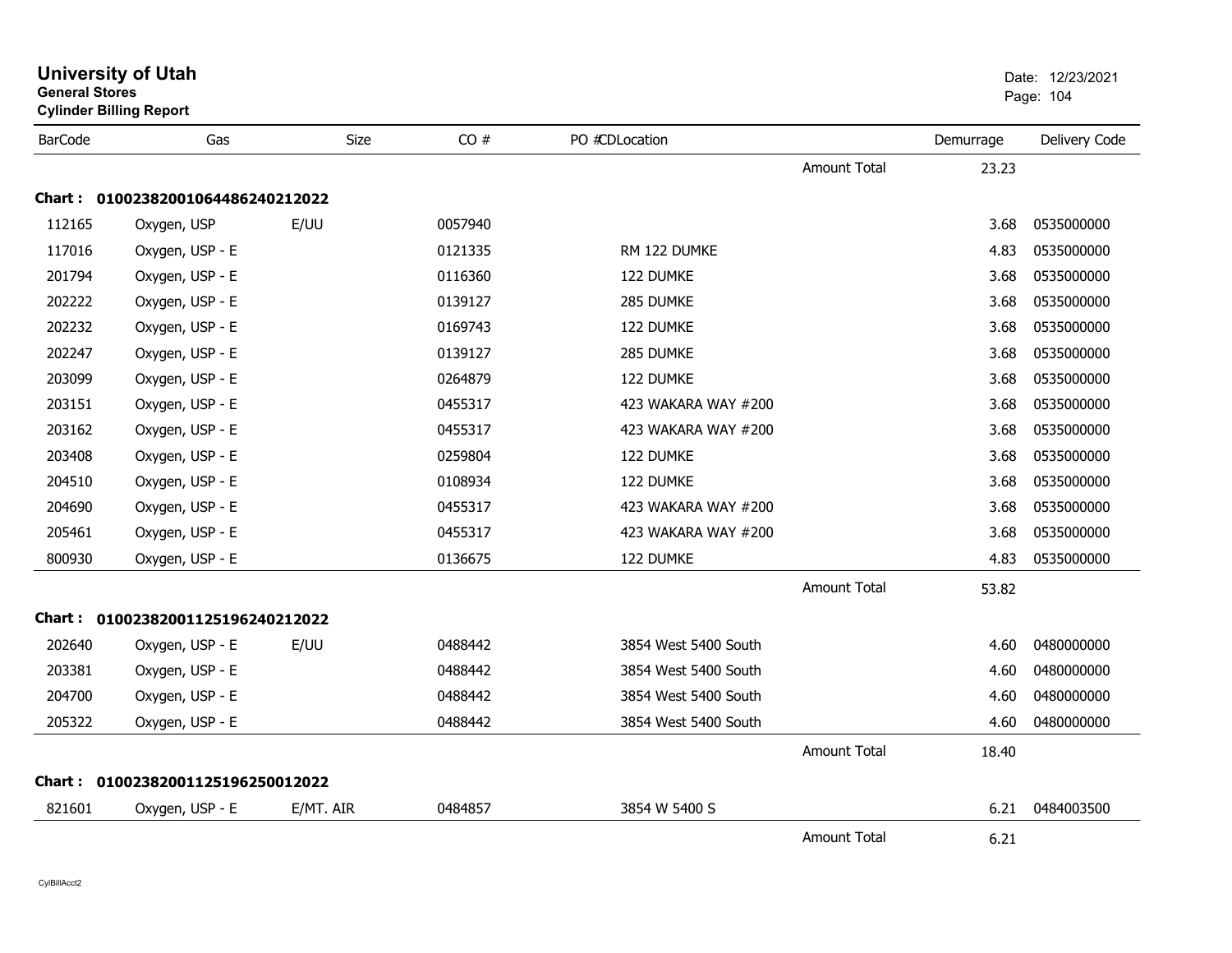| <b>General Stores</b> | <b>University of Utah</b><br><b>Cylinder Billing Report</b> |             |         |                                        |                     |           | Date: 12/23/2021<br>Page: 105 |
|-----------------------|-------------------------------------------------------------|-------------|---------|----------------------------------------|---------------------|-----------|-------------------------------|
| <b>BarCode</b>        | Gas                                                         | <b>Size</b> | CO#     | PO #CDLocation                         |                     | Demurrage | Delivery Code                 |
|                       | Chart: 01002382001125436240212022                           |             |         |                                        |                     |           |                               |
| 000006                | Oxygen, USP - E                                             | E/MT. AIR   | 0426478 | 1159 East 200 North #150 American Fork |                     | 5.06      | 3402000000                    |
|                       |                                                             |             |         |                                        | <b>Amount Total</b> | 5.06      |                               |
|                       | Chart: 01002382001128076240212022                           |             |         |                                        |                     |           |                               |
| 821701                | Oxygen, USP - E                                             | E/MT. AIR   | 0484136 | 1151 East Country Hills Dr Ogden, UT   |                     | 6.21      | 0484003500                    |
| 821702                | Oxygen, USP - E                                             |             | 0484136 | 1151 East Country Hills Dr Ogden, UT   |                     | 6.21      | 0484003500                    |
| 821703                | Oxygen, USP - E                                             |             | 0484136 | 1151 East Country Hills Dr Ogden, UT   |                     | 6.21      | 0484003500                    |
|                       |                                                             |             |         |                                        | <b>Amount Total</b> | 18.63     |                               |
| Chart :               | 01002392000009126260312022                                  |             |         |                                        |                     |           |                               |
| 801735                | Oxygen, USP - E                                             | E/MT. AIR   | 0156919 | 221-420 CHIPETA                        |                     | 4.83      | 65211                         |
|                       |                                                             |             |         |                                        | <b>Amount Total</b> | 4.83      |                               |
| <b>Chart :</b>        | 01002392000009126260912022                                  |             |         |                                        |                     |           |                               |
| 814482                | CO2 - 50 Lb.                                                | 50#/Mt.Ai   | 0435670 | 725 Wintrobe                           |                     | 5.06      | 0530007430                    |
|                       |                                                             |             |         |                                        | <b>Amount Total</b> | 5.06      |                               |
|                       | Chart: 01002392000249096260012022                           |             |         |                                        |                     |           |                               |
| 201805                | CO2 - 50 Lb.                                                | K/UU        | 0448486 | 717 WINTROBE                           |                     | 3.68      | 0530007430                    |
|                       |                                                             |             |         |                                        | <b>Amount Total</b> | 3.68      |                               |
|                       | Chart: 01002392500095266260012022                           |             |         |                                        |                     |           |                               |
| 807175                | Argon - UHP                                                 | 200C/Mt.A   | 0307604 | 725 WINTROBE                           |                     | 5.06      | 0530007010                    |
|                       |                                                             |             |         |                                        | <b>Amount Total</b> | 5.06      |                               |
|                       | Chart: 01002392500190666260012022                           |             |         |                                        |                     |           |                               |
| 200276                | CO <sub>2</sub> - 50 Lb.                                    | K/UU        | 0501133 | 743 Wintrobe                           |                     | 4.60      | 0530007430                    |
| 201047                | CO2 - 50 Lb.                                                |             | 0512650 | 733 Wintrobe                           |                     | 4.60      | 0530007430                    |
| 201986                | 95% O2, 5% CO2                                              |             | 0493352 | 735 WINTROBE                           |                     | 4.60      | 0530007010                    |
| 204479                | Nitrogen NF                                                 |             | 0458114 | 735 WINTROBE                           |                     | 3.68      | 0530007430                    |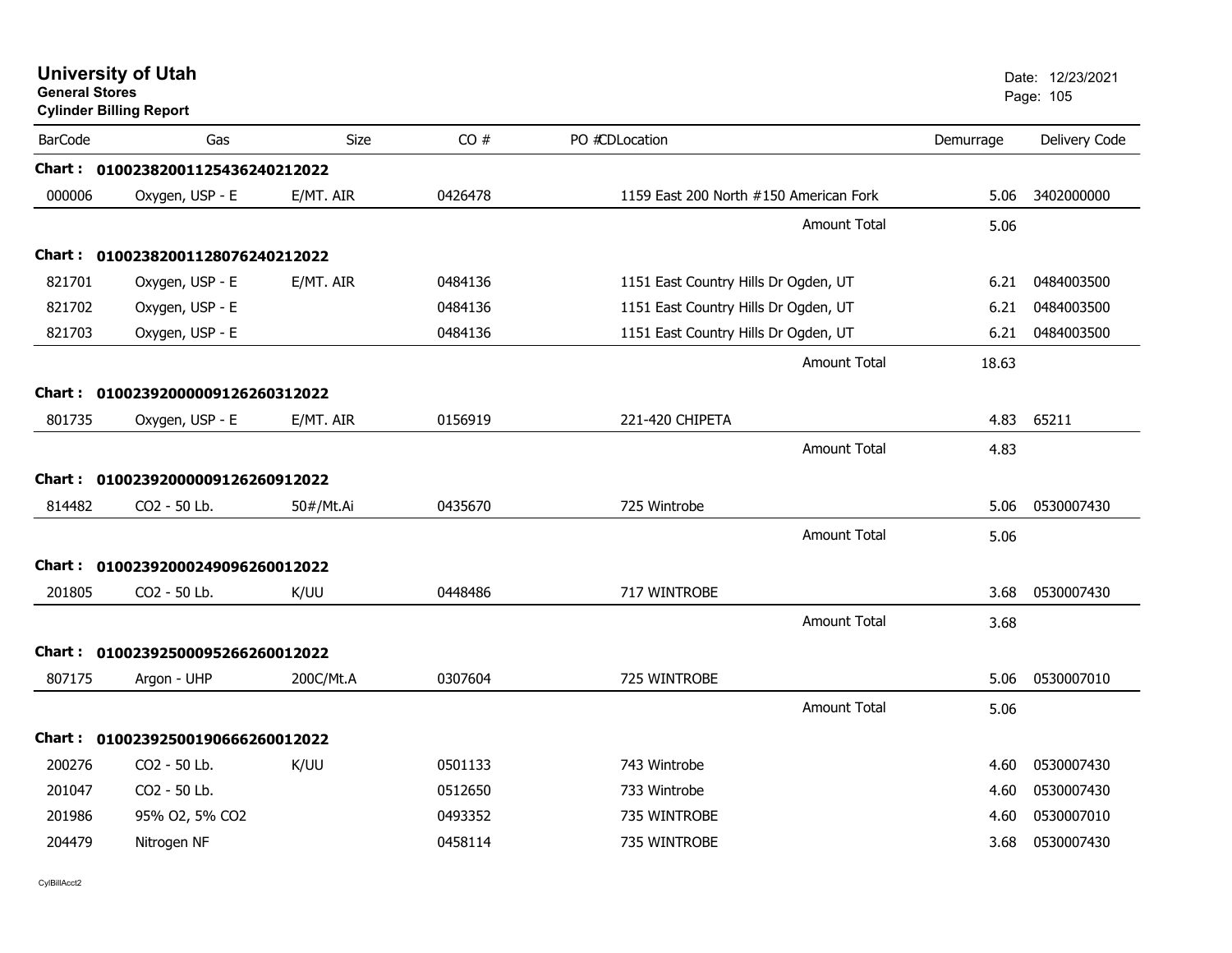| <b>General Stores</b> | <b>University of Utah</b><br><b>Cylinder Billing Report</b> |      |         |                          |                     |           | Date: 12/23/2021<br>Page: 106 |
|-----------------------|-------------------------------------------------------------|------|---------|--------------------------|---------------------|-----------|-------------------------------|
| <b>BarCode</b>        | Gas                                                         | Size | CO#     | PO #CDLocation           |                     | Demurrage | Delivery Code                 |
| 204518                | 95% O2, 5% CO2                                              |      | 0488542 | 735 WIntrobe             |                     | 4.60      | 0530007430                    |
| 205645                | CO2 - 50 Lb.                                                |      | 0458114 | 735 WINTROBE             |                     | 3.68      | 0530007430                    |
| 822627                | 1%02,5%Co2, N2                                              |      | 0493848 | 735 WINTROBE             |                     | 6.21      | 0530007010                    |
| 823190                | 1%02,5%Co2, N2                                              |      | 0497305 | 735 WINTROBE             |                     | 6.21      | 0530007010                    |
|                       |                                                             |      |         |                          | Amount Total        | 38.18     |                               |
|                       | Chart: 01002392500265256260312022                           |      |         |                          |                     |           |                               |
| 200899                | CO2 - 50 Lb.                                                | K/UU | 0475866 | VA2 Rm GC2729            |                     | 4.60      | 0530007430                    |
| 202961                | CO2 - 50 Lb.                                                |      | 0475866 | VA2 Rm GC2729            |                     | 4.60      | 0530007430                    |
|                       |                                                             |      |         |                          | <b>Amount Total</b> | 9.20      |                               |
| Chart :               | 0100239500050303428665002022                                |      |         |                          |                     |           |                               |
| 202233                | Oxygen, USP - E                                             | E/UU | 0414057 | 360-421 WAKARA           |                     | 3.68      | 0857003600                    |
|                       |                                                             |      |         |                          | <b>Amount Total</b> | 3.68      |                               |
|                       | Chart: 0100239500050304024626002022                         |      |         |                          |                     |           |                               |
| 205452                | Oxygen, USP - E                                             | E/UU | 0503895 | 419 Wakara Way Suite 207 |                     | 4.60      | 0530007430                    |
| 205939                | Oxygen, USP - E                                             |      | 0503895 | 419 Wakara Way Suite 207 |                     | 4.60      | 0530007430                    |
|                       |                                                             |      |         |                          | <b>Amount Total</b> | 9.20      |                               |
|                       | Chart: 0100239500059314760626002022                         |      |         |                          |                     |           |                               |
| 200497                | Oxygen, USP                                                 | K/UU | 0507944 | <b>1520C CMC</b>         |                     | 4.60      | 0530007430                    |
| 201188                | CO2 - 50 Lb.                                                |      | 0505090 | 717 WINTROBE             |                     | 4.60      | 0530007430                    |
| 201771                | CO2 - 50 Lb.                                                |      | 0459683 | 717 WINTROBE             |                     | 3.68      | 0530007430                    |
| 202511                | CO2 - 50 Lb.                                                |      | 0505090 | 717 WINTROBE             |                     | 4.60      | 0530007430                    |
| 203042                | Oxygen, USP                                                 |      | 0507944 | 1520C CMC                |                     | 4.60      | 0530007430                    |
| 203705                | CO2 - 50 Lb.                                                |      | 0482388 | 717 WIntrobe             |                     | 4.60      | 0530007430                    |
| 205869                | CO2 - 50 Lb.                                                |      | 0505090 | 717 WINTROBE             |                     | 4.60      | 0530007430                    |
|                       |                                                             |      |         |                          | Amount Total        | 31.28     |                               |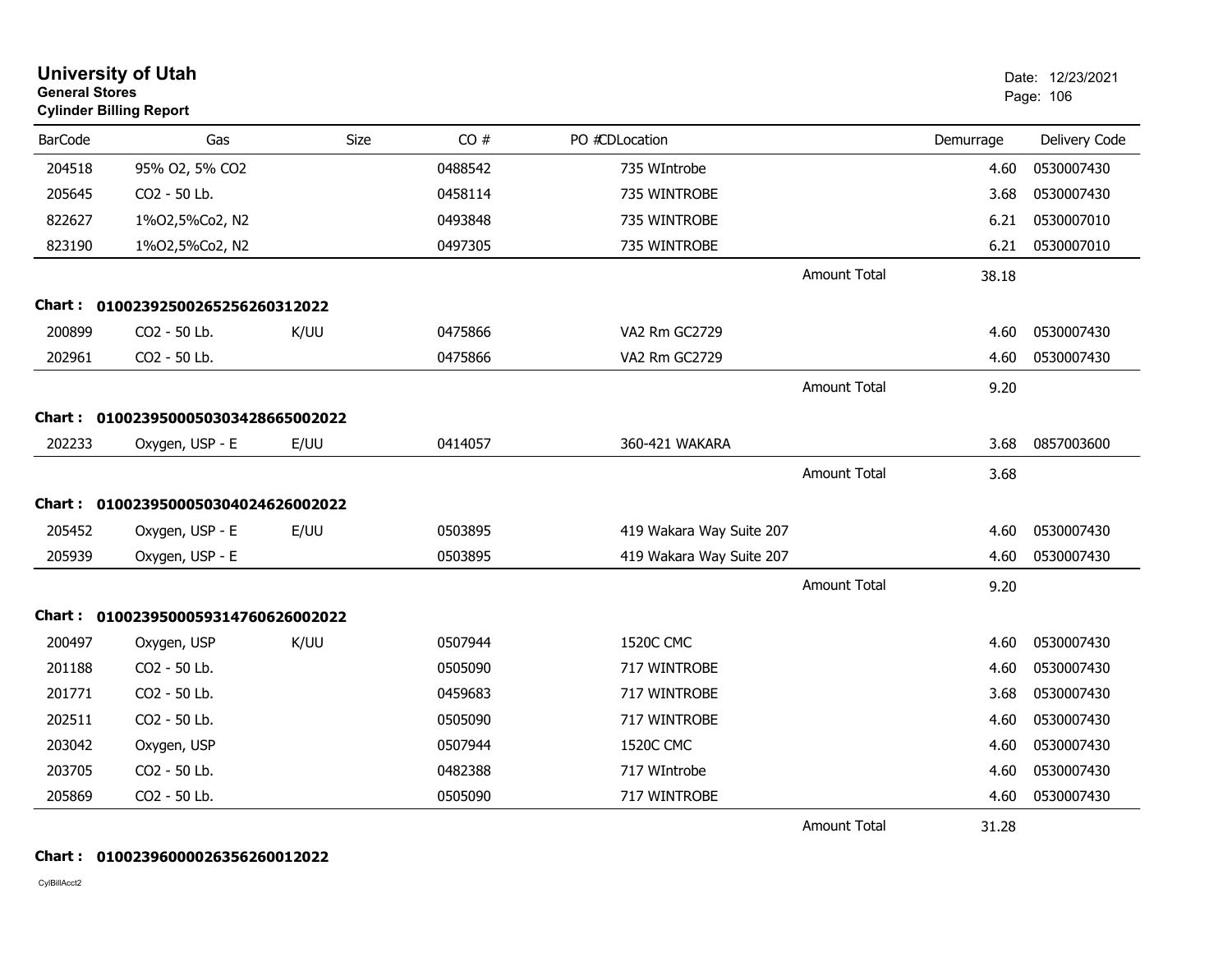| <b>University of Utah</b> |  |
|---------------------------|--|
| <b>General Stores</b>     |  |

## **Cylinder Billing Report**

| <b>BarCode</b> | Gas                               | Size      | CO#     | PO #CDLocation        |                     | Demurrage | Delivery Code |
|----------------|-----------------------------------|-----------|---------|-----------------------|---------------------|-----------|---------------|
| 202122         | 95% O2, 5% CO2                    | K/UU      | 0120699 | 720 Wintrobe          |                     | 3.68      | 0530007430    |
|                |                                   |           |         |                       | <b>Amount Total</b> | 3.68      |               |
|                | Chart: 01002396000233356260312022 |           |         |                       |                     |           |               |
| 815910         | 1%02,5%Co2, N2                    | 200C/Mt.A | 0446447 | GA08 BLDG 45 VAMC     |                     | 5.29      | 05214c1040    |
| 815911         | 1%02,5%Co2, N2                    |           | 0446447 | GA08 BLDG 45 VAMC     |                     | 5.29      | 05214c1040    |
|                |                                   |           |         |                       | <b>Amount Total</b> | 10.58     |               |
|                | Chart: 01002442000205206260012022 |           |         |                       |                     |           |               |
| 200256         | Nitrogen 230 CF                   | K/UU      | 0409185 | 280 - 383 COLOROW     |                     | 3.68      | 0874001290    |
|                |                                   |           |         |                       | <b>Amount Total</b> | 3.68      |               |
|                | Chart: 01002442500190356260012022 |           |         |                       |                     |           |               |
| 200171         | CO2 - 50 Lb.                      | K/UU      | 0412154 | 574 BPRB              |                     | 3.68      | 0533024600    |
| 201690         | CO2 - 50 Lb.                      |           | 0495024 | <b>564 BPRB</b>       |                     | 4.60      | 05213R2100    |
| 204595         | CO2 - 50 Lb.                      |           | 0497549 | 564 BPRB              |                     | 4.60      | 05213R2100    |
|                |                                   |           |         |                       | <b>Amount Total</b> | 12.88     |               |
|                | Chart: 01002446000028116260312022 |           |         |                       |                     |           |               |
| 806535         | 5%Co2 In Air                      | 150 CF/MT | 0280673 | VA 14 1C101           |                     | 5.06      | 46024         |
|                |                                   |           |         |                       | <b>Amount Total</b> | 5.06      |               |
|                | Chart: 01002446000028116430512022 |           |         |                       |                     |           |               |
| 202765         | CO2 - 50 Lb.                      | K/UU      | 0470956 | 2D19, BLDG 2, VAMC    |                     | 4.60      | 05213r2100    |
| 205375         | CO2 - 50 Lb.                      |           | 0446489 | <b>BLDG 2 VA DOCK</b> |                     | 3.68      | 05213R2100    |
|                |                                   |           |         |                       | <b>Amount Total</b> | 8.28      |               |
|                | Chart: 01002462500197026260912022 |           |         |                       |                     |           |               |
| 201573         | Air - 233 CF                      | K/UU      | 0447110 | 7275 EIHG             |                     | 3.68      | 0533021000    |
| 203165         | Air - 233 CF                      |           | 0447110 | 7275 EIHG             |                     | 3.68      | 0533021000    |
| 203308         | CO2 - 50 Lb.                      |           | 0451798 | 7370 EIHG             |                     | 3.68      | 0533021000    |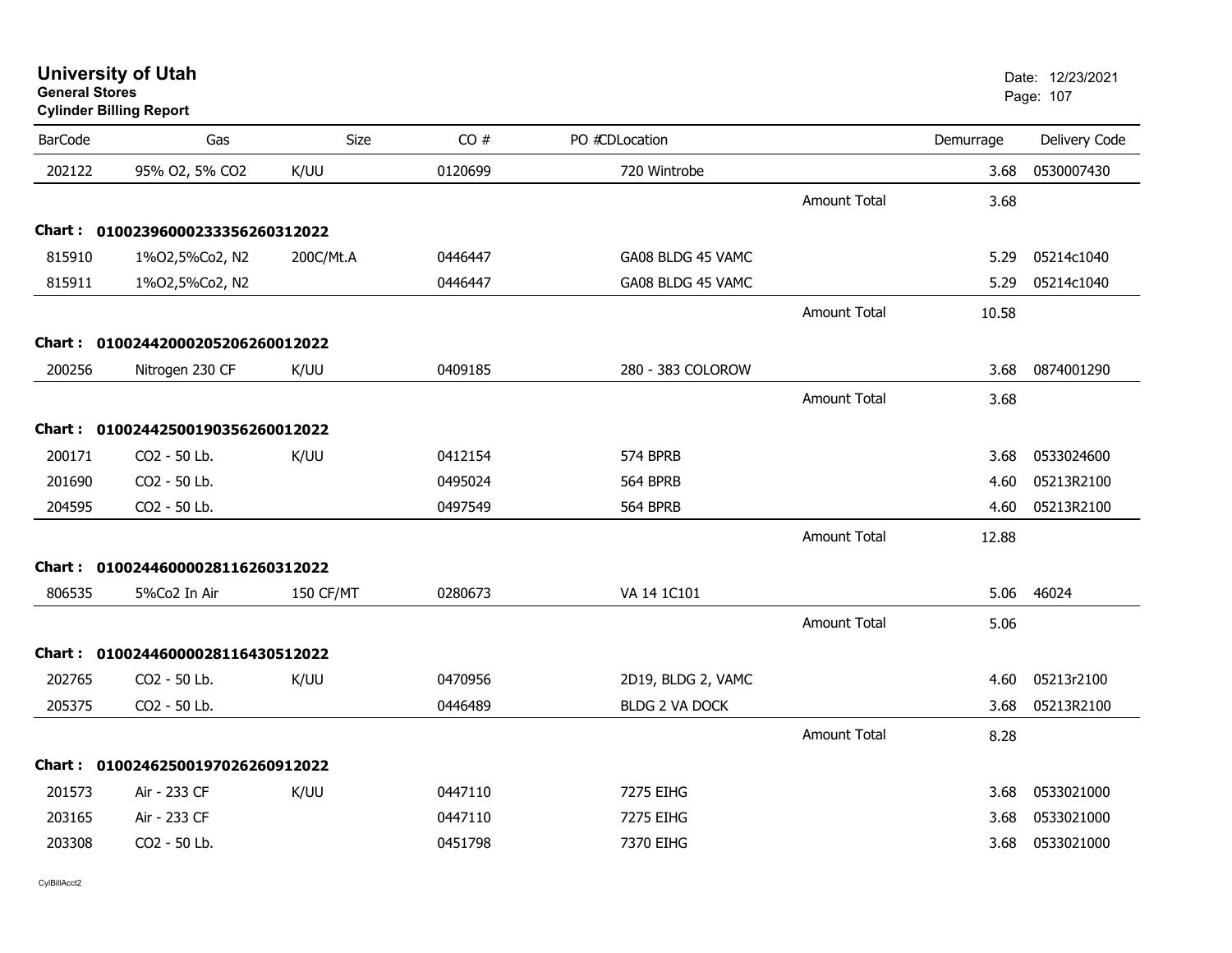| <b>University of Utah</b><br><b>General Stores</b><br><b>Cylinder Billing Report</b> |                                   |           |         |                                              |                     | Date: 12/23/2021<br>Page: 108 |               |
|--------------------------------------------------------------------------------------|-----------------------------------|-----------|---------|----------------------------------------------|---------------------|-------------------------------|---------------|
| <b>BarCode</b>                                                                       | Gas                               | Size      | CO#     | PO #CDLocation                               |                     | Demurrage                     | Delivery Code |
| 203500                                                                               | CO2 - 50 Lb.                      |           | 0456048 | 7370 ECCLES                                  |                     | 3.68                          | 0533021000    |
| 205665                                                                               | CO2 - 50 Lb.                      |           | 0456048 | 7370 ECCLES                                  |                     | 3.68                          | 0533021000    |
|                                                                                      |                                   |           |         |                                              | <b>Amount Total</b> | 18.40                         |               |
|                                                                                      | Chart: 01002496000225906260312022 |           |         |                                              |                     |                               |               |
| 202747                                                                               | CO2 - 50 Lb.                      | K/UU      | 0508125 | 417 WAKARA #3201                             |                     | 3.40                          | 08652n1000    |
| 825030                                                                               | CO2 - 50 Lb.                      |           | 0513531 | 417 WAKARA #3201                             |                     | 1.62                          | 08652N1000    |
|                                                                                      |                                   |           |         |                                              | Amount Total        | 5.02                          |               |
|                                                                                      | Chart: 01002512000304976260312022 |           |         |                                              |                     |                               |               |
| 203153                                                                               | Oxygen, USP - E                   | E/UU      | 0481004 | 208-383 COLOROW                              |                     | 4.60                          | 0874000000    |
| 205312                                                                               | Oxygen, USP - E                   |           | 0481004 | 208-383 COLOROW                              |                     | 4.60                          | 0874000000    |
| 205871                                                                               | Oxygen, USP - E                   |           | 0481004 | 208-383 COLOROW                              |                     | 4.60                          | 0874000000    |
|                                                                                      |                                   |           |         |                                              | <b>Amount Total</b> | 13.80                         |               |
| Chart :                                                                              | 01002516000251966260012022        |           |         |                                              |                     |                               |               |
| 200649                                                                               | Argon - UHP                       | K/UU      | 0502723 | Neilsen Rehabilitation Hospital Loading Dock |                     | 4.60                          | 5150011250    |
|                                                                                      |                                   |           |         |                                              | Amount Total        | 4.60                          |               |
| Chart :                                                                              | 0100263500059009032626002022      |           |         |                                              |                     |                               |               |
| 200034                                                                               | CO2 - 50 Lb.                      | K/UU      | 0506491 | 657 WIntrobe                                 |                     | 4.60                          | 05213B1100    |
| 200702                                                                               | CO2 - 50 Lb.                      |           | 0508992 | 657 Wintrobe                                 |                     | 4.60                          | 05213B1100    |
| 203495                                                                               | CO2 - 50 Lb.                      |           | 0508992 | 657 Wintrobe                                 |                     | 4.60                          | 05213B1100    |
| 205538                                                                               | CO2 - 50 Lb.                      |           | 0506491 | 657 WIntrobe                                 |                     | 4.60                          | 05213B1100    |
| 205646                                                                               | CO2 - 50 Lb.                      |           | 0508992 | 657 Wintrobe                                 |                     | 4.60                          | 05213B1100    |
| 823178                                                                               | CO2 - 50 Lb.                      |           | 0497948 | 657 Wintrobe                                 |                     | 6.21                          | 05213B1100    |
|                                                                                      |                                   |           |         |                                              | <b>Amount Total</b> | 29.21                         |               |
|                                                                                      | Chart: 01002682000010366620312022 |           |         |                                              |                     |                               |               |
| 823727                                                                               | Nitrogen NF                       | 200C/Mt.A | 0503558 | 4210 HCI HALLWAY                             |                     | 6.21                          | 0550053230    |
| 823728                                                                               | Nitrogen NF                       |           | 0503558 | 4210 HCI HALLWAY                             |                     | 6.21                          | 0550053230    |
|                                                                                      |                                   |           |         |                                              |                     |                               |               |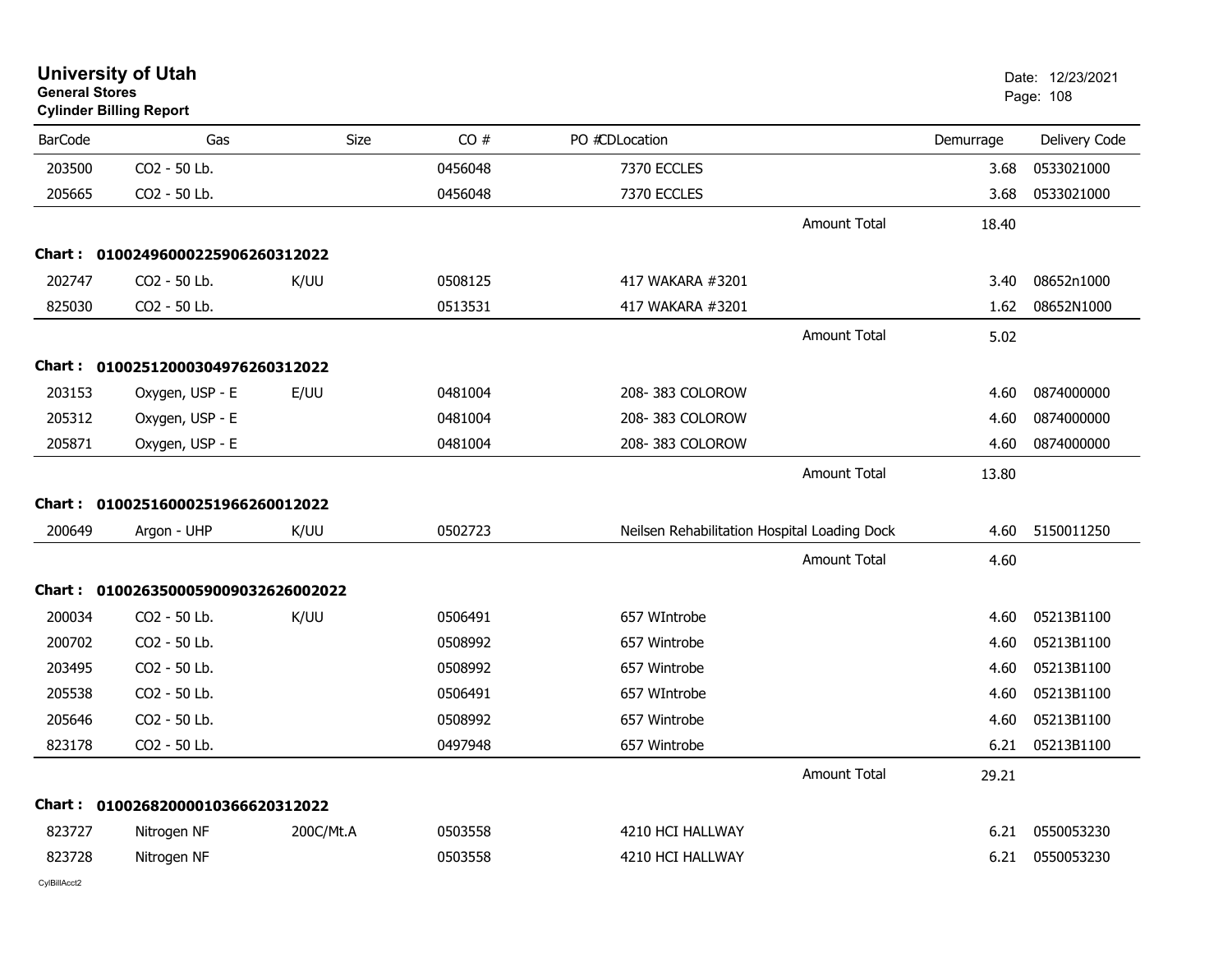**Cylinder Billing Report**

| <b>BarCode</b>         | Gas                                      | Size             | CO#     | PO #CDLocation                        | Demurrage | Delivery Code |
|------------------------|------------------------------------------|------------------|---------|---------------------------------------|-----------|---------------|
| 823729                 | Nitrogen NF                              |                  | 0503558 | 4210 HCI HALLWAY                      | 6.21      | 0550053230    |
|                        |                                          |                  |         | <b>Amount Total</b>                   | 18.63     |               |
| Chart :                | 01002682000171896260012022               |                  |         |                                       |           |               |
| 203571                 | N <sub>2</sub> , Liquid LX <sub>45</sub> | <b>180 LTR/U</b> | 0513597 | 383 Colorow Outside RM 269            | 4.80      | 0550053230    |
| 824690                 | CO2 - 50 Lb.                             |                  | 0511435 | 383 Colorow Dr Rm 269                 | 6.21      | 0550053230    |
|                        |                                          |                  |         | <b>Amount Total</b>                   | 11.01     |               |
|                        | Chart: 01002682500098886260012022        |                  |         |                                       |           |               |
| 200573                 | Nitrogen 230 CF                          | K/UU             | 0365275 | 383 Colorow Room 162                  | 3.68      | 0550053230    |
| 201468                 | CO2 - 50 Lb.                             |                  | 0337890 | 386A BPRB                             | 3.68      | 0860032110    |
| 201492                 | CO2 - 50 Lb.                             |                  | 0243162 | 480 BPRB                              | 3.68      | 057000386A    |
| 808925                 | 8% O2 IN N2                              |                  | 0368631 | 1385 - 420 CHIPETA                    | 5.06      | 0874001720    |
| 810215                 | 8% Co2 In N2                             |                  | 0379967 | 134-383 COLOROW                       | 5.06      | 0874001720    |
| 810216                 | 8% Co2 In N2                             |                  | 0379967 | 134-383 COLOROW                       | 5.06      | 0874001720    |
|                        |                                          |                  |         | <b>Amount Total</b>                   | 26.22     |               |
| <b>Chart :</b>         | 0100268500059316570643032022             |                  |         |                                       |           |               |
| 202989                 | Oxygen, USP - E                          | E/UU             | 0510605 | 383 Colorow Dr RM 280                 | 4.60      | 0550053230    |
| 205471                 | Oxygen, USP - E                          |                  | 0510605 | 383 Colorow Dr RM 280                 | 1.80      | 0550053230    |
| 824244                 | Oxygen, USP - E                          |                  | 0508681 | 383 COlorow Dr RM 280                 | 1.62      | 0550053230    |
| 824410                 | Oxygen, USP - E                          |                  | 0510605 | 383 Colorow Dr RM 280                 | 6.21      | 0550053230    |
| 824836                 | Oxygen, USP - E                          |                  | 0513128 | 383 Colorow Dr. RM 280                | 3.78      | 0550053230    |
| 824907                 | Oxygen, USP - E                          |                  | 0513105 | 383 Colorow Dr. SLC, UT 84108 Rm #280 | 3.78      | 0550053230    |
| 824909                 | Oxygen, USP - E                          |                  | 0513105 | 383 Colorow Dr. SLC, UT 84108 Rm #280 | 3.78      | 0550053230    |
| 824910                 | Oxygen, USP - E                          |                  | 0513105 | 383 Colorow Dr. SLC, UT 84108 Rm #280 | 3.78      | 0550053230    |
| 824929                 | Oxygen, USP - E                          |                  | 0513128 | 383 Colorow Dr. RM 280                | 3.78      | 0550053230    |
| 824930                 | Oxygen, USP - E                          |                  | 0513128 | 383 Colorow Dr. RM 280                | 3.78      | 0550053230    |
| 824939                 | Oxygen, USP - E                          |                  | 0513128 | 383 Colorow Dr. RM 280                | 3.78      | 0550053230    |
| 824940<br>CvIBillAcct2 | Oxygen, USP - E                          |                  | 0513128 | 383 Colorow Dr. RM 280                | 3.78      | 0550053230    |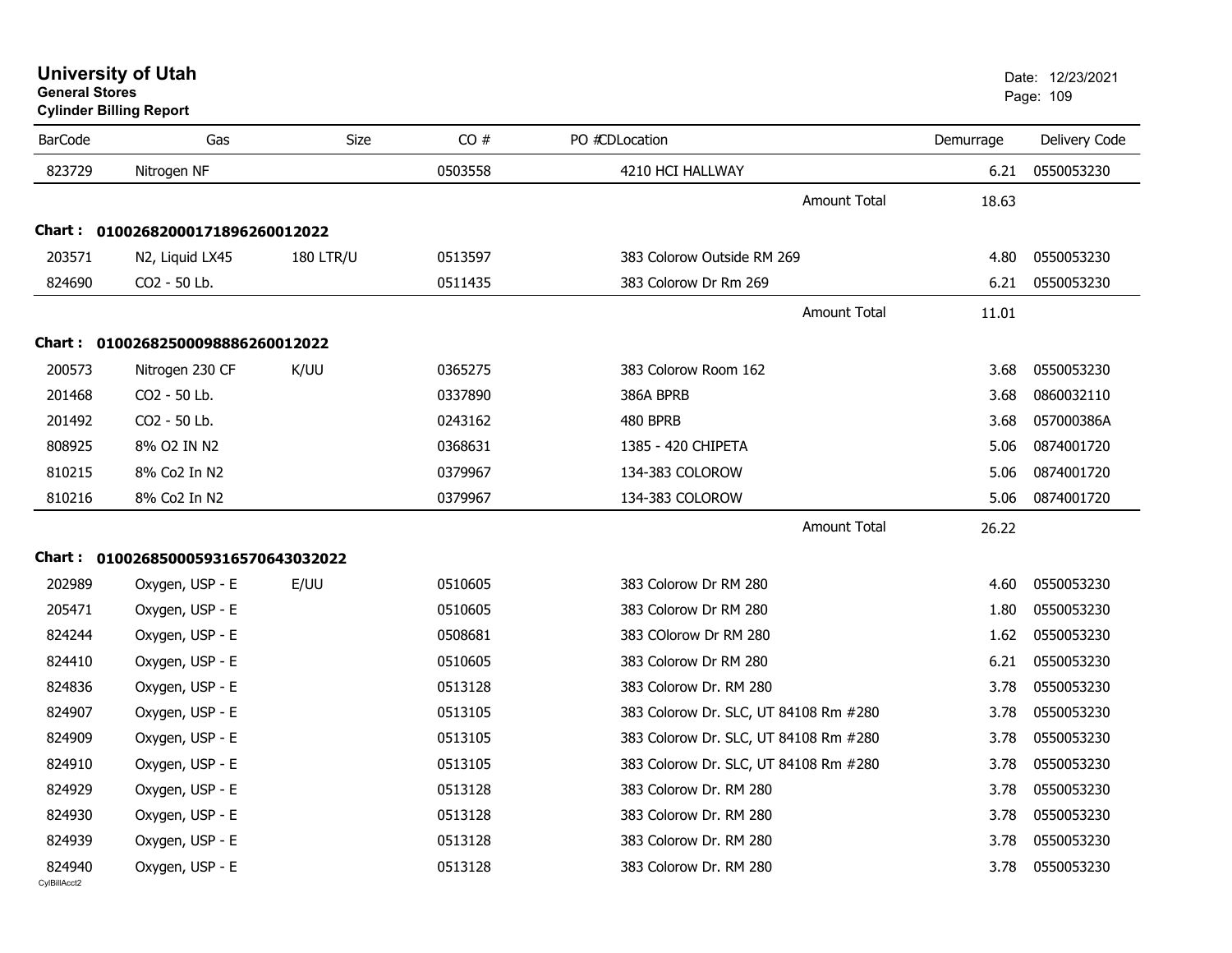| General Stores | <b>Cylinder Billing Report</b>      |             |         |                |                     |           | Page: 110     |
|----------------|-------------------------------------|-------------|---------|----------------|---------------------|-----------|---------------|
| <b>BarCode</b> | Gas                                 | <b>Size</b> | CO#     | PO #CDLocation |                     | Demurrage | Delivery Code |
|                |                                     |             |         |                | <b>Amount Total</b> | 44.47     |               |
|                | Chart: 0100269500051005566626032022 |             |         |                |                     |           |               |
| 200073         | Air - 233 CF                        | K/UU        | 0503509 | 5250 Eccles    |                     | 4.60      | 0851A00580    |
| 200499         | Air - 233 CF                        |             | 0503508 | 5250 Eccles    |                     | 4.60      | 0851A00580    |
|                |                                     |             |         |                | <b>Amount Total</b> | 9.20      |               |
|                | Chart: 01002762000284766260012022   |             |         |                |                     |           |               |
| 200436         | CO2 - 50 Lb.                        | K/UU        | 0489018 | 3905 SKaggs    |                     | 4.60      | 0582002010    |
| 201395         | Air - 233 CF                        |             | 0512885 | 3905 Skaggs    |                     | 4.20      | 0582002010    |
| 201653         | CO2 - 50 Lb.                        |             | 0512635 | 3905 Skaggs    |                     | 4.60      | 0582002010    |
| 201691         | CO2 - 50 Lb.                        |             | 0513512 | 3905 Skaggs    |                     | 1.40      | 0582002010    |
| 201809         | CO2 - 50 Lb.                        |             | 0508808 | 3905 Skaggs    |                     | 4.60      | 0582002010    |
| 201858         | Nitrogen 230 CF                     |             | 0512201 | 3905 SKAGGS    |                     | 4.60      | 0582002010    |
| 205923         | Nitrogen NF                         |             | 0511222 | 3950 Skaggs    |                     | 4.60      | 0582002010    |
| 824683         | CO2 - 50 Lb.                        |             | 0511379 | 3905 Skaggs    |                     | 6.21      | 0582002010    |
|                |                                     |             |         |                | Amount Total        | 34.81     |               |
|                | Chart: 01002762500099456260012022   |             |         |                |                     |           |               |
| 200061         | CO2 - 50 Lb.                        | K/UU        | 0425060 | 3450 Skaggs    |                     | 3.68      | 0570004100    |
|                |                                     |             |         |                | <b>Amount Total</b> | 3.68      |               |
|                | Chart: 01002762500267516260012022   |             |         |                |                     |           |               |
| 201293         | Nitrogen 230 CF                     | K/UU        | 0423440 | 3220 BLDG 581  |                     | 3.68      | 0581034200    |
| 201473         | Nitrogen 230 CF                     |             | 0510149 | 3420 Skaggs    |                     | 4.60      | 0581034200    |
| 201875         | CO2 - 50 Lb.                        |             | 0426574 | 3320 Skaggs    |                     | 3.68      | 0581034200    |
| 201948         | CO2 - 50 Lb.                        |             | 0449419 | 3320 SKAGGS    |                     | 3.68      | 0581034200    |
| 202137         | Nitrogen 230 CF                     |             | 0428570 | 3420 SKAGGS    |                     | 3.68      | 0581034200    |
| 202603         | Nitrogen 230 CF                     |             | 0428570 | 3420 SKAGGS    |                     | 3.68      | 0581034200    |
| 203332         | Nitrogen 230 CF                     |             | 0510149 | 3420 Skaggs    |                     | 4.60      | 0581034200    |
|                |                                     |             |         |                |                     |           |               |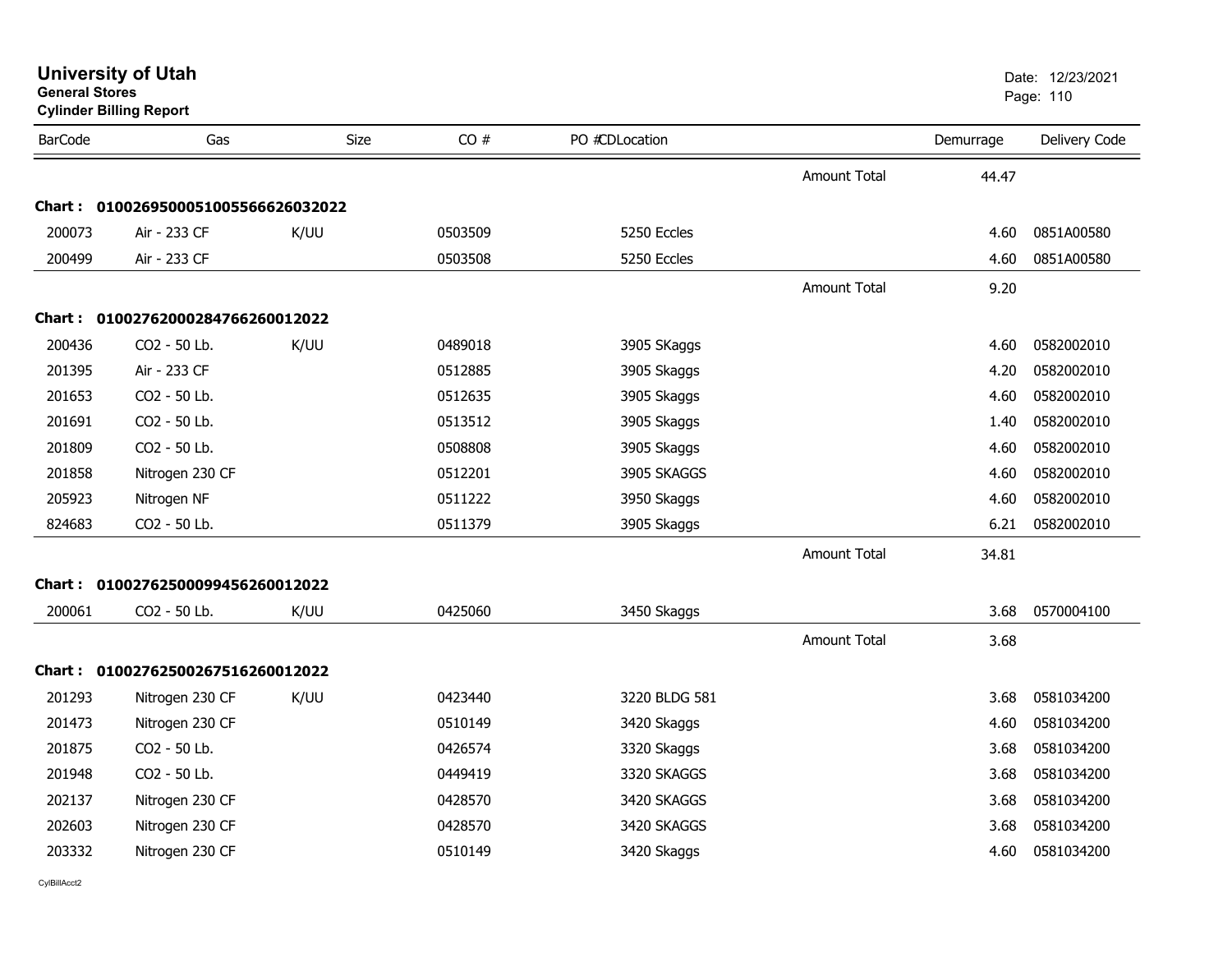|                | <b>University of Utah</b><br><b>General Stores</b><br><b>Cylinder Billing Report</b> |             |         |                        | Date: 12/23/2021<br>Page: 111 |           |               |
|----------------|--------------------------------------------------------------------------------------|-------------|---------|------------------------|-------------------------------|-----------|---------------|
| <b>BarCode</b> | Gas                                                                                  | <b>Size</b> | CO#     | PO #CDLocation         |                               | Demurrage | Delivery Code |
| 204264         | N2, Liquid LX45                                                                      |             | 0511019 | 3420 Skaggs            |                               | 27.20     | 0581034200    |
| 204435         | N2, Liquid LX45                                                                      |             | 0513593 | 3420 skaggs            |                               | 9.60      | 0581034200    |
| 516620         | CO2 - 50 Lb.                                                                         |             | 0452111 | 3420 SKAGGS            |                               | 5.06      | 0581034200    |
| 815962         | CO2 - 50 Lb.                                                                         |             | 0446823 | 3320 SKAGGS            |                               | 5.06      | 0581034200    |
|                |                                                                                      |             |         |                        | <b>Amount Total</b>           | 74.52     |               |
|                | Chart: 01002762500267966260012022                                                    |             |         |                        |                               |           |               |
| 205477         | Oxygen, USP - E                                                                      | E/UU        | 0513566 | 3800 SKaggs            |                               | 1.20      | 0582002010    |
| 205892         | Oxygen, USP - E                                                                      |             | 0511944 | 3800 SKaggs            |                               | 4.60      | 0582002010    |
| 823328         | Oxygen, USP - E                                                                      |             | 0502086 | 3800 Skaggs            |                               | 6.21      | 0582002010    |
| 824652         | CO2 - 50 Lb.                                                                         |             | 0511371 | 3800 Skaggs            |                               | 6.21      | 0582002010    |
|                |                                                                                      |             |         |                        | <b>Amount Total</b>           | 18.22     |               |
|                | Chart: 0100276500051006308626002022                                                  |             |         |                        |                               |           |               |
| 201305         | 95% O2, 5% CO2                                                                       | K/UU        | 0508806 | 35 SKAGGS              |                               | 4.60      | 0860032110    |
| 202038         | 95% O2, 5% CO2                                                                       |             | 0506954 | 35 SKAGGS              |                               | 4.60      | 0860032110    |
| 203852         | 95% O2, 5% CO2                                                                       |             | 0508806 | 35 SKAGGS              |                               | 4.60      | 0860032110    |
| 823691         | 10%O2 In N2                                                                          |             | 0503233 | B0800 SKAGGS           |                               | 6.21      | 0581B08000    |
|                |                                                                                      |             |         |                        | <b>Amount Total</b>           | 20.01     |               |
|                | Chart: 0100276500051900424626002022                                                  |             |         |                        |                               |           |               |
| 200479         | CO2 - 50 Lb.                                                                         | K/UU        | 0513445 | 101 SKaggs             |                               | 1.60      | 0582002010    |
| 204742         | CO2 - 50 Lb.                                                                         |             | 0478676 | 101 SKaggs Hall        |                               | 4.60      | 0582002010    |
| 817296         | CO2 - 50 Lb.                                                                         |             | 0457492 | 115 SKAGGS             |                               | 6.21      | 0582001150    |
| 820530         | CO2 - 50 Lb.                                                                         |             | 0478676 | 101 SKaggs Hall        |                               | 4.05      | 0582002010    |
|                |                                                                                      |             |         |                        | <b>Amount Total</b>           | 16.46     |               |
|                | Chart: 0100276500054504310626002022                                                  |             |         |                        |                               |           |               |
| 822945         | Argon - UHP                                                                          | 200C/Mt.A   | 0499820 | 3861 Skaggs Reilly Lab |                               | 6.21      | 0582002010    |
|                |                                                                                      |             |         |                        | Amount Total                  | 6.21      |               |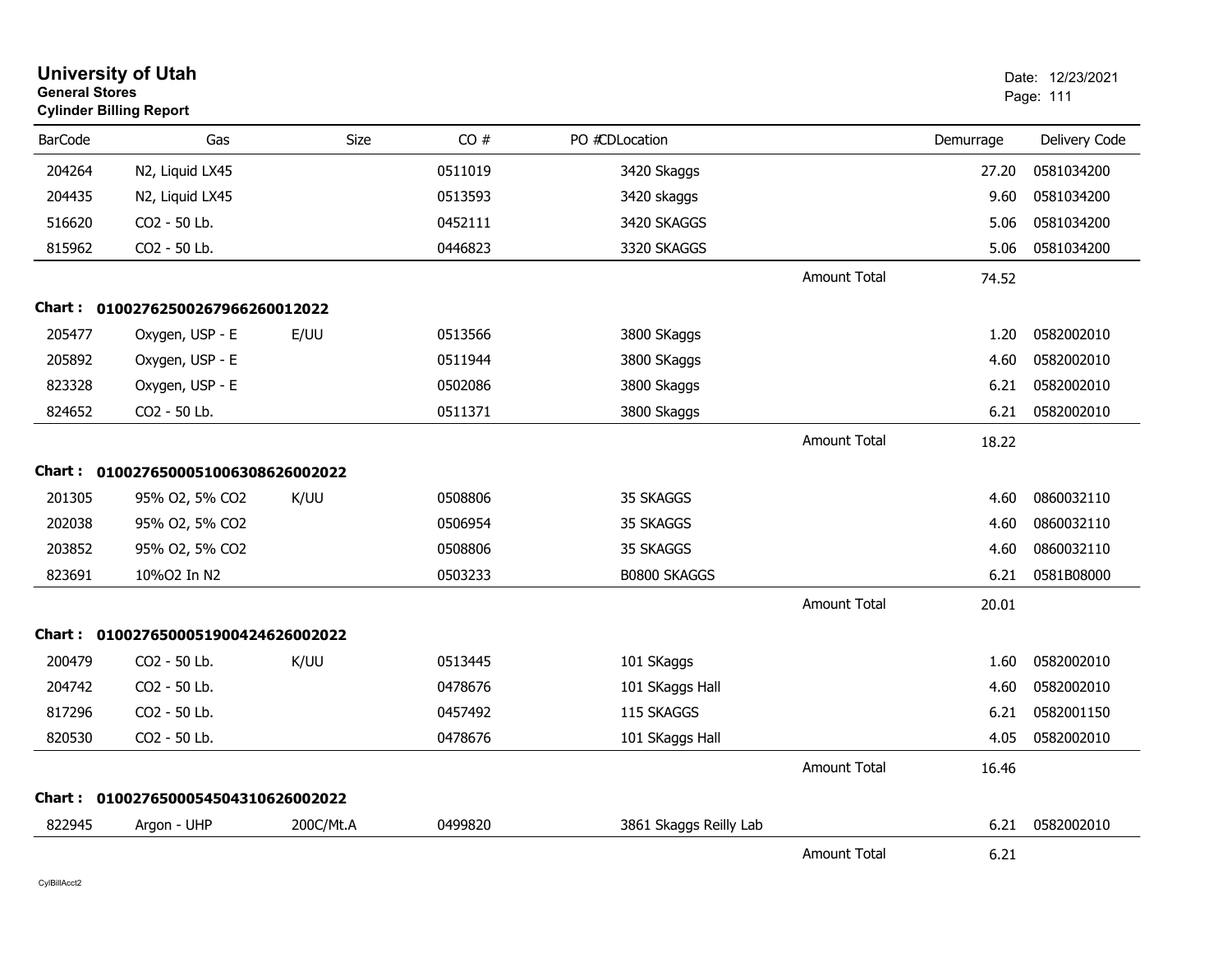| <b>General Stores</b> | <b>University of Utah</b><br><b>Cylinder Billing Report</b> |                  |         |                        |                     |           | Date: 12/23/2021<br>Page: 112 |
|-----------------------|-------------------------------------------------------------|------------------|---------|------------------------|---------------------|-----------|-------------------------------|
| <b>BarCode</b>        | Gas                                                         | Size             | CO#     | PO #CDLocation         |                     | Demurrage | Delivery Code                 |
|                       | Chart: 0100276500059204380626002022                         |                  |         |                        |                     |           |                               |
| 201636                | N2, Liquid GP45                                             | <b>180 LTR/U</b> | 0513372 | 3800 Skaggs            |                     | 16.00     | 0581036000                    |
| 204401                | N2, Liquid LX45                                             |                  | 0511028 | 3800 Skaggs            |                     | 20.80     | 0581036000                    |
| 205291                | N2, Liquid LX45                                             |                  | 0512655 | 3800 Skaggs            |                     | 36.80     | 0581036000                    |
|                       |                                                             |                  |         |                        | <b>Amount Total</b> | 73.60     |                               |
|                       | Chart: 0100276500059308063626002022                         |                  |         |                        |                     |           |                               |
| 201915                | Nitrogen, UHP                                               | K/UU             | 0511033 | 3861 Skaggs            |                     | 4.60      | 0582002010                    |
| 202644                | CO2 - 50 Lb.                                                |                  | 0498753 | 3861 Skaggs            |                     | 4.60      | 0582002010                    |
| 203708                | CO2 - 50 Lb.                                                |                  | 0512232 | 3861 Skaggs            |                     | 4.60      | 0582002010                    |
| 205269                | Nitrogen, UHP                                               |                  | 0511033 | 3861 Skaggs            |                     | 4.60      | 0582002010                    |
|                       |                                                             |                  |         |                        | Amount Total        | 18.40     |                               |
|                       | Chart: 0100276500059313660626002022                         |                  |         |                        |                     |           |                               |
| 200971                | 95% Air, 5% CO2                                             | K/UU             | 0455062 | 3692 SKAGGS            |                     | 3.68      | 0582002010                    |
| 201485                | Helium - UHP                                                |                  | 0505433 | 3861 Skaggs            |                     | 4.60      | 0582002010                    |
| 201859                | Helium - UHP                                                |                  | 0505433 | 3861 Skaggs            |                     | 4.60      | 0582002010                    |
| 202099                | 95% Air, 5% CO2                                             |                  | 0481043 | 3692 SKaggs            |                     | 4.60      | 0582002010                    |
| 203277                | Argon - 40cf                                                |                  | 0511169 | 3861 Skaggs            |                     | 4.14      | 0582002010                    |
| 203692                | CO2 - 50 Lb.                                                |                  | 0483828 | 3861 SKaggs Toxicology |                     | 4.60      | 0582002010                    |
| 204729                | CO2 - 50 Lb.                                                |                  | 0508675 |                        |                     | 3.20      |                               |
| 803672                | CO, 80CF                                                    |                  | 0218500 | <b>386 BPRB</b>        |                     | 5.29      | 0570003900                    |
|                       |                                                             |                  |         |                        | <b>Amount Total</b> | 34.71     |                               |
|                       | Chart: 0100276500059315660626002022                         |                  |         |                        |                     |           |                               |
| 200295                | Oxygen, USP                                                 | K/UU             | 0504770 | B0327 Skaggs           |                     | 1.40      | 0582001120                    |
| 203163                | Oxygen, USP - E                                             |                  | 0490482 | BO327 SKaggs           |                     | 4.60      | 0582001120                    |
|                       |                                                             |                  |         |                        | Amount Total        | 6.00      |                               |

## **Chart : 0100276500059315810626002022**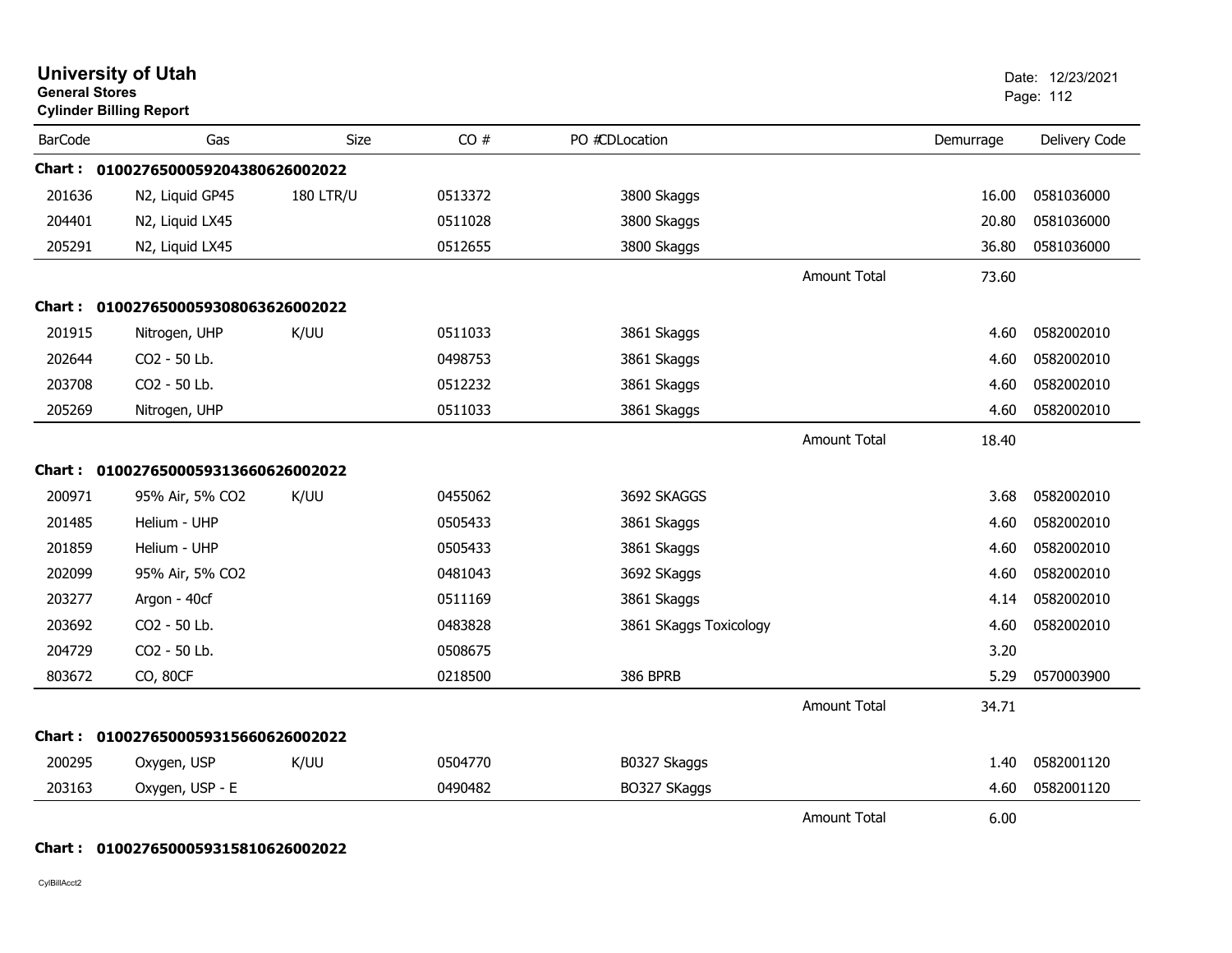|                | <b>University of Utah</b><br><b>General Stores</b><br><b>Cylinder Billing Report</b> |      |         |                      |                     |           | Date: 12/23/2021<br>Page: 113 |
|----------------|--------------------------------------------------------------------------------------|------|---------|----------------------|---------------------|-----------|-------------------------------|
| <b>BarCode</b> | Gas                                                                                  | Size | CO#     | PO #CDLocation       |                     | Demurrage | Delivery Code                 |
| 201174         | Air - 233 CF                                                                         | K/UU | 0482843 | 4800 SMBB            |                     | 4.60      | 0582002010                    |
| 201198         | Air - 233 CF                                                                         |      | 0503980 | 4800 SMBB West Side  |                     | 4.60      | 0582002010                    |
| 201368         | 95% O2, 5% CO2                                                                       |      | 0511429 | 4800 SMBB Attn: Jill |                     | 4.60      | 0582002010                    |
| 201651         | 95% O2, 5% CO2                                                                       |      | 0511822 | 4800 SMBB            |                     | 4.60      | 0582002010                    |
| 202255         | 95% O2, 5% CO2                                                                       |      | 0511429 | 4800 SMBB Attn: Jill |                     | 4.60      | 0582002010                    |
| 205586         | 95% O2, 5% CO2                                                                       |      | 0509661 | 4800 SMBB            |                     | 4.60      | 0582002010                    |
|                |                                                                                      |      |         |                      | Amount Total        | 27.60     |                               |
|                | Chart: 0100276500059316990626002022                                                  |      |         |                      |                     |           |                               |
| 202491         | Oxygen, USP - E                                                                      | E/UU | 0509965 | 3800 Skaggs          |                     | 3.40      | 0582002010                    |
| 203693         | CO2 - 50 Lb.                                                                         |      | 0507453 | 3800 Skaggs          |                     | 4.60      | 0582002010                    |
|                |                                                                                      |      |         |                      | <b>Amount Total</b> | 8.00      |                               |
|                | Chart: 0100276500059317450626002022                                                  |      |         |                      |                     |           |                               |
| 200342         | Oxygen, USP                                                                          | K/UU | 0513130 | 3450 Skaggs          |                     | 2.80      | 0581036000                    |
| 200742         | Air - 233 CF                                                                         |      | 0511102 | 3450 Skaggs          |                     | 4.60      | 0581036000                    |
| 203878         | Air - 233 CF                                                                         |      | 0513130 | 3450 Skaggs          |                     | 2.80      | 0581036000                    |
| 205614         | Oxygen, USP                                                                          |      | 0511102 | 3450 Skaggs          |                     | 4.60      | 0581036000                    |
|                |                                                                                      |      |         |                      | <b>Amount Total</b> | 14.80     |                               |
| <b>Chart:</b>  | 01002766000323146260012022                                                           |      |         |                      |                     |           |                               |
| 200001         | 95% O2, 5% CO2                                                                       | K/UU | 0506507 | <b>B0800 SKAGGS</b>  |                     | 4.60      | 0860032110                    |
| 200007         | 95% O2, 5% CO2                                                                       |      | 0511481 | B0800 SKAGGS         |                     | 4.60      | 0860032110                    |
| 200009         | 95% O2, 5% CO2                                                                       |      | 0506507 | B0800 SKAGGS         |                     | 4.60      | 0860032110                    |
| 200683         | 95% O2, 5% CO2                                                                       |      | 0511481 | <b>B0800 SKAGGS</b>  |                     | 4.60      | 0860032110                    |
| 201306         | 95% O2, 5% CO2                                                                       |      | 0511481 | B0800 SKAGGS         |                     | 4.60      | 0860032110                    |
| 201455         | 95% O2, 5% CO2                                                                       |      | 0511481 | B0800 SKAGGS         |                     | 4.60      | 0860032110                    |
| 201604         | 95% O2, 5% CO2                                                                       |      | 0506507 | <b>B0800 SKAGGS</b>  |                     | 4.60      | 0860032110                    |
| 202046         | 95% O2, 5% CO2                                                                       |      | 0511481 | B0800 SKAGGS         |                     | 4.60      | 0860032110                    |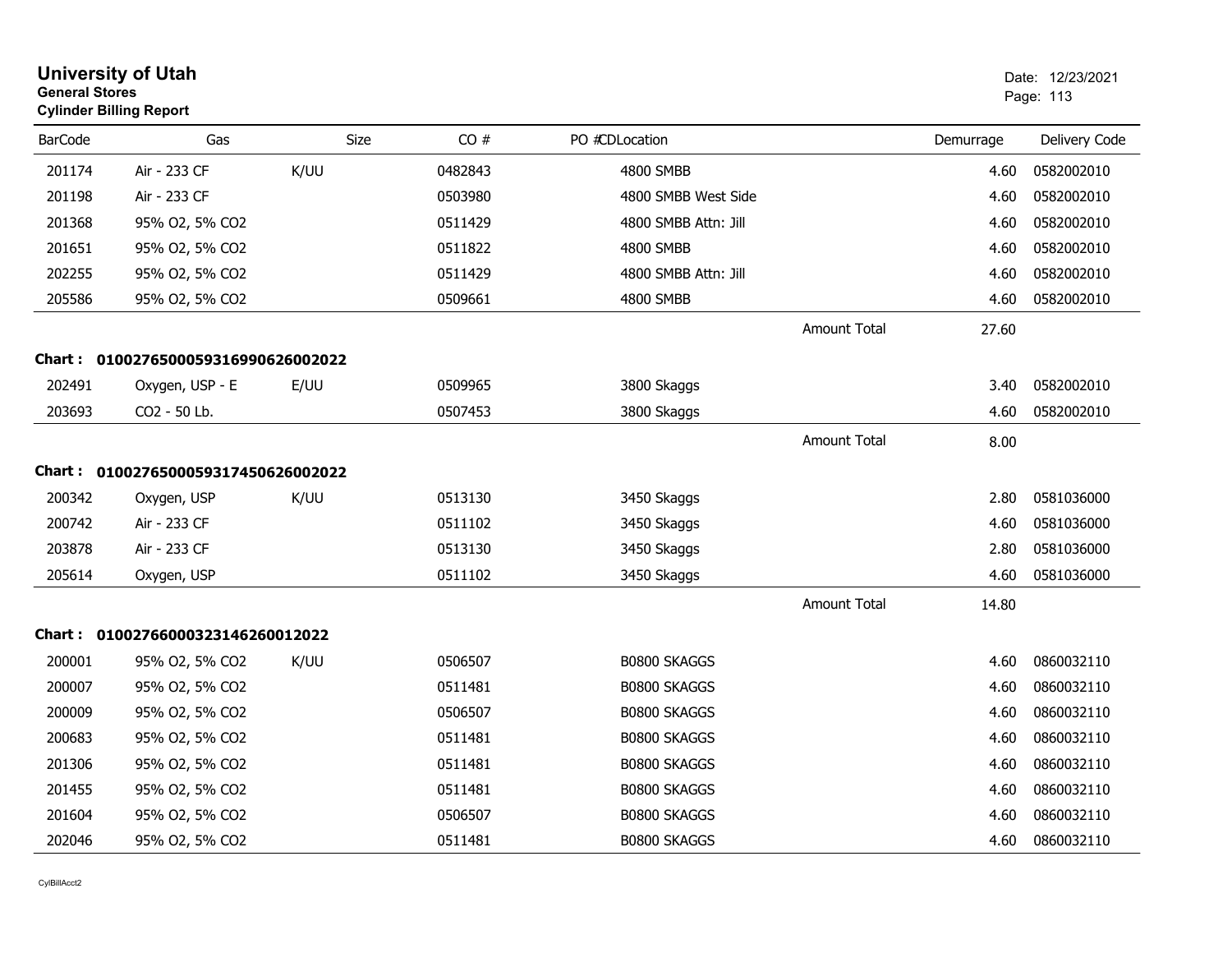|                | <b>University of Utah</b><br><b>General Stores</b><br><b>Cylinder Billing Report</b> |           |         |                                        |                     | Date: 12/23/2021<br>Page: 114 |               |
|----------------|--------------------------------------------------------------------------------------|-----------|---------|----------------------------------------|---------------------|-------------------------------|---------------|
| <b>BarCode</b> | Gas                                                                                  | Size      | CO#     | PO #CDLocation                         |                     | Demurrage                     | Delivery Code |
|                |                                                                                      |           |         |                                        | Amount Total        | 36.80                         |               |
| Chart :        | 01002766000327516260012022                                                           |           |         |                                        |                     |                               |               |
| 202503         | Oxygen, USP                                                                          | K/UU      | 0513027 | BO650 Skaggs                           |                     | 3.20                          | 0582001120    |
|                |                                                                                      |           |         |                                        | <b>Amount Total</b> | 3.20                          |               |
| Chart :        | 01002766302272246260012022                                                           |           |         |                                        |                     |                               |               |
| 200833         | Zero Air                                                                             | K/UU      | 0465636 | 3905 SKAGGS                            |                     | 4.60                          | 0582002010    |
| 203309         | CO2 - 50 Lb.                                                                         |           | 0455712 | 3420 SKAGGS                            |                     | 3.68                          | 0582002010    |
|                |                                                                                      |           |         |                                        | <b>Amount Total</b> | 8.28                          |               |
| Chart :        | 01002772000309466260012022                                                           |           |         |                                        |                     |                               |               |
| 200485         | Argon - UHP                                                                          | K/UU      | 0446584 | 3800 SKAGGS                            |                     | 3.68                          | 0581038610    |
| 203083         | CO <sub>2</sub> - Inst. Gra                                                          |           | 0259607 | 417 WAKARA #2111                       |                     | 3.68                          | 0860021110    |
| 203937         | Argon - UHP                                                                          |           | 0429728 | 3861 SKAGGS                            |                     | 3.68                          | 0581038610    |
| 204677         | Nitrogen, UHP                                                                        |           | 0507896 | 3800 SKAGGS                            |                     | 4.60                          | 0581036000    |
| 205545         | Nitrogen, UHP                                                                        |           | 0451039 | 3800 Skaggs                            |                     | 3.68                          | 0581038610    |
| 205756         | Argon - UHP                                                                          |           | 0451388 | 3800 SKAGGS                            |                     | 3.68                          | 0581038610    |
| 805011         | Argon - 125 CF                                                                       |           | 0267044 | 417 WAKARA #2111                       |                     | 4.83                          | 0860021110    |
| 805433         | Oxygen, UHP,                                                                         |           | 0274715 | 417 WAKARA #2111                       |                     | 8.74                          | 0860021110    |
| 808399         | Methane C.P. GR                                                                      |           | 0349266 | 3630 LS SKAGGS RES. BUILDING TANK ROOM |                     | 5.06                          | 0860021110    |
| 810190         | Argon - UHP                                                                          |           | 0379084 | 3861 Skaggs                            |                     | 5.06                          | 0581038610    |
|                |                                                                                      |           |         |                                        | <b>Amount Total</b> | 46.69                         |               |
| <b>Chart :</b> | 0100277500059900642626002022                                                         |           |         |                                        |                     |                               |               |
| 822419         | Helium - UHP                                                                         | 200C/Mt.A | 0495690 | 3300 Skaggs                            |                     | 6.21                          | 0581038610    |
|                |                                                                                      |           |         |                                        | <b>Amount Total</b> | 6.21                          |               |
| Chart :        | 0100278500059900655626002022                                                         |           |         |                                        |                     |                               |               |
| 200536         | Oxygen, USP                                                                          | K/UU      | 0510380 | B0800 Skaggs                           |                     | 4.60                          | 0860032110    |
| 200598         | Oxygen, USP                                                                          |           | 0473204 | B0800 SKaggs Dock                      |                     | 4.60                          | 0860032110    |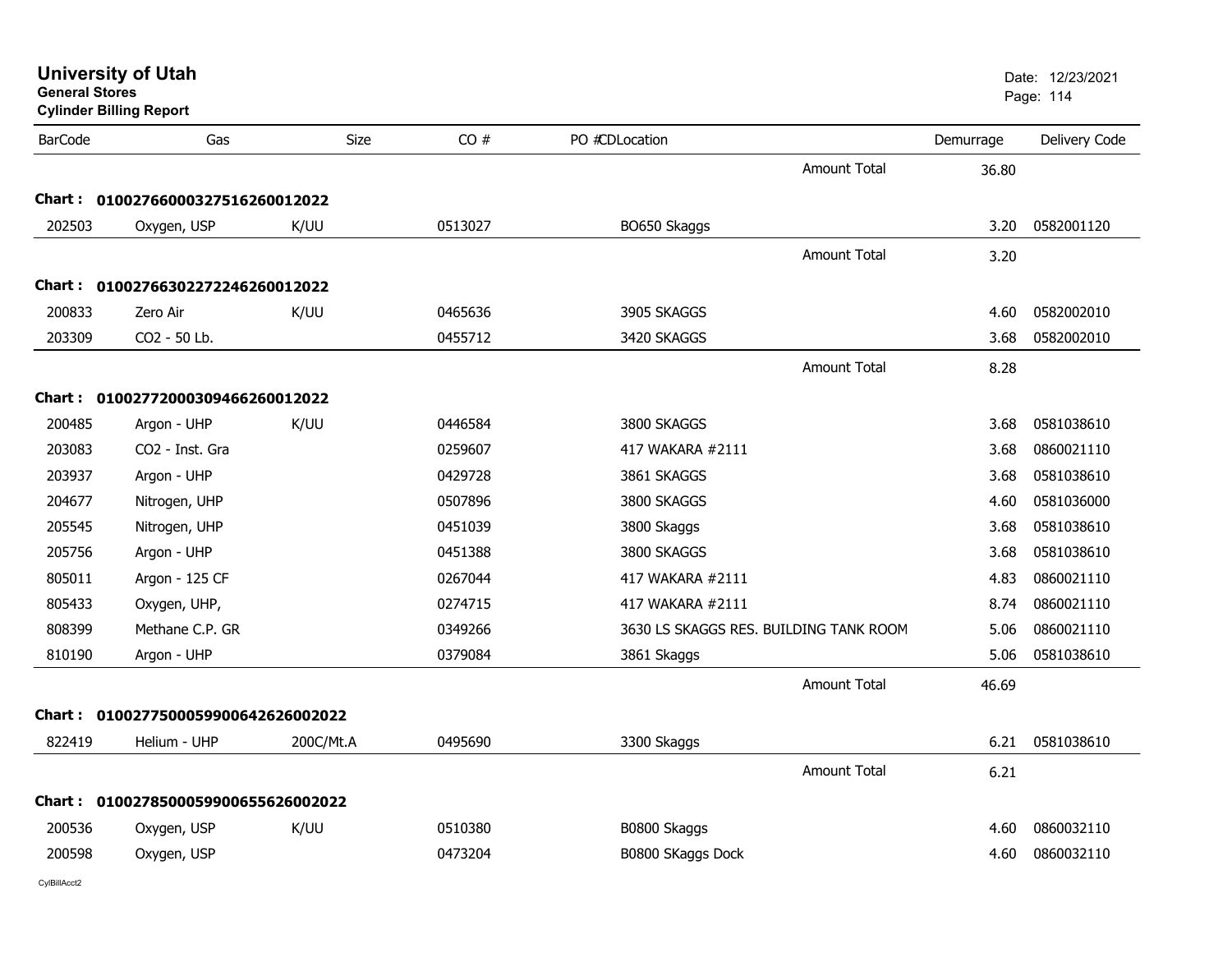| <b>General Stores</b> | <b>Cylinder Billing Report</b> |      |         |                          |                     |           | Page: 115     |
|-----------------------|--------------------------------|------|---------|--------------------------|---------------------|-----------|---------------|
| <b>BarCode</b>        | Gas                            | Size | CO#     | PO #CDLocation           |                     | Demurrage | Delivery Code |
| 201095                | CO2 - 50 Lb.                   |      | 0510380 | B0800 Skaggs             |                     | 4.60      | 0860032110    |
| 201525                | Oxygen, USP                    |      | 0502505 | B0800 Skaggs             |                     | 4.60      | 0860032110    |
| 201620                | Nitrogen 230 CF                |      | 0416548 | B0800 Skaggs - Basement  |                     | 3.68      | 0860032110    |
| 201737                | Oxygen, USP                    |      | 0495533 | B0800 SKaggs             |                     | 4.60      | 0860032110    |
| 202477                | 95% O2, 5% CO2                 |      | 0496240 | <b>B0800 SKAGGS</b>      |                     | 4.60      | 0860032110    |
| 202514                | CO2 - 50 Lb.                   |      | 0510380 | B0800 Skaggs             |                     | 4.60      | 0860032110    |
| 204713                | Oxygen, USP                    |      | 0502505 | B0800 Skaggs             |                     | 4.60      | 0860032110    |
| 205376                | CO2 - 50 Lb.                   |      | 0496609 | B0800 Skaggs, Attn: Jodi |                     | 4.60      | 0860032110    |
| 205615                | Oxygen, USP                    |      | 0502505 | B0800 Skaggs             |                     | 4.60      | 0860032110    |
| 205627                | Oxygen, USP                    |      | 0495533 | B0800 SKaggs             |                     | 4.60      | 0860032110    |
| 205826                | Oxygen, USP                    |      | 0510380 | B0800 Skaggs             |                     | 4.60      | 0860032110    |
| 205828                | Oxygen, USP                    |      | 0502505 | B0800 Skaggs             |                     | 4.60      | 0860032110    |
| 205842                | Oxygen, USP                    |      | 0473204 | B0800 SKaggs Dock        |                     | 4.60      | 0860032110    |
| 205908                | Oxygen, USP                    |      | 0502505 | B0800 Skaggs             |                     | 4.60      | 0860032110    |
| 821278                | Oxygen, USP                    |      | 0482164 | B0800 Skaggs ADD Lab     |                     | 6.21      | 0860032110    |
|                       |                                |      |         |                          | <b>Amount Total</b> | 78.89     |               |
| <b>Chart :</b>        | 01002792000203156260012022     |      |         |                          |                     |           |               |
| 203698                | CO2 - 50 Lb.                   | K/UU | 0512333 | 307 Skaggs               |                     | 4.60      | 0582003070    |
| 205681                | CO2 - 50 Lb.                   |      | 0512333 | 307 Skaggs               |                     | 4.60      | 0582003070    |
|                       |                                |      |         |                          | Amount Total        | 9.20      |               |
| Chart :               | 01002792000305996260012022     |      |         |                          |                     |           |               |
| 200365                | CO2 - 50 Lb.                   | K/UU | 0503610 | 1540 Skaggs              |                     | 4.60      | 0582003070    |
| 200542                | Argon                          |      | 0488601 | 1540 Skaggs              |                     | 4.60      | 0582003070    |
| 201110                | Nitrogen 230 CF                |      | 0506998 | 1540 Skaggs              |                     | 4.60      | 0582003070    |
| 202094                | Nitrogen 230 CF                |      | 0500184 | 1540 Skaggs              |                     | 4.60      | 0582003070    |
| 204548                | CO2 - 50 Lb.                   |      | 0506998 | 1540 Skaggs              |                     | 4.60      | 0582003070    |
|                       |                                |      |         |                          | <b>Amount Total</b> | 23.00     |               |

**University of Utah** Date: 12/23/2021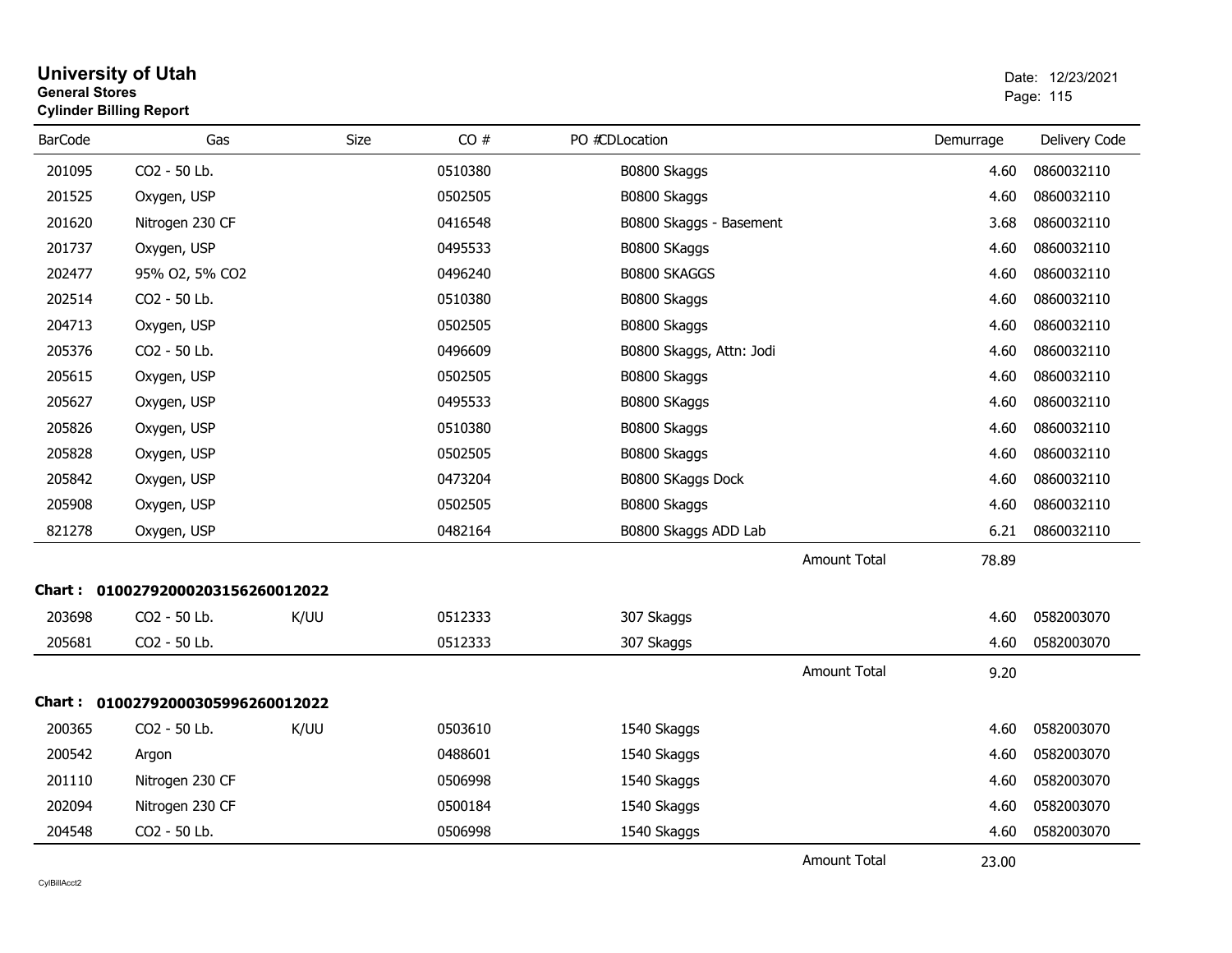| <b>General Stores</b>  | <b>University of Utah</b><br><b>Cylinder Billing Report</b> |                  |         |                            |           | Date: 12/23/2021<br>Page: 116 |
|------------------------|-------------------------------------------------------------|------------------|---------|----------------------------|-----------|-------------------------------|
| <b>BarCode</b>         | Gas                                                         | Size             | CO#     | PO #CDLocation             | Demurrage | Delivery Code                 |
|                        | Chart: 01002792500062886260012022                           |                  |         |                            |           |                               |
| 200640                 | Argon                                                       | K/UU             | 0373810 | RM # 1541 SKAGGS           | 3.68      | 0582002010                    |
| 202048                 | Nitrogen 230 CF                                             |                  | 0360800 | 20 S 2030 E BPRB room 147A | 3.68      | 0582002010                    |
| 203040                 | Oxygen, USP                                                 |                  | 0380270 | 1840 Skaggs                | 3.68      | 0582003070                    |
| 203302                 | CO2 - 50 Lb.                                                |                  | 0504480 | 1541 Skaggs                | 4.60      | 0582003070                    |
| 205483                 | Nitrogen 230 CF                                             |                  | 0318867 | 280 BPRB                   | 3.68      | 0570002950                    |
|                        |                                                             |                  |         | <b>Amount Total</b>        | 19.32     |                               |
| Chart :                | 01002792500260006260012022                                  |                  |         |                            |           |                               |
| 201253                 | Nitrogen 230 CF                                             | K/UU             | 0401263 | 1650 SKAGGS                | 3.68      | 0582002010                    |
| 205659                 | CO2 - 50 Lb.                                                |                  | 0458491 | BLDG 581 RM 1692           | 3.68      | 0582002010                    |
| 811026                 | Carbon Monoxide                                             |                  | 0401471 | 1650 SKAGGS                | 5.06      | 0582002010                    |
|                        |                                                             |                  |         | <b>Amount Total</b>        | 12.42     |                               |
| Chart :                | 0100279500051005891626002022                                |                  |         |                            |           |                               |
| 201643                 | N2, Liquid GP45                                             | <b>180 LTR/U</b> | 0513047 | 1650 Skaggs                | 24.00     | 0570002950                    |
| 202305                 | N2, Liquid GP45                                             |                  | 0511296 | 1650 Skaggs                | 36.80     | 0570002950                    |
| 202429                 | N2, Liquid GP45                                             |                  | 0510562 | 1650 SKAGGS                | 12.80     | 0570002950                    |
|                        |                                                             |                  |         | <b>Amount Total</b>        | 73.60     |                               |
|                        | Chart: 0100279500058502945626002022                         |                  |         |                            |           |                               |
| 200502                 | Nitrogen 230 CF                                             | K/UU             | 0513488 | 311 Skaggs                 | 1.40      | 0582003070                    |
| 200888                 | Nitrogen 230 CF                                             |                  | 0513488 | 311 Skaggs                 | 1.40      | 0582003070                    |
| 200890                 | Nitrogen 230 CF                                             |                  | 0508145 | 1321 Skaggs                | 3.20      | 0582003070                    |
| 200946                 | Nitrogen 230 CF                                             |                  | 0508145 | 1321 Skaggs                | 4.60      | 0582003070                    |
| 201019                 | Nitrogen 230 CF                                             |                  | 0513488 | 311 Skaggs                 | 1.40      | 0582003070                    |
| 201472                 | Nitrogen 230 CF                                             |                  | 0504208 | 1321 Skaggs                | 4.60      | 0582003070                    |
| 201705                 | Nitrogen 230 CF                                             |                  | 0508145 | 1321 Skaggs                | 4.60      | 0582003070                    |
| 201707                 | Nitrogen 230 CF                                             |                  | 0508025 | 1321 SKAGGS                | 4.60      | 0582003070                    |
| 201748<br>CvIBillAcct2 | Nitrogen 230 CF                                             |                  | 0504208 | 1321 Skaggs                | 4.60      | 0582003070                    |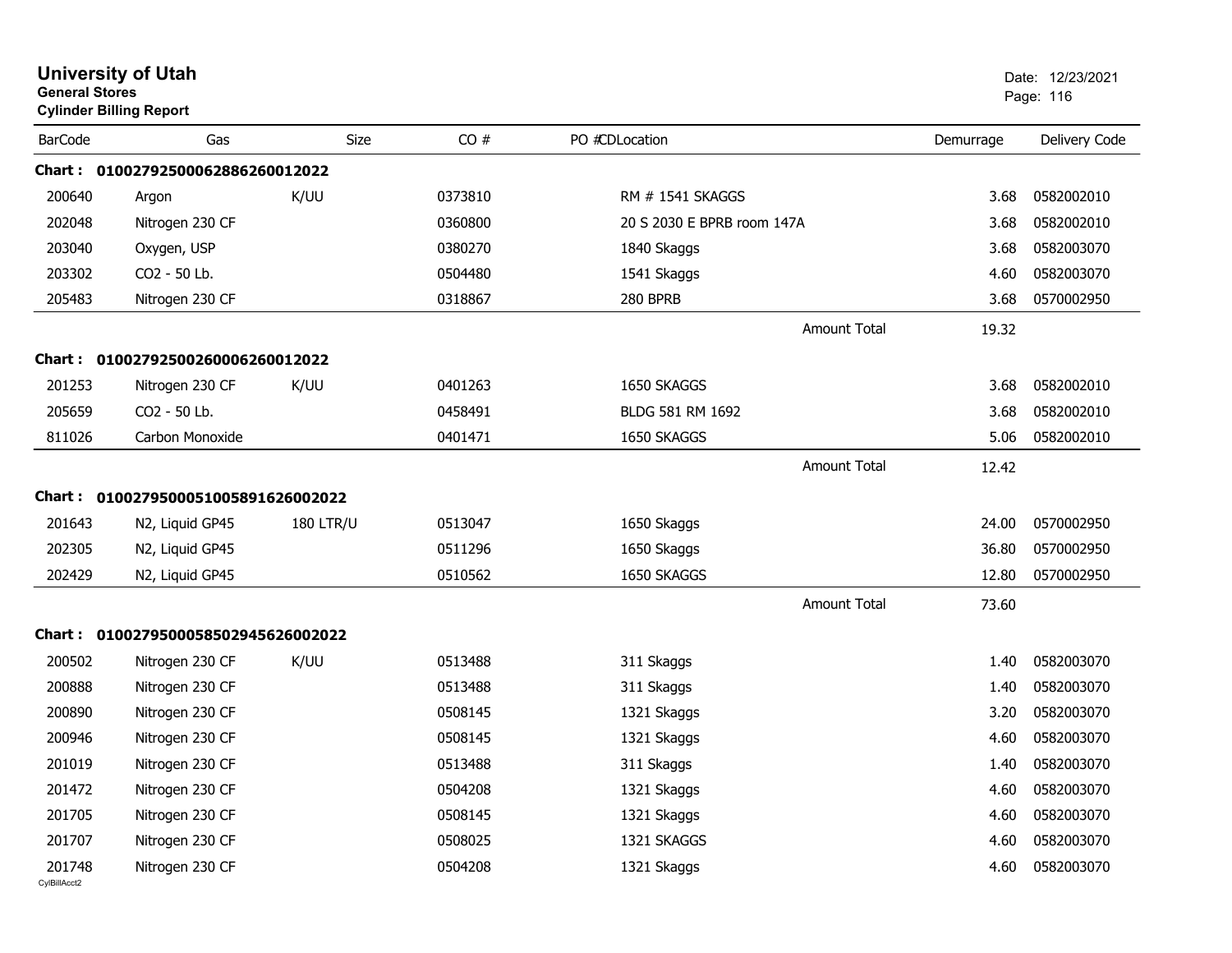| <b>General Stores</b> | <b>University of Utah</b><br><b>Cylinder Billing Report</b> |           |         |                |                     |           | Date: 12/23/2021<br>Page: 117 |
|-----------------------|-------------------------------------------------------------|-----------|---------|----------------|---------------------|-----------|-------------------------------|
| <b>BarCode</b>        | Gas                                                         | Size      | CO#     | PO #CDLocation |                     | Demurrage | Delivery Code                 |
| 202000                | Nitrogen 230 CF                                             |           | 0508145 | 1321 Skaggs    |                     | 4.60      | 0582003070                    |
| 202724                | Nitrogen 230 CF                                             |           | 0513488 | 311 Skaggs     |                     | 1.40      | 0582003070                    |
| 203335                | Nitrogen 230 CF                                             |           | 0508145 | 1321 Skaggs    |                     | 3.20      | 0582003070                    |
| 205510                | Nitrogen 230 CF                                             |           | 0508145 | 1321 Skaggs    |                     | 3.20      | 0582003070                    |
|                       |                                                             |           |         |                | <b>Amount Total</b> | 42.80     |                               |
|                       | Chart: 0100279500059313830626002022                         |           |         |                |                     |           |                               |
| 201387                | Argon - UHP                                                 | K/UU      | 0477953 | 1450 Skaggs    |                     | 4.60      | 0570002950                    |
| 201587                | Argon - 125 CF                                              |           | 0493955 | 1415 SKaggs    |                     | 4.60      | 0570002950                    |
| 202172                | Nitrogen 230 CF                                             |           | 0442566 | 1450 SRB       |                     | 3.68      | 0570002950                    |
| 202177                | N2, Liquid LX45                                             |           | 0510914 | 1415 Skaggs    |                     | 36.80     | 0570002950                    |
| 203524                | N2, Liquid LX45                                             |           | 0513547 | 1415 Skaggs    |                     | 9.60      | 0570002950                    |
| 203781                | N2, Liquid GP45                                             |           | 0512588 | 1415 Skaggs    |                     | 36.80     | 0570002950                    |
| 204553                | Argon - UHP                                                 |           | 0467637 | 1430 Skaggs    |                     | 4.60      | 0570002950                    |
| 205289                | N2, Liquid GP45                                             |           | 0512316 | 1415 Skaggs    |                     | 27.20     | 0570002950                    |
| 205709                | N2, Liquid LX45                                             |           | 0513547 | 1415 Skaggs    |                     | 9.60      | 0570002950                    |
|                       |                                                             |           |         |                | <b>Amount Total</b> | 137.48    |                               |
| Chart :               | 0100279500059315740626002022                                |           |         |                |                     |           |                               |
| 817926                | Argon                                                       | 200C/Mt.A | 0461663 | 1321 SKAGGS    |                     | 6.21      | 0582003070                    |
| 817928                | Argon                                                       |           | 0461663 | 1321 SKAGGS    |                     | 6.21      | 0582003070                    |
|                       |                                                             |           |         |                | <b>Amount Total</b> | 12.42     |                               |
| <b>Chart :</b>        | 01002796000182366260012022                                  |           |         |                |                     |           |                               |
| 823981                | HP Nitrogen                                                 | 200C/Mt.A | 0505088 | 1444 MCE       |                     | 6.21      | 0064032900                    |
|                       |                                                             |           |         |                | <b>Amount Total</b> | 6.21      |                               |
| Chart :               | 01002832000204626260012022                                  |           |         |                |                     |           |                               |
| 202344                | CO <sub>2</sub> - 50 Lb.                                    | K/UU      | 0495443 | 2470 Skaggs    |                     | 4.60      | 0582003010                    |
| 202348                | CO2 - 50 Lb.                                                |           | 0495443 | 2470 Skaggs    |                     | 4.60      | 0582003010                    |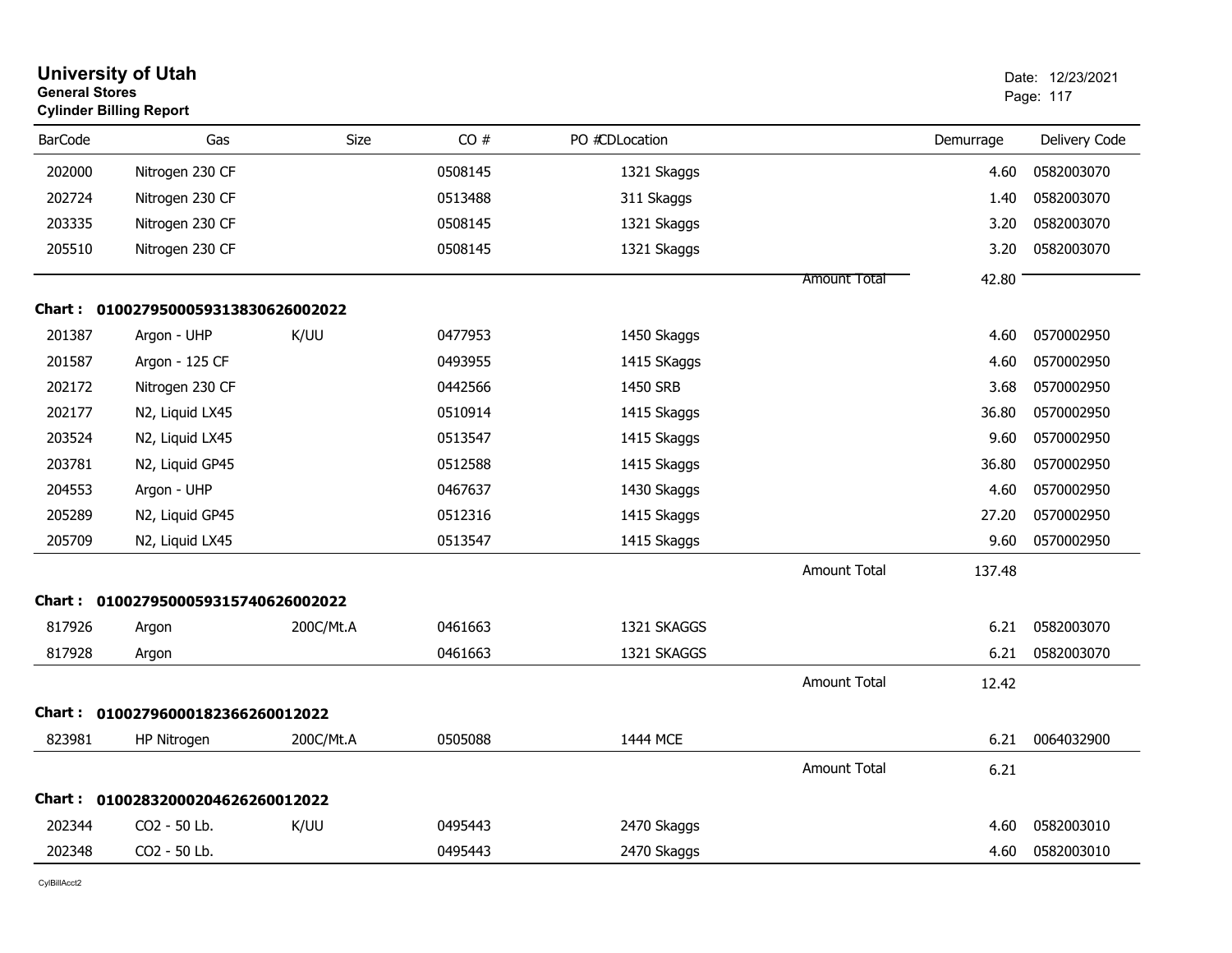| <b>General Stores</b><br><b>Cylinder Billing Report</b> |                                     |      |         |                 |                     |           | Page: 118     |
|---------------------------------------------------------|-------------------------------------|------|---------|-----------------|---------------------|-----------|---------------|
| <b>BarCode</b>                                          | Gas                                 | Size | CO#     | PO #CDLocation  |                     | Demurrage | Delivery Code |
|                                                         |                                     |      |         |                 | Amount Total        | 9.20      |               |
|                                                         | Chart: 01002832500261316260012022   |      |         |                 |                     |           |               |
| 200777                                                  | Nitrogen 230 CF                     | K/UU | 0425806 | 2620 SKAGGS     |                     | 3.68      | 0582003010    |
|                                                         |                                     |      |         |                 | <b>Amount Total</b> | 3.68      |               |
|                                                         | Chart: 0100283500050503486626002022 |      |         |                 |                     |           |               |
| 200189                                                  | Oxygen, USP                         | K/UU | 0504813 | 0333 Skaggs     |                     | 4.60      | 0582003010    |
| 200418                                                  | CO2 - 50 Lb.                        |      | 0454624 | 2480 SKAGG      |                     | 3.68      | 0582003010    |
| 200644                                                  | Nitrogen 230 CF                     |      | 0511545 | 2800 SKaggs     |                     | 4.60      | 0582003010    |
| 200645                                                  | Nitrogen 230 CF                     |      | 0511545 | 2800 SKaggs     |                     | 1.40      | 0582003010    |
| 200976                                                  | 95% Air, 5% CO2                     |      | 0470838 | 2800 SRB        |                     | 4.60      | 0582003010    |
| 201065                                                  | CO2 - 50 Lb.                        |      | 0505744 | 2800 Skaggs     |                     | 4.60      | 0582003010    |
| 201128                                                  | Oxygen, USP                         |      | 0477741 | 2800 Skaggs     |                     | 4.60      | 0582003010    |
| 201423                                                  | Nitrogen 230 CF                     |      | 0511545 | 2800 SKaggs     |                     | 1.40      | 0582003010    |
| 201644                                                  | Nitrogen 230 CF                     |      | 0511545 | 2800 SKaggs     |                     | 4.60      | 0582003010    |
| 201712                                                  | N2, Liquid LX45                     |      | 0510910 | 2800 Skaggs     |                     | 11.20     | 0582003010    |
| 201807                                                  | CO2 - 50 Lb.                        |      | 0500088 | 2800 Skaggs     |                     | 4.60      | 0582003010    |
| 202002                                                  | N2, Liquid LX45                     |      | 0513014 | 2800 Skaggs     |                     | 25.60     | 0582003010    |
| 202257                                                  | Nitrogen 230 CF                     |      | 0483312 | 2800 SKaggs     |                     | 4.60      | 0582003010    |
| 202923                                                  | Oxygen, USP                         |      | 0504813 | 0333 Skaggs     |                     | 4.60      | 0582003010    |
| 203799                                                  | CO2 - 50 Lb.                        |      | 0508813 | 2800 Skaggs     |                     | 4.60      | 0582003010    |
| 204581                                                  | CO2 - 50 Lb.                        |      | 0450387 | 2850 SKAGGS     |                     | 3.68      | 0582003010    |
| 205408                                                  | Nitrogen 230 CF                     |      | 0511545 | 2800 SKaggs     |                     | 4.60      | 0582003010    |
| 205493                                                  | Nitrogen 230 CF                     |      | 0507542 | 2800 Skagg s    |                     | 1.40      | 0582003010    |
| 205516                                                  | CO2 - 50 Lb.                        |      | 0505744 | 2800 Skaggs     |                     | 4.60      | 0582003010    |
| 205569                                                  | 95% Air, 5% CO2                     |      | 0472001 | <b>2800 SRB</b> |                     | 4.60      | 0582003010    |
| 205857                                                  | Co2 10#                             |      | 0462338 | 2800 SKAGGS     |                     | 4.14      | 0582003010    |
| 205901                                                  | Oxygen, USP                         |      | 0504813 | 0333 Skaggs     |                     | 4.60      | 0582003010    |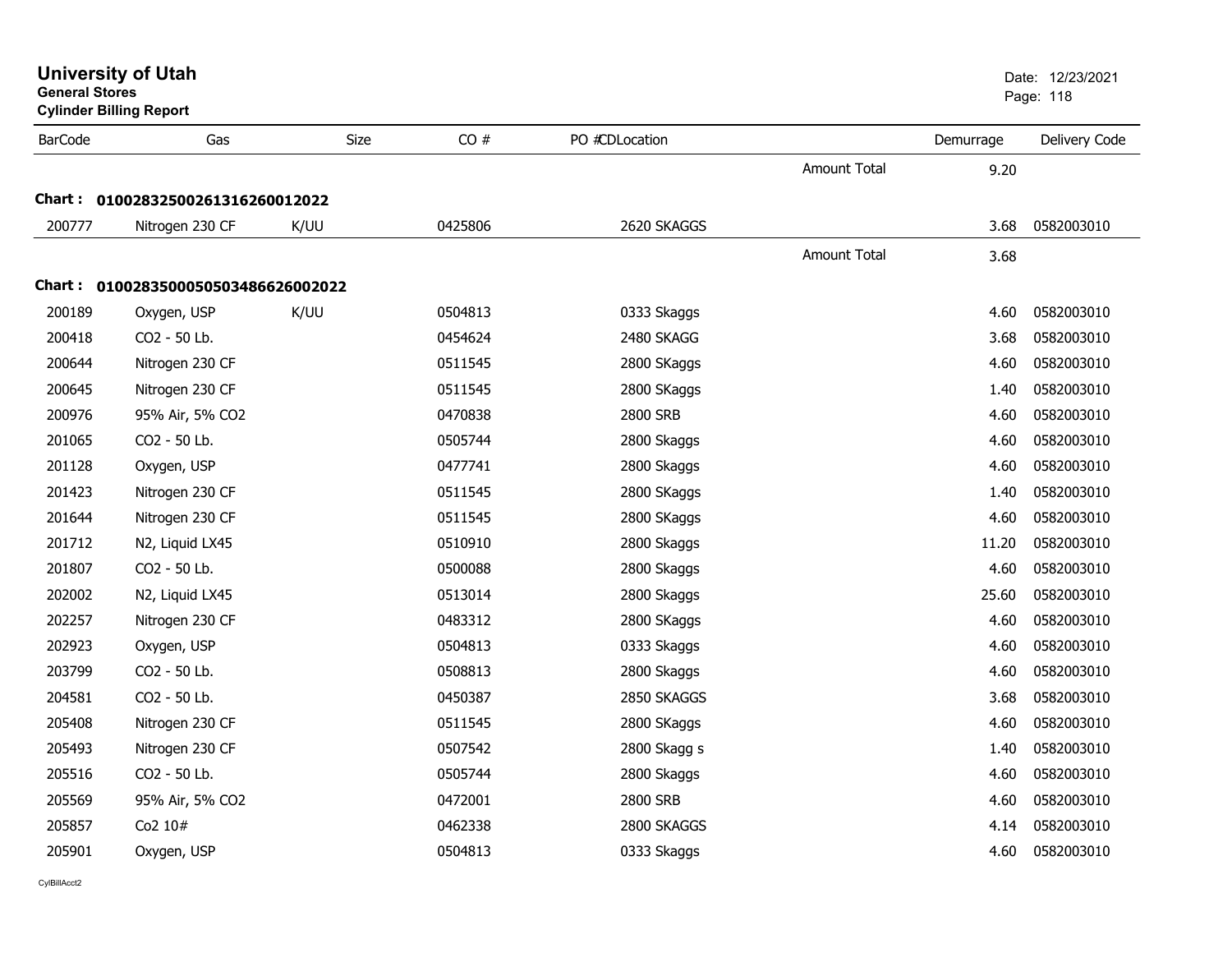| <b>General Stores</b>  | <b>University of Utah</b><br><b>Cylinder Billing Report</b> |      |         |                |                     | Date: 12/23/2021<br>Page: 119 |               |
|------------------------|-------------------------------------------------------------|------|---------|----------------|---------------------|-------------------------------|---------------|
| <b>BarCode</b>         | Gas                                                         | Size | CO#     | PO #CDLocation |                     | Demurrage                     | Delivery Code |
| 816912                 | Oxygen - 125 CF                                             |      | 0454776 | 346 SKAGGS     |                     | 6.21                          | 0582003010    |
| 817015                 | Co2 10#                                                     |      | 0462493 | 2800 SKAGGS    |                     | 5.52                          | 0582003010    |
| 821486                 | CO2 - 50 Lb.                                                |      | 0483312 | 2800 SKaggs    |                     | 6.21                          | 0582003010    |
| 824713                 | CO2 - 50 Lb.                                                |      | 0511545 | 2800 SKaggs    |                     | 6.21                          | 0582003010    |
| 824721                 | CO2 - 50 Lb.                                                |      | 0511545 | 2800 SKaggs    |                     | 6.21                          | 0582003010    |
| 824959                 | Nitrogen 230 CF                                             |      | 0513014 | 2800 Skaggs    |                     | 4.32                          | 0582003010    |
| 824960                 | Nitrogen 230 CF                                             |      | 0513014 | 2800 Skaggs    |                     | 4.32                          | 0582003010    |
| 824962                 | Nitrogen 230 CF                                             |      | 0513014 | 2800 Skaggs    |                     | 4.32                          | 0582003010    |
|                        |                                                             |      |         |                | Amount Total        | 160.22                        |               |
|                        | Chart: 0100283500050503671626002022                         |      |         |                |                     |                               |               |
| 200394                 | Nitrogen 230 CF                                             | K/UU | 0425665 | 2620 Skaggs    |                     | 3.68                          | 0582003010    |
| 201307                 | N2, Liquid LX45                                             |      | 0512501 | 2400 Skaggs    |                     | 25.60                         | 0582003010    |
| 202483                 | CO2 - 50 Lb.                                                |      | 0508518 | 2400 Skaggs    |                     | 4.60                          | 0582003010    |
| 203995                 | CO2 - Siphon                                                |      | 0425665 | 2620 Skaggs    |                     | 3.68                          | 0582003010    |
| 815951                 | CO2 - Siphon                                                |      | 0446861 | 2470 SKAGGS    |                     | 5.06                          | 0582003010    |
| 815952                 | CO2 - Siphon                                                |      | 0446861 | 2470 SKAGGS    |                     | 5.06                          | 0582003010    |
|                        |                                                             |      |         |                | <b>Amount Total</b> | 47.68                         |               |
|                        | Chart: 0100283500051006019626002022                         |      |         |                |                     |                               |               |
| 200274                 | CO2 - 50 Lb.                                                | K/UU | 0507915 | 2851 Skaggs    |                     | 4.60                          | 0582003010    |
| 201392                 | CO2 - 50 Lb.                                                |      | 0497468 | 2851 Skaggs    |                     | 4.60                          | 0582003010    |
| 203285                 | N2, Liquid LX45                                             |      | 0512081 | 2620 Skaggs    |                     | 33.60                         | 0582003010    |
| 824213                 | CO2 - 50 Lb.                                                |      | 0507915 | 2851 Skaggs    |                     | 6.21                          | 0582003010    |
| 824214                 | CO2 - 50 Lb.                                                |      | 0507915 | 2851 Skaggs    |                     | 6.21                          | 0582003010    |
|                        |                                                             |      |         |                | <b>Amount Total</b> | 55.22                         |               |
|                        | Chart: 0100283500059314010626002022                         |      |         |                |                     |                               |               |
| 200634                 | CO2 - 50 Lb.                                                | K/UU | 0413014 | 2840 SKAGGS    |                     | 3.68                          | 0582003010    |
| 200847<br>CylBillAcct2 | Oxygen, USP                                                 |      | 0494286 | BO346 Skaggs   |                     | 4.60                          | 0582003010    |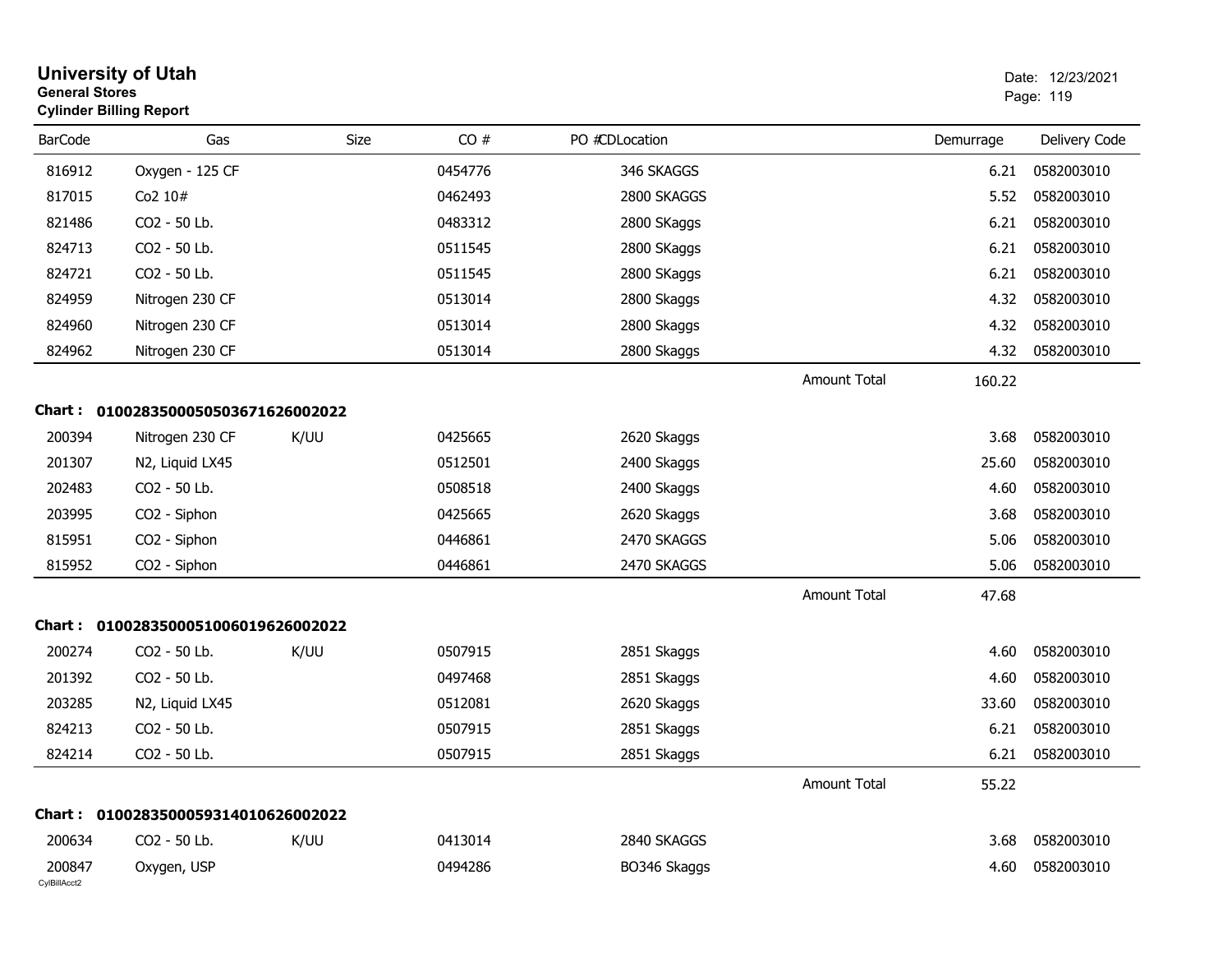| <b>General Stores</b> | <b>University of Utah</b><br><b>Cylinder Billing Report</b> |                  |         |                      |                     |           | Date: 12/23/2021<br>Page: 120 |
|-----------------------|-------------------------------------------------------------|------------------|---------|----------------------|---------------------|-----------|-------------------------------|
| <b>BarCode</b>        | Gas                                                         | <b>Size</b>      | CO#     | PO #CDLocation       |                     | Demurrage | Delivery Code                 |
| 201617                | Oxygen, USP                                                 |                  | 0439256 | B0333 SKAGGS         |                     | 3.68      | 0582003010                    |
| 201639                | Hydrogen - PP                                               |                  | 0492557 | 2790 Skaggs          |                     | 4.60      | 0582003010                    |
| 201758                | Nitrogen 230 CF                                             |                  | 0453601 | 2800 SKAGGS          |                     | 3.68      | 0582003010                    |
| 204280                | Nitrogen NF                                                 |                  | 0416920 | 2620 SKAGGS          |                     | 3.68      | 0582002010                    |
| 205449                | Oxygen, USP - E                                             |                  | 0416920 | 2620 SKAGGS          |                     | 3.68      | 0582002010                    |
| 809029                | 5%Co2,5%O2,N2                                               |                  | 0350944 | 2760 SKAGGS          |                     | 5.06      | 0857003180                    |
| 810898                | Nitrogen NF                                                 |                  | 0417227 | RM 2620-30 s 2000 e  |                     | 5.06      | 0582002010                    |
| 820394                | Nitrogen NF                                                 |                  | 0478030 | 2820 Skaggs Research |                     | 6.21      | 0582003010                    |
|                       |                                                             |                  |         |                      | <b>Amount Total</b> | 43.93     |                               |
|                       | Chart: 0100283500059315560626002022                         |                  |         |                      |                     |           |                               |
| 819828                | Nitrogen 230 CF                                             | 200C/Mt.A        | 0474069 | 2660 Skaggs Research |                     | 6.21      | 0582003010                    |
|                       |                                                             |                  |         |                      | <b>Amount Total</b> | 6.21      |                               |
|                       | Chart: 01002836000114766260012022                           |                  |         |                      |                     |           |                               |
| 201541                | N2, Liquid LX45                                             | <b>180 LTR/U</b> | 0513577 | 2620 Skaggs          |                     | 3.20      | 0582003010                    |
|                       |                                                             |                  |         |                      | <b>Amount Total</b> | 3.20      |                               |
|                       | Chart: 01002836000296306260012022                           |                  |         |                      |                     |           |                               |
| 820114                | Oxygen, USP                                                 | 200C/Mt.A        | 0476318 | 2800 SKaggs Research |                     | 6.21      | 0582003010                    |
| 821141                | Oxygen, USP                                                 |                  | 0481494 | 333 SKaggs Basement  |                     | 6.21      | 0582003010                    |
|                       |                                                             |                  |         |                      | <b>Amount Total</b> | 12.42     |                               |
|                       | Chart: 01002836000299556260012022                           |                  |         |                      |                     |           |                               |
| 204600                | Oxygen - 40/60                                              | 40/60CF/U        | 0490715 | Will Call            |                     | 4.60      | 0582003010                    |
| 205775                | Oxygen - 20 CF                                              |                  | 0489098 | Will Call            |                     | 4.60      | 0582003010                    |
| 822348                | Oxygen - 40/60                                              |                  | 0492195 | Will Call            |                     | 6.21      | 0582003010                    |
| 822349                | Oxygen - 40/60                                              |                  | 0492195 | Will Call            |                     | 6.21      | 0582003010                    |
|                       |                                                             |                  |         |                      | <b>Amount Total</b> | 21.62     |                               |

### **Chart : 01003064912065696240012022**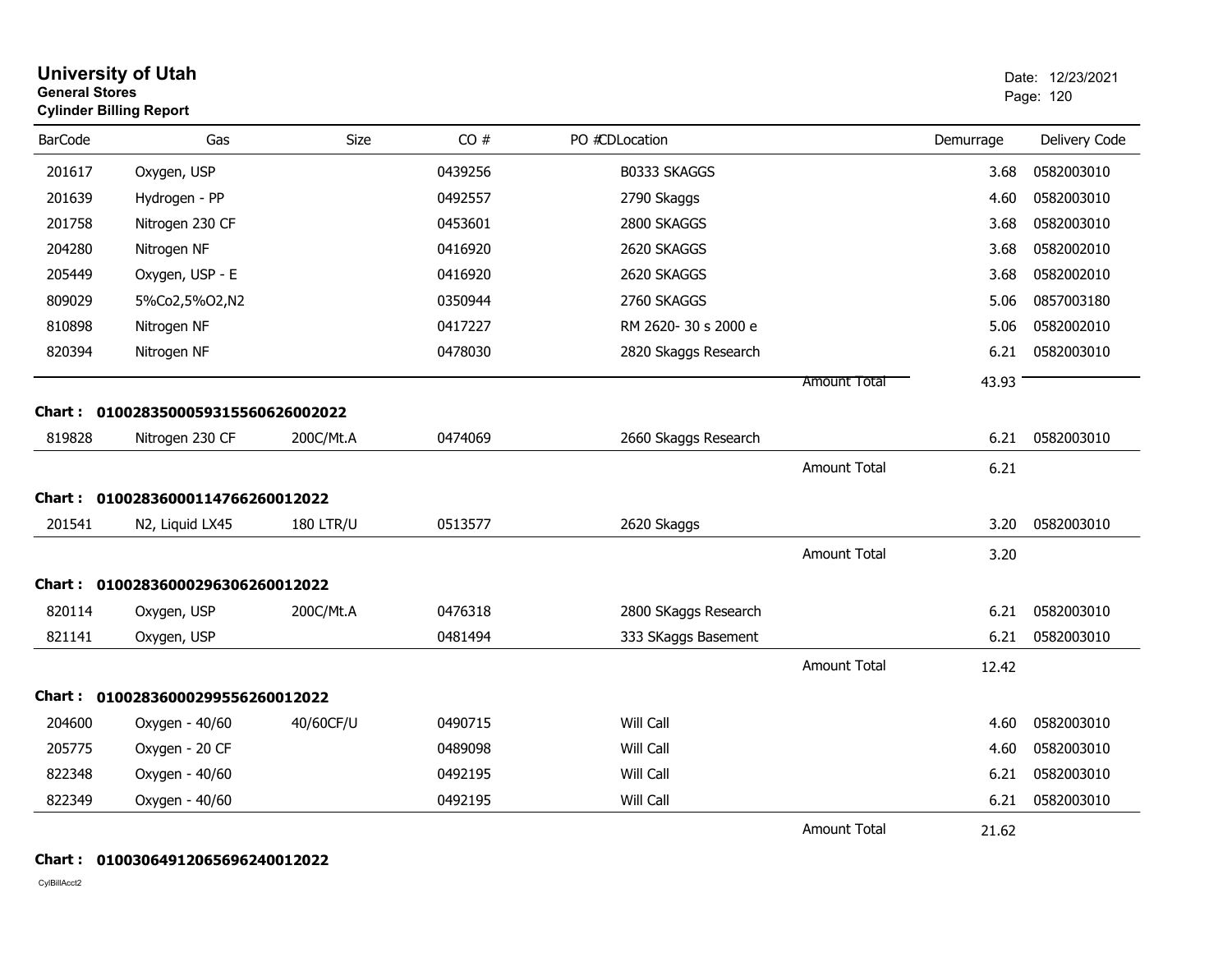| <b>University of Utah</b><br><b>General Stores</b><br><b>Cylinder Billing Report</b> |                                   |           |         |                            |                     | Date: 12/23/2021<br>Page: 121 |               |
|--------------------------------------------------------------------------------------|-----------------------------------|-----------|---------|----------------------------|---------------------|-------------------------------|---------------|
| <b>BarCode</b>                                                                       | Gas                               | Size      | CO#     | PO #CDLocation             |                     | Demurrage                     | Delivery Code |
| 202402                                                                               | Oxygen, USP - E                   | E/UU      | 0377352 | 555 Foothill Dr            |                     | 3.68                          | 0685000000    |
| 203415                                                                               | Oxygen, USP - E                   |           | 0379121 | 1st FLOOR                  |                     | 3.68                          | 0685001020    |
| 203425                                                                               | Oxygen, USP - E                   |           | 0379121 | 1st FLOOR                  |                     | 3.68                          | 0685001020    |
|                                                                                      |                                   |           |         |                            | <b>Amount Total</b> | 11.04                         |               |
|                                                                                      | Chart: 01003074902064766240012022 |           |         |                            |                     |                               |               |
| 201342                                                                               | Helium - 219 CF                   | K/UU      | 0414739 | PHC                        |                     | 3.68                          | 082283050U    |
| 202744                                                                               | Helium - 219 CF                   |           | 0453166 |                            |                     | 3.68                          | 082283050U    |
| 202862                                                                               | Helium - 219 CF                   |           | 0434461 | <b>WILL CALL</b>           |                     | 3.68                          | 082283050U    |
| 202970                                                                               | Helium - 219 CF                   |           | 0453164 | <b>HERITAGE CENTER</b>     |                     | 3.68                          | 082283050U    |
|                                                                                      |                                   |           |         |                            | <b>Amount Total</b> | 14.72                         |               |
|                                                                                      | Chart: 01003074902064856240012022 |           |         |                            |                     |                               |               |
| 201601                                                                               | Helium - 219 CF                   | K/UU      | 0440032 |                            |                     | 3.68                          | 082283050U    |
| 202251                                                                               | Helium - 219 CF                   |           | 0440032 |                            |                     | 3.68                          | 082283050U    |
|                                                                                      |                                   |           |         |                            | <b>Amount Total</b> | 7.36                          |               |
| Chart :                                                                              | 01003074917219696240012022        |           |         |                            |                     |                               |               |
| 201057                                                                               | Helium - 219 CF                   | K/UU      | 0433746 | <b>WILL CALL</b>           |                     | 3.68                          | 082283050U    |
| 201741                                                                               | Helium - 219 CF                   |           | 0433746 | <b>WILL CALL</b>           |                     | 3.68                          | 082283050U    |
| 202205                                                                               | Helium - 219 CF                   |           | 0453165 |                            |                     | 3.68                          | 082283050U    |
|                                                                                      |                                   |           |         |                            | <b>Amount Total</b> | 11.04                         |               |
|                                                                                      | Chart: 01003184907066136240112022 |           |         |                            |                     |                               |               |
| 201578                                                                               | Helium - 219 CF                   | K/UU      | 0503293 | Union Serivces Desk        |                     | 4.60                          | 0053002450    |
| 202113                                                                               | Helium - 219 CF                   |           | 0503293 | <b>Union Serivces Desk</b> |                     | 4.60                          | 0053002450    |
|                                                                                      |                                   |           |         |                            | <b>Amount Total</b> | 9.20                          |               |
|                                                                                      | Chart: 01003184907066156530012022 |           |         |                            |                     |                               |               |
| 812881                                                                               | Propane                           | 17# - Air | 0423245 | 255 Union                  |                     | 5.52                          | 0053002550    |
|                                                                                      |                                   |           |         |                            | <b>Amount Total</b> | 5.52                          |               |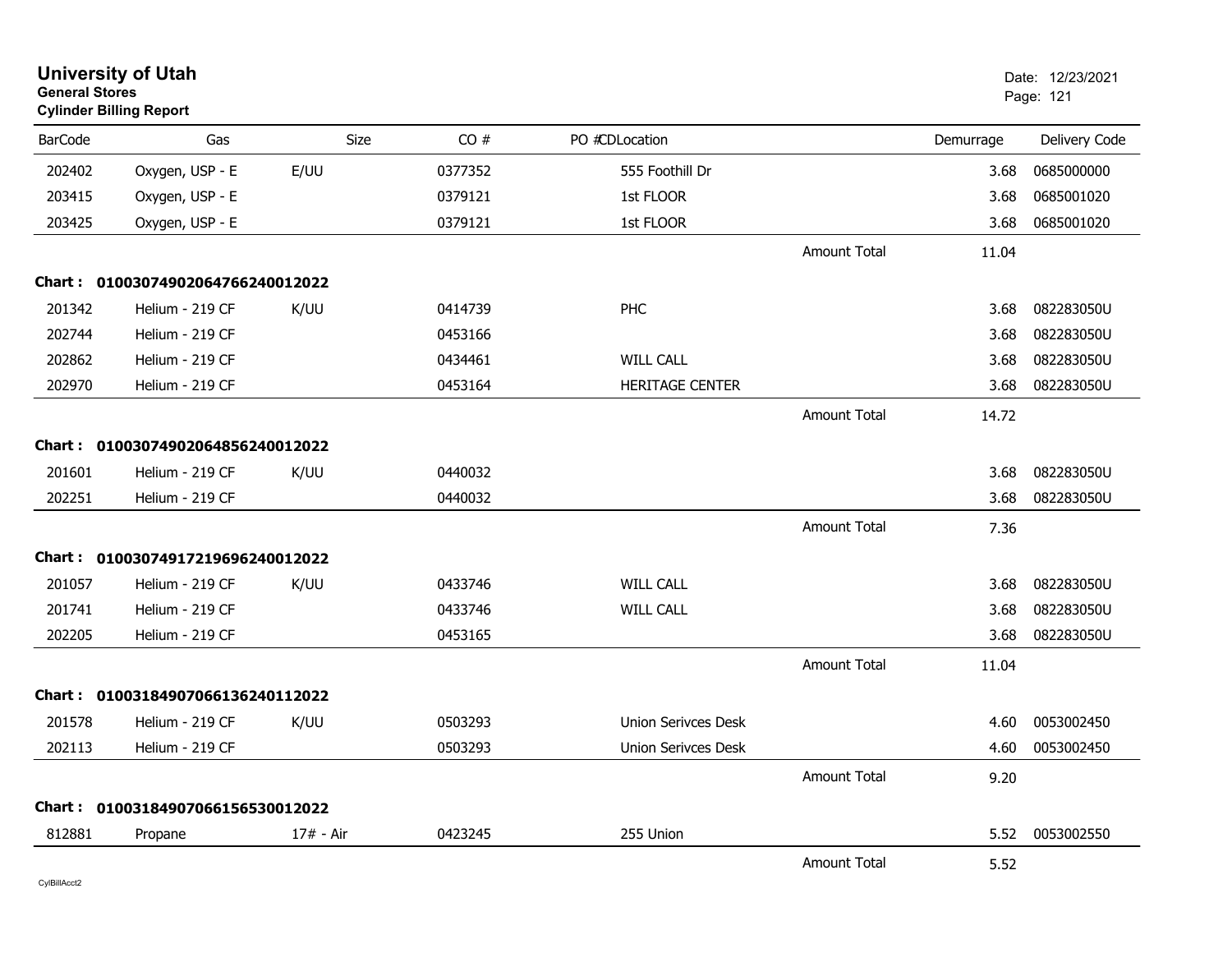| <b>General Stores</b> | <b>University of Utah</b><br><b>Cylinder Billing Report</b> |                  |         |                                               |           | Date: 12/23/2021<br>Page: 122 |
|-----------------------|-------------------------------------------------------------|------------------|---------|-----------------------------------------------|-----------|-------------------------------|
| <b>BarCode</b>        | Gas                                                         | Size             | CO#     | PO #CDLocation                                | Demurrage | Delivery Code                 |
|                       | Chart: 01003274910065366250112022                           |                  |         |                                               |           |                               |
| 205441                | Oxygen, USP - E                                             | E/UU             | 0413948 | Eccles Football Center- Training Room, Bottom | 3.68      | 0091001130                    |
|                       |                                                             |                  |         | <b>Amount Total</b>                           | 3.68      |                               |
| Chart :               | 01003274910077746530012022                                  |                  |         |                                               |           |                               |
| 202584                | Co <sub>2</sub> Liquid-55                                   | <b>180 LTR/U</b> | 0511344 | MENS PRACTICE GYM BLDG 99 BASKEBALL CE        | 36.80     | 0090000000                    |
| 203283                | Co <sub>2</sub> Liquid-55                                   |                  | 0512991 | FOOTBALL TRAINING BLDG 210                    | 27.20     | 0090000000                    |
| 203507                | Co2 Liquid-55                                               |                  | 0512319 | FOOTBALL TRAINING BLDG210 (GUARDSMAN          | 9.60      | 0090000000                    |
| 824896                | Co2 Liquid-55                                               |                  | 0512548 | MENS PRACTIC GYM BLDG 99 BASKETBALL CE        | 44.00     | 0090000000                    |
|                       |                                                             |                  |         | <b>Amount Total</b>                           | 117.60    |                               |
|                       | Chart: 01003346000073666240012022                           |                  |         |                                               |           |                               |
| 203292                | Acetylene - MC                                              | MC/UU            | 0366260 |                                               | 3.68      | 0179002150                    |
|                       |                                                             |                  |         | <b>Amount Total</b>                           | 3.68      |                               |
|                       | Chart: 01003346000073666240212022                           |                  |         |                                               |           |                               |
| 201708                | Nitrogen 230 CF                                             | K/UU             | 0358654 | Dock, BLDG179                                 | 3.68      | 0179002150                    |
|                       |                                                             |                  |         | <b>Amount Total</b>                           | 3.68      |                               |
|                       | Chart: 01003356000110076240012022                           |                  |         |                                               |           |                               |
| 200557                | Nitrogen 230 CF                                             | K/UU             | 0474954 |                                               | 4.60      | 0179002150                    |
|                       |                                                             |                  |         | <b>Amount Total</b>                           | 4.60      |                               |
|                       | Chart: 01003356000110076242012022                           |                  |         |                                               |           |                               |
| 201983                | Nitrogen 230 CF                                             | K/UU             | 0488436 | BLDG 179- EBC Dock, KUED Radio                | 4.60      | 0179002150                    |
| 822143                | Nitrogen 230 CF                                             |                  | 0492391 | Will Call                                     | 6.21      | 0179002150                    |
| 822147                | Nitrogen 230 CF                                             |                  | 0492391 | Will Call                                     | 6.21      | 0179002150                    |
|                       |                                                             |                  |         | <b>Amount Total</b>                           | 17.02     |                               |
|                       | Chart: 01003366000037216630612022                           |                  |         |                                               |           |                               |
| 201098                | Nitrogen 230 CF                                             | K/UU             | 0333806 | DOCK EBC                                      | 3.68      | 0179000590                    |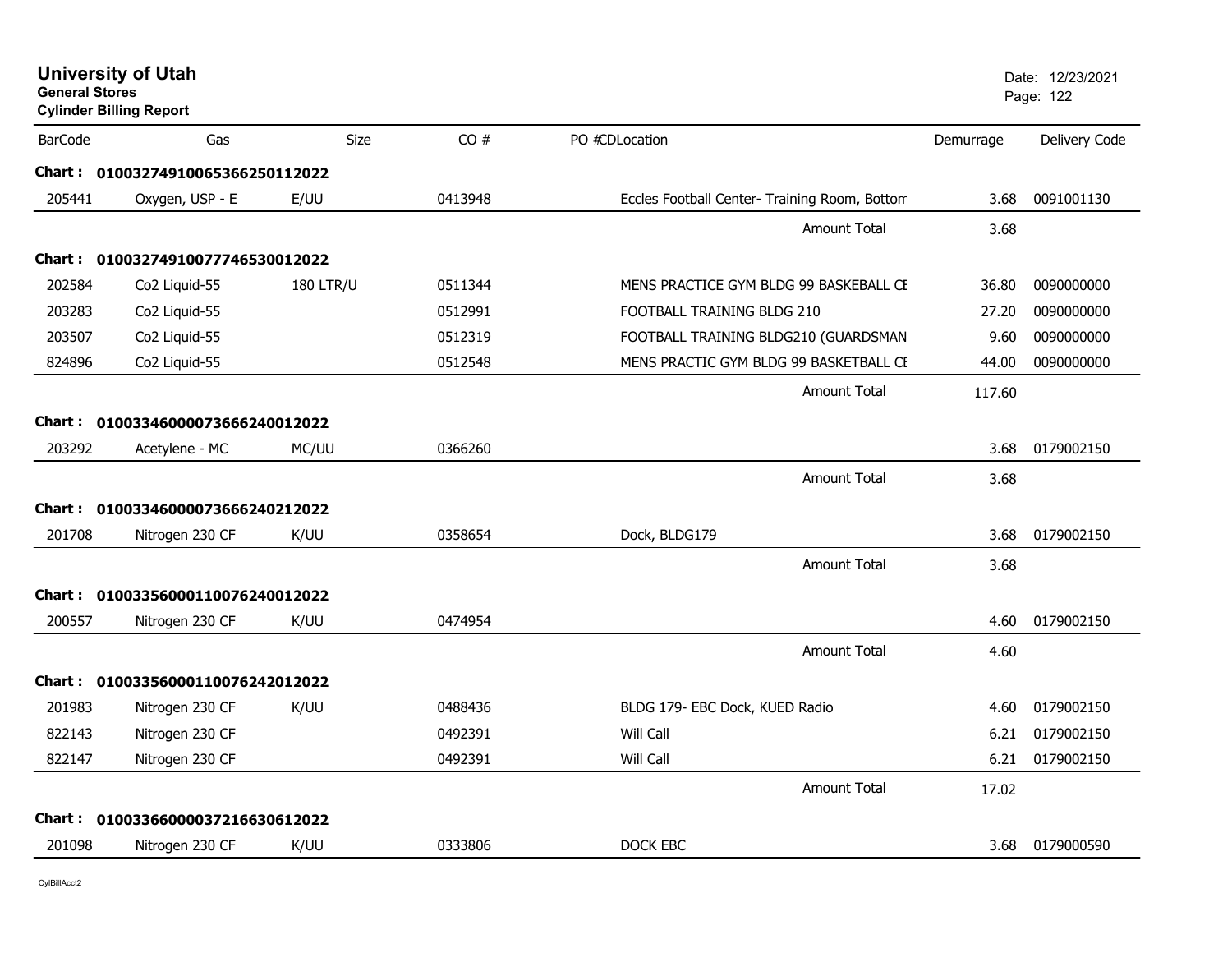| <b>General Stores</b> | <b>University of Utah</b><br><b>Cylinder Billing Report</b> |           |         |                   |                     |           | Date: 12/23/2021<br>Page: 123 |
|-----------------------|-------------------------------------------------------------|-----------|---------|-------------------|---------------------|-----------|-------------------------------|
| <b>BarCode</b>        | Gas                                                         | Size      | CO#     | PO #CDLocation    |                     | Demurrage | Delivery Code                 |
|                       |                                                             |           |         |                   | <b>Amount Total</b> | 3.68      |                               |
|                       | Chart: 01003822106059566244012022                           |           |         |                   |                     |           |                               |
| 205606                | Acetylene - B                                               | B/UU      | 0513639 |                   |                     | 1.20      | 035000228B                    |
|                       |                                                             |           |         |                   | <b>Amount Total</b> | 1.20      |                               |
|                       | Chart: 01003962105002216240012022                           |           |         |                   |                     |           |                               |
| 201066                | Acetylene, CF                                               | Acty-CF/U | 0458931 |                   |                     | 3.68      | 0309000000                    |
| 810506                | Oxygen, USP                                                 |           | 0389856 |                   |                     | 5.06      | 0309000000                    |
|                       |                                                             |           |         |                   | <b>Amount Total</b> | 8.74      |                               |
|                       | Chart: 01004031001136626240012022                           |           |         |                   |                     |           |                               |
| 116234                | Helium - UHP                                                | Nova/K    | 0110521 |                   |                     | 5.52      | 0350002650                    |
| 116696                | Acetylene - B                                               |           | 0114783 |                   |                     | 5.06      | 0350002650                    |
| 117139                | 5% O2, Bal N2                                               |           | 0113415 |                   |                     | 12.19     | 0303000000                    |
| 200147                | Argon - 125 CF                                              |           | 0505235 |                   |                     | 4.60      | 0350002700                    |
| 200196                | Argon                                                       |           | 0503317 |                   |                     | 4.60      | 0350002700                    |
| 200370                | Acetylene, CF                                               |           | 0349569 |                   |                     | 3.68      | 0350002650                    |
| 200421                | Acetylene, CF                                               |           | 0463068 |                   |                     | 3.68      | 0350002700                    |
| 200541                | Argon                                                       |           | 0509797 |                   |                     | 4.60      | 0350002700                    |
| 201258                | Argon                                                       |           | 0510159 |                   |                     | 4.60      | 0350002750                    |
| 201302                | Oxygen, USP                                                 |           | 0363567 |                   |                     | 3.68      | 0350002650                    |
| 201839                | Acetylene, CF                                               |           | 0340610 |                   |                     | 3.68      | 0350002650                    |
| 201878                | CO2 - 50 Lb.                                                |           | 0512562 | 3700 EEJ          |                     | 4.60      | 0565041000                    |
| 202014                | Acetylene - MC                                              |           | 0503195 |                   |                     | 4.60      | 0350002700                    |
| 202037                | Argon                                                       |           | 0512235 |                   |                     | 4.60      | 0350002700                    |
| 202437                | Oxygen - 125 CF                                             |           | 0497290 |                   |                     | 4.60      | 0350002700                    |
| 202832                | Oxygen - 20 CF                                              |           | 0442431 |                   |                     | 3.68      | 0350002700                    |
| 202932                | Oxygen - 20 CF                                              |           | 0181121 | <b>Metal Shop</b> |                     | 3.68      | 0350002650                    |
| 203644                | Oxygen - 20 CF                                              |           | 0443382 |                   |                     | 3.68      | 0350002700                    |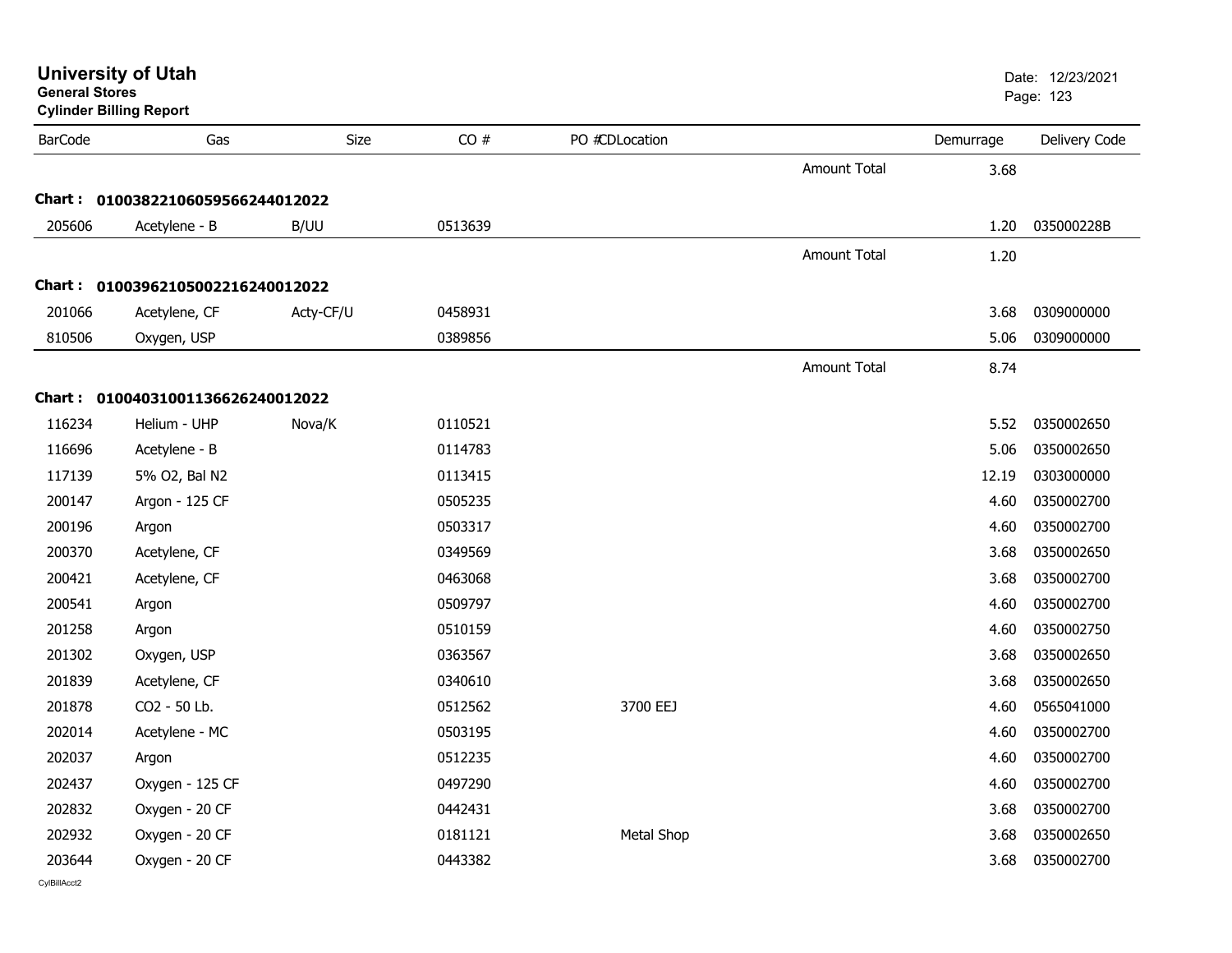|                | General Stores<br><b>Cylinder Billing Report</b> |      |         |                   |                     |           |               |
|----------------|--------------------------------------------------|------|---------|-------------------|---------------------|-----------|---------------|
| <b>BarCode</b> | Gas                                              | Size | CO#     | PO #CDLocation    |                     | Demurrage | Delivery Code |
| 203817         | Oxygen, USP                                      |      | 0379744 | <b>SHOP</b>       |                     | 3.68      | 0350002650    |
| 203946         | Acetylene, CF                                    |      | 0341018 |                   |                     | 3.68      | 0350002650    |
| 203959         | Oxygen, USP                                      |      | 0503001 |                   |                     | 4.60      | 0350002700    |
| 204441         | Acetylene, CF                                    |      | 0492960 |                   |                     | 4.60      | 0350002700    |
| 204560         | CO2 - 50 Lb.                                     |      | 0443711 |                   |                     | 3.68      | 0350002700    |
| 205598         | Oxygen - 20 CF                                   |      | 0503195 |                   |                     | 4.60      | 0350002700    |
| 700006         | Propane                                          |      | 0508527 | <b>METAL SHOP</b> |                     | 6.21      | 0350002700    |
| 700007         | Propane                                          |      | 0508527 | <b>METAL SHOP</b> |                     | 6.21      | 0350002700    |
| 700010         | Propane                                          |      | 0508527 | <b>METAL SHOP</b> |                     | 6.21      | 0350002700    |
| 801061         | Acetylene - B                                    |      | 0149116 |                   |                     | 5.06      | 0350002650    |
| 802472         | 75%Argon, Helium                                 |      | 0176519 | <b>265 USB</b>    |                     | 5.52      | 0350002650    |
| 815331         | Acetylene - MC                                   |      | 0442431 |                   |                     | 5.06      | 0350002700    |
| 818125         | Argon                                            |      | 0463349 |                   |                     | 6.21      | 0350002700    |
| 818718         | 25% Co2 75% Ar                                   |      | 0466947 |                   |                     | 6.21      | 0350002700    |
| 818719         | 25% Co2 75% Ar                                   |      | 0466947 |                   |                     | 6.21      | 0350002700    |
| 821870         | Argon                                            |      | 0487943 |                   |                     | 2.43      | 0350002700    |
| 823385         | Nitrogen 40 CF                                   |      | 0503254 |                   |                     | 6.21      | 0350002700    |
| 823635         | 25%Co2 75%Argon                                  |      | 0506617 |                   |                     | 6.21      | 0350002700    |
| 824252         | Propane                                          |      | 0508259 | <b>METAL SHOP</b> |                     | 6.21      | 0350002700    |
| 824256         | Propane                                          |      | 0508259 | <b>METAL SHOP</b> |                     | 6.21      | 0350002700    |
| 824381         | CO2 - 50 Lb.                                     |      | 0509138 |                   |                     | 6.21      | 0350002700    |
| 824754         | Argon                                            |      | 0513244 |                   |                     | 3.78      | 0350002700    |
|                |                                                  |      |         |                   | <b>Amount Total</b> | 200.33    |               |
|                | Chart: 01004102000249346650012022                |      |         |                   |                     |           |               |
| 202414         | Oxygen, USP - E                                  | E/UU | 0409108 | 3305 NURSING      |                     | 3.68      | 0588004120    |
| 203737         | Oxygen, USP - E                                  |      | 0409108 | 3305 NURSING      |                     | 3.68      | 0588004120    |
| 205329         | Oxygen, USP - E                                  |      | 0409108 | 3305 NURSING      |                     | 3.68      | 0588004120    |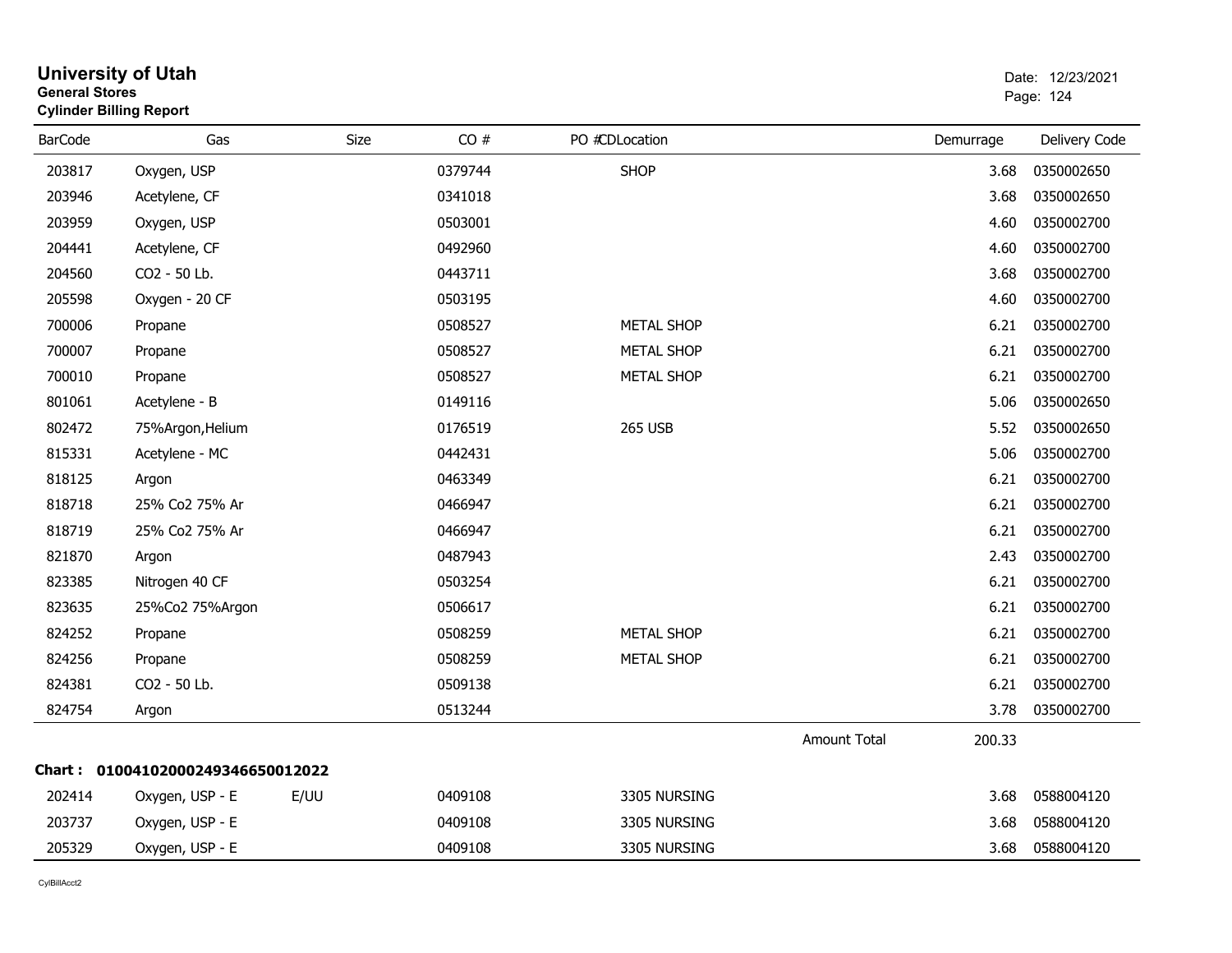|                | <b>University of Utah</b><br><b>General Stores</b><br><b>Cylinder Billing Report</b> |             |         |                                        | Date: 12/23/2021<br>Page: 125 |               |
|----------------|--------------------------------------------------------------------------------------|-------------|---------|----------------------------------------|-------------------------------|---------------|
| <b>BarCode</b> | Gas                                                                                  | <b>Size</b> | CO#     | PO #CDLocation                         | Demurrage                     | Delivery Code |
|                |                                                                                      |             |         | <b>Amount Total</b>                    | 11.04                         |               |
|                | Chart: 01004282110059776240012022                                                    |             |         |                                        |                               |               |
| 112080         | Nitrogen 230 CF                                                                      | 200C/Mt.A   | 0061096 | <b>606 BLACKHAWK WAY</b>               | 5.06                          | 0893000000    |
| 200226         | Nitrogen 230 CF                                                                      |             | 0505887 | OUTSIDE THE WAREHOUSE IN THE CAGED AI  | 4.60                          | 0179001890    |
| 200250         | Nitrogen 230 CF                                                                      |             | 0473809 | DOCK AREA BY ROLL UP DOOR JUST LEFT OF | 4.60                          | 0179001890    |
| 200328         | Nitrogen 230 CF                                                                      |             | 0505887 | OUTSIDE THE WAREHOUSE IN THE CAGED AI  | 0.40                          | 0179001890    |
| 200570         | Nitrogen 230 CF                                                                      |             | 0505887 | OUTSIDE THE WAREHOUSE IN THE CAGED AI  | 4.60                          | 0179001890    |
| 200590         | Nitrogen 230 CF                                                                      |             | 0512706 | 101 WASATCH DR - DOCK                  | 4.20                          | 0179001890    |
| 200629         | Nitrogen 230 CF                                                                      |             | 0512706 | 101 WASATCH DR - DOCK                  | 4.20                          | 0179001890    |
| 200823         | Nitrogen 230 CF                                                                      |             | 0512706 | 101 WASATCH DR - DOCK                  | 4.20                          | 0179001890    |
| 201388         | Nitrogen 230 CF                                                                      |             | 0505887 | OUTSIDE THE WAREHOUSE IN THE CAGED AI  | 4.60                          | 0179001890    |
| 201390         | Nitrogen 230 CF                                                                      |             | 0512706 | 101 WASATCH DR - DOCK                  | 4.20                          | 0179001890    |
| 201401         | Nitrogen 230 CF                                                                      |             | 0512706 | 101 WASATCH DR - DOCK                  | 4.20                          | 0179001890    |
| 201450         | Nitrogen 230 CF                                                                      |             | 0505887 | OUTSIDE THE WAREHOUSE IN THE CAGED AI  | 0.40                          | 0179001890    |
| 201597         | Nitrogen 230 CF                                                                      |             | 0505887 | OUTSIDE THE WAREHOUSE IN THE CAGED AI  | 4.60                          | 0179001890    |
| 201670         | Nitrogen 230 CF                                                                      |             | 0473809 | DOCK AREA BY ROLL UP DOOR JUST LEFT OF | 4.60                          | 0179001890    |
| 201732         | Nitrogen 230 CF                                                                      |             | 0505887 | OUTSIDE THE WAREHOUSE IN THE CAGED AI  | 4.60                          | 0179001890    |
| 201757         | CO2 - 50 Lb.                                                                         |             | 0319160 | 505 KOMAS                              | 3.68                          | 0892002020    |
| 201846         | Nitrogen 230 CF                                                                      |             | 0489941 | <b>DOCK AREA</b>                       | 4.60                          | 0179001890    |
| 201863         | Nitrogen 230 CF                                                                      |             | 0512706 | 101 WASATCH DR - DOCK                  | 4.20                          | 0179001890    |
| 201993         | Nitrogen 230 CF                                                                      |             | 0512706 | 101 WASATCH DR - DOCK                  | 4.20                          | 0179001890    |
| 202926         | Nitrogen 230 CF                                                                      |             | 0502128 | <b>DOCK</b>                            | 4.60                          | 0179001890    |
| 202929         | Nitrogen 230 CF                                                                      |             | 0505887 | OUTSIDE THE WAREHOUSE IN THE CAGED AI  | 4.60                          | 0179001890    |
| 203072         | Nitrogen 230 CF                                                                      |             | 0505887 | OUTSIDE THE WAREHOUSE IN THE CAGED AI  | 0.40                          | 0179001890    |
| 203800         | Nitrogen 230 CF                                                                      |             | 0505887 | OUTSIDE THE WAREHOUSE IN THE CAGED AI  | 4.60                          | 0179001890    |
| 203803         | Nitrogen 230 CF                                                                      |             | 0505887 | OUTSIDE THE WAREHOUSE IN THE CAGED AI  | 4.60                          | 0179001890    |
| 203856         | Nitrogen 230 CF                                                                      |             | 0505887 | OUTSIDE THE WAREHOUSE IN THE CAGED AI  | 4.60                          | 0179001890    |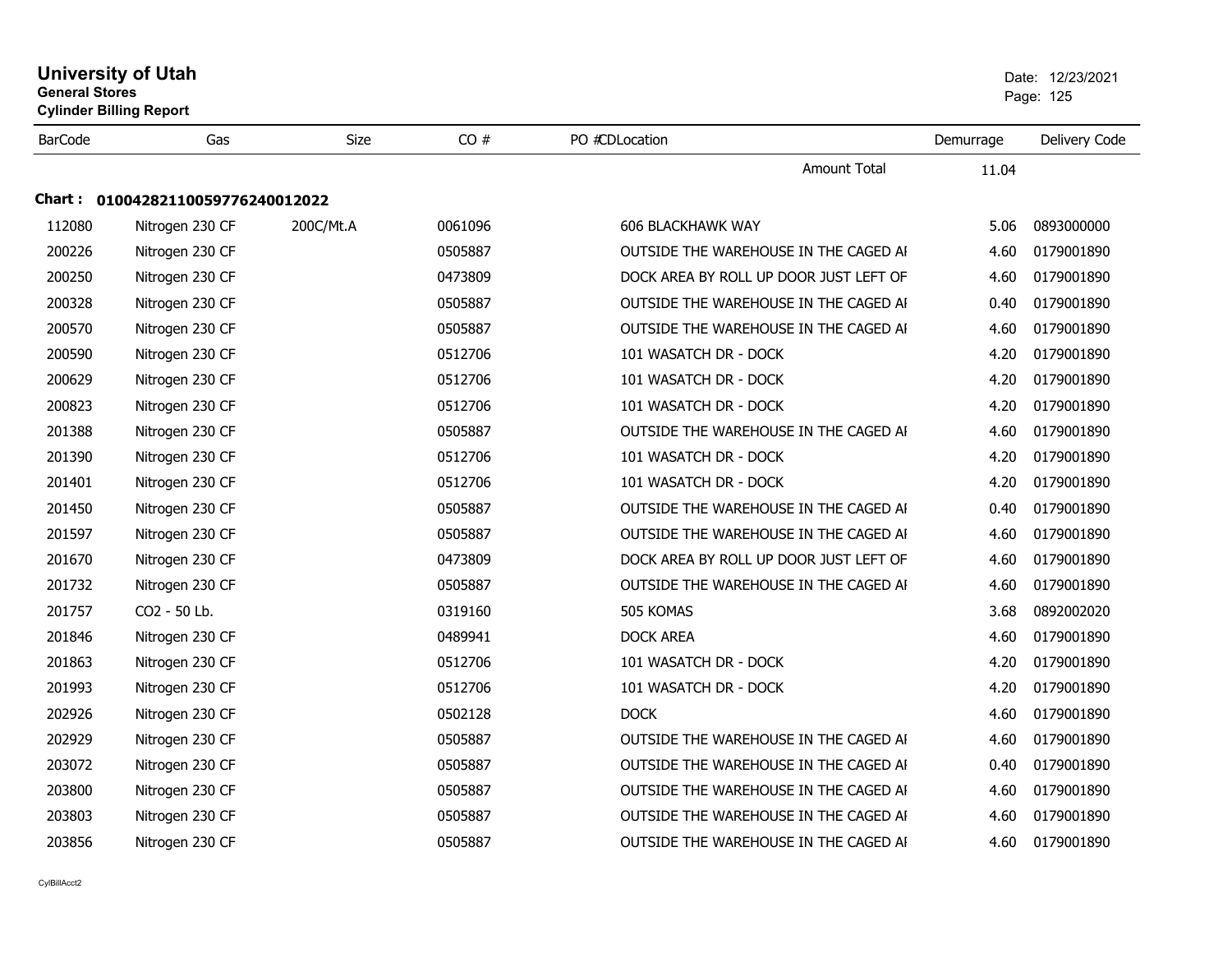| <b>University of Utah</b>      | Date: 12/2 |  |
|--------------------------------|------------|--|
| <b>General Stores</b>          | Page: 126  |  |
| <b>Cylinder Billing Report</b> |            |  |

| <b>BarCode</b> | Gas                               | <b>Size</b> | CO#     | PO #CDLocation                        | Demurrage | Delivery Code |
|----------------|-----------------------------------|-------------|---------|---------------------------------------|-----------|---------------|
| 203954         | Nitrogen 230 CF                   |             | 0505887 | OUTSIDE THE WAREHOUSE IN THE CAGED AI | 4.60      | 0179001890    |
| 203976         | Nitrogen 230 CF                   |             | 0505887 | OUTSIDE THE WAREHOUSE IN THE CAGED AI | 4.60      | 0179001890    |
| 204539         | Nitrogen 230 CF                   |             | 0502128 | <b>DOCK</b>                           | 4.60      | 0179001890    |
| 300010         | Nitrogen 230 CF                   |             | 0505887 | OUTSIDE THE WAREHOUSE IN THE CAGED AI | 0.54      | 0179001890    |
| 300011         | Nitrogen 230 CF                   |             | 0505887 | OUTSIDE THE WAREHOUSE IN THE CAGED AI | 0.54      | 0179001890    |
| 300012         | Nitrogen 230 CF                   |             | 0505887 | OUTSIDE THE WAREHOUSE IN THE CAGED AI | 0.54      | 0179001890    |
| 300013         | Nitrogen 230 CF                   |             | 0505887 | OUTSIDE THE WAREHOUSE IN THE CAGED AI | 6.21      | 0179001890    |
| 300014         | Nitrogen 230 CF                   |             | 0505887 | OUTSIDE THE WAREHOUSE IN THE CAGED AI | 0.54      | 0179001890    |
| 300015         | Nitrogen 230 CF                   |             | 0505887 | OUTSIDE THE WAREHOUSE IN THE CAGED AI | 0.54      | 0179001890    |
| 822563         | Nitrogen 230 CF                   |             | 0493771 | OUTSIDE WAREHOUSE IN CAGED AREA       | 8.74      | 0179001890    |
|                |                                   |             |         | Amount Total                          | 130.59    |               |
|                | Chart: 01004604903064886240012022 |             |         |                                       |           |               |
| 202858         | Argon - 125 CF                    | 125 CF/UU   | 0448937 | BLDG 720 STOCKROOM                    | 3.68      | 0720000000    |
| 204413         | Nitrogen, 35CF                    |             | 0490175 | <b>BLDG 720</b>                       | 4.60      | 0720000000    |
| 204421         | Acetylene - B                     |             | 0490175 | <b>BLDG 720</b>                       | 4.60      | 0720000000    |
| 204469         | Acetylene - B                     |             | 0490175 | <b>BLDG 720</b>                       | 4.60      | 0720000000    |
| 205805         | Nitrogen, 23 CF                   |             | 0490175 | <b>BLDG 720</b>                       | 4.60      | 0720000000    |
| 205868         | Acetylene - B                     |             | 0490175 | <b>BLDG 720</b>                       | 4.60      | 0720000000    |
|                |                                   |             |         | <b>Amount Total</b>                   | 26.68     |               |
|                | Chart: 01007172000005216260012022 |             |         |                                       |           |               |
| 200074         | Oxygen, USP                       | K/UU        | 0512272 | <b>587 CMC</b>                        | 4.60      | 0512003110    |
| 200293         | Oxygen, USP                       |             | 0512272 | <b>587 CMC</b>                        | 4.60      | 0512003110    |
| 200295         | Oxygen, USP                       |             | 0513464 | <b>587 CMC</b>                        | 1.60      | 0512003110    |
| 200307         | Oxygen, USP                       |             | 0512272 | <b>587 CMC</b>                        | 4.60      | 0512003110    |
| 200655         | Oxygen, USP                       |             | 0512272 | <b>587 CMC</b>                        | 4.60      | 0512003110    |
| 200775         | Oxygen, USP                       |             | 0480786 | <b>587 CMC</b>                        | 4.60      | 0512003110    |
| 200892         | Oxygen, USP                       |             | 0506771 | 1419 SMBB                             | 4.60      | 0512003110    |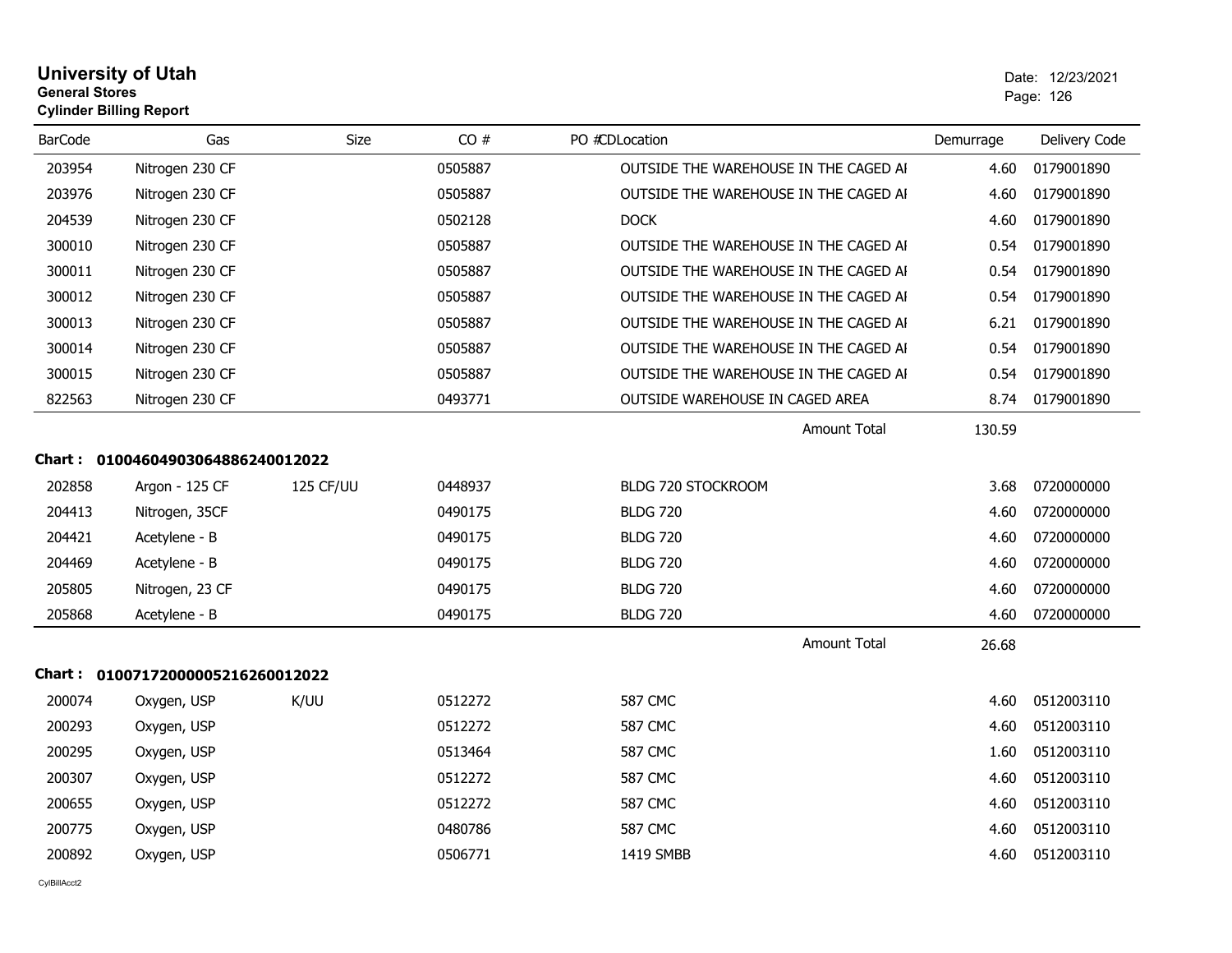| <b>University of Utah</b><br><b>General Stores</b><br><b>Cylinder Billing Report</b> |                 |      |         |                |           | Date: 12/23/2021<br>Page: 127 |  |
|--------------------------------------------------------------------------------------|-----------------|------|---------|----------------|-----------|-------------------------------|--|
| <b>BarCode</b>                                                                       | Gas             | Size | CO#     | PO #CDLocation | Demurrage | Delivery Code                 |  |
| 201120                                                                               | Oxygen, USP     |      | 0498993 | <b>587 CMC</b> | 4.60      | 0512003110                    |  |
| 201123                                                                               | Oxygen, USP     |      | 0510655 | 1419 SMBB      | 4.60      | 0512003110                    |  |
| 201130                                                                               | Oxygen, USP     |      | 0510655 | 1419 SMBB      | 4.60      | 0512003110                    |  |
| 201133                                                                               | Oxygen, USP     |      | 0506771 | 1419 SMBB      | 4.60      | 0512003110                    |  |
| 201202                                                                               | Air - 233 CF    |      | 0487599 | 1419 SMBB      | 4.60      | 0512003110                    |  |
| 201238                                                                               | Oxygen, USP - E |      | 0493670 | 1419 SMBB      | 4.60      | 0512003110                    |  |
| 201292                                                                               | Air - 233 CF    |      | 0487599 | 1419 SMBB      | 4.60      | 0512003110                    |  |
| 201349                                                                               | Air - 233 CF    |      | 0487599 | 1419 SMBB      | 4.60      | 0512003110                    |  |
| 201694                                                                               | Oxygen, USP     |      | 0510655 | 1419 SMBB      | 4.60      | 0512003110                    |  |
| 201730                                                                               | Oxygen, USP     |      | 0512272 | <b>587 CMC</b> | 4.60      | 0512003110                    |  |
| 201844                                                                               | Oxygen, USP     |      | 0480786 | 587 CMC        | 3.00      | 0512003110                    |  |
| 201937                                                                               | Oxygen, USP     |      | 0512272 | <b>587 CMC</b> | 4.60      | 0512003110                    |  |
| 201982                                                                               | Oxygen, USP     |      | 0510655 | 1419 SMBB      | 4.60      | 0512003110                    |  |
| 202005                                                                               | Air - 233 CF    |      | 0487599 | 1419 SMBB      | 4.60      | 0512003110                    |  |
| 202017                                                                               | Air - 233 CF    |      | 0487599 | 1419 SMBB      | 4.60      | 0512003110                    |  |
| 202018                                                                               | Oxygen, USP     |      | 0498993 | <b>587 CMC</b> | 3.00      | 0512003110                    |  |
| 202026                                                                               | Oxygen, USP     |      | 0510655 | 1419 SMBB      | 4.60      | 0512003110                    |  |
| 202208                                                                               | Oxygen, USP     |      | 0498993 | <b>587 CMC</b> | 4.60      | 0512003110                    |  |
| 202390                                                                               | Oxygen, USP - E |      | 0503152 | <b>587 CMC</b> | 4.60      | 0512003110                    |  |
| 202648                                                                               | Oxygen, USP     |      | 0498993 | <b>587 CMC</b> | 4.60      | 0512003110                    |  |
| 203010                                                                               | Oxygen, USP     |      | 0510655 | 1419 SMBB      | 4.60      | 0512003110                    |  |
| 203041                                                                               | Oxygen, USP     |      | 0510655 | 1419 SMBB      | 4.60      | 0512003110                    |  |
| 203045                                                                               | Oxygen, USP     |      | 0510655 | 1419 SMBB      | 4.60      | 0512003110                    |  |
| 203096                                                                               | Oxygen, USP - E |      | 0510655 | 1419 SMBB      | 4.60      | 0512003110                    |  |
| 203118                                                                               | Oxygen, USP - E |      | 0510655 | 1419 SMBB      | 4.60      | 0512003110                    |  |
| 203149                                                                               | Oxygen, USP - E |      | 0504280 | <b>587 CMC</b> | 4.60      | 0512003110                    |  |
| 203173                                                                               | Air - 233 CF    |      | 0487599 | 1419 SMBB      | 4.60      | 0512003110                    |  |
| 203316<br>CylBillAcct2                                                               | Oxygen, USP     |      | 0498993 | <b>587 CMC</b> | 4.60      | 0512003110                    |  |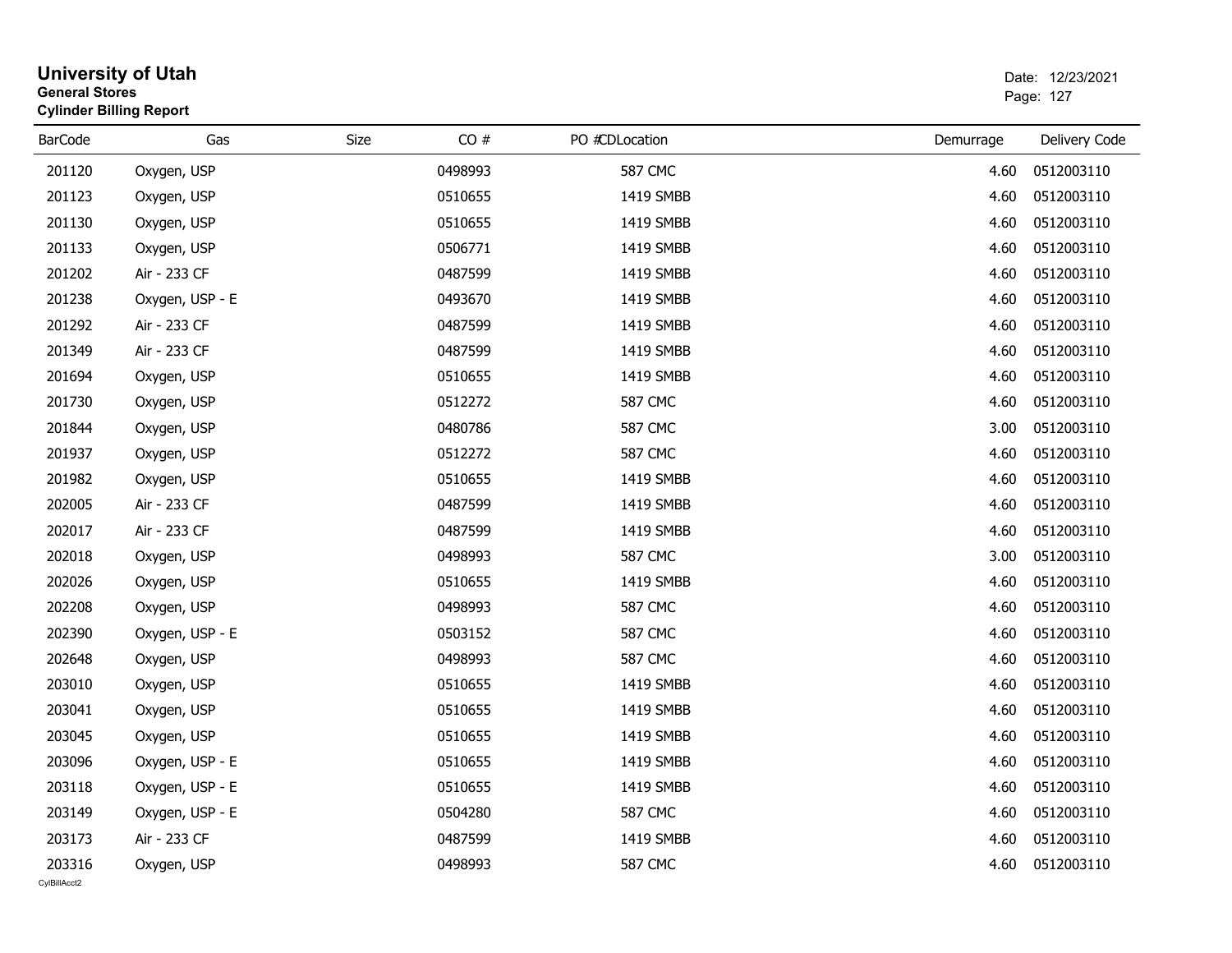| <b>University of Utah</b><br><b>General Stores</b><br><b>Cylinder Billing Report</b> |                 |      |         |                |           | Date: 12/23/2021<br>Page: 128 |  |  |
|--------------------------------------------------------------------------------------|-----------------|------|---------|----------------|-----------|-------------------------------|--|--|
| <b>BarCode</b>                                                                       | Gas             | Size | CO#     | PO #CDLocation | Demurrage | Delivery Code                 |  |  |
| 203320                                                                               | Oxygen, USP     |      | 0480786 | <b>587 CMC</b> | 4.60      | 0512003110                    |  |  |
| 203322                                                                               | Oxygen, USP     |      | 0513464 | <b>587 CMC</b> | 1.60      | 0512003110                    |  |  |
| 203370                                                                               | Oxygen, USP - E |      | 0503152 | <b>587 CMC</b> | 4.60      | 0512003110                    |  |  |
| 203372                                                                               | Oxygen, USP - E |      | 0491547 | 1419 SMBB      | 4.60      | 0512003110                    |  |  |
| 203391                                                                               | Oxygen, USP - E |      | 0510655 | 1419 SMBB      | 4.60      | 0512003110                    |  |  |
| 203409                                                                               | Oxygen, USP - E |      | 0512272 | <b>587 CMC</b> | 4.60      | 0512003110                    |  |  |
| 203413                                                                               | Oxygen, USP - E |      | 0510655 | 1419 SMBB      | 4.60      | 0512003110                    |  |  |
| 203439                                                                               | Oxygen, USP - E |      | 0506778 | <b>587 CMC</b> | 1.40      | 0512003110                    |  |  |
| 203446                                                                               | Oxygen, USP - E |      | 0512272 | <b>587 CMC</b> | 4.60      | 0512003110                    |  |  |
| 203770                                                                               | Oxygen, USP     |      | 0505299 | 1419 SMBB      | 4.60      | 0512003110                    |  |  |
| 203815                                                                               | Oxygen, USP     |      | 0512272 | <b>587 CMC</b> | 4.60      | 0512003110                    |  |  |
| 203947                                                                               | Oxygen, USP     |      | 0510655 | 1419 SMBB      | 4.60      | 0512003110                    |  |  |
| 204498                                                                               | Oxygen, USP     |      | 0510655 | 1419 SMBB      | 4.60      | 0512003110                    |  |  |
| 204504                                                                               | Oxygen, USP - E |      | 0504280 | <b>587 CMC</b> | 4.60      | 0512003110                    |  |  |
| 204535                                                                               | Air - 233 CF    |      | 0487599 | 1419 SMBB      | 4.60      | 0512003110                    |  |  |
| 204537                                                                               | Oxygen, USP     |      | 0510655 | 1419 SMBB      | 4.60      | 0512003110                    |  |  |
| 204597                                                                               | Oxygen, USP     |      | 0510655 | 1419 SMBB      | 4.60      | 0512003110                    |  |  |
| 204695                                                                               | Oxygen, USP - E |      | 0496496 | <b>587 CMC</b> | 4.60      | 0512003110                    |  |  |
| 205297                                                                               | Oxygen, USP     |      | 0506771 | 1419 SMBB      | 4.60      | 0512003110                    |  |  |
| 205324                                                                               | Oxygen, USP - E |      | 0511520 | <b>587 CMC</b> | 4.60      | 0512003110                    |  |  |
| 205433                                                                               | Oxygen, USP - E |      | 0512671 | 587/CMC        | 4.60      | 0512003110                    |  |  |
| 205437                                                                               | Oxygen, USP - E |      | 0506771 | 1419 SMBB      | 4.60      | 0512003110                    |  |  |
| 205442                                                                               | Oxygen, USP - E |      | 0512553 | <b>587 CMC</b> | 4.60      | 0512003110                    |  |  |
| 205470                                                                               | Oxygen, USP - E |      | 0506778 | <b>587 CMC</b> | 4.60      | 0512003110                    |  |  |
| 205613                                                                               | Oxygen, USP     |      | 0513464 | <b>587 CMC</b> | 1.60      | 0512003110                    |  |  |
| 205620                                                                               | Oxygen, USP     |      | 0510655 | 1419 SMBB      | 4.60      | 0512003110                    |  |  |
| 205621                                                                               | Oxygen, USP     |      | 0512272 | <b>587 CMC</b> | 4.60      | 0512003110                    |  |  |
| 205751<br>CylBillAcct2                                                               | Oxygen, USP     |      | 0512272 | <b>587 CMC</b> | 4.60      | 0512003110                    |  |  |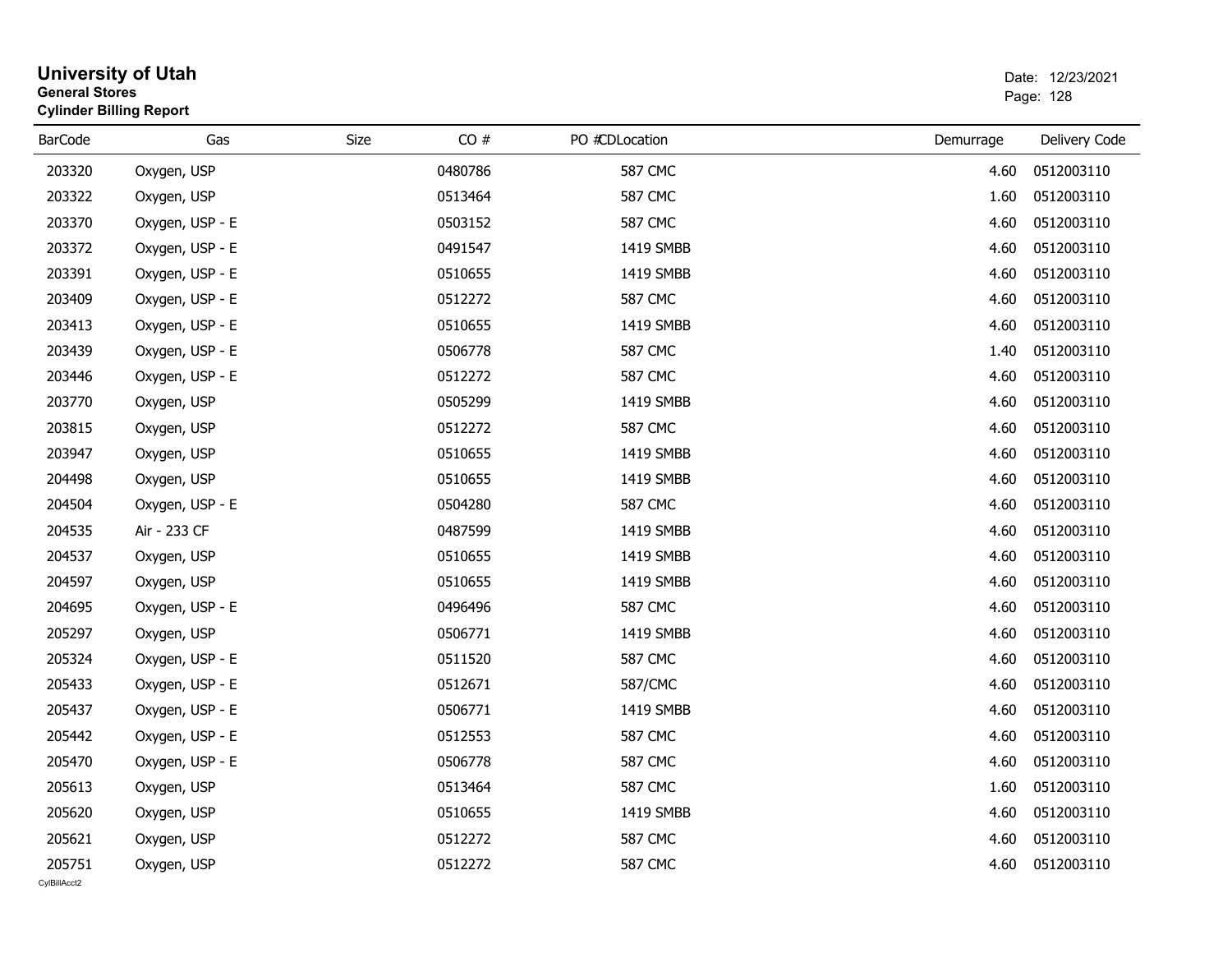|                        | <b>University of Utah</b><br><b>General Stores</b><br><b>Cylinder Billing Report</b> |             |         |                |           | Date: 12/23/2021<br>Page: 129 |  |  |
|------------------------|--------------------------------------------------------------------------------------|-------------|---------|----------------|-----------|-------------------------------|--|--|
| <b>BarCode</b>         | Gas                                                                                  | <b>Size</b> | CO#     | PO #CDLocation | Demurrage | Delivery Code                 |  |  |
| 205784                 | Oxygen, USP - E                                                                      |             | 0508623 | <b>587 CMC</b> | 1.60      | 0512003110                    |  |  |
| 205833                 | Oxygen, USP                                                                          |             | 0510655 | 1419 SMBB      | 4.60      | 0512003110                    |  |  |
| 205837                 | Oxygen, USP                                                                          |             | 0512272 | <b>587 CMC</b> | 4.60      | 0512003110                    |  |  |
| 205841                 | Oxygen, USP                                                                          |             | 0506771 | 1419 SMBB      | 4.60      | 0512003110                    |  |  |
| 205893                 | Oxygen, USP                                                                          |             | 0505299 | 1419 SMBB      | 4.60      | 0512003110                    |  |  |
| 205894                 | Oxygen, USP                                                                          |             | 0510655 | 1419 SMBB      | 4.60      | 0512003110                    |  |  |
| 205902                 | Oxygen, USP                                                                          |             | 0510655 | 1419 SMBB      | 4.60      | 0512003110                    |  |  |
| 205906                 | Oxygen, USP                                                                          |             | 0512272 | <b>587 CMC</b> | 4.60      | 0512003110                    |  |  |
| 205940                 | Oxygen, USP - E                                                                      |             | 0512272 | <b>587 CMC</b> | 3.40      | 0512003110                    |  |  |
| 205961                 | Oxygen, USP - E                                                                      |             | 0511520 | <b>587 CMC</b> | 4.60      | 0512003110                    |  |  |
| 820317                 | Oxygen, USP - E                                                                      |             | 0496496 | <b>587 CMC</b> | 6.21      | 0512003110                    |  |  |
| 821603                 | Oxygen, USP - E                                                                      |             | 0484924 | 587 CMC        | 6.21      | 0512003110                    |  |  |
| 821618                 | Oxygen, USP - E                                                                      |             | 0512553 | <b>587 CMC</b> | 6.21      | 0512003110                    |  |  |
| 822055                 | Oxygen, USP                                                                          |             | 0489826 | <b>587 CMC</b> | 6.21      | 0512003110                    |  |  |
| 822060                 | Oxygen, USP                                                                          |             | 0489826 | <b>587 CMC</b> | 6.21      | 0512003110                    |  |  |
| 822448                 | Oxygen, USP - E                                                                      |             | 0493245 | 1419 SMBB      | 6.21      | 0512003110                    |  |  |
| 823071                 | Oxygen, USP - E                                                                      |             | 0513079 | <b>587 CMC</b> | 4.05      | 0512003110                    |  |  |
| 823341                 | Oxygen, USP - E                                                                      |             | 0501072 | <b>587 CMC</b> | 6.21      | 0512003110                    |  |  |
| 824397                 | Oxygen, USP                                                                          |             | 0510655 | 1419 SMBB      | 6.21      | 0512003110                    |  |  |
| 824411                 | Oxygen, USP - E                                                                      |             | 0510655 | 1419 SMBB      | 6.21      | 0512003110                    |  |  |
| 824412                 | Oxygen, USP - E                                                                      |             | 0510655 | 1419 SMBB      | 6.21      | 0512003110                    |  |  |
| 824416                 | Oxygen, USP - E                                                                      |             | 0510655 | 1419 SMBB      | 6.21      | 0512003110                    |  |  |
| 824592                 | Oxygen, USP - E                                                                      |             | 0512671 | 587/CMC        | 6.21      | 0512003110                    |  |  |
| 824593                 | Oxygen, USP - E                                                                      |             | 0512671 | 587/CMC        | 4.59      | 0512003110                    |  |  |
| 824663                 | Oxygen, USP - E                                                                      |             | 0511520 | <b>587 CMC</b> | 2.16      | 0512003110                    |  |  |
| 824664                 | Oxygen, USP - E                                                                      |             | 0511520 | <b>587 CMC</b> | 4.59      | 0512003110                    |  |  |
| 824665                 | Oxygen, USP - E                                                                      |             | 0511520 | <b>587 CMC</b> | 6.21      | 0512003110                    |  |  |
| 824667<br>CvIBillAcct2 | Oxygen, USP - E                                                                      |             | 0511520 | <b>587 CMC</b> | 6.21      | 0512003110                    |  |  |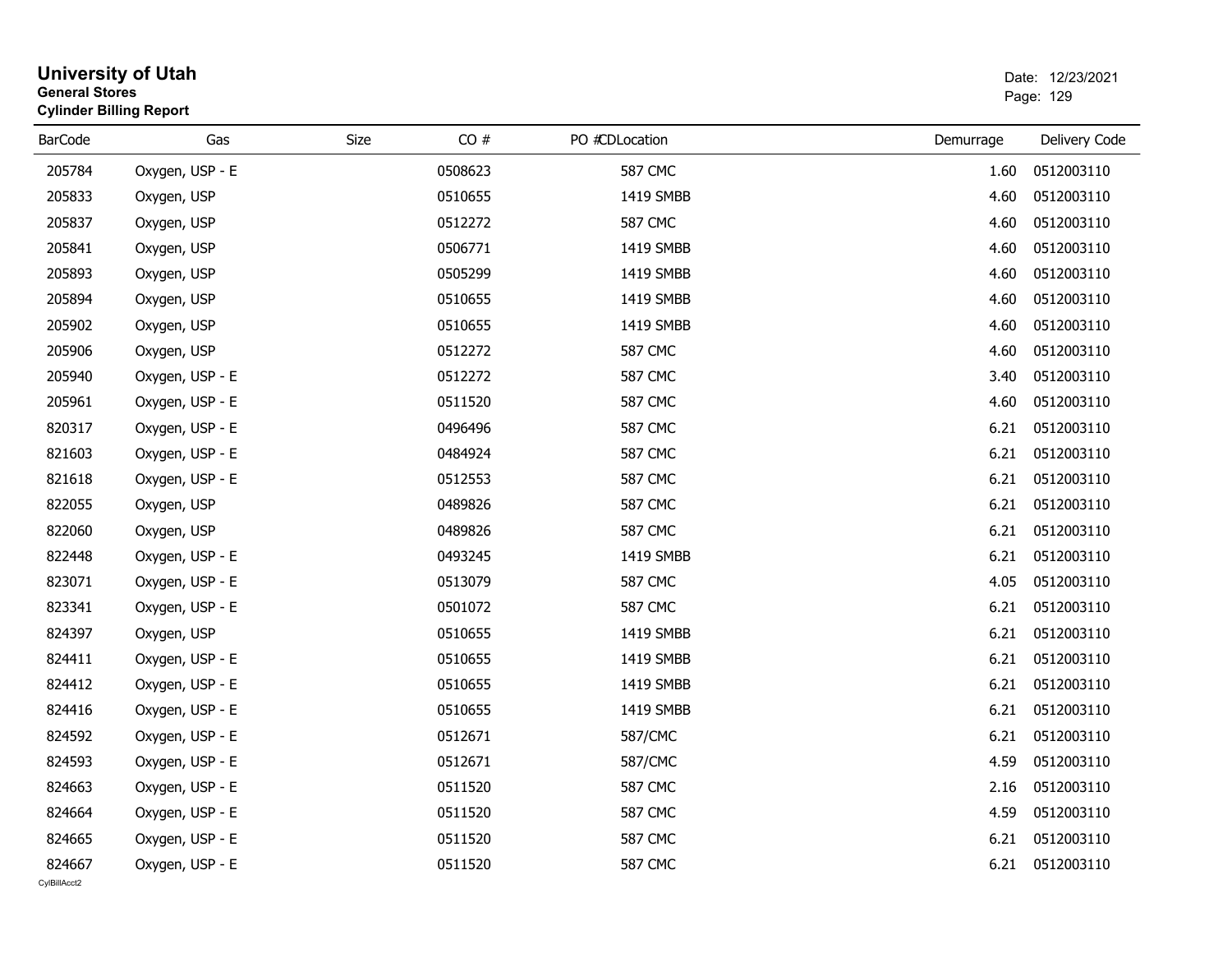| <b>University of Utah</b><br><b>General Stores</b><br><b>Cylinder Billing Report</b> |                 |             |         |                | Date: 12/23/2021<br>Page: 130 |               |
|--------------------------------------------------------------------------------------|-----------------|-------------|---------|----------------|-------------------------------|---------------|
| <b>BarCode</b>                                                                       | Gas             | <b>Size</b> | CO#     | PO #CDLocation | Demurrage                     | Delivery Code |
| 824668                                                                               | Oxygen, USP - E |             | 0511520 | <b>587 CMC</b> | 6.21                          | 0512003110    |
| 824670                                                                               | Oxygen, USP - E |             | 0511520 | <b>587 CMC</b> | 6.21                          | 0512003110    |
| 824671                                                                               | Oxygen, USP - E |             | 0511520 | <b>587 CMC</b> | 6.21                          | 0512003110    |
| 824672                                                                               | Oxygen, USP - E |             | 0511520 | <b>587 CMC</b> | 6.21                          | 0512003110    |
| 824673                                                                               | Oxygen, USP - E |             | 0511520 | <b>587 CMC</b> | 2.16                          | 0512003110    |
| 824833                                                                               | Oxygen, USP - E |             | 0512552 | 1355 SMBB      | 6.21                          | 0512003110    |
| 824834                                                                               | Oxygen, USP - E |             | 0512552 | 1355 SMBB      | 6.21                          | 0512003110    |
| 824835                                                                               | Oxygen, USP - E |             | 0512552 | 1355 SMBB      | 6.21                          | 0512003110    |
| 824836                                                                               | Oxygen, USP - E |             | 0512552 | 1355 SMBB      | 6.21                          | 0512003110    |
| 824837                                                                               | Oxygen, USP - E |             | 0512553 | <b>587 CMC</b> | 4.59                          | 0512003110    |
| 824839                                                                               | Oxygen, USP - E |             | 0512553 | 587 CMC        | 6.21                          | 0512003110    |
| 824840                                                                               | Oxygen, USP - E |             | 0512553 | <b>587 CMC</b> | 6.21                          | 0512003110    |
| 824842                                                                               | Oxygen, USP - E |             | 0512553 | <b>587 CMC</b> | 6.21                          | 0512003110    |
| 824845                                                                               | Oxygen, USP - E |             | 0512553 | <b>587 CMC</b> | 6.21                          | 0512003110    |
| 824848                                                                               | Oxygen, USP - E |             | 0512552 | 1355 SMBB      | 6.21                          | 0512003110    |
| 824850                                                                               | Oxygen, USP - E |             | 0512552 | 1355 SMBB      | 6.21                          | 0512003110    |
| 824851                                                                               | Oxygen, USP - E |             | 0512553 | <b>587 CMC</b> | 6.21                          | 0512003110    |
| 824852                                                                               | Oxygen, USP - E |             | 0512553 | <b>587 CMC</b> | 6.21                          | 0512003110    |
| 824853                                                                               | Oxygen, USP - E |             | 0512553 | <b>587 CMC</b> | 6.21                          | 0512003110    |
| 824854                                                                               | Oxygen, USP - E |             | 0512553 | <b>587 CMC</b> | 6.21                          | 0512003110    |
| 824855                                                                               | Oxygen, USP - E |             | 0512553 | <b>587 CMC</b> | 6.21                          | 0512003110    |
| 824856                                                                               | Oxygen, USP - E |             | 0512553 | <b>587 CMC</b> | 6.21                          | 0512003110    |
| 824938                                                                               | Oxygen, USP - E |             | 0513464 | <b>587 CMC</b> | 2.16                          | 0512003110    |
| 824941                                                                               | Oxygen, USP - E |             | 0513464 | <b>587 CMC</b> | 2.16                          | 0512003110    |
| 824942                                                                               | Oxygen, USP - E |             | 0513464 | <b>587 CMC</b> | 2.16                          | 0512003110    |
| 824977                                                                               | Oxygen, USP - E |             | 0513079 | <b>587 CMC</b> | 4.05                          | 0512003110    |
| 824978                                                                               | Oxygen, USP - E |             | 0513079 | <b>587 CMC</b> | 4.05                          | 0512003110    |
| 824979<br>CvIBillAcct2                                                               | Oxygen, USP - E |             | 0513079 | <b>587 CMC</b> | 4.05                          | 0512003110    |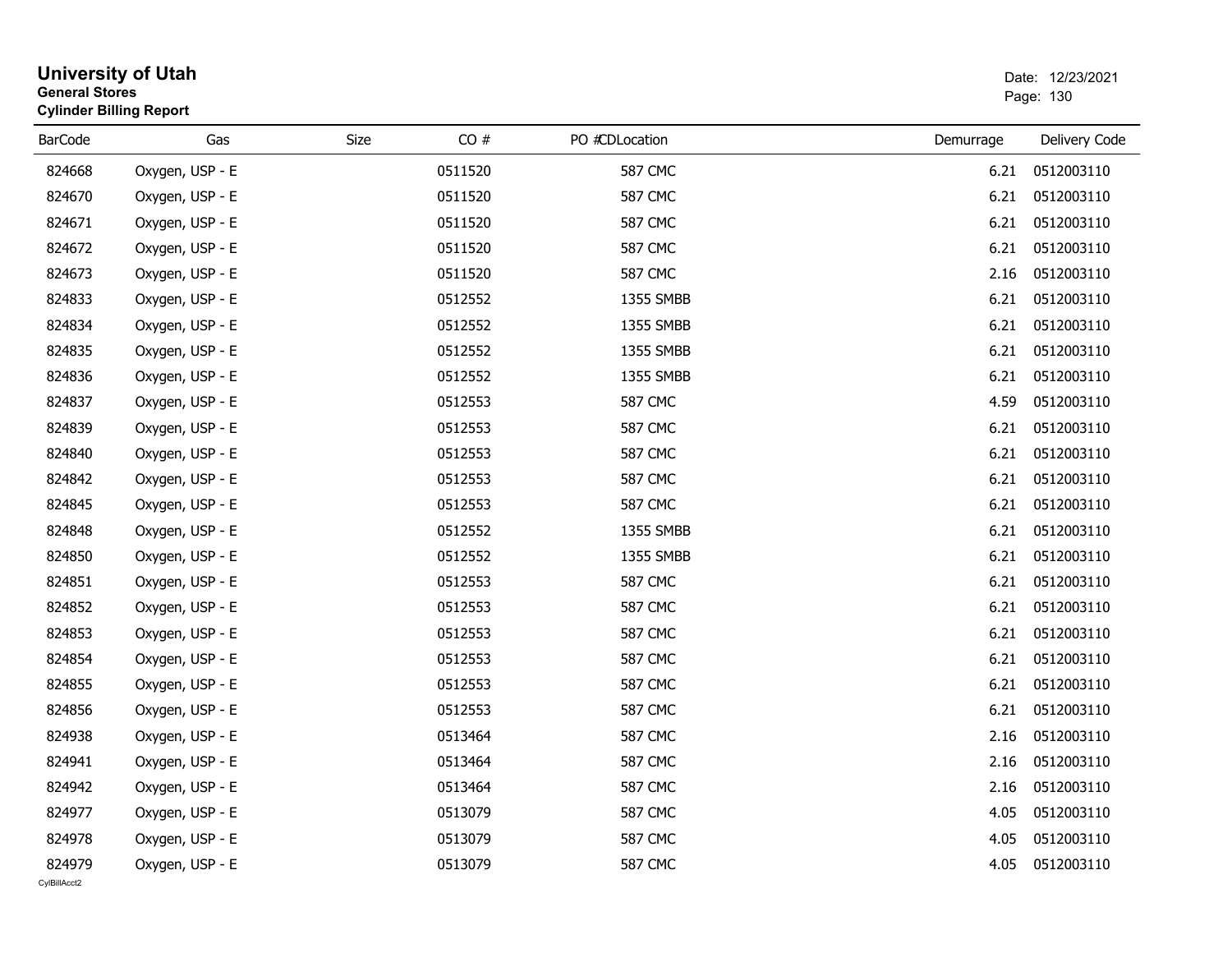| <b>BarCode</b> | Gas                               | <b>Size</b> | CO#     | PO #CDLocation        |                     | Demurrage | Delivery Code |
|----------------|-----------------------------------|-------------|---------|-----------------------|---------------------|-----------|---------------|
| 824980         | Oxygen, USP - E                   |             | 0513079 | <b>587 CMC</b>        |                     | 4.05      | 0512003110    |
|                |                                   |             |         |                       | <b>Amount Total</b> | 572.16    |               |
|                | Chart: 01007172000005216260312022 |             |         |                       |                     |           |               |
| 113337         | $CO2 - E$                         | E/MT. AIR   | 0062290 | ARC LOADING           |                     | 4.83      | 0587000000    |
| 115032         | $CO2 - E$                         |             | 0088031 | <b>DOCK</b>           |                     | 4.14      | 0587000000    |
| 201307         | N2, Liquid LX45                   |             | 0513559 | 585 RM 20             |                     | 9.60      | 0587000000    |
| 203481         | CO2 - 50 Lb.                      |             | 0334204 | <b>BASEMENT SMBB</b>  |                     | 3.68      | 0587000000    |
| 204582         | CO2 - 50 Lb.                      |             | 0385055 | BLDG 587 DOCK         |                     | 3.68      | 0512003110    |
| 205745         | $CO2 - E$                         |             | 0404331 | <b>BLDG 587</b>       |                     | 3.68      | 0587000000    |
|                |                                   |             |         |                       | <b>Amount Total</b> | 29.61     |               |
|                | Chart: 01007172000005216620312022 |             |         |                       |                     |           |               |
| 200103         | CO2 - Siphon                      | K/UU        | 0513107 | 585 RM 10             |                     | 2.80      | 0587000000    |
| 200316         | Oxygen, USP                       |             | 0499798 | <b>587 CMC</b>        |                     | 4.60      | 0512003110    |
| 200338         | Oxygen, USP                       |             | 0340406 | SMBB ANIMAL FACILITY  |                     | 3.68      | 0587000000    |
| 200401         | Oxygen, USP                       |             | 0340406 | SMBB ANIMAL FACILITY  |                     | 3.68      | 0587000000    |
| 201139         | Oxygen, USP                       |             | 0507090 | 1353 SMBB             |                     | 4.60      | 0512003110    |
| 201142         | Oxygen, USP                       |             | 0501320 | <b>587 CMC</b>        |                     | 3.00      | 0512003110    |
| 201232         | Oxygen, USP - E                   |             | 0462656 | <b>BLDG 587</b>       |                     | 3.68      | 0512003110    |
| 201824         | Oxygen, USP - E                   |             | 0449647 | bldg 587              |                     | 3.68      | 0587000000    |
| 201827         | Oxygen, USP - E                   |             | 0467463 | <b>BLDG 587</b>       |                     | 4.60      | 0512003110    |
| 201833         | Air - 233 CF                      |             | 0499797 | 1419 SMBB             |                     | 4.60      | 0512003110    |
| 202152         | Oxygen, USP                       |             | 0499798 | <b>587 CMC</b>        |                     | 4.60      | 0512003110    |
| 202273         | Oxygen, USP                       |             | 0499798 | <b>587 CMC</b>        |                     | 4.60      | 0512003110    |
| 202311         | Oxygen, USP - E                   |             | 0469922 | <b>SMBB 311</b>       |                     | 4.60      | 0512003110    |
| 202924         | Oxygen, USP                       |             | 0508757 | <b>BLDG 587</b>       |                     | 4.60      | 0512003110    |
| 203015         | N2, Liquid LX45                   |             | 0512267 | <b>BLDG 585 RM 20</b> |                     | 27.20     | 0587000000    |
| 203017         | N2, Liquid LX45                   |             | 0512267 | <b>BLDG 585 RM 20</b> |                     | 14.40     | 0587000000    |

## **Cylinder Billing Report**

s and the contract of the contract of the contract of the contract of the contract of the contract of the contract of the contract of the contract of the contract of the contract of the contract of the contract of the cont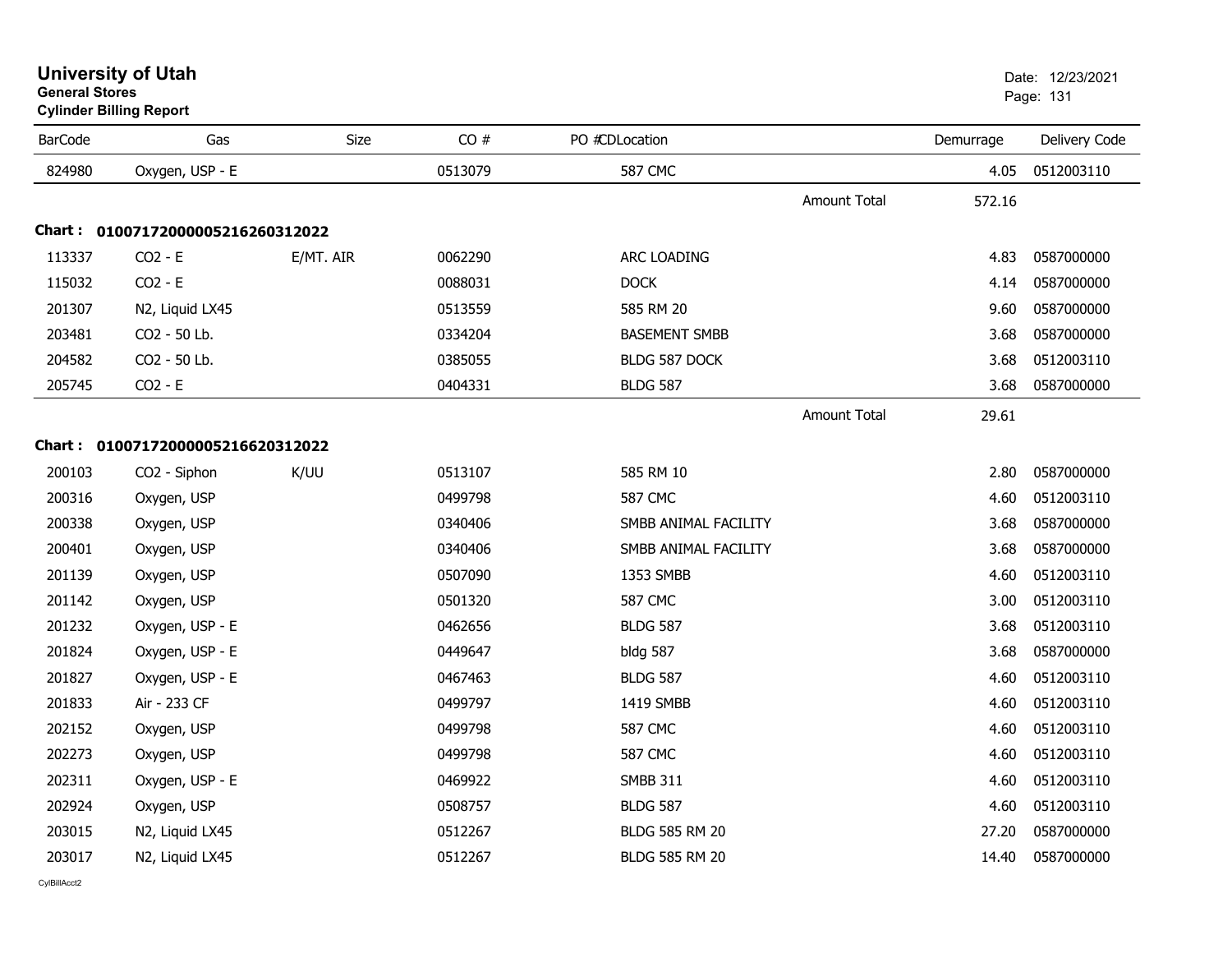| <b>General Stores</b> | <b>Cylinder Billing Report</b> |      |         |  |                      |           | Page: 132       |  |  |
|-----------------------|--------------------------------|------|---------|--|----------------------|-----------|-----------------|--|--|
| <b>BarCode</b>        | Gas                            | Size | CO#     |  | PO #CDLocation       | Demurrage | Delivery Code   |  |  |
| 203039                | Oxygen, USP                    |      | 0499798 |  | <b>587 CMC</b>       | 4.60      | 0512003110      |  |  |
| 203125                | Oxygen, USP                    |      | 0507090 |  | 1353 SMBB            | 4.60      | 0512003110      |  |  |
| 203368                | Oxygen, USP - E                |      | 0469922 |  | <b>SMBB 311</b>      | 4.60      | 0512003110      |  |  |
| 203440                | Oxygen, USP - E                |      | 0454768 |  | 1419 SMBB            | 3.68      | 0512003110      |  |  |
| 203896                | Oxygen, USP                    |      | 0340406 |  | SMBB ANIMAL FACILITY | 3.68      | 0587000000      |  |  |
| 203953                | Oxygen, USP                    |      | 0469922 |  | <b>SMBB 311</b>      | 4.60      | 0512003110      |  |  |
| 204699                | Oxygen, USP - E                |      | 0501730 |  | <b>587 CMC</b>       | 4.60      | 0512003110      |  |  |
| 205294                | Oxygen, USP                    |      | 0499798 |  | <b>587 CMC</b>       | 4.60      | 0512003110      |  |  |
| 205300                | Oxygen, USP                    |      | 0495176 |  | <b>587 CMC</b>       | 4.60      | 0512003110      |  |  |
| 205301                | Oxygen, USP                    |      | 0499798 |  | <b>587 CMC</b>       | 4.60      | 0512003110      |  |  |
| 205454                | Oxygen, USP - E                |      | 0475902 |  | <b>Bldg 587</b>      | 4.60      | 0512003110      |  |  |
| 205900                | Oxygen, USP                    |      | 0495176 |  | <b>587 CMC</b>       | 4.60      | 0512003110      |  |  |
| 205905                | Oxygen, USP                    |      | 0499798 |  | <b>587 CMC</b>       | 4.60      | 0512003110      |  |  |
| 813897                | Oxygen, USP                    |      | 0431351 |  | 1419 BLDG 151        | 5.29      | 0512003110      |  |  |
| 814787                | Oxygen, USP                    |      | 0438535 |  | BLDG 151 RM 1419     | 5.29      | 0512003110      |  |  |
| 819123                | Oxygen, USP - E                |      | 0469922 |  | <b>SMBB 311</b>      | 6.21      | 0512003110      |  |  |
| 819358                | CO2 - 50 Lb.                   |      | 0470968 |  | 1419 SMBB            | 6.21      | 0512003110      |  |  |
| 819553                | Oxygen, USP - E                |      | 0472366 |  | <b>587 CMC</b>       | 6.21      | 0512003110      |  |  |
| 820473                | Oxygen, USP                    |      | 0478711 |  | <b>587 CMC</b>       | 6.21      | 0512003110      |  |  |
| 820475                | Oxygen, USP                    |      | 0478711 |  | <b>587 CMC</b>       | 6.21      | 0512003110      |  |  |
| 820477                | Oxygen, USP                    |      | 0478711 |  | <b>587 CMC</b>       | 6.21      | 0512003110      |  |  |
| 822438                | Oxygen, USP - E                |      | 0501796 |  | 1419 SMBB            | 6.21      | 0512003110      |  |  |
| 822752                | Oxygen, USP                    |      | 0495176 |  | <b>587 CMC</b>       | 6.21      | 0512003110      |  |  |
| 823325                | Oxygen, USP - E                |      | 0501730 |  | <b>587 CMC</b>       | 6.21      | 0512003110      |  |  |
| 823473                | Oxygen, USP                    |      | 0501320 |  | <b>587 CMC</b>       | 6.21      | 0512003110      |  |  |
| 823474                | Oxygen, USP                    |      | 0501320 |  | <b>587 CMC</b>       | 6.21      | 0512003110      |  |  |
| 823477                | Oxygen, USP                    |      | 0501320 |  | <b>587 CMC</b>       | 4.05      | 0512003110      |  |  |
| 824314                | Oxygen, USP                    |      | 0508755 |  | 1419 SMBB            |           | 6.21 0512003110 |  |  |
|                       |                                |      |         |  |                      |           |                 |  |  |

# **University of Utah** Date: 12/23/2021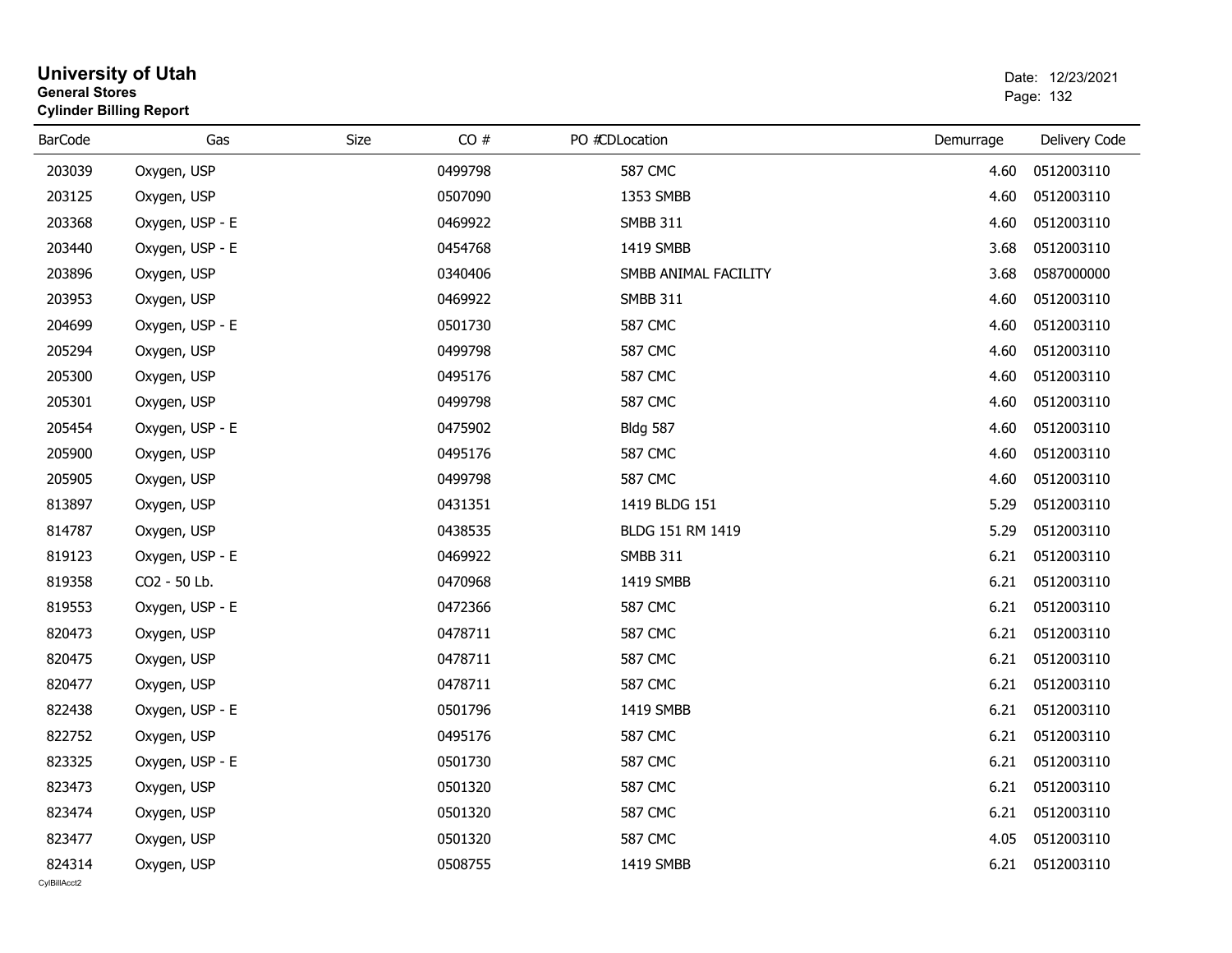|                | <b>University of Utah</b><br><b>General Stores</b><br><b>Cylinder Billing Report</b> |                  |         |                                |           | Date: 12/23/2021<br>Page: 133 |  |
|----------------|--------------------------------------------------------------------------------------|------------------|---------|--------------------------------|-----------|-------------------------------|--|
| <b>BarCode</b> | Gas                                                                                  | Size             | CO#     | PO #CDLocation                 | Demurrage | Delivery Code                 |  |
| 824317         | Oxygen, USP - E                                                                      |                  | 0508755 | 1419 SMBB                      | 6.21      | 0512003110                    |  |
| 824319         | Oxygen, USP - E                                                                      |                  | 0508755 | 1419 SMBB                      | 6.21      | 0512003110                    |  |
|                |                                                                                      |                  |         | <b>Amount Total</b>            | 258.45    |                               |  |
|                | Chart: 0100717200000521662032022                                                     |                  |         |                                |           |                               |  |
| 201869         | N2, Liquid LX45                                                                      | <b>180 LTR/U</b> | 0513106 | 585 Rm 20                      | 22.40     | 0587000000                    |  |
|                |                                                                                      |                  |         | <b>Amount Total</b>            | 22.40     |                               |  |
|                | Chart: 01007172000005216620712022                                                    |                  |         |                                |           |                               |  |
| 200038         | CO2 - 50 Lb.                                                                         | K/UU             | 0509385 | 587 CMC-Dock                   | 4.60      | 0512003110                    |  |
| 200041         | CO2 - 50 Lb.                                                                         |                  | 0510966 | A0209 Moran Eye Ctr            | 4.60      | 0512003110                    |  |
| 200272         | CO2 - 50 Lb.                                                                         |                  | 0474629 | HCI - RS - LL613B              | 4.60      | 0512003110                    |  |
| 200278         | CO2 - 50 Lb.                                                                         |                  | 0509385 | 587 CMC-Dock                   | 4.60      | 0512003110                    |  |
| 200361         | CO2 - 50 Lb.                                                                         |                  | 0478838 | Bldg 581, Rm B0630             | 4.60      | 0512003110                    |  |
| 200463         | CO2 - 50 Lb.                                                                         |                  | 0509385 | 587 CMC-Dock                   | 4.60      | 0512003110                    |  |
| 200475         | CO2 - 50 Lb.                                                                         |                  | 0510966 | A0209 Moran Eye Ctr            | 4.60      | 0512003110                    |  |
| 200699         | CO2 - 50 Lb.                                                                         |                  | 0510892 | <b>LL550 HCI</b>               | 4.60      | 0512003110                    |  |
| 200795         | CO2 - 50 Lb.                                                                         |                  | 0511295 | 1355 SMBB                      | 4.60      | 0512003110                    |  |
| 200912         | CO2 - 50 Lb.                                                                         |                  | 0511039 | <b>587 CMC</b>                 | 4.60      | 0512003110                    |  |
| 200913         | CO2 - 50 Lb.                                                                         |                  | 0511039 | <b>587 CMC</b>                 | 4.60      | 0512003110                    |  |
| 201037         | CO2 - 50 Lb.                                                                         |                  | 0510830 | 383 DIrty Room Side Colorow Dr | 4.60      | 0512003110                    |  |
| 201155         | CO2 - 50 Lb.                                                                         |                  | 0512437 | <b>LL155 HCI</b>               | 3.40      | 0512003110                    |  |
| 201193         | CO2 - 50 Lb.                                                                         |                  | 0510830 | 383 DIrty Room Side Colorow Dr | 4.60      | 0512003110                    |  |
| 201698         | CO2 - 50 Lb.                                                                         |                  | 0513281 | 42 BPRB                        | 2.80      | 0512003110                    |  |
| 202219         | CO2 - 50 Lb.                                                                         |                  | 0512437 | <b>LL155 HCI</b>               | 3.40      | 0512003110                    |  |
| 202283         | CO2 - 50 Lb.                                                                         |                  | 0511295 | 1355 SMBB                      | 4.60      | 0512003110                    |  |
| 202351         | CO2 - 50 Lb.                                                                         |                  | 0511383 | <b>587 CMC</b>                 | 4.60      | 0512003110                    |  |
| 202468         | CO2 - 50 Lb.                                                                         |                  | 0513724 | B0630 Skaggs                   | 0.20      | 0512003110                    |  |
| 202474         | CO2 - 50 Lb.                                                                         |                  | 0503654 | B0630 Skaggs                   | 4.40      | 0512003110                    |  |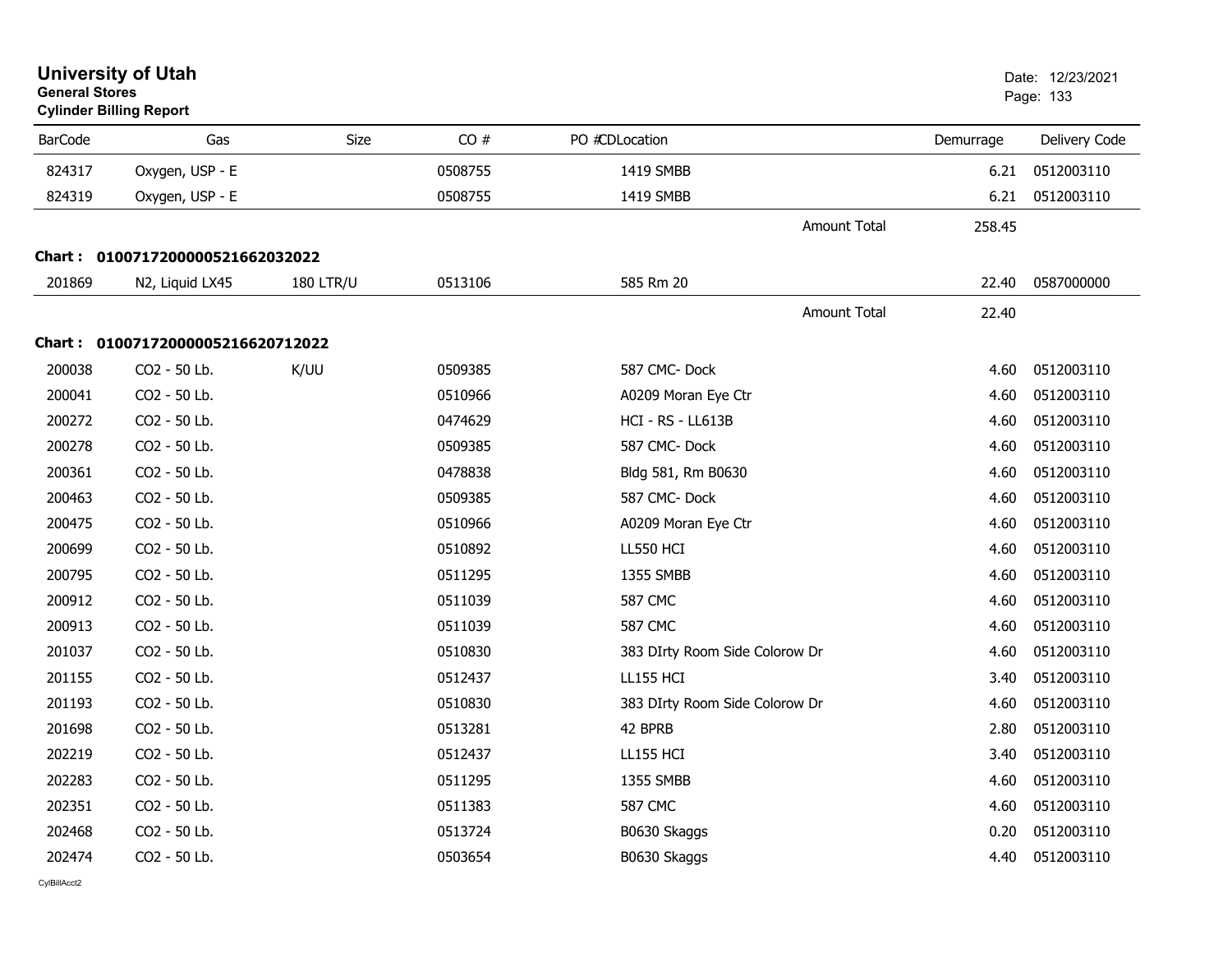| General Stores | <b>Cylinder Billing Report</b> |      |         |                                        |           | Page: 134     |
|----------------|--------------------------------|------|---------|----------------------------------------|-----------|---------------|
| <b>BarCode</b> | Gas                            | Size | CO#     | PO #CDLocation                         | Demurrage | Delivery Code |
| 202513         | CO2 - 50 Lb.                   |      | 0510769 | LL355 HCI N                            | 3.40      | 0512003110    |
| 202601         | CO2 - 50 Lb.                   |      | 0510966 | A0209 Moran Eye Ctr                    | 4.60      | 0512003110    |
| 202643         | CO2 - 50 Lb.                   |      | 0511890 | 10M BPRB - viviraum                    | 4.60      | 0512003110    |
| 202753         | CO2 - 50 Lb.                   |      | 0510892 | LL550 HCI                              | 4.60      | 0512003110    |
| 203109         | $CO2 - E$                      |      | 0511785 | So Biology Hallway                     | 4.60      | 0512003110    |
| 203254         | $CO2 - E$                      |      | 0510323 | So Biology, Hallway of animal facility | 4.60      | 0512003110    |
| 203258         | $CO2 - E$                      |      | 0510323 | So Biology, Hallway of animal facility | 4.60      | 0512003110    |
| 203310         | CO2 - 50 Lb.                   |      | 0511890 | 10M BPRB - viviraum                    | 4.60      | 0512003110    |
| 203488         | CO2 - 50 Lb.                   |      | 0510892 | LL550 HCI                              | 4.60      | 0512003110    |
| 203493         | CO2 - 50 Lb.                   |      | 0512437 | <b>LL155 HCI</b>                       | 4.60      | 0512003110    |
| 203821         | CO2 - 50 Lb.                   |      | 0512437 | <b>LL155 HCI</b>                       | 4.60      | 0512003110    |
| 204463         | $CO2 - E$                      |      | 0511785 | So Biology Hallway                     | 4.60      | 0512003110    |
| 204526         | CO2 - 50 Lb.                   |      | 0510769 | LL355 HCI N                            | 4.60      | 0512003110    |
| 204717         | CO2 - 50 Lb.                   |      | 0513724 | B0630 Skaggs                           | 0.20      | 0512003110    |
| 204719         | CO2 - 50 Lb.                   |      | 0511383 | <b>587 CMC</b>                         | 4.60      | 0512003110    |
| 204721         | CO2 - 50 Lb.                   |      | 0513724 | B0630 Skaggs                           | 0.20      | 0512003110    |
| 204730         | CO2 - 50 Lb.                   |      | 0491295 | LL355 - HCI - N                        | 4.60      | 0512003110    |
| 204732         | CO2 - 50 Lb.                   |      | 0513724 | B0630 Skaggs                           | 0.20      | 0512003110    |
| 204738         | CO2 - 50 Lb.                   |      | 0511383 | <b>587 CMC</b>                         | 4.60      | 0512003110    |
| 204739         | CO2 - 50 Lb.                   |      | 0513724 | B0630 Skaggs                           | 0.20      | 0512003110    |
| 204741         | CO2 - 50 Lb.                   |      | 0511383 | <b>587 CMC</b>                         | 4.60      | 0512003110    |
| 205370         | CO2 - 50 Lb.                   |      | 0507801 | A0209 Moran                            | 4.60      | 0512003110    |
| 205540         | CO2 - 50 Lb.                   |      | 0510769 | LL355 HCI N                            | 4.60      | 0512003110    |
| 205632         | Oxygen, USP                    |      | 0482732 | <b>587 CMC</b>                         | 3.00      | 0512003110    |
| 821336         | Oxygen, USP - E                |      | 0482732 | <b>587 CMC</b>                         | 6.21      | 0512003110    |
| 821353         | Oxygen, USP - E                |      | 0482732 | <b>587 CMC</b>                         | 6.21      | 0512003110    |
| 823704         | CO2 - 50 Lb.                   |      | 0513561 | LL355 HCI RN                           | 1.62      | 0512003110    |
| 823961         | CO2 - 50 Lb.                   |      | 0505625 | LL550 HCI S                            | 6.21      | 0512003110    |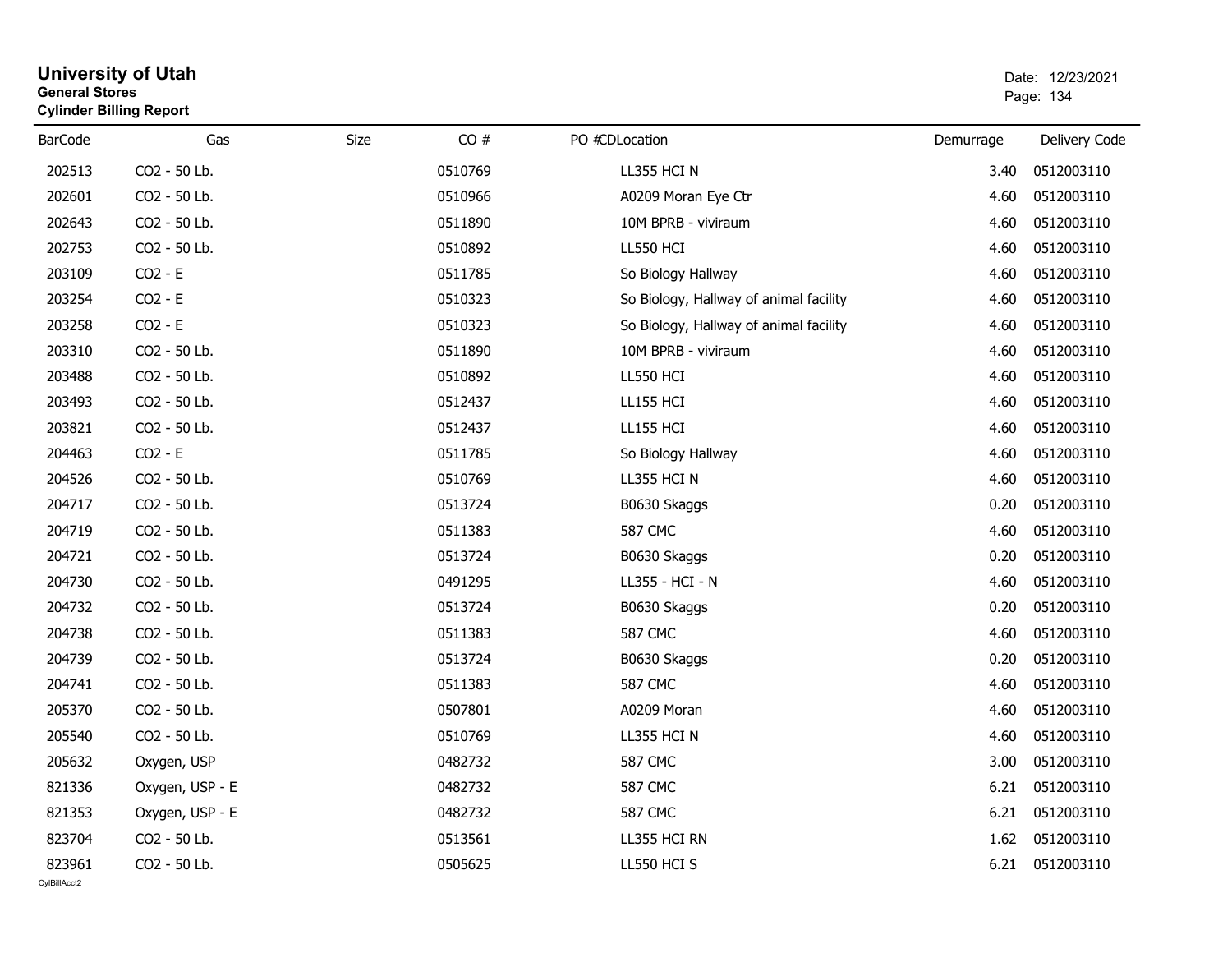| <b>General Stores</b> | <b>University of Utah</b><br><b>Cylinder Billing Report</b> |      |         |                    |              |           | Date: 12/23/2021<br>Page: 135 |
|-----------------------|-------------------------------------------------------------|------|---------|--------------------|--------------|-----------|-------------------------------|
| <b>BarCode</b>        | Gas                                                         | Size | CO#     | PO #CDLocation     |              | Demurrage | Delivery Code                 |
| 824118                | CO2 - 50 Lb.                                                |      | 0506955 | B0630 Skaggs       |              | 5.94      | 0512003110                    |
| 824211                | CO2 - 50 Lb.                                                |      | 0510384 | B0630 Skaggs       |              | 6.21      | 0512003110                    |
| 824216                | CO2 - 50 Lb.                                                |      | 0510384 | B0630 Skaggs       |              | 6.21      | 0512003110                    |
| 824528                | CO2 - 50 Lb.                                                |      | 0510384 | B0630 Skaggs       |              | 5.94      | 0512003110                    |
| 824529                | CO2 - 50 Lb.                                                |      | 0510384 | B0630 Skaggs       |              | 5.94      | 0512003110                    |
| 824535                | CO2 - 50 Lb.                                                |      | 0510384 | B0630 Skaggs       |              | 5.94      | 0512003110                    |
| 824546                | CO2 - 50 Lb.                                                |      | 0510769 | LL355 HCI N        |              | 4.59      | 0512003110                    |
| 824740                | $CO2 - E$                                                   |      | 0511785 | So Biology Hallway |              | 6.21      | 0512003110                    |
| 824741                | $CO2 - E$                                                   |      | 0511785 | So Biology Hallway |              | 6.21      | 0512003110                    |
| 824742                | $CO2 - E$                                                   |      | 0511785 | So Biology Hallway |              | 6.21      | 0512003110                    |
| 824870                | CO2 - 50 Lb.                                                |      | 0512551 | 1419 SMBB          |              | 6.21      | 0512003110                    |
| 824871                | CO2 - 50 Lb.                                                |      | 0512601 | <b>587 CMC</b>     |              | 6.21      | 0512003110                    |
| 824872                | CO2 - 50 Lb.                                                |      | 0512601 | <b>587 CMC</b>     |              | 6.21      | 0512003110                    |
| 824873                | CO2 - 50 Lb.                                                |      | 0512601 | <b>587 CMC</b>     |              | 6.21      | 0512003110                    |
| 824874                | CO2 - 50 Lb.                                                |      | 0512601 | <b>587 CMC</b>     |              | 6.21      | 0512003110                    |
| 824875                | CO2 - 50 Lb.                                                |      | 0512601 | <b>587 CMC</b>     |              | 6.21      | 0512003110                    |
| 824876                | CO2 - 50 Lb.                                                |      | 0512551 | 1419 SMBB          |              | 6.21      | 0512003110                    |
| 824877                | CO2 - 50 Lb.                                                |      | 0512551 | 1419 SMBB          |              | 6.21      | 0512003110                    |
| 824878                | CO2 - 50 Lb.                                                |      | 0512601 | <b>587 CMC</b>     |              | 6.21      | 0512003110                    |
| 824879                | CO2 - 50 Lb.                                                |      | 0512601 | <b>587 CMC</b>     |              | 6.21      | 0512003110                    |
| 824880                | CO2 - 50 Lb.                                                |      | 0512601 | <b>587 CMC</b>     |              | 6.21      | 0512003110                    |
| 825032                | CO2 - 50 Lb.                                                |      | 0513561 | LL355 HCI RN       |              | 1.62      | 0512003110                    |
| 825033                | CO2 - 50 Lb.                                                |      | 0513561 | LL355 HCI RN       |              | 1.62      | 0512003110                    |
| 825035                | CO2 - 50 Lb.                                                |      | 0513561 | LL355 HCI RN       |              | 1.62      | 0512003110                    |
|                       |                                                             |      |         |                    | Amount Total | 326.02    |                               |
|                       | Chart: 01007172000005216620912022                           |      |         |                    |              |           |                               |
| 201243                | Oxygen, USP                                                 | E/UU | 0097145 | <b>BLDG. 587</b>   |              | 3.68      | 0587000000                    |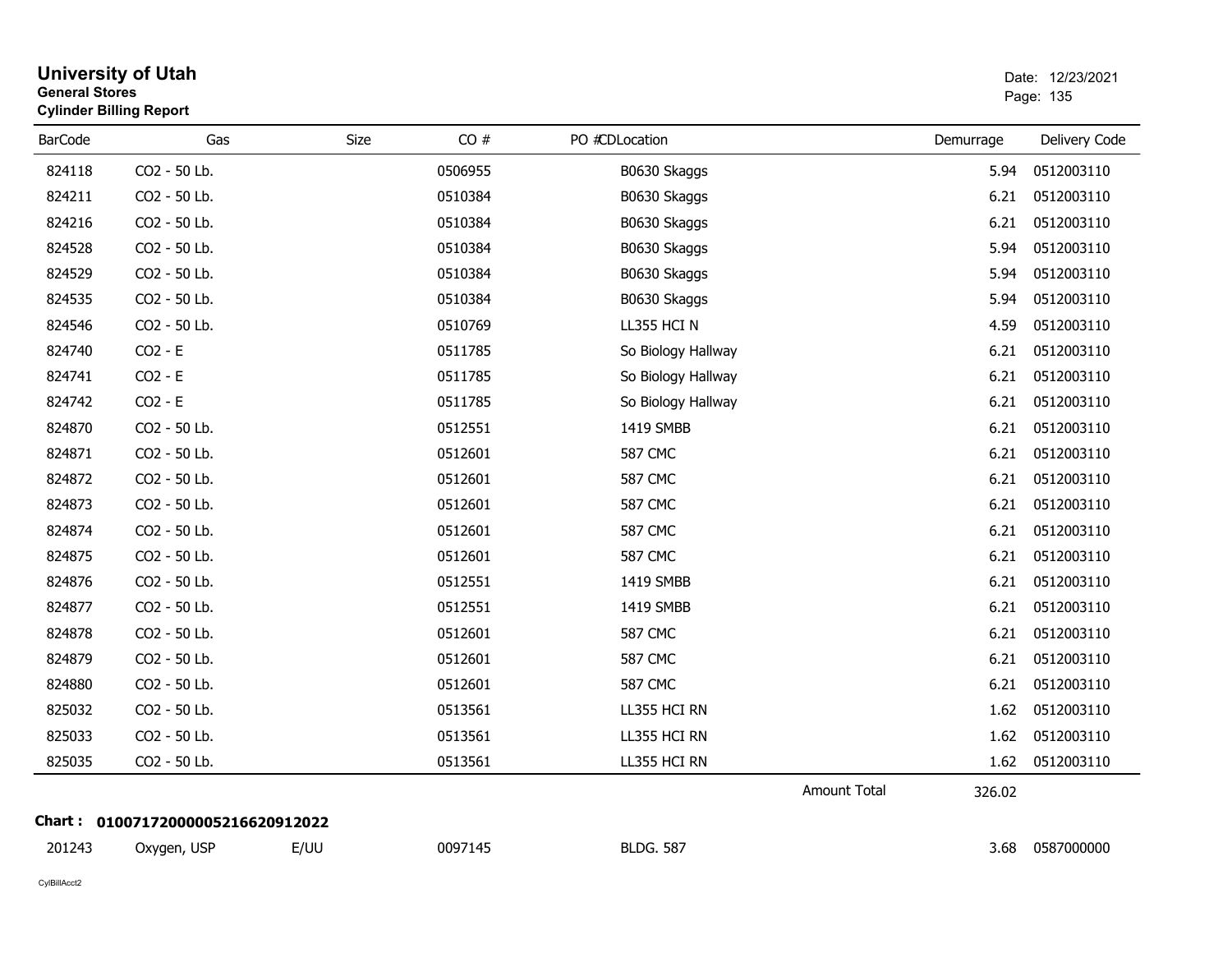| <b>General Stores</b> | <b>University of Utah</b><br><b>Cylinder Billing Report</b> |           |         |                             |                     |           | Date: 12/23/2021<br>Page: 136 |
|-----------------------|-------------------------------------------------------------|-----------|---------|-----------------------------|---------------------|-----------|-------------------------------|
| <b>BarCode</b>        | Gas                                                         | Size      | CO#     | PO #CDLocation              |                     | Demurrage | Delivery Code                 |
| 201826                | Oxygen, USP                                                 |           | 0414377 | <b>BLDG 587</b>             |                     | 3.68      | 0587000000                    |
| 202226                | Oxygen, USP - E                                             |           | 0129405 | BLDG 587 SOUTH LOADING DOCK |                     | 3.68      | 0587000000                    |
| 202534                | Oxygen, USP - E                                             |           | 0333192 | <b>BLDG 587</b>             |                     | 3.68      | 0587000000                    |
| 202821                | Oxygen, USP - E                                             |           | 0251727 | <b>BLDG 587</b>             |                     | 3.68      | 0570000260                    |
| 203462                | $CO2 - E$                                                   |           | 0325581 | <b>BLDG 587</b>             |                     | 3.68      | 0587000000                    |
| 204502                | Oxygen, USP - E                                             |           | 0165088 | BLDG 587 SOUTH DOCK         |                     | 3.68      | 0570000260                    |
| 800110                | Oxygen, USP - E                                             |           | 0124641 | Bldg. 587, So. Loading Dock |                     | 4.83      | 0587000000                    |
|                       |                                                             |           |         |                             | Amount Total        | 30.59     |                               |
|                       | Chart: 01007651001136706240012022                           |           |         |                             |                     |           |                               |
| 200114                | Acetylene, CF                                               | Acty-CF/U | 0479691 |                             |                     | 4.40      | 0306001030                    |
| 200458                | Oxygen, USP                                                 |           | 0479691 |                             |                     | 4.40      | 0306001030                    |
|                       |                                                             |           |         |                             | <b>Amount Total</b> | 8.80      |                               |
|                       | Chart: 01007882500263216260012022                           |           |         |                             |                     |           |                               |
| 200187                | Oxygen, USP                                                 | K/UU      | 0504747 | 5th floor Gardner Commons   |                     | 4.60      | 0048045400                    |
|                       |                                                             |           |         |                             | Amount Total        | 4.60      |                               |
|                       | Chart: 01007901001057016260012022                           |           |         |                             |                     |           |                               |
| 201928                | CO2 - Siphon                                                | K/UU      | 0390523 | 5210 MARIOTT LIBRARY        |                     | 3.68      | 0086001630                    |
|                       |                                                             |           |         |                             | <b>Amount Total</b> | 3.68      |                               |
|                       | Chart: 01007901001057016260112022                           |           |         |                             |                     |           |                               |
| 200364                | CO2 - 50 Lb.                                                | K/UU      | 0398657 | 5210 MARRIOTT               |                     | 3.68      | 0086001630                    |
| 205655                | CO2 - 50 Lb.                                                |           | 0400500 | 5210 MARRIOTTLIBRARY        |                     | 3.68      | 0086001630                    |
|                       |                                                             |           |         |                             | <b>Amount Total</b> | 7.36      |                               |
|                       | Chart: 0100810500059313470626002022                         |           |         |                             |                     |           |                               |
| 200862                | CO <sub>2</sub> - 50 Lb.                                    | K/UU      | 0324003 | 2488 MEB                    |                     | 3.68      | 0062003750                    |
| 203064                | Helium - 110 CF                                             |           | 0310780 | 2490 meb                    |                     | 3.68      | 0062037500                    |
|                       |                                                             |           |         |                             | Amount Total        | 7.36      |                               |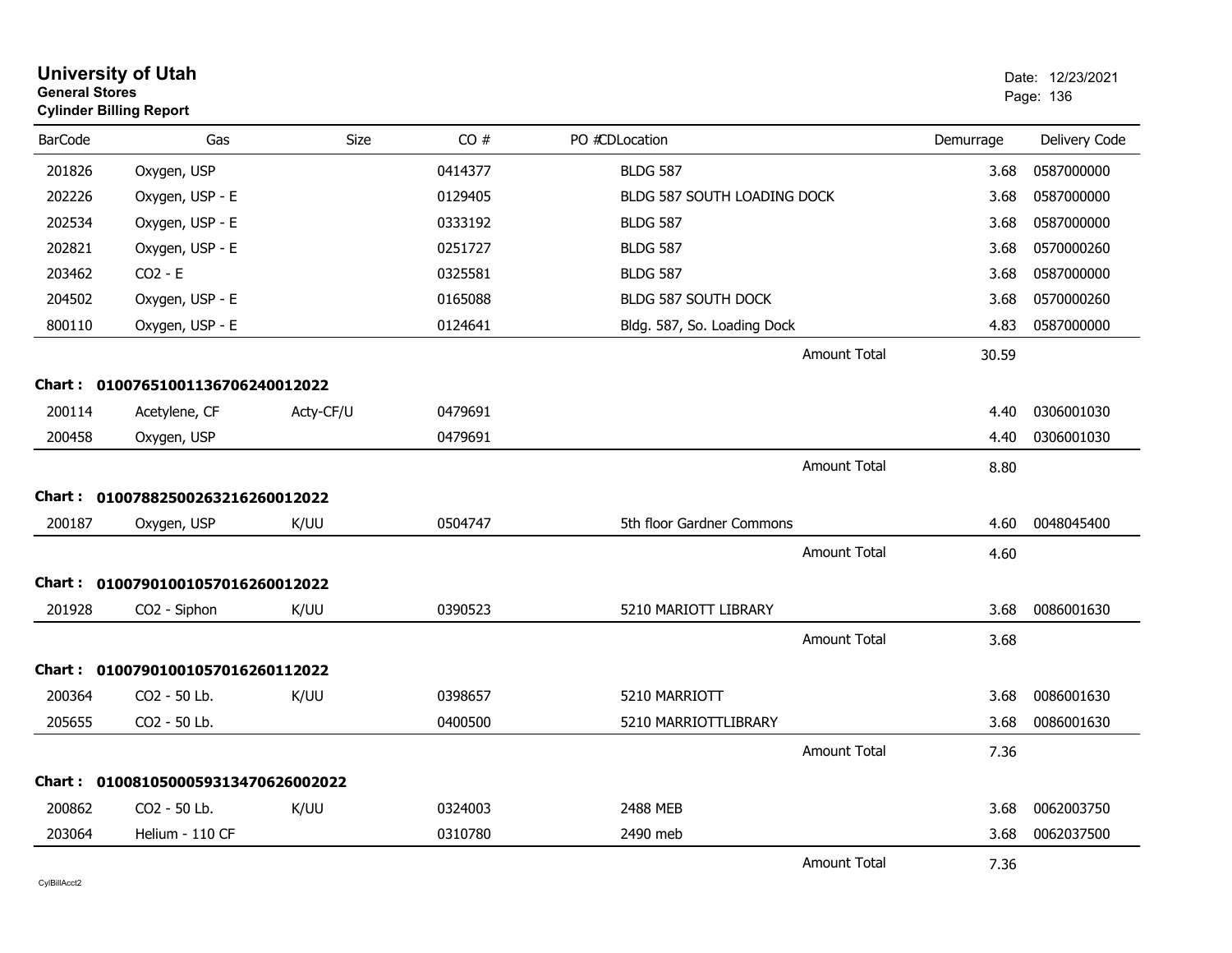| <b>General Stores</b> | <b>University of Utah</b><br><b>Cylinder Billing Report</b> |                  |         |                |                                        |           | Date: 12/23/2021<br>Page: 137 |
|-----------------------|-------------------------------------------------------------|------------------|---------|----------------|----------------------------------------|-----------|-------------------------------|
| <b>BarCode</b>        | Gas                                                         | Size             | CO#     | PO #CDLocation |                                        | Demurrage | Delivery Code                 |
|                       | Chart: 0100810500059313470662002022                         |                  |         |                |                                        |           |                               |
| 201048                | CO2 - 50 Lb.                                                | K/UU             | 0480467 | 2488 MEB       |                                        | 4.60      | 0062037500                    |
| 201289                | CO2 - 50 Lb.                                                |                  | 0480469 | 2490 MEB       |                                        | 4.60      | 0062037500                    |
| 205648                | CO2 - 50 Lb.                                                |                  | 0480467 | 2488 MEB       |                                        | 4.60      | 0062037500                    |
| 205650                | CO2 - 50 Lb.                                                |                  | 0480469 | 2490 MEB       |                                        | 4.60      | 0062037500                    |
|                       |                                                             |                  |         |                | <b>Amount Total</b>                    | 18.40     |                               |
|                       | Chart: 01008472000179846260312022                           |                  |         |                |                                        |           |                               |
| 203717                | N2, Liquid GP45                                             | <b>180 LTR/U</b> | 0507766 | 3333 HCI       |                                        | 36.80     | 0555LL3760                    |
| 820134                | Carbon Monoxide                                             |                  | 0474466 |                | 421 WAJARA #360 - CLINIC TRANSLATIONAL | 6.21      | 0555LL3760                    |
|                       |                                                             |                  |         |                | <b>Amount Total</b>                    | 43.01     |                               |
|                       | Chart: 01008472000308346430312022                           |                  |         |                |                                        |           |                               |
| 202588                | Co <sub>2</sub> Food Grade                                  | 20#/UU           | 0512695 | 319 Wintrobe   |                                        | 4.20      | 0555LL3760                    |
| 202973                | Co2 Food Grade                                              |                  | 0510619 | 319 WIntrobe   |                                        | 0.40      | 0555113760                    |
| 202974                | Co2 Food Grade                                              |                  | 0510619 | 319 WIntrobe   |                                        | 4.00      | 0555113760                    |
| 205671                | Co <sub>2</sub> Food Grade                                  |                  | 0513647 | 319 Wintrobe   |                                        | 0.60      | 0555LL3760                    |
|                       |                                                             |                  |         |                | <b>Amount Total</b>                    | 9.20      |                               |
|                       | Chart: 01008472500190146260312022                           |                  |         |                |                                        |           |                               |
| 201415                | CO2 - 50 Lb.                                                | K/UU             | 0500281 | 4211 HCI       |                                        | 4.60      | 0555113760                    |
| 201947                | CO2 - 50 Lb.                                                |                  | 0501917 | 3333 HCI       |                                        | 4.60      | 0555113760                    |
| 205640                | CO2 - 50 Lb.                                                |                  | 0502371 | 3333 RN HCI    |                                        | 4.60      | 0555113760                    |
|                       |                                                             |                  |         |                | <b>Amount Total</b>                    | 13.80     |                               |
|                       | Chart: 01008472500190146430312022                           |                  |         |                |                                        |           |                               |
| 201999                | CO2 - 50 Lb.                                                | K/UU             | 0503674 | 4211 HCI       |                                        | 4.60      | 0555113760                    |
| 202489                | Oxygen - 20 CF                                              |                  | 0508567 | 360-421 WAKARA |                                        | 4.60      | 0555113760                    |
| 205601                | Oxygen - 20 CF                                              |                  | 0508567 | 360-421 WAKARA |                                        | 4.60      | 0555113760                    |
| 205647                | CO2 - 50 Lb.                                                |                  | 0503673 | 3333 HCI       |                                        | 4.60      | 0555113760                    |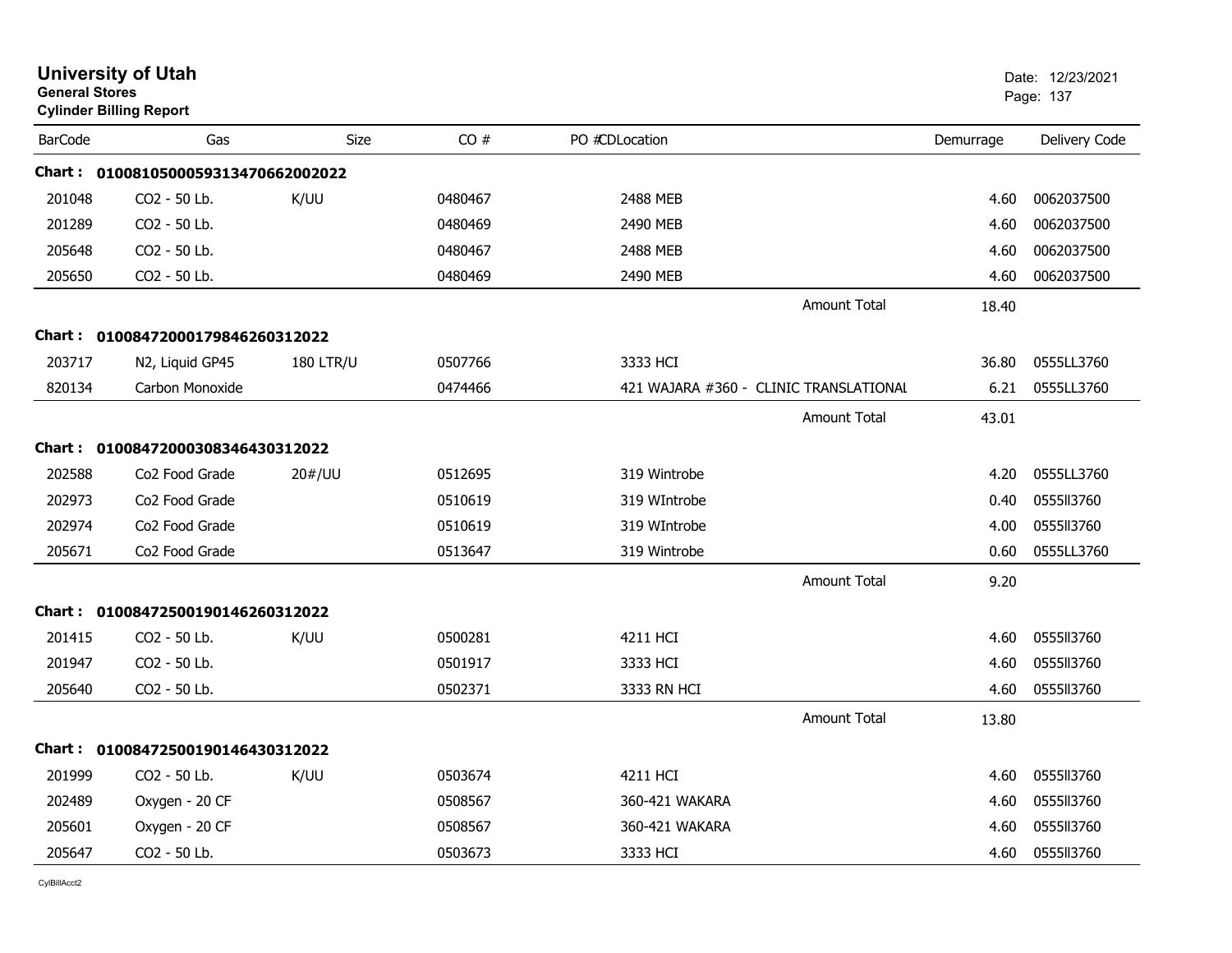| <b>General Stores</b> | <b>University of Utah</b><br><b>Cylinder Billing Report</b> |           |         |                      |                     |           | Date: 12/23/2021<br>Page: 138 |
|-----------------------|-------------------------------------------------------------|-----------|---------|----------------------|---------------------|-----------|-------------------------------|
| <b>BarCode</b>        | Gas                                                         | Size      | CO#     | PO #CDLocation       |                     | Demurrage | Delivery Code                 |
|                       |                                                             |           |         |                      | <b>Amount Total</b> | 18.40     |                               |
|                       | Chart: 01008476000110796260312022                           |           |         |                      |                     |           |                               |
| 201830                | CO2 - 50 Lb.                                                | K/UU      | 0502988 | 634 Wintrobe         |                     | 4.60      | 0555II3760                    |
| 202216                | CO2 - 50 Lb.                                                |           | 0505931 | 634 Wintrobe         |                     | 4.60      | 0555LL3760                    |
| 203432                | Oxygen, USP - E                                             |           | 0351412 | 5C402 SOM            |                     | 3.68      | 05215C4020                    |
| 205372                | CO2 - 50 Lb.                                                |           | 0324825 | 4B137 SOM            |                     | 3.68      | 05215c4020                    |
| 205374                | CO2 - 50 Lb.                                                |           | 0324825 | 4B137 SOM            |                     | 3.68      | 05215c4020                    |
| 804400                | Methane, UHP                                                |           | 0246277 | 472 BPRB             |                     | 5.06      | 05214C3340                    |
|                       |                                                             |           |         |                      | <b>Amount Total</b> | 25.30     |                               |
|                       | Chart: 0100850500059316920626032022                         |           |         |                      |                     |           |                               |
| 200614                | Air - 233 CF                                                | K/UU      | 0503733 | 0346 Skaggs          |                     | 4.60      | 05212A1520                    |
| 202429                | N2, Liquid GP45                                             |           | 0513489 | 2400 Skaggs          |                     | 9.60      | 05212A1520                    |
| 205898                | Oxygen, USP                                                 |           | 0488963 | 0346 SKaggs          |                     | 4.60      | 05212A1520                    |
|                       |                                                             |           |         |                      | <b>Amount Total</b> | 18.80     |                               |
|                       | Chart: 0100854500051900512626002022                         |           |         |                      |                     |           |                               |
| 824719                | CO2 - 50 Lb.                                                | 50#/Mt.Ai | 0511587 | 417 Wakkara Rm 2211  |                     | 6.21      | 05212C4120                    |
|                       |                                                             |           |         |                      | <b>Amount Total</b> | 6.21      |                               |
|                       | Chart: 0100854500059318160626032022                         |           |         |                      |                     |           |                               |
| 200724                | CO2 - 50 Lb.                                                | K/UU      | 0508564 | 2211-417 WAKARA WAY  |                     | 4.60      | 05212C4120                    |
|                       |                                                             |           |         |                      | <b>Amount Total</b> | 4.60      |                               |
|                       | Chart: 01008592000302576260312022                           |           |         |                      |                     |           |                               |
| 200602                | Nitrogen 230 CF                                             | K/UU      | 0352459 | <b>B5 BLDG 585</b>   |                     | 3.68      | 08652N1000                    |
| 200824                | Nitrogen 230 CF                                             |           | 0356449 | 3131, 417 Wakara     |                     | 3.68      | 08652N1000                    |
| 201010                | Oxygen, USP                                                 |           | 0360349 | 3131 - 417 WAKARA    |                     | 3.68      | 08652N1000                    |
| 202607                | N2, Liquid, 160                                             |           | 0512648 | 417 Wakara Way, 3131 |                     | 36.80     | 08652N1000                    |
| 205292                | Oxygen, USP                                                 |           | 0360281 | BLD 860 RM 3130      |                     | 3.68      | 08652N1000                    |
|                       |                                                             |           |         |                      |                     |           |                               |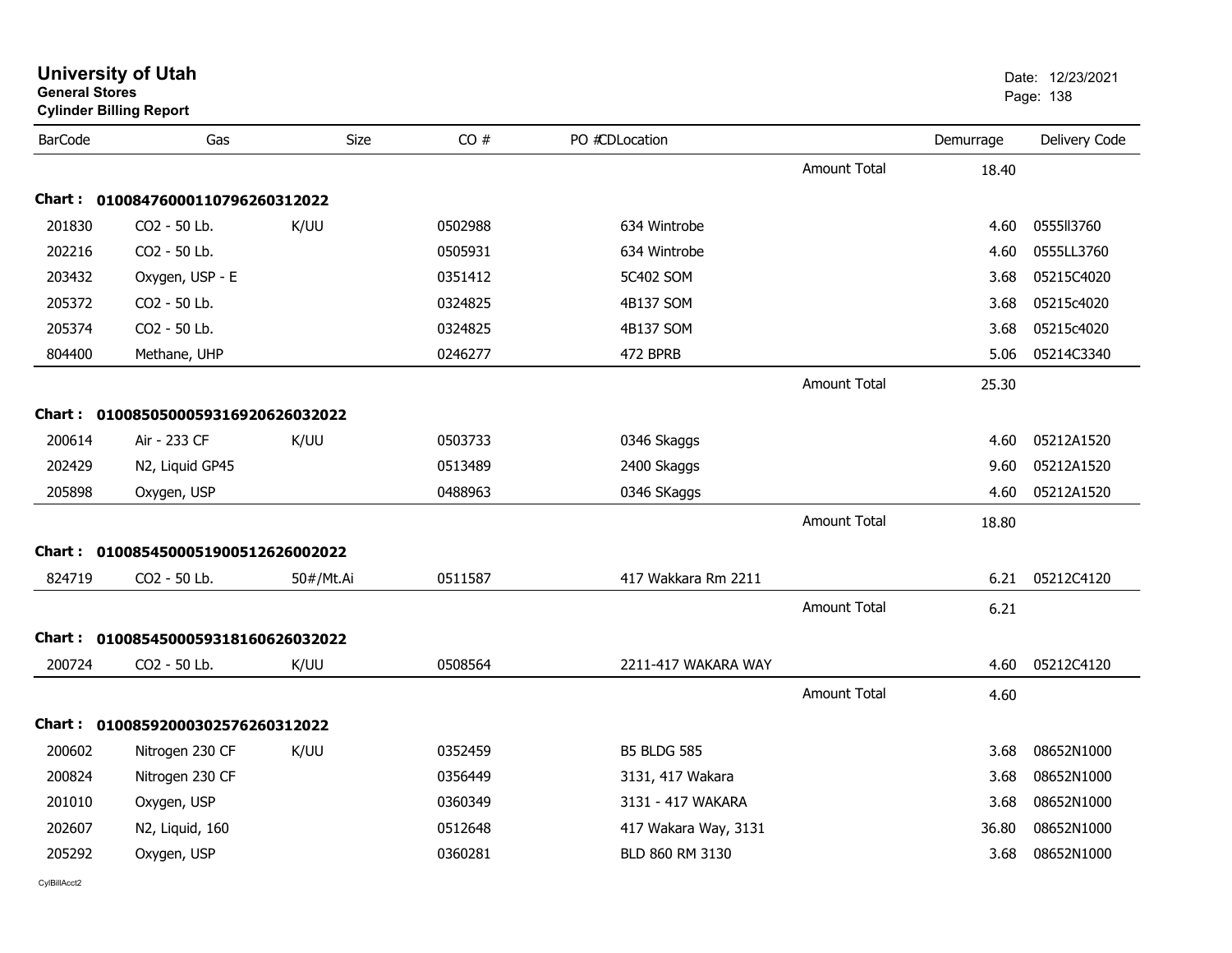| <b>General Stores</b> | <b>University of Utah</b><br><b>Cylinder Billing Report</b> |                  |         |                                         |           | Date: 12/23/2021<br>Page: 139 |
|-----------------------|-------------------------------------------------------------|------------------|---------|-----------------------------------------|-----------|-------------------------------|
| <b>BarCode</b>        | Gas                                                         | Size             | CO#     | PO #CDLocation                          | Demurrage | Delivery Code                 |
| 205631                | Oxygen, USP                                                 |                  | 0360281 | BLD 860 RM 3130                         | 3.68      | 08652N1000                    |
| 813321                | Res. Nitrogen                                               |                  | 0425986 | 3126 - 417 WAKARA                       | 5.06      | 08652N1000                    |
| 813322                | Res. Nitrogen                                               |                  | 0425986 | 3126 - 417 WAKARA                       | 5.06      | 08652N1000                    |
| 818011                | CO2 - 50 Lb.                                                |                  | 0462221 | 417 WAKARA WAY RM 2224                  | 6.21      | 05212C4120                    |
| 821168                | CO2 - 50 Lb.                                                |                  | 0481390 | 417 Wakara RM 3131                      | 6.21      | 08652N1000                    |
|                       |                                                             |                  |         | <b>Amount Total</b>                     | 77.74     |                               |
| Chart :               | 01008592000305026260312022                                  |                  |         |                                         |           |                               |
| 200807                | CO2 - 50 Lb.                                                | K/UU             | 0494745 | 417 Wakara Way RM 3131                  | 4.60      | 08652N1000                    |
| 202512                | CO2 - 50 Lb.                                                |                  | 0478278 | 417 Wakara Way Rm 3131 - Mark Kaplowitz | 4.60      | 08652N1000                    |
| 203113                | Nitrogen NF                                                 |                  | 0510907 | 417 Wakara Way RM 3131                  | 4.60      | 08652N1000                    |
| 205482                | Nitrogen NF                                                 |                  | 0510195 | 417 Wakara Rm 3131                      | 4.60      | 08652N1000                    |
| 205946                | Oxygen, USP - E                                             |                  | 0490657 | 417 Wakara Way RM 3131                  | 4.60      | 08652N1000                    |
| 823900                | Nitrogen NF                                                 |                  | 0506045 | 417 Wakara Way, 3131                    | 6.21      | 08652N1000                    |
|                       |                                                             |                  |         | <b>Amount Total</b>                     | 29.21     |                               |
| Chart:                | 01008592000305056260312022                                  |                  |         |                                         |           |                               |
| 204440                | N2, Liquid LX45                                             | <b>180 LTR/U</b> | 0512646 | 585 RM B5 Albertine Lab                 | 36.80     | 08652N1000                    |
|                       |                                                             |                  |         | <b>Amount Total</b>                     | 36.80     |                               |
|                       | Chart: 0100859500050503327626032022                         |                  |         |                                         |           |                               |
| 816952                | Oxygen, USP - D                                             | D/DJB            | 0454505 | <b>BLDG 585 RM B5</b>                   | 5.98      | 08652N1000                    |
|                       |                                                             |                  |         | <b>Amount Total</b>                     | 5.98      |                               |
| Chart :               | 01008616000183626260012022                                  |                  |         |                                         |           |                               |
| 201171                | Nitrogen 230 CF                                             | K/UU             | 0460979 | 470 BPRB                                | 3.68      | 0570004700                    |
|                       |                                                             |                  |         | <b>Amount Total</b>                     | 3.68      |                               |
| Chart :               | 01008616000322376260312022                                  |                  |         |                                         |           |                               |
| 200369                | CO2 - 50 Lb.                                                | K/UU             | 0507155 | 2370 EIHG                               | 4.60      | 0533021000                    |
| 201864                | CO2 - 50 Lb.                                                |                  | 0507155 | 2370 EIHG                               | 4.60      | 0533021000                    |
|                       |                                                             |                  |         |                                         |           |                               |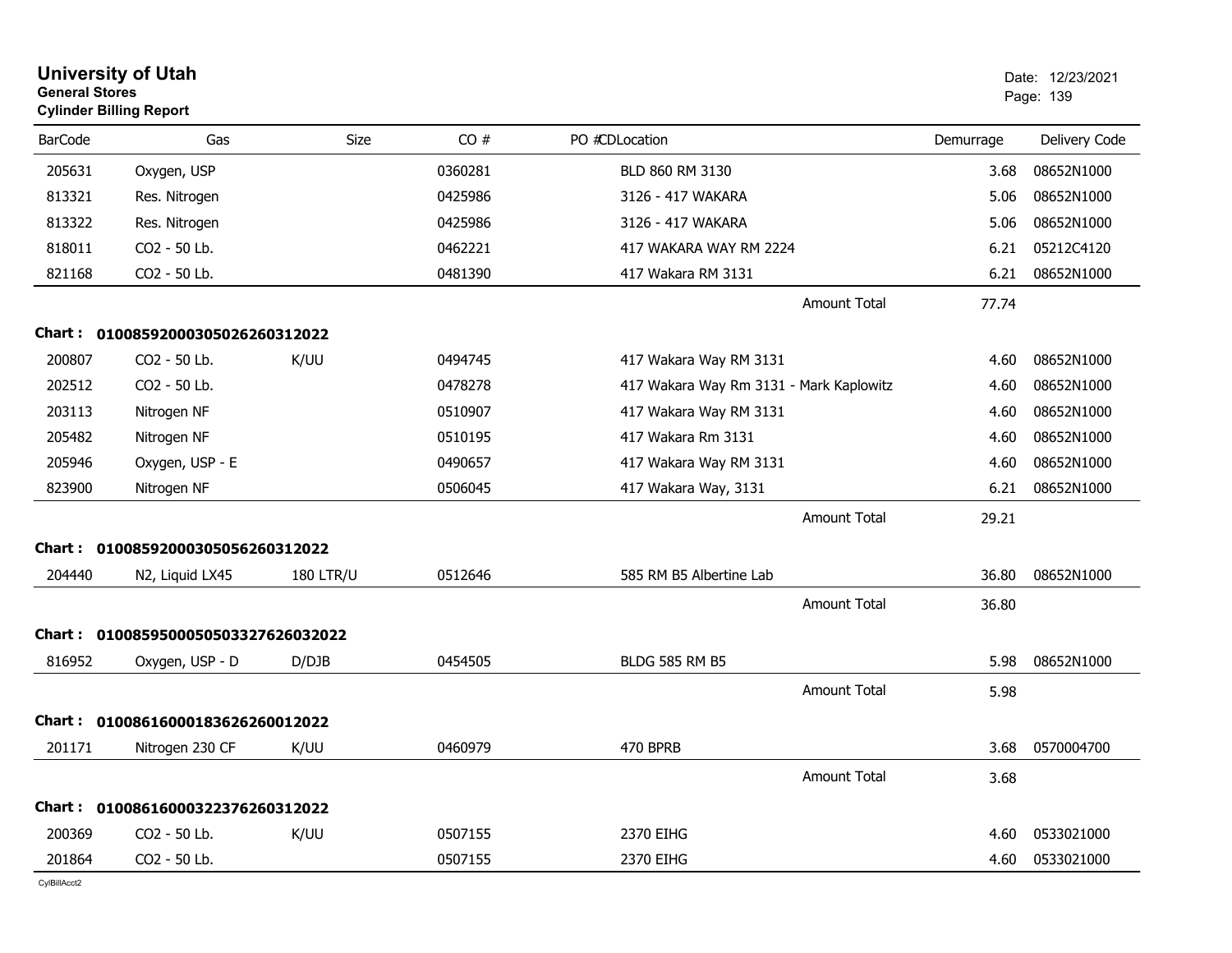|                          |                                                                                                                    |                                                                                                                                                                                             |                |                     |                             | Date: 12/23/2021<br>Page: 140 |
|--------------------------|--------------------------------------------------------------------------------------------------------------------|---------------------------------------------------------------------------------------------------------------------------------------------------------------------------------------------|----------------|---------------------|-----------------------------|-------------------------------|
| Gas                      | Size                                                                                                               | CO#                                                                                                                                                                                         | PO #CDLocation |                     | Demurrage                   | Delivery Code                 |
|                          |                                                                                                                    |                                                                                                                                                                                             |                | <b>Amount Total</b> | 9.20                        |                               |
|                          |                                                                                                                    |                                                                                                                                                                                             |                |                     |                             |                               |
| CO <sub>2</sub> - 50 Lb. | K/UU                                                                                                               | 0501162                                                                                                                                                                                     | 2370 EIHG      |                     | 4.60                        | 0533021000                    |
|                          |                                                                                                                    |                                                                                                                                                                                             |                | <b>Amount Total</b> | 4.60                        |                               |
|                          |                                                                                                                    |                                                                                                                                                                                             |                |                     |                             |                               |
| CO2 - 50 Lb.             | K/UU                                                                                                               | 0462540                                                                                                                                                                                     |                |                     | 3.68                        | 05215R1100                    |
|                          |                                                                                                                    |                                                                                                                                                                                             |                | <b>Amount Total</b> | 3.68                        |                               |
|                          |                                                                                                                    |                                                                                                                                                                                             |                |                     |                             |                               |
| Nitrogen 230 CF          | K/UU                                                                                                               | 0511583                                                                                                                                                                                     | 114 So Bio     |                     | 0.40                        | 0084002040                    |
| Nitrogen 230 CF          |                                                                                                                    | 0507994                                                                                                                                                                                     | 114 So Bio     |                     | 3.20                        | 0084002040                    |
| Nitrogen 230 CF          |                                                                                                                    | 0511583                                                                                                                                                                                     | 114 So Bio     |                     | 0.40                        | 0084002040                    |
| Nitrogen 230 CF          |                                                                                                                    | 0511023                                                                                                                                                                                     | 114 So Biology |                     | 0.54                        | 0084002040                    |
|                          |                                                                                                                    |                                                                                                                                                                                             |                | Amount Total        | 4.54                        |                               |
|                          |                                                                                                                    |                                                                                                                                                                                             |                |                     |                             |                               |
| Nitrogen 230 CF          | K/UU                                                                                                               | 0512716                                                                                                                                                                                     | 114 So Bio     |                     | 4.20                        | 0084002040                    |
| Nitrogen 230 CF          |                                                                                                                    | 0512716                                                                                                                                                                                     | 114 So Bio     |                     | 2.80                        | 0084002040                    |
| Nitrogen 230 CF          |                                                                                                                    | 0512716                                                                                                                                                                                     | 114 So Bio     |                     | 4.20                        | 0084002040                    |
| Nitrogen 230 CF          |                                                                                                                    | 0513523                                                                                                                                                                                     | 114 So Bio     |                     | 1.89                        | 0084002040                    |
| Nitrogen 230 CF          |                                                                                                                    | 0513523                                                                                                                                                                                     | 114 So Bio     |                     | 1.89                        | 0084002040                    |
|                          |                                                                                                                    |                                                                                                                                                                                             |                | Amount Total        | 14.98                       |                               |
|                          |                                                                                                                    |                                                                                                                                                                                             |                |                     |                             |                               |
| N2, Liquid LX45          | <b>180 LTR/U</b>                                                                                                   | 0512939                                                                                                                                                                                     | 429 BPRB       |                     | 12.80                       | 0881018840                    |
| N2, Liquid LX45          |                                                                                                                    | 0512968                                                                                                                                                                                     | 429 BPRB       |                     | 4.80                        | 0881018840                    |
| N2, Liquid LX45          |                                                                                                                    | 0512014                                                                                                                                                                                     | 429 BPRB       |                     | 12.80                       | 0881018840                    |
| N2, Liquid LX45          |                                                                                                                    | 0512968                                                                                                                                                                                     | 429 BPRB       |                     | 4.80                        | 0881018840                    |
| N2, Liquid LX45          |                                                                                                                    | 0512740                                                                                                                                                                                     | 429 BPRB       |                     | 19.20                       | 0881018840                    |
|                          | <b>University of Utah</b><br><b>General Stores</b><br><b>Cylinder Billing Report</b><br>203752<br>203932<br>201946 | Chart: 01008616000322376430312022<br>Chart: 01008682500260596260312022<br>Chart: 0100868500054902534626002022<br>Chart: 0100868500059316611626002022<br>Chart: 0100868500059316660626032022 |                |                     | 428 BRPB- Just in side door |                               |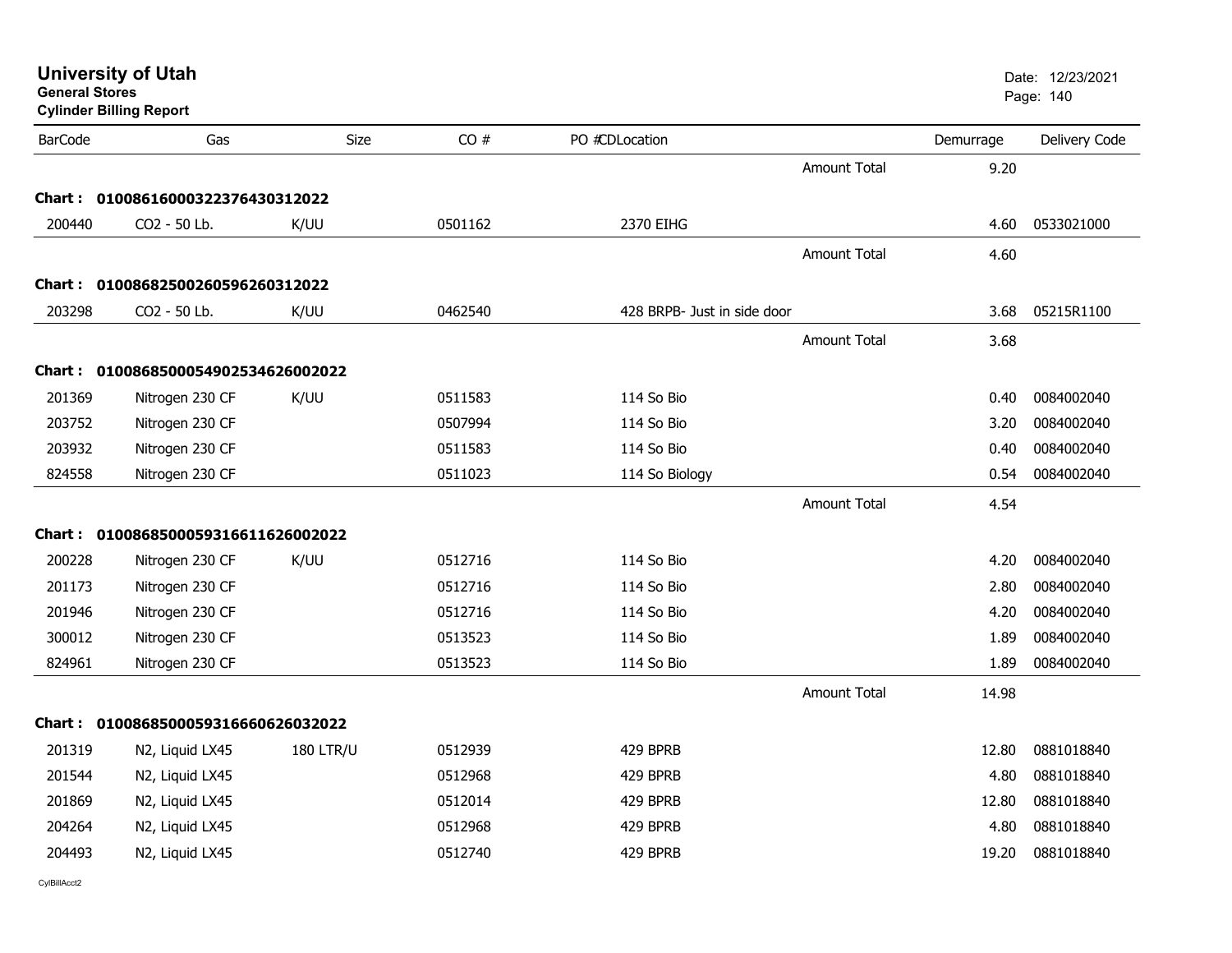| <b>University of Utah</b> |  |
|---------------------------|--|
| <b>General Stores</b>     |  |

## **Cylinder Billing Report**

| <b>BarCode</b> | Gas                                 | <b>Size</b> | CO#     | PO #CDLocation                          |                     | Demurrage | Delivery Code |
|----------------|-------------------------------------|-------------|---------|-----------------------------------------|---------------------|-----------|---------------|
| 205935         | N2, Liquid LX45                     |             | 0512125 | 429 BPRB                                |                     | 24.00     | 0881018840    |
|                |                                     |             |         |                                         | <b>Amount Total</b> | 78.40     |               |
|                | Chart: 0100870500051006311626002022 |             |         |                                         |                     |           |               |
| 202658         | Oxygen, USP                         | K/UU        | 0324015 | S4140 MORAN                             |                     | 3.68      | 0533032900    |
| 804861         | Helium - D                          |             | 0264649 | S3881 MORAN                             |                     | 5.06      | 0523000000    |
| 807083         | Methane, UHP                        |             | 0303902 | S4620 MORAN                             |                     | 7.82      | 0523000000    |
|                |                                     |             |         |                                         | <b>Amount Total</b> | 16.56     |               |
|                | Chart: 01008706000117196260012022   |             |         |                                         |                     |           |               |
| 202944         | CO2 - 50 Lb.                        | K/UU        | 0415461 | 3655 MORAN                              |                     | 3.68      | 0523000000    |
|                |                                     |             |         |                                         | <b>Amount Total</b> | 3.68      |               |
|                | Chart: 01008706000186656260012022   |             |         |                                         |                     |           |               |
| 200588         | 95% O2, 5% CO2                      | K/UU        | 0499607 | S5160 Moran                             |                     | 4.60      | 0523000000    |
| 200840         | Nitrogen 230 CF                     |             | 0499607 | S5160 Moran                             |                     | 4.60      | 0523000000    |
|                |                                     |             |         |                                         | <b>Amount Total</b> | 9.20      |               |
|                | Chart: 01008722000010486240212022   |             |         |                                         |                     |           |               |
| 818625         | Nitrogen NF                         | 200C/Mt.A   | 0465391 | 6056 FASHION SQUARE DR #200             |                     | 6.21      | 0550054150    |
| 818628         | Nitrogen NF                         |             | 0465391 | 6056 FASHION SQUARE DR #200             |                     | 6.21      | 0550054150    |
| 823481         | Nitrogen NF                         |             | 0500959 | 6056 Fashions Square Suite 200Back door |                     | 6.21      | 0523000000    |
| 823482         | Nitrogen NF                         |             | 0500959 | 6056 Fashions Square Suite 200Back door |                     | 6.21      | 0523000000    |
|                |                                     |             |         |                                         | <b>Amount Total</b> | 24.84     |               |
| Chart :        | 01008792000010266260312022          |             |         |                                         |                     |           |               |
| 203314         | CO2 - 50 Lb.                        | K/UU        | 0462105 | 1580 INC                                |                     | 3.68      | 0888000000    |
|                |                                     |             |         |                                         | <b>Amount Total</b> | 3.68      |               |
|                | Chart: 01008796000252866260312022   |             |         |                                         |                     |           |               |
| 203008         | Oxygen, USP                         | K/UU        | 0475486 | 070 BPRB                                |                     | 4.60      | 0888000000    |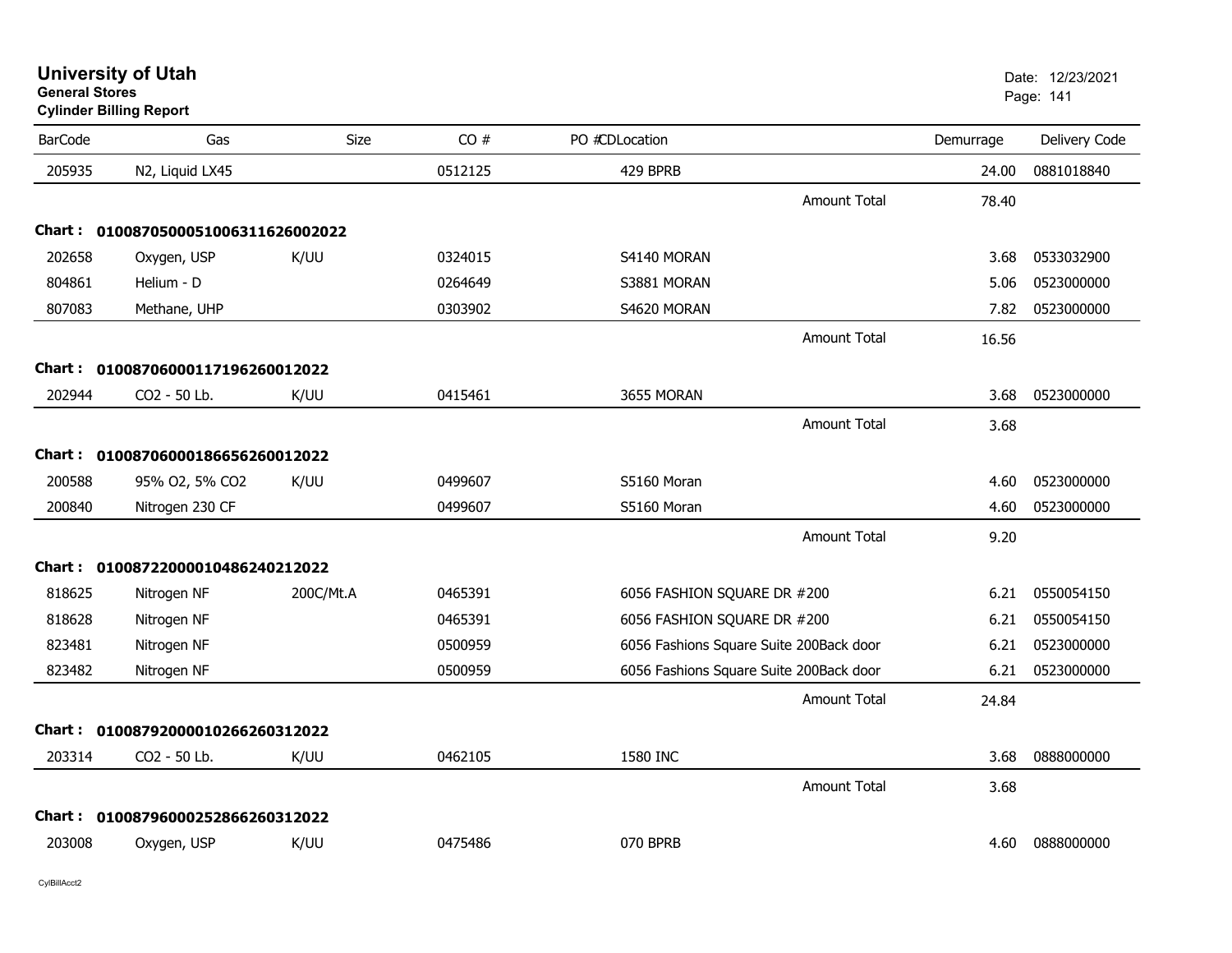**Cylinder Billing Report**

| <b>BarCode</b> | Gas                                 | <b>Size</b> | CO#     | PO #CDLocation          |                     | Demurrage | Delivery Code |
|----------------|-------------------------------------|-------------|---------|-------------------------|---------------------|-----------|---------------|
| 205944         | Oxygen, USP - E                     |             | 0496314 | 383 Colorow Dr Vivarium |                     | 4.60      | 0888000000    |
|                |                                     |             |         |                         | <b>Amount Total</b> | 9.20      |               |
|                | Chart: 01008796000252866620312022   |             |         |                         |                     |           |               |
| 201723         | Oxygen, USP                         | K/UU        | 0490631 | 0070 BPRB               |                     | 4.60      | 0888000000    |
|                |                                     |             |         |                         | <b>Amount Total</b> | 4.60      |               |
|                | Chart: 01008882000010376260012022   |             |         |                         |                     |           |               |
| 801688         | CO2 - 20 Lb.                        | 20#-MT.AI   | 0153808 | 3C152 SOM               |                     | 5.06      | 05213C1520    |
|                |                                     |             |         |                         | <b>Amount Total</b> | 5.06      |               |
|                | Chart: 0100898500059204061626032022 |             |         |                         |                     |           |               |
| 200698         | CO2 - 50 Lb.                        | K/UU        | 0505473 | 229A WIntrobe           |                     | 4.60      | 05213B1100    |
| 201045         | CO2 - 50 Lb.                        |             | 0504504 | 229A Wintrobe           |                     | 4.60      | 05213B1100    |
| 205360         | CO2 - 50 Lb.                        |             | 0507703 | 229A WINTROBE           |                     | 4.60      | 05213B1100    |
|                |                                     |             |         |                         | <b>Amount Total</b> | 13.80     |               |
|                | Chart: 01009002000177466260312022   |             |         |                         |                     |           |               |
| 201121         | Oxygen, USP                         | K/UU        | 0508332 | 240 Wintrobe            |                     | 4.60      | 05213B1100    |
| 205626         | Oxygen, USP                         |             | 0512241 | 240 WIntrobe            |                     | 4.60      | 05213B1100    |
|                |                                     |             |         |                         | <b>Amount Total</b> | 9.20      |               |
|                | Chart: 0100922500059318270626032022 |             |         |                         |                     |           |               |
| 200299         | 95% O2, 5% CO2                      | K/UU        | 0512639 | 383 Colorow Dr. Rm 162  |                     | 4.60      | 0550053230    |
| 203135         | Nitrogen 115 CF                     |             | 0512639 | 383 Colorow Dr. Rm 162  |                     | 4.60      | 0550053230    |
| 205577         | 95% O2, 5% CO2                      |             | 0513275 | 383 Colorow Rm 172      |                     | 2.80      | 0550053230    |
|                |                                     |             |         |                         | <b>Amount Total</b> | 12.00     |               |
|                | Chart: 01009282000177696260212022   |             |         |                         |                     |           |               |
| 205387         | Oxygen, USP - E                     | E/UU        | 0355258 | 370 9TH AVE SUITE 101   |                     | 3.68      | 05212B2000    |
|                |                                     |             |         |                         | <b>Amount Total</b> | 3.68      |               |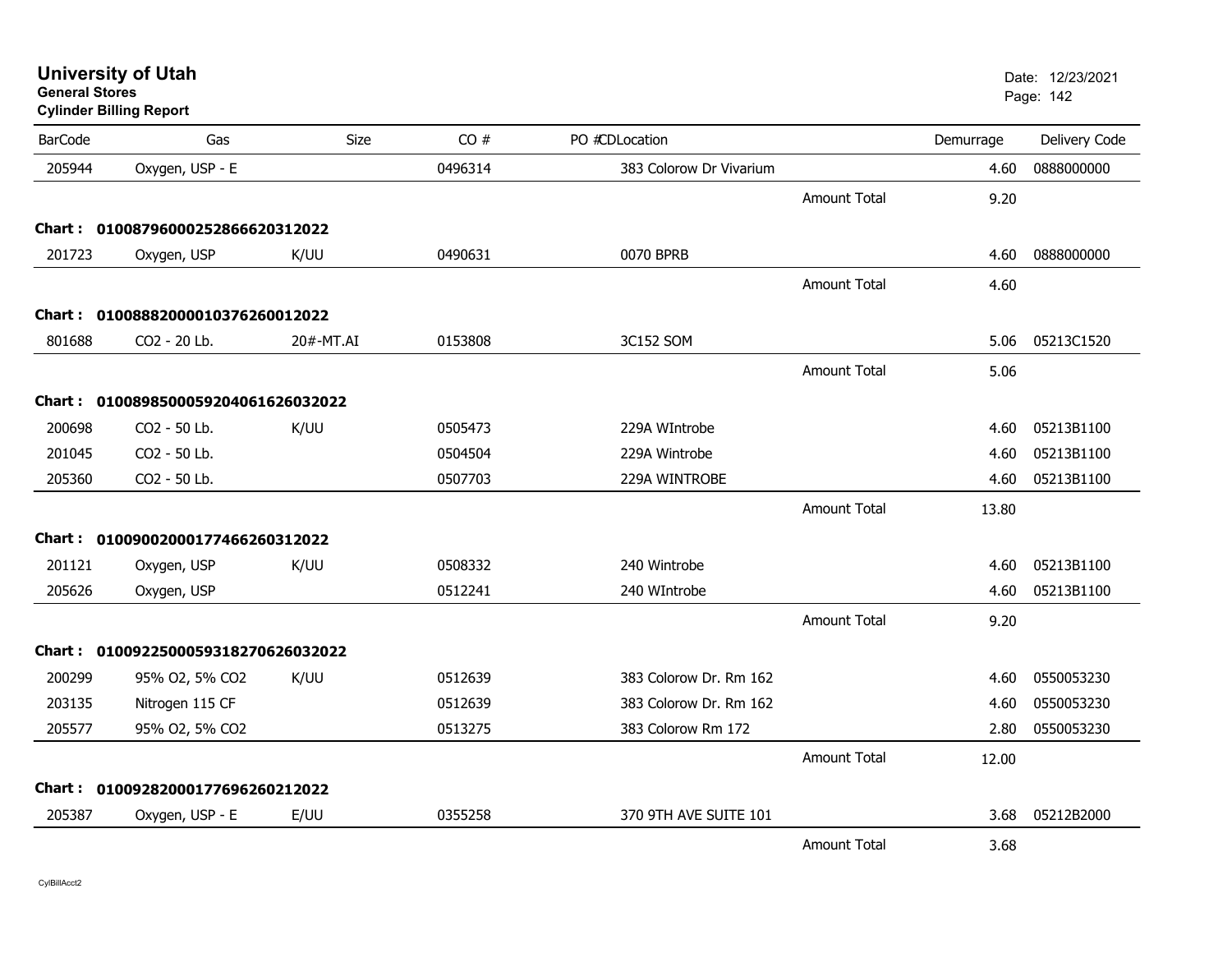| <b>University of Utah</b><br><b>General Stores</b><br><b>Cylinder Billing Report</b> |                                   |      |         |                                  |           | Date: 12/23/2021<br>Page: 143 |  |
|--------------------------------------------------------------------------------------|-----------------------------------|------|---------|----------------------------------|-----------|-------------------------------|--|
| <b>BarCode</b>                                                                       | Gas                               | Size | CO#     | PO #CDLocation                   | Demurrage | Delivery Code                 |  |
|                                                                                      | Chart: 01009322000101006260212022 |      |         |                                  |           |                               |  |
| 202246                                                                               | Oxygen, USP - E                   | E/UU | 0473306 | 675 ARAPEEN #205A                | 4.60      | 088700205A                    |  |
| 204410                                                                               | $CO2 - E$                         |      | 0493082 | 675 Arapeen Dr RM 205A           | 4.60      | 0887002050                    |  |
| 205316                                                                               | Oxygen, USP - E                   |      | 0510842 | 675 ARAPEEN #205A                | 4.60      | 088700205A                    |  |
| 205938                                                                               | Oxygen, USP - E                   |      | 0500803 | 675 ARAPEEN #205A                | 4.60      | 088700205A                    |  |
| 820954                                                                               | Oxygen, USP                       |      | 0492846 | 675 ARAPEEN #205A                | 6.21      | 088700205A                    |  |
|                                                                                      |                                   |      |         | <b>Amount Total</b>              | 24.61     |                               |  |
|                                                                                      | Chart: 01009452000284316260312022 |      |         |                                  |           |                               |  |
| 201437                                                                               | Oxygen, USP                       | K/UU | 0479663 | 103 Skaggs Hall Attn: Kevin Watt | 4.60      | 0582002010                    |  |
| 202827                                                                               | CO2 - 50 Lb.                      |      | 0479663 | 103 Skaggs Hall Attn: Kevin Watt | 4.60      | 0582002010                    |  |
|                                                                                      |                                   |      |         | <b>Amount Total</b>              | 9.20      |                               |  |
|                                                                                      | Chart: 01009762000072396260312022 |      |         |                                  |           |                               |  |
| 202670                                                                               | Oxygen, USP - E                   | E/UU | 0467206 | 1720A JMRB                       | 4.60      | 0565021000                    |  |
| 205670                                                                               | CO2 - 20 Lb.                      |      | 0384473 | 1720 EEJ                         | 3.68      | 0565021000                    |  |
|                                                                                      |                                   |      |         | Amount Total                     | 8.28      |                               |  |
|                                                                                      | Chart: 01009762000101146260312022 |      |         |                                  |           |                               |  |
| 205515                                                                               | CO <sub>2</sub> - 50 Lb.          | K/UU | 0503442 | 634 Wintrobe                     | 4.60      | 0565021000                    |  |
|                                                                                      |                                   |      |         | <b>Amount Total</b>              | 4.60      |                               |  |
|                                                                                      | Chart: 01009762000206786260312022 |      |         |                                  |           |                               |  |
| 200246                                                                               | Nitrogen 230 CF                   | K/UU | 0396513 | 1110 EEJ                         | 3.68      | 0565021000                    |  |
| 201020                                                                               | 95% Air, 5% CO2                   |      | 0461096 | 1502 JMRB - JENSEN LAB           | 3.68      | 0565021000                    |  |
| 201317                                                                               | N2, Liquid LX45                   |      | 0513442 | 1234 EEJ- Jensen Lab             | 12.80     | 0565021000                    |  |
| 201433                                                                               | Nitrogen 230 CF                   |      | 0425591 | 1220C JMRB, Attn: Jensen Lab     | 3.68      | 0565021000                    |  |
| 201635                                                                               | N2, Liquid LX45                   |      | 0512381 | 1234 EEJ JEnsen Lab              | 11.20     | 0565021000                    |  |
| 202123                                                                               | CO2 - 50 Lb.                      |      | 0510905 | 1502 EEJ Jensen Lab              | 4.60      | 0565021000                    |  |
| 202428                                                                               | N2, Liquid LX45                   |      | 0513583 | 1234 EEJ- Jensen Lab             | 9.60      | 0565021000                    |  |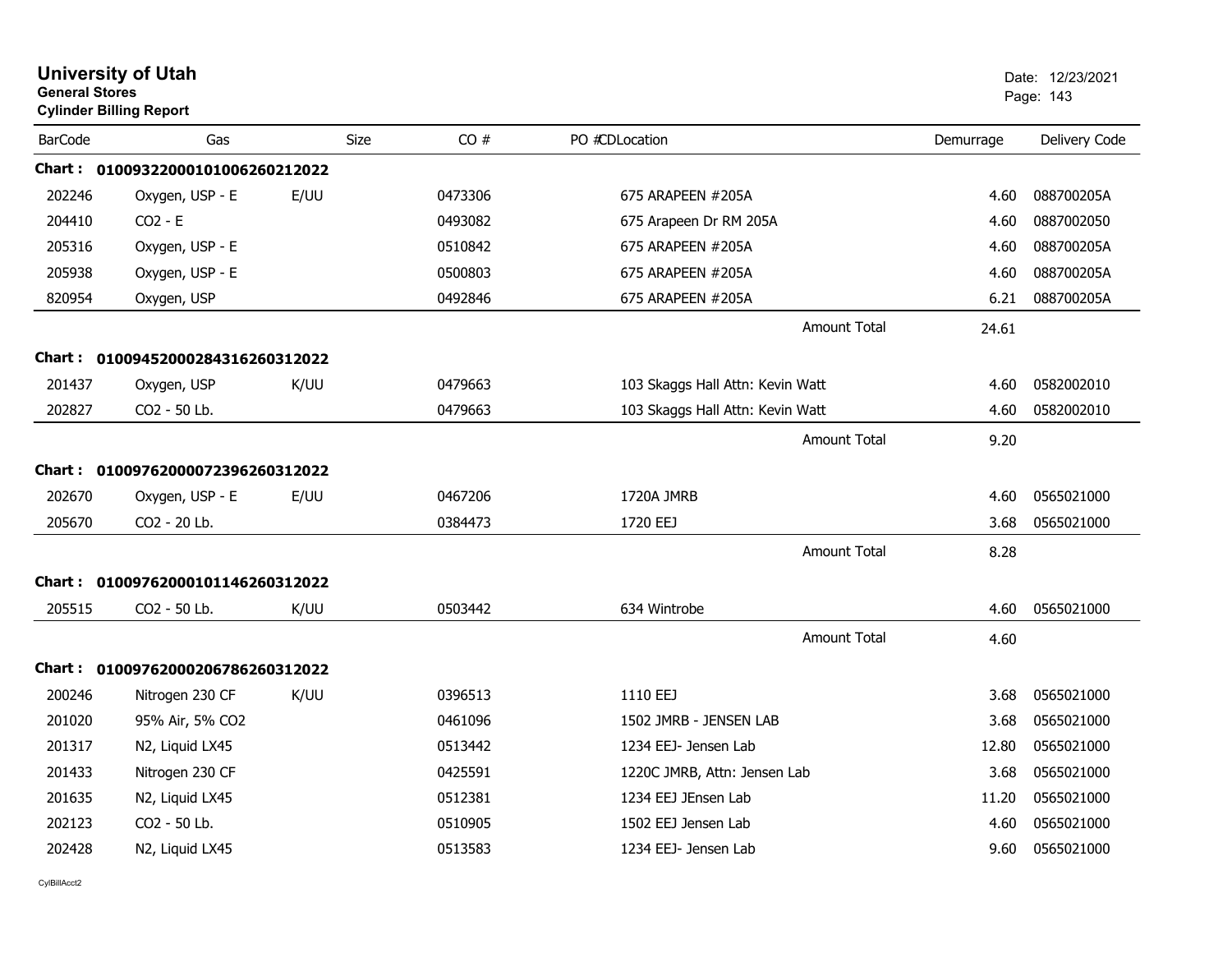| <b>General Stores</b> | <b>University of Utah</b><br><b>Cylinder Billing Report</b> |      |         |                       |                     |           | Date: 12/23/2021<br>Page: 144 |
|-----------------------|-------------------------------------------------------------|------|---------|-----------------------|---------------------|-----------|-------------------------------|
| <b>BarCode</b>        | Gas                                                         | Size | CO#     | PO #CDLocation        |                     | Demurrage | Delivery Code                 |
| 202431                | N2, Liquid LX45                                             |      | 0512637 | 1234 EEJ- Jensen Lab  |                     | 22.40     | 0565021000                    |
| 204400                | N2, Liquid GP45                                             |      | 0513024 | 1234 EEJ- Jensen Lab  |                     | 16.00     | 0565021000                    |
| 205531                | CO2 - 50 Lb.                                                |      | 0505367 | 1502 EEJ Jesnen Lab   |                     | 4.60      | 0565021000                    |
| 205587                | N2, Liquid LX45                                             |      | 0513692 | 1234 EEJ- Jensen Lab  |                     | 1.60      | 0565021000                    |
| 814876                | CO2 - 50 Lb.                                                |      | 0439025 | 1502 EEJ              |                     | 5.06      | 0565021000                    |
|                       |                                                             |      |         |                       | <b>Amount Total</b> | 98.90     |                               |
|                       | Chart: 01009762000243276260312022                           |      |         |                       |                     |           |                               |
| 203212                | Helium - UHP                                                | K/UU | 0379455 | 5200 EEJ              |                     | 3.68      | 0565021000                    |
|                       |                                                             |      |         |                       | <b>Amount Total</b> | 3.68      |                               |
| Chart :               | 01009762000248236260312022                                  |      |         |                       |                     |           |                               |
| 200521                | CO2 - 50 Lb.                                                | K/UU | 0492645 | 2100 EEJ              |                     | 1.80      | 0565021000                    |
|                       |                                                             |      |         |                       | <b>Amount Total</b> | 1.80      |                               |
|                       | Chart: 01009762000282516260312022                           |      |         |                       |                     |           |                               |
| 200735                | CO2 - 50 Lb.                                                | K/UU | 0501405 | 2730A EEJ             |                     | 1.40      | 0565021000                    |
| 200952                | CO2 - 50 Lb.                                                |      | 0507785 | 2730A EEJ             |                     | 1.40      | 0565021000                    |
| 201081                | CO <sub>2</sub> - 50 Lb.                                    |      | 0507785 | 2730A EEJ             |                     | 1.40      | 0565021000                    |
| 201175                | CO2 - 50 Lb.                                                |      | 0513011 | 2730A EEJ             |                     | 3.20      | 0565021000                    |
| 201191                | CO2 - 50 Lb.                                                |      | 0513011 | 2730A EEJ             |                     | 3.20      | 0565021000                    |
| 201268                | CO2 - 50 Lb.                                                |      | 0513011 | 2730A EEJ             |                     | 3.20      | 0565021000                    |
| 203499                | CO2 - 50 Lb.                                                |      | 0513011 | 2730A EEJ             |                     | 3.20      | 0565021000                    |
| 823842                | CO2 - 50 Lb.                                                |      | 0504863 | 2730A EEJ             |                     | 6.21      | 0565021000                    |
| 823844                | CO2 - 50 Lb.                                                |      | 0504863 | 2730A EEJ             |                     | 6.21      | 0565021000                    |
|                       |                                                             |      |         |                       | <b>Amount Total</b> | 29.42     |                               |
| Chart :               | 01009762000282656260312022                                  |      |         |                       |                     |           |                               |
| 200660                | Nitrogen 230 CF                                             | K/UU | 0449510 | 1128 EEJ              |                     | 3.68      | 0565021000                    |
| 201012                | CO2 - 50 Lb.                                                |      | 0499474 | 4110 EEJ- Evavold Lab |                     | 4.60      | 0565021000                    |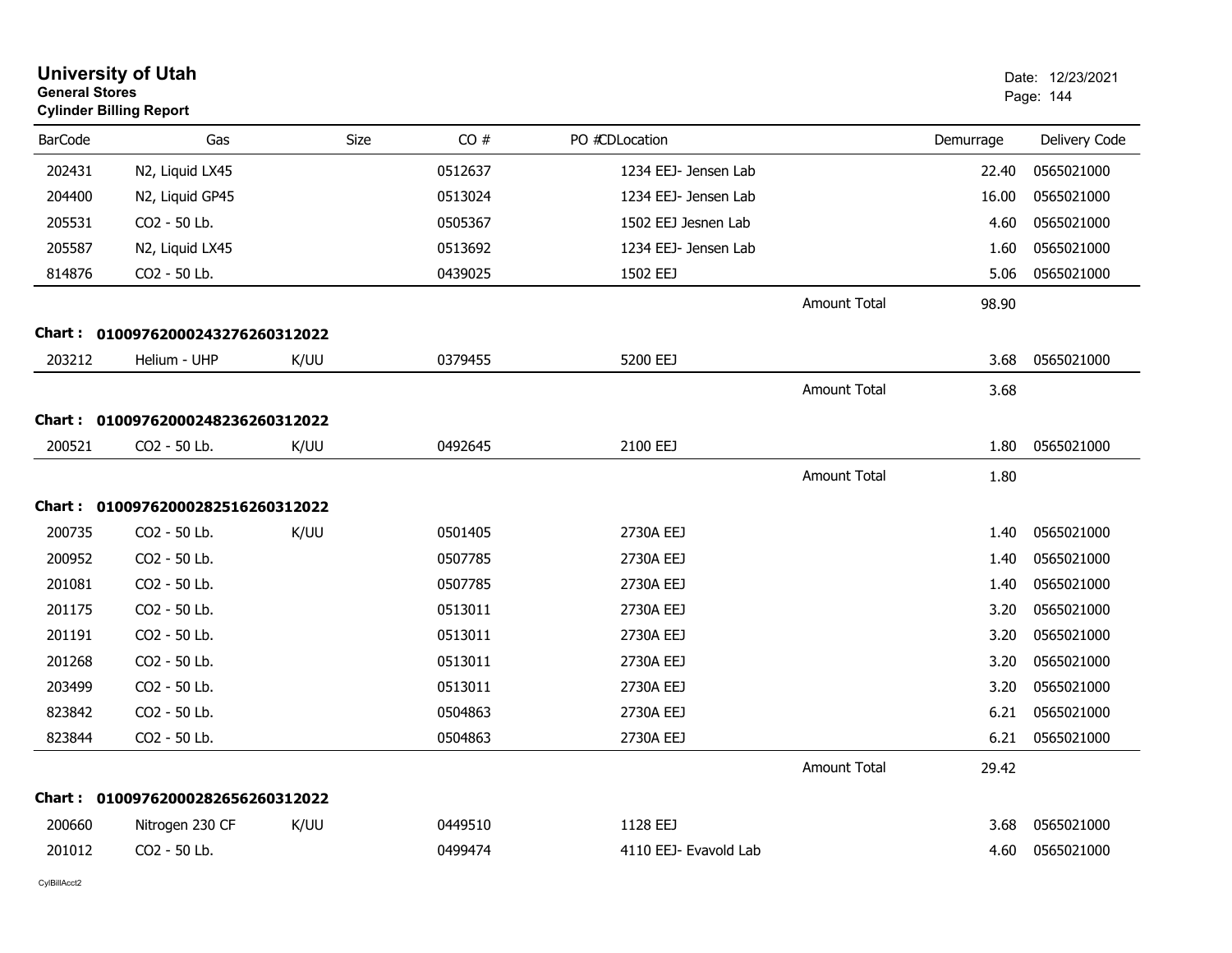| <b>General Stores</b> | <b>University of Utah</b><br><b>Cylinder Billing Report</b> |           |         |                                |                     |           | Date: 12/23/2021<br>Page: 145 |
|-----------------------|-------------------------------------------------------------|-----------|---------|--------------------------------|---------------------|-----------|-------------------------------|
| <b>BarCode</b>        | Gas                                                         | Size      | CO#     | PO #CDLocation                 |                     | Demurrage | Delivery Code                 |
| 201111                | Nitrogen 230 CF                                             |           | 0480889 | 4208 JMRB Evavold Lab          |                     | 4.60      | 0565021000                    |
| 201156                | Argon                                                       |           | 0434898 | 5200 EEJ- EVAVOLD LAB          |                     | 3.68      | 0565021000                    |
| 202106                | Nitrogen 230 CF                                             |           | 0432457 | 1536 JMRB, Attn: Brian Evavold |                     | 3.68      | 0565021000                    |
| 202202                | Nitrogen 230 CF                                             |           | 0432457 | 1536 JMRB, Attn: Brian Evavold |                     | 3.68      | 0565021000                    |
| 202221                | Nitrogen 230 CF                                             |           | 0480889 | 4208 JMRB Evavold Lab          |                     | 4.60      | 0565021000                    |
|                       |                                                             |           |         |                                | <b>Amount Total</b> | 28.52     |                               |
|                       | Chart: 01009762000282786260312022                           |           |         |                                |                     |           |                               |
| 202185                | Nitrogen 230 CF                                             | K/UU      | 0511426 | 4116 EEJ Evavold Lab           |                     | 4.60      | 0565021000                    |
| 204737                | CO2 - 50 Lb.                                                |           | 0508857 | 4208 EEJ Evavold Lab           |                     | 4.60      | 0565021000                    |
|                       |                                                             |           |         |                                | <b>Amount Total</b> | 9.20      |                               |
| <b>Chart :</b>        | 01009762000300386260312022                                  |           |         |                                |                     |           |                               |
| 203695                | CO <sub>2</sub> - 50 Lb.                                    | K/UU      | 0481695 | 2200 EEJ - FAIRFAX LAB         |                     | 4.60      | 0565021000                    |
|                       |                                                             |           |         |                                | <b>Amount Total</b> | 4.60      |                               |
|                       | Chart: 01009762000303466260312022                           |           |         |                                |                     |           |                               |
| 200637                | CO <sub>2</sub> - 50 Lb.                                    | K/UU      | 0513226 | 1750 EEJ- Carey Lab            |                     | 2.80      | 0565021000                    |
| 205527                | CO2 - 50 Lb.                                                |           | 0513226 | 1750 EEJ- Carey Lab            |                     | 2.80      | 0565021000                    |
|                       |                                                             |           |         |                                | <b>Amount Total</b> | 5.60      |                               |
|                       | Chart: 01009762000340086260312022                           |           |         |                                |                     |           |                               |
| 201704                | CO2 - 50 Lb.                                                | K/UU      | 0512517 | 2724 EEJ                       |                     | 4.60      | 0565021000                    |
| 202896                | CO2 - 50 Lb.                                                |           | 0512517 | 2724 EEJ                       |                     | 4.60      | 0565021000                    |
|                       |                                                             |           |         |                                | <b>Amount Total</b> | 9.20      |                               |
| Chart :               | 01009762000342546260312022                                  |           |         |                                |                     |           |                               |
| 824715                | CO <sub>2</sub> - 50 Lb.                                    | 50#/Mt.Ai | 0511541 | 1726 EEJ Wan-Lin Lo Lab        |                     | 6.21      | 0565021000                    |
| 824717                | CO2 - 50 Lb.                                                |           | 0511541 | 1726 EEJ Wan-Lin Lo Lab        |                     | 6.21      | 0565021000                    |
|                       |                                                             |           |         |                                | <b>Amount Total</b> | 12.42     |                               |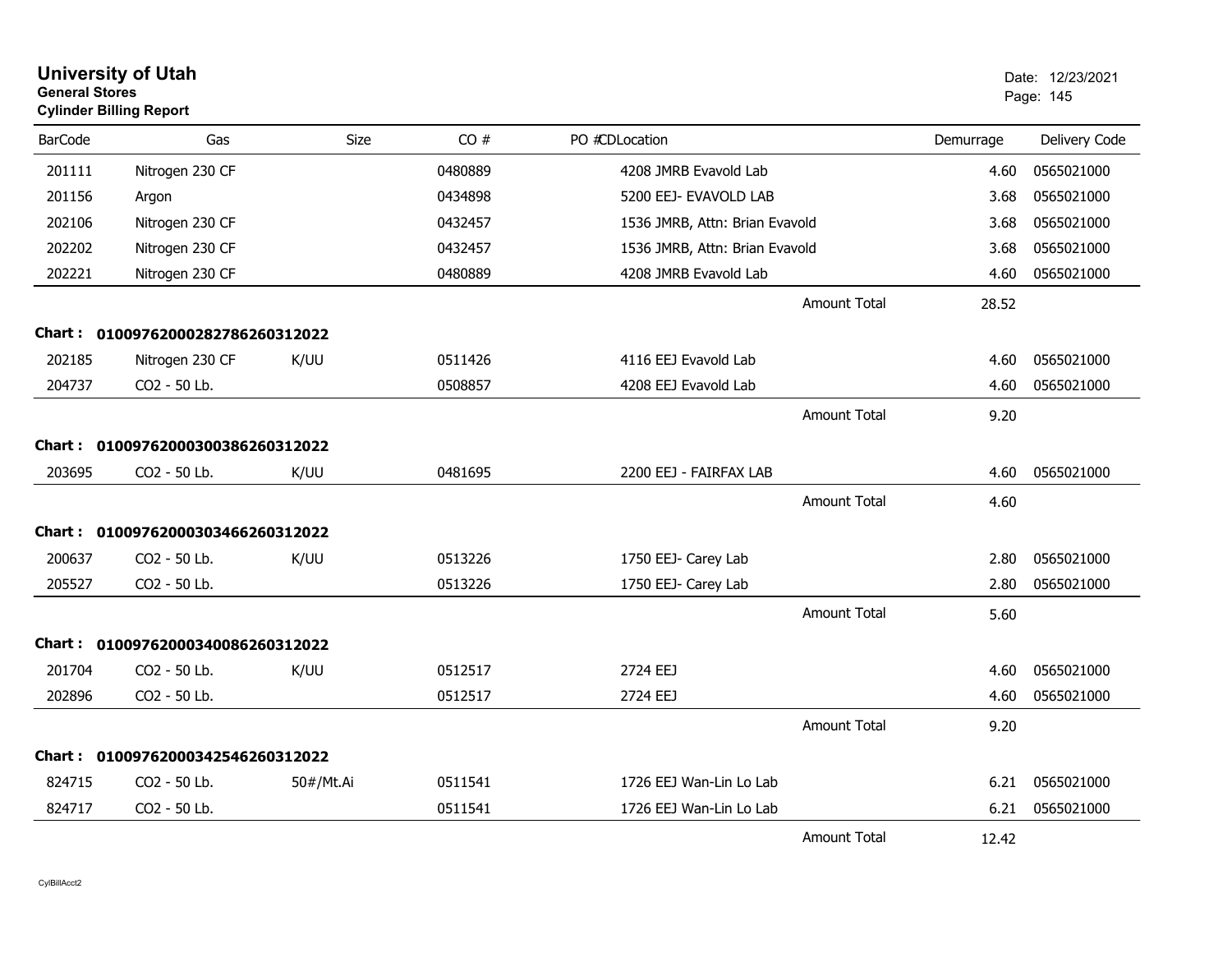| <b>General Stores</b> | <b>University of Utah</b><br><b>Cylinder Billing Report</b> |           |         |                       |                     |           | Date: 12/23/2021<br>Page: 146 |
|-----------------------|-------------------------------------------------------------|-----------|---------|-----------------------|---------------------|-----------|-------------------------------|
| <b>BarCode</b>        | Gas                                                         | Size      | CO#     | PO #CDLocation        |                     | Demurrage | Delivery Code                 |
|                       | Chart: 0100976500059009201626032022                         |           |         |                       |                     |           |                               |
| 201001                | CO <sub>2</sub> - 50 Lb.                                    | K/UU      | 0511848 | 634 Wintrobe          |                     | 4.60      | 0565021000                    |
| 201847                | CO <sub>2</sub> - 50 Lb.                                    |           | 0511848 | 634 Wintrobe          |                     | 4.60      | 0565021000                    |
|                       |                                                             |           |         |                       | <b>Amount Total</b> | 9.20      |                               |
|                       | Chart: 0100976500059301374626032022                         |           |         |                       |                     |           |                               |
| 200732                | CO2 - 50 Lb.                                                | K/UU      | 0486183 | 1720A EEJ             |                     | 4.60      | 0565021000                    |
| 202391                | Oxygen, USP - E                                             |           | 0503897 | 1720A EEJ Janis Weis  |                     | 4.60      | 0565021000                    |
| 205334                | Oxygen, USP - E                                             |           | 0503897 | 1720A EEJ Janis Weis  |                     | 4.60      | 0565021000                    |
| 205355                | Oxygen, USP - E                                             |           | 0503897 | 1720A EEJ Janis Weis  |                     | 4.60      | 0565021000                    |
| 205885                | Oxygen, USP - E                                             |           | 0503897 | 1720A EEJ Janis Weis  |                     | 4.60      | 0565021000                    |
| 820189                | Oxygen, USP - E                                             |           | 0476682 | 1720A EEJ             |                     | 6.21      | 0565021000                    |
|                       |                                                             |           |         |                       | <b>Amount Total</b> | 29.21     |                               |
|                       | Chart: 0100976500059314141626032022                         |           |         |                       |                     |           |                               |
| 200242                | Nitrogen 230 CF                                             | K/UU      | 0457981 | 1520 EEJ              |                     | 3.68      | 0565021000                    |
| 201695                | Nitrogen 230 CF                                             |           | 0475735 | 1128 JMRB Evavold Lab |                     | 4.60      | 0565021000                    |
| 815843                | Oxygen, USP - E                                             |           | 0445949 | 5200 JMRB             |                     | 5.06      | 0565021000                    |
| 815844                | Oxygen, USP - E                                             |           | 0445949 | 5200 JMRB             |                     | 5.06      | 0565021000                    |
|                       |                                                             |           |         |                       | <b>Amount Total</b> | 18.40     |                               |
|                       | Chart: 0100976500059314790626032022                         |           |         |                       |                     |           |                               |
| 821783                | CO2 - Siphon                                                | 50#/Mt.Ai | 0508872 | 2520A EEJ Brown Lab   |                     | 6.21      | 0565021000                    |
|                       |                                                             |           |         |                       | <b>Amount Total</b> | 6.21      |                               |
|                       | Chart: 0100976500059314950626032022                         |           |         |                       |                     |           |                               |
| 201054                | CO2 - 50 Lb.                                                | K/UU      | 0513115 | 2730B EEJ- Hale Lab   |                     | 2.80      | 0565021000                    |
| 201655                | CO2 - 50 Lb.                                                |           | 0513115 | 2730B EEJ- Hale Lab   |                     | 2.80      | 0565021000                    |
| 203697                | CO2 - 50 Lb.                                                |           | 0504306 | 2730B EEJ, Hale LAb   |                     | 4.60      | 0565021000                    |
| 205314                | Oxygen, USP - E                                             |           | 0502772 | 2800 EEJ Hale Lab     |                     | 4.60      | 0565021000                    |
|                       |                                                             |           |         |                       |                     |           |                               |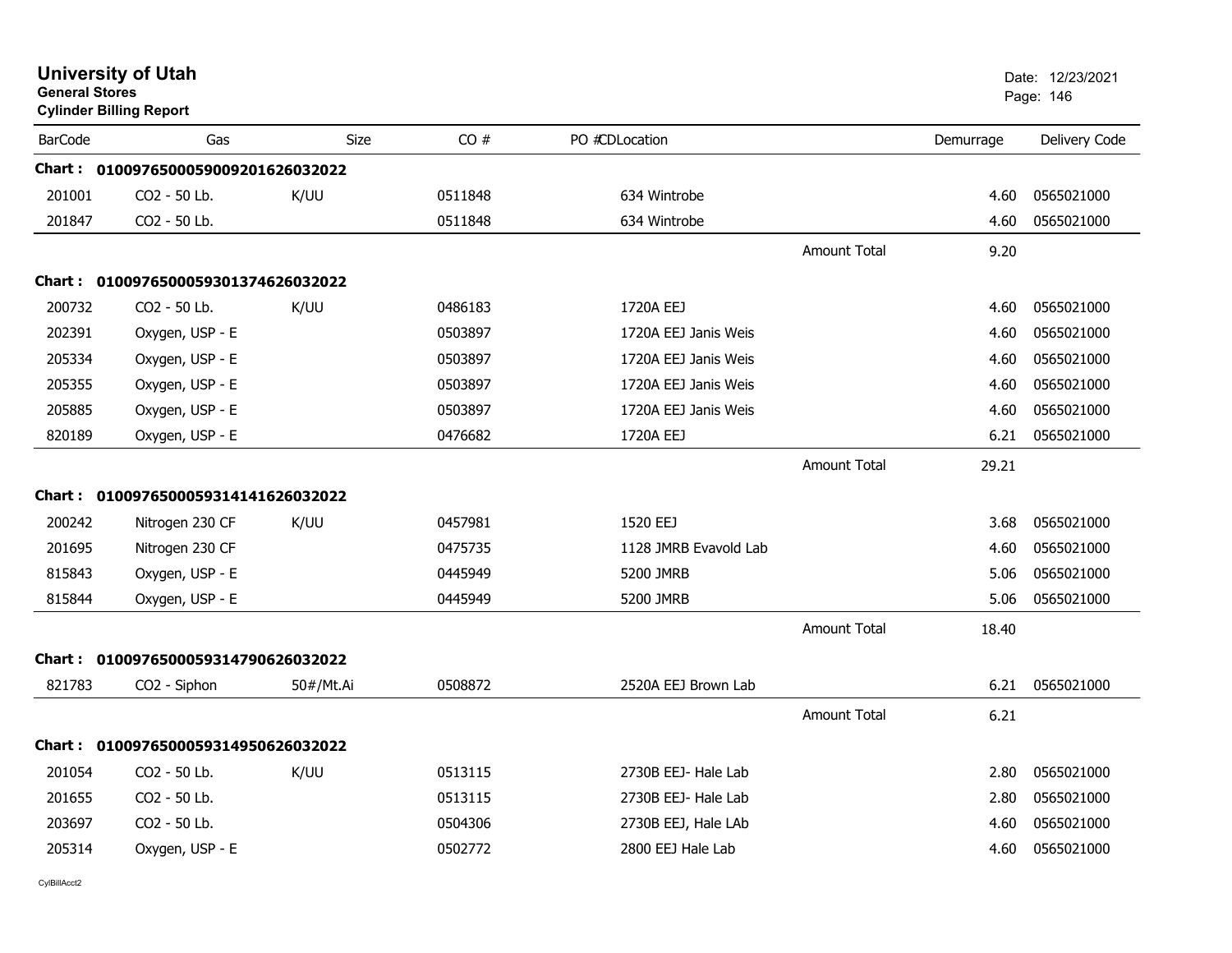|                | oyiinuci Diliniy Report             |      |         |                       |              |           |               |
|----------------|-------------------------------------|------|---------|-----------------------|--------------|-----------|---------------|
| <b>BarCode</b> | Gas                                 | Size | CO#     | PO #CDLocation        |              | Demurrage | Delivery Code |
| 823331         | Oxygen, USP - E                     |      | 0502772 | 2800 EEJ Hale Lab     |              | 6.21      | 0565021000    |
|                |                                     |      |         |                       | Amount Total | 21.01     |               |
|                | Chart: 0100976500059315440626032022 |      |         |                       |              |           |               |
| 201225         | CO2 - 50 Lb.                        | K/UU | 0512621 | 2520M EEJ             |              | 4.60      | 0565021000    |
| 201779         | CO2 - 50 Lb.                        |      | 0511058 | 2520M EEJ             |              | 4.60      | 0565021000    |
| 204734         | CO2 - 50 Lb.                        |      | 0512621 | 2520M EEJ             |              | 4.60      | 0565021000    |
| 824207         | CO2 - 50 Lb.                        |      | 0507906 | 2520M EEJ             |              | 6.21      | 0565021000    |
| 824210         | CO2 - 50 Lb.                        |      | 0507906 | 2520M EEJ             |              | 6.21      | 0565021000    |
|                |                                     |      |         |                       | Amount Total | 26.22     |               |
|                | Chart: 0100976500059315480626032022 |      |         |                       |              |           |               |
| 200164         | CO2 - 50 Lb.                        | K/UU | 0469792 | 2104 EEJ              |              | 4.60      | 0565021000    |
| 200726         | CO2 - 50 Lb.                        |      | 0469792 | 2104 EEJ              |              | 4.60      | 0565021000    |
| 200887         | CO2 - 50 Lb.                        |      | 0469792 | 2104 EEJ              |              | 4.60      | 0565021000    |
| 203910         | CO2 - 50 Lb.                        |      | 0469792 | 2104 EEJ              |              | 4.60      | 0565021000    |
| 823257         | CO2 - 50 Lb.                        |      | 0498050 | 4720 EEJ Fairfax Lab  |              | 6.21      | 0565041000    |
|                |                                     |      |         |                       | Amount Total | 24.61     |               |
|                | Chart: 0100976500059316160626032022 |      |         |                       |              |           |               |
| 202072         | CO <sub>2</sub> - Siphon            | K/UU | 0512638 | 2520A EEJ- Mulvey Lab |              | 4.60      | 0565021000    |
| 202141         | CO2 - Siphon                        |      | 0512638 | 2520A EEJ- Mulvey Lab |              | 4.60      | 0565021000    |
| 202224         | Oxygen, USP - E                     |      | 0474990 | 2520 EEJ North end    |              | 4.60      | 0565021000    |
| 203281         | Oxygen, USP - E                     |      | 0497472 | 2120 EEJ Mulvey Lab   |              | 4.60      | 0565021000    |
| 205447         | Oxygen, USP - E                     |      | 0497472 | 2120 EEJ Mulvey Lab   |              | 4.60      | 0565021000    |
| 205459         | Oxygen, USP - E                     |      | 0474990 | 2520 EEJ North end    |              | 4.60      | 0565021000    |
| 205475         | Oxygen, USP - E                     |      | 0474990 | 2520 EEJ North end    |              | 4.60      | 0565021000    |
| 205956         | Oxygen, USP - E                     |      | 0497472 | 2120 EEJ Mulvey Lab   |              | 4.60      | 0565021000    |

CO2 - Siphon 3.06 3565021000

Oxygen, USP - E 2120 EEJ Mulvey Lab 2120 EEJ Mulvey Lab 6.21 0565021000

#### **University of Utah** Date: 12/23/2021 **General Stores**

**Cylinder Billing Report**

815937

822853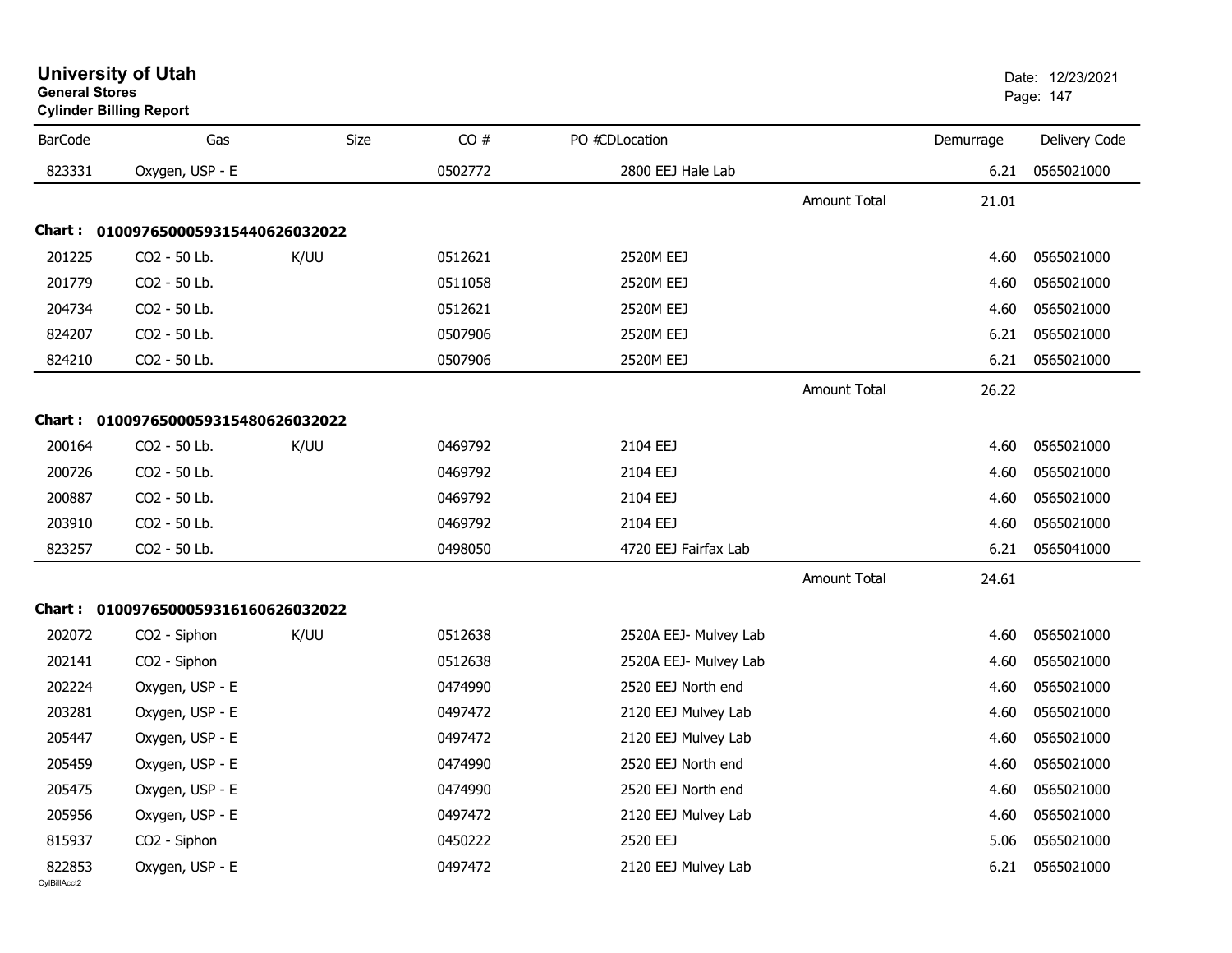| <b>University of Utah</b> |  |
|---------------------------|--|
| <b>General Stores</b>     |  |

| <b>BarCode</b> | Gas                                 | <b>Size</b> | CO#     | PO #CDLocation                             | Demurrage | Delivery Code |
|----------------|-------------------------------------|-------------|---------|--------------------------------------------|-----------|---------------|
| 822996         | Oxygen, USP - E                     |             | 0497472 | 2120 EEJ Mulvey Lab                        | 6.21      | 0565021000    |
|                |                                     |             |         | <b>Amount Total</b>                        | 54.28     |               |
|                | Chart: 0100976500059316270626032022 |             |         |                                            |           |               |
| 201536         | CO2 - 50 Lb.                        | K/UU        | 0513360 | 1502 EEJ- Haecker Lab                      | 2.00      | 0565021000    |
| 203303         | CO2 - 50 Lb.                        |             | 0509272 | 1502 EEJ- Haecker Lab                      | 2.60      | 0565021000    |
| 824716         | CO2 - 50 Lb.                        |             | 0511531 | 1502 EEJ Haecker Lab                       | 6.21      | 0565021000    |
|                |                                     |             |         | <b>Amount Total</b>                        | 10.81     |               |
|                | Chart: 0100976500059316410626002022 |             |         |                                            |           |               |
| 821666         | Oxygen/300                          | 300/MTAIR   | 0486221 | LL214 HCI RN- animal facility- Bettini Lab | 6.21      | 0555LL3760    |
|                |                                     |             |         | Amount Total                               | 6.21      |               |
|                | Chart: 0100976500059316410626032022 |             |         |                                            |           |               |
| 200491         | CO2 - 50 Lb.                        | K/UU        | 0506608 | 1702 EEJ                                   | 4.60      | 0565021000    |
| 200799         | CO2 - 50 Lb.                        |             | 0509911 | 1702 EEJ- Bettini Lab                      | 4.60      | 0565021000    |
| 201058         | Oxygen, USP                         |             | 0513126 | LL214 HCI-N                                | 2.80      | 0565021000    |
| 201182         | CO2 - 50 Lb.                        |             | 0509911 | 1702 EEJ- Bettini Lab                      | 4.60      | 0565021000    |
| 201912         | CO2 - 50 Lb.                        |             | 0506608 | 1702 EEJ                                   | 4.60      | 0565021000    |
| 203617         | N2, Liquid, 265                     |             | 0512524 | 1820 EEJ Southend                          | 38.22     | 0565021000    |
| 203620         | N2, Liquid, 265                     |             | 0513375 | 1820 EEJ- Bettini Lab                      | 24.57     | 0565021000    |
| 203622         | N2, Liquid, 265                     |             | 0513540 | 1820 EEJ- Bettani Lab                      | 2.73      | 0565021000    |
| 204723         | CO2 - 50 Lb.                        |             | 0504279 | 1702 EEJ- Bettini Lab                      | 4.60      | 0565021000    |
| 205658         | CO2 - 50 Lb.                        |             | 0509911 | 1702 EEJ- Bettini Lab                      | 4.60      | 0565021000    |
|                |                                     |             |         | <b>Amount Total</b>                        | 95.92     |               |
|                | Chart: 0100976500059316620626032022 |             |         |                                            |           |               |
| 200670         | Nitrogen 230 CF                     | K/UU        | 0504529 | 4116 EEJ                                   | 4.60      | 0565021000    |
| 201359         | CO2 - 50 Lb.                        |             | 0504530 | 4208 EEJ- Evavold Lab                      | 4.60      | 0565021000    |
| 205513         | CO2 - 50 Lb.                        |             | 0502665 | 4110 EEJ Evalod Lab                        | 4.60      | 0565021000    |
|                |                                     |             |         |                                            |           |               |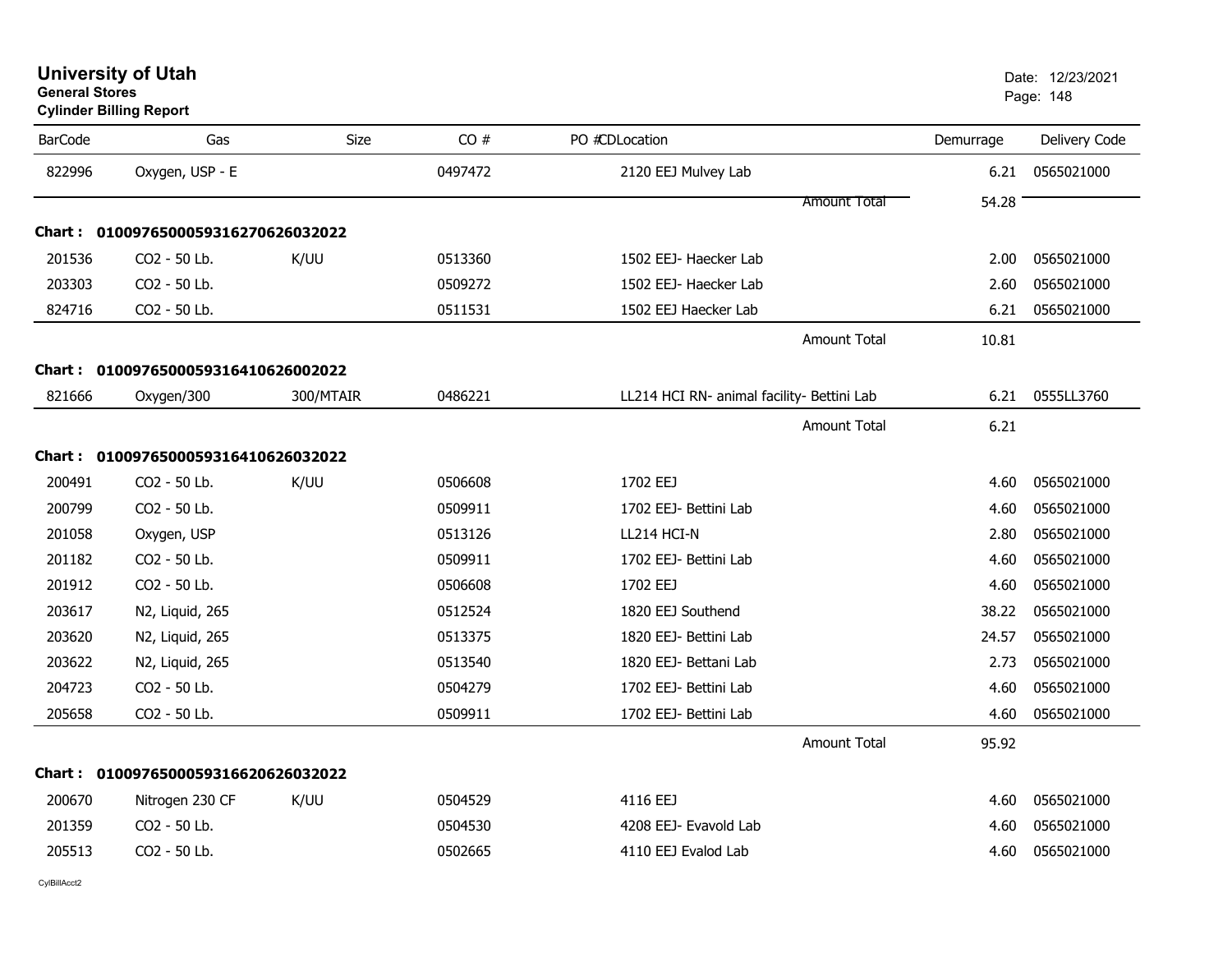| <b>General Stores</b> | <b>University of Utah</b><br><b>Cylinder Billing Report</b> |             |         |                               |                     |           | Date: 12/23/2021<br>Page: 149 |
|-----------------------|-------------------------------------------------------------|-------------|---------|-------------------------------|---------------------|-----------|-------------------------------|
| <b>BarCode</b>        | Gas                                                         | <b>Size</b> | CO#     | PO #CDLocation                |                     | Demurrage | Delivery Code                 |
| 824209                | CO2 - 50 Lb.                                                |             | 0511184 | 4110 EEJ Evavold Lab          |                     | 6.21      | 0565021000                    |
| 824640                | CO2 - 50 Lb.                                                |             | 0511184 | 4110 EEJ Evavold Lab          |                     | 6.21      | 0565021000                    |
|                       |                                                             |             |         |                               | <b>Amount Total</b> | 26.22     |                               |
|                       | Chart: 0100976500059317080626032022                         |             |         |                               |                     |           |                               |
| 200012                | CO2 - 50 Lb.                                                | K/UU        | 0512417 | 1720A EEJ                     |                     | 4.60      | 0565021000                    |
| 202993                | Oxygen, USP - E                                             |             | 0496418 | 1720A EEJ                     |                     | 4.60      | 0565021000                    |
| 205371                | CO2 - 50 Lb.                                                |             | 0512417 | 1720A EEJ                     |                     | 4.60      | 0565021000                    |
| 205949                | Oxygen, USP - E                                             |             | 0496418 | 1720A EEJ                     |                     | 4.60      | 0565021000                    |
|                       |                                                             |             |         |                               | <b>Amount Total</b> | 18.40     |                               |
|                       | Chart: 01009822000108536260012022                           |             |         |                               |                     |           |                               |
| 824572                | Oxygen, UHP,                                                | 200C/Mt.A   | 0513286 | <b>520 ASB</b>                |                     | 3.78      | 0084002040                    |
| 824766                | Nitrogen, UHP                                               |             | 0511933 | 148 Sutton                    |                     | 6.21      | 0084002040                    |
|                       |                                                             |             |         |                               | <b>Amount Total</b> | 9.99      |                               |
|                       | Chart: 01011154915125616240012022                           |             |         |                               |                     |           |                               |
| 202112                | Helium - 219 CF                                             | K/UU        | 0293203 | <b>GUEST HOUSE FRONT DESK</b> |                     | 3.68      | 0801000000                    |
|                       |                                                             |             |         |                               | <b>Amount Total</b> | 3.68      |                               |
|                       | Chart: 01011242500062266260012022                           |             |         |                               |                     |           |                               |
| 200654                | CO2 - 50 Lb.                                                | K/UU        | 0510650 | 327 WIntrobe                  |                     | 4.60      | 05215C1240                    |
| 200977                | CO2 - 50 Lb.                                                |             | 0494642 | 2760 CMC                      |                     | 4.60      | 05215C1240                    |
| 201021                | CO2 - 50 Lb.                                                |             | 0481882 | 327 Wintrobe                  |                     | 4.60      | 05215C1240                    |
| 201489                | CO2 - 50 Lb.                                                |             | 0505164 | 2760 CMC                      |                     | 4.60      | 05215C1240                    |
| 201648                | CO2 - 50 Lb.                                                |             | 0510650 | 327 WIntrobe                  |                     | 4.60      | 05215C1240                    |
| 822049                | 5%027.3%CO2/N2                                              |             | 0488591 | 327 WINTROBE                  |                     | 6.21      | 05215c1240                    |
| 823189                | 5%027.3%CO2/N2                                              |             | 0497555 | 327 WINTROBE                  |                     | 6.21      | 05215c1240                    |
| 823986                | CO2 - 50 Lb.                                                |             | 0505163 | 327 WIntrobe                  |                     | 6.21      | 05215C1240                    |
|                       |                                                             |             |         |                               | <b>Amount Total</b> | 41.63     |                               |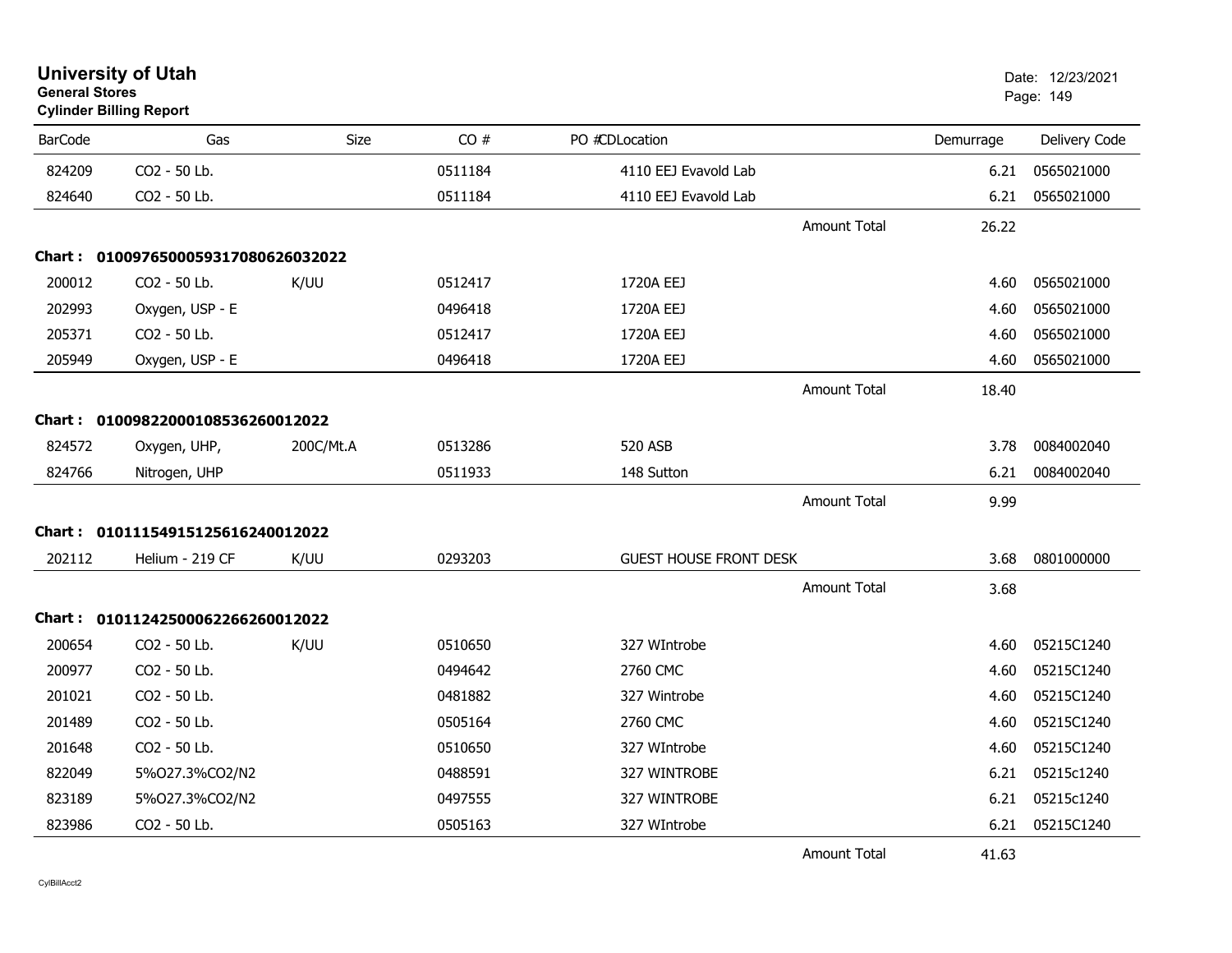| <b>General Stores</b> | <b>University of Utah</b><br><b>Cylinder Billing Report</b> |           |         |                               |                     |           | Date: 12/23/2021<br>Page: 150 |
|-----------------------|-------------------------------------------------------------|-----------|---------|-------------------------------|---------------------|-----------|-------------------------------|
| <b>BarCode</b>        | Gas                                                         | Size      | CO#     | PO #CDLocation                |                     | Demurrage | Delivery Code                 |
|                       | Chart: 01011452000132106530812022                           |           |         |                               |                     |           |                               |
| 202331                | Nitrogen 115 CF                                             | 125 CF/UU | 0429340 |                               |                     | 3.68      | 0854000000                    |
| 203739                | Nitrogen 115 CF                                             |           | 0455518 |                               |                     | 3.68      | 0854000000                    |
|                       |                                                             |           |         |                               | <b>Amount Total</b> | 7.36      |                               |
|                       | Chart: 0101152500055900670626002022                         |           |         |                               |                     |           |                               |
| 822990                | Oxygen, USP - E                                             | E/MT. AIR | 0497345 | HCI LL507 Attn: Brock Johnson |                     | 6.21      | 0555113760                    |
| 822992                | Oxygen, USP - E                                             |           | 0497345 | HCI LL507 Attn: Brock Johnson |                     | 6.21      | 0555113760                    |
|                       |                                                             |           |         |                               | Amount Total        | 12.42     |                               |
|                       | Chart: 0101152500059007774626002022                         |           |         |                               |                     |           |                               |
| 824061                | Oxygen, USP - E                                             | E/MT. AIR | 0506310 | LL507 HCI                     |                     | 6.21      | 0555II3760                    |
| 824062                | Oxygen, USP - E                                             |           | 0506310 | LL507 HCI                     |                     | 6.21      | 0555ll3760                    |
| 824063                | Oxygen, USP - E                                             |           | 0506310 | LL507 HCI                     |                     | 6.21      | 0555113760                    |
| 824066                | Oxygen, USP - E                                             |           | 0506310 | LL507 HCI                     |                     | 6.21      | 0555113760                    |
| 824068                | Oxygen, USP - E                                             |           | 0506310 | LL507 HCI                     |                     | 6.21      | 0555113760                    |
| 824069                | Oxygen, USP - E                                             |           | 0506310 | LL507 HCI                     |                     | 6.21      | 0555ll3760                    |
|                       |                                                             |           |         |                               | <b>Amount Total</b> | 37.26     |                               |
| Chart :               | 0101152500059314840626002022                                |           |         |                               |                     |           |                               |
| 821646                | Oxygen, USP                                                 | 200C/Mt.A | 0484433 | HCI LL507                     |                     | 6.21      | 0555113760                    |
|                       |                                                             |           |         |                               | <b>Amount Total</b> | 6.21      |                               |
| <b>Chart :</b>        | 01011526000187016260012022                                  |           |         |                               |                     |           |                               |
| 823918                | Oxygen, USP                                                 | 200C/Mt.A | 0504956 | LL215 HCI                     |                     | 6.21      | 0555113760                    |
|                       |                                                             |           |         |                               | <b>Amount Total</b> | 6.21      |                               |
| <b>Chart :</b>        | 01011806000162866430012022                                  |           |         |                               |                     |           |                               |
| 204664                | Nitrogen NF                                                 | K/UU      | 0453614 | 4210 HCI                      |                     | 3.68      | 0555LL3760                    |
|                       |                                                             |           |         |                               | <b>Amount Total</b> | 3.68      |                               |
|                       |                                                             |           |         |                               |                     |           |                               |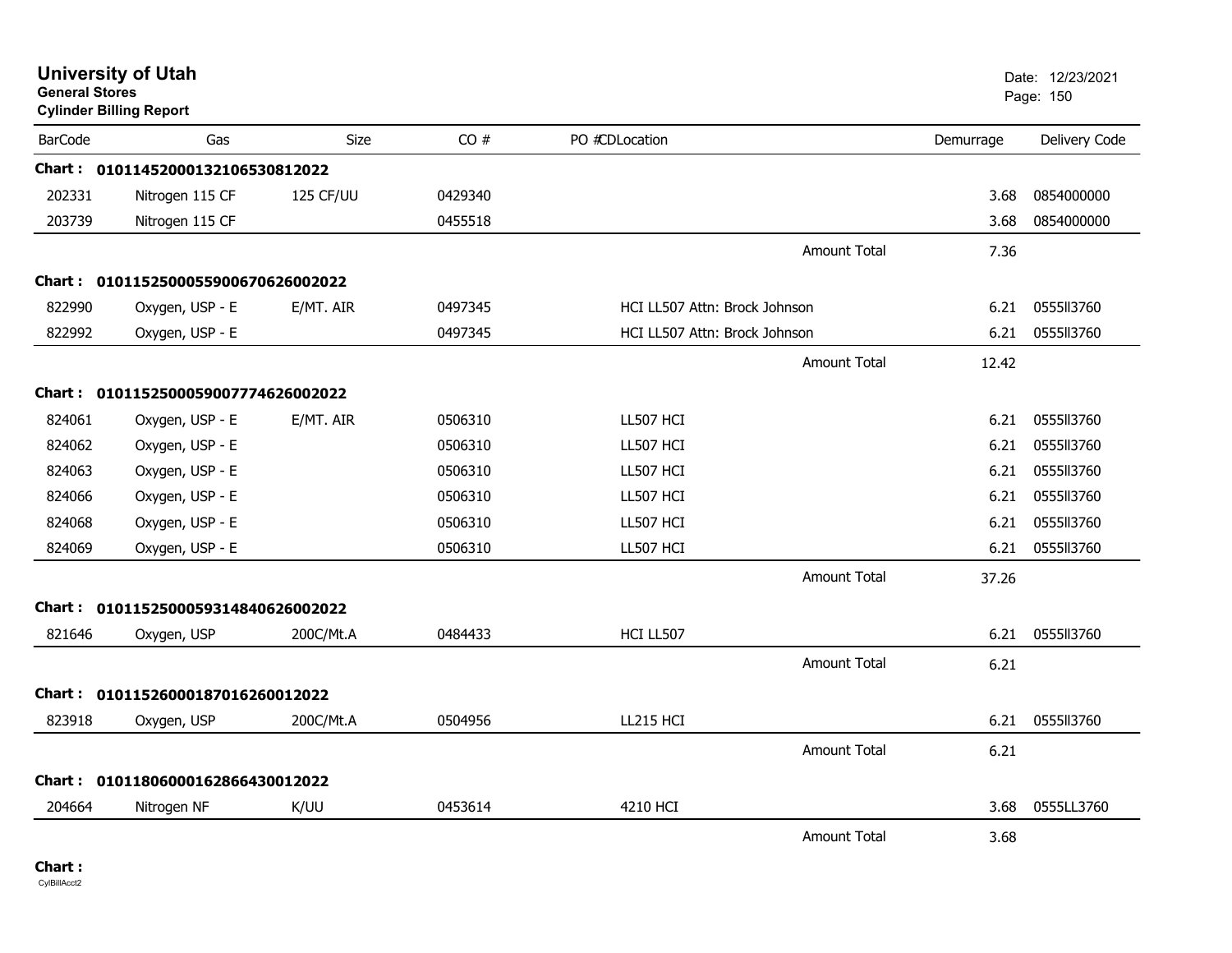| <b>General Stores</b> | <b>University of Utah</b><br><b>Cylinder Billing Report</b> |      |         |                      |           | Date: 12/23/2021<br>Page: 151 |
|-----------------------|-------------------------------------------------------------|------|---------|----------------------|-----------|-------------------------------|
| <b>BarCode</b>        | Gas                                                         | Size | CO#     | PO #CDLocation       | Demurrage | Delivery Code                 |
|                       | 01011882000104496260012022                                  |      |         |                      |           |                               |
| 200119                | Helium - UHP                                                | K/UU | 0507038 | <b>A710 HCI</b>      | 4.60      | 0555113760                    |
| 200582                | Helium - UHP                                                |      | 0473487 | <b>HCI A710</b>      | 4.60      | 0555113760                    |
| 200609                | Zero Air                                                    |      | 0513726 | <b>A710 HCI</b>      | 0.20      | 0555LL3760                    |
| 200611                | Zero Air                                                    |      | 0513340 | <b>A710 HCI</b>      | 2.00      | 0555LL3760                    |
| 200617                | Air - 233 CF                                                |      | 0467436 | <b>A710 HCI</b>      | 4.60      | 0555113760                    |
| 200620                | Zero Air                                                    |      | 0511391 | <b>A710 HCI</b>      | 2.60      | 0555113760                    |
| 200805                | Helium - UHP                                                |      | 0511464 | <b>A710 HCI</b>      | 4.60      | 0555113760                    |
| 201212                | Helium - UHP                                                |      | 0513340 | <b>A710 HCI</b>      | 2.00      | 0555LL3760                    |
| 201992                | Hydrogen - UHP                                              |      | 0501453 | <b>A710 HCI</b>      | 4.40      | 0555113760                    |
| 202136                | Hydrogen - UHP                                              |      | 0482941 | <b>A710 HCI</b>      | 4.60      | 0555113760                    |
| 202155                | Hydrogen - UHP                                              |      | 0507886 | <b>A710 HCI</b>      | 4.60      | 0555LL3760                    |
| 202885                | Helium - UHP                                                |      | 0502793 | LL376 HCI            | 4.40      | 0555113760                    |
| 203019                | Helium - UHP                                                |      | 0513726 | <b>A710 HCI</b>      | 0.20      | 0555LL3760                    |
| 203021                | Helium - UHP                                                |      | 0511464 | <b>A710 HCI</b>      | 4.60      | 0555113760                    |
| 203366                | Helium - UHP                                                |      | 0506341 | <b>A710 HCI</b>      | 2.60      | 0555113760                    |
| 204678                | Nitrogen, UHP                                               |      | 0485643 | <b>A710 HCI</b>      | 4.60      | 0555LL3760                    |
| 204679                | Nitrogen, UHP                                               |      | 0462395 | <b>HCI - RS DOCK</b> | 3.68      | 0555LL3760                    |
| 205275                | Nitrogen, UHP                                               |      | 0473087 | HCI LL720            | 4.60      | 0555113760                    |
| 205547                | Nitrogen, UHP                                               |      | 0473087 | HCI LL720            | 4.60      | 0555113760                    |
| 205917                | Zero Air                                                    |      | 0512627 | A710 HCI             | 4.60      | 0555LL3760                    |
| 205920                | Zero Air                                                    |      | 0512089 | <b>A710 HCI</b>      | 4.60      | 0555113760                    |
| 803059                | Hydrogen Res                                                |      | 0202873 |                      | 4.83      | 0555LL3760                    |
| 803061                | Hydrogen Res                                                |      | 0202873 |                      | 4.83      | 0555LL3760                    |
| 806940                | Res. Deuterium                                              |      | 0288826 | <b>A710 HCI</b>      | 5.29      | 0555LL3760                    |
| 806941                | Res. Deuterium                                              |      | 0288826 | <b>A710 HCI</b>      | 5.29      | 0555LL3760                    |
| 806942                | Res. Deuterium                                              |      | 0288826 | <b>A710 HCI</b>      | 5.29      | 0555LL3760                    |
| 808503                | 1% O2, In N2                                                |      | 0340508 | LL376 HCI            | 5.06      | 0555113760                    |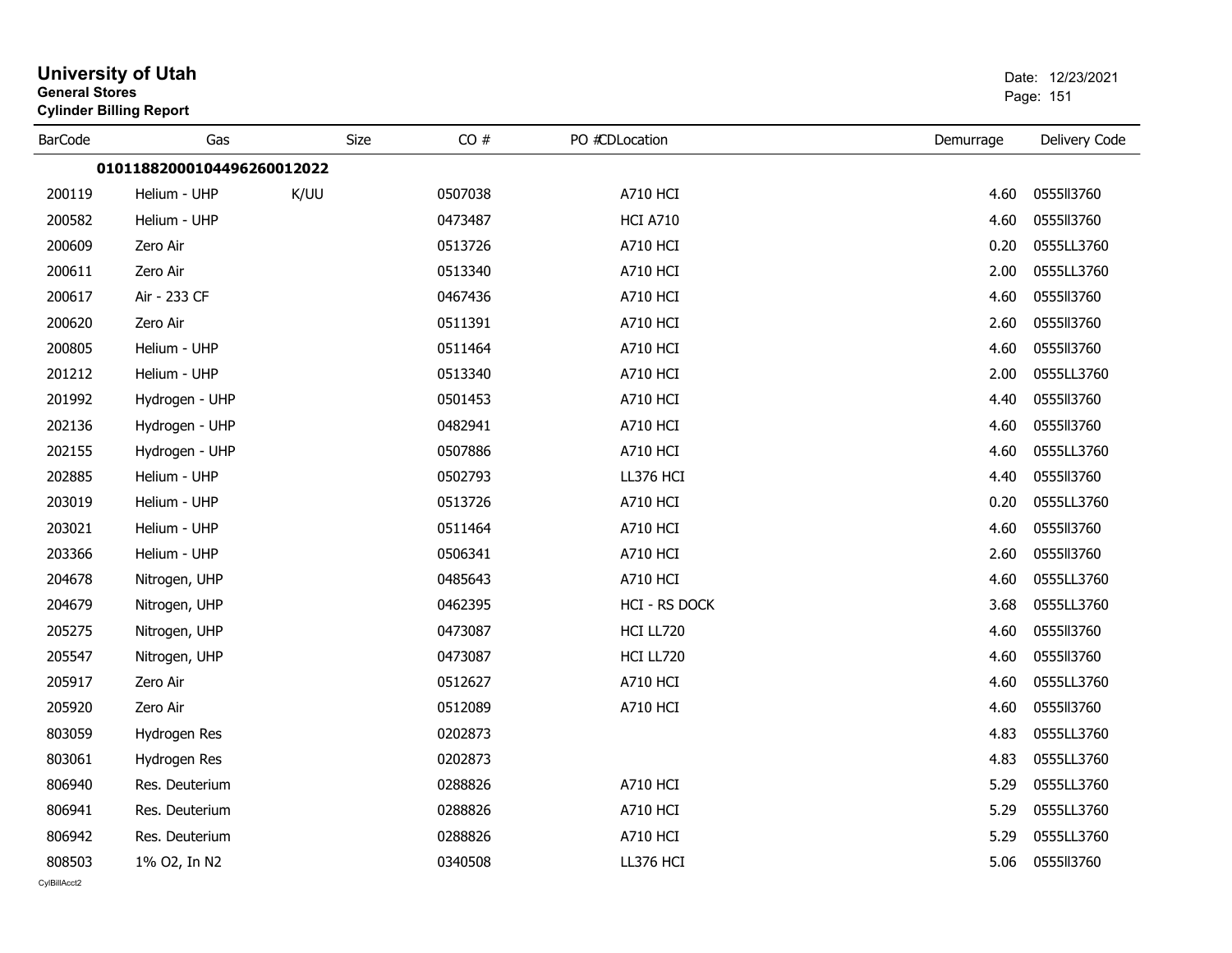| <b>General Stores</b> | <b>University of Utah</b><br><b>Cylinder Billing Report</b> |      |         |                   |                     |           | Date: 12/23/2021<br>Page: 152 |
|-----------------------|-------------------------------------------------------------|------|---------|-------------------|---------------------|-----------|-------------------------------|
| <b>BarCode</b>        | Gas                                                         | Size | CO#     | PO #CDLocation    |                     | Demurrage | Delivery Code                 |
| 810427                | 1% O2, In N2                                                |      | 0386435 | <b>A710 HCI</b>   |                     | 5.06      | 0555113760                    |
| 814226                | 1%02 In N2                                                  |      | 0433713 | <b>A710 HCI</b>   |                     | 5.29      | 0555113760                    |
| 814837                | Hydrogen Res                                                |      | 0437644 | <b>A710 HCI</b>   |                     | 5.06      | 0555LL3760                    |
| 821096                | Res. Nitrogen                                               |      | 0482469 | <b>A710 HCI</b>   |                     | 6.21      | 0555113760                    |
| 822784                | <b>UHP N2/300</b>                                           |      | 0495878 | <b>A710 HCI</b>   |                     | 6.21      | 0555LL3760                    |
| 822808                | Res. Deuterium                                              |      | 0495339 | A710 HCI          |                     | 6.21      | 0555113760                    |
| 823581                | Zero Air                                                    |      | 0509395 | <b>A710 HCI</b>   |                     | 5.94      | 0555LL3760                    |
| 823777                | Nitrogen, UHP                                               |      | 0507069 | <b>A710 HCI</b>   |                     | 6.21      | 0555LL3760                    |
| 823802                | Res. Helium                                                 |      | 0503287 | <b>A710 HCI</b>   |                     | 6.21      | 0555113760                    |
| 824041                | Res. Nitrogen                                               |      | 0508428 | A710 HCI RN       |                     | 6.21      | 0555113760                    |
| 824385                | Helium - UHP                                                |      | 0509822 | A710 HCI          |                     | 6.21      | 0555LL3760                    |
| 824386                | Helium - UHP                                                |      | 0509763 | A710 HCI RN       |                     | 6.21      | 0555LL3760                    |
| 824548                | Res. Helium                                                 |      | 0509817 | <b>A710 HCI</b>   |                     | 6.21      | 0555LL3760                    |
| 824704                | Res. Nitrogen                                               |      | 0511324 | <b>A710 HCI</b>   |                     | 6.21      | 0555113760                    |
| 825071                | Hydrogen - UHP                                              |      | 0513726 | <b>A710 HCI</b>   |                     | 0.27      | 0555LL3760                    |
|                       |                                                             |      |         |                   | <b>Amount Total</b> | 191.59    |                               |
|                       | Chart: 01012232000208086240012022                           |      |         |                   |                     |           |                               |
| 200186                | Oxygen, USP                                                 | K/UU | 0510643 | LL501 HCI         |                     | 4.60      | 0555113760                    |
| 200297                | Oxygen, USP                                                 |      | 0505966 | LL501 HCI RS      |                     | 4.60      | 0555LL3760                    |
| 200387                | Nitrogen 230 CF                                             |      | 0481146 | LL501 HCI         |                     | 4.60      | 0555113760                    |
| 200488                | Nitrogen 230 CF                                             |      | 0481146 | LL501 HCI         |                     | 4.60      | 0555113760                    |
| 200618                | Nitrogen 230 CF                                             |      | 0480562 | HCI LL501         |                     | 4.60      | 0555113760                    |
| 200631                | Oxygen, USP                                                 |      | 0505966 | LL501 HCI RS      |                     | 4.60      | 0555LL3760                    |
| 201164                | Nitrogen 230 CF                                             |      | 0481146 | LL501 HCI         |                     | 4.60      | 0555113760                    |
| 201456                | CO2 - 50 Lb.                                                |      | 0306021 | BASEMENT CO2 ROOM |                     | 3.68      | 0555LL3760                    |
| 201647                | Helium - 219 CF                                             |      | 0430878 | <b>NEW LAB</b>    |                     | 3.68      | 0555113760                    |
| 201770                | Oxygen, USP                                                 |      | 0505966 | LL501 HCI RS      |                     | 4.60      | 0555LL3760                    |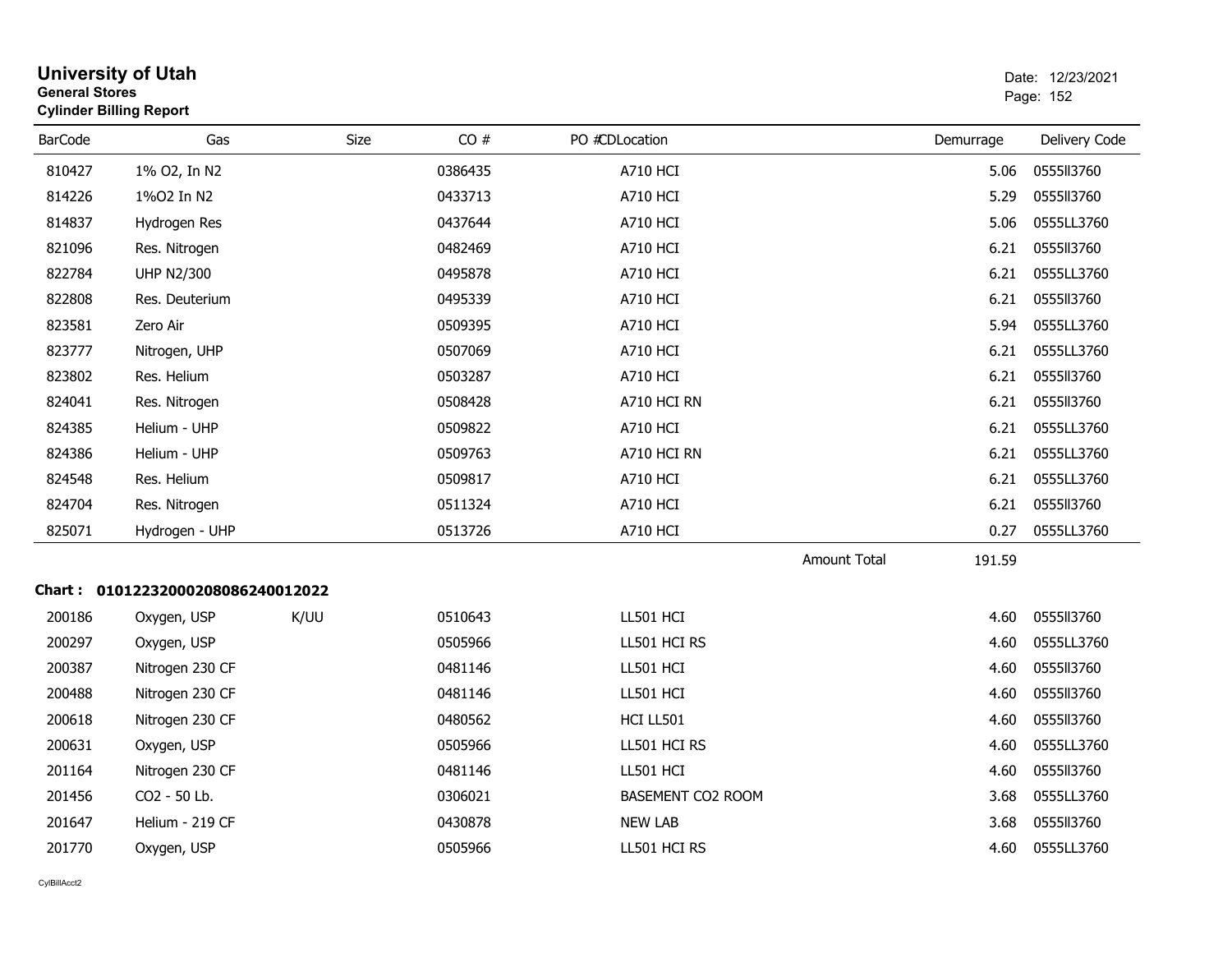| <b>General Stores</b> | <b>University of Utah</b><br><b>Cylinder Billing Report</b> |                  |         |                              |           | Date: 12/23/2021<br>Page: 153 |
|-----------------------|-------------------------------------------------------------|------------------|---------|------------------------------|-----------|-------------------------------|
| <b>BarCode</b>        | Gas                                                         | Size             | CO#     | PO #CDLocation               | Demurrage | Delivery Code                 |
| 201814                | CO2 - 50 Lb.                                                |                  | 0306021 | BASEMENT CO2 ROOM            | 3.68      | 0555LL3760                    |
| 201944                | Nitrogen 230 CF                                             |                  | 0481146 | LL501 HCI                    | 4.60      | 0555113760                    |
| 202097                | CO2 - 50 Lb.                                                |                  | 0230190 | BASEMENT CO2 ROOM            | 3.68      | 0555LL3760                    |
| 202349                | CO2 - 50 Lb.                                                |                  | 0230190 | BASEMENT CO2 ROOM            | 3.68      | 0555LL3760                    |
| 202473                | CO2 - 50 Lb.                                                |                  | 0472090 | <b>HCI Recv. Dock</b>        | 4.60      | 0555II3760                    |
| 202721                | Oxygen, USP                                                 |                  | 0510643 | LL501 HCI                    | 4.60      | 0555113760                    |
| 202788                | Nitrogen 230 CF                                             |                  | 0480562 | HCI LL501                    | 4.60      | 0555113760                    |
| 202925                | Nitrogen 230 CF                                             |                  | 0481146 | LL501 HCI                    | 4.60      | 0555113760                    |
| 203133                | Oxygen, USP                                                 |                  | 0510643 | LL501 HCI                    | 4.60      | 0555II3760                    |
| 203684                | Nitrogen 230 CF                                             |                  | 0481146 | LL501 HCI                    | 4.60      | 0555113760                    |
| 204714                | CO <sub>2</sub> - 50 Lb.                                    |                  | 0472090 | <b>HCI Recv. Dock</b>        | 4.60      | 0555113760                    |
| 205622                | Oxygen, USP                                                 |                  | 0510643 | LL501 HCI                    | 4.60      | 0555113760                    |
| 205827                | Oxygen, USP                                                 |                  | 0505966 | LL501 HCI RS                 | 4.60      | 0555LL3760                    |
| 819512                | Oxygen, USP                                                 |                  | 0472090 | HCI Recv. Dock               | 6.21      | 0555113760                    |
| 823241                | Oxygen, USP                                                 |                  | 0498182 | LL501 HCI                    | 0.54      | 0555113760                    |
|                       |                                                             |                  |         | <b>Amount Total</b>          | 107.95    |                               |
|                       | Chart: 0101223200020808624002022                            |                  |         |                              |           |                               |
| 203529                | N2, Liquid LX45                                             | <b>180 LTR/U</b> | 0513458 | LL512 HCI RS- Middle of Room | 12.80     | 0555LL3760                    |
|                       |                                                             |                  |         | <b>Amount Total</b>          | 12.80     |                               |
|                       | Chart: 01012232000208086260012022                           |                  |         |                              |           |                               |
| 200783                | CO2 - 50 Lb.                                                | K/UU             | 0484824 | 3568A HCI                    | 4.60      | 0555113760                    |
| 201184                | CO2 - 50 Lb.                                                |                  | 0484825 | 3561 HCI                     | 4.60      | 0555II3760                    |
| 202176                | N2, Liquid LX45                                             |                  | 0511852 | LL512 HCI RS-                | 24.00     | 0555LL3760                    |
| 202599                | CO2 - 50 Lb.                                                |                  | 0306021 | BASEMENT CO2 ROOM            | 3.68      | 0555LL3760                    |
| 202600                | CO2 - 50 Lb.                                                |                  | 0306021 | BASEMENT CO2 ROOM            | 3.68      | 0555LL3760                    |
| 817192                | Co2 Liquid-55                                               |                  | 0456673 | 3 TO BLDG 555 2 TO BLDG 556  | 46.00     | 0555LL3760                    |
| 820005                | $CO2 - E$                                                   |                  | 0488918 | 2 TO BLDG 555 2 TO BLDG 554  | 6.21      | 0555LL3760                    |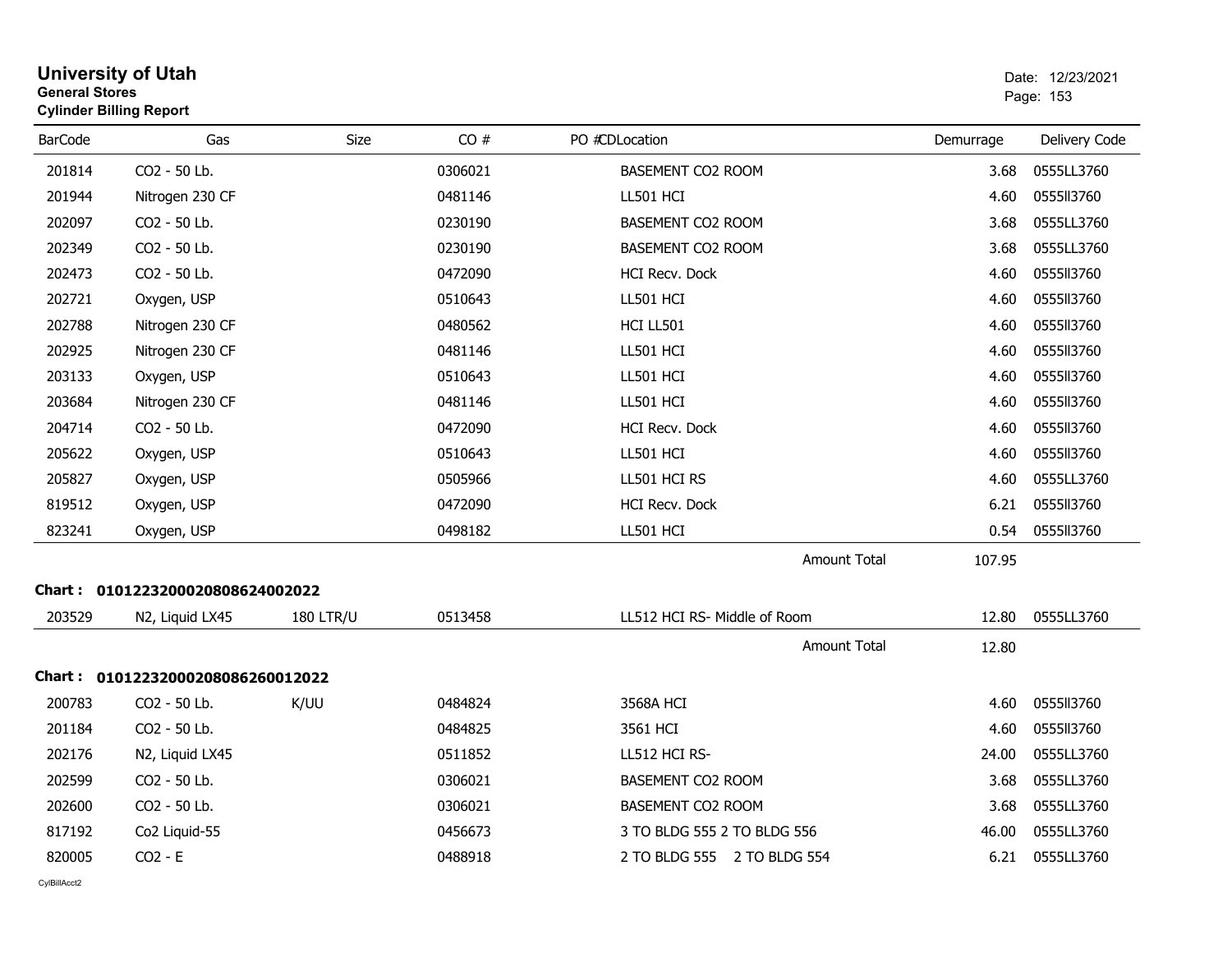| <b>BarCode</b> | Gas                               | <b>Size</b> | CO#     | PO #CDLocation              | Demurrage | Delivery Code   |
|----------------|-----------------------------------|-------------|---------|-----------------------------|-----------|-----------------|
| 822989         | Co2 Lg - 265                      |             | 0510090 | 2 TO BLDG 555 1 TO BLDG 554 | 46.00     | 0555LL3760      |
| 823934         | Co2 Lg - 265                      |             | 0510505 | 2 TO BLDG 555 1 TO BLDG 554 | 34.00     | 0555LL3760      |
| 824130         | Co2 Lq - 265                      |             | 0506164 | 2 TO BLDG 555 1 TO BLDG 554 | 46.00     | 0555LL3760      |
| 824298         | Co2 Lg - 265                      |             | 0510090 | 2 TO BLDG 555 1 TO BLDG 554 | 46.00     | 0555LL3760      |
| 824332         | Co2 Lg - 265                      |             | 0512144 | 2 TO BLDG 555 1 TO BLDG 554 | 42.00     | 0555LL3760      |
| 824507         | Co2 Lg - 265                      |             | 0512958 | 2 TO BLDG 555 1 TO BLDG 554 | 12.00     | 0555LL3760      |
| 824675         | Co2 Lg - 265                      |             | 0512987 | 2 TO BLDG 555 1 TO BLDG 554 | 2.00      | 0555LL3760      |
| 824676         | Co2 Lg - 265                      |             | 0511085 | 2 TO BLDG 555 1 TO BLDG 554 | 46.00     | 0555LL3760      |
| 824677         | Co2 Lq - 265                      |             | 0511085 | 2 TO BLDG 555 1 TO BLDG 554 | 18.00     | 0555LL3760      |
| 824677         | Co2 Lg - 265                      |             | 0512958 | 2 TO BLDG 555 1 TO BLDG 554 | 12.00     | 0555LL3760      |
| 824723         | Co2 Lg - 265                      |             | 0511459 | 2 TO BLDG 555 1 TO BLDG 554 | 34.00     | 0555LL3760      |
| 824724         | Co2 Lq - 265                      |             | 0512763 | 2 TO BLDG 555 1 TO BLDG 556 | 26.00     | 0555LL3760      |
| 824725         | Co2 Lq - 265                      |             | 0512763 | 2 TO BLDG 555 1 TO BLDG 556 | 28.00     | 0555LL3760      |
| 824771         | Co2 Lg - 265                      |             | 0511687 | 2 TO BLDG 555 1 TO BLDG 554 | 34.00     | 0555LL3760      |
| 824772         | Co2 Lg - 265                      |             | 0511687 | 2 TO BLDG 555 1 TO BLDG 554 | 46.00     | 0555LL3760      |
| 824773         | Co2 Lq - 265                      |             | 0512987 | 2 TO BLDG 555 1 TO BLDG 554 | 2.00      | 0555LL3760      |
| 824798         | Co2 Lg - 265                      |             | 0511936 | 2 TO BLDG 555 1 TO BLDG 554 | 46.00     | 0555LL3760      |
| 824799         | Co2 Lq - 265                      |             | 0511936 | 2 TO BLDG 555 1 TO BLDG 554 | 46.00     | 0555LL3760      |
| 824800         | Co2 Lq - 265                      |             | 0511936 | 2 TO BLDG 555 1 TO BLDG 554 | 4.00      | 0555LL3760      |
| 824902         | Co2 Lg - 265                      |             | 0512144 | 2 TO BLDG 555 1 TO BLDG 554 | 42.00     | 0555LL3760      |
| 824903         | Co2 Lq - 265                      |             | 0512144 | 2 TO BLDG 555 1 TO BLDG 554 | 42.00     | 0555LL3760      |
| 824993         | Co2 Lq - 265                      |             | 0512763 | 2 TO BLDG 555 1 TO BLDG 556 | 28.00     | 0555LL3760      |
| 825064         | Co2 Lg - 265                      |             | 0512958 | 2 TO BLDG 555 1 TO BLDG 554 | 12.00     | 0555LL3760      |
| 825141         | Co2 Lq - 265                      |             | 0512987 | 2 TO BLDG 555 1 TO BLDG 554 | 2.00      | 0555LL3760      |
|                |                                   |             |         | <b>Amount Total</b>         | 788.77    |                 |
|                | Chart: 01012531001130156240012022 |             |         |                             |           |                 |
| 203357         | Acetylene - B                     | B/UU        | 0389722 | 2000 CIR OF HOPE RM LL376   |           | 3.68 0555LL3760 |

# **University of Utah** Date: 12/23/2021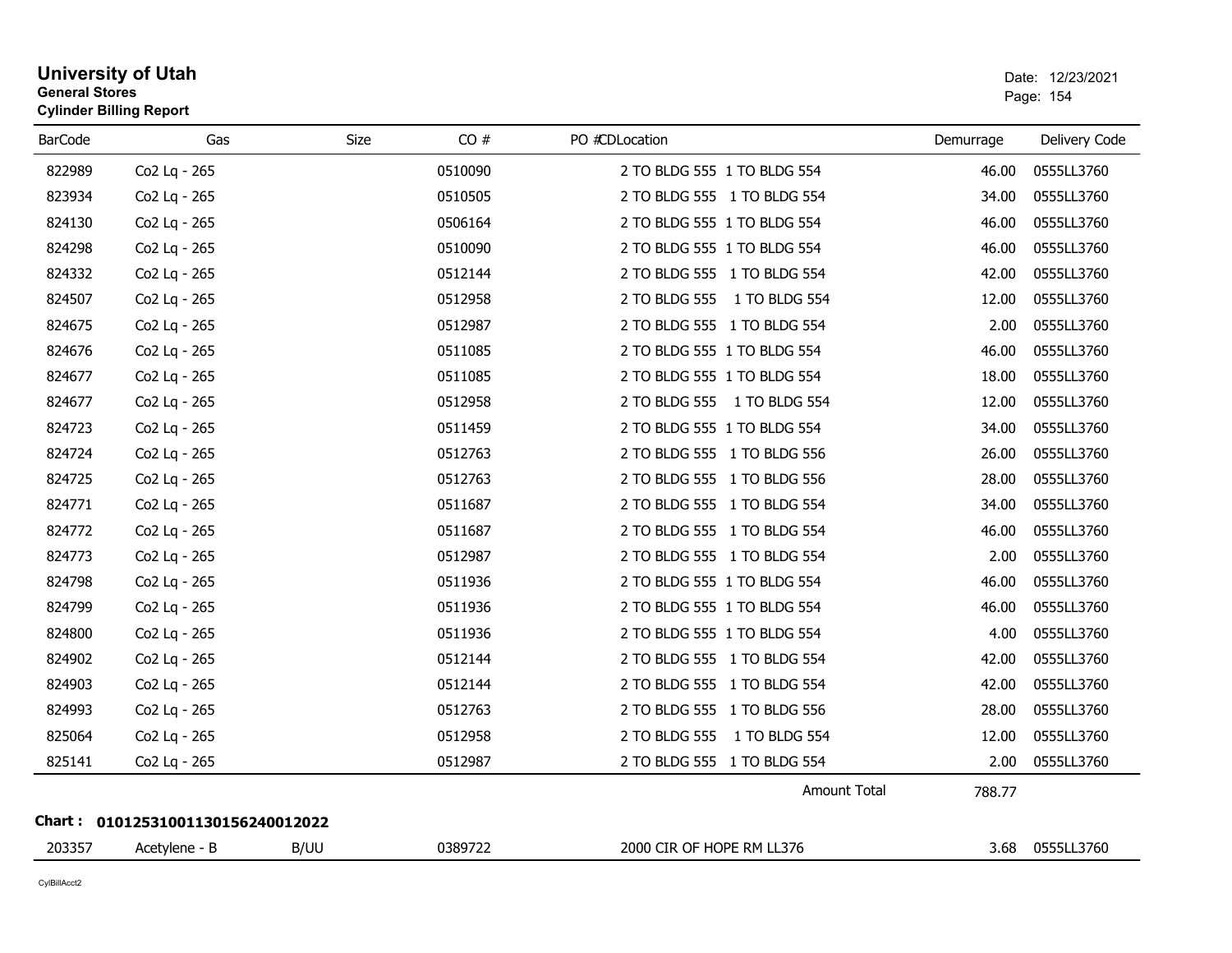| General Stores | <b>Cylinder Billing Report</b>    |                  | Page: 155 |                   |              |           |               |
|----------------|-----------------------------------|------------------|-----------|-------------------|--------------|-----------|---------------|
| <b>BarCode</b> | Gas                               | Size             | CO#       | PO #CDLocation    |              | Demurrage | Delivery Code |
|                |                                   |                  |           |                   | Amount Total | 3.68      |               |
|                | Chart: 01012742000208016260012022 |                  |           |                   |              |           |               |
| 200869         | N2, Liquid LX45                   | <b>180 LTR/U</b> | 0513337   | <b>N3970 HCH</b>  |              | 16.00     | 0555LL3760    |
| 201052         | Argon - UHP                       |                  | 0511480   | <b>N3970C HCH</b> |              | 4.60      | 0555113760    |
| 201101         | N2, Liquid LX45                   |                  | 0512515   | <b>N3970C HCH</b> |              | 20.80     | 0555113760    |
| 201317         | N2, Liquid LX45                   |                  | 0512515   | <b>N3970C HCH</b> |              | 20.80     | 0555113760    |
| 201801         | N2, Liquid LX45                   |                  | 0512557   | 1450 HCI          |              | 14.40     | 0555113760    |
| 201873         | N2, Liquid LX45                   |                  | 0512694   | LL512 HCI RS- BPM |              | 24.00     | 0555LL3760    |
| 201873         | N2, Liquid LX45                   |                  | 0513636   | 1450 HCI RN       |              | 3.20      | 0555LL3760    |
| 201874         | N2, Liquid LX45                   |                  | 0512894   | 3370 HCI RN       |              | 27.20     | 0555LL3760    |
| 202175         | N2, Liquid LX45                   |                  | 0512295   | LL512 HCI         |              | 12.80     | 0555II3760    |
| 202299         | N2, Liquid LX45                   |                  | 0513337   | <b>N3970 HCH</b>  |              | 16.00     | 0555LL3760    |
| 202304         | N2, Liquid LX45                   |                  | 0512555   | 3370 HCI          |              | 14.40     | 0555113760    |
| 202306         | N2, Liquid LX45                   |                  | 0512454   | 1450 HCI          |              | 36.80     | 0555113760    |
| 203456         | N2, Liquid LX45                   |                  | 0512995   | 3370 HCI RN       |              | 16.00     | 0555LL3760    |
| 203526         | N2, Liquid LX45                   |                  | 0513094   | 1450 HCI RN       |              | 12.80     | 0555LL3760    |
| 203527         | N2, Liquid LX45                   |                  | 0512506   | 3370 HCI          |              | 9.60      | 0555113760    |
| 203530         | N2, Liquid LX45                   |                  | 0512556   | LL512 HCI         |              | 3.20      | 0555113760    |
| 203573         | N2, Liquid LX45                   |                  | 0513491   | 3370 HCI          |              | 12.80     | 0555LL3760    |
| 204401         | N2, Liquid LX45                   |                  | 0513574   | 3370 HCI RN       |              | 9.60      | 0555LL3760    |
| 204403         | N2, Liquid LX45                   |                  | 0512454   | 1450 HCI          |              | 9.60      | 0555113760    |
| 205289         | N2, Liquid GP45                   |                  | 0513575   | 1450 HCI RN       |              | 9.60      | 0555LL3760    |
| 205564         | Argon - UHP                       |                  | 0511480   | <b>N3970C HCH</b> |              | 4.60      | 0555113760    |
| 205589         | N2, Liquid LX45                   |                  | 0512555   | 3370 HCI          |              | 11.20     | 0555113760    |
| 205589         | N2, Liquid LX45                   |                  | 0513095   | 3370 HCI RN       |              | 12.80     | 0555LL3760    |
| 205705         | N2, Liquid LX45                   |                  | 0513574   | 3370 HCI RN       |              | 9.60      | 0555LL3760    |
| 205706         | N2, Liquid LX45                   |                  | 0512633   | 3370 HCI RN       |              | 24.00     | 0555LL3760    |

## **University of Utah** Date: 12/23/2021 **General Stores**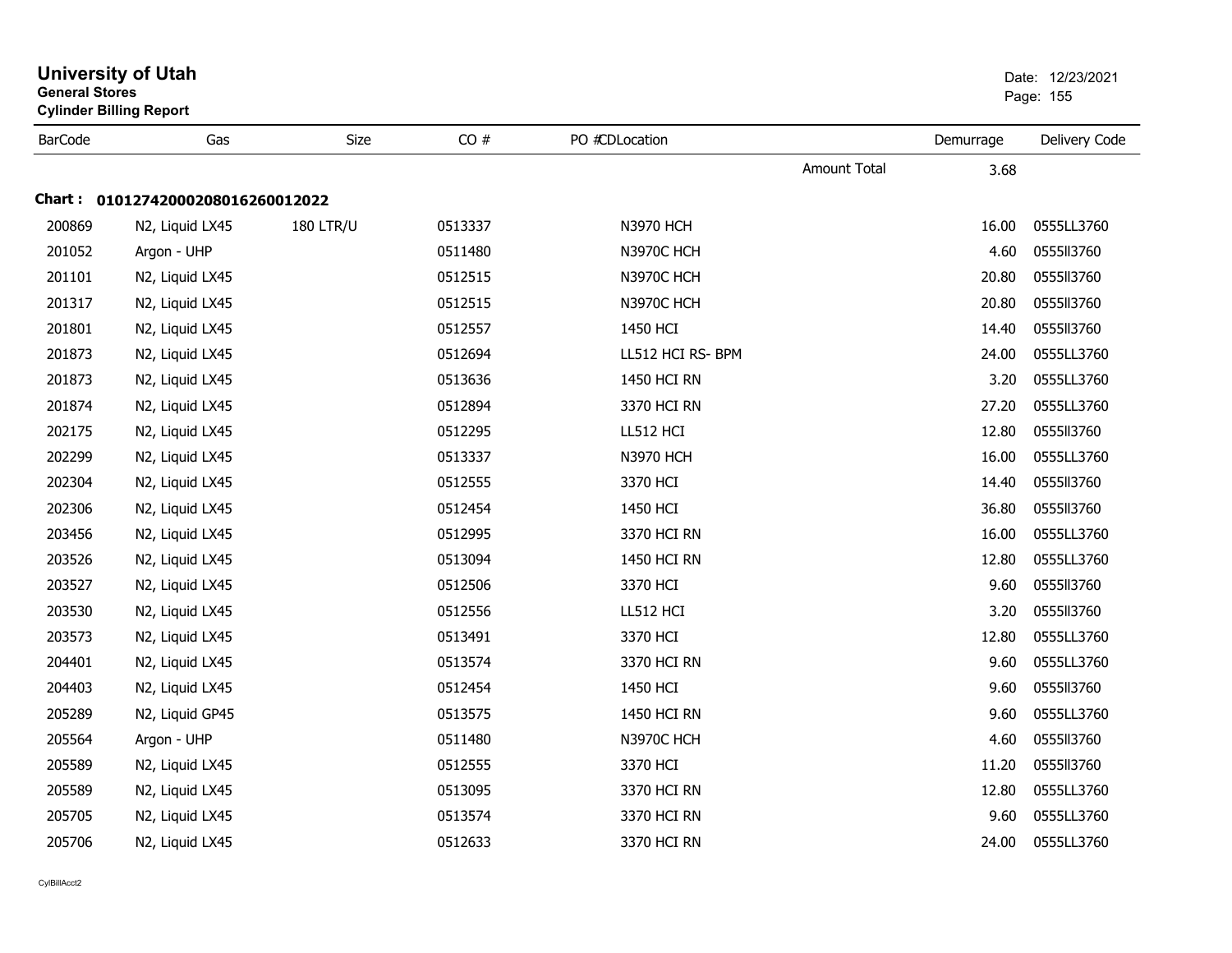| <b>General Stores</b> | <b>University of Utah</b><br><b>Cylinder Billing Report</b> |           |         |                    |                     |           | Date: 12/23/2021<br>Page: 156 |
|-----------------------|-------------------------------------------------------------|-----------|---------|--------------------|---------------------|-----------|-------------------------------|
| <b>BarCode</b>        | Gas                                                         | Size      | CO#     | PO #CDLocation     |                     | Demurrage | Delivery Code                 |
| 205783                | N2, Liquid LX45                                             |           | 0513039 | LL512 HCI RS- BPM  |                     | 24.00     | 0555LL3760                    |
| 205935                | N2, Liquid LX45                                             |           | 0513576 | LL512 HCI RS - BMP |                     | 9.60      | 0555LL3760                    |
| 825051                | N2, Liquid LX45                                             |           | 0513607 | 3370 HCI RN - BMP  |                     | 17.28     | 0555LL3760                    |
| 825052                | N2, Liquid LX45                                             |           | 0513607 | 3370 HCI RN - BMP  |                     | 17.28     | 0555LL3760                    |
| 825053                | N2, Liquid LX45                                             |           | 0513607 | 3370 HCI RN - BMP  |                     | 17.28     | 0555LL3760                    |
| 825054                | N2, Liquid LX45                                             |           | 0513605 | LL512 HCI RS - BPM |                     | 14.40     | 0555LL3760                    |
| 825055                | N2, Liquid, 160                                             |           | 0513606 | 1450 HCI RN        |                     | 17.28     | 0555LL3760                    |
|                       |                                                             |           |         |                    | <b>Amount Total</b> | 473.52    |                               |
|                       | Chart: 0101280500054903094637002022                         |           |         |                    |                     |           |                               |
| 200727                | CO2 - 50 Lb.                                                | K/UU      | 0461969 | 3450 SKAGGS        |                     | 3.68      | 0555LL3760                    |
| 201715                | CO2 - 50 Lb.                                                |           | 0461969 | 3450 SKAGGS        |                     | 3.68      | 0555LL3760                    |
| 203312                | CO2 - 50 Lb.                                                |           | 0463502 | 3440 SKAGGS        |                     | 3.68      | 0555LL3760                    |
| 205361                | CO2 - 50 Lb.                                                |           | 0463502 | 3440 SKAGGS        |                     | 3.68      | 0555LL3760                    |
|                       |                                                             |           |         |                    | <b>Amount Total</b> | 14.72     |                               |
|                       | Chart: 01013352000206636261012022                           |           |         |                    |                     |           |                               |
| 807152                | 95% N2, 5% CO2                                              | 200C/Mt.A | 0306514 | 271 EMRL           |                     | 5.06      | 0056003040                    |
|                       |                                                             |           |         |                    | <b>Amount Total</b> | 5.06      |                               |
|                       | Chart: 01013352500193146260012022                           |           |         |                    |                     |           |                               |
| 203097                | Oxygen, USP - E                                             | E/UU      | 0349573 | 5015 SMBB          |                     | 3.68      | 0151031000                    |
| 203428                | Oxygen, USP - E                                             |           | 0349573 | 5015 SMBB          |                     | 3.68      | 0151031000                    |
| 203676                | N2, Liquid, 265                                             |           | 0512777 | 5326 SMBB          |                     | 43.68     | 0151055270                    |
|                       |                                                             |           |         |                    | <b>Amount Total</b> | 51.04     |                               |
|                       | Chart: 0101335500059315520626002022                         |           |         |                    |                     |           |                               |
| 200883                | CO2 - 50 Lb.                                                | K/UU      | 0442683 | 5340 SMBB          |                     | 3.68      | 0151032050                    |
| 205539                | CO2 - 50 Lb.                                                |           | 0401370 | 5340 SMBB          |                     | 3.68      | 0151055270                    |
| 821367                | Oxygen, USP - D                                             |           | 0482731 | 3205 SMBB          |                     |           | 6.21 0151032050               |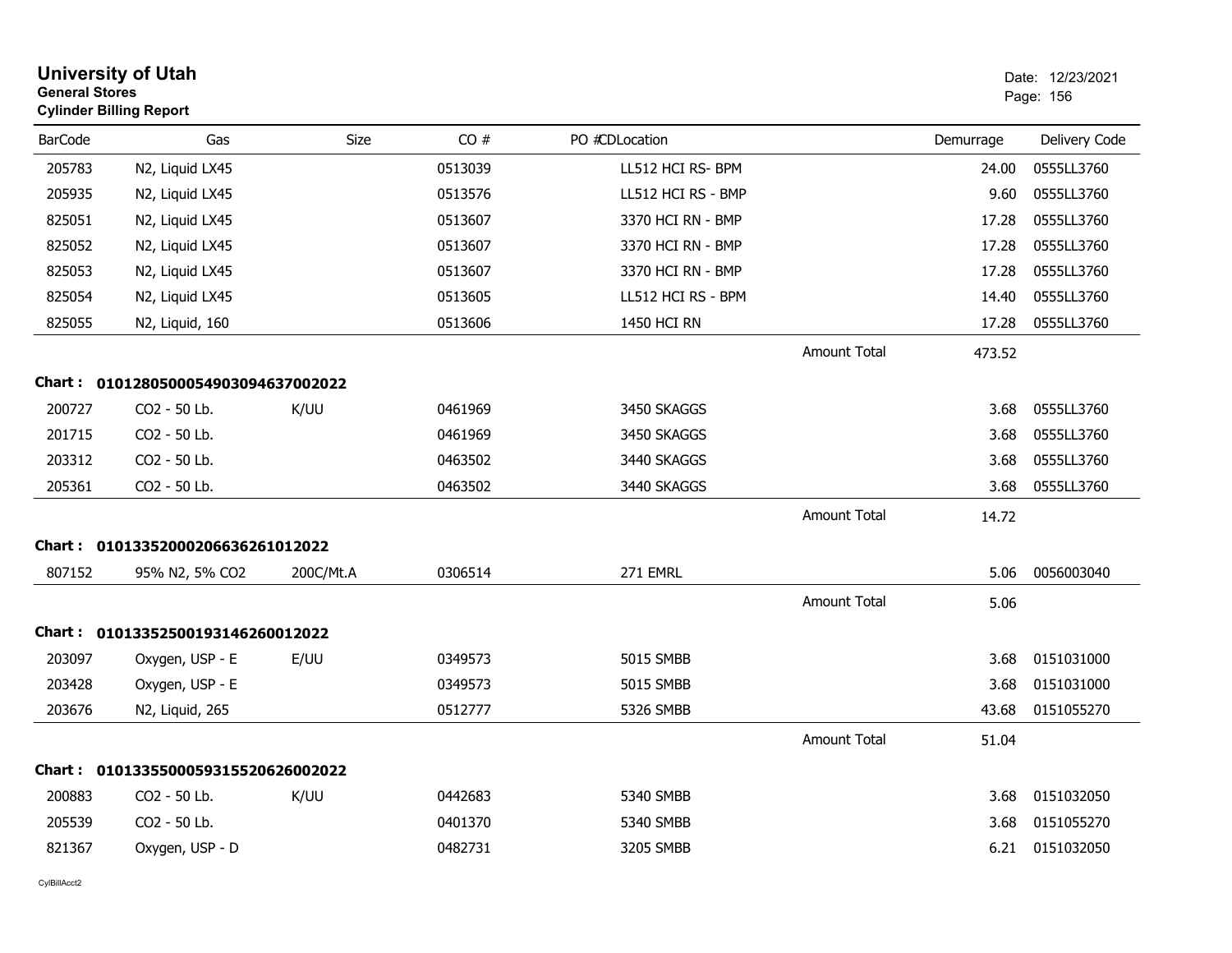|                | <b>Cylinder Billing Report</b>    |           |         |                |                     |           |               |
|----------------|-----------------------------------|-----------|---------|----------------|---------------------|-----------|---------------|
| <b>BarCode</b> | Gas                               | Size      | CO#     | PO #CDLocation |                     | Demurrage | Delivery Code |
| 821386         | Oxygen, USP - D                   |           | 0483737 | <b>SMBB</b>    |                     | 6.21      | 0151032050    |
|                |                                   |           |         |                | <b>Amount Total</b> | 19.78     |               |
|                | Chart: 01013362000178926260312022 |           |         |                |                     |           |               |
| 201488         | CO2 - 50 Lb.                      | K/UU      | 0488116 | 4570 EEJ       |                     | 4.60      | 0565041000    |
| 201624         | Hydrogen - UHP                    |           | 0447036 | 4520 EEJ       |                     | 3.68      | 0565041000    |
| 202905         | CO2 - 50 Lb.                      |           | 0474779 | 4570 EEJ       |                     | 4.60      | 0565041000    |
|                |                                   |           |         |                | <b>Amount Total</b> | 12.88     |               |
|                | Chart: 01013362000178926262512022 |           |         |                |                     |           |               |
| 202943         | Argon                             | K/UU      | 0503050 | 126 BPRB       |                     | 4.60      | 0565041000    |
|                |                                   |           |         |                | <b>Amount Total</b> | 4.60      |               |
|                | Chart: 01013372000240036260012022 |           |         |                |                     |           |               |
| 200608         | Air - 233 CF                      | K/UU      | 0338822 | 4440 ECCLES    |                     | 3.68      | 0533021000    |
|                |                                   |           |         |                | <b>Amount Total</b> | 3.68      |               |
|                | Chart: 01013372000281346260312022 |           |         |                |                     |           |               |
| 824638         | CO2 - 50 Lb.                      | 50#/Mt.Ai | 0511191 | 2410 Eccles    |                     | 4.05      | 0533041450    |
| 824639         | CO2 - 50 Lb.                      |           | 0511191 | 2410 Eccles    |                     | 0.54      | 0533041450    |
|                |                                   |           |         |                | <b>Amount Total</b> | 4.59      |               |
|                | Chart: 01013372000281796260312022 |           |         |                |                     |           |               |
| 202457         | Oxygen - 125 CF                   | 125 CF/UU | 0431732 | 2480 ECCLES    |                     | 3.68      | 0533041450    |
|                |                                   |           |         |                | <b>Amount Total</b> | 3.68      |               |
|                | Chart: 01013372500193796260312022 |           |         |                |                     |           |               |
| 200238         | Nitrogen 230 CF                   | K/UU      | 0404951 | 3460 ECCLES    |                     | 3.68      | 0533041450    |
| 201200         | Nitrogen 230 CF                   |           | 0404951 | 3460 ECCLES    |                     | 3.68      | 0533041450    |
|                |                                   |           |         |                | Amount Total        | 7.36      |               |

**University of Utah** Date: 12/23/2021

er and the state of the state of the state of the state of the state of the state of the state of the state of the state of the state of the state of the state of the state of the state of the state of the state of the sta

**Chart : 01013372500199746260012022**

CylBillAcct2

**General Stores**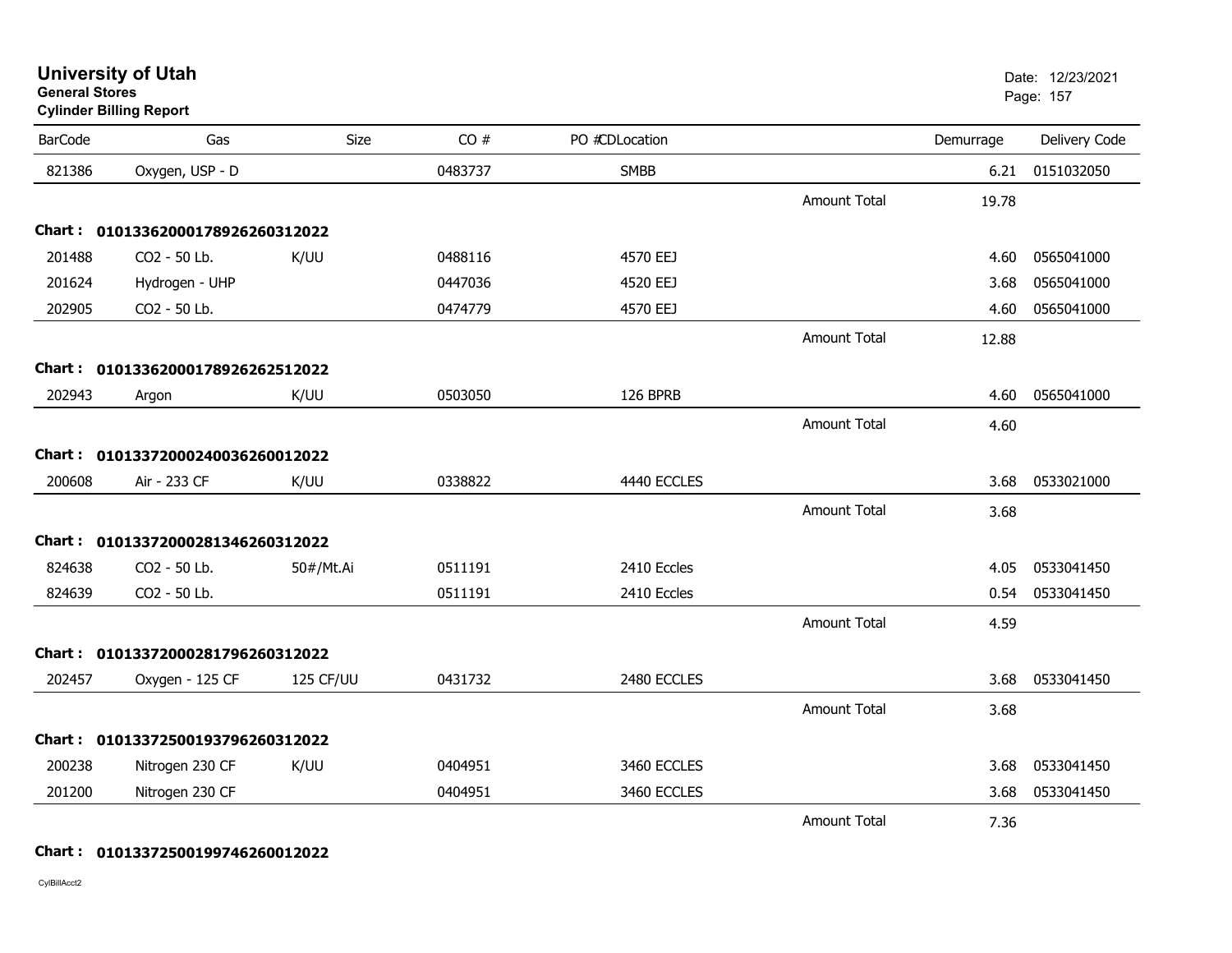| <b>BarCode</b>         | Gas                                 | Size      | CO#     | PO #CDLocation |                     | Demurrage | Delivery Code |
|------------------------|-------------------------------------|-----------|---------|----------------|---------------------|-----------|---------------|
| 200153                 | Oxygen - 125 CF                     | 125 CF/UU | 0432442 | 2450A EIHG     |                     | 3.68      | 0533041450    |
|                        |                                     |           |         |                | <b>Amount Total</b> | 3.68      |               |
|                        | Chart: 01013372500262336260012022   |           |         |                |                     |           |               |
| 200867                 | Nitrogen 230 CF                     | K/UU      | 0454502 | 3280 EIHG      |                     | 3.68      | 0533032800    |
| 201462                 | Nitrogen 230 CF                     |           | 0339863 | 3260 eccles    |                     | 3.68      | 0533032800    |
| 201504                 | Nitrogen 230 CF                     |           | 0454502 | 3280 EIHG      |                     | 3.68      | 0533032800    |
| 201931                 | Nitrogen 230 CF                     |           | 0392569 | 3260 ECCLES    |                     | 3.68      | 0533032800    |
| 204658                 | Nitrogen 230 CF                     |           | 0374279 | 3280 EIHG      |                     | 3.68      | 0533032800    |
| 807762                 | 5%Co2,5%O2,N2                       |           | 0319832 | 2280 ECCLES    |                     | 5.06      | 0533032800    |
|                        |                                     |           |         |                | Amount Total        | 23.46     |               |
|                        | Chart: 01013372500262386260312022   |           |         |                |                     |           |               |
| 200095                 | CO2 - 50 Lb.                        | K/UU      | 0512500 | 2410 Eccles    |                     | 4.60      | 0533041450    |
| 200664                 | CO2 - 50 Lb.                        |           | 0513486 | 2410 EIHG      |                     | 1.60      | 0533041450    |
| 200952                 | CO2 - 50 Lb.                        |           | 0513487 | 2440 EIHG      |                     | 1.60      | 0533041450    |
| 201347                 | CO2 - 50 Lb.                        |           | 0513486 | 2410 EIHG      |                     | 1.60      | 0533041450    |
| 201526                 | CO2 - 50 Lb.                        |           | 0512500 | 2410 Eccles    |                     | 4.60      | 0533041450    |
| 201686                 | CO2 - 50 Lb.                        |           | 0513486 | 2410 EIHG      |                     | 1.60      | 0533041450    |
| 201716                 | CO2 - 50 Lb.                        |           | 0512500 | 2410 Eccles    |                     | 3.00      | 0533041450    |
| 203706                 | CO2 - 50 Lb.                        |           | 0508853 | 2410 Eccles    |                     | 4.60      | 0533041450    |
| 824714                 | CO2 - 50 Lb.                        |           | 0511550 | 7520 Eccles    |                     | 5.94      | 0533041450    |
| 824720                 | CO2 - 50 Lb.                        |           | 0511550 | 7520 Eccles    |                     | 5.94      | 0533041450    |
| 824722                 | CO2 - 50 Lb.                        |           | 0511550 | 7520 Eccles    |                     | 5.94      | 0533041450    |
|                        |                                     |           |         |                | <b>Amount Total</b> | 41.02     |               |
|                        | Chart: 0101337500050503779626032022 |           |         |                |                     |           |               |
| 203467                 | Oxygen - 125 CF                     | 125 CF/UU | 0506610 | 2480 Eccles    |                     | 4.60      | 0533041450    |
| 203767                 | Oxygen - 125 CF                     |           | 0512283 | 2480 Eccles    |                     | 4.60      | 0533041450    |
| 204747<br>CylBillAcct2 | Oxygen - 125 CF                     |           | 0506610 | 2480 Eccles    |                     | 4.60      | 0533041450    |

### **University of Utah** Date: 12/23/2021 **General Stores**

**Cylinder Billing Report**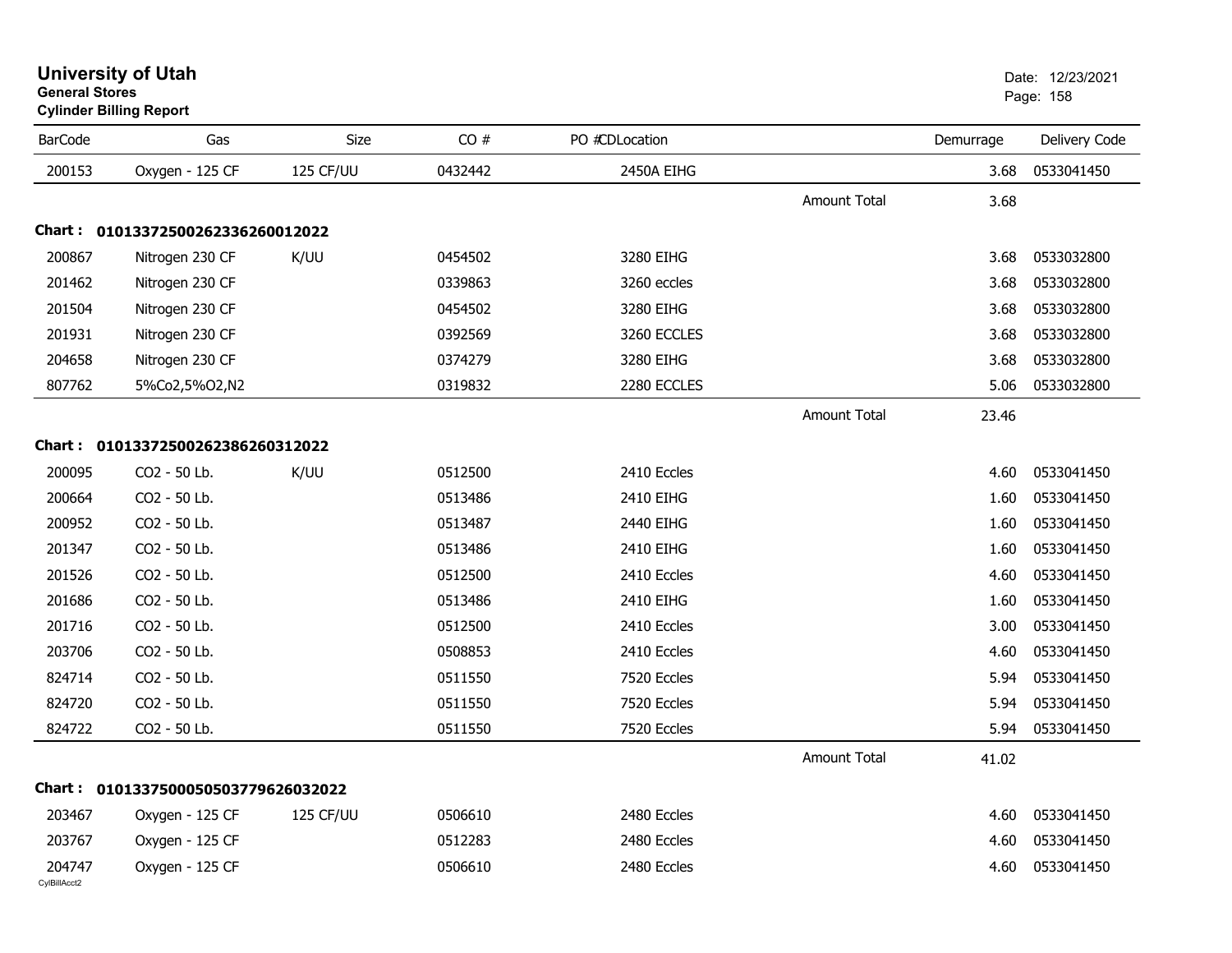| <b>BarCode</b> | Gas                                 | Size      | CO#     | PO #CDLocation      |                     | Demurrage | Delivery Code |
|----------------|-------------------------------------|-----------|---------|---------------------|---------------------|-----------|---------------|
|                |                                     |           |         |                     |                     |           |               |
|                |                                     |           |         |                     | <b>Amount Total</b> | 13.80     |               |
|                | Chart: 0101337500051006158626002022 |           |         |                     |                     |           |               |
| 200800         | CO2 - 50 Lb.                        | K/UU      | 0509241 | 3330 ECCLES         |                     | 4.60      | 0533041450    |
| 824215         | CO2 - 50 Lb.                        |           | 0508079 | 3330 ECCLES         |                     | 6.21      | 0533041450    |
| 824219         | CO2 - 50 Lb.                        |           | 0508079 | 3330 ECCLES         |                     | 6.21      | 0533041450    |
|                |                                     |           |         |                     | <b>Amount Total</b> | 17.02     |               |
|                | Chart: 0101337500051006174626032022 |           |         |                     |                     |           |               |
| 823493         | CO2 - 50 Lb.                        | 50#/Mt.Ai | 0501097 | 4550 EIHG           |                     | 6.21      | 0533041450    |
|                |                                     |           |         |                     | Amount Total        | 6.21      |               |
|                | Chart: 0101337500059100617626032022 |           |         |                     |                     |           |               |
| 201255         | CO2 - 50 Lb.                        | K/UU      | 0510918 | 4550 EIHG           |                     | 4.60      | 0533041450    |
| 201853         | CO2 - 50 Lb.                        |           | 0510918 | 4550 EIHG           |                     | 4.60      | 0533041450    |
|                |                                     |           |         |                     | <b>Amount Total</b> | 9.20      |               |
|                |                                     |           |         |                     |                     |           |               |
|                | Chart: 0101337500059312610626032022 |           |         |                     |                     |           |               |
| 201614         | CO2 - 50 Lb.                        | K/UU      | 0508322 | 4550 EIHG           |                     | 4.60      | 0533041450    |
|                |                                     |           |         |                     | <b>Amount Total</b> | 4.60      |               |
|                | Chart: 0101337500059312910626002022 |           |         |                     |                     |           |               |
| 200366         | CO2 - 50 Lb.                        | K/UU      | 0185630 | 4450 ECCKES         |                     | 3.68      | 0533021000    |
| 202671         | Oxygen, USP - E                     |           | 0349804 | 4490 ECCLES         |                     | 3.68      | 0533021000    |
| 203164         | Oxygen, USP - E                     |           | 0349804 | 4490 ECCLES         |                     | 3.68      | 0533021000    |
| 203378         | Oxygen, USP - E                     |           | 0349804 | 4490 ECCLES         |                     | 3.68      | 0533021000    |
| 203418         | Oxygen, USP - E                     |           | 0349804 | 4490 ECCLES         |                     | 3.68      | 0533021000    |
| 203436         | Oxygen, USP - E                     |           | 0349804 | 4490 ECCLES         |                     | 3.68      | 0533021000    |
| 203819         | N2, Liquid GP45                     |           | 0116183 | BLDG. 533 ROOM 4550 |                     | 36.80     | 0533042200    |
|                |                                     |           |         |                     | <b>Amount Total</b> | 58.88     |               |

#### **University of Utah** Date: 12/23/2021 **General Stores**er and the state of the state of the state of the state of the state of the state of the state of the state of the state of the state of the state of the state of the state of the state of the state of the state of the sta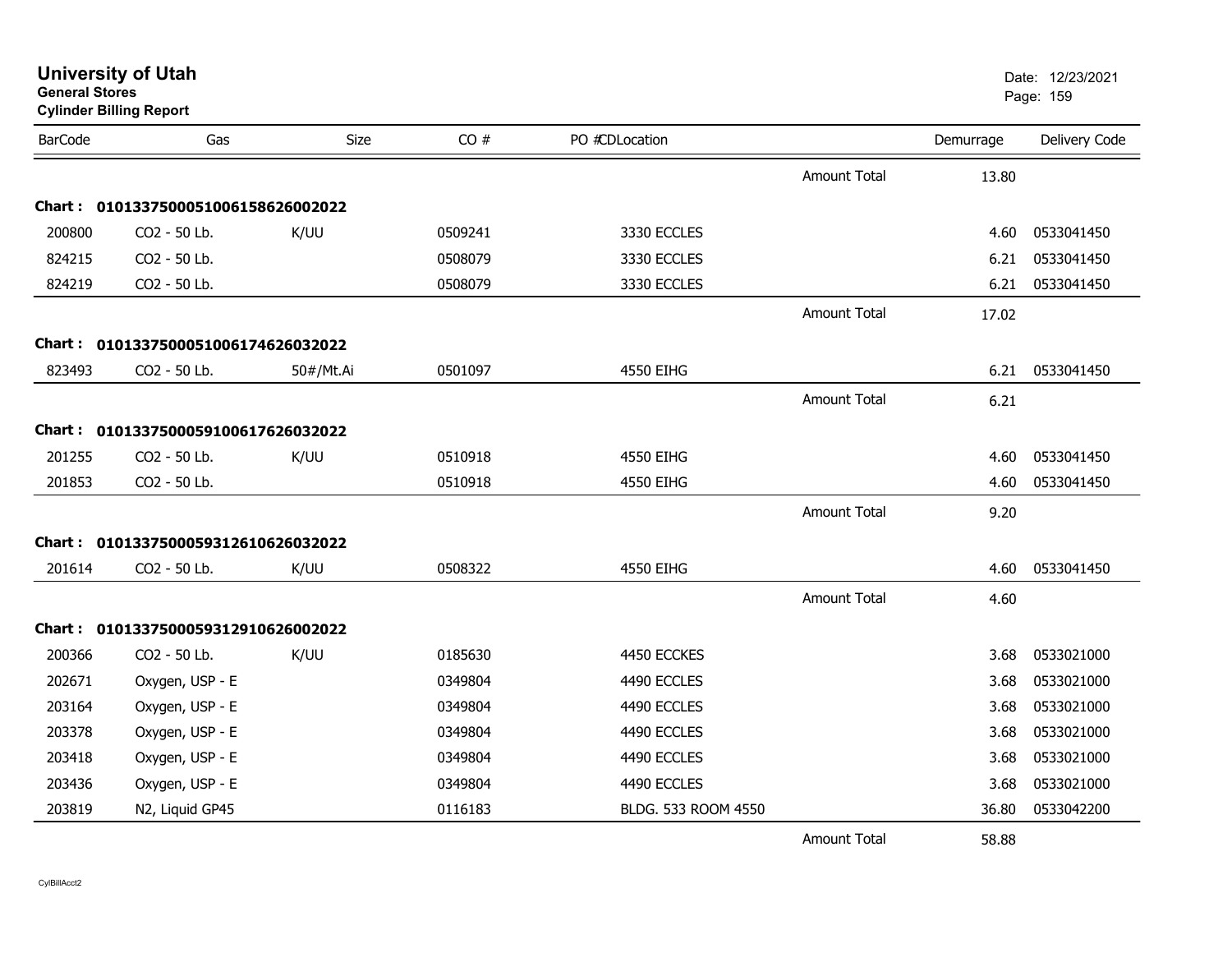|                | <b>University of Utah</b><br><b>General Stores</b><br><b>Cylinder Billing Report</b> |             |         |                |                     |           | Date: 12/23/2021<br>Page: 160 |
|----------------|--------------------------------------------------------------------------------------|-------------|---------|----------------|---------------------|-----------|-------------------------------|
| <b>BarCode</b> | Gas                                                                                  | <b>Size</b> | CO#     | PO #CDLocation |                     | Demurrage | Delivery Code                 |
|                | Chart: 0101337500059312910626032022                                                  |             |         |                |                     |           |                               |
| 202499         | CO2 - 20 Lb.                                                                         | 20#/UU      | 0509110 | 4450A EIHG     |                     | 4.60      | 0533021000                    |
| 202972         | CO2 - 20 Lb.                                                                         |             | 0482854 | 4450A Eccles   |                     | 4.60      | 0533021000                    |
| 204489         | Co2 Food Grade                                                                       |             | 0509110 | 4450A EIHG     |                     | 4.60      | 0533021000                    |
| 204491         | Co2 Food Grade                                                                       |             | 0509110 | 4450A EIHG     |                     | 4.60      | 0533021000                    |
| 819355         | 2%O2/5%C02/N2                                                                        |             | 0470450 | 4490 ECCLES    |                     | 6.21      | 0533021000                    |
|                |                                                                                      |             |         |                | <b>Amount Total</b> | 24.61     |                               |
| Chart :        | 0101337500059313501626032022                                                         |             |         |                |                     |           |                               |
| 203696         | CO2 - 50 Lb.                                                                         | K/UU        | 0512876 | 2410 EIHG      |                     | 4.20      | 0533041450                    |
| 204743         | CO2 - 50 Lb.                                                                         |             | 0512876 | 2410 EIHG      |                     | 4.20      | 0533041450                    |
|                |                                                                                      |             |         |                | <b>Amount Total</b> | 8.40      |                               |
|                | Chart: 0101337500059314600626032022                                                  |             |         |                |                     |           |                               |
| 200032         | CO2 - 50 Lb.                                                                         | K/UU        | 0490172 | 4370 Eccles    |                     | 4.60      | 0533041450                    |
| 200406         | CO2 - 50 Lb.                                                                         |             | 0502989 | 4370 Eccles    |                     | 4.60      | 0533041450                    |
| 200804         | CO2 - 50 Lb.                                                                         |             | 0490172 | 4370 Eccles    |                     | 4.60      | 0533041450                    |
| 201475         | CO2 - 50 Lb.                                                                         |             | 0502989 | 4370 Eccles    |                     | 4.60      | 0533041450                    |
| 201712         | N2, Liquid LX45                                                                      |             | 0513727 | 4290 EIHG      |                     | 1.60      | 0533021000                    |
| 202346         | CO2 - 50 Lb.                                                                         |             | 0490172 | 4370 Eccles    |                     | 1.40      | 0533041450                    |
| 202766         | CO2 - 50 Lb.                                                                         |             | 0502989 | 4370 Eccles    |                     | 4.60      | 0533041450                    |
| 203006         | CO2 - 50 Lb.                                                                         |             | 0490172 | 4370 Eccles    |                     | 4.60      | 0533041450                    |
| 203690         | CO2 - 50 Lb.                                                                         |             | 0490172 | 4370 Eccles    |                     | 4.60      | 0533041450                    |
|                |                                                                                      |             |         |                | <b>Amount Total</b> | 35.20     |                               |
|                | Chart: 0101337500059314800626002022                                                  |             |         |                |                     |           |                               |
| 200249         | Nitrogen 230 CF                                                                      | K/UU        | 0332645 | 4350 ECCLES    |                     | 3.68      | 0533041450                    |
|                |                                                                                      |             |         |                | <b>Amount Total</b> | 3.68      |                               |

#### **Chart : 0101337500059314800626032022**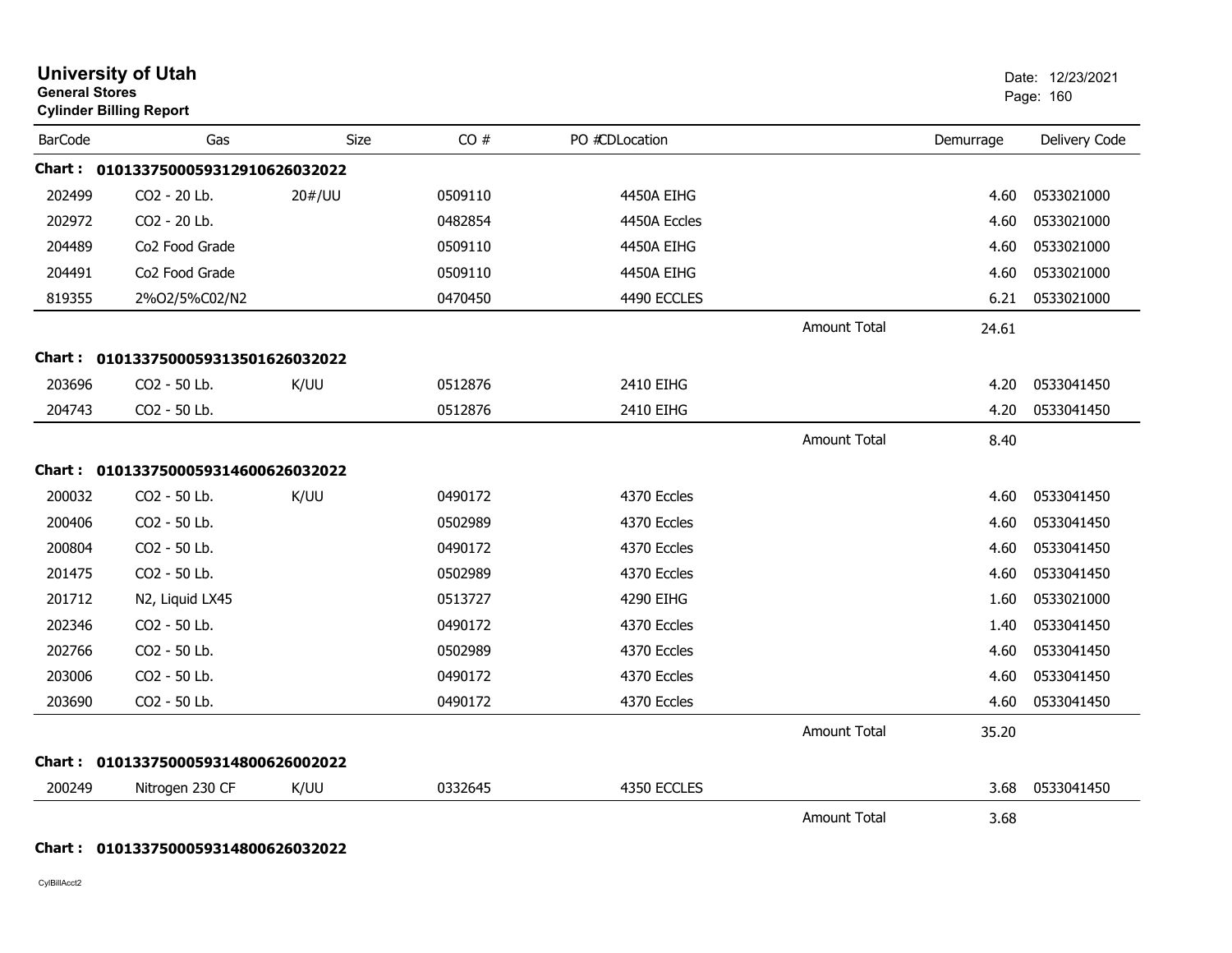| <b>General Stores</b> | <b>University of Utah</b><br><b>Cylinder Billing Report</b> |             |         |                 |                     |           | Date: 12/23/2021<br>Page: 161 |
|-----------------------|-------------------------------------------------------------|-------------|---------|-----------------|---------------------|-----------|-------------------------------|
| <b>BarCode</b>        | Gas                                                         | <b>Size</b> | CO#     | PO #CDLocation  |                     | Demurrage | Delivery Code                 |
| 200393                | Nitrogen 230 CF                                             | K/UU        | 0466045 | 4240 EIHG       |                     | 4.60      | 0533021000                    |
| 200479                | CO2 - 50 Lb.                                                |             | 0497680 | 4280 Eccles     |                     | 1.40      | 0533041450                    |
| 200881                | CO2 - 50 Lb.                                                |             | 0513013 | 4280 EIHG       |                     | 3.20      | 0533041450                    |
| 201025                | CO2 - 50 Lb.                                                |             | 0511365 | 4280 Eccles     |                     | 4.60      | 0533041450                    |
| 201540                | N2, Liquid LX45                                             |             | 0513703 | 4290 EIHG       |                     | 1.60      | 0533021000                    |
| 201657                | CO2 - 50 Lb.                                                |             | 0513013 | 4280 EIHG       |                     | 3.20      | 0533041450                    |
| 201710                | N2, Liquid LX45                                             |             | 0513030 | 4290 EIHG       |                     | 24.00     | 0533041450                    |
| 201718                | Air - 233 CF                                                |             | 0464879 | 4280 EIHG       |                     | 4.60      | 0533041450                    |
| 202454                | Oxygen - 125 CF                                             |             | 0512669 | 4270B EIHG      |                     | 4.60      | 0533041450                    |
| 202458                | Oxygen - 125 CF                                             |             | 0506696 | 4270B Eccles    |                     | 4.60      | 0533041450                    |
| 203850                | Nitrogen 230 CF                                             |             | 0466045 | 4240 EIHG       |                     | 4.60      | 0533021000                    |
| 203990                | CO2 - 50 Lb.                                                |             | 0459120 | 4330 EIHG       |                     | 3.68      | 0533041450                    |
| 205413                | N2, Liquid LX45                                             |             | 0511702 | 4290 Eccles     |                     | 35.20     | 0533041450                    |
| 205783                | N2, Liquid LX45                                             |             | 0511069 | 4290 Eccles     |                     | 11.20     | 0533041450                    |
| 824651                | CO2 - 50 Lb.                                                |             | 0511365 | 4280 Eccles     |                     | 6.21      | 0533041450                    |
|                       |                                                             |             |         |                 | <b>Amount Total</b> | 117.29    |                               |
|                       | Chart: 0101337500059315090626032022                         |             |         |                 |                     |           |                               |
| 200360                | CO2 - 50 Lb.                                                | K/UU        | 0509995 | 2410 Eccles     |                     | 0.40      | 0533041450                    |
| 823848                | CO2 - 50 Lb.                                                |             | 0504876 | 2410 Eccles     |                     | 0.54      | 0533041450                    |
|                       |                                                             |             |         |                 | <b>Amount Total</b> | 0.94      |                               |
|                       | Chart: 0101337500059316560626002022                         |             |         |                 |                     |           |                               |
| 200447                | Nitrogen 230 CF                                             | K/UU        | 0512307 | 3260 ECCLES     |                     | 4.60      | 0533032800                    |
| 200761                | Oxygen, USP                                                 |             | 0254339 | <b>116 BPRB</b> |                     | 3.68      | 0570001080                    |
| 201112                | Nitrogen 230 CF                                             |             | 0512307 | 3260 ECCLES     |                     | 4.60      | 0533032800                    |
| 201169                | Nitrogen 230 CF                                             |             | 0512307 | 3260 ECCLES     |                     | 4.60      | 0533032800                    |
| 202729                | Nitrogen 230 CF                                             |             | 0512307 | 3260 ECCLES     |                     | 4.60      | 0533032800                    |
|                       |                                                             |             |         |                 | <b>Amount Total</b> | 22.08     |                               |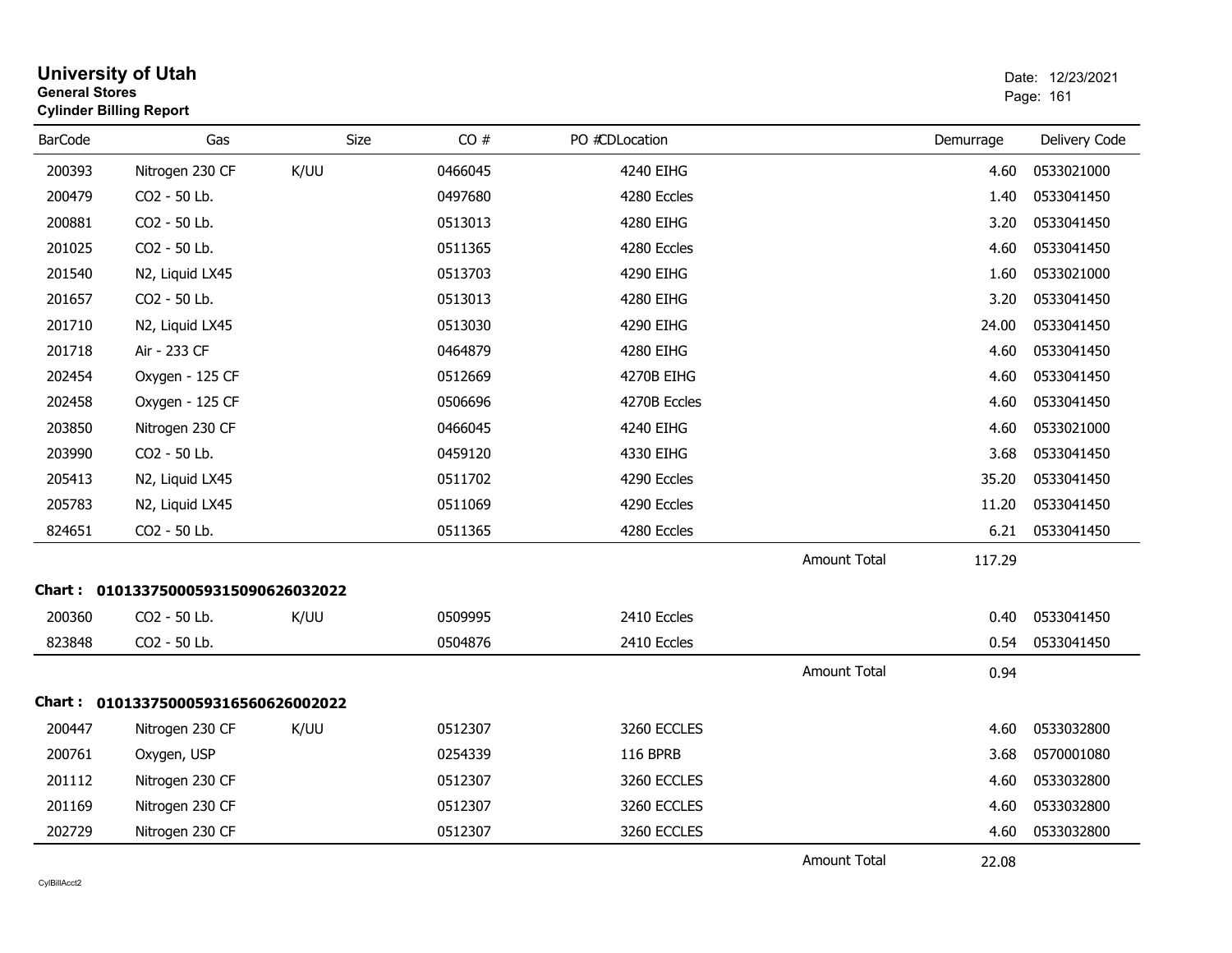| <b>General Stores</b> | <b>University of Utah</b><br><b>Cylinder Billing Report</b> |             |         |                      |                     |           | Date: 12/23/2021<br>Page: 162 |
|-----------------------|-------------------------------------------------------------|-------------|---------|----------------------|---------------------|-----------|-------------------------------|
| <b>BarCode</b>        | Gas                                                         | <b>Size</b> | CO#     | PO #CDLocation       |                     | Demurrage | Delivery Code                 |
|                       | Chart: 0101337500059316770643032022                         |             |         |                      |                     |           |                               |
| 200362                | CO2 - 50 Lb.                                                | K/UU        | 0495328 | 318 WINTROBE         |                     | 4.60      | 0533041450                    |
| 203306                | CO2 - 50 Lb.                                                |             | 0495328 | 318 WINTROBE         |                     | 4.60      | 0533041450                    |
|                       |                                                             |             |         |                      | <b>Amount Total</b> | 9.20      |                               |
|                       | Chart: 0101337500059317060626032022                         |             |         |                      |                     |           |                               |
| 202921                | CO2 - 50 Lb.                                                | K/UU        | 0513274 | BSL2 in Rm 2475 EIHG |                     | 2.80      | 0533041450                    |
| 204591                | CO2 - 50 Lb.                                                |             | 0509992 | 2475 Eccles          |                     | 4.60      | 0533041450                    |
| 204732                | CO2 - 50 Lb.                                                |             | 0506899 | 2475 EIHG            |                     | 1.80      | 0533041450                    |
|                       |                                                             |             |         |                      | <b>Amount Total</b> | 9.20      |                               |
|                       | Chart: 01013376000327976260312022                           |             |         |                      |                     |           |                               |
| 200886                | CO <sub>2</sub> - 50 Lb.                                    | K/UU        | 0506365 | 3250 EIHG            |                     | 4.60      | 0533041450                    |
| 200910                | CO2 - 50 Lb.                                                |             | 0422788 | 4145 EIHG            |                     | 3.68      | 0533041450                    |
| 202156                | CO2 - 50 Lb.                                                |             | 0506365 | 3250 EIHG            |                     | 4.60      | 0533041450                    |
| 202198                | CO2 - 50 Lb.                                                |             | 0412437 | 3330 ECCLES          |                     | 3.68      | 0533041450                    |
| 204716                | CO2 - 50 Lb.                                                |             | 0506365 | 3250 EIHG            |                     | 4.60      | 0533041450                    |
| 805471                | 5% O2 BAL N2                                                |             | 0274686 | 3270 ECCLES          |                     | 5.06      | 0533021000                    |
| 820694                | CO2 - 50 Lb.                                                |             | 0479373 | 3330 Eccles          |                     | 6.21      | 0533041450                    |
|                       |                                                             |             |         |                      | <b>Amount Total</b> | 32.43     |                               |
|                       | Chart: 01013376000329596260312022                           |             |         |                      |                     |           |                               |
| 200149                | Oxygen - 125 CF                                             | 125 CF/UU   | 0510297 | 2470 EIHG            |                     | 4.60      | 0533041450                    |
| 202363                | Oxygen - 125 CF                                             |             | 0510297 | 2470 EIHG            |                     | 4.60      | 0533041450                    |
|                       |                                                             |             |         |                      | <b>Amount Total</b> | 9.20      |                               |
|                       | Chart: 01013536000226116260012022                           |             |         |                      |                     |           |                               |
| 200965                | Nitrogen 230 CF                                             | K/UU        | 0422090 | 3211 HCI             |                     | 3.68      | 0555113760                    |
| 201451                | Nitrogen 230 CF                                             |             | 0423338 | 3270 HCI             |                     | 3.68      | 0555LL3760                    |
|                       |                                                             |             |         |                      | <b>Amount Total</b> | 7.36      |                               |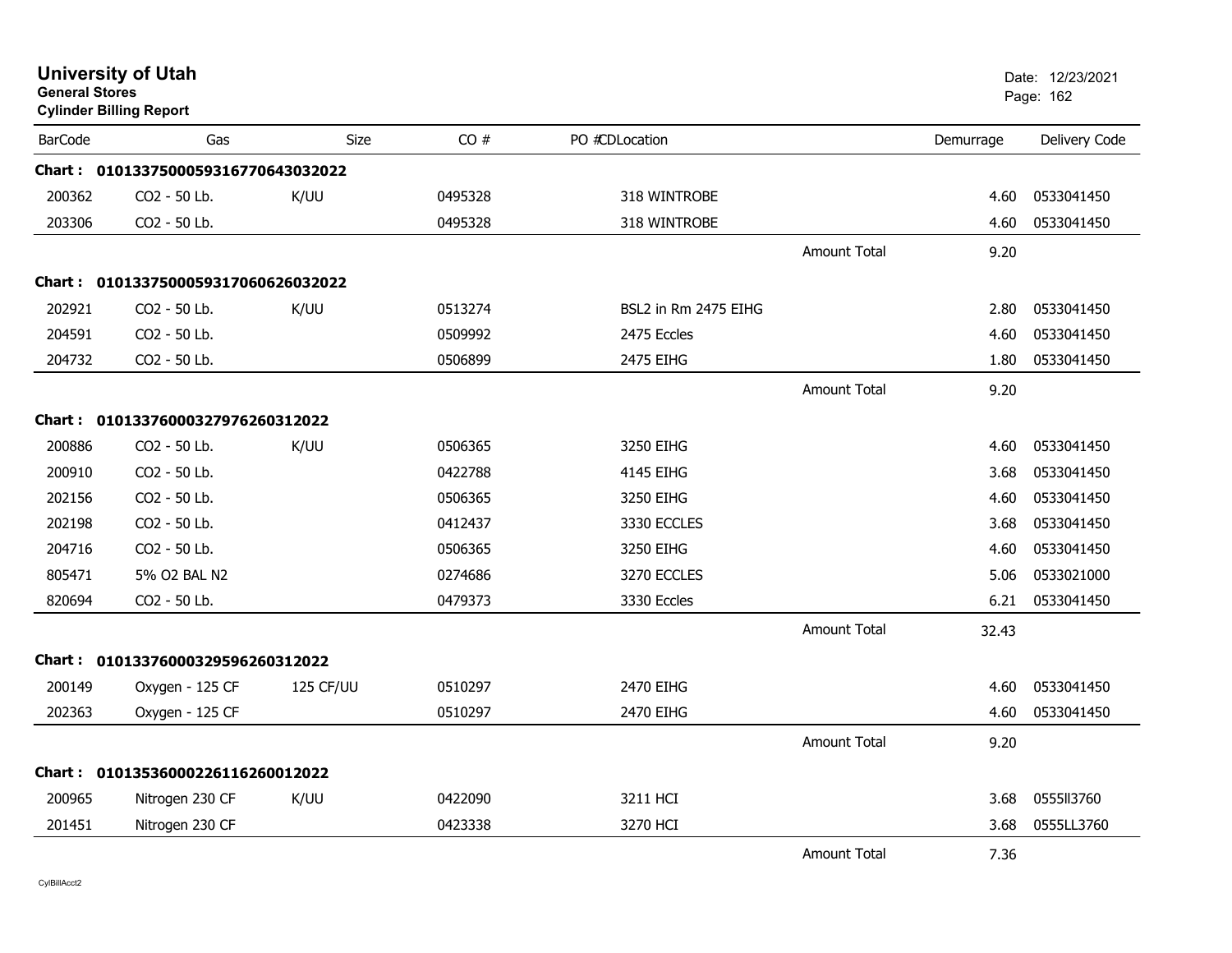| <b>General Stores</b> | <b>University of Utah</b><br>Date: 12/23/2021<br>Page: 163<br><b>Cylinder Billing Report</b> |             |         |                  |           |               |
|-----------------------|----------------------------------------------------------------------------------------------|-------------|---------|------------------|-----------|---------------|
| <b>BarCode</b>        | Gas                                                                                          | <b>Size</b> | CO#     | PO #CDLocation   | Demurrage | Delivery Code |
|                       | Chart: 01013542000179746260012022                                                            |             |         |                  |           |               |
| 201230                | Oxygen, USP - E                                                                              | E/UU        | 0512004 | LL212 HCI        | 4.60      | 0555113760    |
| 201866                | CO2 - 50 Lb.                                                                                 |             | 0510563 | 2541 HCI RS      | 4.60      | 0555LL3760    |
| 202223                | Oxygen, USP - E                                                                              |             | 0512004 | LL212 HCI        | 4.60      | 0555113760    |
| 202393                | Oxygen, USP - E                                                                              |             | 0512004 | LL212 HCI        | 4.60      | 0555113760    |
| 202624                | Oxygen, USP - E                                                                              |             | 0512004 | LL212 HCI        | 4.60      | 0555113760    |
| 202630                | Oxygen, USP - E                                                                              |             | 0512004 | LL212 HCI        | 4.60      | 0555113760    |
| 202642                | Oxygen, USP - E                                                                              |             | 0511757 | <b>LL550 HCI</b> | 4.60      | 0555113760    |
| 202986                | Oxygen, USP - E                                                                              |             | 0512004 | LL212 HCI        | 4.60      | 0555113760    |
| 203095                | Oxygen, USP - E                                                                              |             | 0511757 | <b>LL550 HCI</b> | 4.60      | 0555113760    |
| 203148                | Oxygen, USP - E                                                                              |             | 0512004 | LL212 HCI        | 4.60      | 0555113760    |
| 203377                | Oxygen, USP - E                                                                              |             | 0507445 | <b>LL550 HCI</b> | 4.60      | 0555113760    |
| 203383                | Oxygen, USP - E                                                                              |             | 0512004 | LL212 HCI        | 4.60      | 0555113760    |
| 203385                | Oxygen, USP - E                                                                              |             | 0512004 | LL212 HCI        | 4.60      | 0555113760    |
| 203443                | Oxygen, USP - E                                                                              |             | 0507445 | <b>LL550 HCI</b> | 4.60      | 0555113760    |
| 203494                | CO2 - 50 Lb.                                                                                 |             | 0512523 | 2541 HCI         | 4.60      | 0555113760    |
| 203656                | Oxygen, USP - E                                                                              |             | 0511757 | <b>LL550 HCI</b> | 4.60      | 0555113760    |
| 203743                | Oxygen, USP - E                                                                              |             | 0512004 | LL212 HCI        | 4.60      | 0555113760    |
| 204692                | Oxygen, USP - E                                                                              |             | 0511757 | <b>LL550 HCI</b> | 4.60      | 0555113760    |
| 204701                | Oxygen, USP - E                                                                              |             | 0507445 | <b>LL550 HCI</b> | 4.60      | 0555113760    |
| 205326                | Oxygen, USP - E                                                                              |             | 0512004 | LL212 HCI        | 4.60      | 0555113760    |
| 205335                | Oxygen, USP - E                                                                              |             | 0512004 | LL212 HCI        | 4.60      | 0555113760    |
| 205339                | Oxygen, USP - E                                                                              |             | 0512004 | LL212 HCI        | 4.60      | 0555113760    |
| 205340                | Oxygen, USP - E                                                                              |             | 0507445 | <b>LL550 HCI</b> | 4.60      | 0555113760    |
| 205344                | Oxygen, USP - E                                                                              |             | 0512004 | LL212 HCI        | 4.60      | 0555113760    |
| 205389                | Oxygen, USP - E                                                                              |             | 0512004 | LL212 HCI        | 4.60      | 0555113760    |
| 205472                | Oxygen, USP - E                                                                              |             | 0512004 | LL212 HCI        | 4.60      | 0555ll3760    |
| 205474                | Oxygen, USP - E                                                                              |             | 0507445 | <b>LL550 HCI</b> | 4.60      | 055513760     |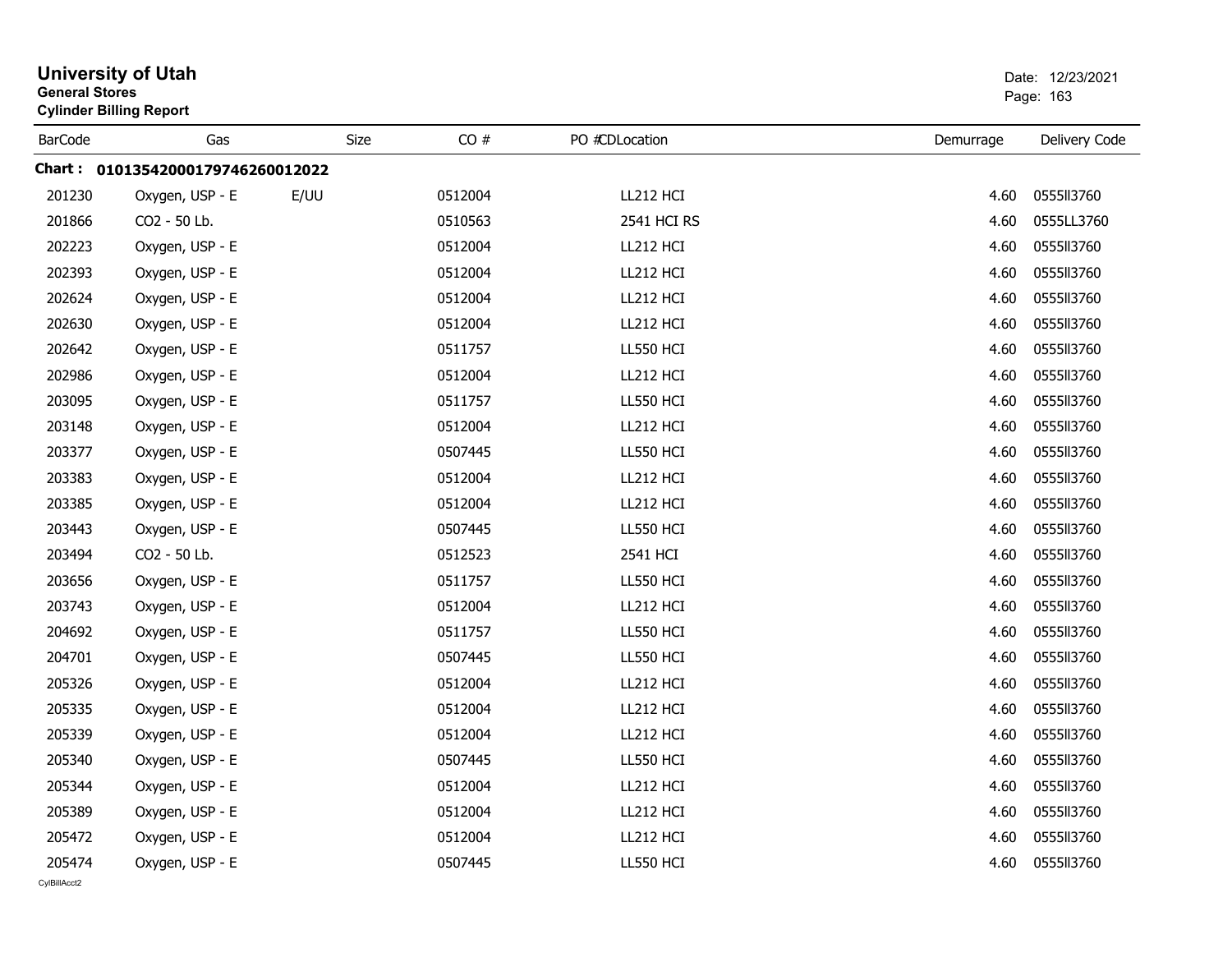| <b>General Stores</b> | <b>University of Utah</b><br><b>Cylinder Billing Report</b> |      |         |                       |                     |           | Date: 12/23/2021<br>Page: 164 |
|-----------------------|-------------------------------------------------------------|------|---------|-----------------------|---------------------|-----------|-------------------------------|
| <b>BarCode</b>        | Gas                                                         | Size | CO#     | PO #CDLocation        |                     | Demurrage | Delivery Code                 |
| 205480                | Oxygen, USP - E                                             |      | 0511757 | <b>LL550 HCI</b>      |                     | 4.60      | 0555113760                    |
| 205738                | Oxygen, USP - E                                             |      | 0511757 | LL550 HCI             |                     | 4.60      | 0555113760                    |
| 205948                | Oxygen, USP - E                                             |      | 0512004 | LL212 HCI             |                     | 4.60      | 0555113760                    |
| 205993                | Oxygen, USP - E                                             |      | 0512004 | LL212 HCI             |                     | 4.60      | 0555113760                    |
| 824148                | Oxygen, USP                                                 |      | 0507447 | <b>LL550 HCI</b>      |                     | 6.21      | 0555113760                    |
| 824151                | Oxygen, USP                                                 |      | 0507448 | <b>LL155 HCI</b>      |                     | 6.21      | 0555113760                    |
| 824152                | Oxygen, USP                                                 |      | 0507449 | LL057 HCI             |                     | 6.21      | 0555113760                    |
| 824155                | Oxygen, USP                                                 |      | 0507448 | <b>LL155 HCI</b>      |                     | 6.21      | 0555113760                    |
| 824613                | Oxygen, USP                                                 |      | 0511755 | LL214 HCI             |                     | 6.21      | 0555113760                    |
| 824614                | Oxygen, USP                                                 |      | 0511754 | <b>LL550 HCI</b>      |                     | 6.21      | 0555113760                    |
| 824615                | Oxygen, USP                                                 |      | 0511756 | <b>LL155 HCI</b>      |                     | 6.21      | 0555113760                    |
| 824619                | Oxygen, USP                                                 |      | 0511756 | <b>LL155 HCI</b>      |                     | 6.21      | 0555113760                    |
|                       |                                                             |      |         |                       | <b>Amount Total</b> | 192.28    |                               |
|                       | Chart: 01013542000207986260012022                           |      |         |                       |                     |           |                               |
| 200412                | Oxygen, USP                                                 | K/UU | 0501247 | LL214 HCI RN          |                     | 4.60      | 0555113760                    |
| 200416                | Oxygen, USP                                                 |      | 0501247 | LL214 HCI RN          |                     | 4.60      | 0555113760                    |
| 200426                | Oxygen, USP                                                 |      | 0504104 | LL507 HCI             |                     | 4.60      | 0555113760                    |
| 201297                | Oxygen, USP                                                 |      | 0499087 | LL155 HCI RN          |                     | 4.60      | 0555113760                    |
| 201547                | Oxygen, USP                                                 |      | 0502607 | LL155 HCI RN          |                     | 4.60      | 0555113760                    |
| 202626                | Oxygen, USP - E                                             |      | 0492253 | LL550 - HCI - RS      |                     | 4.60      | 0555113760                    |
| 203048                | Oxygen, USP                                                 |      | 0489086 | <b>LL550 HCI</b>      |                     | 4.60      | 0555113760                    |
| 203093                | Oxygen, USP - E                                             |      | 0504899 | LL550 HCI RS          |                     | 4.60      | 0555LL3760                    |
| 203121                | Oxygen, USP - E                                             |      | 0504899 | LL550 HCI RS          |                     | 4.60      | 0555LL3760                    |
| 203122                | Oxygen, USP - E                                             |      | 0478226 | HCI RS LL550 Vivarium |                     | 4.60      | 0555113760                    |
| 203416                | Oxygen, USP - E                                             |      | 0504899 | LL550 HCI RS          |                     | 4.60      | 0555LL3760                    |
| 204631                | Oxygen, USP                                                 |      | 0492256 | LL215 HCI RN          |                     | 4.60      | 0555113760                    |
| 205476                | Oxygen, USP - E                                             |      | 0504899 | LL550 HCI RS          |                     | 4.60      | 0555LL3760                    |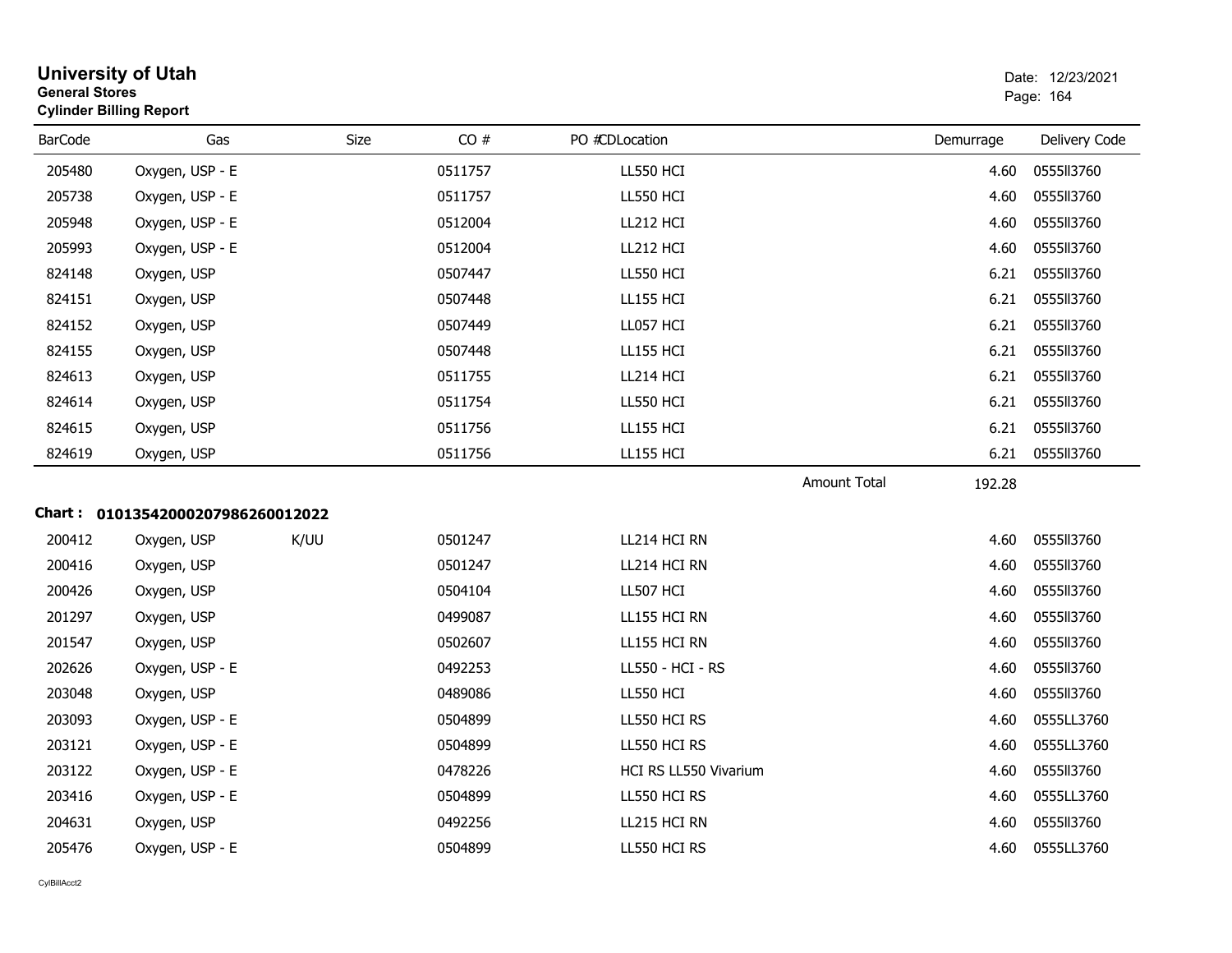| <b>General Stores</b>  | <b>University of Utah</b><br><b>Cylinder Billing Report</b> |                  |         |                           |              |           | Date: 12/23/2021<br>Page: 165 |
|------------------------|-------------------------------------------------------------|------------------|---------|---------------------------|--------------|-----------|-------------------------------|
| <b>BarCode</b>         | Gas                                                         | Size             | CO#     | PO #CDLocation            |              | Demurrage | Delivery Code                 |
| 205897                 | Oxygen, USP                                                 |                  | 0489086 | <b>LL550 HCI</b>          |              | 4.60      | 0555113760                    |
| 205903                 | Oxygen, USP                                                 |                  | 0492256 | LL215 HCI RN              |              | 4.60      | 0555113760                    |
| 205915                 | Oxygen, USP                                                 |                  | 0497420 | LL215 HCI RN              |              | 4.60      | 0555113760                    |
| 820309                 | Oxygen, USP - E                                             |                  | 0495826 | LL550 HCI RS              |              | 6.21      | 0555LL3760                    |
| 821105                 | Oxygen, USP                                                 |                  | 0481312 | HCI - RS - LL550 Vivarium |              | 6.21      | 0555113760                    |
| 822712                 | Oxygen, USP                                                 |                  | 0495382 | LL214 HCI RN              |              | 6.21      | 0555113760                    |
| 822854                 | Oxygen, USP - E                                             |                  | 0497417 | LL550 HCI RS              |              | 6.21      | 0555113760                    |
| 823471                 | Oxygen, USP                                                 |                  | 0501245 | LL550 HCI RS              |              | 6.21      | 0555113760                    |
| 823912                 | Oxygen, USP                                                 |                  | 0504900 | LL155 HCI RN              |              | 6.21      | 0555LL3760                    |
| 823917                 | Oxygen, USP                                                 |                  | 0504901 | LL212 HCI RN              |              | 6.21      | 0555LL3760                    |
|                        |                                                             |                  |         |                           | Amount Total | 117.07    |                               |
|                        | Chart: 01013572000012816260012022                           |                  |         |                           |              |           |                               |
| 201319                 | N2, Liquid LX45                                             | <b>180 LTR/U</b> | 0512791 | 50 BPRB                   |              | 6.40      | 05215c1240                    |
| 201872                 | N2, Liquid LX45                                             |                  | 0513611 | 50 BPRB                   |              | 9.60      | 05215C1240                    |
| 202179                 | N2, Liquid LX45                                             |                  | 0513254 | 50 BPRB                   |              | 1.60      | 05215C1240                    |
| 204399                 | N2, Liquid GP45                                             |                  | 0512791 | 50 BPRB                   |              | 17.60     | 05215c1240                    |
| 204538                 | Helium - 219 CF                                             |                  | 0499095 | 50 BPRB                   |              | 4.60      | 05215C1240                    |
| 205588                 | N2, Liquid LX45                                             |                  | 0513254 | 50 BPRB                   |              | 1.60      | 05215C1240                    |
|                        |                                                             |                  |         |                           | Amount Total | 41.40     |                               |
|                        | Chart: 01013572000012816260112022                           |                  |         |                           |              |           |                               |
| 114869                 | Oxygen, USP                                                 | 200C/Mt.A        | 0083656 | RM 2 SKAGGS               |              | 5.06      | 0582003080                    |
|                        |                                                             |                  |         |                           | Amount Total | 5.06      |                               |
|                        | Chart: 01013572000012816430012022                           |                  |         |                           |              |           |                               |
| 201312                 | Nitrogen, UHP                                               | K/UU             | 0421413 | RM 50 BPRB                |              | 3.68      | 05215C1240                    |
| 202376                 | Helium - UHP                                                |                  | 0471368 | 50 BPRB                   |              | 4.60      | 05215c1240                    |
| 825160                 | Lq Helium-100 L                                             |                  | 0512426 | 50 BPRB                   |              | 14.00     | 05215c1240                    |
| 825161<br>CylBillAcct2 | Lq Helium-100 L                                             |                  | 0512426 | 50 BPRB                   |              | 14.00     | 05215c1240                    |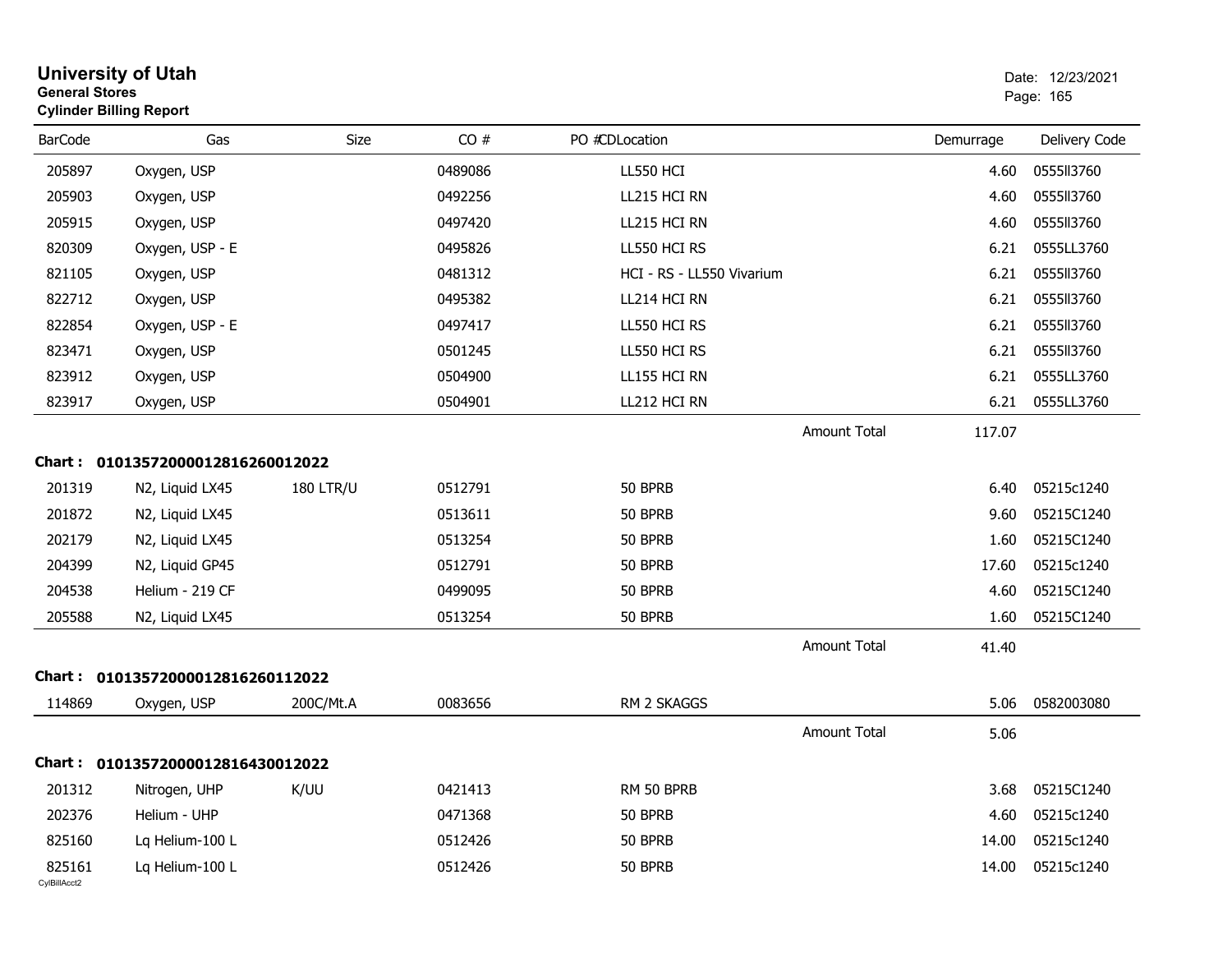| <b>General Stores</b> | <b>University of Utah</b><br><b>Cylinder Billing Report</b> |      | Date: 12/23/2021<br>Page: 166 |                                 |           |               |
|-----------------------|-------------------------------------------------------------|------|-------------------------------|---------------------------------|-----------|---------------|
| <b>BarCode</b>        | Gas                                                         | Size | CO#                           | PO #CDLocation                  | Demurrage | Delivery Code |
|                       |                                                             |      |                               | <b>Amount Total</b>             | 36.28     |               |
| Chart :               | 01013612000008366260012022                                  |      |                               |                                 |           |               |
| 200569                | Nitrogen 230 CF                                             | K/UU | 0506803                       | 90D So Biology (door code79793) | 4.60      | 05215C1240    |
| 201103                | N2, Liquid LX45                                             |      | 0513205                       | 2132 SMBB                       | 1.60      | 05215C1240    |
| 202939                | CO2 - Siphon                                                |      | 0512570                       | 2128 SMBB                       | 4.60      | 05215C1240    |
| 203530                | N2, Liquid LX45                                             |      | 0512775                       | 2132 SMBB                       | 20.80     | 05215C1240    |
| 203617                | N2, Liquid, 265                                             |      | 0512954                       | 024 CSC                         | 16.38     | 05215C1240    |
| 203619                | N2, Liquid, 265                                             |      | 0512140                       | 024 CSC                         | 40.95     | 05215C1240    |
| 203619                | N2, Liquid, 265                                             |      | 0512983                       | 024 CSC                         | 2.73      | 05215C1240    |
| 203622                | N2, Liquid, 265                                             |      | 0512759                       | 024 CSC                         | 35.49     | 05215C1240    |
| 203673                | N2, Liquid, 265                                             |      | 0512028                       | 024 CSC                         | 46.41     | 05215C1240    |
| 203673                | N2, Liquid, 265                                             |      | 0512983                       | 024 CSC                         | 2.73      | 05215C1240    |
| 203675                | N2, Liquid, 265                                             |      | 0511919                       | 024 CSC                         | 5.46      | 05215C1240    |
| 205590                | N2, Liquid LX45                                             |      | 0512033                       | 2132 SMBB                       | 32.00     | 05215C1240    |
| 808024                | Inst. Ethane                                                |      | 0327697                       | 48 BLDG 585                     | 0.44      | 0586000710    |
| 817617                | Sulfur Hexafluo                                             |      | 0459198                       | 024 CSC                         | 6.21      | 05215C1240    |
| 824901                | Ethane/Propane                                              |      | 0512510                       | 2112 SMBB                       | 5.67      | 05215c1240    |
| 825065                | N2, Liquid LX45                                             |      | 0513649                       | 2132 SMBB                       | 6.00      | 05215c1240    |
|                       |                                                             |      |                               | <b>Amount Total</b>             | 232.07    |               |
|                       | Chart: 01013622000010176260012022                           |      |                               |                                 |           |               |
| 200277                | Argon                                                       | K/UU | 0504734                       | BLDG 585 RM 140                 | 4.60      | 05215C1240    |
| 200715                | Nitrogen 230 CF                                             |      | 0512727                       | 585 Rm 140                      | 4.20      | 05215C1240    |
| 200818                | Nitrogen 230 CF                                             |      | 0512727                       | 585 Rm 140                      | 4.00      | 05215C1240    |
| 200926                | Nitrogen 230 CF                                             |      | 0509946                       | BLDG 585 RM 140                 | 0.40      | 05215C1240    |
| 200927                | Nitrogen 230 CF                                             |      | 0506628                       | Bldg 585 RM 140                 | 4.60      | 05215C1240    |
| 201014                | Nitrogen 230 CF                                             |      | 0509946                       | BLDG 585 RM 140                 | 0.40      | 05215C1240    |
| 201260                | Nitrogen 230 CF                                             |      | 0512727                       | 585 Rm 140                      | 4.20      | 05215C1240    |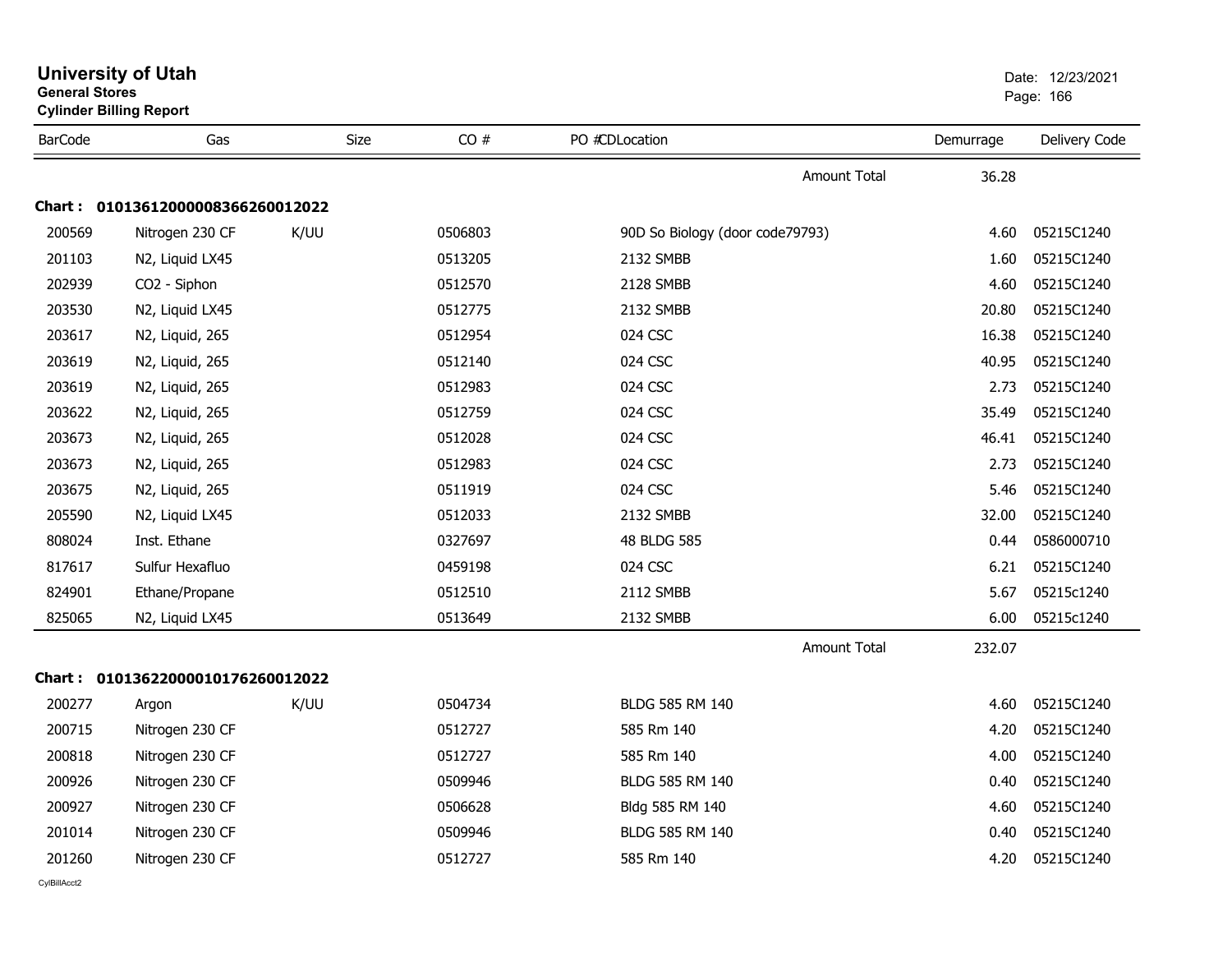|                | <b>University of Utah</b><br>Date: 12/23/2021<br><b>General Stores</b><br>Page: 167<br><b>Cylinder Billing Report</b> |      |         |                 |           |               |
|----------------|-----------------------------------------------------------------------------------------------------------------------|------|---------|-----------------|-----------|---------------|
| <b>BarCode</b> | Gas                                                                                                                   | Size | CO#     | PO #CDLocation  | Demurrage | Delivery Code |
| 201281         | Nitrogen 230 CF                                                                                                       |      | 0509946 | BLDG 585 RM 140 | 4.60      | 05215C1240    |
| 201282         | Nitrogen 230 CF                                                                                                       |      | 0513720 | 585 RM 140      | 0.20      | 05215C1240    |
| 201432         | Nitrogen 230 CF                                                                                                       |      | 0513720 | 585 RM 140      | 0.20      | 05215C1240    |
| 201535         | Nitrogen 230 CF                                                                                                       |      | 0511163 | BLDG 585 RM 140 | 0.40      | 05215C1240    |
| 201546         | Nitrogen 230 CF                                                                                                       |      | 0495210 | BLDG 585 RM 140 | 4.60      | 05215C1240    |
| 201603         | Nitrogen 230 CF                                                                                                       |      | 0512727 | 585 Rm 140      | 4.20      | 05215C1240    |
| 201673         | Nitrogen 230 CF                                                                                                       |      | 0509946 | BLDG 585 RM 140 | 4.60      | 05215C1240    |
| 201855         | Nitrogen 230 CF                                                                                                       |      | 0512727 | 585 Rm 140      | 4.00      | 05215C1240    |
| 202197         | Nitrogen 230 CF                                                                                                       |      | 0512727 | 585 Rm 140      | 4.20      | 05215C1240    |
| 202723         | Nitrogen 230 CF                                                                                                       |      | 0512727 | 585 Rm 140      | 4.20      | 05215C1240    |
| 203858         | Nitrogen 230 CF                                                                                                       |      | 0493239 | BLDG 585 RM 140 | 4.60      | 05215C1240    |
| 203885         | Argon                                                                                                                 |      | 0504734 | BLDG 585 RM 140 | 4.40      | 05215C1240    |
| 205638         | Nitrogen 230 CF                                                                                                       |      | 0512727 | 585 Rm 140      | 4.00      | 05215C1240    |
| 824554         | Nitrogen 230 CF                                                                                                       |      | 0511163 | BLDG 585 RM 140 | 0.54      | 05215C1240    |
| 824555         | Nitrogen 230 CF                                                                                                       |      | 0511163 | BLDG 585 RM 140 | 0.54      | 05215C1240    |
| 824556         | Nitrogen 230 CF                                                                                                       |      | 0511163 | BLDG 585 RM 140 | 0.54      | 05215C1240    |
| 824557         | Nitrogen 230 CF                                                                                                       |      | 0511163 | BLDG 585 RM 140 | 0.54      | 05215C1240    |
| 824560         | Nitrogen 230 CF                                                                                                       |      | 0511163 | BLDG 585 RM 140 | 0.54      | 05215C1240    |
| 824561         | Nitrogen 230 CF                                                                                                       |      | 0511163 | BLDG 585 RM 140 | 0.54      | 05215C1240    |
| 824562         | Nitrogen 230 CF                                                                                                       |      | 0511163 | BLDG 585 RM 140 | 0.54      | 05215C1240    |
| 824563         | Nitrogen 230 CF                                                                                                       |      | 0511163 | BLDG 585 RM 140 | 6.21      | 05215C1240    |
| 824629         | Argon                                                                                                                 |      | 0511163 | BLDG 585 RM 140 | 5.94      | 05215C1240    |
| 825014         | Nitrogen 230 CF                                                                                                       |      | 0513720 | 585 RM 140      | 0.27      | 05215C1240    |
| 825019         | Nitrogen 230 CF                                                                                                       |      | 0513720 | 585 RM 140      | 0.27      | 05215C1240    |
| 825020         | Nitrogen 230 CF                                                                                                       |      | 0513720 | 585 RM 140      | 0.27      | 05215C1240    |
| 825140         | Argon                                                                                                                 |      | 0513720 | 585 RM 140      | 0.27      | 05215C1240    |
|                |                                                                                                                       |      |         |                 | .         |               |

Amount Total

83.61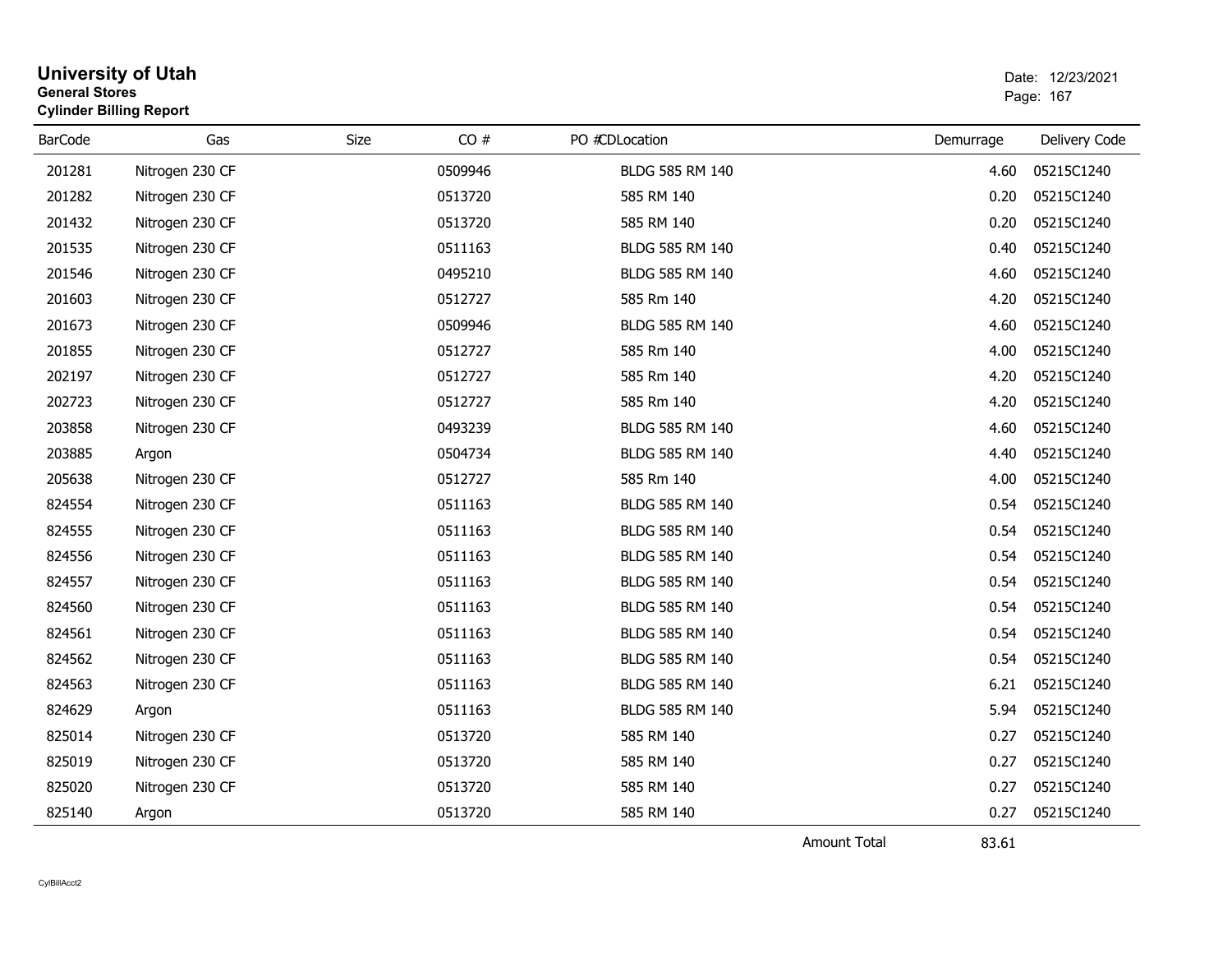| <b>General Stores</b> | <b>University of Utah</b><br><b>Cylinder Billing Report</b> |             |         |                                     |           | Date: 12/23/2021<br>Page: 168 |
|-----------------------|-------------------------------------------------------------|-------------|---------|-------------------------------------|-----------|-------------------------------|
| <b>BarCode</b>        | Gas                                                         | <b>Size</b> | CO#     | PO #CDLocation                      | Demurrage | Delivery Code                 |
|                       | Chart: 01013622000010176260412022                           |             |         |                                     |           |                               |
| 203518                | Helium - 110 CF                                             | 125 CF/UU   | 0328771 | 456 BLDG 570                        | 3.68      | 0570004560                    |
|                       |                                                             |             |         | <b>Amount Total</b>                 | 3.68      |                               |
|                       | Chart: 01013632000174846260012022                           |             |         |                                     |           |                               |
| 200230                | Nitrogen, UHP                                               | K/UU        | 0323856 | 472 BPRB                            | 3.68      | 05215c1240                    |
| 200480                | Hydrogen - UHP                                              |             | 0454742 | 2400 ECCLES                         | 3.68      | 05215c1240                    |
| 200710                | Nitrogen, UHP                                               |             | 0500581 | A306 EEJ                            | 4.60      | 05215C1240                    |
| 200866                | Nitrogen, UHP                                               |             | 0500581 | A306 EEJ                            | 4.60      | 05215C1240                    |
| 201308                | Helium - UHP                                                |             | 0512486 | 2400 EIHG                           | 4.60      | 05215C1240                    |
| 201497                | Zero Air                                                    |             | 0476226 | BLDG 565 RM A306 Attn: James Cox    | 4.60      | 05215C1240                    |
| 201666                | Helium - UHP                                                |             | 0507192 | A306 EEJ                            | 4.60      | 05215C1240                    |
| 202042                | Helium - UHP                                                |             | 0503454 | A300 EEJ                            | 4.60      | 05215C1240                    |
| 202154                | Hydrogen - UHP                                              |             | 0423970 | 2400 EIHG                           | 3.68      | 05215C1240                    |
| 203019                | Helium - UHP                                                |             | 0499762 | 2400 EEJ Attn: Tyler Van RY         | 0.40      | 05215C1240                    |
| 203218                | Helium - UHP                                                |             | 0503911 | 2400 EIHG                           | 4.60      | 05215C1240                    |
| 203219                | Helium - UHP                                                |             | 0512880 | 2400 EIHG- Attn: Quinton            | 4.20      | 05215C1240                    |
| 203294                | N2, Liquid GP45                                             |             | 0512486 | 2400 EIHG                           | 36.80     | 05215C1240                    |
| 203780                | N2, Liquid LX45                                             |             | 0511250 | 2400 EIHG                           | 3.20      | 05215C1240                    |
| 204284                | Nitrogen, UHP                                               |             | 0500581 | A306 EEJ                            | 4.60      | 05215C1240                    |
| 204436                | N2, Liquid LX45                                             |             | 0513610 | 2400 EIHG                           | 9.60      | 05215C1240                    |
| 205273                | Nitrogen, UHP                                               |             | 0502414 | 2400 Eccles BLDG 533                | 4.60      | 05215C1240                    |
| 205290                | N2, Liquid GP45                                             |             | 0507608 | A306 EEJ                            | 36.80     | 05215C1240                    |
| 821429                | Methane, UHP                                                |             | 0482199 | BLDG 565 RM A306 Attn: Alan Maschek | 6.21      | 05215C1240                    |
| 821676                | Zero Air                                                    |             | 0492050 | A306 EEJ                            | 6.21      | 05215C1240                    |
|                       |                                                             |             |         | Amount Total                        | 155.86    |                               |
|                       | Chart: 01013642000005976260012022                           |             |         |                                     |           |                               |
| 201984                | Nitrogen, UHP                                               | K/UU        | 0469234 | Bldg 585 Rm 112 Attn: Derek Warner  |           | 4.60 05215c1240               |
| CylBillAcct2          |                                                             |             |         |                                     |           |                               |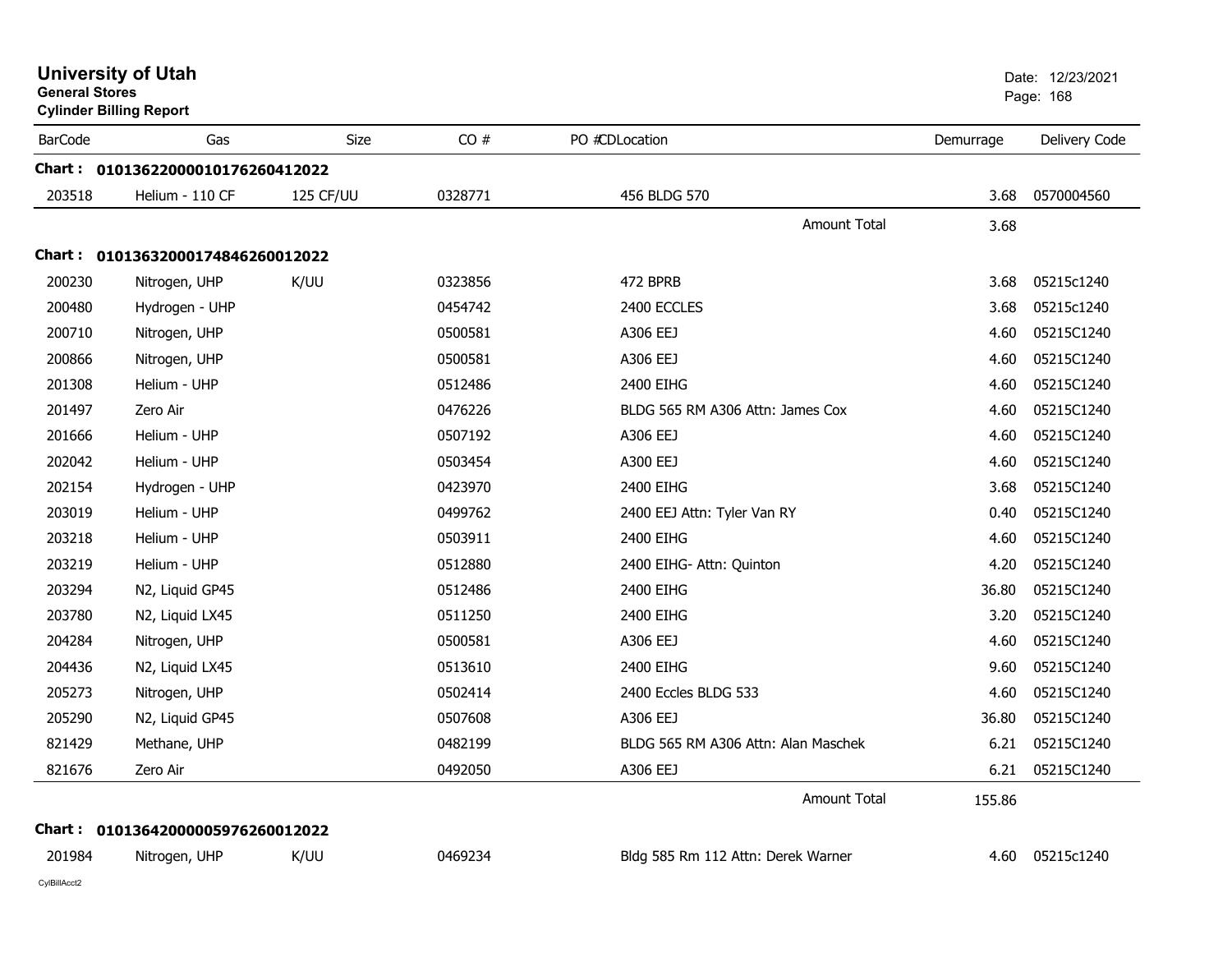| <b>General Stores</b> | <b>University of Utah</b><br><b>Cylinder Billing Report</b> |      |         |                                    |           | Date: 12/23/2021<br>Page: 169 |
|-----------------------|-------------------------------------------------------------|------|---------|------------------------------------|-----------|-------------------------------|
| <b>BarCode</b>        | Gas                                                         | Size | CO#     | PO #CDLocation                     | Demurrage | Delivery Code                 |
| 203028                | Nitrogen, UHP                                               |      | 0469234 | Bldg 585 Rm 112 Attn: Derek Warner | 4.60      | 05215c1240                    |
| 205497                | Nitrogen, UHP                                               |      | 0469234 | Bldg 585 Rm 112 Attn: Derek Warner | 4.60      | 05215c1240                    |
| 814327                | Nitrogen, UHP                                               |      | 0435447 | <b>BLDG 585 RM 112</b>             | 5.29      | 05215C1240                    |
|                       |                                                             |      |         | <b>Amount Total</b>                | 19.09     |                               |
|                       | Chart: 01013652000010076260012022                           |      |         |                                    |           |                               |
| 201493                | CO2 - 50 Lb.                                                | K/UU | 0511407 | 217 WIntrobe                       | 4.60      | 05215C1240                    |
| 824649                | CO2 - 50 Lb.                                                |      | 0511407 | 217 WIntrobe                       | 6.21      | 05215C1240                    |
|                       |                                                             |      |         | <b>Amount Total</b>                | 10.81     |                               |
|                       | Chart: 01013662000174876260012022                           |      |         |                                    |           |                               |
| 200339                | Air - 233 CF                                                | K/UU | 0402314 | 1502 SMBB                          | 3.68      | 05215C1240                    |
| 200616                | Air - 233 CF                                                |      | 0402314 | 1502 SMBB                          | 3.68      | 05215C1240                    |
| 202051                | Air - 233 CF                                                |      | 0356689 | 1502 SMBB                          | 3.68      | 05215C1240                    |
| 204499                | Oxygen, USP                                                 |      | 0500186 | 1037 SMBB                          | 4.60      | 05215C1240                    |
| 205296                | Oxygen, USP                                                 |      | 0500186 | 1037 SMBB                          | 4.60      | 05215C1240                    |
|                       |                                                             |      |         | <b>Amount Total</b>                | 20.24     |                               |
|                       | Chart: 01013662000174876430012022                           |      |         |                                    |           |                               |
| 201080                | CO2 - 50 Lb.                                                | K/UU | 0353473 | 1230 SMBB                          | 3.68      | 05215C1240                    |
|                       |                                                             |      |         | <b>Amount Total</b>                | 3.68      |                               |
|                       | Chart: 01013662500190246260012022                           |      |         |                                    |           |                               |
| 201117                | Oxygen, USP                                                 | K/UU | 0504859 | 1037 SMBB                          | 4.60      | 05215C1240                    |
| 201355                | Oxygen, USP                                                 |      | 0504859 | 1037 SMBB                          | 4.60      | 05215C1240                    |
| 201646                | Oxygen, USP                                                 |      | 0504859 | 1037 SMBB                          | 4.60      | 05215C1240                    |
| 201722                | Oxygen, USP                                                 |      | 0504859 | 1037 SMBB                          | 4.60      | 05215C1240                    |
| 202504                | Oxygen, USP                                                 |      | 0504859 | 1037 SMBB                          | 4.60      | 05215C1240                    |
| 205912                | Oxygen, USP                                                 |      | 0504859 | 1037 SMBB                          | 4.60      | 05215C1240                    |
| 823951                | Oxygen, USP                                                 |      | 0505047 | 1037 SMBB                          | 6.21      | 05215C1240                    |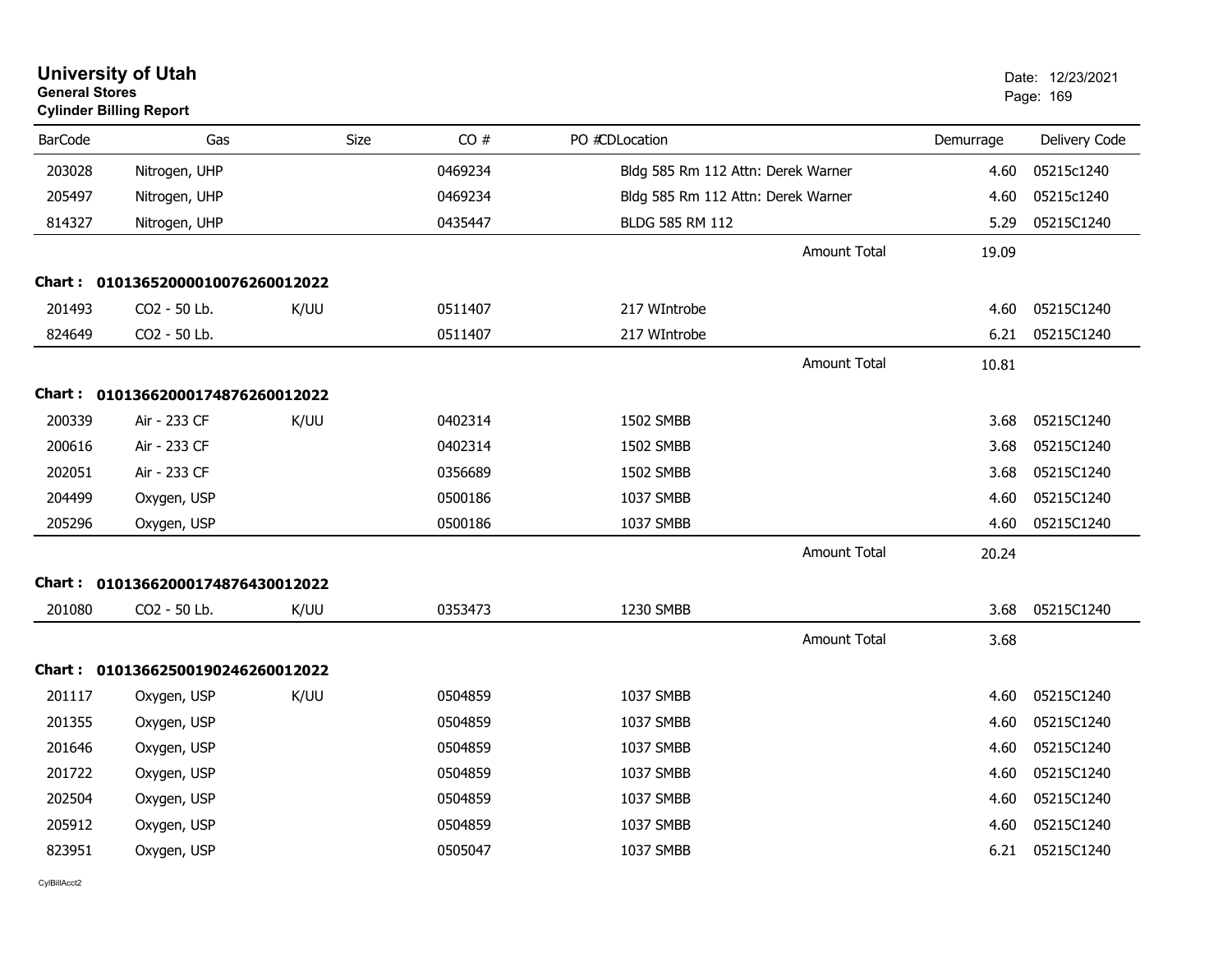| <b>General Stores</b>  | <b>University of Utah</b><br><b>Cylinder Billing Report</b> |      |             |                        |                     | Date: 12/23/2021<br>Page: 170 |               |
|------------------------|-------------------------------------------------------------|------|-------------|------------------------|---------------------|-------------------------------|---------------|
| <b>BarCode</b>         | Gas                                                         |      | CO#<br>Size | PO #CDLocation         |                     | Demurrage                     | Delivery Code |
| 823952                 | Oxygen, USP                                                 |      | 0505047     | 1037 SMBB              |                     | 6.21                          | 05215C1240    |
| 823954                 | Oxygen, USP                                                 |      | 0505047     | 1037 SMBB              |                     | 6.21                          | 05215C1240    |
| 823955                 | Oxygen, USP                                                 |      | 0505047     | 1037 SMBB              |                     | 6.21                          | 05215C1240    |
| 823956                 | Oxygen, USP                                                 |      | 0505047     | 1037 SMBB              |                     | 6.21                          | 05215C1240    |
|                        |                                                             |      |             |                        | <b>Amount Total</b> | 58.65                         |               |
| Chart :                | 01013672000109016260012022                                  |      |             |                        |                     |                               |               |
| 201733                 | CO <sub>2</sub> - Siphon                                    | K/UU | 0509437     | 10 BLDG 585            |                     | 4.60                          | 05215C1240    |
| 202738                 | CO2 - Siphon                                                |      | 0507340     | <b>BLDG 585 RM 10</b>  |                     | 1.80                          | 05215C1240    |
|                        |                                                             |      |             |                        | <b>Amount Total</b> | 6.40                          |               |
|                        | Chart: 01013682000103316260012022                           |      |             |                        |                     |                               |               |
| 200832                 | Air - 233 CF                                                | K/UU | 0504873     | 5100 EEJ               |                     | 4.60                          | 05215C1240    |
| 200975                 | 95% O2, 5% CO2                                              |      | 0504814     | 5100 EEJ               |                     | 4.60                          | 0565041000    |
| 201079                 | 95% Air, 5% CO2                                             |      | 0512620     | <b>BLDG 585 RM 48D</b> |                     | 4.60                          | 0582003010    |
| 201574                 | Air - 233 CF                                                |      | 0510957     | 1470 HCI RN            |                     | 4.60                          | 05215C1240    |
| 201580                 | CO2 - 50 Lb.                                                |      | 0504873     | 5100 EEJ               |                     | 4.60                          | 05215C1240    |
| 201838                 | 95% N2, 5% CO2                                              |      | 0503892     | 5122 EEJ               |                     | 4.60                          | 05215C1240    |
| 202480                 | 95% N2, 5% CO2                                              |      | 0512996     | 5122 EEJ               |                     | 3.20                          | 05215C1240    |
| 202518                 | CO2 - 50 Lb.                                                |      | 0503966     | 1410 HCI               |                     | 4.60                          | 05215C1240    |
| 205855                 | Oxygen - 20 CF                                              |      | 0461776     | <b>BLDG 585 RM 55</b>  |                     | 3.68                          | 05215C1240    |
| 816175                 | CO2 - 50 Lb.                                                |      | 0448726     | 1410 HCI               |                     | 7.59                          | 05215C1240    |
| 821583                 | CO2 - 50 Lb.                                                |      | 0484669     | 1410 HCI               |                     | 6.21                          | 05215C1240    |
| 821584                 | CO2 - 50 Lb.                                                |      | 0484669     | 1410 HCI               |                     | 6.21                          | 05215C1240    |
|                        |                                                             |      |             |                        | Amount Total        | 59.09                         |               |
|                        | Chart: 01013682500074976260012022                           |      |             |                        |                     |                               |               |
| 200595                 | CO2 - 50 Lb.                                                | K/UU | 0477043     | <b>HCI 1410</b>        |                     | 4.60                          | 05215C1240    |
| 201132                 | Oxygen, USP                                                 |      | 0465105     | <b>BLDG 585 RM 55</b>  |                     | 4.60                          | 05215C1240    |
| 201696<br>CylBillAcct2 | 95% O2, 5% CO2                                              |      | 0465105     | BLDG 585 RM 55         |                     | 4.60                          | 05215C1240    |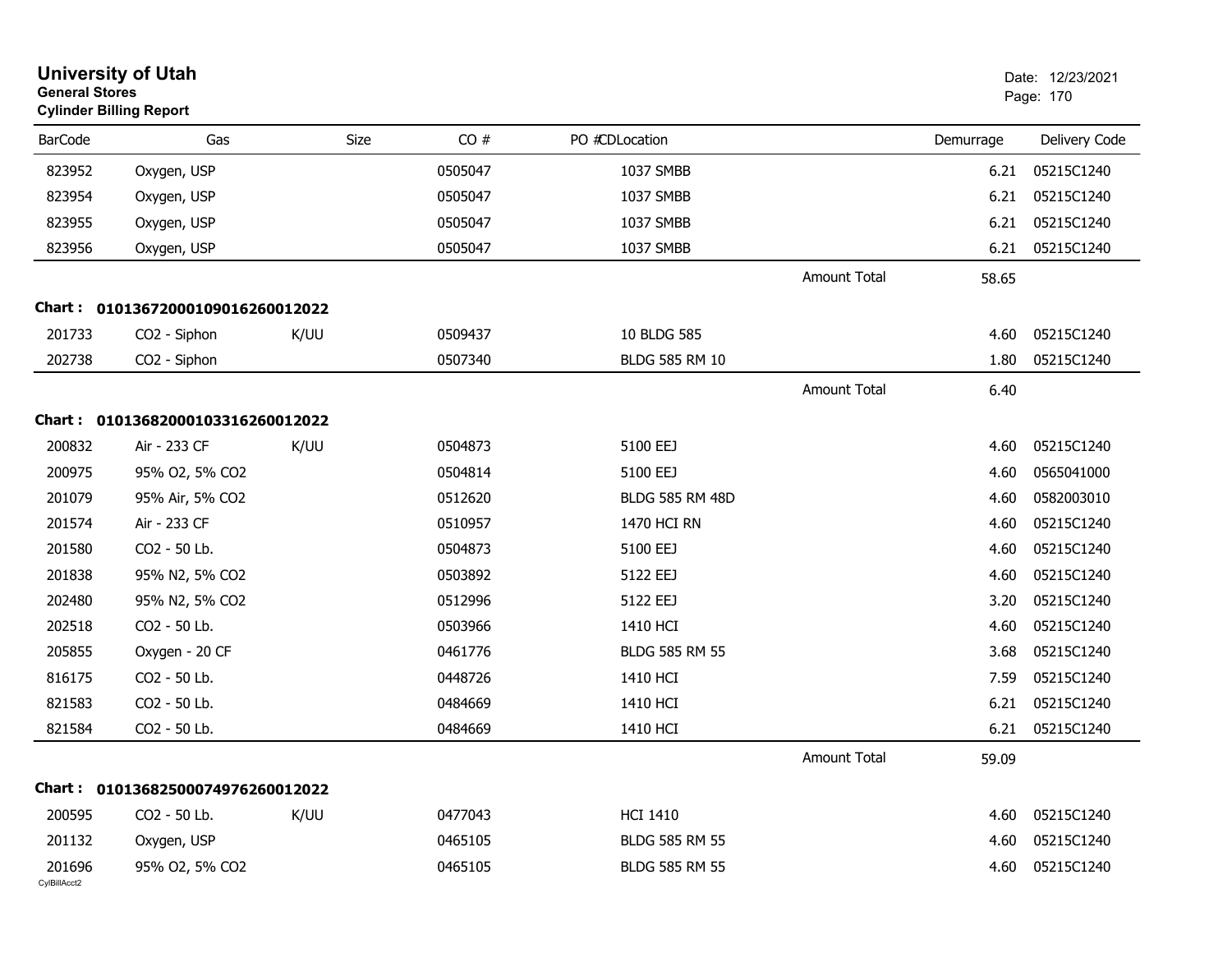| <b>General Stores</b> | <b>University of Utah</b><br><b>Cylinder Billing Report</b> |             |         |                                             |                     | Date: 12/23/2021<br>Page: 171 |               |
|-----------------------|-------------------------------------------------------------|-------------|---------|---------------------------------------------|---------------------|-------------------------------|---------------|
| <b>BarCode</b>        | Gas                                                         | <b>Size</b> | CO#     | PO #CDLocation                              |                     | Demurrage                     | Delivery Code |
| 201919                | Oxygen, USP                                                 |             | 0465105 | <b>BLDG 585 RM 55</b>                       |                     | 4.60                          | 05215C1240    |
| 818340                | CO2 - 50 Lb.                                                |             | 0464610 | 55 BLDG 585                                 |                     | 6.21                          | 05215C1240    |
|                       |                                                             |             |         |                                             | Amount Total        | 24.61                         |               |
|                       | Chart: 01013692000012856260012022                           |             |         |                                             |                     |                               |               |
| 200304                | Argon - UHP                                                 | K/UU        | 0387067 | A306 EEJ                                    |                     | 3.68                          | 05215c1240    |
| 810147                | Res. Methane                                                |             | 0396240 | A306 EEJ                                    |                     | 12.65                         | 05215C1240    |
| 811542                | Nitrogen, UHP                                               |             | 0416281 | A306 JMRB, Attn: James Cox, Cell Imaging Co |                     | 5.06                          | 05215C1240    |
|                       |                                                             |             |         |                                             | <b>Amount Total</b> | 21.39                         |               |
|                       | Chart: 01013706100066456260312022                           |             |         |                                             |                     |                               |               |
| 200033                | CO2 - 50 Lb.                                                | K/UU        | 0512571 | 374A BPRB                                   |                     | 4.60                          | 0531004010    |
| 200782                | CO2 - 50 Lb.                                                |             | 0513117 | 374A BPRB                                   |                     | 2.80                          | 0531004010    |
| 201087                | CO2 - 50 Lb.                                                |             | 0511368 | 20 N Medical Dr Rm 374A                     |                     | 4.60                          | 0531004010    |
| 201248                | CO2 - 50 Lb.                                                |             | 0509343 | 374A BPRB                                   |                     | 4.60                          | 0531004010    |
| 201347                | CO2 - 50 Lb.                                                |             | 0508809 | 374A BPRB                                   |                     | 1.80                          | 0531004010    |
| 201802                | N2, Liquid LX45                                             |             | 0512509 | 374 BPRB Deans Lab                          |                     | 36.80                         | 0531004010    |
| 201979                | CO2 - 50 Lb.                                                |             | 0511410 | 374A 20N Medical Dr                         |                     | 4.60                          | 0531004010    |
| 203846                | CO2 - 50 Lb.                                                |             | 0512571 | 374A BPRB                                   |                     | 4.60                          | 0531004010    |
| 205511                | CO2 - 50 Lb.                                                |             | 0511368 | 20 N Medical Dr Rm 374A                     |                     | 4.60                          | 0531004010    |
|                       |                                                             |             |         |                                             | <b>Amount Total</b> | 69.00                         |               |
|                       | Chart: 01013912000281376260012022                           |             |         |                                             |                     |                               |               |
| 201610                | CO2 - 50 Lb.                                                | K/UU        | 0498727 | VA BLDG 2 RM 2A19                           |                     | 4.60                          | 05213B1100    |
| 204266                | CO2 - 50 Lb.                                                |             | 0498727 | VA BLDG 2 RM 2A19                           |                     | 4.60                          | 05213B1100    |
| 205566                | CO2 - 50 Lb.                                                |             | 0498727 | VA BLDG 2 RM 2A19                           |                     | 4.60                          | 05213B1100    |
| 205667                | CO2 - 50 Lb.                                                |             | 0498727 | VA BLDG 2 RM 2A19                           |                     | 4.60                          | 05213B1100    |
|                       |                                                             |             |         |                                             | <b>Amount Total</b> | 18.40                         |               |

#### **Chart : 01013932000179396530412022**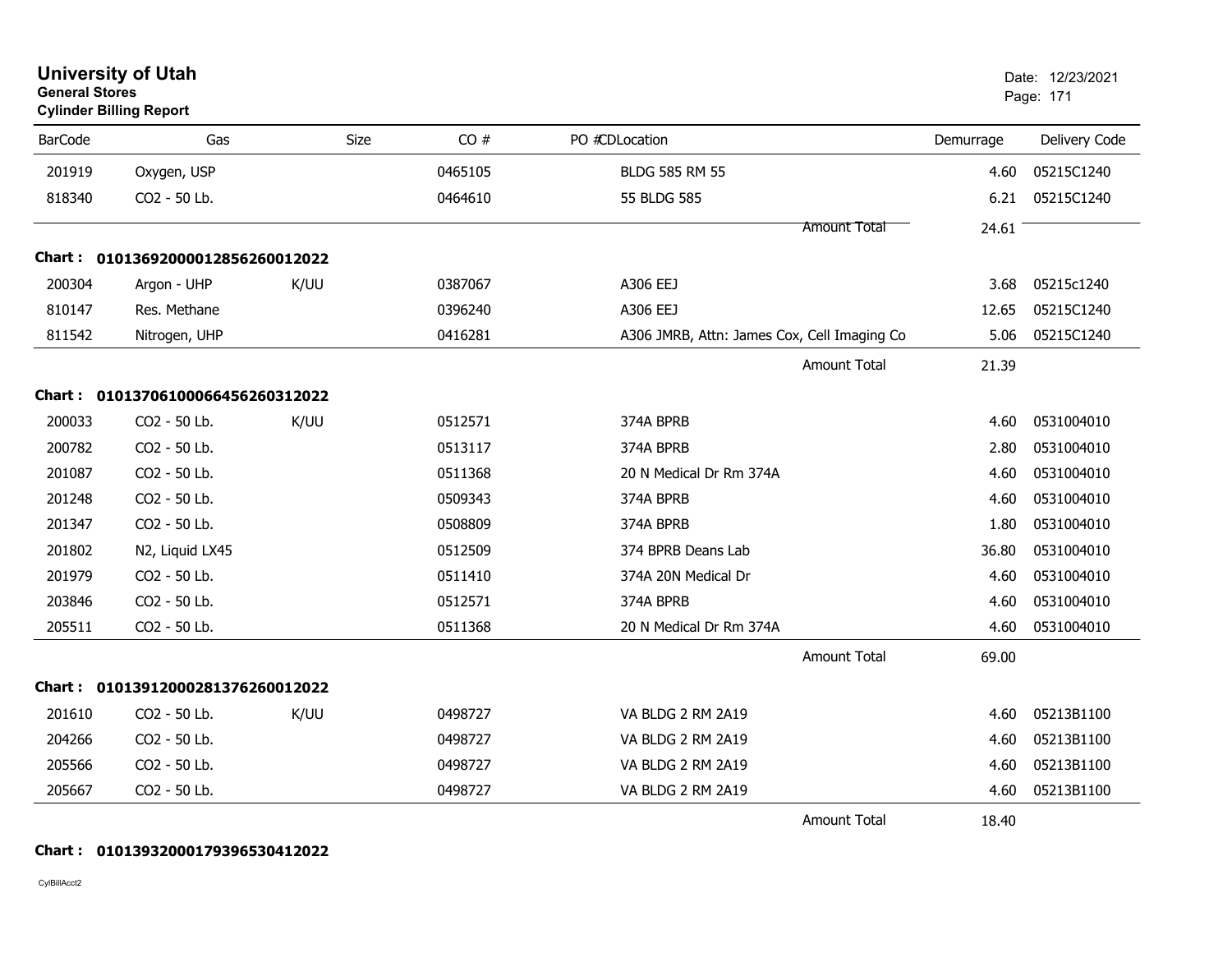|                | <b>University of Utah</b><br><b>General Stores</b><br><b>Cylinder Billing Report</b> |                   |         |                                       |           | Date: 12/23/2021<br>Page: 172 |
|----------------|--------------------------------------------------------------------------------------|-------------------|---------|---------------------------------------|-----------|-------------------------------|
| <b>BarCode</b> | Gas                                                                                  | <b>Size</b>       | CO#     | PO #CDLocation                        | Demurrage | Delivery Code                 |
| 204259         | Acetylene - MC                                                                       | MC/UU             | 0499664 |                                       | 4.60      | 0854000000                    |
| 813874         | Carbon Monoxide                                                                      |                   | 0430185 |                                       | 5.98      | 0854000000                    |
|                |                                                                                      |                   |         | Amount Total                          | 10.58     |                               |
|                | Chart: 01013932000179396530812022                                                    |                   |         |                                       |           |                               |
| 203593         | Oxygen - 20 CF                                                                       | <b>23 CF - UU</b> | 0468670 |                                       | 4.60      | 0854000000                    |
|                |                                                                                      |                   |         | <b>Amount Total</b>                   | 4.60      |                               |
|                | Chart: 01014146000221276260012022                                                    |                   |         |                                       |           |                               |
| 200478         | CO2 - 50 Lb.                                                                         | K/UU              | 0502044 | S6631 Moran                           | 4.60      | 0523000000                    |
| 202843         | N2, Liquid LX45                                                                      |                   | 0513421 | 6623 Moran                            | 14.40     | 0523000000                    |
| 203529         | N2, Liquid LX45                                                                      |                   | 0512467 |                                       | 22.40     |                               |
| 204438         | N2, Liquid LX45                                                                      |                   | 0512467 | 6623 Moran Eye Ctr BLDG 523           | 36.80     | 0523000000                    |
| 204593         | CO <sub>2</sub> - 50 Lb.                                                             |                   | 0509358 | S6631 Moran                           | 4.60      | 0523000000                    |
| 807497         | CO <sub>2</sub> - Inst. Gra                                                          |                   | 0312031 | PUT N2 IN ROOM #S6680 AND CO3 IN ROOM | 5.06      | 0523000000                    |
|                |                                                                                      |                   |         | <b>Amount Total</b>                   | 87.86     |                               |
|                | Chart: 01014311001136056240112022                                                    |                   |         |                                       |           |                               |
| 824052         | Oxygen, USP - E                                                                      | E/MT. AIR         | 0506352 | 115 HPER - W                          | 6.21      | 0090000000                    |
| 824055         | Oxygen, USP - E                                                                      |                   | 0506352 | 115 HPER - W                          | 6.21      | 0090000000                    |
|                |                                                                                      |                   |         | <b>Amount Total</b>                   | 12.42     |                               |
|                | Chart: 01014312000004466260012022                                                    |                   |         |                                       |           |                               |
| 202531         | Oxygen, USP - E                                                                      | E/UU              | 0284642 |                                       | 3.68      | 0092002510                    |
|                |                                                                                      |                   |         | <b>Amount Total</b>                   | 3.68      |                               |
|                | Chart: 0101452500054504964626002022                                                  |                   |         |                                       |           |                               |
| 200342         | Oxygen, USP                                                                          | K/UU              | 0504502 | LL616 HCI                             | 0.40      | 0555113760                    |
| 200978         | CO2 - 50 Lb.                                                                         |                   | 0506540 | 3413 HCI RN Dr. Trudy Oliver's Lab    | 4.60      | 0555113760                    |
| 823378         | Oxygen, USP                                                                          |                   | 0499774 | LL616 HCI RS                          | 0.54      | 0555113760                    |
|                |                                                                                      |                   |         | <b>Amount Total</b>                   | 5.54      |                               |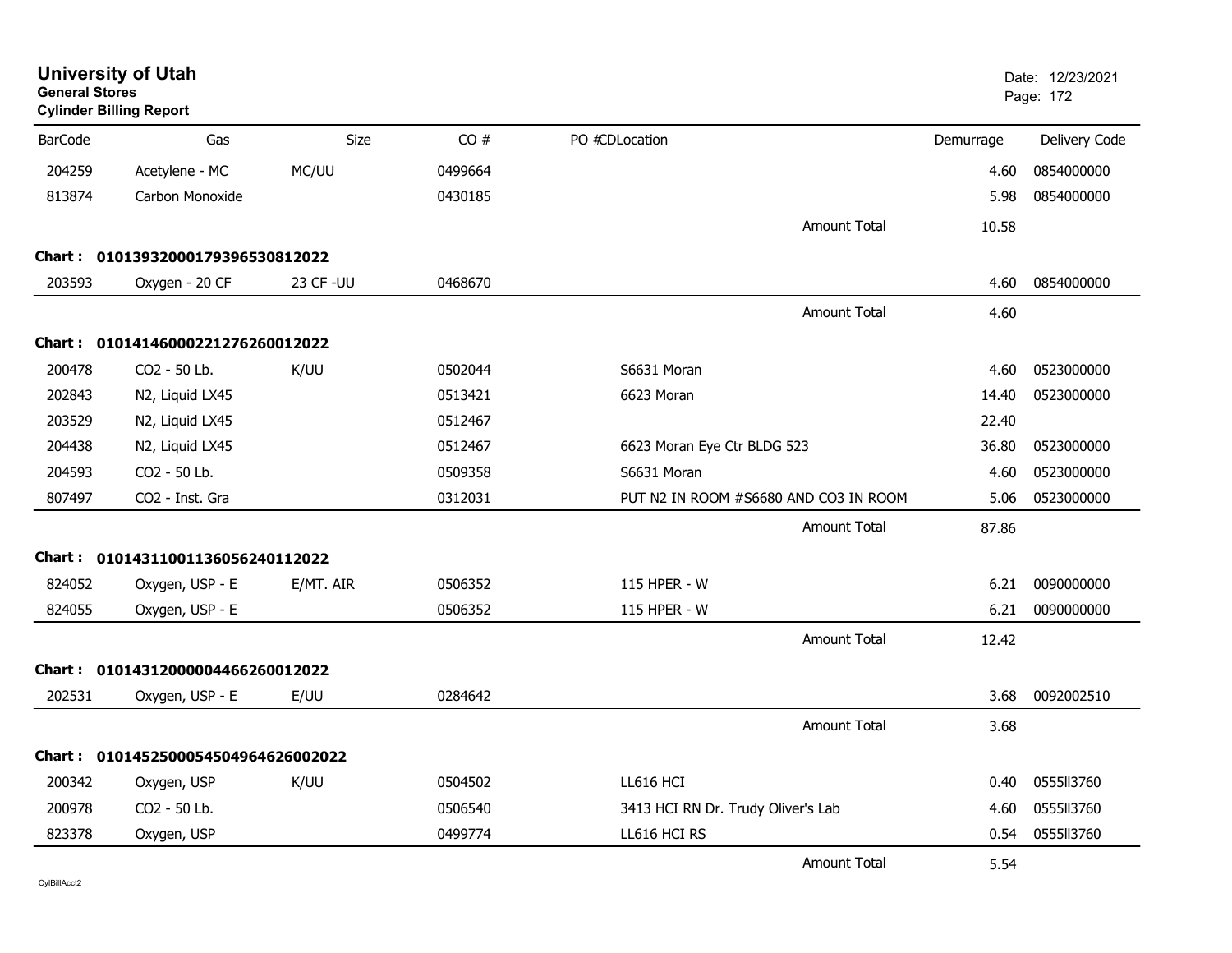| <b>General Stores</b> | <b>University of Utah</b><br><b>Cylinder Billing Report</b> |             |         |                                              |           | Date: 12/23/2021<br>Page: 173 |
|-----------------------|-------------------------------------------------------------|-------------|---------|----------------------------------------------|-----------|-------------------------------|
| <b>BarCode</b>        | Gas                                                         | <b>Size</b> | CO#     | PO #CDLocation                               | Demurrage | Delivery Code                 |
|                       | Chart: 0101452500059316540626002022                         |             |         |                                              |           |                               |
| 203319                | Oxygen, USP                                                 | K/UU        | 0487611 | LL616 HCI - RS Vivarium                      | 4.60      | 0555113760                    |
| 203445                | Oxygen, USP - E                                             |             | 0482953 | HCI RN LL376 Vivarium                        | 1.20      | 0555II3760                    |
| 205451                | Oxygen, USP - E                                             |             | 0482953 | HCI RN LL376 Vivarium                        | 1.20      | 0555113760                    |
| 205464                | Oxygen, USP - E                                             |             | 0482953 | HCI RN LL376 Vivarium                        | 1.20      | 0555113760                    |
| 821389                | Oxygen, USP - E                                             |             | 0482953 | HCI RN LL376 Vivarium                        | 1.62      | 0555113760                    |
| 821394                | Oxygen, USP - E                                             |             | 0482953 | HCI RN LL376 Vivarium                        | 1.62      | 0555113760                    |
| 821395                | Oxygen, USP - E                                             |             | 0482953 | <b>HCI RN LL376 Vivarium</b>                 | 1.62      | 0555113760                    |
| 821402                | Oxygen, USP - E                                             |             | 0482953 | HCI RN LL376 Vivarium                        | 1.62      | 0555113760                    |
|                       |                                                             |             |         | <b>Amount Total</b>                          | 14.68     |                               |
|                       |                                                             |             |         |                                              |           |                               |
| 200662                | CO2 - 50 Lb.                                                | K/UU        | 0508347 | 3413 HCI                                     | 4.60      | 0555113760                    |
| 201235                | Oxygen, USP - E                                             |             | 0512910 | HCI-Research North vivarium- hallway cabinet | 3.40      | 0555LL3760                    |
| 201241                | Oxygen, USP - E                                             |             | 0512910 | HCI-Research North vivarium- hallway cabinet | 3.40      | 0555LL3760                    |
| 202044                | Oxygen, USP                                                 |             | 0512683 | LL616 HCI RS- Vivarium                       | 4.20      | 0555LL3760                    |
| 202399                | Oxygen, USP - E                                             |             | 0512910 | HCI-Research North vivarium- hallway cabinet | 3.40      | 0555LL3760                    |
| 202400                | Oxygen, USP - E                                             |             | 0512910 | HCI-Research North vivarium- hallway cabinet | 3.40      | 0555LL3760                    |
| 202408                | Oxygen, USP - E                                             |             | 0512910 | HCI-Research North vivarium- hallway cabinet | 3.40      | 0555LL3760                    |
| 202532                | Oxygen, USP - E                                             |             | 0512910 | HCI-Research North vivarium- hallway cabinet | 3.40      | 0555LL3760                    |
| 202533                | Oxygen, USP - E                                             |             | 0512910 | HCI-Research North vivarium- hallway cabinet | 3.40      | 0555LL3760                    |
| 202544                | Oxygen, USP - E                                             |             | 0512910 | HCI-Research North vivarium- hallway cabinet | 3.40      | 0555LL3760                    |
| 202686                | Oxygen, USP - E                                             |             | 0512910 | HCI-Research North vivarium- hallway cabinet | 3.40      | 0555LL3760                    |
| 202820                | Oxygen, USP - E                                             |             | 0512910 | HCI-Research North vivarium- hallway cabinet | 3.40      | 0555LL3760                    |
| 202992                | Oxygen, USP - E                                             |             | 0512910 | HCI-Research North vivarium- hallway cabinet | 3.40      | 0555LL3760                    |
| 203037                | Oxygen, USP                                                 |             | 0512683 | LL616 HCI RS- Vivarium                       | 4.20      | 0555LL3760                    |
| 203116                | Oxygen, USP - E                                             |             | 0512910 | HCI-Research North vivarium- hallway cabinet | 3.40      | 0555LL3760                    |
| 203141                | Oxygen, USP - E                                             |             | 0512910 | HCI-Research North vivarium- hallway cabinet | 3.40      | 0555LL3760                    |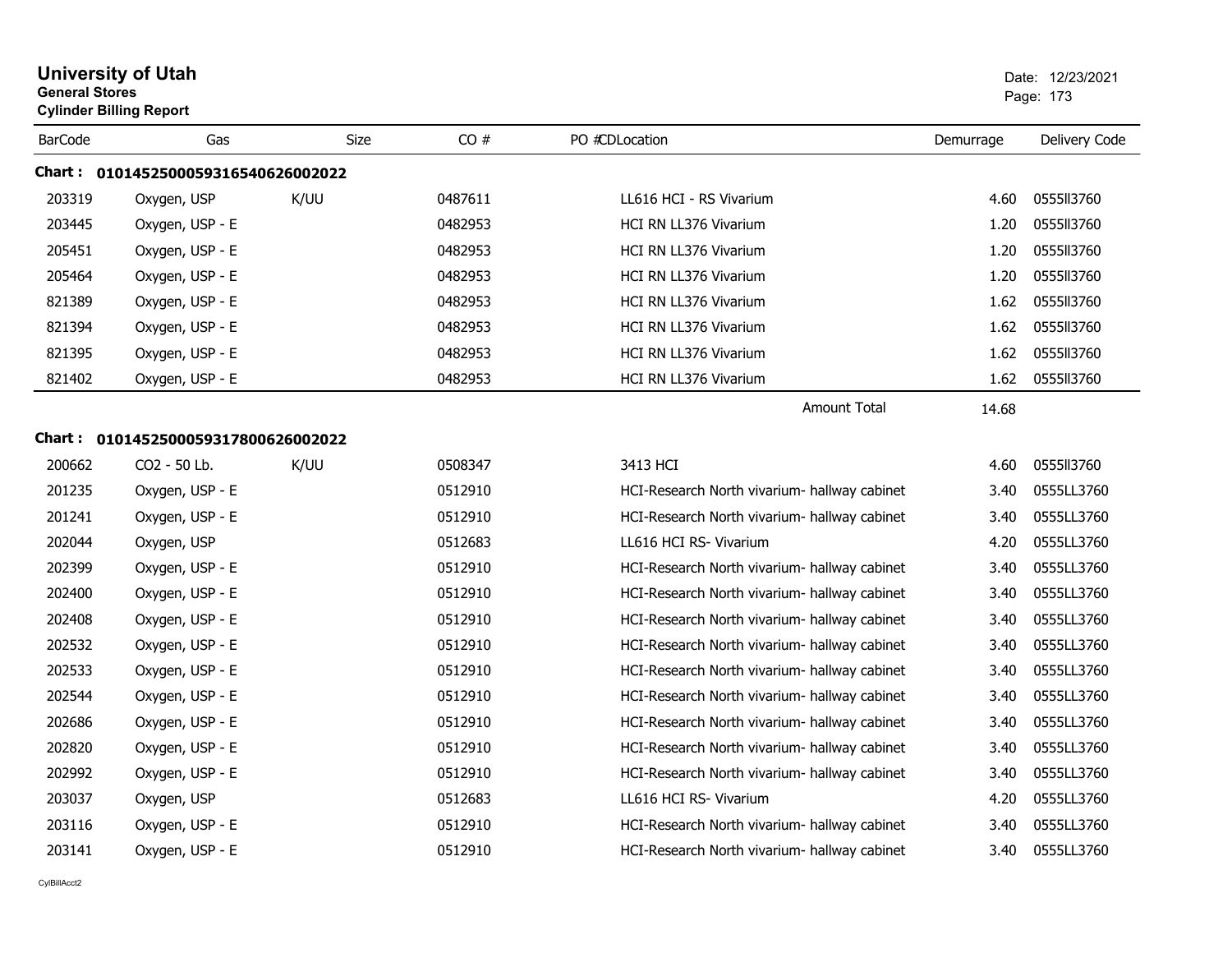| General Stores | <b>Cylinder Billing Report</b>    |                 |         |                                              |           | Page: 174     |
|----------------|-----------------------------------|-----------------|---------|----------------------------------------------|-----------|---------------|
| <b>BarCode</b> | Gas                               | Size            | CO#     | PO #CDLocation                               | Demurrage | Delivery Code |
| 203280         | Oxygen, USP - E                   |                 | 0512910 | HCI-Research North vivarium- hallway cabinet | 3.40      | 0555LL3760    |
| 203406         | Oxygen, USP - E                   |                 | 0512910 | HCI-Research North vivarium- hallway cabinet | 3.40      | 0555LL3760    |
| 203414         | Oxygen, USP - E                   |                 | 0512910 | HCI-Research North vivarium- hallway cabinet | 3.40      | 0555LL3760    |
| 203913         | Oxygen, USP                       |                 | 0512683 | LL616 HCI RS- Vivarium                       | 4.20      | 0555LL3760    |
| 204503         | Oxygen, USP - E                   |                 | 0512910 | HCI-Research North vivarium- hallway cabinet | 3.40      | 0555LL3760    |
| 204505         | Oxygen, USP - E                   |                 | 0512910 | HCI-Research North vivarium- hallway cabinet | 3.40      | 0555LL3760    |
| 204694         | Oxygen, USP - E                   |                 | 0512910 | HCI-Research North vivarium- hallway cabinet | 3.40      | 0555LL3760    |
| 205810         | Oxygen, USP - E                   |                 | 0512910 | HCI-Research North vivarium- hallway cabinet | 3.40      | 0555LL3760    |
| 205811         | Oxygen, USP - E                   |                 | 0512910 | HCI-Research North vivarium- hallway cabinet | 3.40      | 0555LL3760    |
| 205852         | Oxygen, USP - E                   |                 | 0512910 | HCI-Research North vivarium- hallway cabinet | 3.40      | 0555LL3760    |
| 205856         | Oxygen, USP - E                   |                 | 0512910 | HCI-Research North vivarium- hallway cabinet | 3.40      | 0555LL3760    |
|                |                                   |                 |         | <b>Amount Total</b>                          | 95.40     |               |
| Chart :        | 01014636000234926260012022        |                 |         |                                              |           |               |
| 201581         | CO2 - 50 Lb.                      | <b>50 LB/UU</b> | 0498621 | 2747 HCI                                     | 4.60      | 0555113760    |
|                |                                   |                 |         | <b>Amount Total</b>                          | 4.60      |               |
|                | Chart: 01014652000005266260012022 |                 |         |                                              |           |               |
| 200773         | Oxygen, USP                       | K/UU            | 0484847 | 729 Arapeen Rm 1520                          | 4.60      | 0888004010    |
| 201459         | Argon                             |                 | 0501946 | 729 Arapeen RM 1520 (BLDG 888)               | 4.60      | 0888004010    |
| 202691         | Acetylene, CF                     |                 | 0460518 | 729 ARAPEEN DR #1520                         | 3.68      | 0888004010    |
| 820843         | 25%Co2 75%Argon                   |                 | 0501946 | 729 Arapeen RM 1520 (BLDG 888)               | 6.21      | 0888004010    |
| 823008         | Argon                             |                 | 0495947 | 729 Arapeen RM 1520                          | 6.21      | 0888004010    |
|                |                                   |                 |         | <b>Amount Total</b>                          | 25.30     |               |
| Chart :        | 01014742000005296240012022        |                 |         |                                              |           |               |
| 820669         | Helium - 110 CF                   | 125CF-MT        | 0479027 | 1C346 SOM                                    | 2.43      | 05211c1050    |
|                |                                   |                 |         | <b>Amount Total</b>                          | 2.43      |               |

## $\overline{\phantom{a}}$

**Chart : 01014782000206446250012022**

CylBillAcct2

## **University of Utah** Date: 12/23/2021 **General Stores**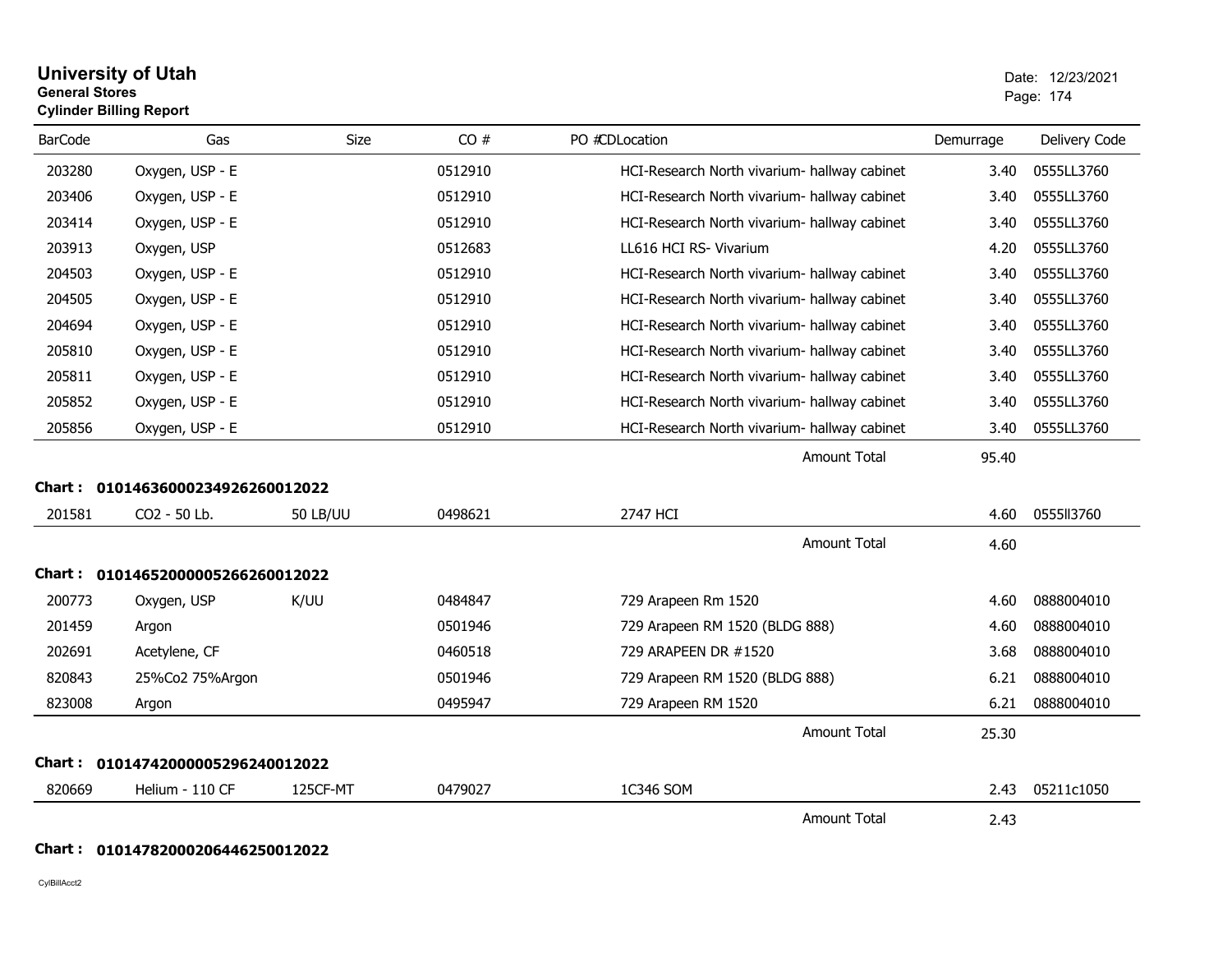|                | <b>University of Utah</b><br><b>General Stores</b><br><b>Cylinder Billing Report</b> |             |         |                                           | Date: 12/23/2021<br>Page: 175 |               |
|----------------|--------------------------------------------------------------------------------------|-------------|---------|-------------------------------------------|-------------------------------|---------------|
| <b>BarCode</b> | Gas                                                                                  | <b>Size</b> | CO#     | PO #CDLocation                            | Demurrage                     | Delivery Code |
| 201122         | Oxygen, USP                                                                          | K/UU        | 0511207 | 1078 S 300 E                              | 4.60                          | 0840000000    |
| 201681         | Oxygen, USP                                                                          |             | 0506925 | 1078 S 300 E                              | 4.60                          | 0840000000    |
| 204744         | Oxygen, USP                                                                          |             | 0511207 | 1078 S 300 E                              | 4.60                          | 0840000000    |
| 824098         | Nitrous Oxide                                                                        |             | 0506925 | 1078 S 300 E                              | 6.21                          | 0840000000    |
|                |                                                                                      |             |         | <b>Amount Total</b>                       | 20.01                         |               |
|                | Chart: 01014782000206446260012022                                                    |             |         |                                           |                               |               |
| 202335         | Nitrous Oxide                                                                        | K/UU        | 0451123 | 3690 S. Main, BLDG 3502                   | 3.68                          | 0840000000    |
| 203088         | Oxygen, USP - E                                                                      |             | 0469603 | 537 S Wakara Way First floor Oral Surgery | 4.60                          | 0840000000    |
| 203323         | Oxygen, USP                                                                          |             | 0513243 | 3690 MAIN                                 | 2.00                          | 0840000000    |
| 203327         | Oxygen, USP                                                                          |             | 0513243 | 3690 MAIN                                 | 2.00                          | 0840000000    |
| 203833         | Nitrous Oxide                                                                        |             | 0482447 | 3690 S Main Street Loading Dock           | 2.60                          | 0840000000    |
| 205832         | Oxygen, USP                                                                          |             | 0505332 | 3690 MAIN - SW LOADING DOCK               | 2.60                          | 0840000000    |
| 205907         | Oxygen, USP                                                                          |             | 0505332 | 3690 MAIN - SW LOADING DOCK               | 2.60                          | 0840000000    |
| 819017         | Nitrous Oxide                                                                        |             | 0474187 | 1078 SO 300 E                             | 6.21                          | 0840000000    |
| 822499         | Nitrous Oxide                                                                        |             | 0500699 | B160 - 530 WAKARA                         | 2.16                          | 0840000000    |
| 822500         | Nitrous Oxide                                                                        |             | 0500699 | B160 - 530 WAKARA                         | 2.16                          | 0840000000    |
| 824994         | Nitrous Oxide                                                                        |             | 0513243 | 3690 MAIN                                 | 2.70                          | 0840000000    |
|                |                                                                                      |             |         | <b>Amount Total</b>                       | 33.31                         |               |
|                | Chart: 01014782000244156260012022                                                    |             |         |                                           |                               |               |
| 200760         | Oxygen, USP                                                                          | K/UU        | 0504783 | 530 WAKARA - DOCK                         | 1.60                          | 0840000000    |
| 201115         | Oxygen, USP                                                                          |             | 0506509 | 530 WAKARA WAY                            | 4.60                          | 0840000000    |
| 201412         | Oxygen, USP                                                                          |             | 0506509 | 530 WAKARA WAY                            | 1.60                          | 0840000000    |
| 202334         | Nitrous Oxide                                                                        |             | 0513084 | 530 WAKARA - DOCK                         | 3.00                          | 0840000000    |
| 202647         | Oxygen, USP                                                                          |             | 0513084 | 530 WAKARA - DOCK                         | 3.00                          | 0840000000    |
| 202720         | Oxygen, USP                                                                          |             | 0513084 | 530 WAKARA - DOCK                         | 3.00                          | 0840000000    |
| 202828         | Oxygen, USP                                                                          |             | 0513084 | 530 WAKARA - DOCK                         | 3.00                          | 0840000000    |
| 203050         | Oxygen, USP                                                                          |             | 0504783 | 530 WAKARA - DOCK                         | 1.60                          | 0840000000    |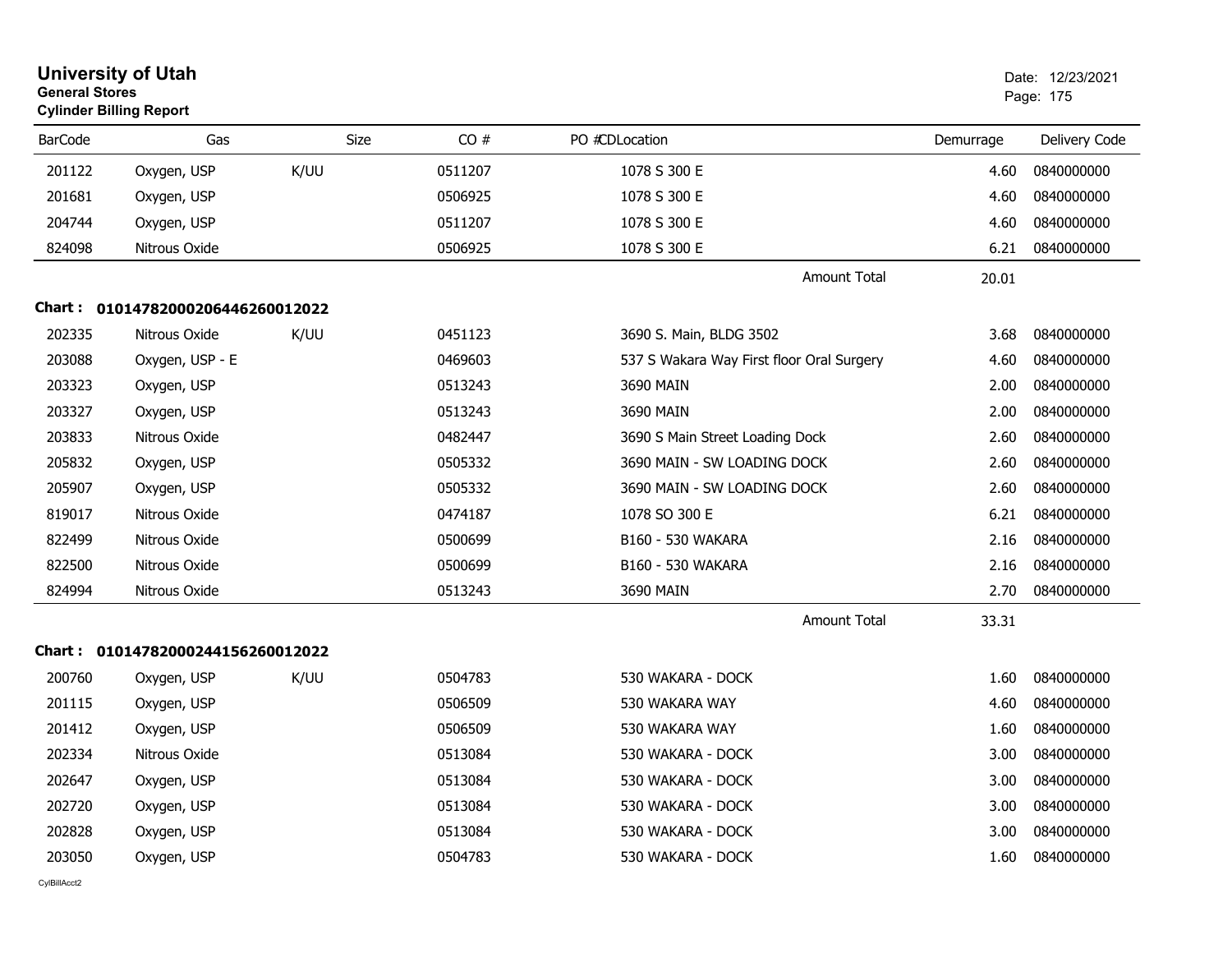| <b>General Stores</b> | <b>University of Utah</b><br><b>Cylinder Billing Report</b> |      |         |                                  |           | Date: 12/23/2021<br>Page: 176 |
|-----------------------|-------------------------------------------------------------|------|---------|----------------------------------|-----------|-------------------------------|
| <b>BarCode</b>        | Gas                                                         | Size | CO#     | PO #CDLocation                   | Demurrage | Delivery Code                 |
| 203326                | Oxygen, USP                                                 |      | 0513084 | 530 WAKARA - DOCK                | 3.00      | 0840000000                    |
| 205298                | Oxygen, USP                                                 |      | 0513084 | 530 WAKARA - DOCK                | 3.00      | 0840000000                    |
| 205571                | Nitrous Oxide                                               |      | 0506509 | 530 WAKARA WAY                   | 4.60      | 0840000000                    |
| 205573                | Nitrous Oxide                                               |      | 0506509 | 530 WAKARA WAY                   | 4.60      | 0840000000                    |
| 205752                | Oxygen, USP                                                 |      | 0506509 | 530 WAKARA WAY                   | 1.60      | 0840000000                    |
| 205824                | Oxygen, USP                                                 |      | 0513084 | 530 WAKARA - DOCK                | 3.00      | 0840000000                    |
| 205913                | Oxygen, USP                                                 |      | 0513084 | 530 WAKARA - DOCK                | 3.00      | 0840000000                    |
| 205916                | Oxygen, USP                                                 |      | 0506509 | 530 WAKARA WAY                   | 1.60      | 0840000000                    |
| 822339                | Oxygen, USP - E                                             |      | 0502541 |                                  | 6.21      | 0840000000                    |
| 823332                | Oxygen, USP - E                                             |      | 0502541 |                                  | 6.21      | 0840000000                    |
| 823957                | Oxygen, USP                                                 |      | 0505046 | 530 WAKARA - DOCK                | 6.21      | 0840000000                    |
| 823958                | Oxygen, USP                                                 |      | 0505046 | 530 WAKARA - DOCK                | 2.16      | 0840000000                    |
| 824099                | Nitrous Oxide                                               |      | 0513084 | 530 WAKARA - DOCK                | 4.05      | 0840000000                    |
|                       |                                                             |      |         | <b>Amount Total</b>              | 70.64     |                               |
|                       | Chart: 01014782000340496260012022                           |      |         |                                  |           |                               |
| 202530                | Oxygen, USP - E                                             | E/UU | 0510645 | 168 N 1950 WEST #202 - ROSE PARK | 4.60      | 0840000000                    |
| 202633                | Oxygen, USP - E                                             |      | 0510645 | 168 N 1950 WEST #202 - ROSE PARK | 1.80      | 0840000000                    |
| 202897                | Nitrous Oxide-E                                             |      | 0509348 | 168 N 1950 WEST #202 - ROSE PARK | 4.60      | 0840000000                    |
| 202899                | Nitrous Oxide-E                                             |      | 0505567 | 168 N 1950 WEST #202 - ROSE PARK | 4.60      | 0840000000                    |
| 203085                | Oxygen, USP - E                                             |      | 0513085 | 168 N 1950 WEST #202 - ROSE PARK | 2.80      | 0840000000                    |
| 203098                | Oxygen, USP - E                                             |      | 0510645 | 168 N 1950 WEST #202 - ROSE PARK | 1.80      | 0840000000                    |
| 203146                | Oxygen, USP - E                                             |      | 0510645 | 168 N 1950 WEST #202 - ROSE PARK | 1.80      | 0840000000                    |
| 203147                | Oxygen, USP - E                                             |      | 0505004 | 168 N 1950 WEST #202 - ROSE PARK | 4.60      | 0840000000                    |
| 203227                | Nitrous Oxide-E                                             |      | 0513085 | 168 N 1950 WEST #202 - ROSE PARK | 2.80      | 0840000000                    |
| 203232                | Nitrous Oxide-E                                             |      | 0509348 | 168 N 1950 WEST #202 - ROSE PARK | 4.60      | 0840000000                    |
| 203369                | Oxygen, USP - E                                             |      | 0510645 | 168 N 1950 WEST #202 - ROSE PARK | 1.80      | 0840000000                    |
| 203390                | Oxygen, USP - E                                             |      | 0513085 | 168 N 1950 WEST #202 - ROSE PARK | 2.80      | 0840000000                    |
|                       |                                                             |      |         |                                  |           |                               |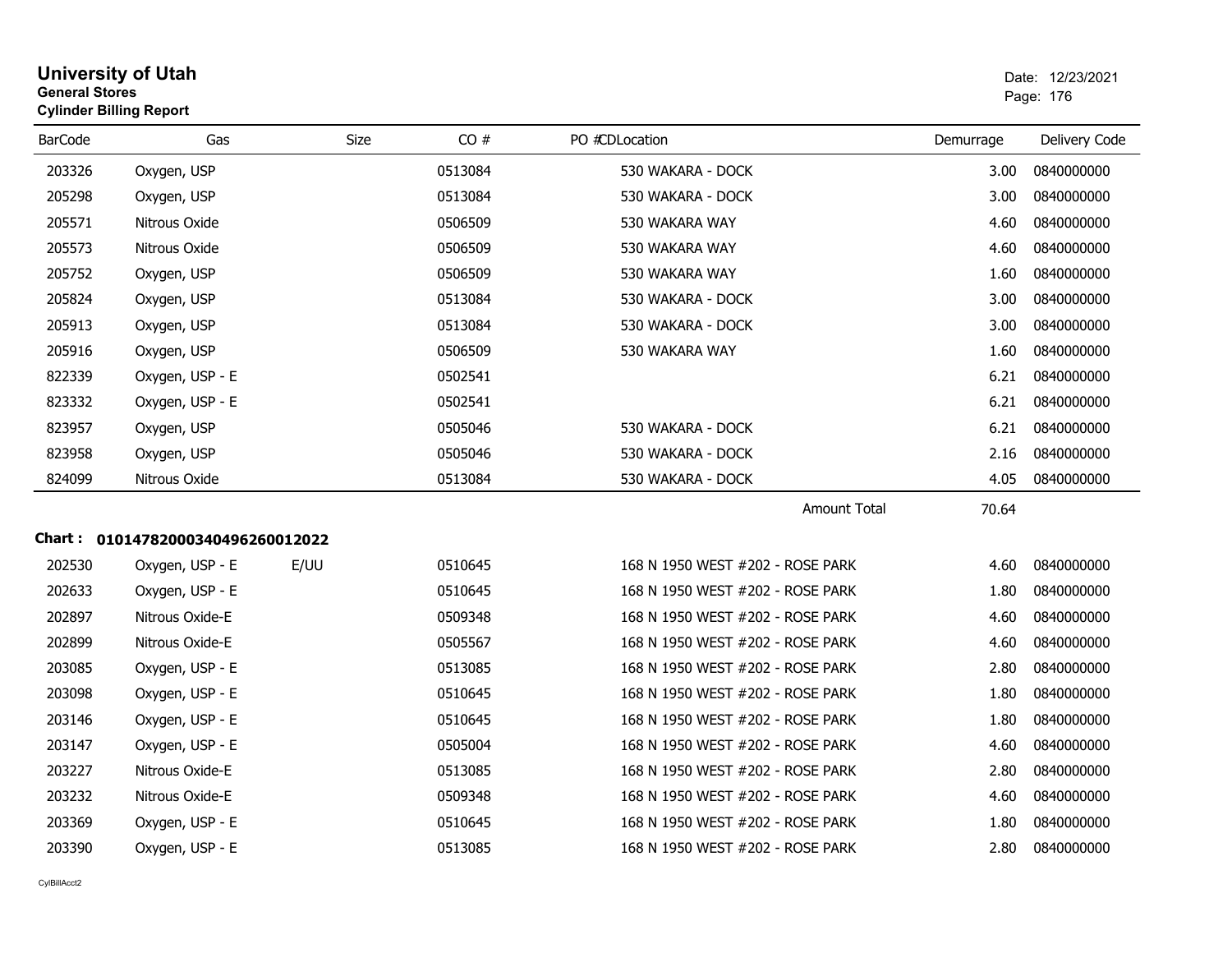| <b>General Stores</b>  | <b>University of Utah</b><br><b>Cylinder Billing Report</b> |             |         |                                  |           | Date: 12/23/2021<br>Page: 177 |
|------------------------|-------------------------------------------------------------|-------------|---------|----------------------------------|-----------|-------------------------------|
| <b>BarCode</b>         | Gas                                                         | <b>Size</b> | CO#     | PO #CDLocation                   | Demurrage | Delivery Code                 |
| 204556                 | Oxygen, USP - E                                             |             | 0510645 | 168 N 1950 WEST #202 - ROSE PARK | 1.80      | 0840000000                    |
| 205313                 | Oxygen, USP - E                                             |             | 0513085 | 168 N 1950 WEST #202 - ROSE PARK | 2.80      | 0840000000                    |
| 205342                 | Oxygen, USP - E                                             |             | 0510645 | 168 N 1950 WEST #202 - ROSE PARK | 1.80      | 0840000000                    |
| 205439                 | Oxygen, USP - E                                             |             | 0513085 | 168 N 1950 WEST #202 - ROSE PARK | 2.80      | 0840000000                    |
| 205468                 | Oxygen, USP - E                                             |             | 0513085 | 168 N 1950 WEST #202 - ROSE PARK | 2.80      | 0840000000                    |
| 205746                 | Nitrous Oxide-E                                             |             | 0509348 | 168 N 1950 WEST #202 - ROSE PARK | 1.80      | 0840000000                    |
| 205888                 | Oxygen, USP - E                                             |             | 0513085 | 168 N 1950 WEST #202 - ROSE PARK | 2.80      | 0840000000                    |
| 205943                 | Oxygen, USP - E                                             |             | 0504272 | 168 N 1950 WEST #202 ROSE PARK   | 4.60      | 0840000000                    |
| 824488                 | Nitrous Oxide-E                                             |             | 0513085 | 168 N 1950 WEST #202 - ROSE PARK | 3.78      | 0840000000                    |
|                        |                                                             |             |         | <b>Amount Total</b>              | 63.58     |                               |
|                        | Chart: 01014782000340506260012022                           |             |         |                                  |           |                               |
| OGDEN1                 | Oxygen, USP - E                                             | E/MT. AIR   | 0513378 | 950 E 25TH STREET SUITE A        | 2.70      | 0840000000                    |
| OGDEN2                 | Oxygen, USP - E                                             |             | 0513378 | 950 E 25TH STREET SUITE A        | 2.70      | 0840000000                    |
| OGDEN3                 | Oxygen, USP - E                                             |             | 0513378 | 950 E 25TH STREET SUITE A        | 2.70      | 0840000000                    |
| OGDEN4                 | Oxygen, USP - E                                             |             | 0513378 | 950 E 25TH STREET SUITE A        | 2.70      | 0840000000                    |
| OGDEN5                 | Nitrous Oxide-E                                             |             | 0513378 | 950 E 25TH STREET SUITE A        | 2.70      | 0840000000                    |
| OGDEN6                 | Nitrous Oxide-E                                             |             | 0513378 | 950 E 25TH STREET SUITE A        | 2.70      | 0840000000                    |
|                        |                                                             |             |         | <b>Amount Total</b>              | 16.20     |                               |
|                        | Chart: 01014786300018036260012022                           |             |         |                                  |           |                               |
| 810497                 | Oxygen - 125 CF                                             | 115 CF -    | 0387730 | <b>DOCK</b>                      | 4.83      | 0840000000                    |
| 810498                 | Oxygen - 125 CF                                             |             | 0387730 | <b>DOCK</b>                      | 4.83      | 0840000000                    |
| 810499                 | Propane                                                     |             | 0387730 | <b>DOCK</b>                      | 5.52      | 0840000000                    |
| 810500                 | Propane                                                     |             | 0387730 | <b>DOCK</b>                      | 5.52      | 0840000000                    |
|                        |                                                             |             |         | <b>Amount Total</b>              | 20.70     |                               |
|                        | Chart: 01014852000203476260012022                           |             |         |                                  |           |                               |
| 202605                 | Nitrogen 230 CF                                             | K/UU        | 0449980 | BLDG 585 RM 151                  | 3.68      | 05215C1240                    |
| 809732<br>CvIBillAcct2 | Co2/O2/In N2                                                |             | 0368372 | 152 BLDG 585                     | 5.06      | 0585001100                    |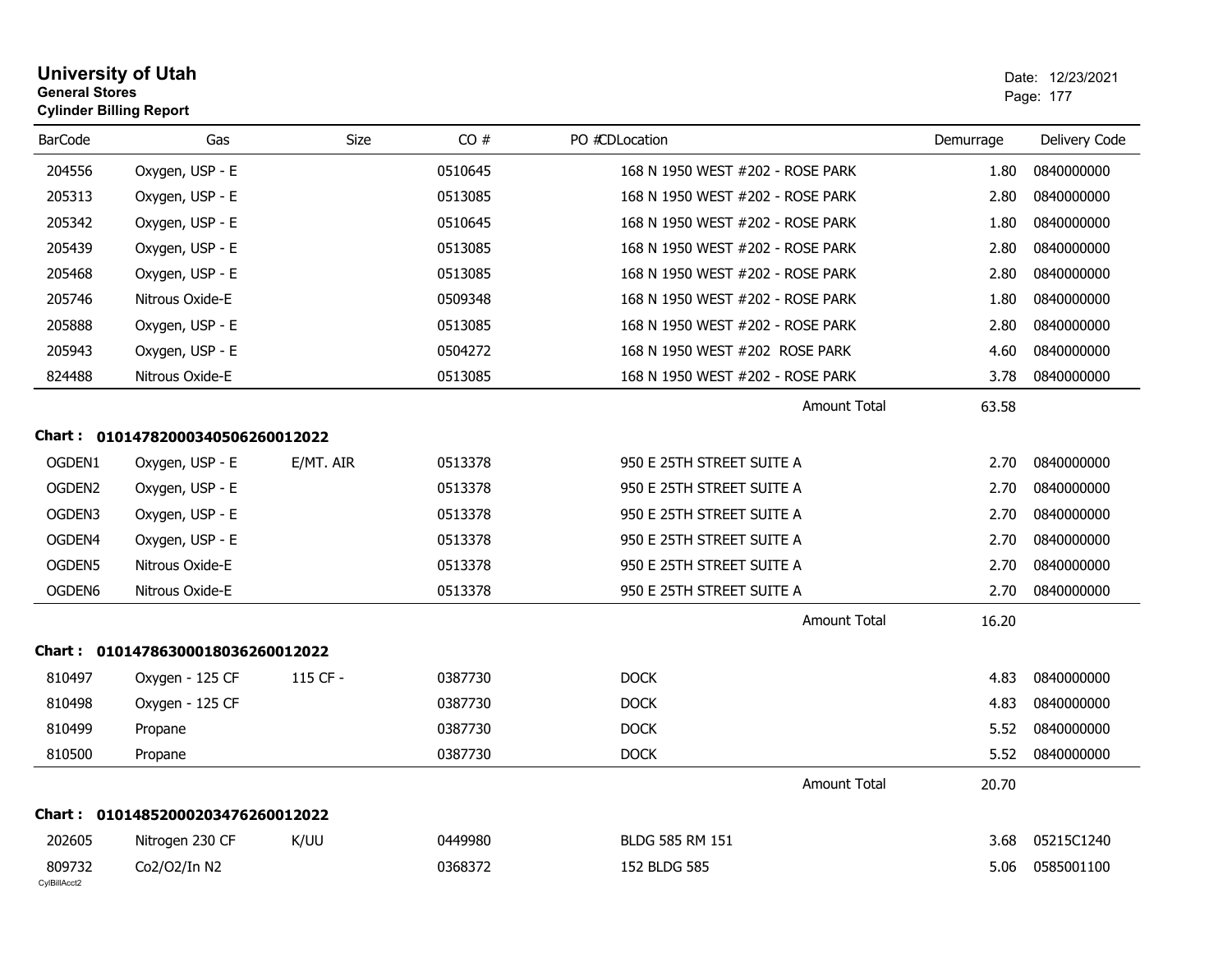|                | <b>Cylinder Billing Report</b>    |             |         |                                       |                     |           |               |
|----------------|-----------------------------------|-------------|---------|---------------------------------------|---------------------|-----------|---------------|
| <b>BarCode</b> | Gas                               | <b>Size</b> | CO#     | PO #CDLocation                        |                     | Demurrage | Delivery Code |
| 815972         | .5%Co220.5%o2N2                   |             | 0446448 | 151 BLDG 585                          |                     | 5.29      | 05215C1240    |
|                |                                   |             |         |                                       | <b>Amount Total</b> | 14.03     |               |
|                | Chart: 01015186000250526260012022 |             |         |                                       |                     |           |               |
| 202092         | CO2 - 50 Lb.                      | K/UU        | 0415124 | 3120 EEJ                              |                     | 3.68      | 0565041000    |
|                |                                   |             |         |                                       | <b>Amount Total</b> | 3.68      |               |
|                | Chart: 01015392000208486260012022 |             |         |                                       |                     |           |               |
| 201739         | CO2 - 50 Lb.                      | K/UU        | 0504926 | 314 Skaggs                            |                     | 4.40      | 05215C1240    |
| 824534         | CO2 - 50 Lb.                      |             | 0510455 | Bldg 582 Rm 314                       |                     | 6.21      | 05215C1240    |
| 825146         | CO2 - 50 Lb.                      |             | 0513744 | 314 Skaggs                            |                     | 0.27      | 05215C1240    |
|                |                                   |             |         |                                       | <b>Amount Total</b> | 10.88     |               |
|                | Chart: 01015422500197256260312022 |             |         |                                       |                     |           |               |
| 202309         | Oxygen, USP - E                   | E/UU        | 0505735 | 4440 EIHG                             |                     | 4.60      | 0533041450    |
| 202672         | Oxygen, USP - E                   |             | 0505735 | 4440 EIHG                             |                     | 4.60      | 0533041450    |
| 203431         | Oxygen, USP - E                   |             | 0495581 | 4440 ECCLES                           |                     | 4.60      | 0533041450    |
| 203654         | Oxygen, USP - E                   |             | 0505735 | 4440 EIHG                             |                     | 4.60      | 0533041450    |
| 205310         | Oxygen, USP - E                   |             | 0505735 | 4440 EIHG                             |                     | 4.60      | 0533041450    |
| 205385         | Oxygen, USP - E                   |             | 0505735 | 4440 EIHG                             |                     | 4.60      | 0533041450    |
| 205446         | Oxygen, USP - E                   |             | 0495581 | 4440 ECCLES                           |                     | 4.60      | 0533041450    |
| 824407         | Oxygen, USP                       |             | 0512644 | 4440 EIHG                             |                     | 6.21      | 0533041450    |
| 824612         | Oxygen, USP                       |             | 0512644 | 4440 EIHG                             |                     | 6.21      | 0533041450    |
|                |                                   |             |         |                                       | <b>Amount Total</b> | 44.62     |               |
|                | Chart: 01015646000223326260312022 |             |         |                                       |                     |           |               |
| 110423         | Nitrogen 230 CF                   | K/UU        | 0017420 |                                       |                     | 3.68      | 0533054400    |
| 117352         | CO2 - 50 Lb.                      |             | 0106695 | DELIVER TO 5520 ECCLES GENETICS BLDG. |                     | 5.06      | 0533054400    |
| 200008         | 95% 02, 5% CO2                    |             | 0410495 | 6280 ECCLES                           |                     | 3.68      | 0533054400    |
| 200031         | CO2 - 50 Lb.                      |             | 0472621 | TOP FLOOR CMC MECHANICAL ROOM - NE D  |                     | 4.60      | 0533054400    |
|                |                                   |             |         |                                       |                     |           |               |

#### **University of Utah** Date: 12/23/2021 **General Stores**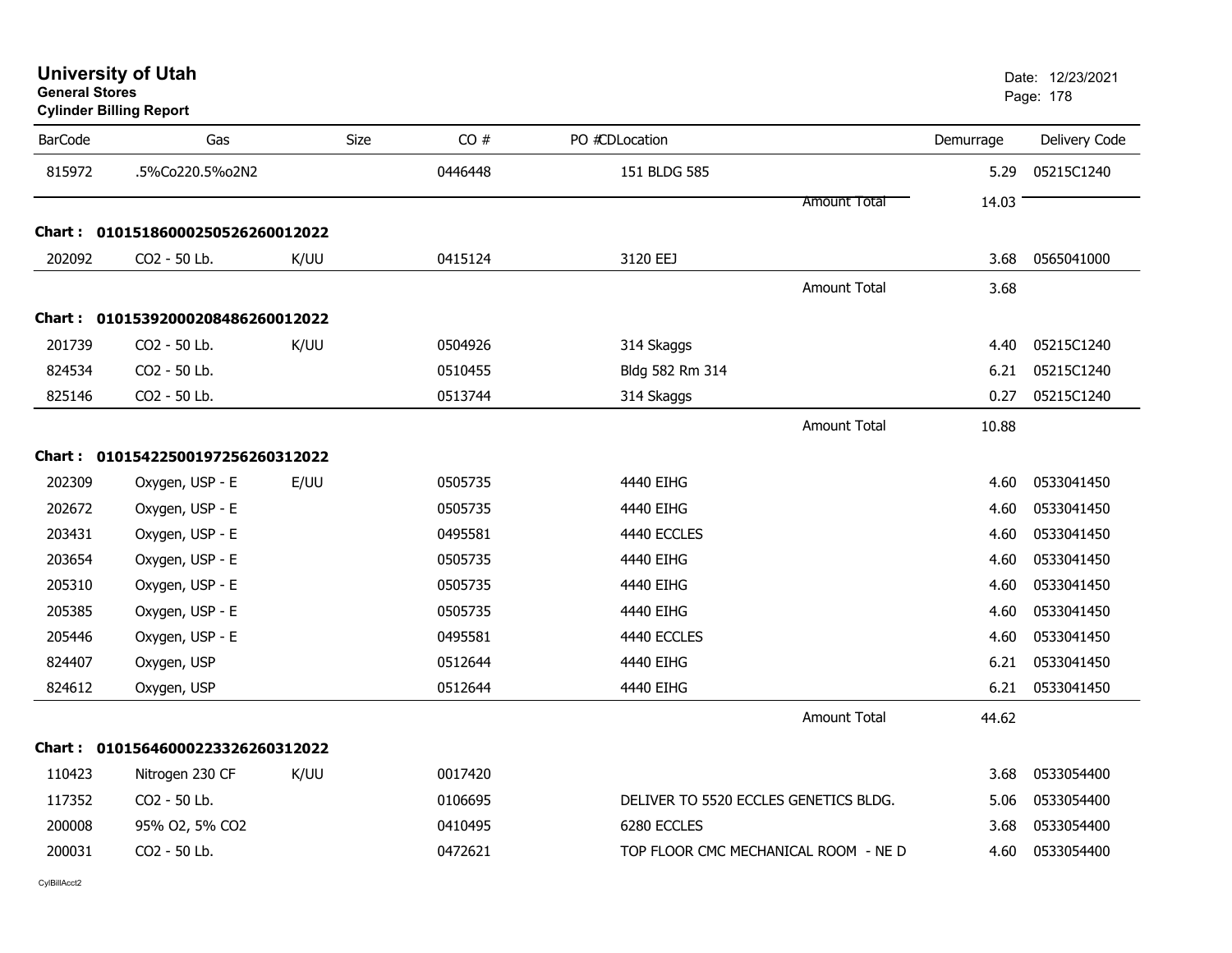## **University of Utah** Date: 12/23/2021 **General Stores**end and the state of the state of the state of the state of the state of the state of the state of the state of the state of the state of the state of the state of the state of the state of the state of the state of the st **Cylinder Billing Report**

| <b>BarCode</b>         | Gas             | <b>Size</b><br>CO# | PO #CDLocation                       | Demurrage | Delivery Code |
|------------------------|-----------------|--------------------|--------------------------------------|-----------|---------------|
| 200037                 | CO2 - 50 Lb.    | 0472621            | TOP FLOOR CMC MECHANICAL ROOM - NE D | 4.60      | 0533054400    |
| 200052                 | Nitrogen 230 CF | 0353059            | 6280 Eccles                          | 3.68      | 0533054400    |
| 200224                 | CO2 - 50 Lb.    | 0456073            | MECHANICAL ROOM CMC ON EAST SIDE     | 3.68      | 0533054400    |
| 200286                 | CO2 - 50 Lb.    | 0472621            | TOP FLOOR CMC MECHANICAL ROOM - NE D | 4.60      | 0533054400    |
| 200356                 | CO2 - 50 Lb.    | 0508112            | ROOM 5520 ECCLES                     | 4.60      | 0533054400    |
| 200571                 | Nitrogen 230 CF | 0408865            | 6280 ECCLES                          | 3.68      | 0533054400    |
| 200677                 | Air - 233 CF    | 0323305            | <b>BLDG 587</b>                      | 3.68      | 0533054400    |
| 200819                 | Nitrogen 230 CF | 0409680            | 6280 ECCLES                          | 3.68      | 0533054400    |
| 201064                 | Nitrogen 230 CF | 0408865            | 6280 ECCLES                          | 3.68      | 0533054400    |
| 201283                 | CO2 - 50 Lb.    | 0397124            | 5475 ECCLES                          | 3.68      | 0533051000    |
| 201363                 | Oxygen, USP     | 0501452            | 2415 BLDG 587                        | 4.60      | 0533054400    |
| 201477                 | CO2 - 50 Lb.    | 0472621            | TOP FLOOR CMC MECHANICAL ROOM - NE D | 4.60      | 0533054400    |
| 201618                 | Nitrogen 230 CF | 0409680            | 6280 ECCLES                          | 3.68      | 0533054400    |
| 201709                 | N2, Liquid LX45 | 0513695            | 5470 EIHG                            | 1.60      | 0533054400    |
| 201811                 | CO2 - 50 Lb.    | 0456073            | MECHANICAL ROOM CMC ON EAST SIDE     | 3.68      | 0533054400    |
| 201949                 | CO2 - 50 Lb.    | 0472621            | TOP FLOOR CMC MECHANICAL ROOM - NE D | 4.60      | 0533054400    |
| 202133                 | CO2 - 50 Lb.    | 0442544            | 2415 BLDG 587                        | 3.68      | 0533054400    |
| 202279                 | Oxygen, USP     | 0453013            | CMC 2ND FLOOR                        | 3.68      | 0533054400    |
| 202812                 | Air - 233 CF    | 0343284            | BLDG 587 CAPECCHI BERRIER            | 3.68      | 0533054400    |
| 202843                 | N2, Liquid LX45 | 0512464            | 5470 EIHG                            | 20.80     | 0533054400    |
| 203480                 | CO2 - 50 Lb.    | 0472621            | TOP FLOOR CMC MECHANICAL ROOM - NE D | 4.60      | 0533054400    |
| 203526                 | N2, Liquid LX45 | 0513695            | 5470 EIHG                            | 1.60      | 0533054400    |
| 204586                 | CO2 - 50 Lb.    | 0456073            | MECHANICAL ROOM CMC ON EAST SIDE     | 3.68      | 0533054400    |
| 205528                 | CO2 - 50 Lb.    | 0508112            | ROOM 5520 ECCLES                     | 4.60      | 0533054400    |
| 205628                 | Oxygen, USP     | 0355623            | 6280 ECCLES                          | 3.68      | 0533054400    |
| 205657                 | CO2 - 50 Lb.    | 0409831            | 2415 BLDG 587                        | 3.68      | 0533054400    |
| 811361                 | Oxygen, USP     | 0407702            | 6280 ECCLES                          | 5.06      | 0533054400    |
| 823476<br>CvIBillAcct2 | Oxygen, USP     | 0501452            | 2415 BLDG 587                        | 6.21      | 0533054400    |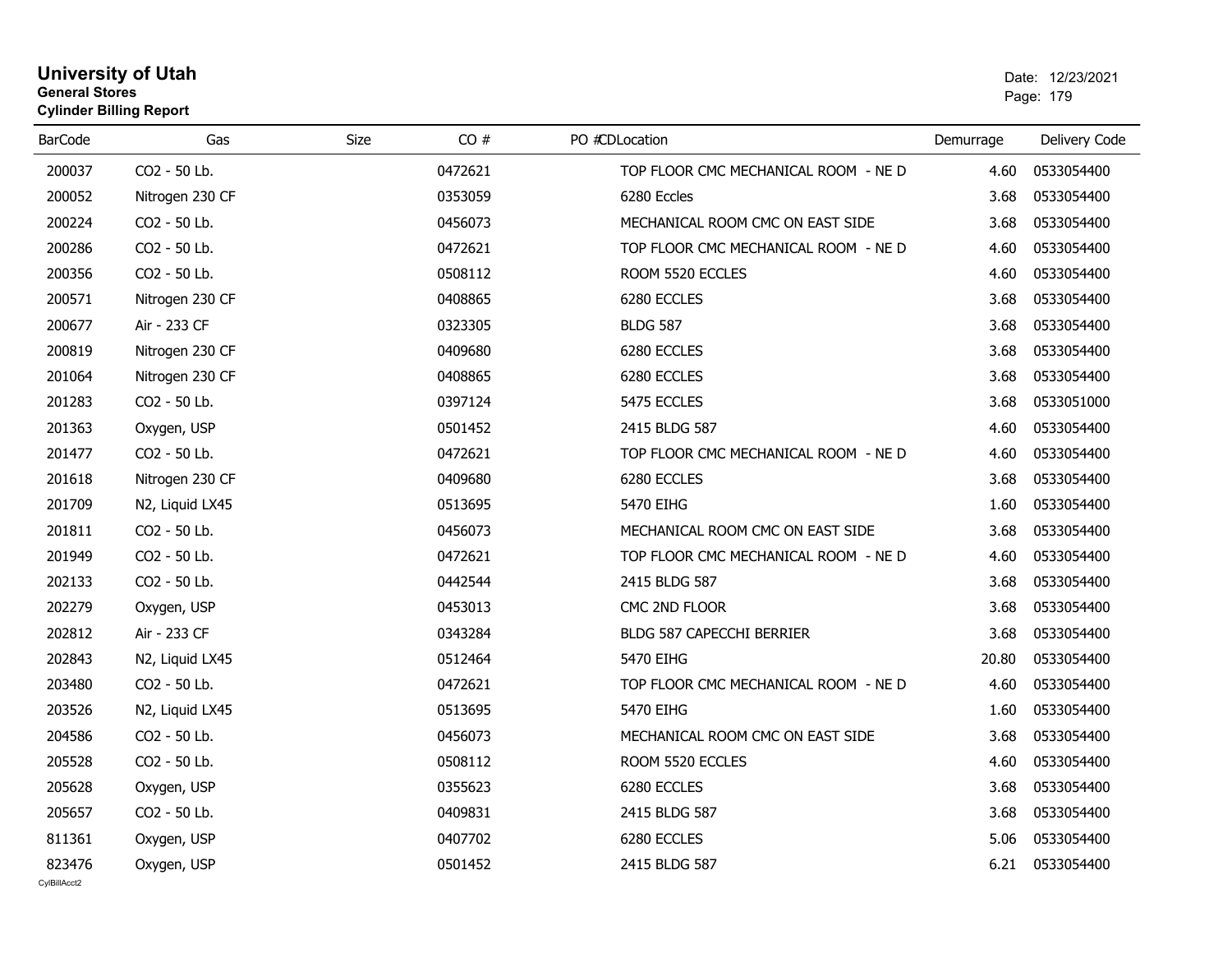| <b>University of Utah</b><br><b>General Stores</b><br><b>Cylinder Billing Report</b> |                                     |           |         |                |                     | Date: 12/23/2021<br>Page: 180 |               |
|--------------------------------------------------------------------------------------|-------------------------------------|-----------|---------|----------------|---------------------|-------------------------------|---------------|
| <b>BarCode</b>                                                                       | Gas                                 | Size      | CO#     | PO #CDLocation |                     | Demurrage                     | Delivery Code |
| 823680                                                                               | CO2 - 50 Lb.                        |           | 0503309 | 5520 EIHG      |                     | 6.21                          | 0533054400    |
| 823681                                                                               | CO2 - 50 Lb.                        |           | 0503309 | 5520 EIHG      |                     | 6.21                          | 0533054400    |
| 823682                                                                               | CO2 - 50 Lb.                        |           | 0503309 | 5520 EIHG      |                     | 6.21                          | 0533054400    |
|                                                                                      |                                     |           |         |                | <b>Amount Total</b> | 162.92                        |               |
|                                                                                      | Chart: 0101566500059316640626032022 |           |         |                |                     |                               |               |
| 200739                                                                               | CO2 - 50 Lb.                        | K/UU      | 0425401 | 6220 ECCLES    |                     | 0.32                          | 0533021000    |
| 201011                                                                               | CO2 - 50 Lb.                        |           | 0479810 | 6320 ECCLES    |                     | 0.40                          | 0533021000    |
| 202507                                                                               | CO2 - 50 Lb.                        |           | 0479810 | 6320 ECCLES    |                     | 0.40                          | 0533021000    |
|                                                                                      |                                     |           |         |                | <b>Amount Total</b> | 1.12                          |               |
|                                                                                      | Chart: 01015686000221196260312022   |           |         |                |                     |                               |               |
| 824117                                                                               | CO2 - 50 Lb.                        | 50#/Mt.Ai | 0507029 | 7520 Eccles    |                     | 6.21                          | 0533021000    |
| 824121                                                                               | CO2 - 50 Lb.                        |           | 0507029 | 7520 Eccles    |                     | 6.21                          | 0533021000    |
| 824122                                                                               | CO2 - 50 Lb.                        |           | 0507029 | 7520 Eccles    |                     | 6.21                          | 0533021000    |
|                                                                                      |                                     |           |         |                | <b>Amount Total</b> | 18.63                         |               |
|                                                                                      | Chart: 0101570500059315490626032022 |           |         |                |                     |                               |               |
| 201577                                                                               | Air - 233 CF                        | K/UU      | 0495704 | 7550 EIHG      |                     | 4.60                          | 0533021000    |
| 201679                                                                               | CO2 - 50 Lb.                        |           | 0512673 | 7520 EIHG      |                     | 4.60                          | 0533021000    |
| 202922                                                                               | CO2 - 50 Lb.                        |           | 0512673 | 7520 EIHG      |                     | 4.60                          | 0533021000    |
| 205368                                                                               | CO <sub>2</sub> - 50 Lb.            |           | 0512673 | 7520 EIHG      |                     | 4.60                          | 0533021000    |
| 825142                                                                               | CO2 - 50 Lb.                        |           | 0513748 | 7520 EIHG      |                     | 0.27                          | 0533021000    |
| 825145                                                                               | CO2 - 50 Lb.                        |           | 0513748 | 7520 EIHG      |                     | 0.27                          | 0533021000    |
| 825147                                                                               | CO2 - 50 Lb.                        |           | 0513748 | 7520 EIHG      |                     | 0.27                          | 0533021000    |
|                                                                                      |                                     |           |         |                | <b>Amount Total</b> | 19.21                         |               |
|                                                                                      | Chart: 0101572500059317540626032022 |           |         |                |                     |                               |               |
| 200165                                                                               | CO2 - 50 Lb.                        | K/UU      | 0511958 | 6490 Eccles    |                     | 4.60                          | 0533021000    |
| 200596                                                                               | Nitrogen 230 CF                     |           | 0493060 | 6490 Eccles    |                     | 4.60                          | 0533021000    |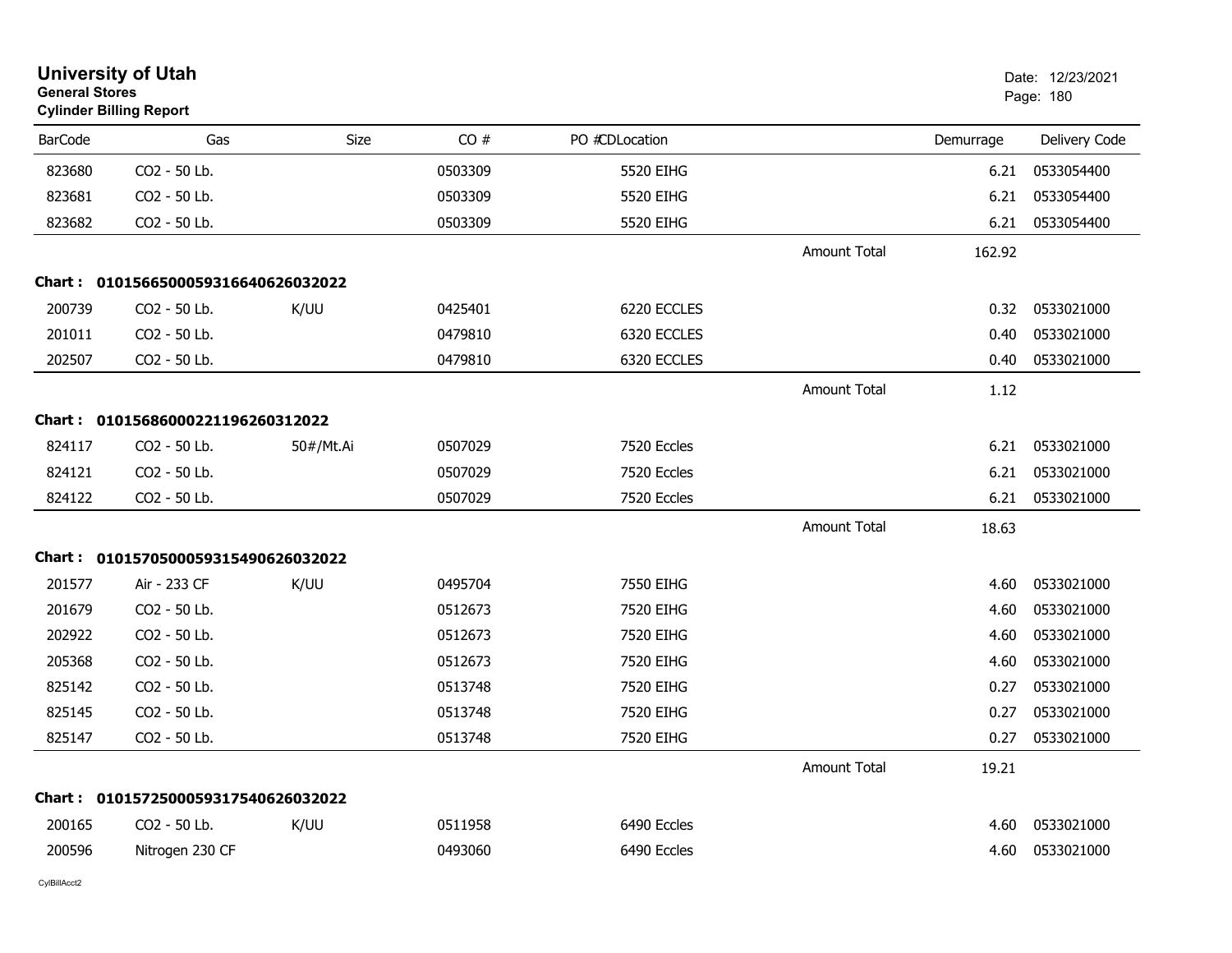| <b>General Stores</b> | <b>University of Utah</b><br><b>Cylinder Billing Report</b> |           |         |                       |                     |           | Date: 12/23/2021<br>Page: 181 |
|-----------------------|-------------------------------------------------------------|-----------|---------|-----------------------|---------------------|-----------|-------------------------------|
| <b>BarCode</b>        | Gas                                                         | Size      | CO#     | PO #CDLocation        |                     | Demurrage | Delivery Code                 |
| 200885                | CO2 - 50 Lb.                                                |           | 0511958 | 6490 Eccles           |                     | 4.60      | 0533021000                    |
| 201074                | CO2 - 50 Lb.                                                |           | 0506890 | 6490 Eccles           |                     | 4.60      | 0533021000                    |
| 201528                | CO2 - 50 Lb.                                                |           | 0487428 | 6490 Eccles           |                     | 4.60      | 0533021000                    |
| 201801                | N2, Liquid LX45                                             |           | 0513273 | 6490 EIHG             |                     | 22.40     | 0533021000                    |
| 201881                | CO2 - 50 Lb.                                                |           | 0506890 | 6490 Eccles           |                     | 4.60      | 0533021000                    |
| 202430                | N2, Liquid LX45                                             |           | 0510845 | 2100 Eccles           |                     | 14.40     | 0533021000                    |
| 203307                | CO2 - 50 Lb.                                                |           | 0506890 | 6490 Eccles           |                     | 4.60      | 0533021000                    |
| 203373                | Oxygen, USP - E                                             |           | 0509997 | 6490 Eccles           |                     | 4.60      | 0533021000                    |
| 203758                | CO2 - 50 Lb.                                                |           | 0425098 | 6520 EIHG             |                     | 3.68      | 0533021000                    |
| 204269                | CO2 - 50 Lb.                                                |           | 0511958 | 6490 Eccles           |                     | 4.60      | 0533021000                    |
| 205460                | Oxygen, USP - E                                             |           | 0511282 | 6490 Eccles           |                     | 4.60      | 0533021000                    |
|                       |                                                             |           |         |                       | <b>Amount Total</b> | 86.48     |                               |
|                       | Chart: 0101576500059317490626032022                         |           |         |                       |                     |           |                               |
| 819963                | CO2 - 50 Lb.                                                | 50#/Mt.Ai | 0475028 | BLDG 533 RM 7520      |                     | 6.21      | 0533021000                    |
|                       |                                                             |           |         |                       | <b>Amount Total</b> | 6.21      |                               |
|                       | Chart: 0101579500059312701626002022                         |           |         |                       |                     |           |                               |
| 200059                | CO2 - 50 Lb.                                                | K/UU      | 0509878 | 4530 EIHG             |                     | 4.60      | 0533021000                    |
| 200786                | CO2 - 50 Lb.                                                |           | 0509878 | 4530 EIHG             |                     | 4.60      | 0533021000                    |
| 200884                | CO2 - 50 Lb.                                                |           | 0497886 | 4530 EIHG and Hallway |                     | 4.60      | 0533021000                    |
| 202839                | CO2 - 50 Lb.                                                |           | 0509878 | 4530 EIHG             |                     | 4.60      | 0533021000                    |
| 203711                | CO2 - 50 Lb.                                                |           | 0497886 | 4530 EIHG and Hallway |                     | 4.60      | 0533021000                    |
| 205567                | CO2 - 50 Lb.                                                |           | 0509878 | 4530 EIHG             |                     | 4.60      | 0533021000                    |
|                       |                                                             |           |         |                       | <b>Amount Total</b> | 27.60     |                               |
|                       | Chart: 0101579500059312701626032022                         |           |         |                       |                     |           |                               |
| 200109                | CO2 - Siphon                                                | K/UU      | 0274103 | 4470 ECCLES           |                     | 3.68      | 0533021000                    |
|                       |                                                             |           |         |                       | <b>Amount Total</b> | 3.68      |                               |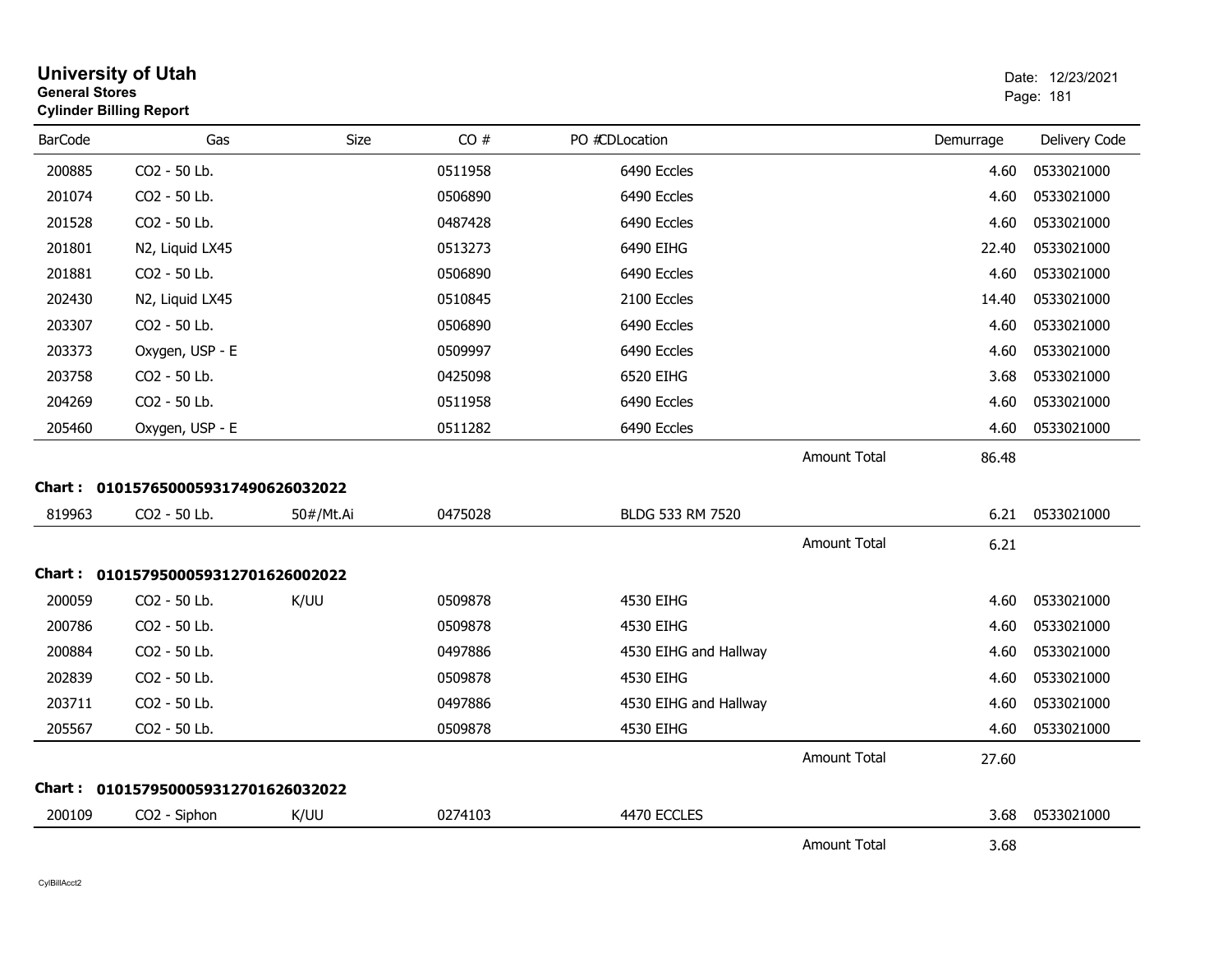| <b>General Stores</b> | <b>University of Utah</b><br><b>Cylinder Billing Report</b> |      |         |                        |                     |           | Date: 12/23/2021<br>Page: 182 |
|-----------------------|-------------------------------------------------------------|------|---------|------------------------|---------------------|-----------|-------------------------------|
| <b>BarCode</b>        | Gas                                                         | Size | CO#     | PO #CDLocation         |                     | Demurrage | Delivery Code                 |
|                       | Chart: 0101582500059312711626002022                         |      |         |                        |                     |           |                               |
| 200622                | Nitrogen 230 CF                                             | K/UU | 0414118 | 6475 ECCLES            |                     | 3.68      | 0533021000                    |
|                       |                                                             |      |         |                        | Amount Total        | 3.68      |                               |
|                       | Chart: 0101583500059314971626032022                         |      |         |                        |                     |           |                               |
| 205639                | CO2 - 50 Lb.                                                | K/UU | 0508773 | 5320 EIHG              |                     | 2.60      | 0533021000                    |
|                       |                                                             |      |         |                        | <b>Amount Total</b> | 2.60      |                               |
|                       | Chart: 0101585500059314610626002022                         |      |         |                        |                     |           |                               |
| 200174                | Argon                                                       | K/UU | 0472875 | <b>BLDG 84 RM 115S</b> |                     | 4.60      | 0084002040                    |
| 200538                | CO2 - 50 Lb.                                                |      | 0481864 | 104 So Bio             |                     | 4.60      | 0084002040                    |
| 200581                | 95% O2, 5% CO2                                              |      | 0422216 | 216 So Biology         |                     | 3.68      | 0084002040                    |
| 201447                | Helium - 219 CF                                             |      | 0501802 | 114 So biology         |                     | 4.60      | 0084002040                    |
| 201837                | Argon                                                       |      | 0480725 | 115S So Biology        |                     | 4.60      | 0084002040                    |
| 202045                | CO2 - 50 Lb.                                                |      | 0511782 | 114 So Biology         |                     | 4.60      | 0084002040                    |
| 202207                | Helium - 219 CF                                             |      | 0501802 | 114 So biology         |                     | 4.60      | 0084002040                    |
| 202252                | Helium - 219 CF                                             |      | 0424004 | 114 So Biology         |                     | 3.68      | 0084002040                    |
| 202516                | CO2 - 50 Lb.                                                |      | 0504654 | 114 So Biology         |                     | 4.60      | 0084002040                    |
| 202886                | CO2 - 50 Lb.                                                |      | 0511782 | 114 So Biology         |                     | 4.60      | 0084002040                    |
| 203590                | Oxygen - 20 CF                                              |      | 0466999 | 114 SO BIO             |                     | 4.60      | 0084002040                    |
| 203829                | Helium - 219 CF                                             |      | 0424004 | 114 So Biology         |                     | 3.68      | 0084002040                    |
| 203830                | Helium - 219 CF                                             |      | 0501802 | 114 So biology         |                     | 4.60      | 0084002040                    |
| 203978                | Helium - 219 CF                                             |      | 0501802 | 114 So biology         |                     | 4.60      | 0084002040                    |
| 204530                | Helium - 219 CF                                             |      | 0341766 | 114 S BIOLOGY          |                     | 3.68      | 0084002040                    |
| 205594                | Oxygen - 20 CF                                              |      | 0466999 | 114 SO BIO             |                     | 4.60      | 0084002040                    |
| 205750                | Oxygen, USP                                                 |      | 0484249 | 114 So Biology         |                     | 4.60      | 0084002040                    |
| 205854                | Oxygen - 20 CF                                              |      | 0470085 | 114 So Biology         |                     | 4.60      | 0084002040                    |
| 205865                | Oxygen - 20 CF                                              |      | 0470085 | 114 So Biology         |                     | 4.60      | 0084002040                    |
| 205866                | Oxygen - 20 CF                                              |      | 0470085 | 114 So Biology         |                     | 4.60      | 0084002040                    |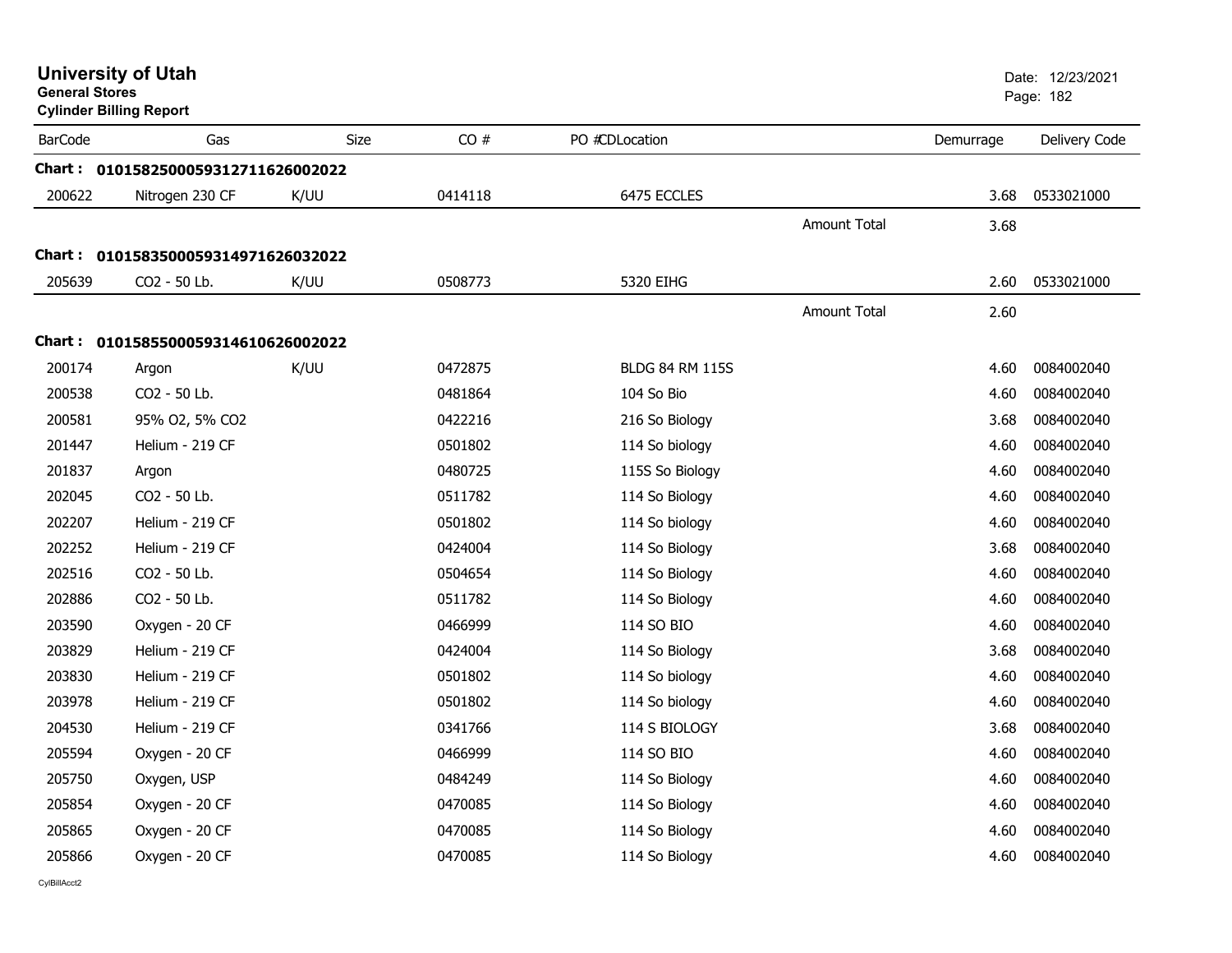| <b>General Stores</b> | <b>University of Utah</b><br><b>Cylinder Billing Report</b> |           |         |                                 |           | Date: 12/23/2021<br>Page: 183 |
|-----------------------|-------------------------------------------------------------|-----------|---------|---------------------------------|-----------|-------------------------------|
| <b>BarCode</b>        | Gas                                                         | Size      | CO#     | PO #CDLocation                  | Demurrage | Delivery Code                 |
| 205867                | Oxygen - 20 CF                                              |           | 0466999 | 114 SO BIO                      | 4.60      | 0084002040                    |
| 516778                | Helium - 219 CF                                             |           | 0453940 | 114 SOUTH BIO                   | 6.21      | 0084002040                    |
| 516781                | Helium - 219 CF                                             |           | 0453940 | 114 SOUTH BIO                   | 6.21      | 0084002040                    |
| 823703                | CO2 - 50 Lb.                                                |           | 0503387 | 119 So Biology (inside rm 114)  | 6.21      | 0084002040                    |
| 823830                | CO2 - 50 Lb.                                                |           | 0504655 | 104 So Biology                  | 6.21      | 0084002040                    |
| 824711                | CO2 - 50 Lb.                                                |           | 0511782 | 114 So Biology                  | 6.21      | 0084002040                    |
| 824712                | CO2 - 50 Lb.                                                |           | 0511782 | 114 So Biology                  | 6.21      | 0084002040                    |
| 824718                | CO2 - 50 Lb.                                                |           | 0511782 | 114 So Biology                  | 6.21      | 0084002040                    |
|                       |                                                             |           |         | <b>Amount Total</b>             | 136.39    |                               |
| Chart :               | 01015972000207546530412022                                  |           |         |                                 |           |                               |
| 203402                | Nitrogen 40 CF                                              | 40/60CF/U | 0412259 |                                 | 3.68      | 0854000000                    |
|                       |                                                             |           |         | <b>Amount Total</b>             | 3.68      |                               |
|                       | Chart: 01016072000242946530812022                           |           |         |                                 |           |                               |
| 203136                | Nitrogen 115 CF                                             | 125 CF/UU | 0489664 | JN #133043                      | 4.60      | 0854000000                    |
|                       |                                                             |           |         | <b>Amount Total</b>             | 4.60      |                               |
| Chart :               | 01016202000004466262312022                                  |           |         |                                 |           |                               |
| 202994                | Oxygen, USP                                                 | E/UU      | 0433365 | SKAGGS PATIENT CENTER ROOM B140 | 3.68      | 0840000000                    |
|                       |                                                             |           |         | <b>Amount Total</b>             | 3.68      |                               |
|                       | Chart: 0101633500059317620626002022                         |           |         |                                 |           |                               |
| 201321                | CO2 - 50 Lb.                                                | K/UU      | 0501992 | 25K HCI RS- Bruce Edgar Lab     | 4.60      | 0555LL3760                    |
| 205367                | CO2 - 50 Lb.                                                |           | 0498154 | 25k HCI RS                      | 4.60      | 0555113760                    |
| 205674                | CO2 - 20 Lb.                                                |           | 0494123 |                                 | 4.60      |                               |
|                       |                                                             |           |         | <b>Amount Total</b>             | 13.80     |                               |
|                       | Chart: 01016432000203626260312022                           |           |         |                                 |           |                               |
| 200108                | CO2 - Siphon                                                | K/UU      | 0384080 | 295 Chipeta Way, 1st Floor Lab  | 3.68      | 08652S0100                    |
| 202741                | CO2 - Siphon                                                |           | 0384080 | 295 Chipeta Way, 1st Floor Lab  | 3.68      | 08652S0100                    |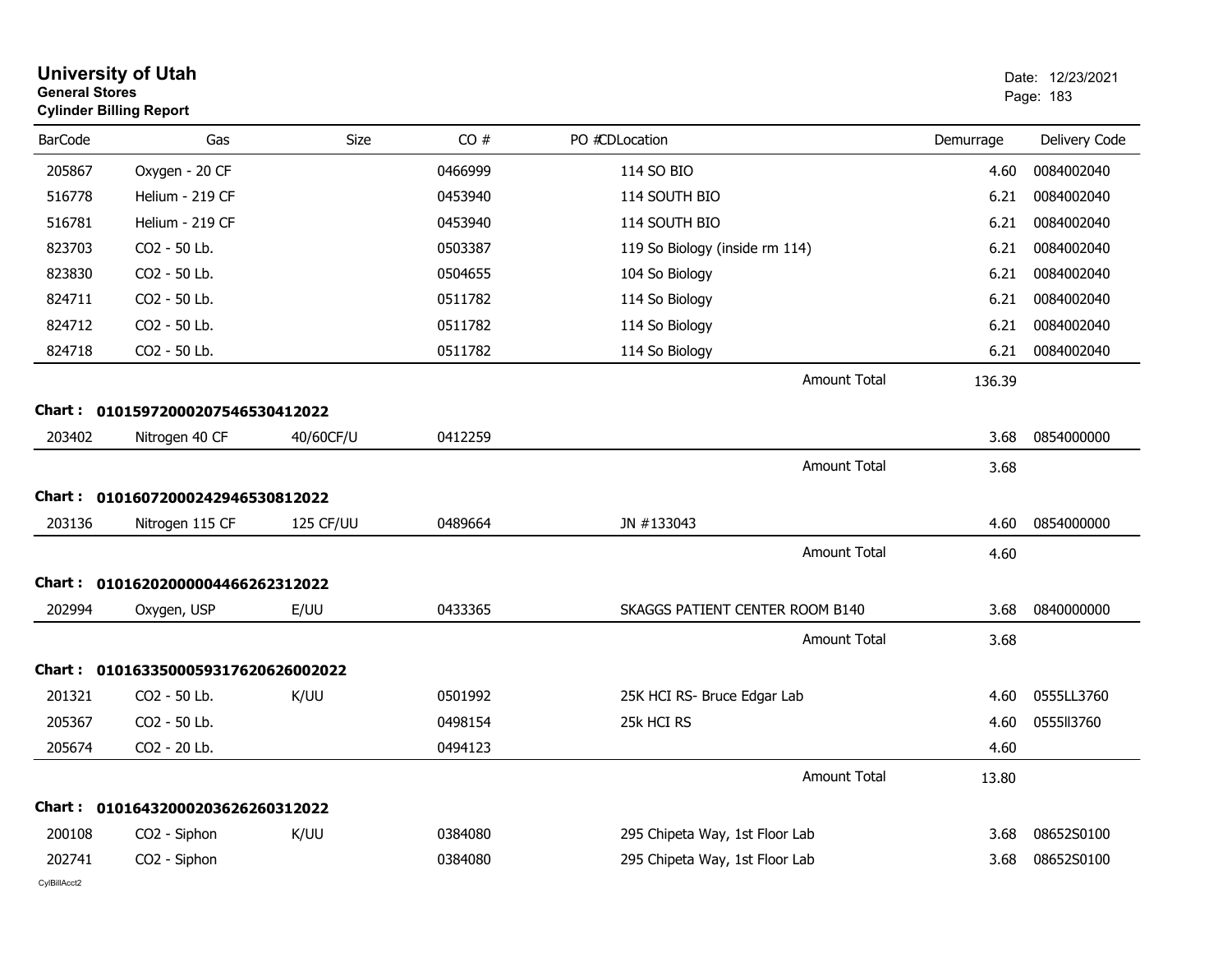| <b>BarCode</b> | Gas                               | Size | CO#     | PO #CDLocation                                | Demurrage | Delivery Code |
|----------------|-----------------------------------|------|---------|-----------------------------------------------|-----------|---------------|
| 203123         | CO2 - Siphon                      |      | 0384080 | 295 Chipeta Way, 1st Floor Lab                | 3.68      | 08652S0100    |
|                |                                   |      |         | <b>Amount Total</b>                           | 11.04     |               |
|                | Chart: 01016432000203626361312022 |      |         |                                               |           |               |
| 200110         | CO2 - Siphon                      | K/UU | 0507713 | 295 Chipeta RM 1S390                          | 4.60      | 08652S0100    |
| 201908         | CO2 - Siphon                      |      | 0507713 | 295 Chipeta RM 1S390                          | 4.60      | 08652S0100    |
| 202734         | CO <sub>2</sub> - Siphon          |      | 0507713 | 295 Chipeta RM 1S390                          | 4.60      | 08652S0100    |
|                |                                   |      |         | <b>Amount Total</b>                           | 13.80     |               |
|                | Chart: 01016516000256466260312022 |      |         |                                               |           |               |
| 203447         | Oxygen, USP - E                   | E/UU | 0496343 | 525 E 100 S STe 4400                          | 4.60      | 08652S0100    |
|                |                                   |      |         | <b>Amount Total</b>                           | 4.60      |               |
|                | Chart: 01016522000305556260212022 |      |         |                                               |           |               |
|                |                                   |      |         |                                               |           |               |
| 202547         | Oxygen, USP - E                   | E/UU | 0494827 | 590 WAKARA - DOCK AREA<br>ATT: POLLY DA(      | 4.60      | 0851A00580    |
| 203144         | Oxygen, USP - E                   |      | 0494827 | 590 WAKARA - DOCK AREA ATT: POLLY DA(         | 4.60      | 0851A00580    |
| 203380         | Oxygen, USP - E                   |      | 0497537 | MAIN HOSPITAL LOADING DOCK                    | 4.60      | 0851A00580    |
| 203438         | Oxygen, USP - E                   |      | 0494827 | 590 WAKARA - DOCK AREA ATT: POLLY DA(         | 4.60      | 0851A00580    |
| 204689         | Oxygen, USP - E                   |      | 0501498 | MAIN HOSPITAL LOADING DOCK FOR COURIE         | 4.60      | 0851A00580    |
| 205309         | Oxygen, USP - E                   |      | 0494827 | 590 WAKARA - DOCK AREA ATT: POLLY DA(         | 4.60      | 0851A00580    |
| 205945         | Oxygen, USP - E                   |      | 0499534 | Main Hospital Loading Dock- For Snowbird Clin | 4.60      | 0851A00580    |
| 205959         | Oxygen, USP - E                   |      | 0499534 | Main Hospital Loading Dock- For Snowbird Clin | 4.60      | 0851A00580    |
| 822119         | Oxygen, USP - E                   |      | 0501498 | MAIN HOSPITAL LOADING DOCK FOR COURIE         | 6.21      | 0851A00580    |
| 823342         | Oxygen, USP - E                   |      | 0501498 | MAIN HOSPITAL LOADING DOCK FOR COURIE         | 6.21      | 0851A00580    |
|                |                                   |      |         | <b>Amount Total</b>                           | 49.22     |               |
| Chart :        | 01016542000171826260012022        |      |         |                                               |           |               |
| 202350         | CO2 - 50 Lb.                      | K/UU | 0454434 | 2A19 BLDG 2, VAMC                             | 3.68      | 0851A00580    |
| 204722         | CO2 - 50 Lb.                      |      | 0454434 | 2A19 BLDG 2, VAMC                             | 3.68      | 0851A00580    |
|                |                                   |      |         | <b>Amount Total</b>                           | 7.36      |               |

# **Cylinder Billing Report**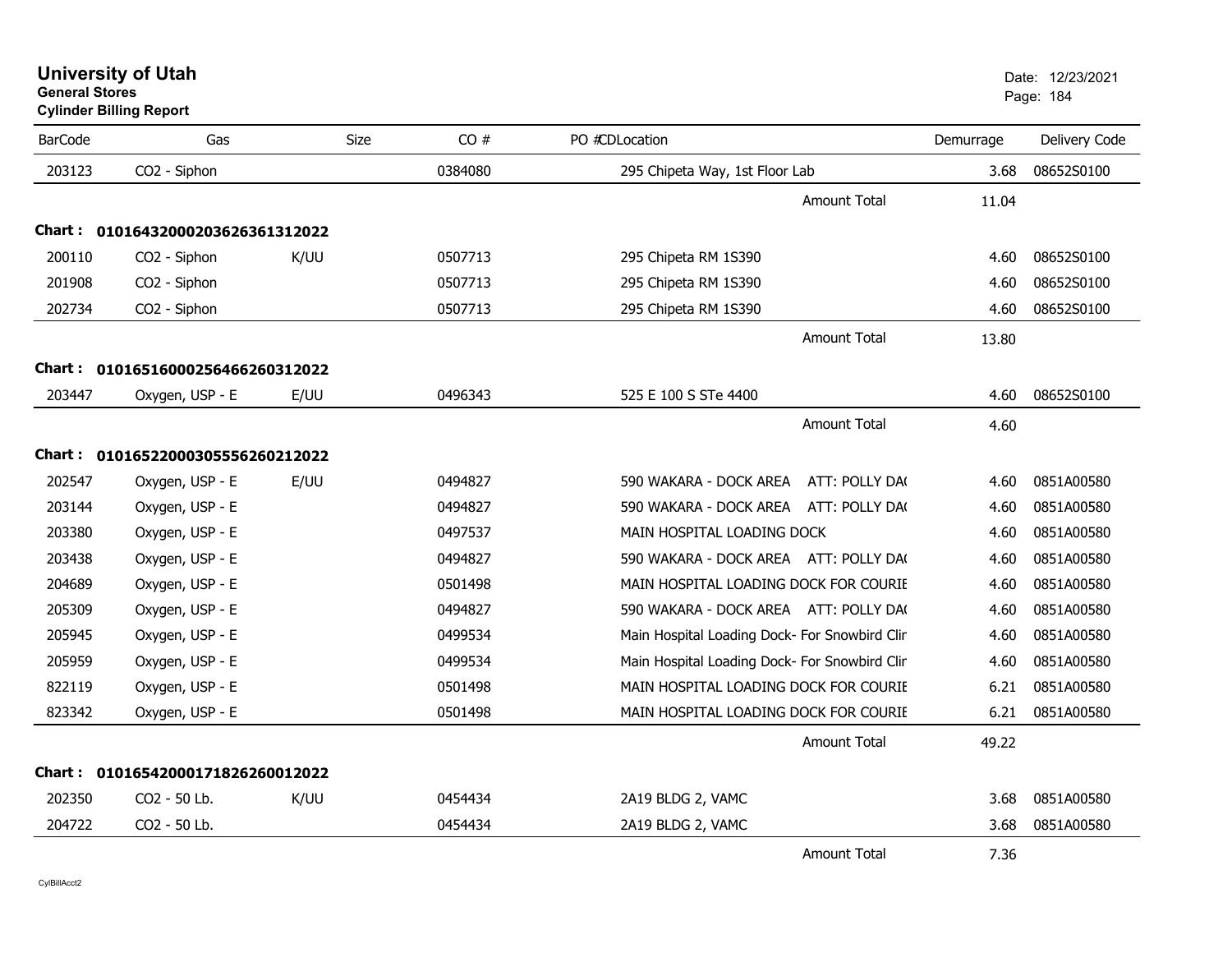| <b>General Stores</b> | <b>University of Utah</b><br><b>Cylinder Billing Report</b> |                  |         |                      |                     |           | Date: 12/23/2021<br>Page: 185 |
|-----------------------|-------------------------------------------------------------|------------------|---------|----------------------|---------------------|-----------|-------------------------------|
| <b>BarCode</b>        | Gas                                                         | <b>Size</b>      | CO#     | PO #CDLocation       |                     | Demurrage | Delivery Code                 |
|                       | Chart: 01016542000171826260312022                           |                  |         |                      |                     |           |                               |
| 203614                | Nitrogen 230 CF                                             | K/UU             | 0415038 | VA 2 #2A30           |                     | 3.68      | 0851A00580                    |
| 823510                | 2.9% H2 In Ar                                               |                  | 0510303 | 590 WAKARA #A100     |                     | 6.21      | 08510A1000                    |
| 823511                | 2.9% H2 In Ar                                               |                  | 0510370 | 590 WAKARA #A100     |                     | 6.21      | 08510A1000                    |
| 823513                | 2.9% H2 In Ar                                               |                  | 0500782 | 590 WAKARA #A100     |                     | 6.21      | 08510A1000                    |
| 824289                | Lq Argon UHP                                                |                  | 0509916 | 590 WAKARA #A100     |                     | 46.00     | 08510A1000                    |
| 824453                | Argon,                                                      |                  | 0509370 | 590 WAKARA WAY #A100 |                     | 6.21      | 08510A1000                    |
|                       |                                                             |                  |         |                      | <b>Amount Total</b> | 74.52     |                               |
| Chart :               | 01016616000232776260012022                                  |                  |         |                      |                     |           |                               |
| 201099                | N2, Liquid LX45                                             | <b>180 LTR/U</b> | 0512127 | 4254 HCI             |                     | 20.80     | 0555LL3760                    |
| 201710                | N2, Liquid LX45                                             |                  | 0511604 | 4254 HCI             |                     | 3.20      | 0555LL3760                    |
| 201712                | N2, Liquid LX45                                             |                  | 0512743 | 4254 HCI             |                     | 20.80     | 0555LL3760                    |
| 202296                | N2, Liquid LX45                                             |                  | 0512941 | 4254 HCI             |                     | 12.80     | 0555LL3760                    |
| 202432                | N2, Liquid LX45                                             |                  | 0511904 | 4254 HCI             |                     | 3.20      | 0555LL3760                    |
| 203285                | N2, Liquid LX45                                             |                  | 0512970 | 4254 HCI             |                     | 1.60      | 0555LL3760                    |
| 205413                | N2, Liquid LX45                                             |                  | 0513537 | 4254 HCI             |                     | 1.60      | 0555113760                    |
| 205705                | N2, Liquid LX45                                             |                  | 0512016 | 4254 HCI             |                     | 14.40     | 0555LL3760                    |
|                       |                                                             |                  |         |                      | <b>Amount Total</b> | 78.40     |                               |
| Chart :               | 0101678500059317010626002022                                |                  |         |                      |                     |           |                               |
| 200357                | CO <sub>2</sub> - 50 Lb.                                    | K/UU             | 0513365 | 1800 Skaggs          |                     | 2.00      | 0555LL3760                    |
| 200700                | CO2 - 50 Lb.                                                |                  | 0513365 | 1800 Skaggs          |                     | 2.00      | 0555LL3760                    |
| 200973                | CO2 - 50 Lb.                                                |                  | 0504467 | 1800 Skaggs          |                     | 4.60      | 0555113760                    |
| 201491                | CO2 - 50 Lb.                                                |                  | 0504467 | 1800 Skaggs          |                     | 1.80      | 0555113760                    |
| 201510                | CO2 - 50 Lb.                                                |                  | 0504467 | 1800 Skaggs          |                     | 4.60      | 0555113760                    |
| 202904                | CO2 - 50 Lb.                                                |                  | 0504467 | 1800 Skaggs          |                     | 1.80      | 0555II3760                    |
| 203704                | CO2 - 50 Lb.                                                |                  | 0513365 | 1800 Skaggs          |                     | 2.00      | 0555LL3760                    |
| 204735                | CO2 - 50 Lb.                                                |                  | 0513365 | 1800 Skaggs          |                     | 2.00      | 0555LL3760                    |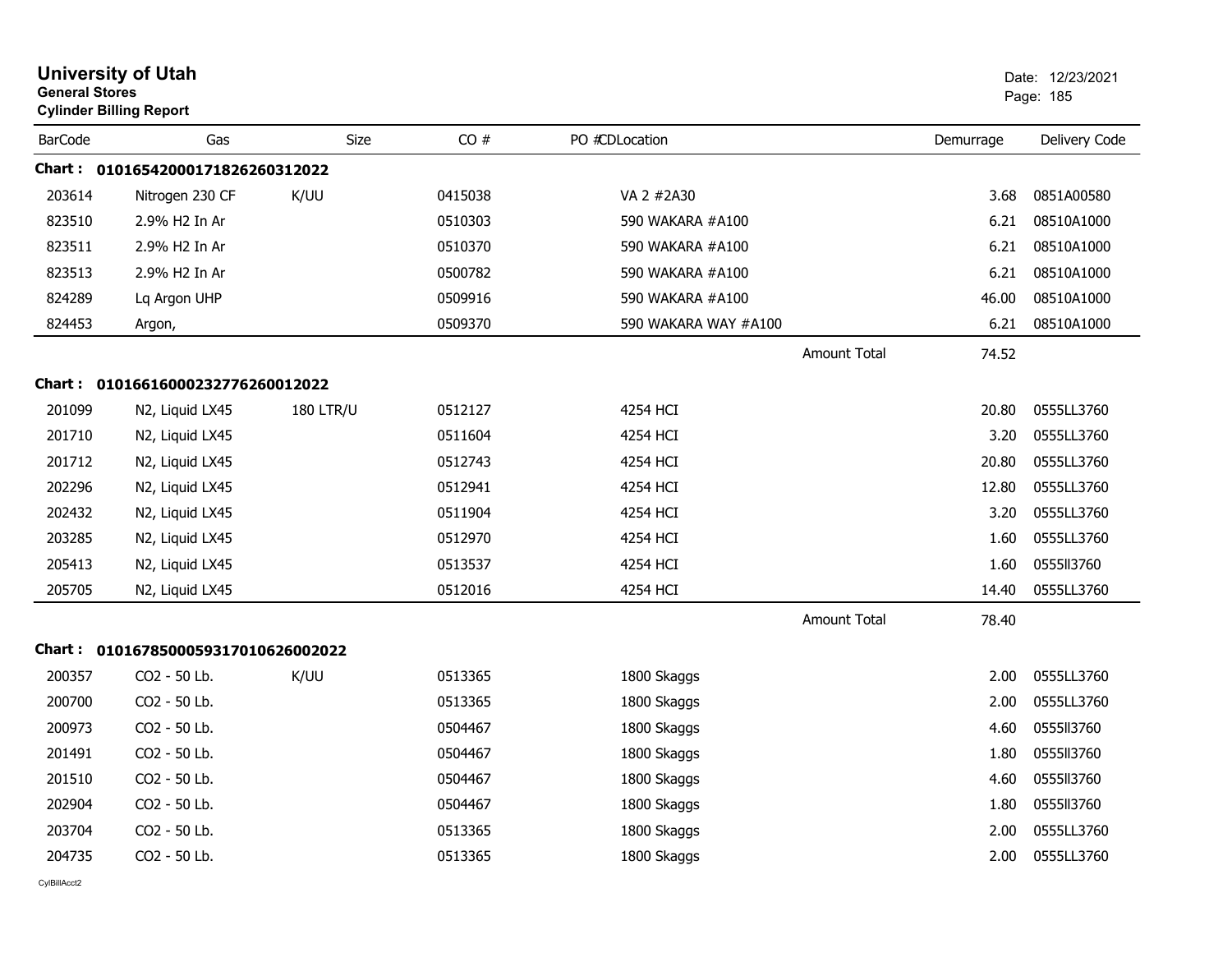| <b>General Stores</b> | <b>University of Utah</b><br><b>Cylinder Billing Report</b> |        |         |                  |                     |           | Date: 12/23/2021<br>Page: 186 |
|-----------------------|-------------------------------------------------------------|--------|---------|------------------|---------------------|-----------|-------------------------------|
| <b>BarCode</b>        | Gas                                                         | Size   | CO#     | PO #CDLocation   |                     | Demurrage | Delivery Code                 |
| 204740                | CO2 - 50 Lb.                                                |        | 0513365 | 1800 Skaggs      |                     | 2.00      | 0555LL3760                    |
| 205761                | Nitrogen NF                                                 |        | 0509313 | 1850 Skaggs      |                     | 4.60      | 0582003070                    |
| 205765                | Nitrogen NF                                                 |        | 0509313 | 1850 Skaggs      |                     | 4.60      | 0582003070                    |
|                       |                                                             |        |         |                  | <b>Amount Total</b> | 32.00     |                               |
|                       | Chart: 01016786000254766260012022                           |        |         |                  |                     |           |                               |
| 201429                | Hydrogen - PP                                               | K/UU   | 0497540 | 1700 Skaggs      |                     | 4.60      | 0582003070                    |
| 815401                | Argon                                                       |        | 0442489 | 1770 BLDG 581    |                     | 5.29      | 0582003070                    |
|                       |                                                             |        |         |                  | <b>Amount Total</b> | 9.89      |                               |
|                       | Chart: 01016796000254746260012022                           |        |         |                  |                     |           |                               |
| 204492                | Co <sub>2</sub> Food Grade                                  | 20#/UU | 0487673 | 5310 5N HCI      |                     | 4.60      | 0555113760                    |
| 205570                | 95% Air, 5% CO2                                             |        | 0474799 | 1420 HCI RN      |                     | 4.60      | 0555LL3760                    |
|                       |                                                             |        |         |                  | <b>Amount Total</b> | 9.20      |                               |
|                       | Chart: 01016796000294236260012022                           |        |         |                  |                     |           |                               |
| 202150                | 95% Air, 5% CO2                                             | K/UU   | 0497749 | 1420 HCI RN      |                     | 4.60      | 0555LL3760                    |
| 202589                | Co <sub>2</sub> Food Grade                                  |        | 0495068 | 5310 5N HCI      |                     | 4.60      | 0555113760                    |
|                       |                                                             |        |         |                  | <b>Amount Total</b> | 9.20      |                               |
|                       | Chart: 0101681500059314050626002022                         |        |         |                  |                     |           |                               |
| 201789                | Oxygen, USP - E                                             | E/UU   | 0493244 | 2757 HCI Bay 27W |                     | 1.20      | 0555113760                    |
| 202398                | Oxygen, USP - E                                             |        | 0493244 | 2757 HCI Bay 27W |                     | 1.20      | 0555II3760                    |
| 202417                | Oxygen, USP - E                                             |        | 0493244 | 2757 HCI Bay 27W |                     | 1.20      | 0555113760                    |
| 202542                | Oxygen, USP - E                                             |        | 0493244 | 2757 HCI Bay 27W |                     | 1.20      | 055513760                     |
| 202676                | Oxygen, USP - E                                             |        | 0493244 | 2757 HCI Bay 27W |                     | 1.20      | 0555113760                    |
| 202987                | Oxygen, USP - E                                             |        | 0493244 | 2757 HCI Bay 27W |                     | 1.20      | 0555ll3760                    |
| 203161                | Oxygen, USP - E                                             |        | 0493244 | 2757 HCI Bay 27W |                     | 1.20      | 0555113760                    |
| 203510                | Oxygen, USP - E                                             |        | 0493244 | 2757 HCI Bay 27W |                     | 1.20      | 0555113760                    |
| 205341                | Oxygen, USP - E                                             |        | 0493244 | 2757 HCI Bay 27W |                     | 4.60      | 0555II3760                    |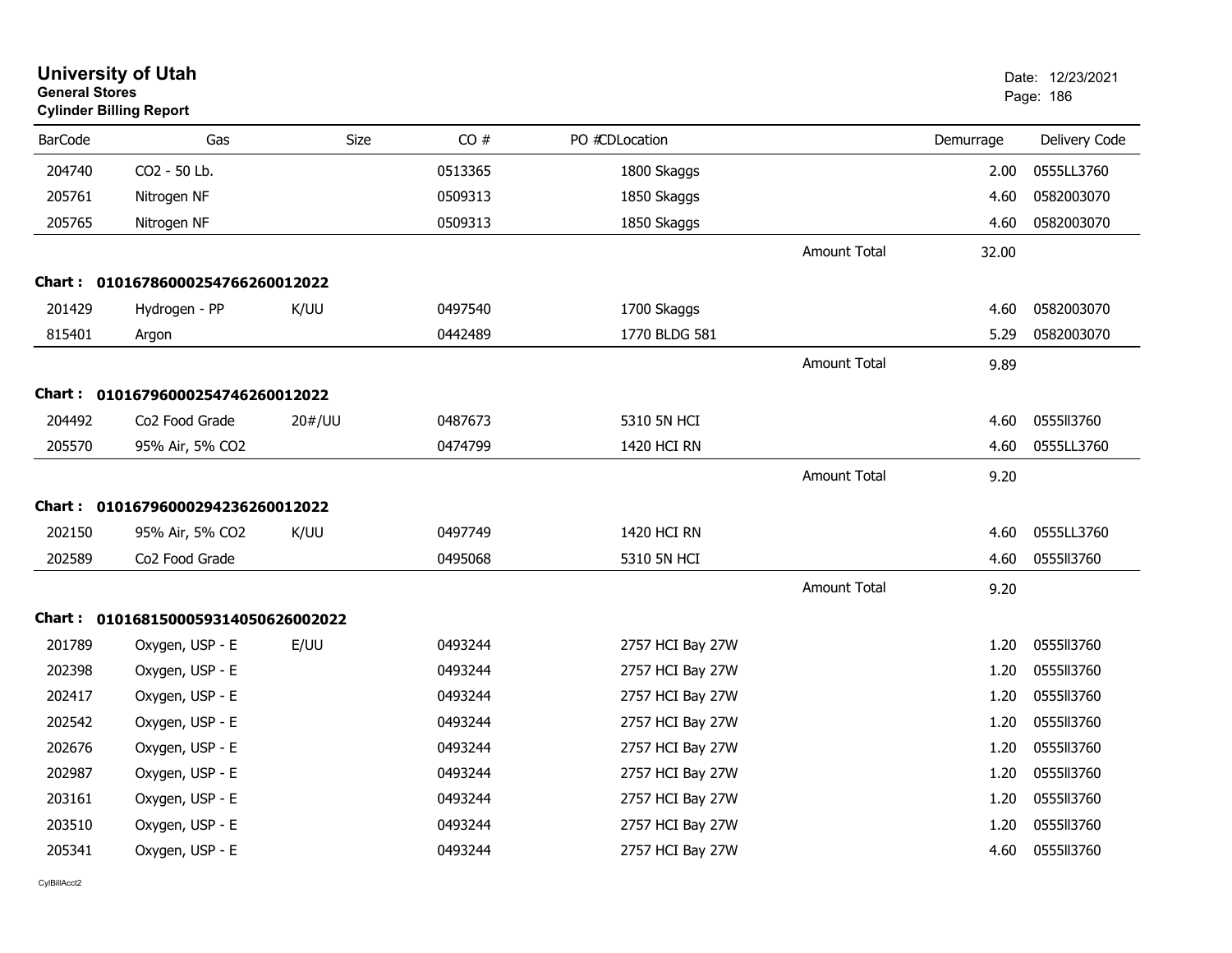| <b>General Stores</b> | <b>University of Utah</b><br><b>Cylinder Billing Report</b> |          |         |                               |           | Date: 12/23/2021<br>Page: 187 |
|-----------------------|-------------------------------------------------------------|----------|---------|-------------------------------|-----------|-------------------------------|
| <b>BarCode</b>        | Gas                                                         | Size     | CO#     | PO #CDLocation                | Demurrage | Delivery Code                 |
| 205356                | Oxygen, USP - E                                             |          | 0493244 | 2757 HCI Bay 27W              | 1.20      | 0555113760                    |
| 205436                | Oxygen, USP - E                                             |          | 0493244 | 2757 HCI Bay 27W              | 1.20      | 0555113760                    |
| 205445                | Oxygen, USP - E                                             |          | 0493244 | 2757 HCI Bay 27W              | 4.60      | 0555113760                    |
| 205450                | Oxygen, USP - E                                             |          | 0493244 | 2757 HCI Bay 27W              | 4.60      | 0555113760                    |
| 205457                | Oxygen, USP - E                                             |          | 0493244 | 2757 HCI Bay 27W              | 1.20      | 0555113760                    |
| 205463                | Oxygen, USP - E                                             |          | 0493244 | 2757 HCI Bay 27W              | 1.20      | 0555113760                    |
| 205469                | Oxygen, USP - E                                             |          | 0493244 | 2757 HCI Bay 27W              | 1.20      | 0555113760                    |
| 205478                | Oxygen, USP - E                                             |          | 0493244 | 2757 HCI Bay 27W              | 1.20      | 0555113760                    |
| 205942                | Oxygen, USP - E                                             |          | 0493244 | 2757 HCI Bay 27W              | 1.20      | 0555113760                    |
| 205954                | Oxygen, USP - E                                             |          | 0493244 | 2757 HCI Bay 27W              | 1.20      | 0555113760                    |
| 820311                | Oxygen, USP - E                                             |          | 0477355 | HCI LL376 Dock Oxygen Cabinet | 6.21      | 0555113760                    |
|                       |                                                             |          |         | Amount Total                  | 39.21     |                               |
|                       | Chart: 01016952500192296260012022                           |          |         |                               |           |                               |
| 203547                | Air - 115 CF                                                | 115 CF - | 0385609 | 302 BIOLOGY                   | 3.68      | 0012003830                    |
|                       |                                                             |          |         | <b>Amount Total</b>           | 3.68      |                               |
|                       | Chart: 01016972000344856260312022                           |          |         |                               |           |                               |
| 200036                | CO2 - 50 Lb.                                                | K/UU     | 0513347 | 5320 EIHG                     | 2.00      | 0533021000                    |
| 200062                | CO2 - 50 Lb.                                                |          | 0513347 | 5320 EIHG                     | 2.00      | 0533021000                    |
| 200065                | CO2 - 50 Lb.                                                |          | 0513347 | 5320 EIHG                     | 2.00      | 0533021000                    |
| 200273                | CO2 - 50 Lb.                                                |          | 0513347 | 5320 EIHG                     | 2.00      | 0533021000                    |
| 200359                | CO2 - 50 Lb.                                                |          | 0513347 | 5320 EIHG                     | 2.00      | 0533021000                    |
| 201075                | CO2 - 50 Lb.                                                |          | 0513347 | 5320 EIHG                     | 2.00      | 0533021000                    |
| 202468                | CO2 - 50 Lb.                                                |          | 0511408 | 6320 EIHG                     | 2.60      | 0533021000                    |
| 203699                | CO2 - 50 Lb.                                                |          | 0511408 | 6320 EIHG                     | 4.60      | 0533021000                    |
| 205664                | CO2 - 50 Lb.                                                |          | 0513348 | 5260 EIHG                     | 2.00      | 0533021000                    |
| 823838                | CO2 - 50 Lb.                                                |          | 0513592 | 5260 EIHG                     | 1.62      | 0533021000                    |
| 824684                | CO2 - 50 Lb.                                                |          | 0511408 | 6320 EIHG                     | 3.51      | 0533021000                    |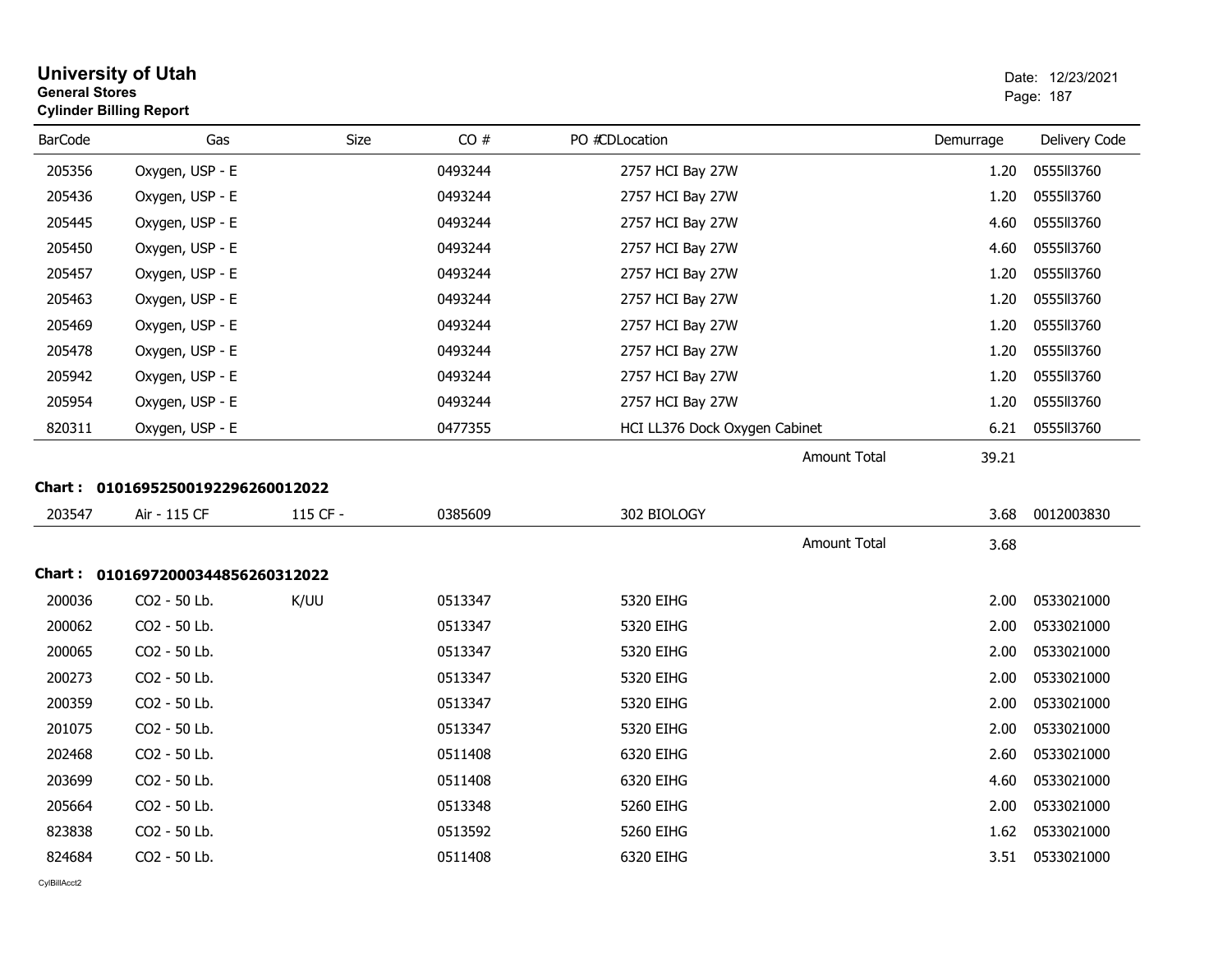| <b>General Stores</b> | <b>University of Utah</b><br><b>Cylinder Billing Report</b> |      |         |                                |                     |           | Date: 12/23/2021<br>Page: 188 |
|-----------------------|-------------------------------------------------------------|------|---------|--------------------------------|---------------------|-----------|-------------------------------|
| <b>BarCode</b>        | Gas                                                         | Size | CO#     | PO #CDLocation                 |                     | Demurrage | Delivery Code                 |
| 824685                | CO2 - 50 Lb.                                                |      | 0511408 | 6320 EIHG                      |                     | 3.51      | 0533021000                    |
| 824686                | CO2 - 50 Lb.                                                |      | 0511408 | 6320 EIHG                      |                     | 3.51      | 0533021000                    |
| 824687                | CO2 - 50 Lb.                                                |      | 0511408 | 6320 EIHG                      |                     | 4.59      | 0533021000                    |
| 824688                | CO2 - 50 Lb.                                                |      | 0511408 | 6320 EIHG                      |                     | 3.51      | 0533021000                    |
|                       |                                                             |      |         |                                | <b>Amount Total</b> | 41.45     |                               |
|                       | Chart: 0101697500059314180626032022                         |      |         |                                |                     |           |                               |
| 200350                | CO2 - 50 Lb.                                                | K/UU | 0505505 | 5320 EIHG                      |                     | 4.60      | 0533021000                    |
| 202149                | CO2 - 50 Lb.                                                |      | 0476908 | 5320 Eccles                    |                     | 4.60      | 0533021000                    |
|                       |                                                             |      |         |                                | <b>Amount Total</b> | 9.20      |                               |
|                       | Chart: 01016976000295216260312022                           |      |         |                                |                     |           |                               |
| 200633                | CO2 - 50 Lb.                                                | K/UU | 0512872 | 5320 EIHG                      |                     | 4.20      | 0533021000                    |
| 200731                | CO2 - 50 Lb.                                                |      | 0512538 | 5320 EIHG                      |                     | 4.60      | 0533021000                    |
| 201004                | CO2 - 50 Lb.                                                |      | 0512872 | 5320 EIHG                      |                     | 4.20      | 0533021000                    |
| 201678                | CO2 - 50 Lb.                                                |      | 0512538 | 5320 EIHG                      |                     | 4.60      | 0533021000                    |
| 202764                | CO2 - 50 Lb.                                                |      | 0510566 | 5320 ECCLES                    |                     | 2.60      | 0533021000                    |
| 205514                | CO2 - 50 Lb.                                                |      | 0512872 | 5320 EIHG                      |                     | 4.20      | 0533021000                    |
| 205525                | CO2 - 50 Lb.                                                |      | 0512538 | 5320 EIHG                      |                     | 4.60      | 0533021000                    |
|                       |                                                             |      |         |                                | <b>Amount Total</b> | 29.00     |                               |
| Chart:                | 01017012000283886250012022                                  |      |         |                                |                     |           |                               |
| 202916                | CO2 - 50 Lb.                                                | K/UU | 0502367 | 383 Colorow Dr Lab 208         |                     | 4.60      | 0840000000                    |
|                       |                                                             |      |         |                                | <b>Amount Total</b> | 4.60      |                               |
|                       | Chart: 01017012000283886260012022                           |      |         |                                |                     |           |                               |
| 201309                | CO2 - 50 Lb.                                                | K/UU | 0510391 | 208D Weller lab 383 Colorow Dr |                     | 4.60      | 0840000000                    |
|                       |                                                             |      |         |                                | <b>Amount Total</b> | 4.60      |                               |
|                       | Chart: 0101701500059312790626002022                         |      |         |                                |                     |           |                               |
| 202405                | Oxygen, USP - E                                             | E/UU | 0472723 | Skaggs Animal facility         |                     | 4.60      | 0840000000                    |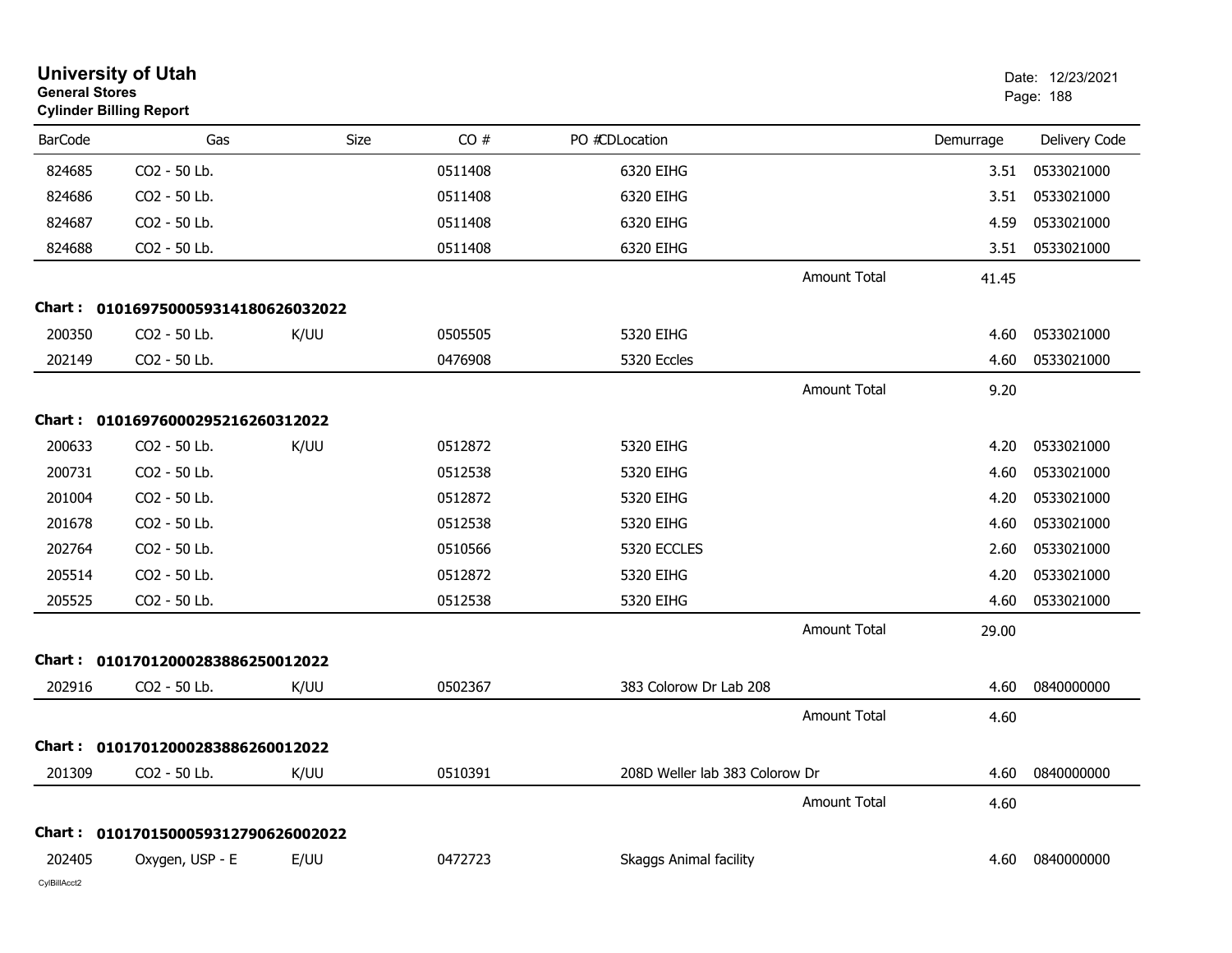| <b>General Stores</b> | <b>Cylinder Billing Report</b>    |                  |         |                               |           | Page: 189     |
|-----------------------|-----------------------------------|------------------|---------|-------------------------------|-----------|---------------|
| <b>BarCode</b>        | Gas                               | Size             | CO#     | PO #CDLocation                | Demurrage | Delivery Code |
| 202628                | Oxygen, USP - E                   |                  | 0444635 | SKAGGS HALL ANIMAL FACILITY   | 3.68      | 0840000000    |
| 203384                | Oxygen, USP - E                   |                  | 0472723 | <b>Skaggs Animal facility</b> | 4.60      | 0840000000    |
|                       |                                   |                  |         | <b>Amount Total</b>           | 12.88     |               |
|                       | Chart: 01017092000288826260312022 |                  |         |                               |           |               |
| 200729                | CO2 - 50 Lb.                      | K/UU             | 0511303 | 208 Wintrobe                  | 4.60      | 0575057250    |
| 200739                | CO2 - 50 Lb.                      |                  | 0513643 | 213 Wintrobe                  | 0.60      | 0575057250    |
| 200908                | CO2 - 50 Lb.                      |                  | 0513643 | 213 Wintrobe                  | 0.60      | 0575057250    |
| 201997                | CO2 - 50 Lb.                      |                  | 0508164 | 213 Wintrobe                  | 4.00      | 0575057250    |
| 202193                | CO2 - 50 Lb.                      |                  | 0513643 | 213 Wintrobe                  | 0.60      | 0575057250    |
| 203114                | Nitrogen NF                       |                  | 0512281 | 208 WIntrobe                  | 3.00      | 0575057250    |
| 203688                | CO2 - 50 Lb.                      |                  | 0512281 | 208 WIntrobe                  | 4.60      | 0575057250    |
| 203694                | CO2 - 50 Lb.                      |                  | 0511002 | 213 Wintrobe                  | 4.00      | 0575057250    |
| 204282                | Nitrogen NF                       |                  | 0513478 | 208 Wintrobe                  | 1.60      | 0575057250    |
| 204725                | CO2 - 50 Lb.                      |                  | 0511002 | 213 Wintrobe                  | 4.00      | 0575057250    |
| 204727                | CO2 - 50 Lb.                      |                  | 0511002 | 213 Wintrobe                  | 4.60      | 0575057250    |
| 205551                | Nitrogen NF                       |                  | 0512281 | 208 WIntrobe                  | 4.60      | 0575057250    |
| 205762                | Nitrogen NF                       |                  | 0513478 | 208 Wintrobe                  | 1.60      | 0575057250    |
| 205763                | Nitrogen NF                       |                  | 0513478 | 208 Wintrobe                  | 1.60      | 0575057250    |
| 205764                | Nitrogen NF                       |                  | 0473246 | 208 WIntrobe                  | 4.60      | 0575057250    |
| 205924                | Nitrogen NF                       |                  | 0512281 | 208 WIntrobe                  | 3.00      | 0575057250    |
| 205926                | Nitrogen NF                       |                  | 0510624 | 208 WIntrobe                  | 3.00      | 0575057250    |
| 824008                | Nitrogen NF                       |                  | 0506206 | 213 Wintrobe                  | 6.21      | 0575057250    |
|                       |                                   |                  |         | <b>Amount Total</b>           | 56.81     |               |
|                       | Chart: 01017092500260976260312022 |                  |         |                               |           |               |
| 201636                | N2, Liquid GP45                   | <b>180 LTR/U</b> | 0512665 | 100D Wintrobe                 | 14.40     | 0575057250    |
| 201872                | N2, Liquid LX45                   |                  | 0512665 | 100D Wintrobe                 | 24.00     | 0575057250    |
| 202175                | N2, Liquid LX45                   |                  | 0513104 | 100D Wintrobe                 | 9.60      | 0575057250    |
|                       |                                   |                  |         |                               |           |               |

# **University of Utah**  Date: 12/23/2021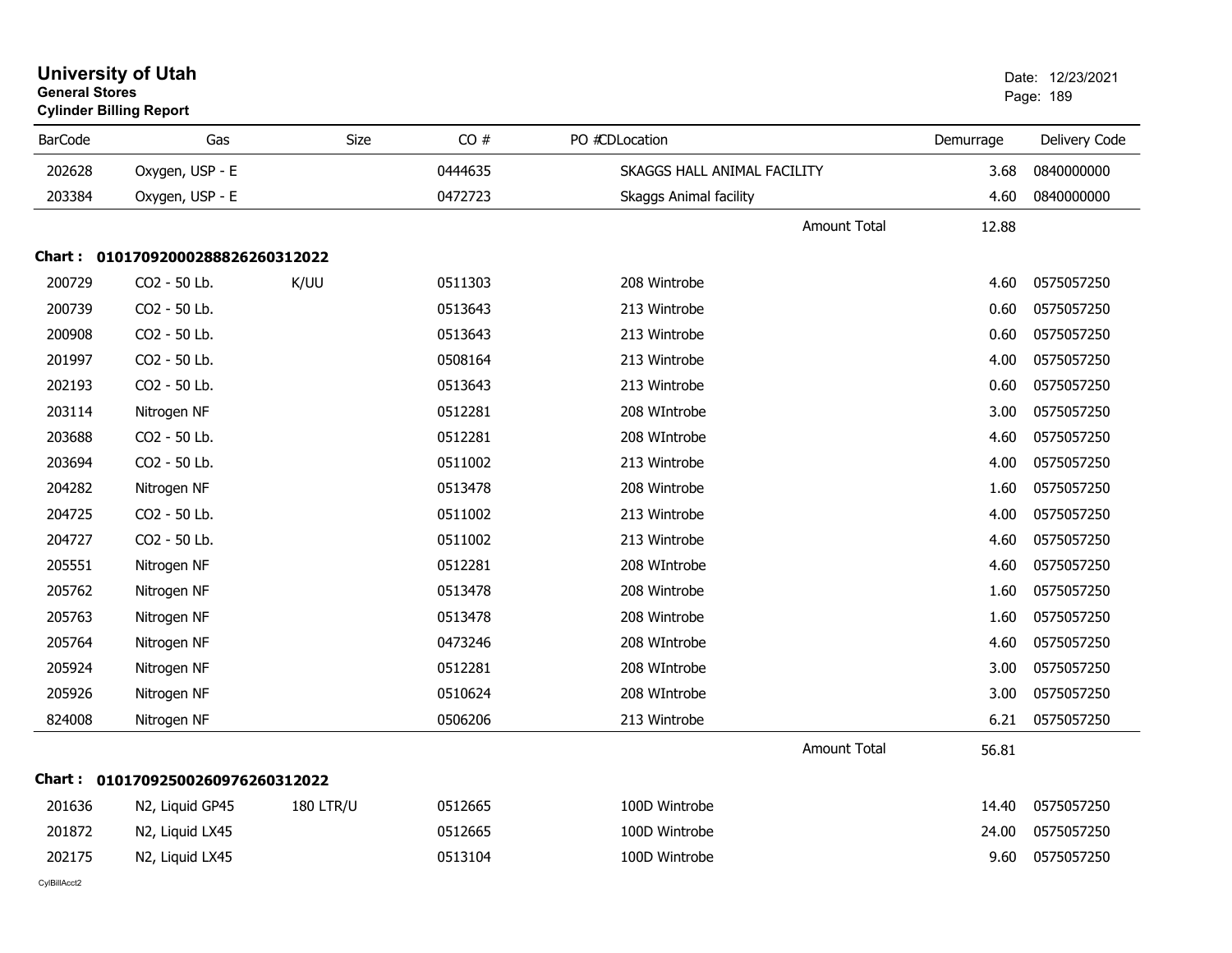| <b>General Stores</b>  | <b>University of Utah</b><br><b>Cylinder Billing Report</b> |             |         |                               |                     |           | Date: 12/23/2021<br>Page: 190 |
|------------------------|-------------------------------------------------------------|-------------|---------|-------------------------------|---------------------|-----------|-------------------------------|
| <b>BarCode</b>         | Gas                                                         | <b>Size</b> | CO#     | PO #CDLocation                |                     | Demurrage | Delivery Code                 |
| 202432                 | N2, Liquid LX45                                             |             | 0513476 | 100D Wintrobe                 |                     | 11.20     | 0575057250                    |
| 202907                 | N2, Liquid LX45                                             |             | 0513476 | 100D Wintrobe                 |                     | 11.20     | 0575057250                    |
| 203017                 | N2, Liquid LX45                                             |             | 0513476 | 100D Wintrobe                 |                     | 11.20     | 0575057250                    |
| 203278                 | N2, Liquid LX45                                             |             | 0512665 | 100D Wintrobe                 |                     | 24.00     | 0575057250                    |
| 203713                 | N2, Liquid LX45                                             |             | 0513476 | 100D Wintrobe                 |                     | 11.20     | 0575057250                    |
| 203716                 | N2, Liquid LX45                                             |             | 0513476 | 100D Wintrobe                 |                     | 11.20     | 0575057250                    |
| 204435                 | N2, Liquid LX45                                             |             | 0512665 | 100D Wintrobe                 |                     | 24.00     | 0575057250                    |
| 205587                 | N2, Liquid LX45                                             |             | 0512665 | 100D Wintrobe                 |                     | 14.40     | 0575057250                    |
| 825056                 | N2, Liquid, 160                                             |             | 0513510 | 100D Wintrobe                 |                     | 2.88      | 0575057250                    |
| 825057                 | N2, Liquid, 160                                             |             | 0513510 | 100D Wintrobe                 |                     | 2.88      | 0575057250                    |
| 825058                 | N2, Liquid, 160                                             |             | 0513510 | 100D Wintrobe                 |                     | 2.88      | 0575057250                    |
| 825074                 | N2, Liquid LX45                                             |             | 0513510 | 100D Wintrobe                 |                     | 2.00      | 0575057250                    |
| 825075                 | N2, Liquid LX45                                             |             | 0513510 | 100D Wintrobe                 |                     | 2.00      | 0575057250                    |
| 825076                 | N2, Liquid LX45                                             |             | 0513510 | 100D Wintrobe                 |                     | 2.00      | 0575057250                    |
| 825077                 | N2, Liquid LX45                                             |             | 0513510 | 100D Wintrobe                 |                     | 2.00      | 0575057250                    |
|                        |                                                             |             |         |                               | <b>Amount Total</b> | 183.04    |                               |
|                        | Chart: 01017126000255486430012022                           |             |         |                               |                     |           |                               |
| 203606                 | Nitrogen NF                                                 | K/UU        | 0458110 | 2536 HCI BENCH D              |                     | 3.68      | 0555113760                    |
| 203607                 | Nitrogen NF                                                 |             | 0458110 | 2536 HCI BENCH D              |                     | 3.68      | 0555113760                    |
|                        |                                                             |             |         |                               | <b>Amount Total</b> | 7.36      |                               |
|                        | Chart: 01017246000162396260312022                           |             |         |                               |                     |           |                               |
| 811797                 | Nitrogen NF                                                 | 40/60-MT    | 0413120 | 391 CHIPETA SUITE A           |                     | 5.06      | 05214a3300                    |
|                        |                                                             |             |         |                               | Amount Total        | 5.06      |                               |
|                        | Chart: 01017272000170726260212022                           |             |         |                               |                     |           |                               |
| 201825                 | Oxygen, USP - E                                             | E/UU        | 0504155 | 4th floor Midvally Health ctr |                     | 2.80      | 05214B4540                    |
| 202313                 | Nitrous Oxide-E                                             |             | 0504155 | 4th floor Midvally Health ctr |                     | 4.60      | 05214B4540                    |
| 202407<br>CylBillAcct2 | Oxygen, USP - E                                             |             | 0504155 | 4th floor Midvally Health ctr |                     | 2.80      | 05214B4540                    |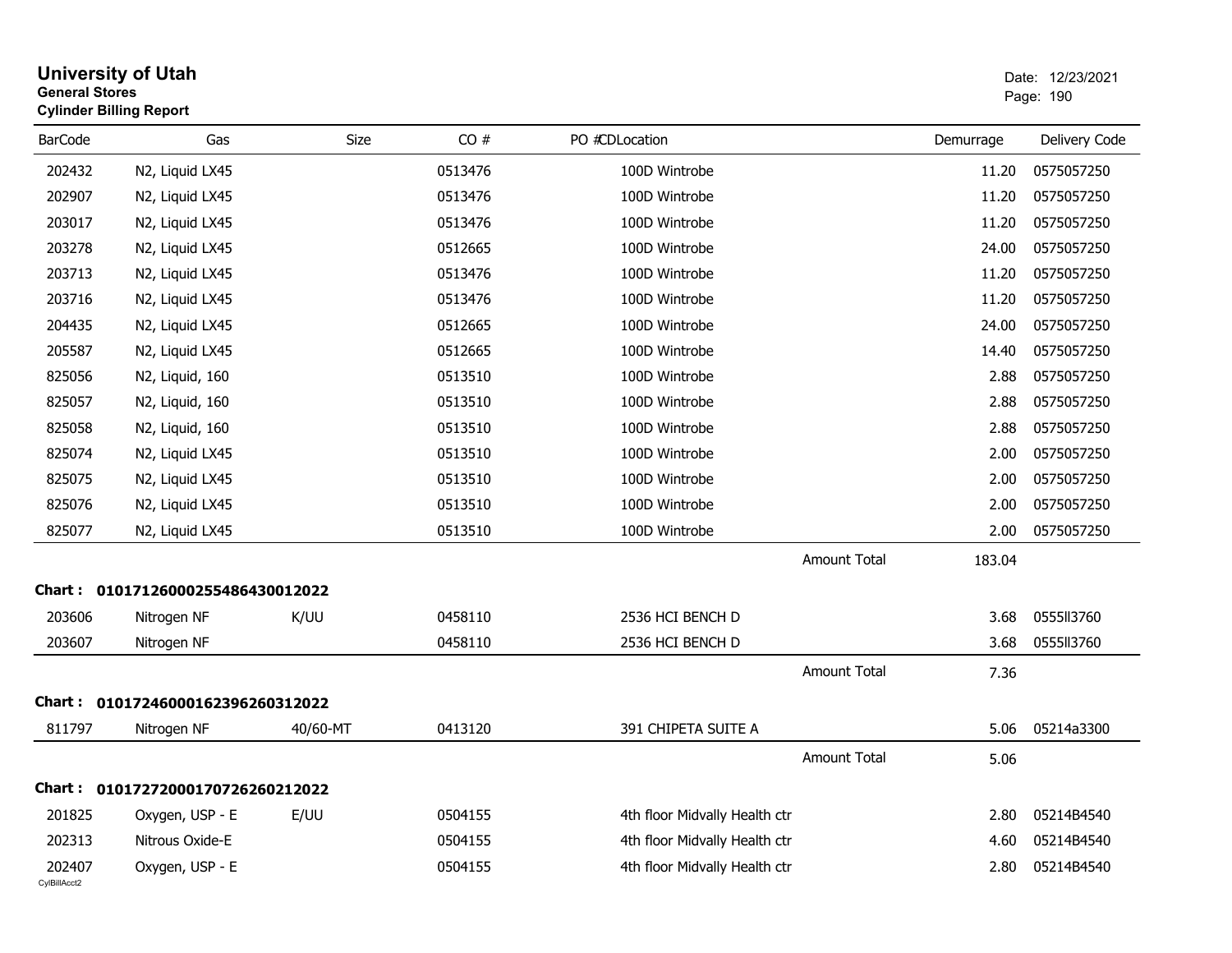#### **University of Utah** Date: 12/23/2021 **General Stores**er van die 1912 van die 1914 van die 1914 van die 1914 van die 1914 van die 1914 van die 1914 van die 1914 van die 1914 van die 1914 van die 1914 van die 1914 van die 1914 van die 1914 van die 1914 van die 1914 van die 191 **Cylinder Billing Report**

| <b>BarCode</b> | Gas             | Size | CO#     | PO #CDLocation                        | Demurrage | Delivery Code |
|----------------|-----------------|------|---------|---------------------------------------|-----------|---------------|
| 202537         | Oxygen, USP - E |      | 0504155 | 4th floor Midvally Health ctr         | 2.80      | 05214B4540    |
| 202678         | Oxygen, USP - E |      | 0504155 | 4th floor Midvally Health ctr         | 4.60      | 05214B4540    |
| 202831         | Oxygen, USP - E |      | 0504155 | 4th floor Midvally Health ctr         | 2.80      | 05214B4540    |
| 202996         | Nitrous Oxide-E |      | 0504155 | 4th floor Midvally Health ctr         | 4.60      | 05214B4540    |
| 202999         | Nitrous Oxide-E |      | 0504155 | 4th floor Midvally Health ctr         | 2.80      | 05214B4540    |
| 203002         | Nitrous Oxide-E |      | 0504155 | 4th floor Midvally Health ctr         | 2.80      | 05214B4540    |
| 203160         | Oxygen, USP - E |      | 0504155 | 4th floor Midvally Health ctr         | 2.80      | 05214B4540    |
| 203230         | Nitrous Oxide-E |      | 0498547 | Mivalley 243 East 6100 SOuth Muirray  | 4.60      | 05214B4540    |
| 203236         | Nitrous Oxide-E |      | 0498547 | Mivalley 243 East 6100 SOuth Muirray  | 4.60      | 05214B4540    |
| 203410         | Oxygen, USP - E |      | 0498547 | Mivalley 243 East 6100 SOuth Muirray  | 4.60      | 05214B4540    |
| 203426         | Oxygen, USP - E |      | 0498547 | Mivalley 243 East 6100 SOuth Muirray  | 4.60      | 05214B4540    |
| 203435         | Oxygen, USP - E |      | 0504155 | 4th floor Midvally Health ctr         | 4.60      | 05214B4540    |
| 204696         | Oxygen, USP - E |      | 0504155 | 4th floor Midvally Health ctr         | 2.80      | 05214B4540    |
| 204702         | Oxygen, USP - E |      | 0504155 | 4th floor Midvally Health ctr         | 2.80      | 05214B4540    |
| 205325         | Oxygen, USP - E |      | 0504155 | 4th floor Midvally Health ctr         | 2.80      | 05214B4540    |
| 205392         | Nitrous Oxide-E |      | 0498547 | Mivalley 243 East 6100 SOuth Muirray  | 2.80      | 05214B4540    |
| 205443         | Oxygen, USP - E |      | 0498547 | Mivalley 243 East 6100 SOuth Muirray  | 2.80      | 05214B4540    |
| 205936         | Oxygen, USP - E |      | 0504155 | 4th floor Midvally Health ctr         | 4.60      | 05214B4540    |
| 205953         | Oxygen, USP - E |      | 0498547 | Mivalley 243 East 6100 SOuth Muirray  | 4.60      | 05214B4540    |
| 205962         | Oxygen, USP - E |      | 0504155 | 4th floor Midvally Health ctr         | 2.80      | 05214B4540    |
| 817754         | Oxygen, USP - E |      | 0461337 | 243 E 6100 S 3RD FLR                  | 3.08      | 05214B4540    |
| 820010         | Helium - 20 CF  |      | 0487941 | 243 East 6100 South 3rd floor         | 6.21      | 05214B4540    |
| 821981         | Helium - D      |      | 0488061 | 243 East 6100 South 3rd floor         | 6.21      | 05214B4540    |
| 824490         | Nitrous Oxide-E |      | 0513036 | 4th Floor, 243 E 6100 S, Murray 84107 | 2.43      | 05214B4540    |
| 824580         | Nitrous Oxide-E |      | 0513036 | 4th Floor, 243 E 6100 S, Murray 84107 | 2.43      | 05214B4540    |
| 824581         | Nitrous Oxide-E |      | 0513036 | 4th Floor, 243 E 6100 S, Murray 84107 | 2.43      | 05214B4540    |
| 824582         | Nitrous Oxide-E |      | 0513036 | 4th Floor, 243 E 6100 S, Murray 84107 | 2.43      | 05214B4540    |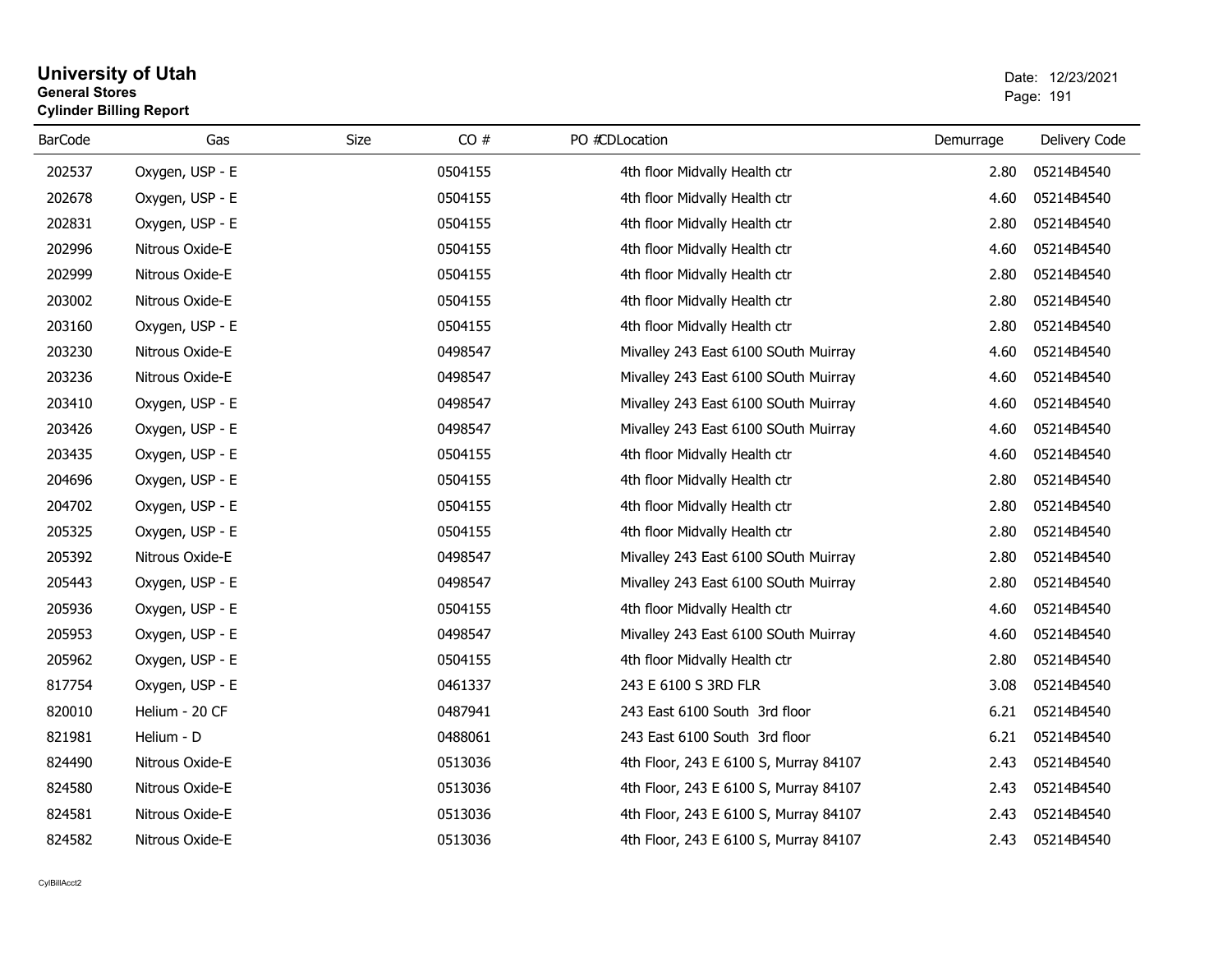|                | <b>University of Utah</b><br><b>General Stores</b><br><b>Cylinder Billing Report</b> |             |         |                     |              |           |               |  |
|----------------|--------------------------------------------------------------------------------------|-------------|---------|---------------------|--------------|-----------|---------------|--|
| <b>BarCode</b> | Gas                                                                                  | <b>Size</b> | CO#     | PO #CDLocation      |              | Demurrage | Delivery Code |  |
|                |                                                                                      |             |         |                     | Amount Total | 107.62    |               |  |
|                | Chart: 01017282000307126261312022                                                    |             |         |                     |              |           |               |  |
| 203700         | CO2 - 50 Lb.                                                                         | K/UU        | 0505491 | 417 Wakara Rm 2160  |              | 4.60      | 05214b4540    |  |
|                |                                                                                      |             |         |                     | Amount Total | 4.60      |               |  |
|                | Chart: 01017421001136666240012022                                                    |             |         |                     |              |           |               |  |
| 200049         | Nitrogen 230 CF                                                                      | K/UU        | 0513264 | BLDG 302- South Bay |              | 2.80      | 0303000000    |  |
| 200234         | Nitrogen 230 CF                                                                      |             | 0509286 | <b>BLDG 302</b>     |              | 4.60      | 0303000000    |  |
| 200382         | Nitrogen 230 CF                                                                      |             | 0513264 | BLDG 302- South Bay |              | 2.80      | 0303000000    |  |
| 200398         | Nitrogen 230 CF                                                                      |             | 0509131 | <b>Bldg 302</b>     |              | 1.80      | 0303000000    |  |
| 200576         | Nitrogen 230 CF                                                                      |             | 0513264 | BLDG 302- South Bay |              | 2.80      | 0303000000    |  |
| 200591         | Nitrogen 230 CF                                                                      |             | 0509131 | <b>Bldg 302</b>     |              | 1.80      | 0303000000    |  |
| 200625         | Nitrogen 230 CF                                                                      |             | 0492783 | <b>BLDG 302</b>     |              | 4.60      | 0303000000    |  |
| 200706         | Nitrogen 230 CF                                                                      |             | 0513264 | BLDG 302- South Bay |              | 2.80      | 0303000000    |  |
| 200865         | Nitrogen 230 CF                                                                      |             | 0492783 | <b>BLDG 302</b>     |              | 4.60      | 0303000000    |  |
| 200926         | Nitrogen 230 CF                                                                      |             | 0513264 | BLDG 302- South Bay |              | 2.80      | 0303000000    |  |
| 201002         | Nitrogen 230 CF                                                                      |             | 0513264 | BLDG 302- South Bay |              | 2.80      | 0303000000    |  |
| 201014         | Nitrogen 230 CF                                                                      |             | 0513264 | BLDG 302- South Bay |              | 2.80      | 0303000000    |  |
| 201279         | Nitrogen 230 CF                                                                      |             | 0509286 | <b>BLDG 302</b>     |              | 4.60      | 0303000000    |  |
| 201282         | Nitrogen 230 CF                                                                      |             | 0509131 | <b>Bldg 302</b>     |              | 1.80      | 0303000000    |  |
| 201373         | Nitrogen 230 CF                                                                      |             | 0509286 | <b>BLDG 302</b>     |              | 4.60      | 0303000000    |  |
| 201432         | Nitrogen 230 CF                                                                      |             | 0509131 | <b>Bldg 302</b>     |              | 1.80      | 0303000000    |  |
| 201446         | Nitrogen 230 CF                                                                      |             | 0492783 | <b>BLDG 302</b>     |              | 4.60      | 0303000000    |  |
| 201450         | Nitrogen 230 CF                                                                      |             | 0513264 | BLDG 302- South Bay |              | 2.80      | 0303000000    |  |
| 201517         | Nitrogen 230 CF                                                                      |             | 0492783 | <b>BLDG 302</b>     |              | 4.60      | 0303000000    |  |
| 201518         | Nitrogen 230 CF                                                                      |             | 0492783 | <b>BLDG 302</b>     |              | 4.60      | 0303000000    |  |
| 201519         | Nitrogen 230 CF                                                                      |             | 0509131 | <b>Bldg 302</b>     |              | 1.80      | 0303000000    |  |
| 201535         | Nitrogen 230 CF                                                                      |             | 0513264 | BLDG 302- South Bay |              | 2.80      | 0303000000    |  |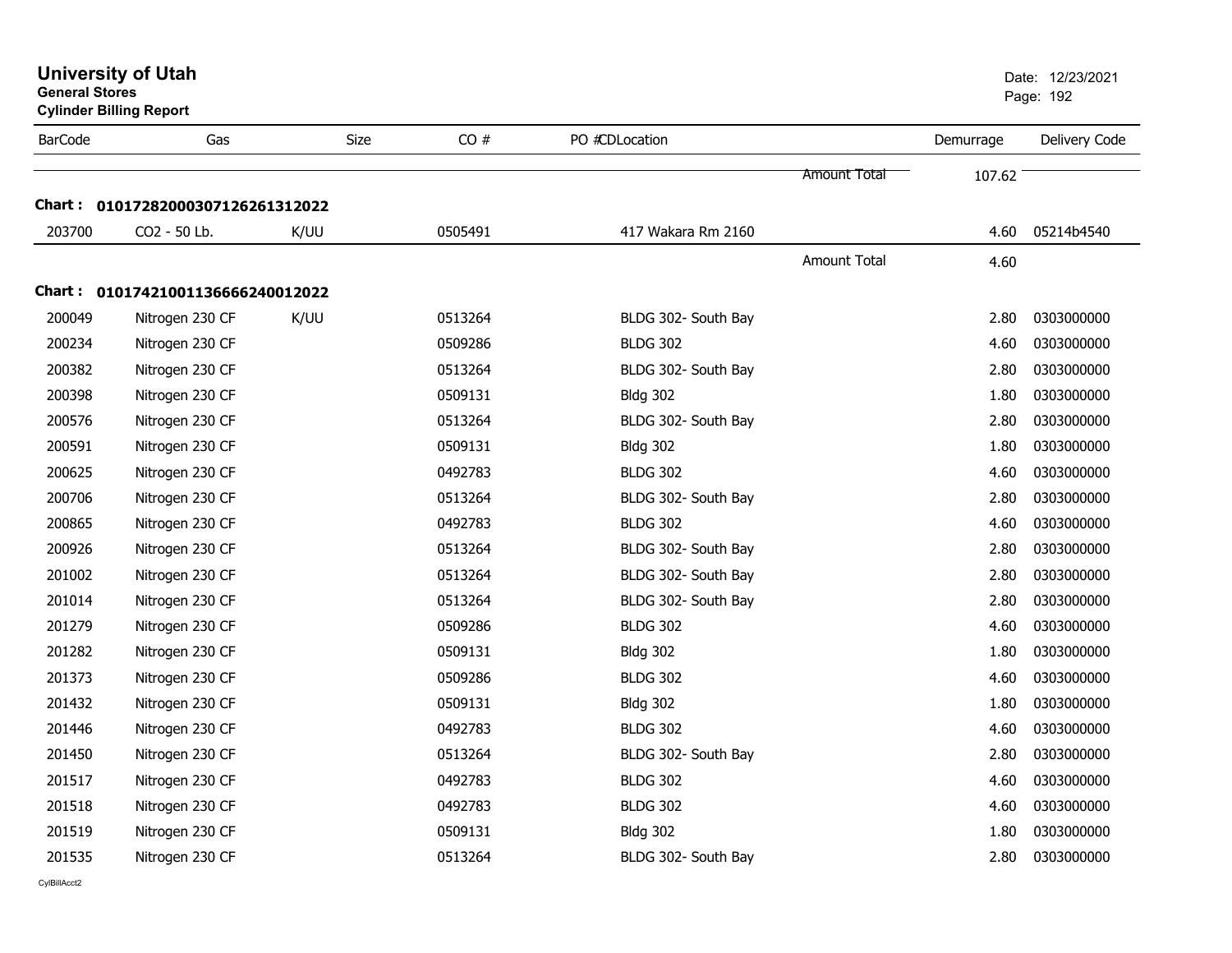| <b>General Stores</b>  | <b>University of Utah</b><br><b>Cylinder Billing Report</b> |             |         |                     |           | Date: 12/23/2021<br>Page: 193 |
|------------------------|-------------------------------------------------------------|-------------|---------|---------------------|-----------|-------------------------------|
| <b>BarCode</b>         | Gas                                                         | <b>Size</b> | CO#     | PO #CDLocation      | Demurrage | Delivery Code                 |
| 201693                 | Nitrogen 230 CF                                             |             | 0509131 | <b>Bldg 302</b>     | 1.80      | 0303000000                    |
| 201886                 | Nitrogen 230 CF                                             |             | 0492783 | <b>BLDG 302</b>     | 4.60      | 0303000000                    |
| 202663                 | Nitrogen 230 CF                                             |             | 0509131 | <b>Bldg 302</b>     | 1.80      | 0303000000                    |
| 202702                 | Nitrogen 230 CF                                             |             | 0513264 | BLDG 302- South Bay | 2.80      | 0303000000                    |
| 202704                 | Nitrogen 230 CF                                             |             | 0513264 | BLDG 302- South Bay | 2.80      | 0303000000                    |
| 202731                 | Nitrogen 230 CF                                             |             | 0509131 | <b>Bldg 302</b>     | 1.80      | 0303000000                    |
| 202864                 | Nitrogen 230 CF                                             |             | 0492783 | <b>BLDG 302</b>     | 4.60      | 0303000000                    |
| 202931                 | Nitrogen 230 CF                                             |             | 0492783 | <b>BLDG 302</b>     | 4.60      | 0303000000                    |
| 203072                 | Nitrogen 230 CF                                             |             | 0513264 | BLDG 302- South Bay | 2.80      | 0303000000                    |
| 205378                 | Nitrogen 230 CF                                             |             | 0509286 | <b>BLDG 302</b>     | 4.60      | 0303000000                    |
| 205690                 | N2 Lq 200VHP                                                |             | 0512433 | <b>BLDG 303</b>     | 10.50     | 0303000000                    |
| 205690                 | N2 Lq 200VHP                                                |             | 0512710 | <b>BLDG 303</b>     | 3.50      | 0303000000                    |
| 205690                 | N2 Lq 200VHP                                                |             | 0513136 | <b>BLDG 303</b>     | 10.50     | 0303000000                    |
| 205690                 | N2 Lq 200VHP                                                |             | 0513498 | <b>BLDG 303</b>     | 10.50     | 0303000000                    |
| 205691                 | N2 Lq 200VHP                                                |             | 0512385 | <b>BLDG 303</b>     | 1.75      | 0303000000                    |
| 205691                 | N2 Lq 200VHP                                                |             | 0512652 | <b>BLDG 303</b>     | 14.00     | 0303000000                    |
| 205691                 | N2 Lq 200VHP                                                |             | 0513136 | <b>BLDG 303</b>     | 19.25     | 0303000000                    |
| 205691                 | N2 Lq 200VHP                                                |             | 0513616 | <b>BLDG 303</b>     | 5.25      | 0303000000                    |
| 205692                 | N2 Lq 200VHP                                                |             | 0512434 | <b>BLG 303</b>      | 1.75      | 0303000000                    |
| 205692                 | N2 Lq 200VHP                                                |             | 0512652 | <b>BLDG 303</b>     | 14.00     | 0303000000                    |
| 205692                 | N2 Lq 200VHP                                                |             | 0513136 | <b>BLDG 303</b>     | 1.75      | 0303000000                    |
| 205692                 | N2 Lq 200VHP                                                |             | 0513367 | <b>BLDG 303</b>     | 3.50      | 0303000000                    |
| 205692                 | N2 Lq 200VHP                                                |             | 0513470 | <b>HTW</b>          | 12.25     | 0303000000                    |
| 205693                 | N2 Lq 200VHP                                                |             | 0512558 | <b>BLDG 303</b>     | 1.75      | 0303000000                    |
| 205693                 | N2 Lq 200VHP                                                |             | 0512652 | <b>BLDG 303</b>     | 14.00     | 0303000000                    |
| 205693                 | N2 Lq 200VHP                                                |             | 0513136 | <b>BLDG 303</b>     | 10.50     | 0303000000                    |
| 205693                 | N2 Lq 200VHP                                                |             | 0513470 | <b>HTW</b>          | 14.00     | 0303000000                    |
| 205694<br>CvIBillAcct2 | N2 Lg 200VHP                                                |             | 0512434 | <b>BLG 303</b>      | 1.75      | 0303000000                    |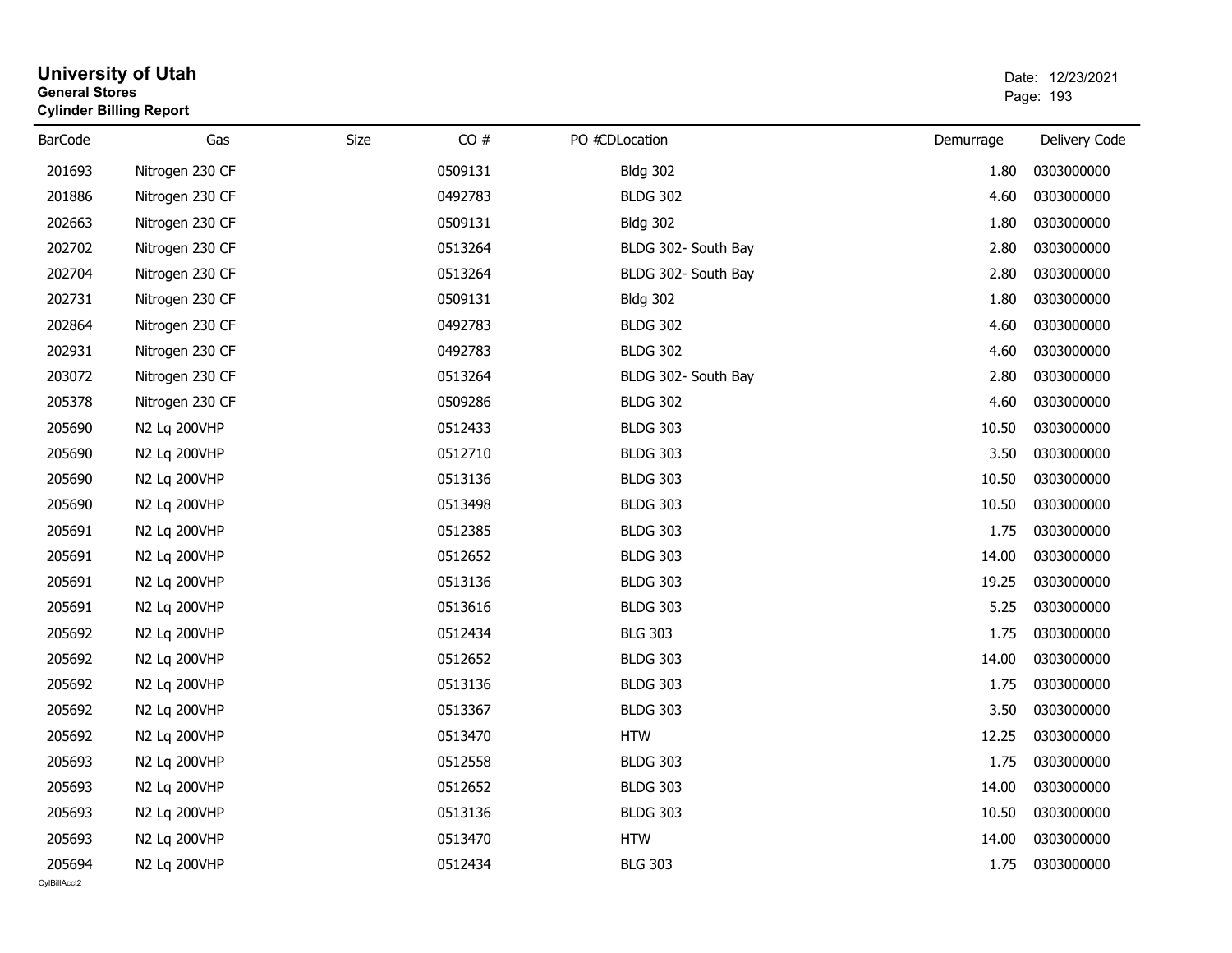| <b>University of Utah</b><br>Date: 12/23/2021<br><b>General Stores</b><br>Page: 194<br><b>Cylinder Billing Report</b> |                                   |      |         |                         |                               |               |
|-----------------------------------------------------------------------------------------------------------------------|-----------------------------------|------|---------|-------------------------|-------------------------------|---------------|
| <b>BarCode</b>                                                                                                        | Gas                               | Size | CO#     | PO #CDLocation          | Demurrage                     | Delivery Code |
| 205694                                                                                                                | N2 Lq 200VHP                      |      | 0512652 | <b>BLDG 303</b>         | 8.75                          | 0303000000    |
| 205694                                                                                                                | N2 Lq 200VHP                      |      | 0512710 | <b>BLDG 303</b>         | 5.25                          | 0303000000    |
| 205694                                                                                                                | N2 Lq 200VHP                      |      | 0513367 | <b>BLDG 303</b>         | 7.00                          | 0303000000    |
| 205694                                                                                                                | N2 Lq 200VHP                      |      | 0513616 | <b>BLDG 303</b>         | 3.50                          | 0303000000    |
| 205695                                                                                                                | N2 Lq 200VHP                      |      | 0512073 | <b>BLDG 303</b>         | 17.50                         | 0303000000    |
| 205695                                                                                                                | N2 Lq 200VHP                      |      | 0513367 | <b>BLDG 303</b>         | 3.50                          | 0303000000    |
| 205695                                                                                                                | N2 Lq 200VHP                      |      | 0513498 | <b>BLDG 303</b>         | 8.75                          | 0303000000    |
| 205724                                                                                                                | Acetylene - MC                    |      | 0434123 |                         | 3.68                          | 0305000000    |
| 823893                                                                                                                | Nitrogen 230 CF                   |      | 0509286 | <b>BLDG 302</b>         | 6.21                          | 0303000000    |
| 824286                                                                                                                | Nitrogen 230 CF                   |      | 0509286 | <b>BLDG 302</b>         | 6.21                          | 0303000000    |
| 824287                                                                                                                | Nitrogen 230 CF                   |      | 0509286 | <b>BLDG 302</b>         | 6.21                          | 0303000000    |
| 824448                                                                                                                | Nitrogen 230 CF                   |      | 0509286 | <b>BLDG 302</b>         | 6.21                          | 0303000000    |
|                                                                                                                       |                                   |      |         |                         | <b>Amount Total</b><br>336.47 |               |
|                                                                                                                       | Chart: 01017431001136696240012022 |      |         |                         |                               |               |
| 110805                                                                                                                | CO2 - 50 Lb.                      | K/UU | 0056923 | BLDG. 95, CHLORINE ROOM | 3.68                          | 0350002800    |
| 112066                                                                                                                | Acetylene - B                     |      | 0000000 | Art Vault               | 3.68                          | 0305001080    |
| 112250                                                                                                                | Acetylene - MC                    |      | 0062715 |                         | 3.68                          | 0305001080    |
| 112251                                                                                                                | Oxygen - 40/60                    |      | 0062715 |                         | 3.68                          | 0305001080    |
| 112257                                                                                                                | Acetylene - B                     |      | 0064253 |                         | 5.06                          | 0350002800    |
| 112327                                                                                                                | CO2 - 50 Lb.                      |      | 0054621 |                         | 5.06                          | 0350002800    |
| 113307                                                                                                                | Acetylene - B                     |      | 0062523 |                         | 5.06                          | 0350002600    |
| 114103                                                                                                                | Oxygen - 40/60                    |      | 0070007 |                         | 5.06                          | 0305001080    |
| 114788                                                                                                                | Acetylene - B                     |      | 0081719 |                         | 5.06                          | 0350002800    |
| 115431                                                                                                                | Acetylene - B                     |      | 0091904 |                         | 5.06                          | 0350002280    |
| 117369                                                                                                                | Acetylene - MC                    |      | 0106549 |                         | 3.68                          | 0350002800    |
| 200087                                                                                                                | Acetylene, CF                     |      | 0261224 |                         | 3.68                          | 0303000000    |
| 200422                                                                                                                | Acetylene, CF                     |      | 0208113 |                         | 3.68                          | 0350002800    |
|                                                                                                                       |                                   |      |         |                         |                               |               |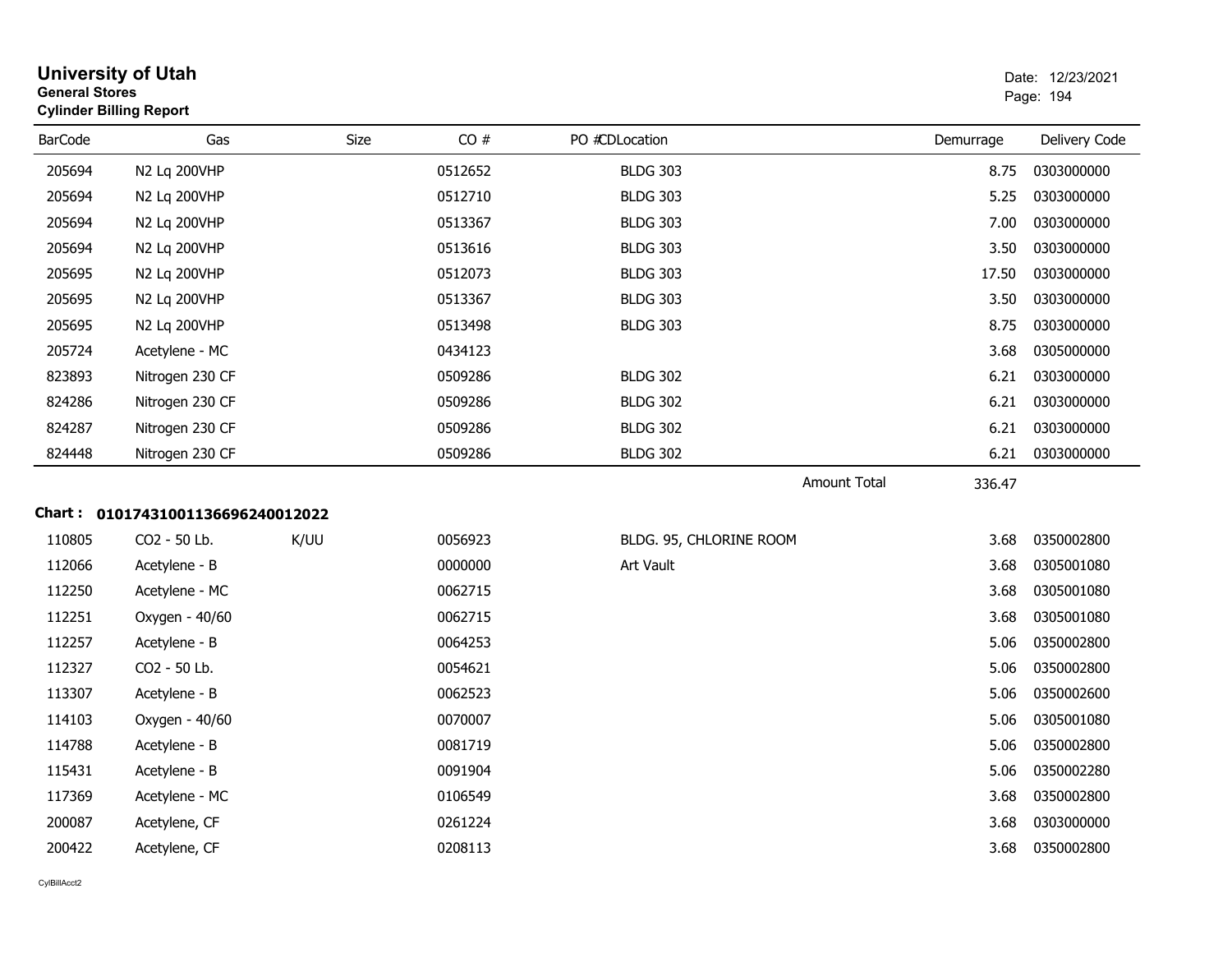| General Stores | <b>Cylinder Billing Report</b> |      |         |                  |           | Page: 195     |
|----------------|--------------------------------|------|---------|------------------|-----------|---------------|
| <b>BarCode</b> | Gas                            | Size | CO#     | PO #CDLocation   | Demurrage | Delivery Code |
| 200522         | Acetylene, CF                  |      | 0464335 |                  | 3.68      | 0305000000    |
| 201003         | Oxygen, USP                    |      | 0087231 |                  | 3.68      | 0350002280    |
| 201511         | Argon - 125 CF                 |      | 0485099 |                  | 4.60      | 0305000000    |
| 201959         | Acetylene - MC                 |      | 0095267 |                  | 3.68      | 0350002280    |
| 201960         | Oxygen - 20 CF                 |      | 0095267 |                  | 4.60      | 0350002280    |
| 201967         | Oxygen - 20 CF                 |      | 0160595 |                  | 3.68      | 0305001080    |
| 202011         | Acetylene - MC                 |      | 0087135 | <b>WILL CALL</b> | 3.68      | 0350002280    |
| 202041         | Nitrogen 115 CF                |      | 0103666 |                  | 3.68      | 0350002280    |
| 202143         | Acetylene - B                  |      | 0098718 |                  | 3.68      | 0350002800    |
| 202189         | Acetylene - B                  |      | 0331735 |                  | 2.72      | 0305001080    |
| 202366         | Acetylene, CF                  |      | 0183678 | shop             | 3.68      | 0350002600    |
| 202447         | Nitrogen, 35CF                 |      | 0151030 |                  | 4.14      | 0305001080    |
| 202490         | Oxygen - 20 CF                 |      | 0187676 | <b>SHOP</b>      | 4.60      | 0305001080    |
| 202496         | Oxygen, USP                    |      | 0464335 |                  | 3.68      | 0305000000    |
| 202555         | Acetylene - B                  |      | 0249825 |                  | 3.68      | 0350002800    |
| 202567         | Oxygen - 20 CF                 |      | 0177369 |                  | 4.60      | 0305001080    |
| 202590         | CO2 - 20 Lb.                   |      | 0371610 |                  | 3.68      | 0305001090    |
| 202659         | Acetylene - B                  |      | 0181563 |                  | 3.68      | 0350002800    |
| 202726         | Nitrogen 230 CF                |      | 0303367 |                  | 3.68      | 0305001080    |
| 202837         | Acetylene - B                  |      | 0195161 |                  | 3.68      | 0350002600    |
| 202890         | Acetylene - MC                 |      | 0485793 |                  | 4.60      | 0305000000    |
| 202893         | Oxygen - 20 CF                 |      | 0233750 |                  | 4.60      | 0305001080    |
| 202954         | Acetylene - MC                 |      | 0191526 |                  | 3.68      | 0305001080    |
| 202957         | Acetylene - MC                 |      | 0307965 |                  | 3.68      | 0305001080    |
| 202963         | Acetylene - MC                 |      | 0353854 |                  | 3.68      | 0350002800    |
| 202964         | Acetylene - MC                 |      | 0323446 |                  | 3.68      | 0305001080    |
| 203057         | Acetylene - B                  |      | 0203031 | Shop             | 3.68      | 0350002800    |
| 203140         | Acetylene - MC                 |      | 0306962 |                  | 3.68      | 0305001080    |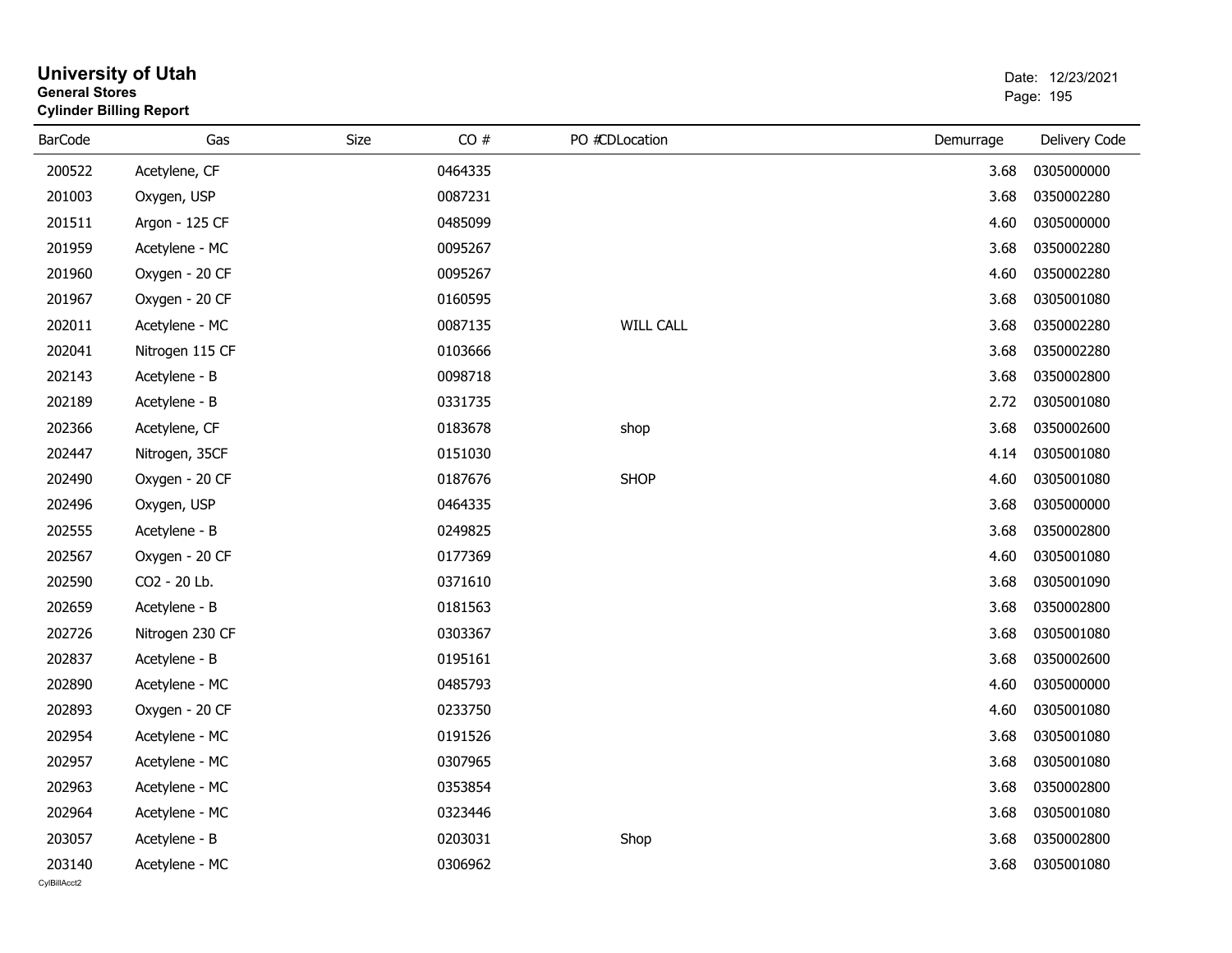| <b>General Stores</b>  | <b>University of Utah</b><br><b>Cylinder Billing Report</b> |      |         |                                        |           | Date: 12/23/2021<br>Page: 196 |
|------------------------|-------------------------------------------------------------|------|---------|----------------------------------------|-----------|-------------------------------|
| <b>BarCode</b>         | Gas                                                         | Size | CO#     | PO #CDLocation                         | Demurrage | Delivery Code                 |
| 203220                 | Oxygen - 20 CF                                              |      | 0307965 |                                        | 3.68      | 0305001080                    |
| 203223                 | Oxygen - 20 CF                                              |      | 0382893 |                                        | 3.68      | 0305001080                    |
| 203249                 | Nitrogen 40 CF                                              |      | 0292975 |                                        | 3.68      | 0305001080                    |
| 203288                 | Acetylene - MC                                              |      | 0331023 |                                        | 3.68      | 0305001080                    |
| 203291                 | Acetylene - MC                                              |      | 0317126 |                                        | 3.68      | 0305001080                    |
| 203351                 | Acetylene - B                                               |      | 0251938 |                                        | 3.68      |                               |
| 203353                 | Acetylene - B                                               |      | 0219659 |                                        | 3.68      | 0303000000                    |
| 203355                 | Acetylene - B                                               |      | 0482726 |                                        | 4.60      | 0305000000                    |
| 203400                 | Nitrogen 40 CF                                              |      | 0412382 |                                        | 3.68      | 0305001080                    |
| 203401                 | Nitrogen 40 CF                                              |      | 0307965 |                                        | 3.68      | 0305001080                    |
| 203471                 | Acetylene - MC                                              |      | 0308664 |                                        | 3.68      | 0350002600                    |
| 203472                 | Acetylene - MC                                              |      | 0277926 | MT BARCODES #202890,202694,202978,2029 | 3.68      | 0305001080                    |
| 203587                 | Oxygen - 20 CF                                              |      | 0504707 |                                        | 4.60      | 0305000000                    |
| 203589                 | Oxygen - 20 CF                                              |      | 0281930 | <b>SHOP</b>                            | 3.68      | 0305001080                    |
| 203591                 | Oxygen - 20 CF                                              |      | 0384371 | welding of outlets plant 303           | 3.68      | 0305001090                    |
| 203592                 | Oxygen - 20 CF                                              |      | 0323480 |                                        | 3.68      | 0305001080                    |
| 203594                 | Oxygen - 20 CF                                              |      | 0490163 |                                        | 4.60      | 0305000000                    |
| 203596                 | Oxygen - 20 CF                                              |      | 0487935 |                                        | 4.60      | 0305000000                    |
| 203598                 | Oxygen - 20 CF                                              |      | 0307965 |                                        | 3.68      | 0305001080                    |
| 203599                 | Oxygen - 20 CF                                              |      | 0306962 |                                        | 3.68      | 0305001080                    |
| 203602                 | Acetylene - MC                                              |      | 0253983 |                                        | 3.68      | 0305001080                    |
| 203603                 | Acetylene - MC                                              |      | 0513602 |                                        | 0.80      | 0305000000                    |
| 203611                 | Oxygen - 20 CF                                              |      | 0307413 |                                        | 4.60      | 0305001080                    |
| 203613                 | Acetylene - MC                                              |      | 0304270 |                                        |           | 3.68 0305001080               |
| 203630                 | Acetylene - MC                                              |      | 0251067 |                                        | 3.68      | 0305001080                    |
| 203636                 | Acetylene - MC                                              |      | 0248823 |                                        | 3.68      | 0305001080                    |
| 203637                 | Acetylene - MC                                              |      | 0324008 |                                        | 3.68      | 0305001080                    |
| 203641<br>CylBillAcct2 | Acetylene - MC                                              |      | 0250414 |                                        | 3.68      | 0305001080                    |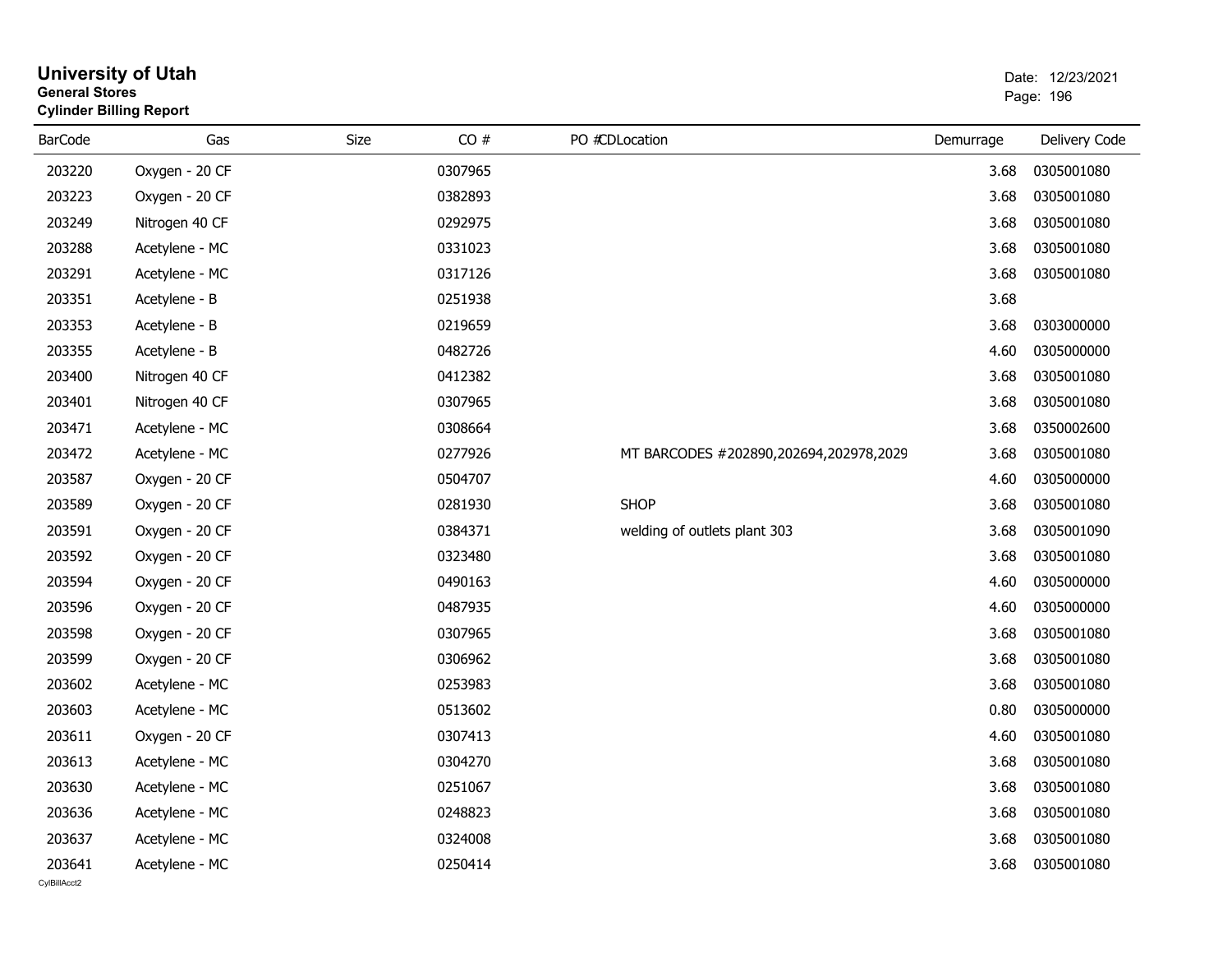| <b>General Stores</b>  | <b>University of Utah</b><br><b>Cylinder Billing Report</b> |      |         |                      |           | Date: 12/23/2021<br>Page: 197 |
|------------------------|-------------------------------------------------------------|------|---------|----------------------|-----------|-------------------------------|
| <b>BarCode</b>         | Gas                                                         | Size | CO#     | PO #CDLocation       | Demurrage | Delivery Code                 |
| 203721                 | Oxygen - 20 CF                                              |      | 0292487 |                      | 4.60      | 0305001080                    |
| 203722                 | Oxygen - 20 CF                                              |      | 0293329 |                      | 4.60      | 0305001080                    |
| 203724                 | Oxygen - 20 CF                                              |      | 0293698 |                      | 4.60      | 0305001080                    |
| 203729                 | Oxygen - 20 CF                                              |      | 0284881 |                      | 4.60      | 0305001080                    |
| 203747                 | Acetylene - MC                                              |      | 0326207 |                      | 3.68      | 0305001080                    |
| 203786                 | Acetylene - B                                               |      | 0138301 |                      | 3.68      | 0350002800                    |
| 203790                 | Acetylene - MC                                              |      | 0146799 |                      | 3.68      | 0350002800                    |
| 203986                 | Oxygen, USP                                                 |      | 0186010 |                      | 3.68      | 0350002600                    |
| 204237                 | Acetylene - MC                                              |      | 0347249 |                      | 3.68      | 0305001080                    |
| 204250                 | Acetylene - MC                                              |      | 0487935 |                      | 4.60      | 0305000000                    |
| 204268                 | Acetylene - MC                                              |      | 0343739 | <b>ELECTRIC SHOP</b> | 3.68      | 0350002600                    |
| 204278                 | Acetylene - MC                                              |      | 0490150 |                      | 4.60      | 0305000000                    |
| 204295                 | Oxygen - 20 CF                                              |      | 0431124 |                      | 3.68      | 0305000000                    |
| 204366                 | Oxygen - 20 CF                                              |      | 0500571 |                      | 4.60      | 0305000000                    |
| 204406                 | Acetylene - MC                                              |      | 0500571 |                      | 4.60      | 0305000000                    |
| 204408                 | Acetylene - MC                                              |      | 0409342 | shop                 | 3.68      | 0305001090                    |
| 204460                 | Acetylene - MC                                              |      | 0504707 |                      | 4.60      | 0305000000                    |
| 204532                 | Acetylene - B                                               |      | 0110320 |                      | 3.68      | 0350002800                    |
| 204545                 | Acetylene - MC                                              |      | 0197277 | <b>HVAC SHOP</b>     | 3.68      | 0305001080                    |
| 204630                 | Air - 233 CF                                                |      | 0125380 |                      | 3.68      |                               |
| 204640                 | Acetylene - B                                               |      | 0128498 |                      | 3.68      | 0350002800                    |
| 205593                 | Oxygen - 20 CF                                              |      | 0323325 | <b>HVAC SHOP</b>     | 3.68      | 0305001080                    |
| 205600                 | Oxygen - 20 CF                                              |      | 0343739 | <b>ELECTRIC SHOP</b> | 3.68      | 0350002600                    |
| 205604                 | Acetylene - B                                               |      | 0393226 | <b>SHOP</b>          | 3.68      | 0305001090                    |
| 205672                 | CO2 - 20 Lb.                                                |      | 0485582 |                      | 4.60      | 0305000000                    |
| 205689                 | Acetylene - MC                                              |      | 0349144 |                      | 3.68      | 0305001080                    |
| 205700                 | Acetylene - MC                                              |      | 0363149 |                      | 3.68      | 0305001090                    |
| 205728<br>CvIBillAcct2 | Acetylene - MC                                              |      | 0423319 | <b>SHOP</b>          | 3.68      | 0305000000                    |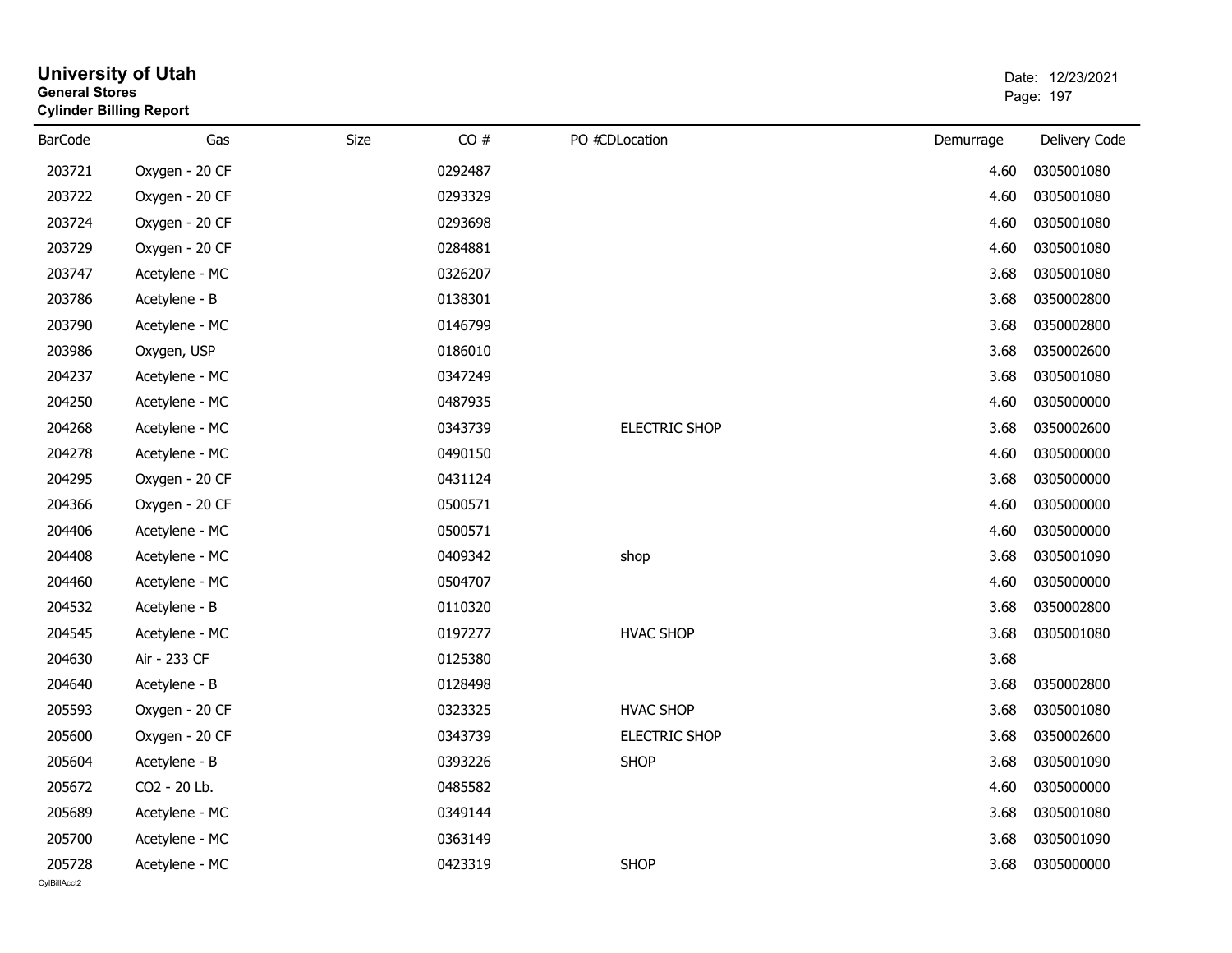| <b>General Stores</b> | <b>University of Utah</b><br><b>Cylinder Billing Report</b> |                  |         |                |                     |           | Date: 12/23/2021<br>Page: 198 |
|-----------------------|-------------------------------------------------------------|------------------|---------|----------------|---------------------|-----------|-------------------------------|
| <b>BarCode</b>        | Gas                                                         | Size             | CO#     | PO #CDLocation |                     | Demurrage | Delivery Code                 |
| 205748                | Acetylene - MC                                              |                  | 0513440 |                |                     | 1.80      | 0305000000                    |
| 205791                | Acetylene - MC                                              |                  | 0488227 |                |                     | 4.20      | 0305000000                    |
| 205860                | Acetylene - MC                                              |                  | 0468565 |                |                     | 4.60      | 0305000000                    |
| 205968                | Oxygen - 20 CF                                              |                  | 0513602 |                |                     | 0.80      | 0305000000                    |
| 807167                | Sulfur Hexaflou                                             |                  | 0306910 |                |                     | 7.82      | 0350002600                    |
| 813045                | CO2 - Inst. Gra                                             |                  | 0428102 |                |                     | 5.29      | 0305000000                    |
| 820868                | Oxygen - 20 CF                                              |                  | 0485793 |                |                     | 6.21      | 0305000000                    |
| 824702                | Nitrogen 40 CF                                              |                  | 0512408 |                |                     | 2.43      | 0305000000                    |
|                       |                                                             |                  |         |                | <b>Amount Total</b> | 414.33    |                               |
|                       | Chart: 01017471001136776240012022                           |                  |         |                |                     |           |                               |
| 201273                | Nitrogen 230 CF                                             | K/UU             | 0508543 |                |                     | 4.60      | 035000228A                    |
| 201558                | Nitrogen 40 CF                                              |                  | 0506477 |                |                     | 4.60      | 035000228A                    |
| 202857                | Argon - 125 CF                                              |                  | 0506905 |                |                     | 4.60      | 035000228A                    |
| 203246                | Nitrogen 40 CF                                              |                  | 0506477 |                |                     | 4.60      | 035000228A                    |
| 203728                | Oxygen - 20 CF                                              |                  | 0506400 |                |                     | 4.60      | 035000228A                    |
| 204271                | Acetylene - MC                                              |                  | 0506400 |                |                     | 4.60      | 035000228A                    |
| 204415                | Acetylene - MC                                              |                  | 0492438 |                |                     | 4.60      | 035000228A                    |
| 204416                | Acetylene - MC                                              |                  | 0480194 |                |                     | 1.80      | 035000228A                    |
| 205602                | Oxygen - 20 CF                                              |                  | 0505205 |                |                     | 4.60      | 035000228A                    |
| 205635                | Acetylene - MC                                              |                  | 0505205 |                |                     | 4.60      | 035000228A                    |
|                       |                                                             |                  |         |                | <b>Amount Total</b> | 43.20     |                               |
| Chart :               | 01017481001136806240012022                                  |                  |         |                |                     |           |                               |
| 202818                | Nitrogen 115 CF                                             | <b>125 CF/UU</b> | 0421092 | <b>SHOP</b>    |                     | 3.68      | 035000228B                    |
| 203586                | Oxygen - 20 CF                                              |                  | 0414309 |                |                     | 3.68      | 035000228B                    |
| 203625                | Oxygen - 20 CF                                              |                  | 0441808 |                |                     | 3.68      | 035000228B                    |
| 204265                | Acetylene - MC                                              |                  | 0442677 |                |                     | 3.68      | 035000228B                    |
| 205698                | Acetylene - MC                                              |                  | 0414309 |                |                     | 3.68      | 035000228B                    |
| CvIBillAcct2          |                                                             |                  |         |                |                     |           |                               |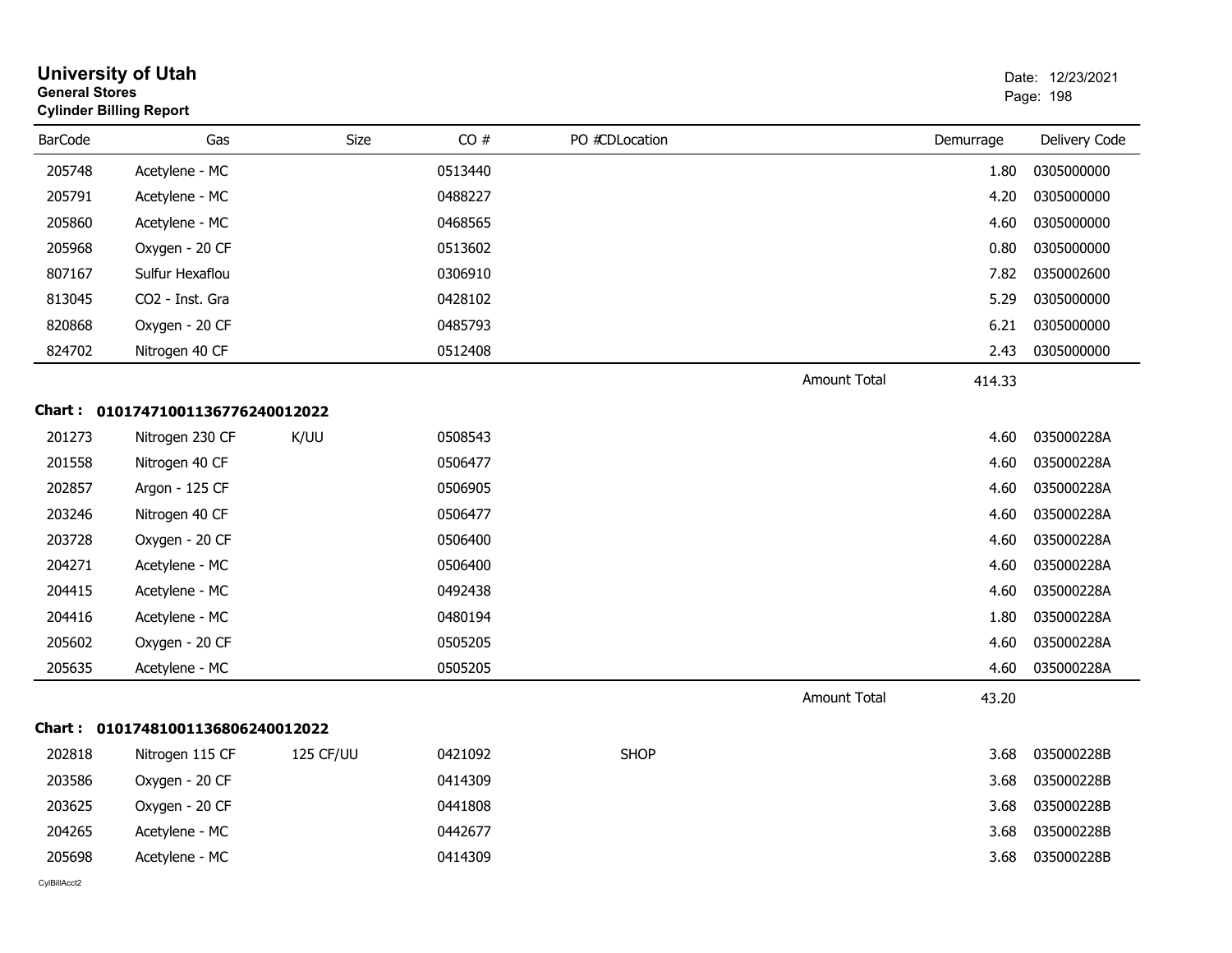| <b>General Stores</b> | <b>University of Utah</b><br><b>Cylinder Billing Report</b> |                  |         |                      |                     |           | Date: 12/23/2021<br>Page: 199 |  |
|-----------------------|-------------------------------------------------------------|------------------|---------|----------------------|---------------------|-----------|-------------------------------|--|
| <b>BarCode</b>        | Gas                                                         | Size             | CO#     | PO #CDLocation       |                     | Demurrage | Delivery Code                 |  |
| 205820                | Nitrogen 40 CF                                              |                  | 0501331 |                      |                     | 4.14      | 035000228B                    |  |
|                       |                                                             |                  |         |                      | <b>Amount Total</b> | 22.54     |                               |  |
|                       | Chart: 01017491001136836240012019                           |                  |         |                      |                     |           |                               |  |
| 816943                | Co <sub>2</sub> Liquid-55                                   | Lig-Airga        | 0454243 | <b>CHLORINE ROOM</b> |                     | 46.00     | 035000228C                    |  |
|                       |                                                             |                  |         |                      | <b>Amount Total</b> | 46.00     |                               |  |
|                       | Chart: 01017491001136836240012022                           |                  |         |                      |                     |           |                               |  |
| 202581                | Co2 Liquid-55                                               | <b>180 LTR/U</b> | 0512126 | CHLORINE ROOM        |                     | 20.80     | 035000228c                    |  |
| 202582                | Co2 Liquid-55                                               |                  | 0512015 | <b>CHLORINE ROOM</b> |                     | 22.40     | 035000228C                    |  |
| 202583                | Co2 Liquid-55                                               |                  | 0512015 | <b>CHLORINE ROOM</b> |                     | 36.80     | 035000228C                    |  |
| 203182                | Acetylene - MC                                              |                  | 0505206 |                      |                     | 4.60      | 035000228C                    |  |
| 203282                | Co2 Liquid-55                                               |                  | 0512015 | <b>CHLORINE ROOM</b> |                     | 14.40     | 035000228C                    |  |
| 203503                | Co2 Liquid-55                                               |                  | 0512126 | <b>CHLORINE ROOM</b> |                     | 20.80     | 035000228c                    |  |
| 203504                | Co2 Liquid-55                                               |                  | 0511603 | CHLORINE ROOM        |                     | 1.60      | 035000228c                    |  |
| 203504                | Co2 Liquid-55                                               |                  | 0512940 | <b>CHLORINE ROOM</b> |                     | 14.40     | 035000228C                    |  |
| 203505                | Co2 Liquid-55                                               |                  | 0510969 | <b>CHLORINE ROOM</b> |                     | 1.60      | 035000228C                    |  |
| 203506                | Co2 Liquid-55                                               |                  | 0512126 | <b>CHLORINE ROOM</b> |                     | 33.60     | 035000228c                    |  |
| 203507                | Co2 Liquid-55                                               |                  | 0512742 | <b>CHLORINE ROOM</b> |                     | 20.80     | 035000228C                    |  |
| 203508                | Co2 Liquid-55                                               |                  | 0511902 | <b>CHLORINE ROOM</b> |                     | 1.60      | 035000228C                    |  |
| 203508                | Co2 Liquid-55                                               |                  | 0512940 | <b>CHLORINE ROOM</b> |                     | 12.80     | 035000228C                    |  |
| 203670                | CO2 - 75 Lb                                                 |                  | 0424379 | <b>CHLORINE ROOM</b> |                     | 7.82      | 035000228C                    |  |
| 203671                | CO2 - 75 Lb                                                 |                  | 0424379 | <b>CHLORINE ROOM</b> |                     | 7.82      | 035000228C                    |  |
| 203672                | CO2 - 75 Lb                                                 |                  | 0417223 | CHLORINE ROOM        |                     | 7.82      | 035000228C                    |  |
| 204283                | Acetylene - MC                                              |                  | 0491579 |                      |                     | 4.60      | 035000228C                    |  |
| 205286                | Co2 Liquid-55                                               |                  | 0511902 | <b>CHLORINE ROOM</b> |                     | 1.60      | 035000228C                    |  |
| 205286                | Co2 Liquid-55                                               |                  | 0512969 | <b>CHLORINE ROOM</b> |                     | 1.60      | 035000228C                    |  |
| 205287                | Co2 Liquid-55                                               |                  | 0510487 | <b>CHLORINE ROOM</b> |                     | 1.60      | 035000228C                    |  |
| 205287                | Co <sub>2</sub> Liguid-55                                   |                  | 0512940 | <b>CHLORINE ROOM</b> |                     | 14.40     | 035000228C                    |  |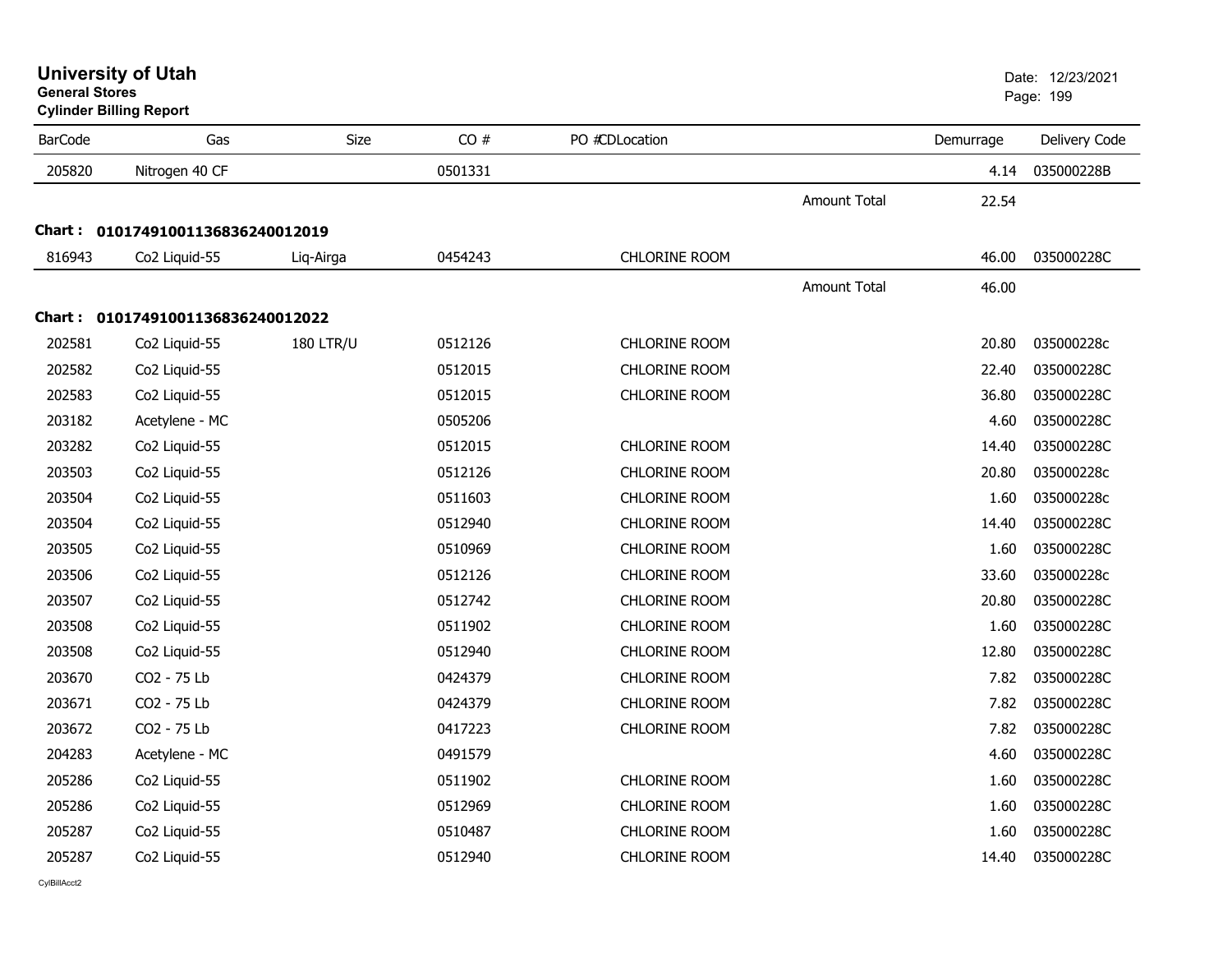| <b>General Stores</b> | <b>University of Utah</b><br><b>Cylinder Billing Report</b> |           |         |                      |                     |           | Date: 12/23/2021<br>Page: 200 |
|-----------------------|-------------------------------------------------------------|-----------|---------|----------------------|---------------------|-----------|-------------------------------|
| <b>BarCode</b>        | Gas                                                         | Size      | CO#     | PO #CDLocation       |                     | Demurrage | Delivery Code                 |
| 205288                | Co2 Liquid-55                                               |           | 0511902 | <b>CHLORINE ROOM</b> |                     | 1.60      | 035000228C                    |
| 205288                | Co2 Liquid-55                                               |           | 0512969 | <b>CHLORINE ROOM</b> |                     | 1.60      | 035000228C                    |
| 205609                | Acetylene - MC                                              |           | 0505206 |                      |                     | 4.60      | 035000228C                    |
| 820869                | Oxygen - 20 CF                                              |           | 0491579 |                      |                     | 6.21      | 035000228C                    |
| 823266                | Nitrogen 40 CF                                              |           | 0498715 |                      |                     | 6.21      | 035000228c                    |
| 824552                | Co2 Liquid-55                                               |           | 0512742 | CHLORINE ROOM        |                     | 10.00     | 035000228C                    |
| 824963                | Co2 Liquid-55                                               |           | 0512742 | CHLORINE ROOM        |                     | 28.00     | 035000228C                    |
| 824964                | Co2 Liquid-55                                               |           | 0512969 | CHLORINE ROOM        |                     | 2.00      | 035000228C                    |
|                       |                                                             |           |         |                      | <b>Amount Total</b> | 313.68    |                               |
|                       | Chart: 01017501001136866240012022                           |           |         |                      |                     |           |                               |
| 202854                | Nitrogen 115 CF                                             | 125 CF/UU | 0492917 |                      |                     | 4.60      | 035000228D                    |
| 203241                | Nitrogen 40 CF                                              |           | 0506715 | Picked Up            |                     | 4.60      | 035000228D                    |
| 203248                | Nitrogen 40 CF                                              |           | 0509577 |                      |                     | 3.40      | 035000228D                    |
| 203344                | Acetylene - MC                                              |           | 0500288 |                      |                     | 4.60      | 035000228D                    |
| 203723                | Oxygen - 20 CF                                              |           | 0506659 |                      |                     | 4.60      | 035000228D                    |
| 203725                | Oxygen - 20 CF                                              |           | 0500288 |                      |                     | 4.60      | 035000228D                    |
| 204285                | Acetylene - MC                                              |           | 0425276 |                      |                     | 3.68      | 035000228d                    |
| 204681                | Nitrogen 115 CF                                             |           | 0487474 |                      |                     | 4.60      | 035000228D                    |
| 205712                | Acetylene - B                                               |           | 0478872 |                      |                     | 4.60      | 035000228D                    |
| 205822                | Nitrogen 40 CF                                              |           | 0507524 |                      |                     | 3.06      | 035000228D                    |
| 205874                | Acetylene - MC                                              |           | 0506659 |                      |                     | 4.60      | 035000228D                    |
|                       |                                                             |           |         |                      | <b>Amount Total</b> | 46.94     |                               |
|                       | Chart: 01017511001136896240012022                           |           |         |                      |                     |           |                               |
| 204544                | Nitrogen 115 CF                                             | 125 CF/UU | 0504389 |                      |                     | 4.60      | 035000228E                    |
| 822428                | Nitrogen, 23 CF                                             |           | 0496569 |                      |                     | 6.21      | 035000228E                    |
|                       |                                                             |           |         |                      | <b>Amount Total</b> | 10.81     |                               |
|                       |                                                             |           |         |                      |                     |           |                               |

#### **Chart : 01017521001136926240012022**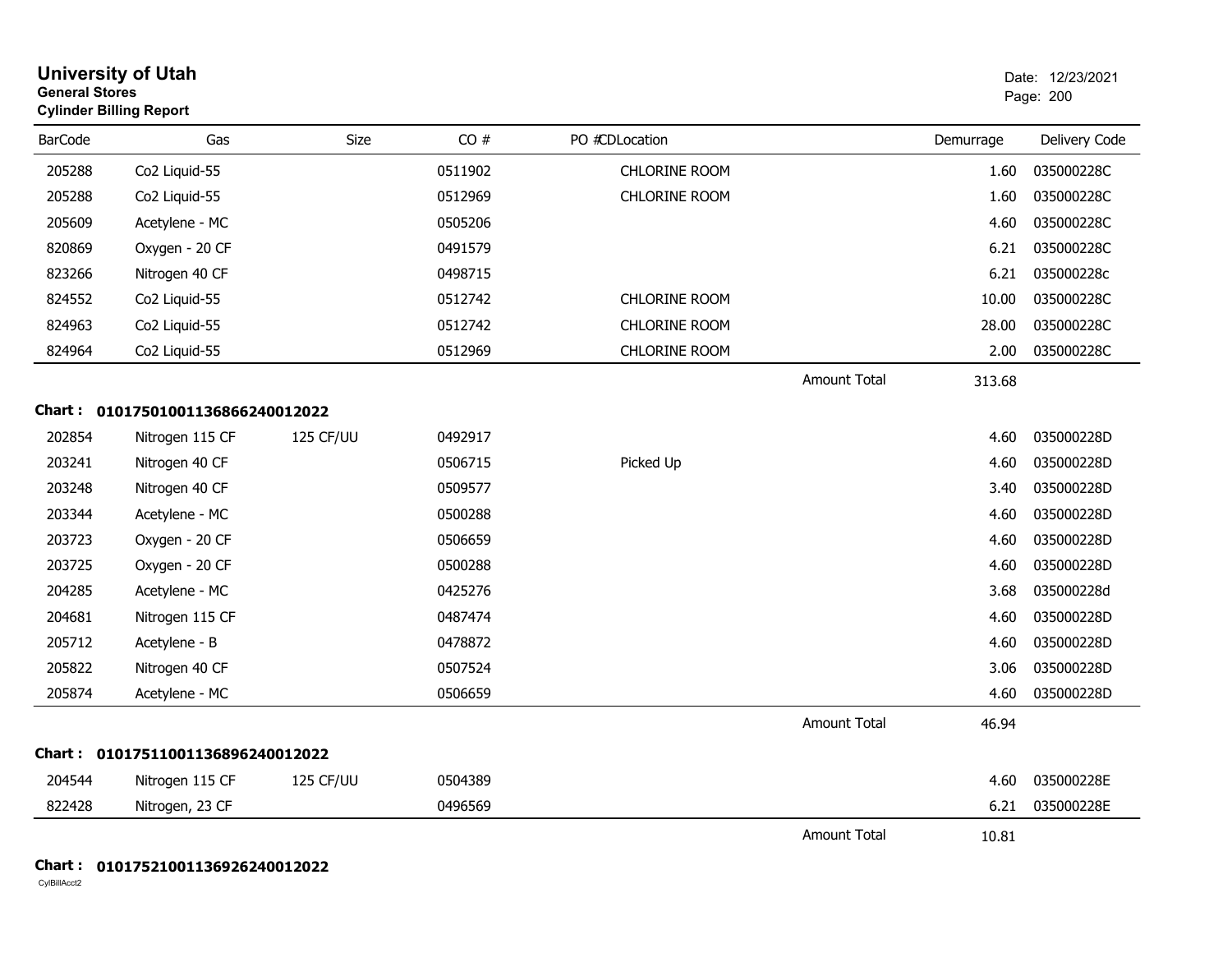| <b>General Stores</b> | <b>University of Utah</b><br><b>Cylinder Billing Report</b> |           |         |                                          |           | Date: 12/23/2021<br>Page: 201 |
|-----------------------|-------------------------------------------------------------|-----------|---------|------------------------------------------|-----------|-------------------------------|
| <b>BarCode</b>        | Gas                                                         | Size      | CO#     | PO #CDLocation                           | Demurrage | Delivery Code                 |
| 200897                | Nitrogen 115 CF                                             | 125 CF/UU | 0506048 |                                          | 4.60      | 035000228F                    |
| 202120                | Oxygen - 20 CF                                              |           | 0471922 |                                          | 4.60      | 035000228F                    |
| 202170                | Acetylene, CF                                               |           | 0513775 |                                          | 0.20      | 0306001030                    |
| 202285                | Oxygen - 20 CF                                              |           | 0476092 |                                          | 4.60      | 035000228F                    |
| 203243                | Nitrogen 40 CF                                              |           | 0506048 |                                          | 4.40      | 035000228F                    |
| 204258                | Acetylene - MC                                              |           | 0511242 |                                          | 4.60      | 035000228F                    |
| 204260                | Acetylene - MC                                              |           | 0511242 |                                          | 4.60      | 035000228F                    |
| 204407                | Acetylene - MC                                              |           | 0511242 |                                          | 4.60      | 035000228F                    |
| 205599                | Oxygen - 20 CF                                              |           | 0498103 |                                          | 4.60      | 035000228F                    |
| 205819                | Nitrogen 40 CF                                              |           | 0506048 |                                          | 3.96      | 035000228F                    |
| 825006                | Oxygen, USP                                                 |           | 0513775 |                                          | 0.27      | 0306001030                    |
| 825119                | Nitrogen 40 CF                                              |           | 0513758 |                                          | 0.27      | 035000228F                    |
| 825120                | Nitrogen 40 CF                                              |           | 0513758 |                                          | 0.27      | 035000228F                    |
|                       |                                                             |           |         | <b>Amount Total</b>                      | 41.57     |                               |
| Chart :               | 01017552000005796260312022                                  |           |         |                                          |           |                               |
| 200407                | CO2 - 50 Lb.                                                | K/UU      | 0501030 | 383 Colorow RM 173                       | 4.60      | 05213C4440                    |
|                       |                                                             |           |         | <b>Amount Total</b>                      | 4.60      |                               |
| Chart :               | 01017552000288806260312022                                  |           |         |                                          |           |                               |
| 823245                | Oxygen, USP                                                 | 200C/Mt.A | 0498201 | 383 Colorow Dr Ste 187 Norman Taylor Lab | 6.21      | 05213C4440                    |
|                       |                                                             |           |         | <b>Amount Total</b>                      | 6.21      |                               |
| Chart :               | 0101755500056000302626032022                                |           |         |                                          |           |                               |
| 200039                | CO2 - 50 Lb.                                                | K/UU      | 0422793 | 3B525 SOM                                | 3.68      | 05213C4440                    |
| 202401                | Oxygen, USP - E                                             |           | 0401524 | 3C444 SOM                                | 3.68      | 05213C4440                    |
| 203111                | $CO2 - E$                                                   |           | 0235985 | 3B525 SOM                                | 3.68      | 05213C4440                    |
| 204703                | Oxygen, USP - E                                             |           | 0401239 | 3C444 SOM                                | 3.68      | 05213C4440                    |
| 205506                | Nitrogen 230 CF                                             |           | 0438090 | 3B25 SOM                                 | 3.68      | 05213C4440                    |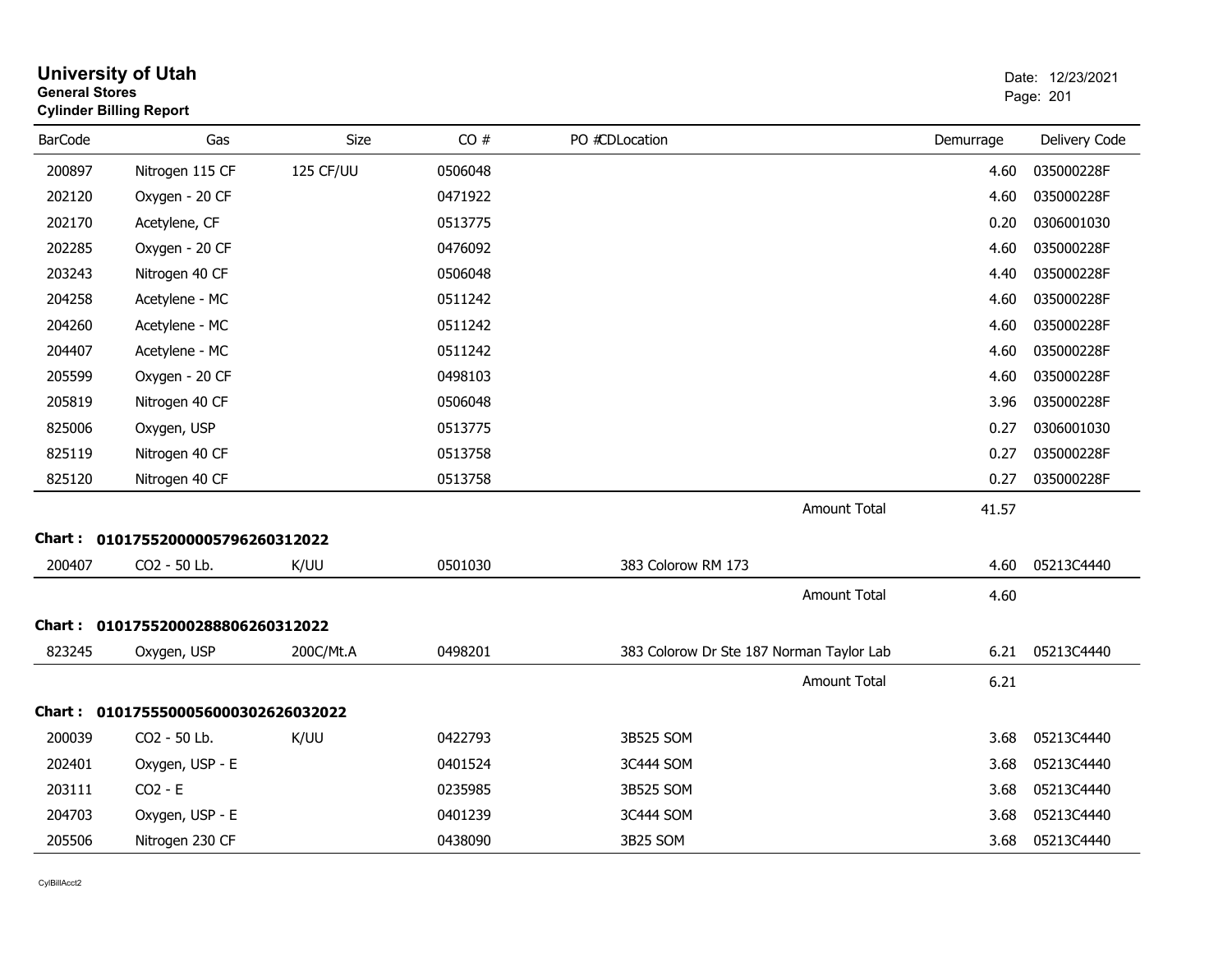| <b>General Stores</b> | <b>Cylinder Billing Report</b>      |           |         |                               |           | Page: 202     |
|-----------------------|-------------------------------------|-----------|---------|-------------------------------|-----------|---------------|
| <b>BarCode</b>        | Gas                                 | Size      | CO#     | PO #CDLocation                | Demurrage | Delivery Code |
|                       |                                     |           |         | <b>Amount Total</b>           | 18.40     |               |
|                       | Chart: 0101755500059310612623032022 |           |         |                               |           |               |
| 516805                | 7%cO2/50%O2/N2                      | 150A/Mt.A | 0451877 | 1D29 BLDG 2, VAMC             | 6.67      | 05213c4440    |
|                       |                                     |           |         | Amount Total                  | 6.67      |               |
|                       | Chart: 0101755500059310612626032022 |           |         |                               |           |               |
| 200014                | 95% Air, 5% CO2                     | K/UU      | 0405377 | VA 2 2C40                     | 3.68      | 0521AB1930    |
| 200016                | 95% Air, 5% CO2                     |           | 0414853 | VA2 #2C40                     | 3.68      | 0521AB1930    |
| 200533                | Argon                               |           | 0386173 | VA2 1D30                      | 3.68      | 0521AB1930    |
| 200757                | CO2 - 50 Lb.                        |           | 0419826 | VA2 Room 2D17                 | 3.68      | 0521AB1930    |
| 200828                | 95% O2, 5% CO2                      |           | 0369483 | VA Med Ctr. Bldg 2, Room 1D29 | 3.68      | 0521ab1930    |
| 202373                | Helium - UHP                        |           | 0366658 | VAMC 1D30                     | 3.68      | 0521ab1930    |
| 202907                | N2, Liquid LX45                     |           | 0511673 | VA BLDG 2 RM 1D30             | 14.40     | 05213C4440    |
| 203527                | N2, Liquid LX45                     |           | 0513289 | VA2 1D30                      | 22.40     | 05213C4440    |
| 203610                | Nitrogen NF                         |           | 0464197 | VA BLDG 2 RM 1D29             | 3.68      | 05213C4440    |
| 204517                | 95% Air, 5% CO2                     |           | 0414853 | VA2 #2C40                     | 3.68      | 0521AB1930    |
| 205364                | CO2 - 50 Lb.                        |           | 0419826 | VA2 Room 2D17                 | 3.68      | 0521AB1930    |
| 808501                | 21% O2 In N2                        |           | 0339847 | 1D21 BLDG 2, VAMC             | 5.06      | 0521AB1930    |
| 808554                | 5%CO212%O2N2                        |           | 0340236 | 1D21 BLDG 2, VAMC             | 5.06      | 0521AB1930    |
| 809150                | 3%Co227%N2inO2                      |           | 0354931 | 1D29 BLDG 2, VAMC             | 5.06      | 0521AB1930    |
| 809277                | Nitrogen, 23 CF                     |           | 0359843 | VA 1D29 BLDG. 2               | 5.06      | 0521AB1930    |
| 809852                | 6%Co2,24%N2,02                      |           | 0373957 | 1D29 BLDG 2, VAMC             | 5.06      | 0521ab1930    |
| 809876                | 16%024%CO2/N2                       |           | 0374561 | 1D29 BLDG 2, VAMC             | 4.83      | 0521ab1930    |
| 809877                | 16%O24%CO2/N2                       |           | 0374561 | 1D29 BLDG 2, VAMC             | 4.83      | 0521ab1930    |
| 810932                | 5%CO212%O2N2                        |           | 0396951 | 1D29 BLDG 2, VAMC             | 5.06      | 0521AB1930    |
| 810933                | 5%CO212%O2N2                        |           | 0396951 | 1D29 BLDG 2, VAMC             | 5.06      | 0521AB1930    |
| 813929                | Oxygen, USP                         |           | 0432214 | 1D30, BLDG 2, VAMC            | 5.29      | 0521AB1930    |
| 813947                | Nitrogen NF                         |           | 0432214 | 1D30, BLDG 2, VAMC            | 5.29      | 0521AB1930    |

**University of Utah** Date: 12/23/2021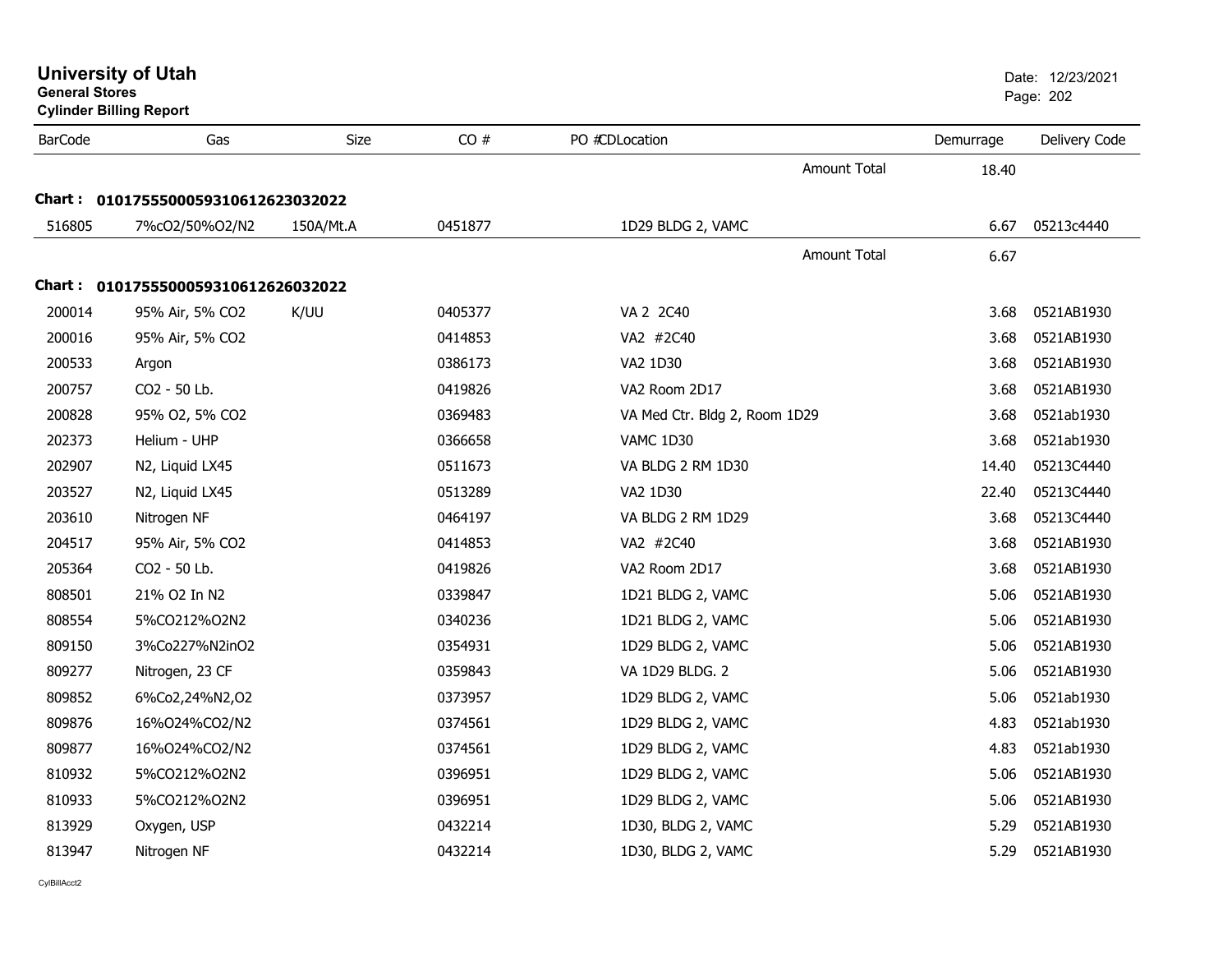|                | <b>University of Utah</b><br><b>General Stores</b><br><b>Cylinder Billing Report</b> |             |         |                                          |           | Date: 12/23/2021<br>Page: 203 |  |
|----------------|--------------------------------------------------------------------------------------|-------------|---------|------------------------------------------|-----------|-------------------------------|--|
| <b>BarCode</b> | Gas                                                                                  | <b>Size</b> | CO#     | PO #CDLocation                           | Demurrage | Delivery Code                 |  |
| 818648         | 5%CO212%O2N2                                                                         |             | 0466059 | 1D29 BLDG 2, VAMC                        | 6.21      | 05213c4440                    |  |
| 818701         | 21% O2 In N2                                                                         |             | 0466216 | 1D29 BLDG 2, VAMC                        | 6.21      | 05213c4440                    |  |
| 818765         | 5%CO212%O2N2                                                                         |             | 0466611 | 1D29 BLDG 2, VAMC                        | 6.21      | 05213c4440                    |  |
|                |                                                                                      |             |         | <b>Amount Total</b>                      | 144.21    |                               |  |
|                | Chart: 0101755500059315270626032022                                                  |             |         |                                          |           |                               |  |
| 201131         | Oxygen, USP                                                                          | K/UU        | 0506744 | <b>558 BPRB</b>                          | 4.60      | 05213C4440                    |  |
| 202651         | 95% O2, 5% CO2                                                                       |             | 0506744 | <b>558 BPRB</b>                          | 4.60      | 05213C4440                    |  |
| 203330         | Oxygen, USP                                                                          |             | 0503224 | 383 Colorow Room 175                     | 4.60      | 05213C4440                    |  |
| 205552         | Nitrogen NF                                                                          |             | 0505141 | <b>558 BPRB</b>                          | 4.60      | 05213C4440                    |  |
| 205579         | 95% O2, 5% CO2                                                                       |             | 0508899 | <b>558 BPRB</b>                          | 4.60      | 05213C4440                    |  |
| 205927         | Nitrogen NF                                                                          |             | 0499794 | <b>558 BPRB</b>                          | 4.60      | 05213C4440                    |  |
| 821657         | Nitrogen NF                                                                          |             | 0484672 | <b>558 BPRB</b>                          | 6.21      | 05213C4440                    |  |
| 823672         | CO2 - 50 Lb.                                                                         |             | 0503228 | 383 Colorow RM 173                       | 6.21      | 05213C4440                    |  |
| 823673         | CO2 - 50 Lb.                                                                         |             | 0503228 | 383 Colorow RM 173                       | 6.21      | 05213C4440                    |  |
| 823974         | Oxygen, USP                                                                          |             | 0505141 | <b>558 BPRB</b>                          | 6.21      | 05213C4440                    |  |
|                |                                                                                      |             |         | <b>Amount Total</b>                      | 52.44     |                               |  |
|                | Chart: 0101755500059317000626032022                                                  |             |         |                                          |           |                               |  |
| 200325         | 95% O2, 5% CO2                                                                       | K/UU        | 0513120 | 383 Colorow Dr RM 163, Dudek Lab         | 2.80      | 05213C4440                    |  |
| 205583         | 95% O2, 5% CO2                                                                       |             | 0512591 | 383 COlorow Dr RM 160 Dudek Lab          | 4.60      | 05213C4440                    |  |
| 821759         | Oxygen, USP                                                                          |             | 0486342 | 383 Colorw Dr Ste 187 Norman Taylor' Lab | 6.21      | 05213C4440                    |  |
| 824150         | Oxygen, USP                                                                          |             | 0507241 | 383 Colorow Dr, room 183, Taylor Lab     | 6.21      | 05213C4440                    |  |
| 824404         | Oxygen, USP                                                                          |             | 0509105 | 383 Colorow, RM 183- Taylor Lab          | 6.21      | 05213C4440                    |  |
| 824611         | Oxygen, USP                                                                          |             | 0512399 | 383 COlorow Dr RM 183 Taylor Lab         | 6.21      | 05213C4440                    |  |
| 824891         | Nitrogen NF                                                                          |             | 0512707 | 160 - 383 COLOROW                        | 5.94      | 05213C4440                    |  |
| 824895         | Nitrogen NF                                                                          |             | 0512591 | 383 COlorow Dr RM 160 Dudek Lab          | 0.27      | 05213C4440                    |  |
|                |                                                                                      |             |         | <b>Amount Total</b>                      | 38.45     |                               |  |

#### **Chart : 01017556000168466260312022**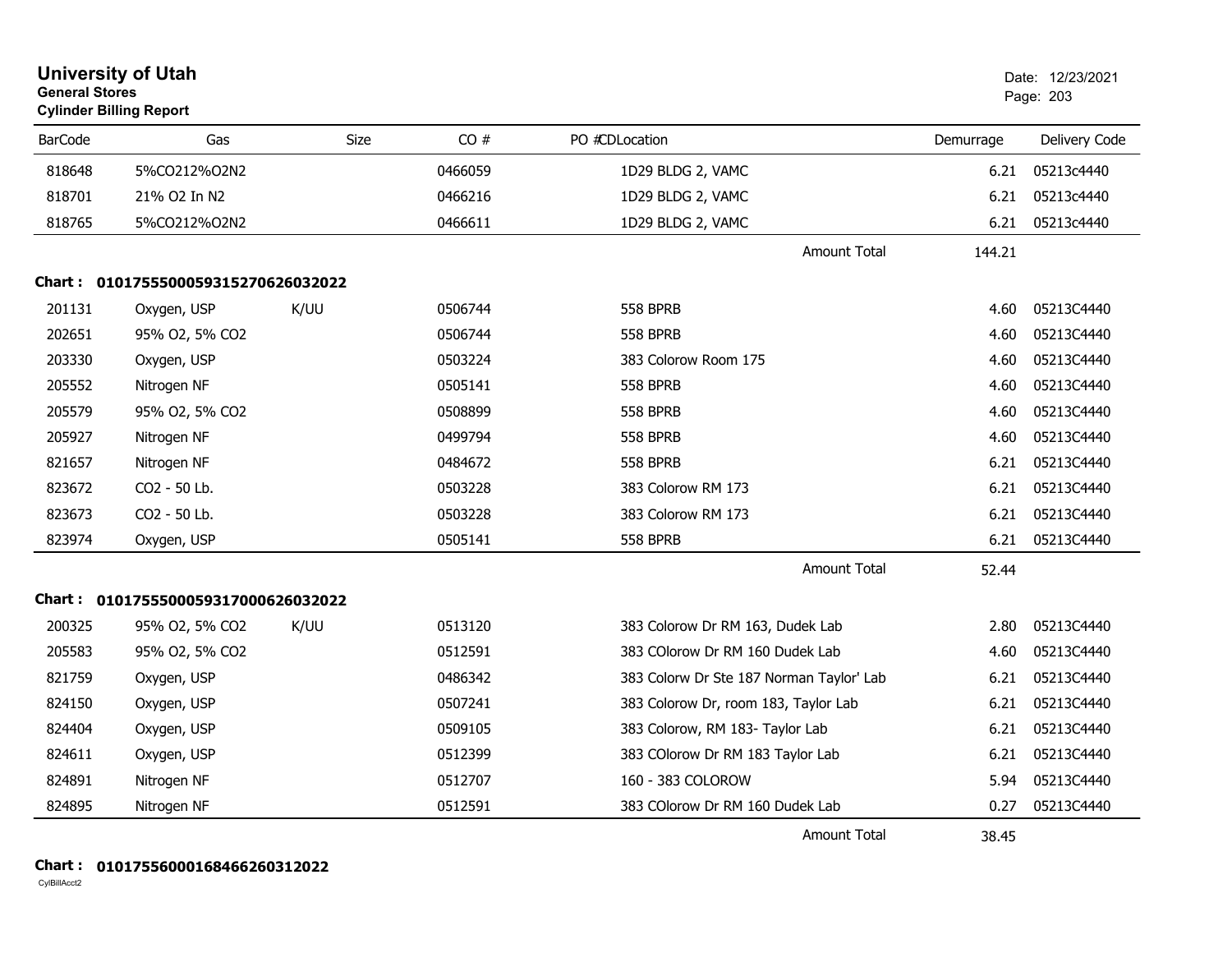| <b>General Stores</b> | <b>University of Utah</b><br><b>Cylinder Billing Report</b> |           |         |                                     |           | Date: 12/23/2021<br>Page: 204 |
|-----------------------|-------------------------------------------------------------|-----------|---------|-------------------------------------|-----------|-------------------------------|
| <b>BarCode</b>        | Gas                                                         | Size      | CO#     | PO #CDLocation                      | Demurrage | Delivery Code                 |
| 202199                | 95% O2, 5% CO2                                              | K/UU      | 0465957 | 3C444 MC                            | 4.60      | 05213C4440                    |
| 202846                | Nitrogen NF                                                 |           | 0489981 | 3C444 SOM                           | 4.60      | 05213C4440                    |
| 205925                | Nitrogen NF                                                 |           | 0489981 | 3C444 SOM                           | 4.60      | 05213C4440                    |
| 816321                | Nitrogen NF                                                 |           | 0450776 | 3C444 SOM                           | 5.29      | 05213C4440                    |
|                       |                                                             |           |         | <b>Amount Total</b>                 | 19.09     |                               |
| Chart :               | 01017614913217096240012022                                  |           |         |                                     |           |                               |
| 813447                | CO2 - 50 Lb.                                                | $50#$ djb | 0427587 | <b>BLDG 621</b>                     | 7.59      | 0624001000                    |
|                       |                                                             |           |         | <b>Amount Total</b>                 | 7.59      |                               |
|                       | Chart: 01017642000177696240212022                           |           |         |                                     |           |                               |
| 823302                | Nitrous Oxide                                               | 20#-MT.AI | 0498906 | 370 NINTH AVE #101 - AVENUE CLINICS | 6.21      | 05212B2000                    |
|                       |                                                             |           |         | <b>Amount Total</b>                 | 6.21      |                               |
|                       | Chart: 01017642000177696261212022                           |           |         |                                     |           |                               |
| 203531                | Nitrous Oxide                                               | 20#/UU    | 0462562 | 370 9TH AVE #101                    | 3.68      | 05212B2000                    |
|                       |                                                             |           |         | <b>Amount Total</b>                 | 3.68      |                               |
| Chart :               | 01018072000011876260312022                                  |           |         |                                     |           |                               |
| 201113                | CO2 - 50 Lb.                                                | K/UU      | 0507548 | 675 Arapeen Dr Rm 106               | 4.60      | 0887002050                    |
| 201189                | CO2 - 50 Lb.                                                |           | 0511522 | 675 Arapeen Dr Andrology RM 102     | 4.60      | 0887002050                    |
| 203240                | Nitrogen 40 CF                                              |           | 0507358 | 675 Arapeen Dr Rm 106               | 4.60      | 0887002050                    |
|                       |                                                             |           |         | <b>Amount Total</b>                 | 13.80     |                               |
| Chart :               | 01018292000280496260012022                                  |           |         |                                     |           |                               |
| 200349                | Hydrogen                                                    | K/UU      | 0510884 | 621 WIntrobe                        | 4.60      | 05215C3300                    |
| 201157                | Argon                                                       |           | 0492366 | BLDG 530 RM 621 - Hector Bergonia   | 3.20      | 0533021000                    |
| 202110                | Argon                                                       |           | 0513502 | 621 Wintrobe                        | 1.40      | 05215C1240                    |
| 204667                | Helium - UHP                                                |           | 0476389 | 2400 EIHG                           | 4.60      | 0533021000                    |
| 823874                | Lq Argon                                                    |           | 0511151 | 2400 EIHG                           | 4.00      | 05215C3300                    |
| 824857                | Lq Argon                                                    |           | 0512527 | Hallway Outside 2400 EIHG           | 46.00     | 0533021000                    |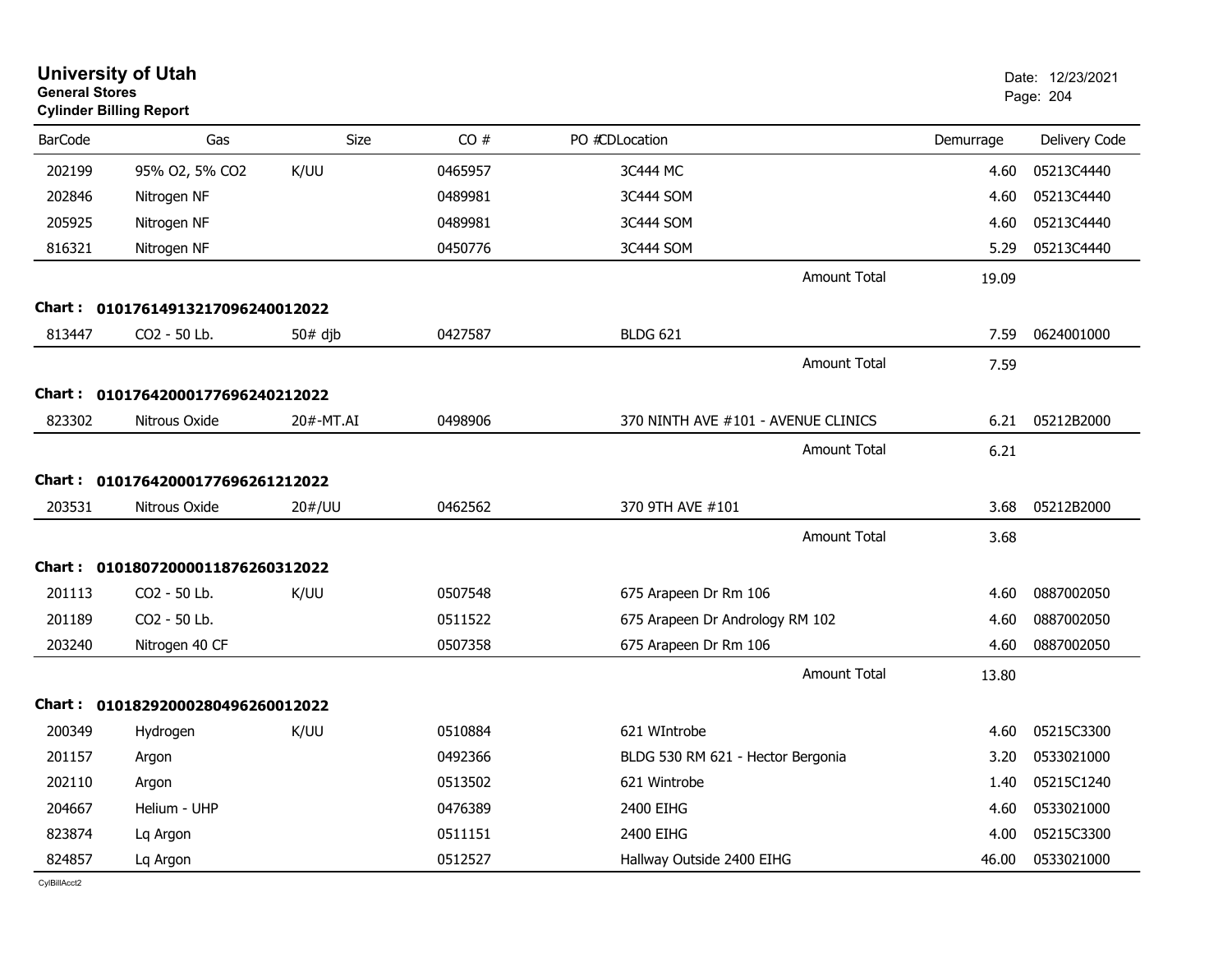**Cylinder Billing Report**

| <b>BarCode</b> | Gas                               | <b>Size</b> | CO#     | PO #CDLocation                 | Demurrage | Delivery Code |
|----------------|-----------------------------------|-------------|---------|--------------------------------|-----------|---------------|
|                |                                   |             |         | Amount Total                   | 63.80     |               |
|                | Chart: 01018302000280726240012022 |             |         |                                |           |               |
| 205910         | Oxygen, USP                       | K/UU        | 0512691 | 2830 S REDWOOD RD SUITE C      | 4.40      | 0489006600    |
| 824406         | Oxygen, USP                       |             | 0512691 | 2830 S REDWOOD RD SUITE C      | 5.94      | 0489006600    |
|                |                                   |             |         | Amount Total                   | 10.34     |               |
| Chart :        | 0101868500059317140626002022      |             |         |                                |           |               |
| 201056         | Nitrogen 230 CF                   | K/UU        | 0482216 | 1207 SMBB Loading Dock         | 4.60      | 0523000000    |
| 202249         | Oxygen, USP - E                   |             | 0482216 | 1207 SMBB Loading Dock         | 4.60      | 0523000000    |
| 202410         | Oxygen, USP - E                   |             | 0488313 | Building 151 room 1502.        | 4.60      | 0523000000    |
| 202413         | Oxygen, USP - E                   |             | 0488313 | Building 151 room 1502.        | 4.60      | 0523000000    |
| 203157         | Oxygen, USP - E                   |             | 0488313 | Building 151 room 1502.        | 4.60      | 0523000000    |
| 203403         | Nitrogen 40 CF                    |             | 0497164 | BLDG 151 Vivarium Loading Dock | 4.60      | 0523000000    |
| 204328         | Oxygen, USP - E                   |             | 0488313 | Building 151 room 1502.        | 4.60      | 0523000000    |
| 204749         | Oxygen, USP - E                   |             | 0482216 | 1207 SMBB Loading Dock         | 4.60      | 0523000000    |
| 205323         | Oxygen, USP - E                   |             | 0488313 | Building 151 room 1502.        | 4.60      | 0523000000    |
| 205336         | Oxygen, USP - E                   |             | 0488313 | Building 151 room 1502.        | 4.60      | 0523000000    |
| 205384         | Oxygen, USP - E                   |             | 0488313 | Building 151 room 1502.        | 4.60      | 0523000000    |
| 205877         | Oxygen, USP - E                   |             | 0488313 | Building 151 room 1502.        | 4.60      | 0523000000    |
| 821349         | Oxygen, USP - E                   |             | 0488313 | Building 151 room 1502.        | 6.21      | 0523000000    |
| 822924         | Oxygen, USP                       |             | 0497164 | BLDG 151 Vivarium Loading Dock | 6.21      | 0523000000    |
| 822929         | Oxygen, USP                       |             | 0497164 | BLDG 151 Vivarium Loading Dock | 6.21      | 0523000000    |
| 823267         | Nitrogen 40 CF                    |             | 0498342 | <b>SMBB Dock</b>               | 6.21      | 0523000000    |
| 823268         | Nitrogen 40 CF                    |             | 0498342 | <b>SMBB Dock</b>               | 6.21      | 0523000000    |
| 823269         | Nitrogen 40 CF                    |             | 0498342 | <b>SMBB Dock</b>               | 6.21      | 0523000000    |
| 824616         | Oxygen, USP                       |             | 0511815 | BLDG 151 Loading Dock          | 6.21      | 0523000000    |
| 824618         | Oxygen, USP                       |             | 0511815 | BLDG 151 Loading Dock          | 6.21      | 0523000000    |
| 824621         | Oxygen, USP                       |             | 0511815 | BLDG 151 Loading Dock          | 6.21      | 0523000000    |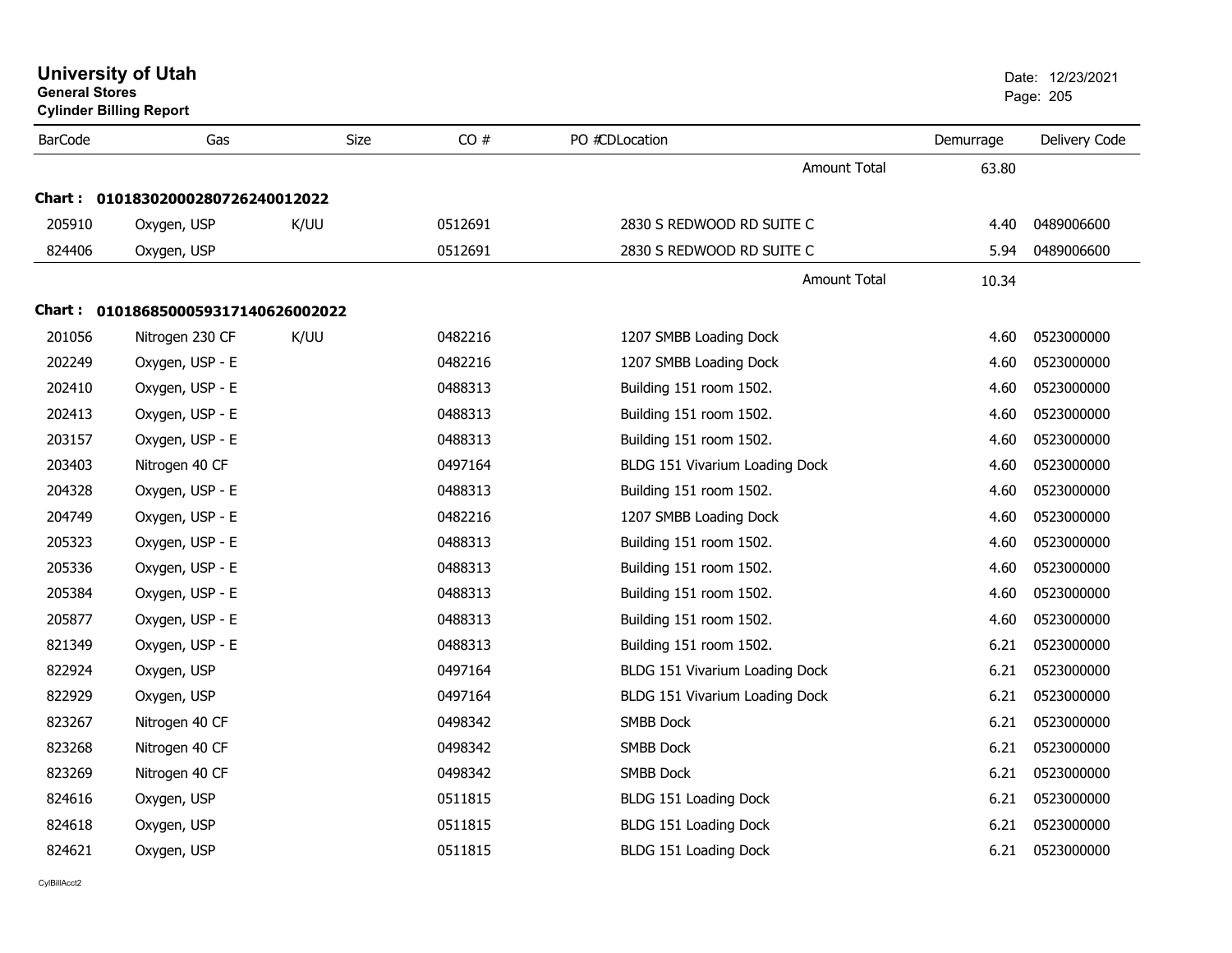## **Cylinder Billing Report**

| <b>BarCode</b> | Gas                                 | Size | CO#     | PO #CDLocation         |                     | Demurrage | Delivery Code |
|----------------|-------------------------------------|------|---------|------------------------|---------------------|-----------|---------------|
| 824622         | Oxygen, USP                         |      | 0511815 | BLDG 151 Loading Dock  |                     | 6.21      | 0523000000    |
|                |                                     |      |         |                        | <b>Amount Total</b> | 117.30    |               |
|                | Chart: 0101868500059317770626002022 |      |         |                        |                     |           |               |
| 202088         | Nitrogen 230 CF                     | K/UU | 0472872 | <b>SMBB</b>            |                     | 4.60      | 0523000000    |
| 205840         | Oxygen, USP                         |      | 0478144 | Bldg 151 Rm 1207       |                     | 4.60      | 0523000000    |
|                |                                     |      |         |                        | <b>Amount Total</b> | 9.20      |               |
|                | Chart: 01018686000113996260012022   |      |         |                        |                     |           |               |
| 202333         | Nitrous Oxide                       | K/UU | 0456686 | 1207 SMBB              |                     | 3.68      | 0523000000    |
| 205572         | Nitrous Oxide                       |      | 0459068 | 1207 SMBB              |                     | 3.68      | 0523000000    |
|                |                                     |      |         |                        | <b>Amount Total</b> | 7.36      |               |
|                | Chart: 01018696000164806260012022   |      |         |                        |                     |           |               |
| 201425         | CO2 - 50 Lb.                        | K/UU | 0505904 | S6881 Moran Eye Ctr    |                     | 4.60      | 0523000000    |
| 201561         | CO2 - 50 Lb.                        |      | 0505904 | S6881 Moran Eye Ctr    |                     | 4.60      | 0523000000    |
| 201923         | CO2 - 50 Lb.                        |      | 0505904 | S6881 Moran Eye Ctr    |                     | 4.60      | 0523000000    |
| 205652         | CO2 - 50 Lb.                        |      | 0505904 | S6881 Moran Eye Ctr    |                     | 4.60      | 0523000000    |
|                |                                     |      |         |                        | <b>Amount Total</b> | 18.40     |               |
|                | Chart: 0101870500059304734626002022 |      |         |                        |                     |           |               |
| 200341         | Oxygen, USP                         | K/UU | 0505158 | A0680 Moran Eye Ctr    |                     | 4.60      | 0523000000    |
| 200495         | Nitrogen 230 CF                     |      | 0513353 | S4620 Moran            |                     | 2.00      | 0523000000    |
| 200565         | Nitrogen 230 CF                     |      | 0512641 | S4620 Moran            |                     | 4.60      | 0523000000    |
| 201211         | Helium - UHP                        |      | 0505242 | S4620 Moran            |                     | 4.60      | 0523000000    |
| 201252         | Nitrogen 230 CF                     |      | 0485632 | S4620 Moran Eye Ctr    |                     | 4.60      | 0523000000    |
| 201471         | Nitrogen 230 CF                     |      | 0508325 | S4620 Moran            |                     | 2.60      | 0523000000    |
| 201599         | Nitrogen 230 CF                     |      | 0513353 | S4620 Moran            |                     | 2.00      | 0523000000    |
| 201806         | CO2 - 50 Lb.                        |      | 0482989 | S4620 Moran Eye Center |                     | 4.60      | 0523000000    |
| 202422         | Nitrogen 230 CF                     |      | 0513353 | S4620 Moran            |                     | 2.00      | 0523000000    |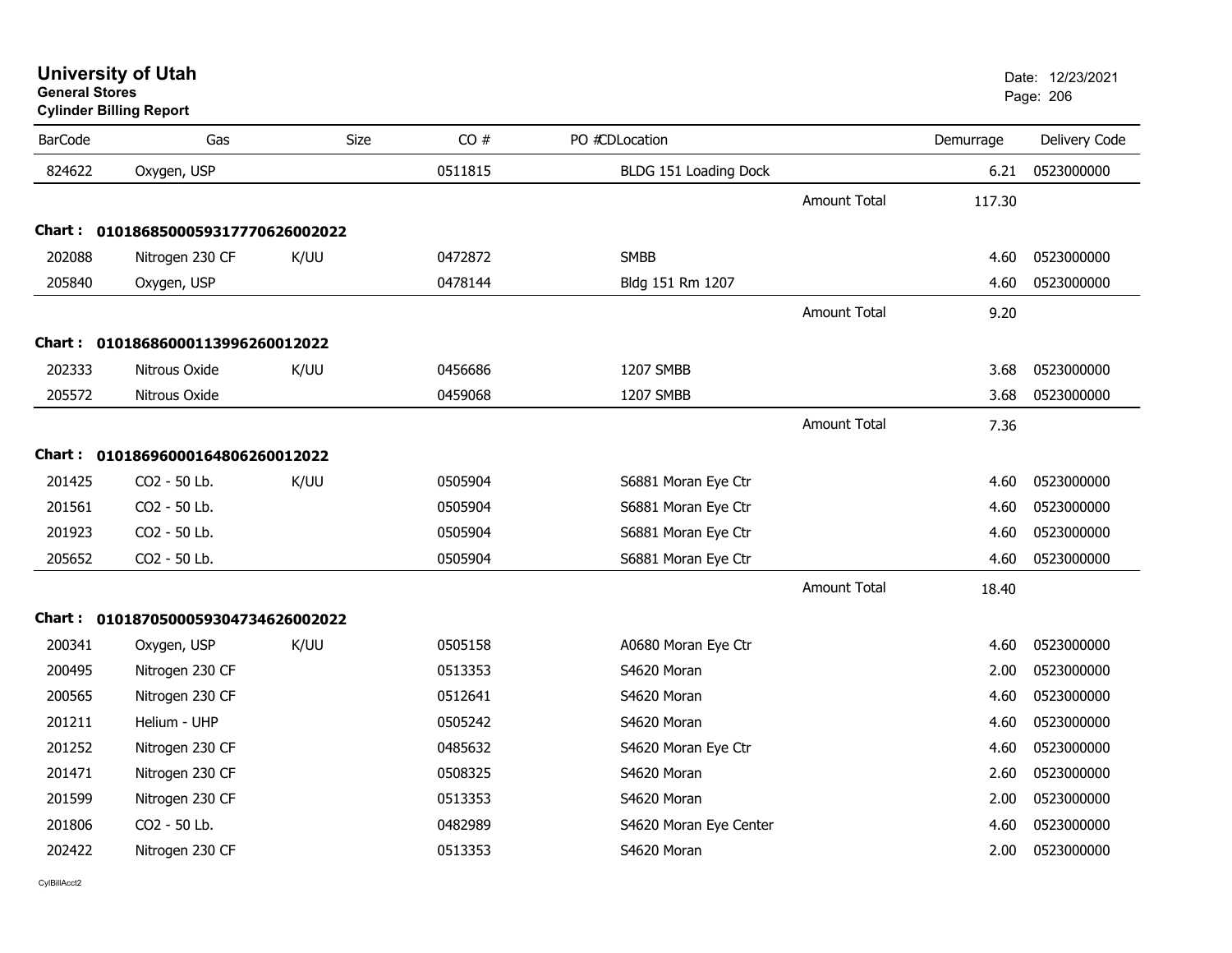| <b>General Stores</b> | <b>University of Utah</b><br><b>Cylinder Billing Report</b> |             |         |                        |                     |           | Date: 12/23/2021<br>Page: 207 |
|-----------------------|-------------------------------------------------------------|-------------|---------|------------------------|---------------------|-----------|-------------------------------|
| <b>BarCode</b>        | Gas                                                         | <b>Size</b> | CO#     | PO #CDLocation         |                     | Demurrage | Delivery Code                 |
| 203848                | Nitrogen 230 CF                                             |             | 0512641 | S4620 Moran            |                     | 2.60      | 0523000000                    |
| 204691                | Oxygen, USP - E                                             |             | 0479600 | S4620 Moran Eye Center |                     | 4.60      | 0523000000                    |
| 205386                | Oxygen, USP - E                                             |             | 0479600 | S4620 Moran Eye Center |                     | 4.60      | 0523000000                    |
| 205481                | Nitrogen 230 CF                                             |             | 0512641 | S4620 Moran            |                     | 2.60      | 0523000000                    |
| 205757                | Argon - UHP                                                 |             | 0439839 | S4620E MORAN           |                     | 3.68      | 0523000000                    |
| 824384                | Helium - UHP                                                |             | 0510673 | S4620 Moran Eye Ctr    |                     | 6.21      | 0523000000                    |
| 824405                | Oxygen, USP                                                 |             | 0509088 | A0863 Morran           |                     | 6.21      | 0523000000                    |
|                       |                                                             |             |         |                        | <b>Amount Total</b> | 62.10     |                               |
|                       | Chart: 0101872500059308623626002022                         |             |         |                        |                     |           |                               |
| 205834                | Oxygen, USP                                                 | K/UU        | 0505492 | A0160 Moran Eye Ctr    |                     | 4.60      | 0523000000                    |
| 205911                | Oxygen, USP                                                 |             | 0505492 | A0160 Moran Eye Ctr    |                     | 4.60      | 0523000000                    |
|                       |                                                             |             |         |                        | <b>Amount Total</b> | 9.20      |                               |
|                       | Chart: 0101872500059308633626002022                         |             |         |                        |                     |           |                               |
| 200046                | Nitrogen 230 CF                                             | K/UU        | 0511346 | A0160 Moran Eye Ctr    |                     | 4.60      | 0523000000                    |
| 200054                | Nitrogen 230 CF                                             |             | 0511000 | A0160 Moran Eye Ctr    |                     | 4.60      | 0523000000                    |
| 200500                | Nitrogen 230 CF                                             |             | 0511674 | A0160 Moran Eye Ctr    |                     | 4.60      | 0523000000                    |
| 200988                | Nitrogen 230 CF                                             |             | 0511542 | A0160 Moran Eye Ctr    |                     | 4.60      | 0523000000                    |
| 201271                | Nitrogen 230 CF                                             |             | 0511346 | A0160 Moran Eye Ctr    |                     | 4.60      | 0523000000                    |
| 201396                | Nitrogen 230 CF                                             |             | 0511674 | A0160 Moran Eye Ctr    |                     | 4.60      | 0523000000                    |
| 201699                | Nitrogen 230 CF                                             |             | 0511000 | A0160 Moran Eye Ctr    |                     | 4.60      | 0523000000                    |
| 202060                | Oxygen, USP                                                 |             | 0462799 | <b>S5631 MEC</b>       |                     | 3.68      | 0523000000                    |
| 202071                | Nitrogen 230 CF                                             |             | 0503193 | A0160 Moran Eye Ctr    |                     | 4.60      | 0523000000                    |
| 202085                | Oxygen, USP                                                 |             | 0511000 | A0160 Moran Eye Ctr    |                     | 4.60      | 0523000000                    |
| 202215                | Nitrogen 230 CF                                             |             | 0511674 | A0160 Moran Eye Ctr    |                     | 4.60      | 0523000000                    |
| 202506                | CO2 - 50 Lb.                                                |             | 0435057 | S5631 MORAN            |                     | 3.68      | 0523000000                    |
| 202664                | Nitrogen 230 CF                                             |             | 0511542 | A0160 Moran Eye Ctr    |                     | 4.60      | 0523000000                    |
| 202782                | Nitrogen 230 CF                                             |             | 0511674 | A0160 Moran Eye Ctr    |                     | 4.60      | 0523000000                    |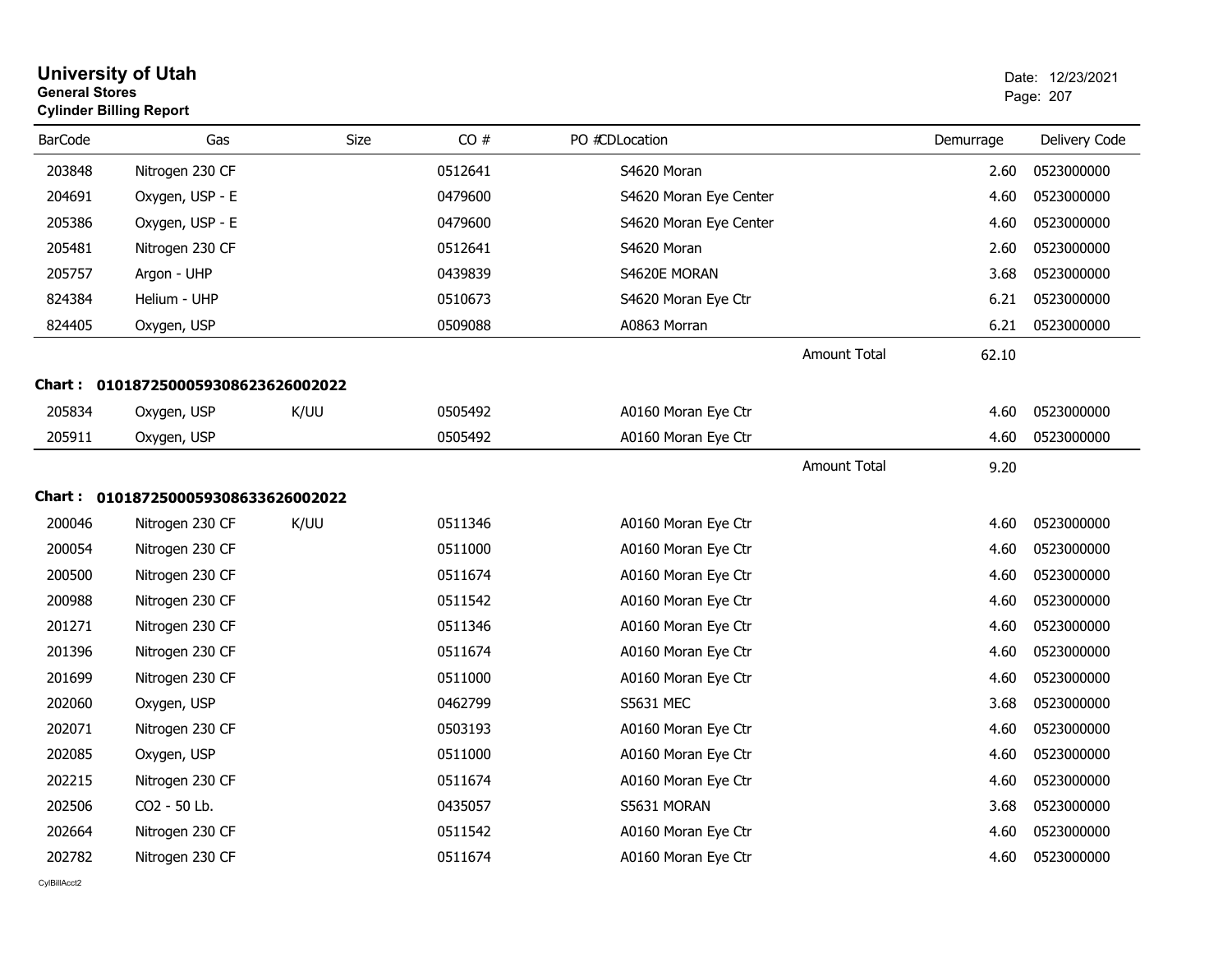| University of Utah             | Date: 12/2 |
|--------------------------------|------------|
| General Stores                 | Page: 208  |
| <b>Cylinder Billing Report</b> |            |

| <b>BarCode</b> | Gas                                 | Size | CO#     | PO #CDLocation                  | Demurrage | Delivery Code |
|----------------|-------------------------------------|------|---------|---------------------------------|-----------|---------------|
| 203043         | Oxygen, USP                         |      | 0511000 | A0160 Moran Eye Ctr             | 4.60      | 0523000000    |
| 203167         | Nitrogen 230 CF                     |      | 0503193 | A0160 Moran Eye Ctr             | 4.60      | 0523000000    |
| 203315         | CO2 - 50 Lb.                        |      | 0509940 | S5631 Moran                     | 4.60      | 0523000000    |
| 203849         | Oxygen, USP                         |      | 0511542 | A0160 Moran Eye Ctr             | 4.60      | 0523000000    |
| 204592         | CO2 - 50 Lb.                        |      | 0419090 | S5631- 65 N medical Drive       | 3.68      | 0523000000    |
| 205479         | Oxygen, USP - E                     |      | 0511674 | A0160 Moran Eye Ctr             | 4.60      | 0523000000    |
| 205625         | Oxygen, USP                         |      | 0511000 | A0160 Moran Eye Ctr             | 4.60      | 0523000000    |
| 205836         | Oxygen, USP                         |      | 0480588 | 65 N Mario Capecchi Dr Rm A0160 | 4.60      | 0523000000    |
| 205882         | Oxygen, USP - E                     |      | 0509939 | A0160 Moran                     | 4.60      | 0523000000    |
| 205899         | Oxygen, USP                         |      | 0511000 | A0160 Moran Eye Ctr             | 4.60      | 0523000000    |
| 205904         | Oxygen, USP                         |      | 0511542 | A0160 Moran Eye Ctr             | 4.60      | 0523000000    |
| 815406         | 50% O2 50% CO2                      |      | 0442128 | A0160 MORAN                     | 5.29      | 0523000000    |
| 818074         | 10%O2/N2                            |      | 0462659 | A0160 MORAN                     | 6.21      | 0523000000    |
| 819899         | Nitrogen 230 CF                     |      | 0474524 | A0160 Moran                     | 6.21      | 0523000000    |
| 820083         | CO2 - 50 Lb.                        |      | 0476115 | S5631 Moran                     | 6.21      | 0523000000    |
| 820672         | 95% Air, 5% CO2                     |      | 0494372 | S5631 Moran eye CTr             | 7.59      | 0523000000    |
| 820927         | Oxygen, USP                         |      | 0480588 | 65 N Mario Capecchi Dr Rm A0160 | 6.21      | 0523000000    |
| 824609         | Oxygen, USP                         |      | 0511346 | A0160 Moran Eye Ctr             | 6.21      | 0523000000    |
| 824610         | Oxygen, USP                         |      | 0511346 | A0160 Moran Eye Ctr             | 6.21      | 0523000000    |
| 824650         | CO2 - 50 Lb.                        |      | 0511347 | S5631 Moran Eye Ctr             | 6.21      | 0523000000    |
| 824653         | CO2 - 50 Lb.                        |      | 0511347 | S5631 Moran Eye Ctr             | 6.21      | 0523000000    |
|                |                                     |      |         | <b>Amount Total</b>             | 174.80    |               |
|                | Chart: 0101873500059313700626002022 |      |         |                                 |           |               |
| 200069         | 95% O2, 5% CO2                      | K/UU | 0488490 | S4140A MORAN                    | 4.60      | 0523000000    |
| 200363         | CO2 - 50 Lb.                        |      | 0481597 | 4140A MORAN                     | 4.60      | 0523000000    |
| 200474         | CO2 - 50 Lb.                        |      | 0481596 | S4639 MORAN                     | 4.60      | 0523000000    |
| 200493         | CO2 - 50 Lb.                        |      | 0503591 | S4639 MORAN                     | 4.60      | 0523000000    |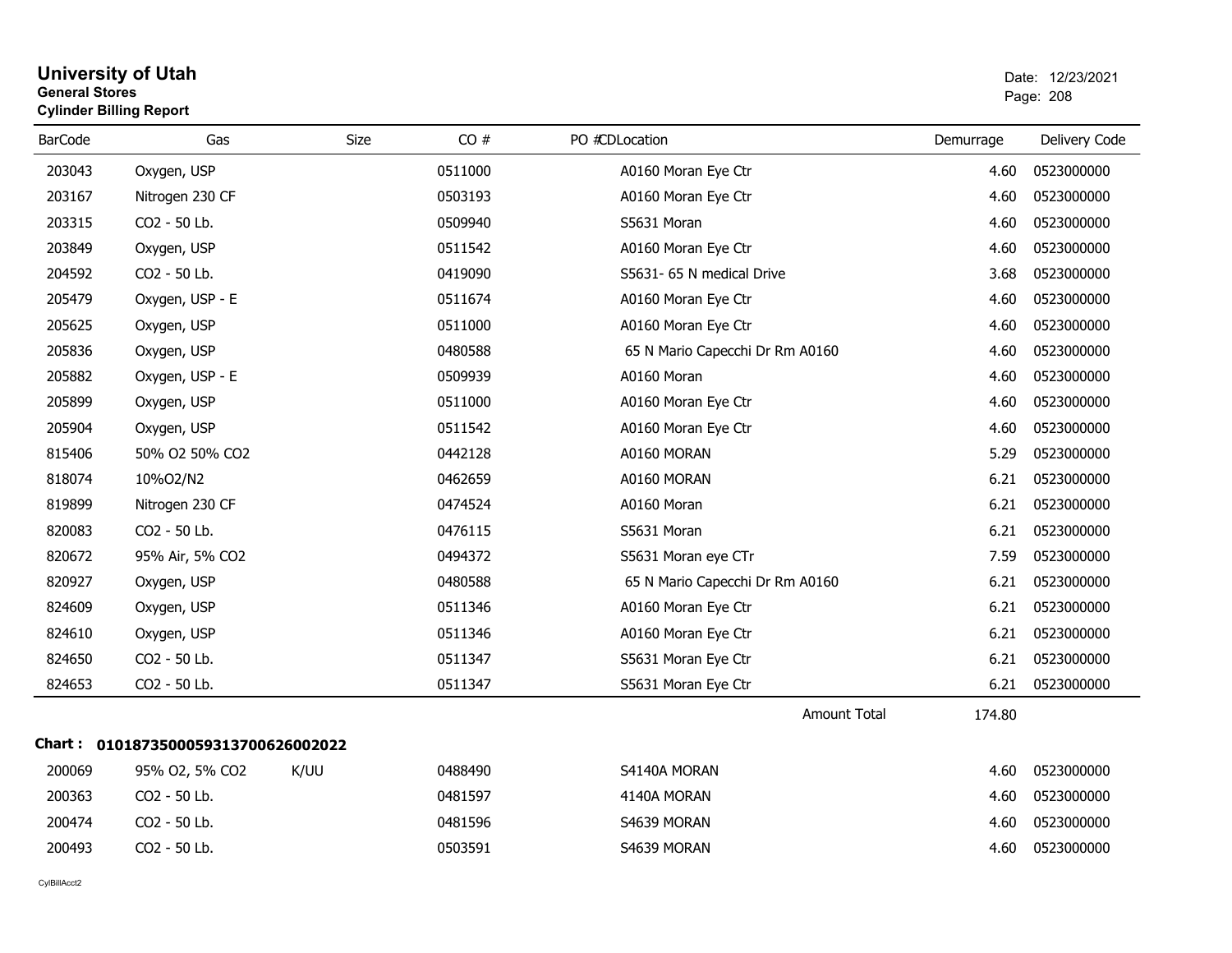| <b>General Stores</b> | <b>Cylinder Billing Report</b>      |             |         |                        |                     |           | Page: 209     |
|-----------------------|-------------------------------------|-------------|---------|------------------------|---------------------|-----------|---------------|
| <b>BarCode</b>        | Gas                                 | <b>Size</b> | CO#     | PO #CDLocation         |                     | Demurrage | Delivery Code |
| 200524                | CO2 - 50 Lb.                        |             | 0509568 | S4639 MORAN            |                     | 4.60      | 0523000000    |
| 200535                | CO2 - 50 Lb.                        |             | 0506520 | S4639 MORAN            |                     | 3.40      | 0523000000    |
| 200893                | 95% O2, 5% CO2                      |             | 0488490 | S4140A MORAN           |                     | 4.60      | 0523000000    |
| 200956                | 95% O2, 5% CO2                      |             | 0432561 | S4041 Moran            |                     | 3.68      | 0523000000    |
| 200998                | CO <sub>2</sub> - 50 Lb.            |             | 0509568 | S4639 MORAN            |                     | 3.40      | 0523000000    |
| 201257                | Nitrogen 230 CF                     |             | 0473419 | 65 Medical Dr Rm S4148 |                     | 4.60      | 0523000000    |
| 201880                | 95% O2, 5% CO2                      |             | 0506521 | S4140A MORAN           |                     | 4.60      | 0523000000    |
| 202020                | CO2 - 50 Lb.                        |             | 0481597 | 4140A MORAN            |                     | 4.60      | 0523000000    |
| 202027                | 95% O2, 5% CO2                      |             | 0455777 | <b>S4180 MEC</b>       |                     | 3.68      | 0523000000    |
| 202028                | 95% O2, 5% CO2                      |             | 0506521 | S4140A MORAN           |                     | 4.60      | 0523000000    |
| 202200                | 95% O2, 5% CO2                      |             | 0501901 | S4140A MORAN           |                     | 4.60      | 0523000000    |
| 202464                | CO2 - 50 Lb.                        |             | 0488491 | S4639 MORAN            |                     | 4.60      | 0523000000    |
| 203827                | 95% O2, 5% CO2                      |             | 0455778 | <b>S4625 MEC</b>       |                     | 3.68      | 0523000000    |
| 825027                | CO2 - 50 Lb.                        |             | 0513580 | S4639 Moran            |                     | 1.62      | 0523000000    |
| 825031                | CO2 - 50 Lb.                        |             | 0513580 | S4639 Moran            |                     | 1.62      | 0523000000    |
|                       |                                     |             |         |                        | <b>Amount Total</b> | 76.28     |               |
|                       | Chart: 0101873500059313700626032022 |             |         |                        |                     |           |               |
| 200424                | Oxygen, USP                         | K/UU        | 0391857 | 4140 MORAN             |                     | 3.68      | 0523000000    |
| 200441                | CO2 - 50 Lb.                        |             | 0272829 | S4140 NEW MORAN        |                     | 3.68      | 0533032900    |
|                       |                                     |             |         |                        | <b>Amount Total</b> | 7.36      |               |
|                       | Chart: 0101874500059313730626002022 |             |         |                        |                     |           |               |
| 201049                | Nitrogen 230 CF                     | K/UU        | 0444373 | S3881 MORAN            |                     | 3.68      | 0523000000    |
| 818790                | Nitrogen 230 CF                     |             | 0467754 | S3881 Moran            |                     | 6.21      | 0523000000    |
|                       |                                     |             |         |                        | <b>Amount Total</b> | 9.89      |               |
|                       | Chart: 0101874500059313730626032022 |             |         |                        |                     |           |               |
| 201278                | Nitrogen 230 CF                     | K/UU        | 0412076 | S3881 MORAN            |                     | 3.68      | 0523000000    |
|                       |                                     |             |         |                        |                     |           |               |

**University of Utah** Date: 12/23/2021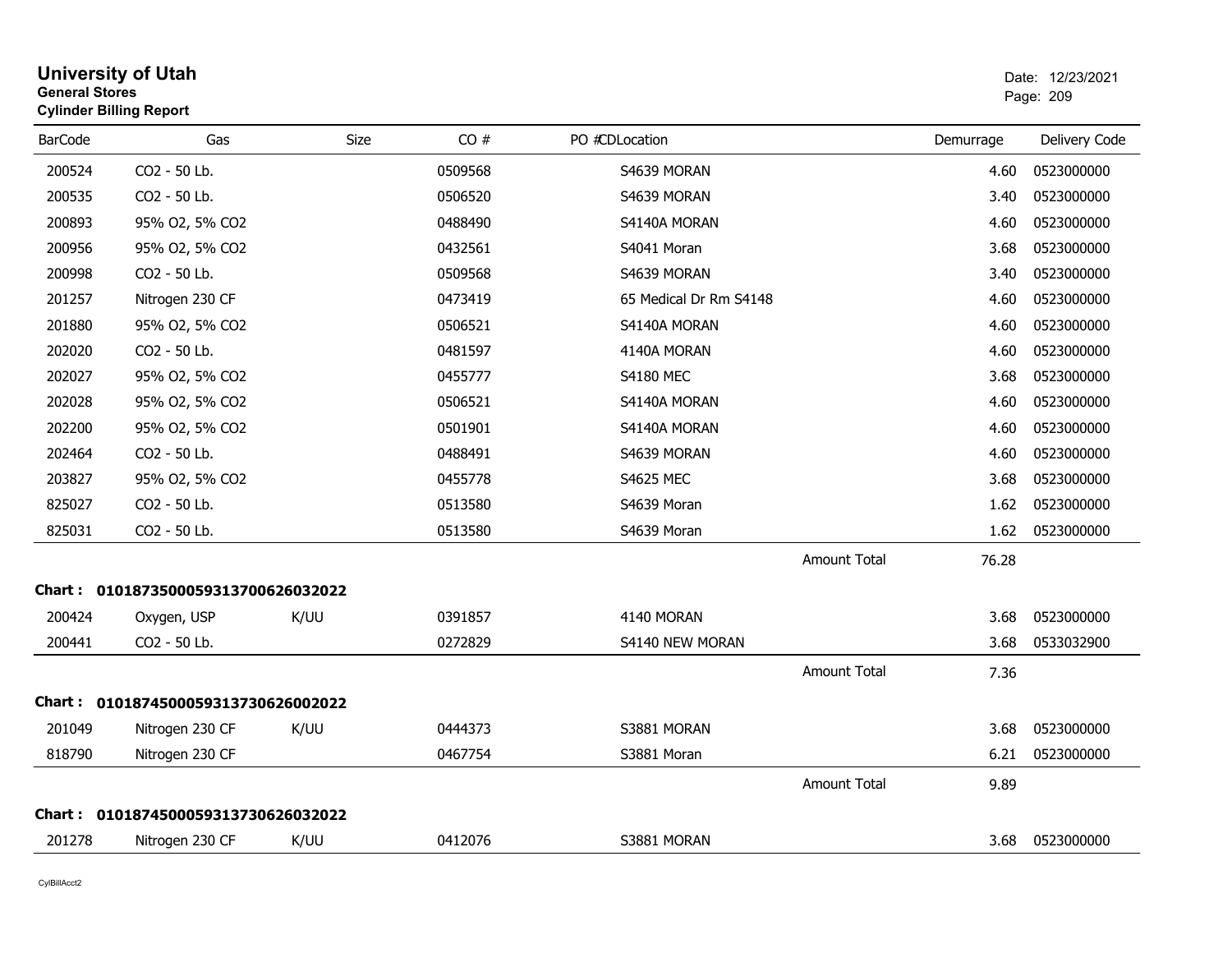|                | <b>University of Utah</b><br><b>General Stores</b><br><b>Cylinder Billing Report</b> |             |         |                     | Date: 12/23/2021<br>Page: 210 |           |               |
|----------------|--------------------------------------------------------------------------------------|-------------|---------|---------------------|-------------------------------|-----------|---------------|
| <b>BarCode</b> | Gas                                                                                  | <b>Size</b> | CO#     | PO #CDLocation      |                               | Demurrage | Delivery Code |
|                |                                                                                      |             |         |                     | <b>Amount Total</b>           | 3.68      |               |
| <b>Chart:</b>  | 0101874500059315570626002022                                                         |             |         |                     |                               |           |               |
| 200257         | Nitrogen 230 CF                                                                      | K/UU        | 0506302 | 3861S MORAN         |                               | 4.60      | 0523000000    |
| 200566         | Nitrogen 230 CF                                                                      |             | 0503406 | S3881 Moran Eye Ctr |                               | 4.60      | 0523000000    |
| 200621         | Nitrogen 230 CF                                                                      |             | 0506302 | 3861S MORAN         |                               | 4.60      | 0523000000    |
| 200667         | Nitrogen 230 CF                                                                      |             | 0506302 | 3861S MORAN         |                               | 4.60      | 0523000000    |
| 200681         | 95% O2, 5% CO2                                                                       |             | 0379529 | S3881 MORAN         |                               | 3.68      | 0523000000    |
| 201775         | Nitrogen 230 CF                                                                      |             | 0377230 | Moran S3881         |                               | 3.68      | 0523000000    |
| 202086         | 95% O2, 5% CO2                                                                       |             | 0425023 | S3881 MORAN         |                               | 3.68      | 0523000000    |
| 821973         | Nitrogen, UHP                                                                        |             | 0489917 | S3688 Moran Eye Ctr |                               | 6.21      | 0523000000    |
|                |                                                                                      |             |         |                     | <b>Amount Total</b>           | 35.65     |               |
|                | Chart: 0101875500059204510665032022                                                  |             |         |                     |                               |           |               |
| 200537         | Oxygen, USP                                                                          | K/UU        | 0512879 | S3631 Moran         |                               | 4.20      | 0523000000    |
| 201137         | Oxygen, USP                                                                          |             | 0512879 | S3631 Moran         |                               | 4.20      | 0523000000    |
| 201985         | Oxygen, USP                                                                          |             | 0509061 | S3631 Moran         |                               | 0.40      | 0523000000    |
| 203327         | Oxygen, USP                                                                          |             | 0507040 | 3631 Moran Eye Ctr  |                               | 0.40      | 0523000000    |
| 204495         | Oxygen, USP                                                                          |             | 0512879 | S3631 Moran         |                               | 4.20      | 0523000000    |
| 205838         | Oxygen, USP                                                                          |             | 0512879 | S3631 Moran         |                               | 4.20      | 0523000000    |
| 823413         | Oxygen, USP                                                                          |             | 0500462 | S3631 Moran Eye Ctr |                               | 6.21      | 0523000000    |
| 823414         | Oxygen, USP                                                                          |             | 0500462 | S3631 Moran Eye Ctr |                               | 0.54      | 0523000000    |
| 824401         | Oxygen, USP                                                                          |             | 0509876 | S3631 Moran         |                               | 0.54      | 0523000000    |
| 824402         | Oxygen, USP                                                                          |             | 0509876 | S3631 Moran         |                               | 6.21      | 0523000000    |
|                |                                                                                      |             |         |                     | <b>Amount Total</b>           | 31.10     |               |
|                | Chart: 01018756000117196260312022                                                    |             |         |                     |                               |           |               |
| 203491         | CO2 - 50 Lb.                                                                         | K/UU        | 0454341 | S3620 MEC           |                               | 3.68      | 0523000000    |
| 814427         | 5%Co2/30%O2/N2                                                                       |             | 0434068 | S3620 MORAN         |                               | 5.29      | 0523000000    |
| 814503         | 5%Co2/50%O2/N2                                                                       |             | 0435464 | S3620 MORAN         |                               | 5.29      | 0523000000    |
| CylBillAcct2   |                                                                                      |             |         |                     |                               |           |               |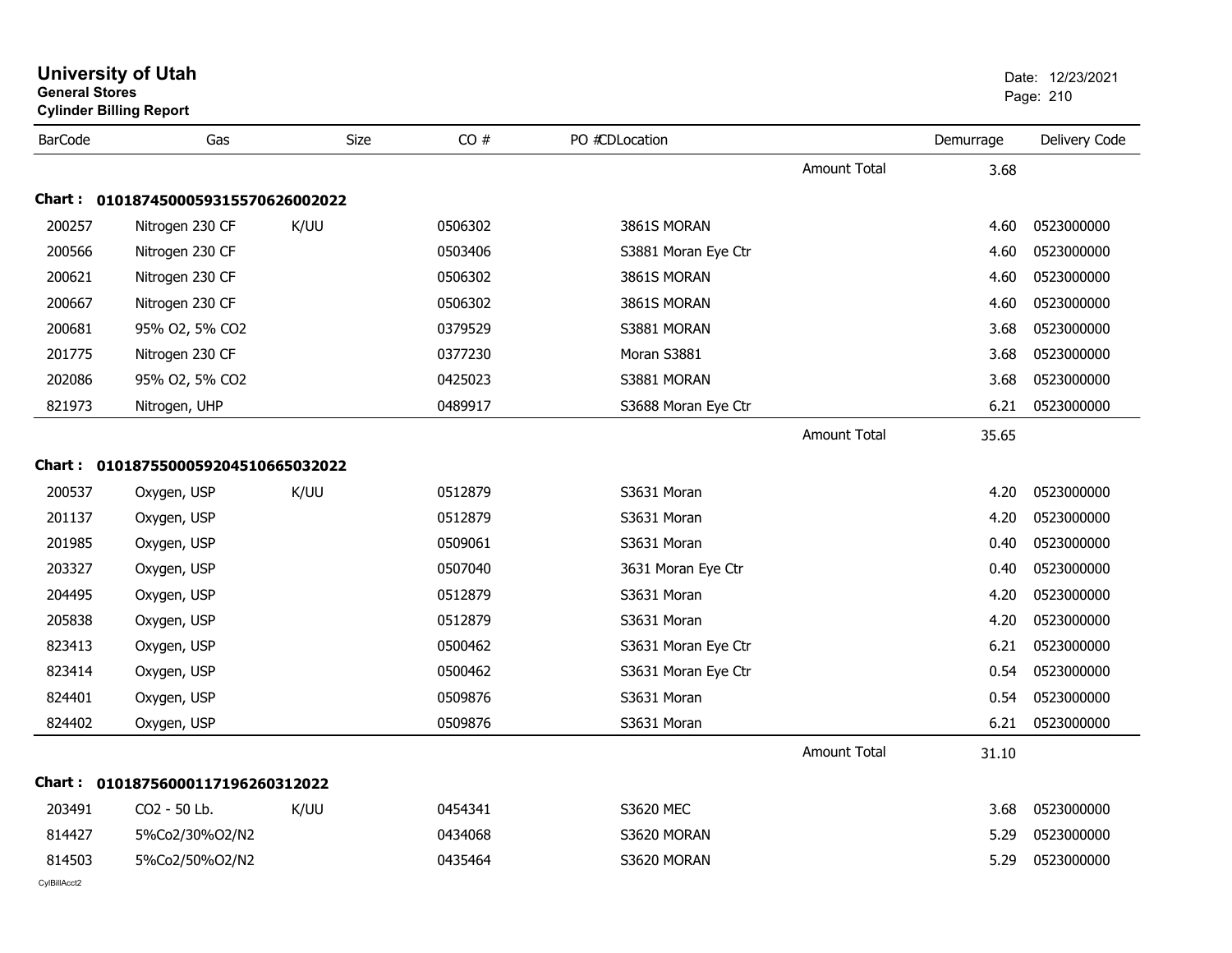|  |  | <b>University of Utah</b> |
|--|--|---------------------------|
|  |  |                           |

| <b>BarCode</b> | Gas                                 | Size             | CO#     | PO #CDLocation        |                     | Demurrage | Delivery Code |
|----------------|-------------------------------------|------------------|---------|-----------------------|---------------------|-----------|---------------|
| 821175         | CO2 - 50 Lb.                        |                  | 0481375 | S3620 Moran           |                     | 6.21      | 0523000000    |
|                |                                     |                  |         |                       | <b>Amount Total</b> | 20.47     |               |
|                | Chart: 01018756000117196620012022   |                  |         |                       |                     |           |               |
| 815373         | 5%CO2BAL02CERT.                     | 80CF/Mt A        | 0441116 | S3620 MORAN           |                     | 5.29      | 0523000000    |
|                |                                     |                  |         |                       | <b>Amount Total</b> | 5.29      |               |
|                | Chart: 0101876500059317160626002022 |                  |         |                       |                     |           |               |
| 200314         | CO2 - 50 Lb.                        | K/UU             | 0372631 | S5160 Moran           |                     | 3.68      | 0523000000    |
| 200432         | Nitrogen 230 CF                     |                  | 0463475 | S5160 MORAN           |                     | 3.68      | 0523000000    |
| 201303         | 95% O2, 5% CO2                      |                  | 0463475 | S5160 MORAN           |                     | 3.68      | 0523000000    |
| 201365         | 95% O2, 5% CO2                      |                  | 0364344 | S5160 Moran           |                     | 3.68      | 0523000000    |
| 201530         | CO2 - 50 Lb.                        |                  | 0449447 | S5160 MORAN           |                     | 3.68      | 0523000000    |
| 201909         | 95% O2, 5% CO2                      |                  | 0356415 | S5160 MORAN           |                     | 3.68      | 0523000000    |
| 202485         | CO2 - 50 Lb.                        |                  | 0478331 | S5160 MORAN           |                     | 4.60      | 0523000000    |
| 203648         | 95% O2, 5% CO2                      |                  | 0478331 | S5160 MORAN           |                     | 4.60      | 0523000000    |
| 807020         | Nitrogen 230 CF                     |                  | 0303430 | 5160 MORAN            |                     | 5.06      | 0523000000    |
|                |                                     |                  |         |                       | <b>Amount Total</b> | 36.34     |               |
|                | Chart: 0101877500059313710626032022 |                  |         |                       |                     |           |               |
| 201221         | Nitrogen, UHP                       | K/UU             | 0318554 | S4639 MORAN           |                     | 3.68      | 0523000000    |
| 205568         | 95% Air, 5% CO2                     |                  | 0344032 | 4640 MORAN            |                     | 3.68      | 0523000000    |
|                |                                     |                  |         |                       | <b>Amount Total</b> | 7.36      |               |
|                | Chart: 0101877500059316500626002022 |                  |         |                       |                     |           |               |
| 203703         | CO2 - 50 Lb.                        | K/UU             | 0483098 | S4639 Moran           |                     | 4.60      | 0523000000    |
| 205546         | Nitrogen, UHP                       |                  | 0465702 | S4639 MORAN           |                     | 4.60      | 0523000000    |
|                |                                     |                  |         |                       | <b>Amount Total</b> | 9.20      |               |
|                | Chart: 0101884500059314530626002022 |                  |         |                       |                     |           |               |
| 201317         | N2, Liquid LX45                     | <b>180 LTR/U</b> | 0513768 | 5250 HCI RN, Bench 5D |                     | 1.60      | 0555LL3760    |
| CvIBillAcct2   |                                     |                  |         |                       |                     |           |               |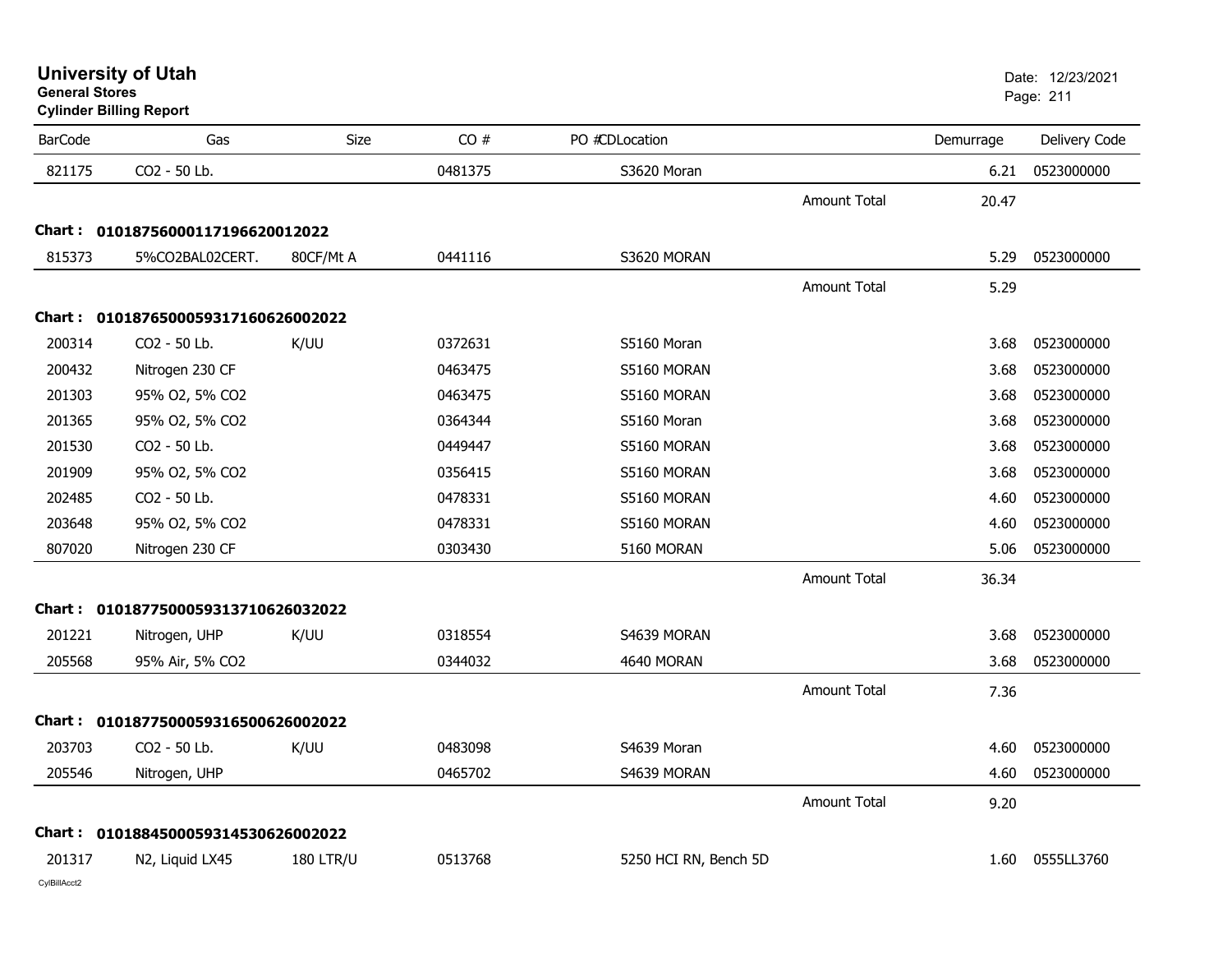| <b>General Stores</b>  | <b>University of Utah</b><br><b>Cylinder Billing Report</b> |             |         |                               |           | Date: 12/23/2021<br>Page: 212 |
|------------------------|-------------------------------------------------------------|-------------|---------|-------------------------------|-----------|-------------------------------|
| <b>BarCode</b>         | Gas                                                         | <b>Size</b> | CO#     | PO #CDLocation                | Demurrage | Delivery Code                 |
| 201635                 | N2, Liquid LX45                                             |             | 0513146 | 5250 HCI- Attn: Matt Williams | 20.80     | 0555LL3760                    |
| 202629                 | Oxygen, USP - E                                             |             | 0504786 | 5250 HCI N                    | 4.60      | 0555113760                    |
| 204398                 | N2, Liquid LX45                                             |             | 0513374 | 5250 HCI RN (5D)              | 16.00     | 0555LL3760                    |
| 205890                 | Oxygen, USP - E                                             |             | 0504786 | 5250 HCI N                    | 4.60      | 0555113760                    |
| 205955                 | Oxygen, USP - E                                             |             | 0504786 | 5250 HCI N                    | 4.60      | 0555113760                    |
| 205957                 | Oxygen, USP - E                                             |             | 0504786 | 5250 HCI N                    | 4.60      | 0555113760                    |
|                        |                                                             |             |         | <b>Amount Total</b>           | 56.80     |                               |
|                        | Chart: 0101885500051006140626002022                         |             |         |                               |           |                               |
| 200492                 | CO2 - 50 Lb.                                                | K/UU        | 0501259 | 5274 HCI Attn: June Round     | 4.60      | 0555113760                    |
| 203301                 | CO2 - 50 Lb.                                                |             | 0501259 | 5274 HCI Attn: June Round     | 4.60      | 0555113760                    |
|                        |                                                             |             |         | <b>Amount Total</b>           | 9.20      |                               |
|                        | Chart: 0101885500051006230626002022                         |             |         |                               |           |                               |
| 200785                 | CO2 - 50 Lb.                                                | K/UU        | 0506650 | 5274 HCI                      | 4.60      | 0555113760                    |
| 201042                 | Nitrogen, UHP                                               |             | 0512314 | 5274 HCI June ROund           | 4.60      | 0555113760                    |
| 202361                 | Nitrogen, UHP                                               |             | 0508538 | 5274 HCI Attn: June Round     | 4.40      | 0555113760                    |
| 205517                 | CO2 - 50 Lb.                                                |             | 0506650 | 5274 HCI                      | 4.60      | 0555113760                    |
| 824516                 | Nitrogen, UHP                                               |             | 0510342 | 5274 HCI                      | 4.59      | 0555113760                    |
| 824748                 | Nitrogen, UHP                                               |             | 0511797 | 5274 HCI Attn: June Round 5A  | 6.21      | 0555113760                    |
| 824830                 | 10%H210%Co2/N2                                              |             | 0512398 | 5274 HCI June ROund           | 4.59      | 0555113760                    |
| 824831                 | 10%H210%Co2/N2                                              |             | 0512398 | 5274 HCI June ROund           | 6.21      | 0555113760                    |
| 824832                 | 10%H210%Co2/N2                                              |             | 0512398 | 5274 HCI June ROund           | 6.21      | 0555113760                    |
| 824986                 | Nitrogen, UHP                                               |             | 0513569 | 5274 HCI- June Round          | 1.62      | 0555LL3760                    |
| 824991                 | Nitrogen, UHP                                               |             | 0513569 | 5274 HCI- June Round          | 1.62      | 0555LL3760                    |
| 825079                 | 10%H210%Co2/N2                                              |             | 0513666 | 5274 HCI- June Round          |           | 0.27 0555LL3760               |
|                        |                                                             |             |         | Amount Total                  | 49.52     |                               |
|                        | Chart: 01018942000009496260012022                           |             |         |                               |           |                               |
| 204281<br>CylBillAcct2 | Nitrogen NF                                                 | K/UU        | 0512756 | 675 ARAPEEN #205              |           | 2.80 0887002050               |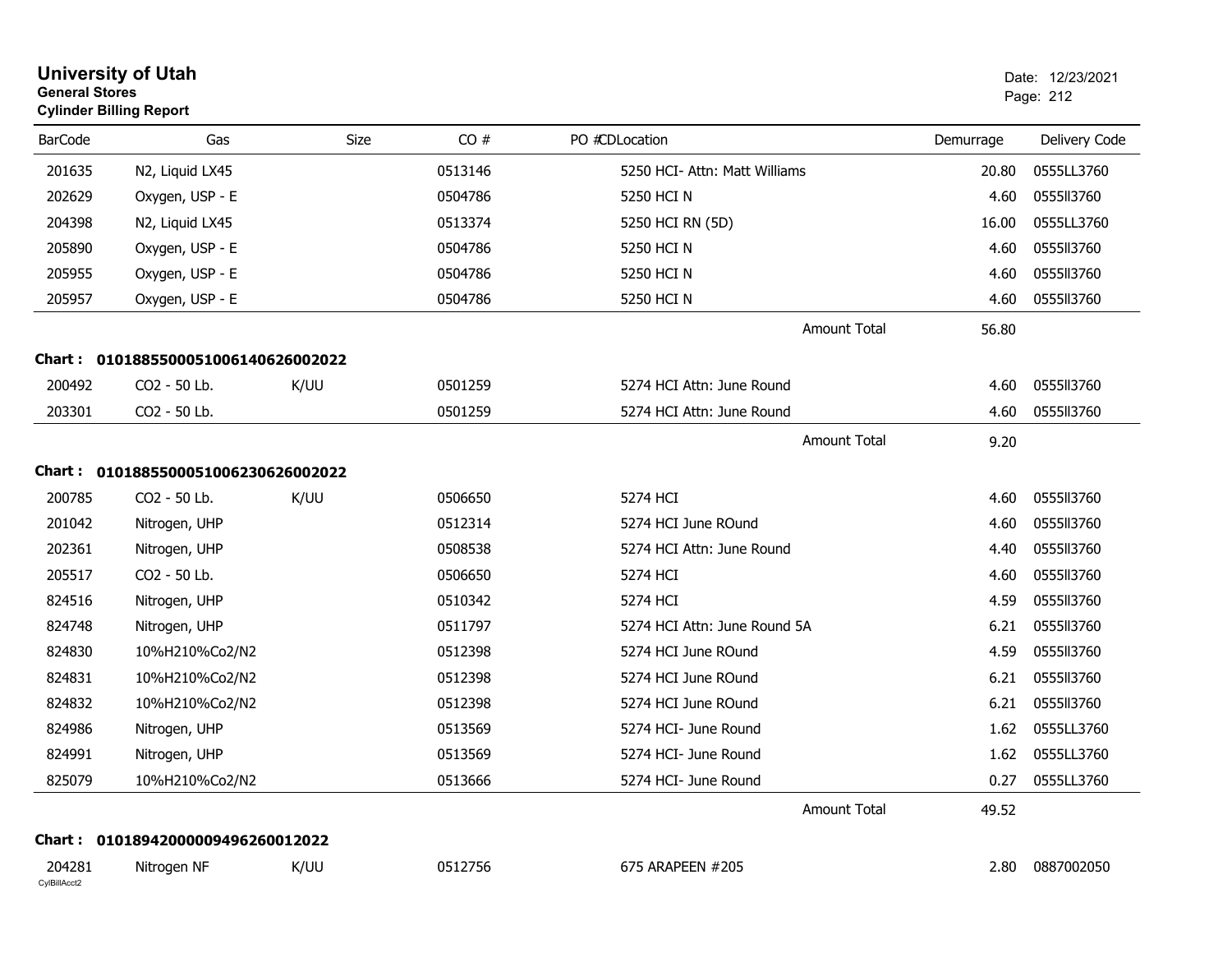| <b>General Stores</b><br><b>Cylinder Billing Report</b> | <b>University of Utah</b>         |      |         |                  |                              | Date: 12/23/2021<br>Page: 213 |
|---------------------------------------------------------|-----------------------------------|------|---------|------------------|------------------------------|-------------------------------|
| <b>BarCode</b>                                          | Gas                               | Size | CO#     | PO #CDLocation   | Demurrage                    | Delivery Code                 |
| 205494                                                  | Nitrogen NF                       |      | 0512951 | 675 ARAPEEN #205 | 1.20                         | 0887002050                    |
| 205498                                                  | Nitrogen NF                       |      | 0512951 | 675 ARAPEEN #205 | 1.20                         | 0887002050                    |
| 205555                                                  | Nitrogen NF                       |      | 0512756 | 675 ARAPEEN #205 | 2.80                         | 0887002050                    |
| 205558                                                  | Nitrogen NF                       |      | 0512951 | 675 ARAPEEN #205 | 1.20                         | 0887002050                    |
| 205559                                                  | Nitrogen NF                       |      | 0512951 | 675 ARAPEEN #205 | 1.20                         | 0887002050                    |
| 205560                                                  | Nitrogen NF                       |      | 0511634 | 675 ARAPEEN #205 | 0.40                         | 0887002050                    |
| 205560                                                  | Nitrogen NF                       |      | 0512756 | 675 ARAPEEN #205 | 2.80                         | 0887002050                    |
| 205921                                                  | Nitrogen NF                       |      | 0511916 | 675 ARAPEEN #205 | 0.40                         | 0887002050                    |
| 205921                                                  | Nitrogen NF                       |      | 0512756 | 675 ARAPEEN #205 | 2.80                         | 0887002050                    |
| 824770                                                  | Nitrogen NF                       |      | 0511634 | 675 ARAPEEN #205 | 0.54                         | 0887002050                    |
| 824821                                                  | Nitrogen NF                       |      | 0512137 | 675 ARAPEEN #205 | 4.05                         | 0887002050                    |
| 824826                                                  | Nitrogen NF                       |      | 0512137 | 675 ARAPEEN #205 | 3.24                         | 0887002050                    |
| 824889                                                  | Nitrogen NF                       |      | 0512137 | 675 ARAPEEN #205 | 1.89                         | 0887002050                    |
| 824890                                                  | Nitrogen NF                       |      | 0512137 | 675 ARAPEEN #205 | 1.89                         | 0887002050                    |
|                                                         | Chart: 01018942000009496260212022 |      |         |                  | 28.41<br><b>Amount Total</b> |                               |
| 200355                                                  | CO <sub>2</sub> - 50 Lb.          | K/UU | 0512116 | 675 ARAPEEN #205 | 4.60                         | 0887002050                    |
| 200648                                                  | CO2 - 50 Lb.                      |      | 0512931 | 675 ARAPEEN #205 | 1.80                         | 0887002050                    |
| 200868                                                  | Nitrogen NF                       |      | 0512730 | 675 ARAPEEN #205 | 3.20                         | 0887002050                    |
| 201009                                                  | CO2 - 50 Lb.                      |      | 0512730 | 675 ARAPEEN #205 | 3.20                         | 0887002050                    |
| 201326                                                  | CO2 - 50 Lb.                      |      | 0512931 | 675 ARAPEEN #205 | 1.80                         | 0887002050                    |
| 201487                                                  | CO <sub>2</sub> - 50 Lb.          |      | 0511891 | 675 ARAPEEN #205 | 2.80                         | 0887002050                    |
| 201729                                                  | CO2 - 50 Lb.                      |      | 0512730 | 675 ARAPEEN #205 | 3.20                         | 0887002050                    |
| 202764                                                  | CO2 - 50 Lb.                      |      | 0512960 | 675 ARAPEEN #205 | 0.40                         | 0887002050                    |
| 203073                                                  | Nitrogen NF                       |      | 0512730 | 675 ARAPEEN #205 | 2.00                         | 0887002050                    |
| 203908                                                  | CO2 - 50 Lb.                      |      | 0512116 | 675 ARAPEEN #205 | 4.60                         | 0887002050                    |
| 203925                                                  | CO <sub>2</sub> - 50 Lb.          |      | 0512960 | 675 ARAPEEN #205 | 0.40                         | 0887002050                    |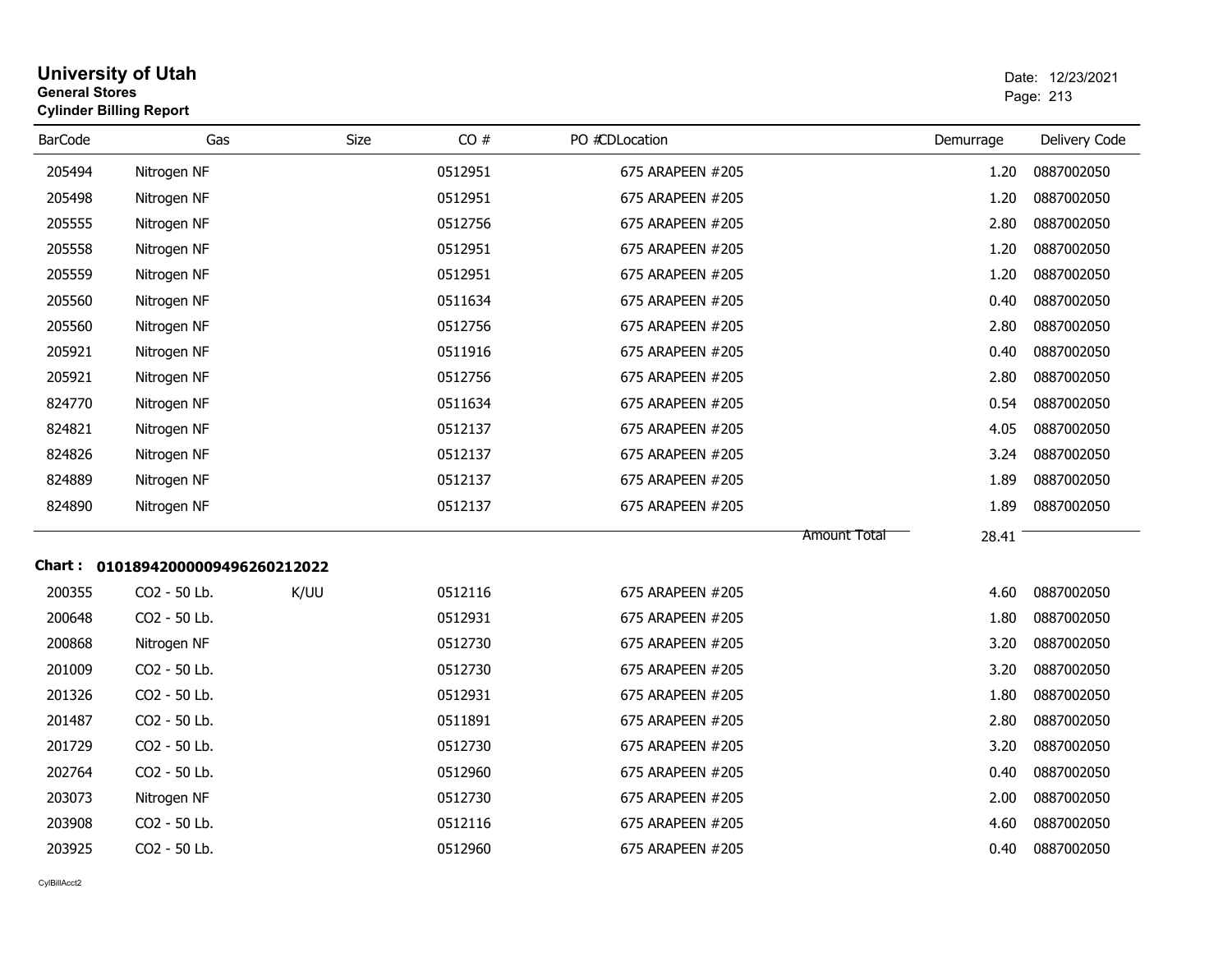| General Stores | <b>Cylinder Billing Report</b> |             |         |                               | Page: 214 |               |  |
|----------------|--------------------------------|-------------|---------|-------------------------------|-----------|---------------|--|
| <b>BarCode</b> | Gas                            | <b>Size</b> | CO#     | PO #CDLocation                | Demurrage | Delivery Code |  |
| 203977         | CO2 - 50 Lb.                   |             | 0512006 | 675 ARAPEEN #205              | 4.60      | 0887002050    |  |
| 204466         | $CO2 - E$                      |             | 0505810 | 675 Arapeen Dr #201 Andrology | 4.60      | 0887002050    |  |
| 205536         | CO2 - 50 Lb.                   |             | 0467910 | 675 Arapeen Ste 205           | 4.60      | 0887002050    |  |
| 205642         | CO2 - 50 Lb.                   |             | 0511891 | 675 ARAPEEN #205              | 4.20      | 0887002050    |  |
| 205643         | CO2 - 50 Lb.                   |             | 0512006 | 675 ARAPEEN #205              | 4.60      | 0887002050    |  |
| 205668         | CO2 - 50 Lb.                   |             | 0467910 | 675 Arapeen Ste 205           | 4.60      | 0887002050    |  |
| 205679         | CO2 - 50 Lb.                   |             | 0505502 | 675 ARAPEEN #205              | 4.60      | 0887002050    |  |
| 205759         | Nitrogen NF                    |             | 0512931 | 675 ARAPEEN #205              | 1.80      | 0887002050    |  |
| 205766         | Nitrogen NF                    |             | 0512931 | 675 ARAPEEN #205              | 1.80      | 0887002050    |  |
| 809197         | Nitrogen NF                    |             | 0356452 | 675 ARAPEEN #205              | 5.06      | 0887002050    |  |
| 811093         | 5%CO2,95%N2 Med                |             | 0405668 | 675 ARAPEEN #205              | 5.06      | 0887002050    |  |
| 811832         | Nitrogen NF                    |             | 0413726 | 675 ARAPEEN #205              | 5.06      | 0887002050    |  |
| 813083         | Nitrogen NF                    |             | 0437451 | 675 ARAPEEN #205              | 5.29      | 0887002050    |  |
| 813858         | Nitrogen NF                    |             | 0434234 | 675 ARAPEEN #205              | 5.29      | 0887002050    |  |
| 815683         | Nitrogen NF                    |             | 0444458 | 675 ARAPEEN #205              | 5.29      | 0887002050    |  |
| 816222         | 5%CO2,95%N2 Med                |             | 0461145 | 675 S Arapeen Drive, Ste 205  | 6.21      | 0887002050    |  |
| 816225         | 5%CO2,95%N2 Med                |             | 0465967 | 675 S Arapeen Drive, Ste 205  | 6.21      | 0887002050    |  |
| 819688         | CO2 - 50 Lb.                   |             | 0511230 | 675 ARAPEEN #205              | 3.78      | 0887002050    |  |
| 821236         | $CO2 - E$                      |             | 0482072 | 675 S Arapeen Dr Ste 205      | 6.21      | 0887002050    |  |
| 821237         | $CO2 - E$                      |             | 0482072 | 675 S Arapeen Dr Ste 205      | 6.21      | 0887002050    |  |
| 821238         | $CO2 - E$                      |             | 0482072 | 675 S Arapeen Dr Ste 205      | 6.21      | 0887002050    |  |
| 821431         | 5%CO2,95%N2 Med                |             | 0483140 | 675 S Arapeen Dr Ste 205      | 6.21      | 0887002050    |  |
| 821433         | 5%CO2,95%N2 Med                |             | 0487510 | 675 Arapeen Drive RM 205      | 6.21      | 0887002050    |  |
| 821434         | 5%CO2,95%N2 Med                |             | 0487510 | 675 Arapeen Drive RM 205      | 6.21      | 0887002050    |  |
| 821524         | 5%CO2,95%N2 Med                |             | 0487510 | 675 Arapeen Drive RM 205      | 6.21      | 0887002050    |  |
| 821942         | 5%CO2,95%N2 Med                |             | 0502373 | 675 Arapeen Dr #201           | 6.21      | 0887002050    |  |
| 821943         | 5%CO2,95%N2 Med                |             | 0502373 | 675 Arapeen Dr #201           | 6.21      | 0887002050    |  |
| 821944         |                                |             | 0502373 | 675 Arapeen Dr #201           | 6.21      | 0887002050    |  |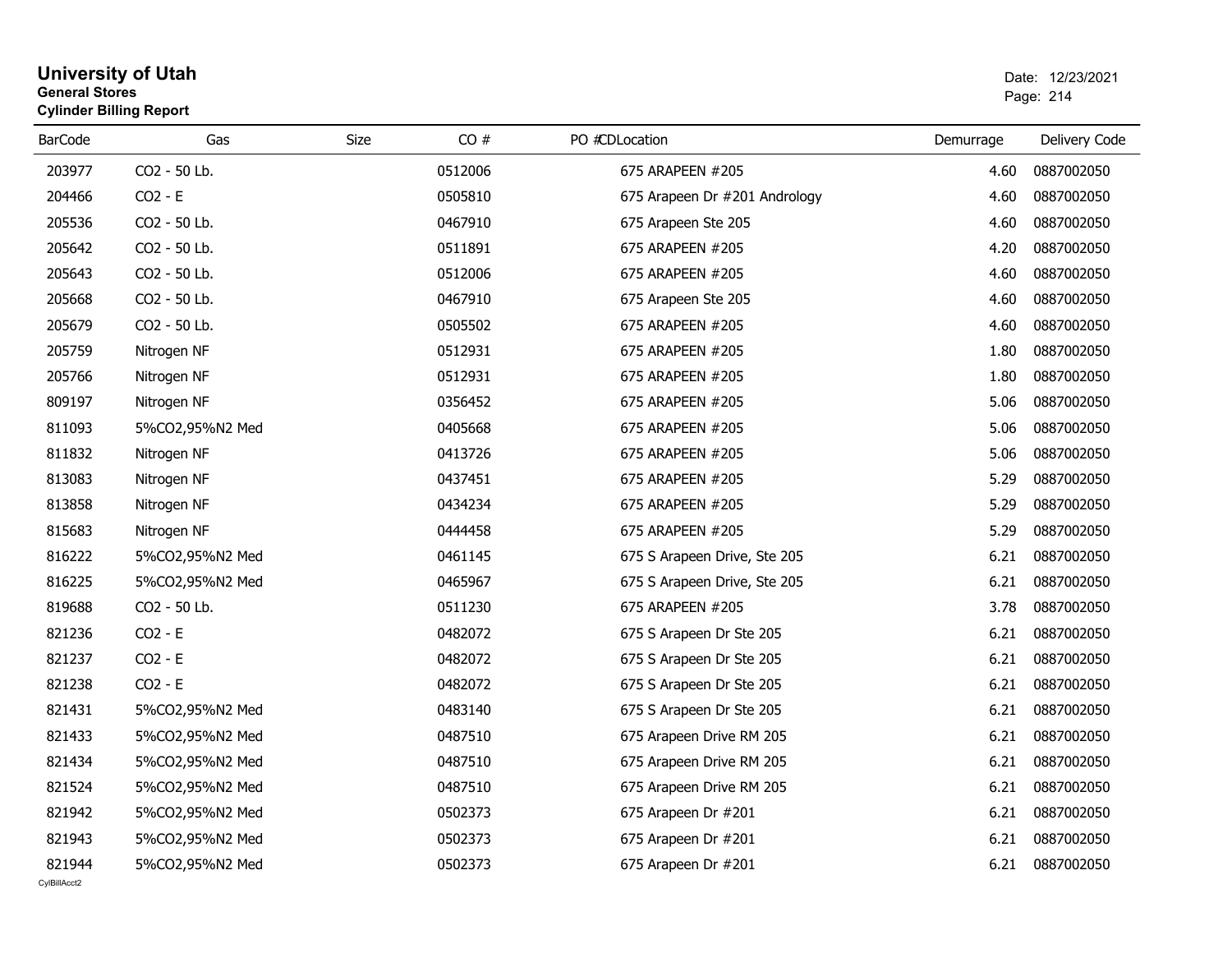| <b>University of Utah</b><br><b>General Stores</b><br><b>Cylinder Billing Report</b> |                                   | Date: 12/23/2021<br>Page: 215 |         |                              |                               |               |
|--------------------------------------------------------------------------------------|-----------------------------------|-------------------------------|---------|------------------------------|-------------------------------|---------------|
| <b>BarCode</b>                                                                       | Gas                               | Size                          | CO#     | PO #CDLocation               | Demurrage                     | Delivery Code |
| 823563                                                                               | CO2 - 50 Lb.                      |                               | 0511230 | 675 ARAPEEN #205             | 5.67                          | 0887002050    |
| 823692                                                                               | 5%02,6%C02,N2                     |                               | 0504782 | 675 Arapeen Dr #205          | 6.21                          | 0887002050    |
| 823959                                                                               | CO2 - 50 Lb.                      |                               | 0505178 | 675 ARAPEEN #205             | 6.21                          | 0887002050    |
| 824044                                                                               | Nitrogen NF                       |                               | 0506330 | 675 ARAPEEN #205             | 6.21                          | 0887002050    |
| 824138                                                                               | CO2 - 50 Lb.                      |                               | 0506960 | 675 ARAPEEN #205             | 6.21                          | 0887002050    |
| 824364                                                                               | CO2 - 50 Lb.                      |                               | 0508686 | 675 ARAPEEN #205             | 6.21                          | 0887002050    |
| 824518                                                                               | Nitrogen NF                       |                               | 0510062 | 675 ARAPEEN #205             | 2.43                          | 0887002050    |
| 824823                                                                               | Nitrogen NF                       |                               | 0512006 | 675 ARAPEEN #205             | 1.89                          | 0887002050    |
| 824824                                                                               | Nitrogen NF                       |                               | 0512006 | 675 ARAPEEN #205             | 0.54                          | 0887002050    |
| 824825                                                                               | Nitrogen NF                       |                               | 0512960 | 675 ARAPEEN #205             | 0.54                          | 0887002050    |
| 824827                                                                               | Nitrogen NF                       |                               | 0512006 | 675 ARAPEEN #205             | 4.59                          | 0887002050    |
| 824828                                                                               | Nitrogen NF                       |                               | 0512006 | 675 ARAPEEN #205             | 2.43                          | 0887002050    |
| 824829                                                                               | Nitrogen NF                       |                               | 0512006 | 675 ARAPEEN #205             | 1.89                          | 0887002050    |
| 824892                                                                               | Nitrogen NF                       |                               | 0512116 | 675 ARAPEEN #205             | 4.59                          | 0887002050    |
| 824894                                                                               | Nitrogen NF                       |                               | 0512116 | 675 ARAPEEN #205             | 3.78                          | 0887002050    |
| 824894                                                                               | Nitrogen NF                       |                               | 0512960 | 675 ARAPEEN #205             | 0.54                          | 0887002050    |
| 825080                                                                               | 5%O2/9.5%Co2/N2                   |                               | 0513651 | 675 ARAPEEN #205             | 0.54                          | 0887002050    |
|                                                                                      |                                   |                               |         |                              | <b>Amount Total</b><br>233.23 |               |
|                                                                                      | Chart: 01018942000009496262212022 |                               |         |                              |                               |               |
| 824583                                                                               | $CO2 - E$                         | E/MT. AIR                     | 0511523 | 675 Arapeen Dr Andrology 201 | 6.21                          | 0887002050    |
|                                                                                      |                                   |                               |         |                              | <b>Amount Total</b><br>6.21   |               |
|                                                                                      | Chart: 01018942000101006260212022 |                               |         |                              |                               |               |
| 203437                                                                               | Oxygen, USP - E                   | E/UU                          | 0512008 | 675 ARAPEEN #205A            | 4.60                          | 088700205A    |
| 203444                                                                               | Oxygen, USP - E                   |                               | 0511571 | 675 Arapeen Suite 205        | 1.40                          | 088700205A    |
| 205357                                                                               | Oxygen, USP - E                   |                               | 0512119 | 675 ARAPEEN #205A            | 4.60                          | 088700205A    |
| 824591                                                                               | Oxygen, USP - E                   |                               | 0512733 | 675 ARAPEEN #205A            | 3.78                          | 088700205A    |
| 824595                                                                               | Oxygen, USP - E                   |                               | 0512733 | 675 ARAPEEN #205A            | 0.54                          | 088700205A    |
| CvIBillAcct2                                                                         |                                   |                               |         |                              |                               |               |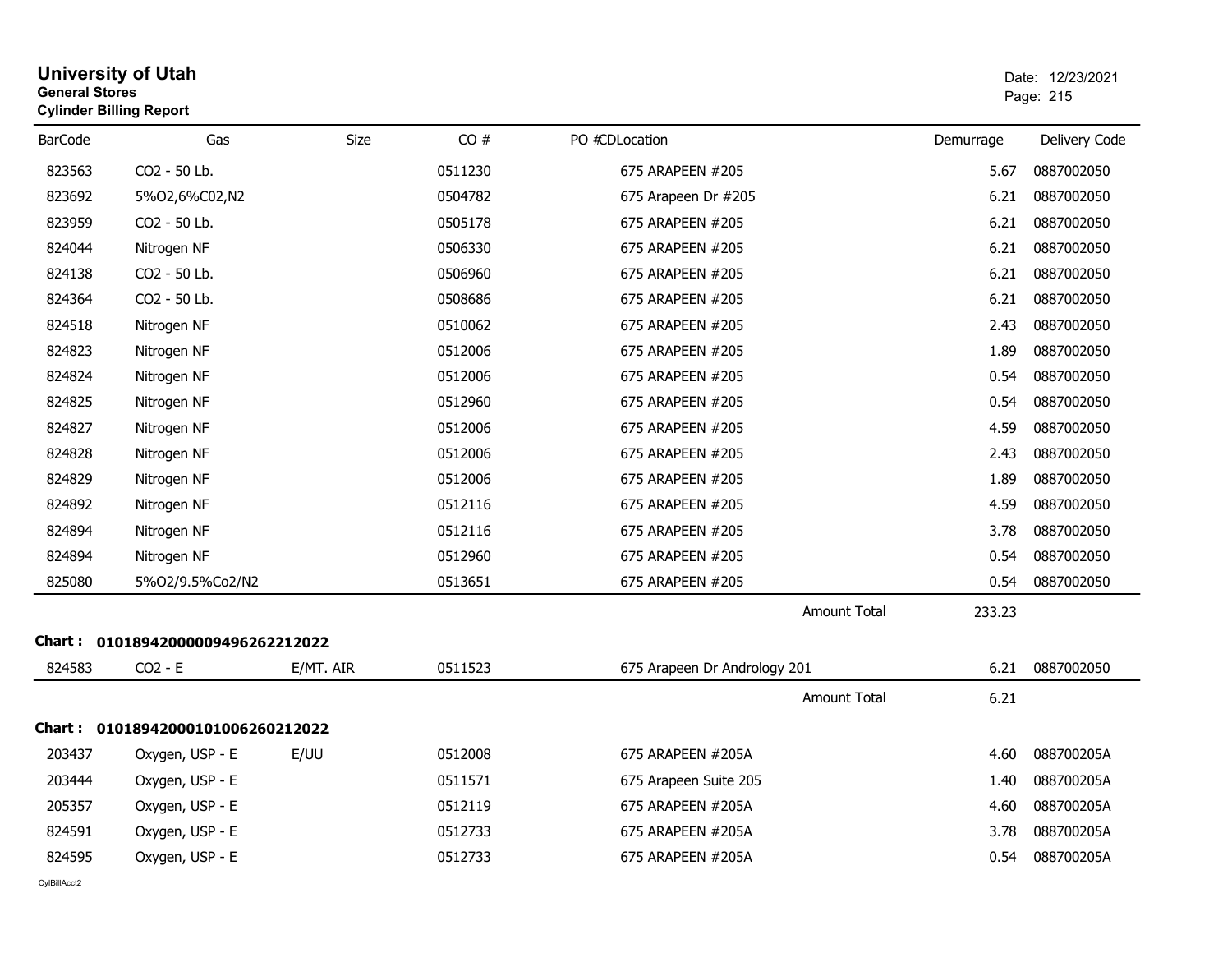| <b>University of Utah</b><br><b>General Stores</b><br><b>Cylinder Billing Report</b> |                                     |      |         |                     |                     |           | Date: 12/23/2021<br>Page: 216 |  |
|--------------------------------------------------------------------------------------|-------------------------------------|------|---------|---------------------|---------------------|-----------|-------------------------------|--|
| <b>BarCode</b>                                                                       | Gas                                 | Size | CO#     | PO #CDLocation      |                     | Demurrage | Delivery Code                 |  |
| 824596                                                                               | Oxygen, USP - E                     |      | 0512733 | 675 ARAPEEN #205A   |                     | 4.32      | 088700205A                    |  |
| 824597                                                                               | Oxygen, USP - E                     |      | 0512138 | 675 ARAPEEN #205A   |                     | 4.05      | 088700205A                    |  |
| 824838                                                                               | Oxygen, USP - E                     |      | 0512008 | 675 ARAPEEN #205A   |                     | 6.21      | 088700205A                    |  |
| 824841                                                                               | Oxygen, USP - E                     |      | 0512008 | 675 ARAPEEN #205A   |                     | 0.54      | 088700205A                    |  |
| 824843                                                                               | Oxygen, USP - E                     |      | 0512008 | 675 ARAPEEN #205A   |                     | 1.89      | 088700205A                    |  |
| 824844                                                                               | Oxygen, USP - E                     |      | 0512119 | 675 ARAPEEN #205A   |                     | 2.43      | 088700205A                    |  |
| 824847                                                                               | Oxygen, USP - E                     |      | 0512119 | 675 ARAPEEN #205A   |                     | 1.89      | 088700205A                    |  |
| 824849                                                                               | Oxygen, USP - E                     |      | 0512119 | 675 ARAPEEN #205A   |                     | 2.43      | 088700205A                    |  |
| 824916                                                                               | Oxygen, USP - E                     |      | 0512962 | 675 ARAPEEN #205A   |                     | 0.54      | 088700205A                    |  |
| 824916                                                                               | Oxygen, USP - E                     |      | 0512952 | 675 ARAPEEN #205A   |                     | 1.08      | 088700205A                    |  |
|                                                                                      |                                     |      |         |                     | <b>Amount Total</b> | 40.30     |                               |  |
|                                                                                      | Chart: 0101906500059317150626032022 |      |         |                     |                     |           |                               |  |
| 200377                                                                               | Nitrogen 230 CF                     | K/UU | 0487518 | S3140 Moran         |                     | 4.60      | 0523000000                    |  |
| 200476                                                                               | 95% O2, 5% CO2                      |      | 0512342 | S3140 Moran Eye Ctr |                     | 4.60      | 0523000000                    |  |
| 201876                                                                               | CO2 - 50 Lb.                        |      | 0476362 | S3140 MORAN         |                     | 4.60      | 0550054150                    |  |
| 202180                                                                               | 95% O2, 5% CO2                      |      | 0504129 | S3655 MORAN         |                     | 4.60      | 0523000000                    |  |
| 202258                                                                               | 95% O2, 5% CO2                      |      | 0507546 | Room S3140 MORAN    |                     | 4.60      | 0523000000                    |  |
| 202494                                                                               | 95% O2, 5% CO2                      |      | 0495078 | S3655 Moran Eye Ctr |                     | 4.60      | 0523000000                    |  |
| 204579                                                                               | CO2 - 50 Lb.                        |      | 0495998 | S3655 Moran         |                     | 4.60      | 0523000000                    |  |
| 205584                                                                               | 95% O2, 5% CO2                      |      | 0506393 | S3655 MORAN         |                     | 4.60      | 0523000000                    |  |
| 823820                                                                               | 12% O2 In N2                        |      | 0502899 | S3140 MORAN         |                     | 6.21      | 0523000000                    |  |
| 823821                                                                               | 15% O2 In N2                        |      | 0502899 | S3140 MORAN         |                     | 6.21      | 0523000000                    |  |
|                                                                                      |                                     |      |         |                     | Amount Total        | 49.22     |                               |  |
|                                                                                      | Chart: 01019066000113306260312022   |      |         |                     |                     |           |                               |  |
| 202470                                                                               | CO2 - 50 Lb.                        | K/UU | 0493094 | S3655 MORAN         |                     | 4.60      | 0523000000                    |  |
|                                                                                      |                                     |      |         |                     | <b>Amount Total</b> | 4.60      |                               |  |

#### **Chart : 0101913500059316350626002022**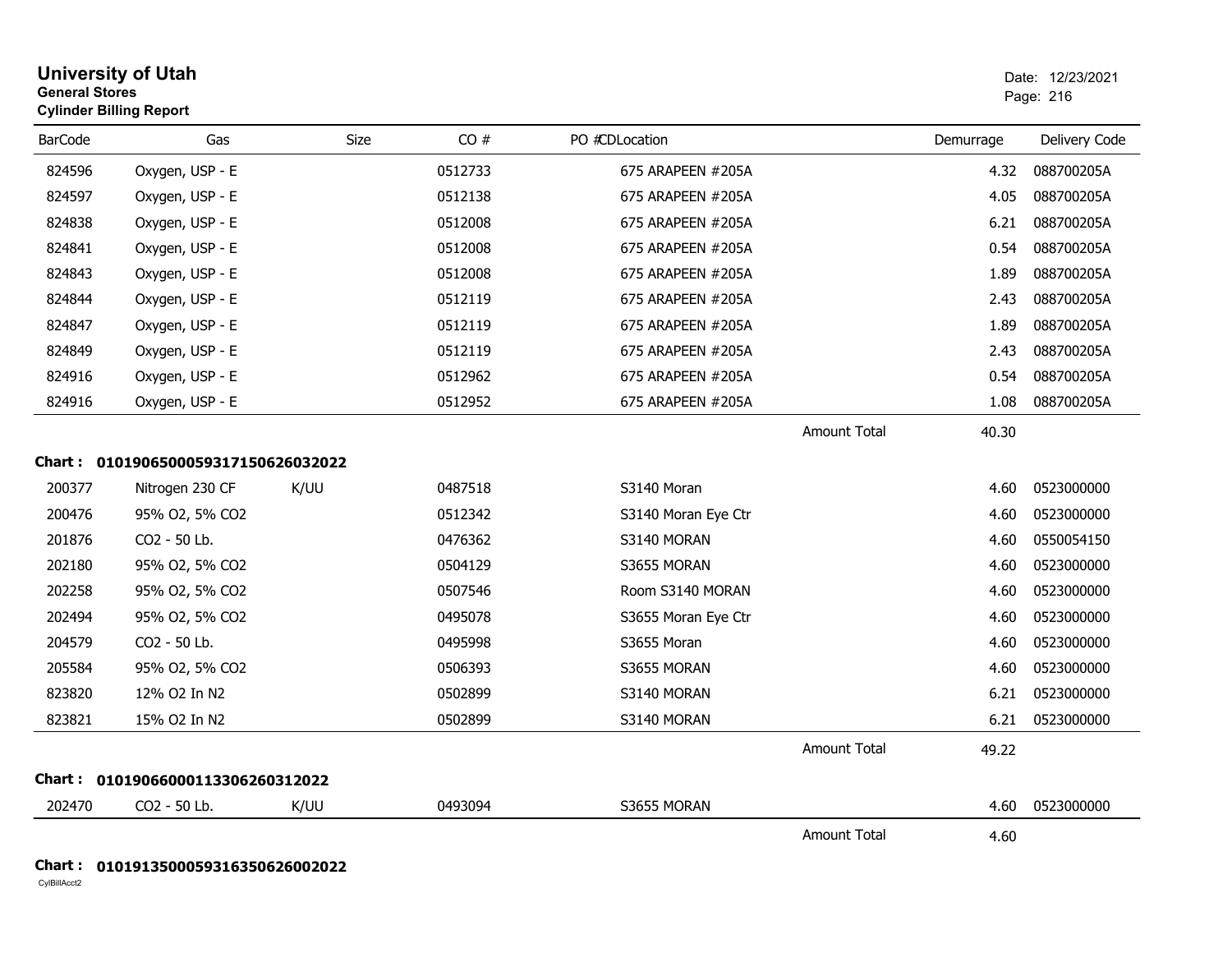**University of Utah** Date: 12/23/2021 **General Stores**

**Cylinder Billing Report**

| <b>BarCode</b>         | Gas                                 | Size | CO#     | PO #CDLocation                  | Demurrage | Delivery Code |
|------------------------|-------------------------------------|------|---------|---------------------------------|-----------|---------------|
| 205509                 | Nitrogen NF                         | K/UU | 0483097 | 5343 HCI RN- Meyer's Lab        | 4.60      | 0555LL3760    |
|                        |                                     |      |         | <b>Amount Total</b>             | 4.60      |               |
| Chart :                | 01019332000304856260312022          |      |         |                                 |           |               |
| 200929                 | Air - 233 CF                        | K/UU | 0504712 | 295 CHipeta Way (Wind tunnel)   | 4.60      | 0876002010    |
| 202811                 | Air - 233 CF                        |      | 0504712 | 295 CHipeta Way (Wind tunnel)   | 4.60      | 0876002010    |
|                        |                                     |      |         | <b>Amount Total</b>             | 9.20      |               |
|                        | Chart: 0101937500055900738626002022 |      |         |                                 |           |               |
| 201641                 | Air - 233 CF                        | K/UU | 0512421 | 417 Wakara Way RM 1705          | 4.60      | 0876002010    |
| 202043                 | Air - 233 CF                        |      | 0512421 | 417 Wakara Way RM 1705          | 4.60      | 0876002010    |
| 202217                 | Air - 233 CF                        |      | 0512421 | 417 Wakara Way RM 1705          | 4.60      | 0876002010    |
| 202220                 | Air - 233 CF                        |      | 0512421 | 417 Wakara Way RM 1705          | 4.60      | 0876002010    |
|                        |                                     |      |         | <b>Amount Total</b>             | 18.40     |               |
|                        | Chart: 0101939500059314850626002022 |      |         |                                 |           |               |
| 200233                 | Nitrogen 230 CF                     | K/UU | 0506697 | 280 - 383 COLOROW ALONG WINDOW  | 4.60      | 0874001290    |
| 200311                 | Nitrogen 230 CF                     |      | 0510263 | 280-383 COLOROW ALONG WINDOW    | 1.20      | 0874001290    |
| 200315                 | 95% O2, 5% CO2                      |      | 0497762 | 280 - 383 COLOROW ALONG WINDOW  | 4.60      | 0874001290    |
| 200337                 | Air - 233 CF                        |      | 0449422 | 280 - 383 COLOROW ALONG WINDOWS | 3.68      | 0874001290    |
| 200419                 | 95% O2, 5% CO2                      |      | 0486016 | 280 - 380 COLOROW ALONG WINDOWS | 4.60      | 0874001290    |
| 200610                 | Air - 233 CF                        |      | 0446352 | 280-383 COLOROW ALONG WINDOWS   | 3.68      | 0874001290    |
| 200645                 | Nitrogen 230 CF                     |      | 0513594 | 280-383 COLOROW ALONG WINDOW    | 0.60      | 0874001290    |
| 200841                 | Nitrogen 230 CF                     |      | 0510263 | 280-383 COLOROW ALONG WINDOW    | 4.60      | 0874001290    |
| 200914                 | Nitrogen 230 CF                     |      | 0513594 | 280-383 COLOROW ALONG WINDOW    | 0.60      | 0874001290    |
| 201094                 | Nitrogen 230 CF                     |      | 0509342 | 280 - 383 COLOROW ALONG WINDOW  | 4.60      | 0874001290    |
| 201138                 | Oxygen, USP                         |      | 0510552 | 280 - 383 COLOROW ALONG WINDOW  | 4.60      | 0874001290    |
| 201247                 | 95% O2, 5% CO2                      |      | 0497762 | 280 - 383 COLOROW ALONG WINDOW  | 4.60      | 0874001290    |
| 201277                 | Nitrogen 230 CF                     |      | 0502010 | 280 - 383 COLOROW ALONG WINDOW  | 4.60      | 0874001290    |
| 201296<br>CvIBillAcct2 | Oxygen, USP                         |      | 0510263 | 280-383 COLOROW ALONG WINDOW    | 1.20      | 0874001290    |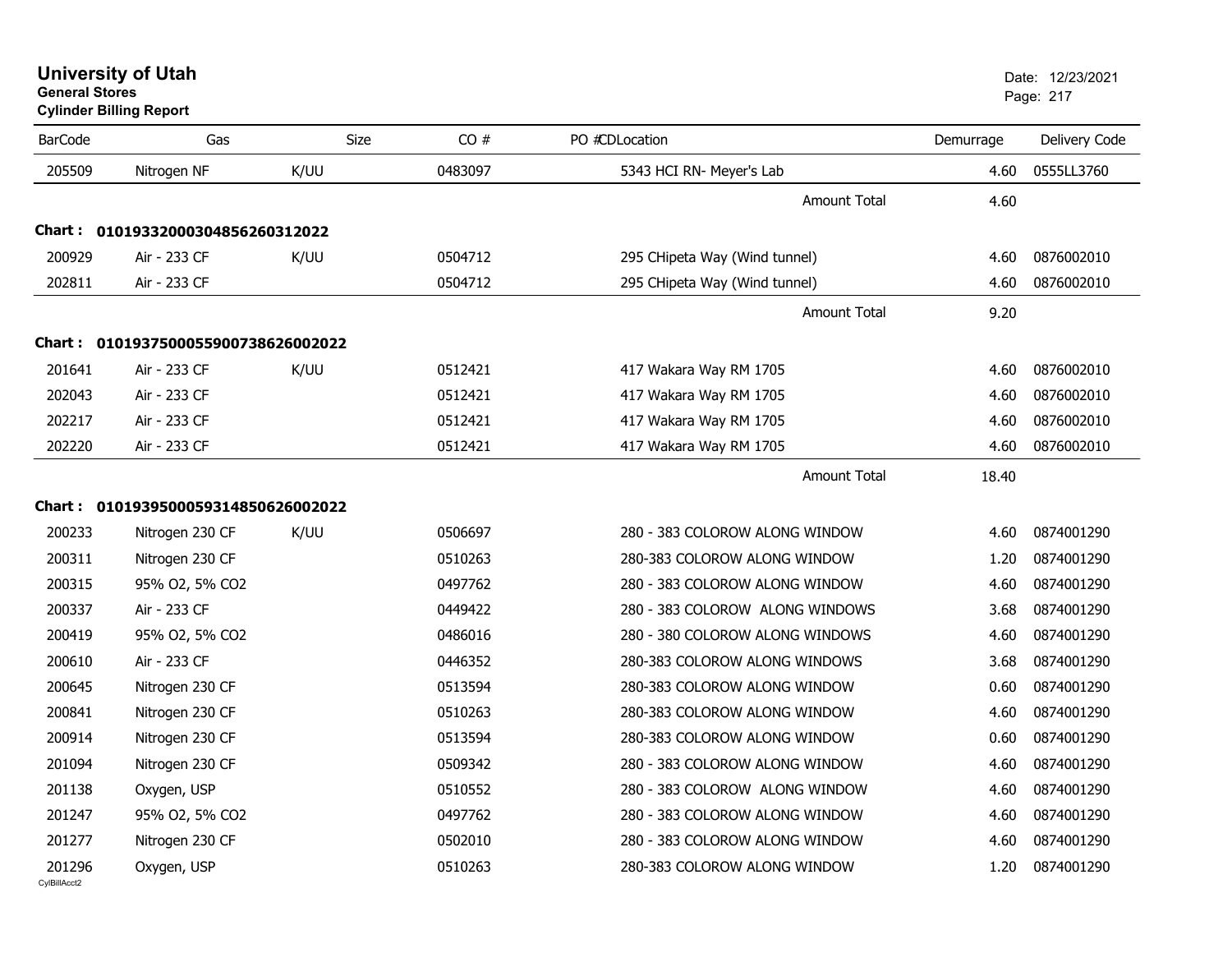# **University of Utah** Date: 12/23/2021 **General Stores**s and the contract of the contract of the contract of the contract of the contract of the contract of the contract of the contract of the contract of the contract of the contract of the contract of the contract of the cont **Cylinder Billing Report**

| <b>BarCode</b> | Gas                        | Size | CO#     | PO #CDLocation                              | Demurrage | Delivery Code |
|----------------|----------------------------|------|---------|---------------------------------------------|-----------|---------------|
| 201538         | Nitrogen 230 CF            |      | 0503405 | 280-383 COLOROW - ALONG WINDOWS             | 4.60      | 0874001290    |
| 201560         | 95% O2, 5% CO2             |      | 0466795 | 280 - 383 COLOROW ALONG WINDOWS             | 1.80      | 0874001290    |
| 201628         | Oxygen, USP                |      | 0511101 | 280 - 383 COLOROW ALONG WINDOW              | 4.60      | 0874001290    |
| 202270         | Nitrogen 230 CF            |      | 0510263 | 280-383 COLOROW ALONG WINDOW                | 4.60      | 0874001290    |
| 202278         | Nitrogen 230 CF            |      | 0511599 | 280-383 COLOROW ALONG WINDOW                | 4.60      | 0874001290    |
| 202725         | Nitrogen 230 CF            |      | 0512900 | 280-383 COLOROW ALONG WINDOWS               | 3.40      | 0874001290    |
| 203009         | Oxygen, USP                |      | 0512900 | 280-383 COLOROW ALONG WINDOWS               | 3.40      | 0874001290    |
| 203605         | Nitrogen NF                |      | 0510552 | 280 - 383 COLOROW ALONG WINDOW              | 4.60      | 0874001290    |
| 203823         | 95% O2, 5% CO2             |      | 0498060 | 280 - 383 COLOROW ALONG WINDOW              | 4.60      | 0874001290    |
| 205492         | Nitrogen NF                |      | 0511600 | 280-383 COLOROW ALONG WINDOW                | 4.60      | 0874001290    |
| 205619         | Oxygen, USP                |      | 0510552 | 280 - 383 COLOROW ALONG WINDOW              | 4.60      | 0874001290    |
| 821453         | Oxygen, USP                |      | 0483227 | 280 - 383 COLOROW ALONG WINDOW              | 6.21      | 0874001290    |
| 822836         | Oxygen, USP                |      | 0496688 | 383 Colorow Drive, Colorow Building, Rm 280 | 5.40      | 0874001290    |
| 824154         | Oxygen, USP                |      | 0507884 | 280-383 COLOROW ALONG WINDOW                | 6.21      | 0874001290    |
| 824158         | Oxygen, USP                |      | 0507884 | 280-383 COLOROW ALONG WINDOW                | 1.62      | 0874001290    |
| 824226         | Nitrogen NF                |      | 0507884 | 280-383 COLOROW ALONG WINDOW                | 6.21      | 0874001290    |
| 824520         | Nitrogen NF                |      | 0510263 | 280-383 COLOROW ALONG WINDOW                | 6.21      | 0874001290    |
| 824521         | Nitrogen NF                |      | 0510263 | 280-383 COLOROW ALONG WINDOW                | 5.40      | 0874001290    |
| 824553         | Nitrogen 230 CF            |      | 0511101 | 280 - 383 COLOROW ALONG WINDOW              | 5.40      | 0874001290    |
| 824564         | Nitrogen 230 CF            |      | 0511101 | 280 - 383 COLOROW ALONG WINDOW              | 5.40      | 0874001290    |
| 824820         | Nitrogen NF                |      | 0512900 | 280-383 COLOROW ALONG WINDOWS               | 4.59      | 0874001290    |
| 825011         | Oxygen, USP                |      | 0513594 | 280-383 COLOROW ALONG WINDOW                | 0.81      | 0874001290    |
|                |                            |      |         | Amount Total                                | 146.62    |               |
| Chart :        | 01019406000028116260312022 |      |         |                                             |           |               |
| 202522         | CO2 - 50 Lb.               | K/UU | 0397392 | VA2 GC07                                    | 3.68      | 05212C4670    |
|                |                            |      |         | <b>Amount Total</b>                         | 3.68      |               |

# **Chart : 01019512000171806260212022**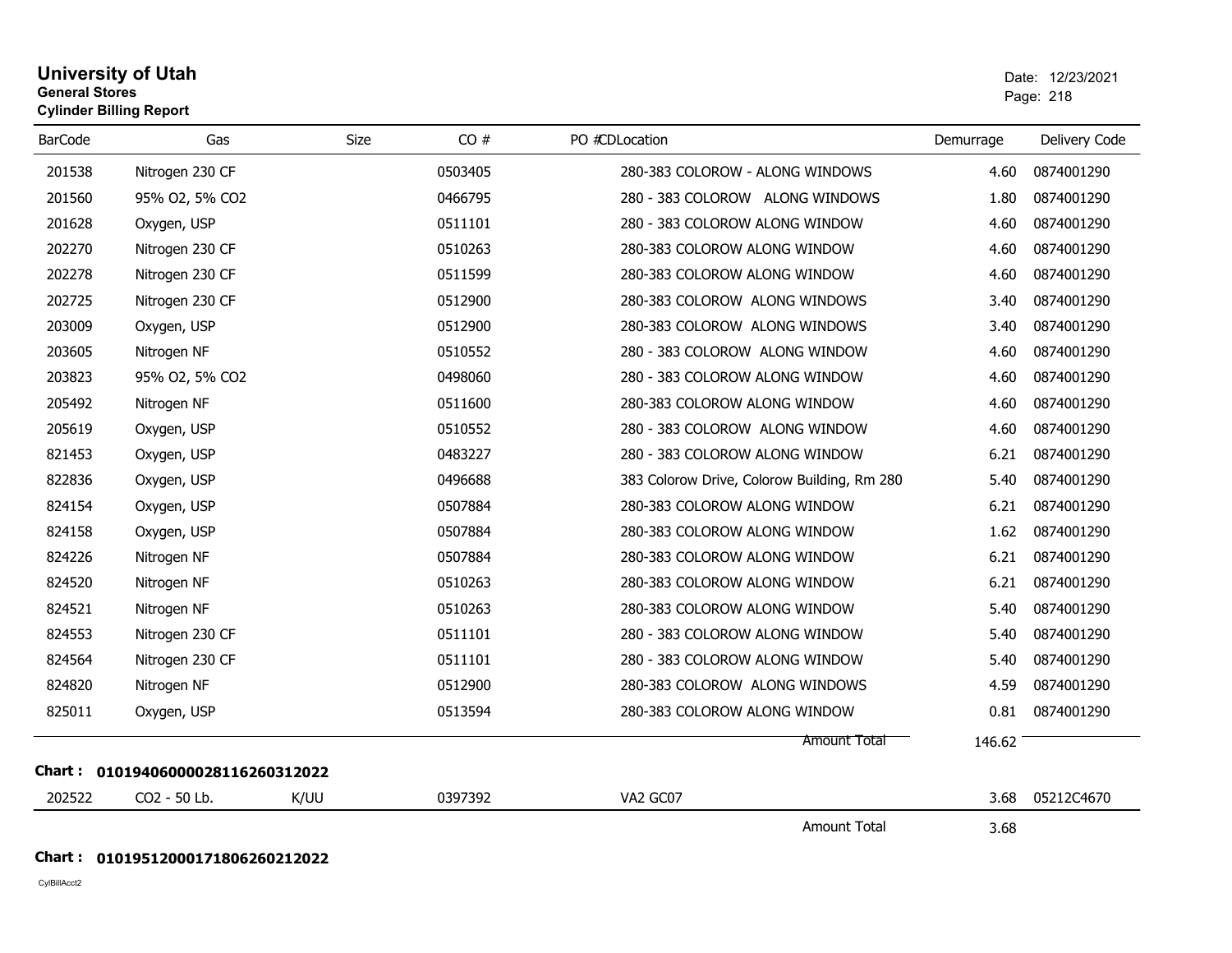# **University of Utah** Date: 12/23/2021 **General Stores**end and the state of the state of the state of the state of the state of the state of the state of the state of the state of the state of the state of the state of the state of the state of the state of the state of the st **Cylinder Billing Report**

| <b>BarCode</b> | Gas             | <b>Size</b> | CO#     | PO #CDLocation                        | Demurrage | Delivery Code |
|----------------|-----------------|-------------|---------|---------------------------------------|-----------|---------------|
| 202676         | Oxygen, USP - E | E/UU        | 0513035 | 4th Floor, 243 E 6100 S, Murray 84107 | 1.80      | 05214B4540    |
| 202990         | Oxygen, USP - E |             | 0498545 | Midvalley 243 East 6100 South, Murray | 4.60      | 05214B4540    |
| 203004         | Nitrous Oxide-E |             | 0481970 | 243 East 6100 South 3rd floor         | 2.80      | 05214B4540    |
| 203087         | Oxygen, USP - E |             | 0498545 | Midvalley 243 East 6100 South, Murray | 2.80      | 05214B4540    |
| 203161         | Oxygen, USP - E |             | 0513035 | 4th Floor, 243 E 6100 S, Murray 84107 | 1.80      | 05214B4540    |
| 203374         | Oxygen, USP - E |             | 0467613 | 6100 S 243 E RM 350                   | 2.80      | 05214b4540    |
| 203427         | Oxygen, USP - E |             | 0491832 | 243 East 6100 South 3rd floor         | 4.60      | 05214B4540    |
| 203434         | Oxygen, USP - E |             | 0467613 | 6100 S 243 E RM 350                   | 4.60      | 05214b4540    |
| 203444         | Oxygen, USP - E |             | 0513035 | 4th Floor, 243 E 6100 S, Murray 84107 | 1.80      | 05214B4540    |
| 203445         | Oxygen, USP - E |             | 0513035 | 4th Floor, 243 E 6100 S, Murray 84107 | 1.80      | 05214B4540    |
| 203510         | Oxygen, USP - E |             | 0513035 | 4th Floor, 243 E 6100 S, Murray 84107 | 1.80      | 05214B4540    |
| 205357         | Oxygen, USP - E |             | 0513035 | 4th Floor, 243 E 6100 S, Murray 84107 | 1.80      | 05214B4540    |
| 205436         | Oxygen, USP - E |             | 0513035 | 4th Floor, 243 E 6100 S, Murray 84107 | 1.80      | 05214B4540    |
| 205942         | Oxygen, USP - E |             | 0513035 | 4th Floor, 243 E 6100 S, Murray 84107 | 1.80      | 05214B4540    |
| 205954         | Oxygen, USP - E |             | 0513035 | 4th Floor, 243 E 6100 S, Murray 84107 | 1.80      | 05214B4540    |
| 819539         | Oxygen, USP - E |             | 0472664 | 7495 S State Midvale Health 3rd floor | 6.21      | 05214B4540    |
| 819544         | Oxygen, USP - E |             | 0472664 | 7495 S State Midvale Health 3rd floor | 6.21      | 05214B4540    |
| 819550         | Oxygen, USP - E |             | 0472664 | 7495 S State Midvale Health 3rd floor | 6.21      | 05214B4540    |
| 822108         | Oxygen, USP - E |             | 0491832 | 243 East 6100 South 3rd floor         | 6.21      | 05214B4540    |
| 822114         | Oxygen, USP - E |             | 0491832 | 243 East 6100 South 3rd floor         | 3.78      | 05214B4540    |
| 824849         | Oxygen, USP - E |             | 0513035 | 4th Floor, 243 E 6100 S, Murray 84107 | 2.43      | 05214B4540    |
| 824931         | Oxygen, USP - E |             | 0513035 | 4th Floor, 243 E 6100 S, Murray 84107 | 2.43      | 05214B4540    |
| 824933         | Oxygen, USP - E |             | 0513035 | 4th Floor, 243 E 6100 S, Murray 84107 | 2.43      | 05214B4540    |
| 824934         | Oxygen, USP - E |             | 0513035 | 4th Floor, 243 E 6100 S, Murray 84107 | 2.43      | 05214B4540    |
| 824935         | Oxygen, USP - E |             | 0513035 | 4th Floor, 243 E 6100 S, Murray 84107 | 2.43      | 05214B4540    |

Amount Total

# 79.17

# **Chart : 01019536000162396260312022**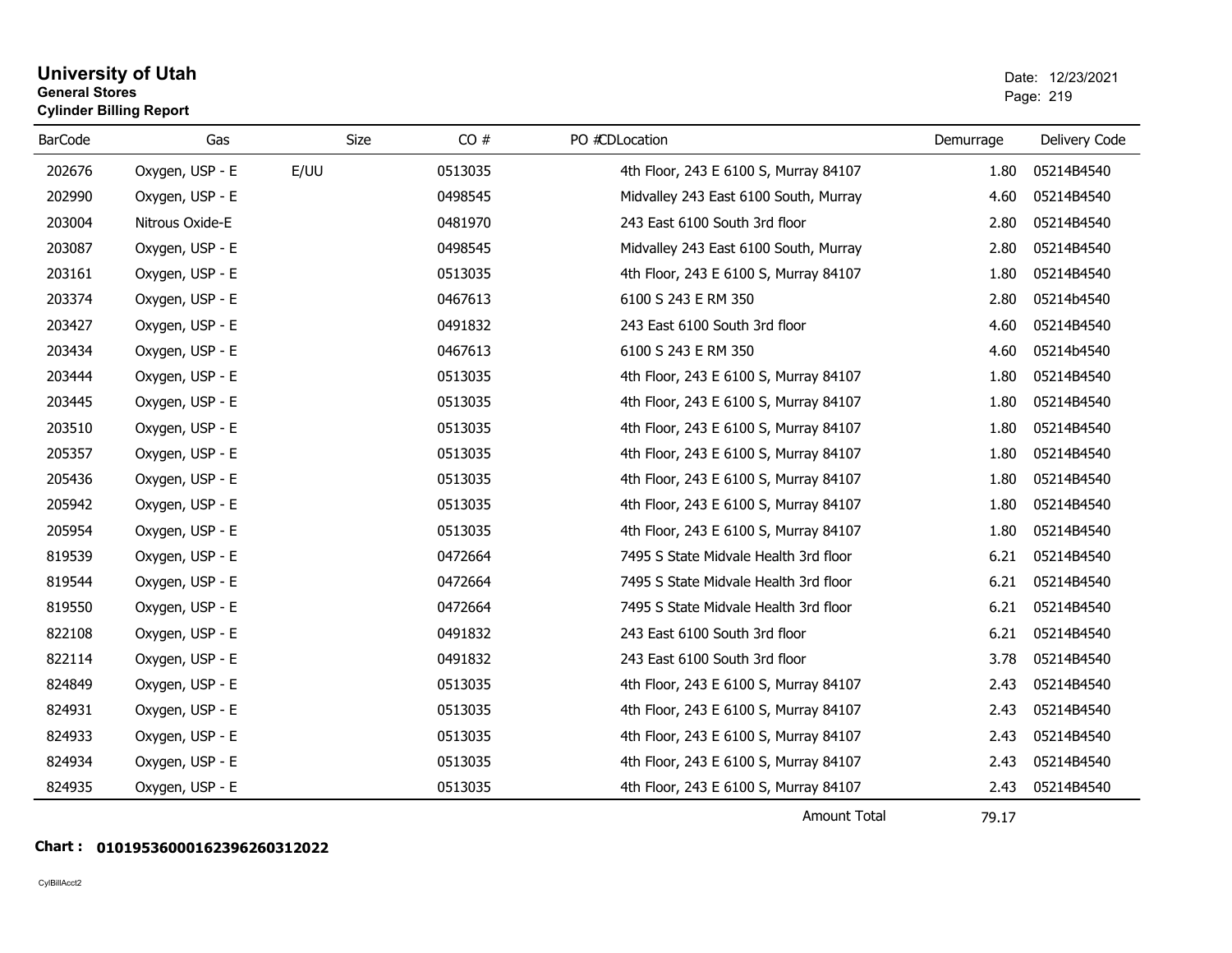| <b>General Stores</b> | <b>University of Utah</b><br><b>Cylinder Billing Report</b> |           |         |                        |                     |           | Date: 12/23/2021<br>Page: 220 |
|-----------------------|-------------------------------------------------------------|-----------|---------|------------------------|---------------------|-----------|-------------------------------|
| <b>BarCode</b>        | Gas                                                         | Size      | CO#     | PO #CDLocation         |                     | Demurrage | Delivery Code                 |
| 201270                | CO2 - 50 Lb.                                                | K/UU      | 0490786 | 2160 - 417 WAKARA      |                     | 4.60      | 0860021510                    |
| 201579                | Nitrogen 230 CF                                             |           | 0490786 | 2160 - 417 WAKARA      |                     | 4.60      | 0860021510                    |
|                       |                                                             |           |         |                        | <b>Amount Total</b> | 9.20      |                               |
|                       | Chart: 01020356000298426260012022                           |           |         |                        |                     |           |                               |
| 203860                | 95% Air, 5% CO2                                             | K/UU      | 0489121 | 2760 HCI RS            |                     | 4.60      | 0555LL3760                    |
| 820670                | 95% Air, 5% CO2                                             |           | 0479159 | 2760 HCI - RS          |                     | 7.59      | 0555113760                    |
|                       |                                                             |           |         |                        | <b>Amount Total</b> | 12.19     |                               |
|                       | Chart: 01020392000301216260012022                           |           |         |                        |                     |           |                               |
| 201284                | Nitrogen, UHP                                               | K/UU      | 0471791 | <b>HCI RS 2743</b>     |                     | 4.60      | 0555113760                    |
| 205542                | Nitrogen, UHP                                               |           | 0471791 | <b>HCI RS 2743</b>     |                     | 4.60      | 0555113760                    |
|                       |                                                             |           |         |                        | <b>Amount Total</b> | 9.20      |                               |
|                       | Chart: 01020572000342866260312022                           |           |         |                        |                     |           |                               |
| 202347                | CO2 - 50 Lb.                                                | K/UU      | 0512329 | 5104 EEJ               |                     | 4.60      | 0555113760                    |
| 202463                | CO2 - 50 Lb.                                                |           | 0512329 | 5104 EEJ               |                     | 4.60      | 0555113760                    |
| 203701                | CO2 - 50 Lb.                                                |           | 0512329 | 5104 EEJ               |                     | 4.60      | 0555113760                    |
|                       |                                                             |           |         |                        | <b>Amount Total</b> | 13.80     |                               |
|                       | Chart: 01020612000302626260012022                           |           |         |                        |                     |           |                               |
| 202342                | Argon                                                       | K/UU      | 0498364 | 3310 HCI               |                     | 4.60      | 0555113760                    |
| 205395                | Nitrogen 230 CF                                             |           | 0482865 | 3440 HCI RN            |                     | 4.60      | 0555113760                    |
| 823263                | Hydrogen/125                                                |           | 0498364 | 3310 HCI               |                     | 6.21      | 0555113760                    |
|                       |                                                             |           |         |                        | <b>Amount Total</b> | 15.41     |                               |
|                       | Chart: 01020636000299716260312022                           |           |         |                        |                     |           |                               |
| 820731                | Nitrogen NF                                                 | 200C/Mt.A | 0479833 | S5644 Moran Eye Center |                     | 6.21      | 0523000000                    |
|                       |                                                             |           |         |                        | <b>Amount Total</b> | 6.21      |                               |

# **Chart : 01020652000106456260312022**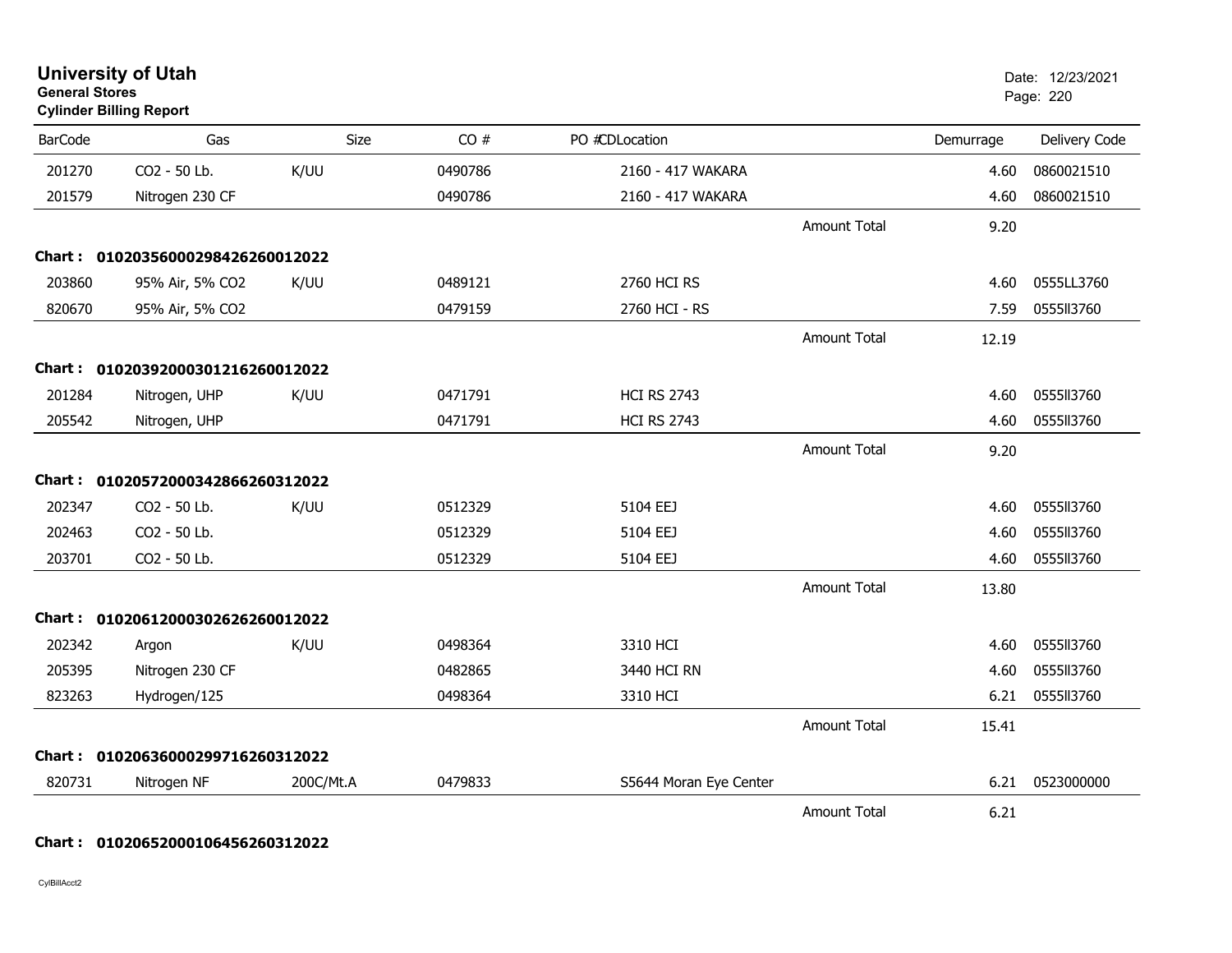| <b>General Stores</b> | <b>University of Utah</b><br><b>Cylinder Billing Report</b> |      |             |         |                                                 |           | Date: 12/23/2021<br>Page: 221 |
|-----------------------|-------------------------------------------------------------|------|-------------|---------|-------------------------------------------------|-----------|-------------------------------|
| <b>BarCode</b>        | Gas                                                         |      | <b>Size</b> | CO#     | PO #CDLocation                                  | Demurrage | Delivery Code                 |
| 200163                | CO2 - 50 Lb.                                                | K/UU |             | 0510043 | 229 WIntrobe                                    | 4.60      | 05213B1100                    |
| 200464                | CO2 - 50 Lb.                                                |      |             | 0512451 | 207 WIntrobe                                    | 4.60      | 05213B1100                    |
| 200696                | CO2 - 50 Lb.                                                |      |             | 0510043 | 229 WIntrobe                                    | 4.20      | 05213B1100                    |
| 201018                | CO2 - 50 Lb.                                                |      |             | 0512451 | 207 WIntrobe                                    | 4.20      | 05213B1100                    |
| 201141                | Oxygen, USP                                                 |      |             | 0513246 | 237 Wintrobe                                    | 2.80      | 05213B1100                    |
| 201319                | N2, Liquid LX45                                             |      |             | 0511466 | 237 WIntrobe                                    | 11.20     | 05213B1100                    |
| 201752                | CO2 - 50 Lb.                                                |      |             | 0512452 | 229 WIntorbe                                    | 4.60      | 05213B1100                    |
| 202100                | Oxygen, USP                                                 |      |             | 0498968 | 237 Wintrobe                                    | 1.80      | 05213B1100                    |
| 202271                | Oxygen, USP                                                 |      |             | 0507199 | 237 Wintrobe                                    | 1.80      | 05213B1100                    |
| 202508                | CO2 - 50 Lb.                                                |      |             | 0512452 | 229 WIntorbe                                    | 4.60      | 05213B1100                    |
| 202904                | CO2 - 50 Lb.                                                |      |             | 0513684 | 207 Wintrobe                                    | 0.40      | 05213B1100                    |
| 203574                | N2, Liquid LX45                                             |      |             | 0512453 | 237 WIntrobe                                    | 35.20     | 05213B1100                    |
| 203779                | N2, Liquid LX45                                             |      |             | 0513686 | 237 Wintrobe                                    | 1.60      | 05213B1100                    |
| 203780                | N2, Liquid LX45                                             |      |             | 0513033 | 237 Wintrobe                                    | 25.60     | 05213B1100                    |
| 205295                | Oxygen, USP                                                 |      |             | 0486008 | 237 WIntrobe                                    | 4.60      | 05213B1100                    |
| 205618                | Oxygen, USP                                                 |      |             | 0507199 | 237 Wintrobe                                    | 4.60      | 05213B1100                    |
| 205623                | Oxygen, USP                                                 |      |             | 0503207 | 237 Wintrobe                                    | 4.60      | 05213B1100                    |
| 205663                | CO2 - 50 Lb.                                                |      |             | 0513684 | 207 Wintrobe                                    | 0.40      | 05213B1100                    |
| 823559                | CO2 - 50 Lb.                                                |      |             | 0501744 | 229 Wintrobe                                    | 6.21      | 05213B1100                    |
| 823560                | CO2 - 50 Lb.                                                |      |             | 0501744 | 229 Wintrobe                                    | 6.21      | 05213B1100                    |
|                       |                                                             |      |             |         | Amount Total                                    | 133.82    |                               |
|                       | Chart: 01020711001138576260012022                           |      |             |         |                                                 |           |                               |
| 200053                | Nitrogen 230 CF                                             | K/UU |             | 0512276 | Crocker Science Ctr East Side Receiving         | 2.80      | 0014002200                    |
| 200057                | CO <sub>2</sub> - 50 Lb.                                    |      |             | 0510666 | BLDG 005 East side receiving area               | 4.60      | 0014002200                    |
| 200167                | CO2 - 50 Lb.                                                |      |             | 0512929 | Crocker Science Center, RM 134B                 | 3.40      | 0014002200                    |
| 200235                | Nitrogen 230 CF                                             |      |             | 0513550 | Crocker Science Center, east side receiving are | 1.20      | 0014002200                    |
| 200248                | Nitrogen 230 CF                                             |      |             | 0513439 | Crocker Science Center, east side receiving are | 1.80      | 0014002200                    |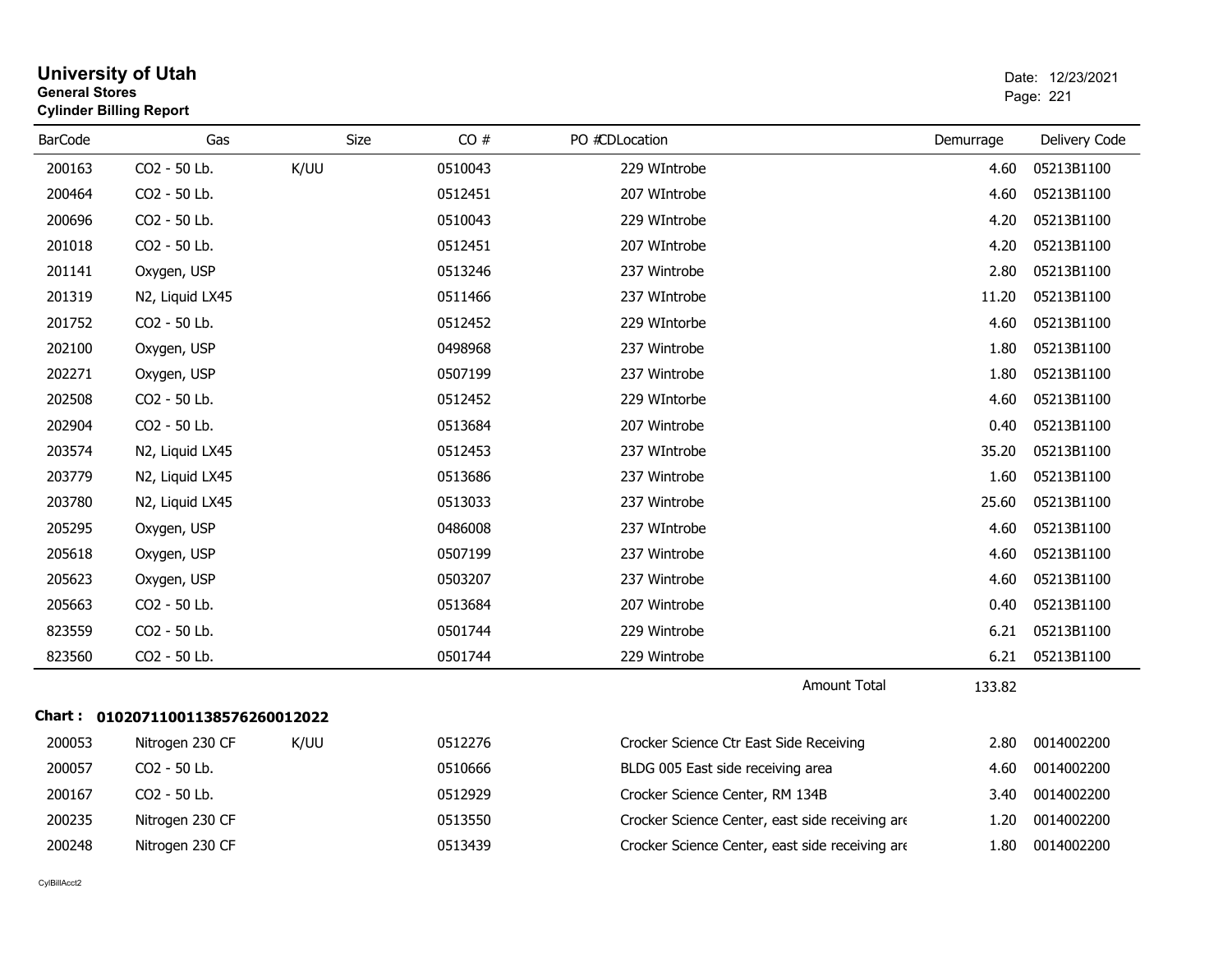## **University of Utah** Date: 12/23/2021 **General Stores**estate the control of the control of the control of the control of the control of the control of the control of the control of the control of the control of the control of the control of the control of the control of the c **Cylinder Billing Report**

| <b>BarCode</b> | Gas             | Size<br>CO# | PO #CDLocation                                  | Demurrage | Delivery Code |
|----------------|-----------------|-------------|-------------------------------------------------|-----------|---------------|
| 200311         | Nitrogen 230 CF | 0513439     | Crocker Science Center, east side receiving are | 1.80      | 0014002200    |
| 200313         | Nitrogen 230 CF | 0512276     | Crocker Science Ctr East Side Receiving         | 4.60      | 0014002200    |
| 200388         | Nitrogen 230 CF | 0512276     | Crocker Science Ctr East Side Receiving         | 4.40      | 0014002200    |
| 200501         | Nitrogen 230 CF | 0511884     | Crocker Science Center East Side Receiving Arm  | 1.20      | 0014002200    |
| 200501         | Nitrogen 230 CF | 0513439     | Crocker Science Center, east side receiving are | 1.80      | 0014002200    |
| 200502         | Nitrogen 230 CF | 0511738     | Crocker Science Ctr East Side Receiving Area    | 1.20      | 0014002200    |
| 200518         | CO2 - 50 Lb.    | 0512929     | Crocker Science Center, RM 134B                 | 3.40      | 0014002200    |
| 200539         | CO2 - 50 Lb.    | 0510666     | BLDG 005 East side receiving area               | 1.20      | 0014002200    |
| 200567         | Nitrogen 230 CF | 0506014     | East Side Recceiving JTB                        | 4.60      | 0014002200    |
| 200671         | Nitrogen 230 CF | 0511884     | Crocker Science Center East Side Receiving Arm  | 1.20      | 0014002200    |
| 200671         | Nitrogen 230 CF | 0513439     | Crocker Science Center, east side receiving are | 1.80      | 0014002200    |
| 200695         | CO2 - 50 Lb.    | 0510666     | BLDG 005 East side receiving area               | 4.60      | 0014002200    |
| 200721         | CO2 - 50 Lb.    | 0512929     | Crocker Science Center, RM 134B                 | 3.40      | 0014002200    |
| 200827         | CO2 - 50 Lb.    | 0510666     | BLDG 005 East side receiving area               | 4.60      | 0014002200    |
| 200850         | Nitrogen 230 CF | 0511297     | Crocker Science Ctr East Side Receiving         | 1.20      | 0014002200    |
| 200888         | Nitrogen 230 CF | 0511884     | Crocker Science Center East Side Receiving Ard  | 1.20      | 0014002200    |
| 201019         | Nitrogen 230 CF | 0510616     | 1390 Presidents Circle                          | 1.20      | 0014002200    |
| 201165         | Nitrogen 230 CF | 0512206     | Crocker Science Center, east side receiving are | 2.80      | 0014002200    |
| 201313         | Nitrogen 230 CF | 0512276     | Crocker Science Ctr East Side Receiving         | 2.80      | 0014002200    |
| 201338         | Nitrogen 230 CF | 0512928     | Crocker Science Center, east side receiving are | 3.40      | 0014002200    |
| 201367         | Nitrogen 230 CF | 0513439     | Crocker Science Center, east side receiving are | 1.80      | 0014002200    |
| 201400         | Nitrogen 230 CF | 0513550     | Crocker Science Center, east side receiving are | 1.20      | 0014002200    |
| 201457         | Nitrogen 230 CF | 0512928     | Crocker Science Center, east side receiving are | 3.40      | 0014002200    |
| 201476         | CO2 - 50 Lb.    | 0512929     | Crocker Science Center, RM 134B                 | 3.40      | 0014002200    |
| 201703         | Nitrogen 230 CF | 0510301     | Crocker Science Ctr East Side Receiving Area    | 3.40      | 0014002200    |
| 201745         | Nitrogen 230 CF | 0512206     | Crocker Science Center, east side receiving are | 3.40      | 0014002200    |
| 201762         | Nitrogen 230 CF | 0512276     | Crocker Science Ctr East Side Receiving         | 2.80      | 0014002200    |
| 201767         | Nitrogen 230 CF | 0512928     | Crocker Science Center, east side receiving are | 3.40      | 0014002200    |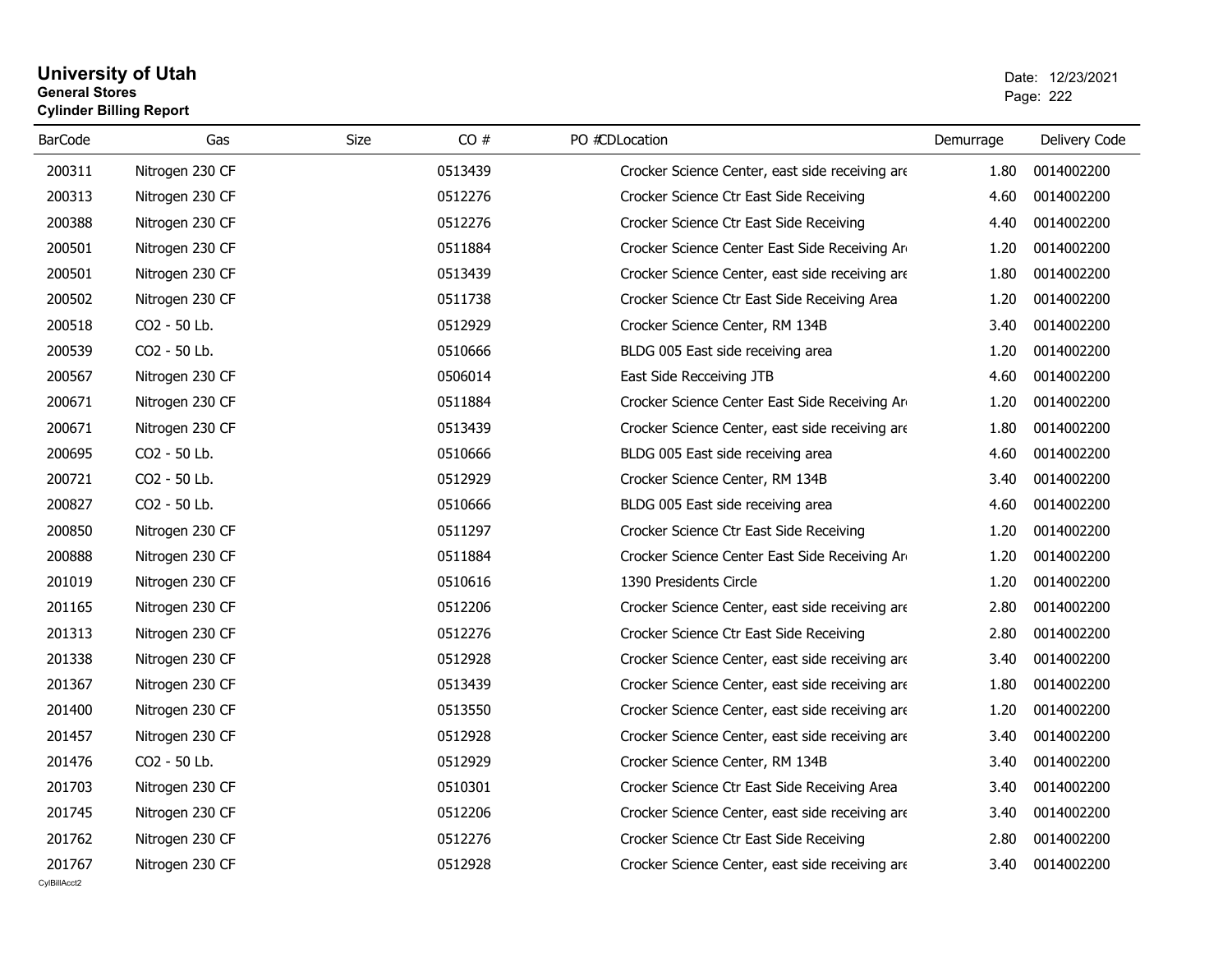## **University of Utah** Date: 12/23/2021 **General Stores**entry of the contract of the contract of the contract of the contract of the contract of the contract of the contract of the contract of the contract of the contract of the contract of the contract of the contract of the c **Cylinder Billing Report**

| <b>BarCode</b> | Gas             | <b>Size</b><br>CO# | PO #CDLocation                                  | Demurrage | Delivery Code |
|----------------|-----------------|--------------------|-------------------------------------------------|-----------|---------------|
| 201862         | Nitrogen 230 CF | 0513550            | Crocker Science Center, east side receiving are | 1.20      | 0014002200    |
| 202058         | Nitrogen 230 CF | 0512928            | Crocker Science Center, east side receiving are | 2.20      | 0014002200    |
| 202059         | Nitrogen 230 CF | 0497632            | <b>BLDG 005</b>                                 | 1.20      | 0014002200    |
| 202084         | Nitrogen 230 CF | 0512928            | Crocker Science Center, east side receiving are | 3.40      | 0014002200    |
| 202724         | Nitrogen 230 CF | 0511884            | Crocker Science Center East Side Receiving Are  | 1.20      | 0014002200    |
| 202727         | Nitrogen 230 CF | 0513550            | Crocker Science Center, east side receiving are | 1.20      | 0014002200    |
| 202728         | Nitrogen 230 CF | 0512206            | Crocker Science Center, east side receiving are | 2.80      | 0014002200    |
| 202927         | Nitrogen 230 CF | 0512276            | Crocker Science Ctr East Side Receiving         | 2.80      | 0014002200    |
| 202940         | Nitrogen 230 CF | 0512276            | Crocker Science Ctr East Side Receiving         | 2.80      | 0014002200    |
| 203882         | CO2 - 50 Lb.    | 0510666            | BLDG 005 East side receiving area               | 1.20      | 0014002200    |
| 203932         | Nitrogen 230 CF | 0513439            | Crocker Science Center, east side receiving are | 1.80      | 0014002200    |
| 203936         | Nitrogen 230 CF | 0510301            | Crocker Science Ctr East Side Receiving Area    | 4.60      | 0014002200    |
| 205377         | CO2 - 50 Lb.    | 0510666            | BLDG 005 East side receiving area               | 4.60      | 0014002200    |
| 205393         | Nitrogen 230 CF | 0506014            | East Side Recceiving JTB                        | 4.60      | 0014002200    |
| 205398         | Nitrogen 230 CF | 0513439            | Crocker Science Center, east side receiving are | 1.60      | 0014002200    |
| 205493         | Nitrogen 230 CF | 0513550            | Crocker Science Center, east side receiving are | 1.00      | 0014002200    |
| 205503         | Nitrogen 230 CF | 0512928            | Crocker Science Center, east side receiving are | 3.40      | 0014002200    |
| 821025         | Nitrogen        | 0481158            | <b>Crocker Science Center</b>                   | 6.21      | 0014002200    |
| 824859         | Nitrogen 230 CF | 0512584            | Crocker Science ctr East Side Receiving area    | 4.59      | 0014002200    |
| 824861         | Nitrogen 230 CF | 0512584            | Crocker Science ctr East Side Receiving area    | 6.21      | 0014002200    |
| 824862         | Nitrogen 230 CF | 0512584            | Crocker Science ctr East Side Receiving area    | 6.21      | 0014002200    |
| 824865         | Nitrogen 230 CF | 0512584            | Crocker Science ctr East Side Receiving area    | 6.21      | 0014002200    |
| 824867         | Nitrogen 230 CF | 0512584            | Crocker Science ctr East Side Receiving area    | 6.21      | 0014002200    |
| 824868         | Nitrogen 230 CF | 0512584            | Crocker Science ctr East Side Receiving area    | 6.21      | 0014002200    |
| 824869         | Nitrogen 230 CF | 0512584            | Crocker Science ctr East Side Receiving area    | 6.21      | 0014002200    |
| 825017         | Nitrogen 230 CF | 0513731            | Crocker Science Center, east side receiving are | 0.27      | 0014002200    |
| 825018         | Nitrogen 230 CF | 0513731            | Crocker Science Center, east side receiving are | 0.27      | 0014002200    |
| 825022         | Nitrogen 230 CF | 0513731            | Crocker Science Center, east side receiving are | 0.27      | 0014002200    |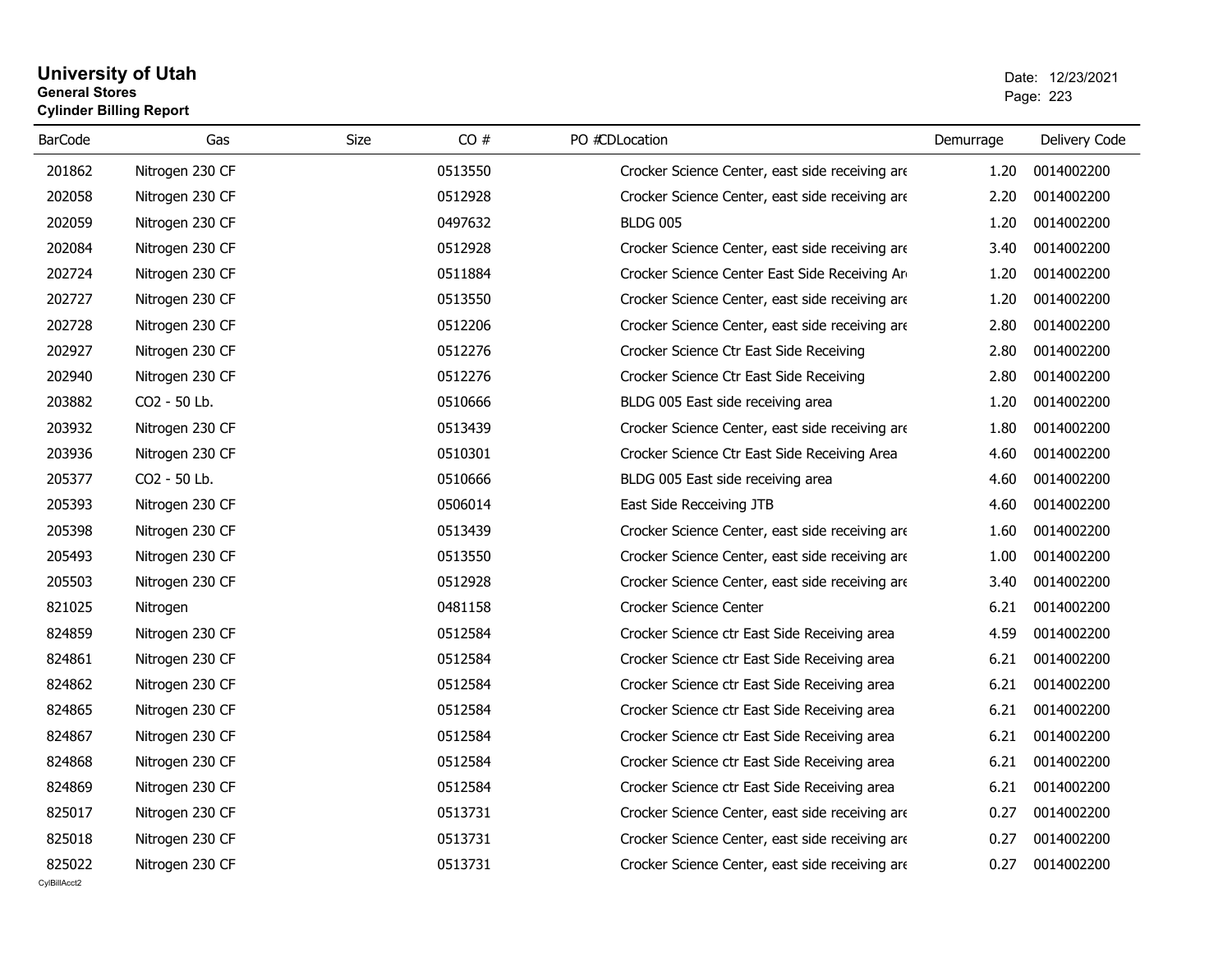| <b>BarCode</b> | Gas                                 | Size             | CO#     | PO #CDLocation                                  | Demurrage | Delivery Code |
|----------------|-------------------------------------|------------------|---------|-------------------------------------------------|-----------|---------------|
| 825023         | Nitrogen 230 CF                     |                  | 0513731 | Crocker Science Center, east side receiving are | 0.27      | 0014002200    |
|                |                                     |                  |         | <b>Amount Total</b>                             | 179.74    |               |
|                | Chart: 01020722500190356260012022   |                  |         |                                                 |           |               |
| 200905         | N2, Liquid, 160                     | <b>160 LTR/U</b> | 0512784 | 578 BPRB                                        | 19.20     | 05213R2100    |
| 202021         | N2, Liquid, 160                     |                  | 0512784 | 578 BPRB                                        | 19.20     | 05213R2100    |
| 202299         | N2, Liquid LX45                     |                  | 0512042 | 578 BPRB                                        | 14.40     | 05213R2100    |
| 203456         | N2, Liquid LX45                     |                  | 0513225 | 578 BPRB                                        | 3.20      | 05213R2100    |
| 204398         | N2, Liquid LX45                     |                  | 0512042 | 578 BPRB                                        | 14.40     | 05213R2100    |
| 204493         | N2, Liquid LX45                     |                  | 0513225 | 578 BPRB                                        | 3.20      | 05213R2100    |
|                |                                     |                  |         | <b>Amount Total</b>                             | 73.60     |               |
|                | Chart: 01020726000169916260012022   |                  |         |                                                 |           |               |
| 200028         | CO2 - 50 Lb.                        | K/UU             | 0476898 | 4344 SMBB                                       | 4.60      | 0151043400    |
| 200097         | CO2 - Siphon                        |                  | 0423439 | 4340 SMBB                                       | 3.68      | 0151043400    |
| 201854         | CO2 - 50 Lb.                        |                  | 0476898 | 4344 SMBB                                       | 4.60      | 0151043400    |
| 202343         | CO2 - 50 Lb.                        |                  | 0503145 | 574 BPRB                                        | 4.60      | 0550050010    |
| 202466         | CO2 - 50 Lb.                        |                  | 0503145 | 574 BPRB                                        | 4.60      | 0550050010    |
| 202735         | CO2 - Siphon                        |                  | 0423439 | 4340 SMBB                                       | 3.68      | 0151043400    |
| 203325         | Oxygen, USP                         |                  | 0488716 | 065 BPRB                                        | 4.60      | 0550050010    |
| 204724         | CO2 - 50 Lb.                        |                  | 0503145 | 574 BPRB                                        | 4.60      | 0550050010    |
|                |                                     |                  |         | <b>Amount Total</b>                             | 34.96     |               |
|                | Chart: 01020812000289456260312022   |                  |         |                                                 |           |               |
| 202472         | CO2 - 50 Lb.                        | K/UU             | 0508879 | <b>2747 HCI RS</b>                              | 4.60      | 0555113760    |
|                |                                     |                  |         | <b>Amount Total</b>                             | 4.60      |               |
|                | Chart: 0102096500059317240626002022 |                  |         |                                                 |           |               |
| 202022         | Nitrogen 230 CF                     | K/UU             | 0511427 | 6460 ECCLES DOWN THE HALL                       | 4.60      | 0533021000    |
| 204655         | Breathing Air/T                     |                  | 0511427 | 6460 ECCLES DOWN THE HALL                       | 3.68      | 0533021000    |

# **University of Utah** Date: 12/23/2021 **General Stores**

**Cylinder Billing Report**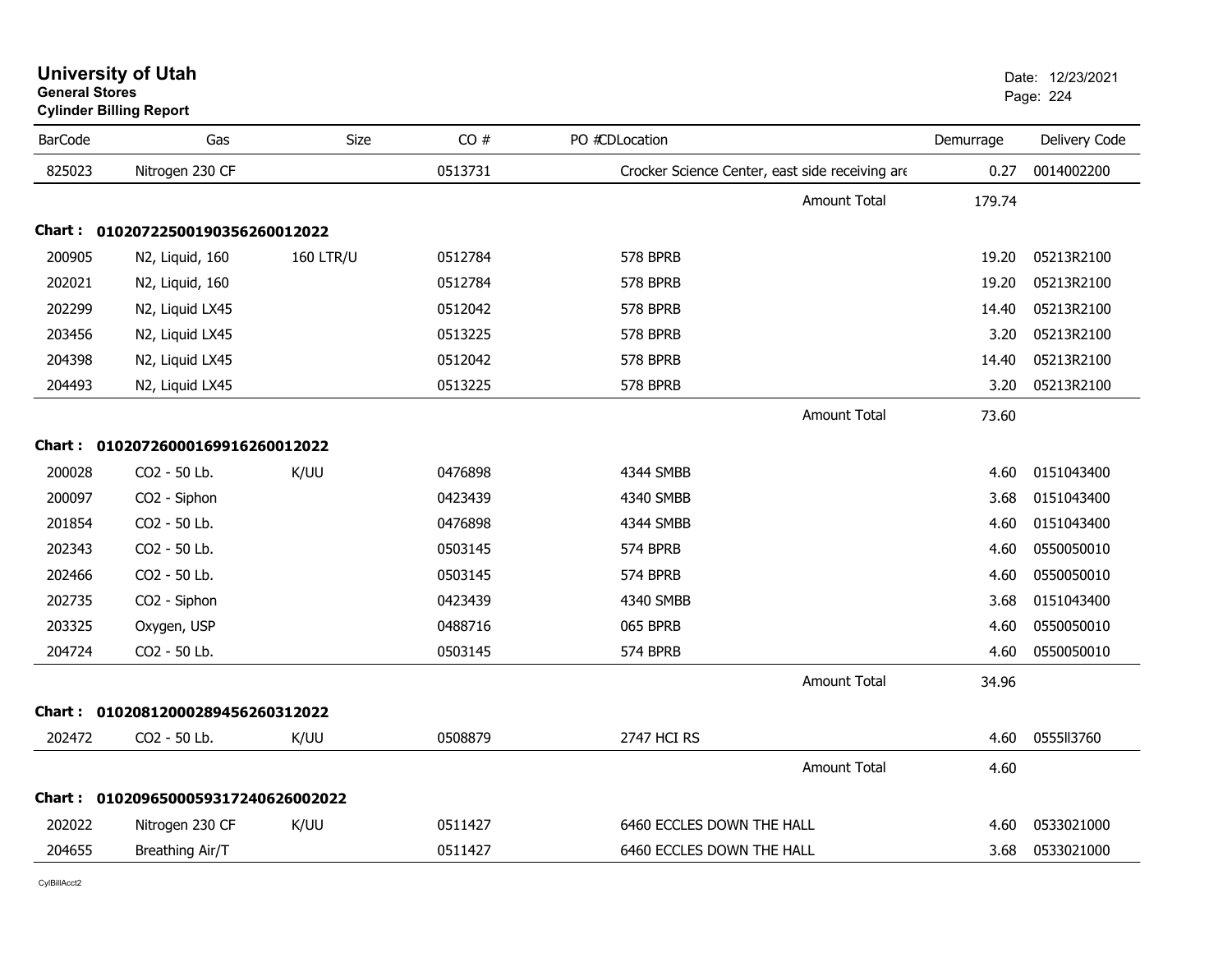| <b>General Stores</b> | <b>University of Utah</b><br><b>Cylinder Billing Report</b> |      |         |                                                |           | Date: 12/23/2021<br>Page: 225 |
|-----------------------|-------------------------------------------------------------|------|---------|------------------------------------------------|-----------|-------------------------------|
| <b>BarCode</b>        | Gas                                                         | Size | CO#     | PO #CDLocation                                 | Demurrage | Delivery Code                 |
|                       |                                                             |      |         | <b>Amount Total</b>                            | 8.28      |                               |
| Chart :               | 0102101500054504454626002022                                |      |         |                                                |           |                               |
| 200120                | Helium - 219 CF                                             | K/UU | 0487855 | BLDG 10 SP Loading Dock                        | 4.60      | 0083002010                    |
| 200932                | Argon                                                       |      | 0478887 | JFB SP Loading Dock Attn: SHanti Deemyad       | 4.60      | 0083002010                    |
| 201421                | Argon                                                       |      | 0509162 | SP Loading Dock                                | 1.80      | 0083002010                    |
| 201563                | Argon                                                       |      | 0512114 | BLDG 10 SP Loading Dock                        | 4.60      | 0083002010                    |
| 202024                | Helium - 219 CF                                             |      | 0512925 | BLDG. 10 SP Loading Dock                       | 3.40      | 0083002010                    |
| 821938                | 5% H2 95% N2                                                |      | 0488196 | Loading Dock SP (Building 10), Attn: Shanti De | 6.21      | 0083002010                    |
|                       |                                                             |      |         | <b>Amount Total</b>                            | 25.21     |                               |
|                       | Chart: 0102101500055800416626002022                         |      |         |                                                |           |                               |
| 200381                | Nitrogen, UHP                                               | K/UU | 0505648 | BLDG 10 SP Loading Dock                        | 1.80      | 0083002010                    |
| 200944                | Nitrogen, UHP                                               |      | 0508964 | BLDG 10 SP Loading Dock                        | 4.60      | 0083002010                    |
| 200947                | Nitrogen, UHP                                               |      | 0505648 | BLDG 10 SP Loading Dock                        | 3.40      | 0083002010                    |
| 201595                | Nitrogen, UHP                                               |      | 0512112 | BLDG 10 SP Loading Dock                        | 4.60      | 0083002010                    |
| 202387                | Nitrogen, UHP                                               |      | 0497623 | BLDG 19 INSCC West entrance                    | 4.60      | 0083002010                    |
| 203317                | Oxygen, USP                                                 |      | 0495595 | BLDG 10 SP loading Dock                        | 4.60      | 0083002010                    |
| 203328                | Oxygen, USP                                                 |      | 0480807 | JFB SP Loading Dock Attn: Henna Popli          | 4.60      | 0083002010                    |
| 820988                | Oxygen, USP                                                 |      | 0481007 | JFB SP LOADING DOCK ATTN: HENNA POPLI          | 6.21      | 0083002010                    |
| 822127                | Nitrogen, UHP                                               |      | 0490611 | JFB SW Rotunda Entrance                        | 6.21      | 0083002010                    |
| 822134                | Nitrogen, UHP                                               |      | 0490611 | JFB SW Rotunda Entrance                        | 6.21      | 0083002010                    |
| 823824                | 5% H2 95% N2                                                |      | 0512112 | BLDG 10 SP Loading Dock                        | 46.00     | 0083002010                    |
| 824202                | 5% H2 95% N2                                                |      | 0507857 | BLDG. 10 SP Loading Dock                       | 6.21      | 0083002010                    |
| 824739                | Nitrogen, UHP                                               |      | 0511751 | BLDG 10 SP Loading DOck                        | 6.21      | 0083002010                    |
| 825059                | Nitrogen, UHP                                               |      | 0513627 | BLDG. 19 INSCC West Entrance                   | 1.62      | 0083002010                    |
|                       |                                                             |      |         | <b>Amount Total</b>                            | 106.87    |                               |
|                       | Chart: 0102101500055800799626002022                         |      |         |                                                |           |                               |
| 200126                | Helium - 219 CF                                             | K/UU | 0513124 | BLDG. 10 SP Loading Dock                       | 2.80      | 0083002010                    |
| CylBillAcct2          |                                                             |      |         |                                                |           |                               |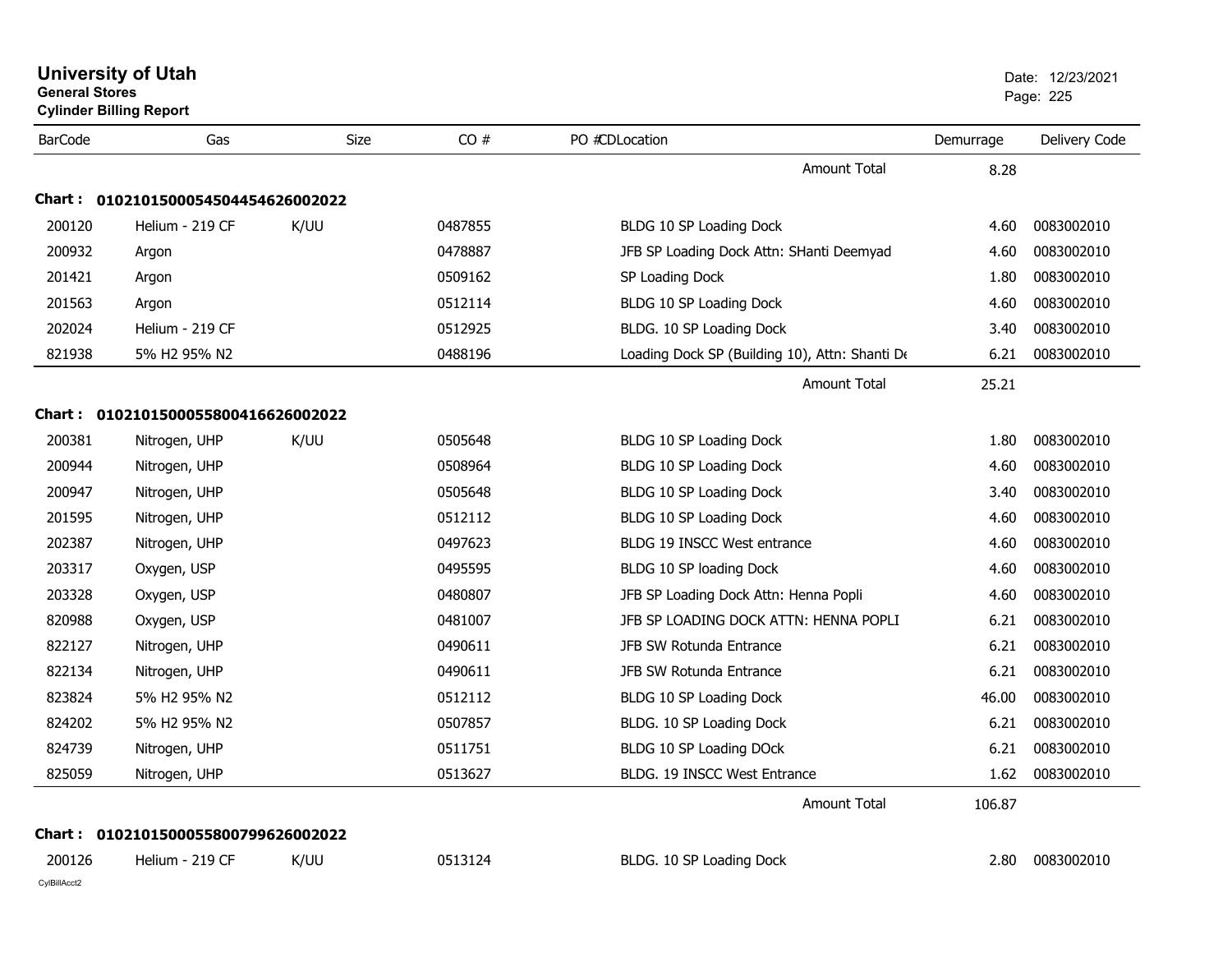# **University of Utah** Date: 12/23/2021 **General Stores**entry of the control of the control of the control of the control of the control of the control of the control of the control of the control of the control of the control of the control of the control of the control of the **Cylinder Billing Report**

| <b>BarCode</b> | Gas             | CO#<br>Size | PO #CDLocation                               | Demurrage | Delivery Code |
|----------------|-----------------|-------------|----------------------------------------------|-----------|---------------|
| 200345         | Nitrogen, UHP   | 0507859     | BLDG. 10 SP Loading Dock                     | 4.60      | 0083002010    |
| 200348         | Nitrogen, UHP   | 0512926     | BLDG. 10 SP Loading Dock                     | 3.40      | 0083002010    |
| 200606         | Nitrogen, UHP   | 0507859     | BLDG. 10 SP Loading Dock                     | 4.60      | 0083002010    |
| 200704         | Nitrogen, UHP   | 0505940     | BLDG. 10 SP Loading Dock                     | 4.60      | 0083002010    |
| 200752         | Nitrogen, UHP   | 0512926     | BLDG. 10 SP Loading Dock                     | 3.40      | 0083002010    |
| 201030         | Helium - 219 CF | 0513124     | BLDG. 10 SP Loading Dock                     | 2.80      | 0083002010    |
| 201194         | Air - 233 CF    | 0462204     | 114 jfb                                      | 3.68      | 0083002010    |
| 201370         | Helium - 219 CF | 0493719     | JFB SW Rotunda Entrance                      | 4.60      | 0083002010    |
| 201593         | Nitrogen, UHP   | 0493706     | JFB SW Rotunda Entrance                      | 4.60      | 0083002010    |
| 201613         | Helium - 219 CF | 0493719     | JFB SW Rotunda Entrance                      | 4.60      | 0083002010    |
| 201619         | Helium - UHP    | 0478043     | JFB SP Loading Dock Attn: HEnna Popli        | 4.60      | 0083002010    |
| 201621         | Helium - 219 CF | 0493719     | JFB SW Rotunda Entrance                      | 4.60      | 0083002010    |
| 201916         | Helium - 219 CF | 0493719     | JFB SW Rotunda Entrance                      | 4.60      | 0083002010    |
| 202081         | Helium - UHP    | 0482115     | JFB SP Loading Dock Attn: Xin Pan            | 4.60      | 0083002010    |
| 202358         | Nitrogen, UHP   | 0512926     | BLDG. 10 SP Loading Dock                     | 2.20      | 0083002010    |
| 203024         | Nitrogen, UHP   | 0505940     | BLDG. 10 SP Loading Dock                     | 4.60      | 0083002010    |
| 203279         | Helium - UHP    | 0510472     | BLDG 10 SP Loading Dock                      | 4.60      | 0083002010    |
| 203825         | Helium - UHP    | 0478043     | JFB SP Loading Dock Attn: HEnna Popli        | 4.60      | 0083002010    |
| 203981         | Helium - 219 CF | 0493719     | JFB SW Rotunda Entrance                      | 4.60      | 0083002010    |
| 204672         | Nitrogen, UHP   | 0465470     | 114 JFB                                      | 3.40      | 0083002010    |
| 205804         | Nitrogen 40 CF  | 0492607     | JFB SW Rotunda Entrance                      | 4.60      | 0083002010    |
| 820485         | Nitrogen, UHP   | 0478684     | JFB SP Loading Dock Attn: Henna Popli        | 6.21      | 0083002010    |
| 822088         | Nitrogen, UHP   | 0490072     | BLDG 10 SP Loading DOck - Order for: Xin Par | 6.21      | 0083002010    |
| 822381         | 5% H2 95% N2    | 0492945     | JFB SW Rotunda Entrance                      | 6.21      | 0083002010    |
| 823171         | 5% H2 95% N2    | 0498102     | JFB SW Rotunda Entrance                      | 6.21      | 0083002010    |
| 824291         | 5% H2 95% N2    | 0510471     | BLDG 10 SP Loading Dock                      | 6.21      | 0083002010    |
| 824292         | 5% H2 95% N2    | 0510215     | BLDG 10 SP Loading Dock                      | 6.21      | 0083002010    |
| 825060         | Nitrogen, UHP   | 0513621     | BLDG. 10 SP Loading Dock                     | 1.62      | 0083002010    |
| CvIBillAcct2   |                 |             |                                              |           |               |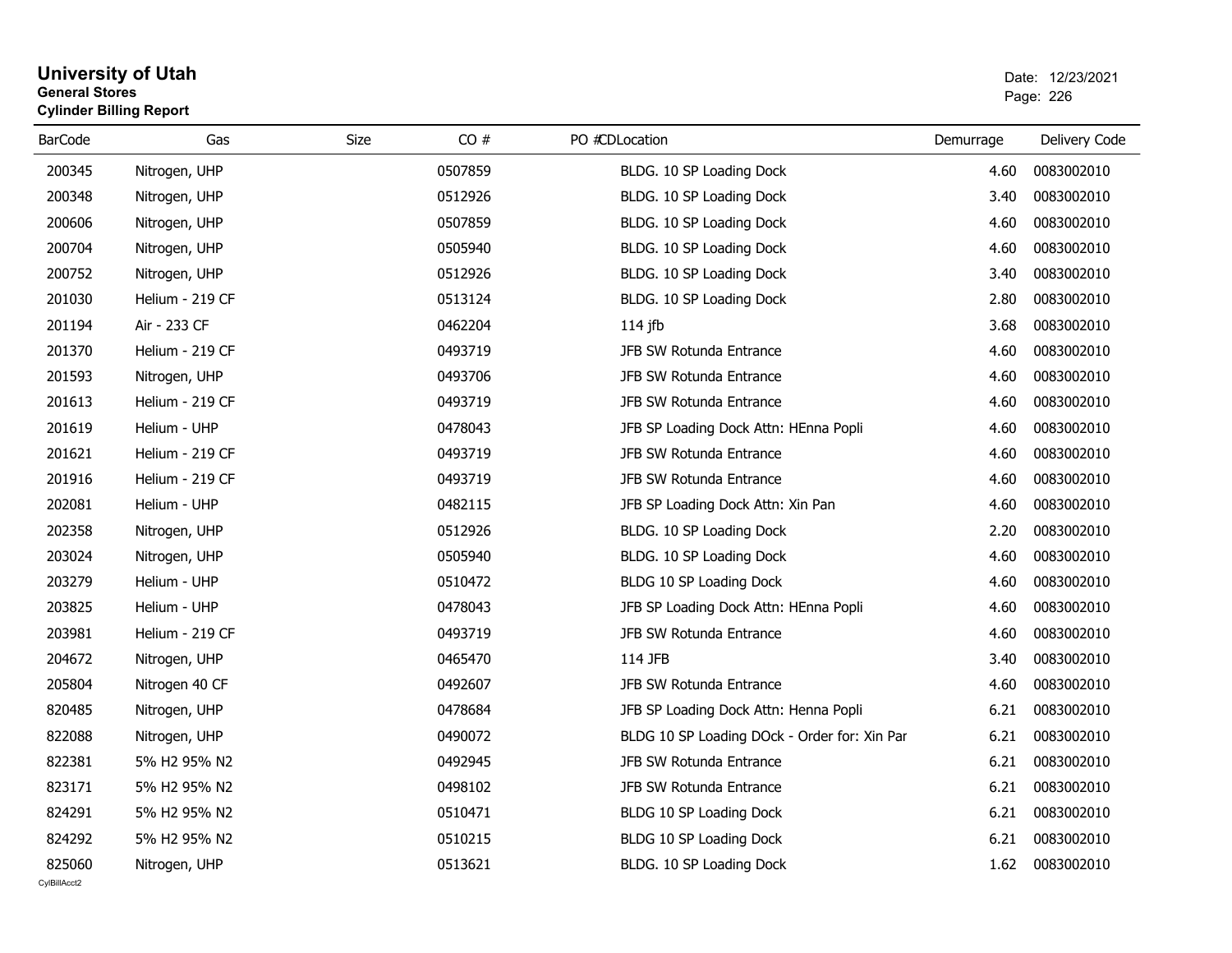| <b>General Stores</b>  | <b>University of Utah</b><br><b>Cylinder Billing Report</b> |                  |         |                                         |                     |           | Date: 12/23/2021<br>Page: 227 |
|------------------------|-------------------------------------------------------------|------------------|---------|-----------------------------------------|---------------------|-----------|-------------------------------|
| <b>BarCode</b>         | Gas                                                         | Size             | CO#     | PO #CDLocation                          |                     | Demurrage | Delivery Code                 |
| 825061                 | Nitrogen, UHP                                               |                  | 0513631 | BLDG. 10 SP Loading Dock                |                     | 1.62      | 0083002010                    |
| 825062                 | Nitrogen, UHP                                               |                  | 0513631 | BLDG. 10 SP Loading Dock                |                     | 1.62      | 0083002010                    |
| 825063                 | Nitrogen, UHP                                               |                  | 0513621 | BLDG. 10 SP Loading Dock                |                     | 1.62      | 0083002010                    |
| 825122                 | Nitrogen, UHP                                               |                  | 0513629 | BLDG. 10 SP Loading Dock                |                     | 0.27      | 0083002010                    |
| 825123                 | Nitrogen, UHP                                               |                  | 0513629 | BLDG. 10 SP Loading Dock                |                     | 0.27      | 0083002010                    |
|                        |                                                             |                  |         |                                         | <b>Amount Total</b> | 134.96    |                               |
|                        | Chart: 0102101500055800924626002022                         |                  |         |                                         |                     |           |                               |
| 203018                 | N2, Liquid LX45                                             | <b>180 LTR/U</b> | 0507442 | <b>BLDG 83 JFB B-13</b>                 |                     | 36.80     | 0083002010                    |
|                        |                                                             |                  |         |                                         | <b>Amount Total</b> | 36.80     |                               |
|                        | Chart: 0102101500058502811626002022                         |                  |         |                                         |                     |           |                               |
| 200121                 | Helium - UHP                                                | K/UU             | 0509870 | BLDG. 10 SP Loading Dock                |                     | 4.60      | 0083002010                    |
| 200122                 | Helium - UHP                                                |                  | 0507162 | BLDG 10 SP Loading Dock                 |                     | 4.60      | 0083002010                    |
| 200531                 | Argon                                                       |                  | 0506523 | BLDG 10 SP Loading Dock                 |                     | 3.40      | 0083002010                    |
| 200917                 | Helium - UHP                                                |                  | 0513628 | BLDG. 10 SP Loading Dock                |                     | 1.20      | 0083002010                    |
| 200920                 | Helium - UHP                                                |                  | 0507443 | BLDG 10 SP Loading Dock                 |                     | 1.80      | 0083002010                    |
| 201016                 | Argon                                                       |                  | 0513624 | BLDG. 10 SP Loading Dock                |                     | 1.20      | 0083002010                    |
| 201152                 | Argon                                                       |                  | 0511130 | BLDG 10 SP Loading DOck                 |                     | 4.60      | 0083002010                    |
| 201162                 | Argon                                                       |                  | 0511130 | BLDG 10 SP Loading DOck                 |                     | 4.60      | 0083002010                    |
| 202372                 | Helium - UHP                                                |                  | 0510470 | BLDG 10 SP Loaidng Dock                 |                     | 4.60      | 0083002010                    |
| 203525                 | N2, Liquid LX45                                             |                  | 0511433 | BLDG 83 JFB B-21                        |                     | 36.80     | 0083002010                    |
| 203525                 | N2, Liquid LX45                                             |                  | 0513619 | <b>B-21 JFB</b>                         |                     | 9.60      | 0083002010                    |
| 203820                 | Argon                                                       |                  | 0508963 | BLDG 10 SP Loading Dock                 |                     | 4.60      | 0083002010                    |
| 203837                 | Argon                                                       |                  | 0513624 | BLDG. 10 SP Loading Dock                |                     | 1.20      | 0083002010                    |
| 203898                 | Argon                                                       |                  | 0508963 | BLDG 10 SP Loading Dock                 |                     | 3.40      | 0083002010                    |
|                        |                                                             |                  |         |                                         | Amount Total        | 86.20     |                               |
|                        | Chart: 0102101500058502821626002022                         |                  |         |                                         |                     |           |                               |
| 200134<br>CylBillAcct2 | Helium - 219 CF                                             | K/UU             | 0477432 | JFB SP Loading Dock Attn: Devon Fischer |                     | 4.60      | 0083002010                    |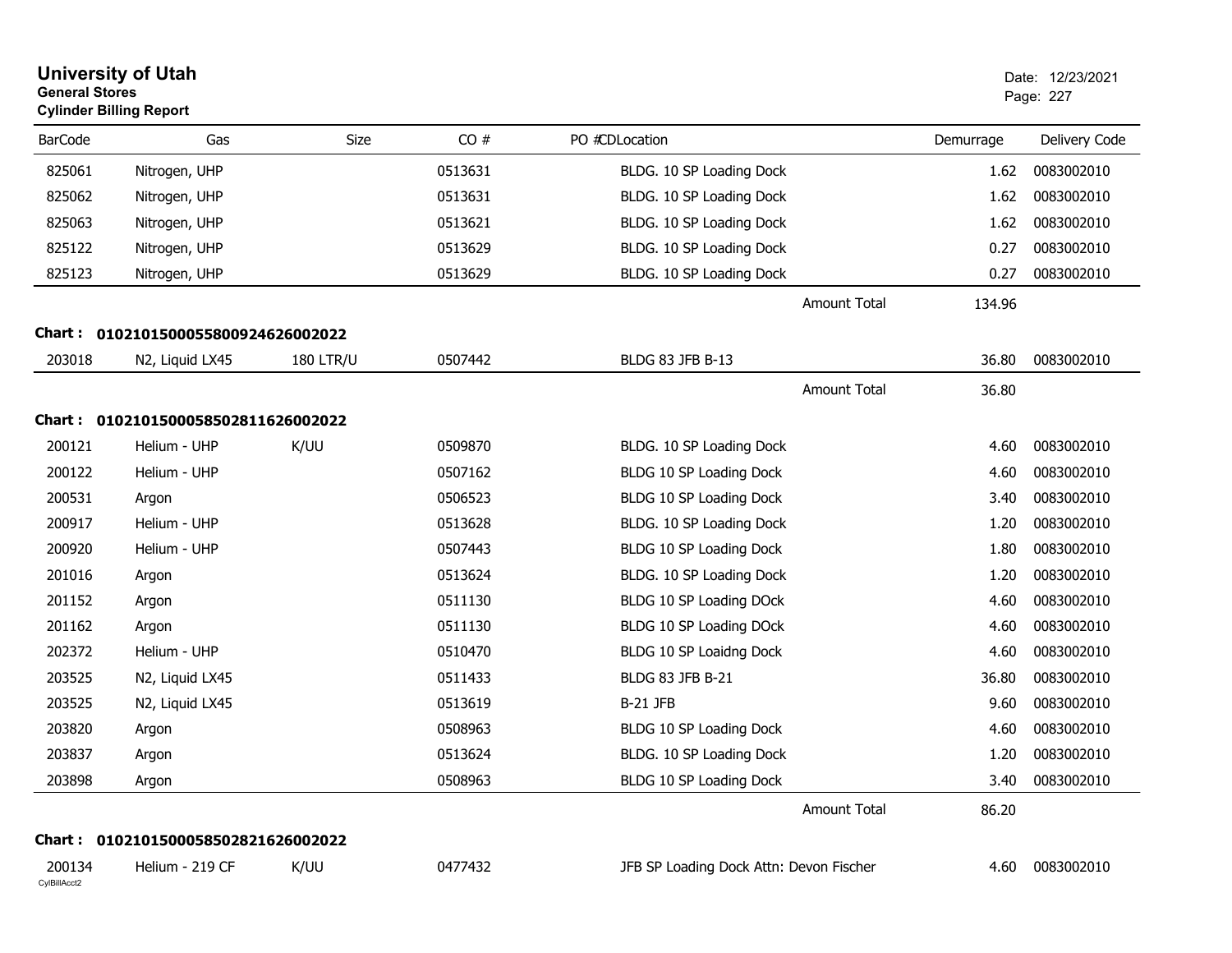| <b>General Stores</b> | <b>Cylinder Billing Report</b>      |           |         |                                         |           | Page: 228     |
|-----------------------|-------------------------------------|-----------|---------|-----------------------------------------|-----------|---------------|
| <b>BarCode</b>        | Gas                                 | Size      | CO#     | PO #CDLocation                          | Demurrage | Delivery Code |
| 200878                | Nitrogen 230 CF                     |           | 0444690 | 115 S 1400 E Loading Dock               | 3.68      | 0083002010    |
| 200935                | Helium - 219 CF                     |           | 0477432 | JFB SP Loading Dock Attn: Devon Fischer | 4.60      | 0083002010    |
| 201877                | Helium - 219 CF                     |           | 0477432 | JFB SP Loading Dock Attn: Devon Fischer | 4.60      | 0083002010    |
| 201914                | Helium - 219 CF                     |           | 0477432 | JFB SP Loading Dock Attn: Devon Fischer | 4.60      | 0083002010    |
| 202064                | Helium - 219 CF                     |           | 0477432 | JFB SP Loading Dock Attn: Devon Fischer | 4.60      | 0083002010    |
| 203864                | Helium - 219 CF                     |           | 0477432 | JFB SP Loading Dock Attn: Devon Fischer | 4.60      | 0083002010    |
| 205500                | Nitrogen 230 CF                     |           | 0391786 | 114 JFB                                 | 3.68      | 0083002010    |
| 205563                | Argon - UHP                         |           | 0452183 | 114 JFB                                 | 3.68      | 0083002010    |
| 816299                | Helium - 219 CF                     |           | 0451341 | 114 JFB                                 | 5.29      | 0083002010    |
| 823652                | Nitrogen, UHP                       |           | 0503237 | BLDG 10 SP Loading Dock                 | 6.21      | 0083002010    |
|                       |                                     |           |         | <b>Amount Total</b>                     | 50.14     |               |
|                       | Chart: 0102101500058503124626002022 |           |         |                                         |           |               |
| 200083                | Acetylene, CF                       | Acty-CF/U | 0339700 |                                         | 3.68      | 0083002010    |
| 200150                | Oxygen - 125 CF                     |           | 0487938 | Will Call                               | 4.60      | 0083002010    |
| 201158                | CO2 - 50 Lb.                        |           | 0487938 | Will Call                               | 4.60      | 0083002010    |
| 203044                | Oxygen, USP                         |           | 0474615 | 262 INCSS (COSMIC RAY)                  | 4.60      | 0083001140    |
| 203966                | Acetylene, CF                       |           | 0474615 | 262 INCSS (COSMIC RAY)                  | 4.60      | 0083001140    |
| 800135                | Acetylene - B                       |           | 0123498 | 320 JFB COSMIC RAY                      | 7.82      | 0083001140    |
| 819932                | CO2 - 50 Lb.                        |           | 0474615 | 262 INCSS (COSMIC RAY)                  | 6.21      | 0083001140    |
|                       |                                     |           |         | <b>Amount Total</b>                     | 36.11     |               |
|                       | Chart: 01021036000329696260312022   |           |         |                                         |           |               |
| 203120                | Oxygen, USP - E                     | E/UU      | 0508337 | 2470 Eccles                             | 4.60      | 0555113760    |
|                       |                                     |           |         | <b>Amount Total</b>                     | 4.60      |               |
|                       | Chart: 01021122500268956260012022   |           |         |                                         |           |               |
| 200512                | Air - 233 CF                        | K/UU      | 0505145 | 3450 Skaggs                             | 1.80      | 0581036000    |
| 824146                | Oxygen, USP                         |           | 0507281 | 3450 Skaggs                             | 2.43      | 0581036000    |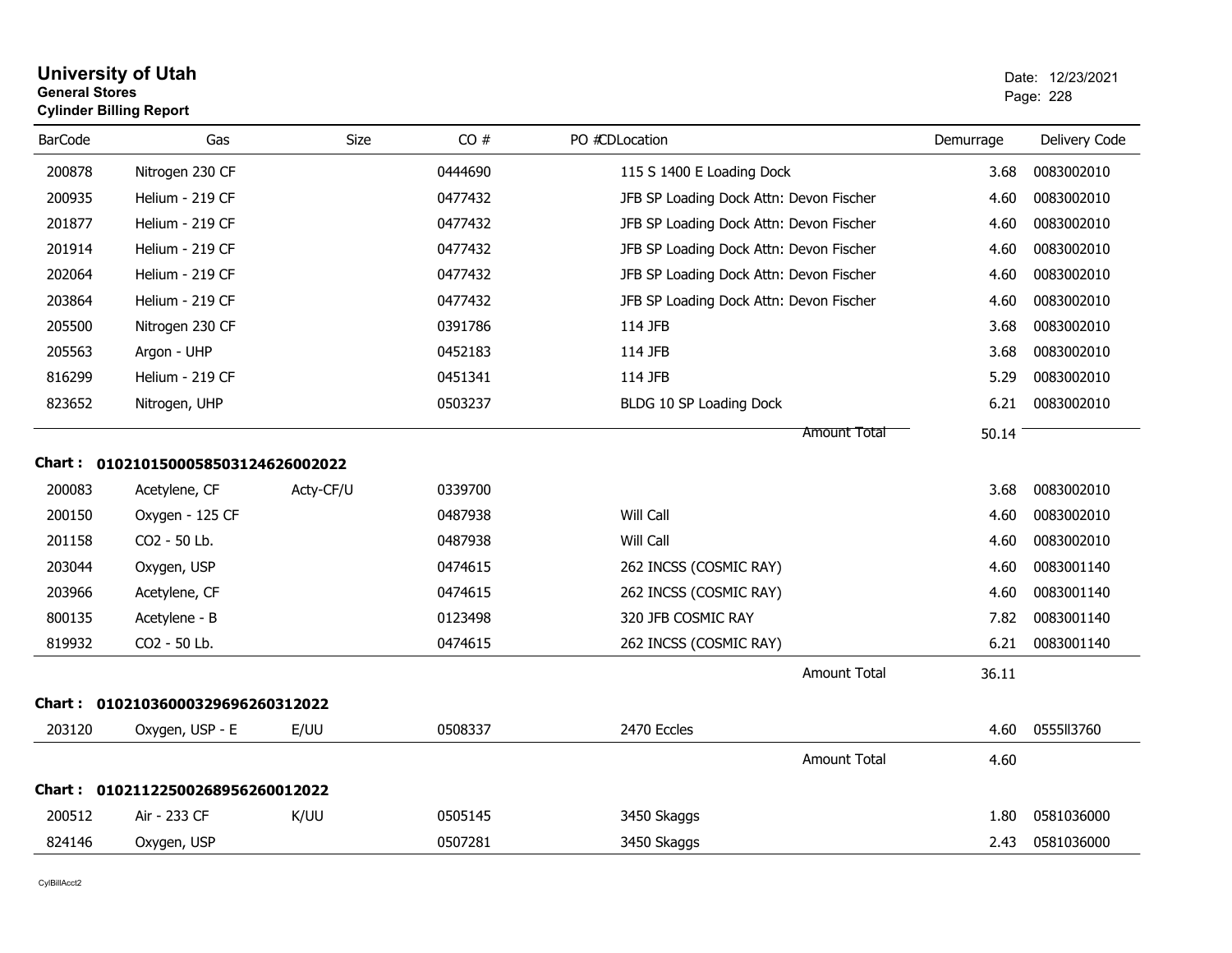| General Stores | <b>Cylinder Billing Report</b>      |                  |         |                  |                     |           | Page: 229     |
|----------------|-------------------------------------|------------------|---------|------------------|---------------------|-----------|---------------|
| <b>BarCode</b> | Gas                                 | Size             | CO#     | PO #CDLocation   |                     | Demurrage | Delivery Code |
|                |                                     |                  |         |                  | <b>Amount Total</b> | 4.23      |               |
|                | Chart: 01021212000342506260212022   |                  |         |                  |                     |           |               |
| 203038         | Oxygen, USP                         | K/UU             | 0508165 | 383 Colorow 208B |                     | 4.60      | 0550050010    |
| 824624         | Oxygen, USP                         |                  | 0512415 | 208-383 COLOROW  |                     | 6.21      | 0550050010    |
|                |                                     |                  |         |                  | Amount Total        | 10.81     |               |
|                | Chart: 0102164500059315520626002022 |                  |         |                  |                     |           |               |
| 200740         | CO2 - 50 Lb.                        | K/UU             | 0500613 | 5346 SMBB        |                     | 4.60      | 0582003010    |
| 204720         | CO2 - 50 Lb.                        |                  | 0500613 | 5346 SMBB        |                     | 4.60      | 0582003010    |
|                |                                     |                  |         |                  | <b>Amount Total</b> | 9.20      |               |
|                | Chart: 01021646000296636260012022   |                  |         |                  |                     |           |               |
| 201654         | CO2 - 50 Lb.                        | K/UU             | 0506780 | 5211 SMBB        |                     | 4.60      | 0582003010    |
| 202754         | CO2 - 50 Lb.                        |                  | 0506780 | 5211 SMBB        |                     | 4.60      | 0582003010    |
| 203992         | CO2 - 50 Lb.                        |                  | 0506780 | 5211 SMBB        |                     | 4.60      | 0582003010    |
| 205359         | CO2 - 50 Lb.                        |                  | 0506780 | 5211 SMBB        |                     | 4.60      | 0582003010    |
| 205662         | CO2 - 50 Lb.                        |                  | 0506780 | 5211 SMBB        |                     | 4.60      | 0582003010    |
|                |                                     |                  |         |                  | <b>Amount Total</b> | 23.00     |               |
|                | Chart: 0261236635302022             |                  |         |                  |                     |           |               |
| 824085         | NINF 265 LT 22                      | Liq-Airga        | 0512790 | 3935 HCH         |                     | 26.00     | 0556000000    |
| 824452         | NINF 265 LT 22                      |                  | 0512048 | 3935 HCH         |                     | 18.00     | 0556000000    |
| 825118         | NINF 265 LT 22                      |                  | 0513252 | 3935 HCH         |                     | 2.00      | 0556000000    |
|                |                                     |                  |         |                  | <b>Amount Total</b> | 46.00     |               |
|                | Chart: 0261244628002022             |                  |         |                  |                     |           |               |
| 201541         | N2, Liquid LX45                     | <b>180 LTR/U</b> | 0512174 | 3465 HCH         |                     | 24.00     | 0556000000    |
| 201874         | N2, Liquid LX45                     |                  | 0511970 | 3465 HCH         |                     | 3.20      | 0556000000    |
| 203575         | N2, Liquid LX45                     |                  | 0512810 | 3465 HCH         |                     | 9.60      | 0556000000    |
|                |                                     |                  |         |                  | <b>Amount Total</b> | 36.80     |               |

CylBillAcct2

**General Stores**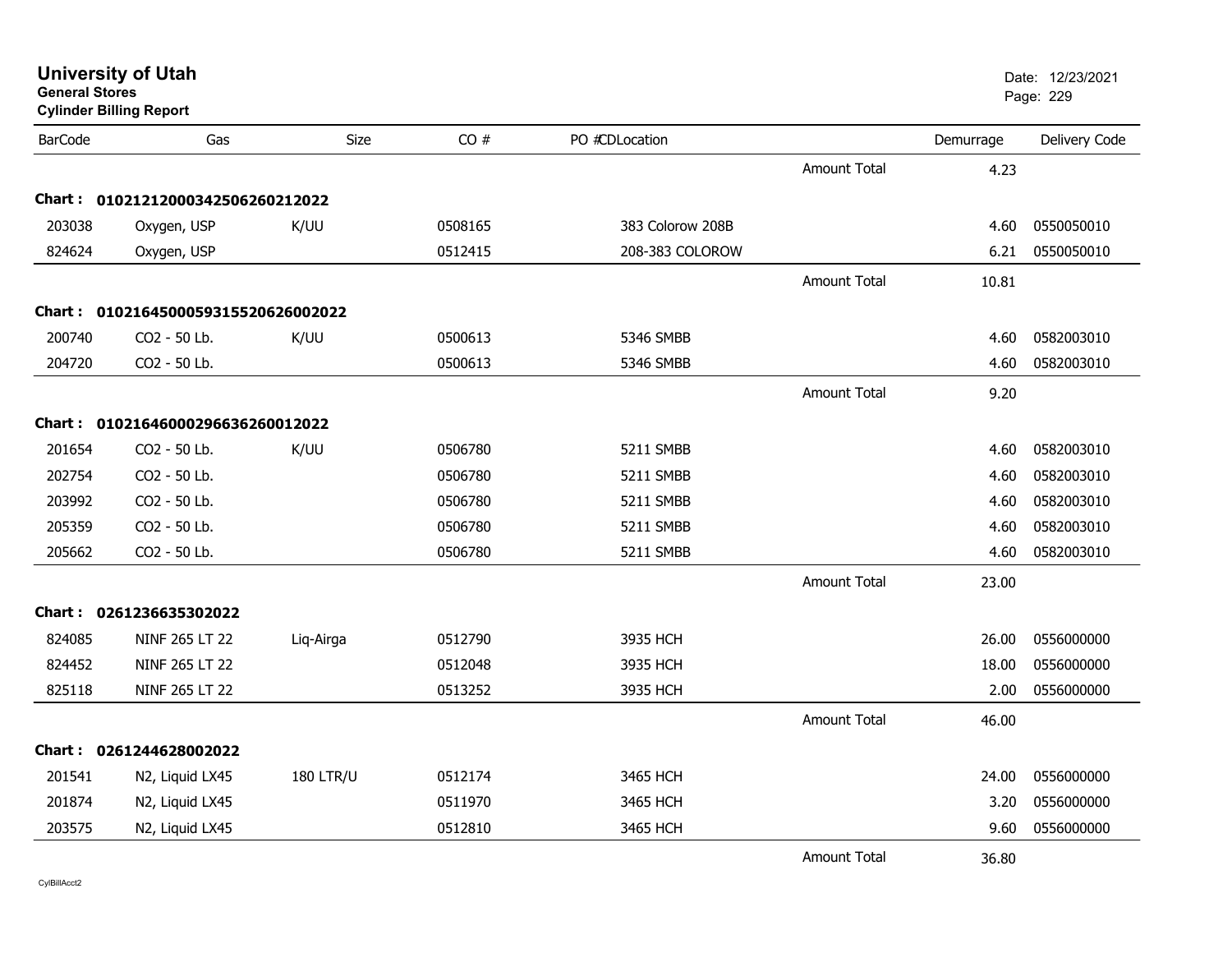| <b>General Stores</b> | <b>University of Utah</b><br><b>Cylinder Billing Report</b> |           |         |                                     |                                             |           | Date: 12/23/2021<br>Page: 230 |
|-----------------------|-------------------------------------------------------------|-----------|---------|-------------------------------------|---------------------------------------------|-----------|-------------------------------|
| <b>BarCode</b>        | Gas                                                         | Size      | CO#     | PO #CDLocation                      |                                             | Demurrage | Delivery Code                 |
|                       | Chart: 0261262628602022                                     |           |         |                                     |                                             |           |                               |
| 805254                | Sulfur Hexafluo                                             | K-Praxair | 0271357 | 1218 HCH                            |                                             | 12.19     | 0556015700                    |
|                       |                                                             |           |         |                                     | Amount Total                                | 12.19     |                               |
|                       | Chart: 0261262630402022                                     |           |         |                                     |                                             |           |                               |
| 202442                | Nitrogen, 35CF                                              |           | 0215447 |                                     |                                             | 4.14      | 05250B0500                    |
|                       |                                                             |           |         |                                     | <b>Amount Total</b>                         | 4.14      |                               |
|                       | Chart: 0261262656202022                                     |           |         |                                     |                                             |           |                               |
| 804447                | Sulfur Hexafluo                                             | K-Praxair | 0247319 | 1218 HCH                            |                                             | 12.65     | 0556015700                    |
| 804498                | Sulfur Hexafluo                                             |           | 0249927 | 1218 HCH                            |                                             | 12.65     | 0556000000                    |
| 804699                | Sulfur Hexafluo                                             |           | 0254111 | 1218 HCH                            |                                             | 5.52      | 0556015700                    |
|                       |                                                             |           |         |                                     | Amount Total                                | 30.82     |                               |
|                       | Chart: 0261438628002022                                     |           |         |                                     |                                             |           |                               |
| 202976                | CO2 - 20 Lb.                                                | 20#/UU    | 0240467 | 2620 HCH                            |                                             | 4.60      | 0556000000                    |
|                       |                                                             |           |         |                                     | <b>Amount Total</b>                         | 4.60      |                               |
|                       | Chart: 0276057635302022                                     |           |         |                                     |                                             |           |                               |
| 203001                | Nitrous Oxide-E                                             | E/UU      | 0461892 |                                     | 1138 WILMINGTON AVE - SUGARHOUSE CLIN       | 3.68      | 55501                         |
| 203003                | Nitrous Oxide-E                                             |           | 0476054 | 1138 Willmington Sugar house clinic |                                             | 4.60      | 55501                         |
| 203405                | Oxygen, USP - E                                             |           | 0473520 |                                     | 555 FOothill Dr Madsen Health Clinic RM 338 | 4.60      | 55501                         |
| 203449                | Oxygen, USP - E                                             |           | 0447118 | 555 FOOTHILL # 301                  |                                             | 3.68      | 55501                         |
| 204500                | Oxygen, USP - E                                             |           | 0453743 | 301 MADSEN                          |                                             | 3.68      | 55501                         |
| 205354                | Oxygen, USP - E                                             |           | 0304507 | 1138 WILMINGTON AVE                 |                                             | 3.68      | 55501                         |
|                       |                                                             |           |         |                                     | <b>Amount Total</b>                         | 23.92     |                               |
|                       | Chart: 0281057635302022                                     |           |         |                                     |                                             |           |                               |
| 202526                | Oxygen, USP - E                                             | E/UU      | 0511840 | EAST SIDE OF BUILDING               |                                             | 3.20      | 0904001000                    |
| 202540                | Oxygen, USP - E                                             |           | 0513086 | EAST SIDE OF BUILDING               |                                             | 2.80      | 0904001000                    |
| 202541                | Oxygen, USP - E                                             |           | 0512687 | EAST SIDE OF BUILDING               |                                             | 4.40      | 0904001000                    |
| CvIBillAcct2          |                                                             |           |         |                                     |                                             |           |                               |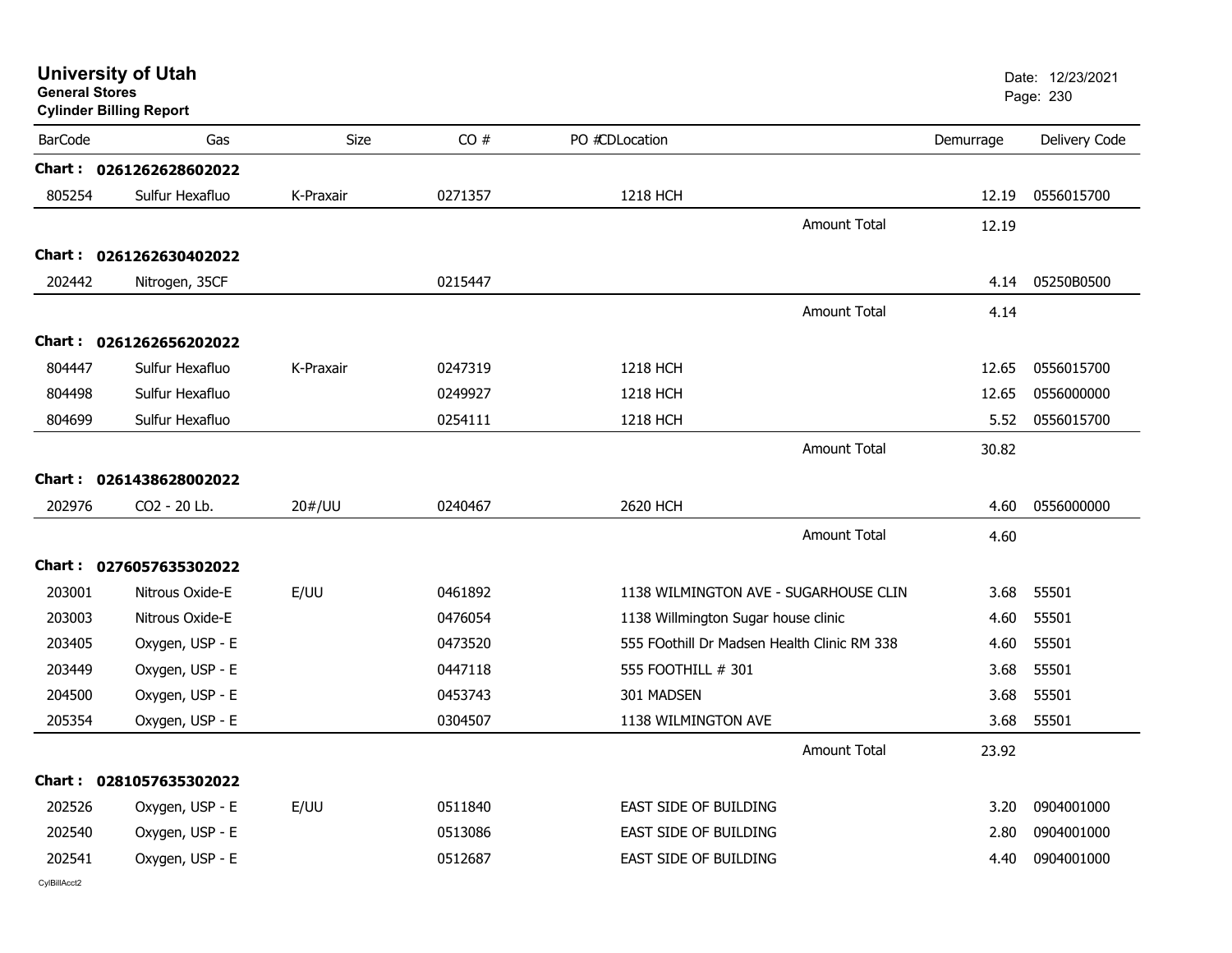## **University of Utah** Date: 12/23/2021 **General Stores**er and the state of the state of the state of the state of the state of the state of the Page: 231  $\,$ **Cylinder Billing Report**

| <b>BarCode</b> | Gas             | CO#<br>Size | PO #CDLocation               | Demurrage | Delivery Code |
|----------------|-----------------|-------------|------------------------------|-----------|---------------|
| 202625         | Oxygen, USP - E | 0511223     | EAST SIDE OF BUILDING        | 4.60      | 0904001000    |
| 202631         | Oxygen, USP - E | 0511840     | <b>EAST SIDE OF BUILDING</b> | 1.80      | 0904001000    |
| 202687         | Oxygen, USP - E | 0512288     | <b>EAST SIDE OF BUILDING</b> | 3.20      | 0904001000    |
| 203080         | $CO2 - E$       | 0512688     | WEST SIDE OF BUILDING        | 3.00      | 0904001000    |
| 203091         | Oxygen, USP - E | 0418688     | EAST SIDE OF BUILDING        | 3.68      | 0904001000    |
| 203117         | Oxygen, USP - E | 0496698     | EAST SIDE OF BUILDING        | 4.60      | 0904001000    |
| 203158         | Oxygen, USP - E | 0510276     | <b>EAST SIDE OF BUILDING</b> | 0.20      | 0904001000    |
| 203158         | Oxygen, USP - E | 0513086     | EAST SIDE OF BUILDING        | 2.80      | 0904001000    |
| 203404         | Oxygen, USP - E | 0511840     | <b>EAST SIDE OF BUILDING</b> | 3.20      | 0904001000    |
| 203439         | Oxygen, USP - E | 0513086     | EAST SIDE OF BUILDING        | 2.80      | 0904001000    |
| 203450         | Oxygen, USP - E | 0509629     | EAST SIDE OF BUILDING        | 4.60      | 0904001000    |
| 203745         | $CO2 - E$       | 0511559     | WEST SIDE OF BUILDING        | 0.20      | 0904001000    |
| 205313         | Oxygen, USP - E | 0509963     | <b>EAST SIDE OF BUILDING</b> | 0.20      | 0904001000    |
| 205327         | Oxygen, USP - E | 0485394     | EAST SIDE OF BUILDING        | 4.60      | 0904001000    |
| 205330         | Oxygen, USP - E | 0512288     | EAST SIDE OF BUILDING        | 4.60      | 0904001000    |
| 205332         | Oxygen, USP - E | 0512288     | EAST SIDE OF BUILDING        | 3.20      | 0904001000    |
| 205353         | Oxygen, USP - E | 0431460     | EAST SIDE OF BUILDING        | 3.68      | 0904001000    |
| 205404         | Oxygen, USP - E | 0512687     | EAST SIDE OF BUILDING        | 4.40      | 0904001000    |
| 205435         | Oxygen, USP - E | 0511223     | EAST SIDE OF BUILDING        | 4.60      | 0904001000    |
| 205453         | Oxygen, USP - E | 0513086     | EAST SIDE OF BUILDING        | 1.40      | 0904001000    |
| 205462         | Oxygen, USP - E | 0503884     | EAST SIDE OF BUILDING        | 4.60      | 0904001000    |
| 205468         | Oxygen, USP - E | 0511223     | EAST SIDE OF BUILDING        | 0.20      | 0904001000    |
| 205477         | Oxygen, USP - E | 0509629     | EAST SIDE OF BUILDING        | 1.80      | 0904001000    |
| 205732         | Oxygen, USP - E | 0511223     | EAST SIDE OF BUILDING        | 0.20      | 0904001000    |
| 205732         | Oxygen, USP - E | 0513086     | EAST SIDE OF BUILDING        | 2.80      | 0904001000    |
| 205735         | Oxygen, USP - E | 0429631     | EASTSIDE OF BUILDING         | 3.68      | 0904001000    |
| 205736         | Oxygen, USP - E | 0511558     | EAST SIDE OF BUILDING        | 3.20      | 0904001000    |
| 205740         | $CO2 - E$       | 0512688     | WEST SIDE OF BUILDING        | 1.60      | 0904001000    |
| CvIBillAcct2   |                 |             |                              |           |               |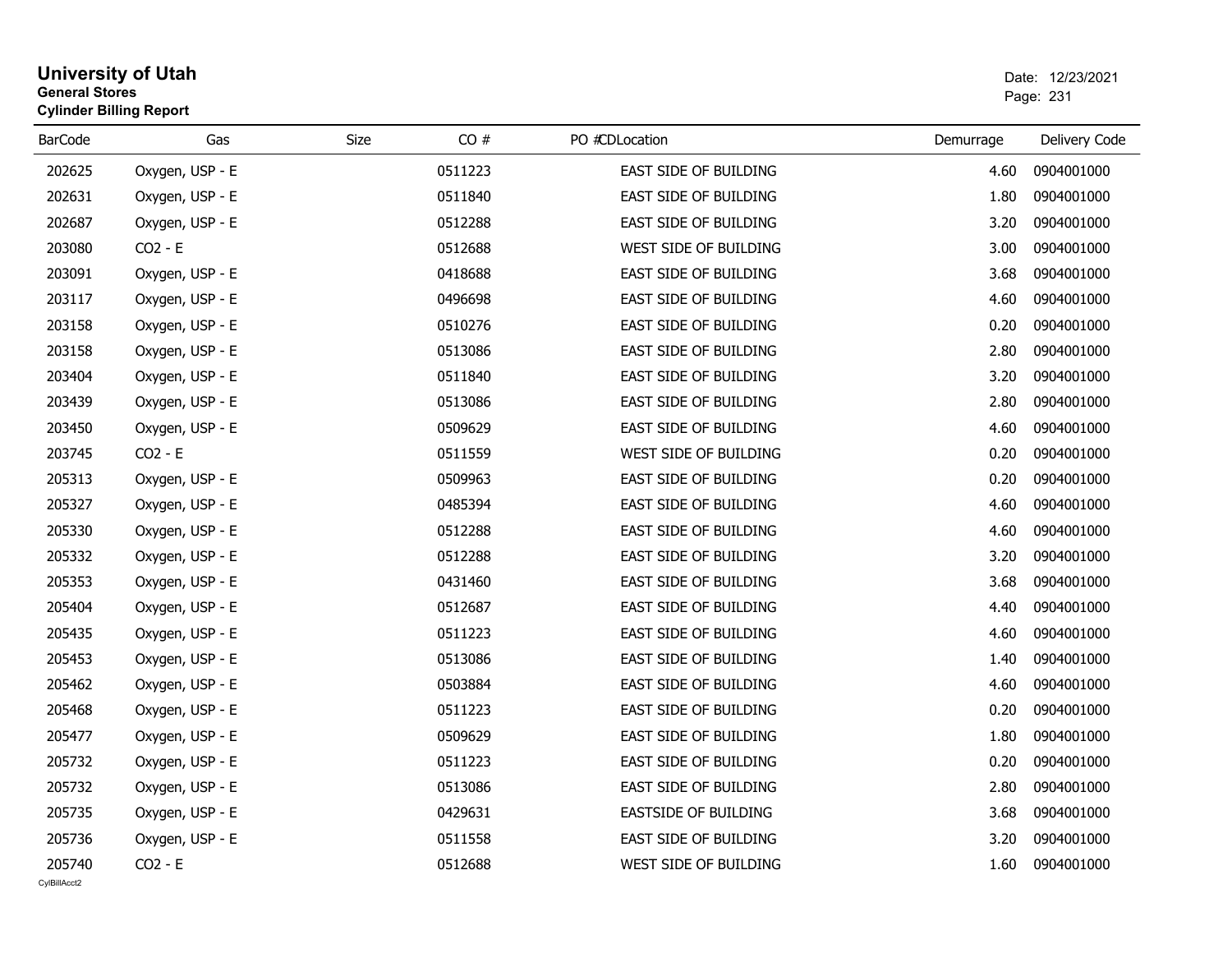## **University of Utah** Date: 12/23/2021 **General Stores**estate the control of the control of the control of the control of the control of the control of the control of the control of the control of the control of the control of the control of the control of the control of the c **Cylinder Billing Report**

| <b>BarCode</b> | Gas             | CO#<br>Size | PO #CDLocation               | Demurrage | Delivery Code |
|----------------|-----------------|-------------|------------------------------|-----------|---------------|
| 205879         | Oxygen, USP - E | 0485394     | EAST SIDE OF BUILDING        | 4.60      | 0904001000    |
| 205950         | Oxygen, USP - E | 0511223     | EAST SIDE OF BUILDING        | 4.60      | 0904001000    |
| 814419         | Oxygen, USP - E | 0435220     | EAST SIDE OF BUILDING        | 4.14      | 0904001000    |
| 815180         | Oxygen, USP - E | 0441626     | <b>EASTSIDE OF BUILDING</b>  | 5.06      | 0904001000    |
| 815532         | Nitrous Oxide   | 0443401     | WEST SIDE OF BUILDING        | 5.06      | 0904001000    |
| 816438         | Oxygen, USP - E | 0481412     | EAST SIDE OF BUILDING        | 6.21      | 0904001000    |
| 818767         | $CO2 - E$       | 0467969     | WEST SIDE OF BUILDING        | 6.21      | 0904001000    |
| 820514         | Oxygen/300      | 0481413     | WEST SIDE OF BUILDING        | 6.21      | 0904001000    |
| 820775         | Oxygen, UHP,    | 0510639     | WEST SIDE OF BUILDING        | 6.21      | 0904001000    |
| 820776         | Oxygen, UHP,    | 0510639     | WEST SIDE OF BUILDING        | 6.21      | 0904001000    |
| 820777         | Oxygen, UHP,    | 0510639     | WEST SIDE OF BUILDING        | 6.21      | 0904001000    |
| 820831         | Oxygen, USP - E | 0479967     | EAST SIDE OF BUILDING        | 6.21      | 0904001000    |
| 821393         | Oxygen, USP - E | 0482849     | <b>EAST SIDE OF BUILDING</b> | 6.21      | 0904001000    |
| 821514         | Oxygen, USP - E | 0483801     | EAST SIDE OF BUILDING        | 6.21      | 0904001000    |
| 822385         | Helium          | 0492760     | EAST SIDE OF BUILDING        | 6.21      | 0904001000    |
| 824423         | Oxygen, USP - E | 0509293     | EAST SIDE OF BUILDING        | 2.43      | 0904001000    |
| 824565         | Oxygen/300      | 0511224     | WEST SIDE OF BUILDING        | 6.21      | 0904001000    |
| 824566         | Oxygen/300      | 0511224     | WEST SIDE OF BUILDING        | 6.21      | 0904001000    |
| 824567         | Oxygen/300      | 0511224     | WEST SIDE OF BUILDING        | 6.21      | 0904001000    |
| 824584         | $CO2 - E$       | 0511559     | WEST SIDE OF BUILDING        | 0.27      | 0904001000    |
| 824587         | $CO2 - E$       | 0511224     | WEST SIDE OF BUILDING        | 6.21      | 0904001000    |
| 824588         | $CO2 - E$       | 0511224     | WEST SIDE OF BUILDING        | 0.27      | 0904001000    |
| 824599         | Oxygen, USP - E | 0512687     | EAST SIDE OF BUILDING        | 5.94      | 0904001000    |
| 824726         | Oxygen/300      | 0512289     | WEST SIDE OF BUILDING        | 6.21      | 0904001000    |
| 824727         | Oxygen/300      | 0512289     | WEST SIDE OF BUILDING        | 6.21      | 0904001000    |
| 824728         | Oxygen/300      | 0512289     | WEST SIDE OF BUILDING        | 6.21      | 0904001000    |
| 824729         | Oxygen/300      | 0511559     | WEST SIDE OF BUILDING        | 6.21      | 0904001000    |
| 824730         | Oxygen/300      | 0511559     | WEST SIDE OF BUILDING        | 6.21      | 0904001000    |
| CvIBillAcct2   |                 |             |                              |           |               |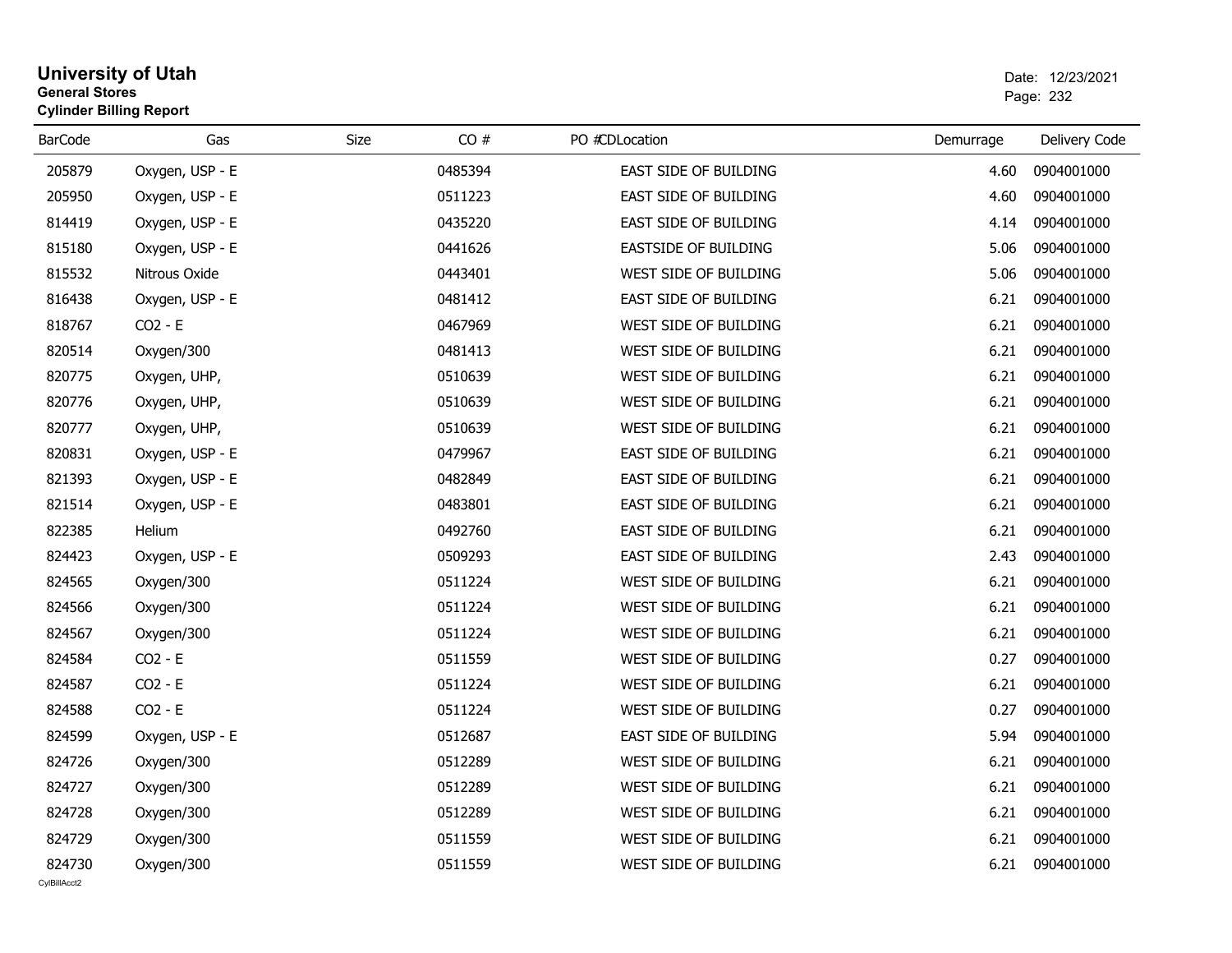| <b>General Stores</b> | <b>Cylinder Billing Report</b> |      |         |                       |                               | Page: 233     |
|-----------------------|--------------------------------|------|---------|-----------------------|-------------------------------|---------------|
| <b>BarCode</b>        | Gas                            | Size | CO#     | PO #CDLocation        | Demurrage                     | Delivery Code |
| 824731                | Oxygen/300                     |      | 0511559 | WEST SIDE OF BUILDING | 6.21                          | 0904001000    |
| 824777                | $CO2 - E$                      |      | 0511841 | WEST SIDE OF BUILDING | 6.21                          | 0904001000    |
| 824778                | $CO2 - E$                      |      | 0511841 | WEST SIDE OF BUILDING | 4.32                          | 0904001000    |
| 824779                | $CO2 - E$                      |      | 0511841 | WEST SIDE OF BUILDING | 2.43                          | 0904001000    |
| 824803                | $CO2 - E$                      |      | 0512289 | WEST SIDE OF BUILDING | 4.32                          | 0904001000    |
| 824804                | $CO2 - E$                      |      | 0512289 | WEST SIDE OF BUILDING | 2.43                          | 0904001000    |
| 824805                | $CO2 - E$                      |      | 0512289 | WEST SIDE OF BUILDING | 6.21                          | 0904001000    |
| 824806                | $CO2 - E$                      |      | 0512289 | WEST SIDE OF BUILDING | 6.21                          | 0904001000    |
| 824812                | CO2 - E                        |      | 0513087 | WEST SIDE OF BUILDING | 3.78                          | 0904001000    |
| 824814                | $CO2 - E$                      |      | 0513429 | WEST SIDE OG BUILDING | 1.89                          | 0904001000    |
| 824816                | $CO2 - E$                      |      | 0513087 | WEST SIDE OF BUILDING | 3.78                          | 0904001000    |
| 824817                | $CO2 - E$                      |      | 0513429 | WEST SIDE OG BUILDING | 1.89                          | 0904001000    |
| 824819                | $CO2 - E$                      |      | 0513429 | WEST SIDE OG BUILDING | 1.89                          | 0904001000    |
| 824898                | Oxygen/300                     |      | 0513429 | WEST SIDE OG BUILDING | 1.89                          | 0904001000    |
| 824899                | Oxygen/300                     |      | 0513429 | WEST SIDE OG BUILDING | 1.89                          | 0904001000    |
| 824900                | Oxygen/300                     |      | 0513429 | WEST SIDE OG BUILDING | 1.89                          | 0904001000    |
| 824943                | Oxygen, USP - E                |      | 0513428 | 3480 EIHG             | 1.89                          | 0533021000    |
| 824944                | Oxygen, USP - E                |      | 0513428 | EAST SIDE OF BUILDING | 1.89                          | 0904001000    |
| 824948                | Oxygen, USP - E                |      | 0513428 | EAST SIDE OF BUILDING | 1.89                          | 0904001000    |
| 824949                | Oxygen, USP - E                |      | 0513428 | EAST SIDE OF BUILDING | 1.89                          | 0904001000    |
| 824950                | Oxygen, USP - E                |      | 0513428 | EAST SIDE OF BUILDING | 1.89                          | 0904001000    |
| 824984                | Oxygen, USP - E                |      | 0513428 | EAST SIDE OF BUILDING | 1.89                          | 0904001000    |
|                       |                                |      |         |                       | <b>Amount Total</b><br>308.78 |               |
|                       | Chart: 0290132626002022        |      |         |                       |                               |               |
| 201244                | Air - 233 CF                   | K/UU | 0428367 | SOM DOCK              | 3.68                          | 0521bb0220    |
| 814704                | Nitrogen NF                    |      | 0437514 | <b>HOSPITAL DOCK</b>  | 5.29                          | 52109         |
| 814705                | Nitrogen NF                    |      | 0437514 | <b>HOSPITAL DOCK</b>  | 5.29                          | 52109         |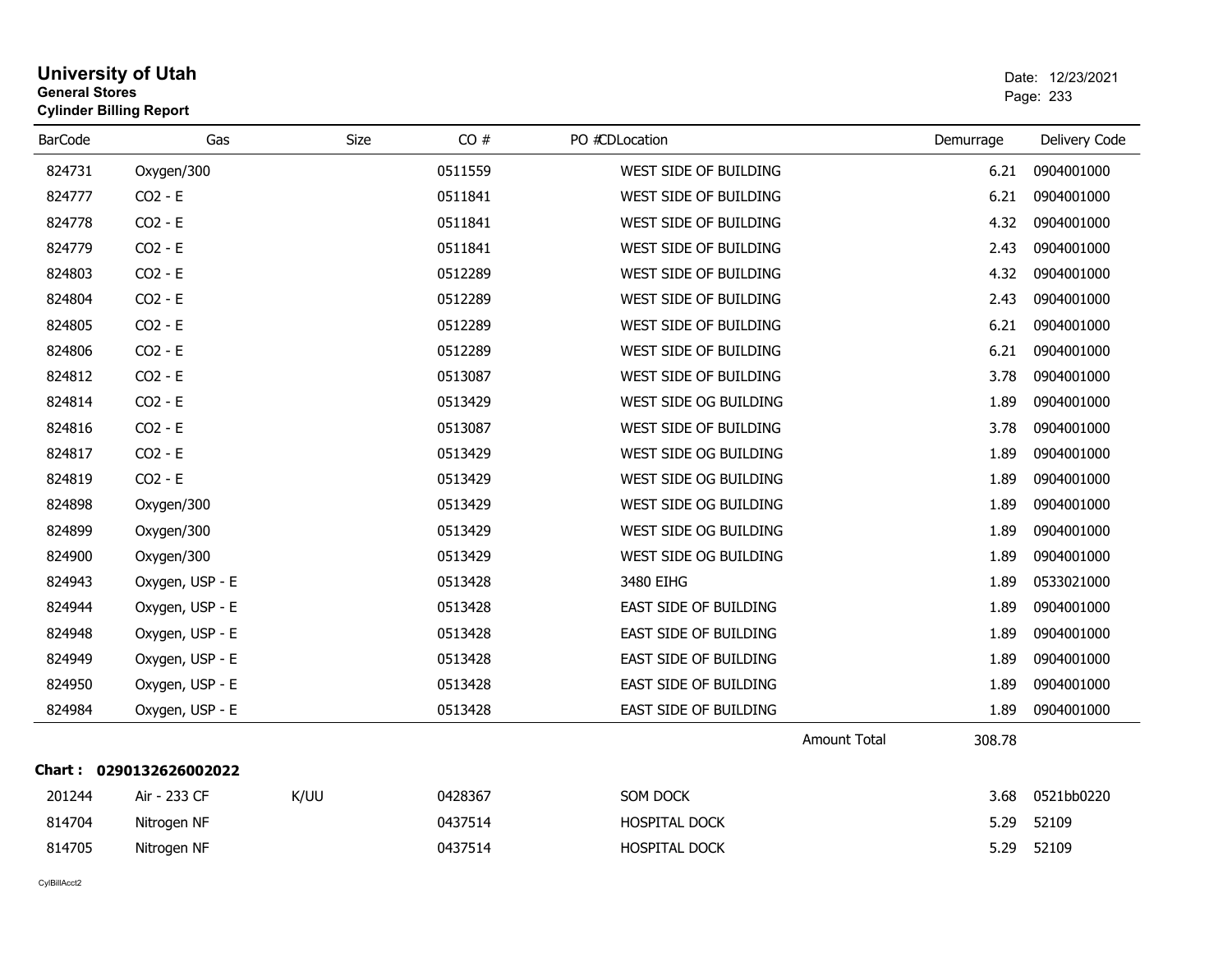| <b>General Stores</b>  | <b>University of Utah</b><br><b>Cylinder Billing Report</b> |             |         |                          |           | Date: 12/23/2021<br>Page: 234 |
|------------------------|-------------------------------------------------------------|-------------|---------|--------------------------|-----------|-------------------------------|
| <b>BarCode</b>         | Gas                                                         | <b>Size</b> | CO#     | PO #CDLocation           | Demurrage | Delivery Code                 |
| 814969                 | Nitrogen NF                                                 |             | 0439467 | HOSPITAL DOCK            | 5.29      | 52109                         |
| 814970                 | Nitrogen NF                                                 |             | 0439467 | HOSPITAL DOCK            | 5.29      | 52109                         |
| 814971                 | Nitrogen NF                                                 |             | 0439467 | HOSPITAL DOCK            | 5.29      | 52109                         |
| 814972                 | Nitrogen NF                                                 |             | 0439467 | HOSPITAL DOCK            | 5.29      | 52109                         |
| 814973                 | Nitrogen NF                                                 |             | 0439467 | HOSPITAL DOCK            | 5.29      | 52109                         |
|                        |                                                             |             |         | <b>Amount Total</b>      | 40.71     |                               |
|                        | Chart: 0291061626602022                                     |             |         |                          |           |                               |
| 201973                 | CO2 - 20 Lb.                                                | 20#/UU      | 0505224 | WA810 HOSPITAL KITCHEN   | 4.60      | 0521ab1900                    |
| 202591                 | CO2 - 20 Lb.                                                |             | 0466311 | Hospital Kitchen- WA810  | 4.60      | 0521AB1900                    |
| 202845                 | CO2 - 20 Lb.                                                |             | 0505224 | WA810 HOSPITAL KITCHEN   | 4.60      | 0521ab1900                    |
| 202975                 | CO2 - 20 Lb.                                                |             | 0466311 | Hospital Kitchen- WA810  | 4.60      | 0521AB1900                    |
| 204419                 | CO2 - 20 Lb.                                                |             | 0476341 | Hospital Kitchens- WA810 | 4.60      | 0521AB1900                    |
| 818692                 | Co <sub>2</sub> Food Grade                                  |             | 0472292 | Hospital Kitchens WA810  | 6.21      | 0521AB1900                    |
| 824206                 | Food Grade Co2                                              |             | 0507828 | Hospital Kitchen WA810   | 46.00     | 0521AB1900                    |
| 824782                 | Lq Co <sub>2</sub> Food                                     |             | 0511954 | Hospital Kitchens WA810  | 6.21      | 0521AB1900                    |
| 824783                 | Food Grade Co2                                              |             | 0511954 | Hospital Kitchens WA810  | 16.00     | 0521AB1900                    |
| 824982                 | Co2 Lq - 265                                                |             | 0513022 | Hospital Kitchens WA-810 | 30.00     | 0521AB1900                    |
|                        |                                                             |             |         | <b>Amount Total</b>      | 127.42    |                               |
| Chart :                | 0291076626002022                                            |             |         |                          |           |                               |
| 824932                 | Oxygen, USP - E                                             | E/MT. AIR   | 0513109 | 375 CHIPETA #A-100       | 3.78      | 0876002000                    |
|                        |                                                             |             |         | <b>Amount Total</b>      | 3.78      |                               |
|                        | Chart: 0291099635302022                                     |             |         |                          |           |                               |
| 202681                 | Oxygen, USP - E                                             | E/UU        | 0481631 | 555 Foothill Dr          | 4.60      | 55501                         |
| 203090                 | Oxygen, USP - E                                             |             | 0511162 | 555 Foothill Dr          | 4.60      | 55501                         |
| 203143                 | Oxygen, USP - E                                             |             | 0511162 | 555 Foothill Dr          | 4.60      | 55501                         |
| 203150                 | Oxygen, USP - E                                             |             | 0511162 | 555 Foothill Dr          | 4.60      | 55501                         |
| 205346<br>CylBillAcct2 | Oxygen, USP - E                                             |             | 0481631 | 555 Foothill Dr          | 4.60      | 55501                         |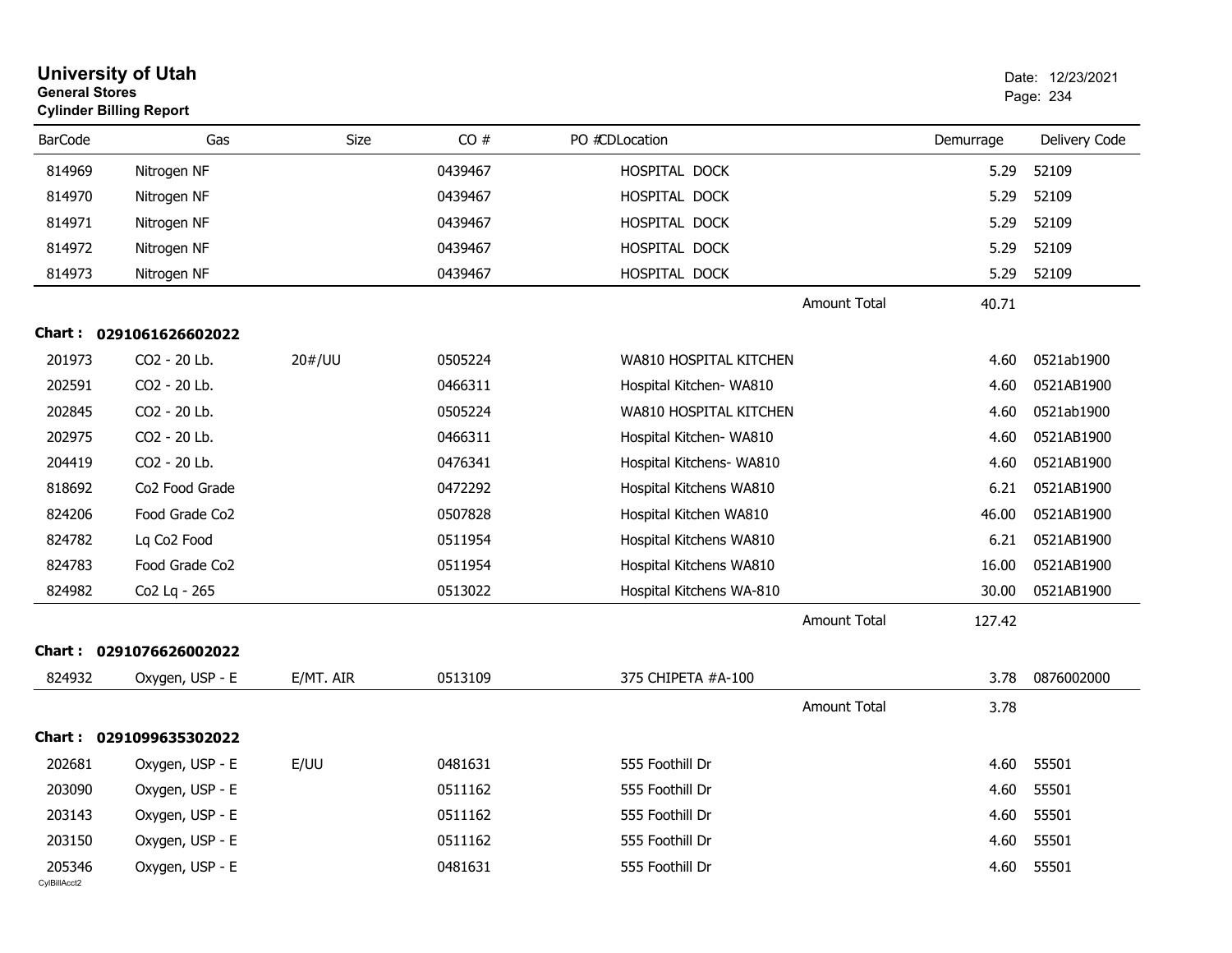| <b>General Stores</b> | <b>University of Utah</b><br><b>Cylinder Billing Report</b> |             |         |                                    |                     |           | Date: 12/23/2021<br>Page: 235 |
|-----------------------|-------------------------------------------------------------|-------------|---------|------------------------------------|---------------------|-----------|-------------------------------|
| <b>BarCode</b>        | Gas                                                         | <b>Size</b> | CO#     | PO #CDLocation                     |                     | Demurrage | Delivery Code                 |
| 205383                | Oxygen, USP - E                                             |             | 0481631 | 555 Foothill Dr                    |                     | 4.60      | 55501                         |
| 205388                | Oxygen, USP - E                                             |             | 0511162 | 555 Foothill Dr                    |                     | 4.60      | 55501                         |
| 205878                | Oxygen, USP - E                                             |             | 0511162 | 555 Foothill Dr                    |                     | 4.60      | 55501                         |
| 205947                | Oxygen, USP - E                                             |             | 0511162 | 555 Foothill Dr                    |                     | 4.60      | 55501                         |
|                       |                                                             |             |         |                                    | <b>Amount Total</b> | 41.40     |                               |
|                       | Chart: 0291100635302022                                     |             |         |                                    |                     |           |                               |
| 205345                | Oxygen, USP - E                                             | E/UU        | 0325587 | 203 MADSEN                         |                     | 3.68      | 55501                         |
|                       |                                                             |             |         |                                    | <b>Amount Total</b> | 3.68      |                               |
|                       | Chart: 0291115635302022                                     |             |         |                                    |                     |           |                               |
| 806038                | N20 20#                                                     | 40/60-MT    | 0298503 | <b>FIRST FLOOR</b>                 |                     | 5.06      | 55501                         |
| 806648                | UHP N <sub>20</sub>                                         |             | 0280955 | <b>WOMENS HEALTH</b>               |                     | 5.06      | 55501                         |
|                       |                                                             |             |         |                                    | <b>Amount Total</b> | 10.12     |                               |
|                       | Chart: 0291236628002022                                     |             |         |                                    |                     |           |                               |
| 802719                | Argon 42CF                                                  | 40/60-MT    | 0188057 | 3RD FLOOR FRONT DESK OR            |                     | 5.06      | 05213B3060                    |
| 802721                | Argon 42CF                                                  |             | 0188057 | 3RD FLOOR FRONT DESK OR            |                     | 5.06      | 05213B3060                    |
| 802932                | Argon 42CF                                                  |             | 0197567 | 3RD FLOOR MAIN OR                  |                     | 5.06      | 05213b3060                    |
|                       |                                                             |             |         |                                    | <b>Amount Total</b> | 15.18     |                               |
|                       | Chart: 0291246625302022                                     |             |         |                                    |                     |           |                               |
| 802753                | $CO2 - E$                                                   | E/MT. AIR   | 0190578 | 4TH FLOOR HEART STATION CARDIOLOGY |                     | 4.83      | 0525042710                    |
|                       |                                                             |             |         |                                    | <b>Amount Total</b> | 4.83      |                               |
|                       | Chart: 0291254626002022                                     |             |         |                                    |                     |           |                               |
| 803232                | Nitrous Oxide                                               | 200C/Mt.A   | 0208040 | 1B770 SOM                          |                     | 5.06      | 05211a0980                    |
|                       |                                                             |             |         |                                    | <b>Amount Total</b> | 5.06      |                               |
|                       | Chart: 0291289173002022                                     |             |         |                                    |                     |           |                               |
| 815862                | CO2 - Siphon                                                | 50#/Mt.Ai   | 0446186 | <b>BLDG 525 A LEVEL</b>            |                     | 5.06      | 52109                         |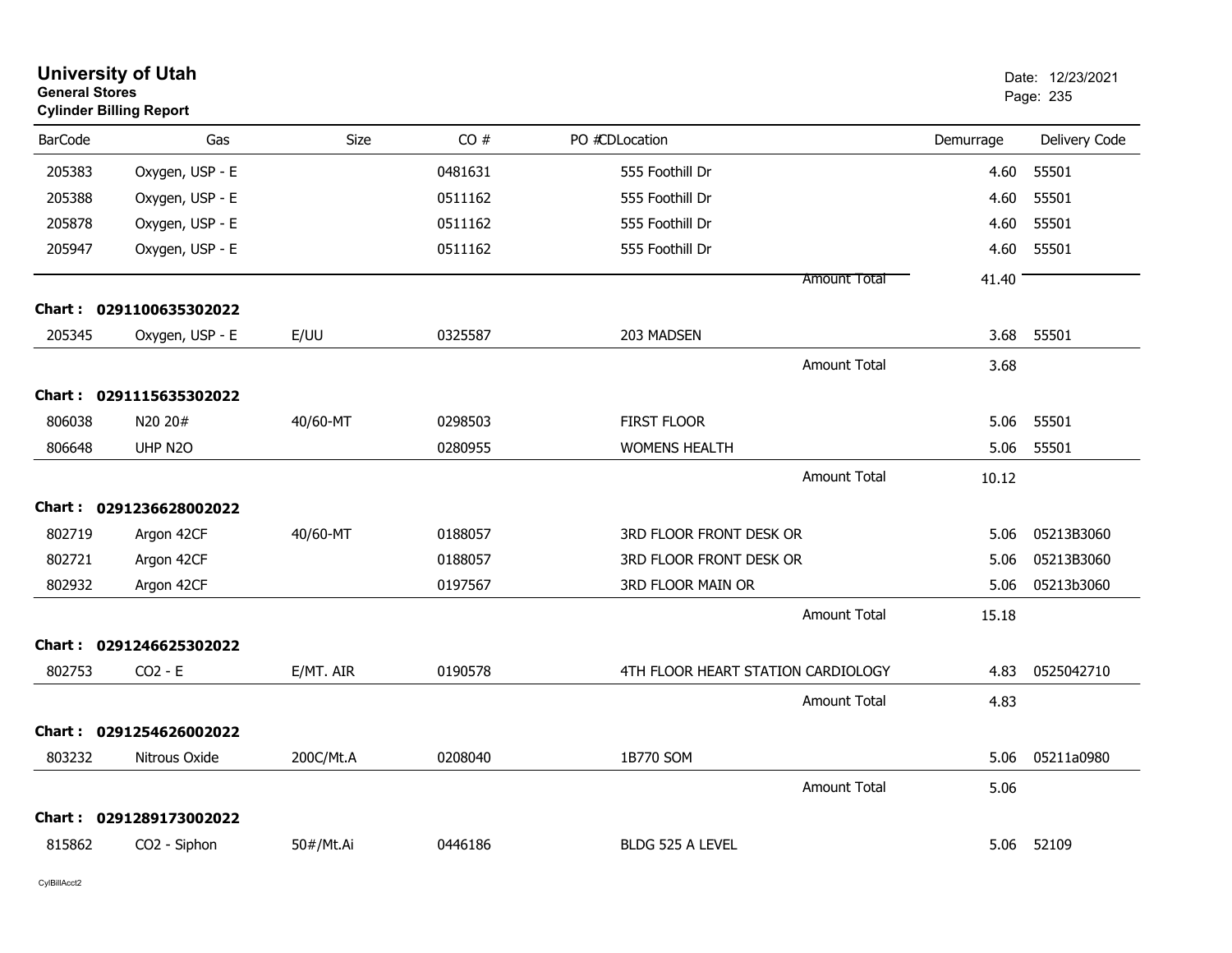| <b>General Stores</b>  | <b>University of Utah</b><br><b>Cylinder Billing Report</b> |             |         |                                    |                     |           | Date: 12/23/2021<br>Page: 236 |
|------------------------|-------------------------------------------------------------|-------------|---------|------------------------------------|---------------------|-----------|-------------------------------|
| <b>BarCode</b>         | Gas                                                         | <b>Size</b> | CO#     | PO #CDLocation                     |                     | Demurrage | Delivery Code                 |
| 815864                 | CO2 - Siphon                                                |             | 0446186 | BLDG 525 A LEVEL                   |                     | 5.06      | 52109                         |
| 815865                 | CO2 - Siphon                                                |             | 0446186 | BLDG 525 A LEVEL                   |                     | 5.06      | 52109                         |
|                        |                                                             |             |         |                                    | <b>Amount Total</b> | 15.18     |                               |
|                        | Chart: 0291293600002022                                     |             |         |                                    |                     |           |                               |
| 201590                 | Argon - 125 CF                                              | 125 CF/UU   | 0269354 | HOSPITAL DOCK                      |                     | 3.68      | 52109                         |
|                        |                                                             |             |         |                                    | <b>Amount Total</b> | 3.68      |                               |
|                        | Chart: 0291293626002022                                     |             |         |                                    |                     |           |                               |
| 200106                 | CO <sub>2</sub> - Siphon                                    | K/UU        | 0486396 | <b>HOSPITAL DOCK</b>               |                     | 4.60      | 52109                         |
| 202389                 | CO2 - Siphon                                                |             | 0486396 | HOSPITAL DOCK                      |                     | 4.60      | 52109                         |
| 202740                 | CO2 - Siphon                                                |             | 0486396 | HOSPITAL DOCK                      |                     | 4.60      | 52109                         |
| 203608                 | Nitrogen NF                                                 |             | 0486396 | HOSPITAL DOCK                      |                     | 4.60      | 52109                         |
| 205499                 | Nitrogen NF                                                 |             | 0486396 | HOSPITAL DOCK                      |                     | 4.60      | 52109                         |
| 821741                 | Nitrogen NF                                                 |             | 0486396 | HOSPITAL DOCK                      |                     | 6.21      | 52109                         |
| 821743                 | Nitrogen NF                                                 |             | 0486396 | HOSPITAL DOCK                      |                     | 6.21      | 52109                         |
| 821781                 | CO2 - Siphon                                                |             | 0486514 | HOSPITAL DOCK                      |                     | 6.21      | 52109                         |
| 821782                 | CO2 - Siphon                                                |             | 0486514 | HOSPITAL DOCK                      |                     | 6.21      | 52109                         |
|                        |                                                             |             |         |                                    | <b>Amount Total</b> | 47.84     |                               |
|                        | Chart: 0291296626002022                                     |             |         |                                    |                     |           |                               |
| 200152                 | Oxygen - 125 CF                                             | 125 CF/UU   | 0435133 | BLDG 526 (BOILER PLANT BEHIND SOM) |                     | 3.68      | 52509                         |
| 200780                 | Nitrogen 230 CF                                             |             | 0479405 | Hospital WB280                     |                     | 4.60      | 52109                         |
| 200993                 | Acetylene, CF                                               |             | 0435133 | BLDG 526 (BOILER PLANT BEHIND SOM) |                     | 3.68      | 52509                         |
| 201180                 | Acetylene, CF                                               |             | 0435133 | BLDG 526 (BOILER PLANT BEHIND SOM) |                     | 3.68      | 52509                         |
| 201375                 | Argon                                                       |             | 0261519 | <b>BA9A HOSPITAL</b>               |                     | 3.68      | 52509                         |
| 202082                 | Acetylene, CF                                               |             | 0435133 | BLDG 526 (BOILER PLANT BEHIND SOM) |                     | 3.68      | 52509                         |
| 202101                 | Acetylene, CF                                               |             | 0351084 | BB4 SOM                            |                     | 3.68      | 52509                         |
| 202262                 | Acetylene, CF                                               |             | 0374444 | BA9A- Hospital Mech. Room          |                     | 3.68      | 52509                         |
| 202274<br>CvIBillAcct2 | Oxygen, USP                                                 |             | 0351084 | BB4 SOM                            |                     | 3.68      | 52509                         |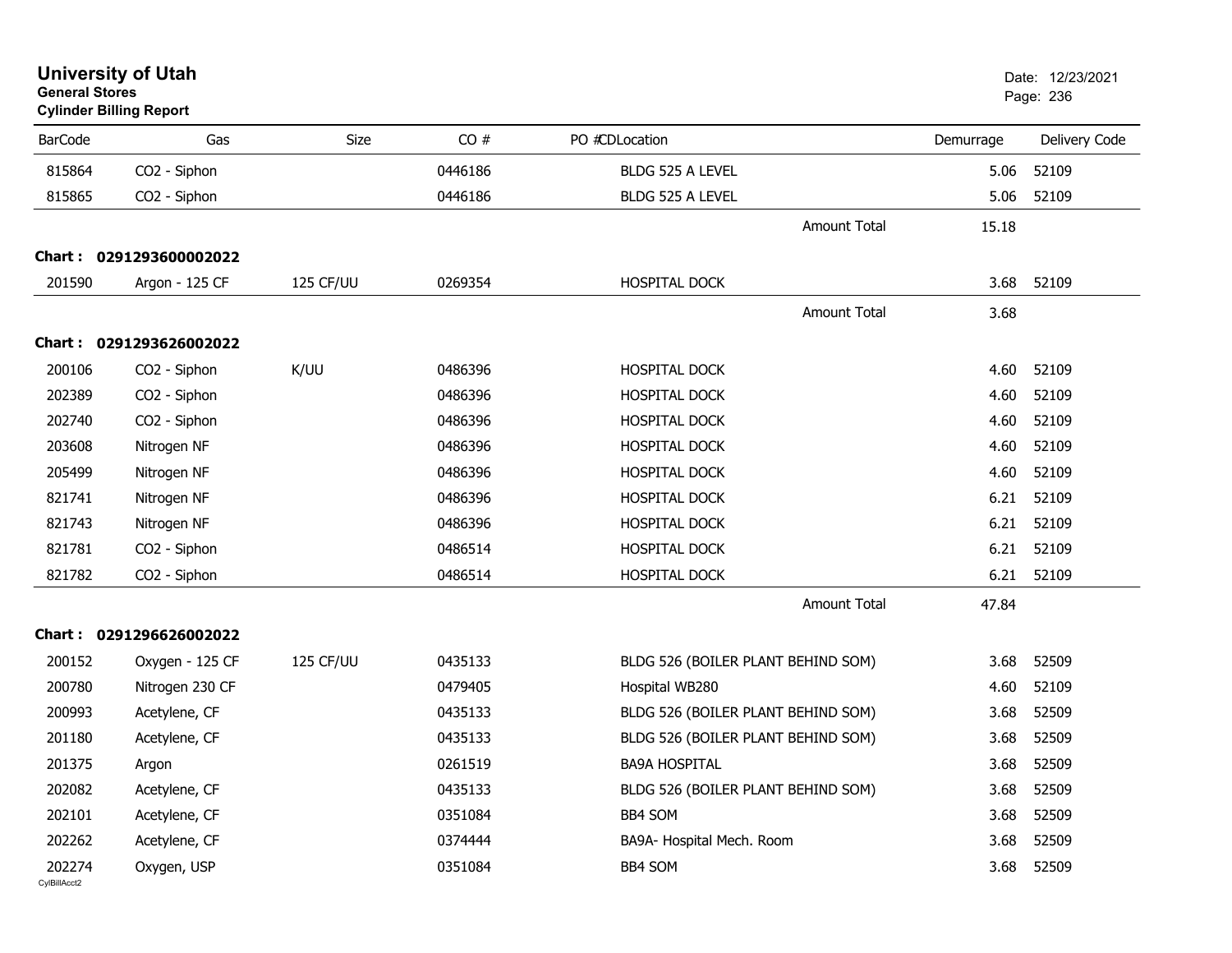| <b>General Stores</b> | <b>Cylinder Billing Report</b> |             | Page: 237 |                                               |           |               |
|-----------------------|--------------------------------|-------------|-----------|-----------------------------------------------|-----------|---------------|
| <b>BarCode</b>        | Gas                            | <b>Size</b> | CO#       | PO #CDLocation                                | Demurrage | Delivery Code |
| 202730                | Nitrogen 230 CF                |             | 0510371   | Main Hospital WB280                           | 4.60      | 52109         |
| 203244                | Nitrogen 40 CF                 |             | 0510371   | Main Hospital WB280                           | 4.60      | 52109         |
| 203245                | Nitrogen 40 CF                 |             | 0510371   | Main Hospital WB280                           | 4.60      | 52109         |
| 203247                | Nitrogen 40 CF                 |             | 0510371   | Main Hospital WB280                           | 4.60      | 52109         |
| 203951                | Acetylene, CF                  |             | 0331599   | <b>BA9A SOM</b>                               | 3.68      | 52509         |
| 204428                | Oxygen - 20 CF                 |             | 0499609   | Main Hospital Refrigeration Shop              | 4.60      | 52109         |
| 205381                | Acetylene, CF                  |             | 0399246   | HOSPITAL DOCK                                 | 3.68      | 52509         |
| 205394                | Nitrogen 230 CF                |             | 0499513   | WB280 Main Hospital                           | 4.60      | 52109         |
| 205597                | Oxygen - 20 CF                 |             | 0472939   |                                               | 4.60      | 52109         |
| 205611                | Acetylene - MC                 |             | 0437530   | BLDG 526 (BOILER PLANT BEHIND SOM)            | 3.68      | 52509         |
| 205729                | Acetylene - MC                 |             | 0499609   | Main Hospital Refrigeration Shop              | 4.60      | 52109         |
| 205749                | Acetylene - MC                 |             | 0499609   | Main Hospital Refrigeration Shop              | 4.60      | 52109         |
| 810976                | Oxygen, USP                    |             | 0399246   | <b>HOSPITAL DOCK</b>                          | 5.06      | 52509         |
| 814374                | Oxygen, USP                    |             | 0435133   | BLDG 526 (BOILER PLANT BEHIND SOM)            | 5.29      | 52509         |
|                       |                                |             |           | <b>Amount Total</b>                           | 96.83     |               |
|                       | Chart: 0291494635302022        |             |           |                                               |           |               |
| 201233                | Oxygen, USP - E                | E/UU        | 0508132   | 7495 S State- Greenwood Clinic (Dental)       | 4.20      | 05211B2420    |
| 202241                | Oxygen, USP - E                |             | 0508132   | 7495 S State- Greenwood Clinic (Dental)       | 4.60      | 05211B2420    |
| 202492                | Oxygen, USP - E                |             | 0511120   | Greenwood Dental Clinic- 7495 S State         | 4.20      | 05211B2420    |
| 202623                | Oxygen, USP - E                |             | 0511120   | Greenwood Dental Clinic- 7495 S State         | 4.20      | 05211B2420    |
| 202674                | Oxygen, USP - E                |             | 0511120   | Greenwood Dental Clinic- 7495 S State         | 4.60      | 05211B2420    |
| 202997                | Nitrous Oxide-E                |             | 0504165   | Greenwood Clinic- Dental. 7495 S State Street | 4.60      | 05211B2420    |
| 202998                | Nitrous Oxide-E                |             | 0504165   | Greenwood Clinic- Dental. 7495 S State Street | 4.60      | 05211B2420    |
| 203000                | Nitrous Oxide-E                |             | 0504165   | Greenwood Clinic- Dental, 7495 S State Street | 4.60      | 05211B2420    |
| 203005                | Nitrous Oxide-E                |             | 0504165   | Greenwood Clinic- Dental. 7495 S State Street | 4.60      | 05211B2420    |
| 203228                | Nitrous Oxide-E                |             | 0502315   | Greenwood Dental CLinic                       | 4.60      | 0840000000    |
| 203234                | Nitrous Oxide-E                |             | 0506198   | 7495 S State- Greenwood Dental Clinic         | 4.60      | 05211B2420    |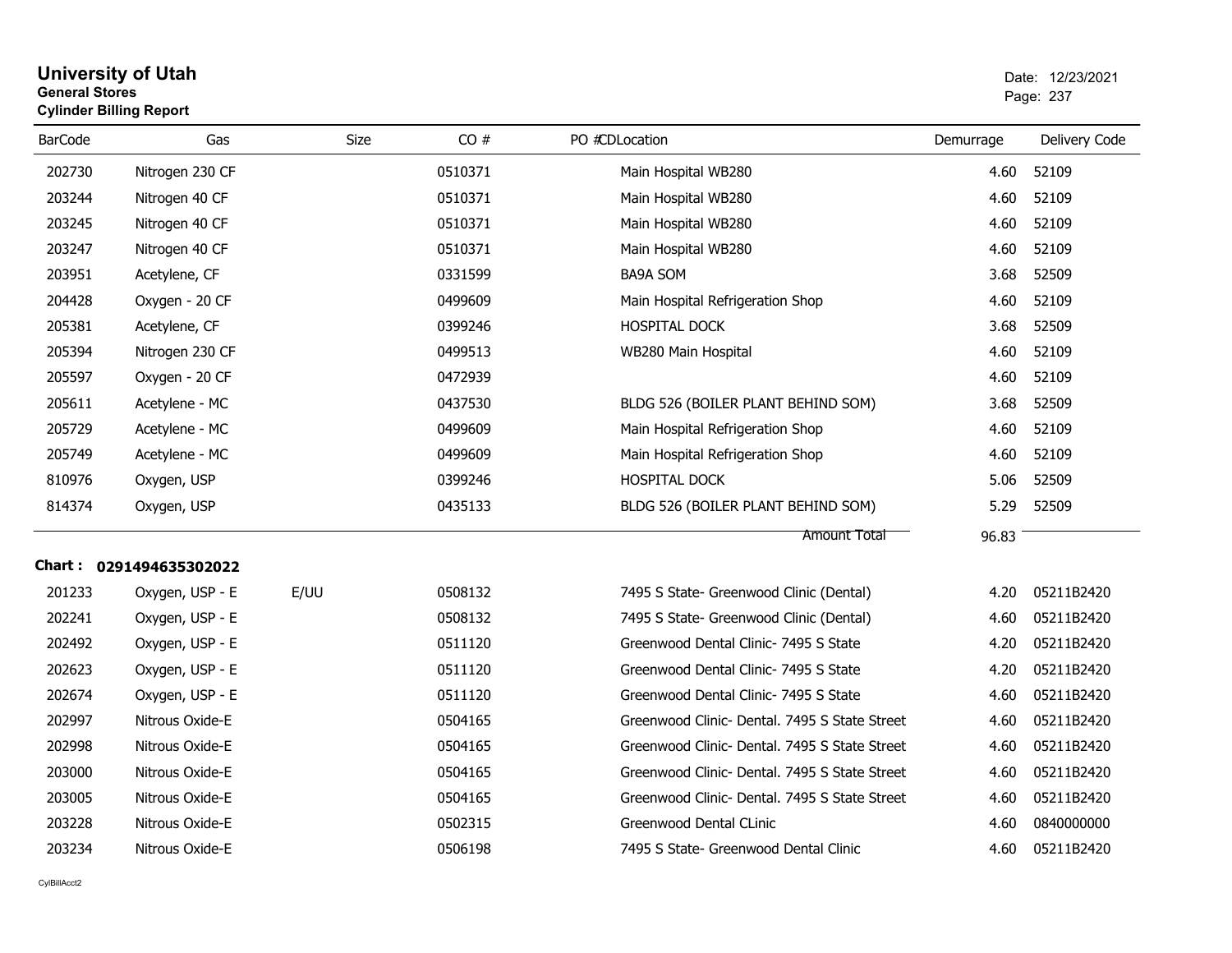|                | <b>University of Utah</b><br><b>General Stores</b><br><b>Cylinder Billing Report</b> |      |         |                         |           |       |
|----------------|--------------------------------------------------------------------------------------|------|---------|-------------------------|-----------|-------|
| <b>BarCode</b> | Gas                                                                                  | Size | CO #    | PO #CDLocation          | Demurrage | Deliv |
| 203735         | Nitrous Oxide-E                                                                      |      | 0497663 | Greenwood dental Clinic | 4.60      | 08400 |

| <b>BarCode</b> | Gas                     | Size | CO#     | PO #CDLocation                        | Demurrage | Delivery Code |
|----------------|-------------------------|------|---------|---------------------------------------|-----------|---------------|
| 203735         | Nitrous Oxide-E         |      | 0497663 | Greenwood dental Clinic               | 4.60      | 0840000000    |
| 204454         | Oxygen, USP             |      | 0511120 | Greenwood Dental Clinic- 7495 S State | 4.20      | 05211B2420    |
| 205343         | Oxygen, USP - E         |      | 0511120 | Greenwood Dental Clinic- 7495 S State | 4.20      | 05211B2420    |
| 205941         | Oxygen, USP - E         |      | 0511120 | Greenwood Dental Clinic- 7495 S State | 4.60      | 05211B2420    |
| 824019         | Oxygen, USP - E         |      | 0506198 | 7495 S State- Greenwood Dental Clinic | 6.21      | 05211B2420    |
| 824021         | Oxygen, USP - E         |      | 0506198 | 7495 S State- Greenwood Dental Clinic | 5.67      | 05211B2420    |
| 824847         | Oxygen, USP - E         |      | 0513529 | 7495 S State- Greenwood Dental Clinic | 0.54      | 05211B2420    |
| 824920         | Oxygen, USP - E         |      | 0513529 | 7495 S State- Greenwood Dental Clinic | 0.54      | 05211B2420    |
| 824923         | Oxygen, USP - E         |      | 0513529 | 7495 S State- Greenwood Dental Clinic | 0.54      | 05211B2420    |
| 825089         | Oxygen, USP - E         |      | 0513529 | 7495 S State- Greenwood Dental Clinic | 0.54      | 05211B2420    |
| 825090         | Oxygen, USP - E         |      | 0513529 | 7495 S State- Greenwood Dental Clinic | 0.54      | 05211B2420    |
| 825091         | Oxygen, USP - E         |      | 0513529 | 7495 S State- Greenwood Dental Clinic | 0.54      | 05211B2420    |
|                |                         |      |         | <b>Amount Total</b>                   | 82.12     |               |
|                | Chart: 0291600635302022 |      |         |                                       |           |               |
| 200544         | Nitrogen 230 CF         | K/UU | 0498741 | 4040A Main Hospital                   | 4.60      | 0525042710    |
| 201201         | Nitrogen 230 CF         |      | 0505831 | 4211 MAIN HOSPITAL                    | 4.60      | 0525000000    |
| 202928         | Nitrogen 230 CF         |      | 0505451 | 4211 Main Hospital                    | 4.60      | 0525000000    |
|                |                         |      |         | <b>Amount Total</b>                   | 13.80     |               |
| Chart :        | 0293063635302022        |      |         |                                       |           |               |
| 202225         | Oxygen, USP - E         | E/UU | 0146025 |                                       | 3.68      | 65765         |
|                |                         |      |         | <b>Amount Total</b>                   | 3.68      |               |
|                | Chart: 0293511635302022 |      |         |                                       |           |               |
| 201237         | Oxygen, USP             | E/UU | 0110212 |                                       | 3.68      | 65765         |
| 205315         | Oxygen, USP - E         |      | 0421468 | <b>ETC Clinic Dock</b>                | 3.68      | 65765         |
|                |                         |      |         | <b>Amount Total</b>                   | 7.36      |               |

**Chart : 0293536628002022**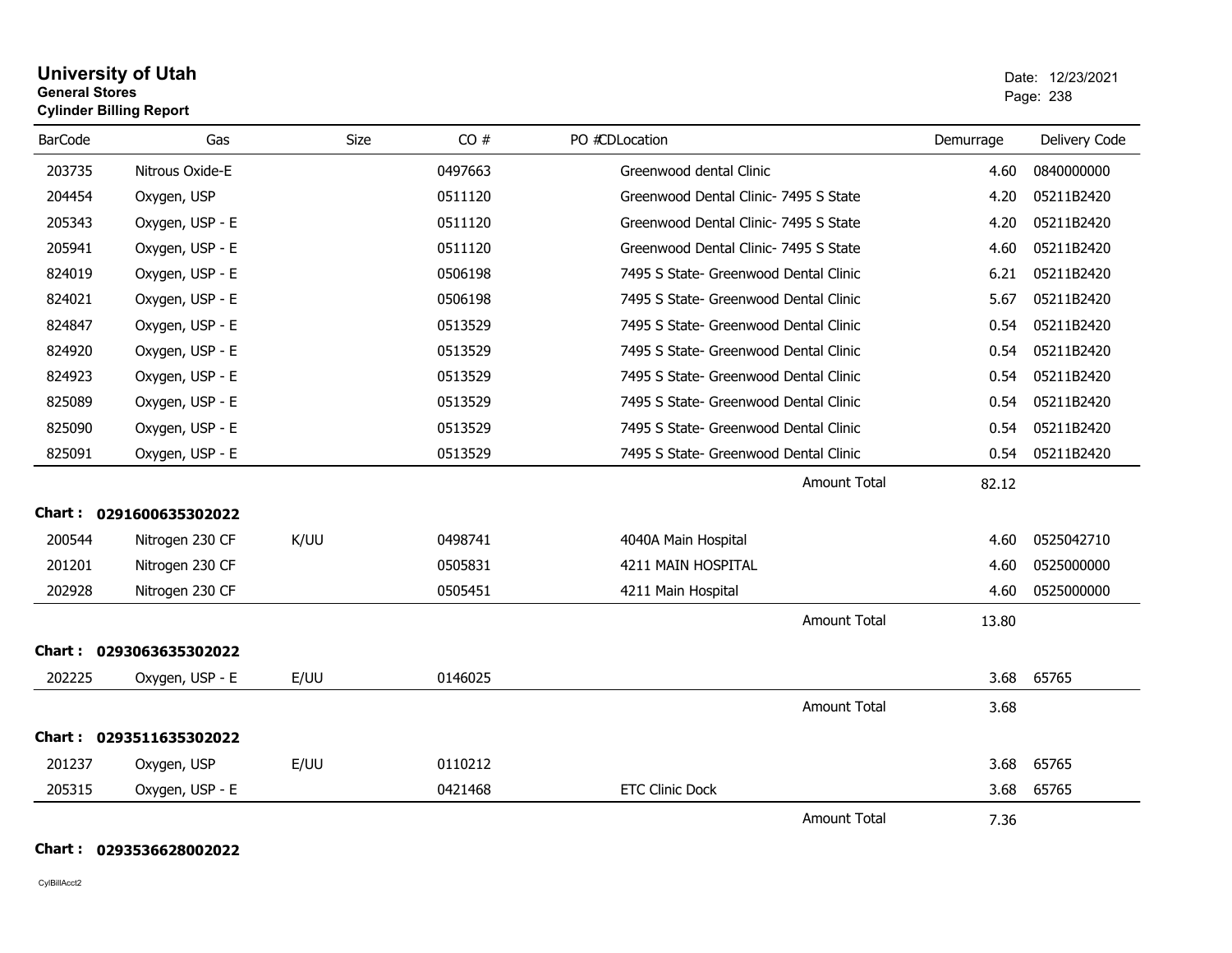| <b>University of Utah</b><br><b>General Stores</b><br><b>Cylinder Billing Report</b> |                         |           |         |                             |           | Date: 12/23/2021<br>Page: 239 |
|--------------------------------------------------------------------------------------|-------------------------|-----------|---------|-----------------------------|-----------|-------------------------------|
| <b>BarCode</b>                                                                       | Gas                     | Size      | CO#     | PO #CDLocation              | Demurrage | Delivery Code                 |
| 203375                                                                               | Oxygen, USP - E         | E/UU      | 0343394 | 650 SOUTH KOMAS SUITE 200   | 3.68      | 65765                         |
| 820350                                                                               | Oxygen, USP - E         |           | 0477994 | 240 East Morris Ave STe 400 |           | 6.21 65765                    |
| 820361                                                                               | Oxygen, USP - E         |           | 0477994 | 240 East Morris Ave STe 400 | 6.21      | 65765                         |
| 820363                                                                               | Oxygen, USP - E         |           | 0477994 | 240 East Morris Ave STe 400 | 6.21      | 65765                         |
|                                                                                      |                         |           |         | <b>Amount Total</b>         | 22.31     |                               |
|                                                                                      | Chart: 0293536635302022 |           |         |                             |           |                               |
| 203424                                                                               | Oxygen, USP - E         | E/UU      | 0306973 | 650 KOMAS #200              | 3.68      | 65765                         |
|                                                                                      |                         |           |         | <b>Amount Total</b>         | 3.68      |                               |
|                                                                                      | Chart: 0293537635302022 |           |         |                             |           |                               |
| 114600                                                                               | Oxygen, USP - E         | E/MT. AIR | 0077983 | BLDG. RECEIVING DEPT.       | 4.83      | 65765                         |
| 114913                                                                               | Oxygen, USP - E         |           | 0082656 | <b>REC DOCK</b>             | 4.83      | 65765                         |
| 117204                                                                               | Oxygen, USP - E         |           | 0108428 | <b>UNI</b>                  | 4.83      | 65765                         |
| 201234                                                                               | Oxygen, USP - E         |           | 0146025 |                             | 3.68      | 65765                         |
| 201239                                                                               | Oxygen, USP - E         |           | 0231852 | 501 CHIPETA                 | 3.68      | 65765                         |
| 202228                                                                               | Oxygen, USP - E         |           | 0170570 | <b>UNI DOCK</b>             | 3.68      | 65765                         |
| 202395                                                                               | Oxygen, USP - E         |           | 0262665 | 501 CHIPETA                 | 3.68      | 65765                         |
| 202539                                                                               | Oxygen, USP - E         |           | 0439829 | <b>DOCK</b>                 | 3.68      | 65765                         |
| 202635                                                                               | Oxygen, USP - E         |           | 0354997 | Uni Dock                    | 3.68      | 65765                         |
| 204509                                                                               | Oxygen, USP - E         |           | 0146059 |                             | 3.68      | 65765                         |
| 204707                                                                               | Oxygen, USP - E         |           | 0168205 |                             | 3.68      | 65765                         |
| 204748                                                                               | Oxygen, USP - E         |           | 0167831 |                             | 3.68      | 65765                         |
| 204788                                                                               | Oxygen, USP - E         |           | 0183765 |                             | 3.68      |                               |
| 801385                                                                               | Oxygen, USP - E         |           | 0146197 |                             | 4.83      | 65765                         |
| 802906                                                                               | Oxygen, USP - E         |           | 0197291 | 501 CHIPETA                 | 4.14      | 65765                         |
| 805069                                                                               | Oxygen, USP - E         |           | 0267872 | 501 CHIPETA                 | 4.83      | 65765                         |
|                                                                                      |                         |           |         | <b>Amount Total</b>         | 65.09     |                               |

**Chart : 0293543635302016**